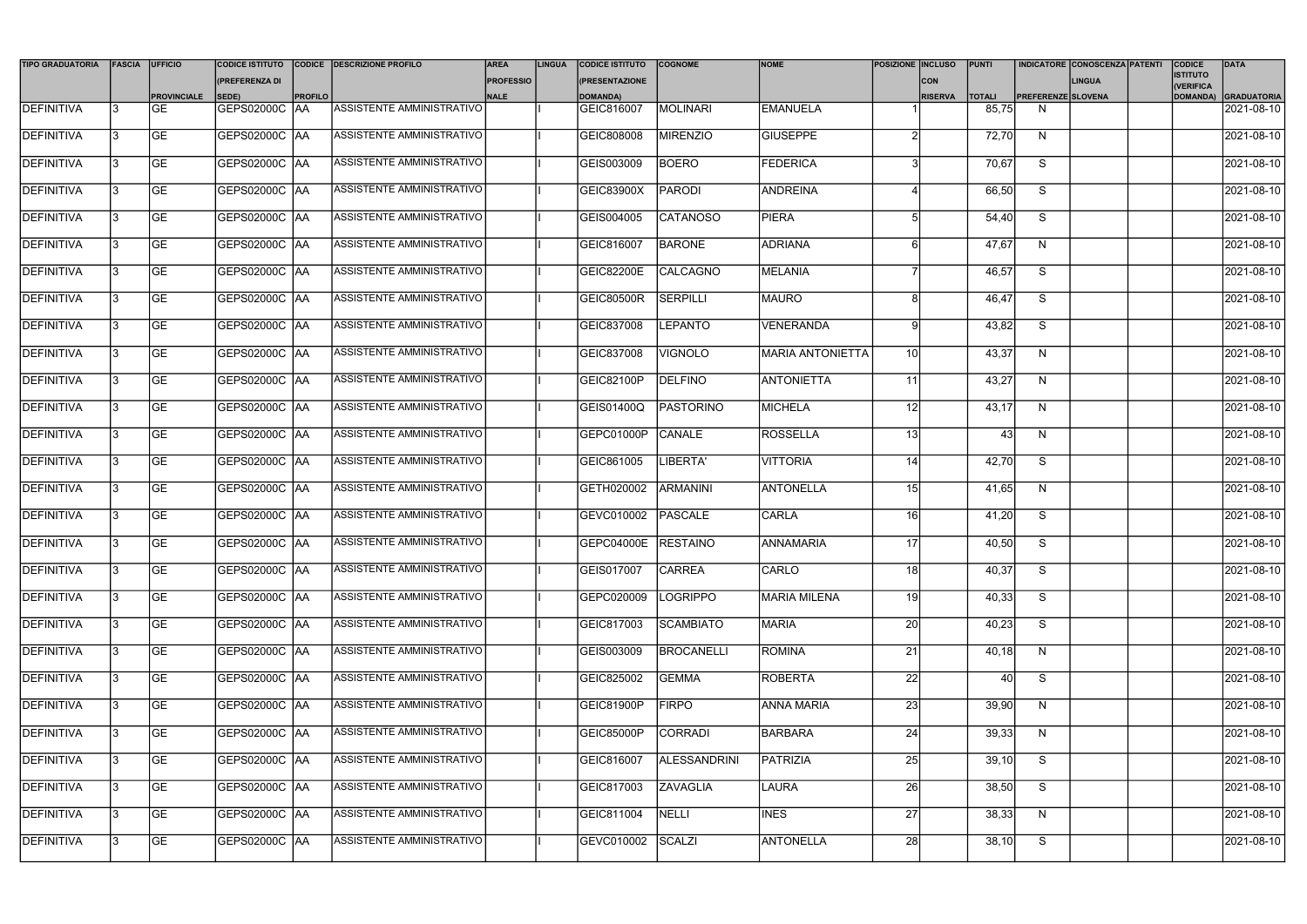| <b>DEFINITIVA</b> | 13  | <b>GE</b> | GEPS02000C  AA       | ASSISTENTE AMMINISTRATIVO        | <b>GEIC84900E</b> | <b>MARCHESE</b>    | <b>FILOMENA</b>         | 29              | 37,33 | S.                      | 2021-08-10 |
|-------------------|-----|-----------|----------------------|----------------------------------|-------------------|--------------------|-------------------------|-----------------|-------|-------------------------|------------|
| DEFINITIVA        | l3  | <b>GE</b> | GEPS02000C  AA       | ASSISTENTE AMMINISTRATIVO        | GEIC840004        | <b>DE STEFANO</b>  | MADDALENA               | 30 <sup>1</sup> | 37,15 | S                       | 2021-08-10 |
| <b>DEFINITIVA</b> | l3  | <b>GE</b> | <b>GEPS02000C AA</b> | ASSISTENTE AMMINISTRATIVO        | GEIC86400L        | <b>FALCONE</b>     | <b>IGOR</b>             | 31              | 36,78 | S                       | 2021-08-10 |
| <b>DEFINITIVA</b> | 13  | <b>GE</b> | <b>GEPS02000C AA</b> | ASSISTENTE AMMINISTRATIVO        | GEIC837008        | <b>POLLICINO</b>   | <b>MARIA CONCETTA</b>   | 32              | 35,47 | S                       | 2021-08-10 |
| <b>DEFINITIVA</b> | l3  | <b>GE</b> | GEPS02000C  AA       | ASSISTENTE AMMINISTRATIVO        | <b>GEIS01600B</b> | <b>PORRATI</b>     | <b>FABIO</b>            | 33              | 35,32 | S                       | 2021-08-10 |
| <b>DEFINITIVA</b> | IЗ  | <b>GE</b> | <b>GEPS02000C AA</b> | <b>ASSISTENTE AMMINISTRATIVO</b> | GEIC804001        | <b>FIORDALISIO</b> | <b>LINA</b>             | 34              | 35,20 | S                       | 2021-08-10 |
| <b>DEFINITIVA</b> | l3  | <b>GE</b> | <b>GEPS02000C AA</b> | <b>ASSISTENTE AMMINISTRATIVO</b> | GEIC81900P        | <b>COVELLI</b>     | <b>JOSE' LUIS</b>       | 35              | 35,20 | N                       | 2021-08-10 |
| <b>DEFINITIVA</b> | l3  | <b>GE</b> | GEPS02000C AA        | ASSISTENTE AMMINISTRATIVO        | GEIC81200X        | <b>LORENTI</b>     | <b>NICOLA</b>           | 36              | 35,07 | N                       | 2021-08-10 |
| <b>DEFINITIVA</b> | l3  | <b>GE</b> | GEPS02000C   AA      | ASSISTENTE AMMINISTRATIVO        | GEIC85100E        | <b>CANEPA</b>      | <b>CLAUDIA</b>          | 37              | 35    | S                       | 2021-08-10 |
| <b>DEFINITIVA</b> | l3  | <b>GE</b> | GEPS02000C AA        | ASSISTENTE AMMINISTRATIVO        | GEIC817003        | <b>GHIGLINO</b>    | <b>VIOLETTA</b>         | 38              | 34,60 | S                       | 2021-08-10 |
| <b>DEFINITIVA</b> | l3  | <b>GE</b> | GEPS02000C AA        | ASSISTENTE AMMINISTRATIVO        | GETH020002        | <b>GESINO</b>      | <b>ROSANNA CRISTINA</b> | 39              | 34,50 | N                       | 2021-08-10 |
| <b>DEFINITIVA</b> | 13  | <b>GE</b> | <b>GEPS02000C AA</b> | ASSISTENTE AMMINISTRATIVO        | GEIC85200A        | PRINZIVALLI        | <b>MATTIA GABRIELLA</b> | 40              | 34,13 | S                       | 2021-08-10 |
| <b>DEFINITIVA</b> | l3  | <b>GE</b> | GEPS02000C  AA       | ASSISTENTE AMMINISTRATIVO        | GEIC840004        | <b>HERVATICH</b>   | <b>VALENTINA</b>        | 41              | 34,05 | S                       | 2021-08-10 |
| <b>DEFINITIVA</b> | l3  | <b>GE</b> | GEPS02000C AA        | ASSISTENTE AMMINISTRATIVO        | GEIC84100X        | MARTELLA           | LOREDANA                | 42              | 33,53 | S                       | 2021-08-10 |
| <b>DEFINITIVA</b> | l3  | <b>GE</b> | GEPS02000C AA        | ASSISTENTE AMMINISTRATIVO        | GEIS01400Q        | <b>VERARDO</b>     | MONICA                  | 43              | 32,97 | S                       | 2021-08-10 |
| <b>DEFINITIVA</b> | IЗ  | <b>GE</b> | GEPS02000C AA        | ASSISTENTE AMMINISTRATIVO        | GEIC82000V        | <b>CHARRIER</b>    | MARINA                  | 44              | 32,67 | S                       | 2021-08-10 |
| <b>DEFINITIVA</b> | l3  | <b>GE</b> | GEPS02000C  AA       | ASSISTENTE AMMINISTRATIVO        | GEIC859005        | <b>DELLEPIANE</b>  | LAURA                   | 45              | 32,63 | N                       | 2021-08-10 |
| <b>DEFINITIVA</b> |     | <b>GE</b> | GEPS02000C  AA       | ASSISTENTE AMMINISTRATIVO        | GEIC80700C        | MORELLI            | <b>SALVATORE</b>        | 46              | 32,60 | N                       | 2021-08-10 |
| <b>DEFINITIVA</b> | IЗ  | GE        | GEPS02000C  AA       | <b>ASSISTENTE AMMINISTRATIVO</b> | <b>GEIC86300R</b> | <b>PITTALUGA</b>   | <b>BERNARDO</b>         | 47I             | 32,30 | S.                      | 2021-08-10 |
| <b>DEFINITIVA</b> | 13  | <b>GE</b> | <b>GEPS02000C AA</b> | ASSISTENTE AMMINISTRATIVO        | GEPS080004        | <b>COPPOLA</b>     | <b>STEFANIA</b>         | 48              | 32,17 | S                       | 2021-08-10 |
| <b>DEFINITIVA</b> | 13  | <b>GE</b> | <b>GEPS02000C AA</b> | ASSISTENTE AMMINISTRATIVO        | GEIC811004        | <b>BARDANELLI</b>  | <b>GABRIELLA</b>        | 49              | 31,40 | S                       | 2021-08-10 |
| <b>DEFINITIVA</b> | 13  | <b>GE</b> | GEPS02000C AA        | ASSISTENTE AMMINISTRATIVO        | GERI02000N        | <b>GUGLIERI</b>    | <b>LUISELLA</b>         | 50 <sup>1</sup> | 31,20 | N                       | 2021-08-10 |
| <b>DEFINITIVA</b> | 13  | <b>GE</b> | <b>GEPS02000C AA</b> | ASSISTENTE AMMINISTRATIVO        | GEIS01600B        | <b>SPADONI</b>     | <b>MARIA</b>            | 51              | 31,03 | S                       | 2021-08-10 |
| <b>DEFINITIVA</b> | 13  | <b>GE</b> | GEPS02000C AA        | ASSISTENTE AMMINISTRATIVO        | <b>GEIC84900E</b> | NALBONE            | <b>GRAZIA</b>           | 52              | 30,85 | $\overline{\mathbf{s}}$ | 2021-08-10 |
| <b>DEFINITIVA</b> | 13. | <b>GE</b> | GEPS02000C  AA       | ASSISTENTE AMMINISTRATIVO        | <b>GEIC85200A</b> | <b>CRESCENZO</b>   | <b>FEDERICA</b>         | 53              | 30,75 | N                       | 2021-08-10 |
| DEFINITIVA        | l3  | <b>GE</b> | GEPS02000C  AA       | ASSISTENTE AMMINISTRATIVO        | GEIC81500B        | GOGGI              | <b>ELIANA</b>           | 54              | 30,67 | N                       | 2021-08-10 |
| DEFINITIVA        | l3  | <b>GE</b> | GEPS02000C  AA       | ASSISTENTE AMMINISTRATIVO        | GEPM030004        | <b>GAMBINO</b>     | <b>ROBERTO</b>          | 55              | 30,50 | S                       | 2021-08-10 |
| <b>DEFINITIVA</b> | l3  | <b>GE</b> | GEPS02000C AA        | ASSISTENTE AMMINISTRATIVO        | GEVC010002        | <b>ALBANESE</b>    | DANIELA                 | 56              | 30,50 | N                       | 2021-08-10 |
| <b>DEFINITIVA</b> | lЗ  | <b>GE</b> | GEPS02000C  AA       | ASSISTENTE AMMINISTRATIVO        | GEIC816007        | <b>LAROSA</b>      | <b>MARINA</b>           | 57              | 30,35 | S                       | 2021-08-10 |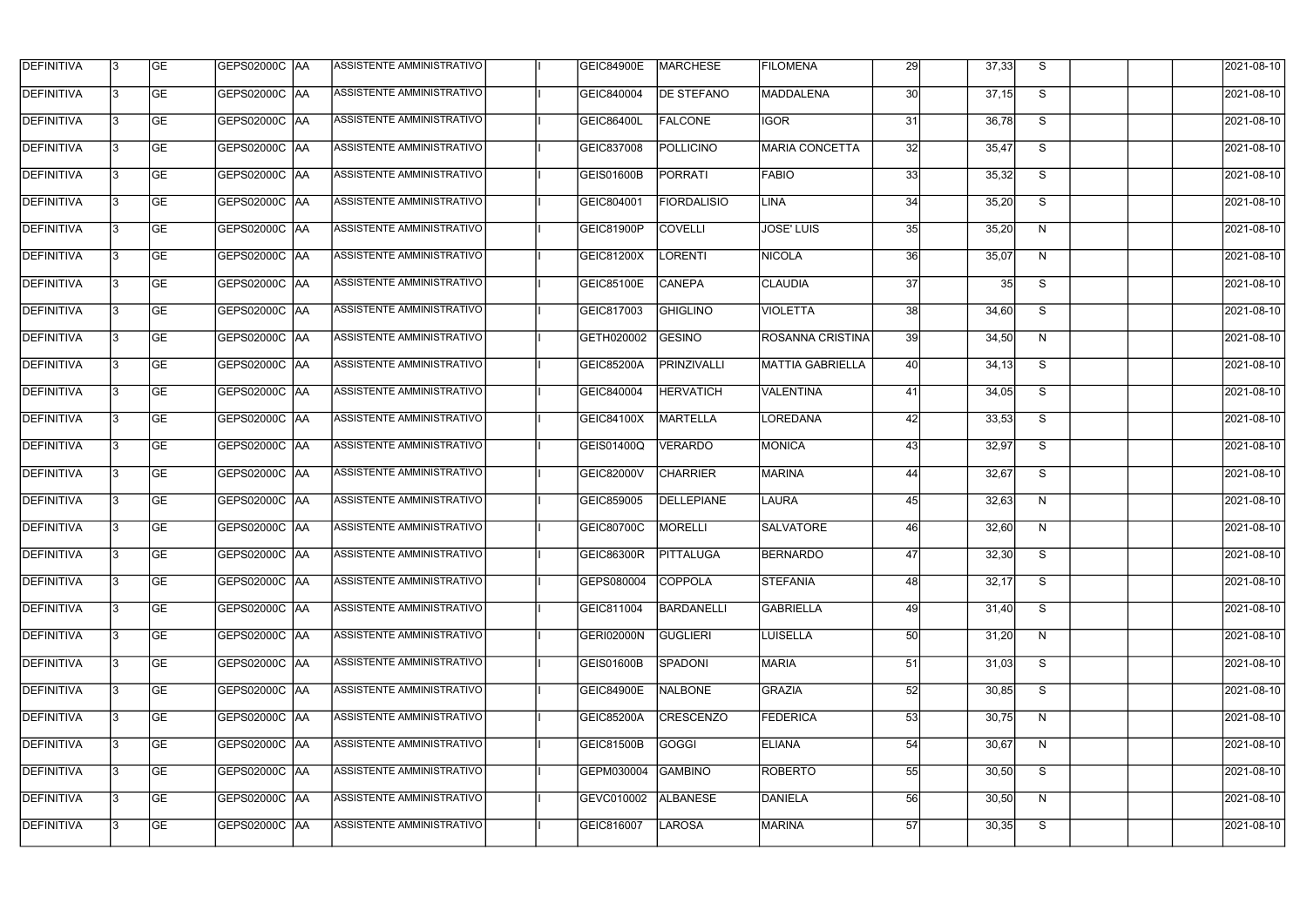| <b>DEFINITIVA</b> | 13  | <b>GE</b> |                      | ASSISTENTE AMMINISTRATIVO        | <b>GEIS00600R</b> | <b>DI SERIO</b>    | <b>STEFANIA</b>               | 58              | 29,50 | N. | 2021-08-10 |
|-------------------|-----|-----------|----------------------|----------------------------------|-------------------|--------------------|-------------------------------|-----------------|-------|----|------------|
| <b>DEFINITIVA</b> | l3  | <b>GE</b> | GEPS02000C  AA       | ASSISTENTE AMMINISTRATIVO        | <b>GEIC81300Q</b> | CANCOGNI           | <b>AMBRA</b>                  | 59              | 29,45 | N  | 2021-08-10 |
| DEFINITIVA        | l3  | <b>GE</b> | <b>GEPS02000C AA</b> | ASSISTENTE AMMINISTRATIVO        | GEVC010002        | <b>MERCURI</b>     | <b>ANNA</b>                   | 60              | 29,10 | S  | 2021-08-10 |
| <b>DEFINITIVA</b> | l3  | <b>GE</b> | <b>GEPS02000C AA</b> | ASSISTENTE AMMINISTRATIVO        | GEIC82200E        | <b>OGNIBENE</b>    | <b>STEFANIA</b><br>ALESSANDRA | 61              | 29,10 | S  | 2021-08-10 |
| <b>DEFINITIVA</b> | l3  | <b>GE</b> | GEPS02000C  AA       | ASSISTENTE AMMINISTRATIVO        | <b>GEIS01900V</b> | <b>BRIZZOLARA</b>  | <b>LAURA</b>                  | 62              | 28,97 | N  | 2021-08-10 |
| <b>DEFINITIVA</b> | IЗ  | <b>GE</b> | <b>GEPS02000C AA</b> | <b>ASSISTENTE AMMINISTRATIVO</b> | <b>GEIC84900E</b> | <b>SCAGLIONE</b>   | <b>ALESSANDRA GIUSI</b>       | 63              | 28,90 | S  | 2021-08-10 |
| <b>DEFINITIVA</b> | l3  | <b>GE</b> | <b>GEPS02000C AA</b> | <b>ASSISTENTE AMMINISTRATIVO</b> | <b>GEIC83400R</b> | <b>MAROTTA</b>     | LOREDANA                      | 64              | 28,68 | N  | 2021-08-10 |
| <b>DEFINITIVA</b> | l3  | <b>GE</b> | GEPS02000C AA        | ASSISTENTE AMMINISTRATIVO        | GEVC010002        | DAL CIN            | <b>ROBERTA</b>                | 65              | 28,60 | S  | 2021-08-10 |
| <b>DEFINITIVA</b> | l3  | <b>GE</b> | GEPS02000C   AA      | ASSISTENTE AMMINISTRATIVO        | GEIS017007        | <b>BERTOLOTTO</b>  | <b>MARINA</b><br>ALESSANDRA   | 66              | 28,03 | S  | 2021-08-10 |
| <b>DEFINITIVA</b> | l3  | <b>GE</b> | GEPS02000C AA        | ASSISTENTE AMMINISTRATIVO        | GEPS030003        | MANGRAVITI         | <b>CRISTINA</b>               | 67              | 28    | S  | 2021-08-10 |
| <b>DEFINITIVA</b> | l3  | <b>GE</b> | GEPS02000C AA        | ASSISTENTE AMMINISTRATIVO        | <b>GEIC83500L</b> | <b>SUANNO</b>      | <b>ANTONIO</b>                | 68              | 28    | S  | 2021-08-10 |
| <b>DEFINITIVA</b> | 13. | <b>GE</b> | GEPS02000C AA        | ASSISTENTE AMMINISTRATIVO        | GEIC85000P        | <b>LOFFREDO</b>    | <b>CARMELA</b>                | 69              | 27,78 | N  | 2021-08-10 |
| <b>DEFINITIVA</b> | l3  | <b>GE</b> | GEPS02000C  AA       | ASSISTENTE AMMINISTRATIVO        | <b>GEIC85100E</b> | D'ARIENZO          | <b>ANTONIO</b>                | 70l             | 27,70 | N  | 2021-08-10 |
| <b>DEFINITIVA</b> | l3  | <b>GE</b> | GEPS02000C AA        | ASSISTENTE AMMINISTRATIVO        | GEPS02000C        | <b>IANNARELLI</b>  | <b>NICOLA</b>                 | 71              | 27,40 | S  | 2021-08-10 |
| <b>DEFINITIVA</b> | l3  | <b>GE</b> | GEPS02000C AA        | ASSISTENTE AMMINISTRATIVO        | GEPS030003        | MANCUSO            | PINUCCIA                      | 72              | 27,40 | S  | 2021-08-10 |
| <b>DEFINITIVA</b> | l3  | <b>GE</b> | GEPS02000C  AA       | ASSISTENTE AMMINISTRATIVO        | GEPM030004        | <b>CIONCOLINI</b>  | <b>GIADA</b>                  | 73              | 27,30 | S  | 2021-08-10 |
| <b>DEFINITIVA</b> | l3  | <b>GE</b> | GEPS02000C  AA       | ASSISTENTE AMMINISTRATIVO        | GEIS004005        | <b>MONGIARDINO</b> | <b>ROSANNA</b>                | 74              | 27,25 | S  | 2021-08-10 |
| <b>DEFINITIVA</b> |     | <b>GE</b> | GEPS02000C  AA       | ASSISTENTE AMMINISTRATIVO        | GEIC83900X        | <b>TRIOLO</b>      | <b>SARA</b>                   | 75              | 26,95 | S  | 2021-08-10 |
| <b>DEFINITIVA</b> | IЗ  | GE        | GEPS02000C  AA       | <b>ASSISTENTE AMMINISTRATIVO</b> | <b>GEPS080004</b> | <b>PARODI</b>      | <b>NICLA</b>                  | 76              | 26,53 | S. | 2021-08-10 |
| <b>DEFINITIVA</b> | 13  | <b>GE</b> | <b>GEPS02000C AA</b> | ASSISTENTE AMMINISTRATIVO        | GEIS011008        | <b>FODERA'</b>     | <b>DIEGO</b>                  | <b>77</b>       | 26,50 | S  | 2021-08-10 |
| <b>DEFINITIVA</b> | 13  | <b>GE</b> | <b>GEPS02000C AA</b> | ASSISTENTE AMMINISTRATIVO        | GEPS050008        | <b>CONDORELLI</b>  | <b>VINCENZA</b>               | 78I             | 26,50 | N  | 2021-08-10 |
| <b>DEFINITIVA</b> | 13  | <b>GE</b> | GEPS02000C AA        | ASSISTENTE AMMINISTRATIVO        | <b>GEIC83500L</b> | SUANNO             | <b>UMBERTO</b>                | $\overline{79}$ | 26,15 | N  | 2021-08-10 |
| <b>DEFINITIVA</b> | 13  | <b>GE</b> | <b>GEPS02000C AA</b> | ASSISTENTE AMMINISTRATIVO        | GERI02000N        | <b>MORELLI</b>     | <b>SAMANTA</b>                | 80 <sup>1</sup> | 26,10 | N  | 2021-08-10 |
| <b>DEFINITIVA</b> | 13  | <b>GE</b> | GEPS02000C AA        | ASSISTENTE AMMINISTRATIVO        | GETH020002        | <b>VITALE</b>      | <b>MELANIA</b>                | 81              | 25,85 | N  | 2021-08-10 |
| <b>DEFINITIVA</b> | 13. | <b>GE</b> | GEPS02000C  AA       | ASSISTENTE AMMINISTRATIVO        | GEIS017007        | <b>GUGLIELMINO</b> | <b>BEATRICE</b>               | 82              | 25,70 | S  | 2021-08-10 |
| DEFINITIVA        | l3  | <b>GE</b> | GEPS02000C  AA       | ASSISTENTE AMMINISTRATIVO        | GEIS01400Q        | BARONI             | LAURA                         | 83              | 25,50 | S  | 2021-08-10 |
| DEFINITIVA        | l3  | <b>GE</b> | GEPS02000C  AA       | ASSISTENTE AMMINISTRATIVO        | <b>GEIS01600B</b> | <b>TOSCANO</b>     | FRANCESCA                     | 84              | 25,37 | S  | 2021-08-10 |
| <b>DEFINITIVA</b> | l3  | <b>GE</b> | GEPS02000C AA        | ASSISTENTE AMMINISTRATIVO        | GEPM030004        | D'ANGELO           | <b>CONCETTINA</b>             | 85              | 25,20 | S  | 2021-08-10 |
| <b>DEFINITIVA</b> | Iз  | <b>GE</b> | GEPS02000C  AA       | ASSISTENTE AMMINISTRATIVO        | <b>GEIC85100E</b> | MURGIA             | <b>STEFANIA</b>               | 86              | 25,12 | S  | 2021-08-10 |
|                   |     |           |                      |                                  |                   |                    |                               |                 |       |    |            |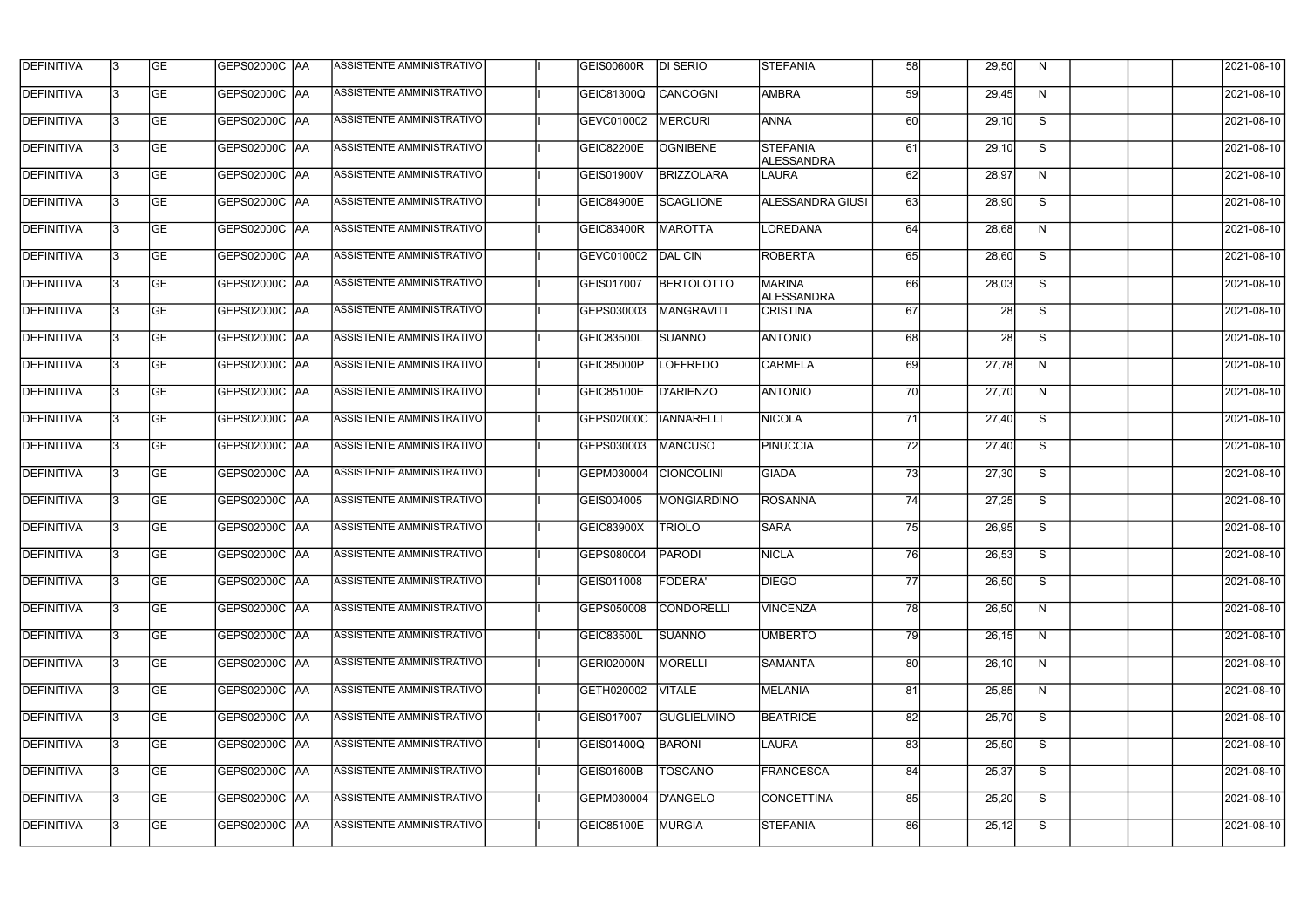| <b>DEFINITIVA</b> | 13  | <b>GE</b> |                      | ASSISTENTE AMMINISTRATIVO        | GEIC84400B        | <b>VESCO</b>      | <b>ELEONORA</b>             | 87  | 25    | N. | 2021-08-10       |
|-------------------|-----|-----------|----------------------|----------------------------------|-------------------|-------------------|-----------------------------|-----|-------|----|------------------|
| DEFINITIVA        | l3  | <b>GE</b> | GEPS02000C  AA       | ASSISTENTE AMMINISTRATIVO        | GEIS00700L        | <b>CARLOMAGNO</b> | <b>TEODORA</b>              | 88  | 24,90 | S  | 2021-08-10       |
| <b>DEFINITIVA</b> | l3  | <b>GE</b> | <b>GEPS02000C AA</b> | ASSISTENTE AMMINISTRATIVO        | <b>GEIC82300A</b> | <b>CABRAS</b>     | <b>STEFANIA</b>             | 89  | 24,65 | S  | 2021-08-10       |
| <b>DEFINITIVA</b> | 13  | <b>GE</b> | <b>GEPS02000C AA</b> | ASSISTENTE AMMINISTRATIVO        | <b>GEIS00600R</b> | <b>BARRANCA</b>   | <b>ROSSANO</b>              | 90  | 24,57 | S  | 2021-08-10       |
| <b>DEFINITIVA</b> | l3  | <b>GE</b> | GEPS02000C  AA       | ASSISTENTE AMMINISTRATIVO        | <b>GEIC84100X</b> | <b>PIOMBO</b>     | <b>ROBERTA</b>              | 91  | 24,23 | S  | 2021-08-10       |
| <b>DEFINITIVA</b> | IЗ  | <b>GE</b> | <b>GEPS02000C AA</b> | <b>ASSISTENTE AMMINISTRATIVO</b> | GEIS02200P        | <b>MAGNO</b>      | <b>GIUSEPPA</b>             | 92  | 24,10 | S  | 2021-08-10       |
| <b>DEFINITIVA</b> | l3  | <b>GE</b> | <b>GEPS02000C AA</b> | <b>ASSISTENTE AMMINISTRATIVO</b> | GEIC808008        | <b>BRUNETTI</b>   | SILVANA                     | 93  | 23,97 | S  | 2021-08-10       |
| <b>DEFINITIVA</b> | l3  | <b>GE</b> | GEPS02000C AA        | ASSISTENTE AMMINISTRATIVO        | GEIC85000P        | NOVIELLO          | <b>ELVIRA</b>               | 94  | 23,93 | N  | 2021-08-10       |
| <b>DEFINITIVA</b> | l3  | <b>GE</b> | GEPS02000C  AA       | ASSISTENTE AMMINISTRATIVO        | GEMM18500G PUPPO  |                   | <b>LEONARDO</b>             | 95  | 23,48 | S  | 2021-08-10       |
| <b>DEFINITIVA</b> | l3  | <b>GE</b> | GEPS02000C AA        | ASSISTENTE AMMINISTRATIVO        | GEVC010002        | <b>JESPERSEN</b>  | <b>STEFANO</b>              | 96  | 23,40 | N  | 2021-08-10       |
| <b>DEFINITIVA</b> | l3  | <b>GE</b> | GEPS02000C AA        | ASSISTENTE AMMINISTRATIVO        | GEIC859005        | <b>BONO</b>       | <b>MARIA</b>                | 97  | 23,20 | S  | 2021-08-10       |
| <b>DEFINITIVA</b> | 13  | <b>GE</b> | <b>GEPS02000C AA</b> | ASSISTENTE AMMINISTRATIVO        | GEIC85500T        | <b>FONDA</b>      | <b>MATTEO</b>               | 98  | 23,10 | N  | 2021-08-10       |
| <b>DEFINITIVA</b> | l3  | <b>GE</b> | GEPS02000C  AA       | ASSISTENTE AMMINISTRATIVO        | GEIC83600C        | <b>GONELLA</b>    | PAOLO                       | -99 | 22,88 | N  | 2021-08-10       |
| <b>DEFINITIVA</b> | l3  | <b>GE</b> | GEPS02000C AA        | ASSISTENTE AMMINISTRATIVO        | GEPS02000C        | <b>IARLORI</b>    | <b>DONATO</b>               | 100 | 22,80 | S  | 2021-08-10       |
| <b>DEFINITIVA</b> | l3  | <b>GE</b> | GEPS02000C  AA       | ASSISTENTE AMMINISTRATIVO        | GEIS004005        | <b>MASSARO</b>    | <b>DOMENICO</b>             | 101 | 22,60 | S  | 2021-08-10       |
| <b>DEFINITIVA</b> | IЗ  | <b>GE</b> | GEPS02000C  AA       | ASSISTENTE AMMINISTRATIVO        | GEIC82700N        | <b>GALLIGANI</b>  | <b>SIMONA</b>               | 102 | 22,53 | N  | 2021-08-10       |
| <b>DEFINITIVA</b> | IЗ  | <b>GE</b> | GEPS02000C  AA       | ASSISTENTE AMMINISTRATIVO        | <b>GEIS00600R</b> | <b>BURLANDO</b>   | <b>SABRINA</b>              | 103 | 22,17 | N  | 2021-08-10       |
| <b>DEFINITIVA</b> |     | <b>GE</b> | GEPS02000C  AA       | ASSISTENTE AMMINISTRATIVO        | GEIC861005        | <b>RONGA</b>      | <b>DIAMANDINA</b>           | 104 | 22    | S  | 2021-08-10       |
| <b>DEFINITIVA</b> | IЗ  | GE        | GEPS02000C  AA       | <b>ASSISTENTE AMMINISTRATIVO</b> | GEIS01400Q        | MALANDRINO        | <b>MICHELE</b>              | 105 | 21,87 | S. | 2021-08-10       |
| <b>DEFINITIVA</b> | 13. | <b>GE</b> | <b>GEPS02000C AA</b> | ASSISTENTE AMMINISTRATIVO        | GEIC861005        | <b>ARABIA</b>     | <b>GENEROSA</b>             | 106 | 21,50 | S  | 2021-08-10       |
| <b>DEFINITIVA</b> | 13  | <b>GE</b> | <b>GEPS02000C AA</b> | ASSISTENTE AMMINISTRATIVO        | GEIC82300A        | <b>CARIA</b>      | <b>ROBERTA</b>              | 107 | 21,10 | S  | 2021-08-10       |
| <b>DEFINITIVA</b> | 13. | <b>GE</b> | GEPS02000C AA        | ASSISTENTE AMMINISTRATIVO        | GEIC84100X        | <b>GRISOLIA</b>   | LUCA                        | 108 | 21,10 | N  | $2021 - 08 - 10$ |
| <b>DEFINITIVA</b> | 13  | <b>GE</b> | GEPS02000C AA        | ASSISTENTE AMMINISTRATIVO        | GEIC83600C        | <b>GUARRASI</b>   | <b>ANNA MARIA</b><br>GRAZIA | 109 | 20,93 | N  | 2021-08-10       |
| <b>DEFINITIVA</b> | 13  | <b>GE</b> | GEPS02000C AA        | ASSISTENTE AMMINISTRATIVO        | GEIC831009        | <b>CIULO</b>      | <b>RAMONA</b>               | 110 | 20,80 | S  | 2021-08-10       |
| <b>DEFINITIVA</b> | 13. | <b>GE</b> | GEPS02000C  AA       | ASSISTENTE AMMINISTRATIVO        | GEIC833001        | LA ROSA           | <b>ROSALIA</b>              | 111 | 20,80 | N  | 2021-08-10       |
| DEFINITIVA        | l3  | <b>GE</b> | GEPS02000C  AA       | ASSISTENTE AMMINISTRATIVO        | GEIS017007        | SCHENONE          | LUCA                        | 112 | 20,77 | N  | 2021-08-10       |
| DEFINITIVA        | l3  | <b>GE</b> | GEPS02000C  AA       | ASSISTENTE AMMINISTRATIVO        | <b>GEIC84900E</b> | AMEDEO            | <b>SALVATORE</b>            | 113 | 20,60 | S  | 2021-08-10       |
| <b>DEFINITIVA</b> | l3  | <b>GE</b> | <b>GEPS02000C AA</b> | ASSISTENTE AMMINISTRATIVO        | GERH020006        | NESTICO'          | <b>ELISABETTA</b>           | 114 | 20,50 | S  | 2021-08-10       |
| <b>DEFINITIVA</b> | lЗ  | <b>GE</b> | GEPS02000C  AA       | ASSISTENTE AMMINISTRATIVO        | GEIC831009        | <b>VESCOVI</b>    | <b>ILARIA BARBARA</b>       | 115 | 20,45 | N  | 2021-08-10       |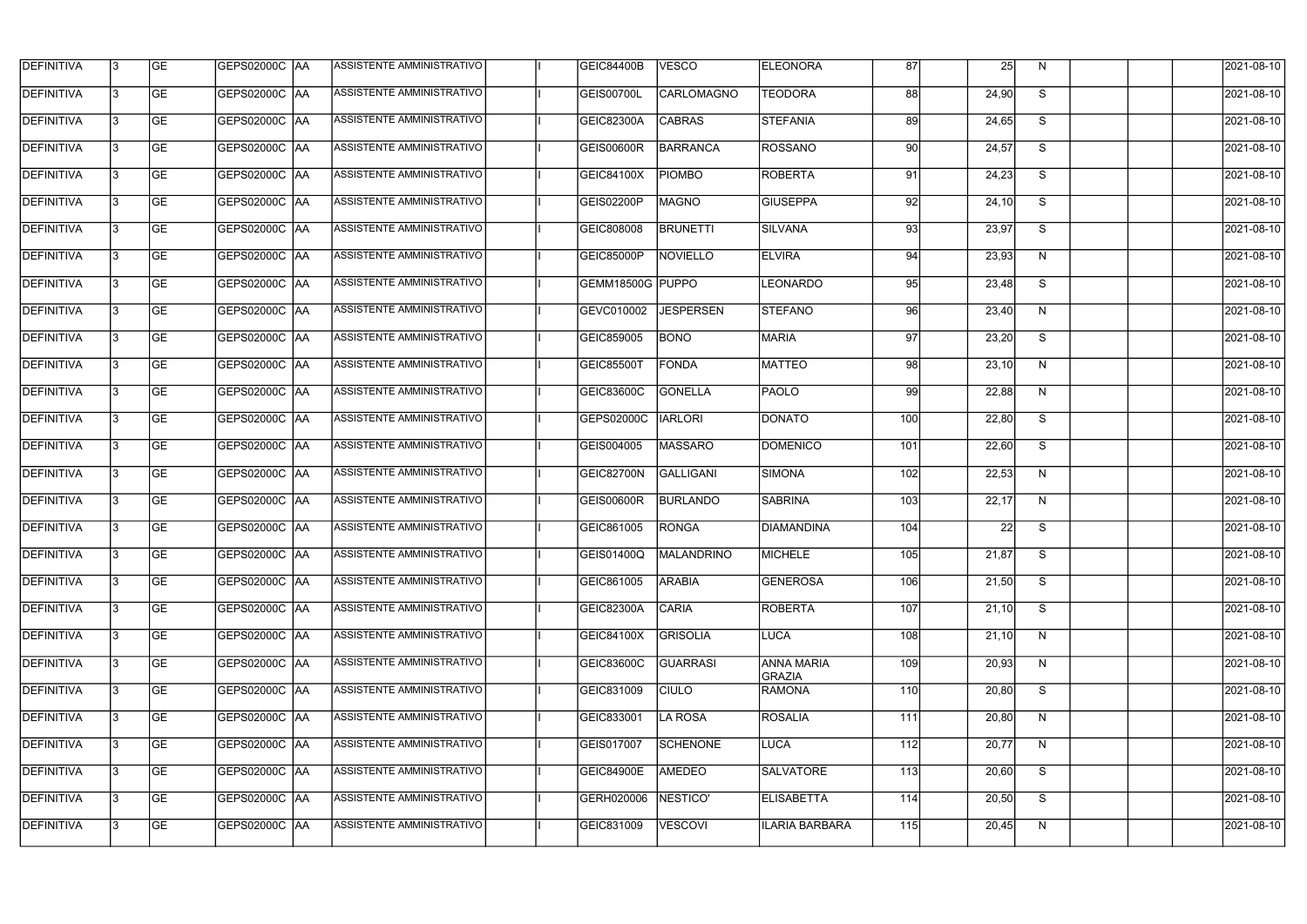| <b>DEFINITIVA</b> | 13  | <b>GE</b> | <b>GEPS02000C AA</b> | ASSISTENTE AMMINISTRATIVO        | GEIS004005        | <b>BASILE</b>     | VALENTINA                     | 116 | 20,40 | N            | 2021-08-10 |
|-------------------|-----|-----------|----------------------|----------------------------------|-------------------|-------------------|-------------------------------|-----|-------|--------------|------------|
| <b>DEFINITIVA</b> | l3  | <b>GE</b> | <b>GEPS02000C AA</b> | <b>ASSISTENTE AMMINISTRATIVO</b> | GEIC83500L        | <b>DEFINA</b>     | <b>DOMENICA</b>               | 117 | 20,40 | N            | 2021-08-10 |
| <b>DEFINITIVA</b> | l3  | <b>GE</b> | GEPS02000C AA        | ASSISTENTE AMMINISTRATIVO        | GEIS01600B        | <b>GUARDO</b>     | DANIELA                       | 118 | 20,33 | S            | 2021-08-10 |
| <b>DEFINITIVA</b> | l3  | <b>GE</b> | <b>GEPS02000C AA</b> | ASSISTENTE AMMINISTRATIVO        | GEIS018003        | PODESTA'          | <b>DIANA</b>                  | 119 | 20,20 | S            | 2021-08-10 |
| <b>DEFINITIVA</b> | l3  | <b>GE</b> | <b>GEPS02000C AA</b> | ASSISTENTE AMMINISTRATIVO        | GEIS01600B        | <b>SALVI</b>      | DANIELE                       | 120 | 20,20 | N            | 2021-08-10 |
| <b>DEFINITIVA</b> | l3  | <b>GE</b> | <b>GEPS02000C AA</b> | <b>ASSISTENTE AMMINISTRATIVO</b> | GEIC84900E        | <b>PREVI</b>      | <b>DIEGO</b>                  | 121 | 20,13 | S            | 2021-08-10 |
| <b>DEFINITIVA</b> | l3  | <b>GE</b> | GEPS02000C AA        | ASSISTENTE AMMINISTRATIVO        | GEIC824006        | <b>STRAFACE</b>   | ROSANNA                       | 122 | 20,05 | N            | 2021-08-10 |
| <b>DEFINITIVA</b> | l3  | <b>GE</b> | <b>GEPS02000C AA</b> | ASSISTENTE AMMINISTRATIVO        | GEIS02200P        | <b>MENDICINO</b>  | <b>SARA</b>                   | 123 | 20    | N            | 2021-08-10 |
| <b>DEFINITIVA</b> |     | <b>GE</b> | GEPS02000C  AA       | ASSISTENTE AMMINISTRATIVO        | <b>GEIC82000V</b> | <b>SPADARO</b>    | <b>ALESSANDRO</b>             | 124 | 19,90 | S            | 2021-08-10 |
| <b>DEFINITIVA</b> | l3  | <b>GE</b> | GEPS02000C  AA       | ASSISTENTE AMMINISTRATIVO        | GEIC825002        | <b>CARPINELLI</b> | LOREDANA                      | 125 | 19,87 | S            | 2021-08-10 |
| DEFINITIVA        | 13  | <b>GE</b> | GEPS02000C AA        | ASSISTENTE AMMINISTRATIVO        | <b>GEIC83400R</b> | <b>VERSIENTI</b>  | <b>ALESSANDRA</b>             | 126 | 19,80 | N            | 2021-08-10 |
| <b>DEFINITIVA</b> | l3  | <b>GE</b> | GEPS02000C  AA       | ASSISTENTE AMMINISTRATIVO        | GEPS02000C        | SOLINAS           | <b>SARA</b>                   | 127 | 19,80 | $\mathsf{N}$ | 2021-08-10 |
| <b>DEFINITIVA</b> | l3  | <b>GE</b> | GEPS02000C AA        | ASSISTENTE AMMINISTRATIVO        | GEVC010002        | <b>PUGLISI</b>    | GAIA                          | 128 | 19,75 | S            | 2021-08-10 |
| <b>DEFINITIVA</b> | l3  | <b>GE</b> | GEPS02000C  AA       | ASSISTENTE AMMINISTRATIVO        | GEPM030004        | <b>SAVIANO</b>    | <b>MARIA TERESA</b>           | 129 | 19,60 | S            | 2021-08-10 |
| <b>DEFINITIVA</b> | l3  | <b>GE</b> | GEPS02000C  AA       | ASSISTENTE AMMINISTRATIVO        | GEIS01600B        | <b>D'ASCOLI</b>   | VINCENZO                      | 130 | 19,60 | S            | 2021-08-10 |
| <b>DEFINITIVA</b> | IЗ  | <b>GE</b> |                      | ASSISTENTE AMMINISTRATIVO        | GEIC831009        | <b>PENNA</b>      | <b>MARIA</b>                  | 131 | 19,60 | N            | 2021-08-10 |
| <b>DEFINITIVA</b> | I3  | <b>GE</b> | GEPS02000C  AA       | ASSISTENTE AMMINISTRATIVO        | GERH020006        | CANU              | <b>ANNALISA</b>               | 132 | 19,50 | S            | 2021-08-10 |
| DEFINITIVA        |     | <b>GE</b> | GEPS02000C  AA       | ASSISTENTE AMMINISTRATIVO        | <b>GEIC85100E</b> | <b>GRANDE</b>     | <b>MARIANNA</b>               | 133 | 19,50 | S            | 2021-08-10 |
| <b>DEFINITIVA</b> | 13  | <b>GE</b> | GEPS02000C  AA       | ASSISTENTE AMMINISTRATIVO        | <b>GEIS00600R</b> | TIMOSSI           | <b>ALESSANDRA</b>             | 134 | 19,50 | S.           | 2021-08-10 |
| <b>DEFINITIVA</b> | 13  | <b>GE</b> | <b>GEPS02000C AA</b> | ASSISTENTE AMMINISTRATIVO        | GEIC81200X        | BELGINI           | <b>CARLA</b>                  | 135 | 19,40 | S            | 2021-08-10 |
| <b>DEFINITIVA</b> | 13  | <b>GE</b> | GEPS02000C  AA       | ASSISTENTE AMMINISTRATIVO        | GEIC85000P        | <b>VIVENZI</b>    | <b>SARA</b>                   | 136 | 19,40 | S            | 2021-08-10 |
| <b>DEFINITIVA</b> | 13. | <b>GE</b> | GEPS02000C AA        | ASSISTENTE AMMINISTRATIVO        | GERI02000N        | ROGGERONE         | <b>SERENA</b>                 | 137 | 19,40 | S            | 2021-08-10 |
| <b>DEFINITIVA</b> | 13  | <b>GE</b> | GEPS02000C AA        | ASSISTENTE AMMINISTRATIVO        | <b>GEIC85100E</b> | MICELISOPO        | GIOVANNI                      | 138 | 19,40 | S            | 2021-08-10 |
| <b>DEFINITIVA</b> | 13  | <b>GE</b> | GEPS02000C  AA       | ASSISTENTE AMMINISTRATIVO        | GEIC838004        | MAVIGLIA          | <b>GIOVANNA</b>               | 139 | 19,40 | N            | 2021-08-10 |
| <b>DEFINITIVA</b> | IЗ  | <b>GE</b> | GEPS02000C  AA       | ASSISTENTE AMMINISTRATIVO        | GEIC86300R        | FASCE             | <b>ORNELLA</b>                | 140 | 19,30 | S            | 2021-08-10 |
| DEFINITIVA        | l3  | <b>GE</b> | GEPS02000C  AA       | ASSISTENTE AMMINISTRATIVO        | GETH020002        | BELVEDERE         | <b>ANTONIO</b>                | 141 | 19,30 | S            | 2021-08-10 |
| <b>DEFINITIVA</b> | l3  | <b>GE</b> | GEPS02000C  AA       | ASSISTENTE AMMINISTRATIVO        | GEPS02000C        | GANDOLFO          | <b>ANNALISA</b>               | 142 | 19,30 | S            | 2021-08-10 |
| <b>DEFINITIVA</b> | 13. | <b>GE</b> | GEPS02000C  AA       | ASSISTENTE AMMINISTRATIVO        | GEPS080004        | ANZALDI           | <b>GIOVANNI</b>               | 143 | 19,20 | S            | 2021-08-10 |
| <b>DEFINITIVA</b> |     | <b>GE</b> | GEPS02000C  AA       | ASSISTENTE AMMINISTRATIVO        | GEIS003009        | <b>MEZZATESTA</b> | <b>ANTONELLA</b><br>MICHELINA | 144 | 19,20 | S            | 2021-08-10 |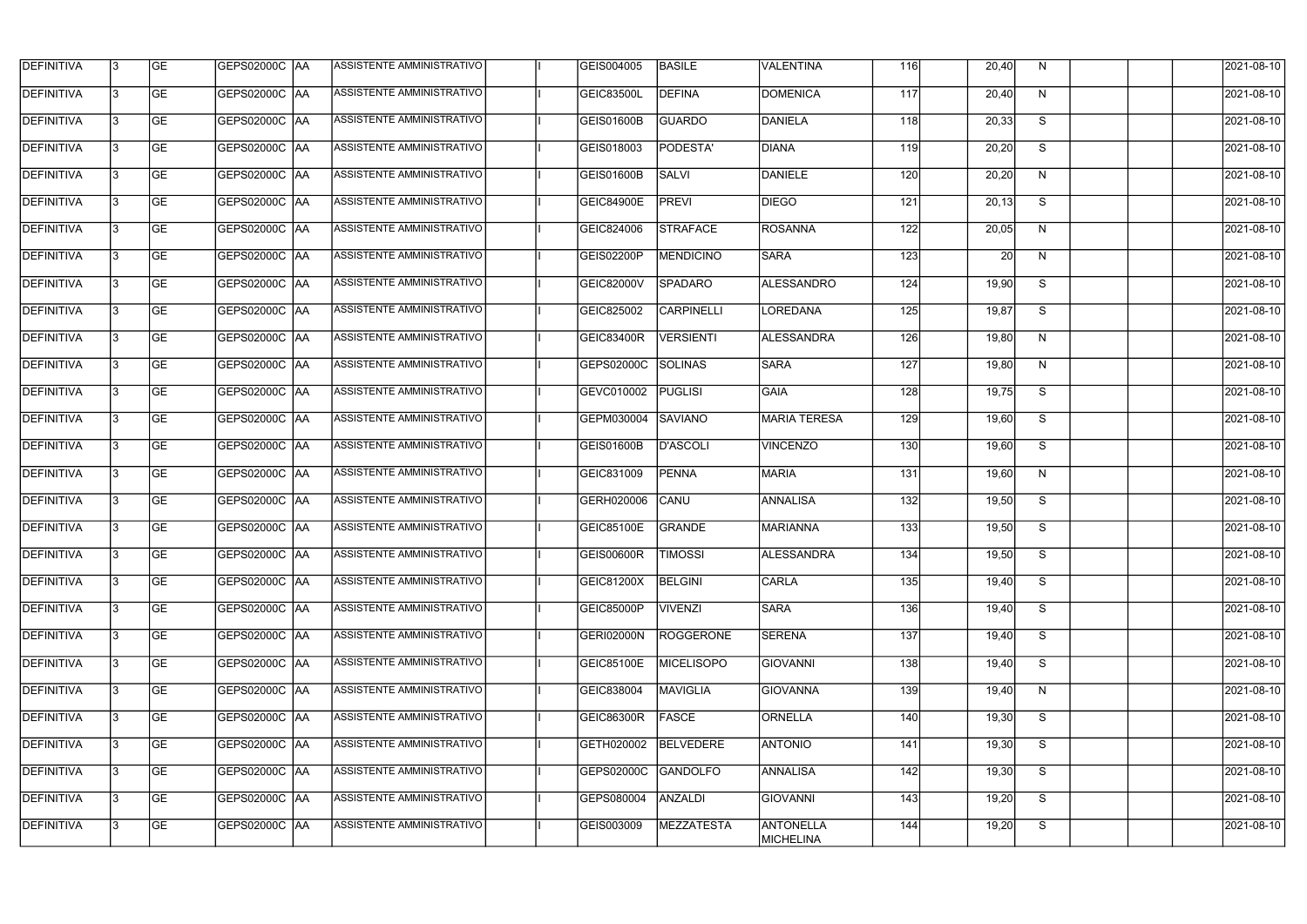| <b>DEFINITIVA</b> | 13  | <b>GE</b> | GEPS02000C  AA       | ASSISTENTE AMMINISTRATIVO        | GEIS01400Q        | <b>IACONA</b>     | <b>ENRICO</b>     | 145        | 19,20           | S.                       | 2021-08-10 |
|-------------------|-----|-----------|----------------------|----------------------------------|-------------------|-------------------|-------------------|------------|-----------------|--------------------------|------------|
| DEFINITIVA        | l3  | <b>GE</b> | GEPS02000C  AA       | ASSISTENTE AMMINISTRATIVO        | GEIC838004        | <b>TANZILLO</b>   | LUCIO             | 146        | 19,15           | S                        | 2021-08-10 |
| <b>DEFINITIVA</b> | l3  | <b>GE</b> | <b>GEPS02000C AA</b> | ASSISTENTE AMMINISTRATIVO        | GERH020006        | <b>ROSSOTTI</b>   | <b>LAURA</b>      | 147        | 19,10           | S                        | 2021-08-10 |
| <b>DEFINITIVA</b> | 13  | <b>GE</b> | <b>GEPS02000C AA</b> | ASSISTENTE AMMINISTRATIVO        | <b>GEIS00600R</b> | <b>D'ASCOLI</b>   | <b>SALVATORE</b>  | 148        | 19,07           | S                        | 2021-08-10 |
| <b>DEFINITIVA</b> | l3  | <b>GE</b> | GEPS02000C AA        | ASSISTENTE AMMINISTRATIVO        | GEIS017007        | <b>REPETTO</b>    | <b>SILVIA</b>     | 149        | 19,03           | S                        | 2021-08-10 |
| <b>DEFINITIVA</b> | IЗ  | <b>GE</b> | <b>GEPS02000C AA</b> | <b>ASSISTENTE AMMINISTRATIVO</b> | <b>GEIS00600R</b> | <b>VOLANTINI</b>  | <b>GIULIANA</b>   | 150        | 19 <sup>1</sup> | S                        | 2021-08-10 |
| <b>DEFINITIVA</b> | l3  | <b>GE</b> | <b>GEPS02000C AA</b> | <b>ASSISTENTE AMMINISTRATIVO</b> | GEIC809004        | <b>DE MARTINO</b> | <b>MORENA</b>     | 151        | 18,90           | S                        | 2021-08-10 |
| <b>DEFINITIVA</b> | l3  | <b>GE</b> | GEPS02000C AA        | ASSISTENTE AMMINISTRATIVO        | GEIC81400G        | <b>MORANDI</b>    | <b>ANDREA</b>     | 152        | 18,85           | S                        | 2021-08-10 |
| <b>DEFINITIVA</b> | l3  | <b>GE</b> | GEPS02000C  AA       | ASSISTENTE AMMINISTRATIVO        | GERI02000N        | SCIANNA           | <b>CATERINA</b>   | 153        | 18,80           | S                        | 2021-08-10 |
| <b>DEFINITIVA</b> | l3  | <b>GE</b> | GEPS02000C AA        | ASSISTENTE AMMINISTRATIVO        | GEPS050008        | <b>ADDEO</b>      | <b>SANTINA</b>    | 154        | 18,80           | N                        | 2021-08-10 |
| <b>DEFINITIVA</b> | l3  | <b>GE</b> | GEPS02000C AA        | ASSISTENTE AMMINISTRATIVO        | GEIS01600B        | <b>D'AGOSTINO</b> | <b>CESARIO</b>    | 155        | 18,70           | S                        | 2021-08-10 |
| <b>DEFINITIVA</b> | 13  | <b>GE</b> | <b>GEPS02000C AA</b> | ASSISTENTE AMMINISTRATIVO        | GEIC861005        | <b>ADESSO</b>     | MARIAROSARIA      | 156        | 18,63           | N                        | 2021-08-10 |
| <b>DEFINITIVA</b> | l3  | <b>GE</b> | GEPS02000C  AA       | ASSISTENTE AMMINISTRATIVO        | GEIC858009        | SQUASSAFICHI      | <b>ROBERTA</b>    | 157        | 18,55           | S                        | 2021-08-10 |
| <b>DEFINITIVA</b> | l3  | <b>GE</b> | GEPS02000C AA        | ASSISTENTE AMMINISTRATIVO        | GEIC837008        | <b>CARVELLI</b>   | <b>DOMENICA</b>   | 158        | 18,53           | S                        | 2021-08-10 |
| <b>DEFINITIVA</b> | l3  | <b>GE</b> | GEPS02000C  AA       | ASSISTENTE AMMINISTRATIVO        | GEIS01400Q        | <b>MINNELLA</b>   | <b>GIUSEPPINA</b> | 159        | 18,50           | S                        | 2021-08-10 |
| <b>DEFINITIVA</b> | IЗ  | <b>GE</b> | GEPS02000C  AA       | ASSISTENTE AMMINISTRATIVO        | GEIC825002        | <b>STAIANO</b>    | <b>BARBARA</b>    | 160        | 18,27           | S                        | 2021-08-10 |
| <b>DEFINITIVA</b> | IЗ  | <b>GE</b> | GEPS02000C  AA       | ASSISTENTE AMMINISTRATIVO        | GEIC81200X        | <b>RAIMONDO</b>   | <b>ANNA MARIA</b> | 161        | 18,23           | S                        | 2021-08-10 |
| <b>DEFINITIVA</b> |     | <b>GE</b> | GEPS02000C  AA       | ASSISTENTE AMMINISTRATIVO        | GEIC825002        | <b>ROSSI</b>      | <b>GINEVRA</b>    | 162        | 18,20           | S                        | 2021-08-10 |
| <b>DEFINITIVA</b> | IЗ  | GE        | GEPS02000C  AA       | <b>ASSISTENTE AMMINISTRATIVO</b> | GEPC01000P FRANCO |                   | ALESSANDRO        | 163        | 18,13           | N,                       | 2021-08-10 |
| <b>DEFINITIVA</b> | 13. | <b>GE</b> | GEPS02000C AA        | ASSISTENTE AMMINISTRATIVO        | GEIC85000P        | <b>PITTALUGA</b>  | <b>AURORA</b>     | 164        | 18              | S                        | 2021-08-10 |
| <b>DEFINITIVA</b> | 13. | <b>GE</b> | <b>GEPS02000C AA</b> | ASSISTENTE AMMINISTRATIVO        | GEIC84100X        | DONATI            | <b>ERIKA</b>      | 165        | 18 <sup>1</sup> | S                        | 2021-08-10 |
| <b>DEFINITIVA</b> | 13. | <b>GE</b> | <b>GEPS02000C AA</b> | ASSISTENTE AMMINISTRATIVO        | GEIC85600N        | NOVELLA           | <b>VALERIA</b>    | 166        | 18              | S                        | 2021-08-10 |
| <b>DEFINITIVA</b> | 13. | <b>GE</b> | <b>GEPS02000C AA</b> | ASSISTENTE AMMINISTRATIVO        | GEIS003009        | <b>MULINARO</b>   | <b>VINCENZO</b>   | 167        | 18              | S                        | 2021-08-10 |
| <b>DEFINITIVA</b> | 13  | <b>GE</b> | GEPS02000C AA        | ASSISTENTE AMMINISTRATIVO        | GEIS017007        | <b>CALLERO</b>    | MARA              | 168        | 17,95           | $\overline{\mathcal{S}}$ | 2021-08-10 |
| <b>DEFINITIVA</b> | l3  | <b>GE</b> | GEPS02000C  AA       | ASSISTENTE AMMINISTRATIVO        | GEPC01000P        | CARRANO           | FRANCESCA         | 169        | 17,95           | N                        | 2021-08-10 |
| DEFINITIVA        | l3  | <b>GE</b> | GEPS02000C  AA       | ASSISTENTE AMMINISTRATIVO        | <b>GEIC80600L</b> | MARCANTONIO       | <b>CHIARA</b>     | <b>170</b> | 17,80           | S                        | 2021-08-10 |
| DEFINITIVA        | l3  | <b>GE</b> | GEPS02000C  AA       | ASSISTENTE AMMINISTRATIVO        | GEPM04000P        | PANNULLO          | <b>GIOVANNI</b>   | 171        | 17,80           | S                        | 2021-08-10 |
| <b>DEFINITIVA</b> | l3  | <b>GE</b> | GEPS02000C AA        | ASSISTENTE AMMINISTRATIVO        | GEIS02200P        | <b>CARVELLI</b>   | <b>ANTONIO</b>    | 172        | 17,77           | S                        | 2021-08-10 |
| <b>DEFINITIVA</b> | IЗ  | <b>GE</b> | GEPS02000C  AA       | ASSISTENTE AMMINISTRATIVO        | GEIS02200P        | <b>BUTTACI</b>    | <b>MARIELLA</b>   | 173        | 17,70           | N                        | 2021-08-10 |
|                   |     |           |                      |                                  |                   |                   |                   |            |                 |                          |            |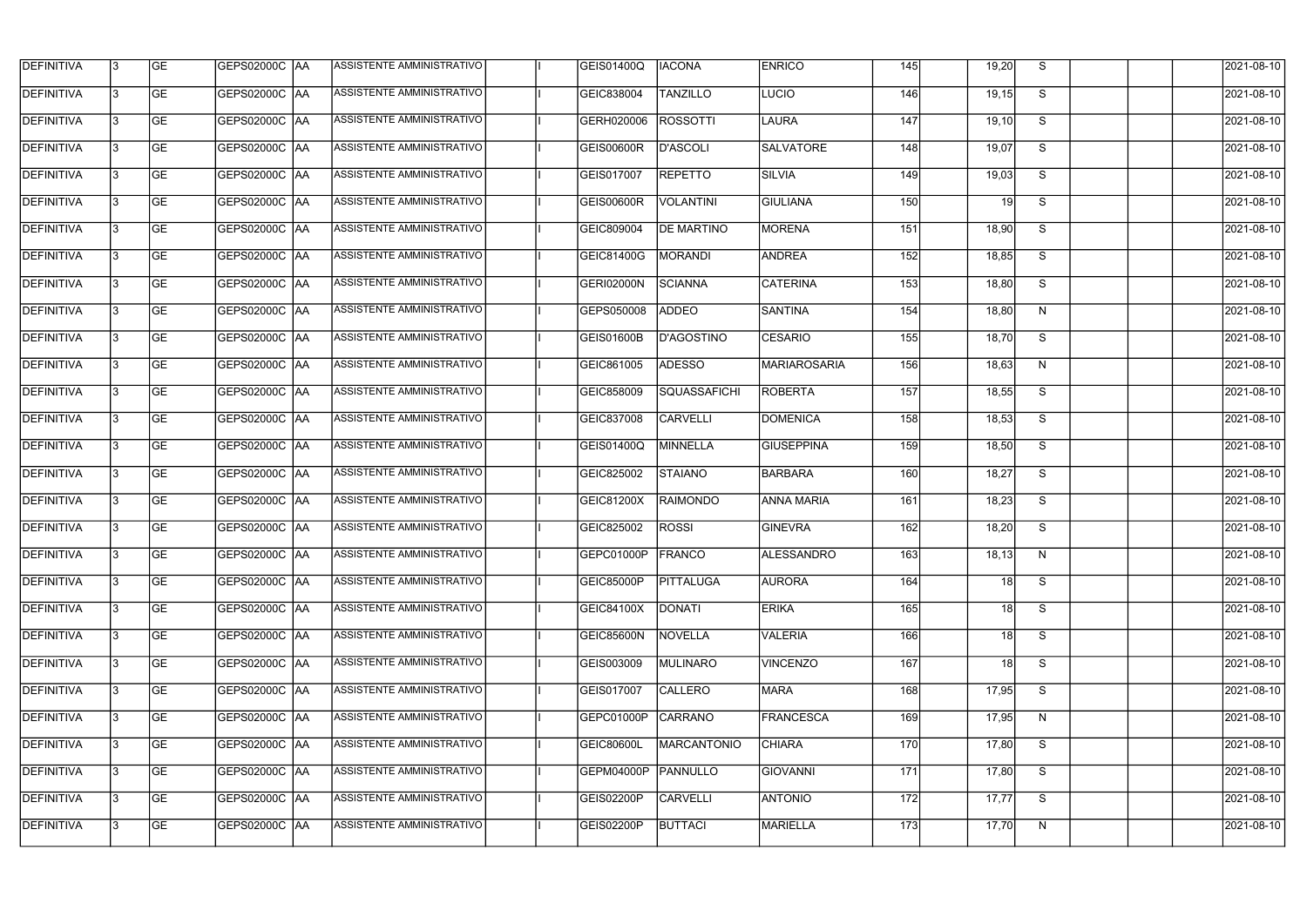| <b>DEFINITIVA</b> | 13  | <b>GE</b> | GEPS02000C  AA       | ASSISTENTE AMMINISTRATIVO        | GERH020006        | CANNALONGA                          | <b>BRUNELLA</b>   | 174 | 17,60           | N, | 2021-08-10       |
|-------------------|-----|-----------|----------------------|----------------------------------|-------------------|-------------------------------------|-------------------|-----|-----------------|----|------------------|
| DEFINITIVA        | l3  | <b>GE</b> | GEPS02000C  AA       | ASSISTENTE AMMINISTRATIVO        | GEIS01400Q        | <b>CONSIGLIO</b>                    | <b>CLARA</b>      | 175 | 17,57           | S  | 2021-08-10       |
| <b>DEFINITIVA</b> | l3  | <b>GE</b> | <b>GEPS02000C AA</b> | ASSISTENTE AMMINISTRATIVO        | GEIC867004        | <b>GIRARDI</b>                      | <b>ROBERTO</b>    | 176 | 17,45           | N  | 2021-08-10       |
| <b>DEFINITIVA</b> | 13  | <b>GE</b> | <b>GEPS02000C AA</b> | ASSISTENTE AMMINISTRATIVO        | GEIC838004        | <b>ASCIONE</b>                      | <b>ELISABETTA</b> | 177 | 17,40           | S  | 2021-08-10       |
| <b>DEFINITIVA</b> | l3  | <b>GE</b> | GEPS02000C  AA       | ASSISTENTE AMMINISTRATIVO        | GERH020006        | <b>VERBENI</b>                      | <b>FRANCESCA</b>  | 178 | 17,40           | S  | 2021-08-10       |
| <b>DEFINITIVA</b> | IЗ  | <b>GE</b> | <b>GEPS02000C AA</b> | <b>ASSISTENTE AMMINISTRATIVO</b> | GEIS012004        | <b>DELUCCHI</b>                     | <b>ELENA</b>      | 179 | 17,40           | S  | 2021-08-10       |
| <b>DEFINITIVA</b> | l3  | <b>GE</b> | <b>GEPS02000C AA</b> | <b>ASSISTENTE AMMINISTRATIVO</b> | GEIC85000P        | <b>GNEMMI</b>                       | <b>SABRINA</b>    | 180 | 17,30           | S  | 2021-08-10       |
| <b>DEFINITIVA</b> | l3  | <b>GE</b> | GEPS02000C AA        | ASSISTENTE AMMINISTRATIVO        | GEIC82000V        | <b>OLIVIERI</b>                     | <b>MARICA</b>     | 181 | 17,28           | N  | 2021-08-10       |
| <b>DEFINITIVA</b> | l3  | <b>GE</b> | GEPS02000C  AA       | ASSISTENTE AMMINISTRATIVO        | <b>GEIS00600R</b> | GIANGRANDE                          | <b>ROSELINDA</b>  | 182 | 17,25           | S  | 2021-08-10       |
| <b>DEFINITIVA</b> | l3  | <b>GE</b> | GEPS02000C AA        | ASSISTENTE AMMINISTRATIVO        | GEIC85600N        | <b>POLLASTO</b>                     | <b>MARIA</b>      | 183 | 17,20           | S  | 2021-08-10       |
| <b>DEFINITIVA</b> | l3  | <b>GE</b> | GEPS02000C AA        | ASSISTENTE AMMINISTRATIVO        | GEIC81300Q        | CALCAGNO                            | MARIA STEFANIA    | 184 | 17,20           | S  | 2021-08-10       |
| <b>DEFINITIVA</b> | 13  | <b>GE</b> | <b>GEPS02000C AA</b> | ASSISTENTE AMMINISTRATIVO        | GEIC840004        | CAROLLO                             | <b>CLELIA</b>     | 185 | 17,15           | S  | 2021-08-10       |
| <b>DEFINITIVA</b> | l3  | <b>GE</b> | GEPS02000C  AA       | ASSISTENTE AMMINISTRATIVO        | GEIS003009        | <b>AVALLE</b>                       | <b>STEFANIA</b>   | 186 | 17,10           | S  | 2021-08-10       |
| <b>DEFINITIVA</b> | l3  | <b>GE</b> | GEPS02000C AA        | ASSISTENTE AMMINISTRATIVO        | GERH01000G        | FACCIUOLO                           | <b>CATERINA</b>   | 187 | 17,05           | S  | 2021-08-10       |
| <b>DEFINITIVA</b> | l3  | <b>GE</b> | GEPS02000C  AA       | ASSISTENTE AMMINISTRATIVO        | GEPS02000C        | SORCE                               | <b>CALOGERO</b>   | 188 | 17,03           | S  | 2021-08-10       |
| <b>DEFINITIVA</b> | l3  | <b>GE</b> | GEPS02000C  AA       | ASSISTENTE AMMINISTRATIVO        | GEPS02000C        | CAMMAROTO                           | MARIAGIOVANNA     | 189 | $\overline{17}$ | S  | 2021-08-10       |
| <b>DEFINITIVA</b> | l3  | <b>GE</b> | GEPS02000C  AA       | ASSISTENTE AMMINISTRATIVO        | GEPS030003        | <b>CILIBERTO</b>                    | <b>ANTONELLA</b>  | 190 | 17              | S  | 2021-08-10       |
| <b>DEFINITIVA</b> |     | <b>GE</b> | GEPS02000C  AA       | ASSISTENTE AMMINISTRATIVO        | GEIC83900X        | <b>BERNARDI</b>                     | <b>CINZIA</b>     | 191 | 17              | N  | 2021-08-10       |
| <b>DEFINITIVA</b> | IЗ  | GE        | GEPS02000C  AA       | <b>ASSISTENTE AMMINISTRATIVO</b> | <b>GEIC86400L</b> | <b>FANTAUZZO</b>                    | FABRIZIO          | 192 | 17 I            | N, | 2021-08-10       |
| <b>DEFINITIVA</b> | 13. | <b>GE</b> | GEPS02000C AA        | ASSISTENTE AMMINISTRATIVO        | GERI07000P        | <b>CALABRESE</b><br><b>RESTUCCI</b> | <b>GIOVANNA</b>   | 193 | 16,97           | S  | 2021-08-10       |
| <b>DEFINITIVA</b> | 13  | <b>GE</b> | <b>GEPS02000C AA</b> | ASSISTENTE AMMINISTRATIVO        | GEIC816007        | <b>MONTEFUSCO</b>                   | <b>MARIANNA</b>   | 194 | 16,95           | S  | 2021-08-10       |
| <b>DEFINITIVA</b> | 13  | <b>GE</b> | <b>GEPS02000C AA</b> | ASSISTENTE AMMINISTRATIVO        | GEIC838004        | <b>CASTELLA</b>                     | MONICA            | 195 | 16,92           | S  | $2021 - 08 - 10$ |
| <b>DEFINITIVA</b> | 13  | <b>GE</b> | GEPS02000C AA        | ASSISTENTE AMMINISTRATIVO        | GEPM04000P        | <b>PUGLIESE</b>                     | <b>ROBERTA</b>    | 196 | 16,90           | S  | 2021-08-10       |
| <b>DEFINITIVA</b> | 13  | <b>GE</b> | GEPS02000C AA        | ASSISTENTE AMMINISTRATIVO        | GEIS018003        | <b>POLIMENI</b>                     | <b>CRISTIAN</b>   | 197 | 16,83           | N  | 2021-08-10       |
| <b>DEFINITIVA</b> | l3  | <b>GE</b> | GEPS02000C  AA       | ASSISTENTE AMMINISTRATIVO        | GEIC829009        | <b>MONETA</b>                       | <b>VALENTINA</b>  | 198 | 16,80           | S  | 2021-08-10       |
| DEFINITIVA        | l3  | <b>GE</b> | GEPS02000C  AA       | ASSISTENTE AMMINISTRATIVO        | GEIC817003        | <b>ROSSI</b>                        | <b>CRISTINA</b>   | 199 | 16,75           | N  | 2021-08-10       |
| DEFINITIVA        | l3  | <b>GE</b> | GEPS02000C  AA       | ASSISTENTE AMMINISTRATIVO        | GEIC817003        | <b>PELISSA</b>                      | MARA              | 200 | 16,73           | S  | 2021-08-10       |
| <b>DEFINITIVA</b> | l3  | <b>GE</b> | GEPS02000C  AA       | ASSISTENTE AMMINISTRATIVO        | GEPS02000C        | <b>GIULIANO</b>                     | <b>MARCO</b>      | 201 | 16,73           | S  | 2021-08-10       |
| <b>DEFINITIVA</b> | 13  | <b>GE</b> | GEPS02000C  AA       | ASSISTENTE AMMINISTRATIVO        | GEPC01000P        | BOCCHIO                             | <b>ITALA</b>      | 202 | 16,70           | S  | 2021-08-10       |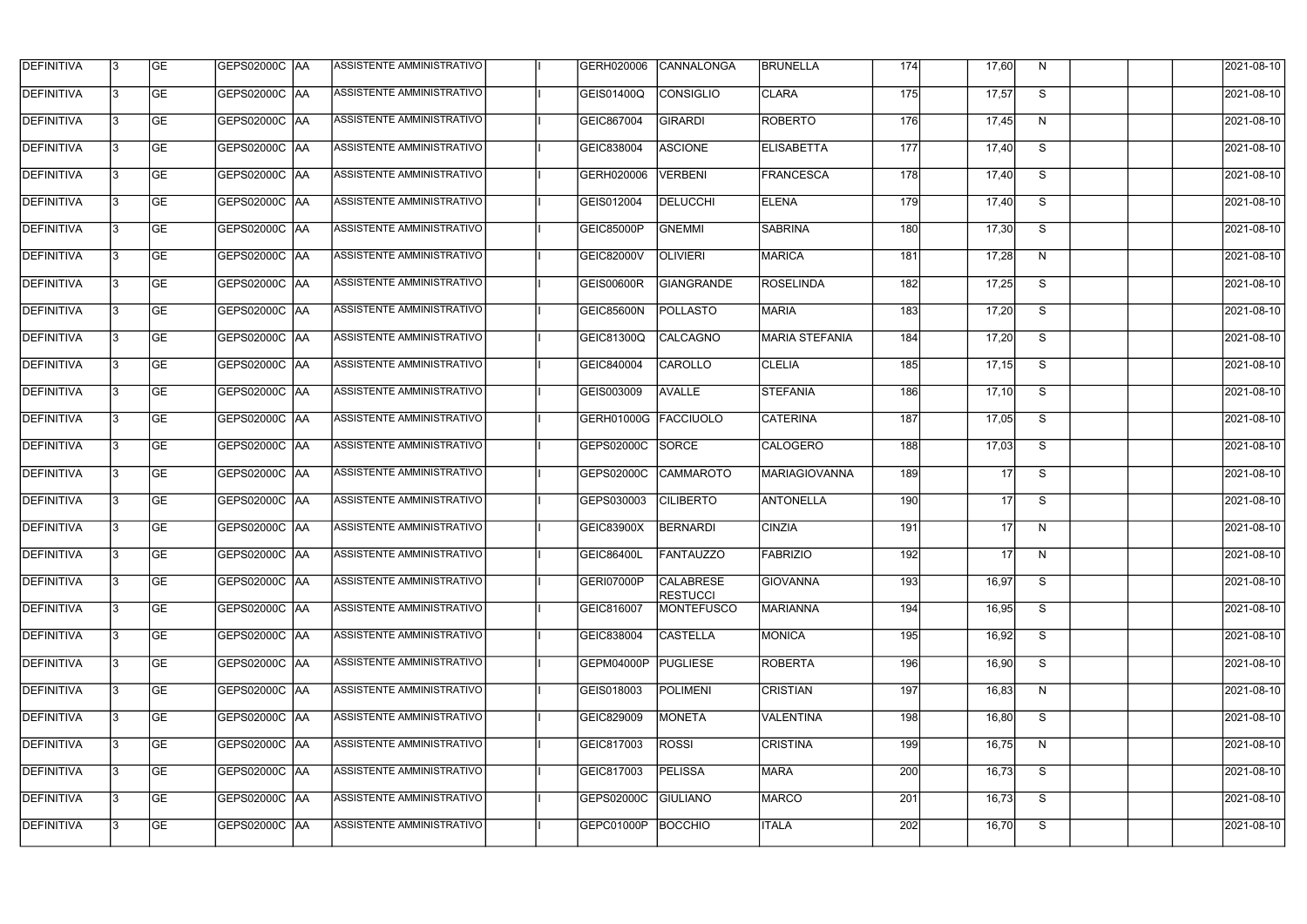| <b>DEFINITIVA</b> | 13  | <b>GE</b> | <b>GEPS02000C AA</b>   | ASSISTENTE AMMINISTRATIVO        | GEIS018003           | <b>CAMMARATA</b>   | <b>JESSICA</b>              | $\overline{203}$ | 16,70  | S  | 2021-08-10 |
|-------------------|-----|-----------|------------------------|----------------------------------|----------------------|--------------------|-----------------------------|------------------|--------|----|------------|
| DEFINITIVA        | l3  | <b>GE</b> | <b>GEPS02000C AA</b>   | ASSISTENTE AMMINISTRATIVO        | <b>GEIC84900E</b>    | <b>AIRÒ</b>        | <b>MONICA</b>               | 204              | 16,70  | N  | 2021-08-10 |
| <b>DEFINITIVA</b> | l3  | <b>GE</b> | <b>GEPS02000C AA</b>   | ASSISTENTE AMMINISTRATIVO        | GEIC81300Q           | <b>CAMOIRANO</b>   | DANIELA                     | 205              | 16,67  | N  | 2021-08-10 |
| <b>DEFINITIVA</b> | l3  | <b>GE</b> | <b>GEPS02000C AA</b>   | ASSISTENTE AMMINISTRATIVO        | GEVC010002           | <b>IORIO</b>       | <b>ANNA</b>                 | 206              | 16,65  | S  | 2021-08-10 |
| <b>DEFINITIVA</b> | l3  | <b>GE</b> | <b>GEPS02000C AA</b>   | ASSISTENTE AMMINISTRATIVO        | GEIC867004           | <b>FUCCI</b>       | FRANCESCA                   | 207              | 16,60  | N  | 2021-08-10 |
| <b>DEFINITIVA</b> | IЗ  | <b>GE</b> | <b>GEPS02000C AA</b>   | <b>ASSISTENTE AMMINISTRATIVO</b> | GEVC010002           | <b>CALZAVARA</b>   | <b>RICCARDO</b>             | 208              | 16,60  | N  | 2021-08-10 |
| <b>DEFINITIVA</b> | l3  | <b>GE</b> | <b>GEPS02000C AA</b>   | ASSISTENTE AMMINISTRATIVO        | GEIC811004           | <b>PAGLIALUNGA</b> | <b>ELISA</b>                | 209              | 16,50  | S  | 2021-08-10 |
| <b>DEFINITIVA</b> | l3  | <b>GE</b> | <b>GEPS02000C AA</b>   | ASSISTENTE AMMINISTRATIVO        | GEVC010002           | <b>GRONDONA</b>    | <b>MONICA</b>               | 210              | 16,50  | N  | 2021-08-10 |
| <b>DEFINITIVA</b> |     | <b>GE</b> | <b>GEPS02000C AA</b>   | ASSISTENTE AMMINISTRATIVO        | GERH020006           | <b>CAVANNA</b>     | DAVIDE                      | 211              | 16,47  | N  | 2021-08-10 |
| <b>DEFINITIVA</b> | l3  | <b>GE</b> | GEPS02000C AA          | ASSISTENTE AMMINISTRATIVO        | GEIS01400Q           | MAMELI             | <b>MARISTELLA</b>           | 212              | 16,43  | S  | 2021-08-10 |
| <b>DEFINITIVA</b> | l3  | <b>GE</b> | GEPS02000C AA          | ASSISTENTE AMMINISTRATIVO        | GERH01000G LA PIETRA |                    | <b>UMBERTO</b>              | 213              | 16,40  | S  | 2021-08-10 |
| <b>DEFINITIVA</b> | l3  | <b>GE</b> |                        | ASSISTENTE AMMINISTRATIVO        | GEIC84200Q           | <b>VALENTE</b>     | VALENTINA                   | 214              | 16,40  | S  | 2021-08-10 |
| <b>DEFINITIVA</b> | l3  | <b>GE</b> | GEPS02000C   AA        | ASSISTENTE AMMINISTRATIVO        | GERI07000P           | <b>MIRAGLIA</b>    | <b>FRANCESCO</b><br>VALERIO | 215              | 16,40  | N  | 2021-08-10 |
| <b>DEFINITIVA</b> | l3  | <b>GE</b> | GEPS02000C  AA         | ASSISTENTE AMMINISTRATIVO        | GEIS011008           | <b>FRAGALE</b>     | GIOVANNI                    | 216              | 16,40  | N  | 2021-08-10 |
| <b>DEFINITIVA</b> | l3  | <b>GE</b> |                        | ASSISTENTE AMMINISTRATIVO        | GEIS02200P           | SINISCALCHI        | ROSA                        | 217              | 16,30  | S  | 2021-08-10 |
| <b>DEFINITIVA</b> | IЗ  | <b>GE</b> | GEPS02000C  AA         | ASSISTENTE AMMINISTRATIVO        | GERI07000P           | <b>SALVI</b>       | <b>SARA</b>                 | 218              | 16,30  | S  | 2021-08-10 |
| <b>DEFINITIVA</b> | I3  | <b>GE</b> | <b>GEPS02000C   AA</b> | ASSISTENTE AMMINISTRATIVO        | GERH01000G           | <b>CIARDULLO</b>   | <b>ALESSIA</b>              | 219              | 16,30  | S  | 2021-08-10 |
| DEFINITIVA        |     | <b>GE</b> | GEPS02000C AA          | ASSISTENTE AMMINISTRATIVO        | GEIC86300R           | <b>SCOTTON</b>     | ALIZE'                      | 220              | 16,30  | S  | 2021-08-10 |
| <b>DEFINITIVA</b> | 13  | <b>GE</b> | GEPS02000C  AA         | ASSISTENTE AMMINISTRATIVO        | GETH020002 CAVELLI   |                    | <b>MAURIZIO</b>             | 221              | 16,30  | S. | 2021-08-10 |
| <b>DEFINITIVA</b> | 13  | <b>GE</b> | <b>GEPS02000C AA</b>   | ASSISTENTE AMMINISTRATIVO        | GEIC82000V           | <b>TRAVERSO</b>    | <b>ILARIA</b>               | 222              | 16,30  | S  | 2021-08-10 |
| <b>DEFINITIVA</b> | 13  | <b>GE</b> | GEPS02000C  AA         | ASSISTENTE AMMINISTRATIVO        | GEPC020009           | <b>VULLO</b>       | <b>MARIA</b>                | 223              | 16,30  | N  | 2021-08-10 |
| <b>DEFINITIVA</b> | 13. | <b>GE</b> | <b>GEPS02000C AA</b>   | ASSISTENTE AMMINISTRATIVO        | GEIS018003           | <b>PARODI</b>      | <b>IRENE</b>                | 224              | 16,27  | N  | 2021-08-10 |
| <b>DEFINITIVA</b> | 13  | <b>GE</b> | GEPS02000C AA          | ASSISTENTE AMMINISTRATIVO        | GEIS018003           | <b>SORBARA</b>     | <b>FABIO</b>                | 225              | 16,20  | S  | 2021-08-10 |
| <b>DEFINITIVA</b> | 13  | <b>GE</b> | GEPS02000C  AA         | ASSISTENTE AMMINISTRATIVO        | GEIC83600C           | ROMANO             | <b>CATERINA</b>             | 226              | 16,20  | N  | 2021-08-10 |
| <b>DEFINITIVA</b> | IЗ  | <b>GE</b> | GEPS02000C  AA         | ASSISTENTE AMMINISTRATIVO        | GEIS004005           | <b>ARRAS</b>       | <b>PIERMARIO</b>            | 227              | 16,20  | N  | 2021-08-10 |
| DEFINITIVA        | l3  | <b>GE</b> | GEPS02000C  AA         | ASSISTENTE AMMINISTRATIVO        | GEIC867004           | <b>TRAVERSONE</b>  | <b>SERGIO</b>               | 228              | 16,20  | N  | 2021-08-10 |
| <b>DEFINITIVA</b> | l3  | <b>GE</b> | GEPS02000C  AA         | ASSISTENTE AMMINISTRATIVO        | <b>GEIC84900E</b>    | COMOTTO            | ANNA                        | 229              | 16, 10 | S  | 2021-08-10 |
| <b>DEFINITIVA</b> | 13. | <b>GE</b> | GEPS02000C AA          | ASSISTENTE AMMINISTRATIVO        | GEPM04000P           | SICILIANO          | <b>SERENA</b>               | 230              | 16, 10 | N  | 2021-08-10 |
| <b>DEFINITIVA</b> | IЗ  | <b>GE</b> | GEPS02000C  AA         | ASSISTENTE AMMINISTRATIVO        | GEIC82200E           | <b>TROVATO</b>     | <b>MARIAGRAZIA</b>          | 231              | 16, 10 | N  | 2021-08-10 |
|                   |     |           |                        |                                  |                      |                    |                             |                  |        |    |            |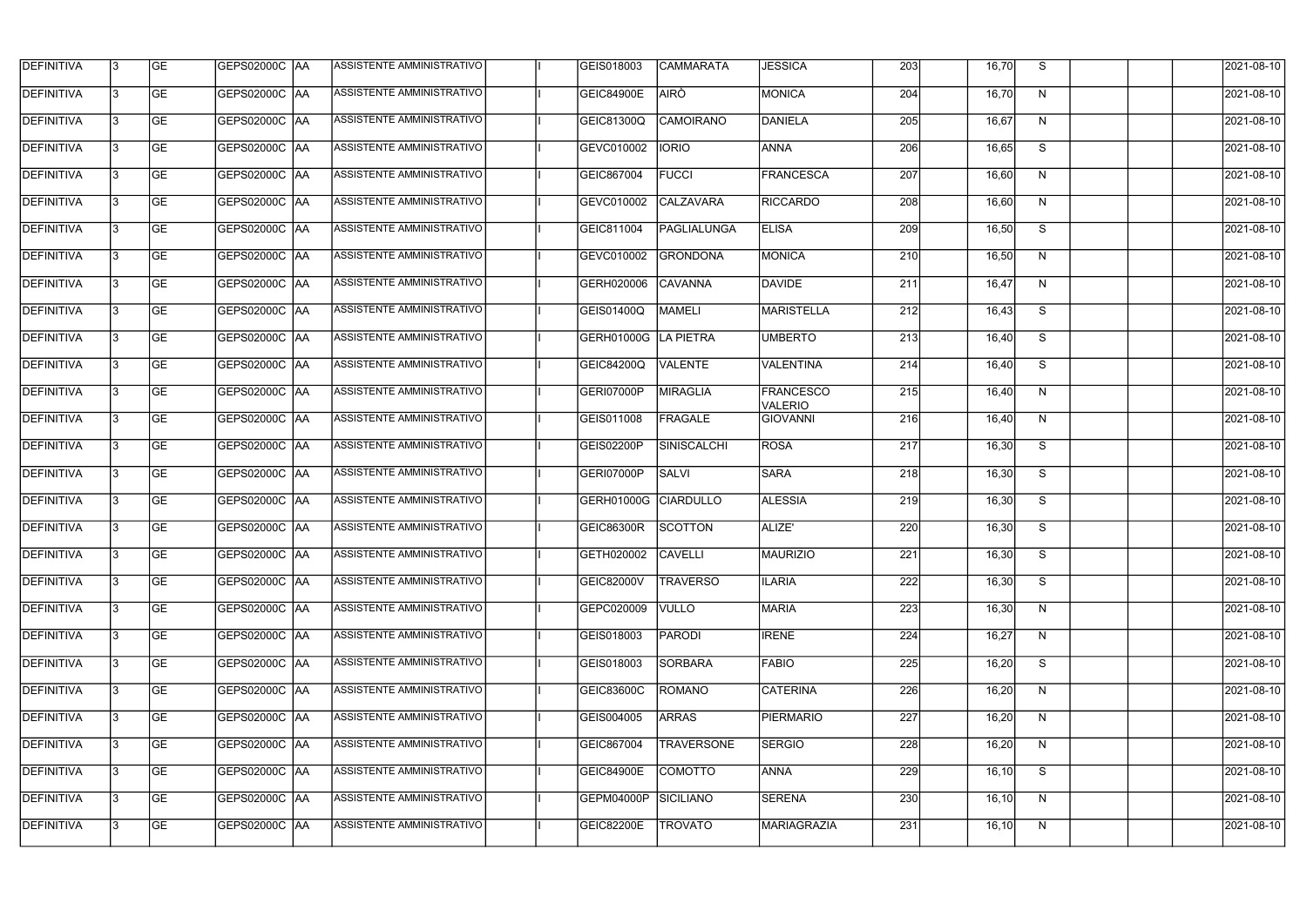| <b>DEFINITIVA</b> | l3 | GE        | GEPS02000C  AA       | ASSISTENTE AMMINISTRATIVO        | GEIS018003          | MAIORANA             | <b>PAOLA</b>                | 232              | 16, 10 | N  | 2021-08-10       |
|-------------------|----|-----------|----------------------|----------------------------------|---------------------|----------------------|-----------------------------|------------------|--------|----|------------------|
| <b>DEFINITIVA</b> | IЗ | GE        | GEPS02000C   AA      | ASSISTENTE AMMINISTRATIVO        | GEIC81900P          | GAIARDO              | <b>SERENA</b>               | 233              | 16,03  | N  | 2021-08-10       |
| <b>DEFINITIVA</b> | 13 | <b>GE</b> | <b>GEPS02000C AA</b> | ASSISTENTE AMMINISTRATIVO        | GEPC020009          | MARTURANO            | <b>FABIOLA</b>              | 234              | 16     | S  | 2021-08-10       |
| <b>DEFINITIVA</b> | l3 | <b>GE</b> | <b>GEPS02000C AA</b> | ASSISTENTE AMMINISTRATIVO        | GERH020006          | <b>RIBAUDO</b>       | ROSALIA                     | 235              | 16     | S  | 2021-08-10       |
| <b>DEFINITIVA</b> | l3 | GE        | GEPS02000C AA        | ASSISTENTE AMMINISTRATIVO        | <b>GEIC83400R</b>   | <b>CANEPA</b>        | <b>MARIA ELISA</b>          | 236              | 16     | N  | 2021-08-10       |
| <b>DEFINITIVA</b> | l3 | <b>GE</b> | <b>GEPS02000C AA</b> | <b>ASSISTENTE AMMINISTRATIVO</b> | GEIC81200X          | <b>GAZZO</b>         | <b>ANGELA</b>               | 237              | 15,97  | N  | 2021-08-10       |
| <b>DEFINITIVA</b> | IЗ | <b>GE</b> | GEPS02000C AA        | ASSISTENTE AMMINISTRATIVO        | GEIC85100E          | <b>BURATTINI</b>     | <b>ANNA MARIA</b>           | 238              | 15,95  | S  | 2021-08-10       |
| <b>DEFINITIVA</b> | l3 | <b>GE</b> | GEPS02000C AA        | <b>ASSISTENTE AMMINISTRATIVO</b> | GEIC83600C          | <b>SESSA</b>         | <b>VINCENZO</b>             | 239              | 15,90  | S  | 2021-08-10       |
| <b>DEFINITIVA</b> | IЗ | <b>GE</b> | GEPS02000C AA        | ASSISTENTE AMMINISTRATIVO        | GEIS003009          | <b>PUCCIO</b>        | ANGELO<br>SALVATORE         | 240              | 15,90  | S  | 2021-08-10       |
| <b>DEFINITIVA</b> | l3 | GE        | GEPS02000C   AA      | ASSISTENTE AMMINISTRATIVO        | GEIS004005          | <b>BONACASA</b>      | <b>GIUSEPPE</b>             | 241              | 15,85  | S  | 2021-08-10       |
| <b>DEFINITIVA</b> | 13 | <b>GE</b> | GEPS02000C AA        | ASSISTENTE AMMINISTRATIVO        | GEIC82100P          | MESSINA              | DALILA                      | 242              | 15,80  | S  | 2021-08-10       |
| <b>DEFINITIVA</b> | l3 | <b>GE</b> | GEPS02000C AA        | ASSISTENTE AMMINISTRATIVO        | GEIC838004          | <b>CHIABORELLI</b>   | MICHELA                     | 243              | 15,77  | S  | 2021-08-10       |
| <b>DEFINITIVA</b> | l3 | GE        | GEPS02000C  AA       | ASSISTENTE AMMINISTRATIVO        | GEIS01400Q          | <b>DI TERMINI</b>    | SIMONE                      | 244              | 15,75  | S  | 2021-08-10       |
| <b>DEFINITIVA</b> | l3 | <b>GE</b> | GEPS02000C AA        | ASSISTENTE AMMINISTRATIVO        | GEIS00600R          | <b>COSSO</b>         | <b>STEFANO</b>              | 245              | 15,70  | N  | 2021-08-10       |
| <b>DEFINITIVA</b> | l3 | <b>GE</b> | GEPS02000C AA        | ASSISTENTE AMMINISTRATIVO        | GEIC83600C          | MENCARELLI           | <b>FEDERICA</b>             | 246              | 15,60  | S  | 2021-08-10       |
| <b>DEFINITIVA</b> | l3 | GE        | <b>GEPS02000C AA</b> | ASSISTENTE AMMINISTRATIVO        | <b>GEIS01600B</b>   | <b>CELLI</b>         | <b>SABRINA</b>              | $\overline{247}$ | 15,60  | S  | 2021-08-10       |
| <b>DEFINITIVA</b> | l3 | <b>GE</b> | GEPS02000C   AA      | ASSISTENTE AMMINISTRATIVO        | GEIS017007          | <b>RUGGIERO</b>      | <b>GIANNI</b>               | 248              | 15,60  | N  | 2021-08-10       |
| <b>DEFINITIVA</b> | l3 | <b>GE</b> | GEPS02000C   AA      | ASSISTENTE AMMINISTRATIVO        | <b>GEIS00600R</b>   | <b>VIGILANTE</b>     | VALENTINA                   | 249              | 15,60  | N  | 2021-08-10       |
| <b>DEFINITIVA</b> | IЗ | GE        | GEPS02000C  AA       | <b>ASSISTENTE AMMINISTRATIVO</b> | GETD03000V GARDELLA |                      | <b>SIMONE</b>               | 250              | 15,50  | S. | 2021-08-10       |
| <b>DEFINITIVA</b> | l3 | GE        | <b>GEPS02000C AA</b> | ASSISTENTE AMMINISTRATIVO        | GERH020006          | GENCO                | LOREDANA                    | 251              | 15,50  | S  | 2021-08-10       |
| <b>DEFINITIVA</b> | l3 | GE        | GEPS02000C AA        | ASSISTENTE AMMINISTRATIVO        | GEIC81200X          | NICOLETTI            | <b>SABRINA</b>              | 252              | 15,50  | N  | 2021-08-10       |
| <b>DEFINITIVA</b> | 13 | <b>GE</b> | GEPS02000C AA        | ASSISTENTE AMMINISTRATIVO        | GEIC853006          | <b>MORLA CRESPIN</b> | <b>MARIA DEL</b><br>ROSARIO | 253              | 15,50  | N  | $2021 - 08 - 10$ |
| <b>DEFINITIVA</b> | l3 | <b>GE</b> | GEPS02000C AA        | ASSISTENTE AMMINISTRATIVO        | GESL01000P          | <b>JEMINA</b>        | ELENA                       | 254              | 15,45  | N  | 2021-08-10       |
| <b>DEFINITIVA</b> | 13 | <b>GE</b> | GEPS02000C AA        | ASSISTENTE AMMINISTRATIVO        | GERI07000P          | <b>BOTTONE</b>       | FRANCESCA                   | 255              | 15,40  | N  | 2021-08-10       |
| <b>DEFINITIVA</b> | l3 | <b>GE</b> | GEPS02000C  AA       | ASSISTENTE AMMINISTRATIVO        | GEIC867004          | <b>RUSSO</b>         | <b>LEANDRA</b>              | 256              | 15,35  | N  | 2021-08-10       |
| <b>DEFINITIVA</b> | l3 | <b>GE</b> | GEPS02000C AA        | ASSISTENTE AMMINISTRATIVO        | GEIC837008          | RAIMONDI             | <b>LAURA</b>                | 257              | 15,30  | S  | 2021-08-10       |
| <b>DEFINITIVA</b> | l3 | GE        | GEPS02000C  AA       | ASSISTENTE AMMINISTRATIVO        | <b>GEIC85100E</b>   | <b>VARRONE</b>       | <b>DENISE</b>               | 258              | 15,30  | S  | 2021-08-10       |
| <b>DEFINITIVA</b> | l3 | GE        | GEPS02000C AA        | ASSISTENTE AMMINISTRATIVO        | GEIC85200A          | <b>CESARO</b>        | <b>ALESSIA</b>              | 259              | 15,30  | N  | 2021-08-10       |
| <b>DEFINITIVA</b> | l3 | GE        | GEPS02000C AA        | ASSISTENTE AMMINISTRATIVO        | GEIC82200E          | MOSCA                | MARIATERESA                 | 260              | 15,25  | S  | 2021-08-10       |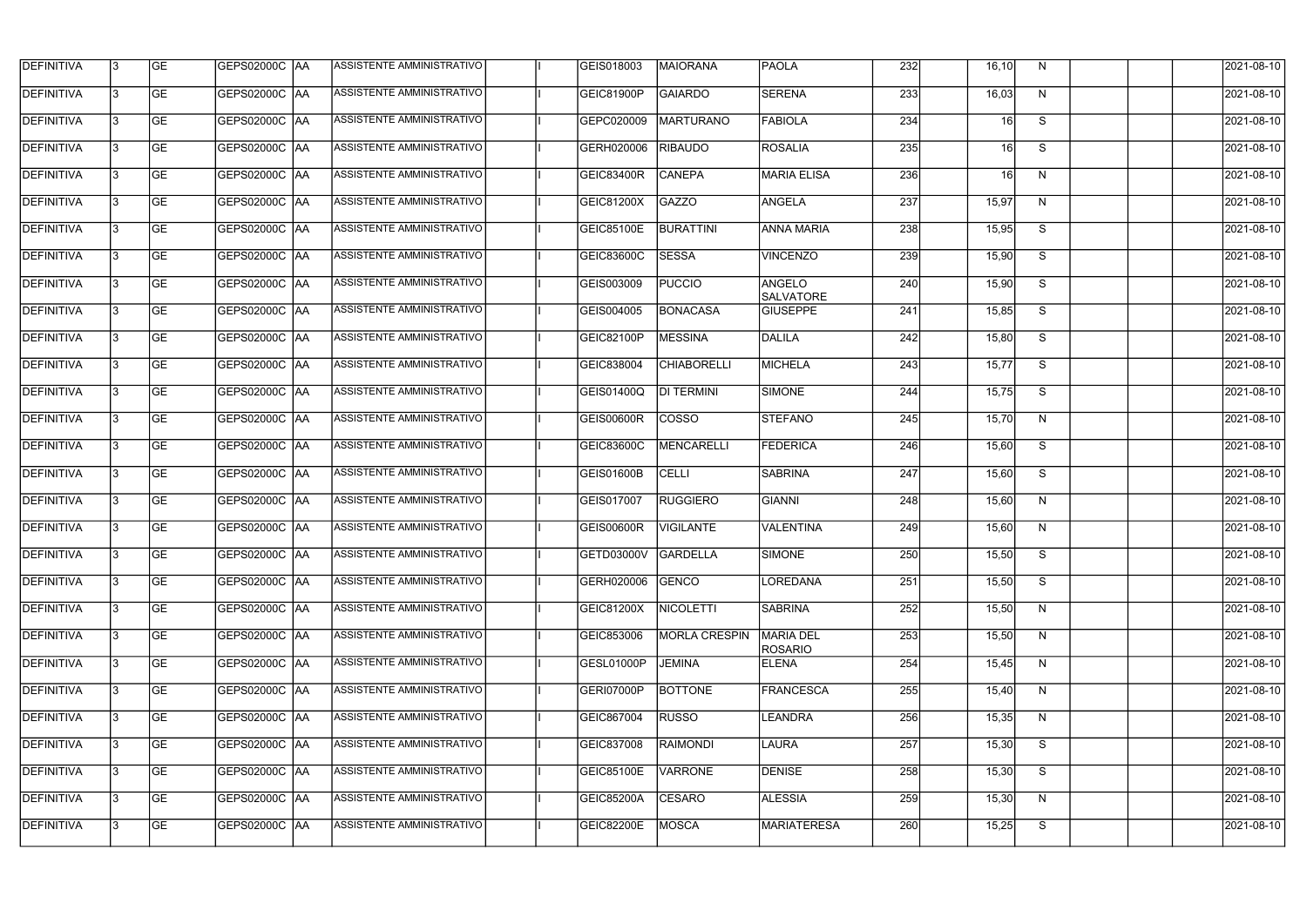| <b>DEFINITIVA</b> | l3 | GE        | GEPS02000C AA         | ASSISTENTE AMMINISTRATIVO        | <b>GEIS00700L</b> | <b>STELLA</b>       | <b>CRISTIAN</b>                             | 261 | 15,25  | N            | 2021-08-10 |
|-------------------|----|-----------|-----------------------|----------------------------------|-------------------|---------------------|---------------------------------------------|-----|--------|--------------|------------|
| <b>DEFINITIVA</b> | l3 | <b>GE</b> | GEPS02000C AA         | ASSISTENTE AMMINISTRATIVO        | GEIC808008        | <b>SANTAMBROGIO</b> | ADALGISA<br>CARMELA TIZIANA<br><b>MARIA</b> | 262 | 15,23  | N            | 2021-08-10 |
| <b>DEFINITIVA</b> | l3 | GE        | GEPS02000C AA         | <b>ASSISTENTE AMMINISTRATIVO</b> | GETH020002        | <b>GALEOTTI</b>     | MARCO                                       | 263 | 15,20  | S            | 2021-08-10 |
| <b>DEFINITIVA</b> | l3 | GE        | GEPS02000C AA         | ASSISTENTE AMMINISTRATIVO        | GEIS01300X        | BENEDETTI           | MANUELA                                     | 264 | 15,17  | N            | 2021-08-10 |
| <b>DEFINITIVA</b> | l3 | <b>GE</b> | GEPS02000C AA         | <b>ASSISTENTE AMMINISTRATIVO</b> | GEIC831009        | <b>GULLUNI</b>      | <b>SARA</b>                                 | 265 | 15, 15 | N            | 2021-08-10 |
| <b>DEFINITIVA</b> | l3 | GE        | <b>GEPS02000C AA</b>  | <b>ASSISTENTE AMMINISTRATIVO</b> | GEPS02000C        | <b>ARATA</b>        | SIMONA                                      | 266 | 15, 12 | N            | 2021-08-10 |
| <b>DEFINITIVA</b> | l3 | GE        | GEPS02000C  AA        | <b>ASSISTENTE AMMINISTRATIVO</b> | <b>GEIC84400B</b> | GRANCELLI           | <b>MASSIMO</b>                              | 267 | 15,10  | S            | 2021-08-10 |
| <b>DEFINITIVA</b> | IЗ | <b>GE</b> | GEPS02000C   AA       | ASSISTENTE AMMINISTRATIVO        | <b>GEIS01600B</b> | <b>OLIA</b>         | <b>ANTONIO</b><br><b>SALVATORE</b>          | 268 | 15,10  | S            | 2021-08-10 |
| <b>DEFINITIVA</b> | l3 | <b>GE</b> | GEPS02000C   AA       | <b>ASSISTENTE AMMINISTRATIVO</b> | GERH020006        | <b>TUFFANELLI</b>   | <b>ROMINA</b>                               | 269 | 15,10  | S            | 2021-08-10 |
| <b>DEFINITIVA</b> | l3 | <b>GE</b> | GEPS02000C AA         | ASSISTENTE AMMINISTRATIVO        | GEIC82100P        | <b>CUTOLO</b>       | <b>GIOVANNI</b>                             | 270 | 15,10  | S            | 2021-08-10 |
| <b>DEFINITIVA</b> | l3 | GE        | GEPS02000C AA         | ASSISTENTE AMMINISTRATIVO        | GEIS011008        | <b>BARBIERI</b>     | <b>FRANCESCA</b>                            | 271 | 15,10  | S            | 2021-08-10 |
| DEFINITIVA        | l3 | <b>GE</b> | GEPS02000C AA         | ASSISTENTE AMMINISTRATIVO        | GERI07000P        | <b>BAIO</b>         | <b>PIETRO</b>                               | 272 | 15,10  | N            | 2021-08-10 |
| <b>DEFINITIVA</b> | l3 | <b>GE</b> | GEPS02000C AA         | ASSISTENTE AMMINISTRATIVO        | GEIC860009        | <b>ALTOMONTE</b>    | <b>AGATA</b>                                | 273 | 15,10  | N            | 2021-08-10 |
| <b>DEFINITIVA</b> | IЗ | <b>GE</b> | GEPS02000C AA         | ASSISTENTE AMMINISTRATIVO        | GEIS003009        | <b>LARATTA</b>      | <b>GIUSI</b>                                | 274 | 15,03  | S            | 2021-08-10 |
| <b>DEFINITIVA</b> | 13 | GE        | GEPS02000C AA         | ASSISTENTE AMMINISTRATIVO        | GERH020006        | <b>GANINO</b>       | FRANCESCO                                   | 275 | 15,03  | S            | 2021-08-10 |
| <b>DEFINITIVA</b> | IЗ | <b>GE</b> | GEPS02000C   AA       | ASSISTENTE AMMINISTRATIVO        | <b>GEIC85000P</b> | PLUMERI             | LOREDANA                                    | 276 | 15,03  | N            | 2021-08-10 |
| <b>DEFINITIVA</b> | l3 | <b>GE</b> | GEPS02000C  AA        | ASSISTENTE AMMINISTRATIVO        | <b>GEIC82100P</b> | MANTERO             | ROBERTA                                     | 277 | 15,03  | N            | 2021-08-10 |
| <b>DEFINITIVA</b> | l3 | <b>GE</b> | GEPS02000C AA         | ASSISTENTE AMMINISTRATIVO        | GEPS030003        | <b>NIGRO</b>        | <b>ANNA</b>                                 | 278 | 15     | S            | 2021-08-10 |
| <b>DEFINITIVA</b> | l3 | GE        | <b>GEPS02000C JAA</b> | ASSISTENTE AMMINISTRATIVO        | GEPS030003        | <b>PEDDIS</b>       | STEFANIA                                    | 279 | 15     | N            | 2021-08-10 |
| <b>DEFINITIVA</b> | l3 | GE        | <b>GEPS02000C AA</b>  | ASSISTENTE AMMINISTRATIVO        | GEIS003009        | PASCALI             | <b>ILENIA</b>                               | 280 | 15     | $\mathsf{N}$ | 2021-08-10 |
| <b>DEFINITIVA</b> | l3 | <b>GE</b> | GEPS02000C AA         | ASSISTENTE AMMINISTRATIVO        | GEIC82700N        | <b>BENINCASA</b>    | <b>PAOLA</b>                                | 281 | 14,97  | S            | 2021-08-10 |
| <b>DEFINITIVA</b> | IЗ | GE        | GEPS02000C AA         | ASSISTENTE AMMINISTRATIVO        | <b>GEIC86300R</b> | <b>IULIANO</b>      | <b>CHRIS</b>                                | 282 | 14,90  | S            | 2021-08-10 |
| <b>DEFINITIVA</b> | 13 | <b>GE</b> | GEPS02000C AA         | ASSISTENTE AMMINISTRATIVO        | GEIS01600B        | <b>RISI</b>         | <b>ALESSIA</b>                              | 283 | 14,90  | S            | 2021-08-10 |
| <b>DEFINITIVA</b> | IЗ | <b>GE</b> | GEPS02000C  AA        | ASSISTENTE AMMINISTRATIVO        | GEPS02000C        | LA PORTA            | <b>MELISSA</b>                              | 284 | 14,90  | N            | 2021-08-10 |
| <b>DEFINITIVA</b> | l3 | <b>GE</b> | GEPS02000C  AA        | ASSISTENTE AMMINISTRATIVO        | <b>GEIC81400G</b> | <b>OLIVERI</b>      | <b>CHIARA</b>                               | 285 | 14,90  | N            | 2021-08-10 |
| <b>DEFINITIVA</b> | l3 | <b>GE</b> | GEPS02000C  AA        | ASSISTENTE AMMINISTRATIVO        | <b>GEIS00600R</b> | <b>CUTULI</b>       | <b>FRANCESCA</b>                            | 286 | 14,90  | N            | 2021-08-10 |
| <b>DEFINITIVA</b> | l3 | GE        | GEPS02000C AA         | ASSISTENTE AMMINISTRATIVO        | GEIS017007        | <b>BAELI</b>        | GIOVANNA                                    | 287 | 14,83  | N            | 2021-08-10 |
| <b>DEFINITIVA</b> | l3 | GE        | GEPS02000C  AA        | ASSISTENTE AMMINISTRATIVO        | GERH01000G        | <b>MANCA</b>        | ANDREA                                      | 288 | 14,80  | S            | 2021-08-10 |
| DEFINITIVA        | l3 | <b>GE</b> | GEPS02000C AA         | ASSISTENTE AMMINISTRATIVO        | GERH01000G        | FERRARI             | CARLO                                       | 289 | 14,80  | S            | 2021-08-10 |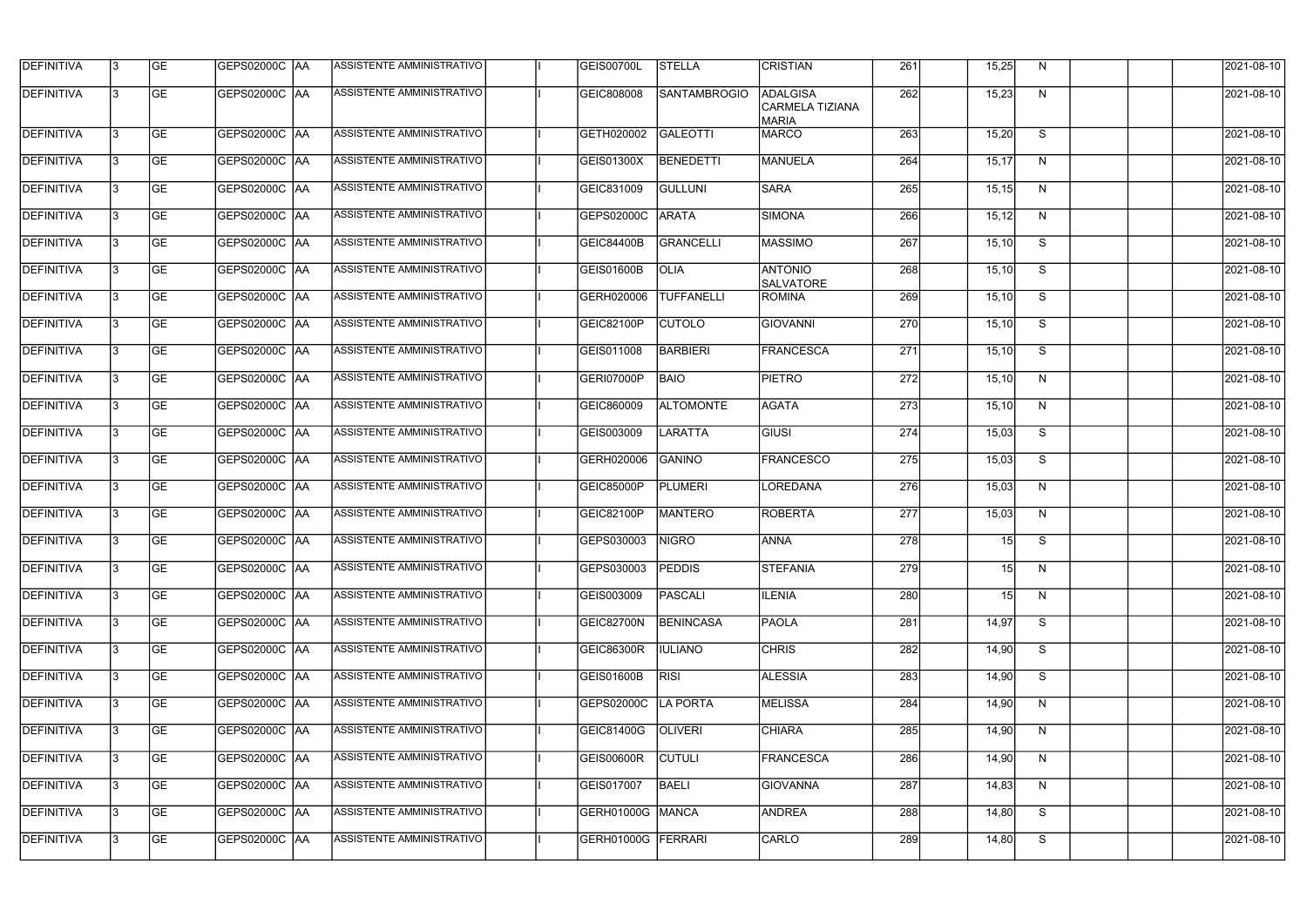| <b>GE</b><br><b>ALESSANDRA</b><br>291<br>DEFINITIVA<br>l3<br>GEPS02000C  AA<br>ASSISTENTE AMMINISTRATIVO<br>GEIC817003<br><b>PEDEMONTE</b><br>N<br>14,80<br><b>DEFINITIVA</b><br><b>GEPS02000C AA</b><br>ASSISTENTE AMMINISTRATIVO<br><b>ZANON</b><br><b>CRISTINA</b><br>292<br>S<br>l3<br><b>GE</b><br><b>GEIC86400L</b><br>14,73<br><b>DEFINITIVA</b><br><b>SERPA</b><br>293<br><b>GE</b><br> GEPS02000C  AA<br>ASSISTENTE AMMINISTRATIVO<br>GEPC01000P<br><b>ILARIA</b><br>14,70<br>$\mathsf{N}$<br>l3<br><b>GEPS02000C AA</b><br>ASSISTENTE AMMINISTRATIVO<br><b>PITTO</b><br><b>ILARIA</b><br>294<br>N<br><b>GE</b><br>GEIC816007<br>14,70<br>l3<br><b>ASSISTENTE AMMINISTRATIVO</b><br><b>GE</b><br><b>GEPS02000C AA</b><br>GERH01000G<br>MAGGI<br><b>LUANA</b><br>295<br>S<br>14,67<br>l3<br>ASSISTENTE AMMINISTRATIVO<br><b>ANDREA</b><br><b>GE</b><br><b>GEPS02000C AA</b><br>GEPS07000D<br><b>FANTOLI</b><br>296<br>S<br>14,67<br>l3<br><b>DEFINITIVA</b><br><b>GE</b><br><b>GEPS02000C AA</b><br>ASSISTENTE AMMINISTRATIVO<br><b>SANTORO</b><br><b>ALBERTO</b><br>297<br>GEPC020009<br>14,65<br>l3<br>N<br><b>DEFINITIVA</b><br><b>GE</b><br>ASSISTENTE AMMINISTRATIVO<br>GEPS02000C AA<br>GEIS00600R<br><b>PAGANO</b><br><b>SALVATORE</b><br>298<br>N<br>14,65<br><b>DEFINITIVA</b><br><b>GE</b><br>ASSISTENTE AMMINISTRATIVO<br>299<br>GEPS02000C AA<br>GEIS004005<br>DI BARTOLO<br><b>ROSARIA</b><br>14,62<br>l3<br>N<br><b>DEFINITIVA</b><br>GEPS02000C AA<br>ASSISTENTE AMMINISTRATIVO<br><b>NICASTRI</b><br><b>CATERINA</b><br>S<br><b>GE</b><br>GEIC808008<br>300<br>14,60<br>13<br><b>DEFINITIVA</b><br>ASSISTENTE AMMINISTRATIVO<br>S<br>l3<br><b>GE</b><br>GEPS02000C  AA<br>GEIC861005<br><b>MARINO</b><br><b>SARA</b><br>301<br>14,60<br><b>GE</b><br>GEPS02000C   AA<br>ASSISTENTE AMMINISTRATIVO<br><b>CAMPO</b><br>MARTINA<br>302<br>GEPM030004<br>14,60<br>N<br>l3<br><b>GE</b><br>GEPS02000C  AA<br>ASSISTENTE AMMINISTRATIVO<br><b>POLITO</b><br>LUISA<br>303<br>l3<br>GEIC837008<br>14,55<br>N<br><b>DEFINITIVA</b><br><b>GE</b><br>ASSISTENTE AMMINISTRATIVO<br><b>RESINI</b><br>CARLO<br>304<br>S<br>GEIS018003<br>14,53<br>l3<br><b>DEFINITIVA</b><br><b>CLAUDIA</b><br><b>GE</b><br> GEPS02000C  AA<br>ASSISTENTE AMMINISTRATIVO<br><b>TOMASINI</b><br>305<br>IЗ<br><b>GEIC84100X</b><br>14,53<br>N<br><b>DEFINITIVA</b><br><b>RENATO</b><br><b>GE</b><br>ASSISTENTE AMMINISTRATIVO<br>RIBERTI<br>306<br>S<br> GEPS02000C  AA<br>GEPS02000C<br>14,50<br>I3<br><b>FRANCESCO</b><br>DEFINITIVA<br><b>GE</b><br>ASSISTENTE AMMINISTRATIVO<br>COSTANZA<br>307<br>S<br>GEPS02000C  AA<br>GEIC860009<br>DONATELLA<br>14,50<br>13<br><b>GE</b><br><b>GEPS02000C   AA</b><br>ASSISTENTE AMMINISTRATIVO<br>GEIC811004<br><b>FALSAPERNA</b><br>AGATA TIZIANA<br>308<br>14,50<br>S.<br><b>GEPS02000C AA</b><br>13.<br><b>GE</b><br>ASSISTENTE AMMINISTRATIVO  <br>GEIC85100E<br>PEZZOLO<br>LUISA<br>309<br>14,50<br>N<br>13<br><b>GE</b><br> GEPS02000C  AA<br>ASSISTENTE AMMINISTRATIVO<br><b>SAIDA</b><br><b>GABRIELE ANGELO</b><br>310<br>GETH020002<br>14,50<br>N<br><b>GE</b><br><b>GEPS02000C AA</b><br>ASSISTENTE AMMINISTRATIVO<br><b>CEPOLINA</b><br>13.<br>GERI02000N<br><b>EMANUELA ELISA</b><br>311<br>14,47<br>N<br>13<br><b>GE</b><br>GEPS02000C AA<br>ASSISTENTE AMMINISTRATIVO<br>312<br>S<br>GEIC85100E<br>MARCHI<br><b>ELISABETTA</b><br>14,43<br><b>DEFINITIVA</b><br><b>GE</b><br>ASSISTENTE AMMINISTRATIVO<br>13<br>GEPS02000C  AA<br><b>GUARASCIO</b><br><b>GIUSEPPE</b><br>313<br>S<br>GEIC84100X<br>14,40<br><b>DEFINITIVA</b><br><b>GE</b><br>GEPS02000C  AA<br>ASSISTENTE AMMINISTRATIVO<br><b>GIANNOTTI</b><br><b>ALICE</b><br>314<br>S<br>IЗ<br>GEIC81200X<br>14,40<br><b>GE</b><br>ASSISTENTE AMMINISTRATIVO<br><b>SALERNO</b><br>315<br>DEFINITIVA<br>GEPS02000C  AA<br>GEIC861005<br><b>STEFANIA ELVIRA</b><br>14,40<br>S<br>l3<br><b>GE</b><br>ASSISTENTE AMMINISTRATIVO<br>l3<br>GEPS02000C  AA<br><b>VITALE</b><br>MANUEL<br>316<br>14,40<br>S<br><b>GEIC82100P</b><br>ASSISTENTE AMMINISTRATIVO<br><b>CAMILLA</b><br>317<br>13.<br><b>GE</b><br>GEPS02000C  AA<br>GEIC862001<br>PANZERI<br>14,40<br>N<br>ASSISTENTE AMMINISTRATIVO<br><b>VALERIA</b><br>318<br><b>GE</b><br>GEPS02000C  AA<br><b>FUSCO</b><br>GEIC81300Q<br>14,40<br>N | <b>DEFINITIVA</b> | 13 | <b>GE</b> | <b>GEPS02000C AA</b> | ASSISTENTE AMMINISTRATIVO | GERI07000P | <b>CASSAVIA</b> | <b>DIEGO</b> | 290 | 14,80 | S | 2021-08-10 |
|--------------------------------------------------------------------------------------------------------------------------------------------------------------------------------------------------------------------------------------------------------------------------------------------------------------------------------------------------------------------------------------------------------------------------------------------------------------------------------------------------------------------------------------------------------------------------------------------------------------------------------------------------------------------------------------------------------------------------------------------------------------------------------------------------------------------------------------------------------------------------------------------------------------------------------------------------------------------------------------------------------------------------------------------------------------------------------------------------------------------------------------------------------------------------------------------------------------------------------------------------------------------------------------------------------------------------------------------------------------------------------------------------------------------------------------------------------------------------------------------------------------------------------------------------------------------------------------------------------------------------------------------------------------------------------------------------------------------------------------------------------------------------------------------------------------------------------------------------------------------------------------------------------------------------------------------------------------------------------------------------------------------------------------------------------------------------------------------------------------------------------------------------------------------------------------------------------------------------------------------------------------------------------------------------------------------------------------------------------------------------------------------------------------------------------------------------------------------------------------------------------------------------------------------------------------------------------------------------------------------------------------------------------------------------------------------------------------------------------------------------------------------------------------------------------------------------------------------------------------------------------------------------------------------------------------------------------------------------------------------------------------------------------------------------------------------------------------------------------------------------------------------------------------------------------------------------------------------------------------------------------------------------------------------------------------------------------------------------------------------------------------------------------------------------------------------------------------------------------------------------------------------------------------------------------------------------------------------------------------------------------------------------------------------------------------------------------------------------------------------------------------------------------------------------------------------------------------------------------------------------------------------------------------------------------------------------------------------------------------------------------------------------------------------------------------------------------------------------------------------------------------------------------------------------------------------------------------------------------------------------------------------------------------------------|-------------------|----|-----------|----------------------|---------------------------|------------|-----------------|--------------|-----|-------|---|------------|
| <b>DEFINITIVA</b><br><b>DEFINITIVA</b>                                                                                                                                                                                                                                                                                                                                                                                                                                                                                                                                                                                                                                                                                                                                                                                                                                                                                                                                                                                                                                                                                                                                                                                                                                                                                                                                                                                                                                                                                                                                                                                                                                                                                                                                                                                                                                                                                                                                                                                                                                                                                                                                                                                                                                                                                                                                                                                                                                                                                                                                                                                                                                                                                                                                                                                                                                                                                                                                                                                                                                                                                                                                                                                                                                                                                                                                                                                                                                                                                                                                                                                                                                                                                                                                                                                                                                                                                                                                                                                                                                                                                                                                                                                                                                                           |                   |    |           |                      |                           |            |                 |              |     |       |   | 2021-08-10 |
|                                                                                                                                                                                                                                                                                                                                                                                                                                                                                                                                                                                                                                                                                                                                                                                                                                                                                                                                                                                                                                                                                                                                                                                                                                                                                                                                                                                                                                                                                                                                                                                                                                                                                                                                                                                                                                                                                                                                                                                                                                                                                                                                                                                                                                                                                                                                                                                                                                                                                                                                                                                                                                                                                                                                                                                                                                                                                                                                                                                                                                                                                                                                                                                                                                                                                                                                                                                                                                                                                                                                                                                                                                                                                                                                                                                                                                                                                                                                                                                                                                                                                                                                                                                                                                                                                                  |                   |    |           |                      |                           |            |                 |              |     |       |   | 2021-08-10 |
|                                                                                                                                                                                                                                                                                                                                                                                                                                                                                                                                                                                                                                                                                                                                                                                                                                                                                                                                                                                                                                                                                                                                                                                                                                                                                                                                                                                                                                                                                                                                                                                                                                                                                                                                                                                                                                                                                                                                                                                                                                                                                                                                                                                                                                                                                                                                                                                                                                                                                                                                                                                                                                                                                                                                                                                                                                                                                                                                                                                                                                                                                                                                                                                                                                                                                                                                                                                                                                                                                                                                                                                                                                                                                                                                                                                                                                                                                                                                                                                                                                                                                                                                                                                                                                                                                                  |                   |    |           |                      |                           |            |                 |              |     |       |   | 2021-08-10 |
| <b>DEFINITIVA</b><br><b>DEFINITIVA</b><br><b>DEFINITIVA</b><br><b>DEFINITIVA</b><br><b>DEFINITIVA</b><br><b>DEFINITIVA</b><br><b>DEFINITIVA</b><br><b>DEFINITIVA</b><br><b>DEFINITIVA</b><br><b>DEFINITIVA</b><br><b>DEFINITIVA</b>                                                                                                                                                                                                                                                                                                                                                                                                                                                                                                                                                                                                                                                                                                                                                                                                                                                                                                                                                                                                                                                                                                                                                                                                                                                                                                                                                                                                                                                                                                                                                                                                                                                                                                                                                                                                                                                                                                                                                                                                                                                                                                                                                                                                                                                                                                                                                                                                                                                                                                                                                                                                                                                                                                                                                                                                                                                                                                                                                                                                                                                                                                                                                                                                                                                                                                                                                                                                                                                                                                                                                                                                                                                                                                                                                                                                                                                                                                                                                                                                                                                              |                   |    |           |                      |                           |            |                 |              |     |       |   | 2021-08-10 |
|                                                                                                                                                                                                                                                                                                                                                                                                                                                                                                                                                                                                                                                                                                                                                                                                                                                                                                                                                                                                                                                                                                                                                                                                                                                                                                                                                                                                                                                                                                                                                                                                                                                                                                                                                                                                                                                                                                                                                                                                                                                                                                                                                                                                                                                                                                                                                                                                                                                                                                                                                                                                                                                                                                                                                                                                                                                                                                                                                                                                                                                                                                                                                                                                                                                                                                                                                                                                                                                                                                                                                                                                                                                                                                                                                                                                                                                                                                                                                                                                                                                                                                                                                                                                                                                                                                  |                   |    |           |                      |                           |            |                 |              |     |       |   | 2021-08-10 |
|                                                                                                                                                                                                                                                                                                                                                                                                                                                                                                                                                                                                                                                                                                                                                                                                                                                                                                                                                                                                                                                                                                                                                                                                                                                                                                                                                                                                                                                                                                                                                                                                                                                                                                                                                                                                                                                                                                                                                                                                                                                                                                                                                                                                                                                                                                                                                                                                                                                                                                                                                                                                                                                                                                                                                                                                                                                                                                                                                                                                                                                                                                                                                                                                                                                                                                                                                                                                                                                                                                                                                                                                                                                                                                                                                                                                                                                                                                                                                                                                                                                                                                                                                                                                                                                                                                  |                   |    |           |                      |                           |            |                 |              |     |       |   | 2021-08-10 |
|                                                                                                                                                                                                                                                                                                                                                                                                                                                                                                                                                                                                                                                                                                                                                                                                                                                                                                                                                                                                                                                                                                                                                                                                                                                                                                                                                                                                                                                                                                                                                                                                                                                                                                                                                                                                                                                                                                                                                                                                                                                                                                                                                                                                                                                                                                                                                                                                                                                                                                                                                                                                                                                                                                                                                                                                                                                                                                                                                                                                                                                                                                                                                                                                                                                                                                                                                                                                                                                                                                                                                                                                                                                                                                                                                                                                                                                                                                                                                                                                                                                                                                                                                                                                                                                                                                  |                   |    |           |                      |                           |            |                 |              |     |       |   | 2021-08-10 |
|                                                                                                                                                                                                                                                                                                                                                                                                                                                                                                                                                                                                                                                                                                                                                                                                                                                                                                                                                                                                                                                                                                                                                                                                                                                                                                                                                                                                                                                                                                                                                                                                                                                                                                                                                                                                                                                                                                                                                                                                                                                                                                                                                                                                                                                                                                                                                                                                                                                                                                                                                                                                                                                                                                                                                                                                                                                                                                                                                                                                                                                                                                                                                                                                                                                                                                                                                                                                                                                                                                                                                                                                                                                                                                                                                                                                                                                                                                                                                                                                                                                                                                                                                                                                                                                                                                  |                   |    |           |                      |                           |            |                 |              |     |       |   | 2021-08-10 |
|                                                                                                                                                                                                                                                                                                                                                                                                                                                                                                                                                                                                                                                                                                                                                                                                                                                                                                                                                                                                                                                                                                                                                                                                                                                                                                                                                                                                                                                                                                                                                                                                                                                                                                                                                                                                                                                                                                                                                                                                                                                                                                                                                                                                                                                                                                                                                                                                                                                                                                                                                                                                                                                                                                                                                                                                                                                                                                                                                                                                                                                                                                                                                                                                                                                                                                                                                                                                                                                                                                                                                                                                                                                                                                                                                                                                                                                                                                                                                                                                                                                                                                                                                                                                                                                                                                  |                   |    |           |                      |                           |            |                 |              |     |       |   | 2021-08-10 |
|                                                                                                                                                                                                                                                                                                                                                                                                                                                                                                                                                                                                                                                                                                                                                                                                                                                                                                                                                                                                                                                                                                                                                                                                                                                                                                                                                                                                                                                                                                                                                                                                                                                                                                                                                                                                                                                                                                                                                                                                                                                                                                                                                                                                                                                                                                                                                                                                                                                                                                                                                                                                                                                                                                                                                                                                                                                                                                                                                                                                                                                                                                                                                                                                                                                                                                                                                                                                                                                                                                                                                                                                                                                                                                                                                                                                                                                                                                                                                                                                                                                                                                                                                                                                                                                                                                  |                   |    |           |                      |                           |            |                 |              |     |       |   | 2021-08-10 |
|                                                                                                                                                                                                                                                                                                                                                                                                                                                                                                                                                                                                                                                                                                                                                                                                                                                                                                                                                                                                                                                                                                                                                                                                                                                                                                                                                                                                                                                                                                                                                                                                                                                                                                                                                                                                                                                                                                                                                                                                                                                                                                                                                                                                                                                                                                                                                                                                                                                                                                                                                                                                                                                                                                                                                                                                                                                                                                                                                                                                                                                                                                                                                                                                                                                                                                                                                                                                                                                                                                                                                                                                                                                                                                                                                                                                                                                                                                                                                                                                                                                                                                                                                                                                                                                                                                  |                   |    |           |                      |                           |            |                 |              |     |       |   | 2021-08-10 |
|                                                                                                                                                                                                                                                                                                                                                                                                                                                                                                                                                                                                                                                                                                                                                                                                                                                                                                                                                                                                                                                                                                                                                                                                                                                                                                                                                                                                                                                                                                                                                                                                                                                                                                                                                                                                                                                                                                                                                                                                                                                                                                                                                                                                                                                                                                                                                                                                                                                                                                                                                                                                                                                                                                                                                                                                                                                                                                                                                                                                                                                                                                                                                                                                                                                                                                                                                                                                                                                                                                                                                                                                                                                                                                                                                                                                                                                                                                                                                                                                                                                                                                                                                                                                                                                                                                  |                   |    |           |                      |                           |            |                 |              |     |       |   | 2021-08-10 |
|                                                                                                                                                                                                                                                                                                                                                                                                                                                                                                                                                                                                                                                                                                                                                                                                                                                                                                                                                                                                                                                                                                                                                                                                                                                                                                                                                                                                                                                                                                                                                                                                                                                                                                                                                                                                                                                                                                                                                                                                                                                                                                                                                                                                                                                                                                                                                                                                                                                                                                                                                                                                                                                                                                                                                                                                                                                                                                                                                                                                                                                                                                                                                                                                                                                                                                                                                                                                                                                                                                                                                                                                                                                                                                                                                                                                                                                                                                                                                                                                                                                                                                                                                                                                                                                                                                  |                   |    |           |                      |                           |            |                 |              |     |       |   | 2021-08-10 |
|                                                                                                                                                                                                                                                                                                                                                                                                                                                                                                                                                                                                                                                                                                                                                                                                                                                                                                                                                                                                                                                                                                                                                                                                                                                                                                                                                                                                                                                                                                                                                                                                                                                                                                                                                                                                                                                                                                                                                                                                                                                                                                                                                                                                                                                                                                                                                                                                                                                                                                                                                                                                                                                                                                                                                                                                                                                                                                                                                                                                                                                                                                                                                                                                                                                                                                                                                                                                                                                                                                                                                                                                                                                                                                                                                                                                                                                                                                                                                                                                                                                                                                                                                                                                                                                                                                  |                   |    |           |                      |                           |            |                 |              |     |       |   | 2021-08-10 |
|                                                                                                                                                                                                                                                                                                                                                                                                                                                                                                                                                                                                                                                                                                                                                                                                                                                                                                                                                                                                                                                                                                                                                                                                                                                                                                                                                                                                                                                                                                                                                                                                                                                                                                                                                                                                                                                                                                                                                                                                                                                                                                                                                                                                                                                                                                                                                                                                                                                                                                                                                                                                                                                                                                                                                                                                                                                                                                                                                                                                                                                                                                                                                                                                                                                                                                                                                                                                                                                                                                                                                                                                                                                                                                                                                                                                                                                                                                                                                                                                                                                                                                                                                                                                                                                                                                  |                   |    |           |                      |                           |            |                 |              |     |       |   | 2021-08-10 |
|                                                                                                                                                                                                                                                                                                                                                                                                                                                                                                                                                                                                                                                                                                                                                                                                                                                                                                                                                                                                                                                                                                                                                                                                                                                                                                                                                                                                                                                                                                                                                                                                                                                                                                                                                                                                                                                                                                                                                                                                                                                                                                                                                                                                                                                                                                                                                                                                                                                                                                                                                                                                                                                                                                                                                                                                                                                                                                                                                                                                                                                                                                                                                                                                                                                                                                                                                                                                                                                                                                                                                                                                                                                                                                                                                                                                                                                                                                                                                                                                                                                                                                                                                                                                                                                                                                  |                   |    |           |                      |                           |            |                 |              |     |       |   | 2021-08-10 |
|                                                                                                                                                                                                                                                                                                                                                                                                                                                                                                                                                                                                                                                                                                                                                                                                                                                                                                                                                                                                                                                                                                                                                                                                                                                                                                                                                                                                                                                                                                                                                                                                                                                                                                                                                                                                                                                                                                                                                                                                                                                                                                                                                                                                                                                                                                                                                                                                                                                                                                                                                                                                                                                                                                                                                                                                                                                                                                                                                                                                                                                                                                                                                                                                                                                                                                                                                                                                                                                                                                                                                                                                                                                                                                                                                                                                                                                                                                                                                                                                                                                                                                                                                                                                                                                                                                  |                   |    |           |                      |                           |            |                 |              |     |       |   | 2021-08-10 |
|                                                                                                                                                                                                                                                                                                                                                                                                                                                                                                                                                                                                                                                                                                                                                                                                                                                                                                                                                                                                                                                                                                                                                                                                                                                                                                                                                                                                                                                                                                                                                                                                                                                                                                                                                                                                                                                                                                                                                                                                                                                                                                                                                                                                                                                                                                                                                                                                                                                                                                                                                                                                                                                                                                                                                                                                                                                                                                                                                                                                                                                                                                                                                                                                                                                                                                                                                                                                                                                                                                                                                                                                                                                                                                                                                                                                                                                                                                                                                                                                                                                                                                                                                                                                                                                                                                  |                   |    |           |                      |                           |            |                 |              |     |       |   | 2021-08-10 |
|                                                                                                                                                                                                                                                                                                                                                                                                                                                                                                                                                                                                                                                                                                                                                                                                                                                                                                                                                                                                                                                                                                                                                                                                                                                                                                                                                                                                                                                                                                                                                                                                                                                                                                                                                                                                                                                                                                                                                                                                                                                                                                                                                                                                                                                                                                                                                                                                                                                                                                                                                                                                                                                                                                                                                                                                                                                                                                                                                                                                                                                                                                                                                                                                                                                                                                                                                                                                                                                                                                                                                                                                                                                                                                                                                                                                                                                                                                                                                                                                                                                                                                                                                                                                                                                                                                  |                   |    |           |                      |                           |            |                 |              |     |       |   | 2021-08-10 |
|                                                                                                                                                                                                                                                                                                                                                                                                                                                                                                                                                                                                                                                                                                                                                                                                                                                                                                                                                                                                                                                                                                                                                                                                                                                                                                                                                                                                                                                                                                                                                                                                                                                                                                                                                                                                                                                                                                                                                                                                                                                                                                                                                                                                                                                                                                                                                                                                                                                                                                                                                                                                                                                                                                                                                                                                                                                                                                                                                                                                                                                                                                                                                                                                                                                                                                                                                                                                                                                                                                                                                                                                                                                                                                                                                                                                                                                                                                                                                                                                                                                                                                                                                                                                                                                                                                  |                   |    |           |                      |                           |            |                 |              |     |       |   | 2021-08-10 |
|                                                                                                                                                                                                                                                                                                                                                                                                                                                                                                                                                                                                                                                                                                                                                                                                                                                                                                                                                                                                                                                                                                                                                                                                                                                                                                                                                                                                                                                                                                                                                                                                                                                                                                                                                                                                                                                                                                                                                                                                                                                                                                                                                                                                                                                                                                                                                                                                                                                                                                                                                                                                                                                                                                                                                                                                                                                                                                                                                                                                                                                                                                                                                                                                                                                                                                                                                                                                                                                                                                                                                                                                                                                                                                                                                                                                                                                                                                                                                                                                                                                                                                                                                                                                                                                                                                  |                   |    |           |                      |                           |            |                 |              |     |       |   | 2021-08-10 |
|                                                                                                                                                                                                                                                                                                                                                                                                                                                                                                                                                                                                                                                                                                                                                                                                                                                                                                                                                                                                                                                                                                                                                                                                                                                                                                                                                                                                                                                                                                                                                                                                                                                                                                                                                                                                                                                                                                                                                                                                                                                                                                                                                                                                                                                                                                                                                                                                                                                                                                                                                                                                                                                                                                                                                                                                                                                                                                                                                                                                                                                                                                                                                                                                                                                                                                                                                                                                                                                                                                                                                                                                                                                                                                                                                                                                                                                                                                                                                                                                                                                                                                                                                                                                                                                                                                  |                   |    |           |                      |                           |            |                 |              |     |       |   | 2021-08-10 |
|                                                                                                                                                                                                                                                                                                                                                                                                                                                                                                                                                                                                                                                                                                                                                                                                                                                                                                                                                                                                                                                                                                                                                                                                                                                                                                                                                                                                                                                                                                                                                                                                                                                                                                                                                                                                                                                                                                                                                                                                                                                                                                                                                                                                                                                                                                                                                                                                                                                                                                                                                                                                                                                                                                                                                                                                                                                                                                                                                                                                                                                                                                                                                                                                                                                                                                                                                                                                                                                                                                                                                                                                                                                                                                                                                                                                                                                                                                                                                                                                                                                                                                                                                                                                                                                                                                  |                   |    |           |                      |                           |            |                 |              |     |       |   | 2021-08-10 |
|                                                                                                                                                                                                                                                                                                                                                                                                                                                                                                                                                                                                                                                                                                                                                                                                                                                                                                                                                                                                                                                                                                                                                                                                                                                                                                                                                                                                                                                                                                                                                                                                                                                                                                                                                                                                                                                                                                                                                                                                                                                                                                                                                                                                                                                                                                                                                                                                                                                                                                                                                                                                                                                                                                                                                                                                                                                                                                                                                                                                                                                                                                                                                                                                                                                                                                                                                                                                                                                                                                                                                                                                                                                                                                                                                                                                                                                                                                                                                                                                                                                                                                                                                                                                                                                                                                  |                   |    |           |                      |                           |            |                 |              |     |       |   | 2021-08-10 |
|                                                                                                                                                                                                                                                                                                                                                                                                                                                                                                                                                                                                                                                                                                                                                                                                                                                                                                                                                                                                                                                                                                                                                                                                                                                                                                                                                                                                                                                                                                                                                                                                                                                                                                                                                                                                                                                                                                                                                                                                                                                                                                                                                                                                                                                                                                                                                                                                                                                                                                                                                                                                                                                                                                                                                                                                                                                                                                                                                                                                                                                                                                                                                                                                                                                                                                                                                                                                                                                                                                                                                                                                                                                                                                                                                                                                                                                                                                                                                                                                                                                                                                                                                                                                                                                                                                  |                   |    |           |                      |                           |            |                 |              |     |       |   | 2021-08-10 |
|                                                                                                                                                                                                                                                                                                                                                                                                                                                                                                                                                                                                                                                                                                                                                                                                                                                                                                                                                                                                                                                                                                                                                                                                                                                                                                                                                                                                                                                                                                                                                                                                                                                                                                                                                                                                                                                                                                                                                                                                                                                                                                                                                                                                                                                                                                                                                                                                                                                                                                                                                                                                                                                                                                                                                                                                                                                                                                                                                                                                                                                                                                                                                                                                                                                                                                                                                                                                                                                                                                                                                                                                                                                                                                                                                                                                                                                                                                                                                                                                                                                                                                                                                                                                                                                                                                  |                   |    |           |                      |                           |            |                 |              |     |       |   | 2021-08-10 |
|                                                                                                                                                                                                                                                                                                                                                                                                                                                                                                                                                                                                                                                                                                                                                                                                                                                                                                                                                                                                                                                                                                                                                                                                                                                                                                                                                                                                                                                                                                                                                                                                                                                                                                                                                                                                                                                                                                                                                                                                                                                                                                                                                                                                                                                                                                                                                                                                                                                                                                                                                                                                                                                                                                                                                                                                                                                                                                                                                                                                                                                                                                                                                                                                                                                                                                                                                                                                                                                                                                                                                                                                                                                                                                                                                                                                                                                                                                                                                                                                                                                                                                                                                                                                                                                                                                  |                   |    |           |                      |                           |            |                 |              |     |       |   | 2021-08-10 |
|                                                                                                                                                                                                                                                                                                                                                                                                                                                                                                                                                                                                                                                                                                                                                                                                                                                                                                                                                                                                                                                                                                                                                                                                                                                                                                                                                                                                                                                                                                                                                                                                                                                                                                                                                                                                                                                                                                                                                                                                                                                                                                                                                                                                                                                                                                                                                                                                                                                                                                                                                                                                                                                                                                                                                                                                                                                                                                                                                                                                                                                                                                                                                                                                                                                                                                                                                                                                                                                                                                                                                                                                                                                                                                                                                                                                                                                                                                                                                                                                                                                                                                                                                                                                                                                                                                  |                   |    |           |                      |                           |            |                 |              |     |       |   | 2021-08-10 |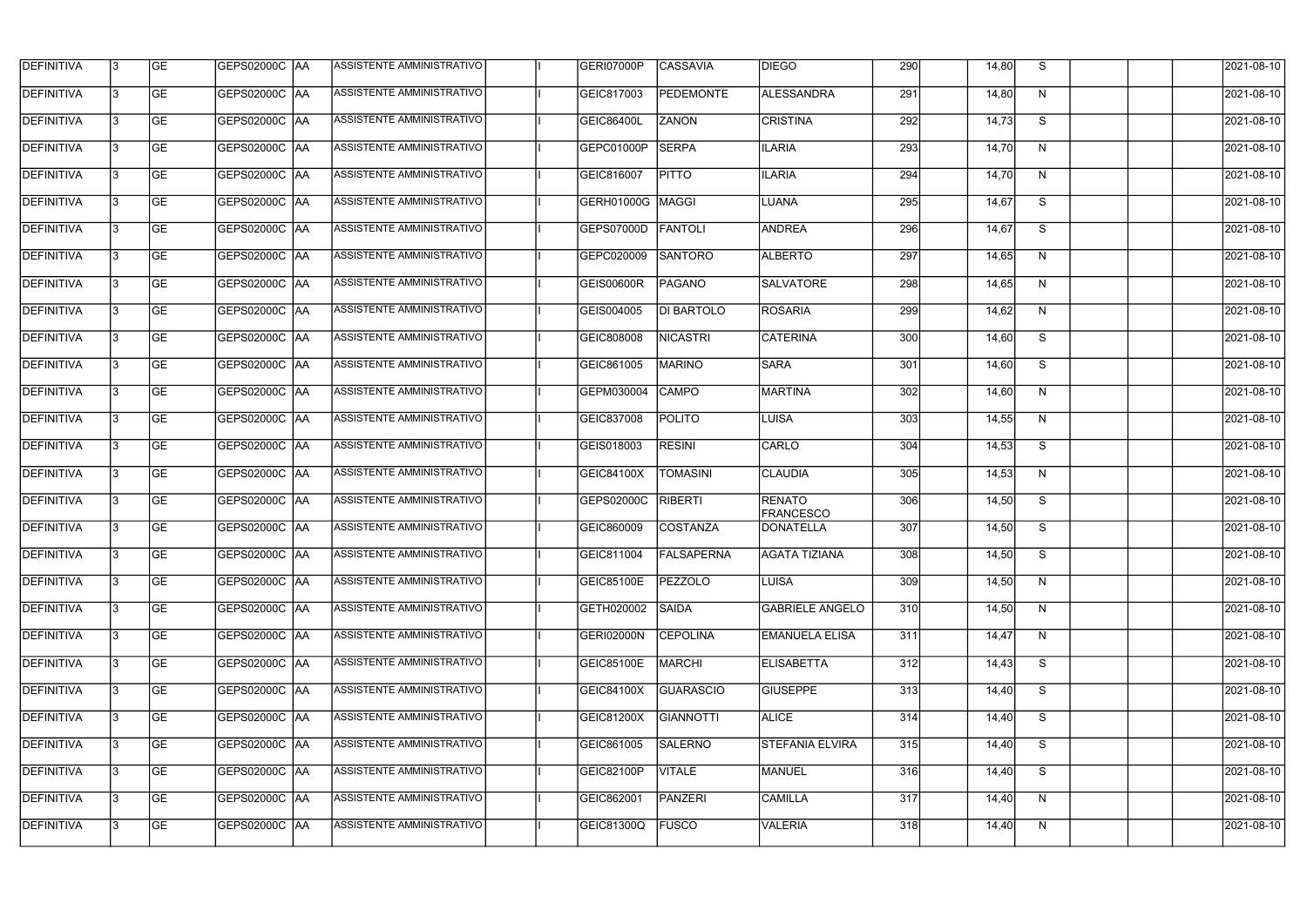| <b>DEFINITIVA</b> | 13  | <b>GE</b> | <b>GEPS02000C AA</b> | ASSISTENTE AMMINISTRATIVO        | GEPS02000C        | <b>IORIO</b>      | <b>ANTONIO</b>     | 319   | 14,35 | S                       | 2021-08-10 |
|-------------------|-----|-----------|----------------------|----------------------------------|-------------------|-------------------|--------------------|-------|-------|-------------------------|------------|
| <b>DEFINITIVA</b> | l3  | <b>GE</b> | <b>GEPS02000C AA</b> | ASSISTENTE AMMINISTRATIVO        | GEIC859005        | <b>ESPOSITO</b>   | <b>CARMELA</b>     | 320   | 14,35 | S                       | 2021-08-10 |
| <b>DEFINITIVA</b> | l3  | <b>GE</b> | GEPS02000C AA        | ASSISTENTE AMMINISTRATIVO        | GEIC81400G        | <b>CARLISI</b>    | <b>CHIARA</b>      | 321   | 14,33 | S                       | 2021-08-10 |
| <b>DEFINITIVA</b> | l3  | <b>GE</b> | <b>GEPS02000C AA</b> | ASSISTENTE AMMINISTRATIVO        | GEIS004005        | <b>DENITTO</b>    | <b>SILVIA</b>      | 322   | 14,30 | S                       | 2021-08-10 |
| <b>DEFINITIVA</b> | l3  | <b>GE</b> | <b>GEPS02000C AA</b> | ASSISTENTE AMMINISTRATIVO        | GEIC831009        | <b>MARTELLO</b>   | <b>ELIANA</b>      | 323   | 14,30 | $\overline{\mathsf{s}}$ | 2021-08-10 |
| <b>DEFINITIVA</b> | l3  | <b>GE</b> | <b>GEPS02000C AA</b> | <b>ASSISTENTE AMMINISTRATIVO</b> | GERH020006        | <b>FRICANO</b>    | <b>GIUSEPPE</b>    | 324   | 14,30 | N                       | 2021-08-10 |
| <b>DEFINITIVA</b> | l3  | <b>GE</b> | GEPS02000C AA        | <b>ASSISTENTE AMMINISTRATIVO</b> | GEIC816007        | <b>PARODI</b>     | <b>GIULIA</b>      | 325   | 14,30 | N                       | 2021-08-10 |
| <b>DEFINITIVA</b> | l3  | <b>GE</b> | <b>GEPS02000C AA</b> | ASSISTENTE AMMINISTRATIVO        | GEPS080004        | <b>NICEFORO</b>   | <b>ORLANDO</b>     | 326   | 14,30 | N                       | 2021-08-10 |
| <b>DEFINITIVA</b> |     | <b>GE</b> | GEPS02000C  AA       | ASSISTENTE AMMINISTRATIVO        | GEIS012004        | MARASCHI          | <b>FIORELLA</b>    | 327   | 14,27 | N                       | 2021-08-10 |
| <b>DEFINITIVA</b> | l3  | <b>GE</b> | GEPS02000C  AA       | ASSISTENTE AMMINISTRATIVO        | GEIC859005        | <b>CAMMARATA</b>  | <b>TERESA</b>      | 328   | 14,25 | S                       | 2021-08-10 |
| <b>DEFINITIVA</b> | 13  | <b>GE</b> | GEPS02000C AA        | ASSISTENTE AMMINISTRATIVO        | GEIC81200X        | <b>CATANIA</b>    | <b>ERIKA MARIA</b> | 329   | 14,25 | S                       | 2021-08-10 |
| <b>DEFINITIVA</b> | l3  | <b>GE</b> |                      | ASSISTENTE AMMINISTRATIVO        | GEIC81400G        | <b>VIGNOLI</b>    | MADDALENA          | 330   | 14,23 | S                       | 2021-08-10 |
| <b>DEFINITIVA</b> | l3  | <b>GE</b> | GEPS02000C AA        | ASSISTENTE AMMINISTRATIVO        | GERI07000P        | OODO              | <b>LETIZIA</b>     | 331   | 14,20 | S                       | 2021-08-10 |
| <b>DEFINITIVA</b> | l3  | <b>GE</b> | GEPS02000C  AA       | ASSISTENTE AMMINISTRATIVO        | GEIS018003        | <b>AZZALI</b>     | <b>EVA</b>         | 332   | 14,20 | S                       | 2021-08-10 |
| <b>DEFINITIVA</b> | l3  | <b>GE</b> | GEPS02000C  AA       | ASSISTENTE AMMINISTRATIVO        | GEIS02200P        | <b>PACELLI</b>    | <b>ANTONIA</b>     | 333   | 14,20 | S                       | 2021-08-10 |
| <b>DEFINITIVA</b> | IЗ  | <b>GE</b> |                      | ASSISTENTE AMMINISTRATIVO        | GEPS080004        | <b>BRUNO</b>      | <b>SIMONA</b>      | $334$ | 14,20 | S                       | 2021-08-10 |
| <b>DEFINITIVA</b> | I3  | <b>GE</b> | GEPS02000C  AA       | ASSISTENTE AMMINISTRATIVO        | GEIC825002        | <b>SEDDA</b>      | <b>CRISTIANO</b>   | 335   | 14,20 | S                       | 2021-08-10 |
| DEFINITIVA        |     | <b>GE</b> | GEPS02000C  AA       | ASSISTENTE AMMINISTRATIVO        | GERI07000P        | <b>ASMUNDO</b>    | <b>SIMONA</b>      | 336   | 14,12 | S                       | 2021-08-10 |
| <b>DEFINITIVA</b> | 13  | <b>GE</b> | GEPS02000C  AA       | ASSISTENTE AMMINISTRATIVO        | GEIC84900E        | <b>VASTA</b>      | <b>FEDERICA</b>    | 337   | 14,10 | S                       | 2021-08-10 |
| <b>DEFINITIVA</b> | 13  | <b>GE</b> | <b>GEPS02000C AA</b> | ASSISTENTE AMMINISTRATIVO        | GERH020006        | <b>QUARTARONE</b> | <b>ALESSANDRA</b>  | 338   | 14,10 | S                       | 2021-08-10 |
| <b>DEFINITIVA</b> | 13  | <b>GE</b> | GEPS02000C  AA       | ASSISTENTE AMMINISTRATIVO        | GEPS030003        | <b>BEGHELLO</b>   | MONICA             | 339   | 14,10 | S                       | 2021-08-10 |
| <b>DEFINITIVA</b> | 13  | <b>GE</b> | <b>GEPS02000C AA</b> | ASSISTENTE AMMINISTRATIVO        | <b>GEIC86300R</b> | MEZZAR            | <b>ELISA</b>       | 340   | 14,10 | S                       | 2021-08-10 |
| <b>DEFINITIVA</b> | 13  | <b>GE</b> | GEPS02000C AA        | ASSISTENTE AMMINISTRATIVO        | GEPC01000P        | <b>SIRRESSI</b>   | <b>GIUSI</b>       | 341   | 14,10 | N                       | 2021-08-10 |
| <b>DEFINITIVA</b> | 13  | <b>GE</b> | <b>GEPS02000C AA</b> | ASSISTENTE AMMINISTRATIVO        | GEIS018003        | <b>CARRIERE</b>   | <b>PIERANNA</b>    | 342   | 14,10 | N                       | 2021-08-10 |
| <b>DEFINITIVA</b> | IЗ  | <b>GE</b> | GEPS02000C  AA       | ASSISTENTE AMMINISTRATIVO        | GEIS017007        | SALVAREZZA        | <b>FABRIZIO</b>    | 343   | 14,10 | N                       | 2021-08-10 |
| DEFINITIVA        | IЗ  | <b>GE</b> | GEPS02000C  AA       | ASSISTENTE AMMINISTRATIVO        | GEIC81200X        | <b>TRIMIGNO</b>   | <b>FRANCESCO</b>   | 344   | 14,10 | N                       | 2021-08-10 |
| <b>DEFINITIVA</b> | l3  | <b>GE</b> | GEPS02000C  AA       | ASSISTENTE AMMINISTRATIVO        | GEIC854002        | <b>PICONE</b>     | LORENA             | 345   | 14,05 | N                       | 2021-08-10 |
| <b>DEFINITIVA</b> | 13. | <b>GE</b> | GEPS02000C  AA       | ASSISTENTE AMMINISTRATIVO        | GEPS080004        | <b>DAL MONTE</b>  | <b>CRISTINA</b>    | 346   | 14,05 | N                       | 2021-08-10 |
| <b>DEFINITIVA</b> | l3  | <b>GE</b> | GEPS02000C  AA       | ASSISTENTE AMMINISTRATIVO        | GEIS004005        | <b>SAVONA</b>     | SIMONE             | 347   | 14    | S                       | 2021-08-10 |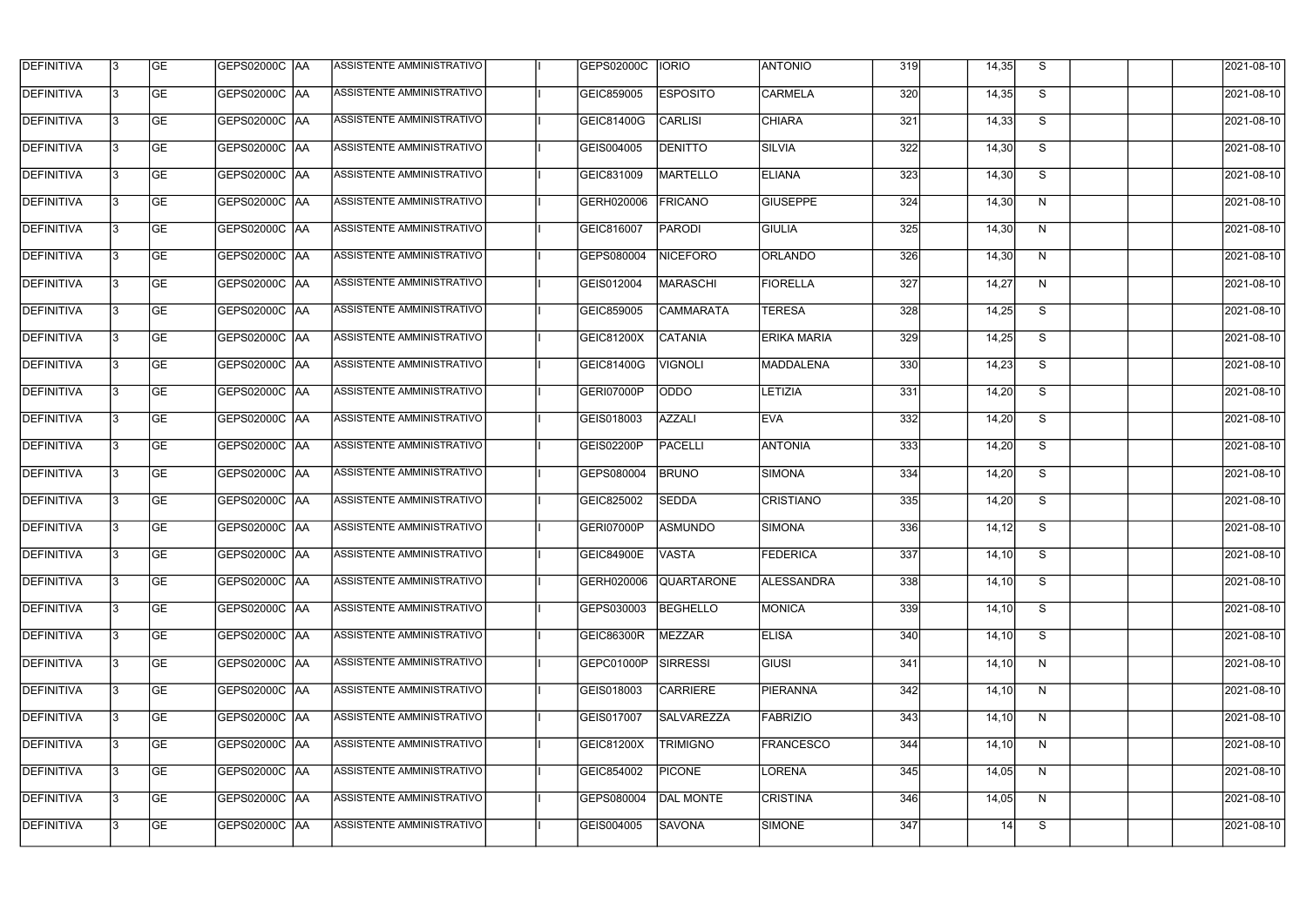| <b>DEFINITIVA</b> | 13 | GE        | GEPS02000C  AA       | ASSISTENTE AMMINISTRATIVO        | GEIC825002          | <b>SERINO</b>      | PALMIRA               | 348 | 14    | S | 2021-08-10          |
|-------------------|----|-----------|----------------------|----------------------------------|---------------------|--------------------|-----------------------|-----|-------|---|---------------------|
| <b>DEFINITIVA</b> | 13 | GE        | GEPS02000C AA        | ASSISTENTE AMMINISTRATIVO        | GETH020002          | <b>CAPPONI</b>     | LEDA                  | 349 | 14    | S | 2021-08-10          |
| <b>DEFINITIVA</b> | l3 | <b>GE</b> | <b>GEPS02000C AA</b> | <b>ASSISTENTE AMMINISTRATIVO</b> | GEIC80700C          | <b>SEMINO</b>      | <b>CRISTINA</b>       | 350 | 14    | S | 2021-08-10          |
| <b>DEFINITIVA</b> | l3 | GE        | GEPS02000C  AA       | ASSISTENTE AMMINISTRATIVO        | <b>GEIC85000P</b>   | <b>REINERO</b>     | <b>GIOVANNI</b>       | 351 | 14    | S | 2021-08-10          |
| <b>DEFINITIVA</b> | l3 | GE        | GEPS02000C AA        | <b>ASSISTENTE AMMINISTRATIVO</b> | GEIC831009          | <b>VENTURA</b>     | <b>MARIA VINCENZA</b> | 352 | 14    | S | 2021-08-10          |
| <b>DEFINITIVA</b> | l3 | GE        | GEPS02000C AA        | <b>ASSISTENTE AMMINISTRATIVO</b> | GERH020006          | <b>DI LEONARDO</b> | <b>FILIPPO</b>        | 353 | 14    | N | 2021-08-10          |
| <b>DEFINITIVA</b> | l3 | <b>GE</b> | <b>GEPS02000C AA</b> | <b>ASSISTENTE AMMINISTRATIVO</b> | <b>GEIS02200P</b>   | MARCHESINI         | <b>AMANDA DUSKA</b>   | 354 | 14    | N | 2021-08-10          |
| <b>DEFINITIVA</b> | l3 | <b>GE</b> | GEPS02000C  AA       | ASSISTENTE AMMINISTRATIVO        | GEIC84100X          | FOGLIA             | <b>GIULIANA</b>       | 355 | 14    | N | 2021-08-10          |
| <b>DEFINITIVA</b> | l3 | GE        | GEPS02000C   AA      | ASSISTENTE AMMINISTRATIVO        | GEIC838004          | <b>GUARASCIO</b>   | ROSSANA               | 356 | 14    | N | 2021-08-10          |
| <b>DEFINITIVA</b> | 13 | GE        | GEPS02000C AA        | ASSISTENTE AMMINISTRATIVO        | GEIC808008          | PACIFICO           | <b>ELEONORA</b>       | 357 | 14    | N | 2021-08-10          |
| <b>DEFINITIVA</b> | l3 | <b>GE</b> | GEPS02000C AA        | ASSISTENTE AMMINISTRATIVO        | GESL01000P          | POERIO             | <b>FEDERICA</b>       | 358 | 14    | N | 2021-08-10          |
| DEFINITIVA        | l3 | <b>GE</b> | GEPS02000C   AA      | ASSISTENTE AMMINISTRATIVO        | <b>GEPC04000E</b>   | <b>CLEMENTE</b>    | ALESSANDRA            | 359 | 14    | N | 2021-08-10          |
| <b>DEFINITIVA</b> | l3 | GE        | GEPS02000C AA        | ASSISTENTE AMMINISTRATIVO        | GEIC838004          | <b>PONTE</b>       | <b>FABIO</b>          | 360 | 13,97 | S | 2021-08-10          |
| <b>DEFINITIVA</b> | l3 | <b>GE</b> | GEPS02000C AA        | ASSISTENTE AMMINISTRATIVO        | GESL01000P          | PIETRAGALLA        | <b>TIZIANA</b>        | 361 | 13,97 | S | 2021-08-10          |
| <b>DEFINITIVA</b> | 13 | <b>GE</b> | GEPS02000C AA        | ASSISTENTE AMMINISTRATIVO        | GEIS00700L          | <b>CAMPISI</b>     | <b>ANTONIO</b>        | 362 | 13,95 | S | 2021-08-10          |
| <b>DEFINITIVA</b> | l3 | GE        | GEPS02000C   AA      | ASSISTENTE AMMINISTRATIVO        | GEIS004005          | FANELLO            | <b>LUCIA</b>          | 363 | 13,95 | N | 2021-08-10          |
| <b>DEFINITIVA</b> | l3 | <b>GE</b> | GEPS02000C  AA       | ASSISTENTE AMMINISTRATIVO        | <b>GEIC85000P</b>   | <b>BERNINI</b>     | DANIELA               | 364 | 13,95 | N | 2021-08-10          |
| <b>DEFINITIVA</b> | IЗ | <b>GE</b> | GEPS02000C   AA      | ASSISTENTE AMMINISTRATIVO        | GEPS030003          | <b>FUSCA</b>       | MARIA LUCIA           | 365 | 13,93 | N | 2021-08-10          |
| <b>DEFINITIVA</b> | 13 | GE        | GEPS02000C  AA       | ASSISTENTE AMMINISTRATIVO        | GEIS018003          | ANASTASI           | <b>DONATELLA</b>      | 366 | 13,90 | S | 2021-08-10          |
| <b>DEFINITIVA</b> | l3 | GE        | <b>GEPS02000C AA</b> | ASSISTENTE AMMINISTRATIVO        | <b>GEPC04000E</b>   | PALLADINO          | <b>MARIO</b>          | 367 | 13,90 | S | 2021-08-10          |
| <b>DEFINITIVA</b> | l3 | <b>GE</b> | <b>GEPS02000C AA</b> | ASSISTENTE AMMINISTRATIVO        | GEIS00100N          | <b>RUSSO</b>       | <b>ENRICO</b>         | 368 | 13,90 | S | $\sqrt{2021-08-10}$ |
| <b>DEFINITIVA</b> | l3 | <b>GE</b> | GEPS02000C AA        | ASSISTENTE AMMINISTRATIVO        | GERH01000G CHINDAMO |                    | <b>FABIOLA</b>        | 369 | 13,90 | S | 2021-08-10          |
| <b>DEFINITIVA</b> | 13 | <b>GE</b> | GEPS02000C AA        | ASSISTENTE AMMINISTRATIVO        | GEVC010002          | PETRILLO           | DANIELE               | 370 | 13,90 | S | 2021-08-10          |
| <b>DEFINITIVA</b> | l3 | <b>GE</b> | GEPS02000C  AA       | ASSISTENTE AMMINISTRATIVO        | GEIS003009          | LA SALANDRA        | <b>GIULIO</b>         | 371 | 13,83 | S | 2021-08-10          |
| <b>DEFINITIVA</b> | l3 | GE        | GEPS02000C  AA       | ASSISTENTE AMMINISTRATIVO        | GEIC859005          | BONFANTI           | <b>MANUELA</b>        | 372 | 13,80 | S | 2021-08-10          |
| <b>DEFINITIVA</b> | l3 | GE        | GEPS02000C  AA       | ASSISTENTE AMMINISTRATIVO        | GEIC861005          | <b>PARATORE</b>    | DOMIZIA               | 373 | 13,80 | S | 2021-08-10          |
| <b>DEFINITIVA</b> | l3 | GE        | GEPS02000C AA        | ASSISTENTE AMMINISTRATIVO        | <b>GEIC85000P</b>   | BOZZANO            | VALERIO               | 374 | 13,80 | N | 2021-08-10          |
| <b>DEFINITIVA</b> | 13 | GE        | GEPS02000C  AA       | ASSISTENTE AMMINISTRATIVO        | GEIC84200Q          | <b>GAGGERO</b>     | <b>ROBERTA</b>        | 375 | 13,77 | S | 2021-08-10          |
| <b>DEFINITIVA</b> |    | <b>GE</b> | GEPS02000C AA        | ASSISTENTE AMMINISTRATIVO        | GEIC81400G          | <b>TOLOMEO</b>     | <b>DEBORAH</b>        | 376 | 13,75 | N | 2021-08-10          |
|                   |    |           |                      |                                  |                     |                    |                       |     |       |   |                     |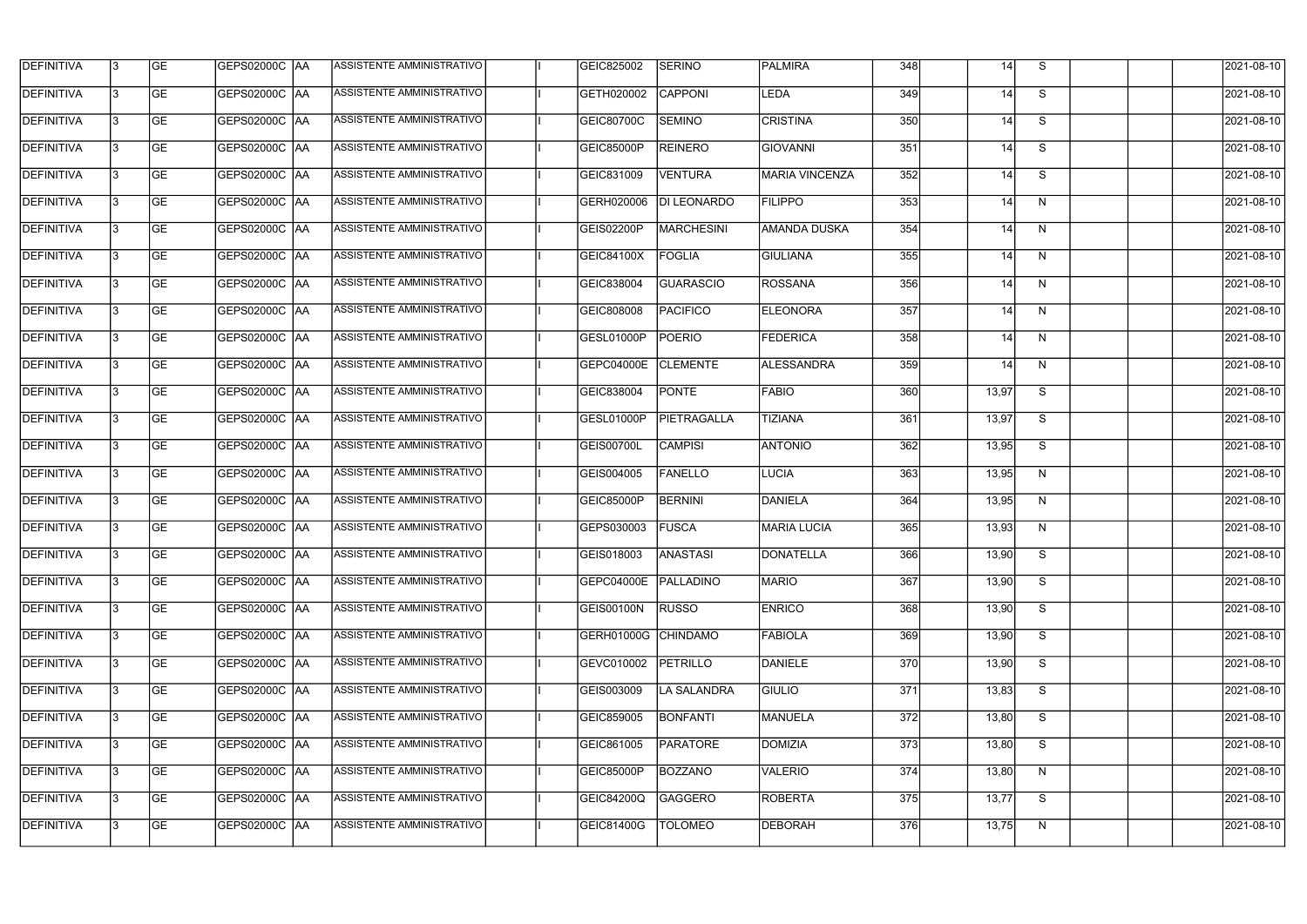| <b>DEFINITIVA</b> | 13  | <b>GE</b> |                      | ASSISTENTE AMMINISTRATIVO        | GEIC838004        | <b>POGGI</b>       | <b>ELISA</b>      | 377   | 13,75 | N. |     | 2021-08-10       |
|-------------------|-----|-----------|----------------------|----------------------------------|-------------------|--------------------|-------------------|-------|-------|----|-----|------------------|
| DEFINITIVA        | l3  | <b>GE</b> | GEPS02000C  AA       | ASSISTENTE AMMINISTRATIVO        | GEVC010002        | FAZZI              | ARIANNA           | 378   | 13,71 | S  |     | 2021-08-10       |
| <b>DEFINITIVA</b> | l3  | <b>GE</b> | <b>GEPS02000C AA</b> | ASSISTENTE AMMINISTRATIVO        | GEIC85000P        | <b>POLLIO</b>      | <b>PAOLA</b>      | 379   | 13,70 | S  |     | 2021-08-10       |
| <b>DEFINITIVA</b> | 13  | <b>GE</b> | <b>GEPS02000C AA</b> | ASSISTENTE AMMINISTRATIVO        | GEPS02000C        | <b>MORENA</b>      | <b>ROBERTA</b>    | 380   | 13,70 | S  |     | 2021-08-10       |
| <b>DEFINITIVA</b> | l3  | <b>GE</b> | GEPS02000C  AA       | ASSISTENTE AMMINISTRATIVO        | <b>GEIC83500L</b> | <b>ZANFERRARI</b>  | <b>CINZIA</b>     | 381   | 13,70 | S  |     | 2021-08-10       |
| <b>DEFINITIVA</b> | IЗ  | <b>GE</b> | GEPS02000C AA        | <b>ASSISTENTE AMMINISTRATIVO</b> | GEIC81400G        | PORRATA            | <b>ALESSANDRO</b> | 382   | 13,70 | N  |     | 2021-08-10       |
| <b>DEFINITIVA</b> | l3  | <b>GE</b> | <b>GEPS02000C AA</b> | <b>ASSISTENTE AMMINISTRATIVO</b> | <b>GEIC83500L</b> | <b>SPERANDIO</b>   | <b>TIZIANA</b>    | 383   | 13,70 | N  |     | 2021-08-10       |
| <b>DEFINITIVA</b> | l3  | <b>GE</b> | GEPS02000C AA        | ASSISTENTE AMMINISTRATIVO        | GEPC04000E        | GRECO              | <b>FRANCESCA</b>  | 384   | 13,70 | N  |     | 2021-08-10       |
| <b>DEFINITIVA</b> | l3  | <b>GE</b> | GEPS02000C  AA       | ASSISTENTE AMMINISTRATIVO        | GEIC811004        | <b>BUTTIGLIERI</b> | <b>FRANCESCA</b>  | 385   | 13,60 | S  |     | 2021-08-10       |
| <b>DEFINITIVA</b> | l3  | <b>GE</b> | GEPS02000C AA        | ASSISTENTE AMMINISTRATIVO        | GEIS01400Q        | <b>TORINO</b>      | <b>ALESSIA</b>    | 386   | 13,60 | S  |     | 2021-08-10       |
| <b>DEFINITIVA</b> | l3  | <b>GE</b> | GEPS02000C AA        | ASSISTENTE AMMINISTRATIVO        | GEVC010002        | <b>PIAZZA</b>      | <b>ROSALBA</b>    | 387   | 13,60 | S  |     | 2021-08-10       |
| <b>DEFINITIVA</b> | 13  | <b>GE</b> | GEPS02000C  AA       | ASSISTENTE AMMINISTRATIVO        | GEIS01400Q        | POGGIO             | <b>ILARIA</b>     | 388   | 13,60 | S  |     | 2021-08-10       |
| <b>DEFINITIVA</b> | l3  | <b>GE</b> | GEPS02000C  AA       | ASSISTENTE AMMINISTRATIVO        | GEIC854002        | <b>DE LUCA</b>     | SILVIA            | 389   | 13,60 | S  |     | 2021-08-10       |
| <b>DEFINITIVA</b> | l3  | <b>GE</b> | GEPS02000C AA        | ASSISTENTE AMMINISTRATIVO        | GEIC81400G        | <b>PUPPO</b>       | <b>CLAUDIO</b>    | 390   | 13,60 | N  |     | 2021-08-10       |
| <b>DEFINITIVA</b> | l3  | <b>GE</b> | GEPS02000C  AA       | ASSISTENTE AMMINISTRATIVO        | GEPC01000P        | SANTINI            | <b>ANNALISA</b>   | 391   | 13,60 | N  |     | 2021-08-10       |
| <b>DEFINITIVA</b> | IЗ  | <b>GE</b> | GEPS02000C  AA       | ASSISTENTE AMMINISTRATIVO        | GEIC85100E        | <b>PEZONE</b>      | LUCIA             | 392   | 13,60 | N  |     | 2021-08-10       |
| <b>DEFINITIVA</b> | IЗ  | <b>GE</b> | GEPS02000C  AA       | ASSISTENTE AMMINISTRATIVO        | <b>GEIC86300R</b> | <b>RAGOSTA</b>     | <b>MARIANNA</b>   | 393   | 13,60 | N  |     | 2021-08-10       |
| <b>DEFINITIVA</b> |     | <b>GE</b> | GEPS02000C AA        | ASSISTENTE AMMINISTRATIVO        | GEIC861005        | <b>TOSCANO</b>     | <b>ANTONIETTA</b> | $394$ | 13,60 | N  |     | 2021-08-10       |
| <b>DEFINITIVA</b> | IЗ  | GE        | GEPS02000C  AA       | <b>ASSISTENTE AMMINISTRATIVO</b> | GERI07000P        | <b>COTRONE</b>     | ANGELO            | 395   | 13,60 | N, | -lS | 2021-08-10       |
| <b>DEFINITIVA</b> | 13  | <b>GE</b> | <b>GEPS02000C AA</b> | ASSISTENTE AMMINISTRATIVO        | <b>GEIC83500L</b> | <b>DE PAOLA</b>    | <b>FRANCESCA</b>  | 396   | 13,60 | N  |     | 2021-08-10       |
| <b>DEFINITIVA</b> | 13  | <b>GE</b> | <b>GEPS02000C AA</b> | ASSISTENTE AMMINISTRATIVO        | <b>GEIC86400L</b> | <b>DI FUSCO</b>    | <b>LUCIA</b>      | 397   | 13,60 | N  |     | 2021-08-10       |
| <b>DEFINITIVA</b> | 13  | <b>GE</b> | GEPS02000C AA        | ASSISTENTE AMMINISTRATIVO        | <b>GEIC85200A</b> | COSENZA            | LUCA              | 398   | 13,60 | N  |     | $2021 - 08 - 10$ |
| <b>DEFINITIVA</b> | 13  | <b>GE</b> | GEPS02000C AA        | ASSISTENTE AMMINISTRATIVO        | <b>GEIS00600R</b> | MACCIONI           | <b>CRISTIANA</b>  | 399   | 13,60 | N  |     | 2021-08-10       |
| <b>DEFINITIVA</b> | 13  | <b>GE</b> | GEPS02000C AA        | ASSISTENTE AMMINISTRATIVO        | GEIC83600C        | <b>CAPPIELLO</b>   | <b>ROSALBA</b>    | 400   | 13,60 | N  |     | 2021-08-10       |
| <b>DEFINITIVA</b> | 13. | <b>GE</b> | GEPS02000C  AA       | ASSISTENTE AMMINISTRATIVO        | GEIC83600C        | FOGLIA             | <b>GIOVANNI</b>   | 401   | 13,55 | S  |     | 2021-08-10       |
| DEFINITIVA        | l3  | <b>GE</b> | GEPS02000C  AA       | ASSISTENTE AMMINISTRATIVO        | GEIC804001        | <b>REPETTO</b>     | <b>FRANCESCA</b>  | 402   | 13,52 | N  |     | 2021-08-10       |
| DEFINITIVA        | l3  | <b>GE</b> | GEPS02000C  AA       | ASSISTENTE AMMINISTRATIVO        | GEIC817003        | <b>FERRARO</b>     | <b>CRISTINA</b>   | 403   | 13,50 | S  |     | 2021-08-10       |
| DEFINITIVA        | l3  | <b>GE</b> | GEPS02000C AA        | ASSISTENTE AMMINISTRATIVO        | GEIC854002        | <b>FODDIS</b>      | <b>VALENTINA</b>  | 404   | 13,50 | S  |     | 2021-08-10       |
| <b>DEFINITIVA</b> | 13  | <b>GE</b> | GEPS02000C  AA       | ASSISTENTE AMMINISTRATIVO        | GEPC01000P        | <b>DEL VINO</b>    | <b>TIZIANO</b>    | 405   | 13,50 | S  |     | 2021-08-10       |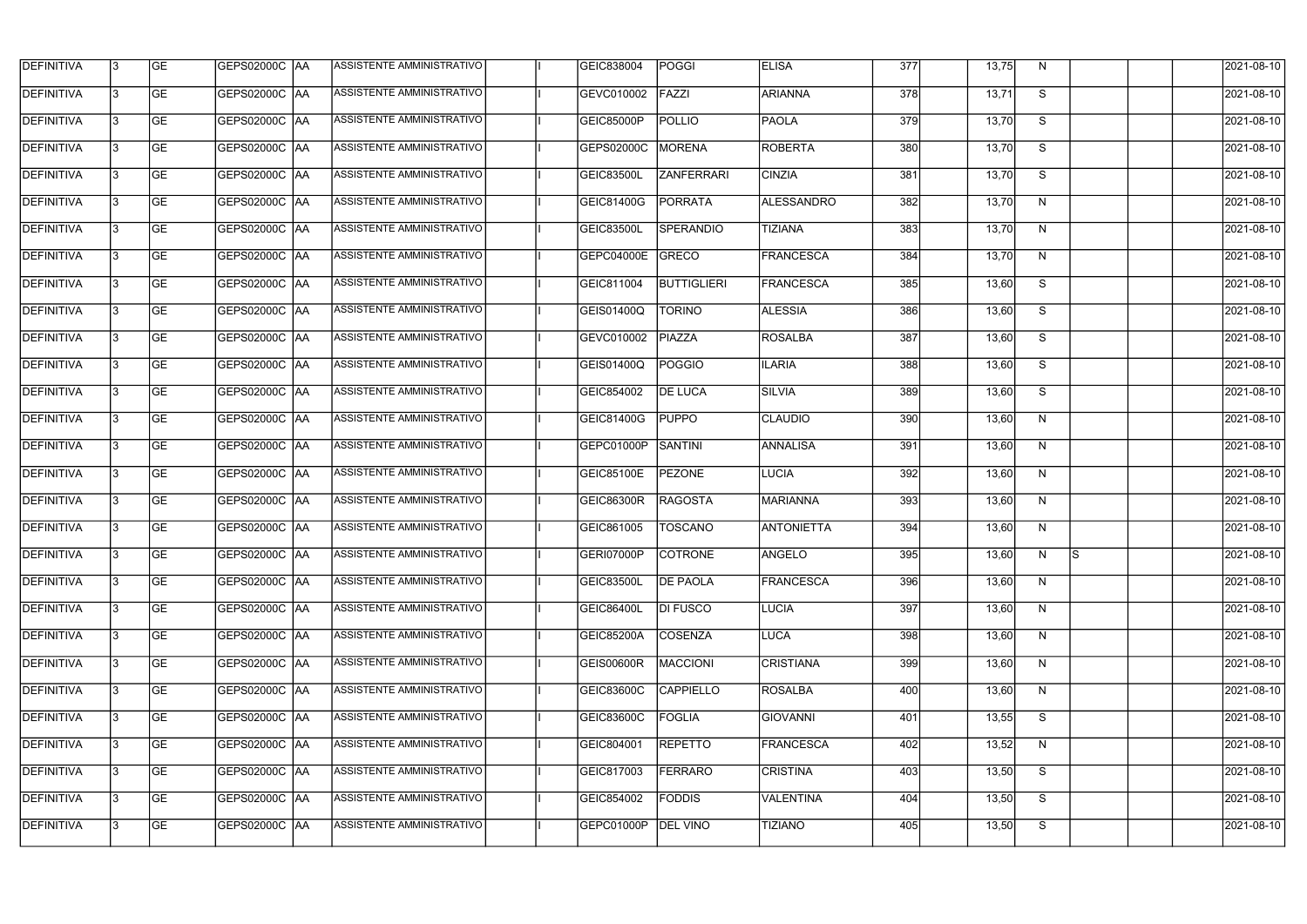| <b>DEFINITIVA</b> | 13  | <b>GE</b> | <b>GEPS02000C AA</b> | ASSISTENTE AMMINISTRATIVO        | GEIC83900X        | <b>FACCO</b>      | <b>FRANCESCA</b>                  | 406 | 13,50 | S | 2021-08-10 |
|-------------------|-----|-----------|----------------------|----------------------------------|-------------------|-------------------|-----------------------------------|-----|-------|---|------------|
| <b>DEFINITIVA</b> | l3  | <b>GE</b> | <b>GEPS02000C AA</b> | ASSISTENTE AMMINISTRATIVO        | GEIC837008        | <b>GIUNTA</b>     | <b>MARIA</b>                      | 407 | 13,50 | S | 2021-08-10 |
| <b>DEFINITIVA</b> | l3  | <b>GE</b> | GEPS02000C AA        | ASSISTENTE AMMINISTRATIVO        | GEIC860009        | LO COCO           | <b>GIORGIA</b>                    | 408 | 13,50 | N | 2021-08-10 |
| <b>DEFINITIVA</b> | l3  | <b>GE</b> | <b>GEPS02000C AA</b> | ASSISTENTE AMMINISTRATIVO        | GEIC838004        | <b>MADERA</b>     | <b>FRANCESCO</b>                  | 409 | 13,50 | N | 2021-08-10 |
| <b>DEFINITIVA</b> | l3  | <b>GE</b> | <b>GEPS02000C AA</b> | ASSISTENTE AMMINISTRATIVO        | <b>GEIS00600R</b> | <b>CELESTE</b>    | <b>SERENA</b>                     | 410 | 13,50 | N | 2021-08-10 |
| <b>DEFINITIVA</b> | l3  | <b>GE</b> | <b>GEPS02000C AA</b> | <b>ASSISTENTE AMMINISTRATIVO</b> | GEPS07000D        | <b>BELLO</b>      | <b>ROBERTA</b>                    | 411 | 13,50 | N | 2021-08-10 |
| <b>DEFINITIVA</b> | l3  | <b>GE</b> | <b>GEPS02000C AA</b> | <b>ASSISTENTE AMMINISTRATIVO</b> | GEIS012004        | <b>GARGIULO</b>   | <b>ETTORE</b>                     | 412 | 13,50 | N | 2021-08-10 |
| <b>DEFINITIVA</b> | l3  | <b>GE</b> | <b>GEPS02000C AA</b> | ASSISTENTE AMMINISTRATIVO        | GEIC833001        | <b>DI RUVO</b>    | <b>STEFANIA</b>                   | 413 | 13,47 | N | 2021-08-10 |
| <b>DEFINITIVA</b> |     | <b>GE</b> | GEPS02000C  AA       | ASSISTENTE AMMINISTRATIVO        | GEIC84400B        | <b>VESCO</b>      | <b>CAMILLA</b>                    | 414 | 13,40 | S | 2021-08-10 |
| <b>DEFINITIVA</b> | l3  | <b>GE</b> |                      | ASSISTENTE AMMINISTRATIVO        | GESL01000P        | <b>SANTAMARIA</b> | <b>ALESSANDRA</b>                 | 415 | 13,40 | S | 2021-08-10 |
| DEFINITIVA        | 13  | <b>GE</b> | GEPS02000C AA        | ASSISTENTE AMMINISTRATIVO        | GEIC858009        | <b>MIDORE</b>     | <b>CHIARA</b>                     | 416 | 13,40 | S | 2021-08-10 |
| <b>DEFINITIVA</b> | l3  | <b>GE</b> |                      | ASSISTENTE AMMINISTRATIVO        | GEIC85700D        | <b>IZZO</b>       | <b>ANNA</b>                       | 417 | 13,40 | S | 2021-08-10 |
| <b>DEFINITIVA</b> | l3  | <b>GE</b> | GEPS02000C AA        | <b>ASSISTENTE AMMINISTRATIVO</b> | GEPM030004        | <b>BIANCHI</b>    | <b>SARA</b>                       | 418 | 13,40 | S | 2021-08-10 |
| <b>DEFINITIVA</b> | l3  | <b>GE</b> | GEPS02000C  AA       | ASSISTENTE AMMINISTRATIVO        | GERI02000N        | <b>ESPOSITO</b>   | <b>IDA</b>                        | 419 | 13,40 | S | 2021-08-10 |
| <b>DEFINITIVA</b> | l3  | <b>GE</b> | GEPS02000C  AA       | ASSISTENTE AMMINISTRATIVO        | <b>GEIC86400L</b> | <b>CIPRIANI</b>   | ANGELA                            | 420 | 13,40 | S | 2021-08-10 |
| <b>DEFINITIVA</b> | IЗ  | <b>GE</b> |                      | ASSISTENTE AMMINISTRATIVO        | GEPS030003        | MUSMECI           | LUCA                              | 421 | 13,40 | N | 2021-08-10 |
| <b>DEFINITIVA</b> | I3  | <b>GE</b> | GEPS02000C  AA       | ASSISTENTE AMMINISTRATIVO        | GEPC020009        | <b>BAGHINO</b>    | <b>CLAUDIA</b>                    | 422 | 13,40 | N | 2021-08-10 |
| DEFINITIVA        |     | <b>GE</b> | GEPS02000C  AA       | ASSISTENTE AMMINISTRATIVO        | <b>GEIC84900E</b> | <b>CIOTTA</b>     | <b>ELISEO VINCENZO</b>            | 423 | 13,40 | N | 2021-08-10 |
| <b>DEFINITIVA</b> | 13  | <b>GE</b> | GEPS02000C  AA       | ASSISTENTE AMMINISTRATIVO        | <b>GEIC85100E</b> | <b>MODAFFERI</b>  | <b>FABIO</b>                      | 424 | 13,40 | N | 2021-08-10 |
| <b>DEFINITIVA</b> | 13  | <b>GE</b> | <b>GEPS02000C AA</b> | ASSISTENTE AMMINISTRATIVO        | <b>GEIC82600T</b> | CONTI             | <b>ROBERTA</b>                    | 425 | 13,40 | N | 2021-08-10 |
| <b>DEFINITIVA</b> | 13  | <b>GE</b> | GEPS02000C  AA       | ASSISTENTE AMMINISTRATIVO        | <b>GEIC86400L</b> | <b>MATTARELLI</b> | <b>GIULIA</b>                     | 426 | 13,40 | N | 2021-08-10 |
| <b>DEFINITIVA</b> | 13. | <b>GE</b> | <b>GEPS02000C AA</b> | ASSISTENTE AMMINISTRATIVO        | GEIC840004        | TICLI             | <b>MARIATERESA</b>                | 427 | 13,40 | N | 2021-08-10 |
| <b>DEFINITIVA</b> | 13  | <b>GE</b> | GEPS02000C AA        | ASSISTENTE AMMINISTRATIVO        | GEIC816007        | <b>DE LILLO</b>   | <b>FABIO</b>                      | 428 | 13,40 | N | 2021-08-10 |
| <b>DEFINITIVA</b> | 13  | <b>GE</b> | GEPS02000C  AA       | ASSISTENTE AMMINISTRATIVO        | GEIS017007        | PAGANO            | <b>ENRICO</b><br><b>SALVATORE</b> | 429 | 13,30 | S | 2021-08-10 |
| <b>DEFINITIVA</b> | IЗ  | <b>GE</b> | GEPS02000C  AA       | ASSISTENTE AMMINISTRATIVO        | GEIC817003        | FAZIO             | <b>CARLO</b>                      | 430 | 13,30 | S | 2021-08-10 |
| DEFINITIVA        | IЗ  | <b>GE</b> | GEPS02000C  AA       | ASSISTENTE AMMINISTRATIVO        | GEPS02000C        | PASCUZZI          | <b>ROSSELLA</b>                   | 431 | 13,30 | S | 2021-08-10 |
| <b>DEFINITIVA</b> | l3  | <b>GE</b> | GEPS02000C  AA       | ASSISTENTE AMMINISTRATIVO        | GEIC809004        | <b>BALDI</b>      | <b>VALERIA</b>                    | 432 | 13,30 | S | 2021-08-10 |
| <b>DEFINITIVA</b> | 13. | <b>GE</b> | GEPS02000C  AA       | ASSISTENTE AMMINISTRATIVO        | <b>GEIC85100E</b> | <b>PRIOLO</b>     | <b>TERESA</b>                     | 433 | 13,30 | S | 2021-08-10 |
| <b>DEFINITIVA</b> | IЗ  | <b>GE</b> | GEPS02000C  AA       | ASSISTENTE AMMINISTRATIVO        | GEIS01600B        | GRECO             | DANILO                            | 434 | 13,30 | S | 2021-08-10 |
|                   |     |           |                      |                                  |                   |                   |                                   |     |       |   |            |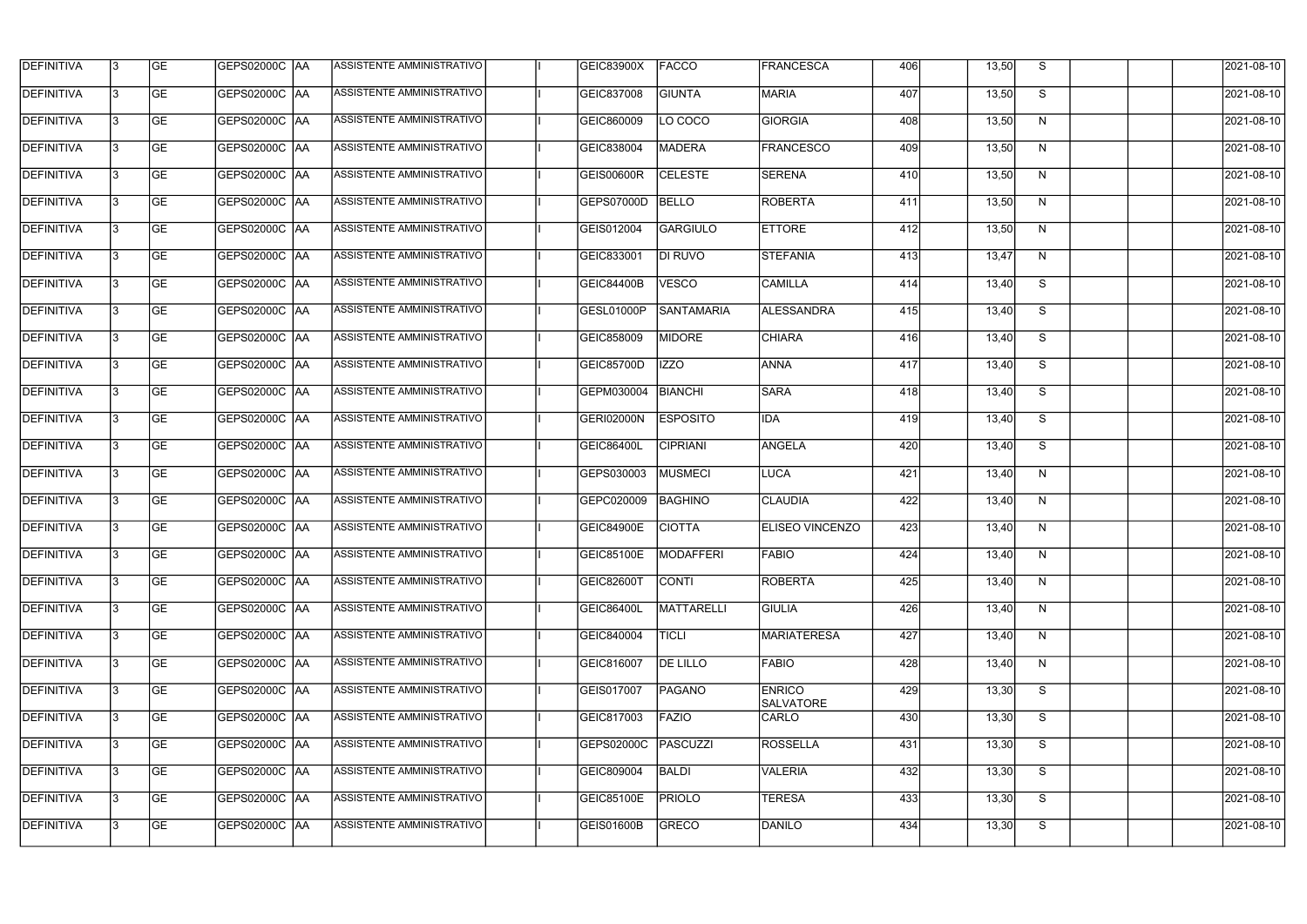| <b>DEFINITIVA</b> | 13  | <b>GE</b> |                      | ASSISTENTE AMMINISTRATIVO        | <b>GEIC84900E</b> | SITA'                            | <b>CHIARA</b>                          | 435              | 13,30 | S. | 2021-08-10 |
|-------------------|-----|-----------|----------------------|----------------------------------|-------------------|----------------------------------|----------------------------------------|------------------|-------|----|------------|
| <b>DEFINITIVA</b> | l3  | <b>GE</b> | GEPS02000C  AA       | ASSISTENTE AMMINISTRATIVO        | GERH01000G        | <b>LIBERTINI</b>                 | <b>FEDERICA ERSILA</b>                 | 436              | 13,30 | S  | 2021-08-10 |
| DEFINITIVA        | l3  | <b>GE</b> | <b>GEPS02000C AA</b> | ASSISTENTE AMMINISTRATIVO        | GEPS030003        | <b>SIMEONE</b>                   | <b>MARIA</b>                           | 437              | 13,30 | N  | 2021-08-10 |
| <b>DEFINITIVA</b> | 13  | <b>GE</b> | <b>GEPS02000C AA</b> | ASSISTENTE AMMINISTRATIVO        | GEPS07000D        | <b>ALFANO</b>                    | <b>ARIANNA</b>                         | 438              | 13,30 | N  | 2021-08-10 |
| <b>DEFINITIVA</b> | l3  | <b>GE</b> | GEPS02000C  AA       | ASSISTENTE AMMINISTRATIVO        | GEIC81400G        | <b>BONO</b>                      | <b>GLORIA</b>                          | 439              | 13,30 | N  | 2021-08-10 |
| <b>DEFINITIVA</b> | IЗ  | <b>GE</b> | <b>GEPS02000C AA</b> | <b>ASSISTENTE AMMINISTRATIVO</b> | GEIC82100P        | <b>OLIVERI</b>                   | <b>BARBARA</b>                         | 440              | 13,30 | N  | 2021-08-10 |
| <b>DEFINITIVA</b> | l3  | <b>GE</b> | <b>GEPS02000C AA</b> | <b>ASSISTENTE AMMINISTRATIVO</b> | GESD010008        | <b>INGRASCI'</b>                 | <b>SANTINA</b>                         | 441              | 13,30 | N  | 2021-08-10 |
| <b>DEFINITIVA</b> | l3  | <b>GE</b> | GEPS02000C AA        | ASSISTENTE AMMINISTRATIVO        | GEIC80700C        | <b>SALVINI</b>                   | LAURA                                  | 442              | 13,27 | S  | 2021-08-10 |
| <b>DEFINITIVA</b> | l3  | <b>GE</b> | GEPS02000C   AA      | ASSISTENTE AMMINISTRATIVO        | GEPS02000C        | GULLI                            | <b>STEFANIA</b>                        | 443              | 13,25 | S  | 2021-08-10 |
| <b>DEFINITIVA</b> | l3  | <b>GE</b> | GEPS02000C AA        | ASSISTENTE AMMINISTRATIVO        | GEIC866008        | <b>SESSA DE</b><br><b>PRISCO</b> | <b>ALDO</b>                            | 444              | 13,25 | N  | 2021-08-10 |
| <b>DEFINITIVA</b> | l3  | <b>GE</b> | GEPS02000C AA        | ASSISTENTE AMMINISTRATIVO        | GEIC85000P        | <b>PERAZZO</b>                   | RAFFAELLA                              | 445              | 13,20 | S  | 2021-08-10 |
| <b>DEFINITIVA</b> | 13  | <b>GE</b> |                      | ASSISTENTE AMMINISTRATIVO        | GEIC840004        | <b>GOLOTTA</b>                   | LORENA                                 | 446              | 13,20 | S  | 2021-08-10 |
| <b>DEFINITIVA</b> | l3  | <b>GE</b> | GEPS02000C  AA       | ASSISTENTE AMMINISTRATIVO        | GEIC837008        | <b>FUTIA</b>                     | <b>ELISABETTA</b><br><b>IMMACOLATA</b> | 447              | 13,20 | S  | 2021-08-10 |
| <b>DEFINITIVA</b> | l3  | <b>GE</b> | GEPS02000C AA        | ASSISTENTE AMMINISTRATIVO        | GERI02000N        | <b>TORNUSCIOLO</b>               | DANTE                                  | 448              | 13,20 | S  | 2021-08-10 |
| <b>DEFINITIVA</b> | l3  | <b>GE</b> | GEPS02000C AA        | ASSISTENTE AMMINISTRATIVO        | GEVC010002        | NAPOLETANO                       | RAFFAELE                               | 449              | 13,20 | S  | 2021-08-10 |
| <b>DEFINITIVA</b> | l3  | <b>GE</b> | GEPS02000C  AA       | ASSISTENTE AMMINISTRATIVO        | GEIC840004        | OPPICELLI                        | PAOLA                                  | 450              | 13,20 | N  | 2021-08-10 |
| <b>DEFINITIVA</b> | l3  | <b>GE</b> | GEPS02000C  AA       | ASSISTENTE AMMINISTRATIVO        | GEIC81400G        | <b>OLIVERI</b>                   | MONICA                                 | 451              | 13,20 | N  | 2021-08-10 |
| <b>DEFINITIVA</b> |     | <b>GE</b> | GEPS02000C  AA       | ASSISTENTE AMMINISTRATIVO        | <b>GEIC85500T</b> | IZZO                             | DANIELA                                | 452              | 13,17 | S  | 2021-08-10 |
| <b>DEFINITIVA</b> | IЗ  | GE        | GEPS02000C  AA       | <b>ASSISTENTE AMMINISTRATIVO</b> | GEIC84200Q        | <b>GENESINI</b>                  | <b>GRAZIELLA</b>                       | 453              | 13,15 | S. | 2021-08-10 |
| <b>DEFINITIVA</b> | 13. | <b>GE</b> | GEPS02000C AA        | ASSISTENTE AMMINISTRATIVO        | <b>GEIS01600B</b> | <b>ZAMPELLA</b>                  | <b>ROSARIA</b>                         | 454              | 13,15 | N  | 2021-08-10 |
| <b>DEFINITIVA</b> | 13  | <b>GE</b> | <b>GEPS02000C AA</b> | ASSISTENTE AMMINISTRATIVO        | GEIC816007        | CARPANETO                        | MONICA                                 | 455              | 13,15 | N  | 2021-08-10 |
| <b>DEFINITIVA</b> | 13. | <b>GE</b> | GEPS02000C AA        | ASSISTENTE AMMINISTRATIVO        | GEPM030004        | <b>REPICI</b>                    | <b>MARIA CATERINA</b>                  | 456              | 13,10 | S  | 2021-08-10 |
| <b>DEFINITIVA</b> | 13  | <b>GE</b> | <b>GEPS02000C AA</b> | ASSISTENTE AMMINISTRATIVO        | GEIC817003        | <b>PARODI</b>                    | FRANCESCA                              | 457              | 13,10 | S  | 2021-08-10 |
| <b>DEFINITIVA</b> | 13  | <b>GE</b> | GEPS02000C AA        | ASSISTENTE AMMINISTRATIVO        | <b>GEIC84900E</b> | <b>LUCIA</b>                     | <b>GAETANO</b>                         | 458              | 13,10 | S  | 2021-08-10 |
| <b>DEFINITIVA</b> | l3  | <b>GE</b> | GEPS02000C  AA       | ASSISTENTE AMMINISTRATIVO        | <b>GEIC85200A</b> | <b>PUGLIESE</b>                  | ROSA                                   | 459              | 13,10 | S  | 2021-08-10 |
| DEFINITIVA        | l3  | <b>GE</b> | GEPS02000C  AA       | ASSISTENTE AMMINISTRATIVO        | GEIC858009        | <b>BUONASERA</b>                 | ALESSANDRA                             | $460$ $\text{S}$ | 13,10 | N  | 2021-08-10 |
| DEFINITIVA        | l3  | <b>GE</b> | GEPS02000C  AA       | ASSISTENTE AMMINISTRATIVO        | GEIC82700N        | FORNEZZO                         | <b>CHIARA</b>                          | 461              | 13,10 | N  | 2021-08-10 |
| <b>DEFINITIVA</b> | l3  | <b>GE</b> | GEPS02000C AA        | ASSISTENTE AMMINISTRATIVO        | GETH020002        | <b>GIARLETTA</b>                 | VITINA                                 | 462              | 13,10 | N  | 2021-08-10 |
| <b>DEFINITIVA</b> | IЗ  | <b>GE</b> | GEPS02000C  AA       | ASSISTENTE AMMINISTRATIVO        | GEIC831009        | GALANZI                          | MANUELA                                | 463              | 13,05 | S  | 2021-08-10 |
|                   |     |           |                      |                                  |                   |                                  |                                        |                  |       |    |            |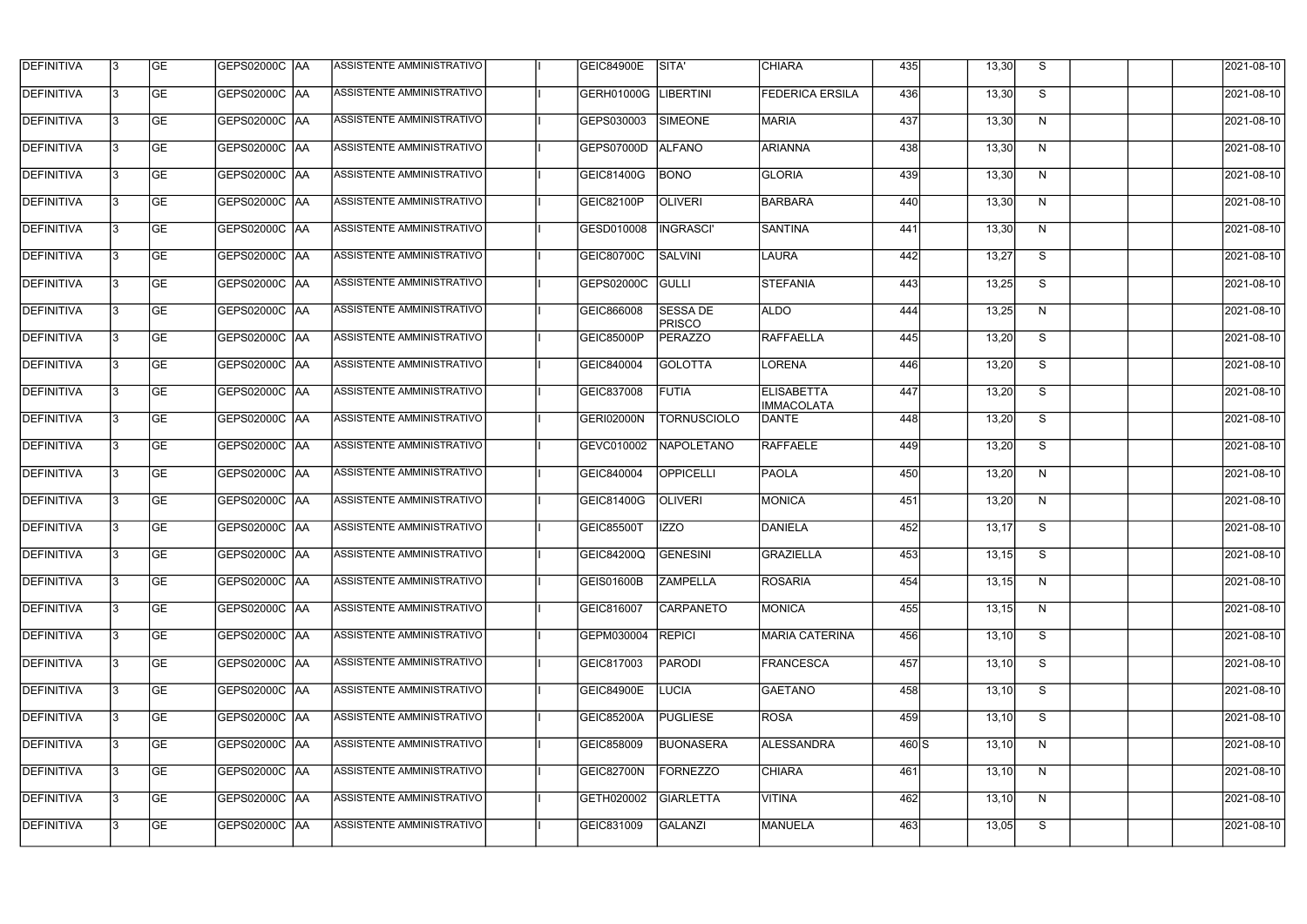| <b>DEFINITIVA</b> | 13  | <b>GE</b> |                      | ASSISTENTE AMMINISTRATIVO        | <b>GEIC85200A</b> | CATALANO           | LORENA               | 464 | 13,05           | S. | 2021-08-10 |
|-------------------|-----|-----------|----------------------|----------------------------------|-------------------|--------------------|----------------------|-----|-----------------|----|------------|
| DEFINITIVA        | l3  | <b>GE</b> | GEPS02000C  AA       | ASSISTENTE AMMINISTRATIVO        | GEIC831009        | D'AVANZO           | VALENTINA            | 465 | 13,05           | N  | 2021-08-10 |
| <b>DEFINITIVA</b> | l3  | <b>GE</b> | <b>GEPS02000C AA</b> | ASSISTENTE AMMINISTRATIVO        | GEPC04000E        | GRIFFO             | <b>GIOVANNA</b>      | 466 | 13,05           | N  | 2021-08-10 |
| <b>DEFINITIVA</b> | 13  | <b>GE</b> | <b>GEPS02000C AA</b> | ASSISTENTE AMMINISTRATIVO        | GEIC862001        | <b>CURUNELLA</b>   | <b>GIAN LUCA</b>     | 467 | 13,05           | N  | 2021-08-10 |
| <b>DEFINITIVA</b> | l3  | <b>GE</b> | GEPS02000C  AA       | ASSISTENTE AMMINISTRATIVO        | GEIC82700N        | <b>FASSARI</b>     | <b>MARIA FELICIA</b> | 468 | 13 <sup>1</sup> | S  | 2021-08-10 |
| <b>DEFINITIVA</b> | IЗ  | <b>GE</b> | GEPS02000C AA        | <b>ASSISTENTE AMMINISTRATIVO</b> | <b>GEIS00600R</b> | <b>MOSCATELLI</b>  | <b>CHIARA</b>        | 469 | 13 <sup>l</sup> | N  | 2021-08-10 |
| <b>DEFINITIVA</b> | l3  | <b>GE</b> | <b>GEPS02000C AA</b> | <b>ASSISTENTE AMMINISTRATIVO</b> | <b>GEIS01600B</b> | <b>SAPIO</b>       | <b>OSCAR</b>         | 470 | 13 <sup>l</sup> | N  | 2021-08-10 |
| <b>DEFINITIVA</b> | l3  | <b>GE</b> | GEPS02000C AA        | ASSISTENTE AMMINISTRATIVO        | GEIC816007        | <b>SERRA</b>       | <b>GIULIA</b>        | 471 | 13              | N  | 2021-08-10 |
| <b>DEFINITIVA</b> | l3  | <b>GE</b> | GEPS02000C  AA       | ASSISTENTE AMMINISTRATIVO        | GEIS017007        | D'AGOSTINO         | DEBORAH              | 472 | 13 <sup>l</sup> | N  | 2021-08-10 |
| <b>DEFINITIVA</b> | l3  | <b>GE</b> | GEPS02000C AA        | ASSISTENTE AMMINISTRATIVO        | GEIS003009        | <b>DONATO</b>      | <b>FRANCESCA</b>     | 473 | 13              | N  | 2021-08-10 |
| <b>DEFINITIVA</b> | l3  | <b>GE</b> | GEPS02000C AA        | ASSISTENTE AMMINISTRATIVO        | GERH020006        | <b>ROSSI</b>       | <b>MARIADA</b>       | 474 | 13              | N  | 2021-08-10 |
| <b>DEFINITIVA</b> | 13  | <b>GE</b> |                      | ASSISTENTE AMMINISTRATIVO        | GEIC804001        | <b>GIACONI</b>     | <b>ELEONORA</b>      | 475 | 13              | N  | 2021-08-10 |
| <b>DEFINITIVA</b> | l3  | <b>GE</b> | GEPS02000C  AA       | ASSISTENTE AMMINISTRATIVO        | GEPS07000D        | PALMIERI           | <b>SIMONE</b>        | 476 | 13              | N  | 2021-08-10 |
| <b>DEFINITIVA</b> | l3  | <b>GE</b> | GEPS02000C AA        | ASSISTENTE AMMINISTRATIVO        | <b>GEIC83500L</b> | <b>BERRINO</b>     | <b>CLAUDIA</b>       | 477 | 13              | N  | 2021-08-10 |
| <b>DEFINITIVA</b> | 13  | <b>GE</b> | GEPS02000C  AA       | ASSISTENTE AMMINISTRATIVO        | GEIC860009        | PALLAVICINO        | <b>ELEONORA</b>      | 478 | 13              | N  | 2021-08-10 |
| <b>DEFINITIVA</b> | l3  | <b>GE</b> | GEPS02000C AA        | ASSISTENTE AMMINISTRATIVO        | GERI02000N        | <b>GIUGNO</b>      | <b>ANGELO</b>        | 479 | 12,95           | S  | 2021-08-10 |
| <b>DEFINITIVA</b> | l3  | <b>GE</b> | GEPS02000C  AA       | ASSISTENTE AMMINISTRATIVO        | <b>GEIS00600R</b> | <b>VISENTIN</b>    | <b>ALESSANDRA</b>    | 480 | 12,95           | N  | 2021-08-10 |
| <b>DEFINITIVA</b> |     | <b>GE</b> | GEPS02000C AA        | ASSISTENTE AMMINISTRATIVO        | GEIS01400Q        | <b>PARODI</b>      | PAOLA                | 481 | 12,95           | N  | 2021-08-10 |
| <b>DEFINITIVA</b> | IЗ  | GE        | GEPS02000C  AA       | <b>ASSISTENTE AMMINISTRATIVO</b> | GEPC020009        | RAGGI              | <b>FRANCESCA</b>     | 482 | 12,93           | S. | 2021-08-10 |
| <b>DEFINITIVA</b> | 13. | <b>GE</b> | <b>GEPS02000C AA</b> | ASSISTENTE AMMINISTRATIVO        | GEIS00700L        | <b>MIRANDA</b>     | <b>FRANCESCA</b>     | 483 | 12,90           | S  | 2021-08-10 |
| <b>DEFINITIVA</b> | 13  | <b>GE</b> | <b>GEPS02000C AA</b> | ASSISTENTE AMMINISTRATIVO        | GEIC83400R        | ROMEI              | <b>CRISTINA</b>      | 484 | 12,90           | S  | 2021-08-10 |
| <b>DEFINITIVA</b> | 13. | <b>GE</b> | GEPS02000C AA        | ASSISTENTE AMMINISTRATIVO        | GEPS07000D        | <b>SCOTTO</b>      | <b>FEDERICA</b>      | 485 | 12,90           | N  | 2021-08-10 |
| <b>DEFINITIVA</b> | 13  | <b>GE</b> | <b>GEPS02000C AA</b> | ASSISTENTE AMMINISTRATIVO        | GEIS00700L        | <b>BISESTI</b>     | LUISA                | 486 | 12,90           | N  | 2021-08-10 |
| <b>DEFINITIVA</b> | 13  | <b>GE</b> | GEPS02000C AA        | ASSISTENTE AMMINISTRATIVO        | GEIC831009        | <b>CARETTI</b>     | <b>GIORGIA</b>       | 487 | 12,90           | N  | 2021-08-10 |
| <b>DEFINITIVA</b> | l3  | <b>GE</b> | GEPS02000C  AA       | ASSISTENTE AMMINISTRATIVO        | GEIC82700N        | SCIARRONE          | <b>ANNA MARIA</b>    | 488 | 12,90           | N  | 2021-08-10 |
| DEFINITIVA        | l3  | <b>GE</b> | GEPS02000C  AA       | ASSISTENTE AMMINISTRATIVO        | GEIC862001        | <b>PERONESPOLO</b> | FORTUNATA            | 489 | 12,90           | N  | 2021-08-10 |
| DEFINITIVA        | l3  | <b>GE</b> | GEPS02000C  AA       | ASSISTENTE AMMINISTRATIVO        | GEIC85000P        | MANINI             | <b>FIORELLA</b>      | 490 | 12,85           | N  | 2021-08-10 |
| <b>DEFINITIVA</b> | l3  | <b>GE</b> | <b>GEPS02000C AA</b> | ASSISTENTE AMMINISTRATIVO        | GEIC833001        | LO PRESTI          | MARCO                | 491 | 12,83           | N  | 2021-08-10 |
| <b>DEFINITIVA</b> | Iз  | <b>GE</b> | GEPS02000C  AA       | ASSISTENTE AMMINISTRATIVO        | GERH01000G        | GOLINO             | <b>SALVATORE</b>     | 492 | 12,82           | N  | 2021-08-10 |
|                   |     |           |                      |                                  |                   |                    |                      |     |                 |    |            |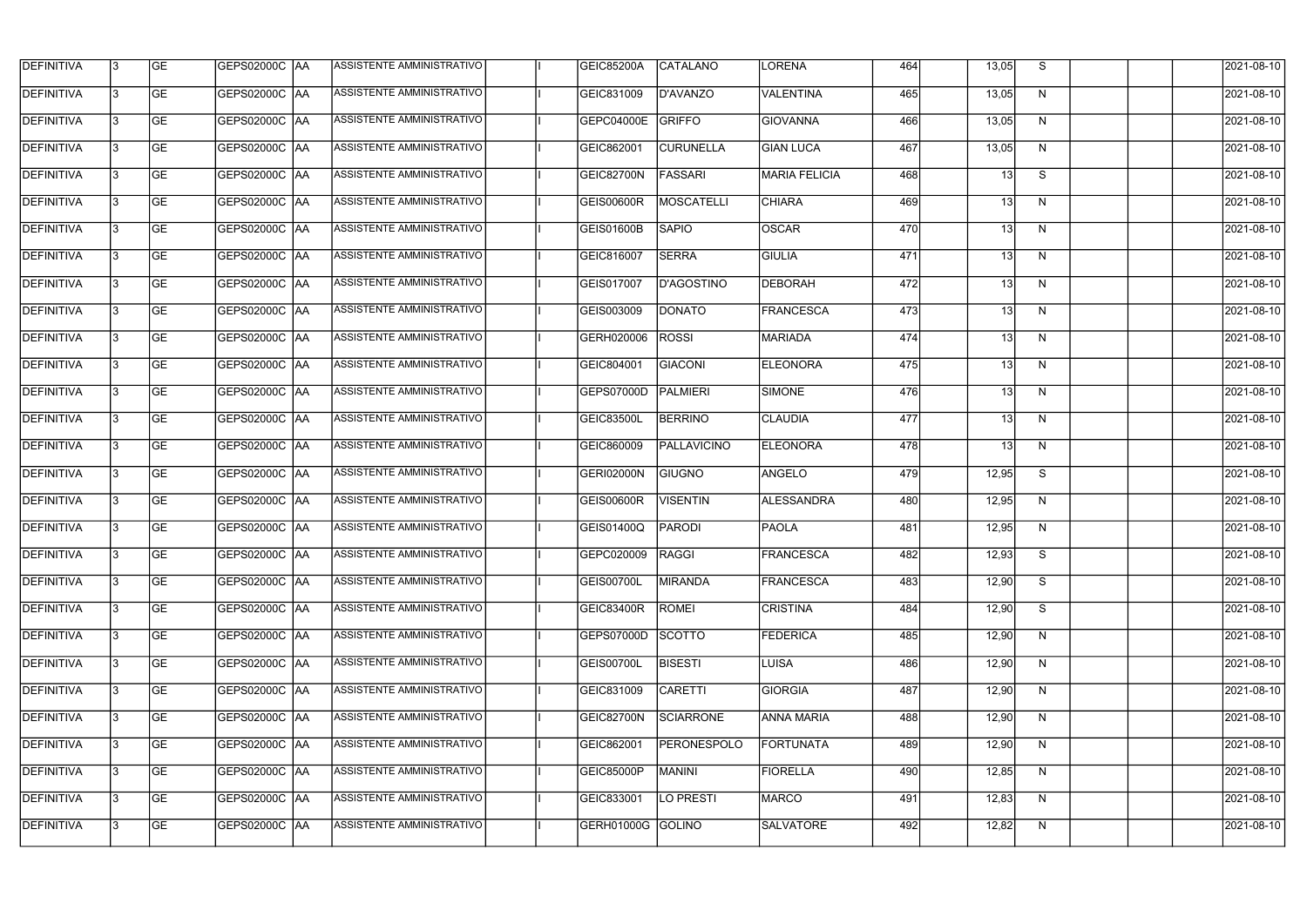| <b>DEFINITIVA</b> | 13 | <b>GE</b> |                      | ASSISTENTE AMMINISTRATIVO        | GEIC81200X        | <b>DE BATTE'</b>  | <b>GABRIELE</b>                    | 493 | 12,80 | S. | 2021-08-10 |
|-------------------|----|-----------|----------------------|----------------------------------|-------------------|-------------------|------------------------------------|-----|-------|----|------------|
| DEFINITIVA        | l3 | <b>GE</b> | GEPS02000C  AA       | ASSISTENTE AMMINISTRATIVO        | GEIC84400B        | <b>BONFIRRARO</b> | <b>SAMANTHA LUANA</b><br>KATIA     | 494 | 12,80 | S  | 2021-08-10 |
| DEFINITIVA        | l3 | <b>GE</b> | <b>GEPS02000C AA</b> | ASSISTENTE AMMINISTRATIVO        | GEIC840004        | <b>VERNER</b>     | <b>PIETRO</b>                      | 495 | 12,80 | N  | 2021-08-10 |
| <b>DEFINITIVA</b> | 13 | <b>GE</b> | <b>GEPS02000C AA</b> | ASSISTENTE AMMINISTRATIVO        | GERI07000P        | <b>MANCUSO</b>    | <b>VALENTINA</b>                   | 496 | 12,80 | N  | 2021-08-10 |
| <b>DEFINITIVA</b> | l3 | <b>GE</b> | GEPS02000C  AA       | ASSISTENTE AMMINISTRATIVO        | GERH020006        | <b>CARIFI</b>     | <b>DEBORA</b>                      | 497 | 12,80 | N  | 2021-08-10 |
| <b>DEFINITIVA</b> | IЗ | <b>GE</b> | <b>GEPS02000C AA</b> | <b>ASSISTENTE AMMINISTRATIVO</b> | GEIC809004        | GUIDUCCI          | SILVIA                             | 498 | 12,80 | N  | 2021-08-10 |
| <b>DEFINITIVA</b> | l3 | <b>GE</b> | <b>GEPS02000C AA</b> | <b>ASSISTENTE AMMINISTRATIVO</b> | GERI02000N        | <b>MARCHESE</b>   | DANIELE                            | 499 | 12,80 | N  | 2021-08-10 |
| <b>DEFINITIVA</b> | l3 | <b>GE</b> | GEPS02000C AA        | ASSISTENTE AMMINISTRATIVO        | GEIC81200X        | <b>BONDI</b>      | <b>STEFANIA</b><br><b>CATERINA</b> | 500 | 12,80 | N  | 2021-08-10 |
| <b>DEFINITIVA</b> | l3 | <b>GE</b> | GEPS02000C  AA       | ASSISTENTE AMMINISTRATIVO        | <b>GEIC85200A</b> | <b>FALSONE</b>    | <b>ROSANGELA</b>                   | 501 | 12,75 | S  | 2021-08-10 |
| <b>DEFINITIVA</b> | l3 | <b>GE</b> | GEPS02000C AA        | ASSISTENTE AMMINISTRATIVO        | GERI07000P        | <b>SALERNO</b>    | <b>SALVATORE</b>                   | 502 | 12,73 | N  | 2021-08-10 |
| <b>DEFINITIVA</b> | l3 | <b>GE</b> | GEPS02000C AA        | ASSISTENTE AMMINISTRATIVO        | GEIC83900X        | <b>CASCONE</b>    | GIUSY                              | 503 | 12,70 | S  | 2021-08-10 |
| <b>DEFINITIVA</b> | 13 | <b>GE</b> | GEPS02000C AA        | ASSISTENTE AMMINISTRATIVO        | GEIS02200P        | <b>LEUCI</b>      | <b>NUNZIA</b>                      | 504 | 12,70 | S  | 2021-08-10 |
| <b>DEFINITIVA</b> | l3 | <b>GE</b> | GEPS02000C  AA       | ASSISTENTE AMMINISTRATIVO        | GEIC81200X        | <b>BIANCO</b>     | SILVIA                             | 505 | 12,70 | S  | 2021-08-10 |
| <b>DEFINITIVA</b> | l3 | <b>GE</b> | GEPS02000C AA        | ASSISTENTE AMMINISTRATIVO        | GEIS01600B        | <b>CAVALLARO</b>  | <b>JESSICA</b>                     | 506 | 12,70 | S  | 2021-08-10 |
| <b>DEFINITIVA</b> | 13 | <b>GE</b> | GEPS02000C  AA       | ASSISTENTE AMMINISTRATIVO        | GEIC83400R        | <b>BARISONE</b>   | <b>CINZIA MARIA</b>                | 507 | 12,70 | S  | 2021-08-10 |
| <b>DEFINITIVA</b> | l3 | <b>GE</b> | GEPS02000C  AA       | ASSISTENTE AMMINISTRATIVO        | <b>GEIC85200A</b> | <b>RAIMONDO</b>   | <b>SALVATORE</b>                   | 508 | 12,70 | S  | 2021-08-10 |
| <b>DEFINITIVA</b> | l3 | <b>GE</b> | GEPS02000C  AA       | ASSISTENTE AMMINISTRATIVO        | <b>GEIC85100E</b> | <b>VITALE</b>     | FABIANA                            | 509 | 12,70 | S  | 2021-08-10 |
| <b>DEFINITIVA</b> |    | <b>GE</b> | GEPS02000C  AA       | ASSISTENTE AMMINISTRATIVO        | GEIC81300Q        | <b>TABBIANI</b>   | SONIA                              | 510 | 12,70 | S  | 2021-08-10 |
| <b>DEFINITIVA</b> | IЗ | GE        | GEPS02000C  AA       | <b>ASSISTENTE AMMINISTRATIVO</b> | GESL01000P        | GAGGERO           | <b>BEATRICE</b>                    | 511 | 12,70 | N, | 2021-08-10 |
| <b>DEFINITIVA</b> | 13 | <b>GE</b> | <b>GEPS02000C AA</b> | ASSISTENTE AMMINISTRATIVO        | GEIS01400Q        | <b>PESCE</b>      | <b>ALESSIA</b>                     | 512 | 12,70 | N  | 2021-08-10 |
| <b>DEFINITIVA</b> | 13 | <b>GE</b> | <b>GEPS02000C AA</b> | ASSISTENTE AMMINISTRATIVO        | GEPC020009        | <b>ESPOSITO</b>   | ARIANNA                            | 513 | 12,70 | N  | 2021-08-10 |
| <b>DEFINITIVA</b> | 13 | <b>GE</b> | GEPS02000C AA        | ASSISTENTE AMMINISTRATIVO        | <b>GEIC85100E</b> |                   | CARRENO JACHO NINFA LISSETTE       | 514 | 12,70 | N  | 2021-08-10 |
| <b>DEFINITIVA</b> | 13 | <b>GE</b> | GEPS02000C AA        | ASSISTENTE AMMINISTRATIVO        | GEIS00700L        | <b>DI LUISE</b>   | LUISA                              | 515 | 12,70 | N  | 2021-08-10 |
| <b>DEFINITIVA</b> | 13 | <b>GE</b> | GEPS02000C AA        | ASSISTENTE AMMINISTRATIVO        | <b>GEIS01600B</b> | <b>VICIDOMINI</b> | <b>GERARDO</b>                     | 516 | 12,70 | N  | 2021-08-10 |
| <b>DEFINITIVA</b> | l3 | <b>GE</b> | GEPS02000C  AA       | ASSISTENTE AMMINISTRATIVO        | GEIS004005        | GAGLIANO          | <b>PIETRO</b>                      | 517 | 12,70 | N  | 2021-08-10 |
| DEFINITIVA        | l3 | <b>GE</b> | GEPS02000C  AA       | ASSISTENTE AMMINISTRATIVO        | <b>GEIC83500L</b> | <b>PAGANELLI</b>  | <b>SOFIA</b>                       | 518 | 12,70 | N  | 2021-08-10 |
| DEFINITIVA        | l3 | <b>GE</b> | GEPS02000C  AA       | ASSISTENTE AMMINISTRATIVO        | GEPS030003        | <b>ADAMO</b>      | FLAVIA                             | 519 | 12,70 | N  | 2021-08-10 |
| DEFINITIVA        | l3 | <b>GE</b> | GEPS02000C AA        | ASSISTENTE AMMINISTRATIVO        | <b>GEIC86400L</b> | DORATI            | LORENZO                            | 520 | 12,70 | N  | 2021-08-10 |
| <b>DEFINITIVA</b> | 13 | <b>GE</b> | GEPS02000C  AA       | ASSISTENTE AMMINISTRATIVO        | <b>GEIS01600B</b> | <b>RONGA</b>      | <b>FABRIZIO</b>                    | 521 | 12,70 | N  | 2021-08-10 |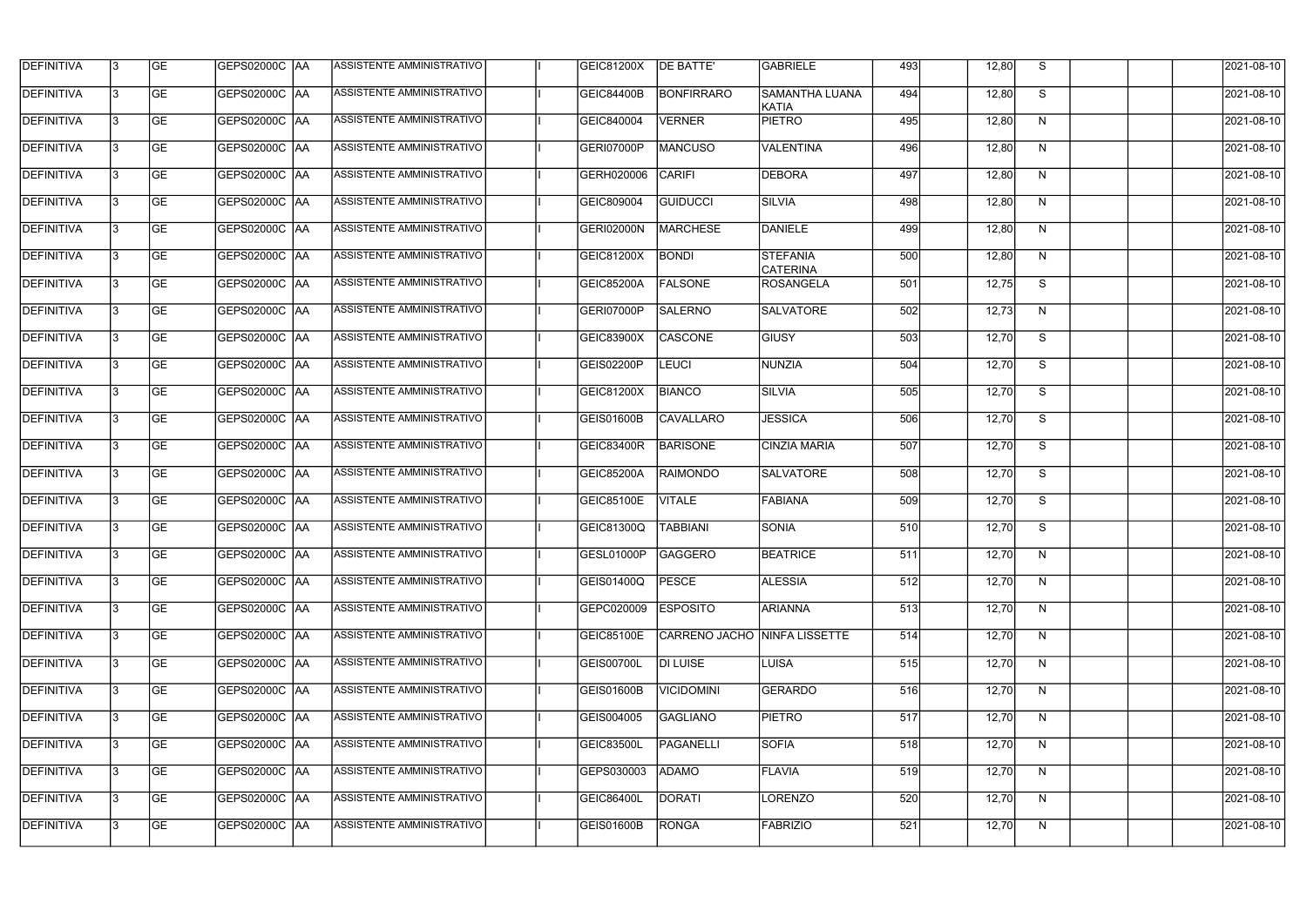| <b>DEFINITIVA</b> | 13  | <b>GE</b> |                      | ASSISTENTE AMMINISTRATIVO        | GEIC84100X        | <b>ALAIMO</b>    | <b>SAMUELE</b>        | 522 | 12,70 | N.           | 2021-08-10 |
|-------------------|-----|-----------|----------------------|----------------------------------|-------------------|------------------|-----------------------|-----|-------|--------------|------------|
| DEFINITIVA        | l3  | <b>GE</b> | GEPS02000C  AA       | ASSISTENTE AMMINISTRATIVO        | GEPS07000D        | <b>TIANO</b>     | <b>ERIKA</b>          | 523 | 12,70 | N            | 2021-08-10 |
| <b>DEFINITIVA</b> | l3  | <b>GE</b> | <b>GEPS02000C AA</b> | ASSISTENTE AMMINISTRATIVO        | GEVC010002        | PAGANO           | <b>ALESSANDRO</b>     | 524 | 12,70 | N            | 2021-08-10 |
| <b>DEFINITIVA</b> | 13  | <b>GE</b> | <b>GEPS02000C AA</b> | ASSISTENTE AMMINISTRATIVO        | GEIS00700L        | <b>GRIFFO</b>    | <b>ROBERTA</b>        | 525 | 12,67 | $\mathsf{N}$ | 2021-08-10 |
| <b>DEFINITIVA</b> | l3  | <b>GE</b> | GEPS02000C AA        | ASSISTENTE AMMINISTRATIVO        | GEIC860009        | <b>COSTANZA</b>  | DALILA                | 526 | 12,65 | N            | 2021-08-10 |
| <b>DEFINITIVA</b> | IЗ  | <b>GE</b> | GEPS02000C AA        | ASSISTENTE AMMINISTRATIVO        | GEIC85700D        | <b>COPPOLA</b>   | <b>FRANCESCO</b>      | 527 | 12,65 | N            | 2021-08-10 |
| <b>DEFINITIVA</b> | l3  | <b>GE</b> | <b>GEPS02000C AA</b> | <b>ASSISTENTE AMMINISTRATIVO</b> | GEPC020009        | <b>CAMPAGNA</b>  | <b>ANNALISA</b>       | 528 | 12,65 | N            | 2021-08-10 |
| <b>DEFINITIVA</b> | l3  | <b>GE</b> | GEPS02000C AA        | ASSISTENTE AMMINISTRATIVO        | GEIC817003        | <b>MOROSI</b>    | <b>GIULIANA</b>       | 529 | 12,60 | S            | 2021-08-10 |
| <b>DEFINITIVA</b> | l3  | <b>GE</b> | GEPS02000C  AA       | ASSISTENTE AMMINISTRATIVO        | <b>GEIS00600R</b> | <b>MESSINA</b>   | VALENTINA             | 530 | 12,60 | S            | 2021-08-10 |
| <b>DEFINITIVA</b> | l3  | <b>GE</b> | GEPS02000C AA        | ASSISTENTE AMMINISTRATIVO        | <b>GEIC82200E</b> | <b>MAFFEIS</b>   | <b>VALENTINA</b>      | 531 | 12,60 | S            | 2021-08-10 |
| <b>DEFINITIVA</b> | l3  | <b>GE</b> | GEPS02000C AA        | ASSISTENTE AMMINISTRATIVO        | GEIC82300A        | <b>CHIMENTI</b>  | <b>CLAUDIA</b>        | 532 | 12,60 | S            | 2021-08-10 |
| <b>DEFINITIVA</b> | 13  | <b>GE</b> | <b>GEPS02000C AA</b> | ASSISTENTE AMMINISTRATIVO        | GEIC824006        | <b>VANO</b>      | <b>GIULIANA</b>       | 533 | 12,60 | S            | 2021-08-10 |
| <b>DEFINITIVA</b> | l3  | <b>GE</b> | GEPS02000C  AA       | ASSISTENTE AMMINISTRATIVO        | GEIS004005        | <b>CADAMURO</b>  | <b>ROBERTO</b>        | 534 | 12,60 | S            | 2021-08-10 |
| <b>DEFINITIVA</b> | l3  | <b>GE</b> | GEPS02000C AA        | ASSISTENTE AMMINISTRATIVO        | GEIC804001        | <b>BESAGNO</b>   | <b>ELENA</b>          | 535 | 12,60 | N            | 2021-08-10 |
| <b>DEFINITIVA</b> | 13  | <b>GE</b> | GEPS02000C  AA       | ASSISTENTE AMMINISTRATIVO        | GEIS01600B        | <b>CAPUTO</b>    | SAMANTHA              | 536 | 12,60 | N            | 2021-08-10 |
| <b>DEFINITIVA</b> | IЗ  | <b>GE</b> | GEPS02000C  AA       | ASSISTENTE AMMINISTRATIVO        | GEIC858009        | <b>MANAVELLA</b> | <b>GIORGIA</b>        | 537 | 12,60 | N            | 2021-08-10 |
| <b>DEFINITIVA</b> | IЗ  | <b>GE</b> | GEPS02000C  AA       | ASSISTENTE AMMINISTRATIVO        | GEPC04000E        | CANNAVO          | <b>LUCIANA</b>        | 538 | 12,60 | N            | 2021-08-10 |
| <b>DEFINITIVA</b> |     | <b>GE</b> | GEPS02000C  AA       | ASSISTENTE AMMINISTRATIVO        | GEIS00700L        | <b>RATTO</b>     | EDOARDO ANTONIO       | 539 | 12,60 | N            | 2021-08-10 |
| <b>DEFINITIVA</b> | IЗ  | GE        | GEPS02000C  AA       | <b>ASSISTENTE AMMINISTRATIVO</b> | GEIC831009        | <b>BURLANDO</b>  | <b>FERRUCCIO</b>      | 540 | 12,55 | S.           | 2021-08-10 |
| <b>DEFINITIVA</b> | 13. | <b>GE</b> | <b>GEPS02000C AA</b> | ASSISTENTE AMMINISTRATIVO        | GERH020006        | <b>GIANFRATE</b> | <b>EMILIO</b>         | 541 | 12,55 | S            | 2021-08-10 |
| <b>DEFINITIVA</b> | 13  | <b>GE</b> | <b>GEPS02000C AA</b> | ASSISTENTE AMMINISTRATIVO        | GEIC831009        | <b>SPARACO</b>   | VANDA                 | 542 | 12,55 | N            | 2021-08-10 |
| <b>DEFINITIVA</b> | 13. | <b>GE</b> | GEPS02000C AA        | ASSISTENTE AMMINISTRATIVO        | GEIC860009        | PRATTICO'        | <b>FABRIZIO MARIA</b> | 543 | 12,55 | N            | 2021-08-10 |
| <b>DEFINITIVA</b> | 13  | <b>GE</b> | <b>GEPS02000C AA</b> | ASSISTENTE AMMINISTRATIVO        | GEPS02000C        | <b>SACCO</b>     | <b>YURI</b>           | 544 | 12,55 | N            | 2021-08-10 |
| <b>DEFINITIVA</b> | 13  | <b>GE</b> | GEPS02000C AA        | ASSISTENTE AMMINISTRATIVO        | <b>GEIC85500T</b> | <b>RINDONE</b>   | <b>BIAGIO</b>         | 545 | 12,55 | N            | 2021-08-10 |
| <b>DEFINITIVA</b> | 13. | <b>GE</b> | GEPS02000C  AA       | ASSISTENTE AMMINISTRATIVO        | GERI07000P        | <b>RELLECATI</b> | <b>CARLO</b>          | 546 | 12,53 | S            | 2021-08-10 |
| DEFINITIVA        | l3  | <b>GE</b> | GEPS02000C  AA       | ASSISTENTE AMMINISTRATIVO        | GERI07000P        | <b>NATI</b>      | RAFFAELLA             | 547 | 12,53 | N            | 2021-08-10 |
| DEFINITIVA        | l3  | <b>GE</b> | GEPS02000C  AA       | ASSISTENTE AMMINISTRATIVO        | GERH020006        | <b>GUARASCIO</b> | <b>VALENTINO</b>      | 548 | 12,50 | S            | 2021-08-10 |
| DEFINITIVA        | l3  | <b>GE</b> | GEPS02000C AA        | ASSISTENTE AMMINISTRATIVO        | GEPS17000A        | PONZIANO         | <b>JESSICA</b>        | 549 | 12,50 | S            | 2021-08-10 |
| <b>DEFINITIVA</b> | lЗ  | <b>GE</b> | GEPS02000C  AA       | ASSISTENTE AMMINISTRATIVO        | GEIC81400G        | <b>ROSI</b>      | <b>CHIARA</b>         | 550 | 12,50 | S            | 2021-08-10 |
|                   |     |           |                      |                                  |                   |                  |                       |     |       |              |            |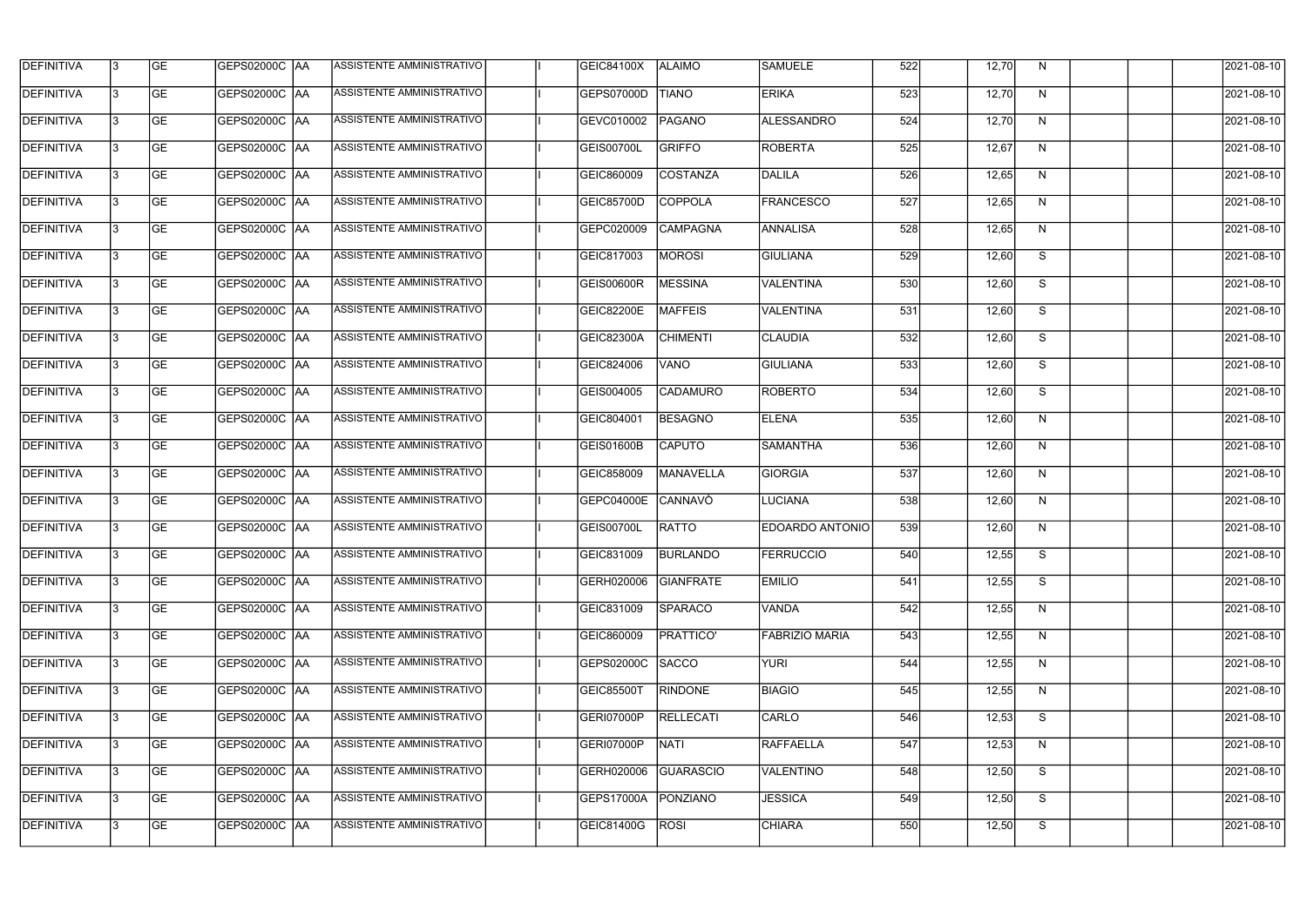| <b>DEFINITIVA</b> | 13  | <b>GE</b> | GEPS02000C  AA       | ASSISTENTE AMMINISTRATIVO        | <b>GEIC84900E</b> | <b>SCONFIENZA</b>    | <b>ELISA</b>                       | 551 | 12,50 | S. | 2021-08-10 |
|-------------------|-----|-----------|----------------------|----------------------------------|-------------------|----------------------|------------------------------------|-----|-------|----|------------|
| DEFINITIVA        | l3  | <b>GE</b> | GEPS02000C  AA       | ASSISTENTE AMMINISTRATIVO        | GEIS018003        | DI GIOVANNA          | <b>ANNA RITA</b>                   | 552 | 12,50 | N  | 2021-08-10 |
| <b>DEFINITIVA</b> | l3  | <b>GE</b> | <b>GEPS02000C AA</b> | ASSISTENTE AMMINISTRATIVO        | GEIC82700N        | DI GRUCCIO           | <b>EMILIA</b>                      | 553 | 12,50 | N  | 2021-08-10 |
| <b>DEFINITIVA</b> | l3  | <b>GE</b> | <b>GEPS02000C AA</b> | ASSISTENTE AMMINISTRATIVO        | GEIS011008        | STRAFORINI           | <b>ANDREA</b>                      | 554 | 12,50 | N  | 2021-08-10 |
| <b>DEFINITIVA</b> | l3  | <b>GE</b> | GEPS02000C  AA       | ASSISTENTE AMMINISTRATIVO        | <b>GEIC84200Q</b> | <b>DE MATTEIS</b>    | <b>BEATRICE</b>                    | 555 | 12,50 | N  | 2021-08-10 |
| <b>DEFINITIVA</b> | IЗ  | <b>GE</b> | GEPS02000C AA        | <b>ASSISTENTE AMMINISTRATIVO</b> | GEIC808008        | <b>AQUINO</b>        | <b>GIUSEPPE</b>                    | 556 | 12,50 | N  | 2021-08-10 |
| <b>DEFINITIVA</b> | l3  | <b>GE</b> | <b>GEPS02000C AA</b> | <b>ASSISTENTE AMMINISTRATIVO</b> | GEIC831009        | <b>GAONA VICENTE</b> | MIKAELA GISSELL                    | 557 | 12,50 | N  | 2021-08-10 |
| <b>DEFINITIVA</b> | l3  | <b>GE</b> | GEPS02000C AA        | ASSISTENTE AMMINISTRATIVO        | GEIC80700C        | <b>GUZZARDO</b>      | MARTINA                            | 558 | 12,50 | N  | 2021-08-10 |
| <b>DEFINITIVA</b> | l3  | <b>GE</b> | GEPS02000C   AA      | ASSISTENTE AMMINISTRATIVO        | GEIS017007        | D'ASARO              | <b>MARIANA</b>                     | 559 | 12,50 | N  | 2021-08-10 |
| <b>DEFINITIVA</b> | l3  | <b>GE</b> | GEPS02000C AA        | ASSISTENTE AMMINISTRATIVO        | GEPM030004        | <b>SANTONOCITO</b>   | <b>AIRINA</b>                      | 560 | 12,50 | N  | 2021-08-10 |
| <b>DEFINITIVA</b> | l3  | <b>GE</b> | GEPS02000C AA        | ASSISTENTE AMMINISTRATIVO        | GEIC82300A        | <b>SEMINO</b>        | <b>FEDERICA</b>                    | 561 | 12,50 | N  | 2021-08-10 |
| <b>DEFINITIVA</b> | 13  | <b>GE</b> |                      | ASSISTENTE AMMINISTRATIVO        | GEPS080004        | <b>VALLARINO</b>     | <b>GABRIELE</b>                    | 562 | 12,50 | N  | 2021-08-10 |
| <b>DEFINITIVA</b> | l3  | <b>GE</b> | GEPS02000C  AA       | ASSISTENTE AMMINISTRATIVO        | GEPS030003        | <b>GATTI</b>         | <b>SERENA</b>                      | 563 | 12,50 | N  | 2021-08-10 |
| <b>DEFINITIVA</b> | l3  | <b>GE</b> | GEPS02000C AA        | ASSISTENTE AMMINISTRATIVO        | GEPC04000E        | <b>TRUCCO</b>        | CORINNA                            | 564 | 12,50 | N  | 2021-08-10 |
| <b>DEFINITIVA</b> | 13  | <b>GE</b> | GEPS02000C  AA       | ASSISTENTE AMMINISTRATIVO        | GEIC840004        | <b>BULONE</b>        | ANNALISA                           | 565 | 12,50 | N  | 2021-08-10 |
| <b>DEFINITIVA</b> | IЗ  | <b>GE</b> | GEPS02000C  AA       | ASSISTENTE AMMINISTRATIVO        | GEIC83000D        | <b>SCHIAFFINO</b>    | PAOLA                              | 566 | 12,50 | N  | 2021-08-10 |
| <b>DEFINITIVA</b> | l3  | <b>GE</b> | GEPS02000C  AA       | ASSISTENTE AMMINISTRATIVO        | GEIS003009        | <b>TRAVASINO</b>     | <b>SARA</b>                        | 567 | 12,50 | N  | 2021-08-10 |
| <b>DEFINITIVA</b> |     | <b>GE</b> | GEPS02000C  AA       | ASSISTENTE AMMINISTRATIVO        | GEIS017007        | <b>CUSTODE</b>       | CARLO                              | 568 | 12,50 | N  | 2021-08-10 |
| <b>DEFINITIVA</b> | IЗ  | GE        | GEPS02000C  AA       | <b>ASSISTENTE AMMINISTRATIVO</b> | <b>GEIC82300A</b> | <b>CRAVINO</b>       | <b>SIMONA</b>                      | 569 | 12,50 | N, | 2021-08-10 |
| <b>DEFINITIVA</b> | 13. | <b>GE</b> | GEPS02000C AA        | ASSISTENTE AMMINISTRATIVO        | GEIC854002        | MONDILLO             | <b>ANNA</b>                        | 570 | 12,47 | S  | 2021-08-10 |
| <b>DEFINITIVA</b> | 13  | <b>GE</b> | <b>GEPS02000C AA</b> | ASSISTENTE AMMINISTRATIVO        | GEPC04000E        | MEDAGLIA             | <b>PAOLA</b>                       | 571 | 12,47 | S  | 2021-08-10 |
| <b>DEFINITIVA</b> | 13. | <b>GE</b> | GEPS02000C AA        | ASSISTENTE AMMINISTRATIVO        | GEIC83900X        | DI DIO               | <b>MARZIA</b><br><b>MARIALUISA</b> | 572 | 12,47 | S  | 2021-08-10 |
| <b>DEFINITIVA</b> | 13  | <b>GE</b> | <b>GEPS02000C AA</b> | ASSISTENTE AMMINISTRATIVO        | <b>GEIC84900E</b> | <b>BENVENUTO</b>     | <b>BARBARA</b>                     | 573 | 12,47 | N  | 2021-08-10 |
| <b>DEFINITIVA</b> | 13  | <b>GE</b> | GEPS02000C AA        | ASSISTENTE AMMINISTRATIVO        | GEPC020009        | <b>GOBBI</b>         | <b>ELVIRA GIULIA</b>               | 574 | 12,45 | N  | 2021-08-10 |
| <b>DEFINITIVA</b> | l3  | <b>GE</b> | GEPS02000C  AA       | ASSISTENTE AMMINISTRATIVO        | GEIC808008        | FRAU                 | <b>SILVIA</b>                      | 575 | 12,45 | N  | 2021-08-10 |
| DEFINITIVA        | l3  | <b>GE</b> | GEPS02000C  AA       | ASSISTENTE AMMINISTRATIVO        | GEIC81400G        | <b>PIANA</b>         | <b>FEDERICA</b>                    | 576 | 12,43 | N  | 2021-08-10 |
| DEFINITIVA        | l3  | <b>GE</b> | GEPS02000C  AA       | ASSISTENTE AMMINISTRATIVO        | GEIC82700N        | CALIO'               | <b>GIULIA</b>                      | 577 | 12,40 | S  | 2021-08-10 |
| DEFINITIVA        | l3  | <b>GE</b> | <b>GEPS02000C AA</b> | ASSISTENTE AMMINISTRATIVO        | GEIC837008        | <b>LOPREVITE</b>     | <b>FRANCESCA</b>                   | 578 | 12,40 | S  | 2021-08-10 |
| <b>DEFINITIVA</b> | Iз  | <b>GE</b> | GEPS02000C  AA       | ASSISTENTE AMMINISTRATIVO        | GERH020006        | <b>INCARNATO</b>     | MARILINA                           | 579 | 12,40 | S  | 2021-08-10 |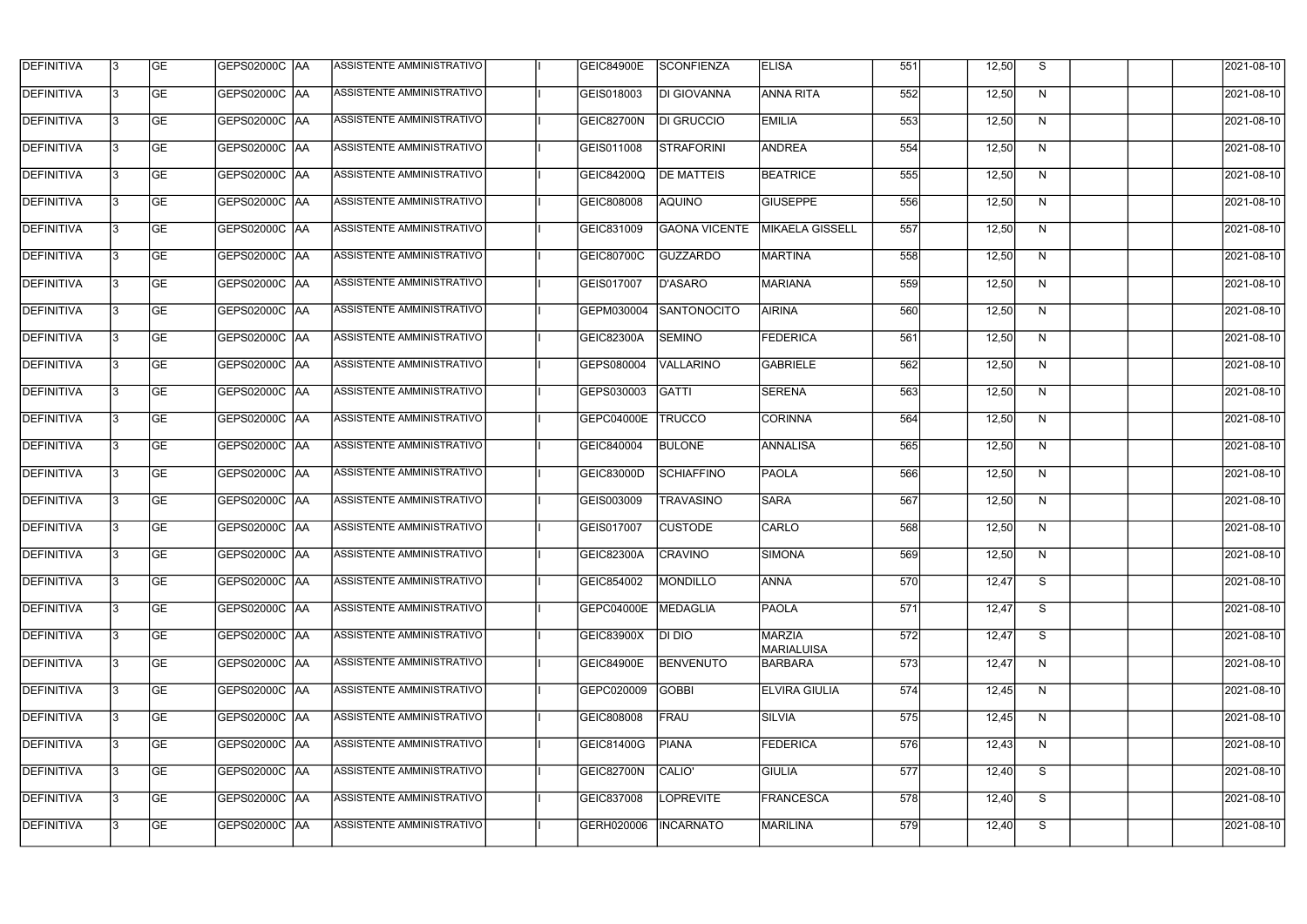| <b>GE</b><br>DEFINITIVA<br>GEPS02000C  AA<br>ASSISTENTE AMMINISTRATIVO<br><b>IZZO</b><br><b>GIUSEPPE</b><br>581<br>N<br>l3<br><b>GEPS17000A</b><br>12,40<br><b>DEFINITIVA</b><br><b>GE</b><br><b>GEPS02000C AA</b><br>ASSISTENTE AMMINISTRATIVO<br><b>RUSSO</b><br><b>GIANLUCA</b><br>582<br>l3<br>12,40<br>N<br>GEIC81900P<br><b>GEPS02000C AA</b><br>ASSISTENTE AMMINISTRATIVO<br><b>CIANCIA</b><br><b>BENITO</b><br>13<br><b>GE</b><br><b>GERI02000N</b><br>583<br>12,40<br>N<br><b>DEFINITIVA</b><br>ASSISTENTE AMMINISTRATIVO<br><b>IOSSI</b><br><b>MARINA</b><br><b>GE</b><br>GEPS02000C  AA<br>584<br>12,40<br>N<br>l3<br>GEIC85700D<br>ASSISTENTE AMMINISTRATIVO<br><b>AMATULLI</b><br><b>GE</b><br>GEPS02000C AA<br><b>MARIA</b><br>585<br>N<br>GEIC80700C<br>12,40<br>IЗ<br><b>ASSISTENTE AMMINISTRATIVO</b><br><b>GE</b><br><b>GEPS02000C AA</b><br>GEIC825002<br><b>MENNA</b><br><b>FILOMENA</b><br>586<br>l3<br>12,40<br>N<br>ASSISTENTE AMMINISTRATIVO<br><b>GE</b><br>GEPS02000C AA<br>GERH01000G ANANIA<br><b>GIUSEPPE</b><br>587<br>l3<br>12,40<br>N<br><b>DEFINITIVA</b><br><b>GE</b><br>ASSISTENTE AMMINISTRATIVO<br><b>ROBERTO</b><br>GEPS02000C  AA<br>GEPS030003<br><b>SCHENA</b><br>588<br>12,37<br>N<br>l3<br><b>GE</b><br>GEPS02000C AA<br>ASSISTENTE AMMINISTRATIVO<br><b>ALFONSO</b><br>589<br>S<br>GEIS01300X<br>SODANO<br>12,35<br>l3<br><b>GE</b><br>GEPS02000C AA<br>ASSISTENTE AMMINISTRATIVO<br>l3<br>GEIS003009<br><b>COSSO</b><br><b>GIULIO</b><br>590<br>12,35<br>N<br>ASSISTENTE AMMINISTRATIVO<br>GEPS02000C AA<br><b>RIZZO</b><br><b>AGATA</b><br>591<br>S<br>13<br><b>GE</b><br>GEPS050008<br>12,33<br><b>DEFINITIVA</b><br><b>GE</b><br>GEPS02000C  AA<br>ASSISTENTE AMMINISTRATIVO<br><b>MOGNI</b><br>ALESSANDRA<br>592<br>l3<br><b>GEIC84900E</b><br>12,32<br>N<br>GEPS02000C AA<br>ASSISTENTE AMMINISTRATIVO<br><b>CUOZZO</b><br>593<br>S<br><b>GE</b><br>GIULIA<br>12,30<br>l3<br>GEIS017007<br>ASSISTENTE AMMINISTRATIVO<br>13<br><b>GE</b><br>GEPS02000C  AA<br>GERI02000N<br><b>RAVERA</b><br><b>DAVIDE</b><br>594<br>S<br>12,30<br><b>GE</b><br>ASSISTENTE AMMINISTRATIVO<br>595<br>S<br>ls.<br>GEPS02000C  AA<br>GEIS017007<br><b>VINCI</b><br><b>GIORGIO ANGELO</b><br>12,30<br>IЗ<br><b>GE</b><br>S<br>GEPS02000C  AA<br>ASSISTENTE AMMINISTRATIVO<br>GEIC838004<br>GALLO<br><b>ROBERTA</b><br>596<br>IЗ<br>12,30<br><b>DEFINITIVA</b><br><b>GE</b><br><b>NICOSIA</b><br>597<br>S<br>GEPS02000C  AA<br><b>ASSISTENTE AMMINISTRATIVO</b><br>GEIS02200P<br><b>ANITA</b><br>12,30<br><b>CIRASELLA</b><br>IЗ<br> GE<br> GEPS02000C  AA<br><b>ASSISTENTE AMMINISTRATIVO</b><br>GERI07000P<br><b>DE MATTIA</b><br>ROSAMARIA<br>598<br>12,30<br>S.<br><b>GEPS02000C AA</b><br>ASSISTENTE AMMINISTRATIVO<br><b>FERRANTE</b><br>DANIELE<br>12,30<br><b>GE</b><br>GEIS004005<br>599<br>13<br>N<br><b>GEPS02000C AA</b><br>13<br><b>GE</b><br>ASSISTENTE AMMINISTRATIVO<br>GEPC04000E<br><b>TERRACCIANO</b><br><b>GIOVANNA</b><br>600<br>12,30<br>N<br><b>GE</b><br>GEPS02000C AA<br>ASSISTENTE AMMINISTRATIVO<br><b>TRAVERSO</b><br>601<br>GEIC862001<br><b>GAIA</b><br>12,30<br>N<br>13.<br><b>GE</b><br><b>GEPS02000C AA</b><br>ASSISTENTE AMMINISTRATIVO<br>GERH01000G CHIOCCHI<br><b>VALENTINA</b><br>602<br>13<br>12,30<br>N<br><b>GE</b><br>GEPS02000C AA<br>ASSISTENTE AMMINISTRATIVO<br><b>CAMPANELLA</b><br>603<br>13<br>GERI07000P<br>VINCENZO IVANO<br>12,30<br>N<br><b>GE</b><br>ASSISTENTE AMMINISTRATIVO<br><b>CAPANNA</b><br><b>SAVERIO</b><br>604<br>13.<br>GEPS02000C  AA<br><b>GEIC85200A</b><br>12,30<br>N<br><b>GE</b><br>ASSISTENTE AMMINISTRATIVO<br>DEFINITIVA<br> GEPS02000C  AA<br>ALFIERI<br><b>ROBERTO</b><br>605<br>GERI07000P<br>12,30<br>N<br>l3<br><b>GE</b><br>ASSISTENTE AMMINISTRATIVO<br>606<br>GEPS02000C  AA<br><b>GEIS00600R</b><br><b>LA PLACA</b><br><b>SILVIA</b><br>l3<br>12,30<br>N | <b>DEFINITIVA</b> | 13 | <b>GE</b> | GEPS02000C  AA       | ASSISTENTE AMMINISTRATIVO | GEIC84100X | CALIGIURI     | <b>ERCOLE</b>  | 580 | 12,40 | N. | 2021-08-10 |
|--------------------------------------------------------------------------------------------------------------------------------------------------------------------------------------------------------------------------------------------------------------------------------------------------------------------------------------------------------------------------------------------------------------------------------------------------------------------------------------------------------------------------------------------------------------------------------------------------------------------------------------------------------------------------------------------------------------------------------------------------------------------------------------------------------------------------------------------------------------------------------------------------------------------------------------------------------------------------------------------------------------------------------------------------------------------------------------------------------------------------------------------------------------------------------------------------------------------------------------------------------------------------------------------------------------------------------------------------------------------------------------------------------------------------------------------------------------------------------------------------------------------------------------------------------------------------------------------------------------------------------------------------------------------------------------------------------------------------------------------------------------------------------------------------------------------------------------------------------------------------------------------------------------------------------------------------------------------------------------------------------------------------------------------------------------------------------------------------------------------------------------------------------------------------------------------------------------------------------------------------------------------------------------------------------------------------------------------------------------------------------------------------------------------------------------------------------------------------------------------------------------------------------------------------------------------------------------------------------------------------------------------------------------------------------------------------------------------------------------------------------------------------------------------------------------------------------------------------------------------------------------------------------------------------------------------------------------------------------------------------------------------------------------------------------------------------------------------------------------------------------------------------------------------------------------------------------------------------------------------------------------------------------------------------------------------------------------------------------------------------------------------------------------------------------------------------------------------------------------------------------------------------------------------------------------------------------------------------------------------------------------------------------------------------------------------------------------------------------------------------------------------------------------------------------------------------------------------------------------------------|-------------------|----|-----------|----------------------|---------------------------|------------|---------------|----------------|-----|-------|----|------------|
| <b>DEFINITIVA</b><br><b>DEFINITIVA</b><br><b>DEFINITIVA</b><br><b>DEFINITIVA</b><br><b>DEFINITIVA</b><br><b>DEFINITIVA</b><br><b>DEFINITIVA</b><br><b>DEFINITIVA</b>                                                                                                                                                                                                                                                                                                                                                                                                                                                                                                                                                                                                                                                                                                                                                                                                                                                                                                                                                                                                                                                                                                                                                                                                                                                                                                                                                                                                                                                                                                                                                                                                                                                                                                                                                                                                                                                                                                                                                                                                                                                                                                                                                                                                                                                                                                                                                                                                                                                                                                                                                                                                                                                                                                                                                                                                                                                                                                                                                                                                                                                                                                                                                                                                                                                                                                                                                                                                                                                                                                                                                                                                                                                                                                     |                   |    |           |                      |                           |            |               |                |     |       |    | 2021-08-10 |
|                                                                                                                                                                                                                                                                                                                                                                                                                                                                                                                                                                                                                                                                                                                                                                                                                                                                                                                                                                                                                                                                                                                                                                                                                                                                                                                                                                                                                                                                                                                                                                                                                                                                                                                                                                                                                                                                                                                                                                                                                                                                                                                                                                                                                                                                                                                                                                                                                                                                                                                                                                                                                                                                                                                                                                                                                                                                                                                                                                                                                                                                                                                                                                                                                                                                                                                                                                                                                                                                                                                                                                                                                                                                                                                                                                                                                                                                          |                   |    |           |                      |                           |            |               |                |     |       |    | 2021-08-10 |
|                                                                                                                                                                                                                                                                                                                                                                                                                                                                                                                                                                                                                                                                                                                                                                                                                                                                                                                                                                                                                                                                                                                                                                                                                                                                                                                                                                                                                                                                                                                                                                                                                                                                                                                                                                                                                                                                                                                                                                                                                                                                                                                                                                                                                                                                                                                                                                                                                                                                                                                                                                                                                                                                                                                                                                                                                                                                                                                                                                                                                                                                                                                                                                                                                                                                                                                                                                                                                                                                                                                                                                                                                                                                                                                                                                                                                                                                          |                   |    |           |                      |                           |            |               |                |     |       |    | 2021-08-10 |
|                                                                                                                                                                                                                                                                                                                                                                                                                                                                                                                                                                                                                                                                                                                                                                                                                                                                                                                                                                                                                                                                                                                                                                                                                                                                                                                                                                                                                                                                                                                                                                                                                                                                                                                                                                                                                                                                                                                                                                                                                                                                                                                                                                                                                                                                                                                                                                                                                                                                                                                                                                                                                                                                                                                                                                                                                                                                                                                                                                                                                                                                                                                                                                                                                                                                                                                                                                                                                                                                                                                                                                                                                                                                                                                                                                                                                                                                          |                   |    |           |                      |                           |            |               |                |     |       |    | 2021-08-10 |
| <b>DEFINITIVA</b><br><b>DEFINITIVA</b><br><b>DEFINITIVA</b><br><b>DEFINITIVA</b><br><b>DEFINITIVA</b><br><b>DEFINITIVA</b><br><b>DEFINITIVA</b><br><b>DEFINITIVA</b><br><b>DEFINITIVA</b><br><b>DEFINITIVA</b><br>DEFINITIVA                                                                                                                                                                                                                                                                                                                                                                                                                                                                                                                                                                                                                                                                                                                                                                                                                                                                                                                                                                                                                                                                                                                                                                                                                                                                                                                                                                                                                                                                                                                                                                                                                                                                                                                                                                                                                                                                                                                                                                                                                                                                                                                                                                                                                                                                                                                                                                                                                                                                                                                                                                                                                                                                                                                                                                                                                                                                                                                                                                                                                                                                                                                                                                                                                                                                                                                                                                                                                                                                                                                                                                                                                                             |                   |    |           |                      |                           |            |               |                |     |       |    | 2021-08-10 |
|                                                                                                                                                                                                                                                                                                                                                                                                                                                                                                                                                                                                                                                                                                                                                                                                                                                                                                                                                                                                                                                                                                                                                                                                                                                                                                                                                                                                                                                                                                                                                                                                                                                                                                                                                                                                                                                                                                                                                                                                                                                                                                                                                                                                                                                                                                                                                                                                                                                                                                                                                                                                                                                                                                                                                                                                                                                                                                                                                                                                                                                                                                                                                                                                                                                                                                                                                                                                                                                                                                                                                                                                                                                                                                                                                                                                                                                                          |                   |    |           |                      |                           |            |               |                |     |       |    | 2021-08-10 |
|                                                                                                                                                                                                                                                                                                                                                                                                                                                                                                                                                                                                                                                                                                                                                                                                                                                                                                                                                                                                                                                                                                                                                                                                                                                                                                                                                                                                                                                                                                                                                                                                                                                                                                                                                                                                                                                                                                                                                                                                                                                                                                                                                                                                                                                                                                                                                                                                                                                                                                                                                                                                                                                                                                                                                                                                                                                                                                                                                                                                                                                                                                                                                                                                                                                                                                                                                                                                                                                                                                                                                                                                                                                                                                                                                                                                                                                                          |                   |    |           |                      |                           |            |               |                |     |       |    | 2021-08-10 |
|                                                                                                                                                                                                                                                                                                                                                                                                                                                                                                                                                                                                                                                                                                                                                                                                                                                                                                                                                                                                                                                                                                                                                                                                                                                                                                                                                                                                                                                                                                                                                                                                                                                                                                                                                                                                                                                                                                                                                                                                                                                                                                                                                                                                                                                                                                                                                                                                                                                                                                                                                                                                                                                                                                                                                                                                                                                                                                                                                                                                                                                                                                                                                                                                                                                                                                                                                                                                                                                                                                                                                                                                                                                                                                                                                                                                                                                                          |                   |    |           |                      |                           |            |               |                |     |       |    | 2021-08-10 |
|                                                                                                                                                                                                                                                                                                                                                                                                                                                                                                                                                                                                                                                                                                                                                                                                                                                                                                                                                                                                                                                                                                                                                                                                                                                                                                                                                                                                                                                                                                                                                                                                                                                                                                                                                                                                                                                                                                                                                                                                                                                                                                                                                                                                                                                                                                                                                                                                                                                                                                                                                                                                                                                                                                                                                                                                                                                                                                                                                                                                                                                                                                                                                                                                                                                                                                                                                                                                                                                                                                                                                                                                                                                                                                                                                                                                                                                                          |                   |    |           |                      |                           |            |               |                |     |       |    | 2021-08-10 |
|                                                                                                                                                                                                                                                                                                                                                                                                                                                                                                                                                                                                                                                                                                                                                                                                                                                                                                                                                                                                                                                                                                                                                                                                                                                                                                                                                                                                                                                                                                                                                                                                                                                                                                                                                                                                                                                                                                                                                                                                                                                                                                                                                                                                                                                                                                                                                                                                                                                                                                                                                                                                                                                                                                                                                                                                                                                                                                                                                                                                                                                                                                                                                                                                                                                                                                                                                                                                                                                                                                                                                                                                                                                                                                                                                                                                                                                                          |                   |    |           |                      |                           |            |               |                |     |       |    | 2021-08-10 |
|                                                                                                                                                                                                                                                                                                                                                                                                                                                                                                                                                                                                                                                                                                                                                                                                                                                                                                                                                                                                                                                                                                                                                                                                                                                                                                                                                                                                                                                                                                                                                                                                                                                                                                                                                                                                                                                                                                                                                                                                                                                                                                                                                                                                                                                                                                                                                                                                                                                                                                                                                                                                                                                                                                                                                                                                                                                                                                                                                                                                                                                                                                                                                                                                                                                                                                                                                                                                                                                                                                                                                                                                                                                                                                                                                                                                                                                                          |                   |    |           |                      |                           |            |               |                |     |       |    | 2021-08-10 |
|                                                                                                                                                                                                                                                                                                                                                                                                                                                                                                                                                                                                                                                                                                                                                                                                                                                                                                                                                                                                                                                                                                                                                                                                                                                                                                                                                                                                                                                                                                                                                                                                                                                                                                                                                                                                                                                                                                                                                                                                                                                                                                                                                                                                                                                                                                                                                                                                                                                                                                                                                                                                                                                                                                                                                                                                                                                                                                                                                                                                                                                                                                                                                                                                                                                                                                                                                                                                                                                                                                                                                                                                                                                                                                                                                                                                                                                                          |                   |    |           |                      |                           |            |               |                |     |       |    | 2021-08-10 |
|                                                                                                                                                                                                                                                                                                                                                                                                                                                                                                                                                                                                                                                                                                                                                                                                                                                                                                                                                                                                                                                                                                                                                                                                                                                                                                                                                                                                                                                                                                                                                                                                                                                                                                                                                                                                                                                                                                                                                                                                                                                                                                                                                                                                                                                                                                                                                                                                                                                                                                                                                                                                                                                                                                                                                                                                                                                                                                                                                                                                                                                                                                                                                                                                                                                                                                                                                                                                                                                                                                                                                                                                                                                                                                                                                                                                                                                                          |                   |    |           |                      |                           |            |               |                |     |       |    | 2021-08-10 |
|                                                                                                                                                                                                                                                                                                                                                                                                                                                                                                                                                                                                                                                                                                                                                                                                                                                                                                                                                                                                                                                                                                                                                                                                                                                                                                                                                                                                                                                                                                                                                                                                                                                                                                                                                                                                                                                                                                                                                                                                                                                                                                                                                                                                                                                                                                                                                                                                                                                                                                                                                                                                                                                                                                                                                                                                                                                                                                                                                                                                                                                                                                                                                                                                                                                                                                                                                                                                                                                                                                                                                                                                                                                                                                                                                                                                                                                                          |                   |    |           |                      |                           |            |               |                |     |       |    | 2021-08-10 |
|                                                                                                                                                                                                                                                                                                                                                                                                                                                                                                                                                                                                                                                                                                                                                                                                                                                                                                                                                                                                                                                                                                                                                                                                                                                                                                                                                                                                                                                                                                                                                                                                                                                                                                                                                                                                                                                                                                                                                                                                                                                                                                                                                                                                                                                                                                                                                                                                                                                                                                                                                                                                                                                                                                                                                                                                                                                                                                                                                                                                                                                                                                                                                                                                                                                                                                                                                                                                                                                                                                                                                                                                                                                                                                                                                                                                                                                                          |                   |    |           |                      |                           |            |               |                |     |       |    | 2021-08-10 |
|                                                                                                                                                                                                                                                                                                                                                                                                                                                                                                                                                                                                                                                                                                                                                                                                                                                                                                                                                                                                                                                                                                                                                                                                                                                                                                                                                                                                                                                                                                                                                                                                                                                                                                                                                                                                                                                                                                                                                                                                                                                                                                                                                                                                                                                                                                                                                                                                                                                                                                                                                                                                                                                                                                                                                                                                                                                                                                                                                                                                                                                                                                                                                                                                                                                                                                                                                                                                                                                                                                                                                                                                                                                                                                                                                                                                                                                                          |                   |    |           |                      |                           |            |               |                |     |       |    | 2021-08-10 |
|                                                                                                                                                                                                                                                                                                                                                                                                                                                                                                                                                                                                                                                                                                                                                                                                                                                                                                                                                                                                                                                                                                                                                                                                                                                                                                                                                                                                                                                                                                                                                                                                                                                                                                                                                                                                                                                                                                                                                                                                                                                                                                                                                                                                                                                                                                                                                                                                                                                                                                                                                                                                                                                                                                                                                                                                                                                                                                                                                                                                                                                                                                                                                                                                                                                                                                                                                                                                                                                                                                                                                                                                                                                                                                                                                                                                                                                                          |                   |    |           |                      |                           |            |               |                |     |       |    | 2021-08-10 |
|                                                                                                                                                                                                                                                                                                                                                                                                                                                                                                                                                                                                                                                                                                                                                                                                                                                                                                                                                                                                                                                                                                                                                                                                                                                                                                                                                                                                                                                                                                                                                                                                                                                                                                                                                                                                                                                                                                                                                                                                                                                                                                                                                                                                                                                                                                                                                                                                                                                                                                                                                                                                                                                                                                                                                                                                                                                                                                                                                                                                                                                                                                                                                                                                                                                                                                                                                                                                                                                                                                                                                                                                                                                                                                                                                                                                                                                                          |                   |    |           |                      |                           |            |               |                |     |       |    | 2021-08-10 |
|                                                                                                                                                                                                                                                                                                                                                                                                                                                                                                                                                                                                                                                                                                                                                                                                                                                                                                                                                                                                                                                                                                                                                                                                                                                                                                                                                                                                                                                                                                                                                                                                                                                                                                                                                                                                                                                                                                                                                                                                                                                                                                                                                                                                                                                                                                                                                                                                                                                                                                                                                                                                                                                                                                                                                                                                                                                                                                                                                                                                                                                                                                                                                                                                                                                                                                                                                                                                                                                                                                                                                                                                                                                                                                                                                                                                                                                                          |                   |    |           |                      |                           |            |               |                |     |       |    | 2021-08-10 |
|                                                                                                                                                                                                                                                                                                                                                                                                                                                                                                                                                                                                                                                                                                                                                                                                                                                                                                                                                                                                                                                                                                                                                                                                                                                                                                                                                                                                                                                                                                                                                                                                                                                                                                                                                                                                                                                                                                                                                                                                                                                                                                                                                                                                                                                                                                                                                                                                                                                                                                                                                                                                                                                                                                                                                                                                                                                                                                                                                                                                                                                                                                                                                                                                                                                                                                                                                                                                                                                                                                                                                                                                                                                                                                                                                                                                                                                                          |                   |    |           |                      |                           |            |               |                |     |       |    | 2021-08-10 |
|                                                                                                                                                                                                                                                                                                                                                                                                                                                                                                                                                                                                                                                                                                                                                                                                                                                                                                                                                                                                                                                                                                                                                                                                                                                                                                                                                                                                                                                                                                                                                                                                                                                                                                                                                                                                                                                                                                                                                                                                                                                                                                                                                                                                                                                                                                                                                                                                                                                                                                                                                                                                                                                                                                                                                                                                                                                                                                                                                                                                                                                                                                                                                                                                                                                                                                                                                                                                                                                                                                                                                                                                                                                                                                                                                                                                                                                                          |                   |    |           |                      |                           |            |               |                |     |       |    | 2021-08-10 |
|                                                                                                                                                                                                                                                                                                                                                                                                                                                                                                                                                                                                                                                                                                                                                                                                                                                                                                                                                                                                                                                                                                                                                                                                                                                                                                                                                                                                                                                                                                                                                                                                                                                                                                                                                                                                                                                                                                                                                                                                                                                                                                                                                                                                                                                                                                                                                                                                                                                                                                                                                                                                                                                                                                                                                                                                                                                                                                                                                                                                                                                                                                                                                                                                                                                                                                                                                                                                                                                                                                                                                                                                                                                                                                                                                                                                                                                                          |                   |    |           |                      |                           |            |               |                |     |       |    | 2021-08-10 |
|                                                                                                                                                                                                                                                                                                                                                                                                                                                                                                                                                                                                                                                                                                                                                                                                                                                                                                                                                                                                                                                                                                                                                                                                                                                                                                                                                                                                                                                                                                                                                                                                                                                                                                                                                                                                                                                                                                                                                                                                                                                                                                                                                                                                                                                                                                                                                                                                                                                                                                                                                                                                                                                                                                                                                                                                                                                                                                                                                                                                                                                                                                                                                                                                                                                                                                                                                                                                                                                                                                                                                                                                                                                                                                                                                                                                                                                                          |                   |    |           |                      |                           |            |               |                |     |       |    | 2021-08-10 |
|                                                                                                                                                                                                                                                                                                                                                                                                                                                                                                                                                                                                                                                                                                                                                                                                                                                                                                                                                                                                                                                                                                                                                                                                                                                                                                                                                                                                                                                                                                                                                                                                                                                                                                                                                                                                                                                                                                                                                                                                                                                                                                                                                                                                                                                                                                                                                                                                                                                                                                                                                                                                                                                                                                                                                                                                                                                                                                                                                                                                                                                                                                                                                                                                                                                                                                                                                                                                                                                                                                                                                                                                                                                                                                                                                                                                                                                                          |                   |    |           |                      |                           |            |               |                |     |       |    | 2021-08-10 |
|                                                                                                                                                                                                                                                                                                                                                                                                                                                                                                                                                                                                                                                                                                                                                                                                                                                                                                                                                                                                                                                                                                                                                                                                                                                                                                                                                                                                                                                                                                                                                                                                                                                                                                                                                                                                                                                                                                                                                                                                                                                                                                                                                                                                                                                                                                                                                                                                                                                                                                                                                                                                                                                                                                                                                                                                                                                                                                                                                                                                                                                                                                                                                                                                                                                                                                                                                                                                                                                                                                                                                                                                                                                                                                                                                                                                                                                                          |                   |    |           |                      |                           |            |               |                |     |       |    | 2021-08-10 |
|                                                                                                                                                                                                                                                                                                                                                                                                                                                                                                                                                                                                                                                                                                                                                                                                                                                                                                                                                                                                                                                                                                                                                                                                                                                                                                                                                                                                                                                                                                                                                                                                                                                                                                                                                                                                                                                                                                                                                                                                                                                                                                                                                                                                                                                                                                                                                                                                                                                                                                                                                                                                                                                                                                                                                                                                                                                                                                                                                                                                                                                                                                                                                                                                                                                                                                                                                                                                                                                                                                                                                                                                                                                                                                                                                                                                                                                                          |                   |    |           |                      |                           |            |               |                |     |       |    | 2021-08-10 |
|                                                                                                                                                                                                                                                                                                                                                                                                                                                                                                                                                                                                                                                                                                                                                                                                                                                                                                                                                                                                                                                                                                                                                                                                                                                                                                                                                                                                                                                                                                                                                                                                                                                                                                                                                                                                                                                                                                                                                                                                                                                                                                                                                                                                                                                                                                                                                                                                                                                                                                                                                                                                                                                                                                                                                                                                                                                                                                                                                                                                                                                                                                                                                                                                                                                                                                                                                                                                                                                                                                                                                                                                                                                                                                                                                                                                                                                                          | DEFINITIVA        | l3 | <b>GE</b> | <b>GEPS02000C AA</b> | ASSISTENTE AMMINISTRATIVO | GEPS02000C | <b>ACCILI</b> | <b>ALESSIA</b> | 607 | 12,30 | N  | 2021-08-10 |
| <b>DEFINITIVA</b><br>ASSISTENTE AMMINISTRATIVO<br>lЗ<br><b>GE</b><br>GEPS02000C  AA<br><b>SICARI</b><br><b>TERESA</b><br>608<br>12,30<br>GEIC817003<br>N                                                                                                                                                                                                                                                                                                                                                                                                                                                                                                                                                                                                                                                                                                                                                                                                                                                                                                                                                                                                                                                                                                                                                                                                                                                                                                                                                                                                                                                                                                                                                                                                                                                                                                                                                                                                                                                                                                                                                                                                                                                                                                                                                                                                                                                                                                                                                                                                                                                                                                                                                                                                                                                                                                                                                                                                                                                                                                                                                                                                                                                                                                                                                                                                                                                                                                                                                                                                                                                                                                                                                                                                                                                                                                                 |                   |    |           |                      |                           |            |               |                |     |       |    | 2021-08-10 |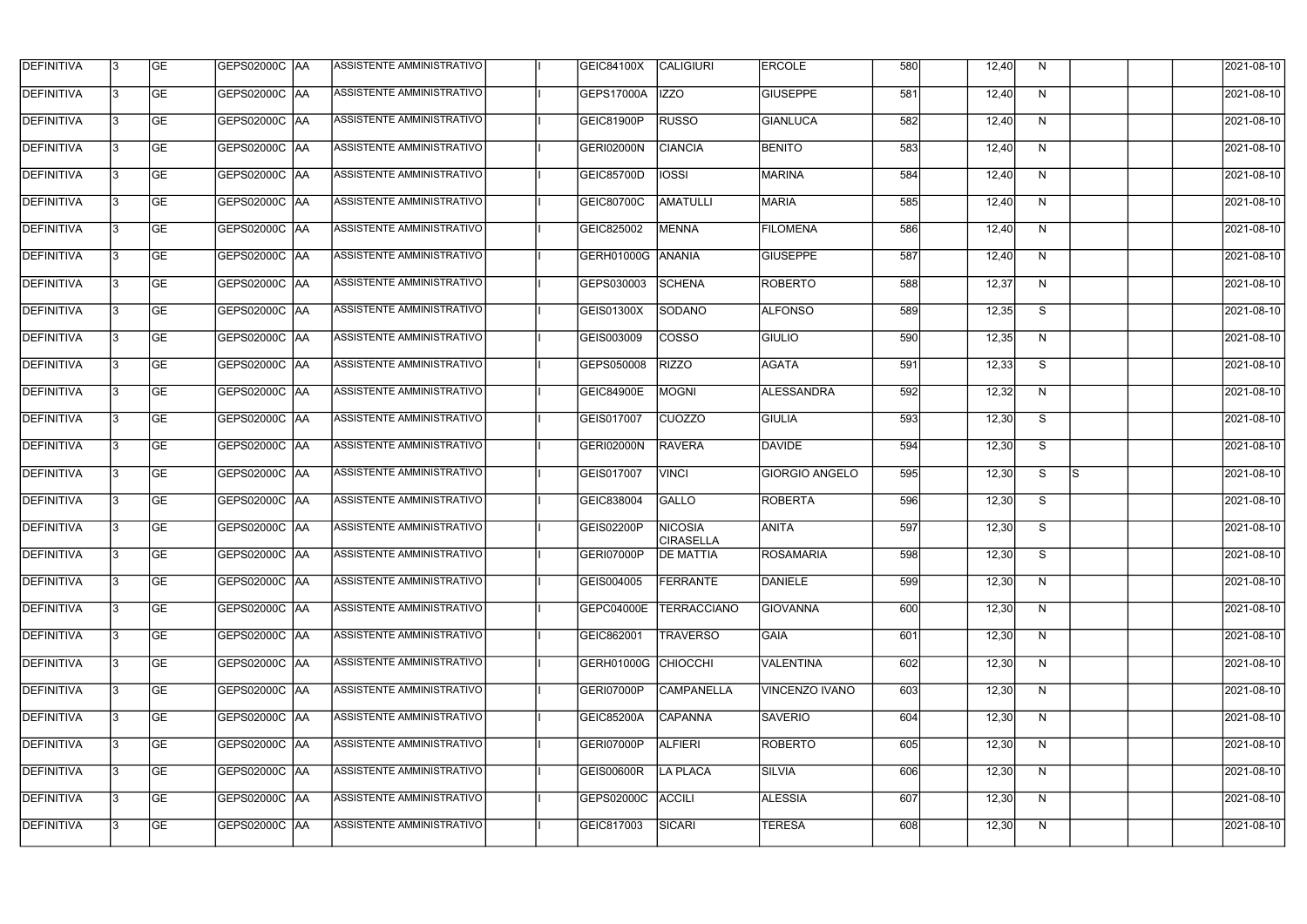| <b>DEFINITIVA</b> | 13  | <b>GE</b> | <b>GEPS02000C AA</b> | ASSISTENTE AMMINISTRATIVO        | GEIC809004          | <b>PISNOLI</b>    | <b>ELENA</b>     | 609 | 12,30 | N | 2021-08-10 |
|-------------------|-----|-----------|----------------------|----------------------------------|---------------------|-------------------|------------------|-----|-------|---|------------|
| <b>DEFINITIVA</b> | l3  | <b>GE</b> | <b>GEPS02000C AA</b> | ASSISTENTE AMMINISTRATIVO        | GEPC01000P          | <b>PICCININI</b>  | <b>IRENE</b>     | 610 | 12,30 | N | 2021-08-10 |
| <b>DEFINITIVA</b> | l3  | <b>GE</b> | GEPS02000C AA        | ASSISTENTE AMMINISTRATIVO        | <b>GEIS00600R</b>   | <b>GENEROSO</b>   | <b>CONCETTA</b>  | 611 | 12,30 | N | 2021-08-10 |
| <b>DEFINITIVA</b> | l3  | <b>GE</b> | <b>GEPS02000C AA</b> | ASSISTENTE AMMINISTRATIVO        | GETH020002          | D'ALBA            | <b>ANDREA</b>    | 612 | 12,30 | N | 2021-08-10 |
| <b>DEFINITIVA</b> | l3  | <b>GE</b> | <b>GEPS02000C AA</b> | <b>ASSISTENTE AMMINISTRATIVO</b> | <b>GEIC85000P</b>   | <b>PIANO</b>      | <b>ELIANA</b>    | 613 | 12,30 | N | 2021-08-10 |
| <b>DEFINITIVA</b> | l3  | <b>GE</b> | <b>GEPS02000C AA</b> | <b>ASSISTENTE AMMINISTRATIVO</b> | GEPS080004          | <b>AMATO</b>      | <b>GIUSEPPE</b>  | 614 | 12,27 | N | 2021-08-10 |
| <b>DEFINITIVA</b> | l3  | <b>GE</b> | GEPS02000C AA        | <b>ASSISTENTE AMMINISTRATIVO</b> | GEPS050008          | <b>CROCCO</b>     | MAURO            | 615 | 12,25 | S | 2021-08-10 |
| <b>DEFINITIVA</b> | l3  | <b>GE</b> | <b>GEPS02000C AA</b> | ASSISTENTE AMMINISTRATIVO        | GEIC82700N          | SGULO'            | <b>ROSANNA</b>   | 616 | 12,23 | S | 2021-08-10 |
| <b>DEFINITIVA</b> |     | <b>GE</b> | GEPS02000C  AA       | ASSISTENTE AMMINISTRATIVO        | GEVC010002          | <b>VEZZOSI</b>    | <b>TIZIANA</b>   | 617 | 12,22 | N | 2021-08-10 |
| <b>DEFINITIVA</b> | l3  | <b>GE</b> | GEPS02000C  AA       | ASSISTENTE AMMINISTRATIVO        | GERI07000P          | <b>CATTAFI</b>    | <b>SANTINO</b>   | 618 | 12,20 | S | 2021-08-10 |
| DEFINITIVA        | 13  | <b>GE</b> | GEPS02000C AA        | ASSISTENTE AMMINISTRATIVO        | GERH01000G CLEMENTE |                   | <b>ANTONIO</b>   | 619 | 12,20 | S | 2021-08-10 |
| <b>DEFINITIVA</b> | l3  | <b>GE</b> |                      | ASSISTENTE AMMINISTRATIVO        | GEIC817003          | CARDULLO          | <b>CATENA</b>    | 620 | 12,20 | S | 2021-08-10 |
| <b>DEFINITIVA</b> | l3  | <b>GE</b> | GEPS02000C AA        | ASSISTENTE AMMINISTRATIVO        | GEPC04000E          | D'AMICO           | <b>ALESSIA</b>   | 621 | 12,20 | S | 2021-08-10 |
| <b>DEFINITIVA</b> | l3  | <b>GE</b> | GEPS02000C  AA       | ASSISTENTE AMMINISTRATIVO        | GEPM030004          | <b>PESCE</b>      | MANUELA          | 622 | 12,20 | N | 2021-08-10 |
| <b>DEFINITIVA</b> | l3  | <b>GE</b> | GEPS02000C  AA       | ASSISTENTE AMMINISTRATIVO        | GEPS07000D          | COPPOLA           | <b>FRANCESCO</b> | 623 | 12,20 | N | 2021-08-10 |
| <b>DEFINITIVA</b> | IЗ  | <b>GE</b> |                      | ASSISTENTE AMMINISTRATIVO        | GERI07000P          | <b>BOTTONE</b>    | <b>ALESSIA</b>   | 624 | 12,20 | N | 2021-08-10 |
| <b>DEFINITIVA</b> | I3  | <b>GE</b> | GEPS02000C  AA       | ASSISTENTE AMMINISTRATIVO        | GERI07000P          | <b>FRANGIPANE</b> | VANESSA          | 625 | 12,20 | N | 2021-08-10 |
| DEFINITIVA        |     | <b>GE</b> | GEPS02000C  AA       | ASSISTENTE AMMINISTRATIVO        | <b>GEIC82200E</b>   | <b>SERRA</b>      | <b>GIACOMO</b>   | 626 | 12,20 | N | 2021-08-10 |
| <b>DEFINITIVA</b> | 13  | <b>GE</b> | GEPS02000C  AA       | ASSISTENTE AMMINISTRATIVO        | <b>GEIS01600B</b>   | <b>ASSANDRI</b>   | MIRKO            | 627 | 12,20 | N | 2021-08-10 |
| <b>DEFINITIVA</b> | 13  | <b>GE</b> | <b>GEPS02000C AA</b> | ASSISTENTE AMMINISTRATIVO        | <b>GEIC86500C</b>   | <b>DE MARZO</b>   | <b>ROBERTA</b>   | 628 | 12,20 | N | 2021-08-10 |
| <b>DEFINITIVA</b> | 13  | <b>GE</b> | GEPS02000C  AA       | ASSISTENTE AMMINISTRATIVO        | GEIC81200X          | <b>BELMONTE</b>   | <b>CARMELO</b>   | 629 | 12,20 | N | 2021-08-10 |
| <b>DEFINITIVA</b> | 13  | <b>GE</b> | <b>GEPS02000C AA</b> | ASSISTENTE AMMINISTRATIVO        | GEIC81400G          | <b>CAMPO</b>      | <b>ANTONINO</b>  | 630 | 12,18 | S | 2021-08-10 |
| <b>DEFINITIVA</b> | 13  | <b>GE</b> | GEPS02000C AA        | ASSISTENTE AMMINISTRATIVO        | GEIC82300A          | <b>DEMARTINI</b>  | <b>ALICE</b>     | 631 | 12,15 | N | 2021-08-10 |
| <b>DEFINITIVA</b> | 13  | <b>GE</b> | <b>GEPS02000C AA</b> | ASSISTENTE AMMINISTRATIVO        | GEPS030003          | <b>GENNA</b>      | <b>GIUSEPPE</b>  | 632 | 12,15 | N | 2021-08-10 |
| <b>DEFINITIVA</b> | IЗ  | <b>GE</b> | GEPS02000C  AA       | ASSISTENTE AMMINISTRATIVO        | GEIC808008          | <b>PICOCO</b>     | <b>FEDERICO</b>  | 633 | 12,15 | N | 2021-08-10 |
| DEFINITIVA        | IЗ  | <b>GE</b> | GEPS02000C  AA       | ASSISTENTE AMMINISTRATIVO        | GEVC010002          | <b>DI LIBERTO</b> | <b>SALVATORE</b> | 634 | 12,15 | N | 2021-08-10 |
| <b>DEFINITIVA</b> | l3  | <b>GE</b> | GEPS02000C  AA       | ASSISTENTE AMMINISTRATIVO        | GEPS080004          | <b>CUSATO</b>     | <b>SONIA</b>     | 635 | 12,13 | S | 2021-08-10 |
| <b>DEFINITIVA</b> | 13. | <b>GE</b> | GEPS02000C  AA       | ASSISTENTE AMMINISTRATIVO        | <b>GEIC84400B</b>   | PEZZI             | <b>TIZIANA</b>   | 636 | 12,10 | S | 2021-08-10 |
| <b>DEFINITIVA</b> | l3  | <b>GE</b> | GEPS02000C  AA       | ASSISTENTE AMMINISTRATIVO        | GEIS01600B          | <b>SEVERINO</b>   | <b>CARMINE</b>   | 637 | 12,10 | S | 2021-08-10 |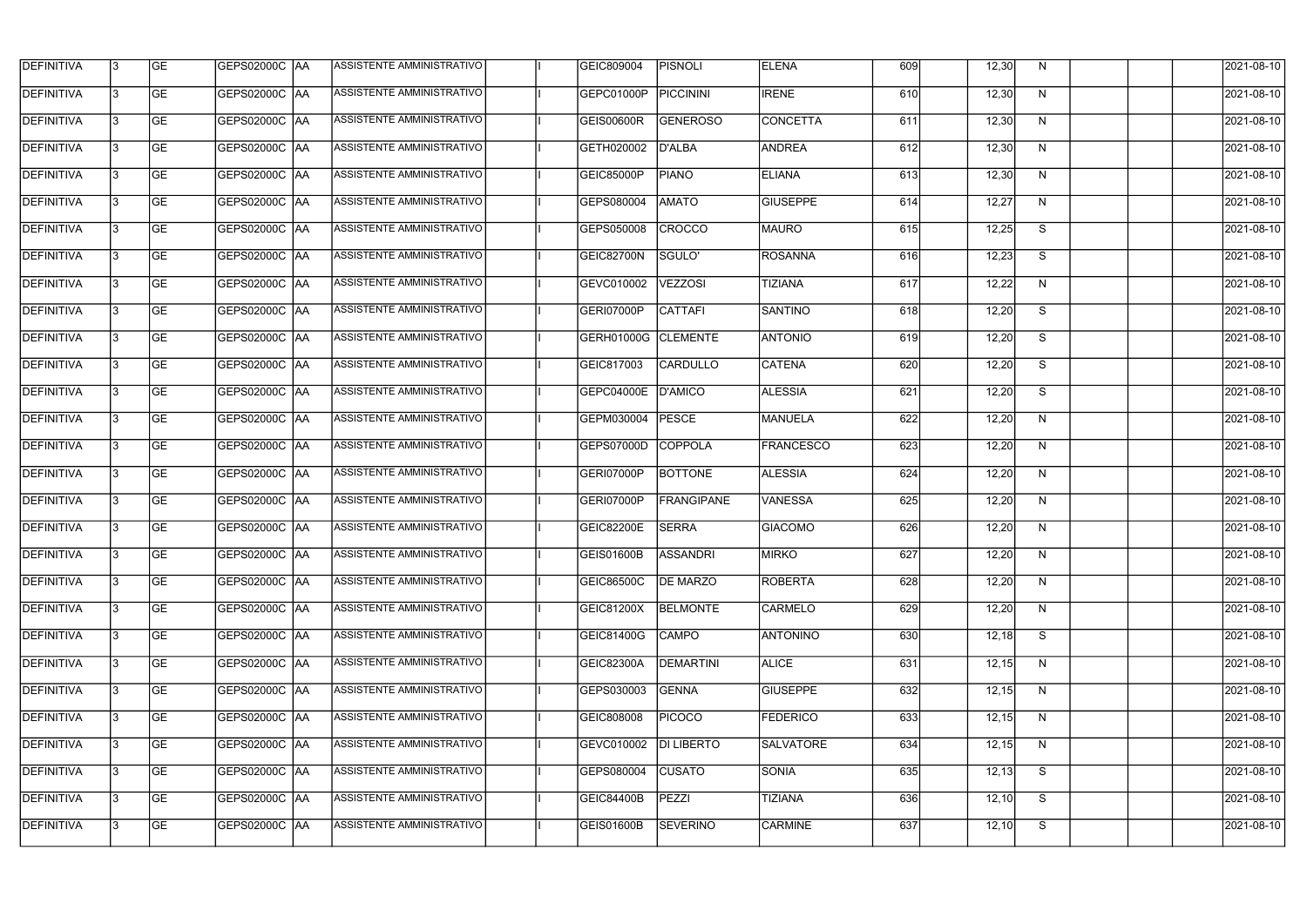| <b>DEFINITIVA</b> | <b>GE</b>       | GEPS02000C  AA         | ASSISTENTE AMMINISTRATIVO        | GEIS011008        | <b>SCALISI</b>     | <b>GIUSEPPE MARIO</b><br><b>ANTONINO</b> | 638 | 12,10 | S.           | 2021-08-10          |
|-------------------|-----------------|------------------------|----------------------------------|-------------------|--------------------|------------------------------------------|-----|-------|--------------|---------------------|
| DEFINITIVA        | <b>GE</b>       | GEPS02000C  AA         | ASSISTENTE AMMINISTRATIVO        | GEIC81200X        | <b>CECCONI</b>     | <b>MANUELA</b>                           | 639 | 12,10 | S            | 2021-08-10          |
| <b>DEFINITIVA</b> | <b>GE</b>       | <b>GEPS02000C AA</b>   | ASSISTENTE AMMINISTRATIVO        | GEIS00600R        | <b>DE ROSA</b>     | MARIANGELA                               | 640 | 12,10 | S            | 2021-08-10          |
| <b>DEFINITIVA</b> | <b>GE</b>       | GEPS02000C AA          | ASSISTENTE AMMINISTRATIVO        | GEIC82100P        | <b>CHIAUDANI</b>   | <b>MARIA DESIREE</b>                     | 641 | 12,10 | S            | 2021-08-10          |
| <b>DEFINITIVA</b> | <b>GE</b>       | GEPS02000C AA          | <b>ASSISTENTE AMMINISTRATIVO</b> | <b>GEIS00600R</b> | GAGLIANO           | <b>MELANIA</b>                           | 642 | 12,10 | N            | 2021-08-10          |
| <b>DEFINITIVA</b> | <b>GE</b>       | GEPS02000C AA          | <b>ASSISTENTE AMMINISTRATIVO</b> | GEIC861005        | <b>VITALI</b>      | <b>GIORGIA</b>                           | 643 | 12,10 | N            | 2021-08-10          |
| <b>DEFINITIVA</b> | <b>GE</b>       | GEPS02000C AA          | ASSISTENTE AMMINISTRATIVO        | GETH020002        | <b>PRATOLONGO</b>  | DAVIDE                                   | 644 | 12,10 | N            | 2021-08-10          |
| <b>DEFINITIVA</b> | <b>GE</b>       | GEPS02000C AA          | ASSISTENTE AMMINISTRATIVO        | GERH01000G GUERRA |                    | <b>FRANCESCA</b>                         | 645 | 12,10 | N            | 2021-08-10          |
| DEFINITIVA        | <b>GE</b>       | GEPS02000C  AA         | ASSISTENTE AMMINISTRATIVO        | GEIC80700C        | NICOLAZZI          | <b>TERESA</b>                            | 646 | 12,10 | N            | 2021-08-10          |
| DEFINITIVA        | <b>GE</b>       | GEPS02000C  AA         | ASSISTENTE AMMINISTRATIVO        | <b>GEIC85600N</b> | GRANERO            | <b>ELISA</b>                             | 647 | 12,10 | N            | 2021-08-10          |
| DEFINITIVA        | <b>GE</b>       | GEPS02000C  AA         | ASSISTENTE AMMINISTRATIVO        | GEIC804001        | <b>RODIO</b>       | <b>ALESSANDRA</b>                        | 648 | 12,10 | N            | 2021-08-10          |
| <b>DEFINITIVA</b> | <b>GE</b>       | GEPS02000C AA          | ASSISTENTE AMMINISTRATIVO        | <b>GERI02000N</b> | CARMAGNANI         | <b>GRAZIA</b>                            | 649 | 12,10 | $\mathsf{N}$ | 2021-08-10          |
| <b>DEFINITIVA</b> | <b>GE</b>       |                        | ASSISTENTE AMMINISTRATIVO        | <b>GEIC80700C</b> | <b>BILOTTO</b>     | <b>ARMANDO</b>                           | 650 | 12,10 | N            | 2021-08-10          |
| <b>DEFINITIVA</b> | <b>GE</b>       |                        | ASSISTENTE AMMINISTRATIVO        | <b>GEIC84900E</b> | <b>NASCIOLI</b>    | ALESSANDRA                               | 651 | 12,10 | N            | 2021-08-10          |
| <b>DEFINITIVA</b> | <b>GE</b>       |                        | ASSISTENTE AMMINISTRATIVO        | GEIC81300Q        | <b>PERI</b>        | <b>FRANCESCA</b>                         | 652 | 12,10 | N            | 2021-08-10          |
| <b>DEFINITIVA</b> | <b>GE</b>       | GEPS02000C  AA         | ASSISTENTE AMMINISTRATIVO        | GEPS02000C        | <b>IPPOLITO</b>    | <b>MARIA</b>                             | 653 | 12,10 | N            | 2021-08-10          |
| DEFINITIVA        | <b>GE</b>       | GEPS02000C  AA         | ASSISTENTE AMMINISTRATIVO        | <b>GEIC84900E</b> | TILLI              | BARBARA                                  | 654 | 12,08 | S            | 2021-08-10          |
| <b>DEFINITIVA</b> | <b>GE</b>       | GEPS02000C  AA         | ASSISTENTE AMMINISTRATIVO        | GEIS003009        | <b>PONTE</b>       | LUCA                                     | 655 | 12,08 | N            | 2021-08-10          |
| DEFINITIVA        | GE              | GEPS02000C  AA         | <b>ASSISTENTE AMMINISTRATIVO</b> | GERI07000P        | <b>CELANO</b>      | VIRGINIA                                 | 656 | 12,07 | N,           | 2021-08-10          |
| <b>DEFINITIVA</b> | <b>GE</b>       | GEPS02000C AA          | ASSISTENTE AMMINISTRATIVO        | GEIS018003        | <b>MORABITO</b>    | MICHELE                                  | 657 | 12,05 | S            | 2021-08-10          |
| <b>DEFINITIVA</b> | <b>GE</b>       | GEPS02000C  AA         | ASSISTENTE AMMINISTRATIVO        | GEPS02000C        | <b>LAPIDE</b>      | MATTEO                                   | 658 | 12,05 | N            | 2021-08-10          |
| <b>DEFINITIVA</b> | GE              | GEPS02000C AA          | ASSISTENTE AMMINISTRATIVO        | GEIC81200X        | PELLEGRINI         | SONIA                                    | 659 | 12,03 | S            | $\sqrt{2021-08-10}$ |
| <b>DEFINITIVA</b> | <b>GE</b>       | GEPS02000C AA          | ASSISTENTE AMMINISTRATIVO        | GEIC81900P        | <b>VIGLIENZONE</b> | <b>MARINA</b>                            | 660 | 12,03 | S            | 2021-08-10          |
| <b>DEFINITIVA</b> | $\overline{GE}$ | <b>GEPS02000C AA</b>   | ASSISTENTE AMMINISTRATIVO        | GEIC84200Q        | <b>ANDOLINA</b>    | <b>DAVIDE</b>                            | 661 | 12,03 | S            | 2021-08-10          |
| <b>DEFINITIVA</b> | <b>GE</b>       | <b>GEPS02000C AA</b>   | ASSISTENTE AMMINISTRATIVO        | <b>GEIC85100E</b> | BAZZURRO           | <b>ROBERTO</b>                           | 662 | 12,02 | N            | 2021-08-10          |
| <b>DEFINITIVA</b> | <b>GE</b>       | GEPS02000C  AA         | ASSISTENTE AMMINISTRATIVO        | GEPS030003        | PERROZZI           | DARIA                                    | 663 | 12    | S            | 2021-08-10          |
| DEFINITIVA        | <b>GE</b>       | <b>GEPS02000C   AA</b> | ASSISTENTE AMMINISTRATIVO        | GEIS01400Q        | SATRANITI          | <b>TOMMASO</b>                           | 664 | 12    | S            | 2021-08-10          |
| <b>DEFINITIVA</b> | <b>GE</b>       | GEPS02000C AA          | ASSISTENTE AMMINISTRATIVO        | GEIC858009        | <b>TERZOLO</b>     | DEBORAH                                  | 665 | 12    | S            | 2021-08-10          |
| <b>DEFINITIVA</b> | <b>GE</b>       | GEPS02000C  AA         | ASSISTENTE AMMINISTRATIVO        | GERH020006        | <b>TRAVERSO</b>    | <b>SARA</b>                              | 666 | 12    | S            | 2021-08-10          |
|                   |                 |                        |                                  |                   |                    |                                          |     |       |              |                     |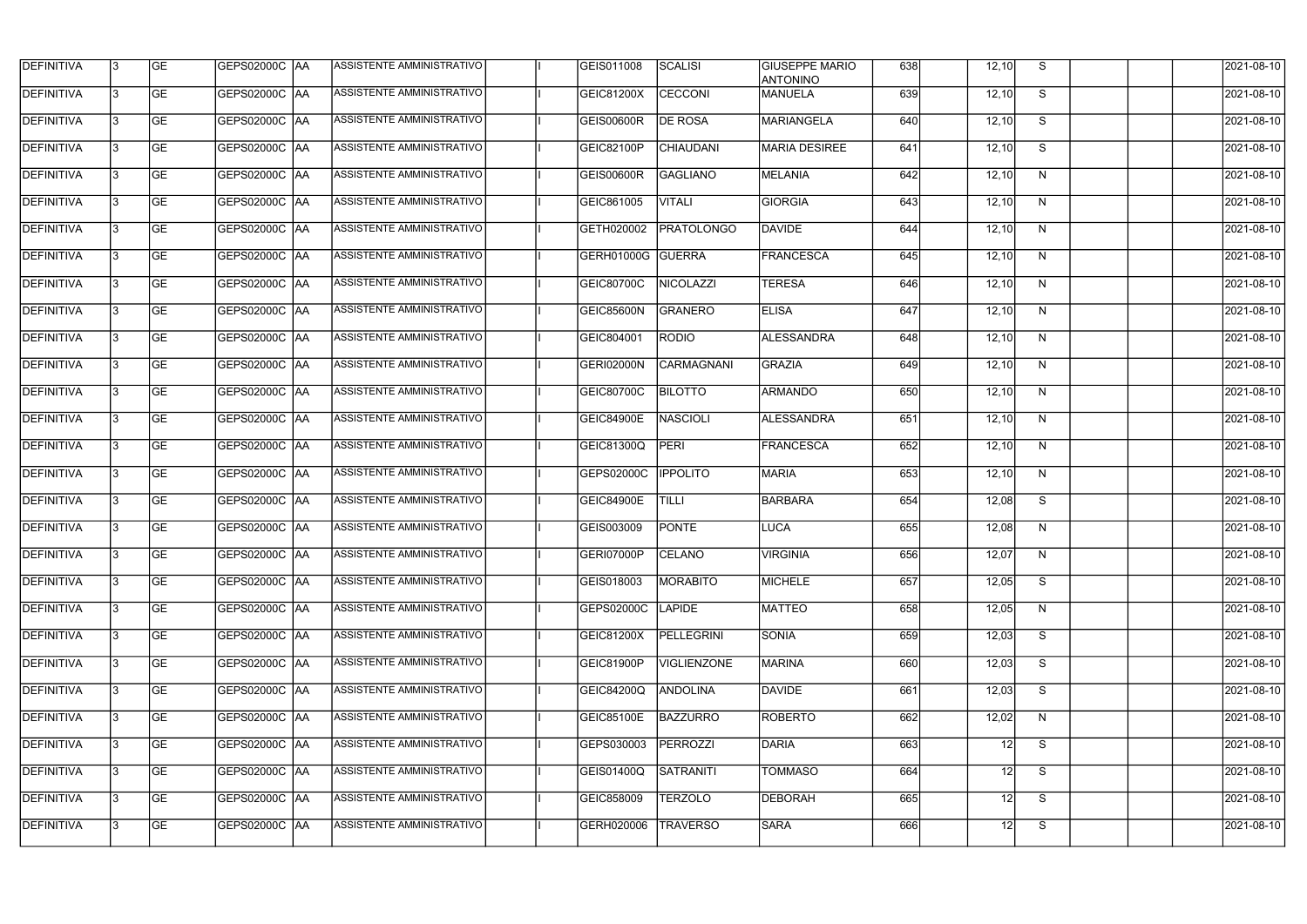| <b>DEFINITIVA</b> | 13  | <b>GE</b> | GEPS02000C  AA       | ASSISTENTE AMMINISTRATIVO        | GEIS012004          | MARINO               | ROSA                              | 667 | 12 <sup>1</sup> | S. | 2021-08-10 |
|-------------------|-----|-----------|----------------------|----------------------------------|---------------------|----------------------|-----------------------------------|-----|-----------------|----|------------|
| DEFINITIVA        | l3  | <b>GE</b> | GEPS02000C  AA       | ASSISTENTE AMMINISTRATIVO        | GERH020006          | <b>SAVONITTO</b>     | <b>GIACOMO</b>                    | 668 | 12              | S  | 2021-08-10 |
| <b>DEFINITIVA</b> | l3  | <b>GE</b> | <b>GEPS02000C AA</b> | ASSISTENTE AMMINISTRATIVO        | GEIC82100P          | <b>VALLARINO</b>     | <b>ALICE</b>                      | 669 | 12              | S  | 2021-08-10 |
| <b>DEFINITIVA</b> | 13  | <b>GE</b> | <b>GEPS02000C AA</b> | ASSISTENTE AMMINISTRATIVO        | GEPS030003          | PEZZANO              | <b>RAFFAELE</b><br><b>ANTONIO</b> | 670 | 12              | S  | 2021-08-10 |
| <b>DEFINITIVA</b> | l3  | <b>GE</b> | GEPS02000C  AA       | ASSISTENTE AMMINISTRATIVO        | GEPM030004          | <b>ROMEO</b>         | <b>FABIO</b>                      | 671 | 12 <sup>1</sup> | N  | 2021-08-10 |
| <b>DEFINITIVA</b> | IЗ  | <b>GE</b> | <b>GEPS02000C AA</b> | <b>ASSISTENTE AMMINISTRATIVO</b> | GEIC85500T          | <b>FERRARA</b>       | <b>ELISA</b>                      | 672 | 12              | N  | 2021-08-10 |
| <b>DEFINITIVA</b> | l3  | <b>GE</b> | <b>GEPS02000C AA</b> | <b>ASSISTENTE AMMINISTRATIVO</b> | GEIS01600B          | <b>TURCATO</b>       | MARCO                             | 673 | 12              | N  | 2021-08-10 |
| <b>DEFINITIVA</b> | l3  | <b>GE</b> | GEPS02000C AA        | ASSISTENTE AMMINISTRATIVO        | GEIC831009          | <b>GAONA VICENTE</b> | <b>ARIANA GABRIELA</b>            | 674 | 12              | N  | 2021-08-10 |
| <b>DEFINITIVA</b> | l3  | <b>GE</b> | GEPS02000C  AA       | ASSISTENTE AMMINISTRATIVO        | <b>GEIS01900V</b>   | <b>PALUMBO</b>       | <b>GIOVANNI</b>                   | 675 | 12 <sup>1</sup> | N  | 2021-08-10 |
| <b>DEFINITIVA</b> | l3  | <b>GE</b> | GEPS02000C AA        | ASSISTENTE AMMINISTRATIVO        | GEIC829009          | <b>MENNA</b>         | <b>ROSA</b>                       | 676 | 12              | N  | 2021-08-10 |
| <b>DEFINITIVA</b> | l3  | <b>GE</b> | GEPS02000C AA        | ASSISTENTE AMMINISTRATIVO        | GEPM04000P          | <b>BRONDA</b>        | <b>ELISA</b>                      | 677 | 12              | N  | 2021-08-10 |
| <b>DEFINITIVA</b> | 13  | <b>GE</b> | GEPS02000C  AA       | ASSISTENTE AMMINISTRATIVO        | <b>GEIC83500L</b>   | <b>RIGHETTO</b>      | LETIZIA                           | 678 | 12              | N  | 2021-08-10 |
| <b>DEFINITIVA</b> | l3  | <b>GE</b> | GEPS02000C  AA       | ASSISTENTE AMMINISTRATIVO        | GEPS02000C          | <b>IAVARONE</b>      | <b>MAURO</b>                      | 679 | 12              | N  | 2021-08-10 |
| <b>DEFINITIVA</b> | l3  | <b>GE</b> | GEPS02000C AA        | ASSISTENTE AMMINISTRATIVO        | GEIC81300Q          | <b>PARISI</b>        | <b>GABRIELE</b>                   | 680 | 12              | N  | 2021-08-10 |
| <b>DEFINITIVA</b> | l3  | <b>GE</b> | GEPS02000C  AA       | ASSISTENTE AMMINISTRATIVO        | GEPC01000P          | <b>CIRILLO</b>       | MIRIANA                           | 681 | 12              | N  | 2021-08-10 |
| <b>DEFINITIVA</b> | l3  | <b>GE</b> | GEPS02000C AA        | ASSISTENTE AMMINISTRATIVO        | GEIC808008          | <b>DE VITO</b>       | <b>ALESSIA</b>                    | 682 | 12              | N  | 2021-08-10 |
| <b>DEFINITIVA</b> | l3  | <b>GE</b> | GEPS02000C  AA       | ASSISTENTE AMMINISTRATIVO        | GEMM18500G BUTTAZZO |                      | MARZIA                            | 683 | 12 <sup>1</sup> | N  | 2021-08-10 |
| <b>DEFINITIVA</b> |     | <b>GE</b> | GEPS02000C  AA       | ASSISTENTE AMMINISTRATIVO        | GEIS00100N          | <b>COSTANTINI</b>    | <b>CAMILLA</b>                    | 684 | 12              | N  | 2021-08-10 |
| <b>DEFINITIVA</b> | IЗ  | GE        | GEPS02000C  AA       | <b>ASSISTENTE AMMINISTRATIVO</b> | GEPS030003 ZIRPOLI  |                      | LORENZO                           | 685 | 12I             | N, | 2021-08-10 |
| <b>DEFINITIVA</b> | 13. | <b>GE</b> | GEPS02000C AA        | ASSISTENTE AMMINISTRATIVO        | GEIC81900P          | <b>OLIVIERI</b>      | <b>MARTINA</b>                    | 686 | 12              | N  | 2021-08-10 |
| <b>DEFINITIVA</b> | 13  | <b>GE</b> | <b>GEPS02000C AA</b> | ASSISTENTE AMMINISTRATIVO        | <b>GEIC84900E</b>   | <b>RICCI</b>         | <b>EUGENIO</b>                    | 687 | 12              | N  | 2021-08-10 |
| <b>DEFINITIVA</b> | 13. | <b>GE</b> | GEPS02000C AA        | ASSISTENTE AMMINISTRATIVO        | GEIC861005          | MUSIU                | <b>JESSICA</b>                    | 688 | 12              | N  | 2021-08-10 |
| <b>DEFINITIVA</b> | 13  | <b>GE</b> | GEPS02000C AA        | ASSISTENTE AMMINISTRATIVO        | GEPS030003          | MANDORINO            | <b>MARIA CHIARA</b>               | 689 | 12              | N  | 2021-08-10 |
| <b>DEFINITIVA</b> | 13  | <b>GE</b> | GEPS02000C AA        | ASSISTENTE AMMINISTRATIVO        | GEIS02200P          | <b>MURGIA</b>        | <b>MARCO</b>                      | 690 | 12              | N  | 2021-08-10 |
| <b>DEFINITIVA</b> | l3  | <b>GE</b> | GEPS02000C  AA       | ASSISTENTE AMMINISTRATIVO        | GEIS02200P          | <b>CORRENTI</b>      | MARTINA                           | 691 | 12              | N  | 2021-08-10 |
| DEFINITIVA        | l3  | <b>GE</b> | GEPS02000C  AA       | ASSISTENTE AMMINISTRATIVO        | <b>GEIS00100N</b>   | PARODI               | <b>CHIARA</b>                     | 692 | 12              | N  | 2021-08-10 |
| DEFINITIVA        | l3  | <b>GE</b> | GEPS02000C  AA       | ASSISTENTE AMMINISTRATIVO        | GEIC860009          | <b>SPINELLI</b>      | <b>ELISABETTA</b>                 | 693 | 12              | N  | 2021-08-10 |
| DEFINITIVA        | l3  | <b>GE</b> | GEPS02000C AA        | ASSISTENTE AMMINISTRATIVO        | GERI02000N          | <b>TABACCO</b>       | <b>GIOVANNI</b>                   | 694 | 12              | N  | 2021-08-10 |
| <b>DEFINITIVA</b> | 13  | <b>GE</b> | GEPS02000C  AA       | ASSISTENTE AMMINISTRATIVO        | GEIC854002          | <b>DOSSI</b>         | <b>SARA</b>                       | 695 | 12              | N  | 2021-08-10 |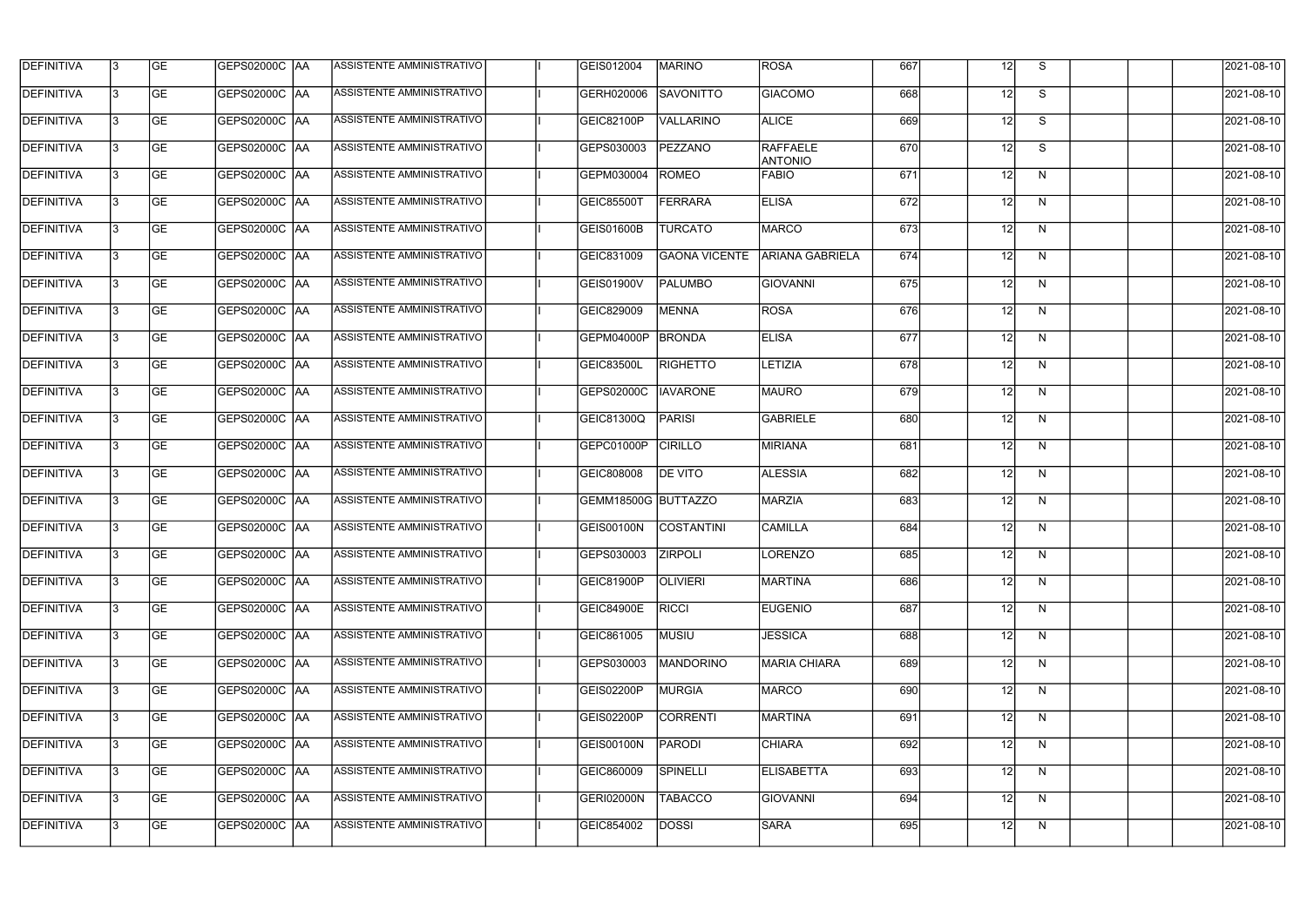| <b>DEFINITIVA</b> | l3 | GE        | GEPS02000C AA        | ASSISTENTE AMMINISTRATIVO        | GEIC808008         | CASSARA'         | <b>STEFANO</b>         | 696 | 12 <sup>1</sup> | N. | 2021-08-10 |
|-------------------|----|-----------|----------------------|----------------------------------|--------------------|------------------|------------------------|-----|-----------------|----|------------|
| <b>DEFINITIVA</b> | IЗ | GE        | GEPS02000C   AA      | ASSISTENTE AMMINISTRATIVO        | GEIS018003         | <b>TRAPASSO</b>  | <b>ANDREA</b>          | 697 | 12              | N  | 2021-08-10 |
| <b>DEFINITIVA</b> | 13 | <b>GE</b> | <b>GEPS02000C AA</b> | ASSISTENTE AMMINISTRATIVO        | GEIC829009         | <b>GESSI</b>     | STEFANIA               | 698 | 12              | N  | 2021-08-10 |
| <b>DEFINITIVA</b> | l3 | <b>GE</b> | <b>GEPS02000C AA</b> | ASSISTENTE AMMINISTRATIVO        | GEPC04000E         | GRIFFO           | <b>MARIA TERESA</b>    | 699 | 12              | N  | 2021-08-10 |
| <b>DEFINITIVA</b> | l3 | GE        | GEPS02000C  AA       | <b>ASSISTENTE AMMINISTRATIVO</b> | <b>GEPM04000P</b>  | <b>VACCA</b>     | <b>SERGIO</b>          | 700 | 12              | N  | 2021-08-10 |
| <b>DEFINITIVA</b> | l3 | <b>GE</b> | <b>GEPS02000C AA</b> | <b>ASSISTENTE AMMINISTRATIVO</b> | GEPC020009         | <b>CHIARA</b>    | <b>ELISA</b>           | 701 | 12 <sup>1</sup> | N  | 2021-08-10 |
| <b>DEFINITIVA</b> | l3 | <b>GE</b> | GEPS02000C AA        | <b>ASSISTENTE AMMINISTRATIVO</b> | GEIC825002         | <b>CAPUANO</b>   | <b>EDUARDO</b>         | 702 | 12              | N  | 2021-08-10 |
| <b>DEFINITIVA</b> | l3 | <b>GE</b> | <b>GEPS02000C AA</b> | <b>ASSISTENTE AMMINISTRATIVO</b> | <b>GEIS02200P</b>  | MARMORATO        | DANIELA                | 703 | 12              | N  | 2021-08-10 |
| <b>DEFINITIVA</b> | l3 | <b>GE</b> | GEPS02000C AA        | ASSISTENTE AMMINISTRATIVO        | GEIC833001         | <b>ROSSI</b>     | <b>CHIARA</b>          | 704 | 12              | N  | 2021-08-10 |
| <b>DEFINITIVA</b> | l3 | GE        | GEPS02000C   AA      | ASSISTENTE AMMINISTRATIVO        | <b>GEIC85000P</b>  | MACCIÒ           | <b>SILVIA</b>          | 705 | 12              | N  | 2021-08-10 |
| <b>DEFINITIVA</b> | 13 | <b>GE</b> | GEPS02000C AA        | ASSISTENTE AMMINISTRATIVO        | GEIC82700N         | <b>FIORI</b>     | <b>SARA</b>            | 706 | 12              | N  | 2021-08-10 |
| <b>DEFINITIVA</b> | l3 | <b>GE</b> | GEPS02000C AA        | <b>ASSISTENTE AMMINISTRATIVO</b> | GEIC831009         | <b>TOMASELLO</b> | <b>FRANCESCO</b>       | 707 | 12              | N  | 2021-08-10 |
| <b>DEFINITIVA</b> | l3 | GE        | GEPS02000C  AA       | ASSISTENTE AMMINISTRATIVO        | GEIC825002         | GIOFFRE'         | LAURA                  | 708 | 12              | N  | 2021-08-10 |
| <b>DEFINITIVA</b> | l3 | <b>GE</b> | GEPS02000C AA        | ASSISTENTE AMMINISTRATIVO        | GEPC020009         | <b>CAPOGRECO</b> | <b>MARIA</b>           | 709 | 12              | N  | 2021-08-10 |
| <b>DEFINITIVA</b> | l3 | <b>GE</b> | GEPS02000C  AA       | ASSISTENTE AMMINISTRATIVO        | <b>GEIC84900E</b>  | SPATARI          | <b>STEFANIA</b>        | 710 | 12              | N  | 2021-08-10 |
| <b>DEFINITIVA</b> | 13 | GE        | GEPS02000C   AA      | ASSISTENTE AMMINISTRATIVO        | GEIC81200X         | <b>FASSONE</b>   | <b>EMANUELA</b>        | 711 | 12              | N  | 2021-08-10 |
| <b>DEFINITIVA</b> | l3 | <b>GE</b> | GEPS02000C   AA      | ASSISTENTE AMMINISTRATIVO        | GEPS02000C         | PAOLETTA         | <b>GIANLUCA</b>        | 712 | 12              | N  | 2021-08-10 |
| <b>DEFINITIVA</b> | l3 | <b>GE</b> | GEPS02000C AA        | ASSISTENTE AMMINISTRATIVO        | GEIC808008         | COLACI           | <b>ANDREINA CINZIA</b> | 713 | 12              | N  | 2021-08-10 |
| <b>DEFINITIVA</b> | IЗ | GE        | GEPS02000C  AA       | <b>ASSISTENTE AMMINISTRATIVO</b> | <b>GEIC831009</b>  | <b>BISESTI</b>   | <b>SALVATORE</b>       | 714 | 11,95           | N, | 2021-08-10 |
| <b>DEFINITIVA</b> | l3 | GE        | GEPS02000C AA        | ASSISTENTE AMMINISTRATIVO        | GEIC83900X         | <b>BOTTA</b>     | CALOGERA               | 715 | 11,93           | S  | 2021-08-10 |
| <b>DEFINITIVA</b> | l3 | GE        | GEPS02000C AA        | ASSISTENTE AMMINISTRATIVO        | GESL01000P         | <b>PENNISI</b>   | <b>ANTONIETTA</b>      | 716 | 11,93           | S  | 2021-08-10 |
| <b>DEFINITIVA</b> | 13 | <b>GE</b> | GEPS02000C AA        | ASSISTENTE AMMINISTRATIVO        | GERH01000G LA ROSA |                  | ROBERTA                | 717 | 11,90           | S  | 2021-08-10 |
| <b>DEFINITIVA</b> | l3 | <b>GE</b> | GEPS02000C AA        | ASSISTENTE AMMINISTRATIVO        | GEIC84800P         | <b>WIESNER</b>   | KARIN                  | 718 | 11,90           | S  | 2021-08-10 |
| <b>DEFINITIVA</b> | 13 | <b>GE</b> | GEPS02000C AA        | ASSISTENTE AMMINISTRATIVO        | GEPC01000P         | GRASSO           | <b>GIACOMO</b>         | 719 | 11,90           | S  | 2021-08-10 |
| <b>DEFINITIVA</b> | l3 | <b>GE</b> | GEPS02000C  AA       | ASSISTENTE AMMINISTRATIVO        | GEPS030003         | PRINCIPATO       | LUCY GIOVANNA          | 720 | 11,90           | S  | 2021-08-10 |
| <b>DEFINITIVA</b> | l3 | <b>GE</b> | GEPS02000C  AA       | ASSISTENTE AMMINISTRATIVO        | <b>GEIC82300A</b>  | <b>ZERBINI</b>   | <b>STEFANO</b>         | 721 | 11,90           | S  | 2021-08-10 |
| <b>DEFINITIVA</b> | l3 | GE        | GEPS02000C  AA       | ASSISTENTE AMMINISTRATIVO        | <b>GEIC85200A</b>  | <b>CAMPORA</b>   | <b>CAMILLA</b>         | 722 | 11,90           | S  | 2021-08-10 |
| <b>DEFINITIVA</b> | l3 | GE        | GEPS02000C AA        | ASSISTENTE AMMINISTRATIVO        | GEIC804001         | AKBASH           | <b>IULIIA</b>          | 723 | 11,90           | S  | 2021-08-10 |
| <b>DEFINITIVA</b> | l3 | GE        | GEPS02000C AA        | ASSISTENTE AMMINISTRATIVO        | GEIS003009         | MUSMECI          | MAURIZIO               | 724 | 11,90           | S  | 2021-08-10 |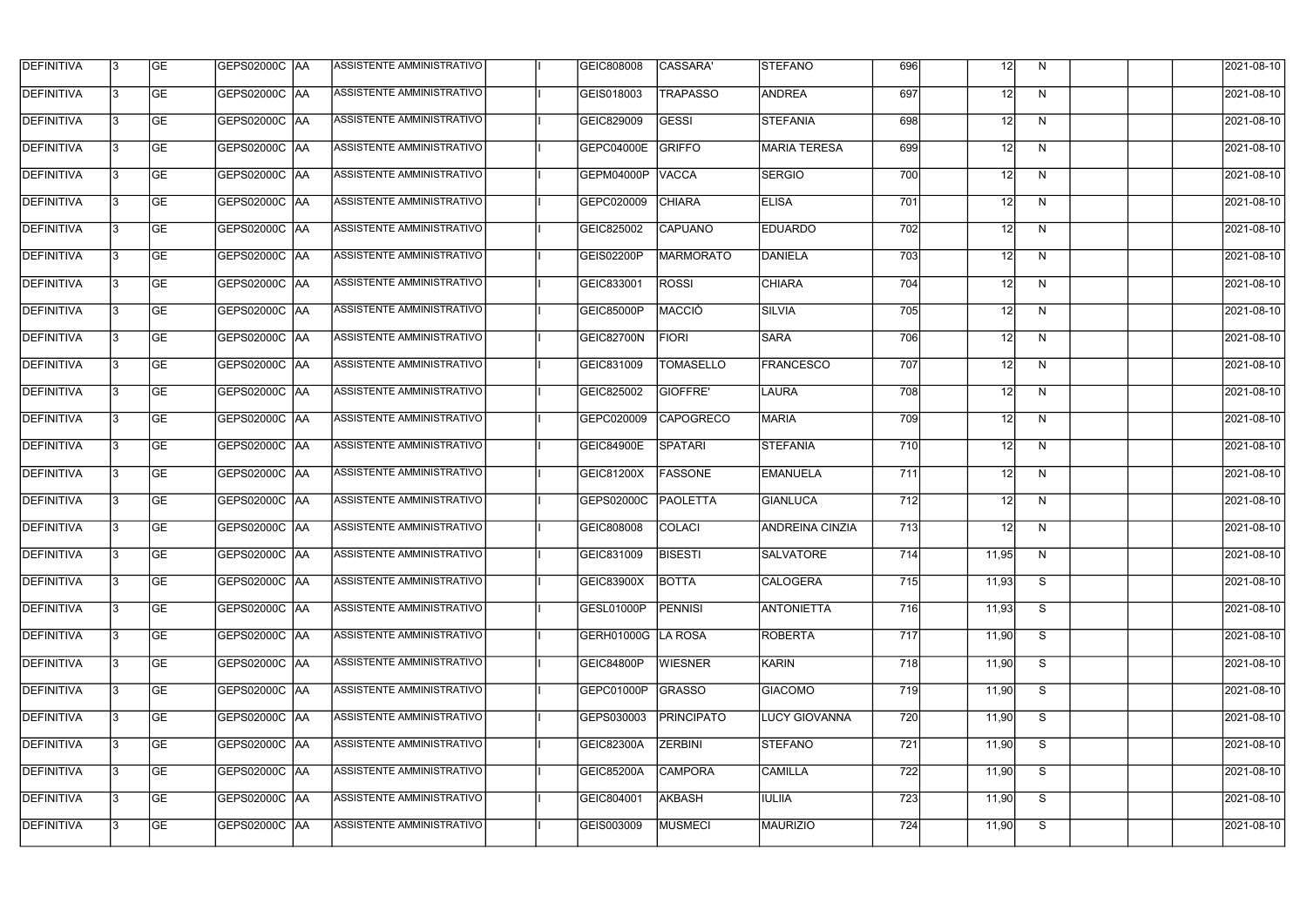| <b>DEFINITIVA</b> | 13 | <b>GE</b> | GEPS02000C  AA       | ASSISTENTE AMMINISTRATIVO        | <b>GEIC85000P</b> | FOSSA             | LAURA                               | 725 | 11,90 | N. | 2021-08-10       |
|-------------------|----|-----------|----------------------|----------------------------------|-------------------|-------------------|-------------------------------------|-----|-------|----|------------------|
| DEFINITIVA        | l3 | <b>GE</b> | GEPS02000C  AA       | ASSISTENTE AMMINISTRATIVO        | GERI07000P        | <b>SITZIA</b>     | <b>CHIARA</b>                       | 726 | 11,90 | N  | 2021-08-10       |
| <b>DEFINITIVA</b> | l3 | <b>GE</b> | <b>GEPS02000C AA</b> | ASSISTENTE AMMINISTRATIVO        | GERI07000P        | <b>PIZZITOLA</b>  | <b>MARCO ANTONINO</b>               | 727 | 11,90 | N  | 2021-08-10       |
| <b>DEFINITIVA</b> | 13 | <b>GE</b> | <b>GEPS02000C AA</b> | ASSISTENTE AMMINISTRATIVO        | GEIC816007        | <b>MANCUSO</b>    | <b>MARINA</b>                       | 728 | 11,90 | N  | 2021-08-10       |
| <b>DEFINITIVA</b> | l3 | <b>GE</b> | GEPS02000C  AA       | ASSISTENTE AMMINISTRATIVO        | GEPS07000D        | <b>NICOLETTA</b>  | <b>SERENA</b>                       | 729 | 11,90 | N  | 2021-08-10       |
| <b>DEFINITIVA</b> | IЗ | <b>GE</b> | GEPS02000C AA        | <b>ASSISTENTE AMMINISTRATIVO</b> | GEPC020009        | PASQUARIELLO      | ANNABELLA                           | 730 | 11,90 | N  | 2021-08-10       |
| <b>DEFINITIVA</b> | l3 | <b>GE</b> | <b>GEPS02000C AA</b> | <b>ASSISTENTE AMMINISTRATIVO</b> | GEIS012004        | <b>FASULO</b>     | <b>VALERIA</b>                      | 731 | 11,90 | N  | 2021-08-10       |
| <b>DEFINITIVA</b> | l3 | <b>GE</b> | GEPS02000C AA        | ASSISTENTE AMMINISTRATIVO        | GEIC816007        | <b>DIMASI</b>     | <b>VANESSA</b>                      | 732 | 11,90 | N  | 2021-08-10       |
| <b>DEFINITIVA</b> | l3 | <b>GE</b> | GEPS02000C  AA       | ASSISTENTE AMMINISTRATIVO        | GEIC80700C        | <b>BOERO</b>      | <b>GABRIELE</b>                     | 733 | 11,90 | N  | 2021-08-10       |
| <b>DEFINITIVA</b> | l3 | <b>GE</b> | GEPS02000C AA        | ASSISTENTE AMMINISTRATIVO        | GEPM04000P        | <b>CALAFATO</b>   | <b>ALESSIA</b>                      | 734 | 11,90 | N  | 2021-08-10       |
| DEFINITIVA        | l3 | <b>GE</b> | GEPS02000C AA        | ASSISTENTE AMMINISTRATIVO        | <b>GEIC82200E</b> | <b>SALAPETE</b>   | SILVIA                              | 735 | 11,90 | N  | 2021-08-10       |
| <b>DEFINITIVA</b> | 13 | <b>GE</b> | GEPS02000C AA        | ASSISTENTE AMMINISTRATIVO        | GEPM04000P        | <b>IACUCCI</b>    | <b>SERENA</b>                       | 736 | 11,90 | N  | 2021-08-10       |
| <b>DEFINITIVA</b> | l3 | <b>GE</b> | GEPS02000C  AA       | ASSISTENTE AMMINISTRATIVO        | GEIC829009        | <b>DE CARO</b>    | MARIALAURA                          | 737 | 11,90 | N  | 2021-08-10       |
| <b>DEFINITIVA</b> | l3 | <b>GE</b> | GEPS02000C AA        | ASSISTENTE AMMINISTRATIVO        | GERH01000G        | MOLINARO          | <b>DEBORA</b>                       | 738 | 11,90 | N  | 2021-08-10       |
| <b>DEFINITIVA</b> | l3 | <b>GE</b> | GEPS02000C  AA       | ASSISTENTE AMMINISTRATIVO        | GEPS030003        | <b>REPETTO</b>    | BARBARA                             | 739 | 11,90 | N  | 2021-08-10       |
| <b>DEFINITIVA</b> | IЗ | <b>GE</b> | GEPS02000C  AA       | ASSISTENTE AMMINISTRATIVO        | <b>GEIC84900E</b> | <b>ROGGERONE</b>  | <b>CINZIA</b>                       | 740 | 11,90 | N  | 2021-08-10       |
| <b>DEFINITIVA</b> | l3 | <b>GE</b> | GEPS02000C  AA       | ASSISTENTE AMMINISTRATIVO        | GEIC82700N        | <b>TUMMIOLO</b>   | <b>MARIA SERENA</b>                 | 741 | 11,90 | N  | 2021-08-10       |
| <b>DEFINITIVA</b> |    | <b>GE</b> | GEPS02000C  AA       | ASSISTENTE AMMINISTRATIVO        | GETH020002        | <b>CAMPAGNA</b>   | <b>IRENE</b>                        | 742 | 11,90 | N  | 2021-08-10       |
| <b>DEFINITIVA</b> | IЗ | GE        | GEPS02000C  AA       | <b>ASSISTENTE AMMINISTRATIVO</b> | <b>GEIS00600R</b> | <b>DE MARCO</b>   | <b>CHIARA</b>                       | 743 | 11,90 | N, | 2021-08-10       |
| <b>DEFINITIVA</b> | 13 | <b>GE</b> | GEPS02000C AA        | ASSISTENTE AMMINISTRATIVO        | GEIS00600R        | RICCHINI          | <b>ALICE</b>                        | 744 | 11,90 | N  | 2021-08-10       |
| <b>DEFINITIVA</b> | 13 | <b>GE</b> | <b>GEPS02000C AA</b> | ASSISTENTE AMMINISTRATIVO        | GEPS02000C        | GEMELLI           | <b>ALESSANDRA</b>                   | 745 | 11,85 | N  | 2021-08-10       |
| <b>DEFINITIVA</b> | 13 | <b>GE</b> | GEPS02000C AA        | ASSISTENTE AMMINISTRATIVO        | <b>GEIC86500C</b> | <b>PERIPIMENO</b> | <b>MIRKO</b>                        | 746 | 11,83 | S  | $2021 - 08 - 10$ |
| <b>DEFINITIVA</b> | 13 | <b>GE</b> | GEPS02000C AA        | ASSISTENTE AMMINISTRATIVO        | GEIC82700N        | <b>IAVARONE</b>   | <b>MARIA ROSARIA</b><br><b>EMMA</b> | 747 | 11,80 | S  | 2021-08-10       |
| <b>DEFINITIVA</b> | 13 | <b>GE</b> | GEPS02000C AA        | ASSISTENTE AMMINISTRATIVO        | GERH01000G ROSSI  |                   | <b>NICOLA</b>                       | 748 | 11,80 | S  | 2021-08-10       |
| <b>DEFINITIVA</b> | l3 | <b>GE</b> | GEPS02000C  AA       | ASSISTENTE AMMINISTRATIVO        | GEIC825002        | <b>MANFREDA</b>   | <b>FRANCESCO</b>                    | 749 | 11,80 | S  | 2021-08-10       |
| DEFINITIVA        | l3 | <b>GE</b> | GEPS02000C  AA       | ASSISTENTE AMMINISTRATIVO        | GEIC82100P        | DI VERA           | <b>ANTONELLA</b>                    | 750 | 11,80 | S  | 2021-08-10       |
| DEFINITIVA        | l3 | <b>GE</b> | GEPS02000C  AA       | ASSISTENTE AMMINISTRATIVO        | GEPS07000D        | DAZZO             | <b>CATERINA</b>                     | 751 | 11,80 | N  | 2021-08-10       |
| <b>DEFINITIVA</b> | l3 | <b>GE</b> | GEPS02000C  AA       | ASSISTENTE AMMINISTRATIVO        | GEIC82300A        | <b>MARRA</b>      | <b>ANNA</b>                         | 752 | 11,80 | N  | 2021-08-10       |
| <b>DEFINITIVA</b> | 13 | <b>GE</b> | GEPS02000C  AA       | ASSISTENTE AMMINISTRATIVO        | GEPC020009        | <b>PAVONE</b>     | ENYA                                | 753 | 11,80 | N  | 2021-08-10       |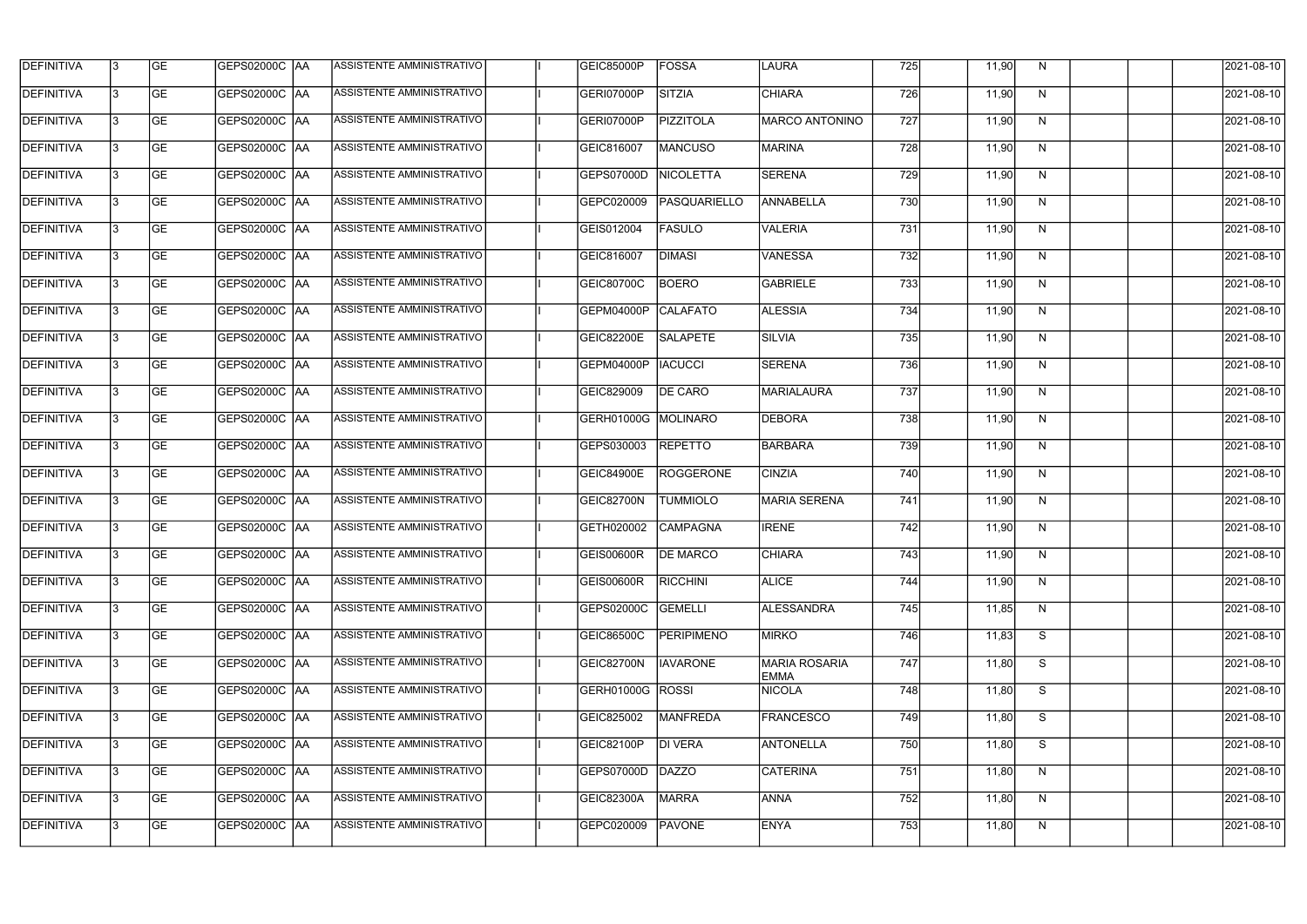| <b>DEFINITIVA</b> | 13  | <b>GE</b> | GEPS02000C  AA       | ASSISTENTE AMMINISTRATIVO        | <b>GEPS07000D</b>           | <b>ARCHETTI</b>  | <b>BIANCA</b>         | 754              | 11,80 | N. | 2021-08-10       |
|-------------------|-----|-----------|----------------------|----------------------------------|-----------------------------|------------------|-----------------------|------------------|-------|----|------------------|
| DEFINITIVA        | l3  | <b>GE</b> | GEPS02000C  AA       | ASSISTENTE AMMINISTRATIVO        | <b>GEIC84700V</b>           | SCIUTTI          | <b>CECILIA</b>        | 755              | 11,80 | N  | 2021-08-10       |
| <b>DEFINITIVA</b> | l3  | <b>GE</b> | <b>GEPS02000C AA</b> | ASSISTENTE AMMINISTRATIVO        | GEIC82300A                  | <b>GIMONDO</b>   | <b>MATTEO</b>         | 756              | 11,80 | N  | 2021-08-10       |
| <b>DEFINITIVA</b> | 13  | <b>GE</b> | <b>GEPS02000C AA</b> | ASSISTENTE AMMINISTRATIVO        | GEIC816007                  | <b>GRANERO</b>   | <b>BEATRICE</b>       | 757              | 11,80 | N  | 2021-08-10       |
| <b>DEFINITIVA</b> | l3  | <b>GE</b> | GEPS02000C  AA       | ASSISTENTE AMMINISTRATIVO        | GEPS07000D                  | <b>TASSISTRO</b> | <b>MARTINA</b>        | 758              | 11,80 | N  | 2021-08-10       |
| <b>DEFINITIVA</b> | IЗ  | <b>GE</b> | <b>GEPS02000C AA</b> | <b>ASSISTENTE AMMINISTRATIVO</b> | GERH01000G RAMO'            |                  | <b>ANNA</b>           | 759              | 11,80 | N  | 2021-08-10       |
| <b>DEFINITIVA</b> | l3  | <b>GE</b> | <b>GEPS02000C AA</b> | <b>ASSISTENTE AMMINISTRATIVO</b> | GEIC804001                  | <b>LAROSA</b>    | <b>SARA</b>           | 760              | 11,80 | N  | 2021-08-10       |
| <b>DEFINITIVA</b> | l3  | <b>GE</b> | GEPS02000C AA        | ASSISTENTE AMMINISTRATIVO        | <b>GEIC85000P</b>           | <b>LEDDA</b>     | <b>SILVIA</b>         | 761              | 11,80 | N  | 2021-08-10       |
| <b>DEFINITIVA</b> | l3  | <b>GE</b> | GEPS02000C  AA       | ASSISTENTE AMMINISTRATIVO        | GEPC01000P                  | <b>LA PAGLIA</b> | MARTA                 | 762              | 11,80 | N  | 2021-08-10       |
| <b>DEFINITIVA</b> | l3  | <b>GE</b> | GEPS02000C AA        | ASSISTENTE AMMINISTRATIVO        | GEIS01900V                  | <b>PALUMBO</b>   | MICHELANGELO          | 763              | 11,80 | N  | 2021-08-10       |
| <b>DEFINITIVA</b> | l3  | <b>GE</b> | GEPS02000C AA        | ASSISTENTE AMMINISTRATIVO        | GEIC853006                  | <b>MARINO</b>    | <b>PROSPERO LUIGI</b> | 764              | 11,80 | N  | 2021-08-10       |
| <b>DEFINITIVA</b> | 13  | <b>GE</b> | <b>GEPS02000C AA</b> | ASSISTENTE AMMINISTRATIVO        | GEIC81400G                  | <b>PIERUCCI</b>  | MANUELA               | 765              | 11,77 | S  | 2021-08-10       |
| <b>DEFINITIVA</b> | l3  | <b>GE</b> | GEPS02000C  AA       | ASSISTENTE AMMINISTRATIVO        | GEIC817003                  | <b>RAGNI</b>     | <b>SARA</b>           | 766              | 11,75 | N  | 2021-08-10       |
| <b>DEFINITIVA</b> | l3  | <b>GE</b> | GEPS02000C AA        | ASSISTENTE AMMINISTRATIVO        | GEPS07000D                  | <b>ARCHETTI</b>  | <b>MASSIMO</b>        | 767              | 11,73 | S  | 2021-08-10       |
| <b>DEFINITIVA</b> | l3  | <b>GE</b> | GEPS02000C  AA       | ASSISTENTE AMMINISTRATIVO        | GEPS050008                  | PICCIONELLO      | SILVANA               | 768              | 11,73 | S  | 2021-08-10       |
| <b>DEFINITIVA</b> | IЗ  | <b>GE</b> | GEPS02000C  AA       | ASSISTENTE AMMINISTRATIVO        | GEIC82300A                  | <b>CIMINO</b>    | <b>CARMELA</b>        | 769              | 11,70 | S  | 2021-08-10       |
| <b>DEFINITIVA</b> | IЗ  | <b>GE</b> | GEPS02000C  AA       | ASSISTENTE AMMINISTRATIVO        | GEIC817003                  | MANTOVANI        | <b>GAIA</b>           | 770              | 11,70 | S  | 2021-08-10       |
| <b>DEFINITIVA</b> |     | <b>GE</b> | GEPS02000C  AA       | ASSISTENTE AMMINISTRATIVO        | <b>GERH01000G SQUITIERI</b> |                  | <b>JESSICA</b>        | $\overline{771}$ | 11,70 | S  | 2021-08-10       |
| <b>DEFINITIVA</b> | IЗ  | GE        | GEPS02000C  AA       | <b>ASSISTENTE AMMINISTRATIVO</b> | GEIC85200A                  | <b>ALOISIO</b>   | <b>CRISTINA</b>       | 772              | 11,70 | S. | 2021-08-10       |
| <b>DEFINITIVA</b> | 13  | <b>GE</b> | GEPS02000C AA        | ASSISTENTE AMMINISTRATIVO        | GEIC81400G                  | MACKENCIE        | <b>CECILIA LORENA</b> | 773              | 11,70 | S  | 2021-08-10       |
| <b>DEFINITIVA</b> | 13  | <b>GE</b> | <b>GEPS02000C AA</b> | ASSISTENTE AMMINISTRATIVO        | GEIC81900P                  | SCARSI           | <b>ANNA MARIA</b>     | 774              | 11,70 | N  | 2021-08-10       |
| <b>DEFINITIVA</b> | 13  | <b>GE</b> | GEPS02000C AA        | ASSISTENTE AMMINISTRATIVO        | GEIC81400G                  | <b>OTTONELLO</b> | <b>LUCIA</b>          | 775              | 11,70 | N  | $2021 - 08 - 10$ |
| <b>DEFINITIVA</b> | 13  | <b>GE</b> | GEPS02000C AA        | ASSISTENTE AMMINISTRATIVO        | GEIS01300X                  | <b>DONOSO</b>    | SILVIA                | 776              | 11,70 | N  | 2021-08-10       |
| <b>DEFINITIVA</b> | 13  | <b>GE</b> | GEPS02000C AA        | ASSISTENTE AMMINISTRATIVO        | GEPM030004                  | <b>CINUS</b>     | <b>LETIZIA</b>        | 777              | 11,70 | N  | 2021-08-10       |
| <b>DEFINITIVA</b> | 13. | <b>GE</b> | GEPS02000C  AA       | ASSISTENTE AMMINISTRATIVO        | GERH020006                  | <b>ALAMPI</b>    | <b>FRANCESCO</b>      | 778              | 11,70 | N  | 2021-08-10       |
| DEFINITIVA        | l3  | <b>GE</b> | GEPS02000C  AA       | ASSISTENTE AMMINISTRATIVO        | GEIC816007                  | <b>SCIACCA</b>   | <b>GIULIO</b>         | 779              | 11,70 | N  | 2021-08-10       |
| DEFINITIVA        | l3  | <b>GE</b> | GEPS02000C  AA       | ASSISTENTE AMMINISTRATIVO        | GEIC85100E                  | <b>AUGUSTO</b>   | <b>STELLA</b>         | 780              | 11,70 | N  | 2021-08-10       |
| <b>DEFINITIVA</b> | l3  | <b>GE</b> | GEPS02000C AA        | ASSISTENTE AMMINISTRATIVO        | GEIC81400G                  | <b>BOTTINO</b>   | <b>ERIKA</b>          | 781              | 11,70 | N  | 2021-08-10       |
| <b>DEFINITIVA</b> | 13  | <b>GE</b> | GEPS02000C  AA       | ASSISTENTE AMMINISTRATIVO        | GEPM030004                  | <b>DE CARO</b>   | MARTINA               | 782              | 11,70 | N  | 2021-08-10       |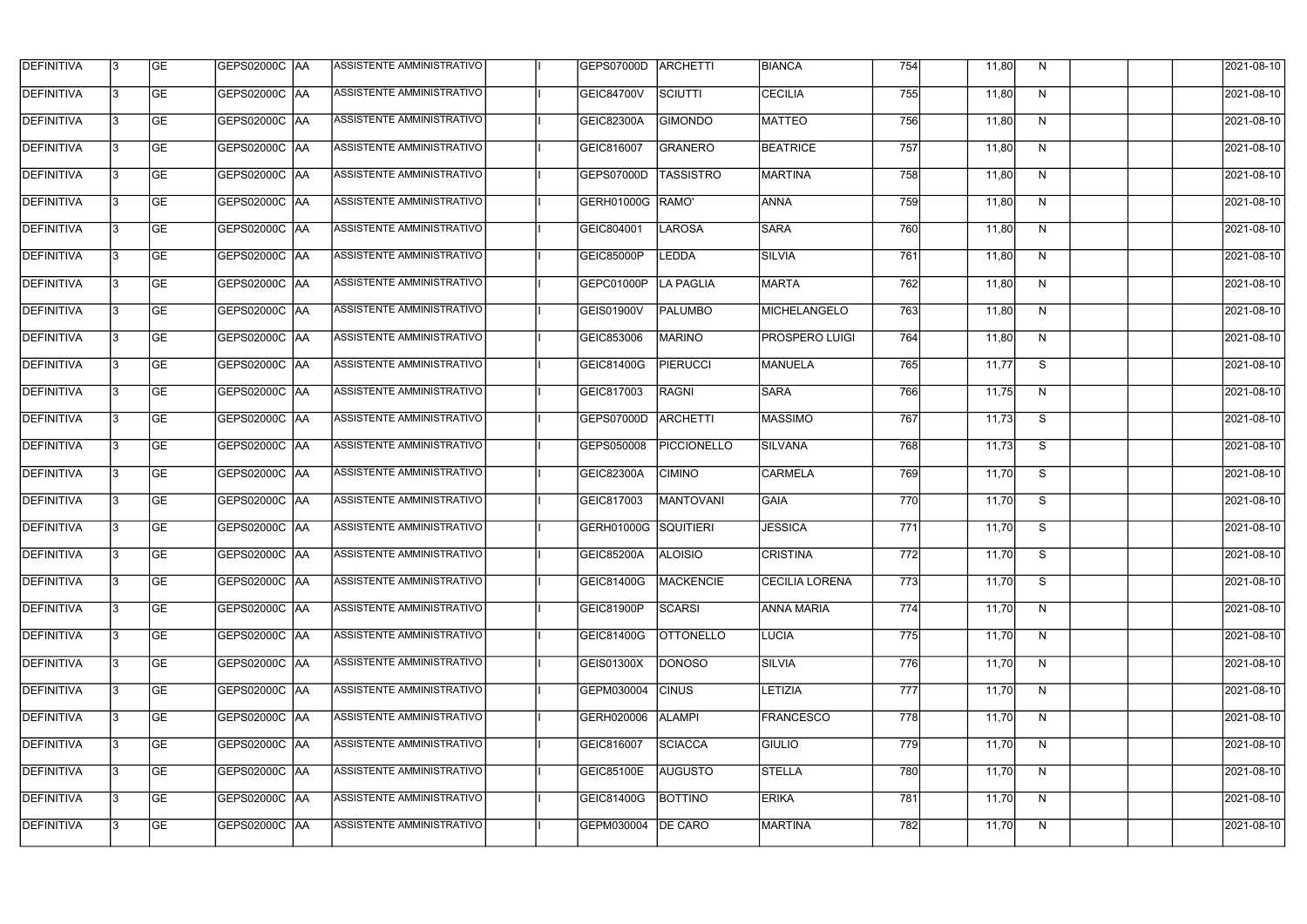| <b>DEFINITIVA</b> | 13  | <b>GE</b> | <b>GEPS02000C AA</b> | ASSISTENTE AMMINISTRATIVO        | GEIC85200A        | <b>NICOLAZZO</b>                  | <b>AURORA</b>         | 783 | 11,70 | N  | 2021-08-10 |
|-------------------|-----|-----------|----------------------|----------------------------------|-------------------|-----------------------------------|-----------------------|-----|-------|----|------------|
| DEFINITIVA        | l3  | <b>GE</b> | GEPS02000C  AA       | ASSISTENTE AMMINISTRATIVO        | GEPS07000D        | <b>GIACOVELLI</b>                 | <b>CRISTIAN</b>       | 784 | 11,70 | N  | 2021-08-10 |
| <b>DEFINITIVA</b> | l3  | <b>GE</b> | <b>GEPS02000C AA</b> | ASSISTENTE AMMINISTRATIVO        | GEPS030003        | D'ALÙ                             | <b>MARCO</b>          | 785 | 11,70 | N  | 2021-08-10 |
| <b>DEFINITIVA</b> | l3  | <b>GE</b> | <b>GEPS02000C AA</b> | ASSISTENTE AMMINISTRATIVO        | GEPC01000P        | <b>FERRETTI</b>                   | <b>ILARIA</b>         | 786 | 11,70 | N  | 2021-08-10 |
| <b>DEFINITIVA</b> | l3  | <b>GE</b> | <b>GEPS02000C AA</b> | ASSISTENTE AMMINISTRATIVO        | GEVC010002        | <b>PISCOPO</b>                    | <b>GIOVANNA</b>       | 787 | 11,70 | N  | 2021-08-10 |
| <b>DEFINITIVA</b> | IЗ  | <b>GE</b> | <b>GEPS02000C AA</b> | <b>ASSISTENTE AMMINISTRATIVO</b> | GEIC84200Q        | <b>MAIENZA</b>                    | <b>LUIGI MAURIZIO</b> | 788 | 11,70 | N  | 2021-08-10 |
| <b>DEFINITIVA</b> | l3  | <b>GE</b> | <b>GEPS02000C AA</b> | ASSISTENTE AMMINISTRATIVO        | GEIS02200P        | <b>CATALDI</b>                    | <b>EVELINA</b>        | 789 | 11,67 | S  | 2021-08-10 |
| <b>DEFINITIVA</b> | l3  | <b>GE</b> | <b>GEPS02000C AA</b> | ASSISTENTE AMMINISTRATIVO        | GEPS080004        | <b>BRUZZO</b>                     | <b>ROSANNA</b>        | 790 | 11,67 | S  | 2021-08-10 |
| <b>DEFINITIVA</b> |     | <b>GE</b> | GEPS02000C AA        | ASSISTENTE AMMINISTRATIVO        | <b>GEIC85000P</b> | <b>ESPOSTO</b>                    | <b>ELENA</b>          | 791 | 11,67 | S  | 2021-08-10 |
| <b>DEFINITIVA</b> | l3  | <b>GE</b> | GEPS02000C  AA       | ASSISTENTE AMMINISTRATIVO        | GEIC862001        | <b>REBORA</b>                     | LIDIA                 | 792 | 11,67 | S  | 2021-08-10 |
| <b>DEFINITIVA</b> | 13  | <b>GE</b> | GEPS02000C AA        | ASSISTENTE AMMINISTRATIVO        | <b>GEIC82200E</b> | <b>PATRONE</b>                    | <b>ANTONELLA</b>      | 793 | 11,67 | S  | 2021-08-10 |
| <b>DEFINITIVA</b> | l3  | <b>GE</b> |                      | ASSISTENTE AMMINISTRATIVO        | GEPS02000C        | NUCERA                            | <b>GIANFRANCO</b>     | 794 | 11,67 | N  | 2021-08-10 |
| <b>DEFINITIVA</b> | l3  | <b>GE</b> | GEPS02000C   AA      | ASSISTENTE AMMINISTRATIVO        | GEIC837008        | <b>SCHIFANO</b>                   | PASQUALE              | 795 | 11,60 | S  | 2021-08-10 |
| <b>DEFINITIVA</b> | l3  | <b>GE</b> | GEPS02000C  AA       | ASSISTENTE AMMINISTRATIVO        | GEIC81400G        | <b>PROIETTO</b><br><b>GALEANO</b> | <b>SERENA</b>         | 796 | 11,60 | S  | 2021-08-10 |
| <b>DEFINITIVA</b> | l3  | <b>GE</b> |                      | ASSISTENTE AMMINISTRATIVO        | <b>GEIC84200Q</b> | COSTANTINO                        | <b>CRISTINA</b>       | 797 | 11,60 | S  | 2021-08-10 |
| <b>DEFINITIVA</b> | IЗ  | <b>GE</b> | GEPS02000C  AA       | ASSISTENTE AMMINISTRATIVO        | GEIC860009        | <b>SEGHI</b>                      | <b>FEDERICA</b>       | 798 | 11,60 | S  | 2021-08-10 |
| <b>DEFINITIVA</b> | I3  | <b>GE</b> | GEPS02000C  AA       | ASSISTENTE AMMINISTRATIVO        | GEPS07000D        | <b>DE CORSO</b>                   | LUIGIPARIS            | 799 | 11,60 | S  | 2021-08-10 |
| <b>DEFINITIVA</b> |     | <b>GE</b> | GEPS02000C  AA       | ASSISTENTE AMMINISTRATIVO        | GEIS003009        | <b>GATTUSO</b>                    | <b>MATTEO</b>         | 800 | 11,60 | N  | 2021-08-10 |
| <b>DEFINITIVA</b> | 13  | <b>GE</b> | GEPS02000C  AA       | ASSISTENTE AMMINISTRATIVO        | <b>GEIS01600B</b> | <b>RAMPININI</b>                  | ALESSANDRO            | 801 | 11,60 | N. | 2021-08-10 |
| <b>DEFINITIVA</b> | 13. | <b>GE</b> | <b>GEPS02000C AA</b> | ASSISTENTE AMMINISTRATIVO        | GEIS01400Q        | SPARTA'                           | LORENZO               | 802 | 11,60 | N  | 2021-08-10 |
| <b>DEFINITIVA</b> | 13  | <b>GE</b> | GEPS02000C  AA       | ASSISTENTE AMMINISTRATIVO        | GEIC81400G        | <b>TIRO</b>                       | <b>HELENA</b>         | 803 | 11,60 | N  | 2021-08-10 |
| <b>DEFINITIVA</b> | 13. | <b>GE</b> | <b>GEPS02000C AA</b> | ASSISTENTE AMMINISTRATIVO        | GEIC817003        | <b>TIRASSO</b>                    | <b>ERIKA</b>          | 804 | 11,60 | N  | 2021-08-10 |
| <b>DEFINITIVA</b> | 13  | <b>GE</b> | GEPS02000C AA        | ASSISTENTE AMMINISTRATIVO        | <b>GEIC84900E</b> | <b>POGGIO</b>                     | MATILDE               | 805 | 11,60 | N  | 2021-08-10 |
| <b>DEFINITIVA</b> | 13  | <b>GE</b> | GEPS02000C  AA       | ASSISTENTE AMMINISTRATIVO        | GEIS003009        | MEDINI                            | <b>ARIANNA</b>        | 806 | 11,60 | N  | 2021-08-10 |
| <b>DEFINITIVA</b> | IЗ  | <b>GE</b> | GEPS02000C  AA       | ASSISTENTE AMMINISTRATIVO        | GEIC809004        | <b>FERRARO</b>                    | FELICE                | 807 | 11,60 | N  | 2021-08-10 |
| DEFINITIVA        | l3  | <b>GE</b> | GEPS02000C  AA       | ASSISTENTE AMMINISTRATIVO        | GEIC80700C        | <b>CACCAMO</b>                    | MARTINA               | 808 | 11,60 | N  | 2021-08-10 |
| <b>DEFINITIVA</b> | l3  | <b>GE</b> | GEPS02000C  AA       | ASSISTENTE AMMINISTRATIVO        | GEIC833001        | LAROSA                            | <b>GIORDANA</b>       | 809 | 11,60 | N  | 2021-08-10 |
| <b>DEFINITIVA</b> | 13. | <b>GE</b> | GEPS02000C  AA       | ASSISTENTE AMMINISTRATIVO        | GEIC811004        | <b>MAZZOTTA</b>                   | <b>ELEONORA</b>       | 810 | 11,60 | N  | 2021-08-10 |
| <b>DEFINITIVA</b> | IЗ  | <b>GE</b> | GEPS02000C  AA       | ASSISTENTE AMMINISTRATIVO        | GEIC859005        | <b>BUFFA MALTESE</b>              | <b>GAIA</b>           | 811 | 11,60 | N  | 2021-08-10 |
|                   |     |           |                      |                                  |                   |                                   |                       |     |       |    |            |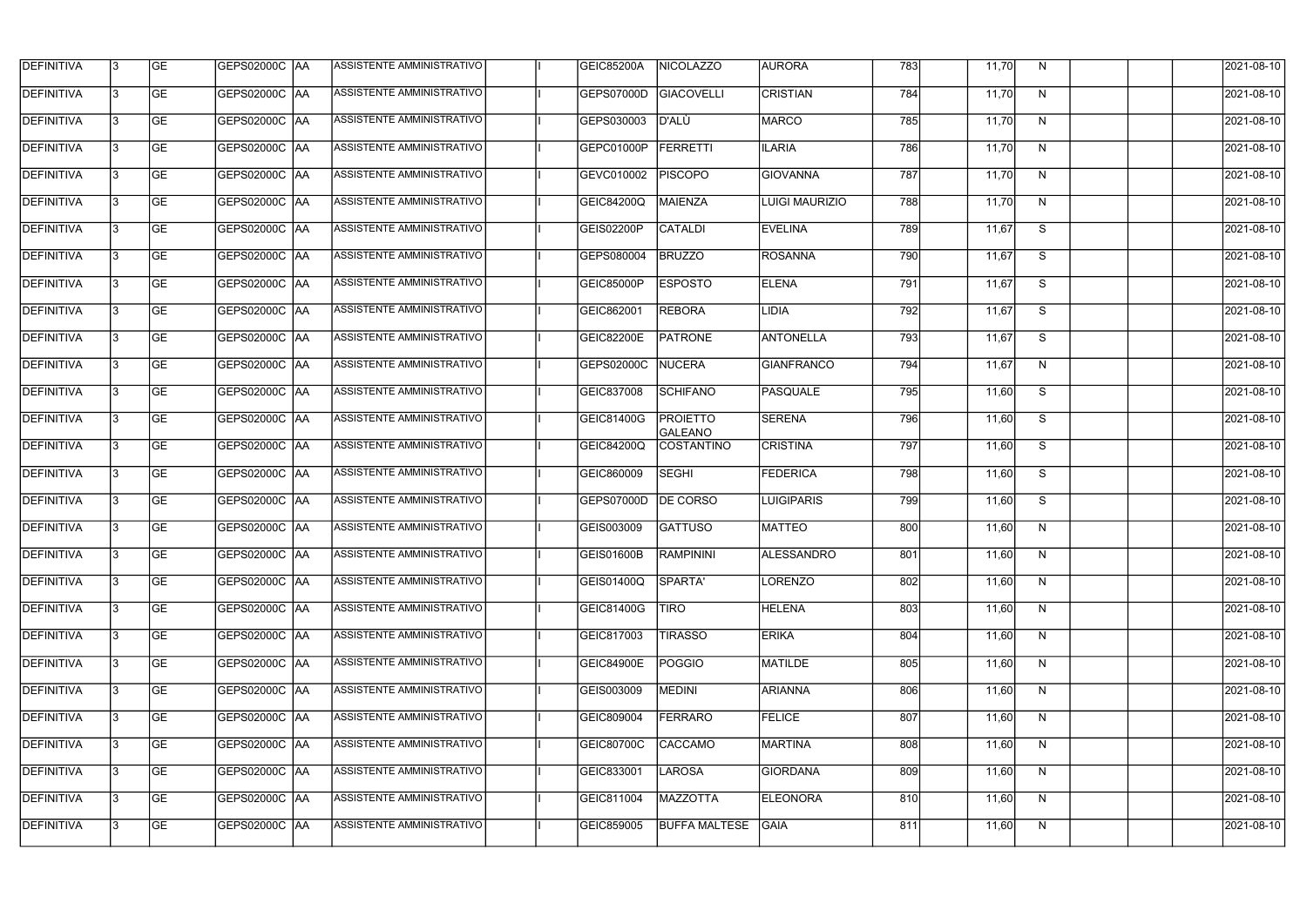| <b>DEFINITIVA</b> | 13  | <b>GE</b> | GEPS02000C AA        | ASSISTENTE AMMINISTRATIVO        | GEIC831009               | <b>IANDOLO</b>                   | <b>GIUSEPPINA</b>      | 812 | 11,60 | N            | 2021-08-10 |
|-------------------|-----|-----------|----------------------|----------------------------------|--------------------------|----------------------------------|------------------------|-----|-------|--------------|------------|
| <b>DEFINITIVA</b> | l3  | <b>GE</b> | GEPS02000C AA        | ASSISTENTE AMMINISTRATIVO        | GEPS17000A               | <b>ZOLEZZI</b>                   | <b>FEDERICO</b>        | 813 | 11,60 | N            | 2021-08-10 |
| <b>DEFINITIVA</b> | l3  | <b>GE</b> | GEPS02000C AA        | ASSISTENTE AMMINISTRATIVO        | GEPS02000C               | <b>MITIDIERI</b>                 | <b>GIANLUCA</b>        | 814 | 11,60 | N            | 2021-08-10 |
| <b>DEFINITIVA</b> | l3  | <b>GE</b> | <b>GEPS02000C AA</b> | ASSISTENTE AMMINISTRATIVO        | GEPC020009               | <b>CIARDIELLO</b>                | RAFFAELLA              | 815 | 11,60 | $\mathsf{N}$ | 2021-08-10 |
| <b>DEFINITIVA</b> | l3  | <b>GE</b> | <b>GEPS02000C AA</b> | ASSISTENTE AMMINISTRATIVO        | GEIS01600B               | <b>GIANGREGORIO</b>              | DAVIDE                 | 816 | 11,60 | N            | 2021-08-10 |
| <b>DEFINITIVA</b> | l3  | <b>GE</b> | <b>GEPS02000C AA</b> | <b>ASSISTENTE AMMINISTRATIVO</b> | GEIC83900X               | <b>SCIMONELLO</b>                | DANILA                 | 817 | 11,60 | N            | 2021-08-10 |
| <b>DEFINITIVA</b> | l3  | <b>GE</b> | <b>GEPS02000C AA</b> | ASSISTENTE AMMINISTRATIVO        | <b>GEIC82200E</b>        | <b>MARCUZZI</b>                  | <b>WALTER</b>          | 818 | 11,60 | N            | 2021-08-10 |
| <b>DEFINITIVA</b> | l3  | <b>GE</b> | <b>GEPS02000C AA</b> | ASSISTENTE AMMINISTRATIVO        | GEVC010002               | GRECO                            | <b>GIUSEPPE</b>        | 819 | 11,60 | N            | 2021-08-10 |
| <b>DEFINITIVA</b> |     | <b>GE</b> |                      | ASSISTENTE AMMINISTRATIVO        | GETH020002               | CATALANO                         | <b>FRANCESCO</b>       | 820 | 11,60 | N            | 2021-08-10 |
| <b>DEFINITIVA</b> | l3  | <b>GE</b> | GEPS02000C  AA       | ASSISTENTE AMMINISTRATIVO        | GERH020006               | <b>DI NATALE</b>                 | GRAZIA                 | 821 | 11,60 | N            | 2021-08-10 |
| <b>DEFINITIVA</b> | 13  | <b>GE</b> | GEPS02000C AA        | ASSISTENTE AMMINISTRATIVO        | GEPS02000C               | PAGANO                           | <b>MARIA GIOVANNA</b>  | 822 | 11,60 | N            | 2021-08-10 |
| <b>DEFINITIVA</b> | l3  | <b>GE</b> |                      | ASSISTENTE AMMINISTRATIVO        | <b>GEIS00600R</b>        | <b>LOMBARDI</b>                  | DANIELA                | 823 | 11,60 | $\mathsf{N}$ | 2021-08-10 |
| <b>DEFINITIVA</b> | l3  | <b>GE</b> | GEPS02000C AA        | <b>ASSISTENTE AMMINISTRATIVO</b> | GEPS02000C               | <b>TARDITO</b>                   | <b>MARZIA</b>          | 824 | 11,60 | N            | 2021-08-10 |
| <b>DEFINITIVA</b> | l3  | <b>GE</b> | GEPS02000C  AA       | ASSISTENTE AMMINISTRATIVO        | GERI02000N               | <b>FALANGA</b>                   | LUISA                  | 825 | 11,60 | N            | 2021-08-10 |
| <b>DEFINITIVA</b> | l3  | <b>GE</b> | GEPS02000C  AA       | ASSISTENTE AMMINISTRATIVO        | GEIC85000P               | <b>PUPPO</b>                     | PATRIZIA               | 826 | 11,60 | N            | 2021-08-10 |
| <b>DEFINITIVA</b> | IЗ  | <b>GE</b> |                      | ASSISTENTE AMMINISTRATIVO        | GEPS080004               | <b>OTTONELLO</b>                 | <b>SILVIA</b>          | 827 | 11,57 | S            | 2021-08-10 |
| <b>DEFINITIVA</b> | I3  | <b>GE</b> | GEPS02000C  AA       | ASSISTENTE AMMINISTRATIVO        | GEVC010002               | <b>BERARDI</b>                   | <b>ELEONORA GRAZIA</b> | 828 | 11,55 | S            | 2021-08-10 |
| DEFINITIVA        |     | <b>GE</b> | GEPS02000C AA        | ASSISTENTE AMMINISTRATIVO        | GEPS02000C               | <b>RISSO</b>                     | DARIA                  | 829 | 11,50 | S            | 2021-08-10 |
| <b>DEFINITIVA</b> | 13  | <b>GE</b> | GEPS02000C  AA       | ASSISTENTE AMMINISTRATIVO        | GERH020006 QUERCIA       |                                  | MARTA                  | 830 | 11,50 | S.           | 2021-08-10 |
| <b>DEFINITIVA</b> | 13  | <b>GE</b> | <b>GEPS02000C AA</b> | ASSISTENTE AMMINISTRATIVO        | GEPM030004               | <b>GIACALONE</b>                 | <b>ROSAMARIA</b>       | 831 | 11,50 | S            | 2021-08-10 |
| <b>DEFINITIVA</b> | 13  | <b>GE</b> | GEPS02000C  AA       | ASSISTENTE AMMINISTRATIVO        | GEIC838004               | <b>DUGONI</b>                    | <b>ROBERTA</b>         | 832 | 11,50 | S            | 2021-08-10 |
| <b>DEFINITIVA</b> | 13. | <b>GE</b> | GEPS02000C AA        | ASSISTENTE AMMINISTRATIVO        | GEIC825002               | <b>LEMMA</b>                     | <b>FULVIA</b>          | 833 | 11,50 | S            | 2021-08-10 |
| <b>DEFINITIVA</b> | 13  | <b>GE</b> | GEPS02000C AA        | ASSISTENTE AMMINISTRATIVO        | GEPC020009               | <b>ISOLA</b>                     | <b>FEDERICA</b>        | 834 | 11,50 | S            | 2021-08-10 |
| <b>DEFINITIVA</b> | 13  | <b>GE</b> | GEPS02000C  AA       | ASSISTENTE AMMINISTRATIVO        | <b>GEMM18500G TROIAN</b> |                                  | <b>JACOPO</b>          | 835 | 11,50 | S            | 2021-08-10 |
| <b>DEFINITIVA</b> | IЗ  | <b>GE</b> | GEPS02000C  AA       | ASSISTENTE AMMINISTRATIVO        | GEPS02000C               | <b>GERMANO</b><br><b>NARCISO</b> | DORIANA                | 836 | 11,50 | N            | 2021-08-10 |
| DEFINITIVA        | l3  | <b>GE</b> | GEPS02000C  AA       | ASSISTENTE AMMINISTRATIVO        | GEPC01000P               | <b>MASSIRIO</b>                  | <b>GIACOMO</b>         | 837 | 11,50 | N            | 2021-08-10 |
| <b>DEFINITIVA</b> | l3  | <b>GE</b> | GEPS02000C  AA       | ASSISTENTE AMMINISTRATIVO        | GEPS080004               | <b>VILLA</b>                     | <b>MARCO</b>           | 838 | 11,50 | N            | 2021-08-10 |
| <b>DEFINITIVA</b> | 13. | <b>GE</b> | GEPS02000C  AA       | ASSISTENTE AMMINISTRATIVO        | <b>GEIC81200X</b>        | <b>PUOPOLO</b>                   | <b>FELICE</b>          | 839 | 11,50 | N            | 2021-08-10 |
| <b>DEFINITIVA</b> | IЗ  | <b>GE</b> | GEPS02000C  AA       | ASSISTENTE AMMINISTRATIVO        | GEIC82300A               | <b>MARINO</b>                    | <b>IRENE</b>           | 840 | 11,50 | N            | 2021-08-10 |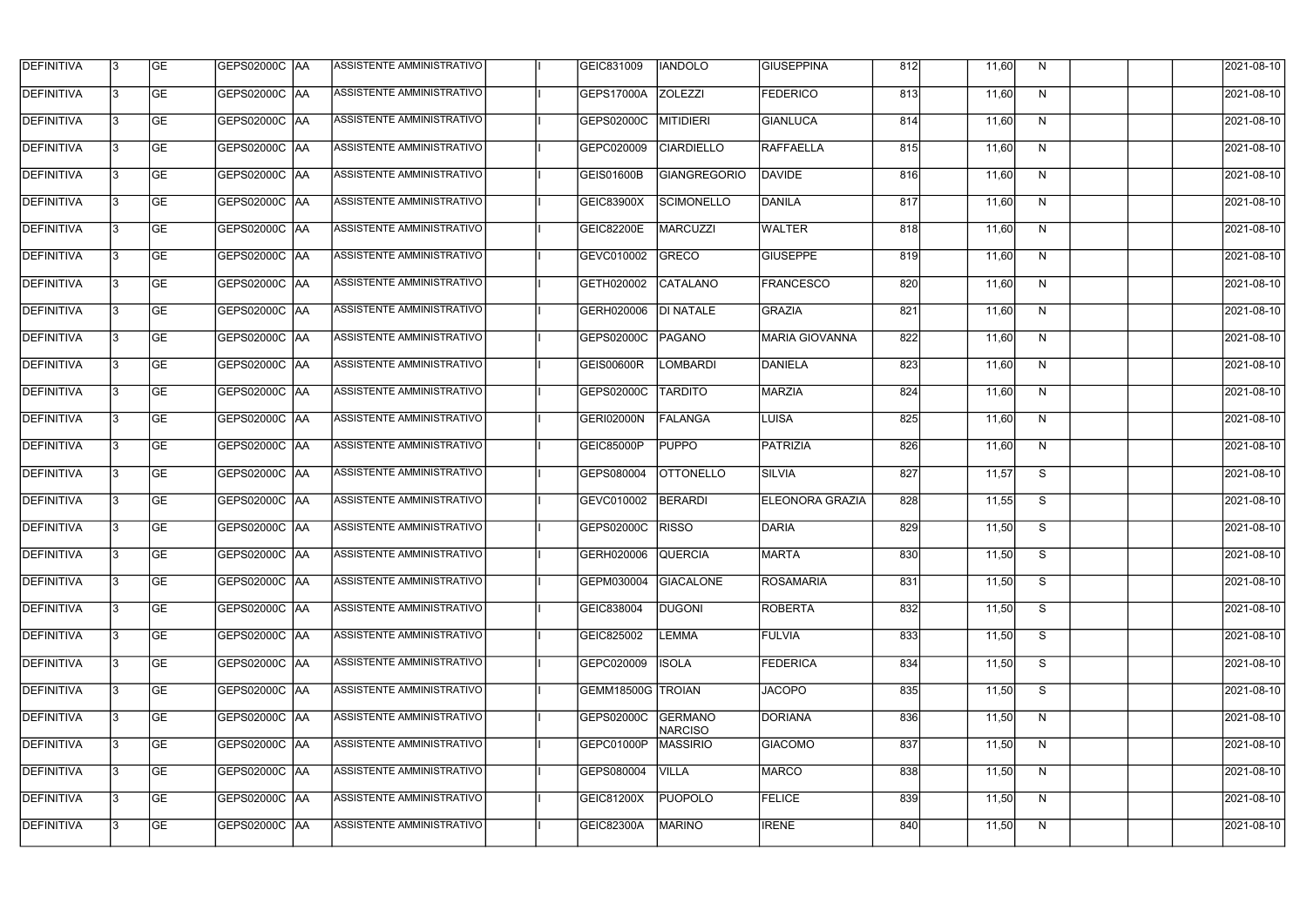| <b>DEFINITIVA</b> | 13  | <b>GE</b> | GEPS02000C  AA       | ASSISTENTE AMMINISTRATIVO        | GEIC804001          | MAGGIALI          | NICOLO'             | 841 | 11,50 | N  | 2021-08-10 |
|-------------------|-----|-----------|----------------------|----------------------------------|---------------------|-------------------|---------------------|-----|-------|----|------------|
| DEFINITIVA        | l3  | <b>GE</b> | GEPS02000C  AA       | ASSISTENTE AMMINISTRATIVO        | GEPS17000A          | <b>CUOMO</b>      | PASQUALE            | 842 | 11,50 | N  | 2021-08-10 |
| <b>DEFINITIVA</b> | l3  | <b>GE</b> | <b>GEPS02000C AA</b> | ASSISTENTE AMMINISTRATIVO        | GEIS01600B          | <b>CALABRESE</b>  | <b>JESSICA</b>      | 843 | 11,50 | N  | 2021-08-10 |
| <b>DEFINITIVA</b> | 13  | <b>GE</b> | <b>GEPS02000C AA</b> | ASSISTENTE AMMINISTRATIVO        | GEPS050008          | <b>ZERRI</b>      | <b>MANUEL</b>       | 844 | 11,50 | N  | 2021-08-10 |
| <b>DEFINITIVA</b> | l3  | <b>GE</b> | GEPS02000C  AA       | ASSISTENTE AMMINISTRATIVO        | <b>GEIC82600T</b>   | <b>DI VITA</b>    | <b>CRISTIAN</b>     | 845 | 11,50 | N  | 2021-08-10 |
| <b>DEFINITIVA</b> | IЗ  | <b>GE</b> | GEPS02000C AA        | <b>ASSISTENTE AMMINISTRATIVO</b> | <b>GEIC82000V</b>   | <b>ZORZAN</b>     | <b>ELENA</b>        | 846 | 11,50 | N  | 2021-08-10 |
| <b>DEFINITIVA</b> | l3  | <b>GE</b> | <b>GEPS02000C AA</b> | <b>ASSISTENTE AMMINISTRATIVO</b> | GEPS050008          | <b>LOCASCIO</b>   | <b>VITTORIA</b>     | 847 | 11,50 | N  | 2021-08-10 |
| <b>DEFINITIVA</b> | l3  | <b>GE</b> | GEPS02000C AA        | ASSISTENTE AMMINISTRATIVO        | GEIC838004          | <b>MATTATELLI</b> | RAFFAELLA           | 848 | 11,50 | N  | 2021-08-10 |
| <b>DEFINITIVA</b> | l3  | <b>GE</b> | GEPS02000C  AA       | ASSISTENTE AMMINISTRATIVO        | <b>GEIC83600C</b>   | <b>CATTIDE</b>    | <b>ROSSANA</b>      | 849 | 11,50 | N  | 2021-08-10 |
| <b>DEFINITIVA</b> | l3  | <b>GE</b> | GEPS02000C AA        | ASSISTENTE AMMINISTRATIVO        | GEIC808008          | <b>BACIGALUPI</b> | <b>MARGHERITA</b>   | 850 | 11,50 | N  | 2021-08-10 |
| <b>DEFINITIVA</b> | l3  | <b>GE</b> | GEPS02000C AA        | ASSISTENTE AMMINISTRATIVO        | GEIS003009          | <b>MUGNO</b>      | <b>MARIA GRAZIA</b> | 851 | 11,50 | N  | 2021-08-10 |
| <b>DEFINITIVA</b> | 13  | <b>GE</b> | GEPS02000C AA        | ASSISTENTE AMMINISTRATIVO        | GEIS017007          | D'ALESSANDRO      | DANIELA             | 852 | 11,50 | N  | 2021-08-10 |
| <b>DEFINITIVA</b> | l3  | <b>GE</b> | GEPS02000C  AA       | ASSISTENTE AMMINISTRATIVO        | <b>GEIS00600R</b>   | <b>DI CAMILLO</b> | <b>EMILIO</b>       | 853 | 11,50 | N  | 2021-08-10 |
| <b>DEFINITIVA</b> | l3  | <b>GE</b> | GEPS02000C AA        | ASSISTENTE AMMINISTRATIVO        | GEIS01400Q          | <b>GOBBI</b>      | PIETRO GIANNI       | 854 | 11,50 | N  | 2021-08-10 |
| <b>DEFINITIVA</b> | l3  | <b>GE</b> | GEPS02000C  AA       | ASSISTENTE AMMINISTRATIVO        | GERH01000G AULICINO |                   | <b>ANNA</b>         | 855 | 11,50 | N  | 2021-08-10 |
| <b>DEFINITIVA</b> | IЗ  | <b>GE</b> | GEPS02000C  AA       | ASSISTENTE AMMINISTRATIVO        | GEIC81400G          | <b>PONTE</b>      | <b>ENRICA</b>       | 856 | 11,47 | S  | 2021-08-10 |
| <b>DEFINITIVA</b> | l3  | <b>GE</b> | GEPS02000C  AA       | ASSISTENTE AMMINISTRATIVO        | GEIC854002          | <b>REPETTO</b>    | <b>VALERIA</b>      | 857 | 11,47 | S  | 2021-08-10 |
| <b>DEFINITIVA</b> |     | <b>GE</b> | GEPS02000C  AA       | ASSISTENTE AMMINISTRATIVO        | GEIS02200P          | <b>ZOFREA</b>     | AGAZIO              | 858 | 11,43 | S  | 2021-08-10 |
| <b>DEFINITIVA</b> | IЗ  | GE        | GEPS02000C  AA       | <b>ASSISTENTE AMMINISTRATIVO</b> | <b>GERI02000N</b>   | OLIVIERI          | <b>RAFFAELLA</b>    | 859 | 11,43 | N, | 2021-08-10 |
| <b>DEFINITIVA</b> | 13. | <b>GE</b> | GEPS02000C AA        | ASSISTENTE AMMINISTRATIVO        | GEPM030004          | <b>RIVERA</b>     | <b>PATTY ALINA</b>  | 860 | 11,40 | S  | 2021-08-10 |
| <b>DEFINITIVA</b> | 13  | <b>GE</b> | <b>GEPS02000C AA</b> | ASSISTENTE AMMINISTRATIVO        | GEPM030004          | <b>ALOISI</b>     | <b>BENEDETTA</b>    | 861 | 11,40 | S  | 2021-08-10 |
| <b>DEFINITIVA</b> | 13. | <b>GE</b> | GEPS02000C AA        | ASSISTENTE AMMINISTRATIVO        | GEIC833001          | <b>CAVALLARO</b>  | PASQUALINA          | 862 | 11,40 | S  | 2021-08-10 |
| <b>DEFINITIVA</b> | 13  | <b>GE</b> | <b>GEPS02000C AA</b> | ASSISTENTE AMMINISTRATIVO        | GERH01000G          | ROMANO            | <b>GIUSEPPE</b>     | 863 | 11,40 | S  | 2021-08-10 |
| <b>DEFINITIVA</b> | 13  | <b>GE</b> | GEPS02000C AA        | ASSISTENTE AMMINISTRATIVO        | GEIC837008          | <b>DAGNINO</b>    | <b>CLARISSA</b>     | 864 | 11,40 | S  | 2021-08-10 |
| <b>DEFINITIVA</b> | l3  | <b>GE</b> | GEPS02000C  AA       | ASSISTENTE AMMINISTRATIVO        | GEIC854002          | SCIUTO            | <b>EMANUELE</b>     | 865 | 11,40 | N  | 2021-08-10 |
| DEFINITIVA        | l3  | <b>GE</b> | GEPS02000C  AA       | ASSISTENTE AMMINISTRATIVO        | GEIS00700L          | <b>CASTIGLIA</b>  | <b>RITANTONIA</b>   | 866 | 11,40 | N  | 2021-08-10 |
| DEFINITIVA        | l3  | <b>GE</b> | GEPS02000C  AA       | ASSISTENTE AMMINISTRATIVO        | GEPS050008          | <b>MONTELEONE</b> | VALENTINA           | 867 | 11,40 | N  | 2021-08-10 |
| <b>DEFINITIVA</b> | l3  | <b>GE</b> | GEPS02000C AA        | ASSISTENTE AMMINISTRATIVO        | GEPC04000E          | SALERNO           | <b>NICOLE</b>       | 868 | 11,40 | N  | 2021-08-10 |
| <b>DEFINITIVA</b> | IЗ  | <b>GE</b> | GEPS02000C  AA       | ASSISTENTE AMMINISTRATIVO        | GEPS02000C          | PANGALLO          | <b>CARMELA</b>      | 869 | 11,40 | N  | 2021-08-10 |
|                   |     |           |                      |                                  |                     |                   |                     |     |       |    |            |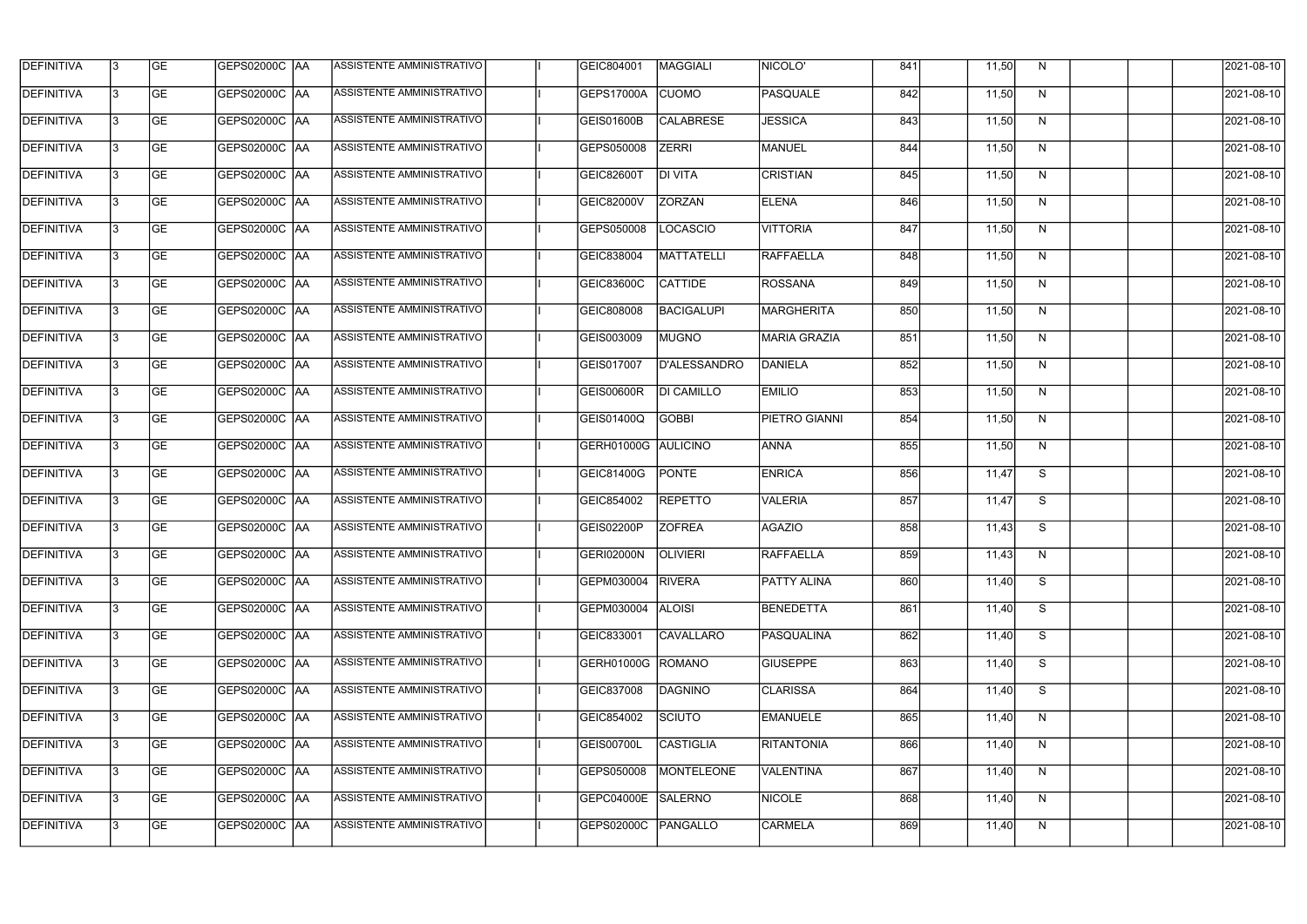| <b>DEFINITIVA</b> | l3 | GE                       | <b>GEPS02000C AA</b> | ASSISTENTE AMMINISTRATIVO        | GESD010008        | GRECO                 | <b>CHIARA</b>     | 870 | 11,40 | N  | 2021-08-10          |
|-------------------|----|--------------------------|----------------------|----------------------------------|-------------------|-----------------------|-------------------|-----|-------|----|---------------------|
| <b>DEFINITIVA</b> | IЗ | $\overline{\mathsf{GE}}$ | GEPS02000C AA        | ASSISTENTE AMMINISTRATIVO        | GEPS080004        | <b>SOLAZZO</b>        | LUCA              | 871 | 11,40 | N  | 2021-08-10          |
| <b>DEFINITIVA</b> | l3 | GE                       | GEPS02000C AA        | ASSISTENTE AMMINISTRATIVO        | GEPS17000A        | <b>AURIOSO</b>        | DANIELE           | 872 | 11,40 | N  | 2021-08-10          |
| <b>DEFINITIVA</b> | l3 | GE                       | <b>GEPS02000C AA</b> | ASSISTENTE AMMINISTRATIVO        | <b>GEIC81300Q</b> | <b>CARDINALE</b>      | FEDERICA          | 873 | 11,40 | N  | 2021-08-10          |
| <b>DEFINITIVA</b> | l3 | <b>GE</b>                | GEPS02000C AA        | ASSISTENTE AMMINISTRATIVO        | GEIS01300X        | <b>VOCCIA</b>         | <b>INES ELDA</b>  | 874 | 11,40 | N  | 2021-08-10          |
| <b>DEFINITIVA</b> | IЗ | <b>GE</b>                | <b>GEPS02000C AA</b> | <b>ASSISTENTE AMMINISTRATIVO</b> | GEIS018003        | NORBIATO              | CAROLINA          | 875 | 11,40 | N  | 2021-08-10          |
| <b>DEFINITIVA</b> | l3 | <b>GE</b>                | GEPS02000C AA        | ASSISTENTE AMMINISTRATIVO        | GEPC020009        | <b>MILANO</b>         | MARCO             | 876 | 11,40 | N  | 2021-08-10          |
| <b>DEFINITIVA</b> | l3 | <b>GE</b>                | GEPS02000C   AA      | ASSISTENTE AMMINISTRATIVO        | GEIS017007        | <b>MEREA</b>          | <b>VALENTINA</b>  | 877 | 11,40 | N  | 2021-08-10          |
| <b>DEFINITIVA</b> | l3 | <b>GE</b>                | GEPS02000C   AA      | ASSISTENTE AMMINISTRATIVO        | GEPS030003        | COSTANZO              | <b>ILENIA</b>     | 878 | 11,40 | N  | 2021-08-10          |
| <b>DEFINITIVA</b> | l3 | GE                       | GEPS02000C AA        | ASSISTENTE AMMINISTRATIVO        | <b>GEIS01600B</b> | <b>FRASSETTO</b>      | <b>FEDERICO</b>   | 879 | 11,40 | N  | 2021-08-10          |
| <b>DEFINITIVA</b> | l3 | GE                       | GEPS02000C AA        | ASSISTENTE AMMINISTRATIVO        | GEPS050008        | POPOLI                | <b>ANTONIO</b>    | 880 | 11,40 | N  | 2021-08-10          |
| <b>DEFINITIVA</b> | l3 | GE                       | GEPS02000C   AA      | ASSISTENTE AMMINISTRATIVO        | GEPS17000A        | BARSOTTI              | MASSIMILIANO      | 881 | 11,40 | N  | 2021-08-10          |
| <b>DEFINITIVA</b> | l3 | <b>GE</b>                | GEPS02000C AA        | ASSISTENTE AMMINISTRATIVO        | <b>GEIC85100E</b> | <b>REPETTO</b>        | <b>ALESSANDRA</b> | 882 | 11,40 | N  | 2021-08-10          |
| <b>DEFINITIVA</b> | IЗ | <b>GE</b>                | GEPS02000C AA        | ASSISTENTE AMMINISTRATIVO        | GEIC804001        | COSTANZO              | <b>SILVIA</b>     | 883 | 11,40 | N  | 2021-08-10          |
| <b>DEFINITIVA</b> | 13 | GE                       | GEPS02000C AA        | ASSISTENTE AMMINISTRATIVO        | GEPS030003        | <b>CORELLI</b>        | <b>FEDERICO</b>   | 884 | 11,40 | N  | 2021-08-10          |
| <b>DEFINITIVA</b> | l3 | <b>GE</b>                | GEPS02000C  AA       | ASSISTENTE AMMINISTRATIVO        | GEVC010002        | CALVI                 | NICCOLO MARIA     | 885 | 11,40 | N  | 2021-08-10          |
| <b>DEFINITIVA</b> | IЗ | GE                       | GEPS02000C  AA       | ASSISTENTE AMMINISTRATIVO        | <b>GEIC85200A</b> | <b>LEOPALDI</b>       | <b>RENATO</b>     | 886 | 11,40 | N  | 2021-08-10          |
| <b>DEFINITIVA</b> | l3 | <b>GE</b>                | GEPS02000C   AA      | ASSISTENTE AMMINISTRATIVO        | <b>GEIC82100P</b> | <b>OTTONELLO</b>      | <b>MARINA</b>     | 887 | 11,37 | S  | 2021-08-10          |
| DEFINITIVA        | 13 | <b>GE</b>                | GEPS02000C  AA       | ASSISTENTE AMMINISTRATIVO        |                   | GESL01000P   MARINONI | <b>MARTINA</b>    | 888 | 11,37 | S. | 2021-08-10          |
| <b>DEFINITIVA</b> | l3 | GE                       | <b>GEPS02000C AA</b> | ASSISTENTE AMMINISTRATIVO        | GEIC83900X        | BENINCASA             | <b>DOMENICO</b>   | 889 | 11,37 | S  | 2021-08-10          |
| <b>DEFINITIVA</b> | 13 | GE                       | GEPS02000C  AA       | ASSISTENTE AMMINISTRATIVO        | GEPC020009        | <b>MAROTTA</b>        | <b>GIOVANNA</b>   | 890 | 11,37 | N  | 2021-08-10          |
| <b>DEFINITIVA</b> | IЗ | GE                       | GEPS02000C AA        | ASSISTENTE AMMINISTRATIVO        | GEIC82100P        | <b>MALAGAMBA</b>      | <b>VALENTINA</b>  | 891 | 11,36 | S  | 2021-08-10          |
| <b>DEFINITIVA</b> | 13 | <b>GE</b>                | GEPS02000C AA        | ASSISTENTE AMMINISTRATIVO        | GEIC82300A        | <b>BARRA</b>          | <b>GIUSEPPE</b>   | 892 | 11,35 | S  | 2021-08-10          |
| <b>DEFINITIVA</b> | 13 | <b>GE</b>                | GEPS02000C  AA       | ASSISTENTE AMMINISTRATIVO        | GEIS018003        | MARIANI               | NATALIA           | 893 | 11,35 | N  | 2021-08-10          |
| <b>DEFINITIVA</b> | l3 | <b>GE</b>                | GEPS02000C  AA       | ASSISTENTE AMMINISTRATIVO        | <b>GEIC83600C</b> | <b>VITALE</b>         | <b>GIADA</b>      | 894 | 11,35 | N  | 2021-08-10          |
| <b>DEFINITIVA</b> | l3 | <b>GE</b>                | GEPS02000C   AA      | ASSISTENTE AMMINISTRATIVO        | <b>GEIS01600B</b> | <b>PIACENTE</b>       | PASQUALINA        | 895 | 11,33 | S  | 2021-08-10          |
| <b>DEFINITIVA</b> | l3 | <b>GE</b>                | GEPS02000C AA        | ASSISTENTE AMMINISTRATIVO        | <b>GEIC84900E</b> | <b>BARTOLETTI</b>     | ALESSANDRO        | 896 | 11,33 | S  | 2021-08-10          |
| <b>DEFINITIVA</b> | l3 | GE                       | GEPS02000C AA        | ASSISTENTE AMMINISTRATIVO        | GEPS07000D        | SCARANTINO            | <b>MARIA</b>      | 897 | 11,33 | S  | 2021-08-10          |
| <b>DEFINITIVA</b> | l3 | GE                       | GEPS02000C AA        | ASSISTENTE AMMINISTRATIVO        | GESD010008        | FENU                  | <b>MARCO</b>      | 898 | 11,33 | S  | $\sqrt{2021-08-10}$ |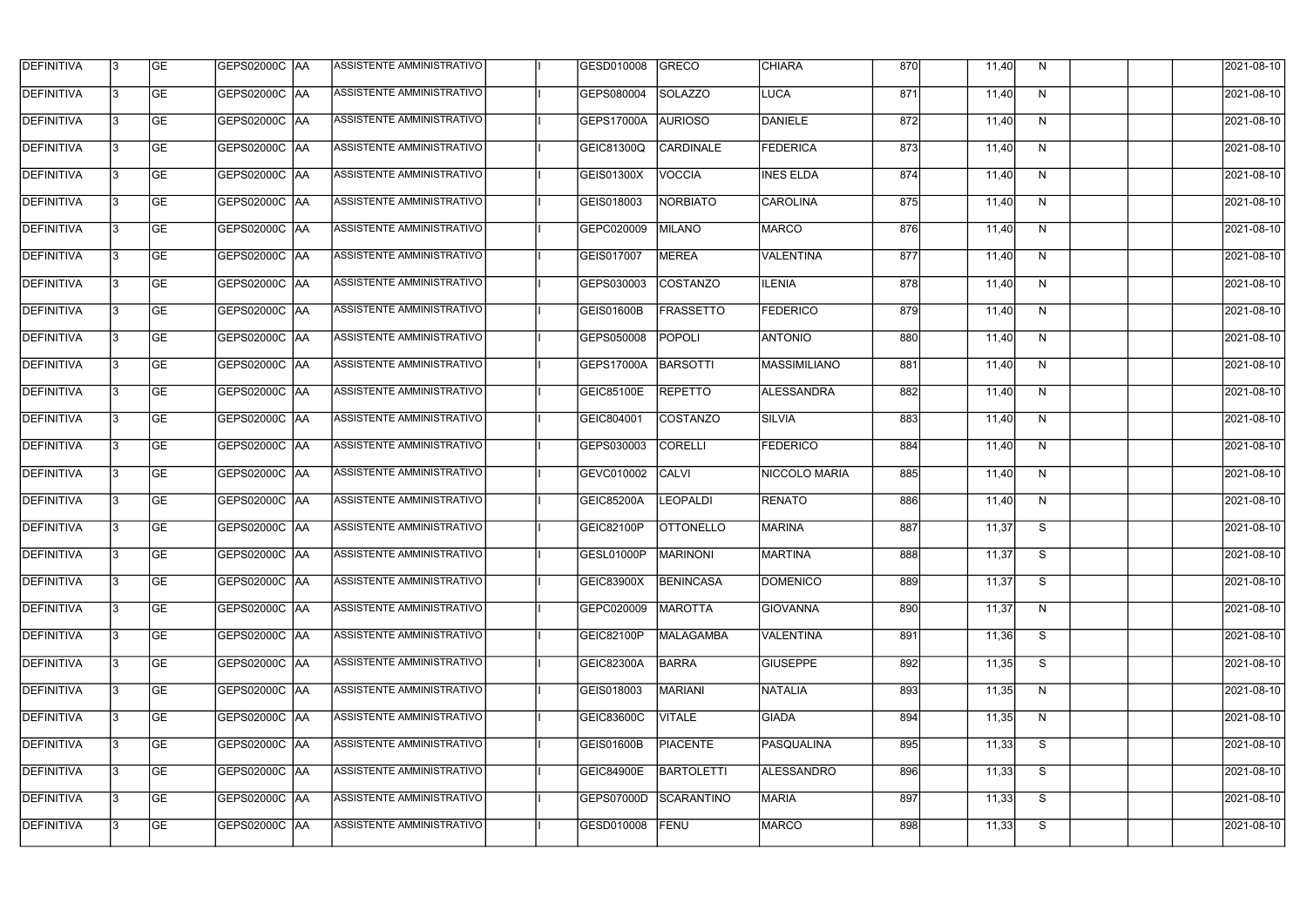| <b>DEFINITIVA</b> | 13  | <b>GE</b> | <b>GEPS02000C AA</b> | ASSISTENTE AMMINISTRATIVO        | <b>GEIC83500L</b> | ARGENTIERI        | <b>VIVIANA</b>      | 899     | 11,33 | N            | 2021-08-10 |
|-------------------|-----|-----------|----------------------|----------------------------------|-------------------|-------------------|---------------------|---------|-------|--------------|------------|
| <b>DEFINITIVA</b> | l3  | <b>GE</b> | <b>GEPS02000C AA</b> | ASSISTENTE AMMINISTRATIVO        | GEIC81200X        | SIMONI            | <b>ROSSANA</b>      | 900     | 11,33 | N            | 2021-08-10 |
| <b>DEFINITIVA</b> | l3  | <b>GE</b> | GEPS02000C AA        | ASSISTENTE AMMINISTRATIVO        | GERI07000P        | <b>COSIMO</b>     | <b>ROSARIO</b>      | 901     | 11,33 | N            | 2021-08-10 |
| <b>DEFINITIVA</b> | l3  | <b>GE</b> | <b>GEPS02000C AA</b> | ASSISTENTE AMMINISTRATIVO        | <b>GEIC84900E</b> | <b>CAROSI</b>     | <b>ELISABETTA</b>   | 902     | 11,33 | $\mathsf{N}$ | 2021-08-10 |
| <b>DEFINITIVA</b> | l3  | <b>GE</b> | <b>GEPS02000C AA</b> | ASSISTENTE AMMINISTRATIVO        | GERH020006        | <b>CENGA</b>      | <b>LUDMILLA</b>     | $903$ S | 11,31 | N            | 2021-08-10 |
| <b>DEFINITIVA</b> | l3  | <b>GE</b> | <b>GEPS02000C AA</b> | <b>ASSISTENTE AMMINISTRATIVO</b> | GEIC853006        | <b>MOTTA</b>      | <b>MANUELA</b>      | 904     | 11,30 | S            | 2021-08-10 |
| <b>DEFINITIVA</b> | l3  | <b>GE</b> | <b>GEPS02000C AA</b> | ASSISTENTE AMMINISTRATIVO        | GEIS018003        | <b>GOSLINO</b>    | <b>ALBERTO</b>      | 905     | 11,30 | S            | 2021-08-10 |
| <b>DEFINITIVA</b> | l3  | <b>GE</b> | <b>GEPS02000C AA</b> | ASSISTENTE AMMINISTRATIVO        | GEPM030004        | <b>TALLERO</b>    | <b>MICHELE LUCA</b> | 906     | 11,30 | S            | 2021-08-10 |
| <b>DEFINITIVA</b> |     | <b>GE</b> | GEPS02000C  AA       | ASSISTENTE AMMINISTRATIVO        | GEIC824006        | <b>DECHERCHI</b>  | <b>GIULIA</b>       | 907     | 11,30 | S            | 2021-08-10 |
| <b>DEFINITIVA</b> | l3  | <b>GE</b> | GEPS02000C  AA       | ASSISTENTE AMMINISTRATIVO        | GERH020006        | DAMIANO           | <b>ELISABETH</b>    | 908     | 11,30 | N            | 2021-08-10 |
| <b>DEFINITIVA</b> | 13  | <b>GE</b> | GEPS02000C AA        | ASSISTENTE AMMINISTRATIVO        | GEIC82600T        | <b>MENEGATTI</b>  | <b>VIVIANA</b>      | 909     | 11,30 | N            | 2021-08-10 |
| <b>DEFINITIVA</b> | l3  | <b>GE</b> |                      | ASSISTENTE AMMINISTRATIVO        | GEPC020009        | <b>DE PALMA</b>   | GIORGIA             | 910     | 11,30 | $\mathsf{N}$ | 2021-08-10 |
| <b>DEFINITIVA</b> | l3  | <b>GE</b> | GEPS02000C AA        | ASSISTENTE AMMINISTRATIVO        | GETH020002        | <b>PINNA</b>      | MELANIE             | 911     | 11,30 | N            | 2021-08-10 |
| <b>DEFINITIVA</b> | l3  | <b>GE</b> | GEPS02000C  AA       | ASSISTENTE AMMINISTRATIVO        | GEIC81900P        | <b>BARBUTO</b>    | ANDREA              | 912     | 11,30 | N            | 2021-08-10 |
| <b>DEFINITIVA</b> | l3  | <b>GE</b> | GEPS02000C  AA       | ASSISTENTE AMMINISTRATIVO        | GEPS080004        | SANGINETO         | LUCIA               | 913     | 11,30 | N            | 2021-08-10 |
| <b>DEFINITIVA</b> | IЗ  | <b>GE</b> |                      | ASSISTENTE AMMINISTRATIVO        | GEIC80700C        | <b>DEL GRANDE</b> | <b>GIUSEPPE</b>     | 914     | 11,30 | N            | 2021-08-10 |
| <b>DEFINITIVA</b> | I3  | <b>GE</b> | GEPS02000C  AA       | ASSISTENTE AMMINISTRATIVO        | GEIC831009        | <b>AMIRI</b>      | <b>MARTA</b>        | 915     | 11,30 | N            | 2021-08-10 |
| DEFINITIVA        |     | <b>GE</b> | GEPS02000C  AA       | ASSISTENTE AMMINISTRATIVO        | GEPS030003        | <b>GEERTS</b>     | <b>FLORA</b>        | 916     | 11,30 | N            | 2021-08-10 |
| <b>DEFINITIVA</b> | 13  | <b>GE</b> | GEPS02000C  AA       | ASSISTENTE AMMINISTRATIVO        | <b>GEIC82600T</b> | <b>GIAIMO</b>     | <b>MARIATERESA</b>  | 917     | 11,30 | N            | 2021-08-10 |
| <b>DEFINITIVA</b> | 13  | <b>GE</b> | <b>GEPS02000C AA</b> | ASSISTENTE AMMINISTRATIVO        | GEIC85600N        | PIEROZZI          | <b>LINDA</b>        | 918     | 11,30 | N            | 2021-08-10 |
| <b>DEFINITIVA</b> | 13  | <b>GE</b> | GEPS02000C  AA       | ASSISTENTE AMMINISTRATIVO        | <b>GEIC85100E</b> | <b>D'IGLIO</b>    | LIBERA              | 919     | 11,30 | N            | 2021-08-10 |
| <b>DEFINITIVA</b> | 13. | <b>GE</b> | <b>GEPS02000C AA</b> | ASSISTENTE AMMINISTRATIVO        | GEIS02200P        | <b>PRATO</b>      | <b>ALESSIA</b>      | 920     | 11,30 | N            | 2021-08-10 |
| <b>DEFINITIVA</b> | 13  | <b>GE</b> | GEPS02000C AA        | ASSISTENTE AMMINISTRATIVO        | GEPC020009        | <b>BECCARO</b>    | MARTINA             | 921     | 11,30 | N            | 2021-08-10 |
| <b>DEFINITIVA</b> | 13  | <b>GE</b> | GEPS02000C  AA       | ASSISTENTE AMMINISTRATIVO        | GEPS02000C        | <b>QUAINO</b>     | <b>TIZIANA</b>      | 922     | 11,30 | N            | 2021-08-10 |
| <b>DEFINITIVA</b> | IЗ  | <b>GE</b> | GEPS02000C  AA       | ASSISTENTE AMMINISTRATIVO        | <b>GEIC84900E</b> | MONTALDO          | <b>SERENA</b>       | 923     | 11,30 | N            | 2021-08-10 |
| DEFINITIVA        | l3  | <b>GE</b> | GEPS02000C  AA       | ASSISTENTE AMMINISTRATIVO        | GERI07000P        | <b>MUOLLO</b>     | LEDA                | 924     | 11,30 | N            | 2021-08-10 |
| <b>DEFINITIVA</b> | l3  | <b>GE</b> | GEPS02000C  AA       | ASSISTENTE AMMINISTRATIVO        | GEIC808008        | <b>CIAVATTA</b>   | <b>ANNAMARIA</b>    | 925     | 11,30 | N            | 2021-08-10 |
| <b>DEFINITIVA</b> | 13. | <b>GE</b> | GEPS02000C  AA       | ASSISTENTE AMMINISTRATIVO        | GEPC04000E        | D'AGNANO          | <b>MARINA</b>       | 926     | 11,30 | N            | 2021-08-10 |
| <b>DEFINITIVA</b> | IЗ  | <b>GE</b> | GEPS02000C  AA       | ASSISTENTE AMMINISTRATIVO        | GEIC82000V        | <b>CASANOVA</b>   | <b>CRISTINA</b>     | 927     | 11,27 | S            | 2021-08-10 |
|                   |     |           |                      |                                  |                   |                   |                     |         |       |              |            |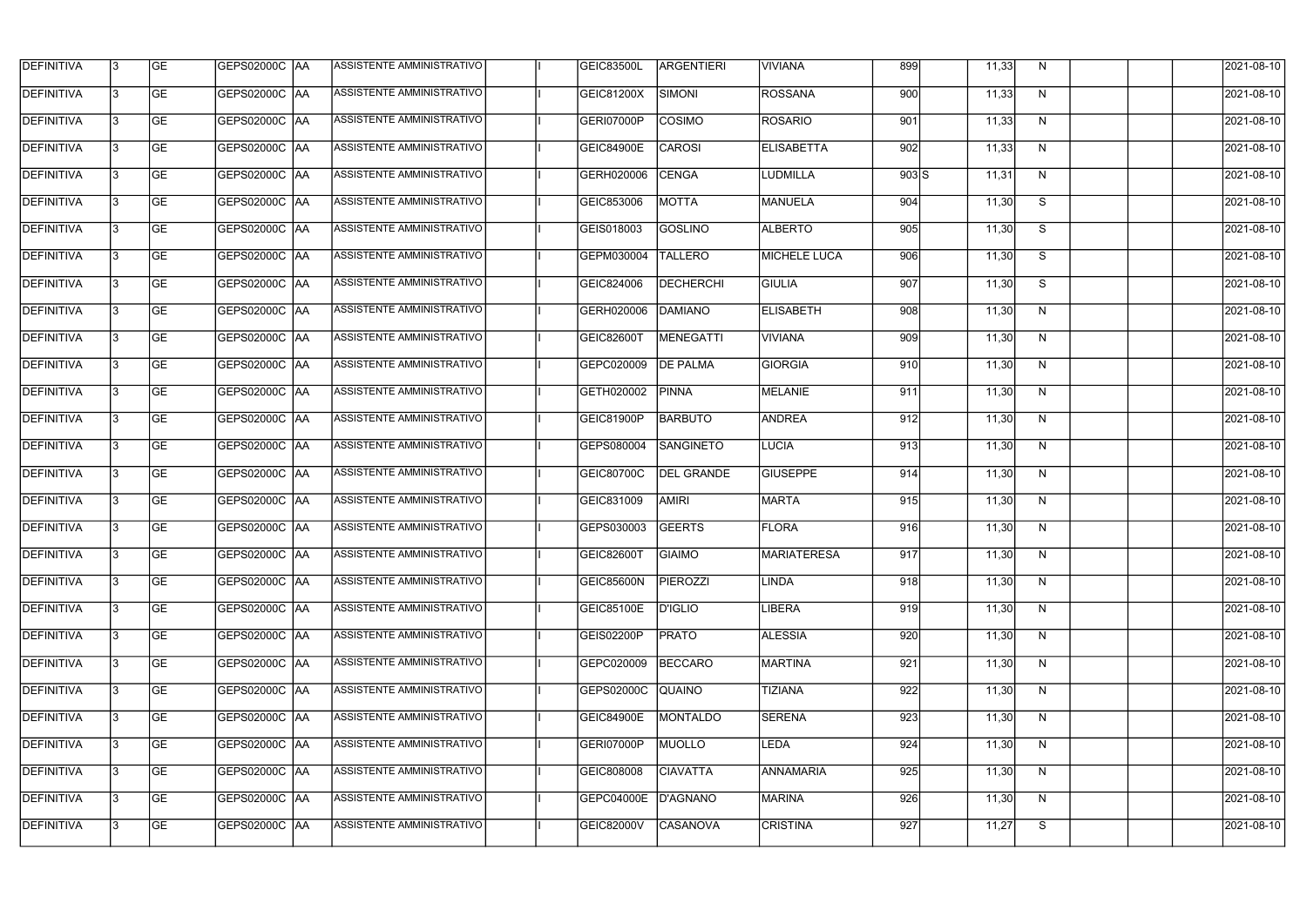| <b>DEFINITIVA</b> | 13  | <b>GE</b> | GEPS02000C  AA       | ASSISTENTE AMMINISTRATIVO        | <b>GEIC85000P</b> | GHERARDI                  | <b>STEFANO</b>     | 928 | 11,25 | S.           | 2021-08-10 |
|-------------------|-----|-----------|----------------------|----------------------------------|-------------------|---------------------------|--------------------|-----|-------|--------------|------------|
| <b>DEFINITIVA</b> | l3  | <b>GE</b> | GEPS02000C  AA       | ASSISTENTE AMMINISTRATIVO        | GEPS07000D        | DI MUNNO                  | <b>CELIA</b>       | 929 | 11,25 | N            | 2021-08-10 |
| DEFINITIVA        | l3  | <b>GE</b> | <b>GEPS02000C AA</b> | ASSISTENTE AMMINISTRATIVO        | GEIC838004        | <b>GAMBACCIANI</b>        | <b>CRISTINA</b>    | 930 | 11,23 | S            | 2021-08-10 |
| <b>DEFINITIVA</b> | 13  | <b>GE</b> | <b>GEPS02000C AA</b> | ASSISTENTE AMMINISTRATIVO        | GEIC83500L        | D'AGOSTINO                | <b>CHIARA</b>      | 931 | 11,21 | $\mathsf{N}$ | 2021-08-10 |
| <b>DEFINITIVA</b> | l3  | <b>GE</b> | GEPS02000C  AA       | ASSISTENTE AMMINISTRATIVO        | <b>GEIC84900E</b> | <b>DIGNO</b>              | GRAZIA             | 932 | 11,20 | S            | 2021-08-10 |
| <b>DEFINITIVA</b> | IЗ  | <b>GE</b> | <b>GEPS02000C AA</b> | <b>ASSISTENTE AMMINISTRATIVO</b> | GEIS01600B        | <b>ROGGERONE</b>          | <b>ALESSIA</b>     | 933 | 11,20 | S            | 2021-08-10 |
| <b>DEFINITIVA</b> | l3  | <b>GE</b> | <b>GEPS02000C AA</b> | <b>ASSISTENTE AMMINISTRATIVO</b> | GEIC811004        | <b>FURCI</b>              | <b>BIANCAMARIA</b> | 934 | 11,20 | S            | 2021-08-10 |
| <b>DEFINITIVA</b> | l3  | <b>GE</b> | GEPS02000C AA        | ASSISTENTE AMMINISTRATIVO        | GEIC859005        | SCAGNI                    | <b>ALICE</b>       | 935 | 11,20 | S            | 2021-08-10 |
| <b>DEFINITIVA</b> | l3  | <b>GE</b> | GEPS02000C   AA      | ASSISTENTE AMMINISTRATIVO        | GEIS004005        | <b>SFORZA</b>             | <b>ILARIA</b>      | 936 | 11,20 | S            | 2021-08-10 |
| <b>DEFINITIVA</b> | l3  | <b>GE</b> | GEPS02000C AA        | ASSISTENTE AMMINISTRATIVO        | <b>GEIC84900E</b> | <b>GATTO</b>              | <b>ALESSIA</b>     | 937 | 11,20 | S            | 2021-08-10 |
| DEFINITIVA        | l3  | <b>GE</b> | GEPS02000C AA        | ASSISTENTE AMMINISTRATIVO        | GERH01000G        | LA PIETRA                 | <b>ANNA MARIA</b>  | 938 | 11,20 | N            | 2021-08-10 |
| <b>DEFINITIVA</b> | 13  | <b>GE</b> | GEPS02000C AA        | ASSISTENTE AMMINISTRATIVO        | GEIC861005        | MACCHIA                   | <b>YLENIA</b>      | 939 | 11,20 | N            | 2021-08-10 |
| <b>DEFINITIVA</b> | l3  | <b>GE</b> | GEPS02000C  AA       | ASSISTENTE AMMINISTRATIVO        | GEIC83400R        | <b>PIANA</b>              | <b>ELEONORA</b>    | 940 | 11,20 | N            | 2021-08-10 |
| <b>DEFINITIVA</b> | l3  | <b>GE</b> | GEPS02000C AA        | ASSISTENTE AMMINISTRATIVO        | GEIC81300Q        | <b>LAVIOSA</b>            | ANDREA             | 941 | 11,20 | N            | 2021-08-10 |
| <b>DEFINITIVA</b> | l3  | <b>GE</b> | GEPS02000C AA        | ASSISTENTE AMMINISTRATIVO        | GEPM04000P        | DE<br><b>GIOVANNIELLO</b> | <b>MARTINA</b>     | 942 | 11,20 | N            | 2021-08-10 |
| <b>DEFINITIVA</b> | l3  | <b>GE</b> | GEPS02000C  AA       | ASSISTENTE AMMINISTRATIVO        | GEIS01600B        | <b>D'AURIA</b>            | <b>PASQUA</b>      | 943 | 11,20 | N            | 2021-08-10 |
| <b>DEFINITIVA</b> | l3  | <b>GE</b> | GEPS02000C  AA       | ASSISTENTE AMMINISTRATIVO        | <b>GEIS01600B</b> | <b>ZAMBITO</b>            | <b>CARLA</b>       | 944 | 11,20 | N            | 2021-08-10 |
| <b>DEFINITIVA</b> |     | <b>GE</b> | GEPS02000C  AA       | ASSISTENTE AMMINISTRATIVO        | GEPS080004        | <b>SPERANDIO</b>          | <b>NADIA</b>       | 945 | 11,20 | N            | 2021-08-10 |
| <b>DEFINITIVA</b> | IЗ  | GE        | GEPS02000C  AA       | <b>ASSISTENTE AMMINISTRATIVO</b> | <b>GEIC85100E</b> | <b>MICELISOPO</b>         | VINCENZO           | 946 | 11,20 | N,           | 2021-08-10 |
| <b>DEFINITIVA</b> | 13. | <b>GE</b> | <b>GEPS02000C AA</b> | ASSISTENTE AMMINISTRATIVO        | <b>GEIC84400B</b> | <b>LOREFICE</b>           | <b>MARTINA</b>     | 947 | 11,20 | N            | 2021-08-10 |
| <b>DEFINITIVA</b> | 13  | <b>GE</b> | <b>GEPS02000C AA</b> | ASSISTENTE AMMINISTRATIVO        | <b>GEIC84200Q</b> | <b>RIZZO</b>              | <b>NICOLA</b>      | 948 | 11,20 | N            | 2021-08-10 |
| <b>DEFINITIVA</b> | 13  | <b>GE</b> | GEPS02000C AA        | ASSISTENTE AMMINISTRATIVO        | GEIC85700D        | <b>MORMILE</b>            | <b>ALESSANDRO</b>  | 949 | 11,20 | N            | 2021-08-10 |
| <b>DEFINITIVA</b> | 13  | <b>GE</b> | GEPS02000C AA        | ASSISTENTE AMMINISTRATIVO        | <b>GEIC82000V</b> | <b>GALLO</b>              | FRANCESCA          | 950 | 11,20 | N            | 2021-08-10 |
| <b>DEFINITIVA</b> | 13  | <b>GE</b> | GEPS02000C AA        | ASSISTENTE AMMINISTRATIVO        | GEIC854002        | <b>ESPOSITO</b>           | MARTINA            | 951 | 11,20 | N            | 2021-08-10 |
| <b>DEFINITIVA</b> | l3  | <b>GE</b> | GEPS02000C  AA       | ASSISTENTE AMMINISTRATIVO        | GEIS018003        | <b>LICATA</b>             | <b>GIADA</b>       | 952 | 11,20 | N            | 2021-08-10 |
| DEFINITIVA        | l3  | <b>GE</b> | GEPS02000C  AA       | ASSISTENTE AMMINISTRATIVO        | <b>GEIC84200Q</b> | <b>ZAPPIA</b>             | <b>CHIARA</b>      | 953 | 11,20 | N            | 2021-08-10 |
| DEFINITIVA        | l3  | <b>GE</b> | GEPS02000C  AA       | ASSISTENTE AMMINISTRATIVO        | GEIC853006        | <b>LEVERATTO</b>          | <b>GAIA</b>        | 954 | 11,20 | N            | 2021-08-10 |
| <b>DEFINITIVA</b> | l3  | <b>GE</b> | GEPS02000C AA        | ASSISTENTE AMMINISTRATIVO        | GEIC81900P        | <b>TROPIANO</b>           | <b>BARBARA</b>     | 955 | 11,20 | N            | 2021-08-10 |
| <b>DEFINITIVA</b> | 13  | <b>GE</b> | GEPS02000C  AA       | ASSISTENTE AMMINISTRATIVO        | GEPM04000P        | <b>VITALE</b>             | <b>ARIANNA</b>     | 956 | 11,17 | N            | 2021-08-10 |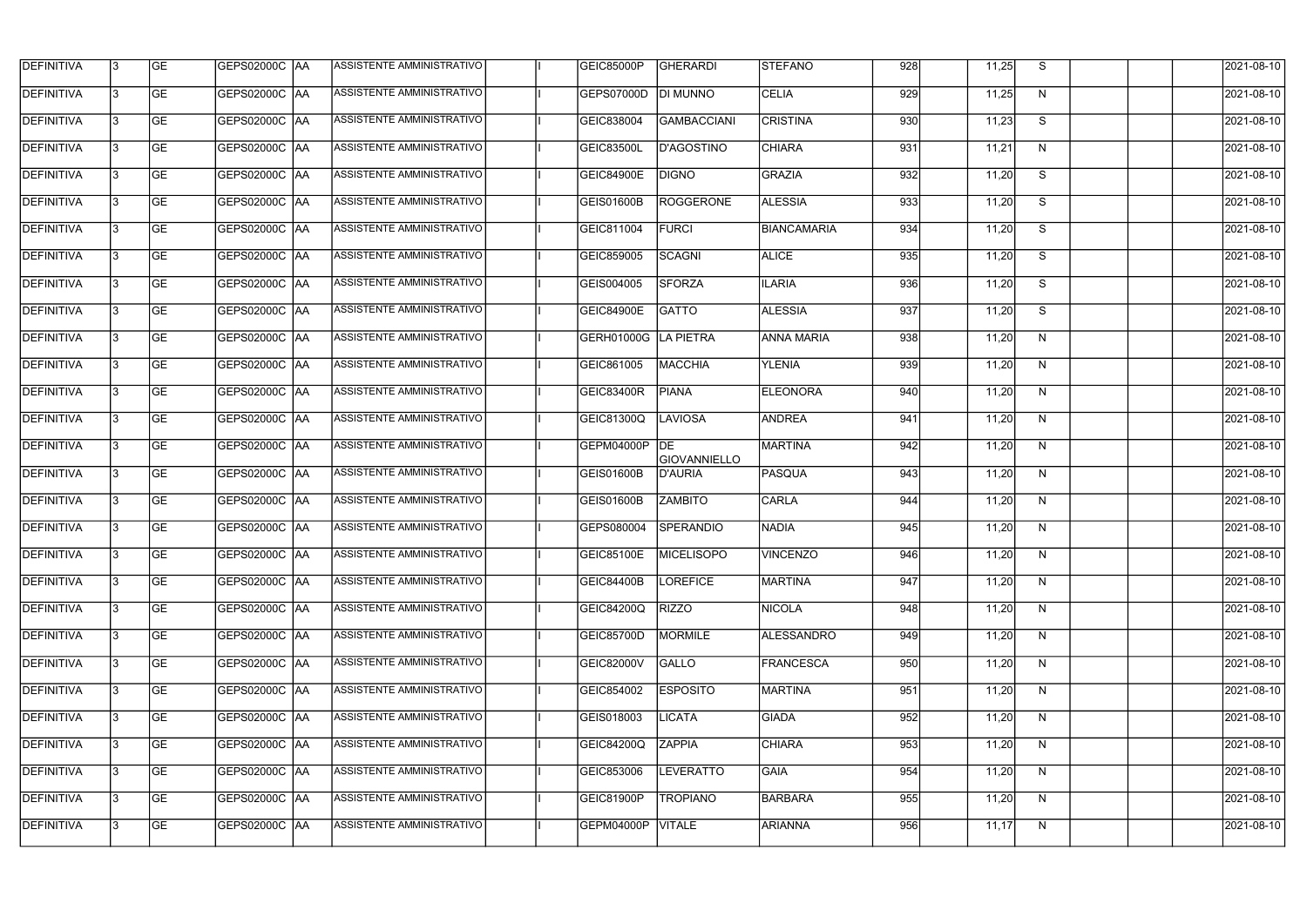| <b>DEFINITIVA</b> | 13  | <b>GE</b> | <b>GEPS02000C AA</b> | ASSISTENTE AMMINISTRATIVO | GEIC811004        | ANGIOLANI         | <b>FABIO</b>          | 957 | 11,17 | N            | 2021-08-10 |
|-------------------|-----|-----------|----------------------|---------------------------|-------------------|-------------------|-----------------------|-----|-------|--------------|------------|
| <b>DEFINITIVA</b> | l3  | <b>GE</b> | <b>GEPS02000C AA</b> | ASSISTENTE AMMINISTRATIVO | GEIC837008        | <b>CHESSA</b>     | <b>STEFANIA</b>       | 958 | 11,17 | N            | 2021-08-10 |
| <b>DEFINITIVA</b> | l3  | <b>GE</b> | GEPS02000C AA        | ASSISTENTE AMMINISTRATIVO | GEIS012004        | <b>DI MARTINO</b> | <b>LUCIANO</b>        | 959 | 11,15 | N            | 2021-08-10 |
| <b>DEFINITIVA</b> | l3  | <b>GE</b> | <b>GEPS02000C AA</b> | ASSISTENTE AMMINISTRATIVO | GEIC840004        | <b>TROPIANO</b>   | <b>MARTA</b>          | 960 | 11,15 | $\mathsf{N}$ | 2021-08-10 |
| <b>DEFINITIVA</b> | l3  | <b>GE</b> | <b>GEPS02000C AA</b> | ASSISTENTE AMMINISTRATIVO | GERH01000G        | SERINO            | <b>OSVALDO</b>        | 961 | 11,15 | N            | 2021-08-10 |
| <b>DEFINITIVA</b> | l3  | <b>GE</b> | <b>GEPS02000C AA</b> | ASSISTENTE AMMINISTRATIVO | GEIS02200P        | <b>FENU</b>       | <b>STEFANIA</b>       | 962 | 11,15 | N            | 2021-08-10 |
| <b>DEFINITIVA</b> | l3  | <b>GE</b> | <b>GEPS02000C AA</b> | ASSISTENTE AMMINISTRATIVO | GEIC83900X        | RODÀ              | <b>SAVERIO GUIDO</b>  | 963 | 11,13 | S            | 2021-08-10 |
| <b>DEFINITIVA</b> | l3  | <b>GE</b> | <b>GEPS02000C AA</b> | ASSISTENTE AMMINISTRATIVO | GERH01000G        | <b>LICATA</b>     | FRANCESCA             | 964 | 11,11 | S            | 2021-08-10 |
| <b>DEFINITIVA</b> |     | <b>GE</b> | GEPS02000C  AA       | ASSISTENTE AMMINISTRATIVO | GEIC82200E        | <b>CERVETTO</b>   | <b>ELISA</b>          | 965 | 11,10 | S            | 2021-08-10 |
| <b>DEFINITIVA</b> | l3  | <b>GE</b> | GEPS02000C  AA       | ASSISTENTE AMMINISTRATIVO | GEIC81400G        | PORRATA           | <b>ELISABETTA</b>     | 966 | 11,10 | S            | 2021-08-10 |
| DEFINITIVA        | 13  | <b>GE</b> | GEPS02000C AA        | ASSISTENTE AMMINISTRATIVO | GESD010008        | <b>MORACE</b>     | <b>INNOCENZO</b>      | 967 | 11,10 | S            | 2021-08-10 |
| <b>DEFINITIVA</b> | l3  | <b>GE</b> |                      | ASSISTENTE AMMINISTRATIVO | GEIC810008        | <b>SCIANCA</b>    | <b>ANTONELLA</b>      | 968 | 11,10 | S            | 2021-08-10 |
| <b>DEFINITIVA</b> | l3  | <b>GE</b> | GEPS02000C AA        | ASSISTENTE AMMINISTRATIVO | GEIC854002        | <b>ZARA</b>       | <b>VALENTINA</b>      | 969 | 11,10 | S            | 2021-08-10 |
| <b>DEFINITIVA</b> | l3  | <b>GE</b> | GEPS02000C  AA       | ASSISTENTE AMMINISTRATIVO | GEPC01000P        | PERZIANO          | MONICA                | 970 | 11,10 | S            | 2021-08-10 |
| <b>DEFINITIVA</b> | l3  | <b>GE</b> | GEPS02000C  AA       | ASSISTENTE AMMINISTRATIVO | GEPS07000D        | <b>BARTOLI</b>    | <b>ELISA</b>          | 971 | 11,10 | S            | 2021-08-10 |
| <b>DEFINITIVA</b> | IЗ  | <b>GE</b> |                      | ASSISTENTE AMMINISTRATIVO | GEIC83600C        | <b>CARAMELLA</b>  | <b>ELENA</b>          | 972 | 11,10 | N            | 2021-08-10 |
| <b>DEFINITIVA</b> | I3  | <b>GE</b> | GEPS02000C  AA       | ASSISTENTE AMMINISTRATIVO | GEIC809004        | <b>PRUGNO</b>     | <b>TERESA MARTINA</b> | 973 | 11,10 | N            | 2021-08-10 |
| DEFINITIVA        |     | <b>GE</b> | GEPS02000C  AA       | ASSISTENTE AMMINISTRATIVO | GEPS02000C        | <b>ROCCA</b>      | <b>TOMMASO</b>        | 974 | 11,10 | N            | 2021-08-10 |
| <b>DEFINITIVA</b> | 13  | <b>GE</b> | GEPS02000C  AA       | ASSISTENTE AMMINISTRATIVO | <b>GEIC85000P</b> | <b>DE MORO</b>    | <b>ANDREA</b>         | 975 | 11,10 | N            | 2021-08-10 |
| <b>DEFINITIVA</b> | 13  | <b>GE</b> | <b>GEPS02000C AA</b> | ASSISTENTE AMMINISTRATIVO | GEIC80700C        | <b>LIBRA</b>      | <b>LILLY</b>          | 976 | 11,10 | N            | 2021-08-10 |
| <b>DEFINITIVA</b> | 13  | <b>GE</b> | GEPS02000C  AA       | ASSISTENTE AMMINISTRATIVO | GEIC809004        | <b>CORDONE</b>    | <b>FLORA</b>          | 977 | 11,10 | N            | 2021-08-10 |
| <b>DEFINITIVA</b> | 13  | <b>GE</b> | <b>GEPS02000C AA</b> | ASSISTENTE AMMINISTRATIVO | GEIS018003        | RONCO             | <b>SARA</b>           | 978 | 11,10 | N            | 2021-08-10 |
| <b>DEFINITIVA</b> | 13  | <b>GE</b> | GEPS02000C AA        | ASSISTENTE AMMINISTRATIVO | <b>GEIC81400G</b> | <b>OTTONELLO</b>  | <b>CECILIA</b>        | 979 | 11,10 | N            | 2021-08-10 |
| <b>DEFINITIVA</b> | 13  | <b>GE</b> | <b>GEPS02000C AA</b> | ASSISTENTE AMMINISTRATIVO | GEIC81900P        | <b>CORANA</b>     | <b>ELENA</b>          | 980 | 11,10 | N            | 2021-08-10 |
| <b>DEFINITIVA</b> | IЗ  | <b>GE</b> | GEPS02000C  AA       | ASSISTENTE AMMINISTRATIVO | GEIC80700C        | <b>BUONOCORE</b>  | <b>ELIO</b>           | 981 | 11,10 | N            | 2021-08-10 |
| DEFINITIVA        | IЗ  | <b>GE</b> | GEPS02000C  AA       | ASSISTENTE AMMINISTRATIVO | GEIC825002        | MARCHIORI         | <b>DINA</b>           | 982 | 11,10 | N            | 2021-08-10 |
| <b>DEFINITIVA</b> | l3  | <b>GE</b> | GEPS02000C  AA       | ASSISTENTE AMMINISTRATIVO | GEIC84100X        | <b>CAMPAGNANO</b> | LISA                  | 983 | 11,10 | N            | 2021-08-10 |
| <b>DEFINITIVA</b> | 13. | <b>GE</b> | GEPS02000C  AA       | ASSISTENTE AMMINISTRATIVO | GEVC010002        | <b>CENTONZE</b>   | <b>MARIANNA</b>       | 984 | 11,10 | N            | 2021-08-10 |
| <b>DEFINITIVA</b> | IЗ  | <b>GE</b> | GEPS02000C  AA       | ASSISTENTE AMMINISTRATIVO | GEIS003009        | <b>NICOLOSI</b>   | <b>CLAUDIA</b>        | 985 | 11,10 | N            | 2021-08-10 |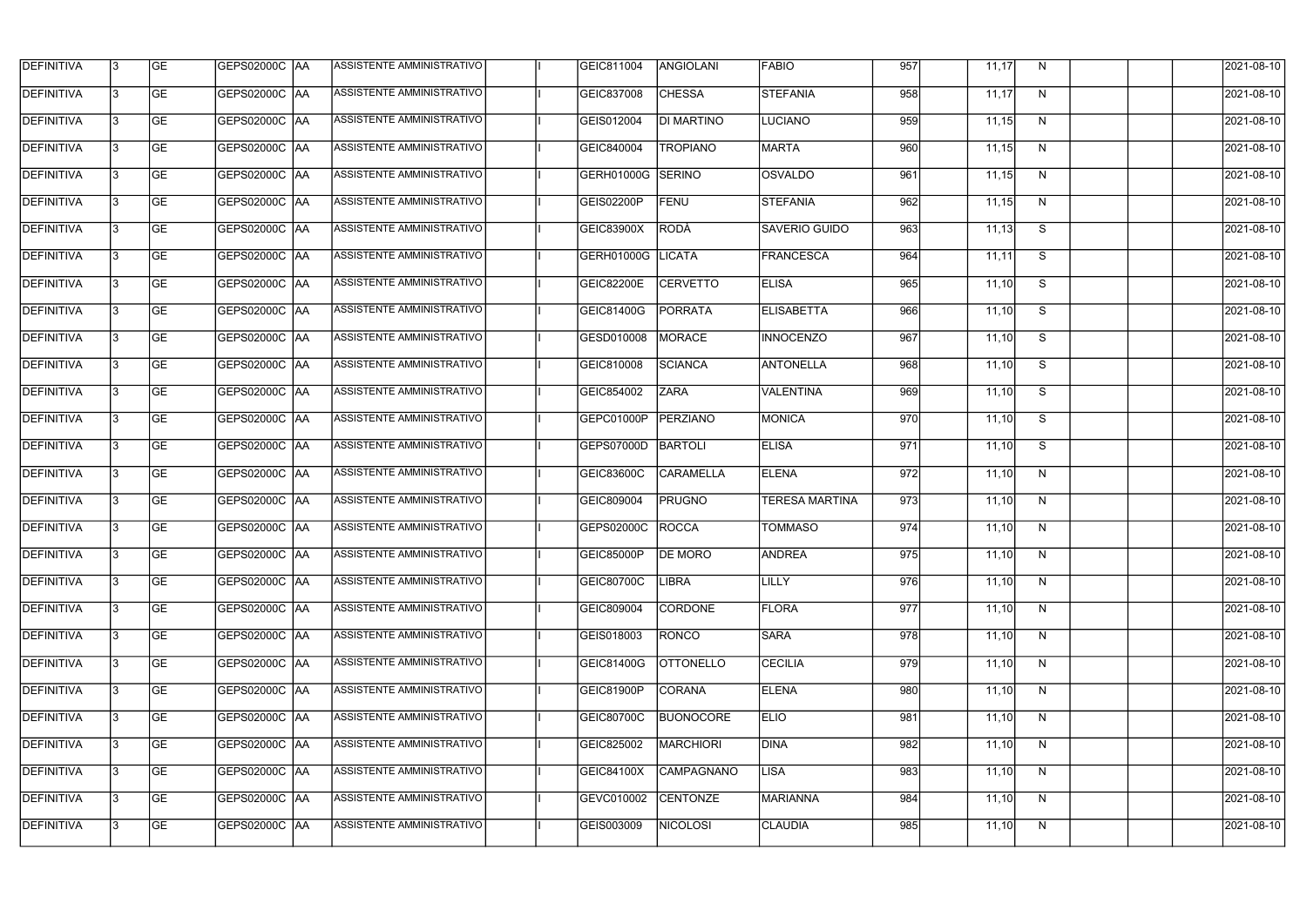| <b>DEFINITIVA</b> | 13  | <b>GE</b> | <b>GEPS02000C AA</b> | ASSISTENTE AMMINISTRATIVO        | <b>GEIC80600L</b>  | <b>CARLINO</b>        | <b>ROSARIA</b>   | 986  | 11,10           | N            | 2021-08-10 |
|-------------------|-----|-----------|----------------------|----------------------------------|--------------------|-----------------------|------------------|------|-----------------|--------------|------------|
| <b>DEFINITIVA</b> | l3  | <b>GE</b> | <b>GEPS02000C AA</b> | ASSISTENTE AMMINISTRATIVO        | GEIS00600R         | <b>COLINA</b>         | <b>ANTONELLA</b> | 987  | 11,10           | N            | 2021-08-10 |
| <b>DEFINITIVA</b> | l3  | <b>GE</b> | <b>GEPS02000C AA</b> | ASSISTENTE AMMINISTRATIVO        | GEIC853006         | <b>OLIVIERO</b>       | DANIELA          | 988  | 11,10           | N            | 2021-08-10 |
| <b>DEFINITIVA</b> | l3  | <b>GE</b> | <b>GEPS02000C AA</b> | ASSISTENTE AMMINISTRATIVO        | GERH020006         | FAVALE                | <b>GRAZIA</b>    | 989  | 11,10           | $\mathsf{N}$ | 2021-08-10 |
| <b>DEFINITIVA</b> | l3  | <b>GE</b> | <b>GEPS02000C AA</b> | ASSISTENTE AMMINISTRATIVO        | GEPS17000A         | <b>PISANI</b>         | <b>SARA</b>      | 990  | 11,10           | N            | 2021-08-10 |
| <b>DEFINITIVA</b> | l3  | <b>GE</b> | <b>GEPS02000C AA</b> | <b>ASSISTENTE AMMINISTRATIVO</b> | GESL01000P         | <b>BRIGATI</b>        | <b>ILARIA</b>    | 991  | 11,10           | N            | 2021-08-10 |
| <b>DEFINITIVA</b> | l3  | <b>GE</b> | GEPS02000C AA        | ASSISTENTE AMMINISTRATIVO        | GEIC81900P         | <b>MIGLIARO</b>       | MARIA CONCETTA   | 992  | 11,10           | N            | 2021-08-10 |
| <b>DEFINITIVA</b> | l3  | <b>GE</b> | <b>GEPS02000C AA</b> | ASSISTENTE AMMINISTRATIVO        | GEIS018003         | <b>DE BLASI</b>       | <b>RICCARDO</b>  | 993  | 11,07           | S            | 2021-08-10 |
| <b>DEFINITIVA</b> |     | <b>GE</b> |                      | ASSISTENTE AMMINISTRATIVO        | <b>GEIS01400Q</b>  | ARECCO                | <b>RICCARDO</b>  | 994  | 11,07           | S            | 2021-08-10 |
| <b>DEFINITIVA</b> | l3  | <b>GE</b> | GEPS02000C AA        | ASSISTENTE AMMINISTRATIVO        | GEIC84100X         | MAMMOLA               | <b>SARA</b>      | 995  | 11,07           | S            | 2021-08-10 |
| <b>DEFINITIVA</b> | 13  | <b>GE</b> | GEPS02000C AA        | ASSISTENTE AMMINISTRATIVO        | <b>GEIC83400R</b>  | <b>SORRENTINO</b>     | <b>CLARA</b>     | 996  | 11,07           | N            | 2021-08-10 |
| <b>DEFINITIVA</b> | l3  | <b>GE</b> |                      | ASSISTENTE AMMINISTRATIVO        | <b>GEIC85000P</b>  | <b>PUPPO</b>          | <b>ILARIA</b>    | 997  | 11              | S            | 2021-08-10 |
| <b>DEFINITIVA</b> | l3  | <b>GE</b> | GEPS02000C AA        | <b>ASSISTENTE AMMINISTRATIVO</b> | <b>GEIC82000V</b>  | <b>ROSANA</b>         | <b>RAFFAELLA</b> | 998  | 11              | S            | 2021-08-10 |
| <b>DEFINITIVA</b> | l3  | <b>GE</b> | GEPS02000C  AA       | ASSISTENTE AMMINISTRATIVO        | GEPS02000C         | <b>BIANCHI</b>        | <b>SILVIA</b>    | 999  | 11              | S            | 2021-08-10 |
| <b>DEFINITIVA</b> | l3  | <b>GE</b> | GEPS02000C  AA       | ASSISTENTE AMMINISTRATIVO        | GERH01000G SCARRA' |                       | <b>DENISE</b>    | 1000 | 11              | S            | 2021-08-10 |
| <b>DEFINITIVA</b> | IЗ  | <b>GE</b> |                      | ASSISTENTE AMMINISTRATIVO        | <b>GEIC82000V</b>  | MASTROLONARD STEFANIA |                  | 1001 | $\overline{11}$ | S            | 2021-08-10 |
| <b>DEFINITIVA</b> | I3  | <b>GE</b> | GEPS02000C  AA       | ASSISTENTE AMMINISTRATIVO        | GEPS07000D         | VALLEBELLA            | FRANCO           | 1002 | 11              | S            | 2021-08-10 |
| DEFINITIVA        |     | <b>GE</b> | GEPS02000C AA        | ASSISTENTE AMMINISTRATIVO        | GEPC01000P         | <b>REPETTO</b>        | <b>FRANCESCA</b> | 1003 | 11              | S            | 2021-08-10 |
| <b>DEFINITIVA</b> | 13  | <b>GE</b> | GEPS02000C  AA       | ASSISTENTE AMMINISTRATIVO        | GEPC01000P ROERA   |                       | <b>GIULIA</b>    | 1004 | 11              | S.           | 2021-08-10 |
| <b>DEFINITIVA</b> | 13  | <b>GE</b> | <b>GEPS02000C AA</b> | ASSISTENTE AMMINISTRATIVO        | GEIS018003         | <b>IACONA</b>         | <b>GABRIELLA</b> | 1005 | 11              | S            | 2021-08-10 |
| <b>DEFINITIVA</b> | 13  | <b>GE</b> | GEPS02000C  AA       | ASSISTENTE AMMINISTRATIVO        | <b>GEPS17000A</b>  | <b>SPECCHIARELLO</b>  | <b>ELOISA</b>    | 1006 | 11              | S            | 2021-08-10 |
| <b>DEFINITIVA</b> | 13. | <b>GE</b> | <b>GEPS02000C AA</b> | ASSISTENTE AMMINISTRATIVO        | GERH020006         | <b>BORRELLI</b>       | FRANCESCA        | 1007 | $\overline{11}$ | N            | 2021-08-10 |
| <b>DEFINITIVA</b> | 13  | <b>GE</b> | GEPS02000C AA        | ASSISTENTE AMMINISTRATIVO        | GEPC020009         | <b>DE VITO</b>        | BARBARA          | 1008 | $\overline{11}$ | N            | 2021-08-10 |
| <b>DEFINITIVA</b> | 13  | <b>GE</b> | GEPS02000C  AA       | ASSISTENTE AMMINISTRATIVO        | <b>GEIS00600R</b>  | <b>MORTELLARO</b>     | <b>FRANCESCA</b> | 1009 | 11              | N            | 2021-08-10 |
| <b>DEFINITIVA</b> | IЗ  | <b>GE</b> | GEPS02000C  AA       | ASSISTENTE AMMINISTRATIVO        | GEIS01400Q         | CUCÉ                  | <b>ANTHONY</b>   | 1010 | 11              | N            | 2021-08-10 |
| DEFINITIVA        | l3  | <b>GE</b> | GEPS02000C  AA       | ASSISTENTE AMMINISTRATIVO        | GEPC020009         | <b>FERRERI</b>        | <b>GAIA</b>      | 1011 | 11              | N            | 2021-08-10 |
| <b>DEFINITIVA</b> | l3  | <b>GE</b> | GEPS02000C  AA       | ASSISTENTE AMMINISTRATIVO        | GEIS01400Q         | MACCHI                | <b>IRENE</b>     | 1012 | 11              | N            | 2021-08-10 |
| <b>DEFINITIVA</b> | 13. | <b>GE</b> | <b>GEPS02000C AA</b> | ASSISTENTE AMMINISTRATIVO        | GEIC83600C         | <b>GUAGLIARDI</b>     | <b>SARA</b>      | 1013 | 11              | N            | 2021-08-10 |
| <b>DEFINITIVA</b> | IЗ  | <b>GE</b> | GEPS02000C  AA       | ASSISTENTE AMMINISTRATIVO        | GEPS030003         | <b>COLLETTI</b>       | <b>GIULIA</b>    | 1014 | 11              | N            | 2021-08-10 |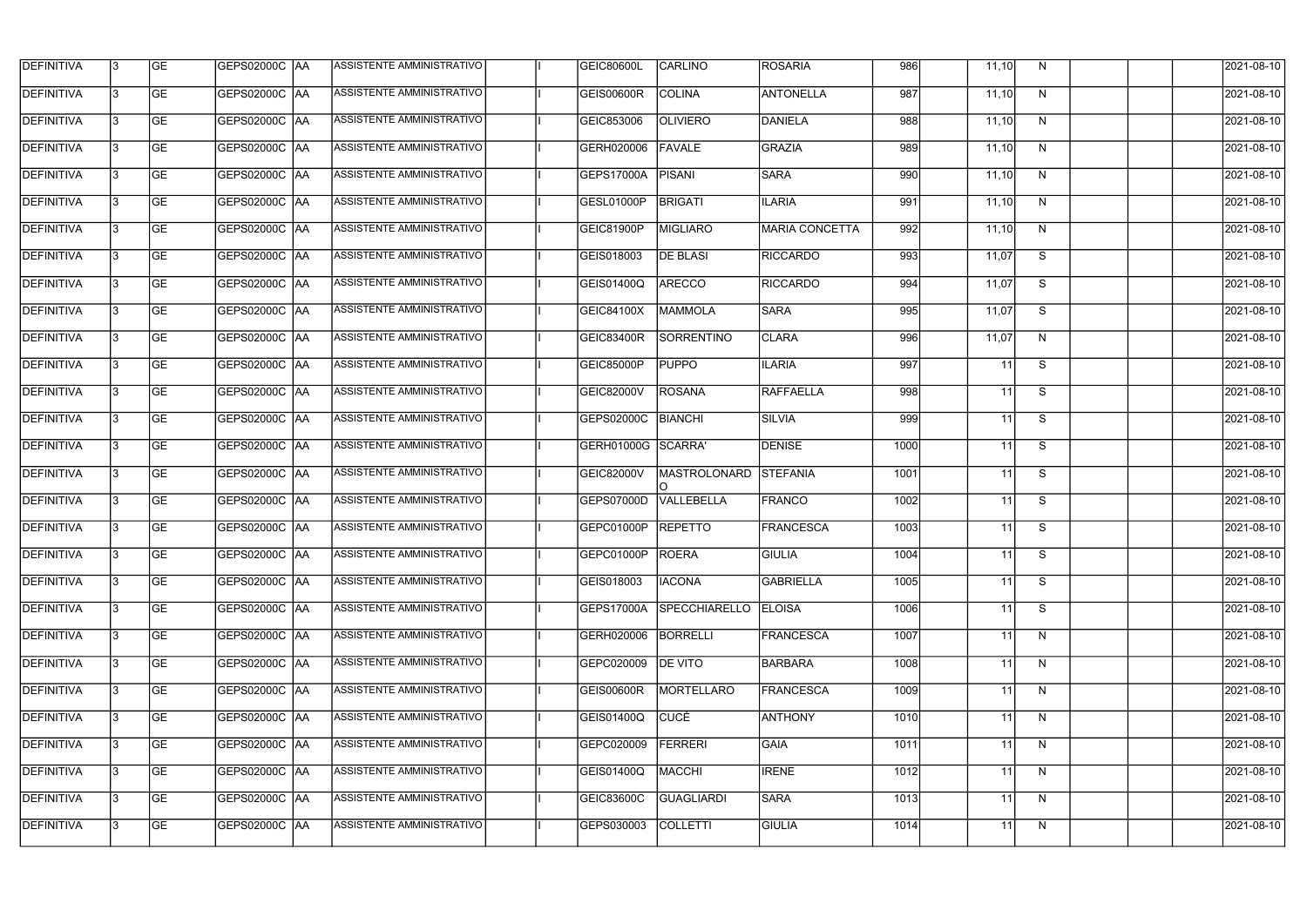| <b>DEFINITIVA</b> | 13  | <b>GE</b> | <b>GEPS02000C AA</b> | ASSISTENTE AMMINISTRATIVO | GEIS003009                | COSTANZO          | <b>ANDREA</b>          | 1015     | 11              | N            | 2021-08-10 |
|-------------------|-----|-----------|----------------------|---------------------------|---------------------------|-------------------|------------------------|----------|-----------------|--------------|------------|
| DEFINITIVA        | l3  | <b>GE</b> | <b>GEPS02000C AA</b> | ASSISTENTE AMMINISTRATIVO | GEIS017007                | DI BIASE          | FRANCESCA              | 1016     | 11              | N            | 2021-08-10 |
| <b>DEFINITIVA</b> | l3  | <b>GE</b> | GEPS02000C AA        | ASSISTENTE AMMINISTRATIVO | GEIC831009                | <b>PARRINELLO</b> | FRANCESCA              | 1017     | 11              | N            | 2021-08-10 |
| <b>DEFINITIVA</b> | l3  | <b>GE</b> | <b>GEPS02000C AA</b> | ASSISTENTE AMMINISTRATIVO | GERH01000G                | SCIARPA           | <b>LORENZO</b>         | 1018     | 11              | N            | 2021-08-10 |
| <b>DEFINITIVA</b> | l3  | <b>GE</b> | GEPS02000C AA        | ASSISTENTE AMMINISTRATIVO | GEIC824006                | <b>BARBETTI</b>   | <b>GINEVRA</b>         | 1019     | 11              | N            | 2021-08-10 |
| <b>DEFINITIVA</b> | IЗ  | <b>GE</b> | <b>GEPS02000C AA</b> | ASSISTENTE AMMINISTRATIVO | GEIC860009                | <b>SARDO</b>      | <b>ADRIANO</b>         | 1020     | 11              | N            | 2021-08-10 |
| <b>DEFINITIVA</b> | l3  | <b>GE</b> | <b>GEPS02000C AA</b> | ASSISTENTE AMMINISTRATIVO | GEIC861005                | <b>D'OTTAVIO</b>  | PAOLA                  | 1021     | 11              | N            | 2021-08-10 |
| <b>DEFINITIVA</b> | l3  | <b>GE</b> | <b>GEPS02000C AA</b> | ASSISTENTE AMMINISTRATIVO | GEPC04000E                | MASSA             | <b>FEDERICO</b>        | 1022     | 11              | N            | 2021-08-10 |
| <b>DEFINITIVA</b> |     | <b>GE</b> |                      | ASSISTENTE AMMINISTRATIVO | GEIC81200X                | MINCELLA          | <b>ELISA</b>           | 1023     | 11              | N            | 2021-08-10 |
| <b>DEFINITIVA</b> | l3  | <b>GE</b> | GEPS02000C  AA       | ASSISTENTE AMMINISTRATIVO | GEPC01000P                | CAPIZZI           | <b>ROBERTO LIBORIO</b> | 1024     | 11              | N            | 2021-08-10 |
| <b>DEFINITIVA</b> | 13  | <b>GE</b> | GEPS02000C AA        | ASSISTENTE AMMINISTRATIVO | GEIC80700C                | <b>FELTRIN</b>    | <b>ELENA</b>           | 1025     | 11              | N            | 2021-08-10 |
| <b>DEFINITIVA</b> | l3  | <b>GE</b> |                      | ASSISTENTE AMMINISTRATIVO | GESL01000P                | CANANZI           | <b>GIULIA</b>          | 1026     | 11              | N            | 2021-08-10 |
| <b>DEFINITIVA</b> | l3  | <b>GE</b> | GEPS02000C AA        | ASSISTENTE AMMINISTRATIVO | GEIS01600B                | <b>GALLO</b>      | <b>MARIO DARIO</b>     | $1027$ S | 11              | N            | 2021-08-10 |
| <b>DEFINITIVA</b> | l3  | <b>GE</b> | GEPS02000C  AA       | ASSISTENTE AMMINISTRATIVO | GEPS07000D                | LAPORTA           | LUCA                   | 1028     | 11              | N            | 2021-08-10 |
| <b>DEFINITIVA</b> | l3  | <b>GE</b> | GEPS02000C  AA       | ASSISTENTE AMMINISTRATIVO | GEPC01000P                | <b>CEDDIA</b>     | <b>PAOLA BENEDETTA</b> | 1029     | 11              | N            | 2021-08-10 |
| <b>DEFINITIVA</b> | IЗ  | <b>GE</b> |                      | ASSISTENTE AMMINISTRATIVO | GEIS01600B                | PEDULLA'          | MARA                   | 1030     | 11              | $\mathsf{N}$ | 2021-08-10 |
| <b>DEFINITIVA</b> | I3  | <b>GE</b> | GEPS02000C  AA       | ASSISTENTE AMMINISTRATIVO | GEIC816007                | <b>BRUZZESE</b>   | ROSA                   | 1031     | 11              | N            | 2021-08-10 |
| DEFINITIVA        |     | <b>GE</b> |                      | ASSISTENTE AMMINISTRATIVO | <b>GEIC80700C</b>         | NORESE            | <b>MARIANNA</b>        | 1032     | 11              | N            | 2021-08-10 |
| <b>DEFINITIVA</b> | 13  | <b>GE</b> | GEPS02000C  AA       | ASSISTENTE AMMINISTRATIVO | <b>GEPS080004   TRONI</b> |                   | <b>LORENZO</b>         | 1033     | 11              | N            | 2021-08-10 |
| <b>DEFINITIVA</b> | 13  | <b>GE</b> | <b>GEPS02000C AA</b> | ASSISTENTE AMMINISTRATIVO | GEVC010002                | <b>CUTRI</b>      | <b>JLENIA</b>          | 1034     | 11              | N            | 2021-08-10 |
| <b>DEFINITIVA</b> | 13  | <b>GE</b> | GEPS02000C  AA       | ASSISTENTE AMMINISTRATIVO | <b>GEIC85100E</b>         | PILI              | <b>GESUINA</b>         | 1035     | 11              | N            | 2021-08-10 |
| <b>DEFINITIVA</b> | 13. | <b>GE</b> | GEPS02000C AA        | ASSISTENTE AMMINISTRATIVO | GEIC811004                | <b>SALVINI</b>    | <b>MANUELA</b>         | 1036     | $\overline{11}$ | N            | 2021-08-10 |
| <b>DEFINITIVA</b> | 13  | <b>GE</b> | GEPS02000C AA        | ASSISTENTE AMMINISTRATIVO | <b>GEIC80700C</b>         | <b>SALVIA</b>     | <b>MARIANGELA</b>      | 1037     | $\overline{11}$ | N            | 2021-08-10 |
| <b>DEFINITIVA</b> | 13  | <b>GE</b> | GEPS02000C  AA       | ASSISTENTE AMMINISTRATIVO | <b>GEIC80700C</b>         | <b>RIDONDELLI</b> | <b>CLAUDIA</b>         | 1038     | 11              | N            | 2021-08-10 |
| <b>DEFINITIVA</b> | IЗ  | <b>GE</b> | GEPS02000C  AA       | ASSISTENTE AMMINISTRATIVO | GEIC831009                | <b>IORIO</b>      | <b>CLAUDIO</b>         | 1039     | 11              | N            | 2021-08-10 |
| DEFINITIVA        | l3  | <b>GE</b> | GEPS02000C  AA       | ASSISTENTE AMMINISTRATIVO | GEIS003009                | <b>FLORIO</b>     | <b>MARINA</b>          | 1040     | 11              | N            | 2021-08-10 |
| <b>DEFINITIVA</b> | l3  | <b>GE</b> | GEPS02000C  AA       | ASSISTENTE AMMINISTRATIVO | <b>GEIS00600R</b>         | <b>MAMELI</b>     | <b>TIZIANA</b>         | 1041     | 11              | N            | 2021-08-10 |
| <b>DEFINITIVA</b> | 13. | <b>GE</b> | GEPS02000C AA        | ASSISTENTE AMMINISTRATIVO | GEPS02000C                | BENVENUTO         | <b>ANDREA</b>          | 1042     | 10,97           | N            | 2021-08-10 |
| <b>DEFINITIVA</b> | IЗ  | <b>GE</b> | GEPS02000C  AA       | ASSISTENTE AMMINISTRATIVO | <b>GERI02000N</b>         | <b>MONTEROSSO</b> | <b>BIAGIO ANDREA</b>   | 1043     | 10,95           | N            | 2021-08-10 |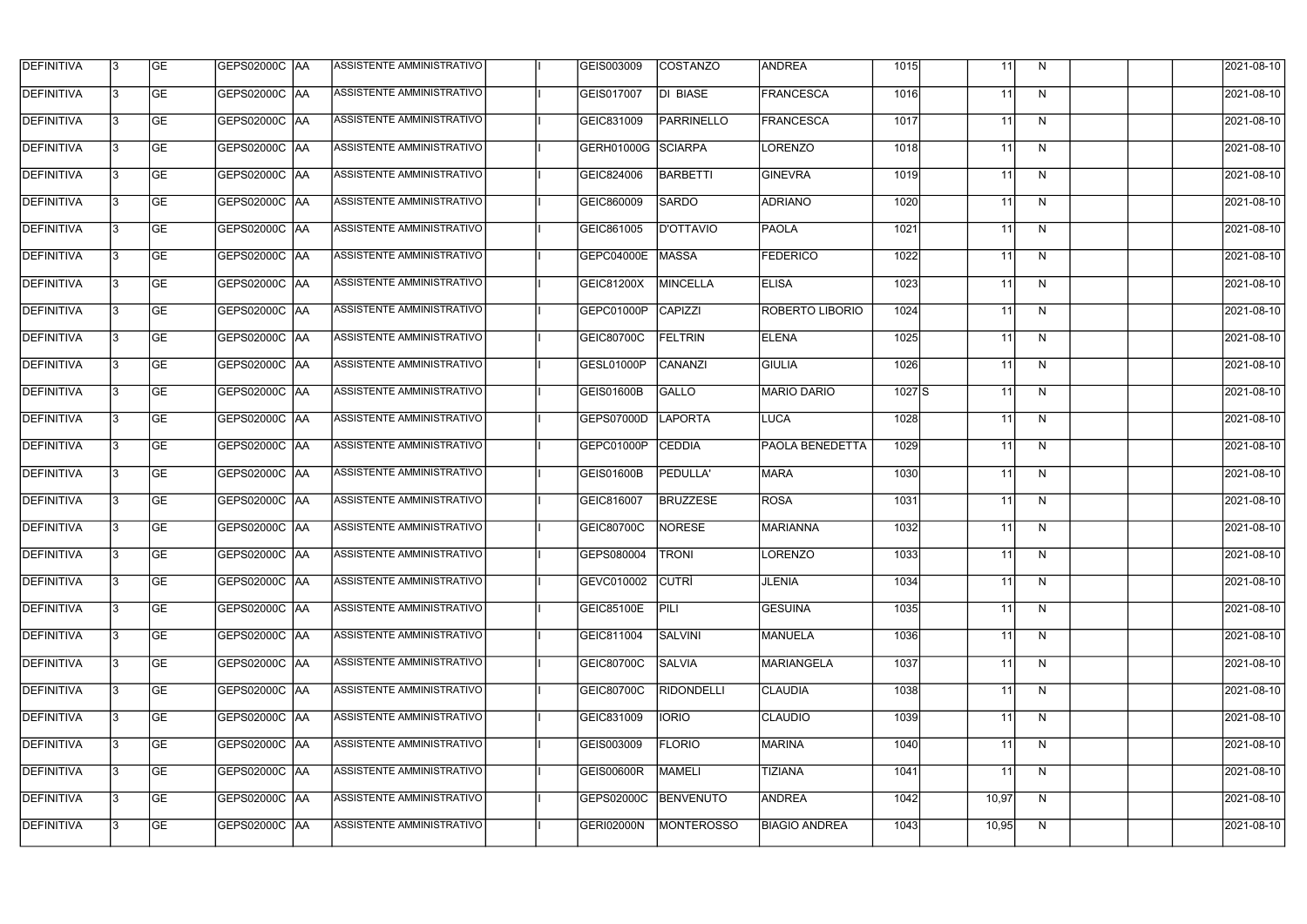| <b>DEFINITIVA</b> | 13  | <b>GE</b> | GEPS02000C  AA       | ASSISTENTE AMMINISTRATIVO        | <b>GEIS02200P</b>         | <b>GIORDANO</b>   | <b>SIMONA</b>                   | 1044 | 10,93 | S  | 2021-08-10       |
|-------------------|-----|-----------|----------------------|----------------------------------|---------------------------|-------------------|---------------------------------|------|-------|----|------------------|
| <b>DEFINITIVA</b> | l3  | <b>GE</b> |                      | ASSISTENTE AMMINISTRATIVO        | <b>GEIC84200Q</b>         | <b>MANNO</b>      | <b>DEBORA</b>                   | 1045 | 10,93 | S  | 2021-08-10       |
| DEFINITIVA        | l3  | <b>GE</b> | <b>GEPS02000C AA</b> | ASSISTENTE AMMINISTRATIVO        | <b>GEIC86500C</b>         | <b>VATTUONE</b>   | <b>BARBARA</b>                  | 1046 | 10,93 | S  | 2021-08-10       |
| <b>DEFINITIVA</b> | l3  | <b>GE</b> | <b>GEPS02000C AA</b> | ASSISTENTE AMMINISTRATIVO        | GEIC82100P                | AVVENENTE         | LARA                            | 1047 | 10,93 | S  | 2021-08-10       |
| <b>DEFINITIVA</b> | l3  | <b>GE</b> | GEPS02000C  AA       | <b>ASSISTENTE AMMINISTRATIVO</b> | GEIC80700C                | <b>DIGIOIA</b>    | <b>ANTONIO</b>                  | 1048 | 10,93 | N  | 2021-08-10       |
| <b>DEFINITIVA</b> | IЗ  | <b>GE</b> | <b>GEPS02000C AA</b> | ASSISTENTE AMMINISTRATIVO        | GEPS02000C                | <b>D'ORIA</b>     | <b>ANNA</b>                     | 1049 | 10,93 | N  | 2021-08-10       |
| <b>DEFINITIVA</b> | l3  | <b>GE</b> | <b>GEPS02000C AA</b> | ASSISTENTE AMMINISTRATIVO        | GEIC862001                | <b>DE FALCO</b>   | <b>GIADA</b>                    | 1050 | 10,90 | S  | 2021-08-10       |
| <b>DEFINITIVA</b> | l3  | <b>GE</b> | GEPS02000C AA        | ASSISTENTE AMMINISTRATIVO        | <b>GERH01000G ROSSINI</b> |                   | <b>GIUSEPPE</b>                 | 1051 | 10,90 | S  | 2021-08-10       |
| <b>DEFINITIVA</b> | l3  | <b>GE</b> | GEPS02000C   AA      | ASSISTENTE AMMINISTRATIVO        | GEMM18600B BOERO          |                   | <b>PIETRO</b>                   | 1052 | 10,90 | S  | 2021-08-10       |
| <b>DEFINITIVA</b> | l3  | <b>GE</b> | GEPS02000C AA        | ASSISTENTE AMMINISTRATIVO        | <b>GEIC80700C</b>         | MAMMOLENTI        | <b>ANGELA</b>                   | 1053 | 10,90 | S  | 2021-08-10       |
| <b>DEFINITIVA</b> | l3  | <b>GE</b> | GEPS02000C AA        | ASSISTENTE AMMINISTRATIVO        | GEIC840004                | <b>CAROLLO</b>    | ALESSANDRO                      | 1054 | 10,90 | S  | 2021-08-10       |
| <b>DEFINITIVA</b> | 13  | <b>GE</b> | GEPS02000C AA        | ASSISTENTE AMMINISTRATIVO        | <b>GEIC86300R</b>         | <b>COSTA</b>      | <b>FEDERICA</b>                 | 1055 | 10,90 | S  | 2021-08-10       |
| <b>DEFINITIVA</b> | l3  | <b>GE</b> | GEPS02000C AA        | ASSISTENTE AMMINISTRATIVO        | GEPC01000P                | GRECO             | <b>FRANCESCO</b><br>DANIELE PIO | 1056 | 10,90 | N  | 2021-08-10       |
| <b>DEFINITIVA</b> | l3  | <b>GE</b> | GEPS02000C AA        | ASSISTENTE AMMINISTRATIVO        | GEIC824006                | <b>MACCARRONE</b> | <b>ENRICO</b>                   | 1057 | 10,90 | N  | 2021-08-10       |
| <b>DEFINITIVA</b> | l3  | <b>GE</b> | GEPS02000C AA        | ASSISTENTE AMMINISTRATIVO        | GEIC80700C                | <b>BARBATO</b>    | GENNY                           | 1058 | 10,90 | N  | 2021-08-10       |
| <b>DEFINITIVA</b> | l3  | <b>GE</b> | GEPS02000C  AA       | ASSISTENTE AMMINISTRATIVO        | GEIC81200X                | <b>PRUGNO</b>     | PATRIZIA                        | 1059 | 10,90 | N  | 2021-08-10       |
| <b>DEFINITIVA</b> | l3  | <b>GE</b> | GEPS02000C  AA       | ASSISTENTE AMMINISTRATIVO        | GEIC80700C                | <b>CAPUTO</b>     | <b>SARA</b>                     | 1060 | 10,90 | N  | 2021-08-10       |
| <b>DEFINITIVA</b> |     | <b>GE</b> | GEPS02000C  AA       | ASSISTENTE AMMINISTRATIVO        | GERI07000P                | <b>MONTALDO</b>   | <b>SIMONA</b>                   | 1061 | 10,90 | N  | 2021-08-10       |
| <b>DEFINITIVA</b> | IЗ  | GE        | GEPS02000C  AA       | <b>ASSISTENTE AMMINISTRATIVO</b> | GEIC840004                | <b>FERRANDO</b>   | GIULIA                          | 1062 | 10,90 | N, | 2021-08-10       |
| <b>DEFINITIVA</b> | 13. | <b>GE</b> | GEPS02000C AA        | ASSISTENTE AMMINISTRATIVO        | GEPS07000D                | FERRANDO          | <b>GIOVANNA</b>                 | 1063 | 10,90 | N  | 2021-08-10       |
| <b>DEFINITIVA</b> | 13  | <b>GE</b> | <b>GEPS02000C AA</b> | ASSISTENTE AMMINISTRATIVO        | GEIC861005                | <b>BRUNAMONTI</b> | <b>LUDOVICA</b>                 | 1064 | 10,90 | N  | 2021-08-10       |
| <b>DEFINITIVA</b> | 13. | <b>GE</b> | GEPS02000C AA        | ASSISTENTE AMMINISTRATIVO        | GEIC81900P                | <b>TORO</b>       | <b>GIOVANNA</b>                 | 1065 | 10,90 | N  | $2021 - 08 - 10$ |
| <b>DEFINITIVA</b> | 13  | <b>GE</b> | <b>GEPS02000C AA</b> | ASSISTENTE AMMINISTRATIVO        | GEIS01600B                | <b>GIORDANO</b>   | <b>FABIO</b>                    | 1066 | 10,90 | N  | 2021-08-10       |
| <b>DEFINITIVA</b> | 13  | <b>GE</b> | GEPS02000C AA        | ASSISTENTE AMMINISTRATIVO        | GEIC833001                | <b>GANGAI</b>     | <b>CARMELA</b>                  | 1067 | 10,90 | N  | 2021-08-10       |
| <b>DEFINITIVA</b> | l3  | <b>GE</b> | GEPS02000C  AA       | ASSISTENTE AMMINISTRATIVO        | GEIS01300X                | RICCI             | <b>MARCO</b>                    | 1068 | 10,87 | S  | 2021-08-10       |
| DEFINITIVA        | l3  | <b>GE</b> | GEPS02000C  AA       | ASSISTENTE AMMINISTRATIVO        | GEIS01300X                | <b>CASTAGNETO</b> | VALENTINA                       | 1069 | 10,87 | N  | 2021-08-10       |
| DEFINITIVA        | l3  | <b>GE</b> | GEPS02000C  AA       | ASSISTENTE AMMINISTRATIVO        | GEPS07000D                | <b>ARALDO</b>     | <b>GIACOMO</b>                  | 1070 | 10,87 | N  | 2021-08-10       |
| <b>DEFINITIVA</b> | l3  | <b>GE</b> | <b>GEPS02000C AA</b> | ASSISTENTE AMMINISTRATIVO        | <b>GEIC84900E</b>         | MASSARA           | <b>FATMA</b>                    | 1071 | 10,85 | N  | 2021-08-10       |
| <b>DEFINITIVA</b> | lЗ  | <b>GE</b> | GEPS02000C  AA       | ASSISTENTE AMMINISTRATIVO        | GEIS003009                | <b>CASTAGNOLA</b> | MICHELA                         | 1072 | 10,85 | N  | 2021-08-10       |
|                   |     |           |                      |                                  |                           |                   |                                 |      |       |    |                  |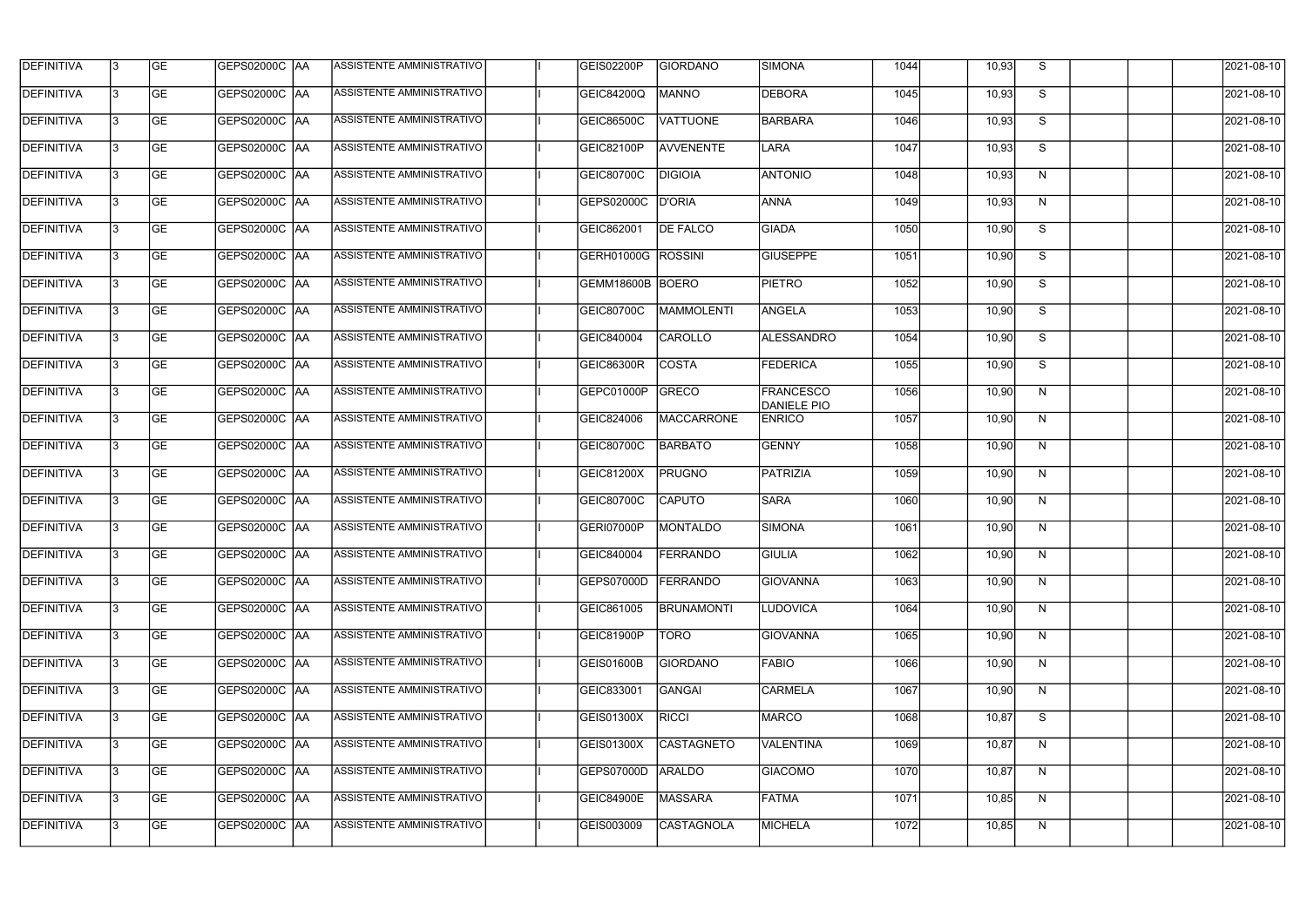| <b>DEFINITIVA</b> | l3 | GE                       | <b>GEPS02000C AA</b> | ASSISTENTE AMMINISTRATIVO        | GEIC81900P        | <b>MONTI</b>               | <b>FRANCESCA</b>                 | 1073 | 10,83 | S              | 2021-08-10          |
|-------------------|----|--------------------------|----------------------|----------------------------------|-------------------|----------------------------|----------------------------------|------|-------|----------------|---------------------|
| <b>DEFINITIVA</b> | IЗ | $\overline{\mathsf{GE}}$ | GEPS02000C AA        | ASSISTENTE AMMINISTRATIVO        | GETH020002        | MULEO                      | <b>PAOLA</b>                     | 1074 | 10,83 | S              | 2021-08-10          |
| <b>DEFINITIVA</b> | l3 | GE                       | GEPS02000C AA        | <b>ASSISTENTE AMMINISTRATIVO</b> | GEIC81400G        | <b>PASTORINO</b>           | <b>ELISA</b>                     | 1075 | 10,83 | S              | 2021-08-10          |
| <b>DEFINITIVA</b> | l3 | GE                       | GEPS02000C   AA      | ASSISTENTE AMMINISTRATIVO        | GEIS003009        | COMPAGNO                   | RENATO                           | 1076 | 10,83 | S              | 2021-08-10          |
| <b>DEFINITIVA</b> | l3 | GE                       | <b>GEPS02000C AA</b> | <b>ASSISTENTE AMMINISTRATIVO</b> | GEIC838004        | MAZZOLARI                  | DANIELA                          | 1077 | 10,83 | $\overline{s}$ | 2021-08-10          |
| <b>DEFINITIVA</b> | IЗ | <b>GE</b>                | GEPS02000C AA        | <b>ASSISTENTE AMMINISTRATIVO</b> | <b>GEPC04000E</b> | LOREFICE                   | <b>CORRADA</b><br><b>CARMELA</b> | 1078 | 10,83 | N              | 2021-08-10          |
| <b>DEFINITIVA</b> | l3 | <b>GE</b>                | GEPS02000C AA        | ASSISTENTE AMMINISTRATIVO        | GEPS02000C        | BALBIANO                   | LAURA                            | 1079 | 10,83 | N              | 2021-08-10          |
| <b>DEFINITIVA</b> | l3 | <b>GE</b>                | GEPS02000C   AA      | ASSISTENTE AMMINISTRATIVO        | <b>GEIC85200A</b> | SCAGLIONI                  | <b>LOREDANA</b>                  | 1080 | 10,82 | N              | 2021-08-10          |
| <b>DEFINITIVA</b> | l3 | <b>GE</b>                | GEPS02000C   AA      | ASSISTENTE AMMINISTRATIVO        | <b>GEPC04000E</b> | BERNARDO                   | MILENA                           | 1081 | 10,80 | S              | 2021-08-10          |
| <b>DEFINITIVA</b> | l3 | GE                       | GEPS02000C AA        | ASSISTENTE AMMINISTRATIVO        | GEIC86400L        | <b>RAIMONDI</b>            | CATERINA                         | 1082 | 10,80 | S              | 2021-08-10          |
| DEFINITIVA        | l3 | GE                       | GEPS02000C AA        | <b>ASSISTENTE AMMINISTRATIVO</b> | GEIC859005        | <b>MANTERO</b>             | MARIA-<br><b>MARGHERITA</b>      | 1083 | 10,80 | S              | $2021 - 08 - 10$    |
| <b>DEFINITIVA</b> | l3 | GE                       | GEPS02000C AA        | ASSISTENTE AMMINISTRATIVO        | GEIS012004        | ANZALDI                    | <b>GIUSEPPINA</b>                | 1084 | 10,80 | S              | 2021-08-10          |
| DEFINITIVA        | l3 | <b>GE</b>                | GEPS02000C   AA      | ASSISTENTE AMMINISTRATIVO        | <b>GEIS00100N</b> | <b>PIAGGIONE</b>           | LUCA VITO                        | 1085 | 10,80 | N              | 2021-08-10          |
| <b>DEFINITIVA</b> | l3 | <b>GE</b>                | GEPS02000C AA        | ASSISTENTE AMMINISTRATIVO        | GEVC010002        | FAVARO                     | ALESSANDRO                       | 1086 | 10,80 | N              | 2021-08-10          |
| <b>DEFINITIVA</b> | l3 | <b>GE</b>                | GEPS02000C AA        | ASSISTENTE AMMINISTRATIVO        | <b>GEIC85000P</b> | <b>BRUZZONE</b>            | <b>MARCO</b>                     | 1087 | 10,80 | N              | 2021-08-10          |
| <b>DEFINITIVA</b> | l3 | <b>GE</b>                | GEPS02000C  AA       | ASSISTENTE AMMINISTRATIVO        | GEPS02000C        | <b>BRUZZO</b>              | <b>GIORGIA</b>                   | 1088 | 10,80 | N              | 2021-08-10          |
| <b>DEFINITIVA</b> | IЗ | GE                       | GEPS02000C  AA       | ASSISTENTE AMMINISTRATIVO        | GEPM04000P        | <b>ZINZI</b>               | <b>RAFFAELE</b>                  | 1089 | 10,80 | N              | 2021-08-10          |
| <b>DEFINITIVA</b> | l3 | GE                       | GEPS02000C   AA      | ASSISTENTE AMMINISTRATIVO        | GEPS080004        | <b>BETUZZI</b>             | FEDERICA                         | 1090 | 10,80 | N              | 2021-08-10          |
| DEFINITIVA        | 13 | <b>GE</b>                | GEPS02000C  AA       | ASSISTENTE AMMINISTRATIVO        | GEIC804001        | <b>CASALEGGIO</b>          | <b>SARA</b>                      | 1091 | 10,80 | N              | 2021-08-10          |
| <b>DEFINITIVA</b> | l3 | GE                       | GEPS02000C AA        | ASSISTENTE AMMINISTRATIVO        | <b>GEIC85000P</b> | <b>VONA</b>                | <b>IRENE</b>                     | 1092 | 10,80 | N              | 2021-08-10          |
| <b>DEFINITIVA</b> | 13 | GE                       | GEPS02000C  AA       | ASSISTENTE AMMINISTRATIVO        | GEIC854002        | NOVELLA                    | VALENTINA                        | 1093 | 10,80 | N              | 2021-08-10          |
| <b>DEFINITIVA</b> | l3 | GE                       | GEPS02000C AA        | ASSISTENTE AMMINISTRATIVO        | <b>GEIS01400Q</b> | LAVAGGI                    | <b>SARA</b>                      | 1094 | 10,80 | N              | 2021-08-10          |
| <b>DEFINITIVA</b> | 13 | <b>GE</b>                | GEPS02000C AA        | ASSISTENTE AMMINISTRATIVO        | GETH020002        | <b>CARLONI</b>             | <b>GIADA</b>                     | 1095 | 10,80 | N              | 2021-08-10          |
| <b>DEFINITIVA</b> | 13 | <b>GE</b>                | GEPS02000C  AA       | ASSISTENTE AMMINISTRATIVO        | GEIC816007        | <b>VALLERINO</b>           | <b>SOFIA</b>                     | 1096 | 10,80 | N              | 2021-08-10          |
| <b>DEFINITIVA</b> | l3 | <b>GE</b>                | GEPS02000C  AA       | ASSISTENTE AMMINISTRATIVO        | GEIS003009        | BARRETTA                   | <b>MIRKO</b>                     | 1097 | 10,80 | N              | 2021-08-10          |
| <b>DEFINITIVA</b> | l3 | <b>GE</b>                | GEPS02000C   AA      | ASSISTENTE AMMINISTRATIVO        | GEIC831009        | CALANNI<br><b>FRACCONO</b> | <b>FRANCESCA</b>                 | 1098 | 10,80 | N              | 2021-08-10          |
| <b>DEFINITIVA</b> | l3 | <b>GE</b>                | GEPS02000C AA        | ASSISTENTE AMMINISTRATIVO        | GEIC81200X        | <b>CALDERONE</b>           | CHIARA COSIMINA                  | 1099 | 10,80 | N              | 2021-08-10          |
| <b>DEFINITIVA</b> | l3 | GE                       | GEPS02000C AA        | ASSISTENTE AMMINISTRATIVO        | GEIC84400B        | <b>SAPIO</b>               | <b>LUIGI</b>                     | 1100 | 10,80 | N              | 2021-08-10          |
| DEFINITIVA        | l3 | GE                       | GEPS02000C AA        | ASSISTENTE AMMINISTRATIVO        | GEIC824006        | <b>BODRATO</b>             | MATTEO                           | 1101 | 10,80 | N              | $\sqrt{2021-08-10}$ |
|                   |    |                          |                      |                                  |                   |                            |                                  |      |       |                |                     |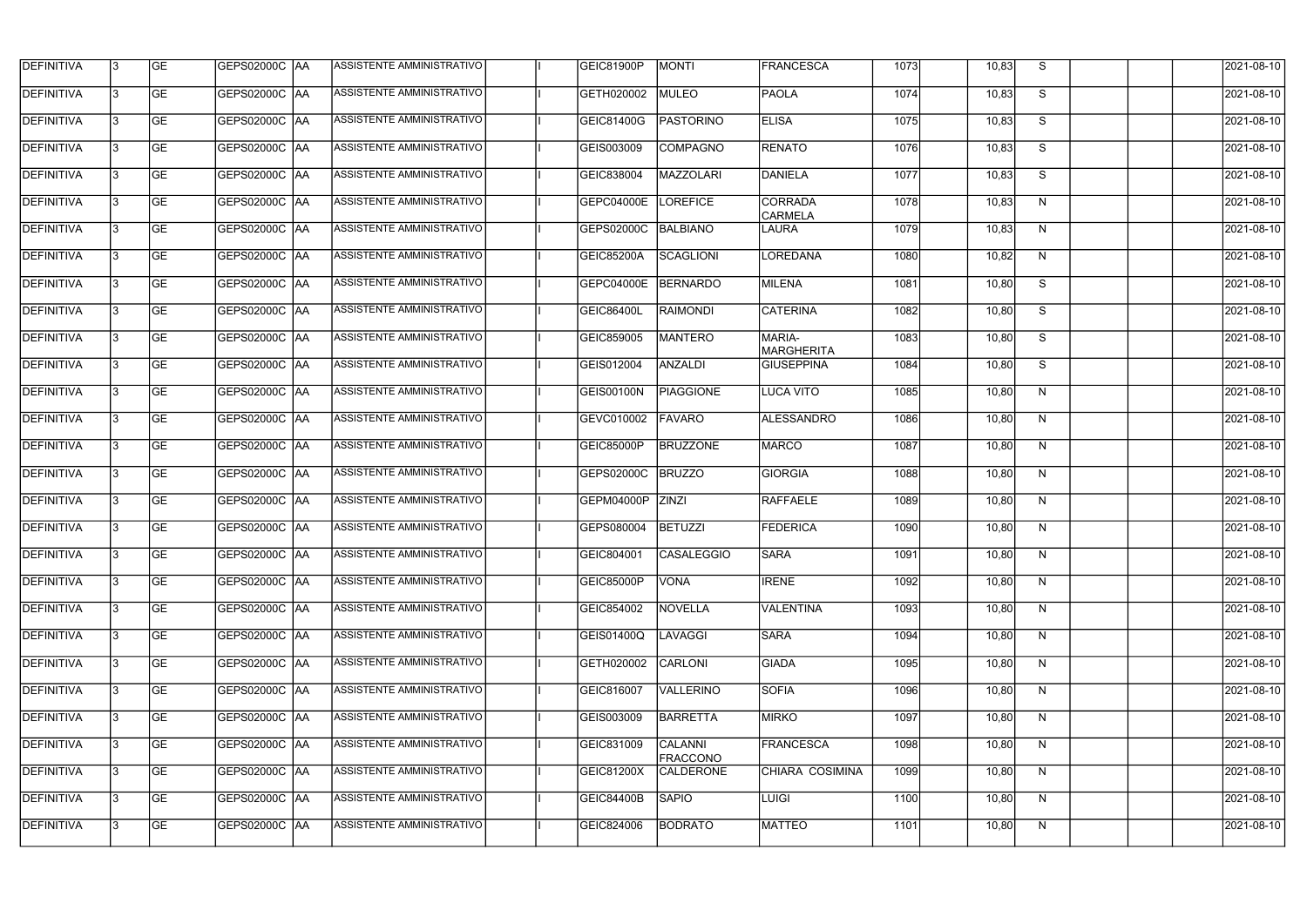| <b>DEFINITIVA</b> | l3 | GE                       | <b>GEPS02000C AA</b> | ASSISTENTE AMMINISTRATIVO        | GEPS07000D          | <b>PIRRONE</b>        | <b>GABRIEL JOSEPH</b> | 1102 | 10,80 | N  | 2021-08-10          |
|-------------------|----|--------------------------|----------------------|----------------------------------|---------------------|-----------------------|-----------------------|------|-------|----|---------------------|
| <b>DEFINITIVA</b> | IЗ | $\overline{\mathsf{GE}}$ | GEPS02000C AA        | ASSISTENTE AMMINISTRATIVO        | <b>GEIS01600B</b>   | <b>BUTTA</b>          | <b>ALESSANDRA</b>     | 1103 | 10,80 | N  | 2021-08-10          |
| <b>DEFINITIVA</b> | l3 | GE                       | GEPS02000C AA        | ASSISTENTE AMMINISTRATIVO        | GEVC010002          | INGEGNIERE            | <b>ELENA</b>          | 1104 | 10,80 | N  | 2021-08-10          |
| <b>DEFINITIVA</b> | l3 | GE                       | GEPS02000C AA        | ASSISTENTE AMMINISTRATIVO        | GEIS018003          | EGGENHOEFFNE RICCARDO |                       | 1105 | 10,80 | N  | 2021-08-10          |
| <b>DEFINITIVA</b> | l3 | GE                       | <b>GEPS02000C AA</b> | ASSISTENTE AMMINISTRATIVO        | GEPS02000C          | <b>VARTUCA</b>        | ALESSANDRA            | 1106 | 10,80 | N  | 2021-08-10          |
| <b>DEFINITIVA</b> | IЗ | <b>GE</b>                | <b>GEPS02000C AA</b> | <b>ASSISTENTE AMMINISTRATIVO</b> | GEIC81400G          | <b>PELLEGRINO</b>     | <b>MARGHERITA</b>     | 1107 | 10,80 | N  | 2021-08-10          |
| <b>DEFINITIVA</b> | l3 | <b>GE</b>                | GEPS02000C AA        | ASSISTENTE AMMINISTRATIVO        | GEIS01600B          | <b>VIRZI'</b>         | MICHELE               | 1108 | 10,80 | N  | 2021-08-10          |
| <b>DEFINITIVA</b> | l3 | <b>GE</b>                | GEPS02000C   AA      | ASSISTENTE AMMINISTRATIVO        | <b>GEIS00100N</b>   | <b>SAPORITO</b>       | <b>SALVATORA</b>      | 1109 | 10,80 | N  | 2021-08-10          |
| <b>DEFINITIVA</b> | l3 | <b>GE</b>                | GEPS02000C   AA      | ASSISTENTE AMMINISTRATIVO        | <b>GEPC04000E</b>   | <b>IACOVELLI</b>      | <b>MARINA</b>         | 1110 | 10,80 | N  | 2021-08-10          |
| <b>DEFINITIVA</b> | l3 | GE                       | GEPS02000C AA        | ASSISTENTE AMMINISTRATIVO        | GEIC838004          | <b>CARADOLFO</b>      | <b>RITA</b>           | 1111 | 10,78 | S  | 2021-08-10          |
| DEFINITIVA        | l3 | GE                       | GEPS02000C AA        | ASSISTENTE AMMINISTRATIVO        | <b>GERI02000N</b>   | <b>DI GIGLIO</b>      | <b>ANTONINO</b>       | 1112 | 10,77 | S  | 2021-08-10          |
| <b>DEFINITIVA</b> | l3 | GE                       | GEPS02000C   AA      | ASSISTENTE AMMINISTRATIVO        | GEPM04000P          | <b>CICCHIELLO</b>     | <b>FRANCESCA</b>      | 1113 | 10,77 | N  | 2021-08-10          |
| <b>DEFINITIVA</b> | l3 | <b>GE</b>                | GEPS02000C   AA      | ASSISTENTE AMMINISTRATIVO        | GEIS00600R          | <b>STURIALE</b>       | <b>FILIPPO</b>        | 1114 | 10,75 | S  | 2021-08-10          |
| <b>DEFINITIVA</b> | IЗ | <b>GE</b>                | GEPS02000C AA        | ASSISTENTE AMMINISTRATIVO        | GEPS030003          | <b>TAHERI</b>         | FARZIN                | 1115 | 10,75 | S  | 2021-08-10          |
| <b>DEFINITIVA</b> | IЗ | GE                       | GEPS02000C AA        | ASSISTENTE AMMINISTRATIVO        | GEPC04000E          | GIUSTO                | <b>GIULIA</b>         | 1116 | 10,75 | N  | 2021-08-10          |
| <b>DEFINITIVA</b> | l3 | <b>GE</b>                | GEPS02000C  AA       | ASSISTENTE AMMINISTRATIVO        | GEPS080004          | <b>CASILE</b>         | GIUDITTA              | 1117 | 10,75 | N  | 2021-08-10          |
| <b>DEFINITIVA</b> | IЗ | GE                       | GEPS02000C  AA       | ASSISTENTE AMMINISTRATIVO        | GEIC862001          | BIDDAU                | <b>FEDERICO</b>       | 1118 | 10,75 | N  | 2021-08-10          |
| <b>DEFINITIVA</b> | l3 | GE                       | GEPS02000C   AA      | ASSISTENTE AMMINISTRATIVO        | GEIC83400R          | BONGIOVANNI           | <b>RICCARDO</b>       | 1119 | 10,75 | N  | 2021-08-10          |
| DEFINITIVA        | 13 | <b>GE</b>                | GEPS02000C  AA       | ASSISTENTE AMMINISTRATIVO        | GEPC020009  TOMASIN |                       | <b>ALEX</b>           | 1120 | 10,75 | N, | 2021-08-10          |
| <b>DEFINITIVA</b> | l3 | <b>GE</b>                | <b>GEPS02000C AA</b> | ASSISTENTE AMMINISTRATIVO        | GEPS07000D          | <b>MACRI'</b>         | <b>MARIA CARMELA</b>  | 1121 | 10,70 | S  | 2021-08-10          |
| <b>DEFINITIVA</b> | 13 | GE                       | GEPS02000C  AA       | ASSISTENTE AMMINISTRATIVO        | <b>GEIC84100X</b>   | <b>SUCOVERSCHI</b>    | <b>EMILIA</b>         | 1122 | 10,70 | S  | 2021-08-10          |
| <b>DEFINITIVA</b> | l3 | GE                       | GEPS02000C AA        | ASSISTENTE AMMINISTRATIVO        | GEPS02000C          | SEDDA                 | <b>MARIA PAOLA</b>    | 1123 | 10,70 | S  | 2021-08-10          |
| <b>DEFINITIVA</b> | 13 | <b>GE</b>                | GEPS02000C AA        | ASSISTENTE AMMINISTRATIVO        | <b>GEIC80700C</b>   | NEGRO                 | <b>INES</b>           | 1124 | 10,70 | S  | 2021-08-10          |
| <b>DEFINITIVA</b> | l3 | <b>GE</b>                | GEPS02000C  AA       | ASSISTENTE AMMINISTRATIVO        | GEIC80700C          | D' ANNA               | <b>VANESSA</b>        | 1125 | 10,70 | S  | 2021-08-10          |
| <b>DEFINITIVA</b> | l3 | <b>GE</b>                | GEPS02000C  AA       | ASSISTENTE AMMINISTRATIVO        | GEVC010002          | <b>VECCHIO</b>        | <b>RACHELE</b>        | 1126 | 10,70 | S  | 2021-08-10          |
| <b>DEFINITIVA</b> | l3 | <b>GE</b>                | GEPS02000C AA        | ASSISTENTE AMMINISTRATIVO        | GEIC809004          | <b>GATTO</b>          | <b>MARTA</b>          | 1127 | 10,70 | S  | 2021-08-10          |
| <b>DEFINITIVA</b> | l3 | <b>GE</b>                | GEPS02000C AA        | ASSISTENTE AMMINISTRATIVO        | GEIC81200X          | <b>GIACOMEL</b>       | MARTA                 | 1128 | 10,70 | S  | 2021-08-10          |
| <b>DEFINITIVA</b> | 13 | GE                       | GEPS02000C AA        | ASSISTENTE AMMINISTRATIVO        | GEIC862001          | FAZZALARI             | <b>ROSELLA</b>        | 1129 | 10,70 | S  | 2021-08-10          |
| DEFINITIVA        | l3 | GE                       |                      | ASSISTENTE AMMINISTRATIVO        | <b>GERI02000N</b>   | BALOCCHI              | <b>GIORGIA</b>        | 1130 | 10,70 | S  | $\sqrt{2021-08-10}$ |
|                   |    |                          |                      |                                  |                     |                       |                       |      |       |    |                     |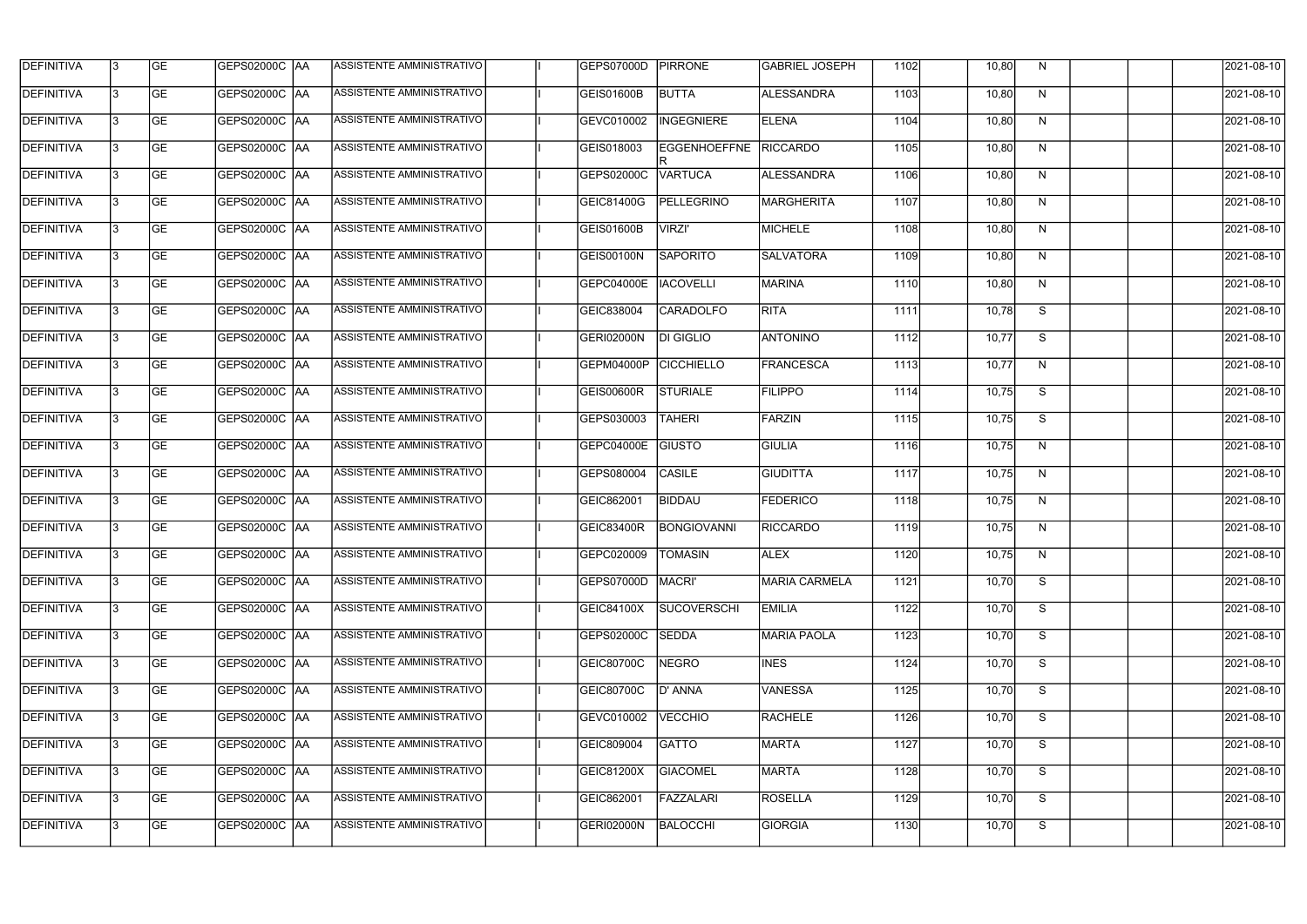| <b>DEFINITIVA</b> | 13  | <b>GE</b> | GEPS02000C  AA       | ASSISTENTE AMMINISTRATIVO        | GERH020006        | <b>BARBERIS</b>       | GIULIA                            | 1131 | 10,70 | N, | 2021-08-10       |
|-------------------|-----|-----------|----------------------|----------------------------------|-------------------|-----------------------|-----------------------------------|------|-------|----|------------------|
| DEFINITIVA        | l3  | <b>GE</b> | GEPS02000C  AA       | ASSISTENTE AMMINISTRATIVO        | GEIS00600R        | <b>VICINANZA</b>      | <b>MARIAGABRIELLA</b>             | 1132 | 10,70 | N  | 2021-08-10       |
| DEFINITIVA        | l3  | <b>GE</b> | <b>GEPS02000C AA</b> | ASSISTENTE AMMINISTRATIVO        | GEIC858009        | <b>GALLORINI</b>      | <b>MARGHERITA</b>                 | 1133 | 10,70 | N  | 2021-08-10       |
| <b>DEFINITIVA</b> | 13  | <b>GE</b> | <b>GEPS02000C AA</b> | ASSISTENTE AMMINISTRATIVO        | GERH020006        | <b>VIVIANO</b>        | <b>VALENTINA</b>                  | 1134 | 10,70 | N  | 2021-08-10       |
| <b>DEFINITIVA</b> | l3  | <b>GE</b> | GEPS02000C  AA       | ASSISTENTE AMMINISTRATIVO        | <b>GEIC85100E</b> | <b>FABRIZIO</b>       | <b>MARIA GIULIA</b>               | 1135 | 10,70 | N  | 2021-08-10       |
| <b>DEFINITIVA</b> | IЗ  | <b>GE</b> | <b>GEPS02000C AA</b> | ASSISTENTE AMMINISTRATIVO        | GEIS00700L        | <b>SERINO</b>         | <b>LUCA</b>                       | 1136 | 10,70 | N  | 2021-08-10       |
| <b>DEFINITIVA</b> | l3  | <b>GE</b> | <b>GEPS02000C AA</b> | <b>ASSISTENTE AMMINISTRATIVO</b> | GEIC837008        | <b>DE ROSA</b>        | <b>ALESSANDRO</b>                 | 1137 | 10,70 | N  | 2021-08-10       |
| <b>DEFINITIVA</b> | l3  | <b>GE</b> | GEPS02000C AA        | ASSISTENTE AMMINISTRATIVO        | GEIC82100P        | <b>MASCARO</b>        | SIMONE                            | 1138 | 10,70 | N  | 2021-08-10       |
| <b>DEFINITIVA</b> | l3  | <b>GE</b> | GEPS02000C  AA       | ASSISTENTE AMMINISTRATIVO        | <b>GEIC83400R</b> | <b>LEONE</b>          | <b>GIUSEPPE</b><br><b>LEANDRO</b> | 1139 | 10,70 | N  | 2021-08-10       |
| <b>DEFINITIVA</b> | l3  | <b>GE</b> | GEPS02000C AA        | ASSISTENTE AMMINISTRATIVO        | GEIC85000P        | <b>GAVAZZI</b>        | <b>ANDREA</b>                     | 1140 | 10,70 | N  | 2021-08-10       |
| DEFINITIVA        | l3  | <b>GE</b> | GEPS02000C AA        | ASSISTENTE AMMINISTRATIVO        | GEIC81200X        | <b>NICORA</b>         | <b>ALICE</b>                      | 1141 | 10,70 | N  | 2021-08-10       |
| <b>DEFINITIVA</b> | 13  | <b>GE</b> |                      | ASSISTENTE AMMINISTRATIVO        | GEIC837008        | <b>ROSSI</b>          | <b>CLEMENTE</b>                   | 1142 | 10,70 | N  | 2021-08-10       |
| <b>DEFINITIVA</b> | l3  | <b>GE</b> | GEPS02000C  AA       | ASSISTENTE AMMINISTRATIVO        | <b>GEIC80600L</b> | <b>CARLINO</b>        | <b>ADRIANA</b>                    | 1143 | 10,70 | N  | 2021-08-10       |
| <b>DEFINITIVA</b> | l3  | <b>GE</b> | GEPS02000C AA        | ASSISTENTE AMMINISTRATIVO        | GEIC83600C        | GUIDA                 | <b>ILENIA</b>                     | 1144 | 10,70 | N  | 2021-08-10       |
| <b>DEFINITIVA</b> | l3  | <b>GE</b> | GEPS02000C  AA       | ASSISTENTE AMMINISTRATIVO        | GEIC854002        | <b>CAPONE</b>         | <b>ELENA</b>                      | 1145 | 10,70 | N  | 2021-08-10       |
| <b>DEFINITIVA</b> | l3  | <b>GE</b> | GEPS02000C  AA       | ASSISTENTE AMMINISTRATIVO        | GEIC853006        | <b>PARLATO</b>        | <b>VALERIA</b>                    | 1146 | 10,70 | N  | 2021-08-10       |
| <b>DEFINITIVA</b> | l3  | <b>GE</b> | GEPS02000C  AA       | ASSISTENTE AMMINISTRATIVO        | GEIC83900X        | <b>APICELLA</b>       | <b>GRETA</b>                      | 1147 | 10,70 | N  | 2021-08-10       |
| <b>DEFINITIVA</b> |     | <b>GE</b> | GEPS02000C  AA       | ASSISTENTE AMMINISTRATIVO        | GEIC837008        | <b>BRUZZONE</b>       | <b>MIRIAM</b>                     | 1148 | 10,70 | N  | 2021-08-10       |
| <b>DEFINITIVA</b> | IЗ  | GE        | GEPS02000C  AA       | <b>ASSISTENTE AMMINISTRATIVO</b> |                   | GEPS050008 CRESCIMONE | <b>DANIELE</b>                    | 1149 | 10,70 | N, | 2021-08-10       |
| <b>DEFINITIVA</b> | 13. | <b>GE</b> | GEPS02000C AA        | ASSISTENTE AMMINISTRATIVO        | GEVC010002        | <b>BRUNO</b>          | <b>LAURA FILOMENA</b>             | 1150 | 10,70 | N  | 2021-08-10       |
| <b>DEFINITIVA</b> | 13  | <b>GE</b> | <b>GEPS02000C AA</b> | ASSISTENTE AMMINISTRATIVO        | <b>GEIC84900E</b> | POZZI                 | MARGHERITA                        | 1151 | 10,70 | N  | 2021-08-10       |
| <b>DEFINITIVA</b> | 13. | <b>GE</b> | GEPS02000C AA        | ASSISTENTE AMMINISTRATIVO        | GESL01000P        | MAZZARELLO            | ROMANA                            | 1152 | 10,67 | S  | $2021 - 08 - 10$ |
| <b>DEFINITIVA</b> | 13  | <b>GE</b> | <b>GEPS02000C AA</b> | ASSISTENTE AMMINISTRATIVO        | GEIS01300X        | <b>GRISTINA</b>       | <b>MANUELA</b>                    | 1153 | 10,67 | N  | 2021-08-10       |
| <b>DEFINITIVA</b> | 13  | <b>GE</b> | GEPS02000C AA        | ASSISTENTE AMMINISTRATIVO        | GESL01000P        | <b>GIACCO</b>         | <b>ELISABETTA</b>                 | 1154 | 10,67 | N  | 2021-08-10       |
| <b>DEFINITIVA</b> | l3  | <b>GE</b> | GEPS02000C  AA       | ASSISTENTE AMMINISTRATIVO        | GEIS003009        | NAPOLITANO            | <b>GENNARO</b>                    | 1155 | 10,67 | N  | 2021-08-10       |
| DEFINITIVA        | l3  | <b>GE</b> | GEPS02000C  AA       | ASSISTENTE AMMINISTRATIVO        | <b>GEIC80700C</b> | <b>SCALENGHE</b>      | LAURA                             | 1156 | 10,67 | N  | 2021-08-10       |
| DEFINITIVA        | l3  | <b>GE</b> | GEPS02000C  AA       | ASSISTENTE AMMINISTRATIVO        | GEIS02200P        | MASSARO               | <b>ANNA MARIA</b>                 | 1157 | 10,66 | S  | 2021-08-10       |
| <b>DEFINITIVA</b> | l3  | <b>GE</b> | GEPS02000C AA        | ASSISTENTE AMMINISTRATIVO        | <b>GEIC84900E</b> | <b>SIMONCINI</b>      | ROBERTA                           | 1158 | 10,65 | S  | 2021-08-10       |
| <b>DEFINITIVA</b> | IЗ  | <b>GE</b> | GEPS02000C  AA       | ASSISTENTE AMMINISTRATIVO        | <b>GEPS07000D</b> | GRASSO                | <b>FLAVIO</b>                     | 1159 | 10,63 | S  | 2021-08-10       |
|                   |     |           |                      |                                  |                   |                       |                                   |      |       |    |                  |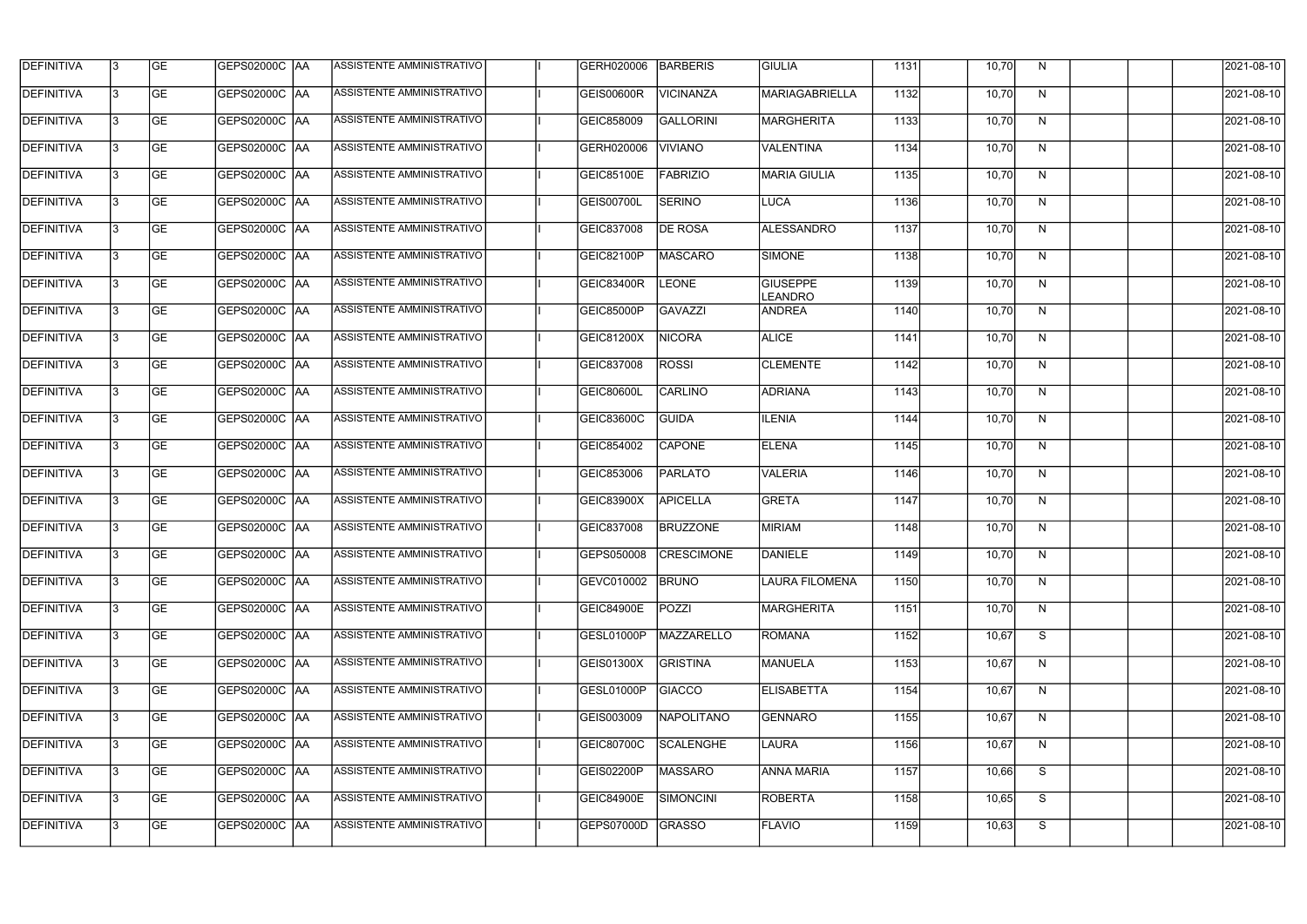| <b>DEFINITIVA</b> | 13  | <b>GE</b> | GEPS02000C  AA       | ASSISTENTE AMMINISTRATIVO        | <b>GEIC83500L</b>    | BATTAGLIA             | <b>SIMONA</b>            | 1160 | 10,63 | S. | 2021-08-10       |
|-------------------|-----|-----------|----------------------|----------------------------------|----------------------|-----------------------|--------------------------|------|-------|----|------------------|
| DEFINITIVA        | l3  | <b>GE</b> | GEPS02000C  AA       | ASSISTENTE AMMINISTRATIVO        | GEIC82700N           | DALIPI                | KOLOMBA                  | 1161 | 10,60 | S  | 2021-08-10       |
| <b>DEFINITIVA</b> | l3  | <b>GE</b> | <b>GEPS02000C AA</b> | ASSISTENTE AMMINISTRATIVO        | GEIS018003           | <b>REINA</b>          | <b>VALENTINA</b>         | 1162 | 10,60 | S  | 2021-08-10       |
| <b>DEFINITIVA</b> | 13  | <b>GE</b> | <b>GEPS02000C AA</b> | ASSISTENTE AMMINISTRATIVO        | GEIC81200X           | <b>RUGGERI</b>        | <b>ALBA MARIA DANILA</b> | 1163 | 10,60 | S  | 2021-08-10       |
| <b>DEFINITIVA</b> | l3  | <b>GE</b> | GEPS02000C  AA       | ASSISTENTE AMMINISTRATIVO        | GEIC838004           | <b>BARI</b>           | <b>MICHELE</b>           | 1164 | 10,60 | S  | 2021-08-10       |
| <b>DEFINITIVA</b> | IЗ  | <b>GE</b> | <b>GEPS02000C AA</b> | <b>ASSISTENTE AMMINISTRATIVO</b> | GERH020006           | <b>GAROFALO</b>       | <b>ANTONELLA</b>         | 1165 | 10,60 | S  | 2021-08-10       |
| <b>DEFINITIVA</b> | l3  | <b>GE</b> | <b>GEPS02000C AA</b> | <b>ASSISTENTE AMMINISTRATIVO</b> | GEIC840004           | <b>DE PALO</b>        | <b>ALESSANDRO</b>        | 1166 | 10,60 | S  | 2021-08-10       |
| <b>DEFINITIVA</b> | l3  | <b>GE</b> | GEPS02000C AA        | ASSISTENTE AMMINISTRATIVO        | GEIC808008           | <b>MOSCATO</b>        | <b>LEANDRA</b>           | 1167 | 10,60 | N  | 2021-08-10       |
| <b>DEFINITIVA</b> | l3  | <b>GE</b> | GEPS02000C  AA       | ASSISTENTE AMMINISTRATIVO        | GEPS080004           | <b>CORLETO</b>        | MARTINA                  | 1168 | 10,60 | N  | 2021-08-10       |
| <b>DEFINITIVA</b> | l3  | <b>GE</b> | GEPS02000C  AA       | ASSISTENTE AMMINISTRATIVO        | GEIC82600T           | LA BANCA              | <b>FILIPPO</b>           | 1169 | 10,60 | N  | 2021-08-10       |
| <b>DEFINITIVA</b> | l3  | <b>GE</b> | GEPS02000C AA        | ASSISTENTE AMMINISTRATIVO        | <b>GEIC85100E</b>    | <b>SACCO</b>          | <b>FEDERICO</b>          | 1170 | 10,60 | N  | 2021-08-10       |
| <b>DEFINITIVA</b> | 13  | <b>GE</b> | GEPS02000C   AA      | ASSISTENTE AMMINISTRATIVO        | GEIC80700C           | <b>DEVASTATO</b>      | <b>AURORA</b>            | 1171 | 10,60 | N  | 2021-08-10       |
| <b>DEFINITIVA</b> | IЗ  | <b>GE</b> | GEPS02000C  AA       | ASSISTENTE AMMINISTRATIVO        | GETH020002           | MONTALBANO            | MARTA                    | 1172 | 10,60 | N  | 2021-08-10       |
| <b>DEFINITIVA</b> | l3  | <b>GE</b> | GEPS02000C AA        | ASSISTENTE AMMINISTRATIVO        | GEIC825002           | <b>COGONI</b>         | <b>LAURA</b>             | 1173 | 10,60 | N  | 2021-08-10       |
| <b>DEFINITIVA</b> | l3  | <b>GE</b> | GEPS02000C  AA       | ASSISTENTE AMMINISTRATIVO        | GEPM030004           | <b>BANCHERO</b>       | VERONICA                 | 1174 | 10,60 | N  | 2021-08-10       |
| <b>DEFINITIVA</b> | IЗ  | <b>GE</b> | GEPS02000C  AA       | ASSISTENTE AMMINISTRATIVO        | GEIC816007           | <b>POGGI</b>          | <b>GIULIA</b>            | 1175 | 10,60 | N  | 2021-08-10       |
| <b>DEFINITIVA</b> | l3  | <b>GE</b> | GEPS02000C  AA       | ASSISTENTE AMMINISTRATIVO        | <b>GEIC85100E</b>    | <b>SALSONE</b>        | <b>GIACOMO</b>           | 1176 | 10,60 | N  | 2021-08-10       |
| <b>DEFINITIVA</b> |     | <b>GE</b> | GEPS02000C  AA       | ASSISTENTE AMMINISTRATIVO        | GEPS030003           | <b>GRIMALDI</b>       | <b>MARTINA</b>           | 1177 | 10,60 | N  | 2021-08-10       |
| <b>DEFINITIVA</b> | IЗ  | GE        | GEPS02000C  AA       | <b>ASSISTENTE AMMINISTRATIVO</b> | GEPS050008 SPINGARDI |                       | <b>MARTINA</b>           | 1178 | 10,60 | N, | 2021-08-10       |
| <b>DEFINITIVA</b> | 13. | <b>GE</b> | GEPS02000C AA        | ASSISTENTE AMMINISTRATIVO        | GEPC01000P           | <b>ARENA</b>          | ROCCO                    | 1179 | 10,60 | N  | 2021-08-10       |
| <b>DEFINITIVA</b> | 13  | <b>GE</b> | <b>GEPS02000C AA</b> | ASSISTENTE AMMINISTRATIVO        | GESD010008           | <b>CIAGLIA</b>        | <b>ALFREDO</b>           | 1180 | 10,60 | N  | 2021-08-10       |
| <b>DEFINITIVA</b> | 13  | <b>GE</b> | GEPS02000C AA        | ASSISTENTE AMMINISTRATIVO        | GEIC82300A           | <b>D'ETTORRE</b>      | <b>FEDERICA</b>          | 1181 | 10,60 | N  | $2021 - 08 - 10$ |
| <b>DEFINITIVA</b> | 13  | <b>GE</b> | <b>GEPS02000C AA</b> | ASSISTENTE AMMINISTRATIVO        |                      | GEMM18500G CASTRONOVO | <b>ROBERTO</b>           | 1182 | 10,60 | N  | 2021-08-10       |
| <b>DEFINITIVA</b> | 13  | <b>GE</b> | GEPS02000C AA        | ASSISTENTE AMMINISTRATIVO        | <b>GEIC81200X</b>    | ABBAGNALE             | <b>PALMA MARIA</b>       | 1183 | 10,60 | N  | 2021-08-10       |
| <b>DEFINITIVA</b> | l3  | <b>GE</b> | GEPS02000C  AA       | ASSISTENTE AMMINISTRATIVO        | GEIS017007           | <b>BARBUTO</b>        | <b>GIUSEPPINA</b>        | 1184 | 10,60 | N  | 2021-08-10       |
| DEFINITIVA        | l3  | <b>GE</b> | GEPS02000C  AA       | ASSISTENTE AMMINISTRATIVO        | GEIS018003           | MARRA                 | PASQUALE                 | 1185 | 10,60 | N  | 2021-08-10       |
| DEFINITIVA        | l3  | <b>GE</b> | GEPS02000C  AA       | ASSISTENTE AMMINISTRATIVO        | GETH020002           | SOLI                  | <b>EGIDIO</b>            | 1186 | 10,60 | N  | 2021-08-10       |
| <b>DEFINITIVA</b> | l3  | <b>GE</b> | <b>GEPS02000C AA</b> | ASSISTENTE AMMINISTRATIVO        | GEIC816007           | <b>GRASSO</b>         | <b>MARIA AZZURRA</b>     | 1187 | 10,57 | S  | 2021-08-10       |
| <b>DEFINITIVA</b> | 13  | <b>GE</b> | GEPS02000C  AA       | ASSISTENTE AMMINISTRATIVO        | <b>GEIC83400R</b>    | <b>RUSSO</b>          | <b>TAMARA</b>            | 1188 | 10,57 | N  | 2021-08-10       |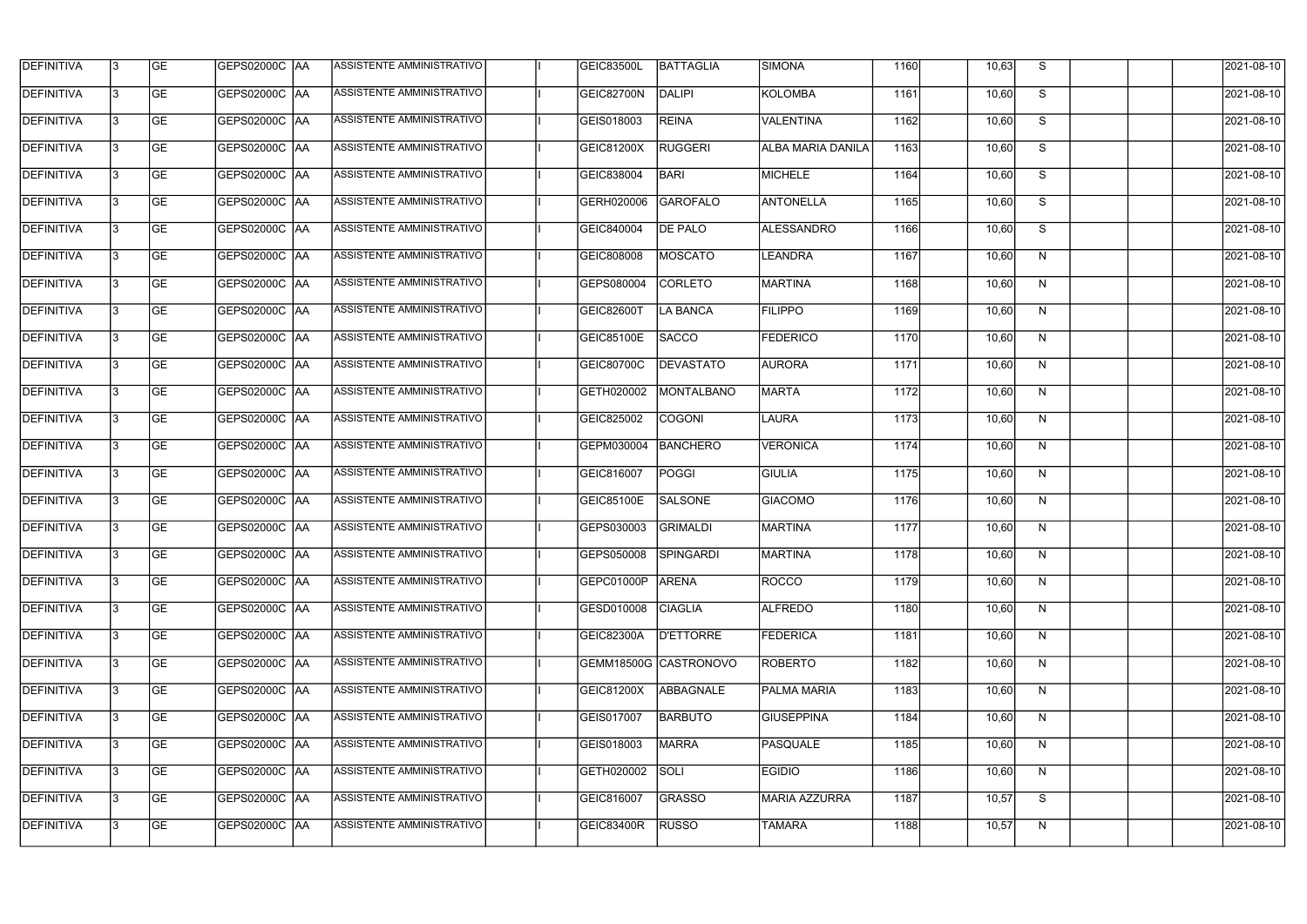| <b>DEFINITIVA</b> | 13  | <b>GE</b> | GEPS02000C AA        | ASSISTENTE AMMINISTRATIVO        | GEIC838004            | MORELLO              | <b>GIUSEPPE</b>        | 1189 | 10,55 | S              | 2021-08-10 |
|-------------------|-----|-----------|----------------------|----------------------------------|-----------------------|----------------------|------------------------|------|-------|----------------|------------|
| <b>DEFINITIVA</b> | l3  | <b>GE</b> | GEPS02000C AA        | ASSISTENTE AMMINISTRATIVO        | GEIS017007            | <b>PISCIONERI</b>    | <b>CESIRA STEFANIA</b> | 1190 | 10,53 | N              | 2021-08-10 |
| <b>DEFINITIVA</b> | l3  | <b>GE</b> | GEPS02000C AA        | ASSISTENTE AMMINISTRATIVO        | GEIS02200P            | <b>CHELO</b>         | <b>CINZIA</b>          | 1191 | 10,50 | S              | 2021-08-10 |
| <b>DEFINITIVA</b> | l3  | <b>GE</b> | <b>GEPS02000C AA</b> | ASSISTENTE AMMINISTRATIVO        | GETH020002            | <b>RANIERI</b>       | <b>GIOVANNI</b>        | 1192 | 10,50 | S              | 2021-08-10 |
| <b>DEFINITIVA</b> | l3  | <b>GE</b> | GEPS02000C AA        | ASSISTENTE AMMINISTRATIVO        | GEIC84200Q            | <b>ODDONE</b>        | <b>NICOLETTA</b>       | 1193 | 10,50 | $\overline{s}$ | 2021-08-10 |
| <b>DEFINITIVA</b> | l3  | <b>GE</b> | <b>GEPS02000C AA</b> | <b>ASSISTENTE AMMINISTRATIVO</b> | GEIC84100X            | <b>NICOLETTI</b>     | <b>CINZIA</b>          | 1194 | 10,50 | S              | 2021-08-10 |
| <b>DEFINITIVA</b> | l3  | <b>GE</b> | GEPS02000C AA        | ASSISTENTE AMMINISTRATIVO        | GEPS080004            | <b>DURANTE</b>       | <b>ANNA</b>            | 1195 | 10,50 | S              | 2021-08-10 |
| <b>DEFINITIVA</b> | l3  | <b>GE</b> | <b>GEPS02000C AA</b> | ASSISTENTE AMMINISTRATIVO        | GEIC829009            | <b>CAVALERI</b>      | <b>FILIPPO</b>         | 1196 | 10,50 | S              | 2021-08-10 |
| <b>DEFINITIVA</b> |     | <b>GE</b> |                      | ASSISTENTE AMMINISTRATIVO        | GEIS012004            | <b>PIRAINO</b>       | MARIACHIARA            | 1197 | 10,50 | N              | 2021-08-10 |
| <b>DEFINITIVA</b> | l3  | <b>GE</b> | GEPS02000C  AA       | ASSISTENTE AMMINISTRATIVO        | GETH020002            | DABUSTI              | <b>SIMONE</b>          | 1198 | 10,50 | N              | 2021-08-10 |
| DEFINITIVA        | 13  | <b>GE</b> | GEPS02000C AA        | ASSISTENTE AMMINISTRATIVO        | GEIS004005            | <b>ROSSETTO</b>      | <b>IACOPO</b>          | 1199 | 10,50 | N              | 2021-08-10 |
| <b>DEFINITIVA</b> | l3  | <b>GE</b> |                      | ASSISTENTE AMMINISTRATIVO        | <b>GEIC83500L</b>     | <b>PACCHIOLI</b>     | <b>ELISA</b>           | 1200 | 10,50 | $\mathsf{N}$   | 2021-08-10 |
| <b>DEFINITIVA</b> | l3  | <b>GE</b> | GEPS02000C AA        | ASSISTENTE AMMINISTRATIVO        | GEIC85000P            | <b>MONTESANO</b>     | <b>ALESSIA</b>         | 1201 | 10,50 | N              | 2021-08-10 |
| <b>DEFINITIVA</b> | l3  | <b>GE</b> | GEPS02000C  AA       | ASSISTENTE AMMINISTRATIVO        | <b>GEIC86300R</b>     | MACCARRONE           | <b>CLARISSA GIUSI</b>  | 1202 | 10,50 | N              | 2021-08-10 |
| <b>DEFINITIVA</b> | l3  | <b>GE</b> | GEPS02000C  AA       | ASSISTENTE AMMINISTRATIVO        | GEPS030003            | <b>RICCA</b>         | <b>GIULIA</b>          | 1203 | 10,50 | N              | 2021-08-10 |
| <b>DEFINITIVA</b> | IЗ  | <b>GE</b> |                      | ASSISTENTE AMMINISTRATIVO        | GEIC81200X            | <b>CUCINOTTA</b>     | <b>GRAZIA</b>          | 1204 | 10,50 | N              | 2021-08-10 |
| <b>DEFINITIVA</b> | I3  | <b>GE</b> | GEPS02000C  AA       | ASSISTENTE AMMINISTRATIVO        | GEIC854002            | <b>CAPIZZI</b>       | <b>MARIA VERONICA</b>  | 1205 | 10,50 | N              | 2021-08-10 |
| DEFINITIVA        |     | <b>GE</b> |                      | ASSISTENTE AMMINISTRATIVO        | GEIC81300Q            | <b>BRUZZONE</b>      | LUNA                   | 1206 | 10,50 | N              | 2021-08-10 |
| <b>DEFINITIVA</b> | 13  | <b>GE</b> | GEPS02000C  AA       | ASSISTENTE AMMINISTRATIVO        | GEVC010002   AMORETTI |                      | <b>PAOLA</b>           | 1207 | 10,50 | N              | 2021-08-10 |
| <b>DEFINITIVA</b> | 13  | <b>GE</b> | <b>GEPS02000C AA</b> | ASSISTENTE AMMINISTRATIVO        | GEIC82000V            | <b>GALLO</b>         | <b>ANDREA</b>          | 1208 | 10,50 | N              | 2021-08-10 |
| <b>DEFINITIVA</b> | 13  | <b>GE</b> | GEPS02000C  AA       | ASSISTENTE AMMINISTRATIVO        | GEPC04000E            | PREDIERI             | FRANCESCA              | 1209 | 10,50 | N              | 2021-08-10 |
| <b>DEFINITIVA</b> | 13. | <b>GE</b> | <b>GEPS02000C AA</b> | ASSISTENTE AMMINISTRATIVO        | GEIC81400G            | GUZZONATO            | <b>MARINA</b>          | 1210 | 10,50 | N              | 2021-08-10 |
| <b>DEFINITIVA</b> | 13  | <b>GE</b> | GEPS02000C AA        | ASSISTENTE AMMINISTRATIVO        | GEIS00600R            | <b>CICINO</b>        | <b>TERESA</b>          | 1211 | 10,50 | N              | 2021-08-10 |
| <b>DEFINITIVA</b> | 13  | <b>GE</b> | GEPS02000C  AA       | ASSISTENTE AMMINISTRATIVO        | <b>GEIC83900X</b>     | SURIOSINI            | <b>ELENA</b>           | 1212 | 10,50 | N              | 2021-08-10 |
| <b>DEFINITIVA</b> | IЗ  | <b>GE</b> | GEPS02000C  AA       | ASSISTENTE AMMINISTRATIVO        | GEIS018003            | <b>IERARDI</b>       | <b>GIOVANNI</b>        | 1213 | 10,50 | N              | 2021-08-10 |
| DEFINITIVA        | IЗ  | <b>GE</b> | GEPS02000C  AA       | ASSISTENTE AMMINISTRATIVO        | GEPS17000A            | <b>GIARDINA PAPA</b> | <b>MAURIZIO</b>        | 1214 | 10,50 | N              | 2021-08-10 |
| <b>DEFINITIVA</b> | l3  | <b>GE</b> | GEPS02000C  AA       | ASSISTENTE AMMINISTRATIVO        | GEPS050008            | <b>BERNARDIS</b>     | DIEGO                  | 1215 | 10,50 | N              | 2021-08-10 |
| <b>DEFINITIVA</b> | 13. | <b>GE</b> | GEPS02000C  AA       | ASSISTENTE AMMINISTRATIVO        | GEIC84800P            | <b>PISANZIO</b>      | <b>ANNA RITA</b>       | 1216 | 10,50 | N              | 2021-08-10 |
| <b>DEFINITIVA</b> | IЗ  | <b>GE</b> | GEPS02000C  AA       | ASSISTENTE AMMINISTRATIVO        | GEPS050008            | <b>VALENZA</b>       | <b>VALERIA</b>         | 1217 | 10,50 | N              | 2021-08-10 |
|                   |     |           |                      |                                  |                       |                      |                        |      |       |                |            |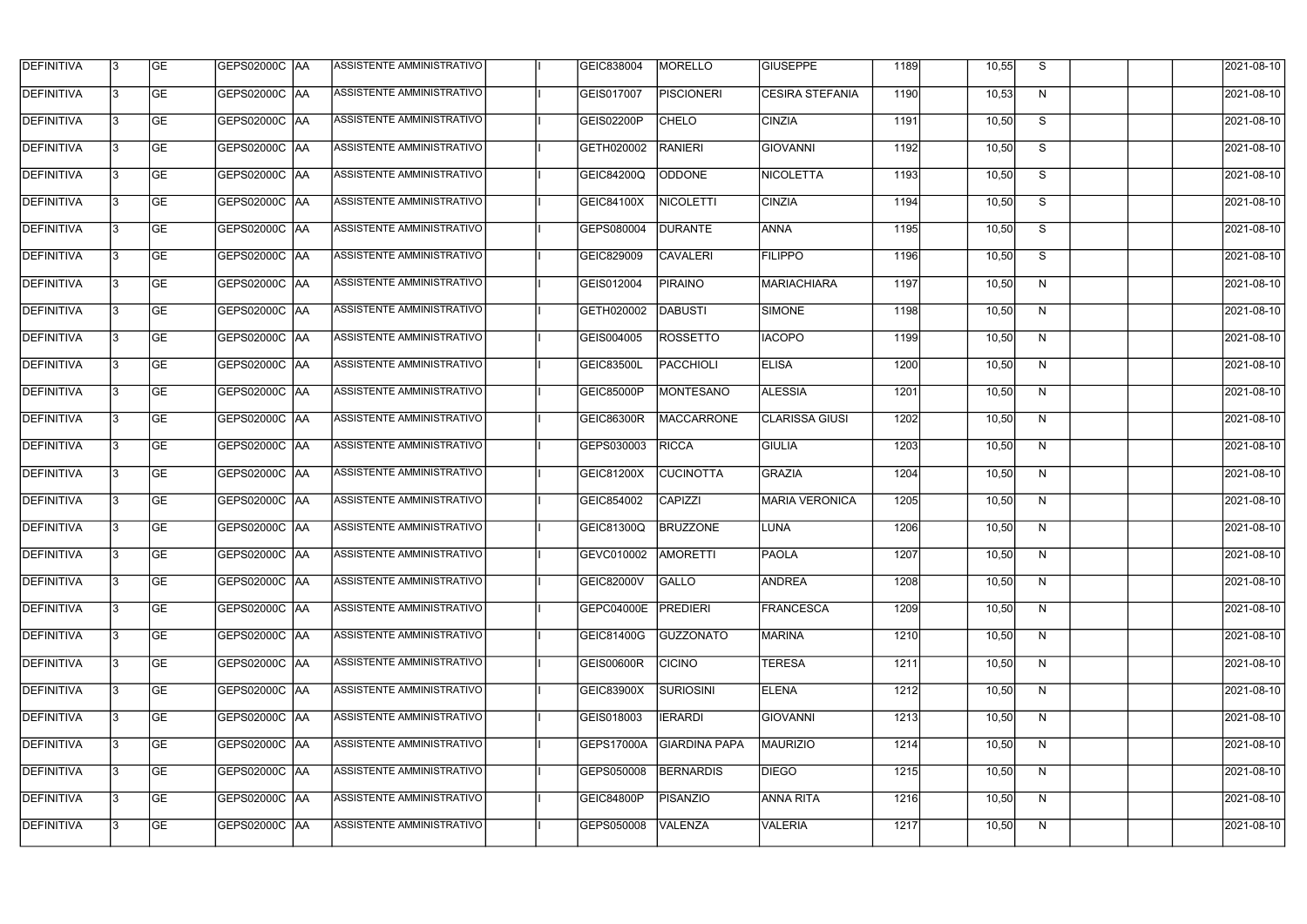| <b>DEFINITIVA</b> | 13  | <b>GE</b> | GEPS02000C AA        | ASSISTENTE AMMINISTRATIVO | GEIC81900P        | MENTASTI             | LORENZO                         | 1218 | 10,50 | N            | 2021-08-10 |
|-------------------|-----|-----------|----------------------|---------------------------|-------------------|----------------------|---------------------------------|------|-------|--------------|------------|
| <b>DEFINITIVA</b> | l3  | <b>GE</b> | GEPS02000C AA        | ASSISTENTE AMMINISTRATIVO | GEIS01400Q        | <b>FRANZONI</b>      | DANIELE                         | 1219 | 10,50 | N            | 2021-08-10 |
| <b>DEFINITIVA</b> | l3  | <b>GE</b> | GEPS02000C AA        | ASSISTENTE AMMINISTRATIVO | GEIC82000V        | <b>BORGHESI</b>      | <b>SARA</b>                     | 1220 | 10,50 | N            | 2021-08-10 |
| <b>DEFINITIVA</b> | l3  | <b>GE</b> | <b>GEPS02000C AA</b> | ASSISTENTE AMMINISTRATIVO | GEIC816007        | <b>CALLIGARIS</b>    | <b>ALESSIO</b>                  | 1221 | 10,50 | $\mathsf{N}$ | 2021-08-10 |
| <b>DEFINITIVA</b> | l3  | <b>GE</b> | GEPS02000C AA        | ASSISTENTE AMMINISTRATIVO | GEIC84100X        | <b>DELLA GRAZIA</b>  | <b>ELISABETTA</b>               | 1222 | 10,50 | N            | 2021-08-10 |
| <b>DEFINITIVA</b> | l3  | <b>GE</b> | <b>GEPS02000C AA</b> | ASSISTENTE AMMINISTRATIVO | GEIC82200E        | <b>SCAPPINI</b>      | <b>STEFANIA</b>                 | 1223 | 10,50 | N            | 2021-08-10 |
| <b>DEFINITIVA</b> | l3  | <b>GE</b> | GEPS02000C AA        | ASSISTENTE AMMINISTRATIVO | GEPS17000A        | <b>GAETANI LISEO</b> | <b>GIUSEPPE</b>                 | 1224 | 10,50 | N            | 2021-08-10 |
| <b>DEFINITIVA</b> | l3  | <b>GE</b> | <b>GEPS02000C AA</b> | ASSISTENTE AMMINISTRATIVO | <b>GEIC82600T</b> | <b>SCARPITTA</b>     | <b>MARCELLO</b>                 | 1225 | 10,50 | N            | 2021-08-10 |
| <b>DEFINITIVA</b> |     | <b>GE</b> |                      | ASSISTENTE AMMINISTRATIVO | GEIS01600B        | <b>ARMENTANO</b>     | MONICA                          | 1226 | 10,50 | N            | 2021-08-10 |
| <b>DEFINITIVA</b> | l3  | <b>GE</b> | GEPS02000C  AA       | ASSISTENTE AMMINISTRATIVO | GEIC809004        | PALANDRANI           | MORENA                          | 1227 | 10,50 | N            | 2021-08-10 |
| DEFINITIVA        | l3  | <b>GE</b> | GEPS02000C AA        | ASSISTENTE AMMINISTRATIVO | <b>GEIC85100E</b> | <b>AVEGNO</b>        | LUCIA                           | 1228 | 10,50 | N            | 2021-08-10 |
| <b>DEFINITIVA</b> | l3  | <b>GE</b> | GEPS02000C  AA       | ASSISTENTE AMMINISTRATIVO | GEIC81400G        | <b>RATTO</b>         | <b>LUCIA</b>                    | 1229 | 10,50 | $\mathsf{N}$ | 2021-08-10 |
| <b>DEFINITIVA</b> | l3  | <b>GE</b> | GEPS02000C AA        | ASSISTENTE AMMINISTRATIVO | GEIC825002        | <b>TRAVERSO</b>      | <b>MAURIZIO</b>                 | 1230 | 10,50 | N            | 2021-08-10 |
| <b>DEFINITIVA</b> | l3  | <b>GE</b> | GEPS02000C  AA       | ASSISTENTE AMMINISTRATIVO | GEPS02000C        | <b>FERRAROTTI</b>    | <b>GABRIELLA</b>                | 1231 | 10,50 | N            | 2021-08-10 |
| <b>DEFINITIVA</b> | l3  | <b>GE</b> | GEPS02000C  AA       | ASSISTENTE AMMINISTRATIVO | GEIC82100P        | <b>GIUSTO</b>        | <b>CORINNE</b>                  | 1232 | 10,47 | N            | 2021-08-10 |
| <b>DEFINITIVA</b> | IЗ  | <b>GE</b> |                      | ASSISTENTE AMMINISTRATIVO | GEIC862001        | <b>LAURINO</b>       | <b>IRENE</b>                    | 1233 | 10,45 | N            | 2021-08-10 |
| <b>DEFINITIVA</b> | I3  | <b>GE</b> | GEPS02000C  AA       | ASSISTENTE AMMINISTRATIVO | <b>GEIC80700C</b> | <b>POLIMENI</b>      | CARLO ALBERTO                   | 1234 | 10,43 | S            | 2021-08-10 |
| DEFINITIVA        |     | <b>GE</b> | GEPS02000C  AA       | ASSISTENTE AMMINISTRATIVO | GEIC838004        | SABBATINI            | <b>CLAUDIA</b>                  | 1235 | 10,43 | S            | 2021-08-10 |
| DEFINITIVA        | 13  | <b>GE</b> | GEPS02000C  AA       | ASSISTENTE AMMINISTRATIVO | GEIC82300A        | <b>TROVATO</b>       | ROBERTA                         | 1236 | 10,43 | N            | 2021-08-10 |
| <b>DEFINITIVA</b> | 13  | <b>GE</b> | <b>GEPS02000C AA</b> | ASSISTENTE AMMINISTRATIVO | GEIC816007        | SANDALO              | <b>CRISTINA</b>                 | 1237 | 10,43 | N            | 2021-08-10 |
| <b>DEFINITIVA</b> | 13  | <b>GE</b> | GEPS02000C  AA       | ASSISTENTE AMMINISTRATIVO | GEPS050008        | <b>CERRATO</b>       | <b>ALBERTO</b>                  | 1238 | 10,43 | N            | 2021-08-10 |
| <b>DEFINITIVA</b> | 13. | <b>GE</b> | <b>GEPS02000C AA</b> | ASSISTENTE AMMINISTRATIVO | GEIS01300X        | <b>PASTORE</b>       | LUCA                            | 1239 | 10,40 | S            | 2021-08-10 |
| <b>DEFINITIVA</b> | 13  | <b>GE</b> | GEPS02000C AA        | ASSISTENTE AMMINISTRATIVO | GEIC838004        | <b>PESCE</b>         | <b>ALGA MARINA ANNA</b>         | 1240 | 10,40 | S            | 2021-08-10 |
| <b>DEFINITIVA</b> | 13  | <b>GE</b> | <b>GEPS02000C AA</b> | ASSISTENTE AMMINISTRATIVO | GEIC83900X        | <b>ZUMBO</b>         | FORTUNATA<br><b>ANGELA RITA</b> | 1241 | 10,40 | S            | 2021-08-10 |
| <b>DEFINITIVA</b> | IЗ  | <b>GE</b> | GEPS02000C  AA       | ASSISTENTE AMMINISTRATIVO | GEIC837008        | SBRILLO              | <b>CAROLINA</b>                 | 1242 | 10,40 | S            | 2021-08-10 |
| DEFINITIVA        | l3  | <b>GE</b> | GEPS02000C  AA       | ASSISTENTE AMMINISTRATIVO | <b>GEIC86300R</b> | DI GIORGIO           | <b>EMMANUELA</b>                | 1243 | 10,40 | N            | 2021-08-10 |
| <b>DEFINITIVA</b> | l3  | <b>GE</b> | GEPS02000C  AA       | ASSISTENTE AMMINISTRATIVO | GEIC80700C        | NOVARINI             | LUCA                            | 1244 | 10,40 | N            | 2021-08-10 |
| <b>DEFINITIVA</b> | 13. | <b>GE</b> | GEPS02000C  AA       | ASSISTENTE AMMINISTRATIVO | GEIS003009        | CANANZI              | DOMENICO                        | 1245 | 10,40 | N            | 2021-08-10 |
| <b>DEFINITIVA</b> | IЗ  | <b>GE</b> | GEPS02000C  AA       | ASSISTENTE AMMINISTRATIVO | GETH020002        | <b>MAINARDI</b>      | <b>FILOMENA</b>                 | 1246 | 10,40 | N            | 2021-08-10 |
|                   |     |           |                      |                           |                   |                      |                                 |      |       |              |            |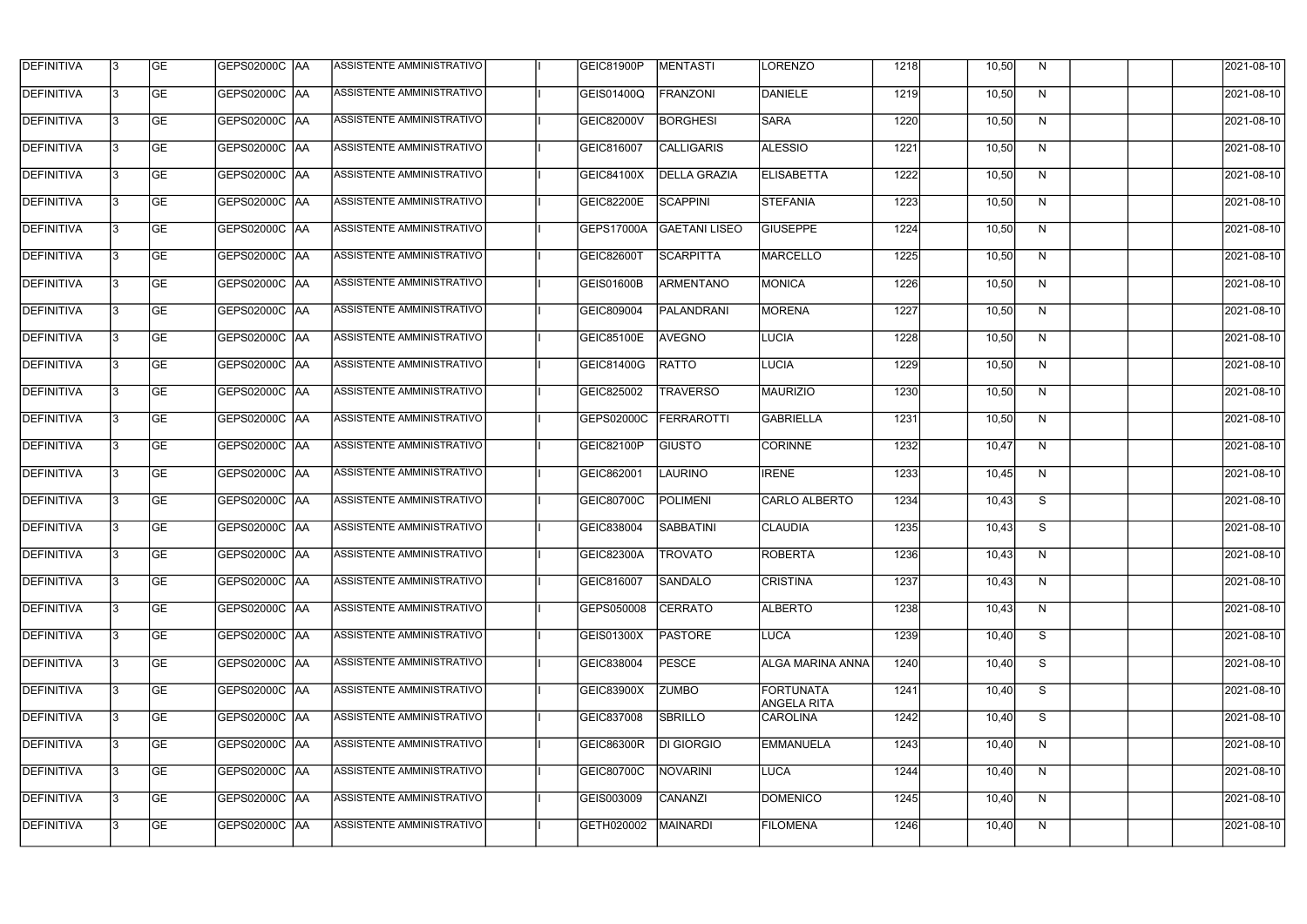| <b>DEFINITIVA</b> | 13  | <b>GE</b> | <b>GEPS02000C AA</b>   | ASSISTENTE AMMINISTRATIVO        | GEPS07000D        | ALTAVILLA           | <b>EMMANUELE</b>                     | 1247 | 10,40 | N            | 2021-08-10 |
|-------------------|-----|-----------|------------------------|----------------------------------|-------------------|---------------------|--------------------------------------|------|-------|--------------|------------|
| <b>DEFINITIVA</b> | l3  | <b>GE</b> |                        | ASSISTENTE AMMINISTRATIVO        | GEIC82700N        | <b>RIZZO</b>        | LORENZO                              | 1248 | 10,40 | N            | 2021-08-10 |
| <b>DEFINITIVA</b> | l3  | <b>GE</b> | <b>GEPS02000C AA</b>   | <b>ASSISTENTE AMMINISTRATIVO</b> | GEIC838004        | <b>MERIALDO</b>     | <b>GIULIA</b>                        | 1249 | 10,40 | N            | 2021-08-10 |
| <b>DEFINITIVA</b> | l3  | <b>GE</b> |                        | ASSISTENTE AMMINISTRATIVO        | GEPC01000P        | <b>ASSUNTO</b>      | <b>ANNAMARIA</b>                     | 1250 | 10,40 | $\mathsf{N}$ | 2021-08-10 |
| <b>DEFINITIVA</b> | l3  | <b>GE</b> | <b>GEPS02000C AA</b>   | ASSISTENTE AMMINISTRATIVO        | GEIC838004        | <b>BOTTINO</b>      | <b>GIULIA</b>                        | 1251 | 10,40 | N            | 2021-08-10 |
| <b>DEFINITIVA</b> | IЗ  | <b>GE</b> | <b>GEPS02000C AA</b>   | ASSISTENTE AMMINISTRATIVO        | <b>GEIC86300R</b> | <b>SABBADINI</b>    | <b>MARIA EUGENIA</b>                 | 1252 | 10,40 | N            | 2021-08-10 |
| <b>DEFINITIVA</b> | l3  | <b>GE</b> | <b>GEPS02000C AA</b>   | ASSISTENTE AMMINISTRATIVO        | <b>GEIC80600L</b> | <b>MARZIANO</b>     | <b>MIRKO</b>                         | 1253 | 10,40 | N            | 2021-08-10 |
| <b>DEFINITIVA</b> | l3  | <b>GE</b> | <b>GEPS02000C AA</b>   | ASSISTENTE AMMINISTRATIVO        | GEPS030003        | <b>GAROFALO</b>     | <b>ANDREA</b>                        | 1254 | 10,40 | N            | 2021-08-10 |
| <b>DEFINITIVA</b> |     | <b>GE</b> | GEPS02000C AA          | ASSISTENTE AMMINISTRATIVO        | GEIC86300R        | <b>ROSSI</b>        | <b>SERENA</b>                        | 1255 | 10,40 | N            | 2021-08-10 |
| DEFINITIVA        | l3  | <b>GE</b> |                        | ASSISTENTE AMMINISTRATIVO        | GERI07000P        | <b>DENISI</b>       | ANNUNZIATA                           | 1256 | 10,40 | N            | 2021-08-10 |
| <b>DEFINITIVA</b> | l3  | <b>GE</b> | GEPS02000C AA          | ASSISTENTE AMMINISTRATIVO        | GEIC840004        | <b>SCIORTINO</b>    | DIANA                                | 1257 | 10,40 | N            | 2021-08-10 |
| <b>DEFINITIVA</b> | l3  | <b>GE</b> | GEPS02000C  AA         | ASSISTENTE AMMINISTRATIVO        | GESL01000P        | <b>GENTILE</b>      | GIOVANNI                             | 1258 | 10,40 | $\mathsf{N}$ | 2021-08-10 |
| <b>DEFINITIVA</b> | l3  | <b>GE</b> | <b>GEPS02000C   AA</b> | ASSISTENTE AMMINISTRATIVO        | GEPM030004        | <b>PARISSI</b>      | <b>MATTEO</b>                        | 1259 | 10,40 | N            | 2021-08-10 |
| <b>DEFINITIVA</b> | l3  | <b>GE</b> |                        | ASSISTENTE AMMINISTRATIVO        | GEIC85200A        | <b>SAMBRUNONE</b>   | GIULIA                               | 1260 | 10,40 | N            | 2021-08-10 |
| <b>DEFINITIVA</b> | l3  | <b>GE</b> |                        | ASSISTENTE AMMINISTRATIVO        | GEIS011008        | <b>SCROFANO</b>     | CORRADO                              | 1261 | 10,40 | $\mathsf{N}$ | 2021-08-10 |
| <b>DEFINITIVA</b> | IЗ  | <b>GE</b> |                        | ASSISTENTE AMMINISTRATIVO        | <b>GEIC84900E</b> | <b>RIZZO</b>        | <b>GIUSEPPE</b><br><b>SALVATORE</b>  | 1262 | 10,35 | S            | 2021-08-10 |
| <b>DEFINITIVA</b> | l3  | <b>GE</b> | GEPS02000C  AA         | ASSISTENTE AMMINISTRATIVO        | GEPC01000P        | <b>TALOTTA</b>      | <b>GIUSEPPE DAVIDE</b>               | 1263 | 10,35 | N            | 2021-08-10 |
| DEFINITIVA        |     | <b>GE</b> | GEPS02000C  AA         | ASSISTENTE AMMINISTRATIVO        | GEIC85000P        | <b>SCARPALEGGIA</b> | <b>VERONICA</b>                      | 1264 | 10,35 | N            | 2021-08-10 |
| <b>DEFINITIVA</b> | 13  | <b>GE</b> | GEPS02000C  AA         | ASSISTENTE AMMINISTRATIVO        | GEIC82300A        | TESORO              | <b>ENRICA</b>                        | 1265 | 10,33 | S.           | 2021-08-10 |
| <b>DEFINITIVA</b> | 13  | <b>GE</b> | <b>GEPS02000C AA</b>   | ASSISTENTE AMMINISTRATIVO        | GEIS01600B        | MALANDRINO          | <b>SEBASTIANO</b>                    | 1266 | 10,33 | S            | 2021-08-10 |
| <b>DEFINITIVA</b> | 13  | <b>GE</b> | GEPS02000C  AA         | ASSISTENTE AMMINISTRATIVO        | GERI02000N        | MARCENARO           | <b>GIANNETTO</b><br><b>EDOARDO</b>   | 1267 | 10,33 | N            | 2021-08-10 |
| <b>DEFINITIVA</b> | 13. | <b>GE</b> | GEPS02000C AA          | ASSISTENTE AMMINISTRATIVO        | <b>GEIC81300Q</b> | QUAGLIA             | <b>SARA</b>                          | 1268 | 10,33 | N            | 2021-08-10 |
| <b>DEFINITIVA</b> | 13  | <b>GE</b> | GEPS02000C AA          | ASSISTENTE AMMINISTRATIVO        | GEIC811004        | <b>LOMBARDO</b>     | DANIELA                              | 1269 | 10,33 | N            | 2021-08-10 |
| <b>DEFINITIVA</b> | 13  | <b>GE</b> | GEPS02000C  AA         | ASSISTENTE AMMINISTRATIVO        | GERH020006        | LO PRESTI           | LAURA                                | 1270 | 10,33 | N            | 2021-08-10 |
| <b>DEFINITIVA</b> | IЗ  | <b>GE</b> | GEPS02000C  AA         | ASSISTENTE AMMINISTRATIVO        | GEPS02000C        | MASSARO             | <b>ELISABETTA</b>                    | 1271 | 10,33 | N            | 2021-08-10 |
| DEFINITIVA        | l3  | <b>GE</b> | GEPS02000C  AA         | ASSISTENTE AMMINISTRATIVO        | GEPC020009        | <b>GALLIANO</b>     | <b>SILVIA</b>                        | 1272 | 10,33 | N            | 2021-08-10 |
| <b>DEFINITIVA</b> | l3  | <b>GE</b> | GEPS02000C  AA         | ASSISTENTE AMMINISTRATIVO        | GEIC85000P        | <b>CIONCOLONI</b>   | SIMONA                               | 1273 | 10,33 | N            | 2021-08-10 |
| <b>DEFINITIVA</b> | 13. | <b>GE</b> | GEPS02000C  AA         | ASSISTENTE AMMINISTRATIVO        | GEIC860009        | <b>BRESSANI</b>     | <b>ANNALISA</b>                      | 1274 | 10,33 | N            | 2021-08-10 |
| <b>DEFINITIVA</b> | IЗ  | <b>GE</b> | GEPS02000C  AA         | ASSISTENTE AMMINISTRATIVO        | GERH020006        | CAZZULO             | <b>CRISTINA ANNA</b><br><b>MARIA</b> | 1275 | 10,33 | N            | 2021-08-10 |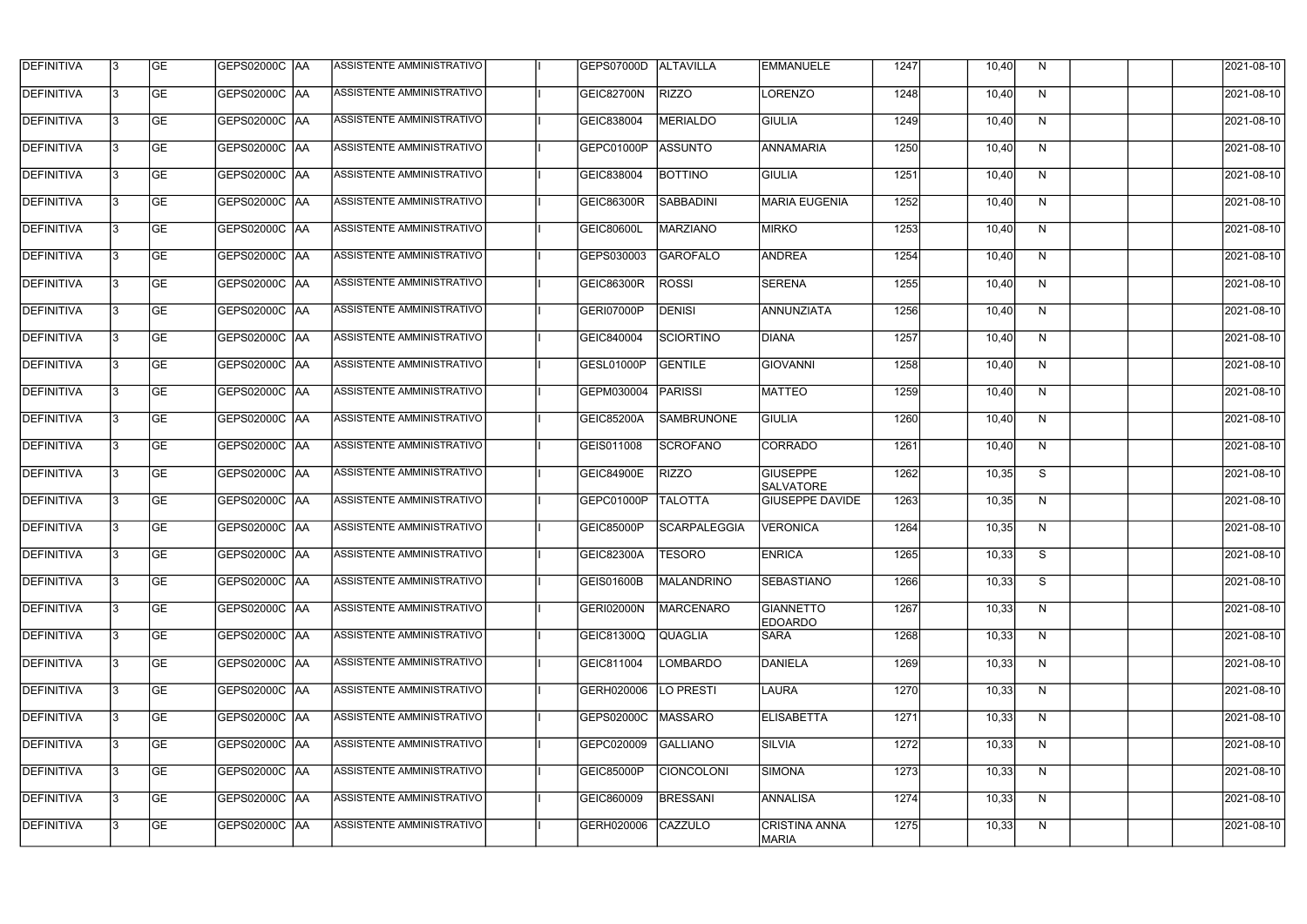| <b>DEFINITIVA</b> | 13  | <b>GE</b> | <b>GEPS02000C AA</b> | ASSISTENTE AMMINISTRATIVO        | GEIC81300Q         | MONTI             | <b>CLAUDIO</b>       | 1276 | 10,33 | N            | 2021-08-10 |
|-------------------|-----|-----------|----------------------|----------------------------------|--------------------|-------------------|----------------------|------|-------|--------------|------------|
| <b>DEFINITIVA</b> | l3  | <b>GE</b> | GEPS02000C  AA       | ASSISTENTE AMMINISTRATIVO        | GERH01000G MINI    |                   | <b>ANGELA</b>        | 1277 | 10,31 | S            | 2021-08-10 |
| <b>DEFINITIVA</b> | l3  | <b>GE</b> | GEPS02000C AA        | ASSISTENTE AMMINISTRATIVO        | GEIC808008         | <b>GHERARDI</b>   | <b>ARIANNA</b>       | 1278 | 10,31 | N            | 2021-08-10 |
| <b>DEFINITIVA</b> | l3  | <b>GE</b> | <b>GEPS02000C AA</b> | ASSISTENTE AMMINISTRATIVO        | <b>GEIC86300R</b>  | <b>GRILLO</b>     | <b>SERENA</b>        | 1279 | 10,31 | $\mathsf{N}$ | 2021-08-10 |
| <b>DEFINITIVA</b> | l3  | <b>GE</b> | <b>GEPS02000C AA</b> | ASSISTENTE AMMINISTRATIVO        | GEPS17000A         | <b>CHIAPPE</b>    | <b>ANDREA</b>        | 1280 | 10,31 | N            | 2021-08-10 |
| <b>DEFINITIVA</b> | l3  | <b>GE</b> | <b>GEPS02000C AA</b> | <b>ASSISTENTE AMMINISTRATIVO</b> | GEIS02200P         | <b>LOVERSO</b>    | <b>ANTONELLA</b>     | 1281 | 10,30 | S            | 2021-08-10 |
| <b>DEFINITIVA</b> | l3  | <b>GE</b> | GEPS02000C AA        | ASSISTENTE AMMINISTRATIVO        | GERH020006         | <b>SABATINO</b>   | MIRCO                | 1282 | 10,30 | N            | 2021-08-10 |
| <b>DEFINITIVA</b> | l3  | <b>GE</b> | <b>GEPS02000C AA</b> | ASSISTENTE AMMINISTRATIVO        | GESL01000P         | <b>PITTO</b>      | DANIELE              | 1283 | 10,30 | N            | 2021-08-10 |
| <b>DEFINITIVA</b> |     | <b>GE</b> |                      | ASSISTENTE AMMINISTRATIVO        | GEIC808008         | <b>BERTETTI</b>   | <b>VALERIA</b>       | 1284 | 10,30 | N            | 2021-08-10 |
| <b>DEFINITIVA</b> | l3  | <b>GE</b> | GEPS02000C  AA       | ASSISTENTE AMMINISTRATIVO        | <b>GEIC86300R</b>  | <b>FIORENTINI</b> | <b>BEATRICE</b>      | 1285 | 10,30 | N            | 2021-08-10 |
| <b>DEFINITIVA</b> | 13  | <b>GE</b> | GEPS02000C AA        | ASSISTENTE AMMINISTRATIVO        | GETH020002         | <b>DURACCIO</b>   | <b>MORENA</b>        | 1286 | 10,30 | N            | 2021-08-10 |
| <b>DEFINITIVA</b> | l3  | <b>GE</b> | GEPS02000C  AA       | ASSISTENTE AMMINISTRATIVO        | GERH020006         | BUONDONNO         | <b>CARMINE</b>       | 1287 | 10,30 | $\mathsf{N}$ | 2021-08-10 |
| <b>DEFINITIVA</b> | l3  | <b>GE</b> | GEPS02000C AA        | ASSISTENTE AMMINISTRATIVO        | GEIC804001         | <b>BOTTARI</b>    | <b>MICHELA LAURA</b> | 1288 | 10,30 | N            | 2021-08-10 |
| <b>DEFINITIVA</b> | IЗ  | <b>GE</b> | GEPS02000C  AA       | ASSISTENTE AMMINISTRATIVO        | GEIC825002         | <b>ZURZOLO</b>    | LISA                 | 1289 | 10,30 | N            | 2021-08-10 |
| <b>DEFINITIVA</b> | IЗ  | <b>GE</b> | GEPS02000C  AA       | ASSISTENTE AMMINISTRATIVO        | GEIC83600C         | CARINO            | <b>ARIANNA</b>       | 1290 | 10,30 | N            | 2021-08-10 |
| <b>DEFINITIVA</b> | IЗ  | <b>GE</b> |                      | ASSISTENTE AMMINISTRATIVO        | GETH020002         | KOLP              | <b>VIRGINIA</b>      | 1291 | 10,30 | N            | 2021-08-10 |
| <b>DEFINITIVA</b> | I3  | <b>GE</b> | GEPS02000C  AA       | ASSISTENTE AMMINISTRATIVO        | GEIC817003         | MICELI            | LUCA                 | 1292 | 10,30 | N            | 2021-08-10 |
| DEFINITIVA        |     | <b>GE</b> | GEPS02000C  AA       | ASSISTENTE AMMINISTRATIVO        | GEPM04000P         | SCALETTA          | <b>MELANIA</b>       | 1293 | 10,30 | N            | 2021-08-10 |
| <b>DEFINITIVA</b> | 13  | <b>GE</b> | GEPS02000C  AA       | ASSISTENTE AMMINISTRATIVO        | GERH020006 BARRACO |                   | <b>GIUSY</b>         | 1294 | 10,30 | N            | 2021-08-10 |
| <b>DEFINITIVA</b> | 13  | <b>GE</b> | <b>GEPS02000C AA</b> | ASSISTENTE AMMINISTRATIVO        | GESL01000P         | <b>GUERISOLI</b>  | <b>FEDERICA</b>      | 1295 | 10,30 | N            | 2021-08-10 |
| <b>DEFINITIVA</b> | 13  | <b>GE</b> | GEPS02000C  AA       | ASSISTENTE AMMINISTRATIVO        | GEPS050008         | SICILIA           | <b>DAVIDE</b>        | 1296 | 10,30 | N            | 2021-08-10 |
| <b>DEFINITIVA</b> | 13. | <b>GE</b> | <b>GEPS02000C AA</b> | ASSISTENTE AMMINISTRATIVO        | GEIC81900P         | <b>TAVELLA</b>    | <b>EMANUELE</b>      | 1297 | 10,30 | N            | 2021-08-10 |
| <b>DEFINITIVA</b> | 13  | <b>GE</b> | GEPS02000C AA        | ASSISTENTE AMMINISTRATIVO        | <b>GEIC83500L</b>  | <b>BUCCARAN</b>   | NICOLO'              | 1298 | 10,30 | N            | 2021-08-10 |
| <b>DEFINITIVA</b> | 13  | <b>GE</b> | GEPS02000C  AA       | ASSISTENTE AMMINISTRATIVO        | GESL01000P         | FABRIZI           | MARIA LETIZIA        | 1299 | 10,30 | N            | 2021-08-10 |
| <b>DEFINITIVA</b> | IЗ  | <b>GE</b> | GEPS02000C  AA       | ASSISTENTE AMMINISTRATIVO        | GEPS02000C         | <b>RAMPININI</b>  | <b>ERICA</b>         | 1300 | 10,30 | N            | 2021-08-10 |
| DEFINITIVA        | IЗ  | <b>GE</b> | GEPS02000C  AA       | ASSISTENTE AMMINISTRATIVO        | GEIC80700C         | MORETTI           | <b>ELVIRA</b>        | 1301 | 10,30 | N            | 2021-08-10 |
| <b>DEFINITIVA</b> | l3  | <b>GE</b> | GEPS02000C  AA       | ASSISTENTE AMMINISTRATIVO        | GEPS080004         | <b>FARACI</b>     | VALENTINA            | 1302 | 10,30 | N            | 2021-08-10 |
| <b>DEFINITIVA</b> | 13. | <b>GE</b> | GEPS02000C  AA       | ASSISTENTE AMMINISTRATIVO        | GEPS07000D         | <b>CAMBRIA</b>    | <b>RICCARDO</b>      | 1303 | 10,30 | N            | 2021-08-10 |
| <b>DEFINITIVA</b> | IЗ  | <b>GE</b> | GEPS02000C  AA       | ASSISTENTE AMMINISTRATIVO        | GEIC804001         | <b>SANNA</b>      | <b>GLORIA</b>        | 1304 | 10,30 | N            | 2021-08-10 |
|                   |     |           |                      |                                  |                    |                   |                      |      |       |              |            |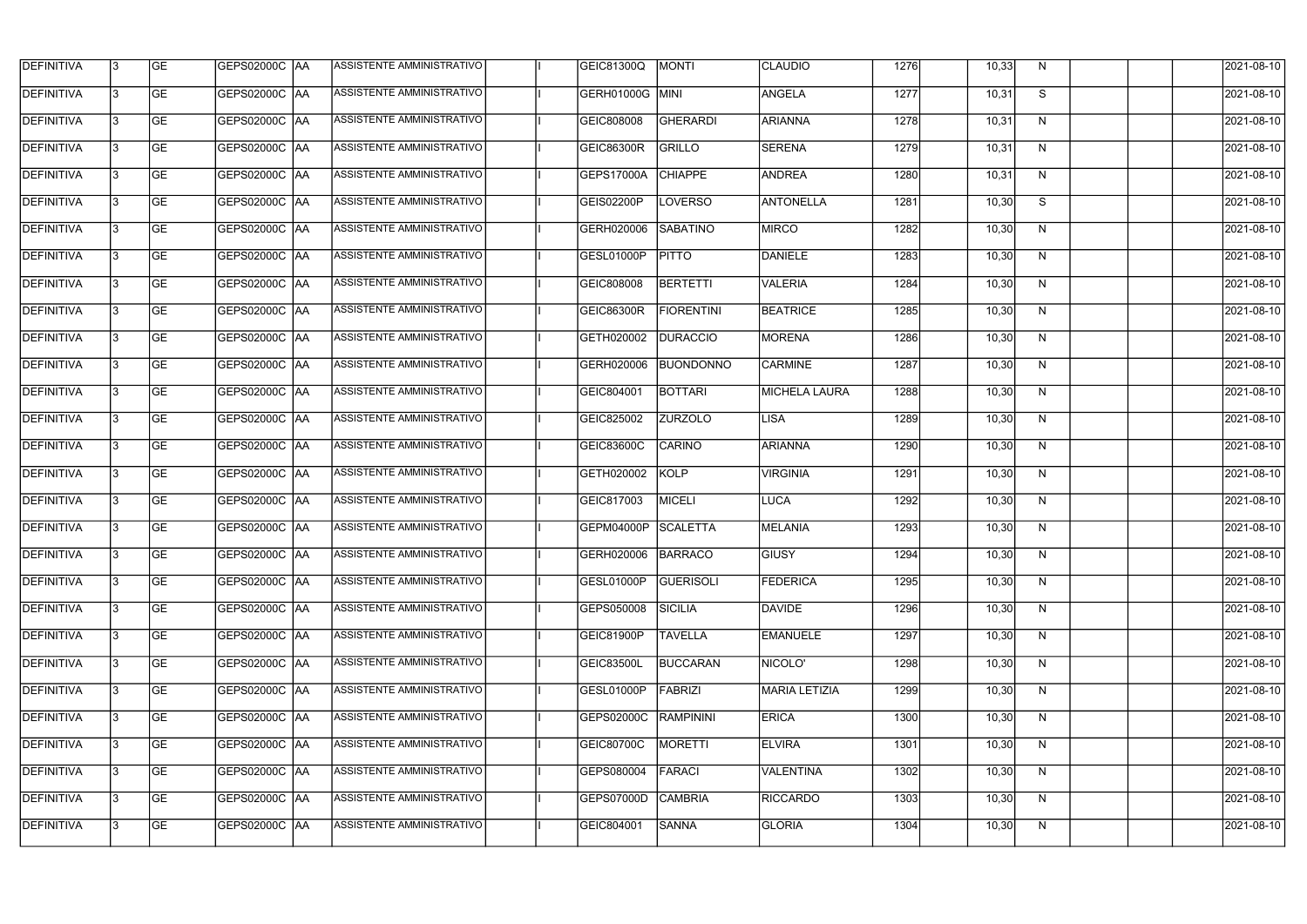| <b>DEFINITIVA</b> | 13  | <b>GE</b> | GEPS02000C  AA       | ASSISTENTE AMMINISTRATIVO        | GEIC85000P        | <b>PINNA</b>        | <b>MATTEO</b>       | 1305 | 10,30 | N. | 2021-08-10 |
|-------------------|-----|-----------|----------------------|----------------------------------|-------------------|---------------------|---------------------|------|-------|----|------------|
| DEFINITIVA        | l3  | <b>GE</b> | GEPS02000C  AA       | ASSISTENTE AMMINISTRATIVO        | GEPS050008        | <b>BUONO</b>        | <b>VINCENZO</b>     | 1306 | 10,30 | N  | 2021-08-10 |
| <b>DEFINITIVA</b> | l3  | <b>GE</b> | <b>GEPS02000C AA</b> | ASSISTENTE AMMINISTRATIVO        | GEIC86300R        | <b>BARTOLINI</b>    | <b>FABIO</b>        | 1307 | 10,30 | N  | 2021-08-10 |
| <b>DEFINITIVA</b> | 13  | <b>GE</b> | <b>GEPS02000C AA</b> | ASSISTENTE AMMINISTRATIVO        | GEPS030003        | <b>MATINATA</b>     | <b>SARA</b>         | 1308 | 10,30 | N  | 2021-08-10 |
| <b>DEFINITIVA</b> | l3  | <b>GE</b> | GEPS02000C  AA       | ASSISTENTE AMMINISTRATIVO        | GERH020006        | <b>PISANO</b>       | <b>TERESA</b>       | 1309 | 10,30 | N  | 2021-08-10 |
| <b>DEFINITIVA</b> | IЗ  | <b>GE</b> | GEPS02000C AA        | ASSISTENTE AMMINISTRATIVO        | GEIC804001        | <b>SCHIAFFINO</b>   | <b>SABRINA</b>      | 1310 | 10,30 | N  | 2021-08-10 |
| <b>DEFINITIVA</b> | l3  | <b>GE</b> | <b>GEPS02000C AA</b> | <b>ASSISTENTE AMMINISTRATIVO</b> | GEPM030004        | <b>BONFATTI</b>     | <b>CINZIA</b>       | 1311 | 10,30 | N  | 2021-08-10 |
| <b>DEFINITIVA</b> | l3  | <b>GE</b> | GEPS02000C AA        | ASSISTENTE AMMINISTRATIVO        | GEIC808008        | <b>DAMERI</b>       | <b>JESSICA</b>      | 1312 | 10,28 | S  | 2021-08-10 |
| <b>DEFINITIVA</b> | l3  | <b>GE</b> | GEPS02000C  AA       | ASSISTENTE AMMINISTRATIVO        | GEIC80700C        | <b>CAPPARELLI</b>   | <b>ANDREA</b>       | 1313 | 10,27 | S  | 2021-08-10 |
| <b>DEFINITIVA</b> | l3  | <b>GE</b> | GEPS02000C AA        | ASSISTENTE AMMINISTRATIVO        | GERH01000G        | <b>DI SPIRITO</b>   | SIMONA              | 1314 | 10,27 | S  | 2021-08-10 |
| <b>DEFINITIVA</b> | l3  | <b>GE</b> | GEPS02000C AA        | ASSISTENTE AMMINISTRATIVO        | <b>GEIS01600B</b> | MASSA               | <b>STEFANO</b>      | 1315 | 10,27 | S  | 2021-08-10 |
| <b>DEFINITIVA</b> | 13  | <b>GE</b> | <b>GEPS02000C AA</b> | ASSISTENTE AMMINISTRATIVO        | GEIC840004        | <b>LIGIOS</b>       | <b>MIRKO</b>        | 1316 | 10,27 | S  | 2021-08-10 |
| <b>DEFINITIVA</b> | l3  | <b>GE</b> | GEPS02000C  AA       | ASSISTENTE AMMINISTRATIVO        | GETD03000V        | FASCIA              | GILBERTO            | 1317 | 10,27 | N  | 2021-08-10 |
| <b>DEFINITIVA</b> | l3  | <b>GE</b> | GEPS02000C AA        | ASSISTENTE AMMINISTRATIVO        | GEIC80700C        | <b>DONNARUMMA</b>   | <b>ANTONIETTA</b>   | 1318 | 10,27 | N  | 2021-08-10 |
| <b>DEFINITIVA</b> | l3  | <b>GE</b> | GEPS02000C  AA       | ASSISTENTE AMMINISTRATIVO        | GEIC837008        | <b>ROCCA</b>        | ALESSANDRO          | 1319 | 10,25 | N  | 2021-08-10 |
| <b>DEFINITIVA</b> | IЗ  | <b>GE</b> | GEPS02000C  AA       | ASSISTENTE AMMINISTRATIVO        | GEIC83600C        | <b>IMPELLIZZERI</b> | DARIO PHILIPPE      | 1320 | 10,25 | N  | 2021-08-10 |
| <b>DEFINITIVA</b> | IЗ  | <b>GE</b> | GEPS02000C  AA       | ASSISTENTE AMMINISTRATIVO        | GEIS004005        | <b>FERRERI</b>      | <b>STELLA LUCIA</b> | 1321 | 10,23 | S  | 2021-08-10 |
| <b>DEFINITIVA</b> |     | <b>GE</b> | GEPS02000C  AA       | ASSISTENTE AMMINISTRATIVO        | GEIC82700N        | MOSCA               | <b>MASSIMO</b>      | 1322 | 10,20 | S  | 2021-08-10 |
| <b>DEFINITIVA</b> | IЗ  | GE        | GEPS02000C  AA       | <b>ASSISTENTE AMMINISTRATIVO</b> | GEIC808008        | <b>GALLINOTTI</b>   | SILVIA              | 1323 | 10,20 | S. | 2021-08-10 |
| <b>DEFINITIVA</b> | 13. | <b>GE</b> | GEPS02000C AA        | ASSISTENTE AMMINISTRATIVO        | <b>GEIC83500L</b> | <b>FRANZUTTI</b>    | FRANCESCO           | 1324 | 10,20 | S  | 2021-08-10 |
| <b>DEFINITIVA</b> | 13  | <b>GE</b> | <b>GEPS02000C AA</b> | ASSISTENTE AMMINISTRATIVO        | GEPS02000C        | <b>RISOLETI</b>     | <b>TIFFANJ</b>      | 1325 | 10,20 | S  | 2021-08-10 |
| <b>DEFINITIVA</b> | 13. | <b>GE</b> | GEPS02000C AA        | ASSISTENTE AMMINISTRATIVO        | GEIC854002        | <b>BARDETTA</b>     | NATALE              | 1326 | 10,20 | S  | 2021-08-10 |
| <b>DEFINITIVA</b> | 13  | <b>GE</b> | <b>GEPS02000C AA</b> | ASSISTENTE AMMINISTRATIVO        | GEIC838004        | <b>SQUILLACE</b>    | <b>SANDRA</b>       | 1327 | 10,20 | S  | 2021-08-10 |
| <b>DEFINITIVA</b> | 13  | <b>GE</b> | GEPS02000C AA        | ASSISTENTE AMMINISTRATIVO        | GEIC860009        | <b>ZACCARIA</b>     | <b>ALFONSO</b>      | 1328 | 10,20 | S  | 2021-08-10 |
| <b>DEFINITIVA</b> | l3  | <b>GE</b> | GEPS02000C  AA       | ASSISTENTE AMMINISTRATIVO        | GEIS018003        | <b>SCHIPANI</b>     | <b>LUIGI</b>        | 1329 | 10,20 | N  | 2021-08-10 |
| DEFINITIVA        | l3  | <b>GE</b> | GEPS02000C  AA       | ASSISTENTE AMMINISTRATIVO        | GEPS07000D        | <b>CAMBRIA</b>      | GIANLUCA            | 1330 | 10,20 | N  | 2021-08-10 |
| DEFINITIVA        | l3  | <b>GE</b> | GEPS02000C  AA       | ASSISTENTE AMMINISTRATIVO        | GERI07000P        | <b>PRIOLO</b>       | <b>REBECCA</b>      | 1331 | 10,20 | N  | 2021-08-10 |
| <b>DEFINITIVA</b> | l3  | <b>GE</b> | GEPS02000C AA        | ASSISTENTE AMMINISTRATIVO        | GEPS030003        | <b>RAVERA</b>       | <b>BEATRICE</b>     | 1332 | 10,20 | N  | 2021-08-10 |
| <b>DEFINITIVA</b> | Iз  | <b>GE</b> | GEPS02000C  AA       | ASSISTENTE AMMINISTRATIVO        | GEIC840004        | <b>LANZA</b>        | <b>GABRIELE</b>     | 1333 | 10,20 | N  | 2021-08-10 |
|                   |     |           |                      |                                  |                   |                     |                     |      |       |    |            |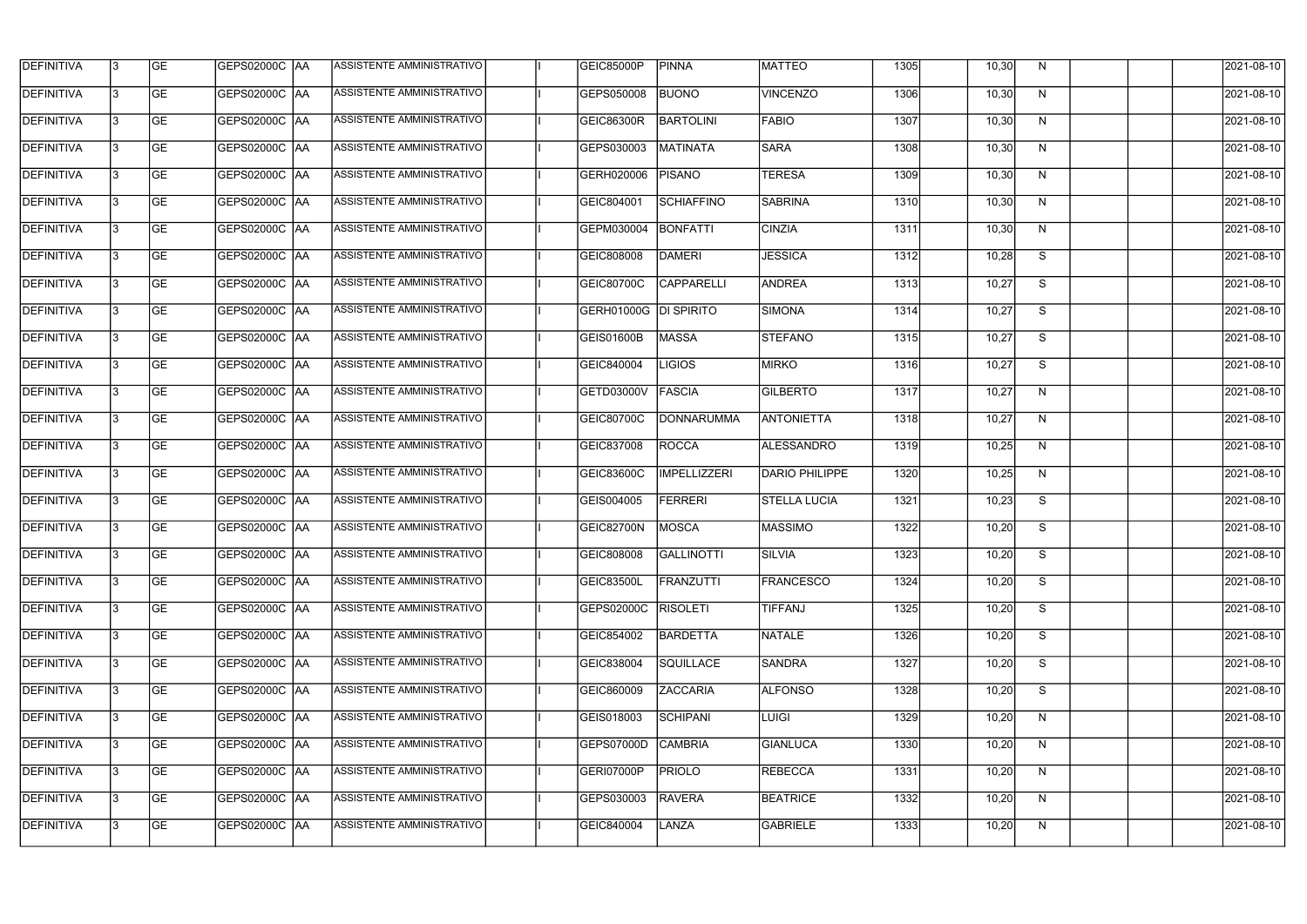| <b>DEFINITIVA</b> | 13  | <b>GE</b> | GEPS02000C  AA       | ASSISTENTE AMMINISTRATIVO        | GEPM04000P PONTILLO |                     | LUIGI             | 1334 | 10,20 | N, | 2021-08-10       |
|-------------------|-----|-----------|----------------------|----------------------------------|---------------------|---------------------|-------------------|------|-------|----|------------------|
| DEFINITIVA        | l3  | <b>GE</b> | GEPS02000C  AA       | ASSISTENTE AMMINISTRATIVO        | GEIS018003          | <b>RICCI</b>        | <b>GRETA</b>      | 1335 | 10,20 | N  | 2021-08-10       |
| <b>DEFINITIVA</b> | l3  | <b>GE</b> | <b>GEPS02000C AA</b> | ASSISTENTE AMMINISTRATIVO        | GEIC85500T          | <b>VIZZA</b>        | <b>MICHELA</b>    | 1336 | 10,20 | N  | 2021-08-10       |
| <b>DEFINITIVA</b> | 13  | <b>GE</b> | <b>GEPS02000C AA</b> | ASSISTENTE AMMINISTRATIVO        | GEIC81200X          | MASCI               | <b>ILARIA</b>     | 1337 | 10,20 | N  | 2021-08-10       |
| <b>DEFINITIVA</b> | l3  | <b>GE</b> | GEPS02000C  AA       | ASSISTENTE AMMINISTRATIVO        | GEIS017007          | <b>DI BIASE</b>     | <b>MATTEO</b>     | 1338 | 10,20 | N  | 2021-08-10       |
| <b>DEFINITIVA</b> | IЗ  | <b>GE</b> | <b>GEPS02000C AA</b> | ASSISTENTE AMMINISTRATIVO        | <b>GEIC84900E</b>   | <b>STOCCHI</b>      | SILVIA            | 1339 | 10,20 | N  | 2021-08-10       |
| <b>DEFINITIVA</b> | l3  | <b>GE</b> | <b>GEPS02000C AA</b> | <b>ASSISTENTE AMMINISTRATIVO</b> | GEIC866008          | <b>BRUZZONE</b>     | <b>VALENTINA</b>  | 1340 | 10,20 | N  | 2021-08-10       |
| <b>DEFINITIVA</b> | l3  | <b>GE</b> | GEPS02000C AA        | ASSISTENTE AMMINISTRATIVO        | GEIC80700C          | <b>BUONOCORE</b>    | <b>MARTA</b>      | 1341 | 10,20 | N  | 2021-08-10       |
| <b>DEFINITIVA</b> | l3  | <b>GE</b> | GEPS02000C  AA       | ASSISTENTE AMMINISTRATIVO        | GEIC817003          | <b>PROVENZANO</b>   | GRAZIA            | 1342 | 10,20 | N  | 2021-08-10       |
| <b>DEFINITIVA</b> | l3  | <b>GE</b> | GEPS02000C AA        | ASSISTENTE AMMINISTRATIVO        | GEPC01000P          | <b>GIUGNO</b>       | <b>ILARIA</b>     | 1343 | 10,20 | N  | 2021-08-10       |
| <b>DEFINITIVA</b> | l3  | <b>GE</b> | GEPS02000C AA        | ASSISTENTE AMMINISTRATIVO        | GEIC858009          | <b>GALLORINI</b>    | <b>PAOLO</b>      | 1344 | 10,20 | N  | 2021-08-10       |
| <b>DEFINITIVA</b> | 13  | <b>GE</b> | GEPS02000C  AA       | <b>ASSISTENTE AMMINISTRATIVO</b> | GETH020002          | <b>KOLP</b>         | <b>EMANUELE</b>   | 1345 | 10,20 | N  | 2021-08-10       |
| <b>DEFINITIVA</b> | l3  | <b>GE</b> | GEPS02000C  AA       | ASSISTENTE AMMINISTRATIVO        | GEIC85000P          | <b>OTTONELLO</b>    | <b>GUIDO</b>      | 1346 | 10,20 | N  | 2021-08-10       |
| <b>DEFINITIVA</b> | l3  | <b>GE</b> | GEPS02000C AA        | ASSISTENTE AMMINISTRATIVO        | GEIC866008          | <b>GRANATA</b>      | <b>ROBERTA</b>    | 1347 | 10,20 | N  | 2021-08-10       |
| <b>DEFINITIVA</b> | l3  | <b>GE</b> | GEPS02000C  AA       | ASSISTENTE AMMINISTRATIVO        | GEIC85100E          | <b>FERRARO</b>      | MIRIANA           | 1348 | 10,20 | N  | 2021-08-10       |
| <b>DEFINITIVA</b> | IЗ  | <b>GE</b> | GEPS02000C  AA       | ASSISTENTE AMMINISTRATIVO        | GEIC83900X          | GALLUCCI            | <b>GIULIA</b>     | 1349 | 10,20 | N  | 2021-08-10       |
| <b>DEFINITIVA</b> | IЗ  | <b>GE</b> | GEPS02000C  AA       | ASSISTENTE AMMINISTRATIVO        | GEIC80700C          | <b>DELLO MARGIO</b> | ANGELA            | 1350 | 10,20 | N  | 2021-08-10       |
| <b>DEFINITIVA</b> |     | <b>GE</b> | GEPS02000C  AA       | ASSISTENTE AMMINISTRATIVO        | <b>GEIC85200A</b>   | <b>ARANGIA</b>      | <b>MARTINA</b>    | 1351 | 10,20 | N  | 2021-08-10       |
| <b>DEFINITIVA</b> | IЗ  | GE        | GEPS02000C  AA       | <b>ASSISTENTE AMMINISTRATIVO</b> | <b>GEIC83600C</b>   | <b>BONFANTE</b>     | YLENIA            | 1352 | 10,20 | N, | 2021-08-10       |
| <b>DEFINITIVA</b> | 13. | <b>GE</b> | GEPS02000C AA        | ASSISTENTE AMMINISTRATIVO        | <b>GEIC80700C</b>   | <b>DE FIORE</b>     | <b>REDENTORE</b>  | 1353 | 10,20 | N  | 2021-08-10       |
| <b>DEFINITIVA</b> | 13  | <b>GE</b> | <b>GEPS02000C AA</b> | ASSISTENTE AMMINISTRATIVO        | GEIC82100P          | <b>BRUZZONE</b>     | <b>MARTINA</b>    | 1354 | 10,20 | N  | 2021-08-10       |
| <b>DEFINITIVA</b> | 13. | <b>GE</b> | <b>GEPS02000C AA</b> | ASSISTENTE AMMINISTRATIVO        | GEIC811004          | ALLOCCO             | <b>CARLO IVAN</b> | 1355 | 10,20 | N  | $2021 - 08 - 10$ |
| <b>DEFINITIVA</b> | 13  | <b>GE</b> | GEPS02000C AA        | ASSISTENTE AMMINISTRATIVO        | GEPC020009          | <b>ROMANI</b>       | <b>SARA</b>       | 1356 | 10,20 | N  | 2021-08-10       |
| <b>DEFINITIVA</b> | 13  | <b>GE</b> | GEPS02000C AA        | ASSISTENTE AMMINISTRATIVO        | GESL01000P          | <b>REGAGLIO</b>     | <b>ELISA</b>      | 1357 | 10,20 | N  | 2021-08-10       |
| <b>DEFINITIVA</b> | IЗ  | <b>GE</b> | GEPS02000C  AA       | ASSISTENTE AMMINISTRATIVO        | GEIS00700L          | <b>GINO</b>         | <b>FABRIZIO</b>   | 1358 | 10,20 | N  | 2021-08-10       |
| DEFINITIVA        | l3  | <b>GE</b> | GEPS02000C  AA       | ASSISTENTE AMMINISTRATIVO        | GEIC816007          | ABBATE              | DANIELA           | 1359 | 10,20 | N  | 2021-08-10       |
| DEFINITIVA        | l3  | <b>GE</b> | GEPS02000C  AA       | ASSISTENTE AMMINISTRATIVO        | GEPS02000C          | MAGGIOLO            | <b>VERONICA</b>   | 1360 | 10,20 | N  | 2021-08-10       |
| <b>DEFINITIVA</b> | l3  | <b>GE</b> | <b>GEPS02000C AA</b> | ASSISTENTE AMMINISTRATIVO        | <b>GEIS01400Q</b>   | <b>FERRANDO</b>     | <b>FEDERICA</b>   | 1361 | 10,20 | N  | 2021-08-10       |
| <b>DEFINITIVA</b> | IЗ  | <b>GE</b> | GEPS02000C  AA       | ASSISTENTE AMMINISTRATIVO        | GEIC82700N          | <b>IALONGO</b>      | <b>ARMIDA</b>     | 1362 | 10,20 | N  | 2021-08-10       |
|                   |     |           |                      |                                  |                     |                     |                   |      |       |    |                  |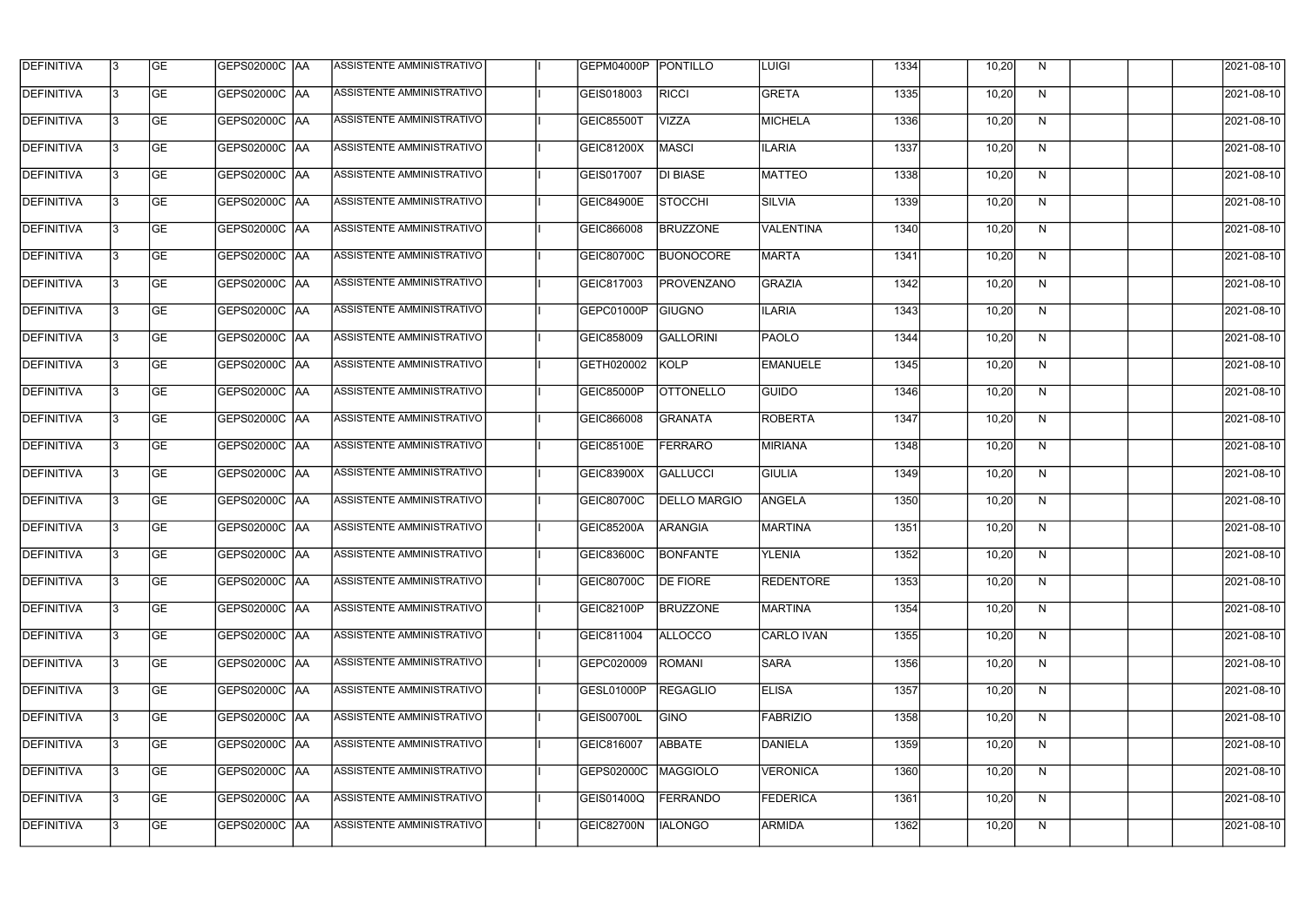| <b>GE</b><br><b>PUGNO</b><br><b>ANDREA</b><br>DEFINITIVA<br>l3<br>GEPS02000C  AA<br>ASSISTENTE AMMINISTRATIVO<br>GEIC80700C<br>1364<br>10,20<br>N<br><b>DEFINITIVA</b><br><b>GEPS02000C AA</b><br>ASSISTENTE AMMINISTRATIVO<br><b>BARTOLOZZI</b><br><b>MARINA</b><br>l3<br><b>GE</b><br>1365<br>10,20<br>N<br>GEIC854002<br><b>DEFINITIVA</b><br><b>GEPS02000C AA</b><br><b>SARDELLI</b><br><b>MICHELA</b><br>l3<br><b>GE</b><br>ASSISTENTE AMMINISTRATIVO<br>GERI07000P<br>1366<br>10,20<br>N<br>$\overline{s}$<br><b>GEPS02000C AA</b><br>ASSISTENTE AMMINISTRATIVO<br><b>PURI</b><br><b>GIORGIA</b><br><b>GE</b><br>GETD03000V<br>1367<br>10,17<br>l3<br><b>ASSISTENTE AMMINISTRATIVO</b><br><b>GE</b><br><b>GEPS02000C AA</b><br>GEPC04000E<br><b>RIVELLI</b><br><b>LAURA</b><br>1368<br>10, 17<br>N<br>IЗ<br>ASSISTENTE AMMINISTRATIVO<br><b>GE</b><br><b>GEPS02000C AA</b><br>GEPC04000E<br>PAGANO<br><b>OLGA</b><br>1369<br>10,17<br>N<br>l3<br><b>DEFINITIVA</b><br><b>GE</b><br><b>GEPS02000C AA</b><br>ASSISTENTE AMMINISTRATIVO<br><b>TAVANI</b><br><b>DOMENICO</b><br>GESL01000P<br>1370<br>l3<br>10,17<br>N<br><b>DEFINITIVA</b><br><b>GE</b><br>ASSISTENTE AMMINISTRATIVO<br><b>BOLLA</b><br>GEPS02000C AA<br>GEVC010002<br><b>ELISABETTA</b><br>1371<br>10,17<br>N<br>PITTALUGA<br><b>DEFINITIVA</b><br><b>GE</b><br>ASSISTENTE AMMINISTRATIVO<br>GEIS01600B<br>DANIELA<br>1372<br>10,17<br>l3<br><b>SENES</b><br>N<br><b>DEFINITIVA</b><br>GEPS02000C AA<br>ASSISTENTE AMMINISTRATIVO<br><b>DE PALO</b><br><b>GIACOMINA</b><br><b>GE</b><br>GESL01000P<br>1373<br>10,16<br>13<br>N<br><b>DEFINITIVA</b><br>ASSISTENTE AMMINISTRATIVO<br>l3<br><b>GE</b><br>GEIS01600B<br><b>LOGUERCIO</b><br><b>FABIO</b><br>1374<br>10,15<br>$\mathsf{N}$<br><b>GE</b><br><b>GEPS02000C   AA</b><br>ASSISTENTE AMMINISTRATIVO<br><b>ARZANI</b><br><b>CHIARA</b><br>N<br>GEPS02000C<br>1375<br>10, 15<br>l3<br><b>GE</b><br>GEPS02000C  AA<br>ASSISTENTE AMMINISTRATIVO<br><b>MASSARO</b><br>GIACINTO<br>1376<br>l3<br>GEIC82100P<br>10, 15<br>N<br><b>DEFINITIVA</b><br><b>BIANCHI</b><br><b>ISABELLA</b><br><b>GE</b><br>ASSISTENTE AMMINISTRATIVO<br>1377<br>GEIC853006<br>10, 13<br>N<br>l3<br><b>PERUGINO</b><br><b>DEFINITIVA</b><br><b>GE</b><br>ASSISTENTE AMMINISTRATIVO<br><b>DEVINCENZI</b><br>LUCIA<br>1378<br>S<br>IЗ<br>GEIC808008<br>10, 10<br><b>GE</b><br>ASSISTENTE AMMINISTRATIVO<br><b>SANNA</b><br><b>ENRICO</b><br>S<br> GEPS02000C  AA<br>GEIS01400Q<br>1379<br>10, 10<br>I3<br><b>DEFINITIVA</b><br><b>GE</b><br>ASSISTENTE AMMINISTRATIVO<br><b>PAGANO</b><br>1380<br>S<br> GEPS02000C  AA<br>GEIC831009<br>GIOVANNI<br>10, 10<br>13<br><b>GE</b><br><b>GEPS02000C   AA</b><br>ASSISTENTE AMMINISTRATIVO<br>GEIC83400R STELITANO<br>VALENTINA<br>1381<br>10, 10<br>S.<br><b>GEPS02000C AA</b><br>13<br><b>GE</b><br>ASSISTENTE AMMINISTRATIVO  <br>GEIC82100P<br><b>BRUZZONE</b><br>ARIANNA<br>1382<br>10, 10<br>S<br>13<br><b>GE</b><br> GEPS02000C  AA<br>ASSISTENTE AMMINISTRATIVO<br><b>GAIERO</b><br><b>GEIC84200Q</b><br>LISA<br>1383<br>10, 10<br>N<br><b>GE</b><br><b>GEPS02000C AA</b><br>ASSISTENTE AMMINISTRATIVO<br><b>MARTINA</b><br>13<br>GEIS018003<br><b>PALMINTERI</b><br>1384<br>10, 10<br>N | 2021-08-10<br>2021-08-10<br>2021-08-10<br>2021-08-10<br>2021-08-10 |
|-----------------------------------------------------------------------------------------------------------------------------------------------------------------------------------------------------------------------------------------------------------------------------------------------------------------------------------------------------------------------------------------------------------------------------------------------------------------------------------------------------------------------------------------------------------------------------------------------------------------------------------------------------------------------------------------------------------------------------------------------------------------------------------------------------------------------------------------------------------------------------------------------------------------------------------------------------------------------------------------------------------------------------------------------------------------------------------------------------------------------------------------------------------------------------------------------------------------------------------------------------------------------------------------------------------------------------------------------------------------------------------------------------------------------------------------------------------------------------------------------------------------------------------------------------------------------------------------------------------------------------------------------------------------------------------------------------------------------------------------------------------------------------------------------------------------------------------------------------------------------------------------------------------------------------------------------------------------------------------------------------------------------------------------------------------------------------------------------------------------------------------------------------------------------------------------------------------------------------------------------------------------------------------------------------------------------------------------------------------------------------------------------------------------------------------------------------------------------------------------------------------------------------------------------------------------------------------------------------------------------------------------------------------------------------------------------------------------------------------------------------------------------------------------------------------------------------------------------------------------------------------------------------------------------------------------------------------------------------------------------------------------------------------------------------------------------------------------------------------------------------------------------------------------------------------------------------------------------------------------|--------------------------------------------------------------------|
| <b>DEFINITIVA</b><br><b>DEFINITIVA</b><br><b>DEFINITIVA</b>                                                                                                                                                                                                                                                                                                                                                                                                                                                                                                                                                                                                                                                                                                                                                                                                                                                                                                                                                                                                                                                                                                                                                                                                                                                                                                                                                                                                                                                                                                                                                                                                                                                                                                                                                                                                                                                                                                                                                                                                                                                                                                                                                                                                                                                                                                                                                                                                                                                                                                                                                                                                                                                                                                                                                                                                                                                                                                                                                                                                                                                                                                                                                                             |                                                                    |
|                                                                                                                                                                                                                                                                                                                                                                                                                                                                                                                                                                                                                                                                                                                                                                                                                                                                                                                                                                                                                                                                                                                                                                                                                                                                                                                                                                                                                                                                                                                                                                                                                                                                                                                                                                                                                                                                                                                                                                                                                                                                                                                                                                                                                                                                                                                                                                                                                                                                                                                                                                                                                                                                                                                                                                                                                                                                                                                                                                                                                                                                                                                                                                                                                                         |                                                                    |
|                                                                                                                                                                                                                                                                                                                                                                                                                                                                                                                                                                                                                                                                                                                                                                                                                                                                                                                                                                                                                                                                                                                                                                                                                                                                                                                                                                                                                                                                                                                                                                                                                                                                                                                                                                                                                                                                                                                                                                                                                                                                                                                                                                                                                                                                                                                                                                                                                                                                                                                                                                                                                                                                                                                                                                                                                                                                                                                                                                                                                                                                                                                                                                                                                                         |                                                                    |
| <b>DEFINITIVA</b><br><b>DEFINITIVA</b><br><b>DEFINITIVA</b><br><b>DEFINITIVA</b><br><b>DEFINITIVA</b><br><b>DEFINITIVA</b><br><b>DEFINITIVA</b>                                                                                                                                                                                                                                                                                                                                                                                                                                                                                                                                                                                                                                                                                                                                                                                                                                                                                                                                                                                                                                                                                                                                                                                                                                                                                                                                                                                                                                                                                                                                                                                                                                                                                                                                                                                                                                                                                                                                                                                                                                                                                                                                                                                                                                                                                                                                                                                                                                                                                                                                                                                                                                                                                                                                                                                                                                                                                                                                                                                                                                                                                         |                                                                    |
|                                                                                                                                                                                                                                                                                                                                                                                                                                                                                                                                                                                                                                                                                                                                                                                                                                                                                                                                                                                                                                                                                                                                                                                                                                                                                                                                                                                                                                                                                                                                                                                                                                                                                                                                                                                                                                                                                                                                                                                                                                                                                                                                                                                                                                                                                                                                                                                                                                                                                                                                                                                                                                                                                                                                                                                                                                                                                                                                                                                                                                                                                                                                                                                                                                         |                                                                    |
|                                                                                                                                                                                                                                                                                                                                                                                                                                                                                                                                                                                                                                                                                                                                                                                                                                                                                                                                                                                                                                                                                                                                                                                                                                                                                                                                                                                                                                                                                                                                                                                                                                                                                                                                                                                                                                                                                                                                                                                                                                                                                                                                                                                                                                                                                                                                                                                                                                                                                                                                                                                                                                                                                                                                                                                                                                                                                                                                                                                                                                                                                                                                                                                                                                         | 2021-08-10                                                         |
|                                                                                                                                                                                                                                                                                                                                                                                                                                                                                                                                                                                                                                                                                                                                                                                                                                                                                                                                                                                                                                                                                                                                                                                                                                                                                                                                                                                                                                                                                                                                                                                                                                                                                                                                                                                                                                                                                                                                                                                                                                                                                                                                                                                                                                                                                                                                                                                                                                                                                                                                                                                                                                                                                                                                                                                                                                                                                                                                                                                                                                                                                                                                                                                                                                         | 2021-08-10                                                         |
|                                                                                                                                                                                                                                                                                                                                                                                                                                                                                                                                                                                                                                                                                                                                                                                                                                                                                                                                                                                                                                                                                                                                                                                                                                                                                                                                                                                                                                                                                                                                                                                                                                                                                                                                                                                                                                                                                                                                                                                                                                                                                                                                                                                                                                                                                                                                                                                                                                                                                                                                                                                                                                                                                                                                                                                                                                                                                                                                                                                                                                                                                                                                                                                                                                         | 2021-08-10                                                         |
|                                                                                                                                                                                                                                                                                                                                                                                                                                                                                                                                                                                                                                                                                                                                                                                                                                                                                                                                                                                                                                                                                                                                                                                                                                                                                                                                                                                                                                                                                                                                                                                                                                                                                                                                                                                                                                                                                                                                                                                                                                                                                                                                                                                                                                                                                                                                                                                                                                                                                                                                                                                                                                                                                                                                                                                                                                                                                                                                                                                                                                                                                                                                                                                                                                         | 2021-08-10                                                         |
|                                                                                                                                                                                                                                                                                                                                                                                                                                                                                                                                                                                                                                                                                                                                                                                                                                                                                                                                                                                                                                                                                                                                                                                                                                                                                                                                                                                                                                                                                                                                                                                                                                                                                                                                                                                                                                                                                                                                                                                                                                                                                                                                                                                                                                                                                                                                                                                                                                                                                                                                                                                                                                                                                                                                                                                                                                                                                                                                                                                                                                                                                                                                                                                                                                         | 2021-08-10                                                         |
|                                                                                                                                                                                                                                                                                                                                                                                                                                                                                                                                                                                                                                                                                                                                                                                                                                                                                                                                                                                                                                                                                                                                                                                                                                                                                                                                                                                                                                                                                                                                                                                                                                                                                                                                                                                                                                                                                                                                                                                                                                                                                                                                                                                                                                                                                                                                                                                                                                                                                                                                                                                                                                                                                                                                                                                                                                                                                                                                                                                                                                                                                                                                                                                                                                         | 2021-08-10                                                         |
|                                                                                                                                                                                                                                                                                                                                                                                                                                                                                                                                                                                                                                                                                                                                                                                                                                                                                                                                                                                                                                                                                                                                                                                                                                                                                                                                                                                                                                                                                                                                                                                                                                                                                                                                                                                                                                                                                                                                                                                                                                                                                                                                                                                                                                                                                                                                                                                                                                                                                                                                                                                                                                                                                                                                                                                                                                                                                                                                                                                                                                                                                                                                                                                                                                         | 2021-08-10                                                         |
|                                                                                                                                                                                                                                                                                                                                                                                                                                                                                                                                                                                                                                                                                                                                                                                                                                                                                                                                                                                                                                                                                                                                                                                                                                                                                                                                                                                                                                                                                                                                                                                                                                                                                                                                                                                                                                                                                                                                                                                                                                                                                                                                                                                                                                                                                                                                                                                                                                                                                                                                                                                                                                                                                                                                                                                                                                                                                                                                                                                                                                                                                                                                                                                                                                         | 2021-08-10                                                         |
|                                                                                                                                                                                                                                                                                                                                                                                                                                                                                                                                                                                                                                                                                                                                                                                                                                                                                                                                                                                                                                                                                                                                                                                                                                                                                                                                                                                                                                                                                                                                                                                                                                                                                                                                                                                                                                                                                                                                                                                                                                                                                                                                                                                                                                                                                                                                                                                                                                                                                                                                                                                                                                                                                                                                                                                                                                                                                                                                                                                                                                                                                                                                                                                                                                         | 2021-08-10                                                         |
|                                                                                                                                                                                                                                                                                                                                                                                                                                                                                                                                                                                                                                                                                                                                                                                                                                                                                                                                                                                                                                                                                                                                                                                                                                                                                                                                                                                                                                                                                                                                                                                                                                                                                                                                                                                                                                                                                                                                                                                                                                                                                                                                                                                                                                                                                                                                                                                                                                                                                                                                                                                                                                                                                                                                                                                                                                                                                                                                                                                                                                                                                                                                                                                                                                         | 2021-08-10                                                         |
|                                                                                                                                                                                                                                                                                                                                                                                                                                                                                                                                                                                                                                                                                                                                                                                                                                                                                                                                                                                                                                                                                                                                                                                                                                                                                                                                                                                                                                                                                                                                                                                                                                                                                                                                                                                                                                                                                                                                                                                                                                                                                                                                                                                                                                                                                                                                                                                                                                                                                                                                                                                                                                                                                                                                                                                                                                                                                                                                                                                                                                                                                                                                                                                                                                         | 2021-08-10                                                         |
|                                                                                                                                                                                                                                                                                                                                                                                                                                                                                                                                                                                                                                                                                                                                                                                                                                                                                                                                                                                                                                                                                                                                                                                                                                                                                                                                                                                                                                                                                                                                                                                                                                                                                                                                                                                                                                                                                                                                                                                                                                                                                                                                                                                                                                                                                                                                                                                                                                                                                                                                                                                                                                                                                                                                                                                                                                                                                                                                                                                                                                                                                                                                                                                                                                         | 2021-08-10                                                         |
|                                                                                                                                                                                                                                                                                                                                                                                                                                                                                                                                                                                                                                                                                                                                                                                                                                                                                                                                                                                                                                                                                                                                                                                                                                                                                                                                                                                                                                                                                                                                                                                                                                                                                                                                                                                                                                                                                                                                                                                                                                                                                                                                                                                                                                                                                                                                                                                                                                                                                                                                                                                                                                                                                                                                                                                                                                                                                                                                                                                                                                                                                                                                                                                                                                         | 2021-08-10                                                         |
|                                                                                                                                                                                                                                                                                                                                                                                                                                                                                                                                                                                                                                                                                                                                                                                                                                                                                                                                                                                                                                                                                                                                                                                                                                                                                                                                                                                                                                                                                                                                                                                                                                                                                                                                                                                                                                                                                                                                                                                                                                                                                                                                                                                                                                                                                                                                                                                                                                                                                                                                                                                                                                                                                                                                                                                                                                                                                                                                                                                                                                                                                                                                                                                                                                         | 2021-08-10                                                         |
|                                                                                                                                                                                                                                                                                                                                                                                                                                                                                                                                                                                                                                                                                                                                                                                                                                                                                                                                                                                                                                                                                                                                                                                                                                                                                                                                                                                                                                                                                                                                                                                                                                                                                                                                                                                                                                                                                                                                                                                                                                                                                                                                                                                                                                                                                                                                                                                                                                                                                                                                                                                                                                                                                                                                                                                                                                                                                                                                                                                                                                                                                                                                                                                                                                         | 2021-08-10                                                         |
|                                                                                                                                                                                                                                                                                                                                                                                                                                                                                                                                                                                                                                                                                                                                                                                                                                                                                                                                                                                                                                                                                                                                                                                                                                                                                                                                                                                                                                                                                                                                                                                                                                                                                                                                                                                                                                                                                                                                                                                                                                                                                                                                                                                                                                                                                                                                                                                                                                                                                                                                                                                                                                                                                                                                                                                                                                                                                                                                                                                                                                                                                                                                                                                                                                         | 2021-08-10                                                         |
| <b>DEFINITIVA</b><br>13<br><b>GE</b><br>GEPS02000C AA<br>ASSISTENTE AMMINISTRATIVO<br><b>JACOPO</b><br>GEPS07000D<br><b>CIMINI</b><br>1385<br>10, 10<br>N                                                                                                                                                                                                                                                                                                                                                                                                                                                                                                                                                                                                                                                                                                                                                                                                                                                                                                                                                                                                                                                                                                                                                                                                                                                                                                                                                                                                                                                                                                                                                                                                                                                                                                                                                                                                                                                                                                                                                                                                                                                                                                                                                                                                                                                                                                                                                                                                                                                                                                                                                                                                                                                                                                                                                                                                                                                                                                                                                                                                                                                                               | 2021-08-10                                                         |
| <b>DEFINITIVA</b><br><b>GE</b><br>ASSISTENTE AMMINISTRATIVO<br>13<br>GEPS02000C  AA<br><b>STEFANO</b><br>LAURA<br>1386<br>GEIC824006<br>10, 10<br>N                                                                                                                                                                                                                                                                                                                                                                                                                                                                                                                                                                                                                                                                                                                                                                                                                                                                                                                                                                                                                                                                                                                                                                                                                                                                                                                                                                                                                                                                                                                                                                                                                                                                                                                                                                                                                                                                                                                                                                                                                                                                                                                                                                                                                                                                                                                                                                                                                                                                                                                                                                                                                                                                                                                                                                                                                                                                                                                                                                                                                                                                                     | 2021-08-10                                                         |
| <b>DEFINITIVA</b><br><b>GE</b><br>GEPS02000C  AA<br>ASSISTENTE AMMINISTRATIVO<br>SARDO<br><b>GIANLUCA</b><br>IЗ<br>GEIS017007<br>1387<br>10, 10<br>N                                                                                                                                                                                                                                                                                                                                                                                                                                                                                                                                                                                                                                                                                                                                                                                                                                                                                                                                                                                                                                                                                                                                                                                                                                                                                                                                                                                                                                                                                                                                                                                                                                                                                                                                                                                                                                                                                                                                                                                                                                                                                                                                                                                                                                                                                                                                                                                                                                                                                                                                                                                                                                                                                                                                                                                                                                                                                                                                                                                                                                                                                    | 2021-08-10                                                         |
| <b>GE</b><br>ASSISTENTE AMMINISTRATIVO<br><b>ABBISSO</b><br><b>AURORA</b><br>DEFINITIVA<br>GEPS02000C  AA<br>GEIC840004<br>1388<br>10, 10<br>N<br>IЗ                                                                                                                                                                                                                                                                                                                                                                                                                                                                                                                                                                                                                                                                                                                                                                                                                                                                                                                                                                                                                                                                                                                                                                                                                                                                                                                                                                                                                                                                                                                                                                                                                                                                                                                                                                                                                                                                                                                                                                                                                                                                                                                                                                                                                                                                                                                                                                                                                                                                                                                                                                                                                                                                                                                                                                                                                                                                                                                                                                                                                                                                                    | 2021-08-10                                                         |
| <b>DEFINITIVA</b><br><b>GE</b><br>ASSISTENTE AMMINISTRATIVO<br>l3<br>GEPS02000C  AA<br>GULLI'<br><b>GIORGIA</b><br>1389<br>GEIS01400Q<br>10, 10<br>N                                                                                                                                                                                                                                                                                                                                                                                                                                                                                                                                                                                                                                                                                                                                                                                                                                                                                                                                                                                                                                                                                                                                                                                                                                                                                                                                                                                                                                                                                                                                                                                                                                                                                                                                                                                                                                                                                                                                                                                                                                                                                                                                                                                                                                                                                                                                                                                                                                                                                                                                                                                                                                                                                                                                                                                                                                                                                                                                                                                                                                                                                    | 2021-08-10                                                         |
| <b>DEFINITIVA</b><br>ASSISTENTE AMMINISTRATIVO<br>13.<br><b>GE</b><br>GEPS02000C  AA<br>GEIS003009<br><b>FERRARA</b><br><b>ELENA</b><br>1390<br>10, 10<br>N                                                                                                                                                                                                                                                                                                                                                                                                                                                                                                                                                                                                                                                                                                                                                                                                                                                                                                                                                                                                                                                                                                                                                                                                                                                                                                                                                                                                                                                                                                                                                                                                                                                                                                                                                                                                                                                                                                                                                                                                                                                                                                                                                                                                                                                                                                                                                                                                                                                                                                                                                                                                                                                                                                                                                                                                                                                                                                                                                                                                                                                                             | 2021-08-10                                                         |
| <b>DEFINITIVA</b><br>ASSISTENTE AMMINISTRATIVO<br><b>VENZA</b><br><b>VALENTINA</b><br><b>GE</b><br>GEPS02000C  AA<br>GEIC84200Q<br>1391<br>IЗ<br>10, 10<br>N                                                                                                                                                                                                                                                                                                                                                                                                                                                                                                                                                                                                                                                                                                                                                                                                                                                                                                                                                                                                                                                                                                                                                                                                                                                                                                                                                                                                                                                                                                                                                                                                                                                                                                                                                                                                                                                                                                                                                                                                                                                                                                                                                                                                                                                                                                                                                                                                                                                                                                                                                                                                                                                                                                                                                                                                                                                                                                                                                                                                                                                                            | 2021-08-10                                                         |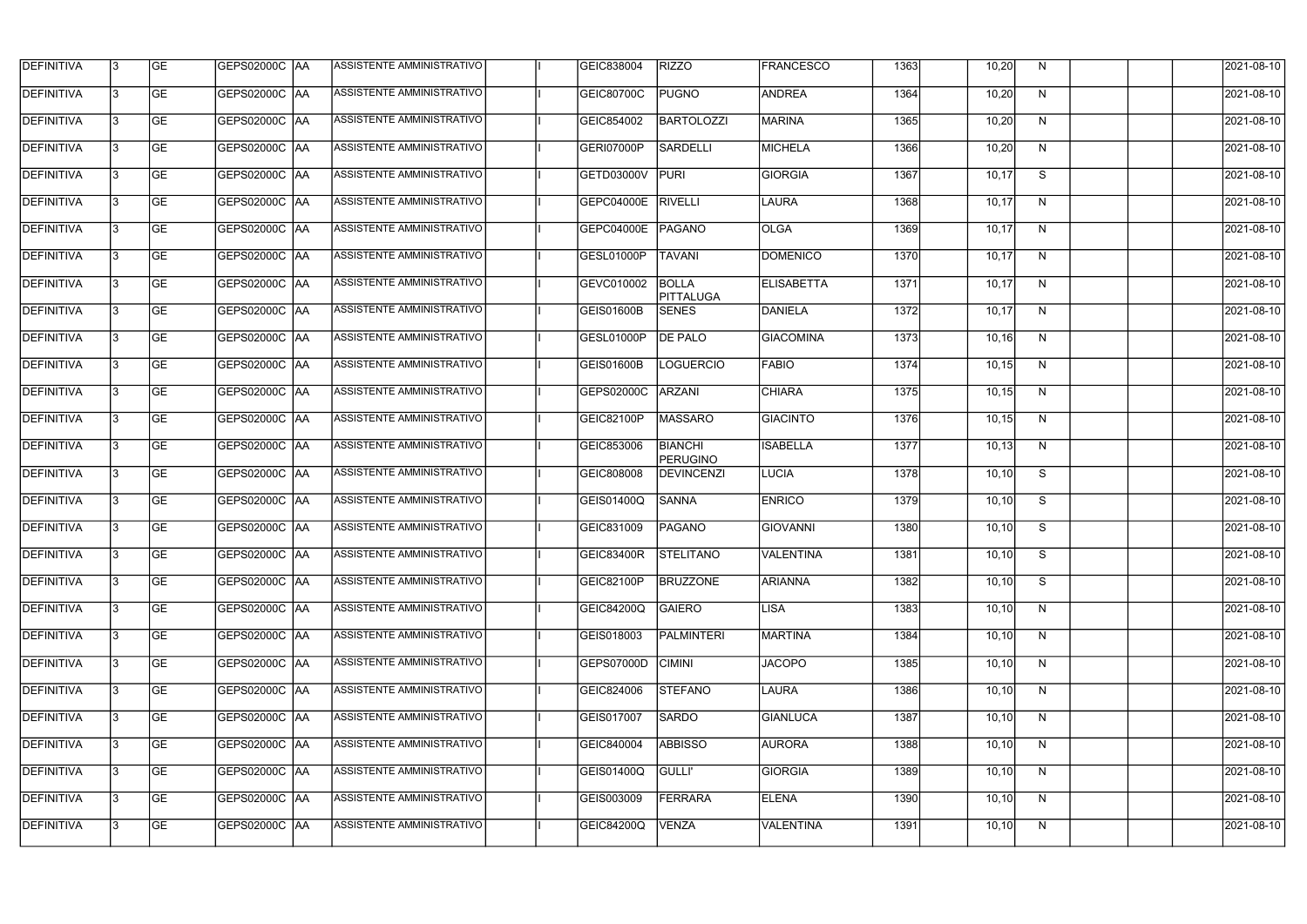| <b>DEFINITIVA</b> | l3 | GE                       | <b>GEPS02000C AA</b> | ASSISTENTE AMMINISTRATIVO        | <b>GEIC86400L</b>    | <b>VACCARO</b>         | <b>GIORGIA MARIA</b> | 1392 | 10, 10 | N  | 2021-08-10          |
|-------------------|----|--------------------------|----------------------|----------------------------------|----------------------|------------------------|----------------------|------|--------|----|---------------------|
| <b>DEFINITIVA</b> | IЗ | $\overline{\mathsf{GE}}$ | GEPS02000C AA        | <b>ASSISTENTE AMMINISTRATIVO</b> | GEIS004005           | <b>SBROLLINI</b>       | LUCA                 | 1393 | 10, 10 | N  | 2021-08-10          |
| <b>DEFINITIVA</b> | l3 | GE                       | GEPS02000C AA        | ASSISTENTE AMMINISTRATIVO        | <b>GEIC85000P</b>    | <b>TASSISTRO</b>       | MICHELA              | 1394 | 10, 10 | N  | 2021-08-10          |
| <b>DEFINITIVA</b> | l3 | GE                       | GEPS02000C   AA      | ASSISTENTE AMMINISTRATIVO        | <b>GEPC04000E</b>    | <b>RIZZIERI</b>        | <b>ANITA</b>         | 1395 | 10, 10 | N  | 2021-08-10          |
| <b>DEFINITIVA</b> | l3 | <b>GE</b>                | <b>GEPS02000C AA</b> | ASSISTENTE AMMINISTRATIVO        | GEPS07000D           | <b>CAMBRIA</b>         | FRANCESCA            | 1396 | 10, 10 | N  | 2021-08-10          |
| <b>DEFINITIVA</b> | IЗ | <b>GE</b>                | GEPS02000C AA        | <b>ASSISTENTE AMMINISTRATIVO</b> | GEIC838004           | <b>BORZI'</b>          | ROSSELLA             | 1397 | 10, 10 | N  | 2021-08-10          |
| <b>DEFINITIVA</b> | l3 | <b>GE</b>                | GEPS02000C AA        | ASSISTENTE AMMINISTRATIVO        | GEPC04000E           | ROPPO VALENTE GIOVANNI |                      | 1398 | 10, 10 | N  | 2021-08-10          |
| <b>DEFINITIVA</b> | l3 | <b>GE</b>                | GEPS02000C   AA      | ASSISTENTE AMMINISTRATIVO        | GEIC816007           | <b>ZITO</b>            | <b>DOMINGA</b>       | 1399 | 10, 10 | N  | 2021-08-10          |
| <b>DEFINITIVA</b> | IЗ | <b>GE</b>                | GEPS02000C   AA      | ASSISTENTE AMMINISTRATIVO        | GESL01000P           | BETTINOTTI             | <b>MARTINA</b>       | 1400 | 10, 10 | N  | 2021-08-10          |
| <b>DEFINITIVA</b> | IЗ | GE                       | GEPS02000C AA        | ASSISTENTE AMMINISTRATIVO        | GEIC83500L           | <b>CUTROPI</b>         | <b>SARA</b>          | 1401 | 10, 10 | N  | 2021-08-10          |
| <b>DEFINITIVA</b> | l3 | GE                       | GEPS02000C AA        | <b>ASSISTENTE AMMINISTRATIVO</b> | GEIC862001           | <b>BURINI</b>          | <b>GIULIA</b>        | 1402 | 10, 10 | N  | 2021-08-10          |
| <b>DEFINITIVA</b> | l3 | GE                       | GEPS02000C   AA      | ASSISTENTE AMMINISTRATIVO        | GEIS02200P           | <b>DIDYK</b>           | NATALIYA IHORIVNA    | 1403 | 10, 10 | N  | 2021-08-10          |
| <b>DEFINITIVA</b> | l3 | <b>GE</b>                | GEPS02000C   AA      | ASSISTENTE AMMINISTRATIVO        | GEIC811004           | <b>IAZZETTA</b>        | DOMENICO             | 1404 | 10, 10 | N  | 2021-08-10          |
| <b>DEFINITIVA</b> | IЗ | <b>GE</b>                | GEPS02000C AA        | ASSISTENTE AMMINISTRATIVO        | GEPM04000P           | ROCCATAGLIATA          | BIANCA               | 1405 | 10, 10 | N  | 2021-08-10          |
| <b>DEFINITIVA</b> | 13 | GE                       | GEPS02000C AA        | ASSISTENTE AMMINISTRATIVO        | GEIC838004           | <b>CIPOLLETTA</b>      | <b>SONIA</b>         | 1406 | 10, 10 | N  | 2021-08-10          |
| <b>DEFINITIVA</b> | l3 | <b>GE</b>                | GEPS02000C  AA       | ASSISTENTE AMMINISTRATIVO        | <b>GEIC85200A</b>    | <b>ZIRINO</b>          | <b>SILVIA</b>        | 1407 | 10, 10 | N  | 2021-08-10          |
| <b>DEFINITIVA</b> | IЗ | GE                       | GEPS02000C  AA       | ASSISTENTE AMMINISTRATIVO        | GEIS012004           | <b>LAURIA</b>          | <b>YLENIA</b>        | 1408 | 10, 10 | N  | 2021-08-10          |
| <b>DEFINITIVA</b> | l3 | GE                       | GEPS02000C   AA      | ASSISTENTE AMMINISTRATIVO        | GEPC020009           | <b>COCCO</b>           | <b>ANDREA</b>        | 1409 | 10, 10 | N  | 2021-08-10          |
| DEFINITIVA        | 13 | <b>GE</b>                | GEPS02000C  AA       | ASSISTENTE AMMINISTRATIVO        | GEPC020009  MACALUSO |                        | NUNZIO MAURIZIO      | 1410 | 10, 10 | N, | 2021-08-10          |
| <b>DEFINITIVA</b> | l3 | GE                       | <b>GEPS02000C AA</b> | ASSISTENTE AMMINISTRATIVO        | <b>GEIC85000P</b>    | <b>COLASUONO</b>       | <b>MAVI</b>          | 1411 | 10, 10 | N  | 2021-08-10          |
| <b>DEFINITIVA</b> | 13 | GE                       |                      | ASSISTENTE AMMINISTRATIVO        | GEIC817003           | LAVAGETTO              | <b>AGNESE</b>        | 1412 | 10, 10 | N  | 2021-08-10          |
| <b>DEFINITIVA</b> | l3 | GE                       | GEPS02000C AA        | ASSISTENTE AMMINISTRATIVO        | GEIS017007           | <b>BEROLDO</b>         | <b>ALBA</b>          | 1413 | 10, 10 | N  | 2021-08-10          |
| <b>DEFINITIVA</b> | 13 | GE                       | GEPS02000C AA        | ASSISTENTE AMMINISTRATIVO        | GERH020006           | <b>IENTILE</b>         | SIMONA               | 1414 | 10, 10 | N  | 2021-08-10          |
| <b>DEFINITIVA</b> | 13 | <b>GE</b>                | GEPS02000C  AA       | ASSISTENTE AMMINISTRATIVO        | GEIC85200A           | <b>FUMAGALLI</b>       | FULVIA               | 1415 | 10, 10 | N  | 2021-08-10          |
| <b>DEFINITIVA</b> | l3 | <b>GE</b>                | GEPS02000C  AA       | ASSISTENTE AMMINISTRATIVO        | GEIS004005           | <b>GERTSOS</b>         | <b>IOANNIS</b>       | 1416 | 10,05  | S  | 2021-08-10          |
| <b>DEFINITIVA</b> | l3 | <b>GE</b>                | GEPS02000C AA        | ASSISTENTE AMMINISTRATIVO        | GEIC860009           | <b>TACCHI</b>          | <b>ENRICO</b>        | 1417 | 10,05  | N  | 2021-08-10          |
| <b>DEFINITIVA</b> | l3 | <b>GE</b>                | GEPS02000C AA        | ASSISTENTE AMMINISTRATIVO        | <b>GEIS01600B</b>    | <b>SABATINO</b>        | <b>MARIANNA</b>      | 1418 | 10,03  | S  | 2021-08-10          |
| <b>DEFINITIVA</b> | 13 | GE                       | GEPS02000C AA        | ASSISTENTE AMMINISTRATIVO        | GEIC82300A           | KASA                   | <b>ORNELA</b>        | 1419 | 10,02  | S  | 2021-08-10          |
| <b>DEFINITIVA</b> | l3 | GE                       | GEPS02000C AA        | ASSISTENTE AMMINISTRATIVO        | GEIC811004           | DI RE                  | <b>PAMELA</b>        | 1420 | 10     | S  | $\sqrt{2021-08-10}$ |
|                   |    |                          |                      |                                  |                      |                        |                      |      |        |    |                     |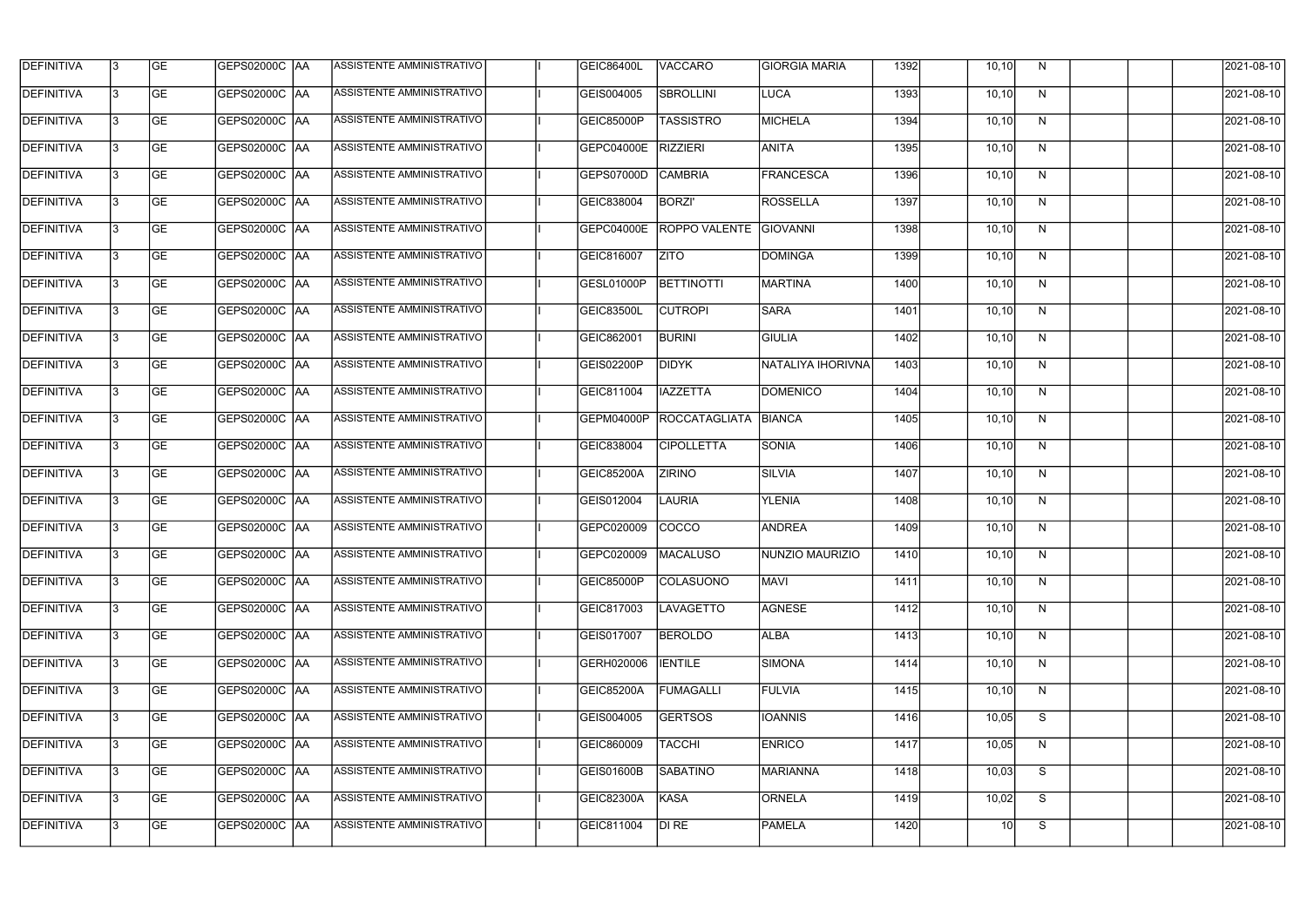| <b>DEFINITIVA</b> | 13  | <b>GE</b> | GEPS02000C  AA       | ASSISTENTE AMMINISTRATIVO        | GETH020002        | <b>LIVORSI</b>   | <b>ANGELO</b>     | 1421 | 10 <sup>1</sup> | S. | 2021-08-10 |
|-------------------|-----|-----------|----------------------|----------------------------------|-------------------|------------------|-------------------|------|-----------------|----|------------|
| DEFINITIVA        | l3  | <b>GE</b> | GEPS02000C  AA       | ASSISTENTE AMMINISTRATIVO        | GESL01000P        | GIGLIO           | <b>CARLA</b>      | 1422 | 10 <sup>1</sup> | S  | 2021-08-10 |
| <b>DEFINITIVA</b> | l3  | <b>GE</b> | <b>GEPS02000C AA</b> | ASSISTENTE AMMINISTRATIVO        | GEIC831009        | <b>PRONESTI'</b> | DONATELLA         | 1423 | 10 <sup>1</sup> | S  | 2021-08-10 |
| <b>DEFINITIVA</b> | 13  | <b>GE</b> | <b>GEPS02000C AA</b> | ASSISTENTE AMMINISTRATIVO        | GEIC85100E        | <b>CERAUDO</b>   | <b>GISELLA</b>    | 1424 | 10 <sup>1</sup> | S  | 2021-08-10 |
| <b>DEFINITIVA</b> | l3  | <b>GE</b> | GEPS02000C  AA       | ASSISTENTE AMMINISTRATIVO        | <b>GEIC83900X</b> | <b>FICELI</b>    | <b>MARIA</b>      | 1425 | 10 <sup>1</sup> | S  | 2021-08-10 |
| <b>DEFINITIVA</b> | IЗ  | <b>GE</b> | <b>GEPS02000C AA</b> | ASSISTENTE AMMINISTRATIVO        | GEIC81200X        | <b>BRESCIANO</b> | <b>TIZIANA</b>    | 1426 | 10 <sup>1</sup> | S  | 2021-08-10 |
| <b>DEFINITIVA</b> | l3  | <b>GE</b> | <b>GEPS02000C AA</b> | <b>ASSISTENTE AMMINISTRATIVO</b> | GEIC840004        | <b>GIULIANI</b>  | PAOLA             | 1427 | 10 <sup>1</sup> | S  | 2021-08-10 |
| <b>DEFINITIVA</b> | l3  | <b>GE</b> | GEPS02000C AA        | ASSISTENTE AMMINISTRATIVO        | GEIC81200X        | <b>GUIDO</b>     | PATRIZIA          | 1428 | 10 <sup>1</sup> | S  | 2021-08-10 |
| <b>DEFINITIVA</b> | l3  | <b>GE</b> | GEPS02000C  AA       | ASSISTENTE AMMINISTRATIVO        | GEIC817003        | <b>VISCONTI</b>  | LAURA             | 1429 | 10 <sup>1</sup> | S  | 2021-08-10 |
| <b>DEFINITIVA</b> | l3  | <b>GE</b> | GEPS02000C AA        | ASSISTENTE AMMINISTRATIVO        | <b>GEIC85100E</b> | <b>FIORENZA</b>  | <b>MONICA</b>     | 1430 | 10 <sup>1</sup> | S  | 2021-08-10 |
| <b>DEFINITIVA</b> | l3  | <b>GE</b> | GEPS02000C AA        | ASSISTENTE AMMINISTRATIVO        | GEIC81400G        | MINETTI          | <b>FEDERICA</b>   | 1431 | 10 <sup>1</sup> | S  | 2021-08-10 |
| <b>DEFINITIVA</b> | 13  | <b>GE</b> |                      | ASSISTENTE AMMINISTRATIVO        | GEIC853006        | <b>COPETTA</b>   | <b>NOEMI</b>      | 1432 | 10 <sup>1</sup> | S  | 2021-08-10 |
| <b>DEFINITIVA</b> | l3  | <b>GE</b> | GEPS02000C  AA       | ASSISTENTE AMMINISTRATIVO        | GEIC85000P        | <b>SPASIANO</b>  | <b>ALICE</b>      | 1433 | 10 <sup>1</sup> | S  | 2021-08-10 |
| <b>DEFINITIVA</b> | l3  | <b>GE</b> | GEPS02000C AA        | ASSISTENTE AMMINISTRATIVO        | GEIC80700C        | <b>URSO</b>      | <b>ROSANGELA</b>  | 1434 | 10 <sup>1</sup> | S  | 2021-08-10 |
| <b>DEFINITIVA</b> | l3  | <b>GE</b> | GEPS02000C  AA       | ASSISTENTE AMMINISTRATIVO        | GEIC853006        | <b>LUPI</b>      | <b>ELEONORA</b>   | 1435 | 10 <sup>1</sup> | S  | 2021-08-10 |
| <b>DEFINITIVA</b> | IЗ  | <b>GE</b> | GEPS02000C  AA       | ASSISTENTE AMMINISTRATIVO        | GEIC83900X        | <b>DE LUCA</b>   | <b>ALESSANDRA</b> | 1436 | 10 <sup>1</sup> | S  | 2021-08-10 |
| <b>DEFINITIVA</b> | l3  | <b>GE</b> | GEPS02000C  AA       | ASSISTENTE AMMINISTRATIVO        | <b>GEIS01600B</b> | <b>CELENTANO</b> | <b>SONIA</b>      | 1437 | 10I             | S  | 2021-08-10 |
| <b>DEFINITIVA</b> |     | <b>GE</b> | GEPS02000C  AA       | <b>ASSISTENTE AMMINISTRATIVO</b> | GEIC80700C        | <b>PEZZINO</b>   | <b>FEDERICA</b>   | 1438 | 10 <sup>1</sup> | S  | 2021-08-10 |
| <b>DEFINITIVA</b> | IЗ  | GE        | GEPS02000C  AA       | <b>ASSISTENTE AMMINISTRATIVO</b> | <b>GEIC85200A</b> | <b>BIZZARRO</b>  | <b>ANTONELLA</b>  | 1439 | 10I             | S. | 2021-08-10 |
| <b>DEFINITIVA</b> | 13. | <b>GE</b> | <b>GEPS02000C AA</b> | ASSISTENTE AMMINISTRATIVO        | GEIC853006        | <b>CONDOLUCI</b> | <b>CATERINA</b>   | 1440 | 10 <sup>1</sup> | S  | 2021-08-10 |
| <b>DEFINITIVA</b> | 13. | <b>GE</b> | <b>GEPS02000C AA</b> | ASSISTENTE AMMINISTRATIVO        | <b>GEIC81200X</b> | <b>PROFUMO</b>   | <b>MARTA</b>      | 1441 | 10 <sup>1</sup> | N  | 2021-08-10 |
| <b>DEFINITIVA</b> | 13. | <b>GE</b> | <b>GEPS02000C AA</b> | ASSISTENTE AMMINISTRATIVO        | GEPM030004        | <b>TRAVALI</b>   | <b>VITTORIO</b>   | 1442 | 10 <sup>1</sup> | N  | 2021-08-10 |
| <b>DEFINITIVA</b> | 13. | <b>GE</b> | <b>GEPS02000C AA</b> | ASSISTENTE AMMINISTRATIVO        | <b>GEIS01600B</b> | <b>TORRE</b>     | NICOLO'           | 1443 | 10 <sup>1</sup> | N  | 2021-08-10 |
| <b>DEFINITIVA</b> | 13  | <b>GE</b> | GEPS02000C AA        | ASSISTENTE AMMINISTRATIVO        | GEIS018003        | <b>BENVENUTO</b> | <b>FEDERICO</b>   | 1444 | 10 <sup>1</sup> | N  | 2021-08-10 |
| <b>DEFINITIVA</b> | l3  | <b>GE</b> | GEPS02000C  AA       | ASSISTENTE AMMINISTRATIVO        | GEIC80700C        | CAPIZZI          | <b>SANDRO</b>     | 1445 | 10 <sup>1</sup> | N  | 2021-08-10 |
| DEFINITIVA        | l3  | <b>GE</b> | GEPS02000C  AA       | ASSISTENTE AMMINISTRATIVO        | GEIS004005        | <b>SELVAGGIO</b> | <b>ROBERTA</b>    | 1446 | 10 <sup>1</sup> | N  | 2021-08-10 |
| <b>DEFINITIVA</b> | l3  | <b>GE</b> | GEPS02000C  AA       | ASSISTENTE AMMINISTRATIVO        | GEIC83600C        | <b>MANTERO</b>   | <b>CHIARA</b>     | 1447 | 10 <sup>1</sup> | N  | 2021-08-10 |
| <b>DEFINITIVA</b> | l3  | <b>GE</b> | GEPS02000C AA        | ASSISTENTE AMMINISTRATIVO        | GEIC840004        | <b>RUOTOLO</b>   | <b>CARMELA</b>    | 1448 | 10 <sup>1</sup> | N  | 2021-08-10 |
| <b>DEFINITIVA</b> | IЗ  | <b>GE</b> | GEPS02000C  AA       | ASSISTENTE AMMINISTRATIVO        | <b>GEPS07000D</b> | ARALDO           | SIMONA            | 1449 | 10 <sup>1</sup> | N  | 2021-08-10 |
|                   |     |           |                      |                                  |                   |                  |                   |      |                 |    |            |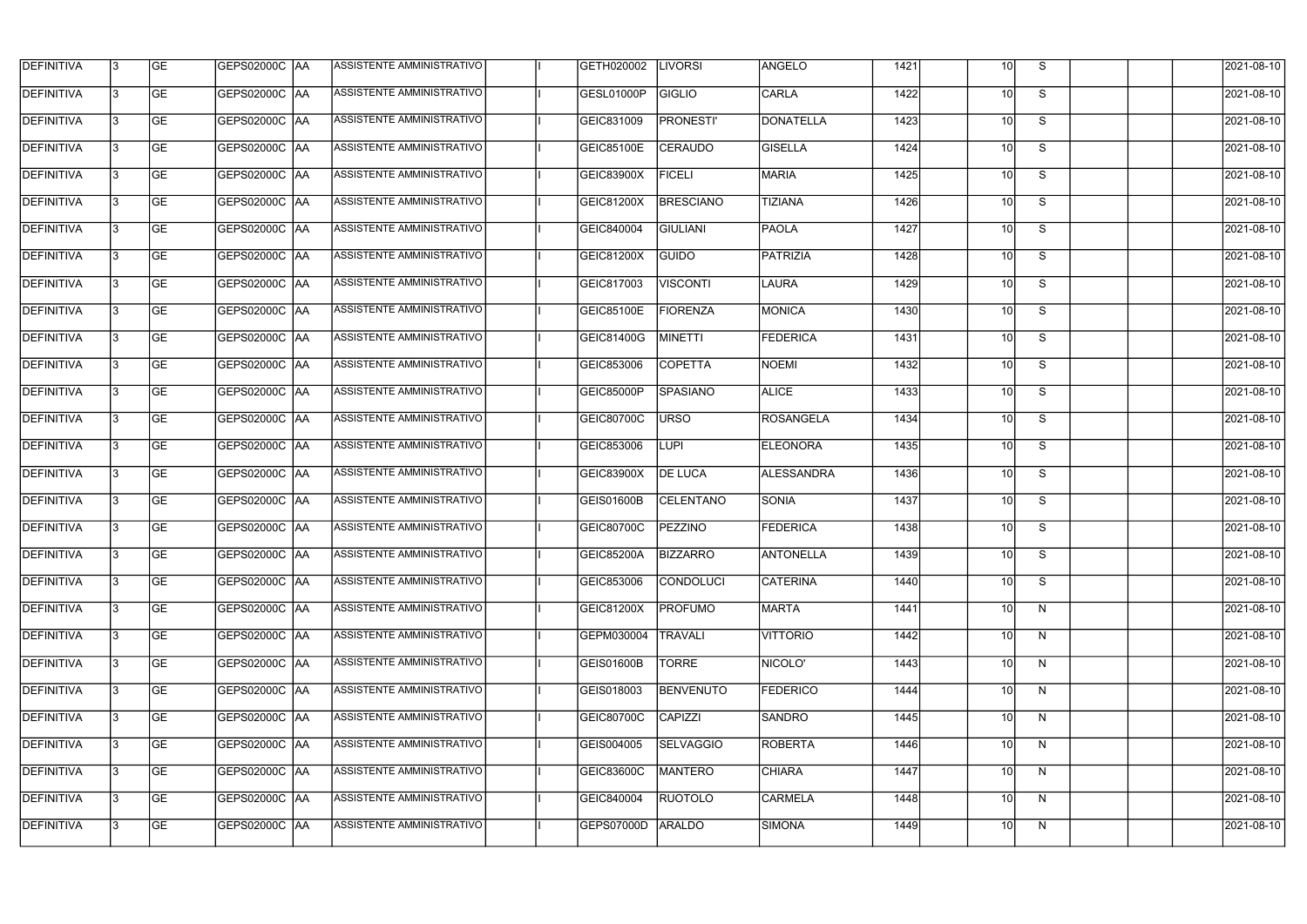| <b>DEFINITIVA</b> | 13  | <b>GE</b> | GEPS02000C  AA       | ASSISTENTE AMMINISTRATIVO        | GEIC840004             | <b>CORNETO</b>    | <b>MARTINA</b><br><b>PROVVIDENZA</b> | 1450 | 10 <sup>1</sup> | N. | 2021-08-10 |
|-------------------|-----|-----------|----------------------|----------------------------------|------------------------|-------------------|--------------------------------------|------|-----------------|----|------------|
| DEFINITIVA        | l3  | <b>GE</b> | GEPS02000C  AA       | ASSISTENTE AMMINISTRATIVO        | GEIC83500L             | <b>BELVEDERE</b>  | ALESSANDRA                           | 1451 | 10 <sup>1</sup> | N  | 2021-08-10 |
| <b>DEFINITIVA</b> | l3  | <b>GE</b> | <b>GEPS02000C AA</b> | ASSISTENTE AMMINISTRATIVO        | GEIC811004             | <b>INDELICATO</b> | <b>CHIARA</b>                        | 1452 | 10 <sup>1</sup> | N  | 2021-08-10 |
| <b>DEFINITIVA</b> | 13  | <b>GE</b> | <b>GEPS02000C AA</b> | ASSISTENTE AMMINISTRATIVO        | GETH020002             | <b>GARAVENTA</b>  | <b>MARCO</b>                         | 1453 | 10 <sup>1</sup> | N  | 2021-08-10 |
| <b>DEFINITIVA</b> | l3  | <b>GE</b> | GEPS02000C  AA       | ASSISTENTE AMMINISTRATIVO        | <b>GEIC85000P</b>      | LI CASTRI         | <b>GIULIA</b>                        | 1454 | 10              | N  | 2021-08-10 |
| <b>DEFINITIVA</b> | IЗ  | <b>GE</b> | <b>GEPS02000C AA</b> | ASSISTENTE AMMINISTRATIVO        | <b>GEIC85500T</b>      | <b>VERO</b>       | <b>IRENE</b>                         | 1455 | 10 <sup>1</sup> | N  | 2021-08-10 |
| <b>DEFINITIVA</b> | l3  | <b>GE</b> | <b>GEPS02000C AA</b> | <b>ASSISTENTE AMMINISTRATIVO</b> | GERH01000G             | <b>FINCATO</b>    | SILVIA                               | 1456 | 10 <sup>1</sup> | N  | 2021-08-10 |
| <b>DEFINITIVA</b> | l3  | <b>GE</b> | GEPS02000C AA        | ASSISTENTE AMMINISTRATIVO        | GEIS02200P             | <b>TARANTO</b>    | MARIKA                               | 1457 | 10 <sup>1</sup> | N  | 2021-08-10 |
| <b>DEFINITIVA</b> | l3  | <b>GE</b> | GEPS02000C  AA       | ASSISTENTE AMMINISTRATIVO        | GEIC80700C             | <b>SISCA</b>      | <b>GIUSEPPE</b>                      | 1458 | 10              | N  | 2021-08-10 |
| <b>DEFINITIVA</b> | l3  | <b>GE</b> | GEPS02000C AA        | ASSISTENTE AMMINISTRATIVO        | GEIC860009             | <b>FERRO</b>      | <b>AMBRA</b>                         | 1459 | 10 <sup>1</sup> | N  | 2021-08-10 |
| <b>DEFINITIVA</b> | l3  | <b>GE</b> | GEPS02000C AA        | ASSISTENTE AMMINISTRATIVO        | GERI07000P             | <b>BORDO</b>      | <b>SILVIA</b>                        | 1460 | 10 <sup>1</sup> | N  | 2021-08-10 |
| <b>DEFINITIVA</b> | 13  | <b>GE</b> | GEPS02000C AA        | ASSISTENTE AMMINISTRATIVO        | GEIC80700C             | <b>SFOCO</b>      | <b>ANNA</b>                          | 1461 | 10 <sup>1</sup> | N  | 2021-08-10 |
| <b>DEFINITIVA</b> | l3  | <b>GE</b> | GEPS02000C  AA       | ASSISTENTE AMMINISTRATIVO        | GEIS003009             | SANTAGUIDA        | <b>JACOPO</b>                        | 1462 | 10 <sup>1</sup> | N  | 2021-08-10 |
| <b>DEFINITIVA</b> | l3  | <b>GE</b> | GEPS02000C AA        | ASSISTENTE AMMINISTRATIVO        | GEIC83900X             | <b>AFFLITTO</b>   | <b>IRENE</b>                         | 1463 | 10 <sup>1</sup> | N  | 2021-08-10 |
| <b>DEFINITIVA</b> | l3  | <b>GE</b> | GEPS02000C  AA       | ASSISTENTE AMMINISTRATIVO        | GEIC837008             | <b>NICOLOSI</b>   | <b>MATTEO</b>                        | 1464 | 10 <sup>1</sup> | N  | 2021-08-10 |
| <b>DEFINITIVA</b> | l3  | <b>GE</b> | GEPS02000C  AA       | ASSISTENTE AMMINISTRATIVO        | GEIC83900X             | <b>CALFA</b>      | <b>MICHELA</b>                       | 1465 | 10 <sup>1</sup> | N  | 2021-08-10 |
| <b>DEFINITIVA</b> | l3  | <b>GE</b> | GEPS02000C  AA       | ASSISTENTE AMMINISTRATIVO        | GEIC859005             | <b>ORLANDI</b>    | <b>GIULIA</b>                        | 1466 | 10              | N  | 2021-08-10 |
| <b>DEFINITIVA</b> |     | <b>GE</b> | GEPS02000C  AA       | ASSISTENTE AMMINISTRATIVO        | GEIC80700C             | <b>PALUMBO</b>    | <b>FRANCESCA</b>                     | 1467 | 10 <sup>1</sup> | N  | 2021-08-10 |
| <b>DEFINITIVA</b> | IЗ  | GE        | GEPS02000C  AA       | <b>ASSISTENTE AMMINISTRATIVO</b> | GERH01000G   VECCHIONE |                   | SABATO                               | 1468 | 10I             | N, | 2021-08-10 |
| <b>DEFINITIVA</b> | 13. | <b>GE</b> | <b>GEPS02000C AA</b> | ASSISTENTE AMMINISTRATIVO        | GEIC831009             | <b>GASTALDI</b>   | <b>ALICE</b>                         | 1469 | 10 <sup>1</sup> | N  | 2021-08-10 |
| <b>DEFINITIVA</b> | 13  | <b>GE</b> | <b>GEPS02000C AA</b> | ASSISTENTE AMMINISTRATIVO        | GEIC81400G             | <b>PIZZORNI</b>   | <b>EMMA</b>                          | 1470 | 10 <sup>1</sup> | N  | 2021-08-10 |
| <b>DEFINITIVA</b> | 13. | <b>GE</b> | <b>GEPS02000C AA</b> | ASSISTENTE AMMINISTRATIVO        | GEIS018003             | <b>ROSSI</b>      | <b>GRETA</b>                         | 1471 | 10 <sup>1</sup> | N  | 2021-08-10 |
| <b>DEFINITIVA</b> | 13  | <b>GE</b> | <b>GEPS02000C AA</b> | ASSISTENTE AMMINISTRATIVO        | GEIC859005             | <b>MICIELI</b>    | <b>ALESSANDRO</b>                    | 1472 | 10 <sup>1</sup> | N  | 2021-08-10 |
| <b>DEFINITIVA</b> | 13  | <b>GE</b> | GEPS02000C AA        | ASSISTENTE AMMINISTRATIVO        | GETH020002             | AMMIRATI          | <b>CLAUDIO</b>                       | 1473 | 10 <sup>1</sup> | N  | 2021-08-10 |
| <b>DEFINITIVA</b> | 13. | <b>GE</b> | GEPS02000C  AA       | ASSISTENTE AMMINISTRATIVO        | GEIS003009             | <b>BRENNA</b>     | <b>THOMAS</b>                        | 1474 | 10 <sup>1</sup> | N  | 2021-08-10 |
| DEFINITIVA        | l3  | <b>GE</b> | GEPS02000C  AA       | ASSISTENTE AMMINISTRATIVO        | GEPM04000P             | <b>GEANESI</b>    | <b>ELISA</b>                         | 1475 | 10 <sup>1</sup> | N  | 2021-08-10 |
| DEFINITIVA        | l3  | <b>GE</b> | GEPS02000C  AA       | ASSISTENTE AMMINISTRATIVO        | GEPC020009             | FERRARI           | <b>ILARIA</b>                        | 1476 | 10 <sup>1</sup> | N  | 2021-08-10 |
| <b>DEFINITIVA</b> | l3  | <b>GE</b> | <b>GEPS02000C AA</b> | ASSISTENTE AMMINISTRATIVO        | GEPC04000E             | MARCHI            | ANNA                                 | 1477 | 10 <sup>1</sup> | N  | 2021-08-10 |
| <b>DEFINITIVA</b> | lЗ  | <b>GE</b> | GEPS02000C  AA       | ASSISTENTE AMMINISTRATIVO        | GEIC85600N             | RANDISI           | <b>FRANCESCO</b><br><b>MATTEO</b>    | 1478 | 10 <sup>1</sup> | N  | 2021-08-10 |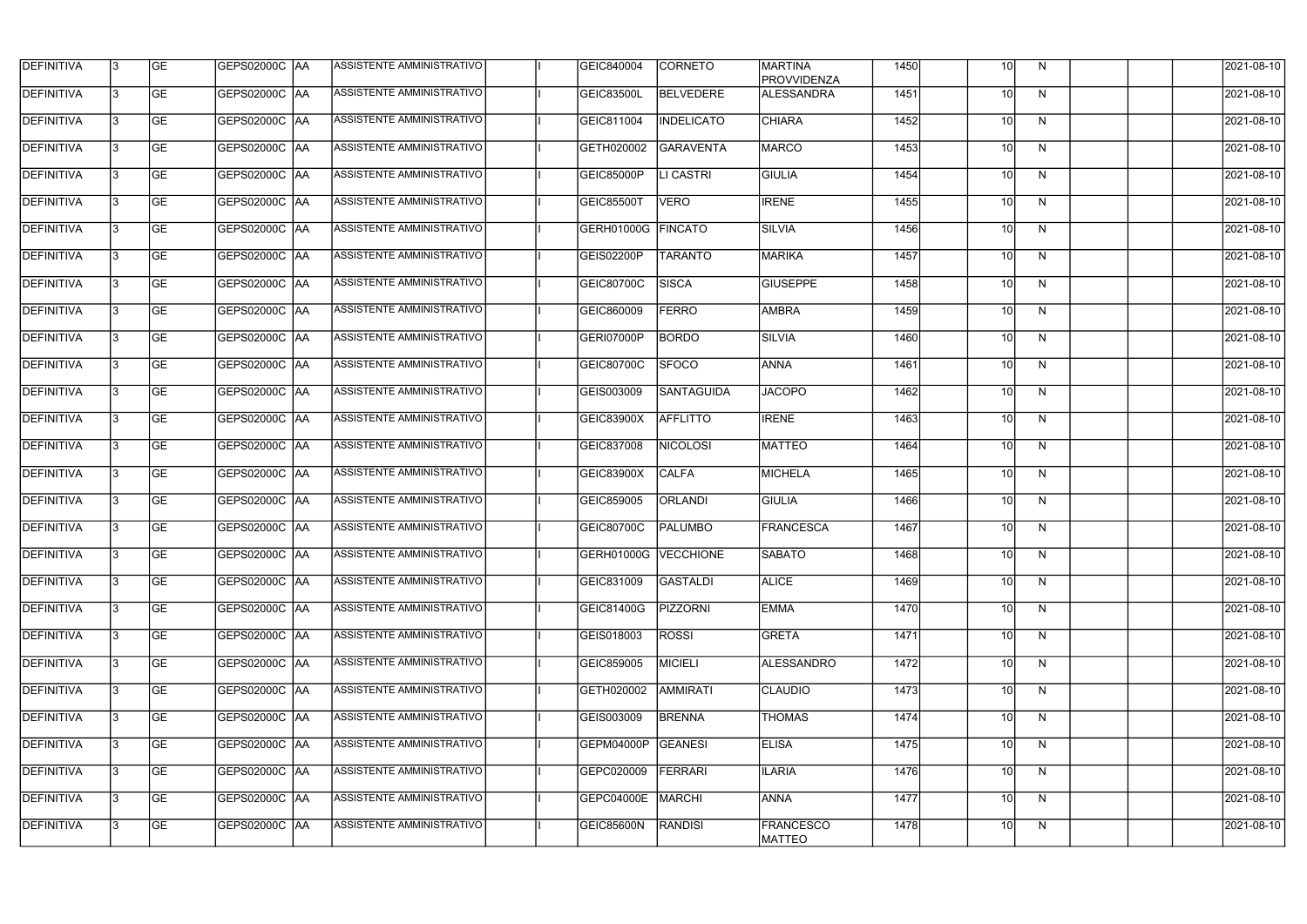| <b>DEFINITIVA</b> | 13  | <b>GE</b> | <b>GEPS02000C AA</b> | ASSISTENTE AMMINISTRATIVO        | GEPS030003         | FEZZA            | <b>GABRIELE</b>                   | 1479 | 10 <sup>1</sup> | N            | 2021-08-10 |
|-------------------|-----|-----------|----------------------|----------------------------------|--------------------|------------------|-----------------------------------|------|-----------------|--------------|------------|
| <b>DEFINITIVA</b> | l3  | <b>GE</b> | <b>GEPS02000C AA</b> | ASSISTENTE AMMINISTRATIVO        | <b>GEIC81400G</b>  | <b>OTTONELLO</b> | <b>ELEONORA</b>                   | 1480 | 10 <sup>1</sup> | N            | 2021-08-10 |
| <b>DEFINITIVA</b> | l3  | <b>GE</b> | <b>GEPS02000C AA</b> | ASSISTENTE AMMINISTRATIVO        | <b>GEIC86400L</b>  | <b>BARBIERI</b>  | <b>MARTA</b>                      | 1481 | 10 <sup>1</sup> | N            | 2021-08-10 |
| <b>DEFINITIVA</b> | l3  | <b>GE</b> | <b>GEPS02000C AA</b> | ASSISTENTE AMMINISTRATIVO        | GEVC010002         | <b>SCIBETTA</b>  | <b>ROBERTA</b>                    | 1482 | 10              | N            | 2021-08-10 |
| <b>DEFINITIVA</b> | l3  | <b>GE</b> | <b>GEPS02000C AA</b> | <b>ASSISTENTE AMMINISTRATIVO</b> | <b>GEIC82000V</b>  | <b>MARIOTTI</b>  | <b>MELISSA</b>                    | 1483 | 10 <sup>1</sup> | N            | 2021-08-10 |
| <b>DEFINITIVA</b> | lЗ  | <b>GE</b> | <b>GEPS02000C AA</b> | <b>ASSISTENTE AMMINISTRATIVO</b> | GEIC816007         | <b>PALMISANO</b> | <b>NIVEA</b>                      | 1484 | 10l             | N            | 2021-08-10 |
| <b>DEFINITIVA</b> | l3  | <b>GE</b> | <b>GEPS02000C AA</b> | ASSISTENTE AMMINISTRATIVO        | GEIC85000P         | <b>FERRI</b>     | <b>JESSICA</b>                    | 1485 | 10              | N            | 2021-08-10 |
| <b>DEFINITIVA</b> | l3  | <b>GE</b> | <b>GEPS02000C AA</b> | ASSISTENTE AMMINISTRATIVO        | GERH020006         | AFFORTUNATO      | ROCCO                             | 1486 | 10              | N            | 2021-08-10 |
| <b>DEFINITIVA</b> | l3  | <b>GE</b> |                      | ASSISTENTE AMMINISTRATIVO        | GEIC81900P         | <b>CORRADI</b>   | <b>BEATRICE</b>                   | 1487 | 10              | N            | 2021-08-10 |
| <b>DEFINITIVA</b> | l3  | <b>GE</b> | GEPS02000C AA        | ASSISTENTE AMMINISTRATIVO        | <b>GEIC85700D</b>  | <b>VITALI</b>    | ALESSANDRO                        | 1488 | 10 <sup>1</sup> | N            | 2021-08-10 |
| <b>DEFINITIVA</b> | 13  | <b>GE</b> | GEPS02000C AA        | ASSISTENTE AMMINISTRATIVO        | <b>GEIC83600C</b>  | <b>POGGI</b>     | GIANLUCA                          | 1489 | 10 <sup>1</sup> | N            | 2021-08-10 |
| <b>DEFINITIVA</b> | l3  | <b>GE</b> |                      | ASSISTENTE AMMINISTRATIVO        | <b>GEIC84900E</b>  | <b>RIGHI</b>     | MIRIANA                           | 1490 | 10 <sup>1</sup> | N            | 2021-08-10 |
| <b>DEFINITIVA</b> | l3  | <b>GE</b> | GEPS02000C   AA      | ASSISTENTE AMMINISTRATIVO        | GEPS080004         | <b>CASILE</b>    | <b>MARIA ASSUNTA</b>              | 1491 | 10              | N            | 2021-08-10 |
| <b>DEFINITIVA</b> | l3  | <b>GE</b> |                      | ASSISTENTE AMMINISTRATIVO        | GEIC82100P         | <b>FASSONE</b>   | <b>EMANUELE</b>                   | 1492 | 10 <sup>1</sup> | N            | 2021-08-10 |
| <b>DEFINITIVA</b> | l3  | <b>GE</b> |                      | ASSISTENTE AMMINISTRATIVO        | GEIS01400Q         | <b>ONGARO</b>    | <b>SILVIA</b>                     | 1493 | 10              | $\mathsf{N}$ | 2021-08-10 |
| <b>DEFINITIVA</b> | IЗ  | <b>GE</b> | GEPS02000C  AA       | ASSISTENTE AMMINISTRATIVO        | GEIC81300Q         | <b>OLIVERI</b>   | <b>VALENTINA</b>                  | 1494 | 10              | N            | 2021-08-10 |
| <b>DEFINITIVA</b> | l3  | <b>GE</b> | GEPS02000C  AA       | ASSISTENTE AMMINISTRATIVO        | GEPM030004         | <b>PERUGGI</b>   | <b>ANDREA</b><br><b>GIAMPAOLO</b> | 1495 | 10 <sup>1</sup> | N            | 2021-08-10 |
| DEFINITIVA        |     | <b>GE</b> | <b>GEPS02000C AA</b> | ASSISTENTE AMMINISTRATIVO        | GEPC01000P         | <b>SERPA</b>     | <b>AZZURRA</b>                    | 1496 | 10 <sup>1</sup> | N            | 2021-08-10 |
| <b>DEFINITIVA</b> | 13  | <b>GE</b> | GEPS02000C  AA       | ASSISTENTE AMMINISTRATIVO        | GEIS004005         | <b>AIELLO</b>    | <b>ROSARIA ILENIA</b>             | 1497 | 10 <sub>l</sub> | N            | 2021-08-10 |
| <b>DEFINITIVA</b> | 13  | <b>GE</b> | <b>GEPS02000C AA</b> | ASSISTENTE AMMINISTRATIVO        | GEIC81900P         | <b>RISSO</b>     | <b>BENEDETTA MARIA</b>            | 1498 | 10 <sup>1</sup> | N            | 2021-08-10 |
| <b>DEFINITIVA</b> | 13  | <b>GE</b> | GEPS02000C  AA       | ASSISTENTE AMMINISTRATIVO        | GERH01000G         | <b>LEVRERO</b>   | <b>ELISA</b>                      | 1499 | 10 <sup>1</sup> | N            | 2021-08-10 |
| <b>DEFINITIVA</b> | 13. | <b>GE</b> | GEPS02000C AA        | ASSISTENTE AMMINISTRATIVO        | GERI07000P         | <b>PUPPO</b>     | <b>ROBERTA</b>                    | 1500 | 10 <sup>1</sup> | N            | 2021-08-10 |
| <b>DEFINITIVA</b> | 13  | <b>GE</b> | GEPS02000C AA        | ASSISTENTE AMMINISTRATIVO        | <b>GEIC80600L</b>  | <b>QUARANTA</b>  | <b>ILARIA</b>                     | 1501 | 10 <sup>1</sup> | N            | 2021-08-10 |
| <b>DEFINITIVA</b> | 13  | <b>GE</b> | GEPS02000C  AA       | ASSISTENTE AMMINISTRATIVO        | GERH01000G RIGIONE |                  | <b>FILOMENA</b>                   | 1502 | 10 <sup>1</sup> | N            | 2021-08-10 |
| <b>DEFINITIVA</b> | IЗ  | <b>GE</b> | GEPS02000C  AA       | ASSISTENTE AMMINISTRATIVO        | <b>GEIC86400L</b>  | BIGATTI          | SIMONA                            | 1503 | 10 <sup>1</sup> | N            | 2021-08-10 |
| DEFINITIVA        | l3  | <b>GE</b> | GEPS02000C  AA       | ASSISTENTE AMMINISTRATIVO        | GEPS02000C         | <b>BRUZZONE</b>  | MARTA                             | 1504 | 10 <sup>1</sup> | N            | 2021-08-10 |
| <b>DEFINITIVA</b> | l3  | <b>GE</b> | GEPS02000C  AA       | ASSISTENTE AMMINISTRATIVO        | GEPM04000P         | LAROSA           | <b>VALENTINA</b>                  | 1505 | 10 <sup>1</sup> | N.           | 2021-08-10 |
| <b>DEFINITIVA</b> | 13. | <b>GE</b> | GEPS02000C  AA       | ASSISTENTE AMMINISTRATIVO        | GEIC837008         | <b>OLIVIERI</b>  | <b>SABRINA</b>                    | 1506 | 10 <sup>1</sup> | N            | 2021-08-10 |
| <b>DEFINITIVA</b> | IЗ  | <b>GE</b> | GEPS02000C  AA       | ASSISTENTE AMMINISTRATIVO        | GEIC85200A         | <b>BONANNO</b>   | BENEDETTA                         | 1507 | 10 <sup>1</sup> | N            | 2021-08-10 |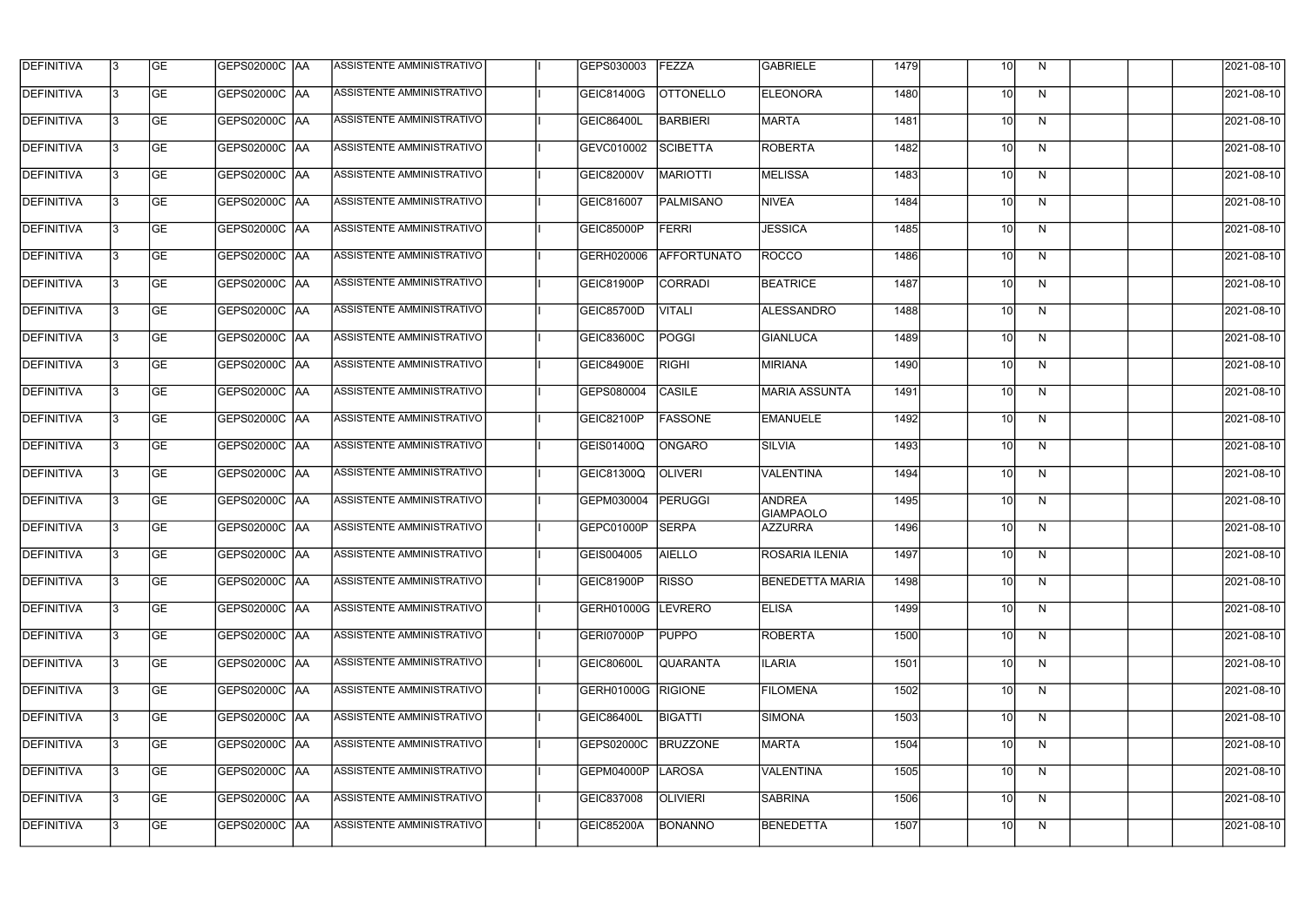| <b>DEFINITIVA</b> | 13  | <b>GE</b> |                      | ASSISTENTE AMMINISTRATIVO        | GEIC83600C        | <b>GURRERA</b>      | <b>MASSIMILIANO</b> | 1508 | 10 <sup>1</sup> | N,           | 2021-08-10 |
|-------------------|-----|-----------|----------------------|----------------------------------|-------------------|---------------------|---------------------|------|-----------------|--------------|------------|
| DEFINITIVA        | l3  | <b>GE</b> | GEPS02000C  AA       | ASSISTENTE AMMINISTRATIVO        | <b>GEIC82300A</b> | <b>CASSISSA</b>     | <b>SILVIA</b>       | 1509 | 10 <sup>1</sup> | N            | 2021-08-10 |
| <b>DEFINITIVA</b> | l3  | <b>GE</b> | <b>GEPS02000C AA</b> | ASSISTENTE AMMINISTRATIVO        | GEIC811004        | <b>DI CARA</b>      | <b>GIANLUCA</b>     | 1510 | 10 <sup>1</sup> | N            | 2021-08-10 |
| <b>DEFINITIVA</b> | 13  | <b>GE</b> | <b>GEPS02000C AA</b> | ASSISTENTE AMMINISTRATIVO        | GEVC010002        | <b>GRIDA' CUCCO</b> | <b>SARA</b>         | 1511 | 10 <sup>1</sup> | $\mathsf{N}$ | 2021-08-10 |
| <b>DEFINITIVA</b> | l3  | <b>GE</b> | GEPS02000C  AA       | ASSISTENTE AMMINISTRATIVO        | GEIC808008        | <b>NOBILE</b>       | <b>GIUSEPPE</b>     | 1512 | 10              | N            | 2021-08-10 |
| <b>DEFINITIVA</b> | IЗ  | <b>GE</b> | GEPS02000C AA        | ASSISTENTE AMMINISTRATIVO        | GEIC816007        | <b>DE LEONARDIS</b> | <b>MICHELA</b>      | 1513 | 10 <sup>1</sup> | N            | 2021-08-10 |
| <b>DEFINITIVA</b> | l3  | <b>GE</b> | <b>GEPS02000C AA</b> | <b>ASSISTENTE AMMINISTRATIVO</b> | GEIC811004        | <b>MAZZOLA</b>      | <b>VALENTINA</b>    | 1514 | 10 <sup>1</sup> | N            | 2021-08-10 |
| <b>DEFINITIVA</b> | l3  | <b>GE</b> | GEPS02000C AA        | ASSISTENTE AMMINISTRATIVO        | GEPC01000P        | COSTA               | <b>WALTER</b>       | 1515 | 10 <sup>1</sup> | N            | 2021-08-10 |
| <b>DEFINITIVA</b> | l3  | <b>GE</b> | GEPS02000C  AA       | ASSISTENTE AMMINISTRATIVO        | GERI07000P        | <b>RIMMAUDO</b>     | DAFNE               | 1516 | 10              | N            | 2021-08-10 |
| <b>DEFINITIVA</b> | l3  | <b>GE</b> | GEPS02000C AA        | ASSISTENTE AMMINISTRATIVO        | <b>GEIC84200Q</b> | <b>ONORI</b>        | <b>FEDERICA</b>     | 1517 | 10 <sup>1</sup> | N            | 2021-08-10 |
| <b>DEFINITIVA</b> | l3  | <b>GE</b> | GEPS02000C AA        | ASSISTENTE AMMINISTRATIVO        | <b>GEIC85100E</b> | <b>RUSSO</b>        | <b>NICOLA</b>       | 1518 | 10 <sup>1</sup> | N            | 2021-08-10 |
| <b>DEFINITIVA</b> | 13  | <b>GE</b> | GEPS02000C  AA       | ASSISTENTE AMMINISTRATIVO        | GEIC81900P        | <b>TA CCHELLA</b>   | <b>ELISA</b>        | 1519 | 10 <sup>1</sup> | N            | 2021-08-10 |
| <b>DEFINITIVA</b> | l3  | <b>GE</b> | GEPS02000C  AA       | ASSISTENTE AMMINISTRATIVO        | GEIS00700L        | COSTANTINI          | <b>MONICA</b>       | 1520 | 10 <sup>1</sup> | N            | 2021-08-10 |
| <b>DEFINITIVA</b> | l3  | <b>GE</b> | GEPS02000C AA        | ASSISTENTE AMMINISTRATIVO        | GEIC85500T        | <b>LANDRO</b>       | <b>ALESSIA</b>      | 1521 | 10 <sup>1</sup> | N            | 2021-08-10 |
| <b>DEFINITIVA</b> | l3  | <b>GE</b> | GEPS02000C  AA       | ASSISTENTE AMMINISTRATIVO        | GEPS07000D        | DI PETTA            | <b>ANTONIO</b>      | 1522 | 10 <sup>1</sup> | N            | 2021-08-10 |
| <b>DEFINITIVA</b> | l3  | <b>GE</b> | GEPS02000C AA        | ASSISTENTE AMMINISTRATIVO        | GEIC80700C        | <b>FERRARELLI</b>   | <b>TANIA</b>        | 1523 | 10 <sup>1</sup> | N            | 2021-08-10 |
| <b>DEFINITIVA</b> | l3  | <b>GE</b> | GEPS02000C  AA       | ASSISTENTE AMMINISTRATIVO        | GEIS01400Q        | MONACO              | <b>SIMONA</b>       | 1524 | 10              | N            | 2021-08-10 |
| <b>DEFINITIVA</b> |     | <b>GE</b> | GEPS02000C  AA       | ASSISTENTE AMMINISTRATIVO        | GEPS050008        | MOLFINO             | <b>ALESSANDRA</b>   | 1525 | 10 <sup>1</sup> | N            | 2021-08-10 |
| <b>DEFINITIVA</b> | IЗ  | GE        | GEPS02000C  AA       | <b>ASSISTENTE AMMINISTRATIVO</b> | GEIC861005        | <b>TADDEI</b>       | <b>FEDERICA</b>     | 1526 | 10I             | N,           | 2021-08-10 |
| <b>DEFINITIVA</b> | 13. | <b>GE</b> | GEPS02000C AA        | ASSISTENTE AMMINISTRATIVO        | <b>GEIC83000D</b> | <b>CARCIA</b>       | <b>FRANCESCA</b>    | 1527 | 10 <sup>1</sup> | N            | 2021-08-10 |
| <b>DEFINITIVA</b> | 13. | <b>GE</b> | <b>GEPS02000C AA</b> | ASSISTENTE AMMINISTRATIVO        | GEIC81300Q        | <b>BORRONI</b>      | <b>ROBERTA</b>      | 1528 | 10 <sup>1</sup> | N            | 2021-08-10 |
| <b>DEFINITIVA</b> | 13. | <b>GE</b> | <b>GEPS02000C AA</b> | ASSISTENTE AMMINISTRATIVO        | GEIC831009        | <b>SCARFI'</b>      | FRANCESCA           | 1529 | 10 <sup>1</sup> | N            | 2021-08-10 |
| <b>DEFINITIVA</b> | 13  | <b>GE</b> | <b>GEPS02000C AA</b> | ASSISTENTE AMMINISTRATIVO        | GEIC837008        | <b>DOLERMO</b>      | <b>CRISTINA</b>     | 1530 | 10 <sup>1</sup> | N            | 2021-08-10 |
| <b>DEFINITIVA</b> | 13  | <b>GE</b> | GEPS02000C AA        | ASSISTENTE AMMINISTRATIVO        | GERH020006        | FABBRI              | <b>FRANCESCA</b>    | 1531 | 10 <sup>1</sup> | N            | 2021-08-10 |
| <b>DEFINITIVA</b> | l3  | <b>GE</b> | GEPS02000C  AA       | ASSISTENTE AMMINISTRATIVO        | GEIC82000V        | PARASILITI          | <b>BARBARA</b>      | 1532 | 10 <sup>1</sup> | N            | 2021-08-10 |
| DEFINITIVA        | l3  | <b>GE</b> | GEPS02000C  AA       | ASSISTENTE AMMINISTRATIVO        | GEPC04000E        | <b>CLEMENTE</b>     | LUISA               | 1533 | 10 <sup>1</sup> | N            | 2021-08-10 |
| DEFINITIVA        | l3  | <b>GE</b> | GEPS02000C  AA       | ASSISTENTE AMMINISTRATIVO        | GEIS02200P        | <b>COSTA</b>        | <b>HEE</b>          | 1534 | 10 <sup>1</sup> | N            | 2021-08-10 |
| <b>DEFINITIVA</b> | l3  | <b>GE</b> | GEPS02000C AA        | ASSISTENTE AMMINISTRATIVO        | <b>GEIS00600R</b> | MORELLI             | <b>LUCA</b>         | 1535 | 10 <sup>1</sup> | N            | 2021-08-10 |
| <b>DEFINITIVA</b> | IЗ  | <b>GE</b> | GEPS02000C  AA       | ASSISTENTE AMMINISTRATIVO        | GEIC840004        | <b>ALTEMANI</b>     | <b>STEFANO</b>      | 1536 | 10 <sup>1</sup> | N            | 2021-08-10 |
|                   |     |           |                      |                                  |                   |                     |                     |      |                 |              |            |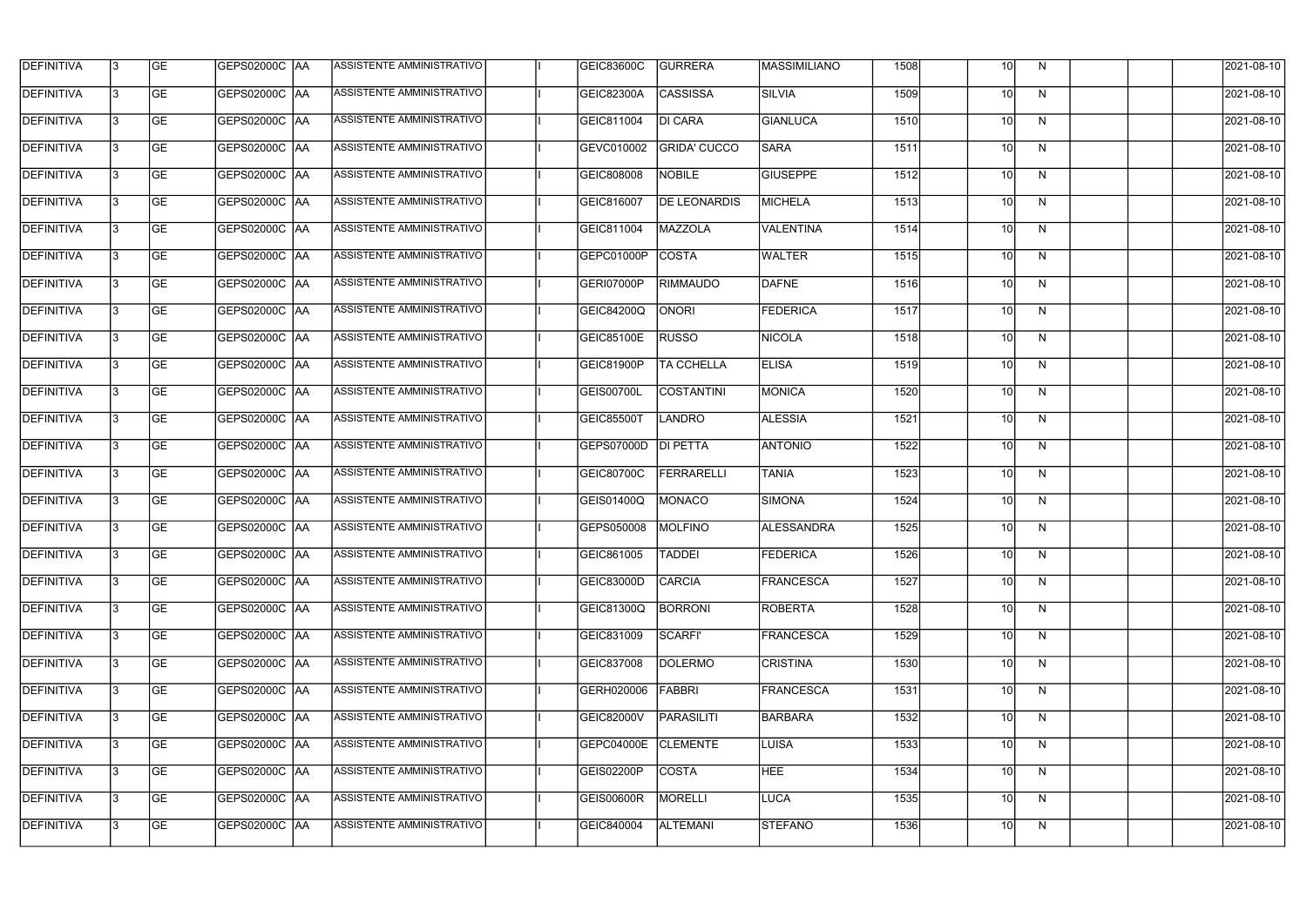| <b>DEFINITIVA</b> | l3 | GE                       | <b>GEPS02000C AA</b> | ASSISTENTE AMMINISTRATIVO        | GEIS017007         | BALBI              | <b>CARLO</b>            | 1537 | 10   | N | 2021-08-10          |
|-------------------|----|--------------------------|----------------------|----------------------------------|--------------------|--------------------|-------------------------|------|------|---|---------------------|
| <b>DEFINITIVA</b> | IЗ | $\overline{\mathsf{GE}}$ | GEPS02000C AA        | ASSISTENTE AMMINISTRATIVO        | <b>GEIS01600B</b>  | SASSARINI          | <b>VANESSA</b>          | 1538 | 10   | N | 2021-08-10          |
| <b>DEFINITIVA</b> | l3 | GE                       | GEPS02000C AA        | <b>ASSISTENTE AMMINISTRATIVO</b> | GEIC83500L         | <b>SERINO</b>      | <b>LAURA</b>            | 1539 | 10   | N | 2021-08-10          |
| <b>DEFINITIVA</b> | l3 | GE                       | <b>GEPS02000C AA</b> | ASSISTENTE AMMINISTRATIVO        | GEIC860009         | <b>FRUMENTO</b>    | <b>ROBERTA</b>          | 1540 | 10   | N | 2021-08-10          |
| <b>DEFINITIVA</b> | l3 | <b>GE</b>                | GEPS02000C AA        | <b>ASSISTENTE AMMINISTRATIVO</b> | GEIC808008         | <b>GELLENI</b>     | STEFANIA                | 1541 | 10   | N | 2021-08-10          |
| <b>DEFINITIVA</b> | IЗ | <b>GE</b>                | <b>GEPS02000C AA</b> | <b>ASSISTENTE AMMINISTRATIVO</b> | GEPC020009         | <b>BONINI</b>      | <b>DEBORA</b>           | 1542 | 10   | N | 2021-08-10          |
| <b>DEFINITIVA</b> | l3 | <b>GE</b>                | GEPS02000C AA        | ASSISTENTE AMMINISTRATIVO        | GEIC811004         | <b>CANCELLIERI</b> | ALESSANDRO              | 1543 | 10   | N | 2021-08-10          |
| <b>DEFINITIVA</b> | l3 | <b>GE</b>                | GEPS02000C   AA      | ASSISTENTE AMMINISTRATIVO        | GERH020006         | <b>BUFOLI</b>      | <b>EZIO</b>             | 1544 | 10   | N | 2021-08-10          |
| <b>DEFINITIVA</b> | l3 | <b>GE</b>                | GEPS02000C   AA      | ASSISTENTE AMMINISTRATIVO        | GEIC831009         | DELORENZI          | MAURO                   | 1545 | 10   | N | 2021-08-10          |
| <b>DEFINITIVA</b> | l3 | GE                       | GEPS02000C AA        | ASSISTENTE AMMINISTRATIVO        | <b>GEIS00600R</b>  | PASTORINO          | <b>ENRICO</b>           | 1546 | 10   | N | 2021-08-10          |
| <b>DEFINITIVA</b> | l3 | GE                       | GEPS02000C AA        | ASSISTENTE AMMINISTRATIVO        | <b>GEIC82600T</b>  | LANZA              | ANTONELLA               | 1547 | 10   | N | 2021-08-10          |
| <b>DEFINITIVA</b> | l3 | GE                       | GEPS02000C   AA      | ASSISTENTE AMMINISTRATIVO        | <b>GEIC81300Q</b>  | DI ROCCO           | PATRIZIA                | 1548 | 10   | N | 2021-08-10          |
| <b>DEFINITIVA</b> | l3 | <b>GE</b>                | GEPS02000C AA        | ASSISTENTE AMMINISTRATIVO        | GEIC83400R         | <b>BADULLI</b>     | <b>ANTONIO</b>          | 1549 | 10   | N | 2021-08-10          |
| <b>DEFINITIVA</b> | IЗ | <b>GE</b>                | GEPS02000C AA        | ASSISTENTE AMMINISTRATIVO        | <b>GEIC84900E</b>  | <b>MARINO</b>      | LAURA                   | 1550 | 10   | N | 2021-08-10          |
| <b>DEFINITIVA</b> | 13 | GE                       | GEPS02000C AA        | ASSISTENTE AMMINISTRATIVO        | GEPC01000P         | SBISA'             | <b>ISABELLA</b>         | 1551 | 10   | N | 2021-08-10          |
| <b>DEFINITIVA</b> | l3 | <b>GE</b>                | GEPS02000C  AA       | ASSISTENTE AMMINISTRATIVO        | <b>GEIS01600B</b>  | <b>CERRONI</b>     | <b>ELISA</b>            | 1552 | 10   | N | 2021-08-10          |
| <b>DEFINITIVA</b> | IЗ | GE                       | GEPS02000C  AA       | ASSISTENTE AMMINISTRATIVO        | GEPS02000C         | BALBIANO           | <b>MAURIZIO</b>         | 1553 | 10   | N | 2021-08-10          |
| <b>DEFINITIVA</b> | l3 | GE                       | GEPS02000C   AA      | ASSISTENTE AMMINISTRATIVO        | GEIS017007         | <b>BEROLDO</b>     | MARIA ROSA              | 1554 | 9,97 | N | 2021-08-10          |
| DEFINITIVA        | 13 | <b>GE</b>                | GEPS02000C  AA       | ASSISTENTE AMMINISTRATIVO        | GEIS00600R  TESORO |                    | <b>DESIREE</b>          | 1555 | 9,97 | N | 2021-08-10          |
| <b>DEFINITIVA</b> | l3 | GE                       | <b>GEPS02000C AA</b> | ASSISTENTE AMMINISTRATIVO        | GEIC83600C         | NOVELLO            | <b>TERESINA</b>         | 1556 | 9,97 | N | 2021-08-10          |
| <b>DEFINITIVA</b> | l3 | GE                       |                      | ASSISTENTE AMMINISTRATIVO        | GERH020006         | BOSCO              | <b>MARIA ANTONIETTA</b> | 1557 | 9,95 | S | 2021-08-10          |
| <b>DEFINITIVA</b> | l3 | GE                       | GEPS02000C AA        | ASSISTENTE AMMINISTRATIVO        | <b>GEIC84900E</b>  | <b>ALBERGO</b>     | <b>FRANCESCO</b>        | 1558 | 9,93 | S | 2021-08-10          |
| <b>DEFINITIVA</b> | 13 | GE                       | GEPS02000C AA        | ASSISTENTE AMMINISTRATIVO        | GEPC04000E         | MARRA              | <b>ANTONELLA</b>        | 1559 | 9,93 | S | 2021-08-10          |
| <b>DEFINITIVA</b> | l3 | <b>GE</b>                | GEPS02000C  AA       | ASSISTENTE AMMINISTRATIVO        | GEIC831009         | <b>SAVELLI</b>     | <b>CHIARA</b>           | 1560 | 9,93 | N | 2021-08-10          |
| <b>DEFINITIVA</b> | l3 | <b>GE</b>                | GEPS02000C  AA       | ASSISTENTE AMMINISTRATIVO        | GETH020002         | <b>TAGLIAFICO</b>  | ROMINA                  | 1561 | 9,93 | N | 2021-08-10          |
| <b>DEFINITIVA</b> | l3 | <b>GE</b>                | GEPS02000C AA        | ASSISTENTE AMMINISTRATIVO        | <b>GEIS00600R</b>  | FAETTI             | <b>TATIANA</b>          | 1562 | 9,92 | S | 2021-08-10          |
| <b>DEFINITIVA</b> | l3 | <b>GE</b>                | GEPS02000C AA        | ASSISTENTE AMMINISTRATIVO        | GEMM18400Q CAVOZZA |                    | ROMINA                  | 1563 | 9,91 | N | 2021-08-10          |
| <b>DEFINITIVA</b> | 13 | GE                       | GEPS02000C AA        | ASSISTENTE AMMINISTRATIVO        | GEIC82300A         | MURDOCCA           | SAVERIO                 | 1564 | 9,90 | S | 2021-08-10          |
| DEFINITIVA        | l3 | GE                       |                      | ASSISTENTE AMMINISTRATIVO        | <b>GERI07000P</b>  | <b>VILLA</b>       | <b>CORRADO</b>          | 1565 | 9,90 | S | $\sqrt{2021-08-10}$ |
|                   |    |                          |                      |                                  |                    |                    |                         |      |      |   |                     |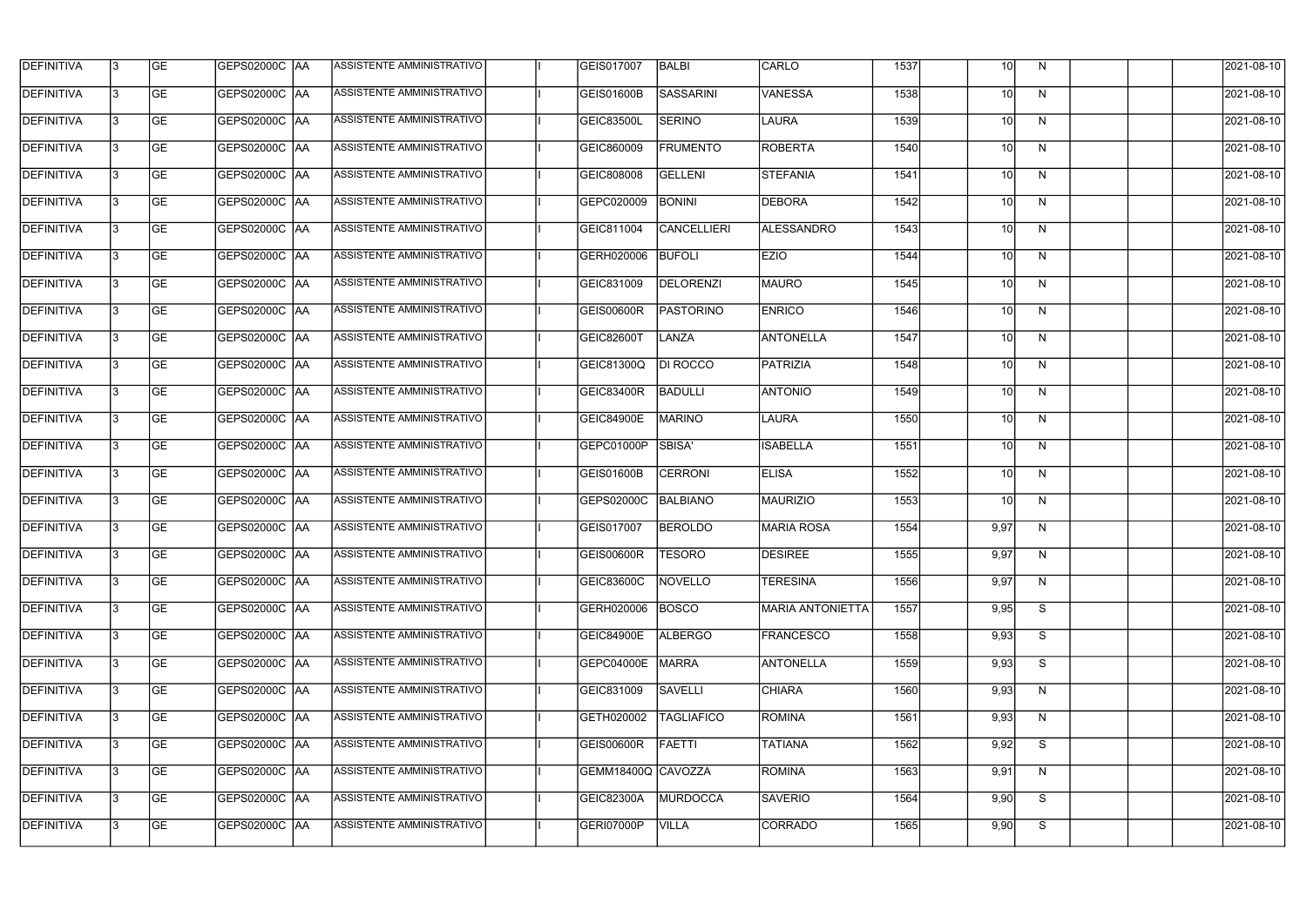| <b>DEFINITIVA</b> | l3 | GE                       | <b>GEPS02000C AA</b> | ASSISTENTE AMMINISTRATIVO        | GEIS012004        | <b>DEL GAIZO</b>   | <b>ADRIANO</b>         | 1566 | 9,90 | S  |           | 2021-08-10          |
|-------------------|----|--------------------------|----------------------|----------------------------------|-------------------|--------------------|------------------------|------|------|----|-----------|---------------------|
| <b>DEFINITIVA</b> | IЗ | $\overline{\mathsf{GE}}$ | GEPS02000C AA        | ASSISTENTE AMMINISTRATIVO        | GEIC82300A        | <b>STRAFACE</b>    | <b>ARIANNA</b>         | 1567 | 9,90 | S  |           | 2021-08-10          |
| <b>DEFINITIVA</b> | l3 | GE                       | GEPS02000C AA        | <b>ASSISTENTE AMMINISTRATIVO</b> | GEIC833001        | <b>ROSSINI</b>     | SIMONA                 | 1568 | 9,90 | N  |           | 2021-08-10          |
| <b>DEFINITIVA</b> | l3 | GE                       | GEPS02000C AA        | ASSISTENTE AMMINISTRATIVO        | GERH020006        | <b>BORRELLI</b>    | <b>LUIGI</b>           | 1569 | 9,90 | N  |           | 2021-08-10          |
| <b>DEFINITIVA</b> | l3 | GE                       | GEPS02000C AA        | ASSISTENTE AMMINISTRATIVO        | <b>GEIS00600R</b> | <b>DI GIULIANI</b> | <b>CARLOTTA CHIARA</b> | 1570 | 9,90 | N  |           | 2021-08-10          |
| <b>DEFINITIVA</b> | IЗ | <b>GE</b>                | GEPS02000C AA        | <b>ASSISTENTE AMMINISTRATIVO</b> | GETH020002        | <b>FUMUSA</b>      | <b>ROSARIO</b>         | 1571 | 9,90 | N  |           | 2021-08-10          |
| <b>DEFINITIVA</b> | l3 | <b>GE</b>                | GEPS02000C AA        | ASSISTENTE AMMINISTRATIVO        | GEIC804001        | <b>BESAGNO</b>     | <b>ROSA</b>            | 1572 | 9,90 | N  |           | 2021-08-10          |
| <b>DEFINITIVA</b> | l3 | <b>GE</b>                | GEPS02000C   AA      | ASSISTENTE AMMINISTRATIVO        | GEIC82100P        | <b>BRAJA</b>       | <b>FILIPPO</b>         | 1573 | 9,90 | N  |           | 2021-08-10          |
| <b>DEFINITIVA</b> | l3 | <b>GE</b>                | GEPS02000C   AA      | ASSISTENTE AMMINISTRATIVO        | GEIC85100E        | <b>PICCARDO</b>    | <b>FEDERICA</b>        | 1574 | 9,90 | N  | <b>IS</b> | 2021-08-10          |
| <b>DEFINITIVA</b> | l3 | GE                       | GEPS02000C AA        | ASSISTENTE AMMINISTRATIVO        | <b>GEIC81500B</b> | <b>BACIGALUPO</b>  | MARIA-ELENA            | 1575 | 9,90 | N  |           | 2021-08-10          |
| <b>DEFINITIVA</b> | l3 | GE                       | GEPS02000C AA        | ASSISTENTE AMMINISTRATIVO        | GEIC854002        | <b>VECCHIO</b>     | <b>SILVIA</b>          | 1576 | 9,90 | N  |           | 2021-08-10          |
| <b>DEFINITIVA</b> | l3 | GE                       | GEPS02000C   AA      | ASSISTENTE AMMINISTRATIVO        | GEVC010002        | <b>BOSSO</b>       | VALERIO                | 1577 | 9,90 | N  |           | 2021-08-10          |
| <b>DEFINITIVA</b> | l3 | <b>GE</b>                | GEPS02000C AA        | ASSISTENTE AMMINISTRATIVO        | GEIS00600R        | <b>MARMORATO</b>   | SIMONE                 | 1578 | 9,90 | N  |           | 2021-08-10          |
| <b>DEFINITIVA</b> | IЗ | <b>GE</b>                | GEPS02000C AA        | ASSISTENTE AMMINISTRATIVO        | GEIS003009        | <b>BARILLARO</b>   | <b>GIUSEPPE</b>        | 1579 | 9,90 | N  |           | 2021-08-10          |
| <b>DEFINITIVA</b> | 13 | GE                       | GEPS02000C AA        | ASSISTENTE AMMINISTRATIVO        | GEIC861005        | <b>DI SAPIO</b>    | <b>RICCARDO</b>        | 1580 | 9,90 | N  |           | 2021-08-10          |
| <b>DEFINITIVA</b> | l3 | <b>GE</b>                | GEPS02000C  AA       | ASSISTENTE AMMINISTRATIVO        | GEPC01000P        | <b>RUA</b>         | <b>ANNALISA</b>        | 1581 | 9,90 | N  |           | 2021-08-10          |
| <b>DEFINITIVA</b> | IЗ | GE                       | GEPS02000C  AA       | ASSISTENTE AMMINISTRATIVO        | GEPC01000P        | <b>RUFFINI</b>     | CAMILLA                | 1582 | 9,90 | N  |           | 2021-08-10          |
| <b>DEFINITIVA</b> | l3 | GE                       | GEPS02000C   AA      | ASSISTENTE AMMINISTRATIVO        | GEIC831009        | <b>PAVACCI</b>     | MADDALENA              | 1583 | 9,90 | N  |           | 2021-08-10          |
| DEFINITIVA        | 13 | <b>GE</b>                | GEPS02000C  AA       | ASSISTENTE AMMINISTRATIVO        | GEIS00600R COLI   |                    | <b>MARIA GEETA</b>     | 1584 | 9,90 | N. |           | 2021-08-10          |
| <b>DEFINITIVA</b> | l3 | GE                       | <b>GEPS02000C AA</b> | ASSISTENTE AMMINISTRATIVO        | GEIS017007        | <b>CARTASSO</b>    | <b>RAFFAELLA</b>       | 1585 | 9,90 | N  |           | 2021-08-10          |
| <b>DEFINITIVA</b> | l3 | GE                       |                      | ASSISTENTE AMMINISTRATIVO        | GERH020006        | <b>TRAVI</b>       | <b>LILIA</b>           | 1586 | 9,90 | N  |           | 2021-08-10          |
| <b>DEFINITIVA</b> | l3 | GE                       | GEPS02000C AA        | ASSISTENTE AMMINISTRATIVO        | <b>GEIS01400Q</b> | D'AGOSTINO         | <b>ANNALISA</b>        | 1587 | 9,90 | N  |           | 2021-08-10          |
| <b>DEFINITIVA</b> | 13 | <b>GE</b>                | GEPS02000C AA        | ASSISTENTE AMMINISTRATIVO        | GEIC809004        | <b>SIRAGO</b>      | <b>GIUSEPPINA</b>      | 1588 | 9,90 | N  |           | 2021-08-10          |
| <b>DEFINITIVA</b> | 13 | <b>GE</b>                | GEPS02000C  AA       | ASSISTENTE AMMINISTRATIVO        | GEIC86400L        | <b>IOVINO</b>      | <b>ANNA</b>            | 1589 | 9,88 | N  |           | 2021-08-10          |
| <b>DEFINITIVA</b> | l3 | <b>GE</b>                | GEPS02000C  AA       | ASSISTENTE AMMINISTRATIVO        | GERH01000G        | MONTALBANO         | <b>GIUSEPPE</b>        | 1590 | 9,87 | S  |           | 2021-08-10          |
| <b>DEFINITIVA</b> | l3 | <b>GE</b>                | GEPS02000C   AA      | ASSISTENTE AMMINISTRATIVO        | GEIS00700L        | <b>DIOP</b>        | <b>FATOU</b>           | 1591 | 9,86 | N  |           | 2021-08-10          |
| <b>DEFINITIVA</b> | l3 | <b>GE</b>                | GEPS02000C AA        | ASSISTENTE AMMINISTRATIVO        | GEIS003009        | <b>IZZO</b>        | <b>ANTONIO</b>         | 1592 | 9,85 | S  |           | 2021-08-10          |
| <b>DEFINITIVA</b> | 13 | GE                       | GEPS02000C AA        | ASSISTENTE AMMINISTRATIVO        | GEPS030003        | MAGNO              | <b>ALESSIA</b>         | 1593 | 9,85 | N  |           | 2021-08-10          |
| DEFINITIVA        | l3 | GE                       |                      | ASSISTENTE AMMINISTRATIVO        | GEIC81200X        | <b>RUGGIERO</b>    | <b>LEONARDO</b>        | 1594 | 9,83 | S  |           | $\sqrt{2021-08-10}$ |
|                   |    |                          |                      |                                  |                   |                    |                        |      |      |    |           |                     |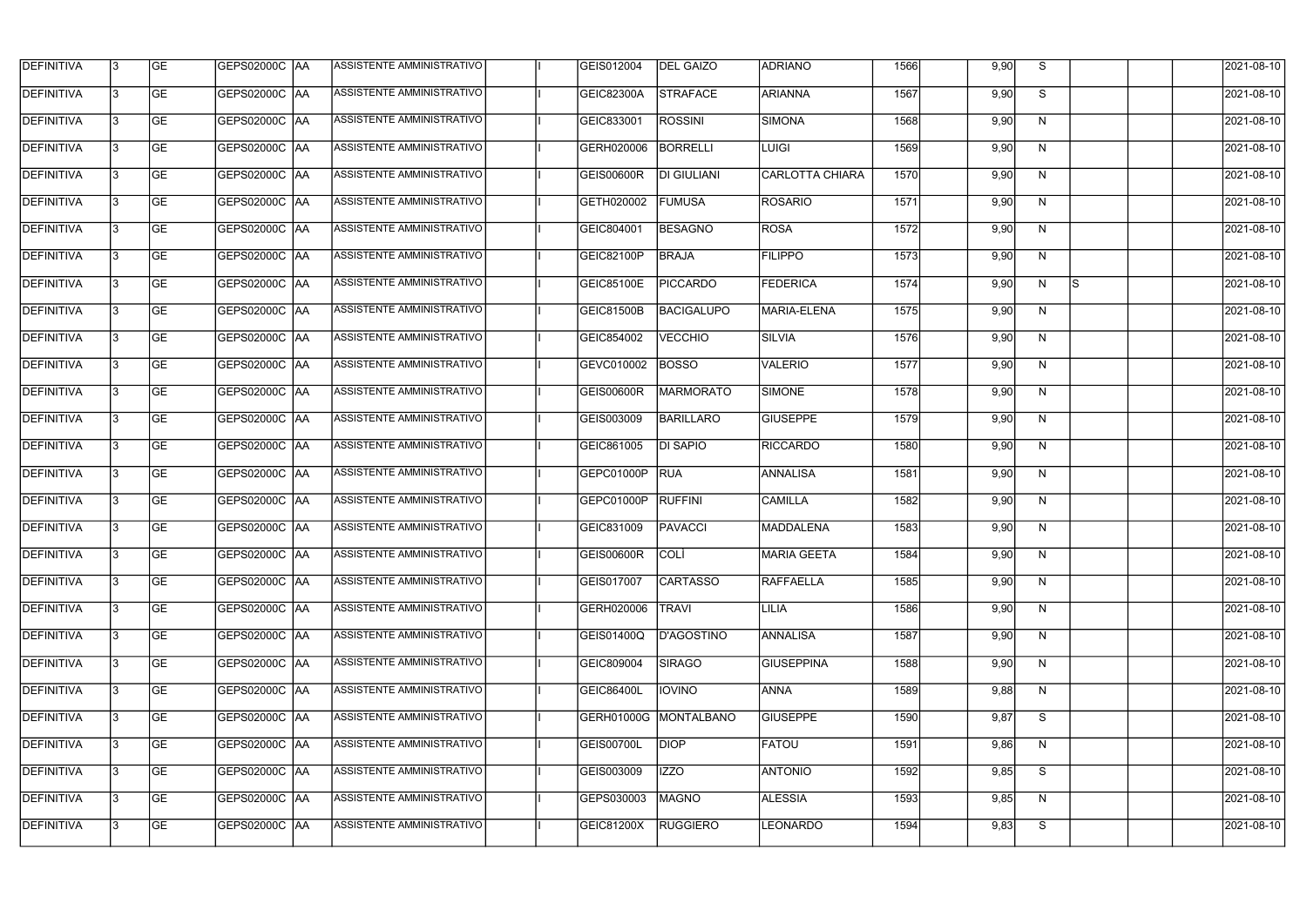| <b>DEFINITIVA</b> | 13 | GE        | GEPS02000C  AA       | ASSISTENTE AMMINISTRATIVO        | GEIS004005        | <b>LOMUOIO</b>   | <b>MONICA</b>   | 1595 | 9,83 | S. | 2021-08-10       |
|-------------------|----|-----------|----------------------|----------------------------------|-------------------|------------------|-----------------|------|------|----|------------------|
| <b>DEFINITIVA</b> | IЗ | GE        | GEPS02000C  AA       | ASSISTENTE AMMINISTRATIVO        | GEIC817003        | <b>BRUZZO</b>    | DEBORA          | 1596 | 9,83 | S  | 2021-08-10       |
| <b>DEFINITIVA</b> | 13 | GE        | <b>GEPS02000C AA</b> | ASSISTENTE AMMINISTRATIVO        | GERH01000G        | FRIGERIO         | <b>FLAVIA</b>   | 1597 | 9,83 | S  | 2021-08-10       |
| <b>DEFINITIVA</b> | l3 | <b>GE</b> | <b>GEPS02000C AA</b> | ASSISTENTE AMMINISTRATIVO        | GEIC811004        | AGAZZI           | <b>GLORIA</b>   | 1598 | 9,83 | S  | 2021-08-10       |
| <b>DEFINITIVA</b> | l3 | GE        | GEPS02000C AA        | ASSISTENTE AMMINISTRATIVO        | GEVC010002        | RAVAROTTO        | <b>ALDA</b>     | 1599 | 9,83 | N  | 2021-08-10       |
| <b>DEFINITIVA</b> | l3 | <b>GE</b> | <b>GEPS02000C AA</b> | <b>ASSISTENTE AMMINISTRATIVO</b> | <b>GEIC85500T</b> | <b>GARRAMONE</b> | <b>SAVERIO</b>  | 1600 | 9,83 | N  | 2021-08-10       |
| <b>DEFINITIVA</b> | l3 | <b>GE</b> | GEPS02000C AA        | ASSISTENTE AMMINISTRATIVO        | GEPS07000D        | FANTOLI          | <b>PAOLO</b>    | 1601 | 9,83 | N  | 2021-08-10       |
| <b>DEFINITIVA</b> | l3 | <b>GE</b> | <b>GEPS02000C AA</b> | ASSISTENTE AMMINISTRATIVO        | GEIC86400L        | SCARATI          | <b>ANDREA</b>   | 1602 | 9,81 | N  | 2021-08-10       |
| <b>DEFINITIVA</b> | l3 | <b>GE</b> | GEPS02000C AA        | ASSISTENTE AMMINISTRATIVO        | GEIC837008        | <b>DEMASI</b>    | SIMONA          | 1603 | 9,80 | S  | 2021-08-10       |
| <b>DEFINITIVA</b> | l3 | GE        | GEPS02000C   AA      | ASSISTENTE AMMINISTRATIVO        | <b>GEIC85000P</b> | <b>VIVACQUA</b>  | <b>MARCELLA</b> | 1604 | 9,80 | S  | 2021-08-10       |
| <b>DEFINITIVA</b> | 13 | GE        | GEPS02000C AA        | ASSISTENTE AMMINISTRATIVO        | GETH020002        | GRASSI           | <b>STEFANIA</b> | 1605 | 9,80 | S  | 2021-08-10       |
| <b>DEFINITIVA</b> | l3 | <b>GE</b> | GEPS02000C AA        | ASSISTENTE AMMINISTRATIVO        | GERI07000P        | <b>CATTAFI</b>   | <b>PIETRO</b>   | 1606 | 9,80 | S  | 2021-08-10       |
| <b>DEFINITIVA</b> | l3 | GE        | GEPS02000C  AA       | ASSISTENTE AMMINISTRATIVO        | GEIC824006        | <b>PAOLETTI</b>  | ROCCO           | 1607 | 9,80 | S  | 2021-08-10       |
| <b>DEFINITIVA</b> | l3 | <b>GE</b> | GEPS02000C AA        | ASSISTENTE AMMINISTRATIVO        | GEIS01300X        | NUNZIATA         | <b>STEFANO</b>  | 1608 | 9,80 | N  | 2021-08-10       |
| <b>DEFINITIVA</b> | l3 | <b>GE</b> | GEPS02000C  AA       | ASSISTENTE AMMINISTRATIVO        | GEIC838004        | <b>FINOTTI</b>   | <b>SERENA</b>   | 1609 | 9,80 | N  | 2021-08-10       |
| <b>DEFINITIVA</b> | 13 | GE        | GEPS02000C   AA      | ASSISTENTE AMMINISTRATIVO        | GEIC838004        | SPANO            | FRANCESCA       | 1610 | 9,80 | N  | 2021-08-10       |
| <b>DEFINITIVA</b> | l3 | <b>GE</b> | GEPS02000C   AA      | ASSISTENTE AMMINISTRATIVO        | GEIS004005        | <b>DI PALMA</b>  | <b>EMMANUEL</b> | 1611 | 9,80 | N  | 2021-08-10       |
| <b>DEFINITIVA</b> | IЗ | <b>GE</b> | GEPS02000C AA        | ASSISTENTE AMMINISTRATIVO        | GEIC80700C        | <b>BICAJ</b>     | <b>ELENA</b>    | 1612 | 9,80 | N  | 2021-08-10       |
| <b>DEFINITIVA</b> | IЗ | GE        | GEPS02000C  AA       | <b>ASSISTENTE AMMINISTRATIVO</b> | GEPS080004  BOZZO |                  | <b>ANNA</b>     | 1613 | 9,80 | N, | 2021-08-10       |
| <b>DEFINITIVA</b> | l3 | GE        | GEPS02000C AA        | ASSISTENTE AMMINISTRATIVO        | GEIC80700C        | CERAVOLO         | MICHELE         | 1614 | 9,80 | N  | 2021-08-10       |
| <b>DEFINITIVA</b> | l3 | GE        | GEPS02000C AA        | ASSISTENTE AMMINISTRATIVO        | GEPS02000C        | GAROFALO         | <b>ALESSIA</b>  | 1615 | 9,80 | N  | 2021-08-10       |
| <b>DEFINITIVA</b> | 13 | <b>GE</b> | GEPS02000C AA        | ASSISTENTE AMMINISTRATIVO        | GERH020006        | <b>CARIFI</b>    | MARIAGRAZIA     | 1616 | 9,80 | N  | $2021 - 08 - 10$ |
| <b>DEFINITIVA</b> | l3 | <b>GE</b> | GEPS02000C AA        | ASSISTENTE AMMINISTRATIVO        | <b>GERI02000N</b> | <b>RAVERA</b>    | <b>CLAUDIO</b>  | 1617 | 9,80 | N  | 2021-08-10       |
| <b>DEFINITIVA</b> | 13 | <b>GE</b> | GEPS02000C AA        | ASSISTENTE AMMINISTRATIVO        | GEIS00600R        | <b>GATTA</b>     | <b>LUDOVICO</b> | 1618 | 9,80 | N  | 2021-08-10       |
| <b>DEFINITIVA</b> | l3 | <b>GE</b> | GEPS02000C  AA       | ASSISTENTE AMMINISTRATIVO        | GEIS02200P        | <b>NOBILE</b>    | <b>MARCO</b>    | 1619 | 9,80 | N  | 2021-08-10       |
| <b>DEFINITIVA</b> | l3 | <b>GE</b> | GEPS02000C  AA       | ASSISTENTE AMMINISTRATIVO        | GEPS17000A        | SOLANO           | <b>FABIO</b>    | 1620 | 9,80 | N  | 2021-08-10       |
| <b>DEFINITIVA</b> | l3 | GE        | GEPS02000C  AA       | ASSISTENTE AMMINISTRATIVO        | <b>GEIC85200A</b> | <b>BUSCEMI</b>   | <b>FABIO</b>    | 1621 | 9,80 | N  | 2021-08-10       |
| <b>DEFINITIVA</b> | l3 | GE        | GEPS02000C AA        | ASSISTENTE AMMINISTRATIVO        | <b>GEIS00700L</b> | GUIDO            | MICHELA         | 1622 | 9,80 | N  | 2021-08-10       |
| <b>DEFINITIVA</b> | l3 | GE        | GEPS02000C AA        | ASSISTENTE AMMINISTRATIVO        | GEIC808008        | <b>PETRUCCI</b>  | <b>GIUSEPPE</b> | 1623 | 9,80 | N  | 2021-08-10       |
|                   |    |           |                      |                                  |                   |                  |                 |      |      |    |                  |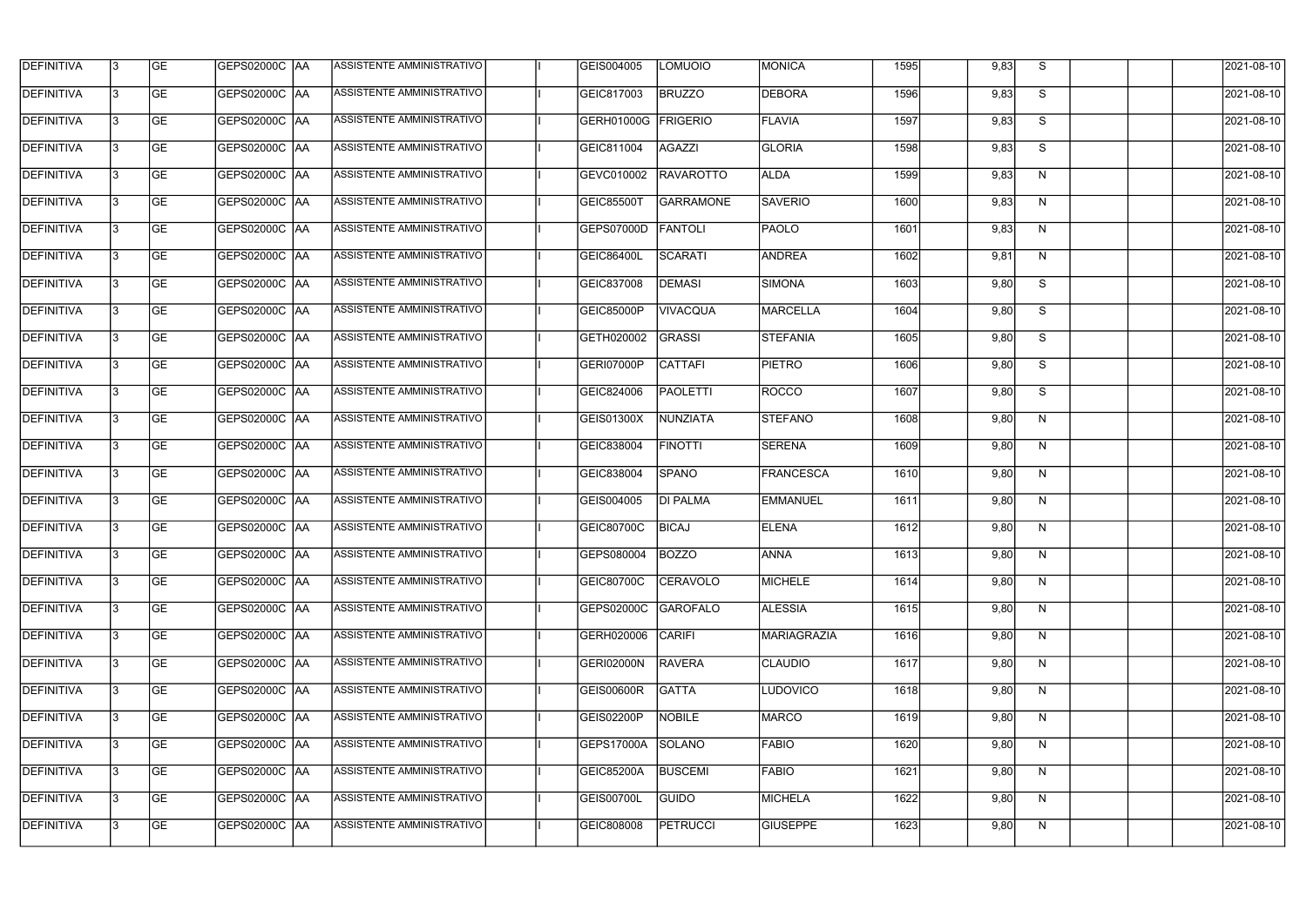| <b>DEFINITIVA</b> | l3 | GE                       | <b>GEPS02000C AA</b> | ASSISTENTE AMMINISTRATIVO        | <b>GEIC82200E</b> | BONASSI                             | <b>RICCARDO</b>                   | 1624 | 9,80 | N  | 2021-08-10          |
|-------------------|----|--------------------------|----------------------|----------------------------------|-------------------|-------------------------------------|-----------------------------------|------|------|----|---------------------|
| <b>DEFINITIVA</b> | IЗ | $\overline{\mathsf{GE}}$ | GEPS02000C AA        | ASSISTENTE AMMINISTRATIVO        | GERI02000N        | MUIA'                               | <b>CHIARA</b>                     | 1625 | 9,80 | N  | 2021-08-10          |
| <b>DEFINITIVA</b> | l3 | GE                       | GEPS02000C AA        | ASSISTENTE AMMINISTRATIVO        | GEIC808008        | <b>PASTORELLI</b>                   | <b>CLAUDIA</b>                    | 1626 | 9,80 | N  | 2021-08-10          |
| <b>DEFINITIVA</b> | l3 | GE                       | GEPS02000C   AA      | ASSISTENTE AMMINISTRATIVO        | <b>GEIC81300Q</b> | <b>CALABRESE</b>                    | <b>CRISTINA</b>                   | 1627 | 9,80 | N  | 2021-08-10          |
| <b>DEFINITIVA</b> | l3 | <b>GE</b>                | GEPS02000C AA        | ASSISTENTE AMMINISTRATIVO        | <b>GEIC86400L</b> | SCALI                               | <b>ANNAMARIA</b><br><b>TERESA</b> | 1628 | 9,80 | N  | 2021-08-10          |
| <b>DEFINITIVA</b> | IЗ | <b>GE</b>                | <b>GEPS02000C AA</b> | <b>ASSISTENTE AMMINISTRATIVO</b> | GEIC829009        | <b>PISACANE</b>                     | <b>PIETRO</b>                     | 1629 | 9,80 | N  | 2021-08-10          |
| <b>DEFINITIVA</b> | l3 | <b>GE</b>                | GEPS02000C AA        | ASSISTENTE AMMINISTRATIVO        | GEPM04000P        | <b>COMMISSO</b>                     | <b>CHIARA</b>                     | 1630 | 9,80 | N  | 2021-08-10          |
| <b>DEFINITIVA</b> | l3 | <b>GE</b>                | GEPS02000C   AA      | ASSISTENTE AMMINISTRATIVO        | GEPS17000A        | FUCINA                              | <b>CHIARA</b>                     | 1631 | 9,80 | N  | 2021-08-10          |
| <b>DEFINITIVA</b> | l3 | <b>GE</b>                | GEPS02000C   AA      | ASSISTENTE AMMINISTRATIVO        | GEPM04000P        | BOSA                                | <b>DEBORAH</b>                    | 1632 | 9,80 | N  | 2021-08-10          |
| <b>DEFINITIVA</b> | l3 | GE                       | GEPS02000C AA        | ASSISTENTE AMMINISTRATIVO        | GEIC804001        | <b>GIORDANO</b>                     | <b>MIRIAM</b>                     | 1633 | 9,80 | N  | 2021-08-10          |
| <b>DEFINITIVA</b> | l3 | GE                       | GEPS02000C AA        | ASSISTENTE AMMINISTRATIVO        | GEIC81200X        | <b>VIZZARI</b>                      | <b>ILENIA</b>                     | 1634 | 9,80 | N  | 2021-08-10          |
| <b>DEFINITIVA</b> | l3 | GE                       | GEPS02000C   AA      | ASSISTENTE AMMINISTRATIVO        | GEIS017007        | PEDA'                               | FRANCESCA                         | 1635 | 9,80 | N  | 2021-08-10          |
| <b>DEFINITIVA</b> | l3 | <b>GE</b>                | GEPS02000C   AA      | ASSISTENTE AMMINISTRATIVO        | GERI02000N        | D'AVANZO                            | <b>CARMINE</b>                    | 1636 | 9,80 | N  | 2021-08-10          |
| <b>DEFINITIVA</b> | IЗ | <b>GE</b>                | GEPS02000C AA        | ASSISTENTE AMMINISTRATIVO        | GEIC853006        | <b>JAIBI</b>                        | <b>ELEONORA</b>                   | 1637 | 9,80 | N  | 2021-08-10          |
| <b>DEFINITIVA</b> | 13 | GE                       | GEPS02000C AA        | ASSISTENTE AMMINISTRATIVO        | GEPS080004        | <b>GOBBI</b>                        | NICOLO'                           | 1638 | 9,80 | N  | 2021-08-10          |
| <b>DEFINITIVA</b> | l3 | <b>GE</b>                | GEPS02000C  AA       | ASSISTENTE AMMINISTRATIVO        | GEIC858009        | <b>AMBRASSA</b>                     | <b>ELISA</b>                      | 1639 | 9,80 | N  | 2021-08-10          |
| <b>DEFINITIVA</b> | IЗ | GE                       | GEPS02000C  AA       | ASSISTENTE AMMINISTRATIVO        | <b>GEIC84200Q</b> | <b>CHIDDA</b>                       | <b>ALEX</b>                       | 1640 | 9,80 | N  | 2021-08-10          |
| <b>DEFINITIVA</b> | l3 | GE                       | GEPS02000C   AA      | ASSISTENTE AMMINISTRATIVO        | <b>GEIC82300A</b> | <b>IERVASI</b>                      | <b>ERIKA</b>                      | 1641 | 9,80 | N  | 2021-08-10          |
| DEFINITIVA        | 13 | <b>GE</b>                | GEPS02000C  AA       | ASSISTENTE AMMINISTRATIVO        | GEPM030004 D'ALBA |                                     | <b>FRANCESCO</b>                  | 1642 | 9,80 | N. | 2021-08-10          |
| <b>DEFINITIVA</b> | l3 | GE                       | GEPS02000C AA        | ASSISTENTE AMMINISTRATIVO        | GEIC81400G        | <b>SUAREZ</b><br><b>MONTESDEOCA</b> | <b>ADRIANA ISABEL</b>             | 1643 | 9,80 | N  | 2021-08-10          |
| <b>DEFINITIVA</b> | l3 | GE                       | GEPS02000C AA        | ASSISTENTE AMMINISTRATIVO        | <b>GERH01000G</b> | <b>MAIONE</b>                       | VALENTINA                         | 1644 | 9,80 | N  | 2021-08-10          |
| <b>DEFINITIVA</b> | l3 | GE                       | GEPS02000C AA        | ASSISTENTE AMMINISTRATIVO        | GEIC85600N        | <b>NANO</b>                         | ANAIS                             | 1645 | 9,80 | N  | 2021-08-10          |
| <b>DEFINITIVA</b> | 13 | GE                       | GEPS02000C AA        | ASSISTENTE AMMINISTRATIVO        | <b>GEIC80700C</b> | <b>DI MARCO</b>                     | DANIELA                           | 1646 | 9,80 | N  | 2021-08-10          |
| <b>DEFINITIVA</b> | l3 | <b>GE</b>                | GEPS02000C  AA       | ASSISTENTE AMMINISTRATIVO        | GEIC85100E        | LOLI                                | <b>DEBORA</b>                     | 1647 | 9,80 | N  | 2021-08-10          |
| <b>DEFINITIVA</b> | l3 | <b>GE</b>                | GEPS02000C  AA       | ASSISTENTE AMMINISTRATIVO        | GEIC804001        | SCUZZARELLO                         | <b>ELENA</b>                      | 1648 | 9,80 | N  | 2021-08-10          |
| <b>DEFINITIVA</b> | l3 | <b>GE</b>                | GEPS02000C   AA      | ASSISTENTE AMMINISTRATIVO        | GEPS050008        | <b>GIUDICEANDREA</b>                | MARZIA                            | 1649 | 9,80 | N  | 2021-08-10          |
| <b>DEFINITIVA</b> | l3 | <b>GE</b>                | GEPS02000C AA        | ASSISTENTE AMMINISTRATIVO        | <b>GEIC85200A</b> | <b>DE MEO</b>                       | FABRIZIO                          | 1650 | 9,80 | N. | 2021-08-10          |
| <b>DEFINITIVA</b> | 13 | GE                       | GEPS02000C AA        | ASSISTENTE AMMINISTRATIVO        | GEPM04000P        | <b>TERZO</b>                        | <b>IVAN</b><br>GIANDOMENICO       | 1651 | 9,80 | N  | 2021-08-10          |
| DEFINITIVA        | l3 | GE                       | GEPS02000C AA        | ASSISTENTE AMMINISTRATIVO        | GEIC80700C        | GALIUSSI                            | WALTER                            | 1652 | 9,80 | N, | $\sqrt{2021-08-10}$ |
|                   |    |                          |                      |                                  |                   |                                     |                                   |      |      |    |                     |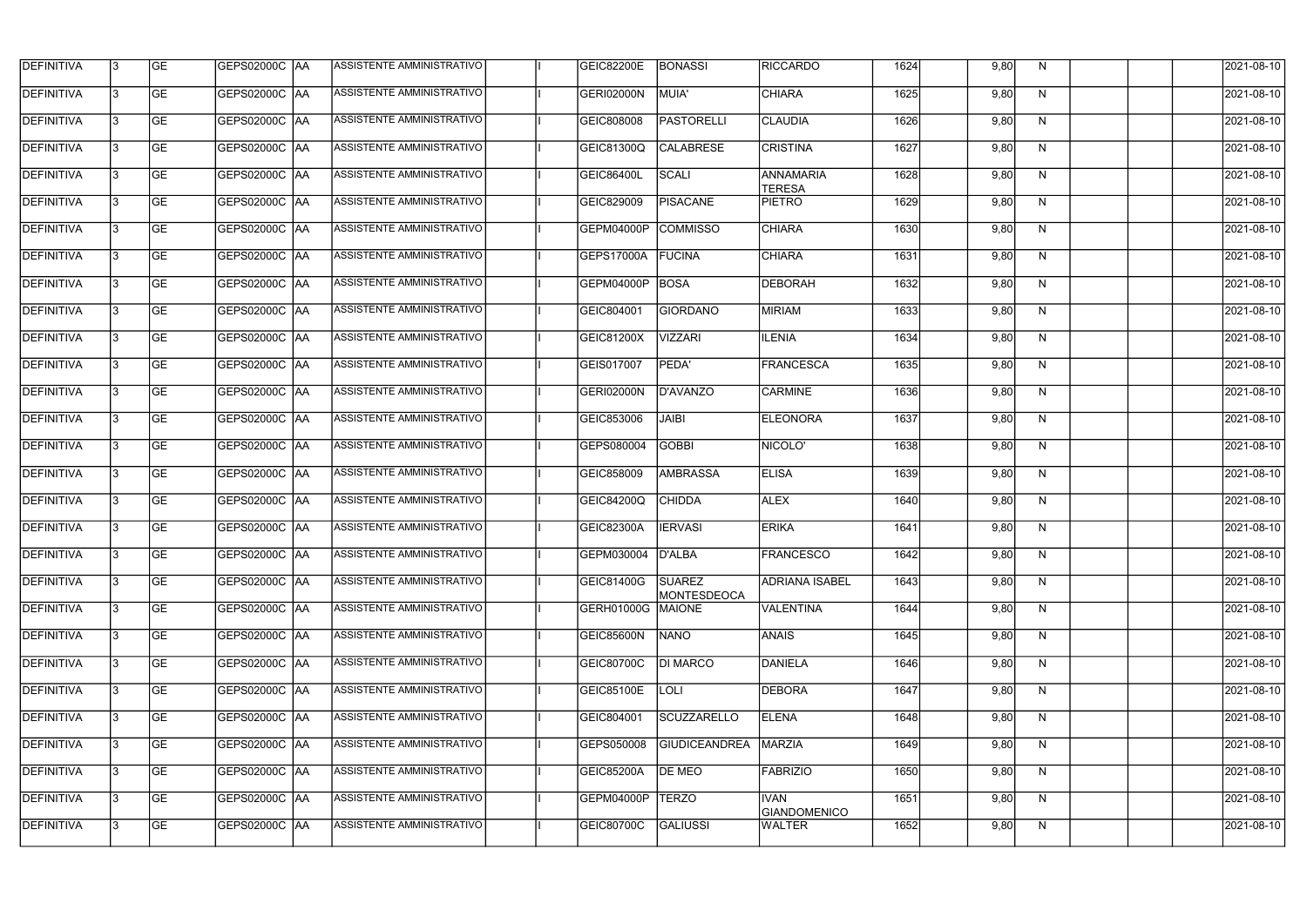| <b>DEFINITIVA</b> | 13 | GE        | GEPS02000C  AA       | ASSISTENTE AMMINISTRATIVO        | GEPS07000D        | SUDANO                             | <b>PAOLO</b>      | 1653 | 9,80 | N. | 2021-08-10 |
|-------------------|----|-----------|----------------------|----------------------------------|-------------------|------------------------------------|-------------------|------|------|----|------------|
| <b>DEFINITIVA</b> | IЗ | GE        | GEPS02000C  AA       | ASSISTENTE AMMINISTRATIVO        | GEIS018003        | <b>BETTI</b>                       | LAURA             | 1654 | 9,80 | N  | 2021-08-10 |
| <b>DEFINITIVA</b> | 13 | GE        | GEPS02000C AA        | ASSISTENTE AMMINISTRATIVO        | GEPM030004        | <b>QELEMENI</b>                    | <b>ANISA</b>      | 1655 | 9,78 | N  | 2021-08-10 |
| <b>DEFINITIVA</b> | l3 | <b>GE</b> | <b>GEPS02000C AA</b> | ASSISTENTE AMMINISTRATIVO        | GEPS080004        | <b>BRUZZONE</b>                    | <b>TERESA</b>     | 1656 | 9,78 | N  | 2021-08-10 |
| <b>DEFINITIVA</b> | l3 | GE        | GEPS02000C AA        | ASSISTENTE AMMINISTRATIVO        | GEIS017007        | <b>CIPOLLINA</b>                   | <b>FEDERICA</b>   | 1657 | 9,77 | S  | 2021-08-10 |
| <b>DEFINITIVA</b> | l3 | <b>GE</b> | <b>GEPS02000C AA</b> | ASSISTENTE AMMINISTRATIVO        | GEIC825002        | GAGGIOLI                           | <b>SABINA</b>     | 1658 | 9,77 | S  | 2021-08-10 |
| <b>DEFINITIVA</b> | l3 | <b>GE</b> | GEPS02000C AA        | ASSISTENTE AMMINISTRATIVO        | <b>GEIC86300R</b> | <b>PIZZORNO</b>                    | <b>RAFFAELLA</b>  | 1659 | 9,77 | S  | 2021-08-10 |
| <b>DEFINITIVA</b> | l3 | <b>GE</b> | GEPS02000C AA        | ASSISTENTE AMMINISTRATIVO        | GEIC854002        | <b>MORELLI</b>                     | <b>FABIO</b>      | 1660 | 9,77 | N  | 2021-08-10 |
| <b>DEFINITIVA</b> | l3 | <b>GE</b> | GEPS02000C AA        | ASSISTENTE AMMINISTRATIVO        | GESL01000P        | <b>TOMESANI</b>                    | <b>CHIARA</b>     | 1661 | 9,76 | N  | 2021-08-10 |
| <b>DEFINITIVA</b> | l3 | GE        | GEPS02000C   AA      | ASSISTENTE AMMINISTRATIVO        | GEVC010002        | <b>ADDEO</b>                       | ANGELO            | 1662 | 9,75 | S  | 2021-08-10 |
| <b>DEFINITIVA</b> | 13 | GE        | GEPS02000C AA        | ASSISTENTE AMMINISTRATIVO        | GEIS011008        | <b>GHIORZO</b>                     | DANIELE           | 1663 | 9,72 | N  | 2021-08-10 |
| <b>DEFINITIVA</b> | l3 | <b>GE</b> | GEPS02000C AA        | <b>ASSISTENTE AMMINISTRATIVO</b> | GEIC817003        | <b>GHIGLIONE</b>                   | <b>MARA</b>       | 1664 | 9,72 | N  | 2021-08-10 |
| <b>DEFINITIVA</b> | l3 | GE        | GEPS02000C  AA       | ASSISTENTE AMMINISTRATIVO        | GEIS00700L        | <b>RUBATTINO</b>                   | LARA              | 1665 | 9,71 | N  | 2021-08-10 |
| <b>DEFINITIVA</b> | l3 | <b>GE</b> | GEPS02000C AA        | ASSISTENTE AMMINISTRATIVO        | GEIC831009        | <b>PETITO</b>                      | <b>RICCARDO</b>   | 1666 | 9,70 | S  | 2021-08-10 |
| <b>DEFINITIVA</b> | l3 | <b>GE</b> | GEPS02000C  AA       | ASSISTENTE AMMINISTRATIVO        | GEIC80700C        | <b>RODI</b>                        | ROBERTA           | 1667 | 9,70 | S  | 2021-08-10 |
| <b>DEFINITIVA</b> | 13 | GE        | GEPS02000C   AA      | ASSISTENTE AMMINISTRATIVO        | GERI02000N        | <b>OTTONELLO</b>                   | MANUELA           | 1668 | 9,70 | S  | 2021-08-10 |
| <b>DEFINITIVA</b> | l3 | <b>GE</b> | GEPS02000C   AA      | ASSISTENTE AMMINISTRATIVO        | <b>GEIC85000P</b> | <b>GIANNUZZI</b>                   | <b>ELISABETTA</b> | 1669 | 9,70 | N  | 2021-08-10 |
| <b>DEFINITIVA</b> | IЗ | <b>GE</b> | GEPS02000C  AA       | ASSISTENTE AMMINISTRATIVO        | GEIC860009        | <b>BONGIORNO</b>                   | <b>DALILA</b>     | 1670 | 9,70 | N  | 2021-08-10 |
| <b>DEFINITIVA</b> | IЗ | GE        | GEPS02000C  AA       | <b>ASSISTENTE AMMINISTRATIVO</b> | GEPS050008 CHESSA |                                    | <b>CHIARA</b>     | 1671 | 9,70 | N, | 2021-08-10 |
| <b>DEFINITIVA</b> | l3 | GE        | <b>GEPS02000C AA</b> | ASSISTENTE AMMINISTRATIVO        | GERH01000G PRIOLO |                                    | <b>CHIARA</b>     | 1672 | 9,70 | N  | 2021-08-10 |
| <b>DEFINITIVA</b> | l3 | GE        | GEPS02000C AA        | ASSISTENTE AMMINISTRATIVO        | <b>GERI02000N</b> | FRANZESE                           | <b>SAVERIO</b>    | 1673 | 9,70 | N  | 2021-08-10 |
| <b>DEFINITIVA</b> | 13 | <b>GE</b> | GEPS02000C AA        | ASSISTENTE AMMINISTRATIVO        | <b>GERI02000N</b> | MULTARI                            | <b>GIOVANNI</b>   | 1674 | 9,70 | N  | 2021-08-10 |
| <b>DEFINITIVA</b> | l3 | <b>GE</b> | GEPS02000C AA        | ASSISTENTE AMMINISTRATIVO        | GEIS003009        | <b>PANICELLI</b>                   | <b>RAUL</b>       | 1675 | 9,70 | N  | 2021-08-10 |
| <b>DEFINITIVA</b> | 13 | <b>GE</b> | GEPS02000C AA        | ASSISTENTE AMMINISTRATIVO        | GEIC81400G        | <b>PIOMBO</b>                      | MARTINA           | 1676 | 9,70 | N  | 2021-08-10 |
| <b>DEFINITIVA</b> | l3 | <b>GE</b> | GEPS02000C  AA       | ASSISTENTE AMMINISTRATIVO        | GEIC817003        | VENEZIANO                          | <b>GIULIA</b>     | 1677 | 9,70 | N  | 2021-08-10 |
| <b>DEFINITIVA</b> | l3 | <b>GE</b> | GEPS02000C AA        | ASSISTENTE AMMINISTRATIVO        | GERH01000G        | PANARIELLO                         | <b>MARIA</b>      | 1678 | 9,70 | N  | 2021-08-10 |
| <b>DEFINITIVA</b> | l3 | GE        | GEPS02000C  AA       | ASSISTENTE AMMINISTRATIVO        | <b>GEIC81400G</b> | PARODI                             | <b>ELOISA</b>     | 1679 | 9,70 | N  | 2021-08-10 |
| <b>DEFINITIVA</b> | l3 | GE        | GEPS02000C AA        | ASSISTENTE AMMINISTRATIVO        | GEPS02000C        | <b>CASSISSA</b><br><b>BERNARDI</b> | <b>ALESSIA</b>    | 1680 | 9,70 | N  | 2021-08-10 |
| <b>DEFINITIVA</b> | l3 | GE        | GEPS02000C AA        | ASSISTENTE AMMINISTRATIVO        | GEIS003009        | <b>MIRENZIO</b>                    | <b>ANTONINO</b>   | 1681 | 9,70 | N  | 2021-08-10 |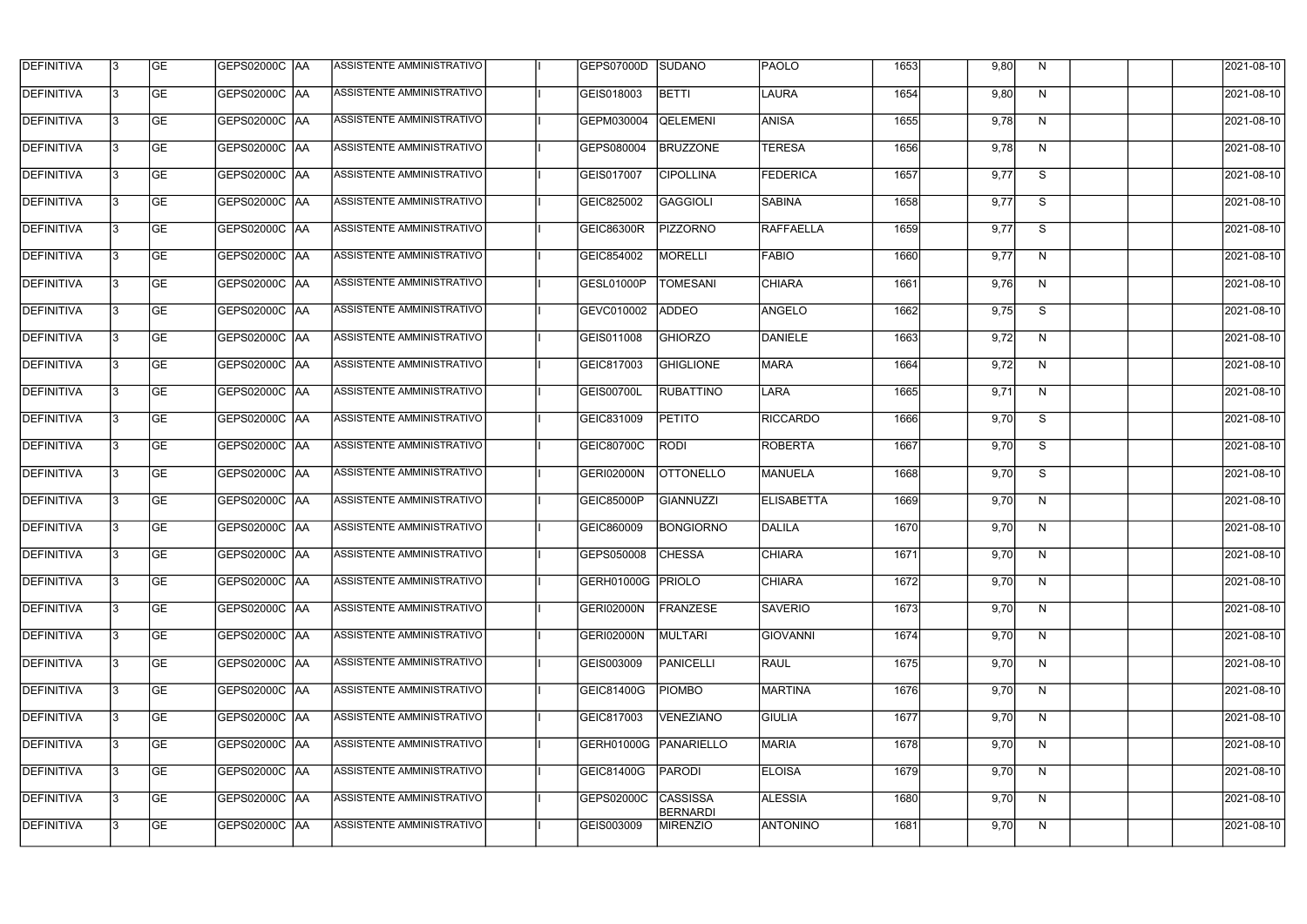| <b>DEFINITIVA</b> | 13  | <b>GE</b> |                      | ASSISTENTE AMMINISTRATIVO        | GETD03000V        | <b>ZARRELLA</b>   | <b>GIGLIOLA</b>                        | 1682  | 9,70 | N. | 2021-08-10       |
|-------------------|-----|-----------|----------------------|----------------------------------|-------------------|-------------------|----------------------------------------|-------|------|----|------------------|
| DEFINITIVA        | l3  | <b>GE</b> | GEPS02000C  AA       | ASSISTENTE AMMINISTRATIVO        | GEPM030004        | <b>LINDQVIST</b>  | <b>MARTINA</b>                         | 1683  | 9,70 | N  | 2021-08-10       |
| <b>DEFINITIVA</b> | l3  | <b>GE</b> | <b>GEPS02000C AA</b> | ASSISTENTE AMMINISTRATIVO        | GEPS050008        | SICILIA           | <b>SALVATORE</b>                       | 1684  | 9,70 | N  | 2021-08-10       |
| <b>DEFINITIVA</b> | 13  | <b>GE</b> | <b>GEPS02000C AA</b> | ASSISTENTE AMMINISTRATIVO        | GEIC83900X        | <b>PALERIO</b>    | <b>NICOLETTA</b>                       | 1685  | 9,70 | N  | 2021-08-10       |
| <b>DEFINITIVA</b> | l3  | <b>GE</b> | GEPS02000C  AA       | ASSISTENTE AMMINISTRATIVO        | <b>GEIS00600R</b> | <b>NADIR</b>      | NADIA                                  | 1686  | 9,70 | N  | 2021-08-10       |
| <b>DEFINITIVA</b> | IЗ  | <b>GE</b> | GEPS02000C AA        | ASSISTENTE AMMINISTRATIVO        | <b>GEIC82200E</b> | <b>DELFINO</b>    | <b>ENRICO</b>                          | 1687  | 9,70 | N  | 2021-08-10       |
| <b>DEFINITIVA</b> | l3  | <b>GE</b> | <b>GEPS02000C AA</b> | <b>ASSISTENTE AMMINISTRATIVO</b> | GEIC85100E        | SALIU             | <b>AMARILDA</b>                        | 1688  | 9,70 | N  | 2021-08-10       |
| <b>DEFINITIVA</b> | l3  | <b>GE</b> | GEPS02000C AA        | ASSISTENTE AMMINISTRATIVO        | GERH020006        | NOTO              | <b>SALVATORE</b>                       | 1689S | 9,70 | N  | 2021-08-10       |
| <b>DEFINITIVA</b> | l3  | <b>GE</b> | GEPS02000C  AA       | ASSISTENTE AMMINISTRATIVO        | GEIS00700L        | <b>PAGIARO</b>    | DANIELA                                | 1690  | 9,70 | N  | 2021-08-10       |
| <b>DEFINITIVA</b> | l3  | <b>GE</b> | GEPS02000C AA        | ASSISTENTE AMMINISTRATIVO        | GEIC85000P        | <b>ABBADUTO</b>   | <b>JESSICA</b>                         | 1691  | 9,70 | N  | 2021-08-10       |
| <b>DEFINITIVA</b> | l3  | <b>GE</b> | GEPS02000C AA        | ASSISTENTE AMMINISTRATIVO        | GEIC831009        | <b>PAPALEO</b>    | ANNUNZIATA                             | 1692  | 9,70 | N  | 2021-08-10       |
| <b>DEFINITIVA</b> | 13  | <b>GE</b> | GEPS02000C  AA       | ASSISTENTE AMMINISTRATIVO        | GEIS01400Q        | <b>BOSI</b>       | <b>MARC</b>                            | 1693  | 9,70 | N  | 2021-08-10       |
| <b>DEFINITIVA</b> | l3  | <b>GE</b> | GEPS02000C  AA       | ASSISTENTE AMMINISTRATIVO        | <b>GEIC85200A</b> | <b>FRANZONI</b>   | <b>ILARIA</b>                          | 1694  | 9,70 | N  | 2021-08-10       |
| <b>DEFINITIVA</b> | l3  | <b>GE</b> | GEPS02000C AA        | ASSISTENTE AMMINISTRATIVO        | GEIS01600B        | <b>DE CHIARA</b>  | ORSOLA                                 | 1695  | 9,70 | N  | 2021-08-10       |
| <b>DEFINITIVA</b> | l3  | <b>GE</b> | GEPS02000C  AA       | ASSISTENTE AMMINISTRATIVO        | <b>GEIC81200X</b> | <b>DE PIETRO</b>  | <b>MARTA</b>                           | 1696  | 9,70 | N  | 2021-08-10       |
| <b>DEFINITIVA</b> | IЗ  | <b>GE</b> | GEPS02000C  AA       | ASSISTENTE AMMINISTRATIVO        | GEIS01400Q        | <b>VIRZI</b>      | <b>GIOVANNI</b>                        | 1697  | 9,70 | N  | 2021-08-10       |
| <b>DEFINITIVA</b> | IЗ  | <b>GE</b> | GEPS02000C  AA       | ASSISTENTE AMMINISTRATIVO        | GEIC81200X        | <b>ANTELMI</b>    | <b>MICHELA</b>                         | 1698  | 9,70 | N  | 2021-08-10       |
| <b>DEFINITIVA</b> |     | <b>GE</b> | GEPS02000C  AA       | ASSISTENTE AMMINISTRATIVO        | GEIS003009        | <b>RAZETO</b>     | <b>CAMILLA</b><br><b>MARIALUISA</b>    | 1699  | 9,67 | S  | 2021-08-10       |
| <b>DEFINITIVA</b> | IЗ  | GE        | GEPS02000C  AA       | <b>ASSISTENTE AMMINISTRATIVO</b> | <b>GEIC80700C</b> | <b>CUNEO</b>      | <b>LUISA STEFANIA</b><br><b>SANDRA</b> | 1700  | 9,67 | S. | 2021-08-10       |
| <b>DEFINITIVA</b> | 13. | <b>GE</b> | GEPS02000C AA        | ASSISTENTE AMMINISTRATIVO        | GEIC838004        | <b>RIGHETTI</b>   | <b>VALERIA</b>                         | 1701  | 9,67 | S  | 2021-08-10       |
| <b>DEFINITIVA</b> | 13  | <b>GE</b> | <b>GEPS02000C AA</b> | ASSISTENTE AMMINISTRATIVO        | GEIC831009        | <b>BARILE</b>     | <b>ALESSANDRA</b>                      | 1702  | 9,67 | S  | 2021-08-10       |
| <b>DEFINITIVA</b> | 13. | <b>GE</b> | <b>GEPS02000C AA</b> | ASSISTENTE AMMINISTRATIVO        | GESL01000P        | <b>SAINATO</b>    | <b>ANTONIO</b>                         | 1703  | 9,67 | N  | $2021 - 08 - 10$ |
| <b>DEFINITIVA</b> | 13  | <b>GE</b> | GEPS02000C AA        | ASSISTENTE AMMINISTRATIVO        | <b>GEIC83000D</b> | <b>ALBERTI</b>    | <b>ALESSIO</b>                         | 1704  | 9,67 | N  | 2021-08-10       |
| <b>DEFINITIVA</b> | 13  | <b>GE</b> | GEPS02000C AA        | ASSISTENTE AMMINISTRATIVO        | GEIC82300A        | <b>CAMPORA</b>    | LAURA                                  | 1705  | 9,67 | N  | 2021-08-10       |
| <b>DEFINITIVA</b> | 13. | <b>GE</b> | GEPS02000C  AA       | ASSISTENTE AMMINISTRATIVO        | GEIS00700L        | <b>BUTTAZZONI</b> | BARBARA                                | 1706  | 9,67 | N  | 2021-08-10       |
| DEFINITIVA        | l3  | <b>GE</b> | GEPS02000C  AA       | ASSISTENTE AMMINISTRATIVO        | <b>GEIC82100P</b> | <b>DAMONTE</b>    | ALESSANDRA<br><b>TERESA</b>            | 1707  | 9,67 | N  | 2021-08-10       |
| DEFINITIVA        | l3  | <b>GE</b> | GEPS02000C  AA       | ASSISTENTE AMMINISTRATIVO        | <b>GEIC85200A</b> | MORANDI           | SABRINA                                | 1708  | 9,67 | N  | 2021-08-10       |
| <b>DEFINITIVA</b> | l3  | <b>GE</b> | GEPS02000C  AA       | ASSISTENTE AMMINISTRATIVO        | <b>GEIC85200A</b> | <b>VERNA</b>      | <b>VIVIANA</b>                         | 1709  | 9,67 | N  | 2021-08-10       |
| <b>DEFINITIVA</b> | lЗ  | <b>GE</b> | GEPS02000C  AA       | ASSISTENTE AMMINISTRATIVO        | GEPS030003        | <b>CANEPA</b>     | <b>MARINA</b>                          | 1710  | 9,67 | N  | 2021-08-10       |
|                   |     |           |                      |                                  |                   |                   |                                        |       |      |    |                  |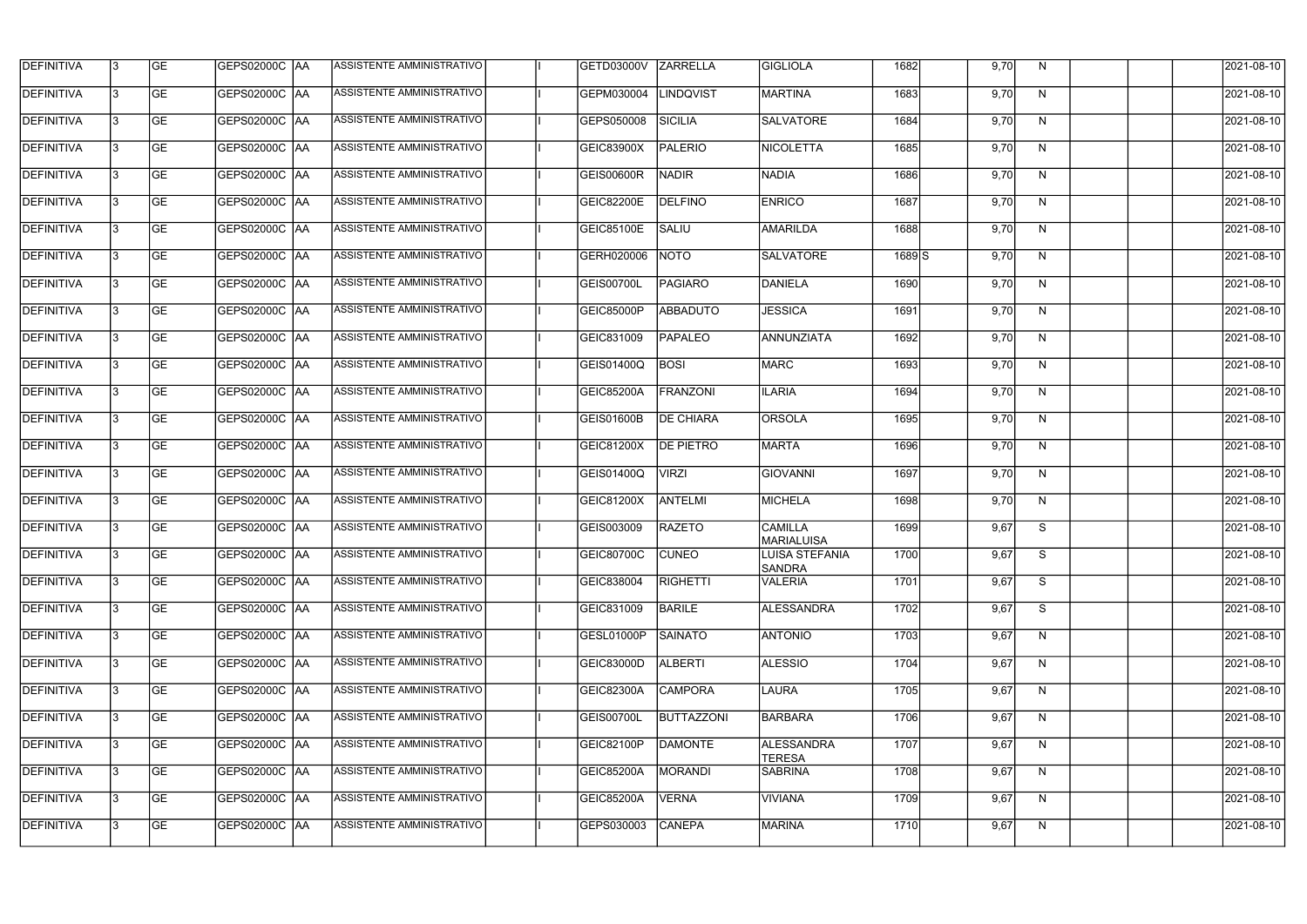| <b>DEFINITIVA</b> | 13  | <b>GE</b> | <b>GEPS02000C AA</b> | ASSISTENTE AMMINISTRATIVO | GEIC837008        | <b>CAVANNA</b>     | DANIELA                             | 1711 | 9,67 | N            | 2021-08-10 |
|-------------------|-----|-----------|----------------------|---------------------------|-------------------|--------------------|-------------------------------------|------|------|--------------|------------|
| DEFINITIVA        | l3  | <b>GE</b> | <b>GEPS02000C AA</b> | ASSISTENTE AMMINISTRATIVO | GEIS00700L        | <b>TUCCITTO</b>    | <b>ANTONINO</b>                     | 1712 | 9,67 | N            | 2021-08-10 |
| <b>DEFINITIVA</b> | l3  | <b>GE</b> | <b>GEPS02000C AA</b> | ASSISTENTE AMMINISTRATIVO | GEIC80700C        | <b>PAVAN</b>       | <b>MARINO</b>                       | 1713 | 9,67 | N            | 2021-08-10 |
| <b>DEFINITIVA</b> | l3  | <b>GE</b> | <b>GEPS02000C AA</b> | ASSISTENTE AMMINISTRATIVO | GEPS07000D        | <b>SERVI</b>       | <b>SABRINA</b>                      | 1714 | 9,67 | $\mathsf{N}$ | 2021-08-10 |
| <b>DEFINITIVA</b> | l3  | <b>GE</b> | <b>GEPS02000C AA</b> | ASSISTENTE AMMINISTRATIVO | GEIS01400Q        | <b>PARODI</b>      | <b>EUGENIO</b>                      | 1715 | 9,66 | N            | 2021-08-10 |
| <b>DEFINITIVA</b> | IЗ  | <b>GE</b> | <b>GEPS02000C AA</b> | ASSISTENTE AMMINISTRATIVO | GEIC837008        | <b>TODESCO</b>     | LOREDANA                            | 1716 | 9,65 | S            | 2021-08-10 |
| <b>DEFINITIVA</b> | l3  | <b>GE</b> | GEPS02000C AA        | ASSISTENTE AMMINISTRATIVO | GEPS07000D        | <b>PIGNATIELLO</b> | SILVIA                              | 1717 | 9,65 | N            | 2021-08-10 |
| <b>DEFINITIVA</b> | l3  | <b>GE</b> | <b>GEPS02000C AA</b> | ASSISTENTE AMMINISTRATIVO | GEIS003009        | <b>CARCIONE</b>    | <b>MARIA CONCETTA</b>               | 1718 | 9,65 | N            | 2021-08-10 |
| <b>DEFINITIVA</b> |     | <b>GE</b> |                      | ASSISTENTE AMMINISTRATIVO | <b>GEIC85100E</b> | SINISI             | <b>ROSSELLA</b>                     | 1719 | 9,63 | S            | 2021-08-10 |
| <b>DEFINITIVA</b> | l3  | <b>GE</b> | GEPS02000C AA        | ASSISTENTE AMMINISTRATIVO | <b>GEIC84900E</b> | <b>ZINGARIELLO</b> | MICHELA                             | 1720 | 9,63 | N            | 2021-08-10 |
| <b>DEFINITIVA</b> | l3  | <b>GE</b> | GEPS02000C AA        | ASSISTENTE AMMINISTRATIVO | GEIC837008        | <b>PARODI</b>      | <b>ANNA MARIA</b>                   | 1721 | 9,62 | S            | 2021-08-10 |
| <b>DEFINITIVA</b> | l3  | <b>GE</b> |                      | ASSISTENTE AMMINISTRATIVO | GEIC84100X        | <b>BELCASTRO</b>   | DANIELA                             | 1722 | 9,60 | S            | 2021-08-10 |
| <b>DEFINITIVA</b> | l3  | <b>GE</b> | GEPS02000C AA        | ASSISTENTE AMMINISTRATIVO | GEPS080004        | <b>BONORI</b>      | <b>FRANCESCA</b><br><b>FIORELLA</b> | 1723 | 9,60 | S            | 2021-08-10 |
| <b>DEFINITIVA</b> | l3  | <b>GE</b> | GEPS02000C  AA       | ASSISTENTE AMMINISTRATIVO | GEPS080004        | <b>ALECCE</b>      | <b>BRUNO</b>                        | 1724 | 9,60 | S            | 2021-08-10 |
| <b>DEFINITIVA</b> | l3  | <b>GE</b> |                      | ASSISTENTE AMMINISTRATIVO | GEIC808008        | <b>PELLE</b>       | <b>ROSANNA</b>                      | 1725 | 9,60 | S            | 2021-08-10 |
| <b>DEFINITIVA</b> | IЗ  | <b>GE</b> | GEPS02000C  AA       | ASSISTENTE AMMINISTRATIVO | GEIC837008        | <b>TRAVERSONE</b>  | <b>DONATA</b>                       | 1726 | 9,60 | S            | 2021-08-10 |
| <b>DEFINITIVA</b> | I3  | <b>GE</b> | GEPS02000C  AA       | ASSISTENTE AMMINISTRATIVO | <b>GEIC82200E</b> | <b>IORIO</b>       | <b>CARLA</b>                        | 1727 | 9,60 | S            | 2021-08-10 |
| DEFINITIVA        |     | <b>GE</b> | GEPS02000C AA        | ASSISTENTE AMMINISTRATIVO | GEIC816007        | <b>LICATA</b>      | <b>ELISA</b>                        | 1728 | 9,60 | S            | 2021-08-10 |
| <b>DEFINITIVA</b> | 13  | <b>GE</b> | GEPS02000C  AA       | ASSISTENTE AMMINISTRATIVO | GEVC010002   MAIO |                    | ROSA                                | 1729 | 9,60 | S.           | 2021-08-10 |
| <b>DEFINITIVA</b> | 13  | <b>GE</b> | <b>GEPS02000C AA</b> | ASSISTENTE AMMINISTRATIVO | GEIS017007        | FRATIA             | <b>SALVATORE</b>                    | 1730 | 9,60 | S            | 2021-08-10 |
| <b>DEFINITIVA</b> | 13  | <b>GE</b> | GEPS02000C  AA       | ASSISTENTE AMMINISTRATIVO | GEIS00700L        | <b>ASCHIERO</b>    | <b>EMANUELE</b>                     | 1731 | 9,60 | N            | 2021-08-10 |
| <b>DEFINITIVA</b> | 13. | <b>GE</b> | GEPS02000C AA        | ASSISTENTE AMMINISTRATIVO | GEIS017007        | BALBI              | <b>ANDREA</b>                       | 1732 | 9,60 | N            | 2021-08-10 |
| <b>DEFINITIVA</b> | 13  | <b>GE</b> | GEPS02000C AA        | ASSISTENTE AMMINISTRATIVO | GEPS07000D        | <b>MILITELLO</b>   | <b>LUCA</b>                         | 1733 | 9,60 | N            | 2021-08-10 |
| <b>DEFINITIVA</b> | 13  | <b>GE</b> | GEPS02000C  AA       | ASSISTENTE AMMINISTRATIVO | GEPS02000C        | BACH               | <b>GIACOMO</b>                      | 1734 | 9,60 | N            | 2021-08-10 |
| <b>DEFINITIVA</b> | IЗ  | <b>GE</b> | GEPS02000C  AA       | ASSISTENTE AMMINISTRATIVO | GETH020002        | <b>AIELLO</b>      | <b>FABIO</b>                        | 1735 | 9,60 | N            | 2021-08-10 |
| DEFINITIVA        | IЗ  | <b>GE</b> | GEPS02000C  AA       | ASSISTENTE AMMINISTRATIVO | <b>GEIC84900E</b> | <b>VERTERAMO</b>   | <b>SARA</b>                         | 1736 | 9,60 | N            | 2021-08-10 |
| <b>DEFINITIVA</b> | l3  | <b>GE</b> | GEPS02000C  AA       | ASSISTENTE AMMINISTRATIVO | GEPC04000E        | CERALDI            | <b>ALESSIA</b>                      | 1737 | 9,60 | N.           | 2021-08-10 |
| <b>DEFINITIVA</b> | 13. | <b>GE</b> | GEPS02000C  AA       | ASSISTENTE AMMINISTRATIVO | GEIC81400G        | <b>RAVERA</b>      | DAVIDE                              | 1738 | 9,60 | N            | 2021-08-10 |
| <b>DEFINITIVA</b> | IЗ  | <b>GE</b> | GEPS02000C  AA       | ASSISTENTE AMMINISTRATIVO | GEIC808008        | PATANE'            | <b>GABRIELLA</b>                    | 1739 | 9,60 | N            | 2021-08-10 |
|                   |     |           |                      |                           |                   |                    |                                     |      |      |              |            |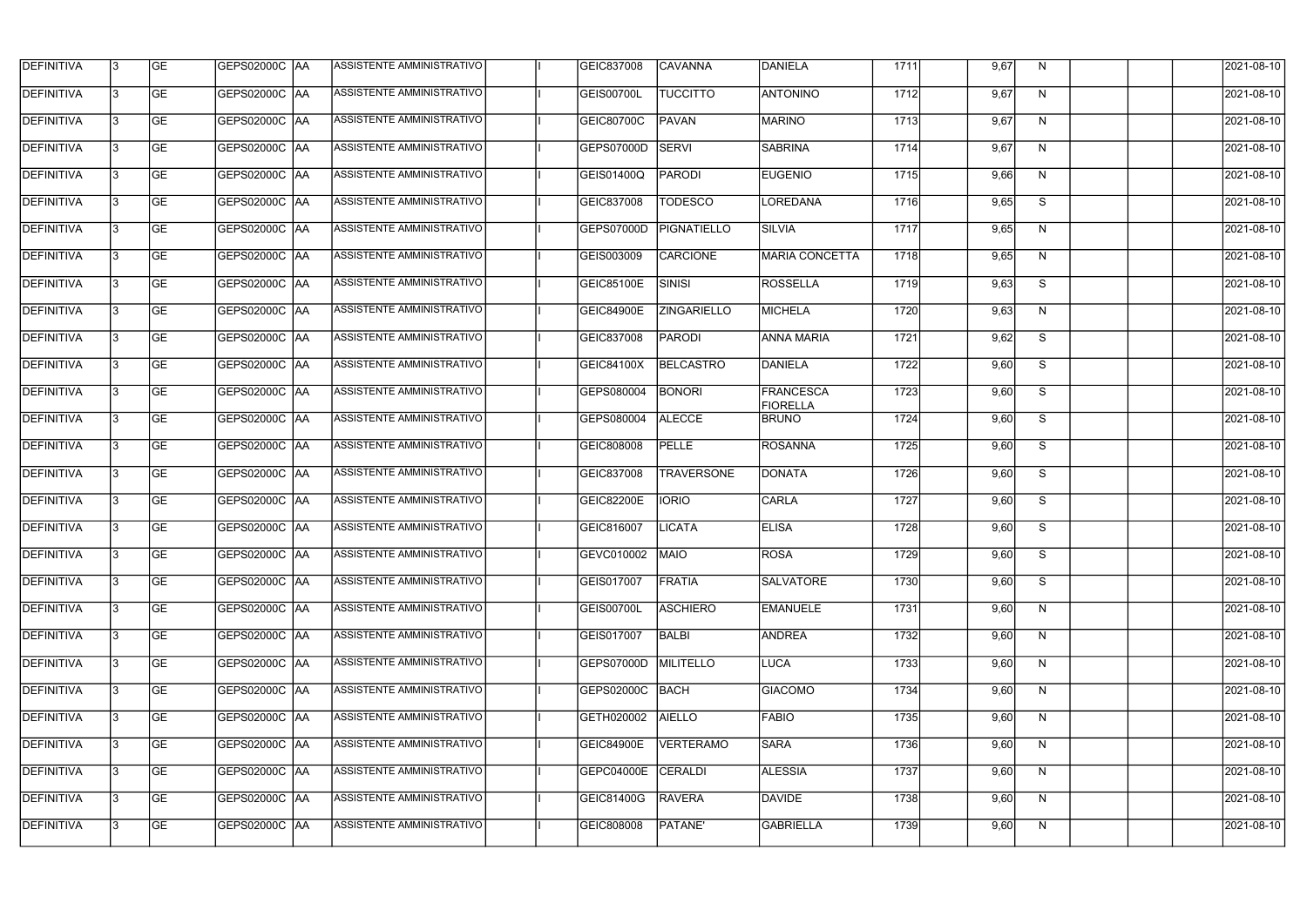| <b>DEFINITIVA</b> | 13  | <b>GE</b> | GEPS02000C  AA       | ASSISTENTE AMMINISTRATIVO        | <b>GEIC83500L</b> | <b>DELLE CURTI</b> | <b>CARMEN</b>                      | 1740 | 9,60 | N. | 2021-08-10       |
|-------------------|-----|-----------|----------------------|----------------------------------|-------------------|--------------------|------------------------------------|------|------|----|------------------|
| DEFINITIVA        | l3  | <b>GE</b> | GEPS02000C  AA       | ASSISTENTE AMMINISTRATIVO        | GEIS018003        | <b>FRAGALE</b>     | <b>TERESA</b>                      | 1741 | 9,60 | N  | 2021-08-10       |
| <b>DEFINITIVA</b> | l3  | <b>GE</b> | <b>GEPS02000C AA</b> | ASSISTENTE AMMINISTRATIVO        | GEPC04000E        | BAFFA              | <b>ROSANNA</b>                     | 1742 | 9,60 | N  | 2021-08-10       |
| <b>DEFINITIVA</b> | l3  | <b>GE</b> | <b>GEPS02000C AA</b> | ASSISTENTE AMMINISTRATIVO        | GERH020006        | MONTALBANO         | <b>MARIA ELISA</b>                 | 1743 | 9,60 | N  | 2021-08-10       |
| <b>DEFINITIVA</b> | l3  | <b>GE</b> | GEPS02000C  AA       | ASSISTENTE AMMINISTRATIVO        | GEIS01300X        | <b>PARODI</b>      | <b>GRETA</b>                       | 1744 | 9,60 | N  | 2021-08-10       |
| <b>DEFINITIVA</b> | IЗ  | <b>GE</b> | GEPS02000C AA        | ASSISTENTE AMMINISTRATIVO        | GETH020002        | <b>FUCCI</b>       | <b>MARTINA</b>                     | 1745 | 9,60 | N  | 2021-08-10       |
| <b>DEFINITIVA</b> | l3  | <b>GE</b> | <b>GEPS02000C AA</b> | <b>ASSISTENTE AMMINISTRATIVO</b> | GETH020002        | <b>GRAFFIONE</b>   | <b>CHRISTIAN</b>                   | 1746 | 9,60 | N  | 2021-08-10       |
| <b>DEFINITIVA</b> | l3  | <b>GE</b> | GEPS02000C AA        | ASSISTENTE AMMINISTRATIVO        | GEIC817003        | <b>FERRANTE</b>    | FRANCESCA                          | 1747 | 9,60 | N  | 2021-08-10       |
| <b>DEFINITIVA</b> | l3  | <b>GE</b> | GEPS02000C  AA       | ASSISTENTE AMMINISTRATIVO        | <b>GEIS00600R</b> | <b>BUSHI</b>       | <b>SILVIA</b>                      | 1748 | 9,60 | N  | 2021-08-10       |
| <b>DEFINITIVA</b> | l3  | <b>GE</b> | GEPS02000C AA        | ASSISTENTE AMMINISTRATIVO        | GESL01000P        | <b>MARCHESE</b>    | <b>DENISE</b>                      | 1749 | 9,60 | N  | 2021-08-10       |
| <b>DEFINITIVA</b> | l3  | <b>GE</b> | GEPS02000C AA        | ASSISTENTE AMMINISTRATIVO        | GEIC833001        | <b>IACOVELLI</b>   | LUCA                               | 1750 | 9,60 | N  | 2021-08-10       |
| <b>DEFINITIVA</b> | 13  | <b>GE</b> | GEPS02000C  AA       | ASSISTENTE AMMINISTRATIVO        | GEIC838004        | <b>SPANO</b>       | <b>ANTONIO</b>                     | 1751 | 9,60 | N  | 2021-08-10       |
| <b>DEFINITIVA</b> | l3  | <b>GE</b> | GEPS02000C  AA       | ASSISTENTE AMMINISTRATIVO        | <b>GEIC85100E</b> | PALETTA            | <b>DOMENICO</b>                    | 1752 | 9,60 | N  | 2021-08-10       |
| <b>DEFINITIVA</b> | l3  | <b>GE</b> | GEPS02000C AA        | ASSISTENTE AMMINISTRATIVO        | GEPS02000C        | COSTANZA           | <b>MARIA CRISTINA</b>              | 1753 | 9,60 | N  | 2021-08-10       |
| <b>DEFINITIVA</b> | l3  | <b>GE</b> | GEPS02000C  AA       | ASSISTENTE AMMINISTRATIVO        | GEPS030003        | <b>GIULIOTTI</b>   | <b>FEDERICA</b>                    | 1754 | 9,60 | N  | 2021-08-10       |
| <b>DEFINITIVA</b> | IЗ  | <b>GE</b> | GEPS02000C  AA       | ASSISTENTE AMMINISTRATIVO        | GERI07000P        | DA PARE'           | <b>SABRINA</b>                     | 1755 | 9,60 | N  | 2021-08-10       |
| <b>DEFINITIVA</b> | l3  | <b>GE</b> | GEPS02000C  AA       | ASSISTENTE AMMINISTRATIVO        | GEIC816007        | <b>COLLURA</b>     | <b>MELANIA</b>                     | 1756 | 9,60 | N  | 2021-08-10       |
| <b>DEFINITIVA</b> |     | <b>GE</b> | GEPS02000C  AA       | ASSISTENTE AMMINISTRATIVO        | GEIS003009        | <b>LOPRIORE</b>    | <b>ANTONELLA</b>                   | 1757 | 9,60 | N  | 2021-08-10       |
| <b>DEFINITIVA</b> | IЗ  | GE        | GEPS02000C  AA       | <b>ASSISTENTE AMMINISTRATIVO</b> | GEPC04000E BELLO  |                    | <b> MARIAFRANCESCA</b>             | 1758 | 9,60 | N, | 2021-08-10       |
| <b>DEFINITIVA</b> | 13. | <b>GE</b> | GEPS02000C AA        | ASSISTENTE AMMINISTRATIVO        | <b>GEIC83600C</b> | <b>CALABRESE</b>   | <b>GIULIA</b>                      | 1759 | 9,60 | N  | 2021-08-10       |
| <b>DEFINITIVA</b> | 13. | <b>GE</b> | <b>GEPS02000C AA</b> | ASSISTENTE AMMINISTRATIVO        | GEPS02000C        | FARGNOLI           | VALENTINA                          | 1760 | 9,60 | N  | 2021-08-10       |
| <b>DEFINITIVA</b> | 13. | <b>GE</b> | <b>GEPS02000C AA</b> | ASSISTENTE AMMINISTRATIVO        | GEIC81200X        | SCURO              | ALESSANDRO                         | 1761 | 9,60 | N  | $2021 - 08 - 10$ |
| <b>DEFINITIVA</b> | 13  | <b>GE</b> | GEPS02000C AA        | ASSISTENTE AMMINISTRATIVO        | GEIC838004        | <b>ALBORINO</b>    | TERESA                             | 1762 | 9,60 | N  | 2021-08-10       |
| <b>DEFINITIVA</b> | 13  | <b>GE</b> | GEPS02000C AA        | ASSISTENTE AMMINISTRATIVO        | GEPC020009        | MAGRI'             | <b>MARIA BEATRICE</b>              | 1763 | 9,60 | N  | 2021-08-10       |
| <b>DEFINITIVA</b> | l3  | <b>GE</b> | GEPS02000C  AA       | ASSISTENTE AMMINISTRATIVO        | GEIS003009        | <b>ESCELSIOR</b>   | <b>MASSIMILIANO</b>                | 1764 | 9,60 | N  | 2021-08-10       |
| DEFINITIVA        | l3  | <b>GE</b> | GEPS02000C  AA       | ASSISTENTE AMMINISTRATIVO        | GEVC010002        | <b>VITA</b>        | <b>GIUSEPPE</b>                    | 1765 | 9,60 | N  | 2021-08-10       |
| DEFINITIVA        | l3  | <b>GE</b> | GEPS02000C  AA       | ASSISTENTE AMMINISTRATIVO        | <b>GEIS01600B</b> | <b>GIUNTA</b>      | <b>DIEGO</b>                       | 1766 | 9,60 | N  | 2021-08-10       |
| <b>DEFINITIVA</b> | l3  | <b>GE</b> | <b>GEPS02000C AA</b> | ASSISTENTE AMMINISTRATIVO        | GEIC83400R        | <b>RUSSO</b>       | <b>CATERINA</b><br><b>GIOVANNA</b> | 1767 | 9,60 | N  | 2021-08-10       |
| <b>DEFINITIVA</b> | IЗ  | <b>GE</b> | GEPS02000C  AA       | ASSISTENTE AMMINISTRATIVO        | GEIC817003        | <b>MONTALDO</b>    | NADIA                              | 1768 | 9,60 | N  | 2021-08-10       |
|                   |     |           |                      |                                  |                   |                    |                                    |      |      |    |                  |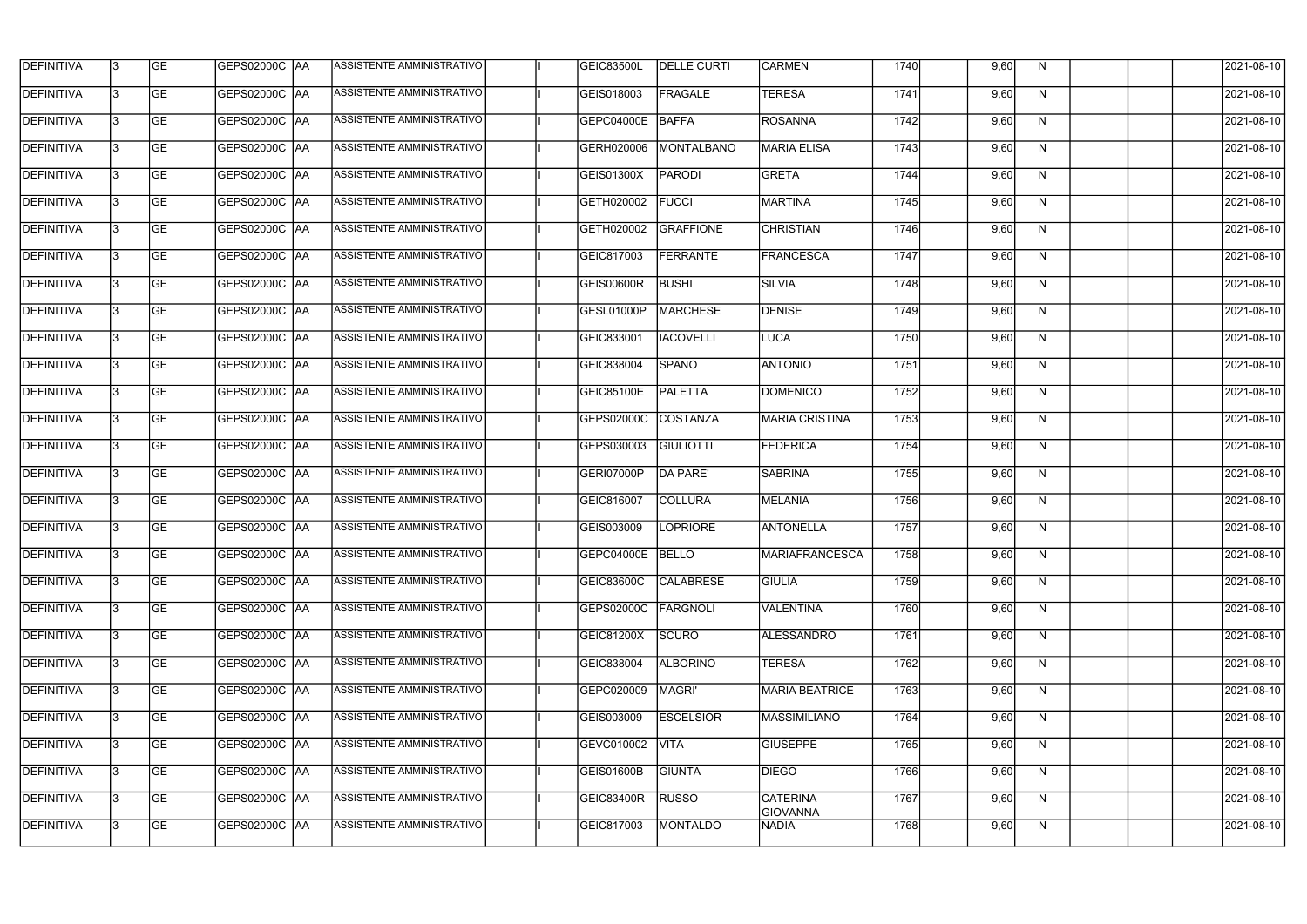| <b>DEFINITIVA</b> | l3  | <b>GE</b> | GEPS02000C  AA       | ASSISTENTE AMMINISTRATIVO        | GEIC85000P        | <b>JIMENEZ LOPEZ</b>        | <b>LEONARDO</b><br>ROBERTO CARLOS   | 1769 | 9,60 | N.           | 2021-08-10       |
|-------------------|-----|-----------|----------------------|----------------------------------|-------------------|-----------------------------|-------------------------------------|------|------|--------------|------------------|
| DEFINITIVA        | l3  | <b>GE</b> | GEPS02000C  AA       | ASSISTENTE AMMINISTRATIVO        | GEIC829009        | <b>NEIROTTI</b>             | <b>ANDREA</b>                       | 1770 | 9,60 | N            | 2021-08-10       |
| DEFINITIVA        | l3  | <b>GE</b> | <b>GEPS02000C AA</b> | <b>ASSISTENTE AMMINISTRATIVO</b> | <b>GEIC82200E</b> | <b>PIZZI</b>                | <b>ANTONELLA</b>                    | 1771 | 9,60 | N            | 2021-08-10       |
| <b>DEFINITIVA</b> | l3  | <b>GE</b> | GEPS02000C  AA       | ASSISTENTE AMMINISTRATIVO        | GEIC82700N        | <b>PALUMBO</b>              | <b>BIAGIO</b>                       | 1772 | 9,60 | $\mathsf{N}$ | 2021-08-10       |
| <b>DEFINITIVA</b> | l3  | <b>GE</b> | GEPS02000C  AA       | ASSISTENTE AMMINISTRATIVO        | GEIC81200X        | CARITA'                     | <b>GIOVANNA</b>                     | 1773 | 9,60 | N            | 2021-08-10       |
| <b>DEFINITIVA</b> | IЗ  | <b>GE</b> | <b>GEPS02000C AA</b> | <b>ASSISTENTE AMMINISTRATIVO</b> | <b>GEIC86300R</b> | <b>RISSO</b>                | <b>PAOLA</b>                        | 1774 | 9,60 | N            | 2021-08-10       |
| <b>DEFINITIVA</b> | l3  | <b>GE</b> | <b>GEPS02000C AA</b> | ASSISTENTE AMMINISTRATIVO        | GERH020006        | <b>RANDO</b>                | <b>GIAMPAOLO</b>                    | 1775 | 9,60 | N            | 2021-08-10       |
| <b>DEFINITIVA</b> | l3  | <b>GE</b> | GEPS02000C AA        | ASSISTENTE AMMINISTRATIVO        | <b>GEIC85100E</b> | <b>ZUPI</b>                 | <b>ANNA PIA</b>                     | 1776 | 9,55 | S            | 2021-08-10       |
| <b>DEFINITIVA</b> | l3  | <b>GE</b> | GEPS02000C AA        | ASSISTENTE AMMINISTRATIVO        | GEIC824006        | <b>VETTONE</b>              | <b>ANTONIA</b>                      | 1777 | 9,55 | N            | 2021-08-10       |
| <b>DEFINITIVA</b> | l3  | <b>GE</b> | GEPS02000C  AA       | ASSISTENTE AMMINISTRATIVO        | <b>GEIC85200A</b> | <b>CASACCIA</b>             | <b>MONICA CARLA</b>                 | 1778 | 9,53 | S            | 2021-08-10       |
| <b>DEFINITIVA</b> | l3  | <b>GE</b> | GEPS02000C AA        | ASSISTENTE AMMINISTRATIVO        | GEIC861005        | <b>CORSI</b>                | <b>CAMILLA</b>                      | 1779 | 9,50 | S            | 2021-08-10       |
| <b>DEFINITIVA</b> | 13  | <b>GE</b> | GEPS02000C AA        | ASSISTENTE AMMINISTRATIVO        | GEIC854002        | <b>RICCI</b>                | <b>VALENTINA</b>                    | 1780 | 9,50 | S            | 2021-08-10       |
| <b>DEFINITIVA</b> | l3  | <b>GE</b> | GEPS02000C AA        | ASSISTENTE AMMINISTRATIVO        | <b>GEIC84900E</b> | <b>REPICI</b>               | <b>VINCENZO</b>                     | 1781 | 9,50 | S            | 2021-08-10       |
| <b>DEFINITIVA</b> | l3  | <b>GE</b> | GEPS02000C AA        | ASSISTENTE AMMINISTRATIVO        | GEIC859005        | <b>LUISELLI</b>             | <b>SERENA</b>                       | 1782 | 9,50 | S            | 2021-08-10       |
| <b>DEFINITIVA</b> | l3  | <b>GE</b> | GEPS02000C AA        | ASSISTENTE AMMINISTRATIVO        | GEIS018003        | LO PORTO                    | <b>MARIA ANGELA</b>                 | 1783 | 9,50 | S            | 2021-08-10       |
| <b>DEFINITIVA</b> | l3  | <b>GE</b> | GEPS02000C  AA       | ASSISTENTE AMMINISTRATIVO        | GEPS030003        | <b>FLORI</b>                | DALILA                              | 1784 | 9,50 | S            | 2021-08-10       |
| <b>DEFINITIVA</b> | l3  | <b>GE</b> |                      | ASSISTENTE AMMINISTRATIVO        | <b>GEIC84200Q</b> | MARZOLA BEN<br><b>HAMED</b> | <b>ILARIA</b>                       | 1785 | 9,50 | S            | 2021-08-10       |
| <b>DEFINITIVA</b> |     | <b>GE</b> | GEPS02000C  AA       | ASSISTENTE AMMINISTRATIVO        | <b>GEIC85100E</b> | <b>MEZA FALQUEZ</b>         | <b>OFELIA TERESA</b>                | 1786 | 9,50 | S            | 2021-08-10       |
| <b>DEFINITIVA</b> | IЗ  | GE        | GEPS02000C  AA       | <b>ASSISTENTE AMMINISTRATIVO</b> | GEIC816007        | <b>CRISTIANI</b>            | <b>CRISTINA</b>                     | 1787 | 9,50 | S.           | 2021-08-10       |
| <b>DEFINITIVA</b> | 13. | <b>GE</b> | GEPS02000C AA        | ASSISTENTE AMMINISTRATIVO        | <b>GEIC86400L</b> | <b>MORTELLO</b>             | <b>GIORGIA</b>                      | 1788 | 9,50 | S            | 2021-08-10       |
| <b>DEFINITIVA</b> | 13. | <b>GE</b> | <b>GEPS02000C AA</b> | ASSISTENTE AMMINISTRATIVO        | GEIC83900X        | DAVI'                       | <b>MARTINA</b>                      | 1789 | 9,50 | N            | 2021-08-10       |
| <b>DEFINITIVA</b> | 13. | <b>GE</b> | <b>GEPS02000C AA</b> | ASSISTENTE AMMINISTRATIVO        | GEIC808008        | <b>BALUTA</b>               | <b>CRISTINA ANA</b><br><b>MARIA</b> | 1790 | 9,50 | N            | $2021 - 08 - 10$ |
| <b>DEFINITIVA</b> | 13. | <b>GE</b> | GEPS02000C AA        | ASSISTENTE AMMINISTRATIVO        | GEIC81400G        | <b>OLIVERI</b>              | <b>MARCO</b>                        | 1791 | 9,50 | N            | 2021-08-10       |
| <b>DEFINITIVA</b> | 13  | <b>GE</b> | GEPS02000C AA        | ASSISTENTE AMMINISTRATIVO        | GEIC837008        | MALAGO'                     | SIMONA                              | 1792 | 9,50 | N            | 2021-08-10       |
| <b>DEFINITIVA</b> | l3  | <b>GE</b> | GEPS02000C  AA       | ASSISTENTE AMMINISTRATIVO        | <b>GERI02000N</b> | <b>FALCONE</b>              | DANIELE<br><b>FRANCESCO</b>         | 1793 | 9,50 | N            | 2021-08-10       |
| DEFINITIVA        | l3  | <b>GE</b> | GEPS02000C  AA       | ASSISTENTE AMMINISTRATIVO        | GEIC80700C        | URSO                        | <b>ALESSIA GIUSY</b>                | 1794 | 9,50 | N            | 2021-08-10       |
| DEFINITIVA        | l3  | <b>GE</b> | GEPS02000C  AA       | ASSISTENTE AMMINISTRATIVO        | GEIS004005        | <b>MARCELLO</b>             | <b>GIADA</b>                        | 1795 | 9,50 | N            | 2021-08-10       |
| <b>DEFINITIVA</b> | l3  | <b>GE</b> | GEPS02000C AA        | ASSISTENTE AMMINISTRATIVO        | GEPS02000C        | <b>ROBUSTELLI</b>           | <b>CLAUDIA</b>                      | 1796 | 9,50 | N            | 2021-08-10       |
| <b>DEFINITIVA</b> | IЗ  | <b>GE</b> | GEPS02000C  AA       | ASSISTENTE AMMINISTRATIVO        | GEIS018003        | <b>GHIGLIOTTI</b>           | DANIELA                             | 1797 | 9,50 | N            | 2021-08-10       |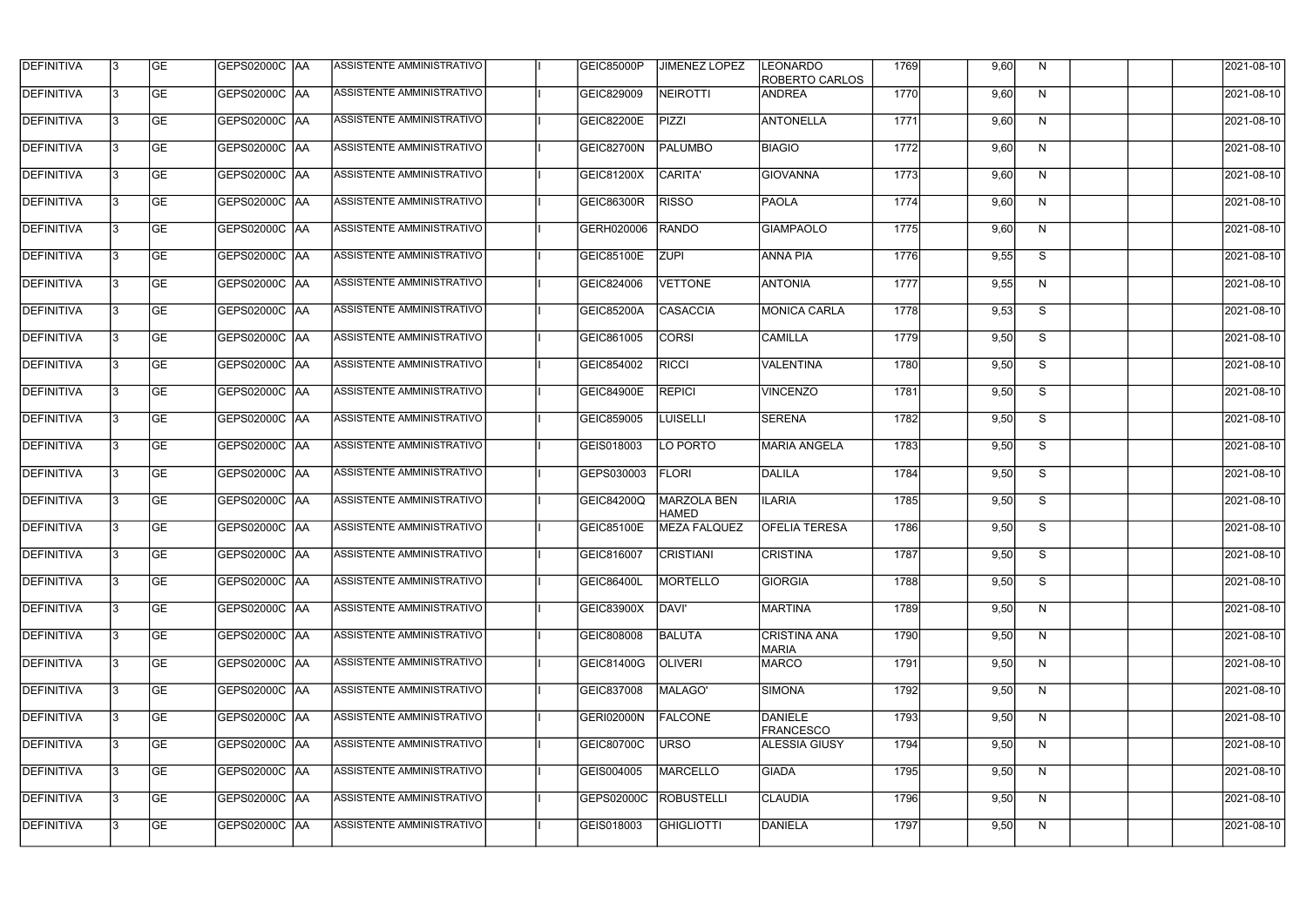| <b>DEFINITIVA</b> | 13  | <b>GE</b> | GEPS02000C  AA       | ASSISTENTE AMMINISTRATIVO        | GETH020002        | <b>GIULIANA</b>     | <b>SHARON</b>           | 1798 | 9,50 | N.           | 2021-08-10       |
|-------------------|-----|-----------|----------------------|----------------------------------|-------------------|---------------------|-------------------------|------|------|--------------|------------------|
| DEFINITIVA        | l3  | <b>GE</b> | GEPS02000C  AA       | ASSISTENTE AMMINISTRATIVO        | <b>GEIC82300A</b> | <b>BIANCHI</b>      | LORENZO                 | 1799 | 9,50 | N            | 2021-08-10       |
| <b>DEFINITIVA</b> | l3  | <b>GE</b> | <b>GEPS02000C AA</b> | ASSISTENTE AMMINISTRATIVO        | <b>GEIC81300Q</b> | <b>ZUNINO</b>       | <b>DEBORA</b>           | 1800 | 9,50 | N            | 2021-08-10       |
| <b>DEFINITIVA</b> | 13  | <b>GE</b> | <b>GEPS02000C AA</b> | ASSISTENTE AMMINISTRATIVO        | GEVC010002        | POGGI               | <b>TOMMASO</b>          | 1801 | 9,50 | N            | 2021-08-10       |
| <b>DEFINITIVA</b> | l3  | <b>GE</b> | GEPS02000C AA        | ASSISTENTE AMMINISTRATIVO        | <b>GEIC82600T</b> | <b>DI SIMONE</b>    | <b>MADDALENA</b>        | 1802 | 9,50 | N            | 2021-08-10       |
| <b>DEFINITIVA</b> | IЗ  | <b>GE</b> | <b>GEPS02000C AA</b> | ASSISTENTE AMMINISTRATIVO        | GEIC80700C        | <b>VITA</b>         | CARLO                   | 1803 | 9,50 | N            | 2021-08-10       |
| <b>DEFINITIVA</b> | l3  | <b>GE</b> | <b>GEPS02000C AA</b> | <b>ASSISTENTE AMMINISTRATIVO</b> | GEIC85100E        | <b>CICCARELLI</b>   | <b>DOMENICO</b>         | 1804 | 9,50 | N            | 2021-08-10       |
| <b>DEFINITIVA</b> | l3  | <b>GE</b> | GEPS02000C AA        | ASSISTENTE AMMINISTRATIVO        | GEIS003009        | <b>BRUZZESE</b>     | <b>MARTINA</b>          | 1805 | 9,50 | N            | 2021-08-10       |
| <b>DEFINITIVA</b> | l3  | <b>GE</b> | GEPS02000C  AA       | ASSISTENTE AMMINISTRATIVO        | <b>GEIC80700C</b> | MEOLA               | MARTINA                 | 1806 | 9,50 | N            | 2021-08-10       |
| <b>DEFINITIVA</b> | l3  | <b>GE</b> | GEPS02000C AA        | ASSISTENTE AMMINISTRATIVO        | <b>GEIC82300A</b> | <b>FERRAIOLI</b>    | <b>DYANA</b>            | 1807 | 9,50 | N            | 2021-08-10       |
| <b>DEFINITIVA</b> | l3  | <b>GE</b> | GEPS02000C AA        | ASSISTENTE AMMINISTRATIVO        | GEIC83900X        | <b>RATTO</b>        | <b>ELISA</b>            | 1808 | 9,50 | N            | 2021-08-10       |
| <b>DEFINITIVA</b> | 13  | <b>GE</b> | GEPS02000C  AA       | ASSISTENTE AMMINISTRATIVO        | GEIC80700C        | PETTINATO           | <b>MARIA CONCETTA</b>   | 1809 | 9,50 | $\mathsf{N}$ | 2021-08-10       |
| <b>DEFINITIVA</b> | l3  | <b>GE</b> | GEPS02000C  AA       | ASSISTENTE AMMINISTRATIVO        | GEIS00700L        | <b>ZARCONE</b>      | <b>ELISA</b>            | 1810 | 9,50 | N            | 2021-08-10       |
| <b>DEFINITIVA</b> | l3  | <b>GE</b> | GEPS02000C AA        | ASSISTENTE AMMINISTRATIVO        | GEIS004005        | <b>CRISCUOLO</b>    | RAFFAELE                | 1811 | 9,50 | N            | 2021-08-10       |
| <b>DEFINITIVA</b> | l3  | <b>GE</b> | GEPS02000C  AA       | ASSISTENTE AMMINISTRATIVO        | GEPS080004        | <b>FIODI</b>        | ALESSANDRO              | 1812 | 9,50 | N            | 2021-08-10       |
| <b>DEFINITIVA</b> | IЗ  | <b>GE</b> | GEPS02000C  AA       | ASSISTENTE AMMINISTRATIVO        | GEIC81400G        | <b>FIORITO</b>      | DANILO                  | 1813 | 9,50 | N            | 2021-08-10       |
| <b>DEFINITIVA</b> | l3  | <b>GE</b> | GEPS02000C  AA       | ASSISTENTE AMMINISTRATIVO        | GEIC82000V        | <b>ARVIGO</b>       | <b>SARA</b>             | 1814 | 9,50 | N            | 2021-08-10       |
| <b>DEFINITIVA</b> |     | <b>GE</b> | GEPS02000C AA        | ASSISTENTE AMMINISTRATIVO        | GERH020006        | <b>BRUZZONE</b>     | <b>FRANCESCO</b>        | 1815 | 9,50 | N            | 2021-08-10       |
| <b>DEFINITIVA</b> | IЗ  | GE        | GEPS02000C  AA       | <b>ASSISTENTE AMMINISTRATIVO</b> | <b>GEIC86300R</b> | <b>TRIMARCHI</b>    | VALENTINA               | 1816 | 9,50 | N,           | 2021-08-10       |
| <b>DEFINITIVA</b> | 13. | <b>GE</b> | <b>GEPS02000C AA</b> | ASSISTENTE AMMINISTRATIVO        | GEIC85000P        | <b>ARCHITETTO</b>   | <b>MARIALUISA</b>       | 1817 | 9,50 | N            | 2021-08-10       |
| <b>DEFINITIVA</b> | 13. | <b>GE</b> | <b>GEPS02000C AA</b> | ASSISTENTE AMMINISTRATIVO        | <b>GEIS01600B</b> | <b>PILOTTA</b>      | <b>FILIPPO</b>          | 1818 | 9,50 | N            | 2021-08-10       |
| <b>DEFINITIVA</b> | 13. | <b>GE</b> | GEPS02000C AA        | ASSISTENTE AMMINISTRATIVO        | <b>GEIC83500L</b> | <b>PISANI</b>       | <b>FRANCESCA</b>        | 1819 | 9,50 | N            | $2021 - 08 - 10$ |
| <b>DEFINITIVA</b> | 13  | <b>GE</b> | GEPS02000C AA        | ASSISTENTE AMMINISTRATIVO        | GEPS02000C        | <b>CHIRCHIRILLO</b> | <b>GABRIELE</b>         | 1820 | 9,50 | N            | 2021-08-10       |
| <b>DEFINITIVA</b> | 13  | <b>GE</b> | GEPS02000C AA        | ASSISTENTE AMMINISTRATIVO        | <b>GEIC85100E</b> | MANTUANO            | <b>VINCENZO</b>         | 1821 | 9,50 | N            | 2021-08-10       |
| <b>DEFINITIVA</b> | l3  | <b>GE</b> | GEPS02000C  AA       | ASSISTENTE AMMINISTRATIVO        | GEIS012004        | D'ANIELLO           | MARIA LUANA             | 1822 | 9,50 | N            | 2021-08-10       |
| DEFINITIVA        | l3  | <b>GE</b> | GEPS02000C  AA       | ASSISTENTE AMMINISTRATIVO        | GEIS02200P        | <b>URBANO</b>       | <b>ALESSANDRO</b>       | 1823 | 9,50 | N            | 2021-08-10       |
| DEFINITIVA        | l3  | <b>GE</b> | GEPS02000C  AA       | ASSISTENTE AMMINISTRATIVO        | GEVC010002        | MARTINI             | <b>MAURIZIO</b>         | 1824 | 9,50 | N            | 2021-08-10       |
| <b>DEFINITIVA</b> | l3  | <b>GE</b> | GEPS02000C AA        | ASSISTENTE AMMINISTRATIVO        | GEPS030003        | <b>AUSTONI</b>      | CHIARA ILARIA           | 1825 | 9,50 | N            | 2021-08-10       |
| <b>DEFINITIVA</b> | IЗ  | <b>GE</b> | GEPS02000C  AA       | ASSISTENTE AMMINISTRATIVO        | <b>GEIC85200A</b> | ANDREI              | <b>MARIA GIUSEPPINA</b> | 1826 | 9,50 | N            | 2021-08-10       |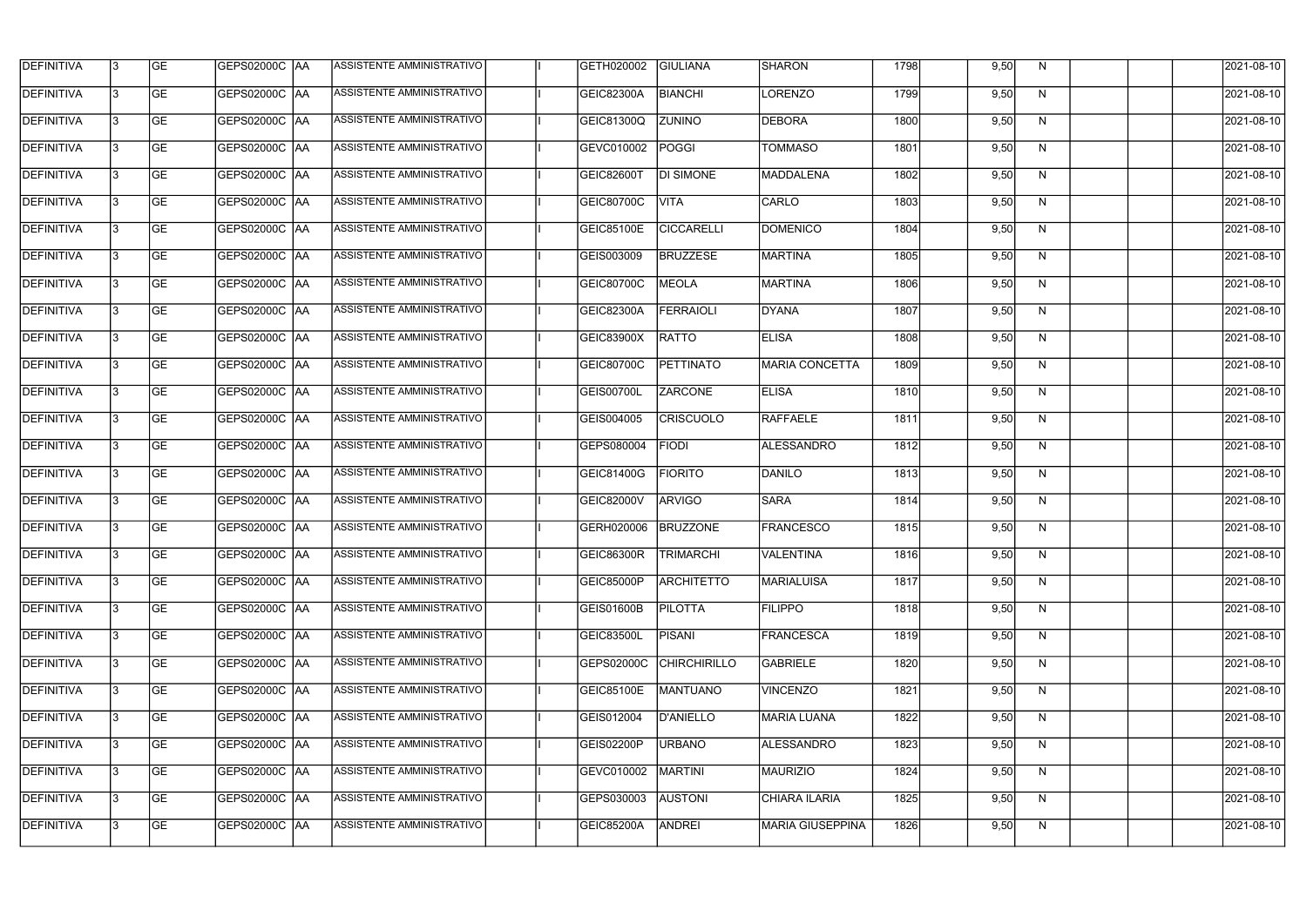| <b>DEFINITIVA</b> | l3 | GE        | GEPS02000C  AA       | ASSISTENTE AMMINISTRATIVO        | GEIS018003        | SARCINA                  | <b>ROBERTA</b>                    | 1827 | 9,50 | N. | 2021-08-10       |
|-------------------|----|-----------|----------------------|----------------------------------|-------------------|--------------------------|-----------------------------------|------|------|----|------------------|
| <b>DEFINITIVA</b> | IЗ | GE        | GEPS02000C   AA      | ASSISTENTE AMMINISTRATIVO        | GEIC831009        | PERAGALLO                | ALESSANDRA                        | 1828 | 9,50 | N  | 2021-08-10       |
| <b>DEFINITIVA</b> | 13 | <b>GE</b> | GEPS02000C AA        | ASSISTENTE AMMINISTRATIVO        | GEIC808008        | <b>INCOLLU</b>           | <b>MONA LISA ANNA</b>             | 1829 | 9,50 | N  | 2021-08-10       |
| <b>DEFINITIVA</b> | l3 | <b>GE</b> | <b>GEPS02000C AA</b> | ASSISTENTE AMMINISTRATIVO        | GERH020006        | MONTELEONE               | <b>DOMENICO</b>                   | 1830 | 9,50 | N  | 2021-08-10       |
| <b>DEFINITIVA</b> | l3 | GE        | GEPS02000C AA        | ASSISTENTE AMMINISTRATIVO        | <b>GEIS01600B</b> | <b>DI TERLIZZI</b>       | <b>MARCELLO</b>                   | 1831 | 9,50 | N  | 2021-08-10       |
| <b>DEFINITIVA</b> | l3 | <b>GE</b> | GEPS02000C AA        | <b>ASSISTENTE AMMINISTRATIVO</b> | GETH020002        | <b>AGNINI</b>            | STEFANO                           | 1832 | 9,50 | N  | 2021-08-10       |
| <b>DEFINITIVA</b> | IЗ | <b>GE</b> | GEPS02000C AA        | ASSISTENTE AMMINISTRATIVO        | GEPM030004        | CALDERINO                | <b>MARIA</b>                      | 1833 | 9,50 | N  | 2021-08-10       |
| <b>DEFINITIVA</b> | l3 | <b>GE</b> | GEPS02000C AA        | <b>ASSISTENTE AMMINISTRATIVO</b> | GEIC861005        | <b>CAREDDA</b>           | <b>CRISTINA</b>                   | 1834 | 9,50 | N  | 2021-08-10       |
| <b>DEFINITIVA</b> | IЗ | <b>GE</b> | GEPS02000C AA        | ASSISTENTE AMMINISTRATIVO        | GEIC853006        | <b>VIACAVA</b>           | LAURA                             | 1835 | 9,50 | N  | 2021-08-10       |
| <b>DEFINITIVA</b> | l3 | GE        | GEPS02000C   AA      | ASSISTENTE AMMINISTRATIVO        | GEIC816007        | <b>ZACCAGNINO</b>        | <b>SILVIA</b>                     | 1836 | 9,47 | S  | 2021-08-10       |
| <b>DEFINITIVA</b> | 13 | <b>GE</b> | GEPS02000C AA        | <b>ASSISTENTE AMMINISTRATIVO</b> | GEIC81400G        | BOZZANO                  | MARIELLA                          | 1837 | 9,47 | N  | 2021-08-10       |
| <b>DEFINITIVA</b> | l3 | <b>GE</b> | GEPS02000C AA        | ASSISTENTE AMMINISTRATIVO        | GEIC831009        | <b>SABATELLI</b>         | <b>ELISA</b>                      | 1838 | 9,45 | N  | 2021-08-10       |
| <b>DEFINITIVA</b> | l3 | GE        | GEPS02000C  AA       | ASSISTENTE AMMINISTRATIVO        | GERH020006        | <b>CARLEO</b>            | VALENTINA                         | 1839 | 9,45 | N  | 2021-08-10       |
| <b>DEFINITIVA</b> | l3 | <b>GE</b> | GEPS02000C AA        | ASSISTENTE AMMINISTRATIVO        | GEIS01600B        | CARIATI                  | <b>ANTONIO</b>                    | 1840 | 9,45 | N  | 2021-08-10       |
| <b>DEFINITIVA</b> | l3 | <b>GE</b> | GEPS02000C AA        | ASSISTENTE AMMINISTRATIVO        | GEIS018003        | <b>BENEDETTI</b>         | NATALIA YOHANA                    | 1841 | 9,43 | S  | 2021-08-10       |
| <b>DEFINITIVA</b> | 13 | GE        | GEPS02000C  AA       | ASSISTENTE AMMINISTRATIVO        | GEIC860009        | <b>CERRI</b>             | <b>ALESSANDRA</b>                 | 1842 | 9,43 | S  | 2021-08-10       |
| <b>DEFINITIVA</b> | l3 | <b>GE</b> | GEPS02000C   AA      | ASSISTENTE AMMINISTRATIVO        | GEIC81200X        | GARBARINO                | <b>CLAUDIA</b>                    | 1843 | 9,43 | S  | 2021-08-10       |
| <b>DEFINITIVA</b> | IЗ | <b>GE</b> | GEPS02000C AA        | ASSISTENTE AMMINISTRATIVO        | <b>GEIC82000V</b> | <b>BOCCARDO</b>          | <b>GIADA</b>                      | 1844 | 9,40 | S  | 2021-08-10       |
| <b>DEFINITIVA</b> | IЗ | GE        | GEPS02000C  AA       | <b>ASSISTENTE AMMINISTRATIVO</b> | <b>GEIS01600B</b> | <b>SCHIAVONE</b>         | <b>FRANCESCO</b>                  | 1845 | 9,40 | S. | 2021-08-10       |
| <b>DEFINITIVA</b> | l3 | GE        | <b>GEPS02000C AA</b> | ASSISTENTE AMMINISTRATIVO        | <b>GEIC84900E</b> | VÁSQUEZ<br><b>BURGOS</b> | MAYRA SONIA                       | 1846 | 9,40 | S  | 2021-08-10       |
| <b>DEFINITIVA</b> | l3 | GE        | GEPS02000C AA        | ASSISTENTE AMMINISTRATIVO        | GEIC81200X        | <b>MOTTA</b>             | <b>GIOVANNA</b>                   | 1847 | 9,40 | S  | 2021-08-10       |
| <b>DEFINITIVA</b> | l3 | <b>GE</b> | GEPS02000C AA        | ASSISTENTE AMMINISTRATIVO        | GEIC81200X        | <b>FRESIA</b>            | <b>CRISTINA</b>                   | 1848 | 9,40 | S  | $2021 - 08 - 10$ |
| <b>DEFINITIVA</b> | l3 | <b>GE</b> | GEPS02000C AA        | ASSISTENTE AMMINISTRATIVO        | GEIC83600C        | <b>ROLLERO</b>           | SARA MANUELA                      | 1849 | 9,40 | S  | 2021-08-10       |
| <b>DEFINITIVA</b> | l3 | <b>GE</b> | GEPS02000C AA        | ASSISTENTE AMMINISTRATIVO        | GEIC817003        | <b>PINEROLO</b>          | <b>PAOLA</b>                      | 1850 | 9,40 | S  | 2021-08-10       |
| <b>DEFINITIVA</b> | l3 | <b>GE</b> | GEPS02000C  AA       | ASSISTENTE AMMINISTRATIVO        | GEIC817003        | <b>COSENTINO</b>         | AMEDEO                            | 1851 | 9,40 | N  | 2021-08-10       |
| <b>DEFINITIVA</b> | l3 | <b>GE</b> | GEPS02000C  AA       | ASSISTENTE AMMINISTRATIVO        | GERH020006        | <b>AMETRANO</b>          | <b>GIUSEPPE</b>                   | 1852 | 9,40 | N  | 2021-08-10       |
| <b>DEFINITIVA</b> | l3 | GE        | GEPS02000C  AA       | ASSISTENTE AMMINISTRATIVO        | <b>GEIC81300Q</b> | <b>CANEPA</b>            | MATTEO                            | 1853 | 9,40 | N  | 2021-08-10       |
| <b>DEFINITIVA</b> | l3 | GE        | GEPS02000C AA        | ASSISTENTE AMMINISTRATIVO        | GEIC824006        | <b>VENEZIANI</b>         | <b>SARA</b>                       | 1854 | 9,40 | N  | 2021-08-10       |
| <b>DEFINITIVA</b> | l3 | GE        | GEPS02000C  AA       | ASSISTENTE AMMINISTRATIVO        | GEIC86300R        | <b>BENDIN</b>            | <b>TERESA</b><br><b>ANNAMARIA</b> | 1855 | 9,40 | N  | 2021-08-10       |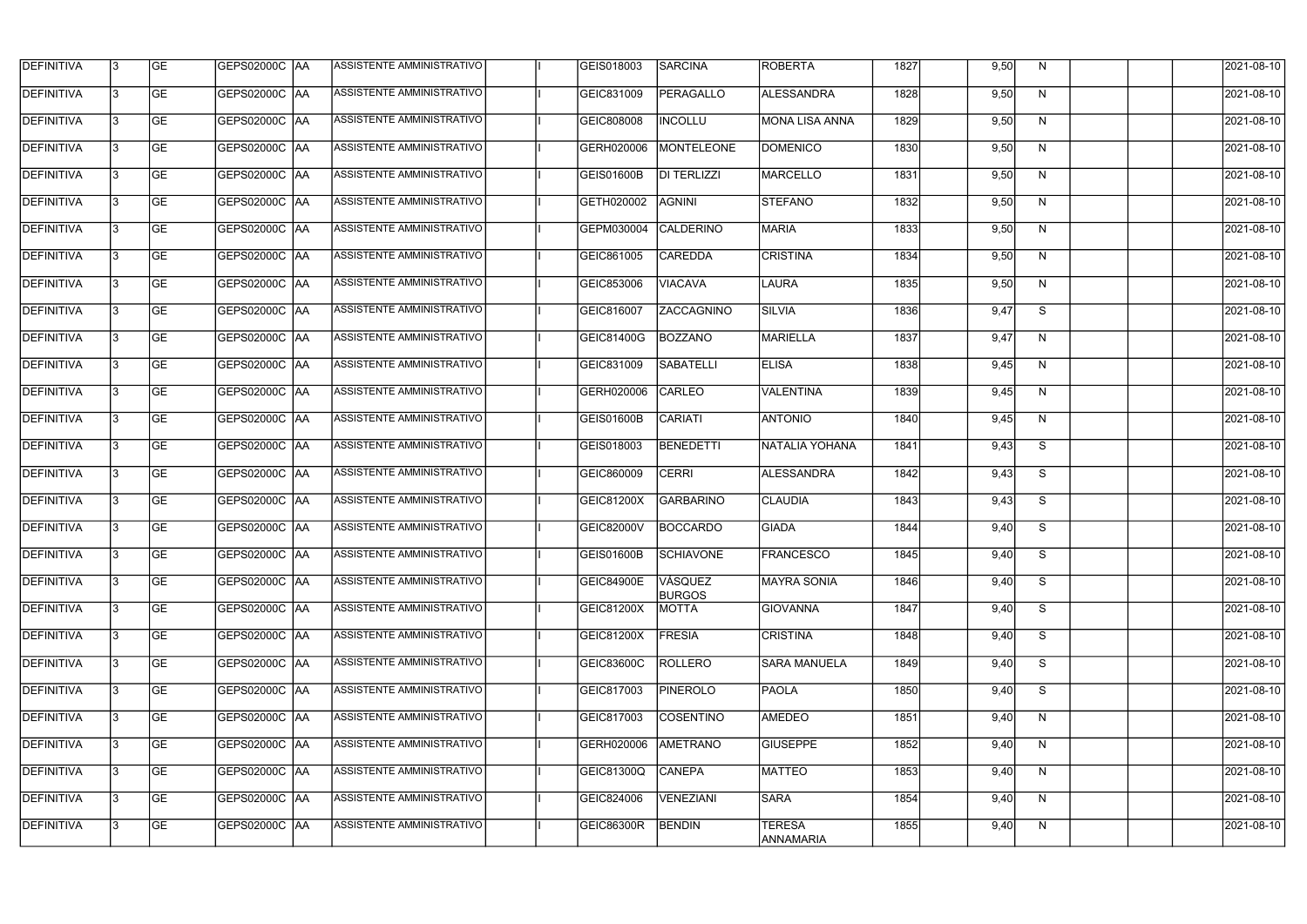| <b>DEFINITIVA</b> | 13  | <b>GE</b> | GEPS02000C  AA       | ASSISTENTE AMMINISTRATIVO        | <b>GEIC83600C</b> | <b>MASTRELLA</b>   | <b>SAMUEL</b>          | 1856 | 9,40 | N. | 2021-08-10       |
|-------------------|-----|-----------|----------------------|----------------------------------|-------------------|--------------------|------------------------|------|------|----|------------------|
| DEFINITIVA        | l3  | <b>GE</b> | GEPS02000C  AA       | ASSISTENTE AMMINISTRATIVO        | GEPS07000D        | <b>SCOTTO</b>      | <b>FRANCESCA</b>       | 1857 | 9,40 | N  | 2021-08-10       |
| <b>DEFINITIVA</b> | l3  | <b>GE</b> | <b>GEPS02000C AA</b> | ASSISTENTE AMMINISTRATIVO        | GEIS01900V        | <b>CELLA</b>       | <b>MATTEO</b>          | 1858 | 9,40 | N  | 2021-08-10       |
| <b>DEFINITIVA</b> | 13  | <b>GE</b> | <b>GEPS02000C AA</b> | ASSISTENTE AMMINISTRATIVO        | GEIS017007        | <b>MIGNONE</b>     | <b>FRANCESCO</b>       | 1859 | 9,40 | N  | 2021-08-10       |
| <b>DEFINITIVA</b> | l3  | <b>GE</b> | GEPS02000C  AA       | ASSISTENTE AMMINISTRATIVO        | <b>GEIS00100N</b> | <b>COSSU</b>       | <b>TATIANA</b>         | 1860 | 9,40 | N  | 2021-08-10       |
| <b>DEFINITIVA</b> | IЗ  | <b>GE</b> | <b>GEPS02000C AA</b> | <b>ASSISTENTE AMMINISTRATIVO</b> | GEIS003009        | <b>DE PASQUALE</b> | <b>MIRIAM</b>          | 1861 | 9,40 | N  | 2021-08-10       |
| <b>DEFINITIVA</b> | l3  | <b>GE</b> | <b>GEPS02000C AA</b> | <b>ASSISTENTE AMMINISTRATIVO</b> | GERI02000N        | <b>MANUZIO</b>     | <b>ANTONIETTA</b>      | 1862 | 9,40 | N  | 2021-08-10       |
| <b>DEFINITIVA</b> | l3  | <b>GE</b> | GEPS02000C AA        | ASSISTENTE AMMINISTRATIVO        | GEPC01000P        | GONZAGA            | <b>ALESSIA</b>         | 1863 | 9,40 | N  | 2021-08-10       |
| <b>DEFINITIVA</b> | l3  | <b>GE</b> | GEPS02000C  AA       | ASSISTENTE AMMINISTRATIVO        | GEPS02000C        | <b>BENNARDO</b>    | <b>TERESA</b>          | 1864 | 9,40 | N  | 2021-08-10       |
| <b>DEFINITIVA</b> | l3  | <b>GE</b> | GEPS02000C AA        | ASSISTENTE AMMINISTRATIVO        | GERI07000P        | <b>D'AGRISTINA</b> | PAOLO                  | 1865 | 9,40 | N  | 2021-08-10       |
| <b>DEFINITIVA</b> | l3  | <b>GE</b> | GEPS02000C AA        | ASSISTENTE AMMINISTRATIVO        | GEIC817003        | <b>GATTI</b>       | <b>CORINNA</b>         | 1866 | 9,40 | N  | 2021-08-10       |
| <b>DEFINITIVA</b> | 13  | <b>GE</b> | <b>GEPS02000C AA</b> | <b>ASSISTENTE AMMINISTRATIVO</b> | GEIC862001        | <b>BONAFFINI</b>   | <b>SALVATORE</b>       | 1867 | 9,40 | N  | 2021-08-10       |
| <b>DEFINITIVA</b> | l3  | <b>GE</b> | GEPS02000C  AA       | ASSISTENTE AMMINISTRATIVO        | GEIC85600N        | <b>BRUNELLI</b>    | SIMONE                 | 1868 | 9,40 | N  | 2021-08-10       |
| <b>DEFINITIVA</b> | l3  | <b>GE</b> | GEPS02000C AA        | ASSISTENTE AMMINISTRATIVO        | GEIC85000P        | <b>AIASSA</b>      | <b>CRISTINA PAOLA</b>  | 1869 | 9,40 | N  | 2021-08-10       |
| <b>DEFINITIVA</b> | l3  | <b>GE</b> | GEPS02000C  AA       | ASSISTENTE AMMINISTRATIVO        | GEPM04000P        | <b>COPPOLA</b>     | <b>CARMELA</b>         | 1870 | 9,40 | N  | 2021-08-10       |
| <b>DEFINITIVA</b> | IЗ  | <b>GE</b> | GEPS02000C  AA       | ASSISTENTE AMMINISTRATIVO        | GEPS17000A        | MERCOGLIANO        | <b>ANNA</b>            | 1871 | 9,40 | N  | 2021-08-10       |
| <b>DEFINITIVA</b> | IЗ  | <b>GE</b> | GEPS02000C  AA       | ASSISTENTE AMMINISTRATIVO        | GEIS011008        | LONGO              | <b>LUIGI</b>           | 1872 | 9,40 | N  | 2021-08-10       |
| <b>DEFINITIVA</b> |     | <b>GE</b> | GEPS02000C  AA       | ASSISTENTE AMMINISTRATIVO        | GEPM030004        | <b>RENZI</b>       | <b>GIULIA</b>          | 1873 | 9,40 | N  | 2021-08-10       |
| <b>DEFINITIVA</b> | IЗ  | GE        | GEPS02000C  AA       | <b>ASSISTENTE AMMINISTRATIVO</b> | GEIC825002        | <b>ZAPPIA</b>      | <b>DOMENICA</b>        | 1874 | 9,40 | N, | 2021-08-10       |
| <b>DEFINITIVA</b> | 13. | <b>GE</b> | <b>GEPS02000C AA</b> | ASSISTENTE AMMINISTRATIVO        | <b>GEIC83000D</b> | <b>RESCIGNO</b>    | LUIGI                  | 1875 | 9,40 | N  | 2021-08-10       |
| <b>DEFINITIVA</b> | 13  | <b>GE</b> | <b>GEPS02000C AA</b> | ASSISTENTE AMMINISTRATIVO        | GEIC85000P        | <b>DEL GENIO</b>   | <b>SILVIA</b>          | 1876 | 9,40 | N  | 2021-08-10       |
| <b>DEFINITIVA</b> | 13  | <b>GE</b> | GEPS02000C AA        | ASSISTENTE AMMINISTRATIVO        | GEIC825002        | <b>PANUSA</b>      | <b>EDOARDO</b>         | 1877 | 9,40 | N  | $2021 - 08 - 10$ |
| <b>DEFINITIVA</b> | 13  | <b>GE</b> | <b>GEPS02000C AA</b> | ASSISTENTE AMMINISTRATIVO        | GEIS003009        | <b>FERRARO</b>     | <b>ANTONIO</b>         | 1878 | 9,40 | N  | 2021-08-10       |
| <b>DEFINITIVA</b> | 13  | <b>GE</b> | GEPS02000C AA        | ASSISTENTE AMMINISTRATIVO        | GEIC854002        | <b>RIZZO</b>       | <b>TERESA FIORELLA</b> | 1879 | 9,40 | N  | 2021-08-10       |
| <b>DEFINITIVA</b> | l3  | <b>GE</b> | GEPS02000C  AA       | ASSISTENTE AMMINISTRATIVO        | GEIC81900P        | <b>PEDEMONTE</b>   | <b>GIULIA MARIA</b>    | 1880 | 9,40 | N  | 2021-08-10       |
| DEFINITIVA        | l3  | <b>GE</b> | GEPS02000C  AA       | ASSISTENTE AMMINISTRATIVO        | GEPS080004        | <b>PATRONE</b>     | DAMIANO                | 1881 | 9,40 | N  | 2021-08-10       |
| DEFINITIVA        | l3  | <b>GE</b> | GEPS02000C  AA       | ASSISTENTE AMMINISTRATIVO        | GEPC020009        | <b>DE CASTRO</b>   | <b>STEFANIA</b>        | 1882 | 9,40 | N  | 2021-08-10       |
| <b>DEFINITIVA</b> | l3  | <b>GE</b> | GEPS02000C AA        | ASSISTENTE AMMINISTRATIVO        | GEIC831009        | <b>VIGNA</b>       | SIMONE                 | 1883 | 9,40 | N  | 2021-08-10       |
| <b>DEFINITIVA</b> | lЗ  | <b>GE</b> | GEPS02000C  AA       | ASSISTENTE AMMINISTRATIVO        | <b>GEIS01400Q</b> | <b>LAMATTINA</b>   | <b>GIANMARIO</b>       | 1884 | 9,40 | N  | 2021-08-10       |
|                   |     |           |                      |                                  |                   |                    |                        |      |      |    |                  |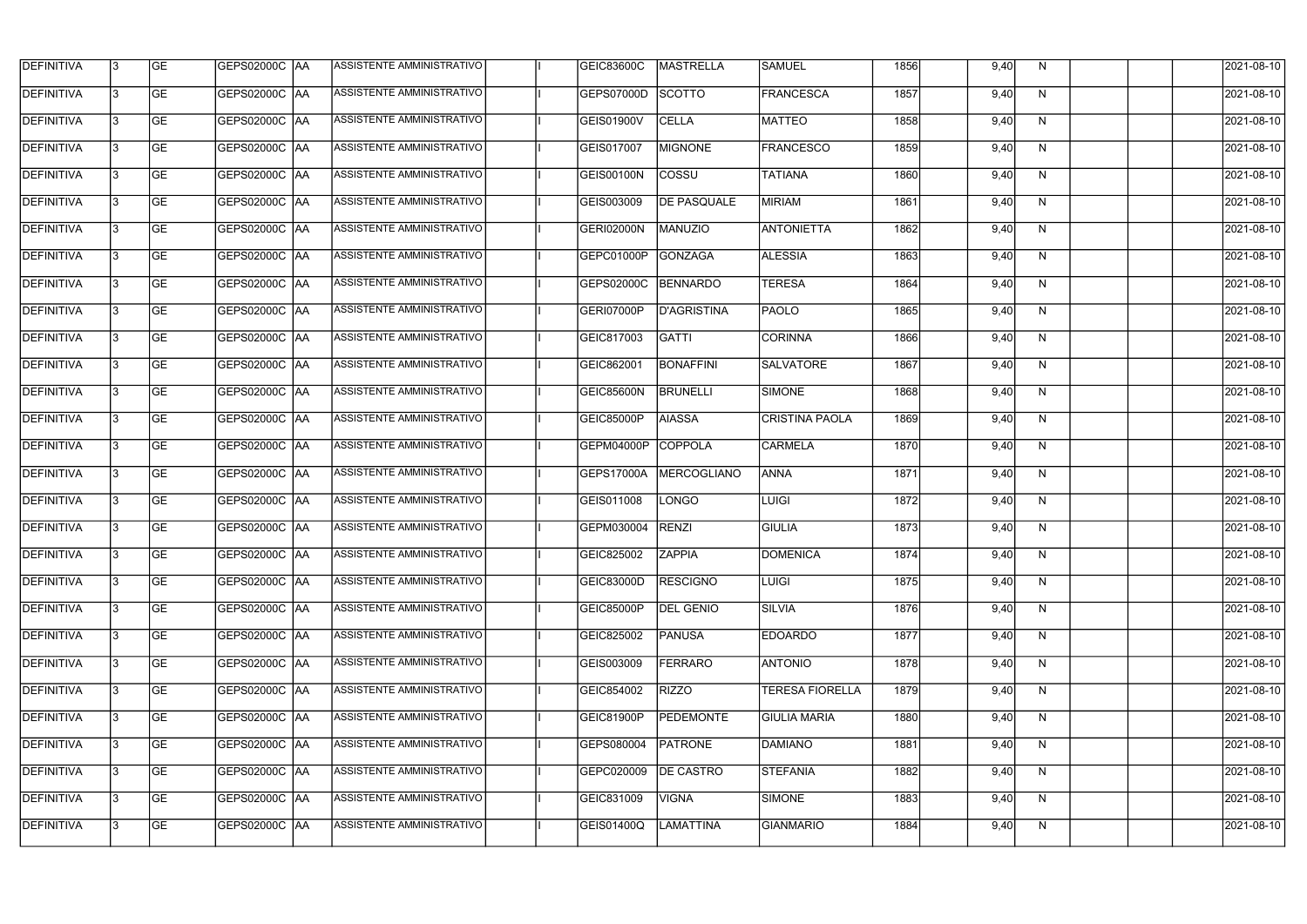| <b>DEFINITIVA</b> | 13 | GE        | GEPS02000C  AA       | ASSISTENTE AMMINISTRATIVO        | GEIC838004        | VIGNOLO                | <b>ANDREA</b>                     | 1885 | 9,40 | N. | 2021-08-10       |
|-------------------|----|-----------|----------------------|----------------------------------|-------------------|------------------------|-----------------------------------|------|------|----|------------------|
| <b>DEFINITIVA</b> | IЗ | GE        | GEPS02000C   AA      | ASSISTENTE AMMINISTRATIVO        | GEIS02200P        | <b>PETROSINO</b>       | <b>PAOLA</b>                      | 1886 | 9,35 | N  | 2021-08-10       |
| <b>DEFINITIVA</b> | 13 | <b>GE</b> | GEPS02000C AA        | ASSISTENTE AMMINISTRATIVO        | GEPS02000C        | <b>CASCIELLO</b>       | <b>ANNA</b>                       | 1887 | 9,35 | N  | 2021-08-10       |
| <b>DEFINITIVA</b> | l3 | <b>GE</b> | <b>GEPS02000C AA</b> | ASSISTENTE AMMINISTRATIVO        | GEIC859005        | FRAU                   | ANTONELLA                         | 1888 | 9,33 | S  | 2021-08-10       |
| <b>DEFINITIVA</b> | l3 | GE        | GEPS02000C AA        | ASSISTENTE AMMINISTRATIVO        | GEPC020009        | <b>CAIANI</b>          | <b>ELENA</b>                      | 1889 | 9,33 | S  | 2021-08-10       |
| <b>DEFINITIVA</b> | l3 | <b>GE</b> | GEPS02000C AA        | <b>ASSISTENTE AMMINISTRATIVO</b> | GEIC840004        | SIMONCELLI             | <b>SARA</b>                       | 1890 | 9,33 | S  | 2021-08-10       |
| <b>DEFINITIVA</b> | l3 | <b>GE</b> | <b>GEPS02000C AA</b> | ASSISTENTE AMMINISTRATIVO        | GEIC80700C        | <b>CATANZARO</b>       | <b>FABIO</b>                      | 1891 | 9,33 | S  | 2021-08-10       |
| DEFINITIVA        | l3 | <b>GE</b> | GEPS02000C AA        | <b>ASSISTENTE AMMINISTRATIVO</b> | GEIC84200Q        | MARINELLO              | MIRIAM                            | 1892 | 9,33 | S  | 2021-08-10       |
| <b>DEFINITIVA</b> | l3 | <b>GE</b> | GEPS02000C AA        | ASSISTENTE AMMINISTRATIVO        | GEPS02000C        | MAZZILLI               | <b>ENZO</b>                       | 1893 | 9,33 | S  | 2021-08-10       |
| <b>DEFINITIVA</b> | l3 | GE        | GEPS02000C AA        | ASSISTENTE AMMINISTRATIVO        | <b>GEIC83600C</b> | <b>AGOSTINO</b>        | MASSIMILIANO                      | 1894 | 9,33 | S  | 2021-08-10       |
| DEFINITIVA        | 13 | <b>GE</b> | GEPS02000C AA        | ASSISTENTE AMMINISTRATIVO        | GEPS07000D        | <b>RIZZATI</b>         | <b>PAOLA</b>                      | 1895 | 9,33 | S  | 2021-08-10       |
| <b>DEFINITIVA</b> | l3 | <b>GE</b> | GEPS02000C AA        | ASSISTENTE AMMINISTRATIVO        | GEPS07000D        | <b>BARTOLI</b>         | <b>GABRIELLO</b>                  | 1896 | 9,33 | N  | 2021-08-10       |
| <b>DEFINITIVA</b> | l3 | GE        | GEPS02000C  AA       | ASSISTENTE AMMINISTRATIVO        | GEPS030003        | GARIBALDI              | <b>CHIARA</b><br><b>FRANCESCA</b> | 1897 | 9,33 | N  | 2021-08-10       |
| <b>DEFINITIVA</b> | l3 | <b>GE</b> | GEPS02000C AA        | ASSISTENTE AMMINISTRATIVO        | GEIC81300Q        | <b>PARODI</b>          | EMANUELA                          | 1898 | 9,33 | N  | 2021-08-10       |
| <b>DEFINITIVA</b> | l3 | <b>GE</b> | GEPS02000C AA        | ASSISTENTE AMMINISTRATIVO        | GEPM04000P        | MERCATALI              | <b>SILVIA</b>                     | 1899 | 9,33 | N  | 2021-08-10       |
| <b>DEFINITIVA</b> | 13 | GE        | GEPS02000C  AA       | ASSISTENTE AMMINISTRATIVO        | GEIC824006        | <b>BASSI</b>           | <b>RITA</b>                       | 1900 | 9,33 | N  | 2021-08-10       |
| <b>DEFINITIVA</b> | l3 | <b>GE</b> | GEPS02000C   AA      | ASSISTENTE AMMINISTRATIVO        | <b>GEIS00600R</b> | PATANE'                | DANIELA                           | 1901 | 9,33 | N  | 2021-08-10       |
| <b>DEFINITIVA</b> | IЗ | <b>GE</b> | GEPS02000C   AA      | ASSISTENTE AMMINISTRATIVO        | GEIC81300Q        | <b>MARENCO</b>         | <b>MARA</b>                       | 1902 | 9,33 | N  | 2021-08-10       |
| <b>DEFINITIVA</b> | IЗ | GE        | GEPS02000C  AA       | <b>ASSISTENTE AMMINISTRATIVO</b> | <b>GEIC840004</b> | <b>RATTO</b>           | SANDRA                            | 1903 | 9,33 | N, | 2021-08-10       |
| <b>DEFINITIVA</b> | l3 | GE        | <b>GEPS02000C AA</b> | ASSISTENTE AMMINISTRATIVO        | GEIC83900X        | GUZZINATI              | <b>VANESSA</b>                    | 1904 | 9,33 | N  | 2021-08-10       |
| <b>DEFINITIVA</b> | l3 | GE        | <b>GEPS02000C AA</b> | ASSISTENTE AMMINISTRATIVO        | <b>GEIC83900X</b> | <b>DEL VECCHIO</b>     | <b>GAIA</b>                       | 1905 | 9,33 | N  | 2021-08-10       |
| <b>DEFINITIVA</b> | 13 | <b>GE</b> | GEPS02000C AA        | ASSISTENTE AMMINISTRATIVO        | GEIC838004        | GATTULLO               | ROSANNA                           | 1906 | 9,33 | N  | $2021 - 08 - 10$ |
| <b>DEFINITIVA</b> | l3 | <b>GE</b> | GEPS02000C AA        | ASSISTENTE AMMINISTRATIVO        | <b>GEIC86400L</b> | <b>CALOSSO</b>         | STEFANIA                          | 1907 | 9,33 | N  | 2021-08-10       |
| <b>DEFINITIVA</b> | 13 | <b>GE</b> | GEPS02000C AA        | ASSISTENTE AMMINISTRATIVO        | <b>GEIC82200E</b> | <b>PUCCI</b>           | <b>GIUSEPPINA</b>                 | 1908 | 9,33 | N  | 2021-08-10       |
| <b>DEFINITIVA</b> | l3 | <b>GE</b> | GEPS02000C  AA       | ASSISTENTE AMMINISTRATIVO        | <b>GEIS00700L</b> | <b>BACIGALUPO</b>      | <b>PAOLA</b>                      | 1909 | 9,33 | N  | 2021-08-10       |
| <b>DEFINITIVA</b> | l3 | <b>GE</b> | GEPS02000C  AA       | ASSISTENTE AMMINISTRATIVO        | GEIC85100E        | PORTA                  | <b>GIOVANNA</b>                   | 1910 | 9,30 | S  | 2021-08-10       |
| <b>DEFINITIVA</b> | l3 | GE        | GEPS02000C  AA       | ASSISTENTE AMMINISTRATIVO        | GERI07000P        | <b>PONTILLO</b>        | DANILO                            | 1911 | 9,30 | S  | 2021-08-10       |
| <b>DEFINITIVA</b> | l3 | GE        | GEPS02000C AA        | ASSISTENTE AMMINISTRATIVO        | <b>GEIC84900E</b> | <b>MUSANTE</b>         | DEBORA                            | 1912 | 9,30 | S  | 2021-08-10       |
| <b>DEFINITIVA</b> | l3 | GE        | GEPS02000C AA        | ASSISTENTE AMMINISTRATIVO        | GEIC838004        | DIFATO BARTOVA MARIANA |                                   | 1913 | 9,30 | S  | 2021-08-10       |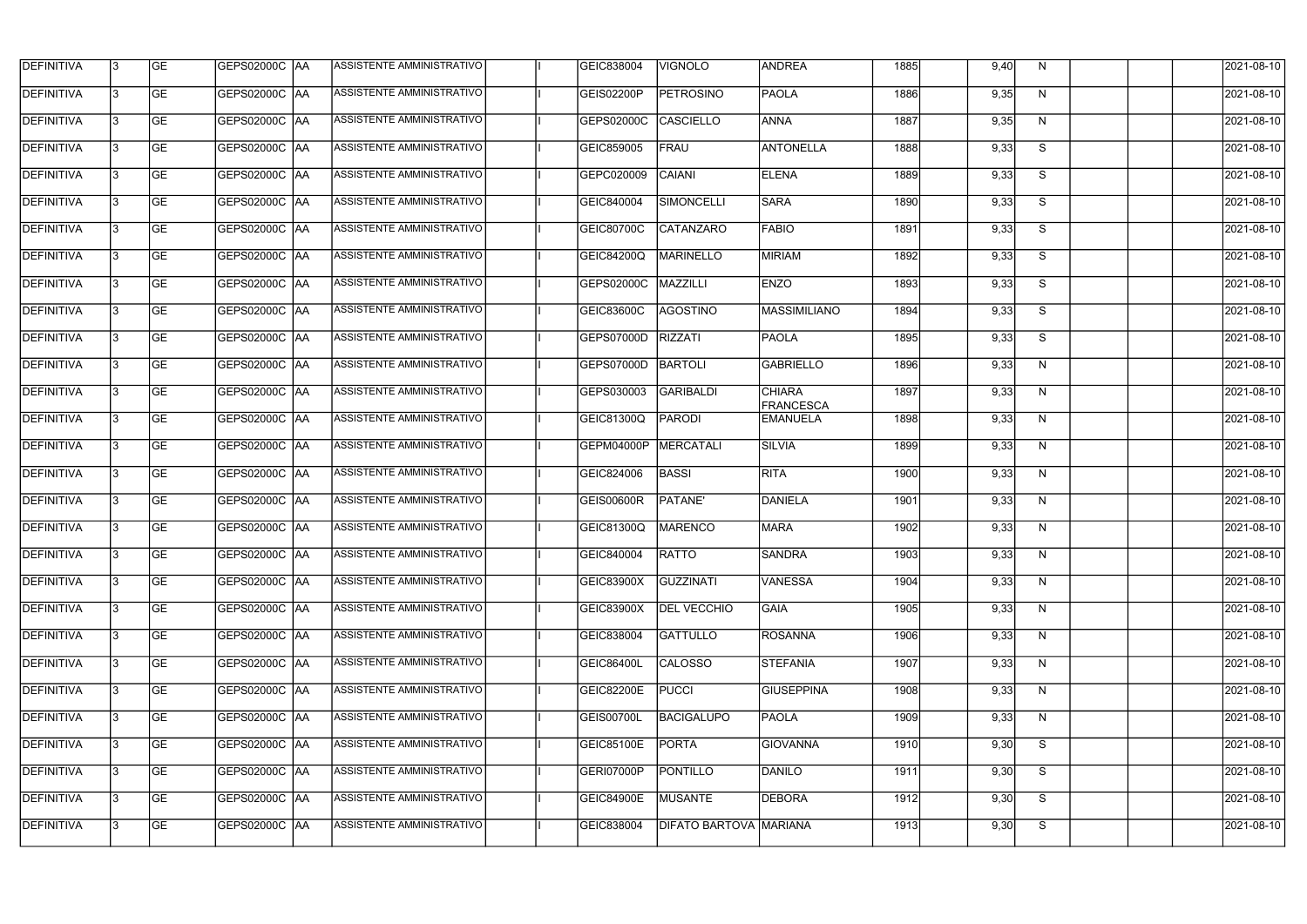| <b>DEFINITIVA</b> | 13  | <b>GE</b> | <b>GEPS02000C AA</b> | ASSISTENTE AMMINISTRATIVO | GEIC85000P        | <b>SARTORELLI</b> | <b>CARLOTTA</b>                       | 1914 | 9,30 | S            | 2021-08-10 |
|-------------------|-----|-----------|----------------------|---------------------------|-------------------|-------------------|---------------------------------------|------|------|--------------|------------|
| DEFINITIVA        | l3  | <b>GE</b> | GEPS02000C  AA       | ASSISTENTE AMMINISTRATIVO | <b>GEIC85100E</b> | <b>AZZARITO</b>   | <b>CATERINA</b>                       | 1915 | 9,30 | S            | 2021-08-10 |
| <b>DEFINITIVA</b> | l3  | <b>GE</b> | GEPS02000C AA        | ASSISTENTE AMMINISTRATIVO | GEIS01400Q        | <b>TRAVERSO</b>   | <b>VERONICA</b>                       | 1916 | 9,30 | N            | 2021-08-10 |
| <b>DEFINITIVA</b> | l3  | <b>GE</b> | <b>GEPS02000C AA</b> | ASSISTENTE AMMINISTRATIVO | GERH020006        | <b>DE FALCO</b>   | <b>GRETA</b>                          | 1917 | 9,30 | N            | 2021-08-10 |
| <b>DEFINITIVA</b> | l3  | <b>GE</b> | <b>GEPS02000C AA</b> | ASSISTENTE AMMINISTRATIVO | GESL01000P        | <b>FOGGIA</b>     | <b>FABIO</b>                          | 1918 | 9,30 | N            | 2021-08-10 |
| <b>DEFINITIVA</b> | l3  | <b>GE</b> | <b>GEPS02000C AA</b> | ASSISTENTE AMMINISTRATIVO | GEIC859005        | <b>ESPOSITO</b>   | <b>SALVATORE</b>                      | 1919 | 9,30 | N            | 2021-08-10 |
| <b>DEFINITIVA</b> | l3  | <b>GE</b> | GEPS02000C AA        | ASSISTENTE AMMINISTRATIVO | GERI02000N        | <b>RICCIOTTI</b>  | LORENZO                               | 1920 | 9,30 | N            | 2021-08-10 |
| <b>DEFINITIVA</b> | l3  | <b>GE</b> | <b>GEPS02000C AA</b> | ASSISTENTE AMMINISTRATIVO | GETH020002        | <b>SPINELLI</b>   | LUNA                                  | 1921 | 9,30 | N            | 2021-08-10 |
| <b>DEFINITIVA</b> |     | <b>GE</b> | GEPS02000C  AA       | ASSISTENTE AMMINISTRATIVO | GEIS02200P        | <b>SCIBETTA</b>   | <b>DOMENICA</b><br><b>DORIANA PIA</b> | 1922 | 9,30 | N            | 2021-08-10 |
| <b>DEFINITIVA</b> | l3  | <b>GE</b> |                      | ASSISTENTE AMMINISTRATIVO | GEIC825002        | <b>GEMMA</b>      | <b>ALICE</b>                          | 1923 | 9,30 | N            | 2021-08-10 |
| <b>DEFINITIVA</b> | 13  | <b>GE</b> | GEPS02000C AA        | ASSISTENTE AMMINISTRATIVO | GEPM04000P        | <b>CAPONE</b>     | <b>MARIA</b>                          | 1924 | 9,30 | N            | 2021-08-10 |
| <b>DEFINITIVA</b> | l3  | <b>GE</b> |                      | ASSISTENTE AMMINISTRATIVO | GEIS011008        | <b>OLIVA</b>      | <b>VINCENZO</b>                       | 1925 | 9,30 | $\mathsf{N}$ | 2021-08-10 |
| <b>DEFINITIVA</b> | l3  | <b>GE</b> | GEPS02000C AA        | ASSISTENTE AMMINISTRATIVO | GEIS01600B        | <b>MEREA</b>      | <b>ILARIA</b>                         | 1926 | 9,30 | N            | 2021-08-10 |
| <b>DEFINITIVA</b> | l3  | <b>GE</b> | GEPS02000C  AA       | ASSISTENTE AMMINISTRATIVO | GEIS012004        | <b>GASPARI</b>    | <b>ALESSIO</b>                        | 1927 | 9,30 | N            | 2021-08-10 |
| <b>DEFINITIVA</b> | l3  | <b>GE</b> | GEPS02000C  AA       | ASSISTENTE AMMINISTRATIVO | GEIC81900P        | <b>TERRIOTI</b>   | LUISA                                 | 1928 | 9,30 | N            | 2021-08-10 |
| <b>DEFINITIVA</b> | IЗ  | <b>GE</b> |                      | ASSISTENTE AMMINISTRATIVO | GEIC86500C        | <b>FLORO</b>      | NOEMI                                 | 1929 | 9,30 | N            | 2021-08-10 |
| <b>DEFINITIVA</b> | I3  | <b>GE</b> | GEPS02000C  AA       | ASSISTENTE AMMINISTRATIVO | GEIS017007        | <b>MUNTONI</b>    | <b>CHIARA</b>                         | 1930 | 9,30 | N            | 2021-08-10 |
| DEFINITIVA        |     | <b>GE</b> | GEPS02000C  AA       | ASSISTENTE AMMINISTRATIVO | <b>GEIC82300A</b> | <b>GARGIULO</b>   | <b>CRISTINA</b>                       | 1931 | 9,30 | N            | 2021-08-10 |
| <b>DEFINITIVA</b> | 13  | <b>GE</b> | GEPS02000C  AA       | ASSISTENTE AMMINISTRATIVO | <b>GEIC82000V</b> | <b>PIGONI</b>     | <b>GAIA</b>                           | 1932 | 9,30 | N            | 2021-08-10 |
| <b>DEFINITIVA</b> | 13  | <b>GE</b> | <b>GEPS02000C AA</b> | ASSISTENTE AMMINISTRATIVO | GEIS018003        | <b>BUA</b>        | <b>FILIPPO</b>                        | 1933 | 9,30 | N            | 2021-08-10 |
| <b>DEFINITIVA</b> | 13  | <b>GE</b> | GEPS02000C  AA       | ASSISTENTE AMMINISTRATIVO | <b>GEPS17000A</b> | <b>IERARDI</b>    | LUIGI PAOLO                           | 1934 | 9,30 | N            | 2021-08-10 |
| <b>DEFINITIVA</b> | 13  | <b>GE</b> | <b>GEPS02000C AA</b> | ASSISTENTE AMMINISTRATIVO | GEIC83900X        | PASTORINO         | <b>CLARA</b>                          | 1935 | 9,30 | N            | 2021-08-10 |
| <b>DEFINITIVA</b> | 13  | <b>GE</b> | GEPS02000C AA        | ASSISTENTE AMMINISTRATIVO | GEIC82300A        | LAROSA            | MARIA LAURA                           | 1936 | 9,30 | N            | 2021-08-10 |
| <b>DEFINITIVA</b> | 13  | <b>GE</b> | GEPS02000C  AA       | ASSISTENTE AMMINISTRATIVO | GEPS030003        | <b>DEL SORDO</b>  | CARLA                                 | 1937 | 9,30 | N            | 2021-08-10 |
| <b>DEFINITIVA</b> | IЗ  | <b>GE</b> | GEPS02000C  AA       | ASSISTENTE AMMINISTRATIVO | GEIC809004        | D'AVOLA           | ROSY                                  | 1938 | 9,30 | N            | 2021-08-10 |
| DEFINITIVA        | IЗ  | <b>GE</b> | GEPS02000C  AA       | ASSISTENTE AMMINISTRATIVO | GEVC010002        | PAVESE            | <b>NAOMI</b>                          | 1939 | 9,30 | N            | 2021-08-10 |
| <b>DEFINITIVA</b> | l3  | <b>GE</b> | GEPS02000C  AA       | ASSISTENTE AMMINISTRATIVO | <b>GEIC85200A</b> | <b>DE LUCA</b>    | <b>CHIARA</b>                         | 1940 | 9,30 | N,           | 2021-08-10 |
| <b>DEFINITIVA</b> | 13. | <b>GE</b> | GEPS02000C  AA       | ASSISTENTE AMMINISTRATIVO | GEIC825002        | <b>DA CAMPO</b>   | <b>ALESSANDRO</b>                     | 1941 | 9,30 | N            | 2021-08-10 |
| <b>DEFINITIVA</b> | IЗ  | <b>GE</b> | GEPS02000C  AA       | ASSISTENTE AMMINISTRATIVO | GEIC804001        | <b>LATELLA</b>    | <b>MARCO</b>                          | 1942 | 9,30 | N            | 2021-08-10 |
|                   |     |           |                      |                           |                   |                   |                                       |      |      |              |            |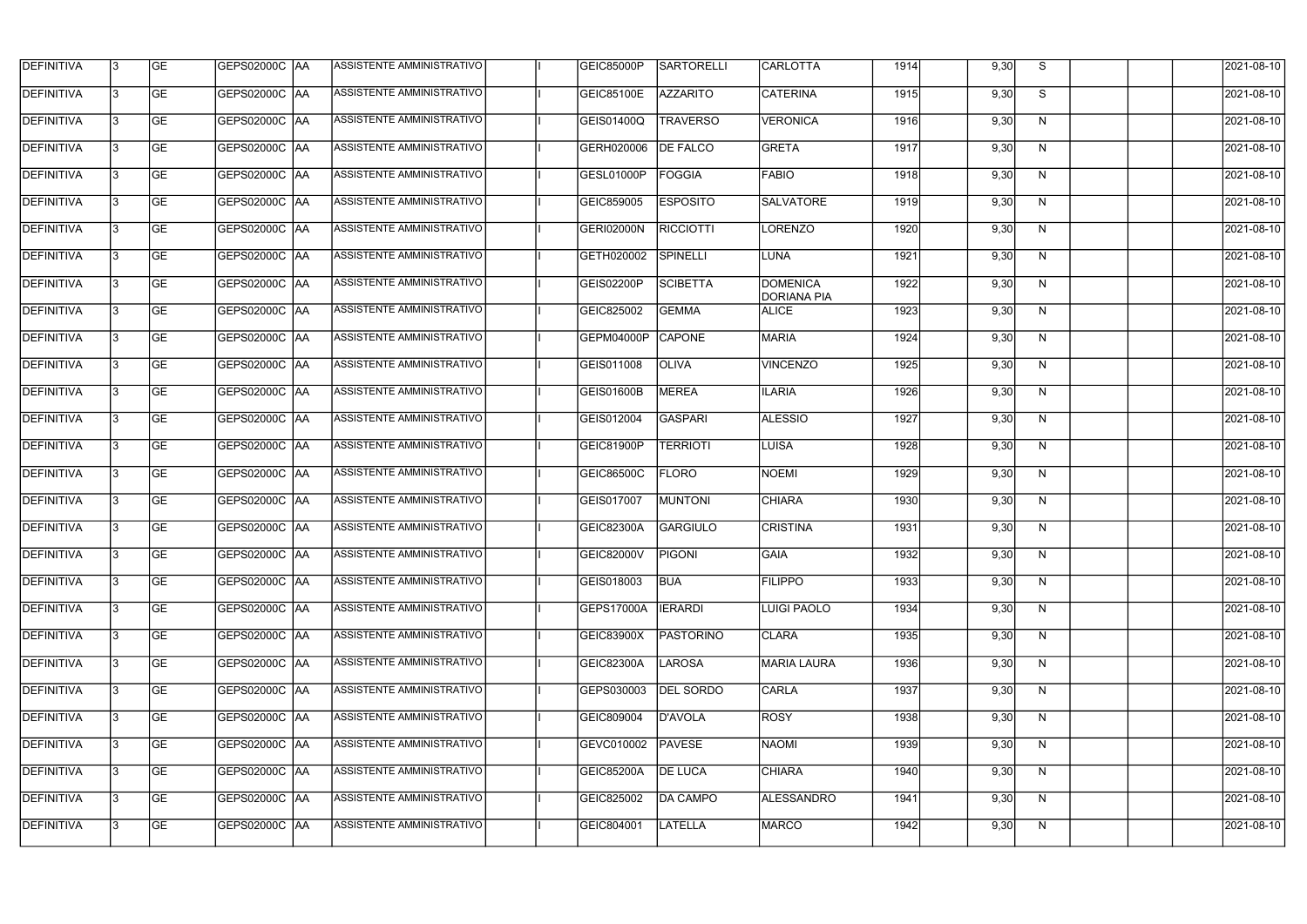| <b>DEFINITIVA</b> | 13  | <b>GE</b> | <b>GEPS02000C AA</b> | ASSISTENTE AMMINISTRATIVO        | <b>GEIC85100E</b> | GRANDE            | <b>FRANCESCA</b>                   | 1943 | 9,30 | N,           | 2021-08-10 |
|-------------------|-----|-----------|----------------------|----------------------------------|-------------------|-------------------|------------------------------------|------|------|--------------|------------|
| DEFINITIVA        | l3  | <b>GE</b> | <b>GEPS02000C AA</b> | ASSISTENTE AMMINISTRATIVO        | GEIC831009        | <b>PRONESTI'</b>  | <b>VINCENZA</b>                    | 1944 | 9,30 | N            | 2021-08-10 |
| <b>DEFINITIVA</b> | l3  | <b>GE</b> | <b>GEPS02000C AA</b> | ASSISTENTE AMMINISTRATIVO        | GEIC83600C        | <b>DE GIULI</b>   | <b>MONICA</b>                      | 1945 | 9,30 | N            | 2021-08-10 |
| <b>DEFINITIVA</b> | l3  | <b>GE</b> | <b>GEPS02000C AA</b> | ASSISTENTE AMMINISTRATIVO        | GEIC82600T        | <b>SCOPELLITI</b> | <b>CRISTINA</b>                    | 1946 | 9,30 | $\mathsf{N}$ | 2021-08-10 |
| <b>DEFINITIVA</b> | l3  | <b>GE</b> | <b>GEPS02000C AA</b> | ASSISTENTE AMMINISTRATIVO        | GEIC829009        | <b>ONETO</b>      | <b>GIULIANA</b>                    | 1947 | 9,27 | S            | 2021-08-10 |
| <b>DEFINITIVA</b> | l3  | <b>GE</b> | <b>GEPS02000C AA</b> | <b>ASSISTENTE AMMINISTRATIVO</b> | GEIC811004        | <b>NOCERINO</b>   | <b>FLORINDA</b>                    | 1948 | 9,27 | S            | 2021-08-10 |
| <b>DEFINITIVA</b> | l3  | <b>GE</b> | <b>GEPS02000C AA</b> | ASSISTENTE AMMINISTRATIVO        | GEIC82000V        | <b>TUBARO</b>     | <b>FEDERICO</b>                    | 1949 | 9,27 | N            | 2021-08-10 |
| <b>DEFINITIVA</b> | l3  | <b>GE</b> | <b>GEPS02000C AA</b> | ASSISTENTE AMMINISTRATIVO        | GEIC82300A        | <b>DE PALMA</b>   | <b>MATTEO</b>                      | 1950 | 9,25 | S            | 2021-08-10 |
| <b>DEFINITIVA</b> |     | <b>GE</b> |                      | ASSISTENTE AMMINISTRATIVO        | GERH01000G        | <b>AVERSA</b>     | <b>VINCENZO MARIA</b>              | 1951 | 9,25 | N            | 2021-08-10 |
| <b>DEFINITIVA</b> | l3  | <b>GE</b> | GEPS02000C AA        | ASSISTENTE AMMINISTRATIVO        | GEVC010002        | <b>LA MONICA</b>  | <b>VLADIMIRO</b>                   | 1952 | 9,25 | N            | 2021-08-10 |
| <b>DEFINITIVA</b> | l3  | <b>GE</b> | GEPS02000C AA        | ASSISTENTE AMMINISTRATIVO        | GEIS017007        | GRASSI            | <b>AGATA</b>                       | 1953 | 9,23 | N            | 2021-08-10 |
| <b>DEFINITIVA</b> | l3  | <b>GE</b> |                      | ASSISTENTE AMMINISTRATIVO        | <b>GEIC85000P</b> | <b>CASULA</b>     | LUISA ANNA                         | 1954 | 9,20 | S            | 2021-08-10 |
| <b>DEFINITIVA</b> | l3  | <b>GE</b> | GEPS02000C   AA      | ASSISTENTE AMMINISTRATIVO        | <b>GEIC83000D</b> | <b>LAVORATORE</b> | <b>ANTONIO</b>                     | 1955 | 9,20 | S            | 2021-08-10 |
| <b>DEFINITIVA</b> | l3  | <b>GE</b> | GEPS02000C  AA       | ASSISTENTE AMMINISTRATIVO        | GEIC811004        | <b>VINDIGNI</b>   | ALESSANDRA                         | 1956 | 9,20 | S            | 2021-08-10 |
| <b>DEFINITIVA</b> | l3  | <b>GE</b> |                      | ASSISTENTE AMMINISTRATIVO        | GEIS01600B        | <b>BARBIERI</b>   | <b>MARIA AZZURRA</b>               | 1957 | 9,20 | S            | 2021-08-10 |
| <b>DEFINITIVA</b> | IЗ  | <b>GE</b> |                      | ASSISTENTE AMMINISTRATIVO        | GESL01000P        | PARAPANOVA        | <b>RALITSA</b><br><b>LYUBENOVA</b> | 1958 | 9,20 | S            | 2021-08-10 |
| <b>DEFINITIVA</b> | I3  | <b>GE</b> | GEPS02000C  AA       | ASSISTENTE AMMINISTRATIVO        | GEIC85000P        | <b>BARRECA</b>    | <b>GABRIELE</b>                    | 1959 | 9,20 | S            | 2021-08-10 |
| <b>DEFINITIVA</b> |     | <b>GE</b> | GEPS02000C  AA       | ASSISTENTE AMMINISTRATIVO        | <b>GEIC84900E</b> | <b>ROPIA</b>      | <b>GIORGIA</b>                     | 1960 | 9,20 | S            | 2021-08-10 |
| <b>DEFINITIVA</b> | 13  | <b>GE</b> | <b>GEPS02000C AA</b> | ASSISTENTE AMMINISTRATIVO        | GERH01000G VIONE  |                   | <b>ANTONIO GIOVANNI</b>            | 1961 | 9,20 | S.           | 2021-08-10 |
| <b>DEFINITIVA</b> | 13. | <b>GE</b> | <b>GEPS02000C AA</b> | ASSISTENTE AMMINISTRATIVO        | <b>GEIC84900E</b> | <b>SPIRIO</b>     | <b>SILVIA</b>                      | 1962 | 9,20 | N            | 2021-08-10 |
| <b>DEFINITIVA</b> | 13  | <b>GE</b> | GEPS02000C  AA       | ASSISTENTE AMMINISTRATIVO        | GEIC810008        | <b>RONCONI</b>    | <b>CLAUDIA</b>                     | 1963 | 9,20 | N            | 2021-08-10 |
| <b>DEFINITIVA</b> | 13. | <b>GE</b> | <b>GEPS02000C AA</b> | ASSISTENTE AMMINISTRATIVO        | GEIC831009        | <b>DE MARCO</b>   | <b>GIORGIA</b>                     | 1964 | 9,20 | N            | 2021-08-10 |
| <b>DEFINITIVA</b> | 13  | <b>GE</b> | GEPS02000C AA        | ASSISTENTE AMMINISTRATIVO        | GEIC81900P        | <b>CAMEZZANA</b>  | <b>ELENA</b>                       | 1965 | 9,20 | N            | 2021-08-10 |
| <b>DEFINITIVA</b> | 13  | <b>GE</b> | GEPS02000C  AA       | ASSISTENTE AMMINISTRATIVO        | GEIS00100N        | <b>CUONO</b>      | LAURA IVANA                        | 1966 | 9,20 | N            | 2021-08-10 |
| <b>DEFINITIVA</b> | IЗ  | <b>GE</b> | GEPS02000C  AA       | ASSISTENTE AMMINISTRATIVO        | GEIC81300Q        | <b>RISSOTTO</b>   | <b>ALICE</b>                       | 1967 | 9,20 | N            | 2021-08-10 |
| DEFINITIVA        | l3  | <b>GE</b> | GEPS02000C  AA       | ASSISTENTE AMMINISTRATIVO        | GEIC84200Q        | FAUCI             | <b>ANDREA</b>                      | 1968 | 9,20 | N            | 2021-08-10 |
| <b>DEFINITIVA</b> | l3  | <b>GE</b> | GEPS02000C  AA       | ASSISTENTE AMMINISTRATIVO        | GERH020006        | <b>CUSIMANO</b>   | <b>GABRIELE ROSARIO</b>            | 1969 | 9,20 | N.           | 2021-08-10 |
| <b>DEFINITIVA</b> | 13. | <b>GE</b> | GEPS02000C  AA       | ASSISTENTE AMMINISTRATIVO        | GEPS17000A        | <b>CRISCUOLO</b>  | <b>MATTIA</b>                      | 1970 | 9,20 | N            | 2021-08-10 |
| <b>DEFINITIVA</b> | IЗ  | <b>GE</b> | GEPS02000C  AA       | ASSISTENTE AMMINISTRATIVO        | GEIC80700C        | <b>TALARICO</b>   | <b>MARIA TERESA</b>                | 1971 | 9,20 | N            | 2021-08-10 |
|                   |     |           |                      |                                  |                   |                   |                                    |      |      |              |            |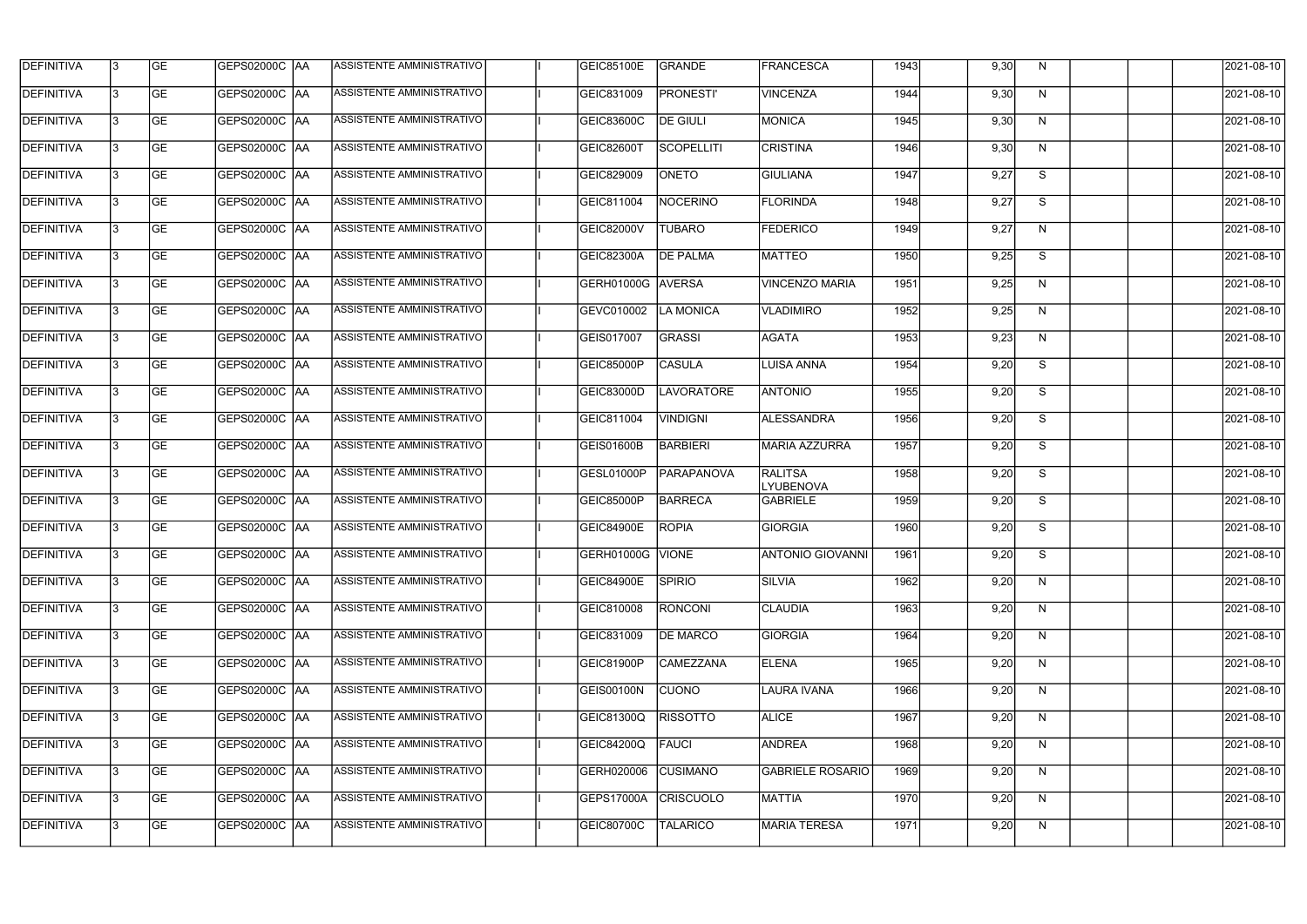| <b>DEFINITIVA</b> | 13 | GE        | GEPS02000C  AA       | ASSISTENTE AMMINISTRATIVO        | GEIC833001        | <b>LIPARI</b>         | MATTEO                | 1972 | 9,20 | N. | 2021-08-10       |
|-------------------|----|-----------|----------------------|----------------------------------|-------------------|-----------------------|-----------------------|------|------|----|------------------|
| <b>DEFINITIVA</b> | IЗ | GE        | GEPS02000C  AA       | ASSISTENTE AMMINISTRATIVO        | <b>GEIC83900X</b> | <b>CHIARAVALLOTI</b>  | MARIA                 | 1973 | 9,20 | N  | 2021-08-10       |
| <b>DEFINITIVA</b> | 13 | <b>GE</b> | <b>GEPS02000C AA</b> | ASSISTENTE AMMINISTRATIVO        | GEPS080004        | SPERANDIO             | <b>SARA</b>           | 1974 | 9,20 | N  | 2021-08-10       |
| <b>DEFINITIVA</b> | l3 | <b>GE</b> | <b>GEPS02000C AA</b> | ASSISTENTE AMMINISTRATIVO        | GEIS01900V        | ROMANO                | <b>MARIA GIOVANNA</b> | 1975 | 9,20 | N  | 2021-08-10       |
| <b>DEFINITIVA</b> | l3 | GE        | GEPS02000C AA        | ASSISTENTE AMMINISTRATIVO        | GEPM04000P        | MACCARI               | <b>LEOPOLDO</b>       | 1976 | 9,20 | N  | 2021-08-10       |
| <b>DEFINITIVA</b> | l3 | <b>GE</b> | <b>GEPS02000C AA</b> | ASSISTENTE AMMINISTRATIVO        | GEIC824006        | <b>VENTRICE</b>       | <b>PAOLA</b>          | 1977 | 9,20 | N  | 2021-08-10       |
| <b>DEFINITIVA</b> | l3 | <b>GE</b> | GEPS02000C AA        | ASSISTENTE AMMINISTRATIVO        | GEIC837008        | <b>PITTALUGA</b>      | ANDREA                | 1978 | 9,20 | N  | 2021-08-10       |
| <b>DEFINITIVA</b> | l3 | <b>GE</b> | GEPS02000C AA        | <b>ASSISTENTE AMMINISTRATIVO</b> | GEIC80700C        | <b>DELLA GALA</b>     | ANNALISA              | 1979 | 9,20 | N  | 2021-08-10       |
| <b>DEFINITIVA</b> | l3 | <b>GE</b> | GEPS02000C AA        | ASSISTENTE AMMINISTRATIVO        | <b>GEIC84900E</b> | MASCOLO               | <b>RACHELE</b>        | 1980 | 9,20 | N  | 2021-08-10       |
| <b>DEFINITIVA</b> | l3 | GE        | GEPS02000C   AA      | ASSISTENTE AMMINISTRATIVO        | <b>GEIS00600R</b> | MINNULIA              | <b>DESIREE</b>        | 1981 | 9,20 | N  | 2021-08-10       |
| <b>DEFINITIVA</b> | 13 | <b>GE</b> | GEPS02000C AA        | ASSISTENTE AMMINISTRATIVO        | GESL01000P        | <b>GAVA</b>           | <b>VITTORIA</b>       | 1982 | 9,20 | N  | 2021-08-10       |
| <b>DEFINITIVA</b> | l3 | <b>GE</b> | GEPS02000C AA        | <b>ASSISTENTE AMMINISTRATIVO</b> | GEIC840004        | <b>CUFFARI</b>        | <b>FEDERICO</b>       | 1983 | 9,20 | N  | 2021-08-10       |
| <b>DEFINITIVA</b> | l3 | GE        | GEPS02000C  AA       | ASSISTENTE AMMINISTRATIVO        | <b>GEIC85000P</b> | <b>GALLIONE</b>       | <b>ENRICO</b>         | 1984 | 9,20 | N  | 2021-08-10       |
| <b>DEFINITIVA</b> | l3 | <b>GE</b> | GEPS02000C AA        | ASSISTENTE AMMINISTRATIVO        | GEIC80700C        | <b>BENEVOLO</b>       | <b>CHIARA</b>         | 1985 | 9,20 | N  | 2021-08-10       |
| <b>DEFINITIVA</b> | l3 | <b>GE</b> | GEPS02000C AA        | ASSISTENTE AMMINISTRATIVO        | GEIC840004        | <b>VERNER</b>         | IGOR                  | 1986 | 9,20 | N  | 2021-08-10       |
| <b>DEFINITIVA</b> | 13 | GE        | GEPS02000C   AA      | ASSISTENTE AMMINISTRATIVO        | <b>GEIC84900E</b> | <b>MASCARDI</b>       | <b>DEBORA</b>         | 1987 | 9,20 | N  | 2021-08-10       |
| <b>DEFINITIVA</b> | l3 | <b>GE</b> | GEPS02000C   AA      | ASSISTENTE AMMINISTRATIVO        | <b>GEIS01400Q</b> | <b>CAPELLO</b>        | <b>ERIKA</b>          | 1988 | 9,20 | N  | 2021-08-10       |
| <b>DEFINITIVA</b> | IЗ | <b>GE</b> | GEPS02000C AA        | ASSISTENTE AMMINISTRATIVO        | <b>GEIS00600R</b> | D'EGIDIO              | <b>GIORGIO</b>        | 1989 | 9,20 | N  | 2021-08-10       |
| <b>DEFINITIVA</b> | IЗ | GE        | GEPS02000C  AA       | <b>ASSISTENTE AMMINISTRATIVO</b> | <b>GEIS017007</b> | <b>FUSCO</b>          | <b>GIANLUCA</b>       | 1990 | 9,20 | N, | 2021-08-10       |
| <b>DEFINITIVA</b> | l3 | GE        | GEPS02000C AA        | ASSISTENTE AMMINISTRATIVO        | <b>GEIS02200P</b> | SPINIELLO             | <b>MATTEO</b>         | 1991 | 9,20 | N  | 2021-08-10       |
| <b>DEFINITIVA</b> | l3 | GE        | GEPS02000C AA        | ASSISTENTE AMMINISTRATIVO        | GEIS01400Q        | <b>OLLANO</b>         | <b>JESSICA</b>        | 1992 | 9,20 | N  | 2021-08-10       |
| <b>DEFINITIVA</b> | 13 | <b>GE</b> | GEPS02000C AA        | ASSISTENTE AMMINISTRATIVO        | GEIC833001        | ROCCATAGLIATA CECILIA |                       | 1993 | 9,20 | N  | $2021 - 08 - 10$ |
| <b>DEFINITIVA</b> | l3 | <b>GE</b> | GEPS02000C AA        | ASSISTENTE AMMINISTRATIVO        | GERI02000N        | <b>COSSO</b>          | <b>JACOPO</b>         | 1994 | 9,20 | N  | 2021-08-10       |
| <b>DEFINITIVA</b> | 13 | <b>GE</b> | GEPS02000C AA        | ASSISTENTE AMMINISTRATIVO        | GEIC81200X        | BOSIO                 | <b>NANCY</b>          | 1995 | 9,20 | N  | 2021-08-10       |
| <b>DEFINITIVA</b> | l3 | <b>GE</b> | GEPS02000C  AA       | ASSISTENTE AMMINISTRATIVO        | GEIC82300A        | <b>CECERE</b>         | <b>ELISA</b>          | 1996 | 9,20 | N  | 2021-08-10       |
| <b>DEFINITIVA</b> | l3 | <b>GE</b> | GEPS02000C  AA       | ASSISTENTE AMMINISTRATIVO        | GEVC010002        | <b>FIODI</b>          | <b>GIULIO</b>         | 1997 | 9,20 | N  | 2021-08-10       |
| <b>DEFINITIVA</b> | l3 | GE        | GEPS02000C  AA       | ASSISTENTE AMMINISTRATIVO        | <b>GEIC85500T</b> | LANATA                | <b>PAOLO</b>          | 1998 | 9,20 | N  | 2021-08-10       |
| <b>DEFINITIVA</b> | l3 | GE        | GEPS02000C AA        | ASSISTENTE AMMINISTRATIVO        | GEIC83900X        | STEFANELLI            | DARIA                 | 1999 | 9,20 | N  | 2021-08-10       |
| <b>DEFINITIVA</b> | l3 | GE        | GEPS02000C AA        | ASSISTENTE AMMINISTRATIVO        | GEIC861005        | <b>VOLPIN</b>         | LUCA                  | 2000 | 9,20 | N  | 2021-08-10       |
|                   |    |           |                      |                                  |                   |                       |                       |      |      |    |                  |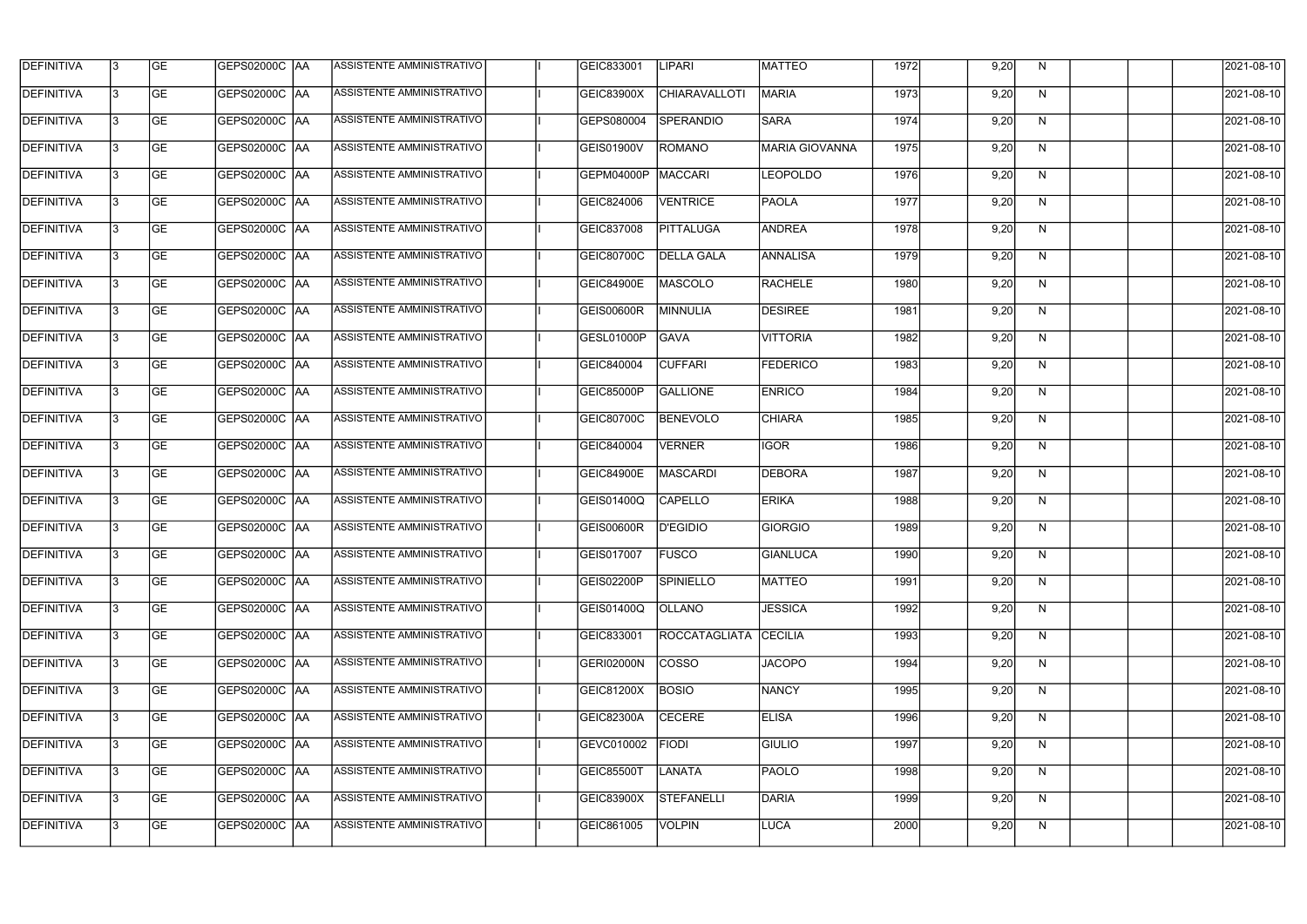| <b>DEFINITIVA</b> | l3 | GE                       | <b>GEPS02000C AA</b> | ASSISTENTE AMMINISTRATIVO        | GEIC861005        | <b>FEBBRILE</b>      | <b>FRANCESCA</b>   | 2001 | 9,20 | N  |   | 2021-08-10          |
|-------------------|----|--------------------------|----------------------|----------------------------------|-------------------|----------------------|--------------------|------|------|----|---|---------------------|
| <b>DEFINITIVA</b> | IЗ | $\overline{\mathsf{GE}}$ | GEPS02000C AA        | ASSISTENTE AMMINISTRATIVO        | GEIC82100P        | <b>TROVATELLO</b>    | RAFFAELLA          | 2002 | 9,20 | N  |   | 2021-08-10          |
| <b>DEFINITIVA</b> | l3 | GE                       | GEPS02000C AA        | ASSISTENTE AMMINISTRATIVO        | <b>GEIS00100N</b> | <b>PIAGGIONE</b>     | <b>SILVIA</b>      | 2003 | 9,20 | N  |   | 2021-08-10          |
| <b>DEFINITIVA</b> | l3 | GE                       | <b>GEPS02000C AA</b> | ASSISTENTE AMMINISTRATIVO        | GEIS018003        | SCARCELLI            | <b>ROSSELLA</b>    | 2004 | 9,20 | N  |   | 2021-08-10          |
| <b>DEFINITIVA</b> | l3 | <b>GE</b>                | GEPS02000C AA        | ASSISTENTE AMMINISTRATIVO        | GEIC85600N        | BOCCASSINI           | <b>VERA SILVIA</b> | 2005 | 9,20 | N  |   | 2021-08-10          |
| <b>DEFINITIVA</b> | IЗ | <b>GE</b>                | <b>GEPS02000C AA</b> | <b>ASSISTENTE AMMINISTRATIVO</b> | GEIC81900P        | <b>REPETTO</b>       | ELEONORA           | 2006 | 9,20 | N  |   | 2021-08-10          |
| <b>DEFINITIVA</b> | l3 | <b>GE</b>                | GEPS02000C AA        | ASSISTENTE AMMINISTRATIVO        | GEIC838004        | <b>CARTA</b>         | DANIELA            | 2007 | 9,20 | N  |   | 2021-08-10          |
| <b>DEFINITIVA</b> | l3 | <b>GE</b>                | GEPS02000C   AA      | ASSISTENTE AMMINISTRATIVO        | GEIC825002        | DAMIANO              | <b>COSIMINA</b>    | 2008 | 9,20 | N  |   | 2021-08-10          |
| <b>DEFINITIVA</b> | l3 | <b>GE</b>                | GEPS02000C   AA      | ASSISTENTE AMMINISTRATIVO        | GEPC020009        | <b>CUCCA</b>         | <b>EMANUELA</b>    | 2009 | 9,17 | S  |   | 2021-08-10          |
| <b>DEFINITIVA</b> | l3 | GE                       | GEPS02000C AA        | ASSISTENTE AMMINISTRATIVO        | <b>GEIC83900X</b> | RASCHILLA'           | MONICA             | 2010 | 9,17 | S  |   | 2021-08-10          |
| <b>DEFINITIVA</b> | l3 | GE                       | GEPS02000C AA        | ASSISTENTE AMMINISTRATIVO        | GERH020006        | <b>AMBROSINI</b>     | <b>EGLE</b>        | 2011 | 9,17 | S  |   | 2021-08-10          |
| <b>DEFINITIVA</b> | l3 | GE                       | GEPS02000C   AA      | ASSISTENTE AMMINISTRATIVO        | <b>GEIC83900X</b> | LO BELLO             | <b>MONICA</b>      | 2012 | 9,17 | S  |   | 2021-08-10          |
| <b>DEFINITIVA</b> | l3 | <b>GE</b>                | GEPS02000C AA        | ASSISTENTE AMMINISTRATIVO        | <b>GEIC85100E</b> | <b>RIDELLA</b>       | <b>EMANUELE</b>    | 2013 | 9,17 | N  |   | 2021-08-10          |
| <b>DEFINITIVA</b> | IЗ | <b>GE</b>                | GEPS02000C AA        | ASSISTENTE AMMINISTRATIVO        | GERH01000G        | <b>AINIS</b>         | ALESSANDRA         | 2014 | 9,17 | N  |   | 2021-08-10          |
| <b>DEFINITIVA</b> | 13 | GE                       | GEPS02000C AA        | ASSISTENTE AMMINISTRATIVO        | GEIC86500C        | <b>FILIPELLI</b>     | CINZIA IOLE        | 2015 | 9,17 | N  |   | 2021-08-10          |
| <b>DEFINITIVA</b> | l3 | <b>GE</b>                | GEPS02000C  AA       | ASSISTENTE AMMINISTRATIVO        | GEIC831009        | <b>CHIAPPORI</b>     | <b>MARCO</b>       | 2016 | 9,17 | N  |   | 2021-08-10          |
| <b>DEFINITIVA</b> | IЗ | GE                       | GEPS02000C  AA       | ASSISTENTE AMMINISTRATIVO        | <b>GEIC84900E</b> | ANELLO               | <b>DONATELLA</b>   | 2017 | 9,17 | N  |   | 2021-08-10          |
| <b>DEFINITIVA</b> | l3 | GE                       | GEPS02000C   AA      | ASSISTENTE AMMINISTRATIVO        | GEIC840004        | <b>PALAMARA</b>      | <b>ANNA</b>        | 2018 | 9,17 | N  |   | 2021-08-10          |
| DEFINITIVA        | 13 | <b>GE</b>                | GEPS02000C  AA       | ASSISTENTE AMMINISTRATIVO        | GEIS00600R GRECO  |                      | <b>CINZIA</b>      | 2019 | 9,17 | N, |   | 2021-08-10          |
| <b>DEFINITIVA</b> | l3 | GE                       | <b>GEPS02000C AA</b> | ASSISTENTE AMMINISTRATIVO        | GEPM030004        | STEFANI              | ANDREA             | 2020 | 9,17 | N  |   | 2021-08-10          |
| <b>DEFINITIVA</b> | l3 | GE                       | GEPS02000C  AA       | ASSISTENTE AMMINISTRATIVO        | GEPS080004        | <b>BOTTINO</b>       | DANIELA            | 2021 | 9,17 | N  |   | 2021-08-10          |
| <b>DEFINITIVA</b> | l3 | GE                       | GEPS02000C AA        | ASSISTENTE AMMINISTRATIVO        | GEIC81300Q        | <b>BASSO</b>         | <b>PAOLO</b>       | 2022 | 9,17 | N  |   | 2021-08-10          |
| <b>DEFINITIVA</b> | 13 | <b>GE</b>                | GEPS02000C AA        | ASSISTENTE AMMINISTRATIVO        | <b>GEIC81400G</b> | FOLLI                | CARLOTTA           | 2023 | 9,15 | S  |   | 2021-08-10          |
| <b>DEFINITIVA</b> | l3 | <b>GE</b>                | GEPS02000C  AA       | ASSISTENTE AMMINISTRATIVO        | GEIC840004        | PALA                 | GIULIANO           | 2024 | 9,15 | N  |   | 2021-08-10          |
| <b>DEFINITIVA</b> | l3 | <b>GE</b>                | GEPS02000C  AA       | ASSISTENTE AMMINISTRATIVO        | GEVC010002        | <b>LA MONICA</b>     | ANGELO             | 2025 | 9,15 | N  |   | 2021-08-10          |
| <b>DEFINITIVA</b> | l3 | <b>GE</b>                | GEPS02000C   AA      | ASSISTENTE AMMINISTRATIVO        | GEIS02200P        | CARIATI              | <b>FERRUCCIO</b>   | 2026 | 9,15 | N  |   | 2021-08-10          |
| <b>DEFINITIVA</b> | l3 | <b>GE</b>                | GEPS02000C AA        | ASSISTENTE AMMINISTRATIVO        | GEIC81200X        | PALAMARA             | FRANCESCO          | 2027 | 9,15 | N  |   | 2021-08-10          |
| <b>DEFINITIVA</b> | 13 | GE                       | GEPS02000C AA        | ASSISTENTE AMMINISTRATIVO        | GETD03000V        | GRILLO               | <b>MARIO</b>       | 2028 | 9,15 | N  |   | 2021-08-10          |
| DEFINITIVA        | l3 | GE                       |                      | ASSISTENTE AMMINISTRATIVO        | GETH020002        | <b>RICCIARDIELLO</b> | KATARZYNA NINA     | 2029 | 9,13 | N  | S | $\sqrt{2021-08-10}$ |
|                   |    |                          |                      |                                  |                   |                      |                    |      |      |    |   |                     |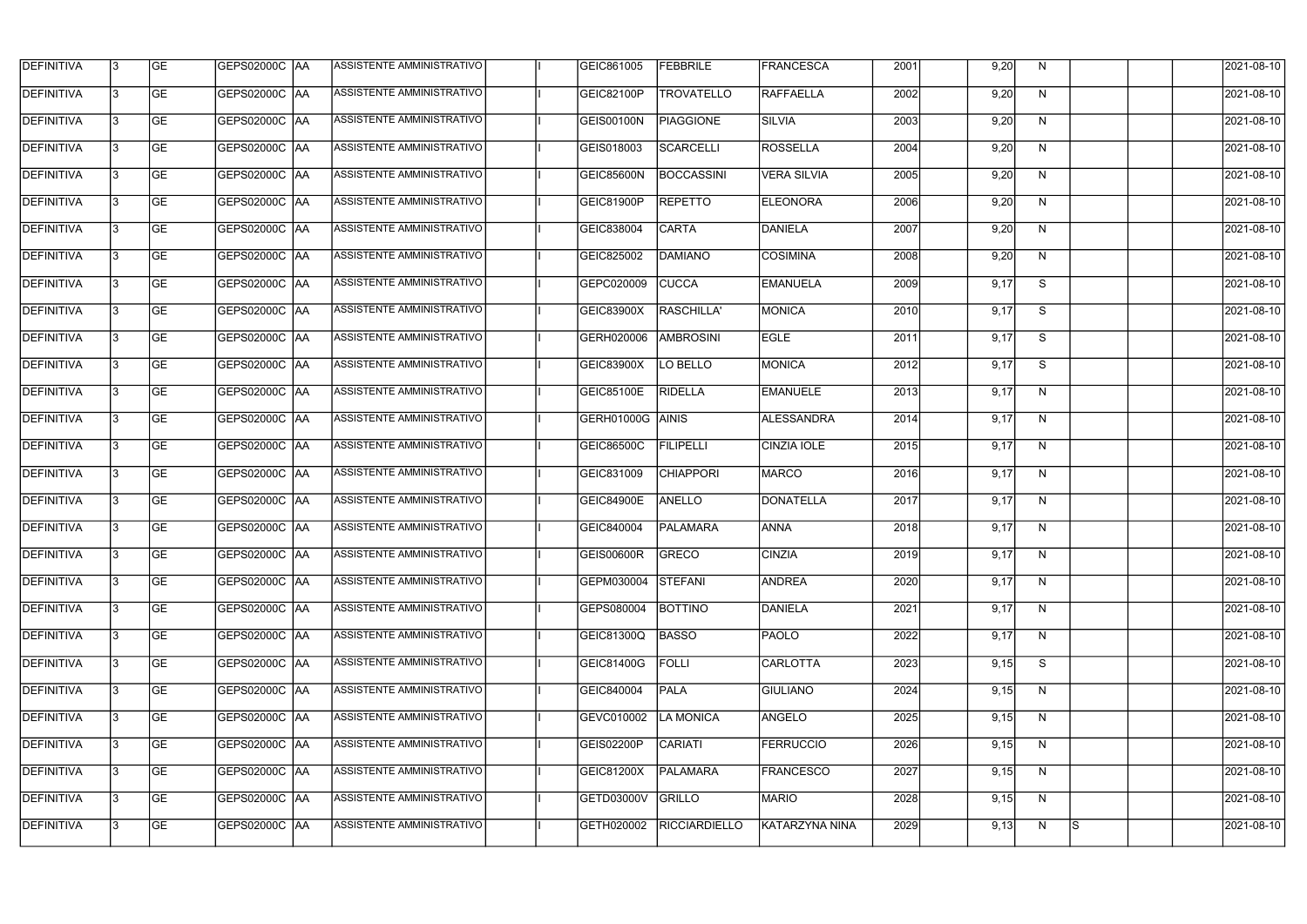| <b>DEFINITIVA</b> | 13  | <b>GE</b> | GEPS02000C  AA       | ASSISTENTE AMMINISTRATIVO        | <b>GEIC82100P</b>  | <b>AURELIO</b>       | <b>CONCETTA</b>       | 2030 | 9,11 | N. | 2021-08-10       |
|-------------------|-----|-----------|----------------------|----------------------------------|--------------------|----------------------|-----------------------|------|------|----|------------------|
| DEFINITIVA        | l3  | <b>GE</b> | GEPS02000C  AA       | ASSISTENTE AMMINISTRATIVO        | <b>GEIC85100E</b>  | <b>ESPOSITO</b>      | ROSA                  | 2031 | 9,10 | S  | 2021-08-10       |
| <b>DEFINITIVA</b> | l3  | <b>GE</b> | <b>GEPS02000C AA</b> | ASSISTENTE AMMINISTRATIVO        | <b>GEIC81200X</b>  | <b>ACERRA</b>        | <b>GIUSEPPE</b>       | 2032 | 9,10 | S  | 2021-08-10       |
| <b>DEFINITIVA</b> | 13  | <b>GE</b> | <b>GEPS02000C AA</b> | ASSISTENTE AMMINISTRATIVO        | GEPS050008         | D'ANTUONO            | <b>MARIANNA</b>       | 2033 | 9,10 | S  | 2021-08-10       |
| <b>DEFINITIVA</b> | l3  | <b>GE</b> | GEPS02000C  AA       | ASSISTENTE AMMINISTRATIVO        | GEPC020009         | CEI                  | <b>CHIARA</b>         | 2034 | 9,10 | S  | 2021-08-10       |
| <b>DEFINITIVA</b> | IЗ  | <b>GE</b> | <b>GEPS02000C AA</b> | <b>ASSISTENTE AMMINISTRATIVO</b> | <b>GEPC04000E</b>  | DONADIO              | <b>MARTINA</b>        | 2035 | 9,10 | S  | 2021-08-10       |
| <b>DEFINITIVA</b> | l3  | <b>GE</b> | <b>GEPS02000C AA</b> | <b>ASSISTENTE AMMINISTRATIVO</b> | GEIS017007         | <b>BADINO</b>        | <b>ROBERTO</b>        | 2036 | 9,10 | S  | 2021-08-10       |
| <b>DEFINITIVA</b> | l3  | <b>GE</b> | GEPS02000C AA        | ASSISTENTE AMMINISTRATIVO        | GEIC81200X         | <b>DA ROS</b>        | DANIELA               | 2037 | 9,10 | S  | 2021-08-10       |
| <b>DEFINITIVA</b> | l3  | <b>GE</b> | GEPS02000C  AA       | ASSISTENTE AMMINISTRATIVO        | GEPM04000P         | CAVALLARO            | ADA                   | 2038 | 9,10 | S  | 2021-08-10       |
| <b>DEFINITIVA</b> | l3  | <b>GE</b> | GEPS02000C AA        | ASSISTENTE AMMINISTRATIVO        | GEIC838004         | <b>GALLUCCI</b>      | <b>VALENTINA</b>      | 2039 | 9,10 | S  | 2021-08-10       |
| <b>DEFINITIVA</b> | l3  | <b>GE</b> | GEPS02000C AA        | ASSISTENTE AMMINISTRATIVO        | GEIC831009         | <b>MARTINASCO</b>    | <b>ELENA</b>          | 2040 | 9,10 | S  | 2021-08-10       |
| <b>DEFINITIVA</b> | 13  | <b>GE</b> | <b>GEPS02000C AA</b> | ASSISTENTE AMMINISTRATIVO        | GEPC020009         | LANDOLINA            | <b>LAURA ANTONINA</b> | 2041 | 9,10 | S  | 2021-08-10       |
| <b>DEFINITIVA</b> | l3  | <b>GE</b> | GEPS02000C  AA       | ASSISTENTE AMMINISTRATIVO        | GEPC020009         | <b>DE INNOCENTIS</b> | <b>NICOLETTA</b>      | 2042 | 9,10 | S  | 2021-08-10       |
| <b>DEFINITIVA</b> | l3  | <b>GE</b> | GEPS02000C AA        | ASSISTENTE AMMINISTRATIVO        | GEIC83900X         | <b>CHIARAVALLOTI</b> | <b>ALESSIA</b>        | 2043 | 9,10 | S  | 2021-08-10       |
| <b>DEFINITIVA</b> | l3  | <b>GE</b> | GEPS02000C  AA       | ASSISTENTE AMMINISTRATIVO        | GEPC01000P         | <b>TESTE</b>         | <b>GIUSEPPE</b>       | 2044 | 9,10 | S  | 2021-08-10       |
| <b>DEFINITIVA</b> | IЗ  | <b>GE</b> | GEPS02000C  AA       | ASSISTENTE AMMINISTRATIVO        | <b>GEIC85200A</b>  | <b>FIGLIOMENI</b>    | <b>SARA</b>           | 2045 | 9,10 | N  | 2021-08-10       |
| <b>DEFINITIVA</b> | IЗ  | <b>GE</b> | GEPS02000C  AA       | ASSISTENTE AMMINISTRATIVO        | GEIC80700C         | <b>D'AURIA</b>       | <b>VERONICA</b>       | 2046 | 9,10 | N  | 2021-08-10       |
| <b>DEFINITIVA</b> |     | <b>GE</b> | GEPS02000C  AA       | ASSISTENTE AMMINISTRATIVO        | GEIC85100E         | MAZZONI              | <b>ELISA</b>          | 2047 | 9,10 | N  | 2021-08-10       |
| <b>DEFINITIVA</b> | IЗ  | GE        | GEPS02000C  AA       | <b>ASSISTENTE AMMINISTRATIVO</b> | GEIC80700C         | SALERNO              | <b>MELCHIORRE</b>     | 2048 | 9,10 | N, | 2021-08-10       |
| <b>DEFINITIVA</b> | 13. | <b>GE</b> | GEPS02000C AA        | ASSISTENTE AMMINISTRATIVO        | GEPC020009         | FERRARO              | <b>FEDERICA</b>       | 2049 | 9,10 | N  | 2021-08-10       |
| <b>DEFINITIVA</b> | 13  | <b>GE</b> | <b>GEPS02000C AA</b> | ASSISTENTE AMMINISTRATIVO        | GEIC80700C         | NASTASI              | <b>RICCARDO</b>       | 2050 | 9,10 | N  | 2021-08-10       |
| <b>DEFINITIVA</b> | 13. | <b>GE</b> | GEPS02000C AA        | ASSISTENTE AMMINISTRATIVO        | GERH020006         | <b>TRAVO</b>         | <b>BRUNA</b>          | 2051 | 9,10 | N  | $2021 - 08 - 10$ |
| <b>DEFINITIVA</b> | 13  | <b>GE</b> | <b>GEPS02000C AA</b> | ASSISTENTE AMMINISTRATIVO        | GEIS02200P         | <b>BENTIVEGNA</b>    | <b>CLARA</b>          | 2052 | 9,10 | N  | 2021-08-10       |
| <b>DEFINITIVA</b> | 13  | <b>GE</b> | GEPS02000C AA        | ASSISTENTE AMMINISTRATIVO        | GEIC840004         | <b>OLIVA</b>         | <b>SABRINA</b>        | 2053 | 9,10 | N  | 2021-08-10       |
| <b>DEFINITIVA</b> | l3  | <b>GE</b> | GEPS02000C  AA       | ASSISTENTE AMMINISTRATIVO        | GEIC83900X         | <b>SPINETTI</b>      | <b>GIULIA</b>         | 2054 | 9,10 | N  | 2021-08-10       |
| DEFINITIVA        | l3  | <b>GE</b> | GEPS02000C  AA       | ASSISTENTE AMMINISTRATIVO        | GERH01000G MANNINO |                      | <b>PIERO</b>          | 2055 | 9,10 | N  | 2021-08-10       |
| DEFINITIVA        | l3  | <b>GE</b> | GEPS02000C  AA       | ASSISTENTE AMMINISTRATIVO        | GEIC80700C         | ABBATE               | ADA                   | 2056 | 9,10 | N  | 2021-08-10       |
| <b>DEFINITIVA</b> | l3  | <b>GE</b> | GEPS02000C AA        | ASSISTENTE AMMINISTRATIVO        | GEPC020009         | <b>DE PALMA</b>      | <b>DOMENICO</b>       | 2057 | 9,10 | N  | 2021-08-10       |
| <b>DEFINITIVA</b> | lЗ  | <b>GE</b> | GEPS02000C  AA       | ASSISTENTE AMMINISTRATIVO        | GEIC83900X         | <b>DE PONTE</b>      | DAVIDE THOMAS         | 2058 | 9,10 | N  | 2021-08-10       |
|                   |     |           |                      |                                  |                    |                      |                       |      |      |    |                  |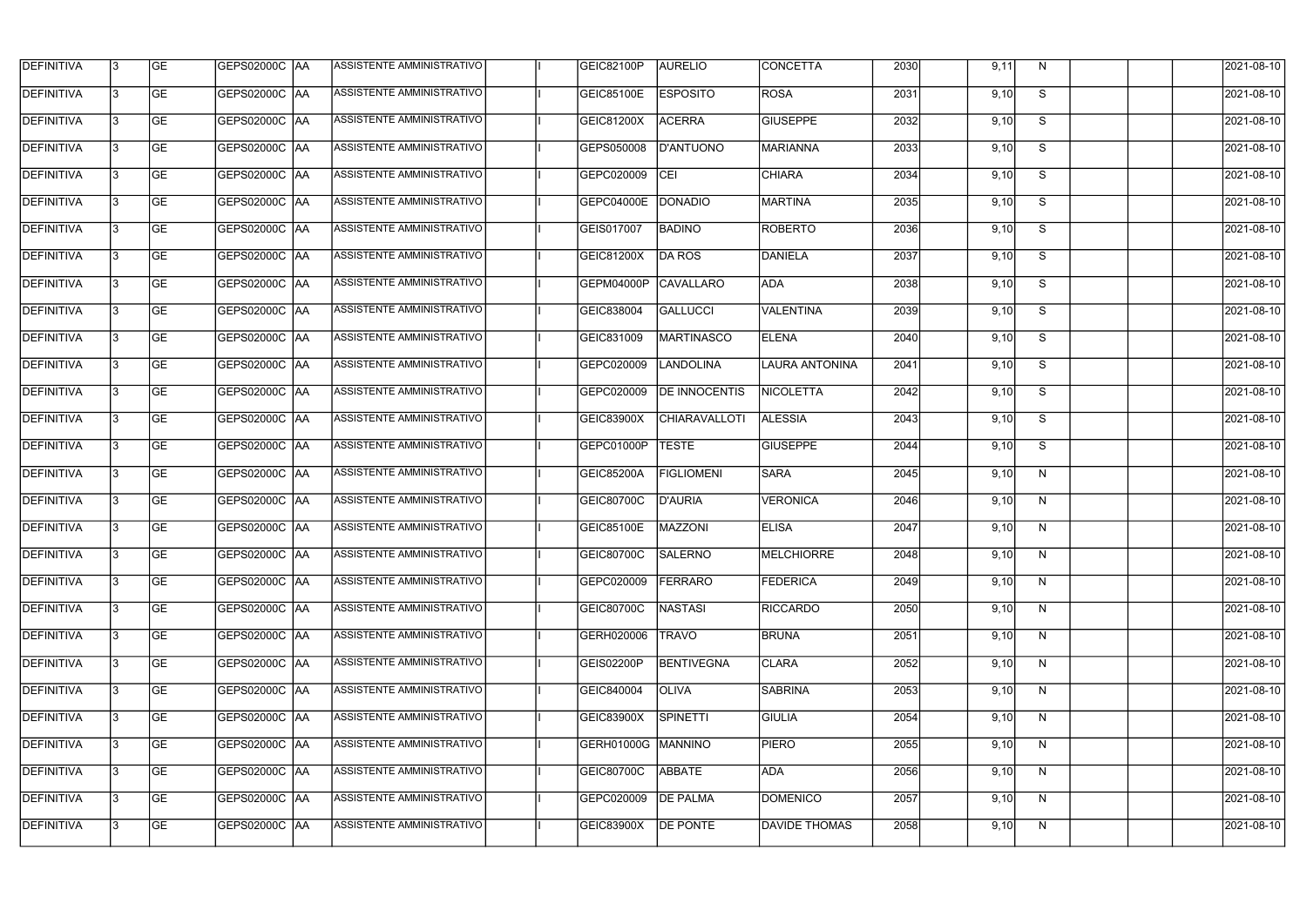| <b>DEFINITIVA</b> | 13  | <b>GE</b> |                      | ASSISTENTE AMMINISTRATIVO        | GEIC861005        | <b>CAPRASECCA</b>              | MARIACHIARA           | 2059 | 9,10 | N            | 2021-08-10 |
|-------------------|-----|-----------|----------------------|----------------------------------|-------------------|--------------------------------|-----------------------|------|------|--------------|------------|
| DEFINITIVA        | l3  | <b>GE</b> | GEPS02000C  AA       | ASSISTENTE AMMINISTRATIVO        | GEIC82700N        | <b>RISSO</b>                   | LORENZO               | 2060 | 9,10 | N            | 2021-08-10 |
| <b>DEFINITIVA</b> | l3  | <b>GE</b> | <b>GEPS02000C AA</b> | ASSISTENTE AMMINISTRATIVO        | GERH01000G SCARPA |                                | <b>MARIA CARLOTTA</b> | 2061 | 9,10 | N            | 2021-08-10 |
| <b>DEFINITIVA</b> | 13  | <b>GE</b> | <b>GEPS02000C AA</b> | ASSISTENTE AMMINISTRATIVO        | GEIC85200A        | DELLACASA                      | GIORGIO               | 2062 | 9,10 | $\mathsf{N}$ | 2021-08-10 |
| <b>DEFINITIVA</b> | l3  | <b>GE</b> | GEPS02000C  AA       | ASSISTENTE AMMINISTRATIVO        | GERI07000P        | <b>CUCCHIARA</b>               | <b>ROBERTA</b>        | 2063 | 9,10 | N            | 2021-08-10 |
| <b>DEFINITIVA</b> | IЗ  | <b>GE</b> | GEPS02000C AA        | <b>ASSISTENTE AMMINISTRATIVO</b> | GEPC04000E        | PLANO                          | <b>SERENA</b>         | 2064 | 9,10 | N            | 2021-08-10 |
| <b>DEFINITIVA</b> | l3  | <b>GE</b> | <b>GEPS02000C AA</b> | <b>ASSISTENTE AMMINISTRATIVO</b> | GEIS004005        | <b>CECALUPO</b>                | <b>DEBORA</b>         | 2065 | 9,10 | N            | 2021-08-10 |
| <b>DEFINITIVA</b> | l3  | <b>GE</b> | GEPS02000C AA        | ASSISTENTE AMMINISTRATIVO        | <b>GEIC85200A</b> | <b>SARTIANO</b>                | <b>DOMENICO</b>       | 2066 | 9,10 | N            | 2021-08-10 |
| <b>DEFINITIVA</b> | l3  | <b>GE</b> | GEPS02000C  AA       | ASSISTENTE AMMINISTRATIVO        | GEIS01400Q        | <b>FABIO</b>                   | <b>CHIARA</b>         | 2067 | 9,10 | N            | 2021-08-10 |
| <b>DEFINITIVA</b> | l3  | <b>GE</b> | GEPS02000C AA        | ASSISTENTE AMMINISTRATIVO        | GEPC020009        | <b>BONGIOVANNI</b>             | <b>CRISTINA</b>       | 2068 | 9,10 | N            | 2021-08-10 |
| <b>DEFINITIVA</b> | l3  | <b>GE</b> | GEPS02000C AA        | ASSISTENTE AMMINISTRATIVO        | <b>GEIC80600L</b> | <b>ROSSETTANI</b>              | <b>SARA</b>           | 2069 | 9,10 | N            | 2021-08-10 |
| <b>DEFINITIVA</b> | 13  | <b>GE</b> | <b>GEPS02000C AA</b> | ASSISTENTE AMMINISTRATIVO        | GEPM04000P        | BOSCHETTO                      | <b>ENRICO</b>         | 2070 | 9,10 | $\mathsf{N}$ | 2021-08-10 |
| <b>DEFINITIVA</b> | l3  | <b>GE</b> | GEPS02000C  AA       | ASSISTENTE AMMINISTRATIVO        | GEIC824006        | <b>CIPRIANI</b>                | ALESSANDRA            | 2071 | 9,10 | N            | 2021-08-10 |
| <b>DEFINITIVA</b> | l3  | <b>GE</b> | GEPS02000C AA        | ASSISTENTE AMMINISTRATIVO        | GEIC85100E        | <b>CARPINO</b>                 | <b>IOLANDA</b>        | 2072 | 9,10 | N            | 2021-08-10 |
| <b>DEFINITIVA</b> | l3  | <b>GE</b> | GEPS02000C  AA       | ASSISTENTE AMMINISTRATIVO        | GEIC85200A        | <b>FANFANI</b>                 | <b>FRANCESCO</b>      | 2073 | 9,10 | N            | 2021-08-10 |
| <b>DEFINITIVA</b> | IЗ  | <b>GE</b> | GEPS02000C  AA       | ASSISTENTE AMMINISTRATIVO        | GEIC80700C        | <b>ESPOSITO</b>                | VINCENZO              | 2074 | 9,10 | N            | 2021-08-10 |
| <b>DEFINITIVA</b> | l3  | <b>GE</b> | GEPS02000C  AA       | ASSISTENTE AMMINISTRATIVO        | GEIS003009        | <b>GIGLIO</b>                  | DAVID                 | 2075 | 9,10 | N            | 2021-08-10 |
| <b>DEFINITIVA</b> |     | <b>GE</b> | GEPS02000C  AA       | ASSISTENTE AMMINISTRATIVO        | GEIC840004        | <b>DODDIS</b>                  | LORENZA               | 2076 | 9,10 | N            | 2021-08-10 |
| <b>DEFINITIVA</b> | IЗ  | GE        | GEPS02000C  AA       | <b>ASSISTENTE AMMINISTRATIVO</b> | GEIC861005        | <b>ESPOSITO NUZZO DOMENICO</b> |                       | 2077 | 9,05 | S.           | 2021-08-10 |
| <b>DEFINITIVA</b> | 13. | <b>GE</b> | <b>GEPS02000C AA</b> | ASSISTENTE AMMINISTRATIVO        | GEPC01000P        | CASABUONI                      | <b>MARCO</b>          | 2078 | 9,05 | N            | 2021-08-10 |
| <b>DEFINITIVA</b> | 13. | <b>GE</b> | <b>GEPS02000C AA</b> | ASSISTENTE AMMINISTRATIVO        | <b>GEIS00600R</b> | <b>PIZZORNO</b>                | <b>ALESSIO</b>        | 2079 | 9,05 | N            | 2021-08-10 |
| <b>DEFINITIVA</b> | 13. | <b>GE</b> | GEPS02000C AA        | ASSISTENTE AMMINISTRATIVO        | GEIC82100P        | <b>IANNELLO</b>                | <b>ROSSANA</b>        | 2080 | 9,01 | N            | 2021-08-10 |
| <b>DEFINITIVA</b> | 13  | <b>GE</b> | <b>GEPS02000C AA</b> | ASSISTENTE AMMINISTRATIVO        | <b>GEIC83500L</b> | <b>TIRENDI</b>                 | <b>SARA</b>           | 2081 | 9,01 | N            | 2021-08-10 |
| <b>DEFINITIVA</b> | 13  | <b>GE</b> | GEPS02000C AA        | ASSISTENTE AMMINISTRATIVO        | GEIC82300A        | <b>CAPOSTAGNO</b>              | RAFFAELE              | 2082 | q    | S            | 2021-08-10 |
| <b>DEFINITIVA</b> | l3  | <b>GE</b> | GEPS02000C  AA       | ASSISTENTE AMMINISTRATIVO        | GEIC825002        | <b>LIPARI</b>                  | <b>SILVIA</b>         | 2083 |      | S            | 2021-08-10 |
| DEFINITIVA        | l3  | <b>GE</b> | GEPS02000C  AA       | ASSISTENTE AMMINISTRATIVO        | GEIC817003        | MANTOVANI                      | <b>ELISA</b>          | 2084 |      | S            | 2021-08-10 |
| DEFINITIVA        | l3  | <b>GE</b> | GEPS02000C  AA       | ASSISTENTE AMMINISTRATIVO        | GEIC85600N        | <b>SCIARRONE</b>               | <b>SELENE</b>         | 2085 |      | S            | 2021-08-10 |
| <b>DEFINITIVA</b> | l3  | <b>GE</b> | <b>GEPS02000C AA</b> | ASSISTENTE AMMINISTRATIVO        | GEIC804001        | <b>PARISI</b>                  | SABRINA               | 2086 | g    | S            | 2021-08-10 |
| <b>DEFINITIVA</b> | lЗ  | <b>GE</b> | GEPS02000C  AA       | ASSISTENTE AMMINISTRATIVO        | GEIC81400G        | SOBRERO                        | RAFFAELLA             | 2087 | 9    | S            | 2021-08-10 |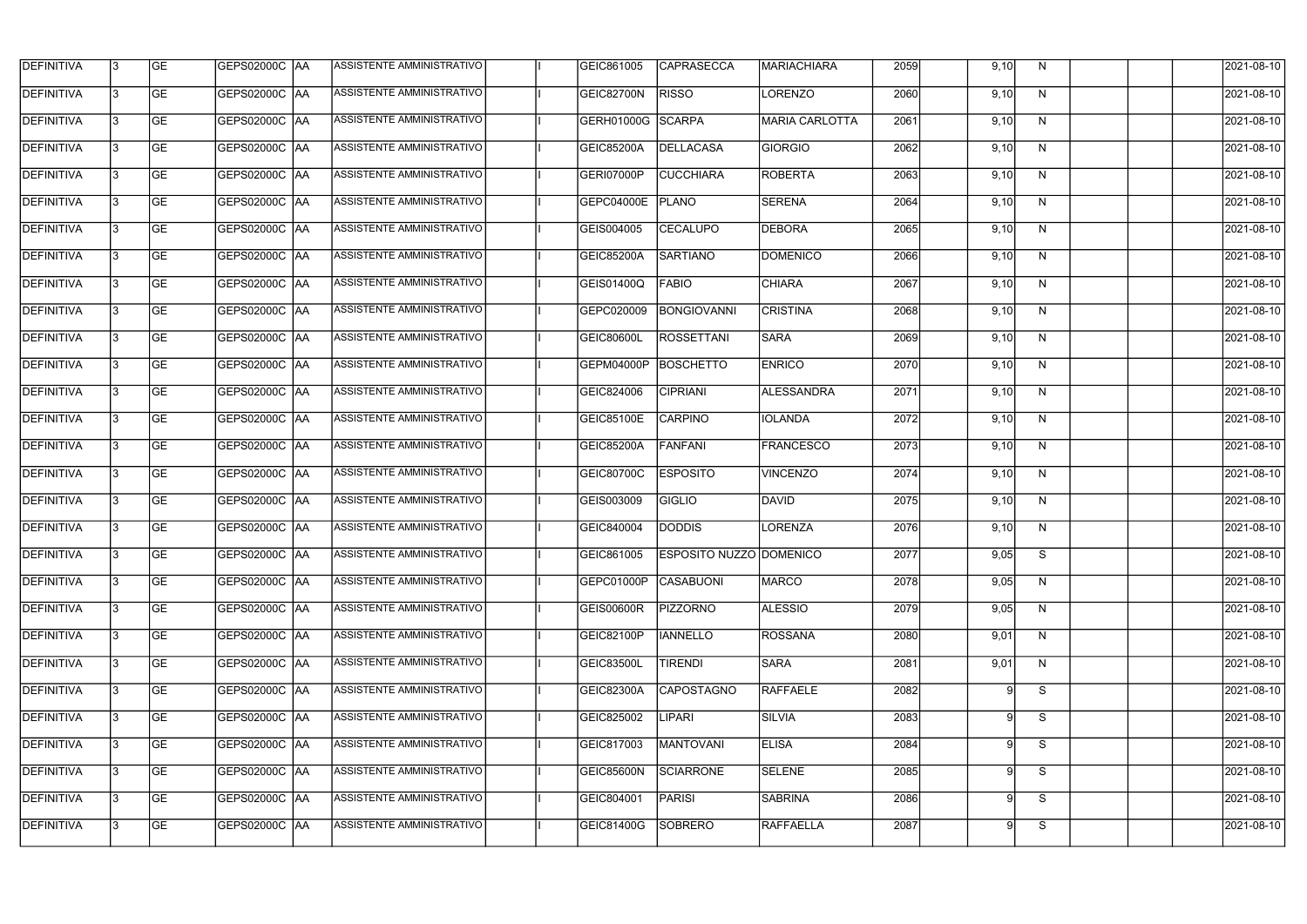| <b>DEFINITIVA</b> | l3  | <b>GE</b> |                      | ASSISTENTE AMMINISTRATIVO        | GEIC838004           | PORROVECCHIO            | ENZA                                  | 2088 |   | <sub>S</sub>            | 2021-08-10 |
|-------------------|-----|-----------|----------------------|----------------------------------|----------------------|-------------------------|---------------------------------------|------|---|-------------------------|------------|
| <b>DEFINITIVA</b> | l3  | <b>GE</b> | GEPS02000C  AA       | ASSISTENTE AMMINISTRATIVO        | GEVC010002           | <b>TONI</b>             | <b>MICHELA</b>                        | 2089 | g | S                       | 2021-08-10 |
| <b>DEFINITIVA</b> | l3  | <b>GE</b> | <b>GEPS02000C AA</b> | ASSISTENTE AMMINISTRATIVO        | GEIC85000P           | <b>COSTA</b>            | LAURA                                 | 2090 | a | S                       | 2021-08-10 |
| <b>DEFINITIVA</b> | l3  | <b>GE</b> | GEPS02000C AA        | ASSISTENTE AMMINISTRATIVO        | GEIC85000P           | <b>OLIVIERI</b>         | <b>ANNA MARIA</b>                     | 2091 | 9 | S                       | 2021-08-10 |
| <b>DEFINITIVA</b> | l3  | <b>GE</b> | <b>GEPS02000C AA</b> | ASSISTENTE AMMINISTRATIVO        | GEIC840004           | PILI                    | <b>FEDERICA</b>                       | 2092 | q | S                       | 2021-08-10 |
| <b>DEFINITIVA</b> | l3  | <b>GE</b> | GEPS02000C AA        | <b>ASSISTENTE AMMINISTRATIVO</b> | GEIS01400Q           | <b>DONATI</b>           | <b>ILARIA</b>                         | 2093 | g | S                       | 2021-08-10 |
| <b>DEFINITIVA</b> | lЗ  | <b>GE</b> | <b>GEPS02000C AA</b> | ASSISTENTE AMMINISTRATIVO        | GEIC861005           | <b>GERARA</b>           | <b>PAOLA</b>                          | 2094 | q | S                       | 2021-08-10 |
| <b>DEFINITIVA</b> | l3  | <b>GE</b> | <b>GEPS02000C AA</b> | <b>ASSISTENTE AMMINISTRATIVO</b> | <b>GEIC85100E</b>    | <b>MURA</b>             | <b>ENRICO</b>                         | 2095 | Q | $\overline{\mathbf{S}}$ | 2021-08-10 |
| <b>DEFINITIVA</b> | l3  | <b>GE</b> | GEPS02000C AA        | ASSISTENTE AMMINISTRATIVO        | GEIC85200A           | LO GRASSO               | <b>CLAUDIA</b>                        | 2096 |   | S                       | 2021-08-10 |
| <b>DEFINITIVA</b> |     | <b>GE</b> | GEPS02000C  AA       | ASSISTENTE AMMINISTRATIVO        | GEPS02000C           | <b>BERTOLOTTI</b>       | <b>GIORGIO</b>                        | 2097 |   | S                       | 2021-08-10 |
| <b>DEFINITIVA</b> | l3  | <b>GE</b> | GEPS02000C AA        | ASSISTENTE AMMINISTRATIVO        | GEIC862001           | <b>DE VANNA</b>         | <b>EMANUELE</b>                       | 2098 | a | S                       | 2021-08-10 |
| <b>DEFINITIVA</b> | 13  | <b>GE</b> |                      | ASSISTENTE AMMINISTRATIVO        | GEIC82100P           | <b>DAMONTE</b>          | <b>SILVIA LUIGINA</b><br><b>MARIA</b> | 2099 | q | S                       | 2021-08-10 |
| <b>DEFINITIVA</b> | 13  | <b>GE</b> | GEPS02000C   AA      | ASSISTENTE AMMINISTRATIVO        | GETH020002           | VENERE                  | <b>GIOVANNI</b>                       | 2100 |   | $\mathsf{N}$            | 2021-08-10 |
| <b>DEFINITIVA</b> | l3  | <b>GE</b> | GEPS02000C AA        | ASSISTENTE AMMINISTRATIVO        | GERH01000G DE MATTIA |                         | LAURA                                 | 2101 | a | N                       | 2021-08-10 |
| <b>DEFINITIVA</b> | l3  | <b>GE</b> | GEPS02000C  AA       | ASSISTENTE AMMINISTRATIVO        | <b>GEIC82000V</b>    | <b>REGGIARDO</b>        | FRANCESCA                             | 2102 | a | N                       | 2021-08-10 |
| <b>DEFINITIVA</b> | l3  | <b>GE</b> | GEPS02000C AA        | ASSISTENTE AMMINISTRATIVO        | GEIC81200X           | MASSARI                 | <b>BARBARA</b>                        | 2103 | a | N                       | 2021-08-10 |
| <b>DEFINITIVA</b> | IЗ  | <b>GE</b> |                      | ASSISTENTE AMMINISTRATIVO        | GEIC853006           | SGULO'                  | <b>ANTONIO</b>                        | 2104 | q | N                       | 2021-08-10 |
| <b>DEFINITIVA</b> |     | <b>GE</b> | GEPS02000C  AA       | ASSISTENTE AMMINISTRATIVO        | GEIS003009           | <b>STELLA</b>           | <b>ALEX</b>                           | 2105 |   | N                       | 2021-08-10 |
| <b>DEFINITIVA</b> |     | GE        | <b>GEPS02000C AA</b> | ASSISTENTE AMMINISTRATIVO        |                      | GETH020002 TAGLIAFIERRO | <b>VALERIO</b>                        | 2106 |   | N.                      | 2021-08-10 |
| <b>DEFINITIVA</b> | 13  | <b>GE</b> | GEPS02000C AA        | ASSISTENTE AMMINISTRATIVO        | GEIS003009           | <b>CLAVARINO</b>        | <b>EMANUELE</b>                       | 2107 | q | N                       | 2021-08-10 |
| <b>DEFINITIVA</b> | 13  | <b>GE</b> | <b>GEPS02000C AA</b> | ASSISTENTE AMMINISTRATIVO        | GEIC80700C           | MORGILLO                | <b>MARIALUCIA</b>                     | 2108 | 9 | N                       | 2021-08-10 |
| <b>DEFINITIVA</b> | 13  | <b>GE</b> | GEPS02000C  AA       | ASSISTENTE AMMINISTRATIVO        | <b>GEIC83600C</b>    | <b>CUTRARO</b>          | <b>SAMUELE</b>                        | 2109 |   | N                       | 2021-08-10 |
| <b>DEFINITIVA</b> | 13. | <b>GE</b> | <b>GEPS02000C AA</b> | ASSISTENTE AMMINISTRATIVO        | <b>GEIC80700C</b>    | <b>ZAPPIA</b>           | <b>STEFANIA</b>                       | 2110 | g | N                       | 2021-08-10 |
| <b>DEFINITIVA</b> | 13  | <b>GE</b> | GEPS02000C AA        | ASSISTENTE AMMINISTRATIVO        | GERI07000P           | <b>TAVERNA</b>          | MARCO                                 | 2111 | a | N                       | 2021-08-10 |
| <b>DEFINITIVA</b> | 13  | <b>GE</b> | GEPS02000C  AA       | ASSISTENTE AMMINISTRATIVO        | GERI02000N           | ANGIONI                 | <b>EDMOND</b>                         | 2112 | q | N                       | 2021-08-10 |
| <b>DEFINITIVA</b> | IЗ  | <b>GE</b> | GEPS02000C  AA       | ASSISTENTE AMMINISTRATIVO        | GERI07000P           | TRUCCO                  | <b>CHIARA</b>                         | 2113 |   | N                       | 2021-08-10 |
| DEFINITIVA        | l3  | <b>GE</b> | GEPS02000C  AA       | ASSISTENTE AMMINISTRATIVO        | GEIC80700C           | SCAVONE                 | <b>SIMONA</b>                         | 2114 |   | N                       | 2021-08-10 |
| DEFINITIVA        | l3  | <b>GE</b> | GEPS02000C  AA       | ASSISTENTE AMMINISTRATIVO        | GEIS02200P           | <b>COPPOLA</b>          | SIMONE                                | 2115 | g | N,                      | 2021-08-10 |
| <b>DEFINITIVA</b> | IЗ  | <b>GE</b> | GEPS02000C  AA       | ASSISTENTE AMMINISTRATIVO        | GEIC83900X           | <b>DEMICHELIS</b>       | <b>FRANCESCO</b>                      | 2116 | 9 | N                       | 2021-08-10 |
|                   |     |           |                      |                                  |                      |                         |                                       |      |   |                         |            |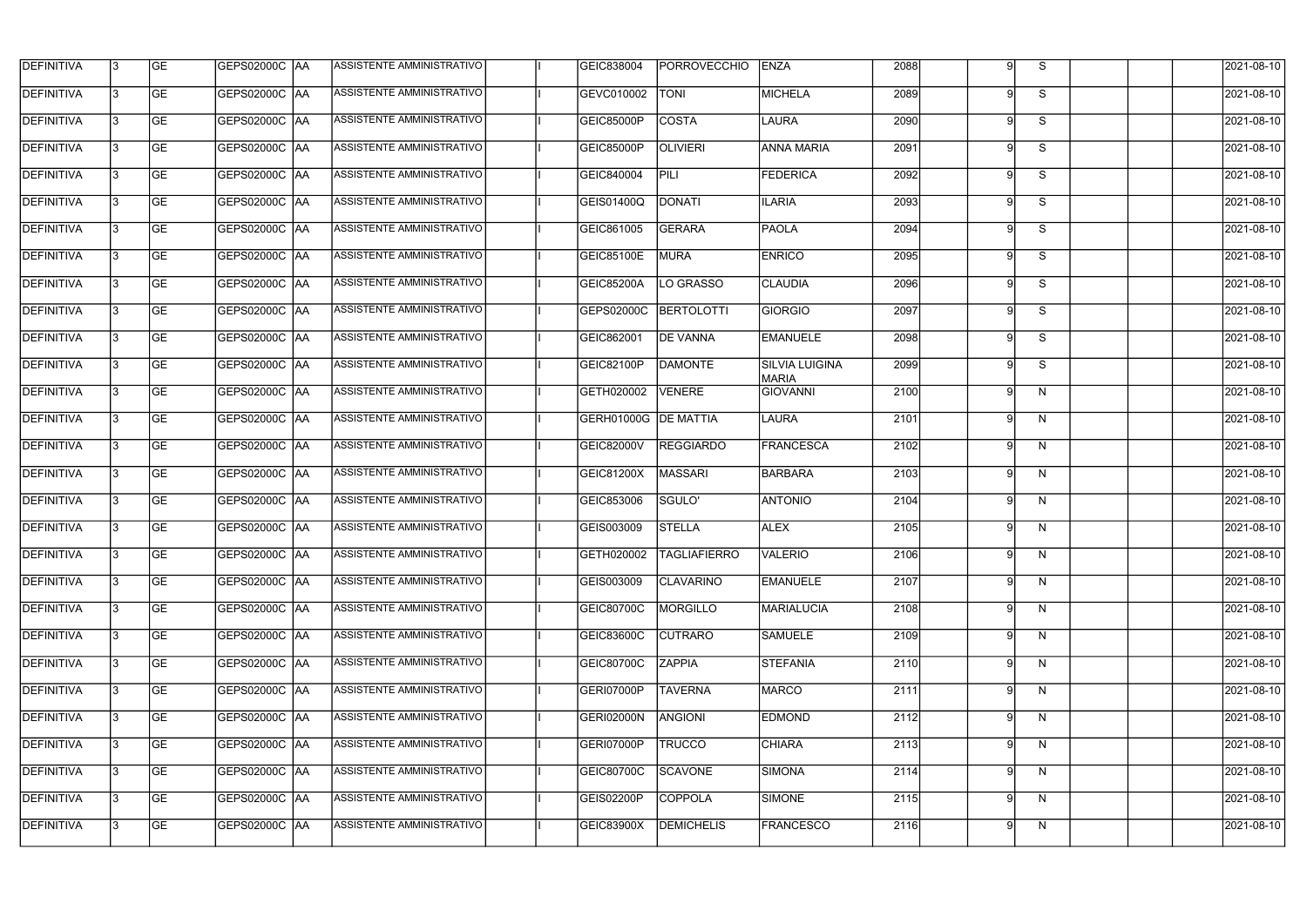| <b>DEFINITIVA</b> | 13 | GE        | GEPS02000C  AA         | ASSISTENTE AMMINISTRATIVO        | <b>GEIC84900E</b> | <b>VERTERAMO</b> | <b>VINCENZO</b>     | 2117 |          | N            |     | 2021-08-10       |
|-------------------|----|-----------|------------------------|----------------------------------|-------------------|------------------|---------------------|------|----------|--------------|-----|------------------|
| <b>DEFINITIVA</b> | IЗ | GE        | GEPS02000C   AA        | ASSISTENTE AMMINISTRATIVO        | <b>GEIC83900X</b> | MONTECUCCO       | NICOLETTA           | 2118 |          | N            |     | 2021-08-10       |
| <b>DEFINITIVA</b> | 13 | <b>GE</b> | <b>GEPS02000C AA</b>   | ASSISTENTE AMMINISTRATIVO        | GEIC804001        | VEIZAJ           | <b>JOANA</b>        | 2119 | O        | N            |     | 2021-08-10       |
| <b>DEFINITIVA</b> | l3 | <b>GE</b> | <b>GEPS02000C AA</b>   | ASSISTENTE AMMINISTRATIVO        | GEIC83000D        | FABBRI           | <b>JACOPO</b>       | 2120 | g        | $\mathsf{N}$ |     | 2021-08-10       |
| <b>DEFINITIVA</b> | l3 | GE        | GEPS02000C AA          | <b>ASSISTENTE AMMINISTRATIVO</b> | GEIC804001        | <b>TASSISTRO</b> | <b>LUCA</b>         | 2121 | Q        | $\mathsf{N}$ |     | 2021-08-10       |
| <b>DEFINITIVA</b> | l3 | <b>GE</b> | GEPS02000C AA          | ASSISTENTE AMMINISTRATIVO        | <b>GERI02000N</b> | <b>ROBERTO</b>   | SIMONE              | 2122 | Q        | N            | ls. | 2021-08-10       |
| <b>DEFINITIVA</b> | l3 | <b>GE</b> | GEPS02000C AA          | ASSISTENTE AMMINISTRATIVO        | <b>GEIC84900E</b> | <b>GAGGERO</b>   | <b>RICCARDO</b>     | 2123 | Ω        | N            |     | 2021-08-10       |
| <b>DEFINITIVA</b> | l3 | <b>GE</b> | GEPS02000C AA          | ASSISTENTE AMMINISTRATIVO        | GEIC83900X        | SPERANZA         | <b>JESSICA</b>      | 2124 |          | N            |     | 2021-08-10       |
| <b>DEFINITIVA</b> | l3 | <b>GE</b> | GEPS02000C AA          | ASSISTENTE AMMINISTRATIVO        | GEPS030003        | <b>CARAFFINI</b> | <b>ENRICA</b>       | 2125 |          | N            |     | 2021-08-10       |
| <b>DEFINITIVA</b> | l3 | GE        | GEPS02000C   AA        | ASSISTENTE AMMINISTRATIVO        | GEIC81400G        | <b>ODONE</b>     | <b>CRISTINA</b>     | 2126 |          | N            |     | 2021-08-10       |
| <b>DEFINITIVA</b> | 13 | GE        | GEPS02000C AA          | ASSISTENTE AMMINISTRATIVO        | GEIS018003        | <b>FALCONE</b>   | GIORGIO             | 2127 |          | N            |     | 2021-08-10       |
| <b>DEFINITIVA</b> | l3 | <b>GE</b> | GEPS02000C AA          | ASSISTENTE AMMINISTRATIVO        | GEIC82300A        | <b>GULLOTTO</b>  | <b>MATTEO</b>       | 2128 | Q        | N            |     | 2021-08-10       |
| <b>DEFINITIVA</b> | l3 | GE        | <b>GEPS02000C   AA</b> | ASSISTENTE AMMINISTRATIVO        | GEPS17000A        | <b>AURIOSO</b>   | <b>EMANUELE</b>     | 2129 |          | N            |     | 2021-08-10       |
| <b>DEFINITIVA</b> | l3 | <b>GE</b> | GEPS02000C AA          | ASSISTENTE AMMINISTRATIVO        | <b>GEIC85200A</b> | <b>AMATO</b>     | ANNALISA            | 2130 | q        | N            |     | 2021-08-10       |
| <b>DEFINITIVA</b> | l3 | <b>GE</b> | GEPS02000C AA          | ASSISTENTE AMMINISTRATIVO        | GERH020006        | <b>PUTRINO</b>   | <b>SONIA</b>        | 2131 |          | N            |     | 2021-08-10       |
| <b>DEFINITIVA</b> | 13 | GE        | GEPS02000C AA          | ASSISTENTE AMMINISTRATIVO        | GEIS017007        | <b>MERICI</b>    | <b>ROSSELLA</b>     | 2132 | $\Omega$ | N            |     | 2021-08-10       |
| <b>DEFINITIVA</b> | l3 | <b>GE</b> | GEPS02000C   AA        | ASSISTENTE AMMINISTRATIVO        | GEIC82100P        | GRASSO           | <b>CHIARA</b>       | 2133 |          | N            |     | 2021-08-10       |
| <b>DEFINITIVA</b> | IЗ | <b>GE</b> | GEPS02000C  AA         | ASSISTENTE AMMINISTRATIVO        | GEIC82100P        | MONCADA          | <b>SIMONA</b>       | 2134 |          | N            |     | 2021-08-10       |
| <b>DEFINITIVA</b> | IЗ | GE        | GEPS02000C  AA         | <b>ASSISTENTE AMMINISTRATIVO</b> | GEIC829009        | <b>PICCIOLO</b>  | <b>MARTINA</b>      | 2135 |          | N            |     | 2021-08-10       |
| <b>DEFINITIVA</b> | l3 | GE        | <b>GEPS02000C AA</b>   | ASSISTENTE AMMINISTRATIVO        | GEIC860009        | <b>AMOROSO</b>   | SALVATORE           | 2136 | Q        | N            |     | 2021-08-10       |
| <b>DEFINITIVA</b> | l3 | GE        | <b>GEPS02000C AA</b>   | ASSISTENTE AMMINISTRATIVO        | <b>GEIS00600R</b> | CANGINI          | SIMONE              | 2137 |          | N            |     | 2021-08-10       |
| <b>DEFINITIVA</b> | 13 | <b>GE</b> | GEPS02000C AA          | ASSISTENTE AMMINISTRATIVO        | GEIS018003        | <b>RUSSELLO</b>  | <b>PAMELA</b>       | 2138 | q        | N            |     | $2021 - 08 - 10$ |
| <b>DEFINITIVA</b> | l3 | <b>GE</b> | GEPS02000C AA          | ASSISTENTE AMMINISTRATIVO        | GEIC82100P        | <b>POLLINO</b>   | <b>FRANCESCOPIO</b> | 2139 |          | N            |     | 2021-08-10       |
| <b>DEFINITIVA</b> | l3 | <b>GE</b> | GEPS02000C AA          | ASSISTENTE AMMINISTRATIVO        | GEIC85100E        | <b>MAURICI</b>   | FRANCESCO           | 2140 | Q        | N            |     | 2021-08-10       |
| <b>DEFINITIVA</b> | l3 | <b>GE</b> | GEPS02000C  AA         | ASSISTENTE AMMINISTRATIVO        | GERI07000P        | <b>TRUCCO</b>    | <b>CRISTINA</b>     | 2141 |          | N            |     | 2021-08-10       |
| <b>DEFINITIVA</b> | l3 | <b>GE</b> | GEPS02000C  AA         | ASSISTENTE AMMINISTRATIVO        | <b>GEIC86400L</b> | PEZZELLA         | <b>ROBERTO</b>      | 2142 |          | N            |     | 2021-08-10       |
| <b>DEFINITIVA</b> | l3 | GE        | GEPS02000C  AA         | ASSISTENTE AMMINISTRATIVO        | <b>GEIC85000P</b> | <b>FERRANDO</b>  | <b>TERESA</b>       | 2143 |          | N            |     | 2021-08-10       |
| <b>DEFINITIVA</b> | l3 | GE        | GEPS02000C AA          | ASSISTENTE AMMINISTRATIVO        | GEIC838004        | <b>RASCHELLA</b> | <b>CLARA</b>        | 2144 | Q        | N            |     | 2021-08-10       |
| <b>DEFINITIVA</b> | l3 | GE        | GEPS02000C AA          | ASSISTENTE AMMINISTRATIVO        | GERH020006        | <b>SAPUPPO</b>   | <b>MARTA</b>        | 2145 | .9       | N            |     | 2021-08-10       |
|                   |    |           |                        |                                  |                   |                  |                     |      |          |              |     |                  |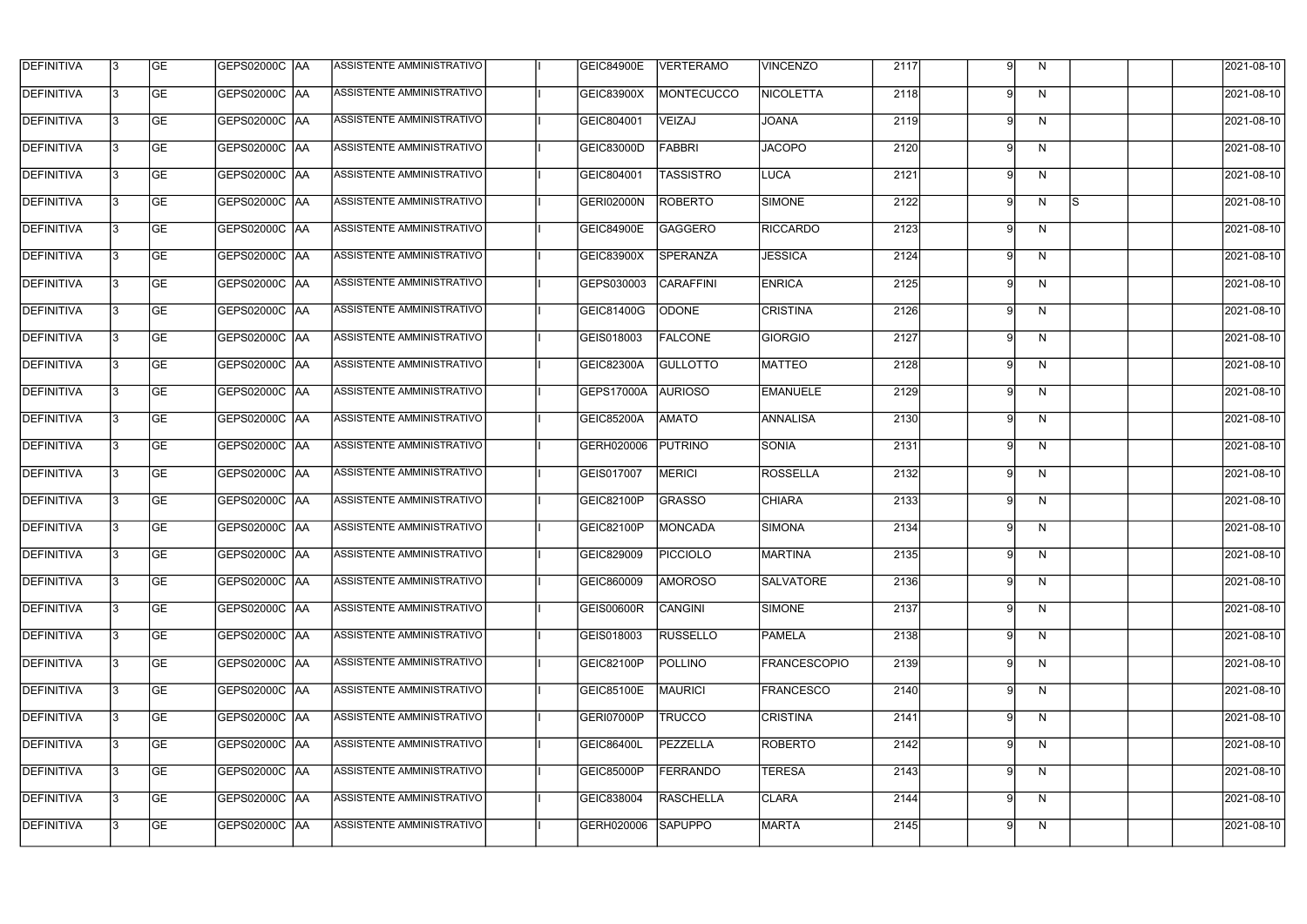| <b>DEFINITIVA</b> | 13  | <b>GE</b> | <b>GEPS02000C AA</b> | ASSISTENTE AMMINISTRATIVO        | GEIC811004        | <b>RICCI</b>        | <b>AMBRA</b>                | 2146 | g        | N            | 2021-08-10 |
|-------------------|-----|-----------|----------------------|----------------------------------|-------------------|---------------------|-----------------------------|------|----------|--------------|------------|
| DEFINITIVA        | l3  | <b>GE</b> | <b>GEPS02000C AA</b> | ASSISTENTE AMMINISTRATIVO        | GEIS00600R        | <b>CONDOLUCI</b>    | <b>VINCENZO</b>             | 2147 | a        | N            | 2021-08-10 |
| <b>DEFINITIVA</b> | l3  | <b>GE</b> | <b>GEPS02000C AA</b> | ASSISTENTE AMMINISTRATIVO        | GEVC010002        | <b>DI MAURO</b>     | PAOLA                       | 2148 | 9        | $\mathsf{N}$ | 2021-08-10 |
| <b>DEFINITIVA</b> | l3  | <b>GE</b> | <b>GEPS02000C AA</b> | ASSISTENTE AMMINISTRATIVO        | GERH01000G        | <b>VENTURA</b>      | <b>MARCELLO</b><br>FABRIZIO | 2149 | 9        | $\mathsf{N}$ | 2021-08-10 |
| <b>DEFINITIVA</b> | l3  | <b>GE</b> | <b>GEPS02000C AA</b> | ASSISTENTE AMMINISTRATIVO        | GERH020006        | CANU                | <b>ERICA</b>                | 2150 | 9        | N            | 2021-08-10 |
| <b>DEFINITIVA</b> | l3  | <b>GE</b> | <b>GEPS02000C AA</b> | <b>ASSISTENTE AMMINISTRATIVO</b> | GEIC85000P        | <b>DEVITA</b>       | <b>ROSSANA</b>              | 2151 | a        | N            | 2021-08-10 |
| <b>DEFINITIVA</b> | l3  | <b>GE</b> | <b>GEPS02000C AA</b> | ASSISTENTE AMMINISTRATIVO        | GEIS01400Q        | <b>IACOVELLI</b>    | <b>JADER</b>                | 2152 | a        | N            | 2021-08-10 |
| <b>DEFINITIVA</b> | l3  | <b>GE</b> | <b>GEPS02000C AA</b> | ASSISTENTE AMMINISTRATIVO        | GEIS01400Q        | <b>DEIANA</b>       | <b>GLORIA</b>               | 2153 |          | $\mathsf{N}$ | 2021-08-10 |
| <b>DEFINITIVA</b> |     | <b>GE</b> |                      | ASSISTENTE AMMINISTRATIVO        | GEVC010002        | <b>DELLO IACONO</b> | <b>MARIA</b>                | 2154 |          | N            | 2021-08-10 |
| <b>DEFINITIVA</b> | l3  | <b>GE</b> | GEPS02000C AA        | ASSISTENTE AMMINISTRATIVO        | GEIC808008        | <b>FUSCO</b>        | <b>FEDERICA</b>             | 2155 |          | N            | 2021-08-10 |
| <b>DEFINITIVA</b> | 13  | <b>GE</b> | GEPS02000C AA        | ASSISTENTE AMMINISTRATIVO        | GEIC817003        | <b>COTELLA</b>      | <b>PAMELA</b>               | 2156 | a        | N            | 2021-08-10 |
| <b>DEFINITIVA</b> | l3  | <b>GE</b> |                      | ASSISTENTE AMMINISTRATIVO        | GEIC824006        | <b>VINCENZI</b>     | <b>MICHELE</b>              | 2157 |          | $\mathsf{N}$ | 2021-08-10 |
| <b>DEFINITIVA</b> | l3  | <b>GE</b> | GEPS02000C AA        | ASSISTENTE AMMINISTRATIVO        | GEIS01600B        | <b>ODEPEMKO</b>     | NADIA                       | 2158 | 9        | N            | 2021-08-10 |
| <b>DEFINITIVA</b> | l3  | <b>GE</b> | GEPS02000C  AA       | ASSISTENTE AMMINISTRATIVO        | GEIC860009        | <b>MANTOVANI</b>    | <b>LEONARDO</b>             | 2159 | q        | N            | 2021-08-10 |
| <b>DEFINITIVA</b> | l3  | <b>GE</b> |                      | ASSISTENTE AMMINISTRATIVO        | GEPS050008        | <b>BAUDANZA</b>     | DORA                        | 2160 | $\Omega$ | N            | 2021-08-10 |
| <b>DEFINITIVA</b> | IЗ  | <b>GE</b> |                      | ASSISTENTE AMMINISTRATIVO        | GEIS00700L        | SANSALONE           | LUIGI                       | 2161 | q        | N            | 2021-08-10 |
| <b>DEFINITIVA</b> | I3  | <b>GE</b> | GEPS02000C   AA      | ASSISTENTE AMMINISTRATIVO        | GERI02000N        | <b>BARTUCCA</b>     | GENAI                       | 2162 |          | N            | 2021-08-10 |
| DEFINITIVA        |     | <b>GE</b> | GEPS02000C AA        | ASSISTENTE AMMINISTRATIVO        | GETH020002        | <b>SAPIENZA</b>     | <b>FEDERICA</b>             | 2163 | g        | N            | 2021-08-10 |
| <b>DEFINITIVA</b> | 13  | <b>GE</b> | GEPS02000C  AA       | ASSISTENTE AMMINISTRATIVO        | <b>GEIS02200P</b> | <b>DE MARTINI</b>   | <b>GIANLUCA</b>             | 2164 |          | N.           | 2021-08-10 |
| <b>DEFINITIVA</b> | 13  | <b>GE</b> | <b>GEPS02000C AA</b> | ASSISTENTE AMMINISTRATIVO        | GESL01000P        | <b>CANEPA</b>       | SIMONE                      | 2165 | 9        | N            | 2021-08-10 |
| <b>DEFINITIVA</b> | 13  | <b>GE</b> | GEPS02000C AA        | ASSISTENTE AMMINISTRATIVO        | GEIS01400Q        | <b>BUFFETTI</b>     | LARA                        | 2166 | .9       | N            | 2021-08-10 |
| <b>DEFINITIVA</b> | 13. | <b>GE</b> | <b>GEPS02000C AA</b> | ASSISTENTE AMMINISTRATIVO        | GEIC838004        | <b>ROGGERONE</b>    | <b>ELISA</b>                | 2167 | g        | N            | 2021-08-10 |
| <b>DEFINITIVA</b> | 13  | <b>GE</b> | GEPS02000C AA        | ASSISTENTE AMMINISTRATIVO        | <b>GEIC85500T</b> | <b>MAZZONE</b>      | MARCO                       | 2168 | q        | N            | 2021-08-10 |
| <b>DEFINITIVA</b> | 13  | <b>GE</b> | GEPS02000C  AA       | ASSISTENTE AMMINISTRATIVO        | GEPS02000C        | MARCU               | <b>ALINA LORETA</b>         | 2169 | q        | N            | 2021-08-10 |
| <b>DEFINITIVA</b> | IЗ  | <b>GE</b> | GEPS02000C  AA       | ASSISTENTE AMMINISTRATIVO        | GEIC83900X        | <b>ZICHICHI</b>     | PATRIZIA                    | 2170 |          | N            | 2021-08-10 |
| DEFINITIVA        | l3  | <b>GE</b> | GEPS02000C  AA       | ASSISTENTE AMMINISTRATIVO        | GEPS02000C        | <b>BORGHESE</b>     | SIMONA                      | 2171 |          | N            | 2021-08-10 |
| <b>DEFINITIVA</b> | l3  | <b>GE</b> | GEPS02000C  AA       | ASSISTENTE AMMINISTRATIVO        | GEIC824006        | <b>PARODI</b>       | <b>CATERINA</b>             | 2172 | g        | N,           | 2021-08-10 |
| <b>DEFINITIVA</b> | 13. | <b>GE</b> | GEPS02000C AA        | ASSISTENTE AMMINISTRATIVO        | <b>GEIC85200A</b> | <b>CAVIGLIA</b>     | <b>MANUELA</b>              | 2173 | 9        | N            | 2021-08-10 |
| <b>DEFINITIVA</b> |     | <b>GE</b> | GEPS02000C  AA       | ASSISTENTE AMMINISTRATIVO        | GESL01000P        | <b>TONCELLI</b>     | <b>MASSIMO</b>              | 2174 | 9        | N            | 2021-08-10 |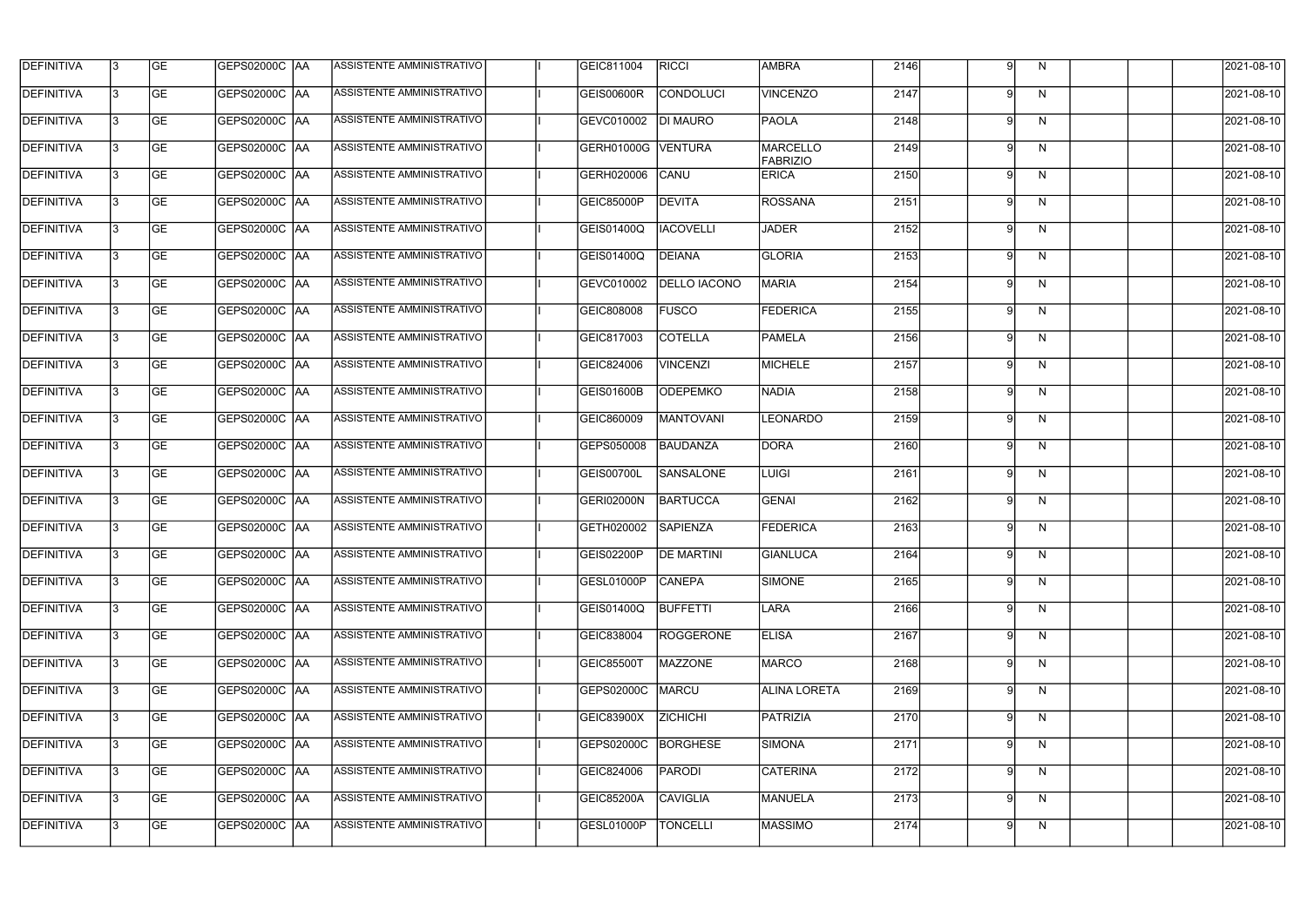| <b>DEFINITIVA</b> | 13  | <b>GE</b> | <b>GEPS02000C AA</b> | ASSISTENTE AMMINISTRATIVO        | <b>GEIS00600R</b>          | NERI              | <b>VIVIANA LUCIA</b>           | 2175 | 9    | N            | 2021-08-10 |
|-------------------|-----|-----------|----------------------|----------------------------------|----------------------------|-------------------|--------------------------------|------|------|--------------|------------|
| <b>DEFINITIVA</b> | l3  | <b>GE</b> | GEPS02000C AA        | ASSISTENTE AMMINISTRATIVO        | GEIS00600R                 | <b>CASATI</b>     | MANUELA                        | 2176 |      | N            | 2021-08-10 |
| <b>DEFINITIVA</b> | l3  | <b>GE</b> | GEPS02000C AA        | ASSISTENTE AMMINISTRATIVO        | GEIC84100X                 | <b>PITTALUGA</b>  | <b>CRISTINA</b>                | 2177 | 9    | N            | 2021-08-10 |
| <b>DEFINITIVA</b> | l3  | <b>GE</b> | <b>GEPS02000C AA</b> | ASSISTENTE AMMINISTRATIVO        | GEIC85000P                 | PIU               | <b>SANDRA</b>                  | 2178 | g    | $\mathsf{N}$ | 2021-08-10 |
| <b>DEFINITIVA</b> | l3  | <b>GE</b> | <b>GEPS02000C AA</b> | ASSISTENTE AMMINISTRATIVO        | <b>GEIC85200A</b>          | <b>CALVISI</b>    | <b>SEBASTIANA</b>              | 2179 | 9    | N            | 2021-08-10 |
| <b>DEFINITIVA</b> | l3  | <b>GE</b> | <b>GEPS02000C AA</b> | <b>ASSISTENTE AMMINISTRATIVO</b> | GEIC804001                 | <b>RASPITZU</b>   | <b>CRISTINA</b>                | 2180 | a    | N            | 2021-08-10 |
| <b>DEFINITIVA</b> | l3  | <b>GE</b> | <b>GEPS02000C AA</b> | ASSISTENTE AMMINISTRATIVO        | <b>GEIC85200A</b>          | <b>PULEJO</b>     | <b>TERESA</b>                  | 2181 | q    | N            | 2021-08-10 |
| <b>DEFINITIVA</b> | l3  | <b>GE</b> | <b>GEPS02000C AA</b> | ASSISTENTE AMMINISTRATIVO        | GEIC853006                 | <b>ZECCHINI</b>   | <b>ALESSANDRA</b>              | 2182 |      | N            | 2021-08-10 |
| <b>DEFINITIVA</b> |     | <b>GE</b> |                      | ASSISTENTE AMMINISTRATIVO        | GEPS030003                 | <b>TASSARA</b>    | <b>GIOVANNI BATTISTA</b>       | 2183 |      | N            | 2021-08-10 |
| <b>DEFINITIVA</b> | l3  | <b>GE</b> |                      | ASSISTENTE AMMINISTRATIVO        | GEIC804001                 | <b>BORDO</b>      | <b>ANNA</b>                    | 2184 |      | N            | 2021-08-10 |
| <b>DEFINITIVA</b> | 13  | <b>GE</b> | GEPS02000C AA        | ASSISTENTE AMMINISTRATIVO        | <b>GEIC86500C</b>          | <b>GRAZIUSO</b>   | <b>GIUSEPPINA</b>              | 2185 | g    | N            | 2021-08-10 |
| <b>DEFINITIVA</b> | l3  | <b>GE</b> |                      | ASSISTENTE AMMINISTRATIVO        | GEIC83000D                 | <b>ORSO</b>       | <b>ORIETTA</b>                 | 2186 |      | $\mathsf{N}$ | 2021-08-10 |
| <b>DEFINITIVA</b> | l3  | <b>GE</b> | GEPS02000C AA        | <b>ASSISTENTE AMMINISTRATIVO</b> | GEPC01000P                 | <b>DE MORO</b>    | <b>GIUSEPPE</b>                | 2187 | q    | N            | 2021-08-10 |
| <b>DEFINITIVA</b> | l3  | <b>GE</b> | GEPS02000C  AA       | ASSISTENTE AMMINISTRATIVO        | GERI02000N                 | <b>ZINGONE</b>    | <b>CINZIA IRENE</b>            | 2188 | 8,98 | N            | 2021-08-10 |
| <b>DEFINITIVA</b> | l3  | <b>GE</b> |                      | ASSISTENTE AMMINISTRATIVO        | <b>GEIC84900E</b>          | <b>BOCCACCIO</b>  | <b>NATASCIA</b>                | 2189 | 8,97 | S            | 2021-08-10 |
| <b>DEFINITIVA</b> | IЗ  | <b>GE</b> |                      | ASSISTENTE AMMINISTRATIVO        | <b>GEIC84400B</b>          | <b>FRAGNITO</b>   | <b>GAETANO</b>                 | 2190 | 8,95 | N            | 2021-08-10 |
| <b>DEFINITIVA</b> | I3  | <b>GE</b> | GEPS02000C  AA       | ASSISTENTE AMMINISTRATIVO        | <b>GEIC85500T</b>          | <b>ANNALORO</b>   | <b>LUIGI</b>                   | 2191 | 8,93 | S            | 2021-08-10 |
| DEFINITIVA        |     | <b>GE</b> |                      | ASSISTENTE AMMINISTRATIVO        | <b>GEIS01600B</b>          | <b>MENNELLA</b>   | <b>DANIELA</b>                 | 2192 | 8,93 | S            | 2021-08-10 |
| <b>DEFINITIVA</b> | 13  | <b>GE</b> | GEPS02000C  AA       | ASSISTENTE AMMINISTRATIVO        | GEPS17000A FUSCA           |                   | <b>GIUSEPPINA</b><br>FRANCESCA | 2193 | 8,93 | S.           | 2021-08-10 |
| <b>DEFINITIVA</b> | 13  | <b>GE</b> | <b>GEPS02000C AA</b> | ASSISTENTE AMMINISTRATIVO        | GEPS080004                 | GIORDANO          | <b>ROSARIO</b>                 | 2194 | 8,93 | N            | 2021-08-10 |
| <b>DEFINITIVA</b> | 13  | <b>GE</b> | GEPS02000C  AA       | ASSISTENTE AMMINISTRATIVO        | GEIC804001                 | <b>PRINCIPATO</b> | <b>MASSIMILIANO</b>            | 2195 | 8,93 | N            | 2021-08-10 |
| <b>DEFINITIVA</b> | 13. | <b>GE</b> | <b>GEPS02000C AA</b> | ASSISTENTE AMMINISTRATIVO        | GEIC837008                 | <b>CAMPOMIZZI</b> | <b>GIOVANNA</b>                | 2196 | 8,93 | N            | 2021-08-10 |
| <b>DEFINITIVA</b> | 13  | <b>GE</b> | GEPS02000C AA        | ASSISTENTE AMMINISTRATIVO        | <b>GEIC85200A</b>          | <b>GIACALONE</b>  | <b>ANTONELLA</b>               | 2197 | 8,93 | N            | 2021-08-10 |
| <b>DEFINITIVA</b> | 13  | <b>GE</b> | GEPS02000C  AA       | ASSISTENTE AMMINISTRATIVO        | GEPS080004                 | <b>PICCARDO</b>   | <b>ANTONELLA</b>               | 2198 | 8,93 | N            | 2021-08-10 |
| <b>DEFINITIVA</b> | IЗ  | <b>GE</b> | GEPS02000C  AA       | ASSISTENTE AMMINISTRATIVO        | GERI07000P                 | <b>SCOLA</b>      | <b>ROBERTO</b>                 | 2199 | 8,93 | N            | 2021-08-10 |
| DEFINITIVA        | l3  | <b>GE</b> | GEPS02000C  AA       | ASSISTENTE AMMINISTRATIVO        | GERI07000P                 | <b>BALBO</b>      | <b>DOMENICA</b>                | 2200 | 8,93 | N            | 2021-08-10 |
| <b>DEFINITIVA</b> | l3  | <b>GE</b> | GEPS02000C  AA       | ASSISTENTE AMMINISTRATIVO        | GEIS017007                 | <b>FUSCO</b>      | CARLO                          | 2201 | 8,93 | N,           | 2021-08-10 |
| <b>DEFINITIVA</b> | 13. | <b>GE</b> | GEPS02000C  AA       | ASSISTENTE AMMINISTRATIVO        | <b>GERH01000G MALFATTO</b> |                   | <b>CAMILLA</b>                 | 2202 | 8,91 | N            | 2021-08-10 |
| <b>DEFINITIVA</b> | IЗ  | <b>GE</b> | GEPS02000C  AA       | ASSISTENTE AMMINISTRATIVO        | GEIC84200Q                 | GAROFALO          | <b>ANNALISA</b>                | 2203 | 8,90 | S            | 2021-08-10 |
|                   |     |           |                      |                                  |                            |                   |                                |      |      |              |            |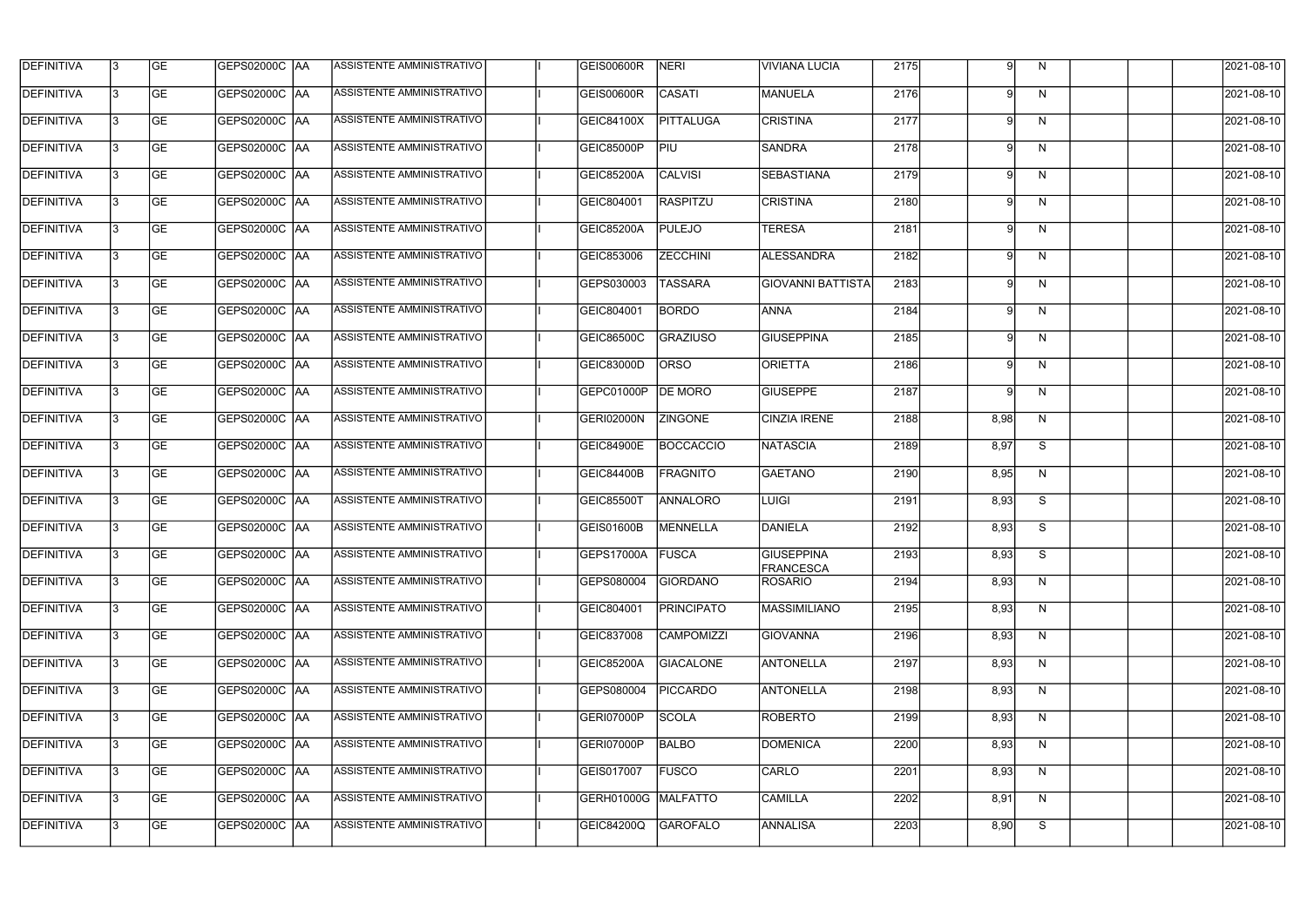| <b>DEFINITIVA</b> | l3 | GE        | GEPS02000C  AA       | ASSISTENTE AMMINISTRATIVO        | <b>GEIC84100X</b> | <b>ARGILLI</b>     | <b>ANDREA</b>         | 2204 | 8,90 | S  | 2021-08-10       |
|-------------------|----|-----------|----------------------|----------------------------------|-------------------|--------------------|-----------------------|------|------|----|------------------|
| <b>DEFINITIVA</b> | IЗ | GE        | GEPS02000C   AA      | ASSISTENTE AMMINISTRATIVO        | GEPM030004        | SILIPIGNI          | ANGELO                | 2205 | 8,90 | S  | 2021-08-10       |
| <b>DEFINITIVA</b> | 13 | <b>GE</b> | GEPS02000C AA        | ASSISTENTE AMMINISTRATIVO        | <b>GEIS01900V</b> | <b>BORRIELLO</b>   | <b>CIRO</b>           | 2206 | 8,90 | S  | 2021-08-10       |
| <b>DEFINITIVA</b> | l3 | <b>GE</b> | <b>GEPS02000C AA</b> | ASSISTENTE AMMINISTRATIVO        | GETD03000V        | GODINO             | <b>ADRIANO</b>        | 2207 | 8,90 | S  | 2021-08-10       |
| <b>DEFINITIVA</b> | l3 | GE        | GEPS02000C AA        | <b>ASSISTENTE AMMINISTRATIVO</b> | GEIC811004        | CALLORI            | <b>GIACOMO</b>        | 2208 | 8,90 | N  | 2021-08-10       |
| <b>DEFINITIVA</b> | l3 | <b>GE</b> | GEPS02000C AA        | <b>ASSISTENTE AMMINISTRATIVO</b> | GEIC81200X        | <b>OFFREDI</b>     | <b>GAIA</b>           | 2209 | 8,90 | N  | 2021-08-10       |
| <b>DEFINITIVA</b> | l3 | <b>GE</b> | GEPS02000C AA        | ASSISTENTE AMMINISTRATIVO        | GEIC81200X        | <b>ANELLO</b>      | <b>GIUSEPPE</b>       | 2210 | 8,90 | N  | 2021-08-10       |
| DEFINITIVA        | l3 | <b>GE</b> | GEPS02000C AA        | <b>ASSISTENTE AMMINISTRATIVO</b> | GEIC81900P        | <b>TERRIOTI</b>    | FRANCESCA<br>VINCENZA | 2211 | 8,90 | N  | 2021-08-10       |
| <b>DEFINITIVA</b> | IЗ | <b>GE</b> | GEPS02000C  AA       | ASSISTENTE AMMINISTRATIVO        | GEPS02000C        | <b>DI LUGLIO</b>   | <b>SILVESTRE</b>      | 2212 | 8,90 | N  | 2021-08-10       |
| <b>DEFINITIVA</b> | l3 | GE        | GEPS02000C AA        | ASSISTENTE AMMINISTRATIVO        | GEIC82300A        | DAGOSTINO          | <b>GIROLAMO</b>       | 2213 | 8,90 | N  | 2021-08-10       |
| <b>DEFINITIVA</b> | 13 | <b>GE</b> | GEPS02000C AA        | <b>ASSISTENTE AMMINISTRATIVO</b> | GEPS030003        | <b>ROSSI</b>       | <b>GIORGIA</b>        | 2214 | 8,90 | N  | 2021-08-10       |
| <b>DEFINITIVA</b> | l3 | <b>GE</b> | GEPS02000C AA        | ASSISTENTE AMMINISTRATIVO        | GEIC82200E        | <b>DUCA</b>        | <b>SALVATORE</b>      | 2215 | 8,90 | N  | 2021-08-10       |
| <b>DEFINITIVA</b> | l3 | GE        | GEPS02000C  AA       | ASSISTENTE AMMINISTRATIVO        | <b>GEIC84900E</b> | <b>REBORA</b>      | <b>SABRINA</b>        | 2216 | 8,90 | N  | 2021-08-10       |
| <b>DEFINITIVA</b> | l3 | <b>GE</b> | GEPS02000C AA        | ASSISTENTE AMMINISTRATIVO        | <b>GEIC83500L</b> | <b>GUASTELLA</b>   | DANILO                | 2217 | 8,90 | N  | 2021-08-10       |
| <b>DEFINITIVA</b> | l3 | <b>GE</b> | GEPS02000C AA        | ASSISTENTE AMMINISTRATIVO        | GEIC809004        | <b>VENTURINO</b>   | <b>GIULIA</b>         | 2218 | 8,90 | N  | 2021-08-10       |
| <b>DEFINITIVA</b> | 13 | GE        | GEPS02000C  AA       | ASSISTENTE AMMINISTRATIVO        | GEPS02000C        | <b>IOVINE</b>      | <b>PIETRO</b>         | 2219 | 8,90 | N  | 2021-08-10       |
| <b>DEFINITIVA</b> | l3 | <b>GE</b> | GEPS02000C   AA      | ASSISTENTE AMMINISTRATIVO        | GEPM030004        | MORABITO           | <b>SIMONA</b>         | 2220 | 8,90 | N  | 2021-08-10       |
| <b>DEFINITIVA</b> | IЗ | <b>GE</b> | GEPS02000C AA        | ASSISTENTE AMMINISTRATIVO        | GERH01000G VELLA  |                    | <b>SALVATORE</b>      | 2221 | 8,90 | N  | 2021-08-10       |
| <b>DEFINITIVA</b> | IЗ | GE        | GEPS02000C  AA       | <b>ASSISTENTE AMMINISTRATIVO</b> | <b>GEIC80700C</b> | VITAGLIANO         | <b>ROBERTA</b>        | 2222 | 8,90 | N, | 2021-08-10       |
| <b>DEFINITIVA</b> | l3 | GE        | GEPS02000C AA        | ASSISTENTE AMMINISTRATIVO        | GEPS02000C        | PATTI              | <b>GIULIA</b>         | 2223 | 8,90 | N  | 2021-08-10       |
| <b>DEFINITIVA</b> | l3 | GE        | GEPS02000C AA        | ASSISTENTE AMMINISTRATIVO        | GEIC837008        | <b>DE GRAZIA</b>   | <b>LUCA</b>           | 2224 | 8,90 | N  | 2021-08-10       |
| <b>DEFINITIVA</b> | 13 | <b>GE</b> | GEPS02000C AA        | ASSISTENTE AMMINISTRATIVO        | GERI07000P        | <b>GARRUZZO</b>    | MARILENA              | 2225 | 8,90 | N  | $2021 - 08 - 10$ |
| <b>DEFINITIVA</b> | l3 | <b>GE</b> | GEPS02000C AA        | ASSISTENTE AMMINISTRATIVO        | GEPS02000C        | MAURIELLO          | <b>CARMINE</b>        | 2226 | 8,90 | N  | 2021-08-10       |
| <b>DEFINITIVA</b> | 13 | <b>GE</b> | GEPS02000C AA        | ASSISTENTE AMMINISTRATIVO        | GEIS018003        | <b>IACOPONELLI</b> | <b>FRANCESCO</b>      | 2227 | 8,90 | N  | 2021-08-10       |
| <b>DEFINITIVA</b> | l3 | <b>GE</b> | GEPS02000C  AA       | ASSISTENTE AMMINISTRATIVO        | GERI02000N        | MENDITTO           | PASQUALE              | 2228 | 8,90 | N  | 2021-08-10       |
| <b>DEFINITIVA</b> | l3 | <b>GE</b> | GEPS02000C  AA       | ASSISTENTE AMMINISTRATIVO        | GEVC010002        | <b>OUERTANI</b>    | <b>AHMED</b>          | 2229 | 8,90 | N  | 2021-08-10       |
| <b>DEFINITIVA</b> | l3 | GE        | GEPS02000C  AA       | ASSISTENTE AMMINISTRATIVO        | GEPM04000P        | GAGLIOTI           | <b>SILVIA</b>         | 2230 | 8,90 | N  | 2021-08-10       |
| <b>DEFINITIVA</b> | l3 | GE        | GEPS02000C AA        | ASSISTENTE AMMINISTRATIVO        | GEIC83500L        | <b>LORUSSO</b>     | <b>ROSANGELA</b>      | 2231 | 8,90 | N  | 2021-08-10       |
| <b>DEFINITIVA</b> | l3 | GE        | GEPS02000C AA        | ASSISTENTE AMMINISTRATIVO        | GEIC817003        | <b>CANDURA</b>     | <b>ELISABETTA</b>     | 2232 | 8,90 | N  | 2021-08-10       |
|                   |    |           |                      |                                  |                   |                    |                       |      |      |    |                  |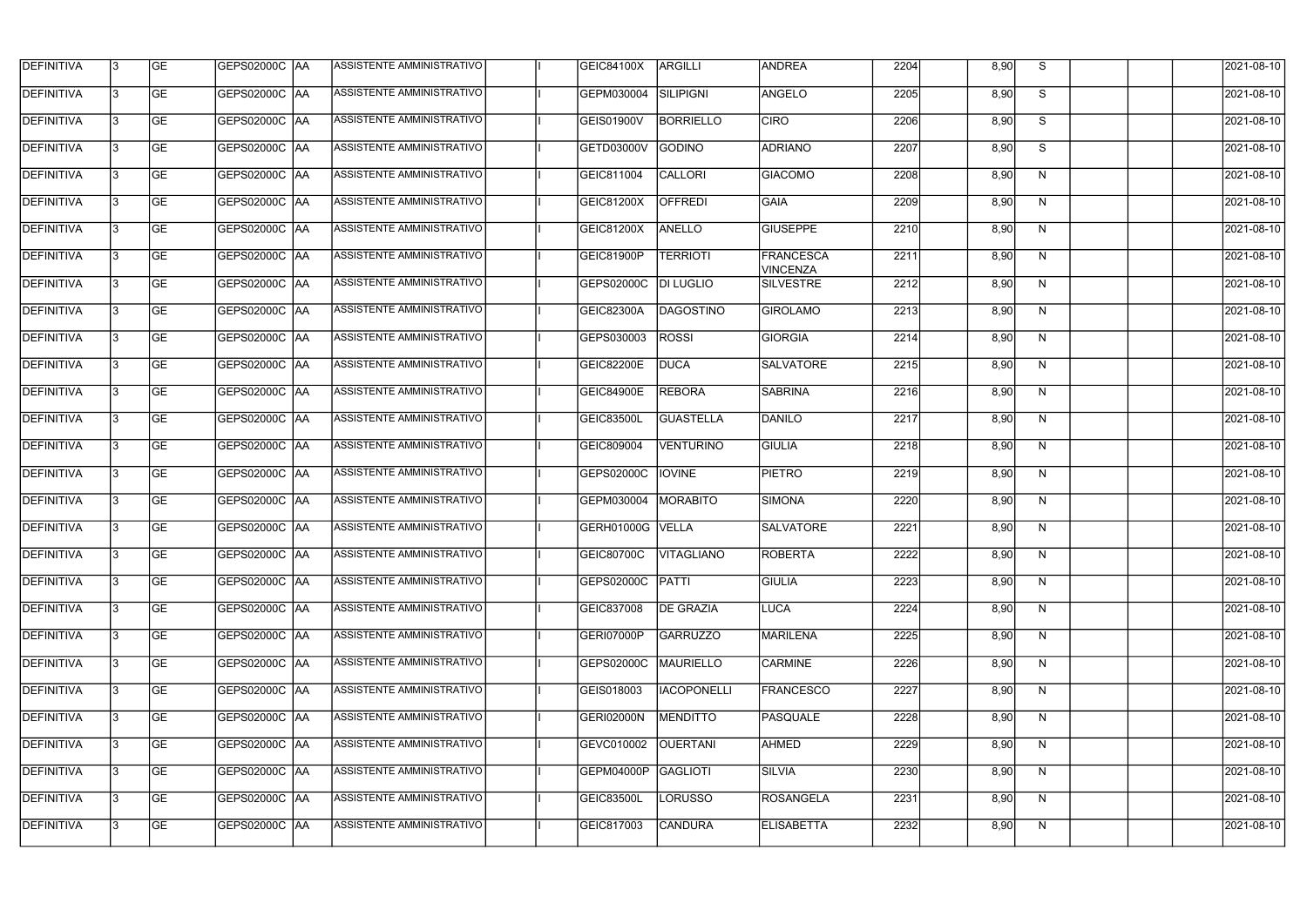| <b>DEFINITIVA</b> | l3 | GE                       | <b>GEPS02000C AA</b> | ASSISTENTE AMMINISTRATIVO        | GEIC816007        | MILLACI            | SILVANA AUGUSTA        | 2233 | 8,90 | N              | 2021-08-10          |
|-------------------|----|--------------------------|----------------------|----------------------------------|-------------------|--------------------|------------------------|------|------|----------------|---------------------|
| <b>DEFINITIVA</b> | IЗ | $\overline{\mathsf{GE}}$ | GEPS02000C AA        | ASSISTENTE AMMINISTRATIVO        | GEVC010002        | <b>GINNETTI</b>    | <b>MARINA</b>          | 2234 | 8,90 | N              | 2021-08-10          |
| <b>DEFINITIVA</b> | l3 | GE                       | GEPS02000C AA        | ASSISTENTE AMMINISTRATIVO        | GEIC84300G        | <b>PARLATO</b>     | SILVANA                | 2235 | 8,88 | N              | 2021-08-10          |
| <b>DEFINITIVA</b> | l3 | GE                       | <b>GEPS02000C AA</b> | ASSISTENTE AMMINISTRATIVO        | GEIC804001        | <b>POGGI</b>       | <b>ELISA</b>           | 2236 | 8,85 | N              | 2021-08-10          |
| <b>DEFINITIVA</b> | l3 | GE                       | GEPS02000C AA        | ASSISTENTE AMMINISTRATIVO        | GETH020002        | <b>NAPOLI</b>      | <b>ANDREA</b>          | 2237 | 8,83 | $\overline{s}$ | 2021-08-10          |
| <b>DEFINITIVA</b> | IЗ | <b>GE</b>                | <b>GEPS02000C AA</b> | <b>ASSISTENTE AMMINISTRATIVO</b> | <b>GEIC85000P</b> | <b>BONARRIGO</b>   | LORENZA                | 2238 | 8,83 | S              | 2021-08-10          |
| <b>DEFINITIVA</b> | l3 | <b>GE</b>                | GEPS02000C AA        | ASSISTENTE AMMINISTRATIVO        | GEIC82300A        | <b>BANIN THURY</b> | <b>VIOLETA</b>         | 2239 | 8,83 | S              | 2021-08-10          |
| <b>DEFINITIVA</b> | l3 | <b>GE</b>                | GEPS02000C   AA      | ASSISTENTE AMMINISTRATIVO        | GEIC83900X        | <b>OTTOBRINI</b>   | MICHELA                | 2240 | 8,83 | S              | 2021-08-10          |
| <b>DEFINITIVA</b> | IЗ | <b>GE</b>                | GEPS02000C AA        | ASSISTENTE AMMINISTRATIVO        | GEIC85100E        | <b>RIVERSO</b>     | MARIA ELISA            | 2241 | 8,83 | S              | 2021-08-10          |
| <b>DEFINITIVA</b> | l3 | GE                       | GEPS02000C AA        | ASSISTENTE AMMINISTRATIVO        | GEIC811004        | <b>TITONE</b>      | <b>EVELINDA</b>        | 2242 | 8,83 | S              | 2021-08-10          |
| <b>DEFINITIVA</b> | l3 | GE                       | GEPS02000C AA        | ASSISTENTE AMMINISTRATIVO        | GESL01000P        | <b>LECCA BOERO</b> | <b>ELIO</b>            | 2243 | 8,83 | S              | 2021-08-10          |
| <b>DEFINITIVA</b> | l3 | GE                       | GEPS02000C   AA      | ASSISTENTE AMMINISTRATIVO        | GEPS030003        | <b>CAFFARELLI</b>  | <b>FEDERICO</b>        | 2244 | 8,83 | N              | 2021-08-10          |
| <b>DEFINITIVA</b> | l3 | <b>GE</b>                | GEPS02000C AA        | ASSISTENTE AMMINISTRATIVO        | GEIC817003        | <b>CAVIGLIA</b>    | <b>FEDERICA</b>        | 2245 | 8,83 | N              | 2021-08-10          |
| <b>DEFINITIVA</b> | IЗ | <b>GE</b>                | GEPS02000C  AA       | ASSISTENTE AMMINISTRATIVO        | GEIS01300X        | MOLETTIERI         | LUCA                   | 2246 | 8,83 | N              | 2021-08-10          |
| <b>DEFINITIVA</b> | 13 | GE                       | GEPS02000C AA        | ASSISTENTE AMMINISTRATIVO        | <b>GEIC82600T</b> | <b>VALERIANO</b>   | <b>GIULIO</b>          | 2247 | 8,83 | N              | 2021-08-10          |
| <b>DEFINITIVA</b> | l3 | <b>GE</b>                | GEPS02000C  AA       | ASSISTENTE AMMINISTRATIVO        | GEIC861005        | <b>BRUZZONE</b>    | <b>ERICA</b>           | 2248 | 8,83 | N              | 2021-08-10          |
| <b>DEFINITIVA</b> | IЗ | GE                       | GEPS02000C  AA       | ASSISTENTE AMMINISTRATIVO        | <b>GEIC83400R</b> | <b>CASARINO</b>    | <b>ROMINA</b>          | 2249 | 8,83 | N              | 2021-08-10          |
| <b>DEFINITIVA</b> | l3 | GE                       | GEPS02000C   AA      | ASSISTENTE AMMINISTRATIVO        | <b>GEIC81400G</b> | MINETTI            | CLARA                  | 2250 | 8,83 | N              | 2021-08-10          |
| DEFINITIVA        | 13 | <b>GE</b>                | GEPS02000C  AA       | ASSISTENTE AMMINISTRATIVO        | <b>GEIC837008</b> | <b>POLITANO</b>    | <b>STEFANIA</b>        | 2251 | 8,83 | N              | 2021-08-10          |
| <b>DEFINITIVA</b> | l3 | GE                       | GEPS02000C AA        | ASSISTENTE AMMINISTRATIVO        | GEIC860009        | <b>PELUSO</b>      | SIMONA                 | 2252 | 8,83 | N              | 2021-08-10          |
| <b>DEFINITIVA</b> | l3 | GE                       | GEPS02000C  AA       | ASSISTENTE AMMINISTRATIVO        | <b>GEIC82200E</b> | <b>TRONI</b>       | SIMONA                 | 2253 | 8,83 | N              | 2021-08-10          |
| <b>DEFINITIVA</b> | l3 | GE                       | GEPS02000C AA        | ASSISTENTE AMMINISTRATIVO        | GEIC816007        | <b>PATRONE</b>     | MARIA GRAZIA           | 2254 | 8,83 | N              | 2021-08-10          |
| <b>DEFINITIVA</b> | 13 | <b>GE</b>                | GEPS02000C AA        | ASSISTENTE AMMINISTRATIVO        | GEIC859005        | VASSALLO           | MARINA                 | 2255 | 8,83 | N              | 2021-08-10          |
| <b>DEFINITIVA</b> | 13 | <b>GE</b>                | GEPS02000C  AA       | ASSISTENTE AMMINISTRATIVO        | GEIC816007        | PESCIOLINI         | <b>ILARIA MARIA</b>    | 2256 | 8,81 | S              | 2021-08-10          |
| <b>DEFINITIVA</b> | l3 | <b>GE</b>                | GEPS02000C  AA       | ASSISTENTE AMMINISTRATIVO        | GERH020006        | <b>ORLANDO</b>     | <b>ASSUNTA MIRIANA</b> | 2257 | 8,80 | S              | 2021-08-10          |
| <b>DEFINITIVA</b> | l3 | <b>GE</b>                | GEPS02000C   AA      | ASSISTENTE AMMINISTRATIVO        | <b>GEIC82000V</b> | <b>MARCENZI</b>    | SERENA                 | 2258 | 8,80 | S              | 2021-08-10          |
| <b>DEFINITIVA</b> | l3 | <b>GE</b>                | GEPS02000C AA        | ASSISTENTE AMMINISTRATIVO        | <b>GEIC85100E</b> | <b>SANNA</b>       | ROBERTA                | 2259 | 8,80 | S              | 2021-08-10          |
| <b>DEFINITIVA</b> | 13 | GE                       | GEPS02000C AA        | ASSISTENTE AMMINISTRATIVO        | GEIC808008        | <b>AVELLA</b>      | <b>NANCY</b>           | 2260 | 8,80 | S              | 2021-08-10          |
| DEFINITIVA        | l3 | GE                       |                      | ASSISTENTE AMMINISTRATIVO        | GEIC861005        | <b>GATTARI</b>     | <b>FRANCESCO</b>       | 2261 | 8,80 | S              | $\sqrt{2021-08-10}$ |
|                   |    |                          |                      |                                  |                   |                    |                        |      |      |                |                     |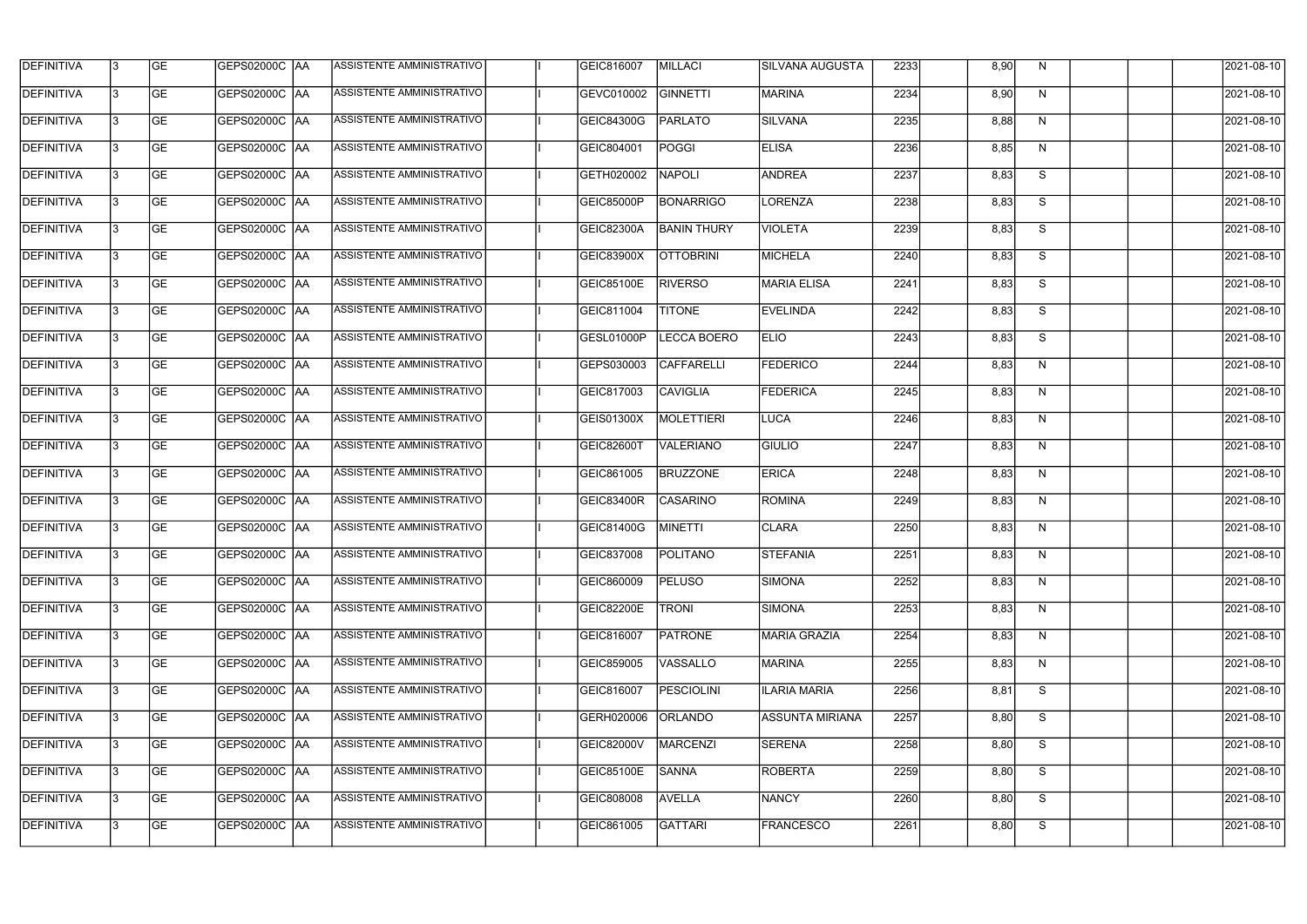| <b>DEFINITIVA</b> | l3 | GE        | GEPS02000C  AA       | ASSISTENTE AMMINISTRATIVO        | GEIC862001           | <b>DE VANNA</b>                  | <b>FRANCESCO</b>              | 2262 | 8,80 | S  | 2021-08-10       |
|-------------------|----|-----------|----------------------|----------------------------------|----------------------|----------------------------------|-------------------------------|------|------|----|------------------|
| <b>DEFINITIVA</b> | IЗ | GE        | GEPS02000C   AA      | ASSISTENTE AMMINISTRATIVO        | GERI07000P           | GAVIGLIO                         | <b>ANDREA</b>                 | 2263 | 8,80 | S  | 2021-08-10       |
| <b>DEFINITIVA</b> | 13 | <b>GE</b> | <b>GEPS02000C AA</b> | ASSISTENTE AMMINISTRATIVO        | GEPC01000P           | GRASSO                           | EMANUELE                      | 2264 | 8,80 | N  | 2021-08-10       |
| <b>DEFINITIVA</b> | l3 | <b>GE</b> | <b>GEPS02000C AA</b> | ASSISTENTE AMMINISTRATIVO        | GEIC82200E           | <b>DAMIANO</b>                   | FORTUNATO<br><b>FRANCESCO</b> | 2265 | 8,80 | N  | 2021-08-10       |
| <b>DEFINITIVA</b> | l3 | GE        | GEPS02000C AA        | ASSISTENTE AMMINISTRATIVO        | <b>GERH01000G</b>    | <b>OCCHIPINTI</b>                | <b>MARTINA</b>                | 2266 | 8,80 | N  | 2021-08-10       |
| <b>DEFINITIVA</b> | l3 | <b>GE</b> | GEPS02000C AA        | <b>ASSISTENTE AMMINISTRATIVO</b> | <b>GEIC85000P</b>    | <b>ANNALORO</b>                  | CALOGERO                      | 2267 | 8,80 | N  | 2021-08-10       |
| <b>DEFINITIVA</b> | l3 | <b>GE</b> | <b>GEPS02000C AA</b> | <b>ASSISTENTE AMMINISTRATIVO</b> | GEPS02000C           | <b>ALFIERI</b>                   | MICHELE                       | 2268 | 8,80 | N  | 2021-08-10       |
| <b>DEFINITIVA</b> | l3 | <b>GE</b> | GEPS02000C AA        | <b>ASSISTENTE AMMINISTRATIVO</b> | GERI07000P           | <b>CHIMERA</b>                   | GRETA                         | 2269 | 8,80 | N  | 2021-08-10       |
| <b>DEFINITIVA</b> | l3 | <b>GE</b> | GEPS02000C AA        | ASSISTENTE AMMINISTRATIVO        | <b>GEIS01600B</b>    | <b>BRESAOLA</b>                  | MELANIA                       | 2270 | 8,80 | N  | 2021-08-10       |
| <b>DEFINITIVA</b> | l3 | GE        | GEPS02000C   AA      | ASSISTENTE AMMINISTRATIVO        | GEIS00700L           | SCOTTI                           | <b>ALFONSO</b>                | 2271 | 8,80 | N  | 2021-08-10       |
| <b>DEFINITIVA</b> | l3 | <b>GE</b> | GEPS02000C AA        | ASSISTENTE AMMINISTRATIVO        | GEIC81300Q           | <b>CELONA</b>                    | DENISE                        | 2272 | 8,80 | N  | 2021-08-10       |
| <b>DEFINITIVA</b> | l3 | <b>GE</b> | GEPS02000C AA        | ASSISTENTE AMMINISTRATIVO        | GEIC808008           | PLUAS COELLO                     | <b>ANDRES EDUARDO</b>         | 2273 | 8,80 | N  | 2021-08-10       |
| <b>DEFINITIVA</b> | l3 | GE        | GEPS02000C  AA       | ASSISTENTE AMMINISTRATIVO        | GEIC860009           | <b>GANCITANO</b>                 | <b>GIACOMO</b>                | 2274 | 8,80 | N  | 2021-08-10       |
| <b>DEFINITIVA</b> | l3 | <b>GE</b> | GEPS02000C AA        | ASSISTENTE AMMINISTRATIVO        | GEPS17000A           | <b>OTTONELLO</b>                 | GISELE                        | 2275 | 8,80 | N  | 2021-08-10       |
| <b>DEFINITIVA</b> | l3 | <b>GE</b> | GEPS02000C AA        | ASSISTENTE AMMINISTRATIVO        | GEIC831009           | MAZZOLI                          | <b>STEFANIA</b>               | 2276 | 8,80 | N  | 2021-08-10       |
| <b>DEFINITIVA</b> | l3 | GE        | GEPS02000C  AA       | ASSISTENTE AMMINISTRATIVO        | GEIC854002           | MOLENDINI                        | <b>RACHELE</b>                | 2277 | 8,80 | N  | 2021-08-10       |
| <b>DEFINITIVA</b> | l3 | <b>GE</b> | GEPS02000C   AA      | ASSISTENTE AMMINISTRATIVO        | <b>GERI02000N</b>    | GARREFFA                         | <b>GIANLUCA</b>               | 2278 | 8,80 | N  | 2021-08-10       |
| <b>DEFINITIVA</b> | IЗ | <b>GE</b> | GEPS02000C AA        | ASSISTENTE AMMINISTRATIVO        | GEIC825002           | <b>D'APRILE</b>                  | <b>SAMUELE</b>                | 2279 | 8,80 | N  | 2021-08-10       |
| <b>DEFINITIVA</b> | IЗ | GE        | GEPS02000C  AA       | <b>ASSISTENTE AMMINISTRATIVO</b> | GERH01000G CAPPANERA |                                  | <b>DAVIDE</b>                 | 2280 | 8,80 | N, | 2021-08-10       |
| <b>DEFINITIVA</b> | l3 | GE        | GEPS02000C AA        | ASSISTENTE AMMINISTRATIVO        | <b>GEIC85000P</b>    | <b>FOCACCI</b>                   | <b>ENRICO</b>                 | 2281 | 8,80 | N  | 2021-08-10       |
| <b>DEFINITIVA</b> | l3 | GE        | GEPS02000C AA        | ASSISTENTE AMMINISTRATIVO        | GEIC837008           | PUGLIESE                         | FEDERICA                      | 2282 | 8,80 | N  | 2021-08-10       |
| <b>DEFINITIVA</b> | 13 | <b>GE</b> | GEPS02000C AA        | ASSISTENTE AMMINISTRATIVO        | GEIS00600R           | <b>FILIPPI</b>                   | DAVIDE                        | 2283 | 8,80 | N  | $2021 - 08 - 10$ |
| <b>DEFINITIVA</b> | l3 | <b>GE</b> | GEPS02000C AA        | ASSISTENTE AMMINISTRATIVO        | GEIC82300A           | <b>BANDINI</b><br><b>CAMPOLO</b> | PASQUALE                      | 2284 | 8,80 | N  | 2021-08-10       |
| <b>DEFINITIVA</b> | 13 | <b>GE</b> | GEPS02000C AA        | ASSISTENTE AMMINISTRATIVO        | <b>GEIS01600B</b>    | FANARI                           | <b>CHIARA</b>                 | 2285 | 8,80 | N  | 2021-08-10       |
| <b>DEFINITIVA</b> | l3 | <b>GE</b> | GEPS02000C  AA       | ASSISTENTE AMMINISTRATIVO        | GEIS01400Q           | <b>ALBANESE</b>                  | <b>VALENTINA</b>              | 2286 | 8,80 | N  | 2021-08-10       |
| <b>DEFINITIVA</b> | l3 | <b>GE</b> | GEPS02000C AA        | ASSISTENTE AMMINISTRATIVO        | GEIC861005           | DI MARE                          | <b>ELIDE</b>                  | 2287 | 8,80 | N  | 2021-08-10       |
| <b>DEFINITIVA</b> | l3 | GE        | GEPS02000C  AA       | ASSISTENTE AMMINISTRATIVO        | <b>GEIC86400L</b>    | <b>DIVULSI</b>                   | <b>GIULIA</b>                 | 2288 | 8,80 | N  | 2021-08-10       |
| <b>DEFINITIVA</b> | l3 | GE        | GEPS02000C AA        | ASSISTENTE AMMINISTRATIVO        | GEIC808008           | RABBI                            | FRANCESCA                     | 2289 | 8,80 | N  | 2021-08-10       |
| <b>DEFINITIVA</b> | l3 | GE        | GEPS02000C AA        | ASSISTENTE AMMINISTRATIVO        | GEPS02000C           | BERNARDI                         | <b>MARCO</b>                  | 2290 | 8,80 | N  | 2021-08-10       |
|                   |    |           |                      |                                  |                      |                                  |                               |      |      |    |                  |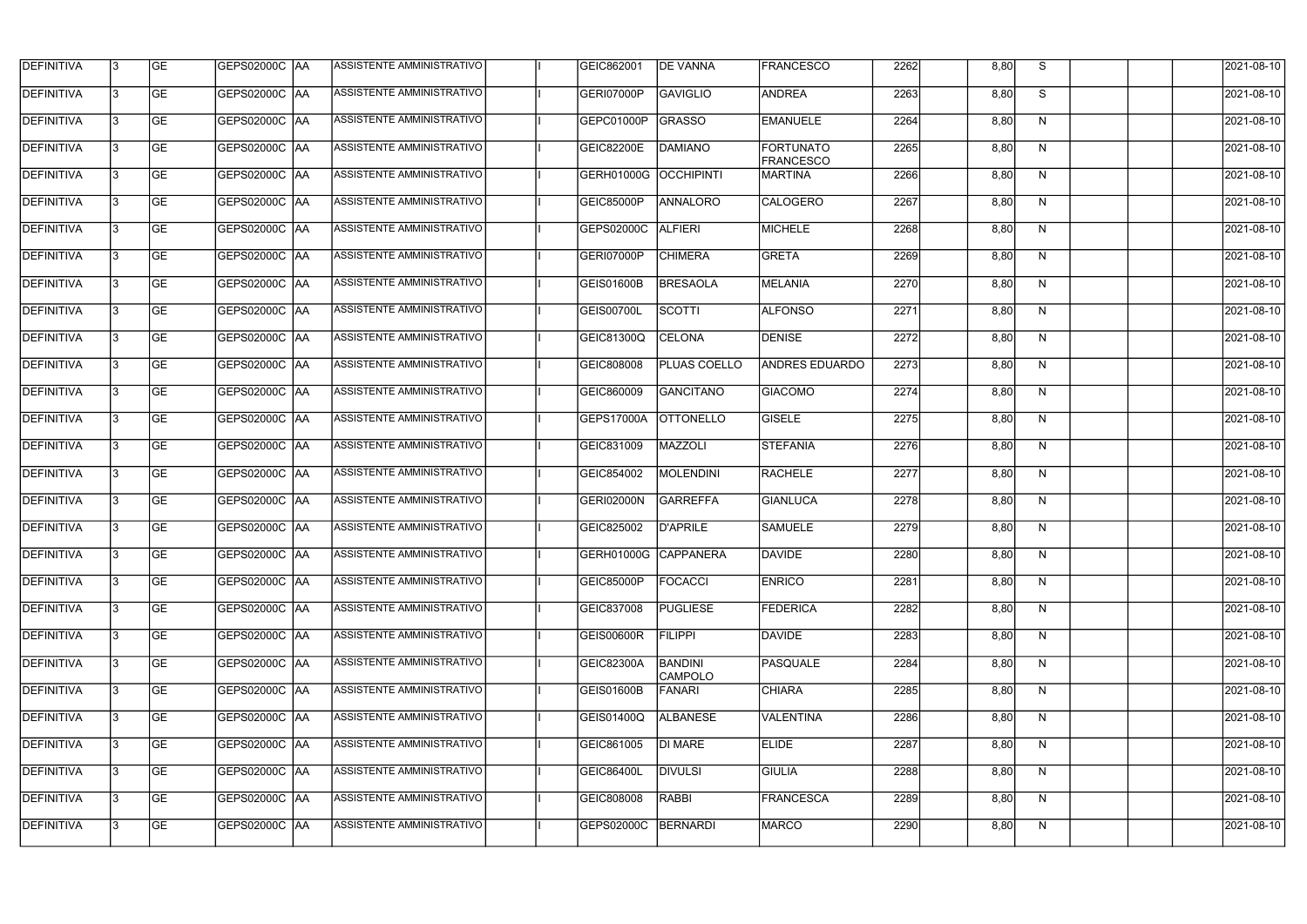| <b>DEFINITIVA</b> | 13 | GE        | GEPS02000C  AA       | ASSISTENTE AMMINISTRATIVO        | GEIS02200P          | <b>CANEPA</b>       | <b>FLAVIA</b>                     | 2291 | 8,80 | N. | 2021-08-10       |
|-------------------|----|-----------|----------------------|----------------------------------|---------------------|---------------------|-----------------------------------|------|------|----|------------------|
| <b>DEFINITIVA</b> | IЗ | GE        | GEPS02000C   AA      | ASSISTENTE AMMINISTRATIVO        | GEPS02000C          | FRANCO              | <b>MARIDA</b>                     | 2292 | 8,80 | N  | 2021-08-10       |
| <b>DEFINITIVA</b> | 13 | <b>GE</b> | GEPS02000C AA        | ASSISTENTE AMMINISTRATIVO        | GEPM04000P          | <b>DE PASQUALE</b>  | <b>ORAZIO</b>                     | 2293 | 8,80 | N  | 2021-08-10       |
| <b>DEFINITIVA</b> | l3 | <b>GE</b> | <b>GEPS02000C AA</b> | ASSISTENTE AMMINISTRATIVO        | GEIC85100E          | PALANI              | <b>GABRIELE</b>                   | 2294 | 8,80 | N  | 2021-08-10       |
| <b>DEFINITIVA</b> | l3 | GE        | GEPS02000C AA        | ASSISTENTE AMMINISTRATIVO        | <b>GEIC84900E</b>   | <b>BURRONI</b>      | BARBARA                           | 2295 | 8,80 | N  | 2021-08-10       |
| <b>DEFINITIVA</b> | l3 | <b>GE</b> | GEPS02000C AA        | ASSISTENTE AMMINISTRATIVO        | GEVC010002          | <b>CITARELLA</b>    | <b>ANTONIO</b>                    | 2296 | 8,80 | N  | 2021-08-10       |
| <b>DEFINITIVA</b> | l3 | <b>GE</b> | GEPS02000C AA        | <b>ASSISTENTE AMMINISTRATIVO</b> | GEIC81300Q          | <b>CAMICIA</b>      | RICCARDO                          | 2297 | 8,80 | N  | 2021-08-10       |
| <b>DEFINITIVA</b> | l3 | <b>GE</b> | GEPS02000C AA        | <b>ASSISTENTE AMMINISTRATIVO</b> | GEPC020009          | CANNOLICCHIO        | MASSIMILIANO                      | 2298 | 8,80 | N  | 2021-08-10       |
| <b>DEFINITIVA</b> | IЗ | <b>GE</b> | GEPS02000C AA        | ASSISTENTE AMMINISTRATIVO        | GEIC838004          | PERELLI             | <b>ENRICA</b>                     | 2299 | 8,80 | N  | 2021-08-10       |
| <b>DEFINITIVA</b> | l3 | GE        | GEPS02000C   AA      | ASSISTENTE AMMINISTRATIVO        | <b>GEIC85000P</b>   | DI PIERRO           | <b>MARINELLA</b>                  | 2300 | 8,80 | N  | 2021-08-10       |
| DEFINITIVA        | 13 | <b>GE</b> | GEPS02000C AA        | ASSISTENTE AMMINISTRATIVO        | GEIC840004          | <b>FRACCHIOLLA</b>  | <b>VALENTINA</b>                  | 2301 | 8,80 | N  | 2021-08-10       |
| <b>DEFINITIVA</b> | l3 | <b>GE</b> | GEPS02000C AA        | <b>ASSISTENTE AMMINISTRATIVO</b> | GEIS011008          | DI MARIANO          | GIUSI∶                            | 2302 | 8,80 | N  | 2021-08-10       |
| <b>DEFINITIVA</b> | l3 | GE        | GEPS02000C  AA       | ASSISTENTE AMMINISTRATIVO        | GETH020002          | <b>SIDOTI</b>       | <b>GIUSEPPE</b>                   | 2303 | 8,80 | N  | 2021-08-10       |
| <b>DEFINITIVA</b> | l3 | <b>GE</b> | GEPS02000C AA        | ASSISTENTE AMMINISTRATIVO        | GEIS017007          | <b>DIMATTEO</b>     | <b>GIADA</b>                      | 2304 | 8,80 | N  | 2021-08-10       |
| <b>DEFINITIVA</b> | l3 | <b>GE</b> | GEPS02000C AA        | ASSISTENTE AMMINISTRATIVO        | GEIC81200X          | <b>MUTO</b>         | <b>REGINA</b>                     | 2305 | 8,80 | N  | 2021-08-10       |
| <b>DEFINITIVA</b> | 13 | GE        | GEPS02000C  AA       | ASSISTENTE AMMINISTRATIVO        | GEIC80700C          | <b>VALLE</b>        | <b>CHIARA</b>                     | 2306 | 8,80 | N  | 2021-08-10       |
| <b>DEFINITIVA</b> | l3 | <b>GE</b> | GEPS02000C   AA      | ASSISTENTE AMMINISTRATIVO        | GEIC817003          | <b>TAMI</b>         | EMANUELA                          | 2307 | 8,80 | N  | 2021-08-10       |
| <b>DEFINITIVA</b> | IЗ | <b>GE</b> | GEPS02000C AA        | ASSISTENTE AMMINISTRATIVO        | GEIC82700N          | <b>MARTUCCI</b>     | GIOVANNA                          | 2308 | 8,80 | N  | 2021-08-10       |
| <b>DEFINITIVA</b> | IЗ | GE        | GEPS02000C  AA       | <b>ASSISTENTE AMMINISTRATIVO</b> | GERH020006  LORETTA |                     | <b>ROBERTA</b>                    | 2309 | 8,80 | N, | 2021-08-10       |
| <b>DEFINITIVA</b> | l3 | GE        | <b>GEPS02000C AA</b> | ASSISTENTE AMMINISTRATIVO        | GEPS02000C          | <b>PUCCI</b>        | <b>STEFANIA</b>                   | 2310 | 8,80 | N  | 2021-08-10       |
| <b>DEFINITIVA</b> | l3 | GE        | GEPS02000C AA        | ASSISTENTE AMMINISTRATIVO        | <b>GEIC84900E</b>   | D'ANGELO            | DANIELE                           | 2311 | 8,80 | N  | 2021-08-10       |
| <b>DEFINITIVA</b> | 13 | <b>GE</b> | GEPS02000C AA        | ASSISTENTE AMMINISTRATIVO        | GEIC817003          | <b>DE FALCO</b>     | <b>MARGHERITA</b>                 | 2312 | 8,80 | N  | $2021 - 08 - 10$ |
| <b>DEFINITIVA</b> | l3 | <b>GE</b> | GEPS02000C AA        | ASSISTENTE AMMINISTRATIVO        | <b>GEIS00700L</b>   | <b>SERRA</b>        | <b>ANDREA</b>                     | 2313 | 8,80 | N  | 2021-08-10       |
| <b>DEFINITIVA</b> | 13 | <b>GE</b> | GEPS02000C AA        | ASSISTENTE AMMINISTRATIVO        | GEIS004005          | <b>DICRISTOFALO</b> | <b>GIORGIO MARIA</b>              | 2314 | 8,80 | N  | 2021-08-10       |
| <b>DEFINITIVA</b> | l3 | <b>GE</b> | GEPS02000C  AA       | ASSISTENTE AMMINISTRATIVO        | GEIC85100E          | <b>FIORILLO</b>     | <b>ELVIRA</b>                     | 2315 | 8,80 | N  | 2021-08-10       |
| <b>DEFINITIVA</b> | l3 | <b>GE</b> | GEPS02000C AA        | ASSISTENTE AMMINISTRATIVO        | GEIC816007          | <b>CAMBIASO</b>     | <b>ELENA</b>                      | 2316 | 8,80 | N  | 2021-08-10       |
| <b>DEFINITIVA</b> | l3 | GE        | GEPS02000C  AA       | ASSISTENTE AMMINISTRATIVO        | <b>GEIC82300A</b>   | TURATTI             | <b>DIEGO</b>                      | 2317 | 8,80 | N  | 2021-08-10       |
| <b>DEFINITIVA</b> | l3 | GE        | GEPS02000C AA        | ASSISTENTE AMMINISTRATIVO        | GEIC80700C          | <b>RAVAZZANO</b>    | OMAR VALENTINO<br><b>GRAZIANO</b> | 2318 | 8,80 | N  | 2021-08-10       |
| <b>DEFINITIVA</b> | l3 | GE        | GEPS02000C AA        | ASSISTENTE AMMINISTRATIVO        | GEPC01000P          | <b>GIAMBARRESI</b>  | <b>GIULIO</b>                     | 2319 | 8,80 | N  | 2021-08-10       |
|                   |    |           |                      |                                  |                     |                     |                                   |      |      |    |                  |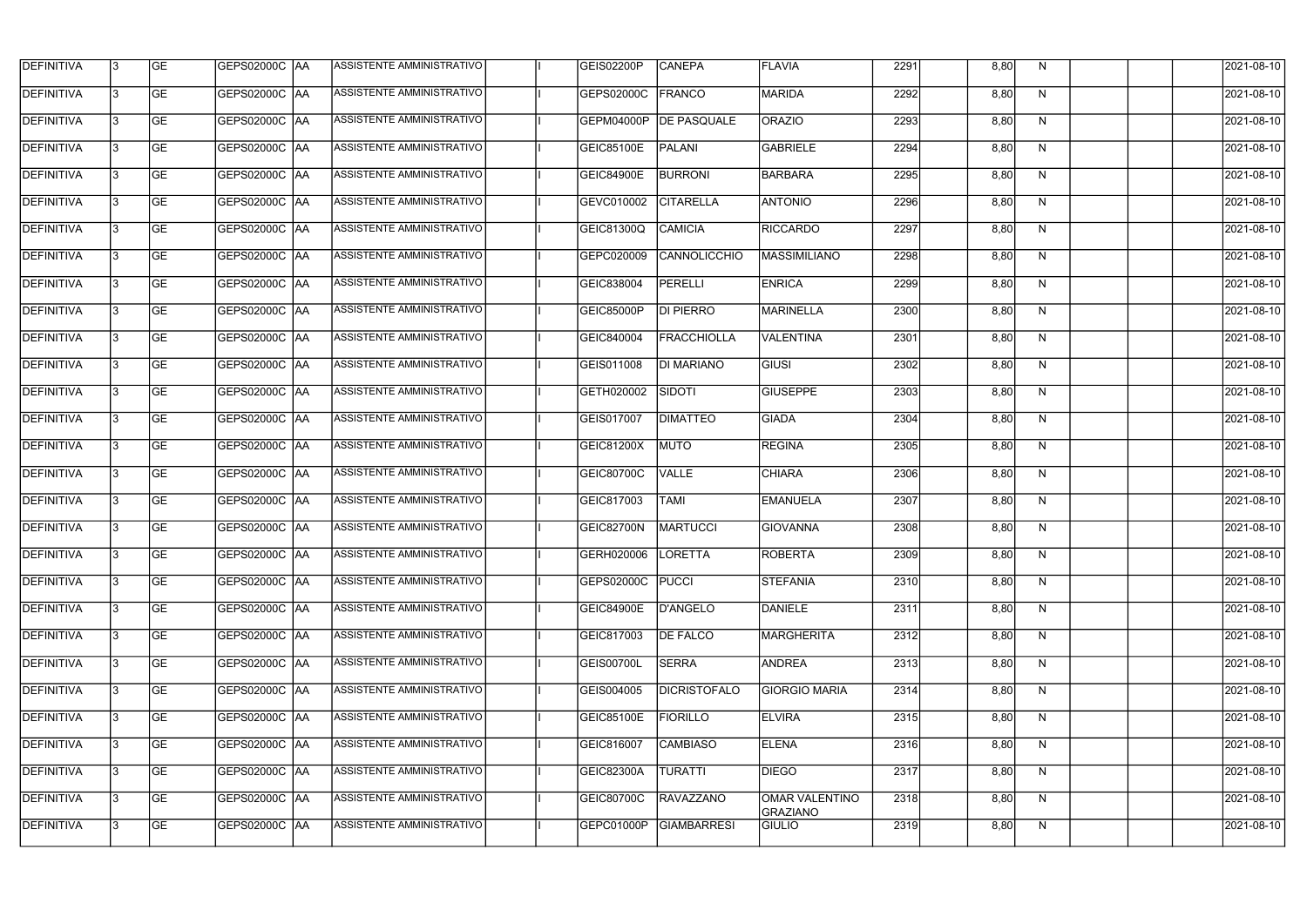| <b>DEFINITIVA</b> | 13  | <b>GE</b> | GEPS02000C  AA       | ASSISTENTE AMMINISTRATIVO        | GEIC816007        | <b>LACQUA</b>                      | <b>ALBERTO</b>                    | 2320 | 8,80 | N.           | 2021-08-10       |
|-------------------|-----|-----------|----------------------|----------------------------------|-------------------|------------------------------------|-----------------------------------|------|------|--------------|------------------|
| DEFINITIVA        | l3  | <b>GE</b> | GEPS02000C  AA       | ASSISTENTE AMMINISTRATIVO        | GEPM030004        | SILVI                              | <b>ANNA MARIA</b>                 | 2321 | 8,80 | N            | 2021-08-10       |
| <b>DEFINITIVA</b> | l3  | <b>GE</b> | <b>GEPS02000C AA</b> | ASSISTENTE AMMINISTRATIVO        | <b>GEIC85100E</b> | <b>FERRO</b>                       | <b>EMANUELA</b>                   | 2322 | 8,77 | N            | 2021-08-10       |
| <b>DEFINITIVA</b> | 13  | <b>GE</b> | <b>GEPS02000C AA</b> | ASSISTENTE AMMINISTRATIVO        | GEPS030003        | <b>DE PAZ</b>                      | <b>ADA</b>                        | 2323 | 8,77 | $\mathsf{N}$ | 2021-08-10       |
| <b>DEFINITIVA</b> | l3  | <b>GE</b> | GEPS02000C  AA       | ASSISTENTE AMMINISTRATIVO        | <b>GEIC85200A</b> | <b>LAROSA</b>                      | <b>SANDRA</b>                     | 2324 | 8,75 | N            | 2021-08-10       |
| <b>DEFINITIVA</b> | IЗ  | <b>GE</b> | GEPS02000C AA        | ASSISTENTE AMMINISTRATIVO        | GEIS011008        | <b>ROMANINO</b>                    | <b>ROSSANA</b>                    | 2325 | 8,75 | N            | 2021-08-10       |
| <b>DEFINITIVA</b> | l3  | <b>GE</b> | <b>GEPS02000C AA</b> | <b>ASSISTENTE AMMINISTRATIVO</b> | GEIC83900X        | <b>MARTINO</b>                     | LAURA                             | 2326 | 8,73 | S            | 2021-08-10       |
| <b>DEFINITIVA</b> | l3  | <b>GE</b> | GEPS02000C AA        | ASSISTENTE AMMINISTRATIVO        | GEIC837008        | <b>DIMASI</b>                      | <b>CONCETTA</b>                   | 2327 | 8,73 | N            | 2021-08-10       |
| <b>DEFINITIVA</b> | l3  | <b>GE</b> | GEPS02000C  AA       | ASSISTENTE AMMINISTRATIVO        | GEIS012004        | <b>DE BARTOLO</b>                  | <b>MARIA CARMELA</b>              | 2328 | 8,70 | S            | 2021-08-10       |
| <b>DEFINITIVA</b> | l3  | <b>GE</b> | GEPS02000C AA        | ASSISTENTE AMMINISTRATIVO        | GEIC854002        | <b>BATTAGLIA</b>                   | LUCA                              | 2329 | 8,70 | S            | 2021-08-10       |
| <b>DEFINITIVA</b> | l3  | <b>GE</b> | GEPS02000C AA        | ASSISTENTE AMMINISTRATIVO        | GEIC85000P        | <b>PERAZZO</b>                     | <b>EMANUELA</b>                   | 2330 | 8,70 | S            | 2021-08-10       |
| <b>DEFINITIVA</b> | 13  | <b>GE</b> | GEPS02000C  AA       | ASSISTENTE AMMINISTRATIVO        | <b>GEIC84900E</b> | <b>BAGLIETTO</b>                   | VALENTINA                         | 2331 | 8,70 | S            | 2021-08-10       |
| <b>DEFINITIVA</b> | l3  | <b>GE</b> | GEPS02000C  AA       | ASSISTENTE AMMINISTRATIVO        | <b>GEIC84900E</b> | <b>ZODA</b>                        | <b>ANNA</b>                       | 2332 | 8,70 | N            | 2021-08-10       |
| <b>DEFINITIVA</b> | l3  | <b>GE</b> | GEPS02000C AA        | ASSISTENTE AMMINISTRATIVO        | GEPC01000P        | <b>RUSSO</b>                       | <b>GIUSEPPE</b>                   | 2333 | 8,70 | N            | 2021-08-10       |
| <b>DEFINITIVA</b> | l3  | <b>GE</b> | GEPS02000C  AA       | ASSISTENTE AMMINISTRATIVO        | GEIC80700C        | <b>PARASILITI</b>                  | <b>ANTONELLA</b>                  | 2334 | 8,70 | N            | 2021-08-10       |
| <b>DEFINITIVA</b> | IЗ  | <b>GE</b> | GEPS02000C  AA       | ASSISTENTE AMMINISTRATIVO        | GEIC81200X        | <b>COSSO</b>                       | <b>SERENA</b>                     | 2335 | 8,70 | N            | 2021-08-10       |
| <b>DEFINITIVA</b> | IЗ  | <b>GE</b> | GEPS02000C  AA       | ASSISTENTE AMMINISTRATIVO        | GEIS011008        | DI PASQUALE                        | <b>FRANCESCO</b>                  | 2336 | 8,70 | N            | 2021-08-10       |
| <b>DEFINITIVA</b> |     | <b>GE</b> | GEPS02000C AA        | ASSISTENTE AMMINISTRATIVO        | GEIC84100X        | CAMPAGNANO                         | MARTINA                           | 2337 | 8,70 | N            | 2021-08-10       |
| <b>DEFINITIVA</b> | IЗ  | GE        | GEPS02000C  AA       | <b>ASSISTENTE AMMINISTRATIVO</b> |                   | GEVC010002 BUONINCONTI             | <b>CESARE</b>                     | 2338 | 8,70 | N,           | 2021-08-10       |
| <b>DEFINITIVA</b> | 13. | <b>GE</b> | GEPS02000C AA        | ASSISTENTE AMMINISTRATIVO        | GEPS080004        | NUCCIO                             | <b>FEDERICA</b>                   | 2339 | 8,70 | N            | 2021-08-10       |
| <b>DEFINITIVA</b> | 13. | <b>GE</b> | <b>GEPS02000C AA</b> | ASSISTENTE AMMINISTRATIVO        | GEIC83900X        | <b>SPINETTI</b>                    | ALESSANDRA                        | 2340 | 8,70 | N            | 2021-08-10       |
| <b>DEFINITIVA</b> | 13. | <b>GE</b> | GEPS02000C AA        | ASSISTENTE AMMINISTRATIVO        | GEIC859005        | <b>DI FRANCO</b>                   | <b>VIVIANA</b>                    | 2341 | 8,70 | N            | $2021 - 08 - 10$ |
| <b>DEFINITIVA</b> | 13  | <b>GE</b> | GEPS02000C AA        | ASSISTENTE AMMINISTRATIVO        | GEIC83600C        | <b>STAIANO</b>                     | <b>SARA VICTORIA</b>              | 2342 | 8,70 | N            | 2021-08-10       |
| <b>DEFINITIVA</b> | 13  | <b>GE</b> | GEPS02000C AA        | ASSISTENTE AMMINISTRATIVO        | GETH020002        | <b>ETTORE</b>                      | <b>CHIARA</b>                     | 2343 | 8,70 | N            | 2021-08-10       |
| <b>DEFINITIVA</b> | l3  | <b>GE</b> | GEPS02000C  AA       | ASSISTENTE AMMINISTRATIVO        | GEIC84200Q        | <b>GUALTIERI</b>                   | <b>OITAVIO</b>                    | 2344 | 8,70 | N            | 2021-08-10       |
| DEFINITIVA        | l3  | <b>GE</b> | GEPS02000C  AA       | ASSISTENTE AMMINISTRATIVO        | <b>GEIS00100N</b> | <b>ROSSI</b>                       | ALESSANDRO                        | 2345 | 8,70 | N            | 2021-08-10       |
| DEFINITIVA        | l3  | <b>GE</b> | GEPS02000C  AA       | ASSISTENTE AMMINISTRATIVO        | GEIS018003        | <b>SICCARDI</b><br><b>AVANZINI</b> | <b>NATASHA</b>                    | 2346 | 8,70 | N            | 2021-08-10       |
| <b>DEFINITIVA</b> | l3  | <b>GE</b> | GEPS02000C AA        | ASSISTENTE AMMINISTRATIVO        | GETH020002        | <b>CIRILLO</b>                     | <b>GIUSEPPE</b>                   | 2347 | 8,70 | N            | 2021-08-10       |
| <b>DEFINITIVA</b> | IЗ  | <b>GE</b> | GEPS02000C  AA       | ASSISTENTE AMMINISTRATIVO        | <b>GEIC85100E</b> | <b>CERAUDO</b>                     | <b>EMANUELE</b><br><b>TOMMASO</b> | 2348 | 8,70 | N            | 2021-08-10       |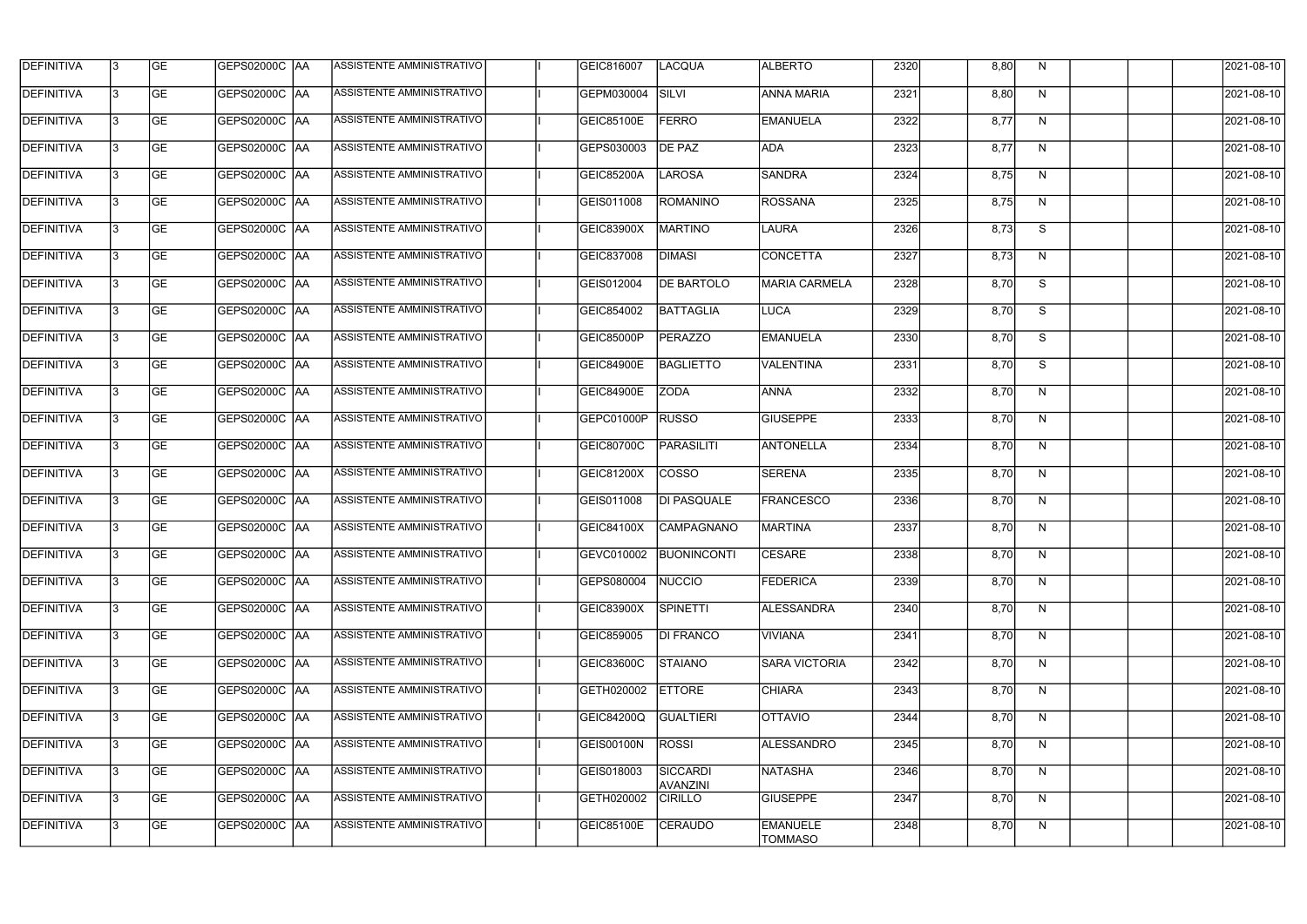| <b>DEFINITIVA</b> | 13  | <b>GE</b> | GEPS02000C  AA       | ASSISTENTE AMMINISTRATIVO        | <b>GEIS00100N</b> | <b>BIFFONI</b>    | <b>GEORDIE</b>              | 2349 | 8,70 | N. | 2021-08-10       |
|-------------------|-----|-----------|----------------------|----------------------------------|-------------------|-------------------|-----------------------------|------|------|----|------------------|
| DEFINITIVA        | l3  | <b>GE</b> | GEPS02000C  AA       | ASSISTENTE AMMINISTRATIVO        | GEVC010002        | <b>DE ANGELIS</b> | <b>CINZIA</b>               | 2350 | 8,70 | N  | 2021-08-10       |
| <b>DEFINITIVA</b> | l3  | <b>GE</b> | <b>GEPS02000C AA</b> | ASSISTENTE AMMINISTRATIVO        | GEIS004005        | <b>BERTOLOTTO</b> | <b>CAMILLA</b>              | 2351 | 8,70 | N  | 2021-08-10       |
| <b>DEFINITIVA</b> | 13  | <b>GE</b> | <b>GEPS02000C AA</b> | ASSISTENTE AMMINISTRATIVO        | GEIC816007        | RONCALLO          | <b>AMBRA</b>                | 2352 | 8,70 | N  | 2021-08-10       |
| <b>DEFINITIVA</b> | l3  | <b>GE</b> | GEPS02000C AA        | ASSISTENTE AMMINISTRATIVO        | <b>GEIC83900X</b> | <b>ARGIOLAS</b>   | <b>VERONICA</b>             | 2353 | 8,70 | N  | 2021-08-10       |
| <b>DEFINITIVA</b> | IЗ  | <b>GE</b> | GEPS02000C AA        | ASSISTENTE AMMINISTRATIVO        | GEIC83900X        | <b>CARBONE</b>    | <b>DENISE</b>               | 2354 | 8,70 | N  | 2021-08-10       |
| <b>DEFINITIVA</b> | l3  | <b>GE</b> | <b>GEPS02000C AA</b> | <b>ASSISTENTE AMMINISTRATIVO</b> | GESL01000P        | <b>MANARA</b>     | <b>GRAZIA</b>               | 2355 | 8,70 | N  | 2021-08-10       |
| <b>DEFINITIVA</b> | l3  | <b>GE</b> | GEPS02000C AA        | ASSISTENTE AMMINISTRATIVO        | GEIC837008        | <b>CAPORALI</b>   | <b>ILENIA</b>               | 2356 | 8,70 | N  | 2021-08-10       |
| <b>DEFINITIVA</b> | l3  | <b>GE</b> | GEPS02000C  AA       | ASSISTENTE AMMINISTRATIVO        | GEIC853006        | <b>TARASCO</b>    | <b>RICCARDO</b>             | 2357 | 8,70 | N  | 2021-08-10       |
| <b>DEFINITIVA</b> | l3  | <b>GE</b> | GEPS02000C AA        | ASSISTENTE AMMINISTRATIVO        | GEIC824006        | <b>TROCINO</b>    | <b>JASON BENEDETTO</b>      | 2358 | 8,70 | N  | 2021-08-10       |
| <b>DEFINITIVA</b> | l3  | <b>GE</b> | GEPS02000C AA        | ASSISTENTE AMMINISTRATIVO        | <b>GEIC86300R</b> | PARISE            | <b>ROSARIO</b>              | 2359 | 8,70 | N  | 2021-08-10       |
| <b>DEFINITIVA</b> | 13  | <b>GE</b> | GEPS02000C  AA       | ASSISTENTE AMMINISTRATIVO        | GEIC85500T        | <b>BOFFITO</b>    | <b>SILVIA</b>               | 2360 | 8,70 | N  | 2021-08-10       |
| <b>DEFINITIVA</b> | l3  | <b>GE</b> | GEPS02000C  AA       | ASSISTENTE AMMINISTRATIVO        | GEIC80700C        | <b>LATINO</b>     | <b>SERENA</b>               | 2361 | 8,70 | N  | 2021-08-10       |
| <b>DEFINITIVA</b> | l3  | <b>GE</b> | GEPS02000C AA        | ASSISTENTE AMMINISTRATIVO        | GEIS004005        | <b>MORELLI</b>    | <b>LUCIANO</b>              | 2362 | 8,70 | N  | 2021-08-10       |
| <b>DEFINITIVA</b> | l3  | <b>GE</b> | GEPS02000C  AA       | ASSISTENTE AMMINISTRATIVO        | <b>GEIC84100X</b> | <b>BORGO</b>      | DANIELA                     | 2363 | 8,70 | N  | 2021-08-10       |
| <b>DEFINITIVA</b> | IЗ  | <b>GE</b> | GEPS02000C  AA       | ASSISTENTE AMMINISTRATIVO        | GEIS012004        | <b>BOSA</b>       | FRANCESCA                   | 2364 | 8,70 | N  | 2021-08-10       |
| <b>DEFINITIVA</b> | IЗ  | <b>GE</b> | GEPS02000C  AA       | ASSISTENTE AMMINISTRATIVO        | GEIS02200P        | <b>ZOFREA</b>     | <b>ILVA ANNA</b>            | 2365 | 8,67 | S  | 2021-08-10       |
| <b>DEFINITIVA</b> |     | <b>GE</b> | GEPS02000C AA        | ASSISTENTE AMMINISTRATIVO        | GEIC85100E        | <b>CERAUDO</b>    | <b>CRISTINA</b>             | 2366 | 8,67 | S  | 2021-08-10       |
| <b>DEFINITIVA</b> | IЗ  | GE        | GEPS02000C  AA       | <b>ASSISTENTE AMMINISTRATIVO</b> | <b>GEIC85000P</b> | MALAVASI          | <b>CINZIA</b>               | 2367 | 8,67 | S. | 2021-08-10       |
| <b>DEFINITIVA</b> | 13. | <b>GE</b> | GEPS02000C AA        | ASSISTENTE AMMINISTRATIVO        | GEPS050008        | <b>ALBAMONTE</b>  | <b>FULVIA</b>               | 2368 | 8,67 | S  | 2021-08-10       |
| <b>DEFINITIVA</b> | 13  | <b>GE</b> | <b>GEPS02000C AA</b> | ASSISTENTE AMMINISTRATIVO        | GEPS030003        | <b>CAORSI</b>     | FRANCESCO                   | 2369 | 8,67 | S  | 2021-08-10       |
| <b>DEFINITIVA</b> | 13. | <b>GE</b> | GEPS02000C AA        | ASSISTENTE AMMINISTRATIVO        | GEIC861005        | <b>BRESCIANI</b>  | NICOLETTA                   | 2370 | 8,67 | S  | $2021 - 08 - 10$ |
| <b>DEFINITIVA</b> | 13  | <b>GE</b> | GEPS02000C AA        | ASSISTENTE AMMINISTRATIVO        | GEIC85000P        | <b>RIMBALDO</b>   | <b>RENATA</b>               | 2371 | 8,67 | S  | 2021-08-10       |
| <b>DEFINITIVA</b> | 13  | <b>GE</b> | GEPS02000C AA        | ASSISTENTE AMMINISTRATIVO        | <b>GEIC85100E</b> | <b>RIVERSO</b>    | <b>PAOLA</b>                | 2372 | 8,67 | S  | 2021-08-10       |
| <b>DEFINITIVA</b> | IЗ  | <b>GE</b> | GEPS02000C  AA       | ASSISTENTE AMMINISTRATIVO        | GEIC82200E        | SANNI             | <b>SABINA</b>               | 2373 | 8,67 | S  | 2021-08-10       |
| DEFINITIVA        | l3  | <b>GE</b> | GEPS02000C  AA       | ASSISTENTE AMMINISTRATIVO        | <b>GEIC80700C</b> | LA FORESTE        | MASSIMILIANO                | 2374 | 8,67 | S  | 2021-08-10       |
| DEFINITIVA        | l3  | <b>GE</b> | GEPS02000C  AA       | ASSISTENTE AMMINISTRATIVO        | <b>GEIC85100E</b> | <b>CARBONI</b>    | <b>ALESSANDRA</b>           | 2375 | 8,67 | N  | 2021-08-10       |
| <b>DEFINITIVA</b> | l3  | <b>GE</b> | GEPS02000C AA        | ASSISTENTE AMMINISTRATIVO        | GEIC81300Q        | <b>CONTE</b>      | <b>VALENTINA</b><br>VALERIA | 2376 | 8,67 | N  | 2021-08-10       |
| <b>DEFINITIVA</b> | Iз  | <b>GE</b> | GEPS02000C  AA       | ASSISTENTE AMMINISTRATIVO        | <b>GEIC83500L</b> | <b>PIROZZI</b>    | <b>MARIANO TINO</b>         | 2377 | 8,67 | N  | 2021-08-10       |
|                   |     |           |                      |                                  |                   |                   |                             |      |      |    |                  |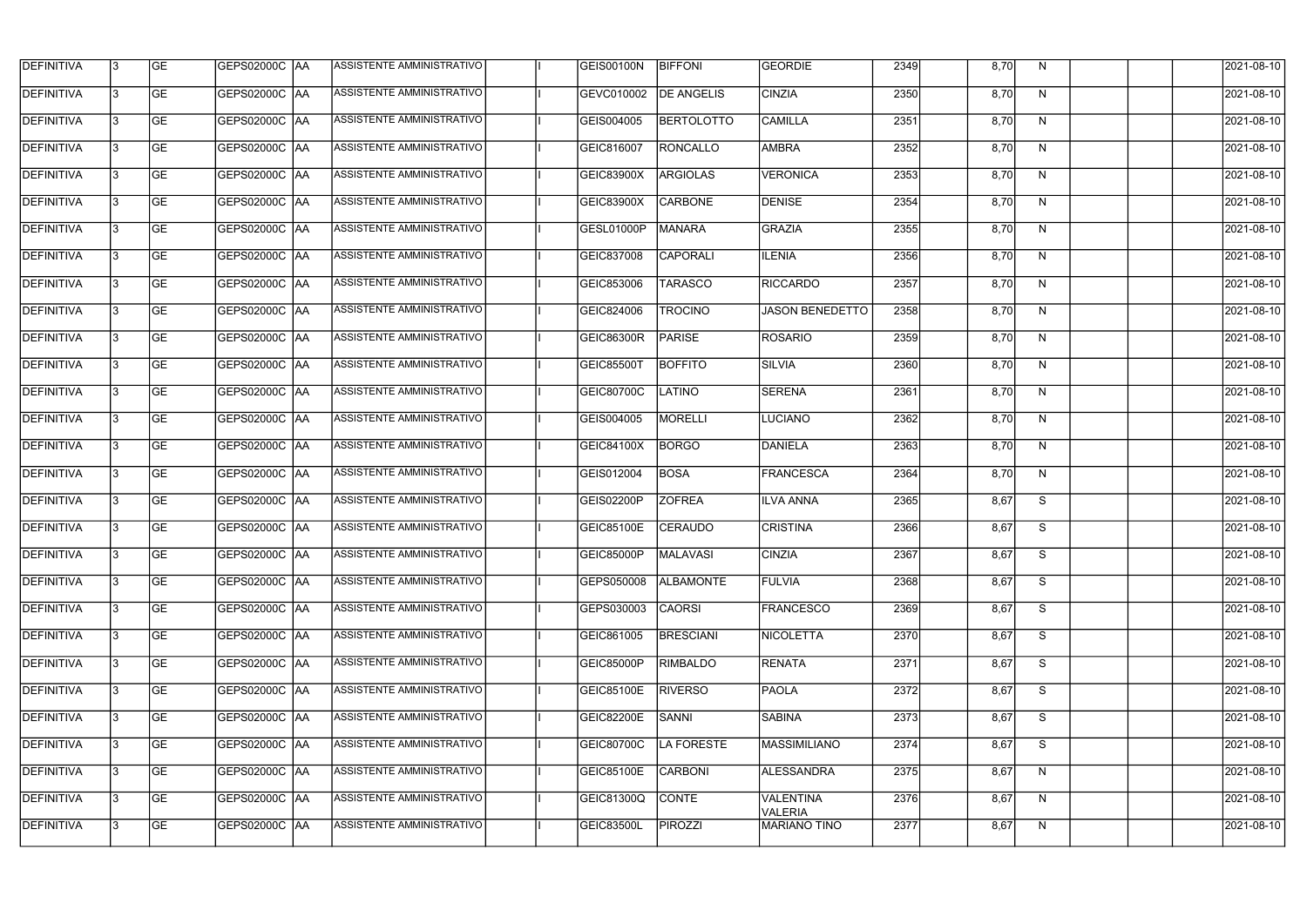| <b>DEFINITIVA</b> | l3 | GE        | GEPS02000C  AA       | <b>ASSISTENTE AMMINISTRATIVO</b> | GEIC81200X              | <b>DE AGAZIO</b>                     | <b>OLINGA</b>           | 2378 | 8,67 | N  | 2021-08-10       |
|-------------------|----|-----------|----------------------|----------------------------------|-------------------------|--------------------------------------|-------------------------|------|------|----|------------------|
| <b>DEFINITIVA</b> | IЗ | GE        | GEPS02000C   AA      | ASSISTENTE AMMINISTRATIVO        | <b>GEIC83500L</b>       | <b>DELFINO</b>                       | CARLA                   | 2379 | 8,67 | N  | 2021-08-10       |
| <b>DEFINITIVA</b> | 13 | <b>GE</b> | GEPS02000C AA        | ASSISTENTE AMMINISTRATIVO        | <b>GEIC85500T</b>       | <b>BARDELLI</b>                      | <b>VALERIA</b>          | 2380 | 8,67 | N  | 2021-08-10       |
| <b>DEFINITIVA</b> | l3 | <b>GE</b> | <b>GEPS02000C AA</b> | ASSISTENTE AMMINISTRATIVO        | GEIC83000D              | <b>FIORE</b>                         | <b>VANESSA</b>          | 2381 | 8,67 | N  | 2021-08-10       |
| <b>DEFINITIVA</b> | l3 | GE        | GEPS02000C AA        | ASSISTENTE AMMINISTRATIVO        | GEIC82000V              | <b>CARIA</b>                         | <b>ESTER</b>            | 2382 | 8,67 | N  | 2021-08-10       |
| <b>DEFINITIVA</b> | l3 | <b>GE</b> | GEPS02000C AA        | <b>ASSISTENTE AMMINISTRATIVO</b> | GEIC86400L              | <b>IEVOLELLA</b>                     | <b>ISABELLA</b>         | 2383 | 8,67 | N  | 2021-08-10       |
| <b>DEFINITIVA</b> | l3 | <b>GE</b> | <b>GEPS02000C AA</b> | ASSISTENTE AMMINISTRATIVO        | <b>GEIS01600B</b>       | MACRI'                               | <b>CORINNA</b>          | 2384 | 8,67 | N  | 2021-08-10       |
| DEFINITIVA        | l3 | <b>GE</b> | GEPS02000C AA        | <b>ASSISTENTE AMMINISTRATIVO</b> | GEIC83400R              | <b>CHIAPPORI</b>                     | DANIELA                 | 2385 | 8,67 | N  | 2021-08-10       |
| <b>DEFINITIVA</b> | IЗ | <b>GE</b> | GEPS02000C AA        | ASSISTENTE AMMINISTRATIVO        | <b>GEIS00100N</b>       | FORDIANI                             | <b>SILVIA</b>           | 2386 | 8,67 | N  | 2021-08-10       |
| <b>DEFINITIVA</b> | l3 | GE        | GEPS02000C AA        | <b>ASSISTENTE AMMINISTRATIVO</b> | GEIC82300A              | <b>BOZZOLO</b>                       | <b>SABRINA</b>          | 2387 | 8,67 | N  | 2021-08-10       |
| DEFINITIVA        | l3 | <b>GE</b> | GEPS02000C AA        | ASSISTENTE AMMINISTRATIVO        | GEIC81300Q              | <b>SIRI</b>                          | <b>MAURA</b>            | 2388 | 8,67 | N  | 2021-08-10       |
| <b>DEFINITIVA</b> | l3 | <b>GE</b> | GEPS02000C AA        | ASSISTENTE AMMINISTRATIVO        | <b>GEPC04000E</b>       | <b>CALASCIBETTA</b>                  | LOREDANA                | 2389 | 8,67 | N  | 2021-08-10       |
| <b>DEFINITIVA</b> | l3 | GE        | GEPS02000C  AA       | ASSISTENTE AMMINISTRATIVO        | GEIC861005              | <b>NANNINI</b>                       | BARBARA                 | 2390 | 8,67 | N  | 2021-08-10       |
| <b>DEFINITIVA</b> | l3 | <b>GE</b> | GEPS02000C AA        | ASSISTENTE AMMINISTRATIVO        | GEIS003009              | MATTIOLI                             | <b>FABIO</b>            | 2391 | 8,67 | N  | 2021-08-10       |
| <b>DEFINITIVA</b> | l3 | <b>GE</b> | GEPS02000C AA        | ASSISTENTE AMMINISTRATIVO        | GEIC829009              | <b>ORSETTI</b>                       | <b>GIUSEPPE</b>         | 2392 | 8,67 | N  | 2021-08-10       |
| <b>DEFINITIVA</b> | l3 | GE        | GEPS02000C  AA       | ASSISTENTE AMMINISTRATIVO        | GEPC01000P              | <b>BIRARDI</b>                       | ANGELO                  | 2393 | 8,67 | N  | 2021-08-10       |
| <b>DEFINITIVA</b> | l3 | <b>GE</b> | GEPS02000C   AA      | ASSISTENTE AMMINISTRATIVO        | <b>GEIC85100E</b>       | <b>BOSISIO</b><br><b>CASTELLUCCI</b> | STEFANIA                | 2394 | 8,67 | N  | 2021-08-10       |
| <b>DEFINITIVA</b> | IЗ | <b>GE</b> | GEPS02000C AA        | ASSISTENTE AMMINISTRATIVO        | GEPC020009              | <b>CASULA</b>                        | <b>MARIA ANTONIETTA</b> | 2395 | 8,67 | N  | 2021-08-10       |
| <b>DEFINITIVA</b> | IЗ | GE        | GEPS02000C  AA       | <b>ASSISTENTE AMMINISTRATIVO</b> | <b>GETH020002 ROSSI</b> |                                      | <b>PAOLA</b>            | 2396 | 8,67 | N, | 2021-08-10       |
| <b>DEFINITIVA</b> | l3 | GE        | GEPS02000C AA        | ASSISTENTE AMMINISTRATIVO        | GEIC840004              | <b>CASERZA</b>                       | <b>ANNA</b>             | 2397 | 8,67 | N  | 2021-08-10       |
| <b>DEFINITIVA</b> | l3 | GE        | GEPS02000C AA        | ASSISTENTE AMMINISTRATIVO        | GEIC816007              | <b>AGOSTI</b>                        | <b>CLAUDIA</b>          | 2398 | 8,66 | N  | 2021-08-10       |
| <b>DEFINITIVA</b> | 13 | <b>GE</b> | GEPS02000C AA        | ASSISTENTE AMMINISTRATIVO        | GEIC853006              | <b>OCZOLI</b>                        | <b>EUGENIA</b>          | 2399 | 8,65 | N  | $2021 - 08 - 10$ |
| <b>DEFINITIVA</b> | l3 | <b>GE</b> | GEPS02000C AA        | ASSISTENTE AMMINISTRATIVO        | <b>GEIC82600T</b>       | LAGASCIO                             | MARTA                   | 2400 | 8,65 | N  | 2021-08-10       |
| <b>DEFINITIVA</b> | 13 | <b>GE</b> | GEPS02000C AA        | ASSISTENTE AMMINISTRATIVO        | GEIC83900X              | <b>DI STEFANO</b>                    | <b>ROBERTO</b>          | 2401 | 8,65 | N  | 2021-08-10       |
| <b>DEFINITIVA</b> | l3 | <b>GE</b> | GEPS02000C  AA       | ASSISTENTE AMMINISTRATIVO        | GEVC010002              | PATRICELLI                           | <b>CATERINA</b>         | 2402 | 8,65 | N  | 2021-08-10       |
| <b>DEFINITIVA</b> | l3 | <b>GE</b> | GEPS02000C  AA       | ASSISTENTE AMMINISTRATIVO        | GERH020006              | LODATO                               | ANTONIO                 | 2403 | 8,63 | S  | 2021-08-10       |
| <b>DEFINITIVA</b> | l3 | GE        | GEPS02000C  AA       | ASSISTENTE AMMINISTRATIVO        | GEIC808008              | <b>MIELE</b>                         | MARIA ANNA              | 2404 | 8,60 | S  | 2021-08-10       |
| <b>DEFINITIVA</b> | l3 | GE        | GEPS02000C AA        | ASSISTENTE AMMINISTRATIVO        | GEIC837008              | <b>DE CHIRICO</b>                    | <b>ROBERTA</b>          | 2405 | 8,60 | S  | 2021-08-10       |
| <b>DEFINITIVA</b> | l3 | GE        | GEPS02000C  AA       | ASSISTENTE AMMINISTRATIVO        | GEIC81400G              | <b>LEONCINI</b>                      | SANDRA                  | 2406 | 8,60 | S  | 2021-08-10       |
|                   |    |           |                      |                                  |                         |                                      |                         |      |      |    |                  |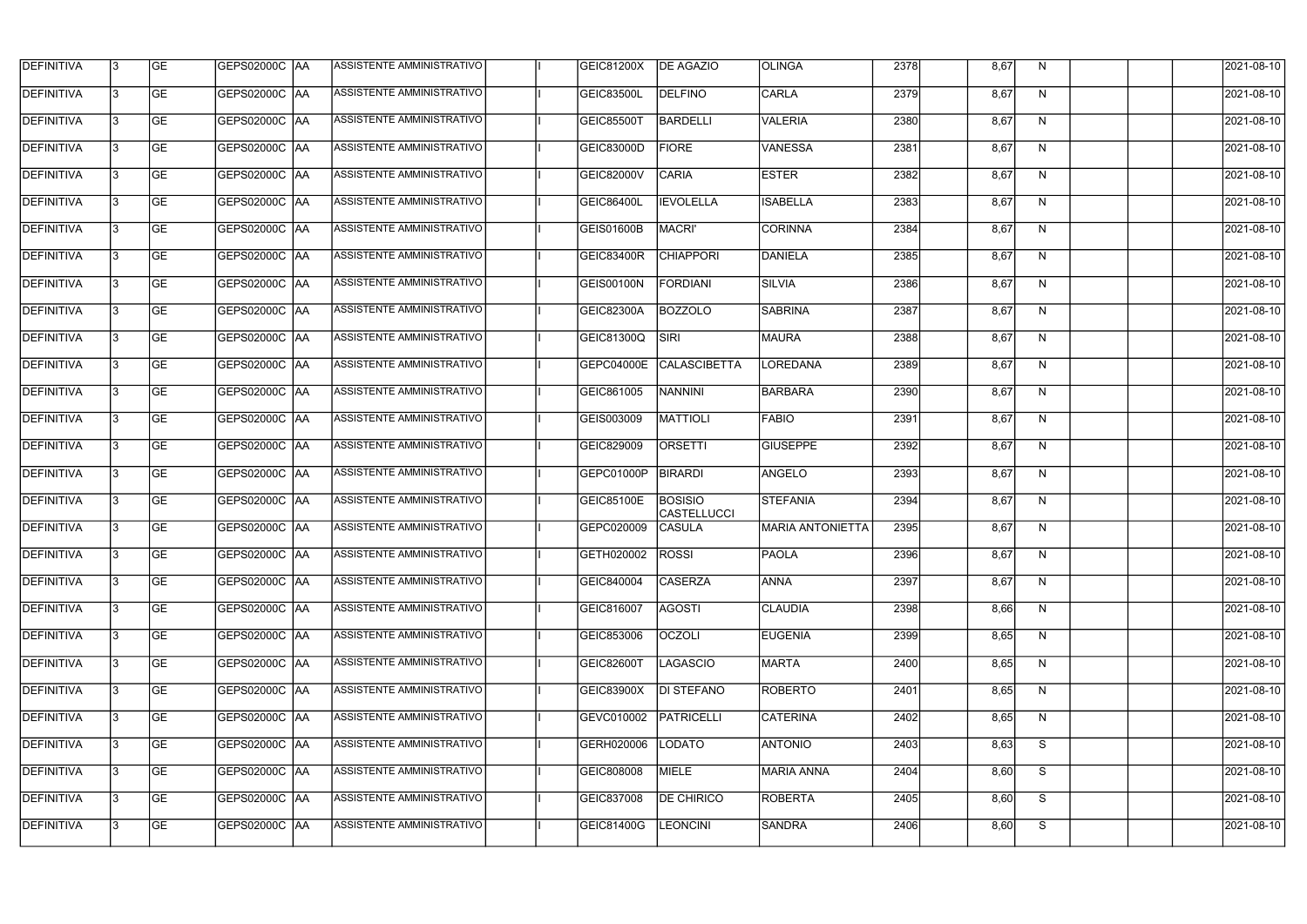| <b>DEFINITIVA</b> | 13 | GE        | GEPS02000C  AA       | ASSISTENTE AMMINISTRATIVO        | <b>GEIS00700L</b>  | <b>GHIDINI</b>   | <b>ANDREA</b>     | 2407 | 8,60 | S. |          | 2021-08-10       |
|-------------------|----|-----------|----------------------|----------------------------------|--------------------|------------------|-------------------|------|------|----|----------|------------------|
| <b>DEFINITIVA</b> | IЗ | GE        | GEPS02000C   AA      | ASSISTENTE AMMINISTRATIVO        | GEIS01400Q         | GRAMAGLIA        | DANIELA           | 2408 | 8,60 | S  |          | 2021-08-10       |
| <b>DEFINITIVA</b> | 13 | <b>GE</b> | GEPS02000C AA        | ASSISTENTE AMMINISTRATIVO        | <b>GEIC84200Q</b>  | <b>RISSO</b>     | <b>MIRKO</b>      | 2409 | 8,60 | S  |          | 2021-08-10       |
| <b>DEFINITIVA</b> | l3 | <b>GE</b> | <b>GEPS02000C AA</b> | ASSISTENTE AMMINISTRATIVO        | GEPS080004         | <b>RUBINI</b>    | ANTONELLA         | 2410 | 8,60 | S  |          | 2021-08-10       |
| <b>DEFINITIVA</b> | l3 | GE        | GEPS02000C AA        | ASSISTENTE AMMINISTRATIVO        | GEPC020009         | <b>BADO</b>      | <b>STEFANIA</b>   | 2411 | 8,60 | S  |          | 2021-08-10       |
| <b>DEFINITIVA</b> | l3 | <b>GE</b> | GEPS02000C AA        | <b>ASSISTENTE AMMINISTRATIVO</b> | <b>GEIC84900E</b>  | <b>GAMBERO</b>   | ELEONORA          | 2412 | 8,60 | S  |          | 2021-08-10       |
| <b>DEFINITIVA</b> | l3 | <b>GE</b> | GEPS02000C AA        | ASSISTENTE AMMINISTRATIVO        | GEIC82100P         | D' ALEO          | <b>SILVANA</b>    | 2413 | 8,60 | S  |          | 2021-08-10       |
| <b>DEFINITIVA</b> | l3 | <b>GE</b> | GEPS02000C AA        | <b>ASSISTENTE AMMINISTRATIVO</b> | <b>GEIC84900E</b>  | <b>PUGLIESE</b>  | PATRIZIA          | 2414 | 8,60 | S  |          | 2021-08-10       |
| <b>DEFINITIVA</b> | IЗ | <b>GE</b> | GEPS02000C  AA       | ASSISTENTE AMMINISTRATIVO        | <b>GEPS07000D</b>  | GUIDO            | <b>ALESSANDRO</b> | 2415 | 8,60 | S  | <b>S</b> | 2021-08-10       |
| <b>DEFINITIVA</b> | l3 | GE        | GEPS02000C AA        | ASSISTENTE AMMINISTRATIVO        | GEIC83900X         | <b>IANNELLI</b>  | <b>CONCETTA</b>   | 2416 | 8,60 | N  |          | 2021-08-10       |
| DEFINITIVA        | 13 | <b>GE</b> | GEPS02000C AA        | ASSISTENTE AMMINISTRATIVO        | GEIC817003         | SACCHI           | <b>CLAUDIA</b>    | 2417 | 8,60 | N  |          | 2021-08-10       |
| <b>DEFINITIVA</b> | l3 | <b>GE</b> | GEPS02000C AA        | ASSISTENTE AMMINISTRATIVO        | GEIC816007         | <b>TRAINO</b>    | <b>MARIANNA</b>   | 2418 | 8,60 | N  |          | 2021-08-10       |
| <b>DEFINITIVA</b> | l3 | GE        | GEPS02000C  AA       | ASSISTENTE AMMINISTRATIVO        | GEIC81300Q         | <b>TRECCOSTI</b> | <b>FERDINANDO</b> | 2419 | 8,60 | N  |          | 2021-08-10       |
| <b>DEFINITIVA</b> | l3 | <b>GE</b> | GEPS02000C AA        | ASSISTENTE AMMINISTRATIVO        | GEIS01400Q         | ANZALDI          | KEVIN FELICE      | 2420 | 8,60 | N  |          | 2021-08-10       |
| <b>DEFINITIVA</b> | l3 | <b>GE</b> | GEPS02000C AA        | ASSISTENTE AMMINISTRATIVO        | GEIC85100E         | <b>MORABITO</b>  | LUCA              | 2421 | 8,60 | N  |          | 2021-08-10       |
| <b>DEFINITIVA</b> | 13 | GE        | GEPS02000C  AA       | ASSISTENTE AMMINISTRATIVO        | GEIC824006         | <b>PUMA</b>      | NICOLO'           | 2422 | 8,60 | N  |          | 2021-08-10       |
| <b>DEFINITIVA</b> | l3 | <b>GE</b> | GEPS02000C   AA      | ASSISTENTE AMMINISTRATIVO        | <b>GEIS00700L</b>  | <b>ROSSINI</b>   | <b>VERONICA</b>   | 2423 | 8,60 | N  |          | 2021-08-10       |
| <b>DEFINITIVA</b> | IЗ | <b>GE</b> | GEPS02000C AA        | ASSISTENTE AMMINISTRATIVO        | GEIS017007         | MONGIARDINI      | <b>CHIARA</b>     | 2424 | 8,60 | N  |          | 2021-08-10       |
| <b>DEFINITIVA</b> | IЗ | GE        | GEPS02000C  AA       | <b>ASSISTENTE AMMINISTRATIVO</b> | <b>GEIC82300A</b>  | <b>PUMA</b>      | <b>CLARA</b>      | 2425 | 8,60 | N, |          | 2021-08-10       |
| <b>DEFINITIVA</b> | l3 | GE        | GEPS02000C AA        | ASSISTENTE AMMINISTRATIVO        | <b>GEIC86400L</b>  | <b>FARICELLI</b> | <b>ILARIA</b>     | 2426 | 8,60 | N  |          | 2021-08-10       |
| <b>DEFINITIVA</b> | l3 | GE        | GEPS02000C AA        | ASSISTENTE AMMINISTRATIVO        | GEIC80700C         | MOLARO           | <b>NICOLETTA</b>  | 2427 | 8,60 | N  |          | 2021-08-10       |
| <b>DEFINITIVA</b> | 13 | <b>GE</b> | GEPS02000C AA        | ASSISTENTE AMMINISTRATIVO        | GERH020006         | AMETRANO         | <b>GIOVANNI</b>   | 2428 | 8,60 | N  |          | $2021 - 08 - 10$ |
| <b>DEFINITIVA</b> | l3 | <b>GE</b> | GEPS02000C AA        | ASSISTENTE AMMINISTRATIVO        | GEIC85000P         | <b>TACCIOLI</b>  | <b>CHIARA</b>     | 2429 | 8,60 | N  |          | 2021-08-10       |
| <b>DEFINITIVA</b> | 13 | <b>GE</b> | GEPS02000C AA        | ASSISTENTE AMMINISTRATIVO        | GERH020006         | GERVASI          | DAMIANO           | 2430 | 8,60 | N  |          | 2021-08-10       |
| <b>DEFINITIVA</b> | l3 | <b>GE</b> | GEPS02000C  AA       | ASSISTENTE AMMINISTRATIVO        | GEPS080004         | <b>CISTARO</b>   | FEDERICA          | 2431 | 8,60 | N  |          | 2021-08-10       |
| <b>DEFINITIVA</b> | l3 | <b>GE</b> | GEPS02000C  AA       | ASSISTENTE AMMINISTRATIVO        | GEIC837008         | <b>RIGA</b>      | ROBERTA           | 2432 | 8,60 | N  |          | 2021-08-10       |
| <b>DEFINITIVA</b> | l3 | GE        | GEPS02000C  AA       | ASSISTENTE AMMINISTRATIVO        | GERH01000G MINETTI |                  | <b>ANNA</b>       | 2433 | 8,60 | N  |          | 2021-08-10       |
| <b>DEFINITIVA</b> | l3 | GE        | GEPS02000C AA        | ASSISTENTE AMMINISTRATIVO        | GEPC020009         | <b>CASCONE</b>   | <b>ILARIA</b>     | 2434 | 8,60 | N  |          | 2021-08-10       |
| <b>DEFINITIVA</b> | l3 | GE        | GEPS02000C AA        | ASSISTENTE AMMINISTRATIVO        | GEIC82200E         | <b>VILLA</b>     | SIMONA            | 2435 | 8,60 | N  |          | 2021-08-10       |
|                   |    |           |                      |                                  |                    |                  |                   |      |      |    |          |                  |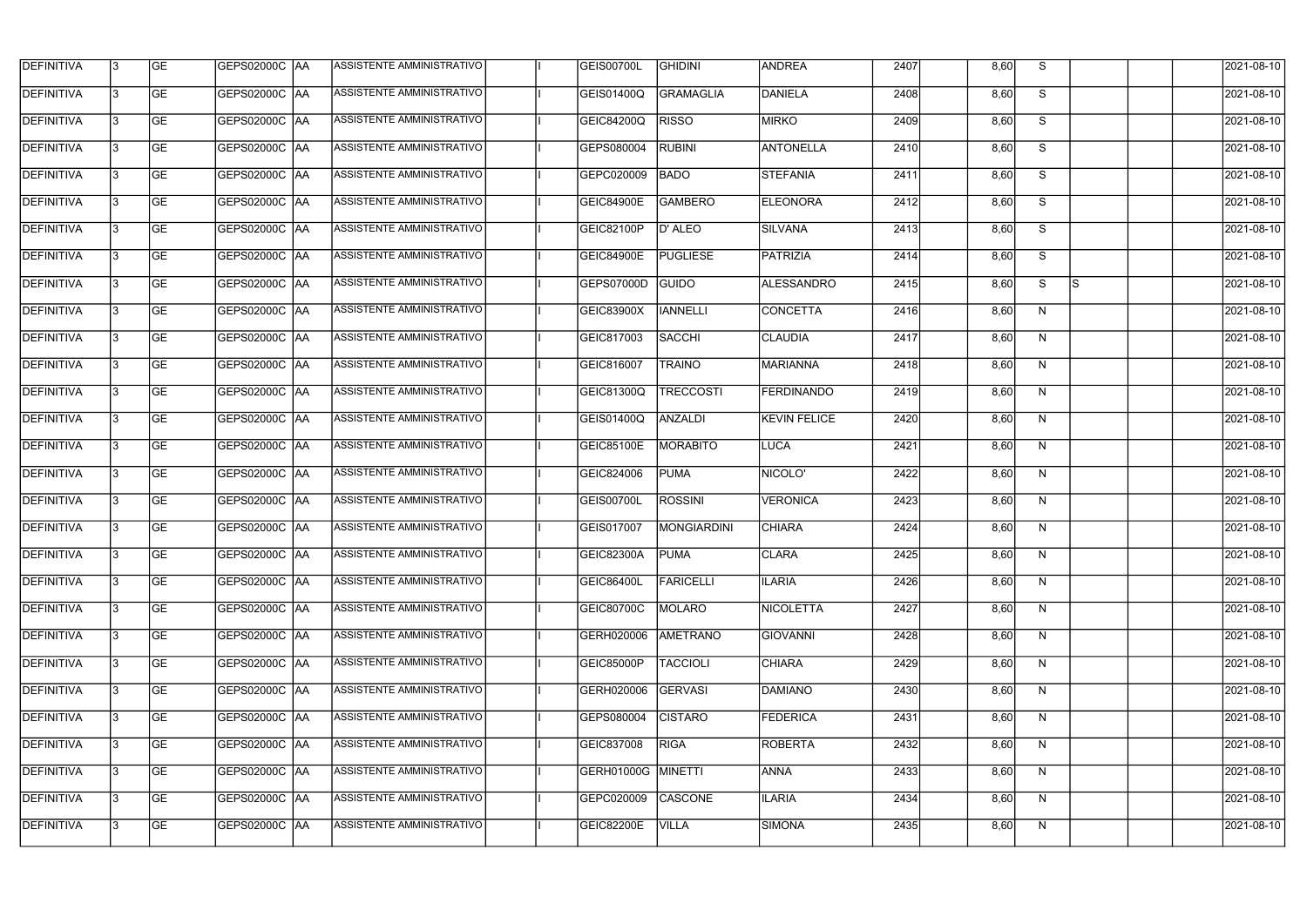| <b>DEFINITIVA</b> | 13 | <b>GE</b> | GEPS02000C   AA | ASSISTENTE AMMINISTRATIVO        | GEIC80700C        | IMPELLIZZERI       | <b>ALESSIA</b>       | 2436 | 8,60 | N  | 2021-08-10       |
|-------------------|----|-----------|-----------------|----------------------------------|-------------------|--------------------|----------------------|------|------|----|------------------|
| <b>DEFINITIVA</b> |    | <b>GE</b> | GEPS02000C AA   | ASSISTENTE AMMINISTRATIVO        | GEPM04000P        | <b>DEL VECCHIO</b> | <b>MIRIAM</b>        | 2437 | 8,60 | N  | 2021-08-10       |
| DEFINITIVA        | IЗ | <b>GE</b> | GEPS02000C   AA | ASSISTENTE AMMINISTRATIVO        | GEIC82700N        | <b>DE PASQUALE</b> | <b>GIUSEPPE</b>      | 2438 | 8,60 | N  | 2021-08-10       |
| <b>DEFINITIVA</b> |    | <b>GE</b> | GEPS02000C AA   | ASSISTENTE AMMINISTRATIVO        | GEIS004005        | <b>AIELLO</b>      | <b>ERICA</b>         | 2439 | 8,60 | N  | 2021-08-10       |
| <b>DEFINITIVA</b> |    | <b>GE</b> | GEPS02000C   AA | ASSISTENTE AMMINISTRATIVO        | GEIC80700C        | SILVESTRO          | SABINA               | 2440 | 8,60 | N  | 2021-08-10       |
| <b>DEFINITIVA</b> |    | <b>GE</b> | GEPS02000C AA   | <b>ASSISTENTE AMMINISTRATIVO</b> | GEIC84400B        | STAGNARO           | <b>ALESSIO</b>       | 2441 | 8,60 | N  | 2021-08-10       |
| <b>DEFINITIVA</b> |    | <b>GE</b> | GEPS02000C AA   | ASSISTENTE AMMINISTRATIVO        | GEIC85600N        | <b>DE GROSSI</b>   | LUCA                 | 2442 | 8,60 | N  | 2021-08-10       |
| <b>DEFINITIVA</b> |    | <b>GE</b> | GEPS02000C AA   | ASSISTENTE AMMINISTRATIVO        | GEIC80700C        | <b>PUCCIO</b>      | <b>GIOVANNI</b>      | 2443 | 8,60 | N  | 2021-08-10       |
| <b>DEFINITIVA</b> |    | <b>GE</b> | GEPS02000C   AA | ASSISTENTE AMMINISTRATIVO        | GEIC853006        | VALLARINO          | LORENZO              | 2444 | 8,60 | N  | 2021-08-10       |
| <b>DEFINITIVA</b> |    | <b>GE</b> | GEPS02000C   AA | ASSISTENTE AMMINISTRATIVO        | GEIC811004        | MAURO              | <b>ELISA</b>         | 2445 | 8,60 | N  | 2021-08-10       |
| DEFINITIVA        | l3 | <b>GE</b> | GEPS02000C AA   | ASSISTENTE AMMINISTRATIVO        | GEPS07000D        | <b>SENATORE</b>    | <b>FRANCESCA</b>     | 2446 | 8,60 | N  | 2021-08-10       |
| <b>DEFINITIVA</b> |    | <b>GE</b> | GEPS02000C AA   | ASSISTENTE AMMINISTRATIVO        | GEIC833001        | DI LIDDO           | <b>GIUSEPPE</b>      | 2447 | 8,60 | N  | 2021-08-10       |
| <b>DEFINITIVA</b> |    | <b>GE</b> | GEPS02000C   AA | ASSISTENTE AMMINISTRATIVO        | <b>GERH01000G</b> | ROLLERO            | LORENZO              | 2448 | 8,60 | N  | 2021-08-10       |
| <b>DEFINITIVA</b> |    | <b>GE</b> | GEPS02000C AA   | ASSISTENTE AMMINISTRATIVO        | GEPS02000C        | FERRARO            | LUANA                | 2449 | 8,60 | N  | 2021-08-10       |
| <b>DEFINITIVA</b> |    | <b>GE</b> | GEPS02000C AA   | ASSISTENTE AMMINISTRATIVO        | GEPC01000P        | <b>SAINATO</b>     | MARICA               | 2450 | 8,60 | N  | 2021-08-10       |
| <b>DEFINITIVA</b> |    | <b>GE</b> | GEPS02000C   AA | ASSISTENTE AMMINISTRATIVO        | GEIC81900P        | <b>BARBUTO</b>     | LUIGI                | 2451 | 8,60 | N  | 2021-08-10       |
| <b>DEFINITIVA</b> |    | <b>GE</b> | GEPS02000C   AA | ASSISTENTE AMMINISTRATIVO        | <b>GEIS00600R</b> | <b>SCOPELLITI</b>  | <b>ANDREI</b>        | 2452 | 8,60 | N  | 2021-08-10       |
| <b>DEFINITIVA</b> |    | <b>GE</b> | GEPS02000C AA   | ASSISTENTE AMMINISTRATIVO        | GEIS018003        | DELLEPIANE         | <b>FEDERICO</b>      | 2453 | 8,60 | N  | 2021-08-10       |
| <b>DEFINITIVA</b> | 13 | GE        | GEPS02000C  AA  | <b>ASSISTENTE AMMINISTRATIVO</b> | GEIS018003        | LA ROCCA           | MARTINA              | 2454 | 8,60 | N, | 2021-08-10       |
| <b>DEFINITIVA</b> | l3 | <b>GE</b> | GEPS02000C AA   | ASSISTENTE AMMINISTRATIVO        | <b>GEIC85500T</b> | PAINO              | MATTIA FELICE        | 2455 | 8,60 | N  | 2021-08-10       |
| <b>DEFINITIVA</b> | l3 | <b>GE</b> | GEPS02000C   AA | ASSISTENTE AMMINISTRATIVO        | GEIC82100P        | SCIAMARRELLI       | <b>FABIO</b>         | 2456 | 8,60 | N  | 2021-08-10       |
| <b>DEFINITIVA</b> | l3 | GE        | GEPS02000C AA   | ASSISTENTE AMMINISTRATIVO        | GEIC81200X        | <b>CHIAPPETTA</b>  | LINA                 | 2457 | 8,60 | N  | $2021 - 08 - 10$ |
| <b>DEFINITIVA</b> | IЗ | <b>GE</b> | GEPS02000C AA   | ASSISTENTE AMMINISTRATIVO        | GEIS01600B        | <b>RAUSO</b>       | <b>ALBERTO</b>       | 2458 | 8,60 | N  | 2021-08-10       |
| <b>DEFINITIVA</b> | l3 | <b>GE</b> | GEPS02000C AA   | ASSISTENTE AMMINISTRATIVO        | GEPS07000D        | BORZONE            | <b>BEATRICE</b>      | 2459 | 8,60 | N  | 2021-08-10       |
| <b>DEFINITIVA</b> |    | <b>GE</b> | GEPS02000C   AA | ASSISTENTE AMMINISTRATIVO        | GEIS018003        | <b>RIZZO</b>       | COSIMO               | 2460 | 8,60 | N  | 2021-08-10       |
| <b>DEFINITIVA</b> |    | <b>GE</b> | GEPS02000C   AA | ASSISTENTE AMMINISTRATIVO        | GEIC804001        | <b>LA VIA</b>      | DANIELE              | 2461 | 8,60 | N  | 2021-08-10       |
| DEFINITIVA        |    | <b>GE</b> | GEPS02000C   AA | ASSISTENTE AMMINISTRATIVO        | GEIC837008        | LAZZATI            | <b>FLAVIA</b>        | 2462 | 8,60 | N  | 2021-08-10       |
| <b>DEFINITIVA</b> | l3 | <b>GE</b> | GEPS02000C AA   | ASSISTENTE AMMINISTRATIVO        | GEIS01400Q        | <b>PETITO</b>      | <b>CLAUDIASSUNTA</b> | 2463 | 8,60 | N  | 2021-08-10       |
| <b>DEFINITIVA</b> |    | <b>GE</b> | GEPS02000C   AA | ASSISTENTE AMMINISTRATIVO        | GEIC860009        | URSI               | SELENE               | 2464 | 8,60 | N  | 2021-08-10       |
|                   |    |           |                 |                                  |                   |                    |                      |      |      |    |                  |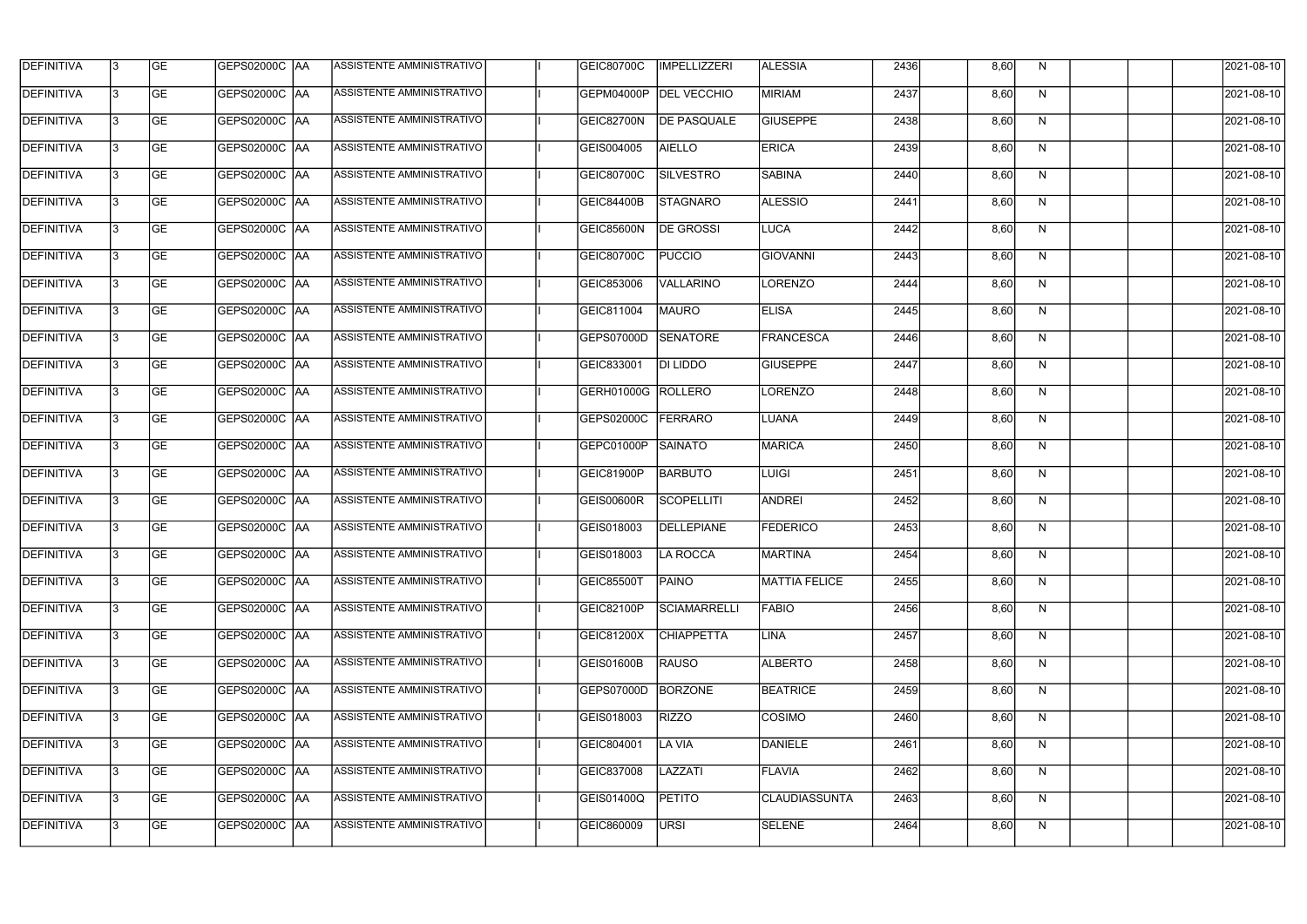| <b>DEFINITIVA</b> | l3 | GE        | GEPS02000C  AA       | ASSISTENTE AMMINISTRATIVO        | GEIC816007        | AMENTA                            | <b>ALESSIA</b>             | 2465 | 8,60 | N  | 2021-08-10       |
|-------------------|----|-----------|----------------------|----------------------------------|-------------------|-----------------------------------|----------------------------|------|------|----|------------------|
| <b>DEFINITIVA</b> | l3 | GE        | GEPS02000C   AA      | ASSISTENTE AMMINISTRATIVO        | GEIS01400Q        | <b>INGRASSIA</b>                  | <b>LOREDANA</b>            | 2466 | 8,60 | N  | 2021-08-10       |
| <b>DEFINITIVA</b> | 13 | <b>GE</b> | <b>GEPS02000C AA</b> | ASSISTENTE AMMINISTRATIVO        | GERH020006        | <b>GUASTI</b>                     | ALESSANDRO                 | 2467 | 8,60 | N  | 2021-08-10       |
| <b>DEFINITIVA</b> | l3 | <b>GE</b> | <b>GEPS02000C AA</b> | ASSISTENTE AMMINISTRATIVO        | GEIC84100X        | <b>SCHIRRU</b>                    | MARIANNA                   | 2468 | 8,60 | N  | 2021-08-10       |
| <b>DEFINITIVA</b> | l3 | GE        | GEPS02000C AA        | ASSISTENTE AMMINISTRATIVO        | GEIC817003        | <b>PARODI</b>                     | <b>SABINA</b>              | 2469 | 8,60 | N  | 2021-08-10       |
| <b>DEFINITIVA</b> | l3 | <b>GE</b> | GEPS02000C AA        | <b>ASSISTENTE AMMINISTRATIVO</b> | <b>GEIC86300R</b> | <b>CANEPA</b>                     | ELEONORA                   | 2470 | 8,60 | N  | 2021-08-10       |
| DEFINITIVA        | l3 | <b>GE</b> | <b>GEPS02000C AA</b> | ASSISTENTE AMMINISTRATIVO        | GEIC83900X        | <b>VIRZI</b>                      | <b>VALENTINA</b>           | 2471 | 8,60 | N  | 2021-08-10       |
| <b>DEFINITIVA</b> | l3 | <b>GE</b> | GEPS02000C AA        | <b>ASSISTENTE AMMINISTRATIVO</b> | GEPS07000D        | <b>ZANTEDESCHI</b>                | ANDREA                     | 2472 | 8,60 | N  | 2021-08-10       |
| <b>DEFINITIVA</b> | IЗ | <b>GE</b> | GEPS02000C AA        | ASSISTENTE AMMINISTRATIVO        | GEVC010002        | <b>DE PRISCO</b>                  | <b>ANNA MARIA</b>          | 2473 | 8,60 | N  | 2021-08-10       |
| <b>DEFINITIVA</b> | l3 | GE        | GEPS02000C   AA      | ASSISTENTE AMMINISTRATIVO        | GEIC837008        | LARATTA                           | <b>ANTONIO</b>             | 2474 | 8,60 | N  | 2021-08-10       |
| DEFINITIVA        | l3 | <b>GE</b> | GEPS02000C AA        | ASSISTENTE AMMINISTRATIVO        | <b>GEIC83500L</b> | <b>LAMANNA</b>                    | ANGELA                     | 2475 | 8,60 | N  | 2021-08-10       |
| <b>DEFINITIVA</b> | l3 | <b>GE</b> | GEPS02000C AA        | ASSISTENTE AMMINISTRATIVO        | GEIS00700L        | <b>PRESTIFILIPPO</b>              | <b>MASSIMO</b>             | 2476 | 8,60 | N  | 2021-08-10       |
| <b>DEFINITIVA</b> | l3 | GE        | GEPS02000C  AA       | ASSISTENTE AMMINISTRATIVO        | GETH020002        | <b>ATTANASIO</b>                  | ROBERTO                    | 2477 | 8,60 | N  | 2021-08-10       |
| <b>DEFINITIVA</b> | l3 | <b>GE</b> | GEPS02000C AA        | ASSISTENTE AMMINISTRATIVO        | GEPM030004        | <b>RISSO</b>                      | DANIELE                    | 2478 | 8,60 | N  | 2021-08-10       |
| <b>DEFINITIVA</b> | l3 | <b>GE</b> | GEPS02000C AA        | ASSISTENTE AMMINISTRATIVO        | GEIC83500L        | <b>TORRENO</b><br><b>CASTILLO</b> | MARIA DOLORES              | 2479 | 8,57 | N  | 2021-08-10       |
| <b>DEFINITIVA</b> | l3 | GE        | GEPS02000C  AA       | ASSISTENTE AMMINISTRATIVO        | GERI07000P        | <b>AIELLO</b>                     | <b>RICCARDO</b>            | 2480 | 8,57 | N  | 2021-08-10       |
| <b>DEFINITIVA</b> | l3 | <b>GE</b> | GEPS02000C   AA      | ASSISTENTE AMMINISTRATIVO        | GERH020006        | <b>COTUGNO</b>                    | <b>LEONARDO</b>            | 2481 | 8,55 | N  | 2021-08-10       |
| <b>DEFINITIVA</b> | l3 | <b>GE</b> | GEPS02000C AA        | ASSISTENTE AMMINISTRATIVO        | <b>GEIC85000P</b> | <b>BORRELLI</b>                   | GIUSEPPINA                 | 2482 | 8,53 | N  | 2021-08-10       |
| <b>DEFINITIVA</b> | IЗ | GE        | GEPS02000C  AA       | <b>ASSISTENTE AMMINISTRATIVO</b> | <b>GEIC81900P</b> | <b>TEGLIA</b>                     | <b>BEATRICE</b>            | 2483 | 8,51 | S. | 2021-08-10       |
| <b>DEFINITIVA</b> | l3 | GE        | <b>GEPS02000C AA</b> | ASSISTENTE AMMINISTRATIVO        | GERH020006        | <b>TORAZZA</b><br><b>MASSONE</b>  | MICHELA                    | 2484 | 8,51 | S  | 2021-08-10       |
| <b>DEFINITIVA</b> | l3 | GE        | <b>GEPS02000C AA</b> | ASSISTENTE AMMINISTRATIVO        | GEIC81200X        | <b>CILONA</b>                     | <b>ELISA</b>               | 2485 | 8,51 | N  | 2021-08-10       |
| <b>DEFINITIVA</b> | 13 | <b>GE</b> | <b>GEPS02000C AA</b> | ASSISTENTE AMMINISTRATIVO        | <b>GEIC84900E</b> | BELLANI                           | <b>MARTA</b>               | 2486 | 8,50 | S  | $2021 - 08 - 10$ |
| <b>DEFINITIVA</b> | l3 | <b>GE</b> | GEPS02000C AA        | ASSISTENTE AMMINISTRATIVO        | GEIC81900P        | <b>DIMARTINO</b>                  | MAURA                      | 2487 | 8,50 | S  | 2021-08-10       |
| <b>DEFINITIVA</b> | 13 | <b>GE</b> | GEPS02000C AA        | ASSISTENTE AMMINISTRATIVO        | GEIC831009        | <b>DI LEVA</b>                    | LAURA                      | 2488 | 8,50 | S  | 2021-08-10       |
| <b>DEFINITIVA</b> | l3 | <b>GE</b> | GEPS02000C  AA       | ASSISTENTE AMMINISTRATIVO        | GEPM030004        | <b>JIJON PAREDES</b>              | <b>MONICA</b><br>ALEXANDRA | 2489 | 8,50 | S  | 2021-08-10       |
| <b>DEFINITIVA</b> | l3 | <b>GE</b> | GEPS02000C AA        | ASSISTENTE AMMINISTRATIVO        | GEIC804001        | <b>TRAVERSO</b>                   | <b>DAVIDE MATTIA</b>       | 2490 | 8,50 | S  | 2021-08-10       |
| <b>DEFINITIVA</b> | l3 | GE        | GEPS02000C  AA       | ASSISTENTE AMMINISTRATIVO        | <b>GEIC85500T</b> | <b>AGRIPA</b>                     | <b>ELENA</b>               | 2491 | 8,50 | S  | 2021-08-10       |
| <b>DEFINITIVA</b> | l3 | GE        | GEPS02000C AA        | ASSISTENTE AMMINISTRATIVO        | GEIC840004        | <b>BRIGNOLA</b>                   | <b>MARILENA</b>            | 2492 | 8,50 | S  | 2021-08-10       |
| <b>DEFINITIVA</b> | l3 | GE        | GEPS02000C AA        | ASSISTENTE AMMINISTRATIVO        | GEVC010002        | SCHINELLI                         | <b>DOMENICO</b>            | 2493 | 8,50 | S  | 2021-08-10       |
|                   |    |           |                      |                                  |                   |                                   |                            |      |      |    |                  |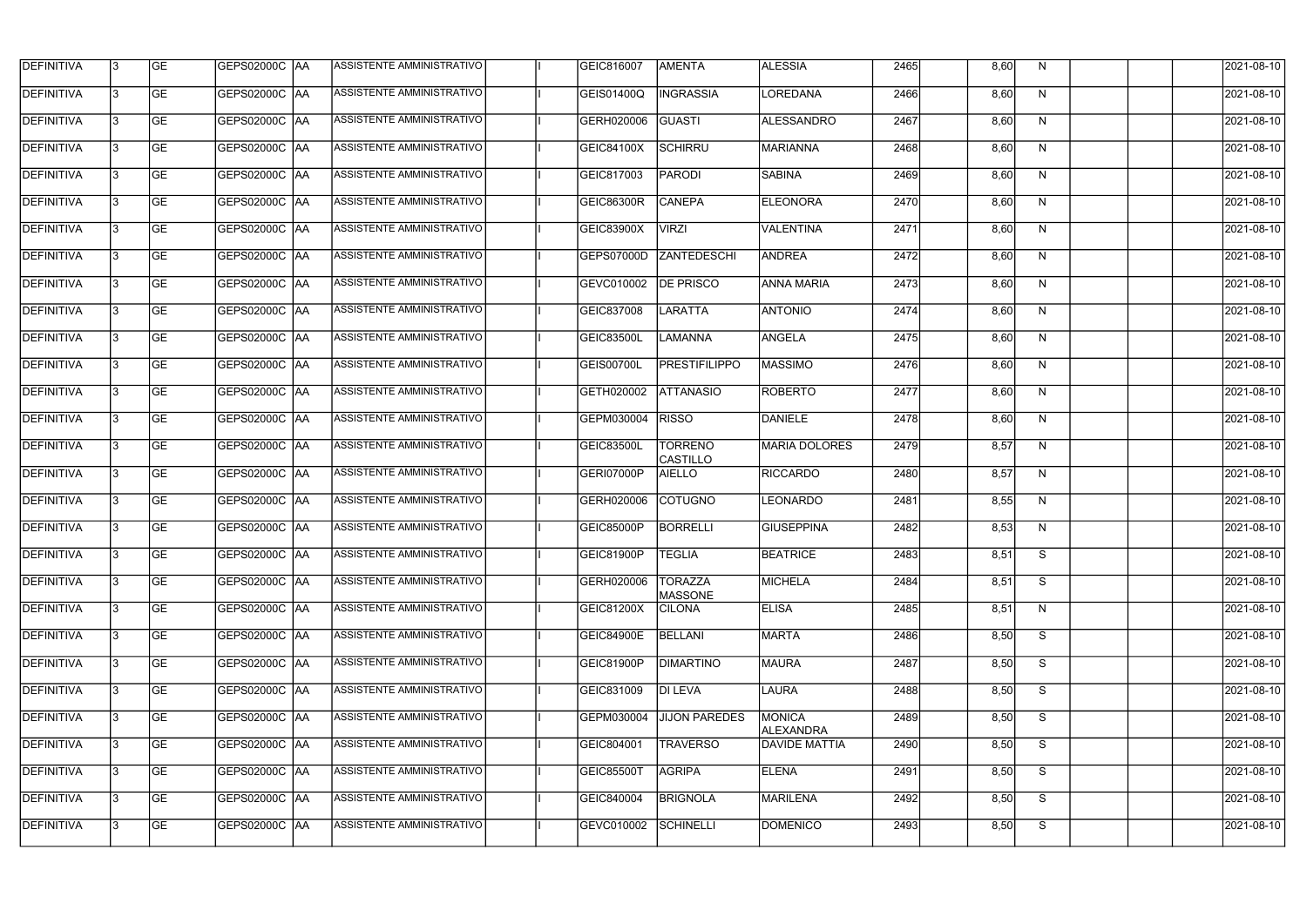| <b>DEFINITIVA</b> | 13 | GE        | GEPS02000C  AA       | ASSISTENTE AMMINISTRATIVO        | <b>GEIS01400Q</b>     | <b>TESTA</b>      | DAVIDE                              | 2494 | 8,50 | S. | 2021-08-10 |
|-------------------|----|-----------|----------------------|----------------------------------|-----------------------|-------------------|-------------------------------------|------|------|----|------------|
| <b>DEFINITIVA</b> | IЗ | GE        | GEPS02000C  AA       | ASSISTENTE AMMINISTRATIVO        | GEIC838004            | MOLINARI          | <b>MARCO</b>                        | 2495 | 8,50 | S  | 2021-08-10 |
| <b>DEFINITIVA</b> | 13 | <b>GE</b> | GEPS02000C  AA       | ASSISTENTE AMMINISTRATIVO        | GEIS01400Q            | <b>VECCHIO</b>    | MICHELE                             | 2496 | 8,50 | N  | 2021-08-10 |
| <b>DEFINITIVA</b> | l3 | <b>GE</b> | <b>GEPS02000C AA</b> | ASSISTENTE AMMINISTRATIVO        | GEIC83900X            | <b>SCIBETTA</b>   | <b>YLENIA</b>                       | 2497 | 8,50 | N  | 2021-08-10 |
| <b>DEFINITIVA</b> | l3 | GE        | GEPS02000C AA        | ASSISTENTE AMMINISTRATIVO        | <b>GERI02000N</b>     | <b>MONTINARI</b>  | <b>ANDREA</b>                       | 2498 | 8,50 | N  | 2021-08-10 |
| <b>DEFINITIVA</b> | l3 | <b>GE</b> | GEPS02000C AA        | <b>ASSISTENTE AMMINISTRATIVO</b> | GEIC81400G            | <b>LONGHI</b>     | <b>ALICE</b>                        | 2499 | 8,50 | N  | 2021-08-10 |
| <b>DEFINITIVA</b> | l3 | <b>GE</b> | GEPS02000C AA        | ASSISTENTE AMMINISTRATIVO        | GEIC81400G            | <b>OLIVERI</b>    | LORENZO                             | 2500 | 8,50 | N  | 2021-08-10 |
| <b>DEFINITIVA</b> | l3 | <b>GE</b> | GEPS02000C AA        | ASSISTENTE AMMINISTRATIVO        | GEIC833001            | <b>VIGLIAROLO</b> | <b>VIRGINIA</b>                     | 2501 | 8,50 | N  | 2021-08-10 |
| <b>DEFINITIVA</b> | IЗ | <b>GE</b> | GEPS02000C AA        | ASSISTENTE AMMINISTRATIVO        | GEPS030003            | <b>BATTISTONI</b> | <b>TOMMASO</b>                      | 2502 | 8,50 | N  | 2021-08-10 |
| <b>DEFINITIVA</b> | l3 | GE        | GEPS02000C   AA      | ASSISTENTE AMMINISTRATIVO        | GEPC01000P            | <b>DI MARIANO</b> | SIMONE                              | 2503 | 8,50 | N  | 2021-08-10 |
| DEFINITIVA        | 13 | GE        | GEPS02000C AA        | ASSISTENTE AMMINISTRATIVO        | GEIC824006            | <b>NONNIS</b>     | LORENZO                             | 2504 | 8,50 | N  | 2021-08-10 |
| <b>DEFINITIVA</b> | l3 | <b>GE</b> | GEPS02000C   AA      | <b>ASSISTENTE AMMINISTRATIVO</b> | GEIC81400G            | SOTGIU            | <b>GIADA</b>                        | 2505 | 8,50 | N  | 2021-08-10 |
| <b>DEFINITIVA</b> | l3 | GE        | GEPS02000C  AA       | ASSISTENTE AMMINISTRATIVO        | GEIC82100P            | <b>LONGOBARDI</b> | <b>EMILIO</b>                       | 2506 | 8,50 | N  | 2021-08-10 |
| <b>DEFINITIVA</b> | l3 | <b>GE</b> | GEPS02000C AA        | ASSISTENTE AMMINISTRATIVO        | GEIC81300Q            | <b>DURANTE</b>    | <b>CATERINA</b>                     | 2507 | 8,50 | N  | 2021-08-10 |
| <b>DEFINITIVA</b> | l3 | <b>GE</b> | GEPS02000C  AA       | ASSISTENTE AMMINISTRATIVO        | GEIS01400Q            | <b>PROFUMO</b>    | SELENE                              | 2508 | 8,50 | N  | 2021-08-10 |
| <b>DEFINITIVA</b> | 13 | GE        | GEPS02000C  AA       | ASSISTENTE AMMINISTRATIVO        | GETH020002            | <b>CARUSO</b>     | <b>SALVATORE</b>                    | 2509 | 8,50 | N  | 2021-08-10 |
| <b>DEFINITIVA</b> | l3 | <b>GE</b> | GEPS02000C   AA      | ASSISTENTE AMMINISTRATIVO        | GEIC82100P            | <b>BRAJA</b>      | MATTEO                              | 2510 | 8,50 | N  | 2021-08-10 |
| <b>DEFINITIVA</b> | IЗ | <b>GE</b> | GEPS02000C  AA       | ASSISTENTE AMMINISTRATIVO        | <b>GEIC85000P</b>     | <b>BRUZZESE</b>   | <b>CLARISSA</b>                     | 2511 | 8,50 | N  | 2021-08-10 |
| <b>DEFINITIVA</b> | IЗ | GE        | GEPS02000C  AA       | <b>ASSISTENTE AMMINISTRATIVO</b> | <b>GEIC85000P</b>     | <b>ARRIGHI</b>    | <b>IRENE'</b>                       | 2512 | 8,50 | N, | 2021-08-10 |
| <b>DEFINITIVA</b> | l3 | GE        | <b>GEPS02000C AA</b> | ASSISTENTE AMMINISTRATIVO        | GEPS02000C            | <b>RATTO</b>      | ANDREA                              | 2513 | 8,50 | N  | 2021-08-10 |
| <b>DEFINITIVA</b> | l3 | GE        | GEPS02000C AA        | ASSISTENTE AMMINISTRATIVO        | GEIC808008            | <b>ARRICO</b>     | <b>ILARIA</b>                       | 2514 | 8,50 | N  | 2021-08-10 |
| <b>DEFINITIVA</b> | 13 | <b>GE</b> | GEPS02000C AA        | ASSISTENTE AMMINISTRATIVO        | GETH020002            | <b>CAPUANO</b>    | ADELAIDE                            | 2515 | 8,50 | N  | 2021-08-10 |
| <b>DEFINITIVA</b> | l3 | <b>GE</b> | GEPS02000C AA        | ASSISTENTE AMMINISTRATIVO        | GEIC837008            | <b>PIANA</b>      | <b>ERIKA</b>                        | 2516 | 8,50 | N  | 2021-08-10 |
| <b>DEFINITIVA</b> | 13 | <b>GE</b> | GEPS02000C AA        | ASSISTENTE AMMINISTRATIVO        | GERH01000G DI LORENZO |                   | <b>PIETRO ADRIANO</b>               | 2517 | 8,50 | N  | 2021-08-10 |
| <b>DEFINITIVA</b> | l3 | <b>GE</b> | GEPS02000C  AA       | ASSISTENTE AMMINISTRATIVO        | GERI07000P            | <b>BOTTONE</b>    | <b>GIOVANNI</b>                     | 2518 | 8,50 | N  | 2021-08-10 |
| <b>DEFINITIVA</b> | l3 | <b>GE</b> | GEPS02000C  AA       | ASSISTENTE AMMINISTRATIVO        | GESD010008            | <b>CERAVOLO</b>   | <b>ELISABETH</b><br><b>EDEMELZA</b> | 2519 | 8,50 | N  | 2021-08-10 |
| <b>DEFINITIVA</b> | l3 | GE        | GEPS02000C  AA       | ASSISTENTE AMMINISTRATIVO        | GEIC824006            | <b>TRANCHESE</b>  | <b>FRANCESCA</b>                    | 2520 | 8,50 | N  | 2021-08-10 |
| <b>DEFINITIVA</b> | l3 | GE        | GEPS02000C AA        | ASSISTENTE AMMINISTRATIVO        | <b>GEIC83500L</b>     | <b>VIAN</b>       | <b>MARTINA</b>                      | 2521 | 8,50 | N  | 2021-08-10 |
| <b>DEFINITIVA</b> | l3 | GE        | GEPS02000C  AA       | ASSISTENTE AMMINISTRATIVO        | GEIC816007            | MERO OLIVO        | <b>EVILYN ANDREINA</b>              | 2522 | 8,50 | N  | 2021-08-10 |
|                   |    |           |                      |                                  |                       |                   |                                     |      |      |    |            |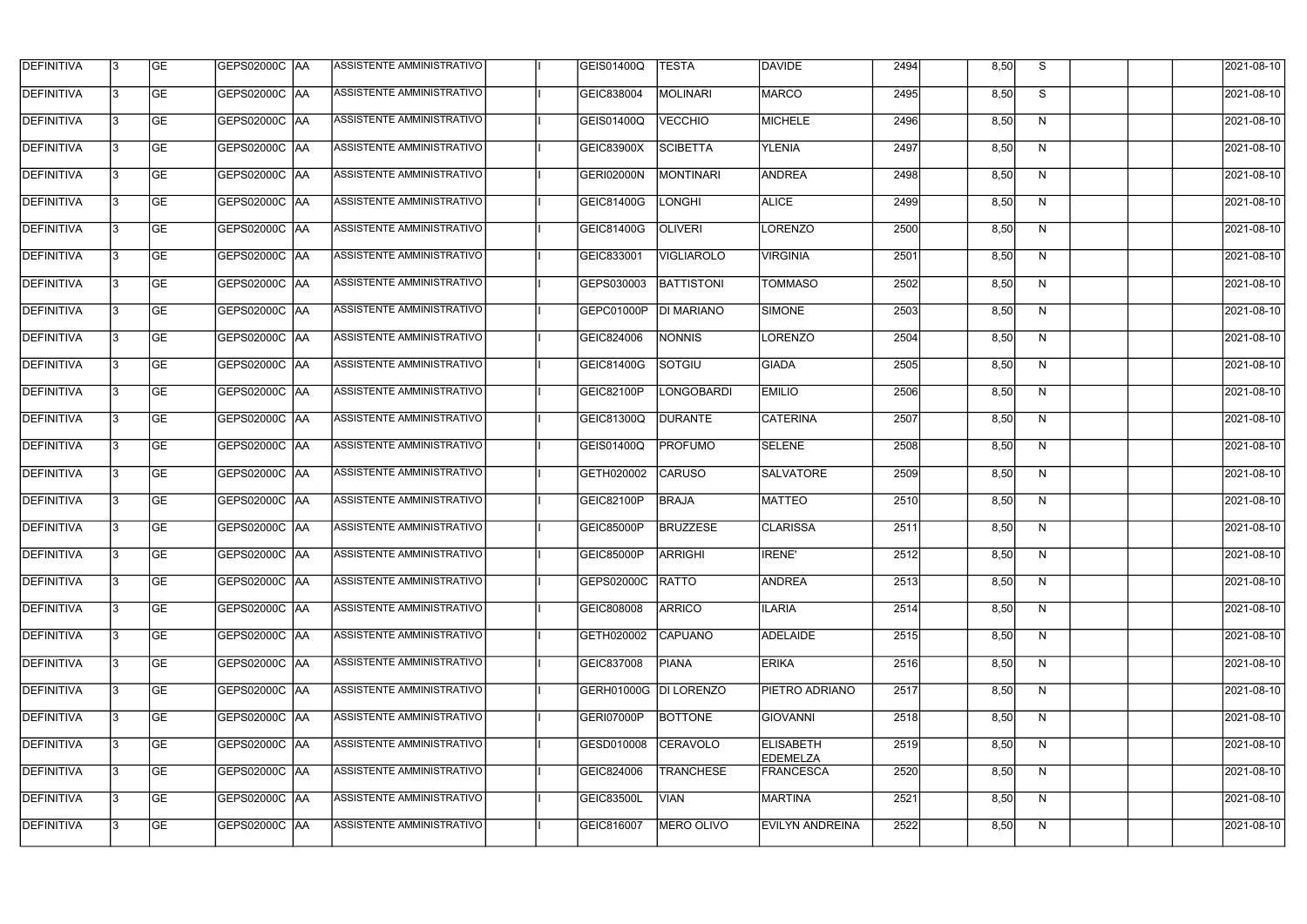| <b>DEFINITIVA</b> | 13  | <b>GE</b> | GEPS02000C  AA       | ASSISTENTE AMMINISTRATIVO        | GEIS004005        | PALERMO                          | <b>CRISTINA</b>                        | 2523 | 8,50 | N.           | 2021-08-10       |
|-------------------|-----|-----------|----------------------|----------------------------------|-------------------|----------------------------------|----------------------------------------|------|------|--------------|------------------|
| <b>DEFINITIVA</b> | l3  | <b>GE</b> |                      | ASSISTENTE AMMINISTRATIVO        | GEPS02000C        | <b>PATRONE</b>                   | <b>MARTA</b>                           | 2524 | 8,50 | N            | 2021-08-10       |
| DEFINITIVA        | l3  | <b>GE</b> | <b>GEPS02000C AA</b> | ASSISTENTE AMMINISTRATIVO        | GEIS004005        | <b>RAGUSA</b>                    | <b>UMBERTO MATTIA</b><br><b>LAERTE</b> | 2525 | 8,50 | N            | 2021-08-10       |
| <b>DEFINITIVA</b> | l3  | <b>GE</b> | <b>GEPS02000C AA</b> | ASSISTENTE AMMINISTRATIVO        | GEIC80700C        | <b>FERRARO</b>                   | <b>VERONICA</b>                        | 2526 | 8,50 | $\mathsf{N}$ | 2021-08-10       |
| <b>DEFINITIVA</b> | l3  | <b>GE</b> | GEPS02000C AA        | ASSISTENTE AMMINISTRATIVO        | <b>GEIS00600R</b> | <b>PARISSI</b>                   | DANIELE                                | 2527 | 8,50 | N            | 2021-08-10       |
| <b>DEFINITIVA</b> | IЗ  | <b>GE</b> | <b>GEPS02000C AA</b> | ASSISTENTE AMMINISTRATIVO        | GEIC85000P        | <b>STANCAMPIANO</b>              | <b>ROSARIA MARIA</b>                   | 2528 | 8,50 | N            | 2021-08-10       |
| <b>DEFINITIVA</b> | l3  | <b>GE</b> | <b>GEPS02000C AA</b> | <b>ASSISTENTE AMMINISTRATIVO</b> | GEIC85200A        | <b>LITRICO</b>                   | PAOLO GUIDO                            | 2529 | 8,50 | N            | 2021-08-10       |
| <b>DEFINITIVA</b> | l3  | <b>GE</b> | GEPS02000C AA        | ASSISTENTE AMMINISTRATIVO        | <b>GEIC84900E</b> | <b>LOMBARDO</b>                  | <b>FEDERICO</b>                        | 2530 | 8,50 | N            | 2021-08-10       |
| <b>DEFINITIVA</b> | l3  | <b>GE</b> | GEPS02000C AA        | ASSISTENTE AMMINISTRATIVO        | <b>GEIS01400Q</b> | <b>CRISALLI</b>                  | <b>ILARIA</b>                          | 2531 | 8,50 | N            | 2021-08-10       |
| <b>DEFINITIVA</b> | l3  | <b>GE</b> | GEPS02000C  AA       | ASSISTENTE AMMINISTRATIVO        | GEIC837008        | <b>DEL FABBRO</b>                | <b>EMMA</b>                            | 2532 | 8,50 | N            | 2021-08-10       |
| DEFINITIVA        | l3  | <b>GE</b> | GEPS02000C AA        | ASSISTENTE AMMINISTRATIVO        | GEPS07000D        | <b>FERRARI</b>                   | <b>SILVIA</b>                          | 2533 | 8,50 | N            | 2021-08-10       |
| <b>DEFINITIVA</b> | 13  | <b>GE</b> | GEPS02000C AA        | ASSISTENTE AMMINISTRATIVO        | GEIC84100X        | <b>ROLLERO</b>                   | FRANCESCA                              | 2534 | 8,50 | N            | 2021-08-10       |
| <b>DEFINITIVA</b> | l3  | <b>GE</b> | GEPS02000C  AA       | ASSISTENTE AMMINISTRATIVO        | GEIC81400G        | DELFINO                          | MARTINA                                | 2535 | 8,50 | N            | 2021-08-10       |
| <b>DEFINITIVA</b> | l3  | <b>GE</b> | GEPS02000C AA        | ASSISTENTE AMMINISTRATIVO        | GEPS050008        | <b>VERUSIO</b>                   | <b>MARCELLO</b>                        | 2536 | 8,50 | N            | 2021-08-10       |
| <b>DEFINITIVA</b> | 13  | <b>GE</b> | GEPS02000C AA        | ASSISTENTE AMMINISTRATIVO        | <b>GEIC86400L</b> | <b>SALAZAR</b><br><b>RAMIREZ</b> | <b>JOHANNA PAOLA</b>                   | 2537 | 8,50 | N            | 2021-08-10       |
| <b>DEFINITIVA</b> | l3  | <b>GE</b> | GEPS02000C  AA       | ASSISTENTE AMMINISTRATIVO        | GEIC811004        | <b>BRIAMONTE</b>                 | OLGA                                   | 2538 | 8,50 | N            | 2021-08-10       |
| <b>DEFINITIVA</b> | l3  | <b>GE</b> | GEPS02000C  AA       | ASSISTENTE AMMINISTRATIVO        | GEIC831009        | <b>CIERVO</b>                    | <b>GABRIELE</b>                        | 2539 | 8,50 | N            | 2021-08-10       |
| <b>DEFINITIVA</b> |     | <b>GE</b> | GEPS02000C  AA       | ASSISTENTE AMMINISTRATIVO        | <b>GEIC83400R</b> | SIGNORINI                        | <b>SERGIO</b>                          | 2540 | 8,50 | N            | 2021-08-10       |
| <b>DEFINITIVA</b> | IЗ  | GE        | GEPS02000C  AA       | <b>ASSISTENTE AMMINISTRATIVO</b> | GEIC825002        | <b>GIULIANI</b>                  | <b>MICHELA</b>                         | 2541 | 8,50 | N,           | 2021-08-10       |
| <b>DEFINITIVA</b> | 13. | <b>GE</b> | GEPS02000C AA        | ASSISTENTE AMMINISTRATIVO        | GEIC82300A        | <b>BIANCO</b>                    | LOREDANA                               | 2542 | 8,50 | N            | 2021-08-10       |
| <b>DEFINITIVA</b> | 13  | <b>GE</b> | <b>GEPS02000C AA</b> | ASSISTENTE AMMINISTRATIVO        | GEIC81900P        | SCARSI                           | FRANCESCA                              | 2543 | 8,50 | N            | 2021-08-10       |
| <b>DEFINITIVA</b> | 13. | <b>GE</b> | GEPS02000C AA        | ASSISTENTE AMMINISTRATIVO        | GETH020002        | <b>CALABRESE</b>                 | MASSIMO                                | 2544 | 8,50 | N            | $2021 - 08 - 10$ |
| <b>DEFINITIVA</b> | 13  | <b>GE</b> | GEPS02000C AA        | ASSISTENTE AMMINISTRATIVO        | GETH020002        | <b>ANDOLFI</b>                   | PAOLO                                  | 2545 | 8,50 | N            | 2021-08-10       |
| <b>DEFINITIVA</b> | 13  | <b>GE</b> | GEPS02000C AA        | ASSISTENTE AMMINISTRATIVO        | <b>GEIC85100E</b> | <b>FERRONI</b>                   | <b>ANNA MARIA</b>                      | 2546 | 8,50 | N            | 2021-08-10       |
| <b>DEFINITIVA</b> | IЗ  | <b>GE</b> | GEPS02000C  AA       | ASSISTENTE AMMINISTRATIVO        | GEIC831009        | <b>GIUCA</b>                     | ANGELA                                 | 2547 | 8,50 | N            | 2021-08-10       |
| DEFINITIVA        | l3  | <b>GE</b> | GEPS02000C  AA       | ASSISTENTE AMMINISTRATIVO        | <b>GEIC84900E</b> | <b>CASTELLINO</b>                | <b>CRISTINA</b>                        | 2548 | 8,45 | N            | 2021-08-10       |
| DEFINITIVA        | l3  | <b>GE</b> | GEPS02000C  AA       | ASSISTENTE AMMINISTRATIVO        | GEIS01400Q        | <b>BRIGATI</b>                   | <b>STEFANIA</b>                        | 2549 | 8,45 | N            | 2021-08-10       |
| <b>DEFINITIVA</b> | l3  | <b>GE</b> | GEPS02000C AA        | ASSISTENTE AMMINISTRATIVO        | GEIS00600R        | <b>GUERZONI</b>                  | <b>ELEONORA</b>                        | 2550 | 8,43 | S            | 2021-08-10       |
| <b>DEFINITIVA</b> | IЗ  | <b>GE</b> | GEPS02000C  AA       | ASSISTENTE AMMINISTRATIVO        | GEVC010002        | DELLEPIANE                       | <b>FRANCESCA</b>                       | 2551 | 8,43 | N            | 2021-08-10       |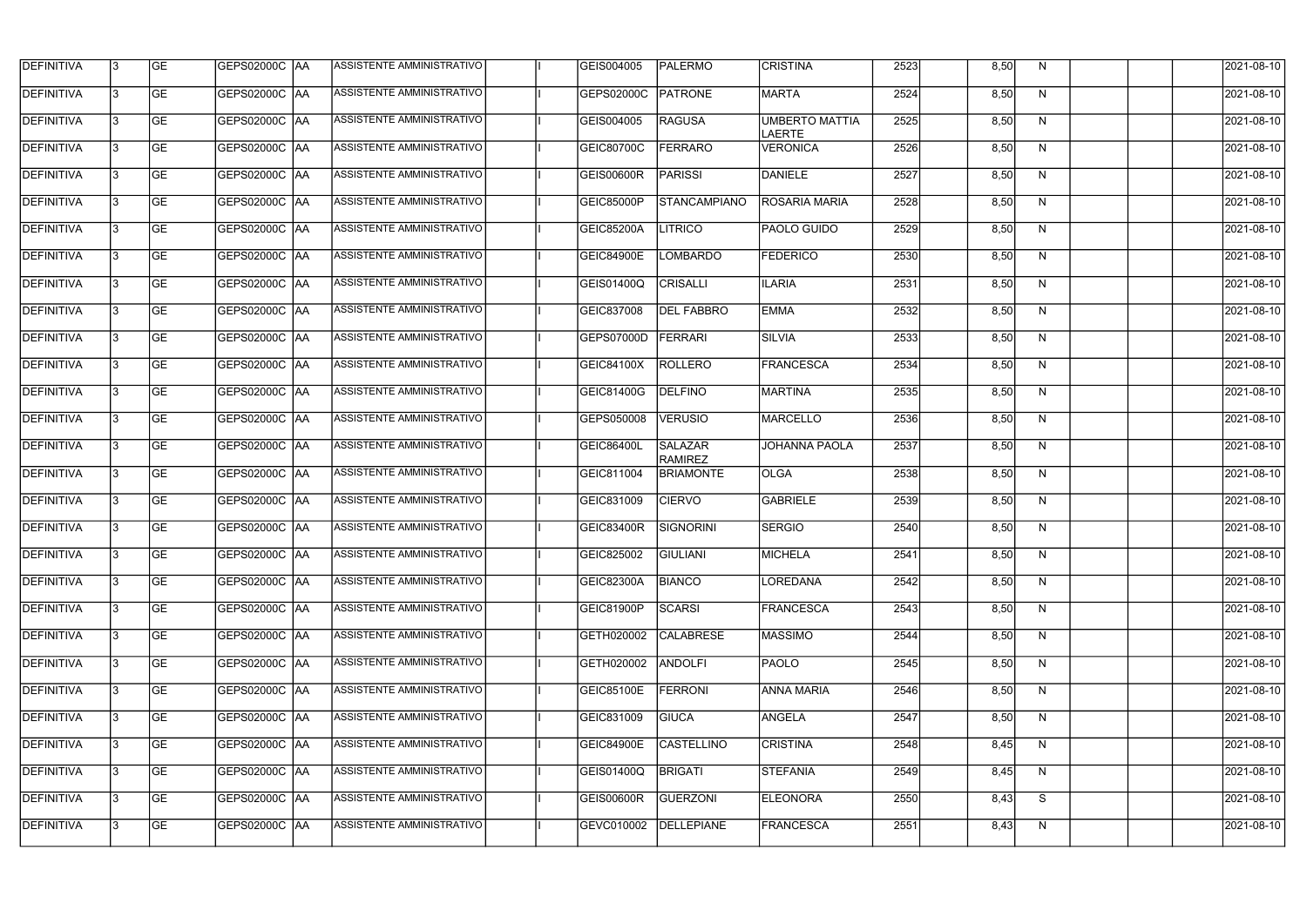| <b>DEFINITIVA</b> | 13 | GE        |                      | ASSISTENTE AMMINISTRATIVO        | <b>GEIC84200Q</b>  | <b>MARTELLO</b>   | <b>IRENA</b>            | 2552 | 8,43 | N, | 2021-08-10       |
|-------------------|----|-----------|----------------------|----------------------------------|--------------------|-------------------|-------------------------|------|------|----|------------------|
| <b>DEFINITIVA</b> | IЗ | GE        | GEPS02000C  AA       | ASSISTENTE AMMINISTRATIVO        | GERI02000N         | GULLUNI           | <b>PIERPAOLO</b>        | 2553 | 8,43 | N  | 2021-08-10       |
| <b>DEFINITIVA</b> | 13 | <b>GE</b> | GEPS02000C AA        | ASSISTENTE AMMINISTRATIVO        | GEIC804001         | <b>MAGGIALI</b>   | ANDREA                  | 2554 | 8,42 | N  | 2021-08-10       |
| <b>DEFINITIVA</b> | l3 | <b>GE</b> | <b>GEPS02000C AA</b> | ASSISTENTE AMMINISTRATIVO        | GEPC01000P         | <b>AIELLO</b>     | <b>MARIA</b>            | 2555 | 8,41 | N  | 2021-08-10       |
| <b>DEFINITIVA</b> | l3 | GE        | GEPS02000C AA        | ASSISTENTE AMMINISTRATIVO        | <b>GETD03000V</b>  | GULLA'            | <b>MARIACATERINA</b>    | 2556 | 8,40 | S  | 2021-08-10       |
| <b>DEFINITIVA</b> | l3 | <b>GE</b> | GEPS02000C AA        | ASSISTENTE AMMINISTRATIVO        | <b>GEIC85000P</b>  | <b>PERRONE</b>    | SIMONA                  | 2557 | 8,40 | S  | 2021-08-10       |
| <b>DEFINITIVA</b> | l3 | <b>GE</b> | GEPS02000C AA        | ASSISTENTE AMMINISTRATIVO        | <b>GEIC84900E</b>  | <b>BIACCHESSI</b> | <b>FRANCESCA ILARIA</b> | 2558 | 8,40 | S  | 2021-08-10       |
| <b>DEFINITIVA</b> | l3 | <b>GE</b> | GEPS02000C AA        | <b>ASSISTENTE AMMINISTRATIVO</b> | GEIC825002         | MONACCI           | MICHELA                 | 2559 | 8,40 | S  | 2021-08-10       |
| <b>DEFINITIVA</b> | l3 | <b>GE</b> | GEPS02000C AA        | ASSISTENTE AMMINISTRATIVO        | GEIC817003         | <b>CANEPA</b>     | <b>SILVIA</b>           | 2560 | 8,40 | S  | 2021-08-10       |
| <b>DEFINITIVA</b> | l3 | GE        | GEPS02000C   AA      | ASSISTENTE AMMINISTRATIVO        | GERH020006         | <b>MELIS</b>      | <b>ERIKA</b>            | 2561 | 8,40 | S  | 2021-08-10       |
| DEFINITIVA        | 13 | GE        | GEPS02000C AA        | ASSISTENTE AMMINISTRATIVO        | GEIS01400Q         | <b>BRUSCINO</b>   | DONATELLA               | 2562 | 8,40 | N  | 2021-08-10       |
| <b>DEFINITIVA</b> | l3 | <b>GE</b> | GEPS02000C AA        | ASSISTENTE AMMINISTRATIVO        | GEPS050008         | SOMAGLIA          | <b>SARAH</b>            | 2563 | 8,40 | N  | 2021-08-10       |
| <b>DEFINITIVA</b> | l3 | GE        | GEPS02000C  AA       | ASSISTENTE AMMINISTRATIVO        | <b>GEIS01400Q</b>  | <b>ZUCCA</b>      | <b>MARCO</b>            | 2564 | 8,40 | N  | 2021-08-10       |
| <b>DEFINITIVA</b> | l3 | <b>GE</b> | GEPS02000C AA        | ASSISTENTE AMMINISTRATIVO        | GEIC861005         | <b>BONOMO</b>     | <b>CLAUDIO</b>          | 2565 | 8,40 | N  | 2021-08-10       |
| <b>DEFINITIVA</b> | l3 | <b>GE</b> | GEPS02000C AA        | ASSISTENTE AMMINISTRATIVO        | GERH020006         | <b>SCALA</b>      | <b>MARIA ROSARIA</b>    | 2566 | 8,40 | N  | 2021-08-10       |
| <b>DEFINITIVA</b> | 13 | GE        | GEPS02000C   AA      | ASSISTENTE AMMINISTRATIVO        | GEIC81300Q         | <b>OTTONELLO</b>  | <b>MATTEO</b>           | 2567 | 8,40 | N  | 2021-08-10       |
| <b>DEFINITIVA</b> | l3 | <b>GE</b> | GEPS02000C   AA      | ASSISTENTE AMMINISTRATIVO        | GEIS012004         | <b>CARNEVALE</b>  | <b>ERICA</b>            | 2568 | 8,40 | N  | 2021-08-10       |
| <b>DEFINITIVA</b> | IЗ | <b>GE</b> | GEPS02000C AA        | ASSISTENTE AMMINISTRATIVO        | GEIC81200X         | <b>PENNESE</b>    | <b>ARIANNA</b>          | 2569 | 8,40 | N  | 2021-08-10       |
| <b>DEFINITIVA</b> | IЗ | GE        | GEPS02000C  AA       | <b>ASSISTENTE AMMINISTRATIVO</b> | GERH01000G BASTONI |                   | <b>FRANCESCA</b>        | 2570 | 8,40 | N, | 2021-08-10       |
| <b>DEFINITIVA</b> | l3 | GE        | <b>GEPS02000C AA</b> | ASSISTENTE AMMINISTRATIVO        | GERH01000G COVELLI |                   | <b>GIORGIA</b>          | 2571 | 8,40 | N  | 2021-08-10       |
| <b>DEFINITIVA</b> | l3 | GE        | GEPS02000C AA        | ASSISTENTE AMMINISTRATIVO        | <b>GEIC82200E</b>  | <b>CASSETTAI</b>  | <b>SARA</b>             | 2572 | 8,40 | N  | 2021-08-10       |
| <b>DEFINITIVA</b> | 13 | <b>GE</b> | GEPS02000C AA        | ASSISTENTE AMMINISTRATIVO        | GEIS004005         | <b>CARNEVALI</b>  | VALENTINA               | 2573 | 8,40 | N  | $2021 - 08 - 10$ |
| <b>DEFINITIVA</b> | l3 | <b>GE</b> | GEPS02000C AA        | ASSISTENTE AMMINISTRATIVO        | GERI07000P         | <b>IOSSA</b>      | <b>VINCENZA</b>         | 2574 | 8,40 | N  | 2021-08-10       |
| <b>DEFINITIVA</b> | 13 | <b>GE</b> | GEPS02000C AA        | ASSISTENTE AMMINISTRATIVO        | GEIS01400Q         | <b>CANEPA</b>     | <b>SARAH</b>            | 2575 | 8,40 | N  | 2021-08-10       |
| <b>DEFINITIVA</b> | l3 | <b>GE</b> | GEPS02000C  AA       | ASSISTENTE AMMINISTRATIVO        | GERH020006         | FAWZI             | <b>SARAH</b>            | 2576 | 8,40 | N  | 2021-08-10       |
| <b>DEFINITIVA</b> | l3 | <b>GE</b> | GEPS02000C  AA       | ASSISTENTE AMMINISTRATIVO        | GERH020006         | <b>BORRELLI</b>   | <b>CRISTIAN</b>         | 2577 | 8,40 | N  | 2021-08-10       |
| <b>DEFINITIVA</b> | l3 | GE        | GEPS02000C  AA       | ASSISTENTE AMMINISTRATIVO        | GEIC829009         | <b>NANNI</b>      | LORENZO                 | 2578 | 8,40 | N  | 2021-08-10       |
| <b>DEFINITIVA</b> | l3 | GE        | GEPS02000C AA        | ASSISTENTE AMMINISTRATIVO        | <b>GEPC04000E</b>  | <b>LIGUORI</b>    | <b>MAURIZIO</b>         | 2579 | 8,40 | N  | 2021-08-10       |
| <b>DEFINITIVA</b> | l3 | GE        | GEPS02000C  AA       | ASSISTENTE AMMINISTRATIVO        | GEIC80700C         | RONDINELLI        | ORAZIO                  | 2580 | 8,40 | N  | 2021-08-10       |
|                   |    |           |                      |                                  |                    |                   |                         |      |      |    |                  |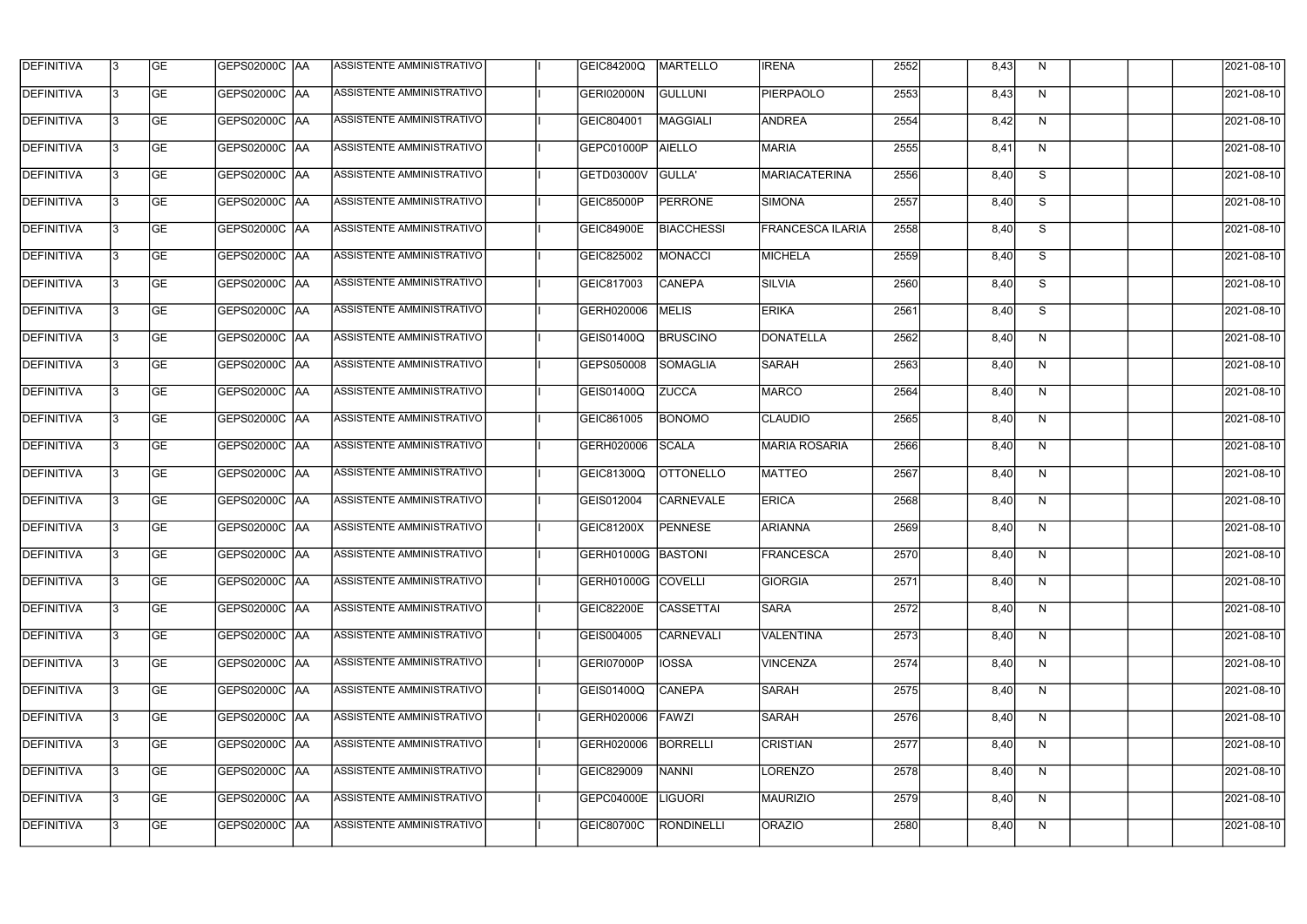| <b>DEFINITIVA</b> | 13  | <b>GE</b> | GEPS02000C AA        | ASSISTENTE AMMINISTRATIVO        | GEPS030003           | <b>CRIA</b>         | <b>FRANCESCA</b>  | 2581 | 8,40 | N,           | 2021-08-10 |
|-------------------|-----|-----------|----------------------|----------------------------------|----------------------|---------------------|-------------------|------|------|--------------|------------|
| <b>DEFINITIVA</b> | l3  | <b>GE</b> | GEPS02000C AA        | ASSISTENTE AMMINISTRATIVO        | <b>GEIC82000V</b>    | <b>BARBAROSSA</b>   | <b>SIMONA</b>     | 2582 | 8,40 | N            | 2021-08-10 |
| <b>DEFINITIVA</b> | l3  | <b>GE</b> | GEPS02000C AA        | ASSISTENTE AMMINISTRATIVO        | GEIC81300Q           | <b>PATRONE</b>      | <b>GIORGIA</b>    | 2583 | 8,40 | N            | 2021-08-10 |
| <b>DEFINITIVA</b> | l3  | <b>GE</b> | <b>GEPS02000C AA</b> | ASSISTENTE AMMINISTRATIVO        | GEIC824006           | <b>NONNIS</b>       | <b>CLAUDIO</b>    | 2584 | 8,40 | $\mathsf{N}$ | 2021-08-10 |
| <b>DEFINITIVA</b> | l3  | <b>GE</b> | <b>GEPS02000C AA</b> | ASSISTENTE AMMINISTRATIVO        | <b>GEIC84900E</b>    | <b>MALAGOLI</b>     | <b>ELISA</b>      | 2585 | 8,40 | N            | 2021-08-10 |
| <b>DEFINITIVA</b> | l3  | <b>GE</b> | <b>GEPS02000C AA</b> | <b>ASSISTENTE AMMINISTRATIVO</b> | GEPS050008           | <b>TRICHINI</b>     | <b>ANTONIO</b>    | 2586 | 8,40 | N            | 2021-08-10 |
| <b>DEFINITIVA</b> | l3  | <b>GE</b> | GEPS02000C AA        | ASSISTENTE AMMINISTRATIVO        | GEIS011008           | <b>PANICO</b>       | <b>ANGELA</b>     | 2587 | 8,40 | N            | 2021-08-10 |
| <b>DEFINITIVA</b> | l3  | <b>GE</b> | <b>GEPS02000C AA</b> | ASSISTENTE AMMINISTRATIVO        | GEIC816007           | <b>BERNAGOZZI</b>   | <b>GIULIA</b>     | 2588 | 8,40 | N            | 2021-08-10 |
| <b>DEFINITIVA</b> |     | <b>GE</b> |                      | ASSISTENTE AMMINISTRATIVO        | <b>GEIC84100X</b>    | <b>RASORE</b>       | <b>GIULIA</b>     | 2589 | 8,40 | N            | 2021-08-10 |
| <b>DEFINITIVA</b> | l3  | <b>GE</b> | GEPS02000C  AA       | ASSISTENTE AMMINISTRATIVO        | GEIC853006           | <b>DE MAGISTRIS</b> | <b>UMBERTO</b>    | 2590 | 8,40 | N            | 2021-08-10 |
| <b>DEFINITIVA</b> | 13  | <b>GE</b> | GEPS02000C AA        | ASSISTENTE AMMINISTRATIVO        | GEIC862001           | <b>RUSSO</b>        | <b>ANTONELLA</b>  | 2591 | 8,40 | N            | 2021-08-10 |
| <b>DEFINITIVA</b> | l3  | <b>GE</b> |                      | ASSISTENTE AMMINISTRATIVO        | GEPM030004           | <b>TAVARRITI</b>    | FRANCESCA         | 2592 | 8,40 | $\mathsf{N}$ | 2021-08-10 |
| <b>DEFINITIVA</b> | l3  | <b>GE</b> | GEPS02000C AA        | <b>ASSISTENTE AMMINISTRATIVO</b> | GEIC837008           | COSTANTINO          | <b>ROSY</b>       | 2593 | 8,40 | N            | 2021-08-10 |
| <b>DEFINITIVA</b> | l3  | <b>GE</b> | GEPS02000C  AA       | ASSISTENTE AMMINISTRATIVO        | GETH020002           | <b>BRANCUCCI</b>    | <b>MICHELE</b>    | 2594 | 8,40 | N            | 2021-08-10 |
| <b>DEFINITIVA</b> | l3  | <b>GE</b> |                      | ASSISTENTE AMMINISTRATIVO        | GERH020006           | <b>GUARINO</b>      | GIOVANNI          | 2595 | 8,40 | N            | 2021-08-10 |
| <b>DEFINITIVA</b> | IЗ  | <b>GE</b> |                      | ASSISTENTE AMMINISTRATIVO        | GEPS030003           | <b>RENDINA</b>      | <b>GIUSEPPINA</b> | 2596 | 8,40 | N            | 2021-08-10 |
| <b>DEFINITIVA</b> | I3  | <b>GE</b> | GEPS02000C  AA       | ASSISTENTE AMMINISTRATIVO        | GEIS02200P           | <b>GIACALONE</b>    | <b>VINCENZO</b>   | 2597 | 8,35 | S            | 2021-08-10 |
| DEFINITIVA        |     | <b>GE</b> |                      | ASSISTENTE AMMINISTRATIVO        | GEIC82700N           | CASUCCI             | <b>SERAFINA</b>   | 2598 | 8,35 | S            | 2021-08-10 |
| <b>DEFINITIVA</b> | 13  | <b>GE</b> | GEPS02000C  AA       | ASSISTENTE AMMINISTRATIVO        | GETH020002 BONIFACIO |                     | <b>LUCA</b>       | 2599 | 8,35 | N            | 2021-08-10 |
| <b>DEFINITIVA</b> | 13  | <b>GE</b> | <b>GEPS02000C AA</b> | ASSISTENTE AMMINISTRATIVO        | GEPS030003           | <b>MALATESTA</b>    | <b>SIMONA</b>     | 2600 | 8,33 | S            | 2021-08-10 |
| <b>DEFINITIVA</b> | 13  | <b>GE</b> | GEPS02000C  AA       | ASSISTENTE AMMINISTRATIVO        | <b>GEIC85100E</b>    | <b>PICCARDO</b>     | MICHAELA          | 2601 | 8,33 | S            | 2021-08-10 |
| <b>DEFINITIVA</b> | 13. | <b>GE</b> | <b>GEPS02000C AA</b> | ASSISTENTE AMMINISTRATIVO        | GEIC83900X           | GUASTI              | <b>RAFFAELLA</b>  | 2602 | 8,33 | S            | 2021-08-10 |
| <b>DEFINITIVA</b> | 13  | <b>GE</b> | GEPS02000C AA        | ASSISTENTE AMMINISTRATIVO        | GEPS07000D           | PENCO               | <b>CHIARA</b>     | 2603 | 8,33 | S            | 2021-08-10 |
| <b>DEFINITIVA</b> | 13  | <b>GE</b> | GEPS02000C  AA       | ASSISTENTE AMMINISTRATIVO        | GEIC82200E           | DAGNINO             | <b>GIACOMO</b>    | 2604 | 8,33 | S            | 2021-08-10 |
| <b>DEFINITIVA</b> | IЗ  | <b>GE</b> | GEPS02000C  AA       | ASSISTENTE AMMINISTRATIVO        | GEIC83400R           | <b>MAJAN</b>        | <b>ANNA</b>       | 2605 | 8,33 | S            | 2021-08-10 |
| DEFINITIVA        | IЗ  | <b>GE</b> | GEPS02000C  AA       | ASSISTENTE AMMINISTRATIVO        | GEIC83900X           | <b>GORACCI</b>      | <b>STEFANIA</b>   | 2606 | 8,33 | S            | 2021-08-10 |
| <b>DEFINITIVA</b> | l3  | <b>GE</b> | GEPS02000C  AA       | ASSISTENTE AMMINISTRATIVO        | GEIC838004           | <b>LOMBARDO</b>     | FRANCESCA         | 2607 | 8,33 | N            | 2021-08-10 |
| <b>DEFINITIVA</b> | 13. | <b>GE</b> | GEPS02000C  AA       | ASSISTENTE AMMINISTRATIVO        | GEIC83900X           | ABBATE              | <b>FRANCESCA</b>  | 2608 | 8,33 | N            | 2021-08-10 |
| <b>DEFINITIVA</b> | IЗ  | <b>GE</b> | GEPS02000C  AA       | ASSISTENTE AMMINISTRATIVO        | <b>GEIC84900E</b>    | <b>COLOMBARI</b>    | <b>ELISABETTA</b> | 2609 | 8,33 | N            | 2021-08-10 |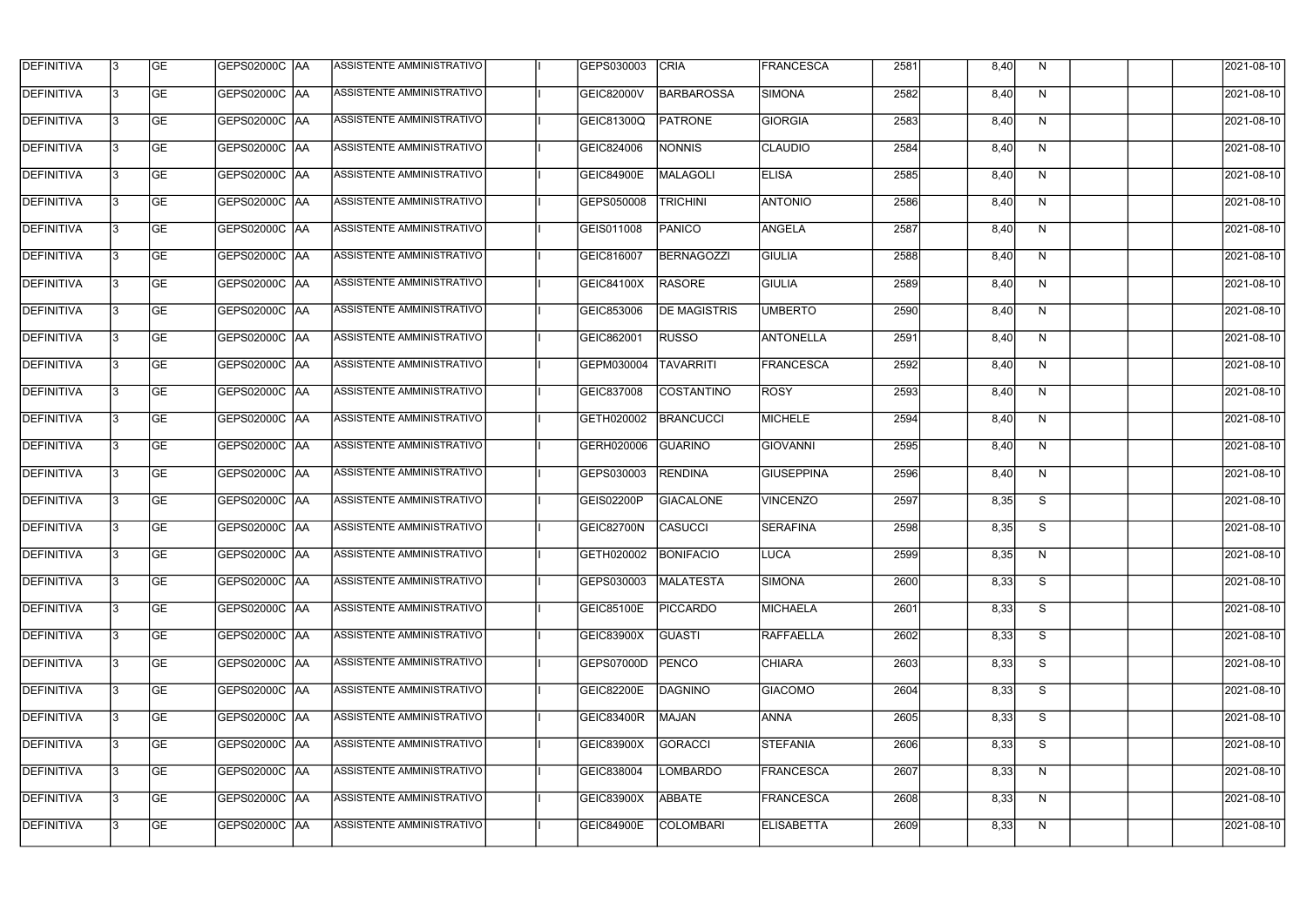| <b>DEFINITIVA</b> | 13 | GE                       | <b>GEPS02000C AA</b> | ASSISTENTE AMMINISTRATIVO        | GEPS17000A        | <b>CARFI</b>        | <b>CLAUDIA</b>           | 2610 | 8,33 | N            | 2021-08-10          |
|-------------------|----|--------------------------|----------------------|----------------------------------|-------------------|---------------------|--------------------------|------|------|--------------|---------------------|
| <b>DEFINITIVA</b> | IЗ | $\overline{\mathsf{GE}}$ | GEPS02000C AA        | ASSISTENTE AMMINISTRATIVO        | GEIC816007        | <b>ALONGI</b>       | MARILENA                 | 2611 | 8,33 | N            | 2021-08-10          |
| <b>DEFINITIVA</b> | l3 | GE                       | GEPS02000C AA        | ASSISTENTE AMMINISTRATIVO        | <b>GEIC85000P</b> | <b>CHISENA</b>      | DANIELA                  | 2612 | 8,33 | N            | 2021-08-10          |
| <b>DEFINITIVA</b> | l3 | GE                       | GEPS02000C AA        | ASSISTENTE AMMINISTRATIVO        | GEIC831009        | MARRAMA             | <b>ILENIA</b>            | 2613 | 8,33 | $\mathsf{N}$ | 2021-08-10          |
| <b>DEFINITIVA</b> | l3 | GE                       | GEPS02000C AA        | ASSISTENTE AMMINISTRATIVO        | GEIC82700N        | <b>TROCINO</b>      | PAOLA                    | 2614 | 8,33 | N            | 2021-08-10          |
| <b>DEFINITIVA</b> | IЗ | <b>GE</b>                | GEPS02000C AA        | <b>ASSISTENTE AMMINISTRATIVO</b> | GESL01000P        | <b>NAILI</b>        | <b>YAMINA</b>            | 2615 | 8,33 | N            | 2021-08-10          |
| <b>DEFINITIVA</b> | l3 | <b>GE</b>                | GEPS02000C AA        | ASSISTENTE AMMINISTRATIVO        | GEPM04000P        | PASTORINO           | ALESSANDRA               | 2616 | 8,33 | N            | 2021-08-10          |
| <b>DEFINITIVA</b> | l3 | <b>GE</b>                | GEPS02000C   AA      | ASSISTENTE AMMINISTRATIVO        | GEIC85100E        | <b>REPETTO</b>      | OMBRETTA                 | 2617 | 8,33 | N            | 2021-08-10          |
| <b>DEFINITIVA</b> | IЗ | <b>GE</b>                | GEPS02000C   AA      | ASSISTENTE AMMINISTRATIVO        | GEIS003009        | SCALINI             | MONICA                   | 2618 | 8,33 | N            | 2021-08-10          |
| <b>DEFINITIVA</b> | l3 | GE                       | GEPS02000C AA        | ASSISTENTE AMMINISTRATIVO        | GEIS004005        | <b>OTTONELLO</b>    | <b>MONICA</b>            | 2619 | 8,33 | N            | 2021-08-10          |
| <b>DEFINITIVA</b> | l3 | GE                       | GEPS02000C AA        | ASSISTENTE AMMINISTRATIVO        | GEMM18600B SACCO  |                     | <b>GIOVANNI BATTISTA</b> | 2620 | 8,33 | N            | 2021-08-10          |
| <b>DEFINITIVA</b> | l3 | GE                       | GEPS02000C   AA      | ASSISTENTE AMMINISTRATIVO        | <b>GEIC83900X</b> | <b>GIUDICE</b>      | <b>TIZIANA</b>           | 2621 | 8,33 | N            | 2021-08-10          |
| <b>DEFINITIVA</b> | l3 | <b>GE</b>                | GEPS02000C AA        | ASSISTENTE AMMINISTRATIVO        | GEIC831009        | <b>BISSO</b>        | <b>PAOLO</b>             | 2622 | 8,33 | N            | 2021-08-10          |
| <b>DEFINITIVA</b> | IЗ | <b>GE</b>                | GEPS02000C AA        | ASSISTENTE AMMINISTRATIVO        | <b>GEIC85200A</b> | LOZZI               | <b>ELENA</b>             | 2623 | 8,33 | N            | 2021-08-10          |
| <b>DEFINITIVA</b> | 13 | GE                       | GEPS02000C AA        | ASSISTENTE AMMINISTRATIVO        | GEIC81200X        | FERRARI             | CARLO                    | 2624 | 8,33 | N            | 2021-08-10          |
| <b>DEFINITIVA</b> | l3 | <b>GE</b>                | GEPS02000C  AA       | ASSISTENTE AMMINISTRATIVO        | <b>GEIC82600T</b> | <b>BOSCO</b>        | ALESSANDRA               | 2625 | 8,33 | N            | 2021-08-10          |
| <b>DEFINITIVA</b> | IЗ | GE                       | GEPS02000C  AA       | ASSISTENTE AMMINISTRATIVO        | <b>GEIC85100E</b> | <b>VANNUCCI</b>     | <b>STEFANIA</b>          | 2626 | 8,33 | N            | 2021-08-10          |
| <b>DEFINITIVA</b> | IЗ | GE                       | GEPS02000C   AA      | ASSISTENTE AMMINISTRATIVO        | <b>GEIC80700C</b> | BAGNASCO            | <b>MARTA</b>             | 2627 | 8,33 | N            | 2021-08-10          |
| DEFINITIVA        | 13 | <b>GE</b>                | GEPS02000C  AA       | ASSISTENTE AMMINISTRATIVO        | GEIC831009        | <b>COSTA</b>        | <b>MARIA-PIA</b>         | 2628 | 8,33 | N            | 2021-08-10          |
| <b>DEFINITIVA</b> | l3 | GE                       | <b>GEPS02000C AA</b> | ASSISTENTE AMMINISTRATIVO        | <b>GEIC85000P</b> | RAVERA              | <b>FEDERICA</b>          | 2629 | 8,33 | N            | 2021-08-10          |
| <b>DEFINITIVA</b> | 13 | GE                       | GEPS02000C  AA       | ASSISTENTE AMMINISTRATIVO        | GEIC861005        | <b>SALVO</b>        | <b>DOMENICO</b>          | 2630 | 8,30 | S            | 2021-08-10          |
| <b>DEFINITIVA</b> | IЗ | GE                       | GEPS02000C AA        | ASSISTENTE AMMINISTRATIVO        | <b>GEIC83500L</b> | <b>GABBRIELLI</b>   | <b>CHIARA</b>            | 2631 | 8,30 | S            | 2021-08-10          |
| <b>DEFINITIVA</b> | 13 | <b>GE</b>                | GEPS02000C AA        | ASSISTENTE AMMINISTRATIVO        | GEIC83400R        | <b>LISEO FODARO</b> | <b>ELEONORA</b>          | 2632 | 8,30 | S            | 2021-08-10          |
| <b>DEFINITIVA</b> | 13 | <b>GE</b>                | GEPS02000C  AA       | ASSISTENTE AMMINISTRATIVO        | GEIC85200A        | <b>TODISCO</b>      | <b>FRANCESCA</b>         | 2633 | 8,30 | S            | 2021-08-10          |
| <b>DEFINITIVA</b> | l3 | <b>GE</b>                | GEPS02000C  AA       | ASSISTENTE AMMINISTRATIVO        | <b>GEIC85000P</b> | MORABITO            | <b>ANTONELLA</b>         | 2634 | 8,30 | S            | 2021-08-10          |
| <b>DEFINITIVA</b> | l3 | <b>GE</b>                | GEPS02000C   AA      | ASSISTENTE AMMINISTRATIVO        | GEIC82300A        | <b>FUCARINO</b>     | <b>LIDIA</b>             | 2635 | 8,30 | S            | 2021-08-10          |
| <b>DEFINITIVA</b> | 13 | <b>GE</b>                | GEPS02000C AA        | ASSISTENTE AMMINISTRATIVO        | GEIC833001        | CONTINI             | <b>ANNA</b>              | 2636 | 8,30 | S            | 2021-08-10          |
| <b>DEFINITIVA</b> | l3 | GE                       | GEPS02000C AA        | ASSISTENTE AMMINISTRATIVO        | GEIC808008        | <b>FANARA</b>       | <b>LIBORIO</b>           | 2637 | 8,30 | S            | 2021-08-10          |
| DEFINITIVA        | l3 | GE                       | GEPS02000C  AA       | ASSISTENTE AMMINISTRATIVO        | GEPS030003        | <b>MARTINO</b>      | DARIO                    | 2638 | 8,30 | S            | $\sqrt{2021-08-10}$ |
|                   |    |                          |                      |                                  |                   |                     |                          |      |      |              |                     |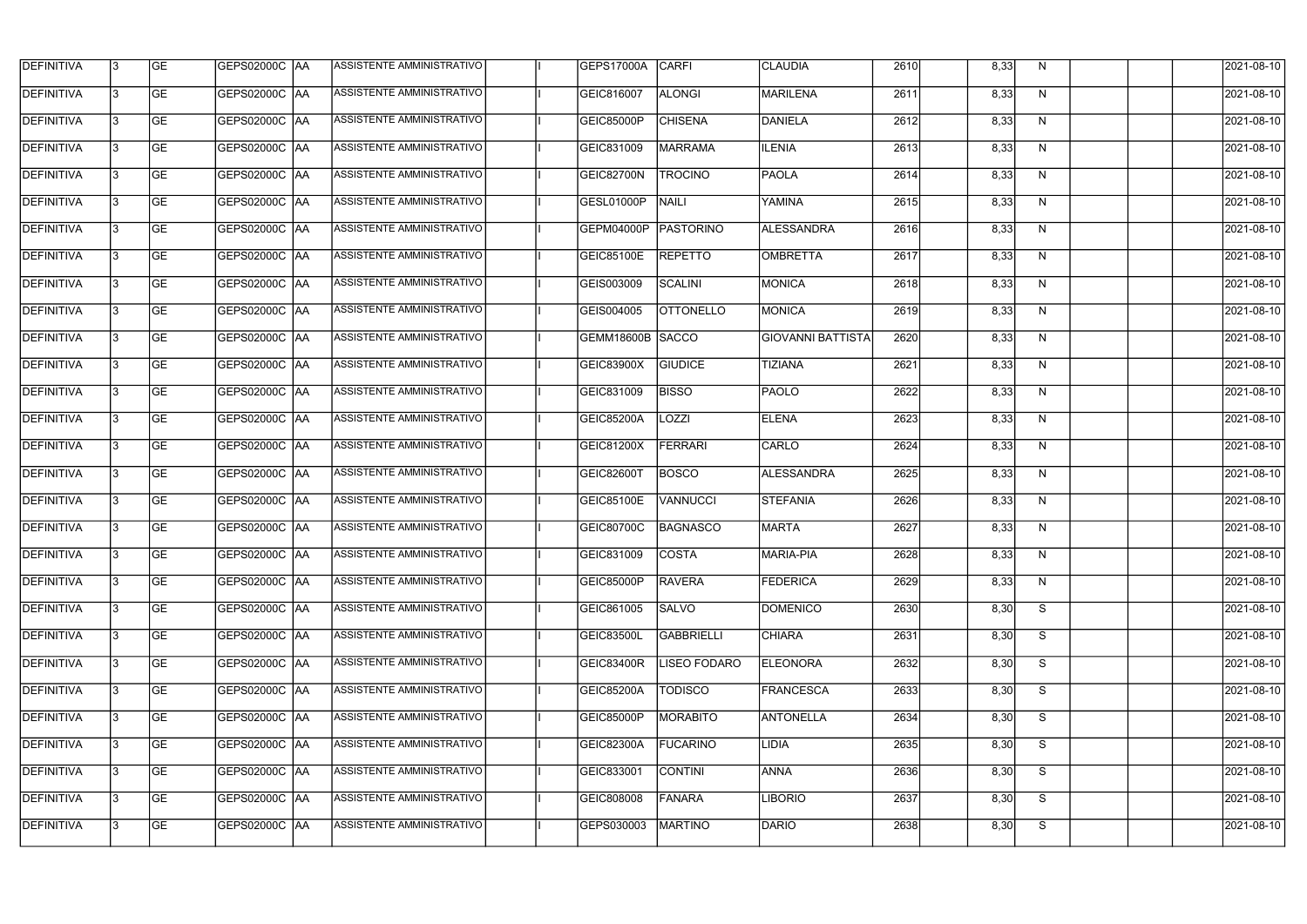| <b>DEFINITIVA</b> | l3 | GE                       | GEPS02000C AA        | ASSISTENTE AMMINISTRATIVO        | GEIC82300A        | <b>PEDEMONTE</b>                    | <b>CHRISTIAN</b>                      | 2639 | 8,30 | N | 2021-08-10          |
|-------------------|----|--------------------------|----------------------|----------------------------------|-------------------|-------------------------------------|---------------------------------------|------|------|---|---------------------|
| <b>DEFINITIVA</b> | IЗ | $\overline{\mathsf{GE}}$ | GEPS02000C AA        | ASSISTENTE AMMINISTRATIVO        | GEIS003009        | <b>BARBUTO</b><br><b>FERRAIUOLO</b> | <b>VINCENZO</b>                       | 2640 | 8,30 | N | 2021-08-10          |
| <b>DEFINITIVA</b> | l3 | GE                       | GEPS02000C AA        | <b>ASSISTENTE AMMINISTRATIVO</b> | GEPS02000C        | FERRERI                             | <b>SOFIA</b>                          | 2641 | 8,30 | N | 2021-08-10          |
| <b>DEFINITIVA</b> | l3 | GE                       | GEPS02000C   AA      | ASSISTENTE AMMINISTRATIVO        | GEIC80700C        | <b>IENGO</b>                        | <b>ADELE</b>                          | 2642 | 8,30 | N | 2021-08-10          |
| <b>DEFINITIVA</b> | l3 | GE                       | GEPS02000C AA        | ASSISTENTE AMMINISTRATIVO        | GERI07000P        | MANGANARO                           | NAOMI MARIA                           | 2643 | 8,30 | N | 2021-08-10          |
| <b>DEFINITIVA</b> | IЗ | <b>GE</b>                | GEPS02000C AA        | ASSISTENTE AMMINISTRATIVO        | GEIS004005        | <b>VARESIO</b>                      | <b>SARA</b>                           | 2644 | 8,30 | N | 2021-08-10          |
| <b>DEFINITIVA</b> | l3 | <b>GE</b>                | GEPS02000C AA        | ASSISTENTE AMMINISTRATIVO        | GEIC816007        | QUELL'OLLER                         | ALESSANDRO                            | 2645 | 8,30 | N | 2021-08-10          |
| <b>DEFINITIVA</b> | l3 | <b>GE</b>                | GEPS02000C   AA      | ASSISTENTE AMMINISTRATIVO        | GEIC85100E        | SALIS                               | <b>ELEONORA</b>                       | 2646 | 8,30 | N | 2021-08-10          |
| <b>DEFINITIVA</b> | l3 | <b>GE</b>                | GEPS02000C   AA      | ASSISTENTE AMMINISTRATIVO        | GERH01000G AVERSA |                                     | DAVIDE                                | 2647 | 8,30 | N | 2021-08-10          |
| <b>DEFINITIVA</b> | l3 | GE                       | GEPS02000C   AA      | ASSISTENTE AMMINISTRATIVO        | GETH020002        | <b>FRANZONE</b>                     | <b>ANDREA</b>                         | 2648 | 8,30 | N | 2021-08-10          |
| <b>DEFINITIVA</b> | l3 | GE                       | GEPS02000C   AA      | ASSISTENTE AMMINISTRATIVO        | GEIC85100E        | <b>BISIO</b>                        | <b>ALBERTO</b>                        | 2649 | 8,30 | N | 2021-08-10          |
| <b>DEFINITIVA</b> | l3 | GE                       | GEPS02000C AA        | ASSISTENTE AMMINISTRATIVO        | GEIS02200P        | <b>INGEGNIEROS</b>                  | <b>CHIARA</b>                         | 2650 | 8,30 | N | 2021-08-10          |
| <b>DEFINITIVA</b> | l3 | <b>GE</b>                | GEPS02000C   AA      | ASSISTENTE AMMINISTRATIVO        | <b>GEIC85500T</b> | <b>CAMPEGGI</b>                     | FRANCESCA                             | 2651 | 8,30 | N | 2021-08-10          |
| <b>DEFINITIVA</b> | IЗ | <b>GE</b>                | GEPS02000C AA        | ASSISTENTE AMMINISTRATIVO        | <b>GEIC85000P</b> | <b>FALVO</b>                        | <b>GIORGIA</b>                        | 2652 | 8,30 | N | 2021-08-10          |
| <b>DEFINITIVA</b> | IЗ | <b>GE</b>                | GEPS02000C AA        | ASSISTENTE AMMINISTRATIVO        | GEIC85600N        | <b>CAFFARENA</b>                    | <b>GAJA</b>                           | 2653 | 8,30 | N | 2021-08-10          |
| <b>DEFINITIVA</b> | l3 | <b>GE</b>                | GEPS02000C  AA       | ASSISTENTE AMMINISTRATIVO        | GEIS01300X        | MAURELLO                            | <b>GIUSEPPINA</b>                     | 2654 | 8,30 | N | 2021-08-10          |
| <b>DEFINITIVA</b> | IЗ | GE                       | GEPS02000C  AA       | ASSISTENTE AMMINISTRATIVO        | <b>GEIC82600T</b> | CASU                                | <b>GIULIA</b>                         | 2655 | 8,30 | N | 2021-08-10          |
| <b>DEFINITIVA</b> | l3 | GE                       | GEPS02000C   AA      | ASSISTENTE AMMINISTRATIVO        | GEIS004005        | <b>VERNAZZA</b>                     | <b>FEDERICO</b>                       | 2656 | 8,30 | N | 2021-08-10          |
| DEFINITIVA        | 13 | <b>GE</b>                | GEPS02000C  AA       | ASSISTENTE AMMINISTRATIVO        | <b>GEIC86300R</b> | ARDAO DEL<br><b>CIOPPO</b>          | <b>CHRISTIAN</b><br><b>ALESSANDRO</b> | 2657 | 8,30 | N | 2021-08-10          |
| <b>DEFINITIVA</b> | l3 | GE                       | GEPS02000C AA        | <b>ASSISTENTE AMMINISTRATIVO</b> | <b>GEIC84900E</b> | VERDOLIVO                           | KATIA                                 | 2658 | 8,30 | N | 2021-08-10          |
| <b>DEFINITIVA</b> | 13 | GE                       | GEPS02000C  AA       | ASSISTENTE AMMINISTRATIVO        | <b>GEIC82600T</b> | <b>VACCARELLO</b>                   | <b>ALFONSO</b>                        | 2659 | 8,30 | N | 2021-08-10          |
| <b>DEFINITIVA</b> | l3 | GE                       | GEPS02000C AA        | ASSISTENTE AMMINISTRATIVO        | <b>GEIC85000P</b> | <b>RICCI</b>                        | <b>FRANCESCA</b>                      | 2660 | 8,30 | N | 2021-08-10          |
| <b>DEFINITIVA</b> | 13 | <b>GE</b>                | GEPS02000C AA        | ASSISTENTE AMMINISTRATIVO        | <b>GEPC04000E</b> | LO PRESTI                           | <b>CLAUDIA</b>                        | 2661 | 8,30 | N | 2021-08-10          |
| <b>DEFINITIVA</b> | l3 | <b>GE</b>                | <b>GEPS02000C AA</b> | ASSISTENTE AMMINISTRATIVO        | GEIC816007        | <b>REPETTO</b>                      | VALENTINA                             | 2662 | 8,30 | N | 2021-08-10          |
| <b>DEFINITIVA</b> | l3 | <b>GE</b>                | GEPS02000C  AA       | ASSISTENTE AMMINISTRATIVO        | <b>GEIC85100E</b> | <b>RIGOLI</b>                       | VALENTINA                             | 2663 | 8,30 | N | 2021-08-10          |
| <b>DEFINITIVA</b> | l3 | <b>GE</b>                | GEPS02000C   AA      | ASSISTENTE AMMINISTRATIVO        | <b>GEIC81300Q</b> | <b>PATRONE</b>                      | <b>ELENA</b>                          | 2664 | 8,30 | N | 2021-08-10          |
| <b>DEFINITIVA</b> | l3 | <b>GE</b>                | GEPS02000C AA        | ASSISTENTE AMMINISTRATIVO        | GEPS07000D        | <b>ALESCIO</b>                      | ALESSANDRO                            | 2665 | 8,30 | N | 2021-08-10          |
| <b>DEFINITIVA</b> | 13 | GE                       | GEPS02000C AA        | ASSISTENTE AMMINISTRATIVO        | GEPS17000A        | FABIANO                             | <b>WALTER STEFANO</b>                 | 2666 | 8,30 | N | 2021-08-10          |
| DEFINITIVA        | l3 | GE                       | GEPS02000C  AA       | ASSISTENTE AMMINISTRATIVO        | GEIC804001        | <b>CAPUTO</b>                       | <b>SERAFINA</b>                       | 2667 | 8,30 | N | $\sqrt{2021-08-10}$ |
|                   |    |                          |                      |                                  |                   |                                     |                                       |      |      |   |                     |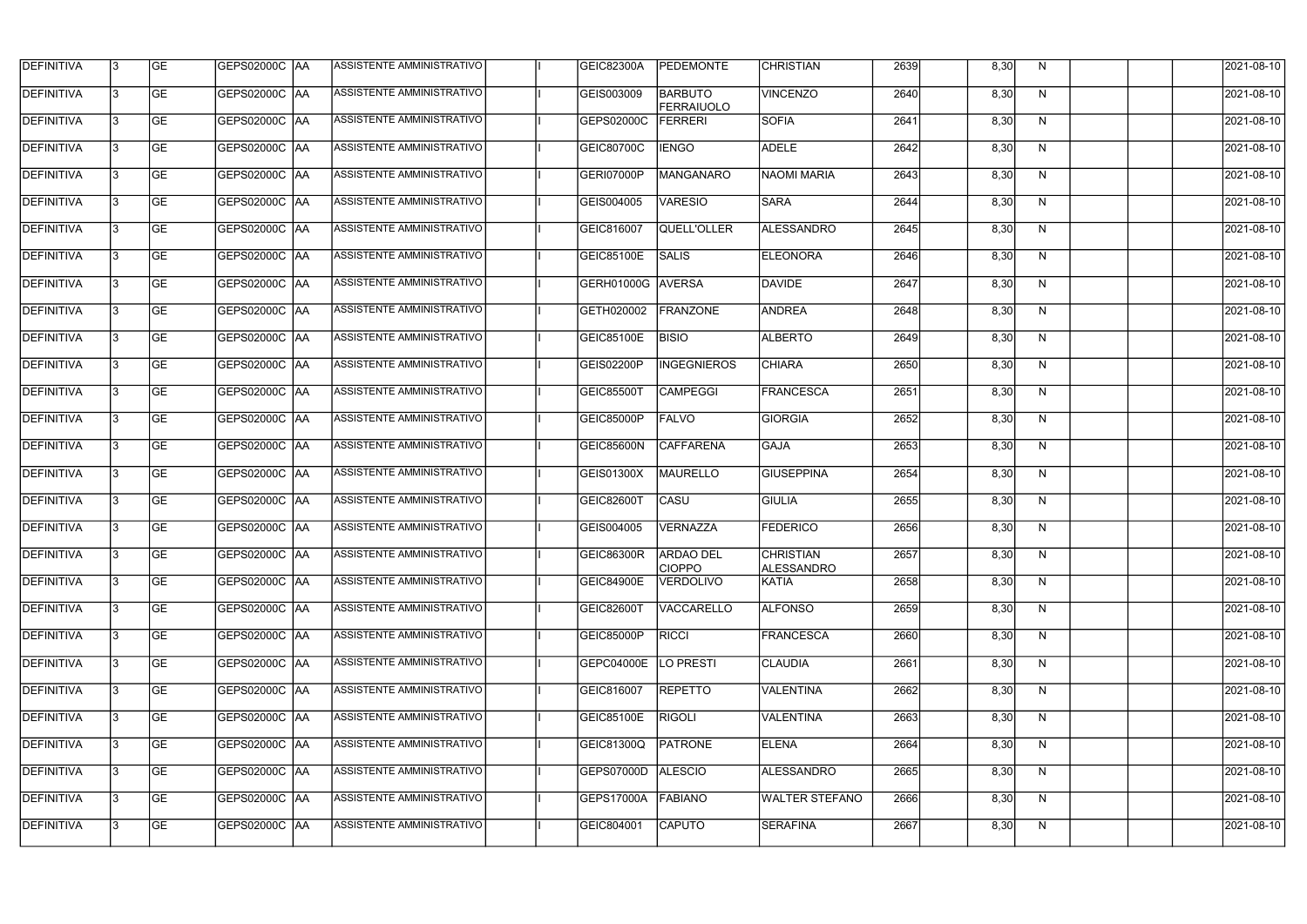| <b>DEFINITIVA</b> | 13 | GE        | GEPS02000C  AA       | ASSISTENTE AMMINISTRATIVO        | GERH01000G ZONCA  |                         | <b>ILARIA</b>                      | 2668 | 8,30 | N. | 2021-08-10       |
|-------------------|----|-----------|----------------------|----------------------------------|-------------------|-------------------------|------------------------------------|------|------|----|------------------|
| <b>DEFINITIVA</b> | IЗ | GE        | GEPS02000C  AA       | ASSISTENTE AMMINISTRATIVO        | <b>GEIC82200E</b> | <b>REBECCO</b>          | <b>SIMONA</b>                      | 2669 | 8,30 | N  | 2021-08-10       |
| <b>DEFINITIVA</b> | 13 | GE        | GEPS02000C  AA       | ASSISTENTE AMMINISTRATIVO        | <b>GEIC86500C</b> | PRESTIGIACOMO FRANCESCA |                                    | 2670 | 8,30 | N  | 2021-08-10       |
| <b>DEFINITIVA</b> | l3 | <b>GE</b> | <b>GEPS02000C AA</b> | ASSISTENTE AMMINISTRATIVO        | GEIC81200X        | <b>CASELLA</b>          | <b>CHIARA</b>                      | 2671 | 8,30 | N  | 2021-08-10       |
| <b>DEFINITIVA</b> | l3 | GE        | GEPS02000C AA        | ASSISTENTE AMMINISTRATIVO        | <b>GEIC85000P</b> | <b>ROMEO</b>            | <b>PAOLA</b>                       | 2672 | 8,30 | N  | 2021-08-10       |
| <b>DEFINITIVA</b> | l3 | <b>GE</b> | GEPS02000C AA        | <b>ASSISTENTE AMMINISTRATIVO</b> | GEIC80700C        | <b>LACOPO</b>           | <b>VIVIANA</b><br><b>ANTONELLA</b> | 2673 | 8,30 | N  | 2021-08-10       |
| <b>DEFINITIVA</b> | l3 | <b>GE</b> | GEPS02000C AA        | ASSISTENTE AMMINISTRATIVO        | GEIC809004        | <b>PIACENZA</b>         | <b>GIUSEPPE</b>                    | 2674 | 8,30 | N  | 2021-08-10       |
| <b>DEFINITIVA</b> | l3 | <b>GE</b> | GEPS02000C AA        | <b>ASSISTENTE AMMINISTRATIVO</b> | GESL01000P        | <b>RUBBINO</b>          | <b>ROSARIA</b>                     | 2675 | 8,30 | N  | 2021-08-10       |
| <b>DEFINITIVA</b> | IЗ | <b>GE</b> | GEPS02000C AA        | ASSISTENTE AMMINISTRATIVO        | <b>GEPS07000D</b> | <b>TARDIOLI</b>         | <b>FABIANO</b>                     | 2676 | 8,30 | N  | 2021-08-10       |
| <b>DEFINITIVA</b> | l3 | GE        | GEPS02000C   AA      | ASSISTENTE AMMINISTRATIVO        | GEIC81300Q        | <b>BERNARDO</b>         | <b>GIUSTINA</b>                    | 2677 | 8,30 | N  | 2021-08-10       |
| DEFINITIVA        | 13 | GE        | GEPS02000C AA        | ASSISTENTE AMMINISTRATIVO        | GEIC82000V        | <b>TACCHELLA</b>        | <b>GIORGIA VITTORIA</b>            | 2678 | 8,27 | S  | 2021-08-10       |
| <b>DEFINITIVA</b> | l3 | <b>GE</b> | GEPS02000C AA        | ASSISTENTE AMMINISTRATIVO        | <b>GEIC85000P</b> | <b>SACCO</b>            | <b>ILARIA</b>                      | 2679 | 8,27 | S  | 2021-08-10       |
| <b>DEFINITIVA</b> | l3 | GE        | GEPS02000C  AA       | ASSISTENTE AMMINISTRATIVO        | GEPS030003        | <b>SAFFIOTI</b>         | <b>MASSIMO</b>                     | 2680 | 8,27 | S  | 2021-08-10       |
| <b>DEFINITIVA</b> | l3 | <b>GE</b> | GEPS02000C AA        | ASSISTENTE AMMINISTRATIVO        | GEIS01600B        | <b>BELTRAMI</b>         | <b>STEFANO</b>                     | 2681 | 8,27 | N  | 2021-08-10       |
| <b>DEFINITIVA</b> | l3 | <b>GE</b> | GEPS02000C AA        | ASSISTENTE AMMINISTRATIVO        | GEIS003009        | <b>SCUTICCHIO</b>       | <b>NICCOLO</b>                     | 2682 | 8,25 | N  | 2021-08-10       |
| <b>DEFINITIVA</b> | 13 | GE        | GEPS02000C   AA      | ASSISTENTE AMMINISTRATIVO        | GEPS02000C        | <b>DI GIACOMO</b>       | LOREDANA                           | 2683 | 8,25 | N  | 2021-08-10       |
| <b>DEFINITIVA</b> | l3 | <b>GE</b> | GEPS02000C   AA      | ASSISTENTE AMMINISTRATIVO        | GEIC81200X        | GIAGGERI                | <b>SALVATORE</b>                   | 2684 | 8,20 | S  | 2021-08-10       |
| <b>DEFINITIVA</b> | IЗ | <b>GE</b> | GEPS02000C  AA       | ASSISTENTE AMMINISTRATIVO        | GEIC824006        | <b>ALFANO</b>           | ALESSANDRA                         | 2685 | 8,20 | S  | 2021-08-10       |
| <b>DEFINITIVA</b> | IЗ | GE        | GEPS02000C  AA       | <b>ASSISTENTE AMMINISTRATIVO</b> | GETH020002 ZOLLO  |                         | <b>ANGELO</b>                      | 2686 | 8,20 | S. | 2021-08-10       |
| <b>DEFINITIVA</b> | l3 | GE        | <b>GEPS02000C AA</b> | ASSISTENTE AMMINISTRATIVO        | GEIC80700C        | POMPEI                  | FORTUNA                            | 2687 | 8,20 | S  | 2021-08-10       |
| <b>DEFINITIVA</b> | l3 | GE        | <b>GEPS02000C AA</b> | ASSISTENTE AMMINISTRATIVO        | <b>GEIC85100E</b> | POLIMENI                | <b>ELISA</b>                       | 2688 | 8,20 | S  | 2021-08-10       |
| <b>DEFINITIVA</b> | 13 | <b>GE</b> | GEPS02000C AA        | ASSISTENTE AMMINISTRATIVO        | GEIC80700C        | <b>ZARBO</b>            | <b>ELISA PIA</b>                   | 2689 | 8,20 | S  | $2021 - 08 - 10$ |
| <b>DEFINITIVA</b> | l3 | <b>GE</b> | GEPS02000C AA        | ASSISTENTE AMMINISTRATIVO        | <b>GEIC81400G</b> | <b>BESSINI</b>          | <b>VALERIA</b>                     | 2690 | 8,20 | S  | 2021-08-10       |
| <b>DEFINITIVA</b> | 13 | <b>GE</b> | GEPS02000C AA        | ASSISTENTE AMMINISTRATIVO        | <b>GEIC83600C</b> | <b>LASAPONARA</b>       | FRANCESCA                          | 2691 | 8,20 | N  | 2021-08-10       |
| <b>DEFINITIVA</b> | l3 | <b>GE</b> | GEPS02000C  AA       | ASSISTENTE AMMINISTRATIVO        | <b>GEIC85000P</b> | POLIDORO                | <b>SONIA</b>                       | 2692 | 8,20 | N  | 2021-08-10       |
| <b>DEFINITIVA</b> | l3 | <b>GE</b> | GEPS02000C  AA       | ASSISTENTE AMMINISTRATIVO        | GEIC81300Q        | <b>GENUA</b>            | <b>GIOVANNI</b>                    | 2693 | 8,20 | N  | 2021-08-10       |
| <b>DEFINITIVA</b> | l3 | GE        | GEPS02000C  AA       | ASSISTENTE AMMINISTRATIVO        | GETH020002        | <b>RISO</b>             | <b>VERONICA</b>                    | 2694 | 8,20 | N  | 2021-08-10       |
| <b>DEFINITIVA</b> | l3 | GE        | GEPS02000C AA        | ASSISTENTE AMMINISTRATIVO        | GEIC85100E        | <b>ROTA</b>             | <b>MATTEO</b>                      | 2695 | 8,20 | N  | 2021-08-10       |
| <b>DEFINITIVA</b> | l3 | GE        | GEPS02000C  AA       | ASSISTENTE AMMINISTRATIVO        | GEIS012004        | GRASSO                  | <b>ELISA</b>                       | 2696 | 8,20 | N  | 2021-08-10       |
|                   |    |           |                      |                                  |                   |                         |                                    |      |      |    |                  |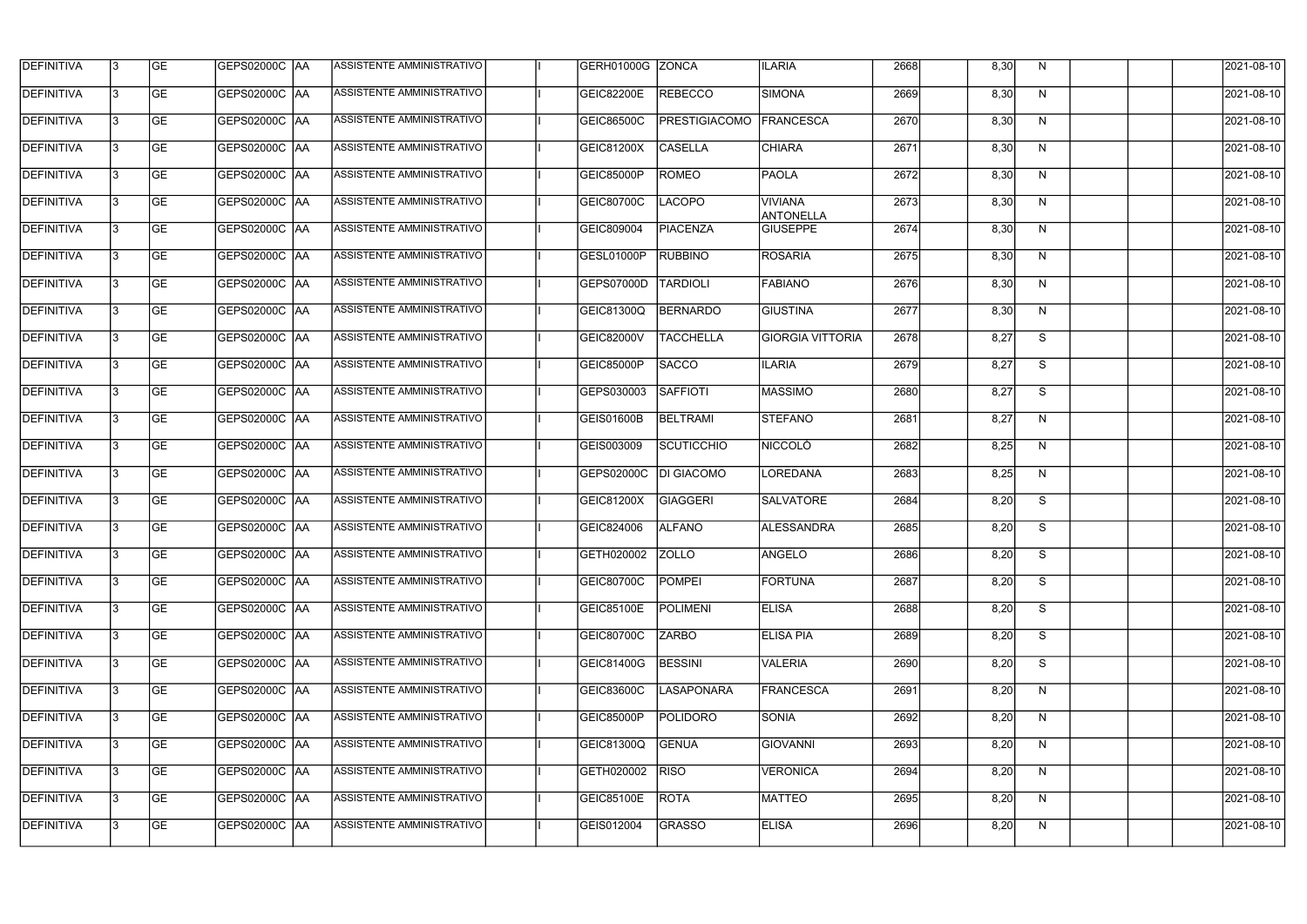| <b>DEFINITIVA</b> | 13 | GE        | GEPS02000C  AA       | ASSISTENTE AMMINISTRATIVO        | GEIC840004        | MANGRAVITI          | <b>ILARIA</b>                      | 2697 | 8,20 | N. | 2021-08-10       |
|-------------------|----|-----------|----------------------|----------------------------------|-------------------|---------------------|------------------------------------|------|------|----|------------------|
| <b>DEFINITIVA</b> | IЗ | GE        | GEPS02000C   AA      | ASSISTENTE AMMINISTRATIVO        | <b>GEIC84900E</b> | SCOGNAMIGLIO        | <b>NICOLA</b>                      | 2698 | 8,20 | N  | 2021-08-10       |
| <b>DEFINITIVA</b> | 13 | <b>GE</b> | GEPS02000C AA        | ASSISTENTE AMMINISTRATIVO        | <b>GEIC81300Q</b> | <b>OTTONELLO</b>    | <b>SERENA</b>                      | 2699 | 8,20 | N  | 2021-08-10       |
| <b>DEFINITIVA</b> | l3 | <b>GE</b> | <b>GEPS02000C AA</b> | ASSISTENTE AMMINISTRATIVO        | GEIC82100P        | <b>FURIOSI</b>      | <b>ROSSANA</b>                     | 2700 | 8,20 | N  | 2021-08-10       |
| <b>DEFINITIVA</b> | l3 | GE        | GEPS02000C  AA       | ASSISTENTE AMMINISTRATIVO        | <b>GEIC83600C</b> | <b>GUIDA</b>        | <b>ALESSIO</b>                     | 2701 | 8,20 | N  | 2021-08-10       |
| <b>DEFINITIVA</b> | l3 | <b>GE</b> | GEPS02000C AA        | <b>ASSISTENTE AMMINISTRATIVO</b> | <b>GEIC83400R</b> | VENDITTI            | ANNUNZIATA                         | 2702 | 8,20 | N  | 2021-08-10       |
| <b>DEFINITIVA</b> | IЗ | <b>GE</b> | GEPS02000C AA        | <b>ASSISTENTE AMMINISTRATIVO</b> | <b>GEIC82600T</b> | <b>RUFFINO</b>      | MARTA                              | 2703 | 8,20 | N  | 2021-08-10       |
| <b>DEFINITIVA</b> | l3 | <b>GE</b> | GEPS02000C AA        | <b>ASSISTENTE AMMINISTRATIVO</b> | GEIC853006        | <b>CALVI</b>        | MARGHERITA                         | 2704 | 8,20 | N  | 2021-08-10       |
| <b>DEFINITIVA</b> | IЗ | <b>GE</b> | GEPS02000C  AA       | ASSISTENTE AMMINISTRATIVO        | <b>GEIC85000P</b> | <b>GAGLIANO</b>     | LUCA                               | 2705 | 8,20 | N  | 2021-08-10       |
| <b>DEFINITIVA</b> | l3 | GE        | GEPS02000C   AA      | ASSISTENTE AMMINISTRATIVO        | GEIS01400Q        | MARCHETTI           | <b>SOFIA</b>                       | 2706 | 8,20 | N  | 2021-08-10       |
| DEFINITIVA        | 13 | <b>GE</b> | GEPS02000C AA        | ASSISTENTE AMMINISTRATIVO        | GEPS02000C        | <b>GENTILE</b>      | GABRIELE                           | 2707 | 8,20 | N  | 2021-08-10       |
| <b>DEFINITIVA</b> | l3 | <b>GE</b> | GEPS02000C AA        | ASSISTENTE AMMINISTRATIVO        | <b>GERH01000G</b> | PASSERINI           | MARTINA                            | 2708 | 8,20 | N  | 2021-08-10       |
| <b>DEFINITIVA</b> | l3 | GE        | GEPS02000C  AA       | ASSISTENTE AMMINISTRATIVO        | GEIC80700C        | <b>VINCI</b>        | <b>SARA</b>                        | 2709 | 8,20 | N  | 2021-08-10       |
| <b>DEFINITIVA</b> | l3 | <b>GE</b> | GEPS02000C AA        | ASSISTENTE AMMINISTRATIVO        | GEIS004005        | <b>D'ANDREA</b>     | <b>ANTONIO</b>                     | 2710 | 8,20 | N  | 2021-08-10       |
| <b>DEFINITIVA</b> | l3 | <b>GE</b> | GEPS02000C AA        | ASSISTENTE AMMINISTRATIVO        | GEIC82700N        | <b>MURTAS</b>       | <b>ELISA</b>                       | 2711 | 8,20 | N  | 2021-08-10       |
| <b>DEFINITIVA</b> | 13 | GE        | GEPS02000C  AA       | ASSISTENTE AMMINISTRATIVO        | <b>GEIS01600B</b> | <b>PIOLA</b>        | <b>FEDERICO</b>                    | 2712 | 8,20 | N  | 2021-08-10       |
| <b>DEFINITIVA</b> | l3 | <b>GE</b> | GEPS02000C   AA      | ASSISTENTE AMMINISTRATIVO        | GEIC840004        | <b>SANTORO</b>      | CONCETTA                           | 2713 | 8,20 | N  | 2021-08-10       |
| <b>DEFINITIVA</b> | IЗ | <b>GE</b> | GEPS02000C AA        | ASSISTENTE AMMINISTRATIVO        | GEPS02000C        | <b>PREZIOSO</b>     | <b>ENRICO</b>                      | 2714 | 8,20 | N  | 2021-08-10       |
| <b>DEFINITIVA</b> | IЗ | GE        | GEPS02000C  AA       | <b>ASSISTENTE AMMINISTRATIVO</b> | <b>GEIC85100E</b> | <b>REPETTO</b>      | <b>ANDREA</b>                      | 2715 | 8,20 | N, | 2021-08-10       |
| <b>DEFINITIVA</b> | l3 | GE        | GEPS02000C AA        | ASSISTENTE AMMINISTRATIVO        | GEPC04000E        | <b>CANEPA</b>       | LORENZO                            | 2716 | 8,20 | N  | 2021-08-10       |
| <b>DEFINITIVA</b> | l3 | GE        | GEPS02000C AA        | ASSISTENTE AMMINISTRATIVO        | GEIC82100P        | FASSONE             | <b>TIZIANA</b>                     | 2717 | 8,20 | N  | 2021-08-10       |
| <b>DEFINITIVA</b> | 13 | <b>GE</b> | GEPS02000C AA        | ASSISTENTE AMMINISTRATIVO        | <b>GEIS00700L</b> | <b>SCALA</b>        | FRANCESCA                          | 2718 | 8,20 | N  | $2021 - 08 - 10$ |
| <b>DEFINITIVA</b> | l3 | <b>GE</b> | GEPS02000C AA        | ASSISTENTE AMMINISTRATIVO        | GEIC85100E        | <b>DE FRANCESCO</b> | <b>ALESSIA</b>                     | 2719 | 8,20 | N  | 2021-08-10       |
| <b>DEFINITIVA</b> | 13 | <b>GE</b> | GEPS02000C AA        | ASSISTENTE AMMINISTRATIVO        | GEIS018003        | NORBIATO            | MARCO                              | 2720 | 8,20 | N  | 2021-08-10       |
| <b>DEFINITIVA</b> | l3 | <b>GE</b> | GEPS02000C  AA       | ASSISTENTE AMMINISTRATIVO        | GEIC81200X        | <b>COSSU</b>        | <b>GIULIA</b>                      | 2721 | 8,20 | N  | 2021-08-10       |
| <b>DEFINITIVA</b> | l3 | <b>GE</b> | GEPS02000C  AA       | ASSISTENTE AMMINISTRATIVO        | GEIC831009        | CASCIO              | GUIDO                              | 2722 | 8,20 | N  | 2021-08-10       |
| <b>DEFINITIVA</b> | l3 | GE        | GEPS02000C  AA       | ASSISTENTE AMMINISTRATIVO        | GEIC831009        | MAZZACURATI         | <b>SERENA</b>                      | 2723 | 8,20 | N  | 2021-08-10       |
| <b>DEFINITIVA</b> | l3 | GE        | GEPS02000C AA        | ASSISTENTE AMMINISTRATIVO        | GEIC85200A        | NICOLAZZO           | <b>SAMANTHA</b><br><b>EMANUELA</b> | 2724 | 8,20 | N  | 2021-08-10       |
| <b>DEFINITIVA</b> | l3 | GE        | GEPS02000C  AA       | ASSISTENTE AMMINISTRATIVO        | GEIC811004        | <b>ZAMPIERI</b>     | MASSIMILIANO                       | 2725 | 8,20 | N  | 2021-08-10       |
|                   |    |           |                      |                                  |                   |                     |                                    |      |      |    |                  |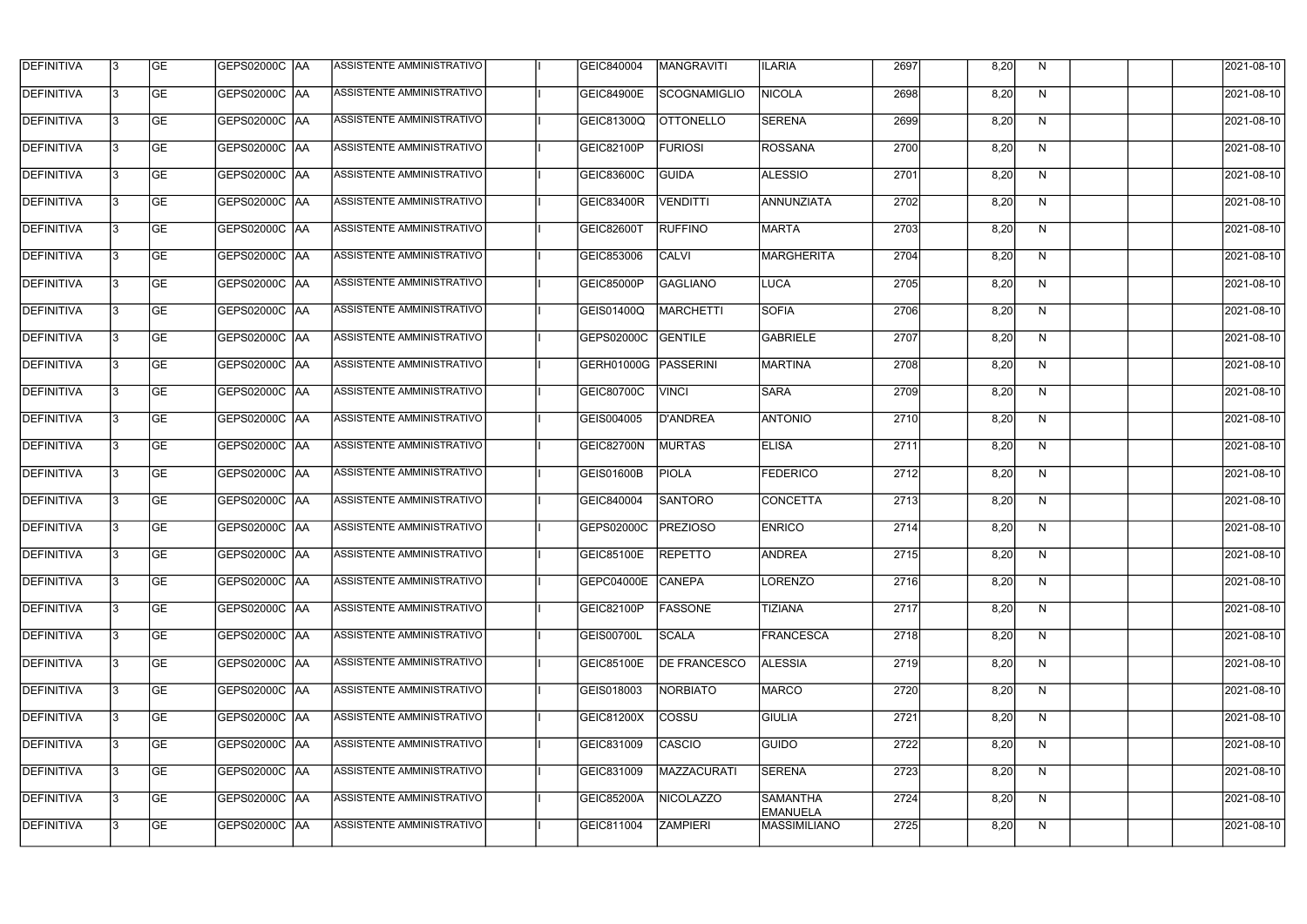| <b>DEFINITIVA</b> | l3 | GE                       | <b>GEPS02000C AA</b> | ASSISTENTE AMMINISTRATIVO        | GEIS004005        | ANNUNZIATO        | <b>MARIO</b>      | 2726 | 8,20 | N            | 2021-08-10          |
|-------------------|----|--------------------------|----------------------|----------------------------------|-------------------|-------------------|-------------------|------|------|--------------|---------------------|
| <b>DEFINITIVA</b> | IЗ | $\overline{\mathsf{GE}}$ | GEPS02000C AA        | ASSISTENTE AMMINISTRATIVO        | <b>GEIC81300Q</b> | <b>BRUZZONE</b>   | <b>GIAN PAOLO</b> | 2727 | 8,20 | N            | 2021-08-10          |
| <b>DEFINITIVA</b> | l3 | GE                       | GEPS02000C AA        | ASSISTENTE AMMINISTRATIVO        | GEIC82300A        | <b>FERRARI</b>    | <b>RICCARDO</b>   | 2728 | 8,20 | N            | 2021-08-10          |
| <b>DEFINITIVA</b> | l3 | GE                       | GEPS02000C AA        | ASSISTENTE AMMINISTRATIVO        | GEIC808008        | <b>BONO</b>       | <b>SAMANTHA</b>   | 2729 | 8,20 | $\mathsf{N}$ | 2021-08-10          |
| <b>DEFINITIVA</b> | l3 | GE                       | GEPS02000C AA        | ASSISTENTE AMMINISTRATIVO        | GEIC84200Q        | <b>CORSO</b>      | <b>GABRIELE</b>   | 2730 | 8,20 | N            | 2021-08-10          |
| <b>DEFINITIVA</b> | IЗ | <b>GE</b>                | <b>GEPS02000C AA</b> | <b>ASSISTENTE AMMINISTRATIVO</b> | GEPS030003        | <b>BORDO</b>      | MARINA            | 2731 | 8,20 | N            | 2021-08-10          |
| <b>DEFINITIVA</b> | l3 | <b>GE</b>                | GEPS02000C AA        | ASSISTENTE AMMINISTRATIVO        | <b>GERI02000N</b> | <b>TINNIRELLO</b> | <b>BENEDETTO</b>  | 2732 | 8,20 | N            | 2021-08-10          |
| <b>DEFINITIVA</b> | l3 | <b>GE</b>                | GEPS02000C   AA      | ASSISTENTE AMMINISTRATIVO        | <b>GEIC84900E</b> | MILAZZO           | <b>FEDERICA</b>   | 2733 | 8,20 | N            | 2021-08-10          |
| <b>DEFINITIVA</b> | l3 | <b>GE</b>                | GEPS02000C AA        | ASSISTENTE AMMINISTRATIVO        | <b>GEIC84900E</b> | <b>IACUITTI</b>   | <b>STEFANO</b>    | 2734 | 8,20 | N            | 2021-08-10          |
| <b>DEFINITIVA</b> | l3 | GE                       | GEPS02000C AA        | ASSISTENTE AMMINISTRATIVO        | GEIS018003        | <b>CIRILLO</b>    | <b>DENISE</b>     | 2735 | 8,20 | N            | 2021-08-10          |
| <b>DEFINITIVA</b> | l3 | GE                       | GEPS02000C AA        | ASSISTENTE AMMINISTRATIVO        | <b>GEIC85000P</b> | <b>BORNETO</b>    | <b>ERIKA</b>      | 2736 | 8,20 | N            | 2021-08-10          |
| <b>DEFINITIVA</b> | l3 | GE                       | GEPS02000C   AA      | ASSISTENTE AMMINISTRATIVO        | GEIC833001        | <b>PAGANO</b>     | ROSA              | 2737 | 8,20 | N            | 2021-08-10          |
| <b>DEFINITIVA</b> | l3 | <b>GE</b>                | GEPS02000C AA        | ASSISTENTE AMMINISTRATIVO        | GEVC010002        | <b>SALERNO</b>    | SIMONE            | 2738 | 8,20 | N            | 2021-08-10          |
| <b>DEFINITIVA</b> | IЗ | <b>GE</b>                | GEPS02000C AA        | ASSISTENTE AMMINISTRATIVO        | GEIS018003        | GRAVANTE          | <b>FRANCESCO</b>  | 2739 | 8,20 | N            | 2021-08-10          |
| <b>DEFINITIVA</b> | 13 | GE                       | GEPS02000C AA        | ASSISTENTE AMMINISTRATIVO        | <b>GEIS00600R</b> | <b>ROZZI</b>      | <b>CESARE</b>     | 2740 | 8,20 | N            | 2021-08-10          |
| <b>DEFINITIVA</b> | l3 | <b>GE</b>                | GEPS02000C  AA       | ASSISTENTE AMMINISTRATIVO        | GEPS030003        | <b>DI MARTINO</b> | <b>ANDREA</b>     | 2741 | 8,20 | N            | 2021-08-10          |
| <b>DEFINITIVA</b> | IЗ | GE                       | GEPS02000C  AA       | ASSISTENTE AMMINISTRATIVO        | <b>GEIC83600C</b> | <b>CAMPAIOLA</b>  | <b>MARTINA</b>    | 2742 | 8,20 | N            | 2021-08-10          |
| <b>DEFINITIVA</b> | l3 | GE                       | GEPS02000C   AA      | ASSISTENTE AMMINISTRATIVO        | GEPC020009        | <b>CARBONE</b>    | <b>SIMONA</b>     | 2743 | 8,20 | N            | 2021-08-10          |
| DEFINITIVA        | 13 | <b>GE</b>                | GEPS02000C  AA       | ASSISTENTE AMMINISTRATIVO        | GETH020002 GRASSO |                   | <b>SALVATORE</b>  | 2744 | 8,20 | N            | 2021-08-10          |
| <b>DEFINITIVA</b> | l3 | GE                       | <b>GEPS02000C AA</b> | ASSISTENTE AMMINISTRATIVO        | GEIC840004        | MOLINARI          | <b>PAMELA</b>     | 2745 | 8,20 | N            | 2021-08-10          |
| <b>DEFINITIVA</b> | 13 | GE                       | GEPS02000C  AA       | ASSISTENTE AMMINISTRATIVO        | <b>GEIC84100X</b> | <b>SALZANO</b>    | DANIELA           | 2746 | 8,20 | N            | 2021-08-10          |
| <b>DEFINITIVA</b> | l3 | GE                       | GEPS02000C AA        | ASSISTENTE AMMINISTRATIVO        | GEIC85000P        | <b>SERPE</b>      | VALENTINA         | 2747 | 8,20 | N            | 2021-08-10          |
| <b>DEFINITIVA</b> | 13 | <b>GE</b>                | GEPS02000C AA        | ASSISTENTE AMMINISTRATIVO        | GEIC85500T        | <b>INGA</b>       | MARICA            | 2748 | 8,20 | N            | 2021-08-10          |
| <b>DEFINITIVA</b> | 13 | <b>GE</b>                | GEPS02000C  AA       | ASSISTENTE AMMINISTRATIVO        | GEIC816007        | DEMASI            | <b>STEFANIA</b>   | 2749 | 8,20 | N            | 2021-08-10          |
| <b>DEFINITIVA</b> | l3 | <b>GE</b>                | GEPS02000C  AA       | ASSISTENTE AMMINISTRATIVO        | GEIC860009        | MITOLA            | <b>BEATRICE</b>   | 2750 | 8,20 | N            | 2021-08-10          |
| <b>DEFINITIVA</b> | l3 | <b>GE</b>                | GEPS02000C AA        | ASSISTENTE AMMINISTRATIVO        | <b>GEIC81300Q</b> | NOSIGLIA          | <b>MARIALUISA</b> | 2751 | 8,17 | S            | 2021-08-10          |
| <b>DEFINITIVA</b> | l3 | <b>GE</b>                | GEPS02000C AA        | ASSISTENTE AMMINISTRATIVO        | GEIC853006        | <b>REMAGGI</b>    | <b>ANTONELLA</b>  | 2752 | 8,17 | S            | 2021-08-10          |
| <b>DEFINITIVA</b> | l3 | GE                       | GEPS02000C AA        | ASSISTENTE AMMINISTRATIVO        | GEIC804001        | MARROCU           | PATRIZIA          | 2753 | 8,17 | S            | 2021-08-10          |
| DEFINITIVA        | l3 | GE                       | GEPS02000C  AA       | ASSISTENTE AMMINISTRATIVO        | GEIC85100E        | <b>AGRIPA</b>     | RAFFAELLA         | 2754 | 8,17 | N            | $\sqrt{2021-08-10}$ |
|                   |    |                          |                      |                                  |                   |                   |                   |      |      |              |                     |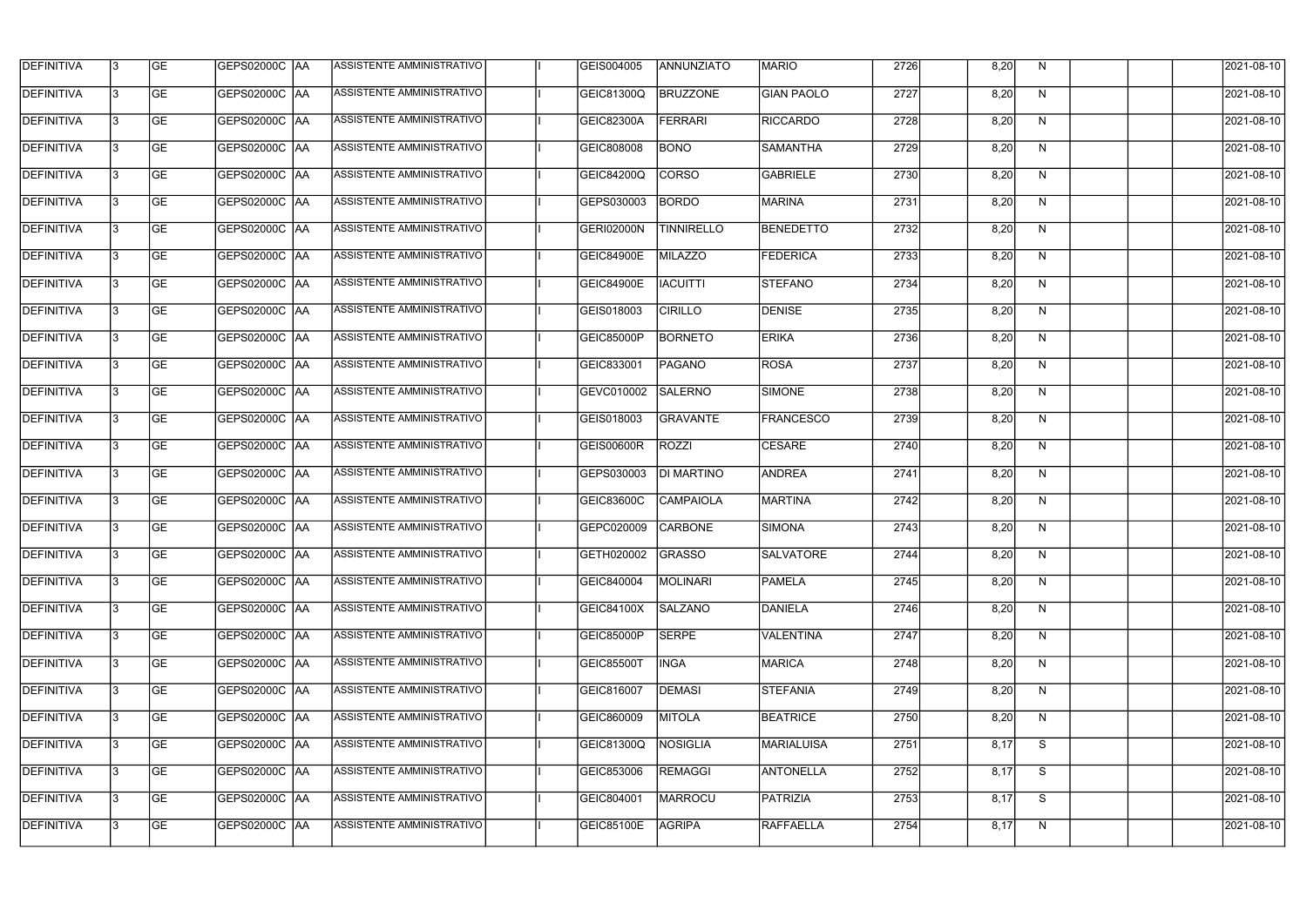| <b>DEFINITIVA</b> | 13  | <b>GE</b> | GEPS02000C  AA       | ASSISTENTE AMMINISTRATIVO        | GEIC82300A        | <b>CANALE</b>      | <b>SAMANTHA</b>         | 2755 | 8,17 | N.           | 2021-08-10 |
|-------------------|-----|-----------|----------------------|----------------------------------|-------------------|--------------------|-------------------------|------|------|--------------|------------|
| DEFINITIVA        | l3  | <b>GE</b> | GEPS02000C  AA       | ASSISTENTE AMMINISTRATIVO        | GEIS004005        | <b>MEZZATESTA</b>  | <b>CRISTINA</b>         | 2756 | 8,17 | N            | 2021-08-10 |
| <b>DEFINITIVA</b> | l3  | <b>GE</b> | <b>GEPS02000C AA</b> | ASSISTENTE AMMINISTRATIVO        | GEIC83900X        | <b>OBINU</b>       | <b>FEDERICA</b>         | 2757 | 8,17 | N            | 2021-08-10 |
| <b>DEFINITIVA</b> | 13  | <b>GE</b> | <b>GEPS02000C AA</b> | ASSISTENTE AMMINISTRATIVO        | GEIC859005        | <b>DE GIOIA</b>    | <b>ANDROMEDA</b>        | 2758 | 8,17 | N            | 2021-08-10 |
| <b>DEFINITIVA</b> | l3  | <b>GE</b> | GEPS02000C  AA       | ASSISTENTE AMMINISTRATIVO        | GEIC833001        | <b>PEDINI</b>      | <b>MARA</b>             | 2759 | 8,17 | N            | 2021-08-10 |
| <b>DEFINITIVA</b> | IЗ  | <b>GE</b> | GEPS02000C AA        | <b>ASSISTENTE AMMINISTRATIVO</b> | GEIC825002        | <b>FRADDANNO</b>   | <b>MARIA</b>            | 2760 | 8,17 | N            | 2021-08-10 |
| <b>DEFINITIVA</b> | l3  | <b>GE</b> | <b>GEPS02000C AA</b> | <b>ASSISTENTE AMMINISTRATIVO</b> | GEIC85000P        | <b>MINNITI</b>     | LUISA                   | 2761 | 8,17 | N            | 2021-08-10 |
| <b>DEFINITIVA</b> | l3  | <b>GE</b> | GEPS02000C AA        | ASSISTENTE AMMINISTRATIVO        | GEIC83900X        | <b>GHERSINICH</b>  | <b>ROSSANA</b>          | 2762 | 8,17 | N            | 2021-08-10 |
| <b>DEFINITIVA</b> | l3  | <b>GE</b> | GEPS02000C  AA       | ASSISTENTE AMMINISTRATIVO        | <b>GEIC84100X</b> | <b>BERARDI</b>     | <b>FILOMENA</b>         | 2763 | 8,17 | N            | 2021-08-10 |
| <b>DEFINITIVA</b> | l3  | <b>GE</b> | GEPS02000C AA        | ASSISTENTE AMMINISTRATIVO        | <b>GEIC83500L</b> | <b>BACCINO</b>     | <b>MATTEO</b>           | 2764 | 8,17 | N            | 2021-08-10 |
| <b>DEFINITIVA</b> | l3  | <b>GE</b> | GEPS02000C AA        | ASSISTENTE AMMINISTRATIVO        | GEIC804001        | <b>CASANOVA</b>    | <b>CLAUDIA</b>          | 2765 | 8,17 | N            | 2021-08-10 |
| <b>DEFINITIVA</b> | 13  | <b>GE</b> | GEPS02000C AA        | ASSISTENTE AMMINISTRATIVO        | GEIS01600B        | <b>SERRA</b>       | ANDREINA                | 2766 | 8,17 | $\mathsf{N}$ | 2021-08-10 |
| <b>DEFINITIVA</b> | l3  | <b>GE</b> | GEPS02000C  AA       | ASSISTENTE AMMINISTRATIVO        | GEPC020009        | MATTAZZI           | <b>MONICA</b>           | 2767 | 8,17 | N            | 2021-08-10 |
| <b>DEFINITIVA</b> | l3  | <b>GE</b> | GEPS02000C AA        | ASSISTENTE AMMINISTRATIVO        | GEIC811004        | <b>DELLA CORTE</b> | COSTANTINO              | 2768 | 8,15 | S            | 2021-08-10 |
| <b>DEFINITIVA</b> | 13  | <b>GE</b> | GEPS02000C  AA       | ASSISTENTE AMMINISTRATIVO        | <b>GEIC83000D</b> | <b>DE RISO</b>     | <b>MAURO</b>            | 2769 | 8,15 | N            | 2021-08-10 |
| <b>DEFINITIVA</b> | IЗ  | <b>GE</b> | GEPS02000C  AA       | ASSISTENTE AMMINISTRATIVO        | GEIC816007        | <b>SANNERIS</b>    | <b>DEBORA</b>           | 2770 | 8,10 | S            | 2021-08-10 |
| <b>DEFINITIVA</b> | l3  | <b>GE</b> | GEPS02000C  AA       | ASSISTENTE AMMINISTRATIVO        | GEIC81200X        | <b>GJOKA</b>       | <b>ALMA</b>             | 2771 | 8,10 | S            | 2021-08-10 |
| <b>DEFINITIVA</b> |     | <b>GE</b> | GEPS02000C  AA       | ASSISTENTE AMMINISTRATIVO        | GEIC809004        | <b>BUCCAFURNO</b>  | <b>ANDREA</b>           | 2772 | 8,10 | S            | 2021-08-10 |
| <b>DEFINITIVA</b> | IЗ  | GE        | GEPS02000C  AA       | <b>ASSISTENTE AMMINISTRATIVO</b> | GEIC816007        | <b>CARVELLI</b>    | TIZIANA                 | 2773 | 8,10 | S.           | 2021-08-10 |
| <b>DEFINITIVA</b> | 13. | <b>GE</b> | GEPS02000C AA        | ASSISTENTE AMMINISTRATIVO        | GEPS030003        | <b>LAVENIA</b>     | LETIZIA                 | 2774 | 8,10 | S            | 2021-08-10 |
| <b>DEFINITIVA</b> | 13  | <b>GE</b> | <b>GEPS02000C AA</b> | ASSISTENTE AMMINISTRATIVO        | GEIS01400Q        | VIRGALLITA         | <b>GIULIA</b>           | 2775 | 8,10 | S            | 2021-08-10 |
| <b>DEFINITIVA</b> | 13. | <b>GE</b> | GEPS02000C AA        | ASSISTENTE AMMINISTRATIVO        | GEIC831009        | <b>CARTASEGNA</b>  | <b>LEONARDO</b>         | 2776 | 8,10 | S            | 2021-08-10 |
| <b>DEFINITIVA</b> | 13  | <b>GE</b> | <b>GEPS02000C AA</b> | ASSISTENTE AMMINISTRATIVO        | GEIS004005        | <b>ARMANI</b>      | <b>LILIA FRANCESCA</b>  | 2777 | 8,10 | S            | 2021-08-10 |
| <b>DEFINITIVA</b> | 13  | <b>GE</b> | GEPS02000C AA        | ASSISTENTE AMMINISTRATIVO        | <b>GEIC82000V</b> | <b>CURCILLO</b>    | MARIA ANTONELLA         | 2778 | 8,10 | S            | 2021-08-10 |
| <b>DEFINITIVA</b> | l3  | <b>GE</b> | GEPS02000C  AA       | ASSISTENTE AMMINISTRATIVO        | GEIS00600R        | LA BELLA           | <b>MARIA ANTONIETTA</b> | 2779 | 8,10 | N            | 2021-08-10 |
| DEFINITIVA        | l3  | <b>GE</b> | GEPS02000C  AA       | ASSISTENTE AMMINISTRATIVO        | <b>GEIS01600B</b> | <b>CASCONE</b>     | <b>IVANO</b>            | 2780 | 8,10 | N            | 2021-08-10 |
| DEFINITIVA        | l3  | <b>GE</b> | GEPS02000C  AA       | ASSISTENTE AMMINISTRATIVO        | GEIC85100E        | <b>MILITO</b>      | <b>GIUSEPPE</b>         | 2781 | 8,10 | N            | 2021-08-10 |
| <b>DEFINITIVA</b> | l3  | <b>GE</b> | GEPS02000C AA        | ASSISTENTE AMMINISTRATIVO        | GETH020002        | <b>NICOLOSI</b>    | <b>BRIGIDA</b>          | 2782 | 8,10 | N            | 2021-08-10 |
| <b>DEFINITIVA</b> | lЗ  | <b>GE</b> | GEPS02000C  AA       | ASSISTENTE AMMINISTRATIVO        | GEIS004005        | GENTILE            | <b>GINEVRA</b>          | 2783 | 8,10 | N            | 2021-08-10 |
|                   |     |           |                      |                                  |                   |                    |                         |      |      |              |            |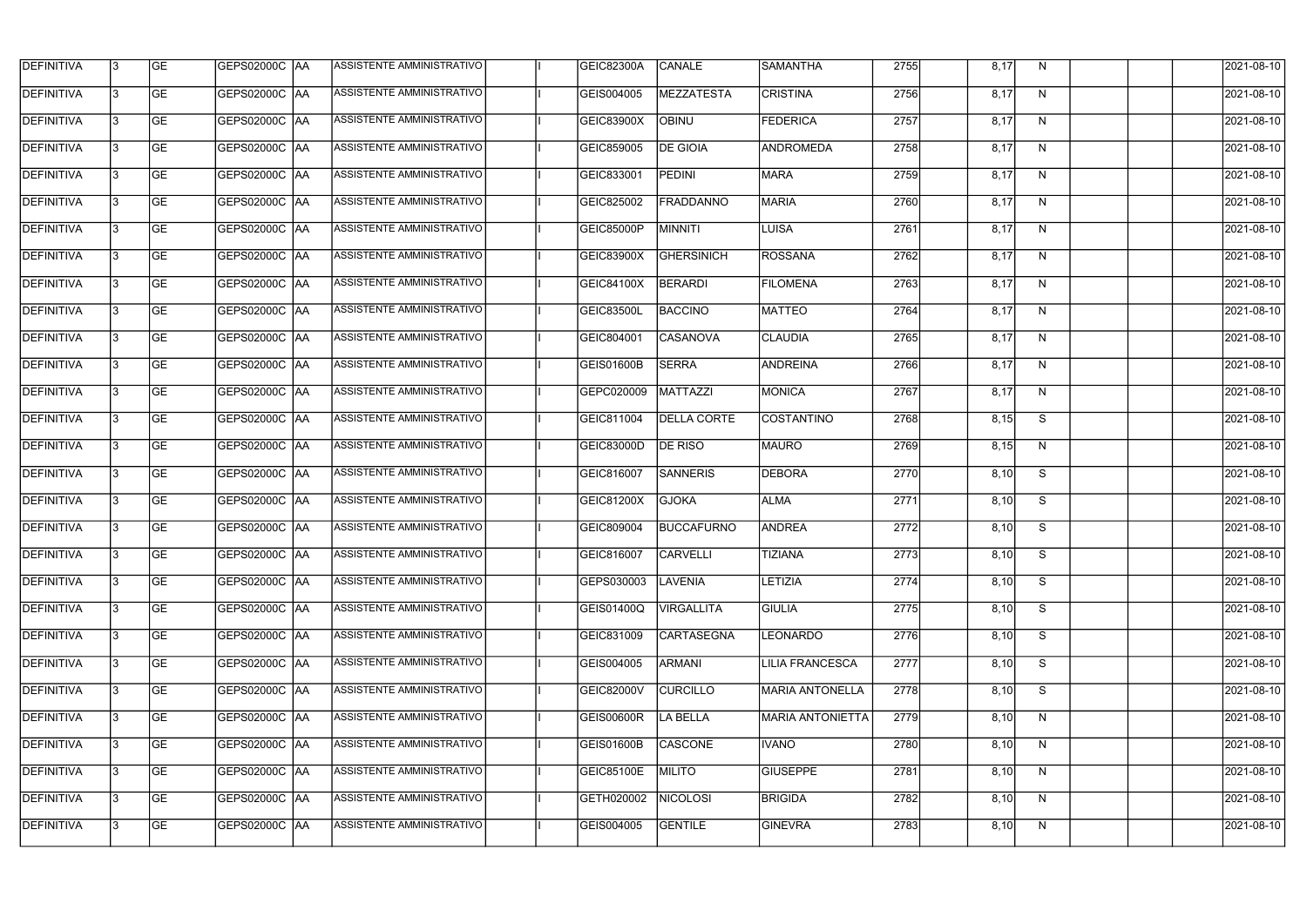| <b>DEFINITIVA</b> | l3 | GE                       | <b>GEPS02000C AA</b> | ASSISTENTE AMMINISTRATIVO        | GEVC010002        | LO PO                       | <b>LEONARDO</b> | 2784 | 8,10 | N  | 2021-08-10          |
|-------------------|----|--------------------------|----------------------|----------------------------------|-------------------|-----------------------------|-----------------|------|------|----|---------------------|
| <b>DEFINITIVA</b> | IЗ | $\overline{\mathsf{GE}}$ | GEPS02000C AA        | ASSISTENTE AMMINISTRATIVO        | GEPC020009        | CARAMAZZA                   | <b>ANTHONY</b>  | 2785 | 8,10 | N  | 2021-08-10          |
| <b>DEFINITIVA</b> | l3 | GE                       | GEPS02000C AA        | ASSISTENTE AMMINISTRATIVO        | GEIS003009        | COLOMBARA                   | <b>FEDERICA</b> | 2786 | 8,10 | N  | 2021-08-10          |
| <b>DEFINITIVA</b> | l3 | GE                       | GEPS02000C AA        | ASSISTENTE AMMINISTRATIVO        | GEIS003009        | <b>PISANI</b>               | NICOLE          | 2787 | 8,10 | N  | 2021-08-10          |
| <b>DEFINITIVA</b> | l3 | GE                       | GEPS02000C AA        | ASSISTENTE AMMINISTRATIVO        | <b>GERH01000G</b> | <b>LUCCHI</b>               | <b>DAVIDE</b>   | 2788 | 8,10 | N  | 2021-08-10          |
| <b>DEFINITIVA</b> | IЗ | <b>GE</b>                | GEPS02000C AA        | <b>ASSISTENTE AMMINISTRATIVO</b> | GESL01000P        | <b>BONANNO</b>              | NOEMI           | 2789 | 8,10 | N  | 2021-08-10          |
| <b>DEFINITIVA</b> | l3 | <b>GE</b>                | GEPS02000C AA        | ASSISTENTE AMMINISTRATIVO        | GEIC83900X        | <b>MONCHIERI</b>            | <b>VANESSA</b>  | 2790 | 8,10 | N  | 2021-08-10          |
| <b>DEFINITIVA</b> | l3 | <b>GE</b>                | GEPS02000C   AA      | ASSISTENTE AMMINISTRATIVO        | <b>GERI02000N</b> | ROGGERONE                   | BEATRICE        | 2791 | 8,10 | N  | 2021-08-10          |
| <b>DEFINITIVA</b> | IЗ | <b>GE</b>                | GEPS02000C   AA      | ASSISTENTE AMMINISTRATIVO        | GEIS01400Q        | <b>DI TERMINI</b>           | DAVIDE          | 2792 | 8,10 | N  | 2021-08-10          |
| <b>DEFINITIVA</b> | l3 | GE                       | GEPS02000C AA        | ASSISTENTE AMMINISTRATIVO        | GEIS003009        | MAIOLO                      | <b>GIROLAMO</b> | 2793 | 8,10 | N  | 2021-08-10          |
| <b>DEFINITIVA</b> | l3 | GE                       | GEPS02000C AA        | ASSISTENTE AMMINISTRATIVO        | GEIS01400Q        | <b>TONZINO</b>              | NICOLA          | 2794 | 8,10 | N  | 2021-08-10          |
| <b>DEFINITIVA</b> | l3 | GE                       | GEPS02000C   AA      | ASSISTENTE AMMINISTRATIVO        | GEIC84100X        | <b>PIERI</b>                | <b>CAMILLA</b>  | 2795 | 8,10 | N  | 2021-08-10          |
| <b>DEFINITIVA</b> | l3 | <b>GE</b>                | GEPS02000C   AA      | ASSISTENTE AMMINISTRATIVO        | GEIC81900P        | <b>EUFRATE</b>              | <b>GIACOMO</b>  | 2796 | 8,10 | N  | 2021-08-10          |
| <b>DEFINITIVA</b> | IЗ | <b>GE</b>                | GEPS02000C AA        | ASSISTENTE AMMINISTRATIVO        | <b>GEIC85000P</b> | <b>FATIGUSO</b>             | <b>DEBORAH</b>  | 2797 | 8,10 | N  | 2021-08-10          |
| <b>DEFINITIVA</b> | 13 | GE                       | GEPS02000C AA        | ASSISTENTE AMMINISTRATIVO        | <b>GEIC86300R</b> | <b>VINCIGUERRA</b>          | <b>ALEX</b>     | 2798 | 8,10 | N  | 2021-08-10          |
| <b>DEFINITIVA</b> | l3 | <b>GE</b>                | GEPS02000C  AA       | ASSISTENTE AMMINISTRATIVO        | GEIC816007        | LANZAFAME                   | STEFANIA        | 2799 | 8,10 | N  | 2021-08-10          |
| <b>DEFINITIVA</b> | IЗ | GE                       | GEPS02000C  AA       | ASSISTENTE AMMINISTRATIVO        | <b>GEIC85500T</b> | CALCAGNO<br><b>DANILIUC</b> | <b>MARINELA</b> | 2800 | 8,10 | N  | 2021-08-10          |
| <b>DEFINITIVA</b> | l3 | GE                       | GEPS02000C   AA      | ASSISTENTE AMMINISTRATIVO        | GEIS012004        | <b>GRIDA'</b>               | <b>CHIARA</b>   | 2801 | 8,10 | N  | 2021-08-10          |
| DEFINITIVA        | 13 | <b>GE</b>                | GEPS02000C  AA       | ASSISTENTE AMMINISTRATIVO        | <b>GEIC80700C</b> | <b>FUCCI</b>                | <b>CLEMENTE</b> | 2802 | 8,10 | N, | 2021-08-10          |
| <b>DEFINITIVA</b> | l3 | GE                       | <b>GEPS02000C AA</b> | ASSISTENTE AMMINISTRATIVO        | GEIS017007        | VERTALDI                    | <b>VALERIO</b>  | 2803 | 8,10 | N  | 2021-08-10          |
| <b>DEFINITIVA</b> | l3 | GE                       | GEPS02000C  AA       | ASSISTENTE AMMINISTRATIVO        | GEIS012004        | <b>IMPROTA</b>              | <b>GENNARO</b>  | 2804 | 8,10 | N  | 2021-08-10          |
| <b>DEFINITIVA</b> | l3 | GE                       | GEPS02000C AA        | ASSISTENTE AMMINISTRATIVO        | GEIC81900P        | <b>BRANDI</b>               | ARIANNA         | 2805 | 8,10 | N  | 2021-08-10          |
| <b>DEFINITIVA</b> | 13 | <b>GE</b>                | GEPS02000C AA        | ASSISTENTE AMMINISTRATIVO        | GEVC010002        | <b>ADDEO</b>                | <b>ANTONIO</b>  | 2806 | 8,10 | N  | 2021-08-10          |
| <b>DEFINITIVA</b> | 13 | <b>GE</b>                | GEPS02000C  AA       | ASSISTENTE AMMINISTRATIVO        | GEIC80700C        | SILVANO                     | MAURIZIO        | 2807 | 8,10 | N  | 2021-08-10          |
| <b>DEFINITIVA</b> | l3 | <b>GE</b>                | GEPS02000C  AA       | ASSISTENTE AMMINISTRATIVO        | GERH020006        | <b>MARTINO</b>              | <b>SARA</b>     | 2808 | 8,10 | N  | 2021-08-10          |
| <b>DEFINITIVA</b> | l3 | <b>GE</b>                | GEPS02000C AA        | ASSISTENTE AMMINISTRATIVO        | GEIC824006        | PLIOCENICO                  | <b>ELENA</b>    | 2809 | 8,10 | N  | 2021-08-10          |
| <b>DEFINITIVA</b> | l3 | <b>GE</b>                | GEPS02000C AA        | ASSISTENTE AMMINISTRATIVO        | GEIC831009        | <b>MELFI</b>                | <b>GIOVANNI</b> | 2810 | 8,10 | N  | 2021-08-10          |
| <b>DEFINITIVA</b> | 13 | GE                       | GEPS02000C AA        | ASSISTENTE AMMINISTRATIVO        | GEIC83500L        | <b>BESANA</b>               | <b>SILVIA</b>   | 2811 | 8,10 | N  | 2021-08-10          |
| DEFINITIVA        | l3 | GE                       |                      | ASSISTENTE AMMINISTRATIVO        | GEIS017007        | <b>REPETTO</b>              | SARA ELISA      | 2812 | 8,10 | N  | $\sqrt{2021-08-10}$ |
|                   |    |                          |                      |                                  |                   |                             |                 |      |      |    |                     |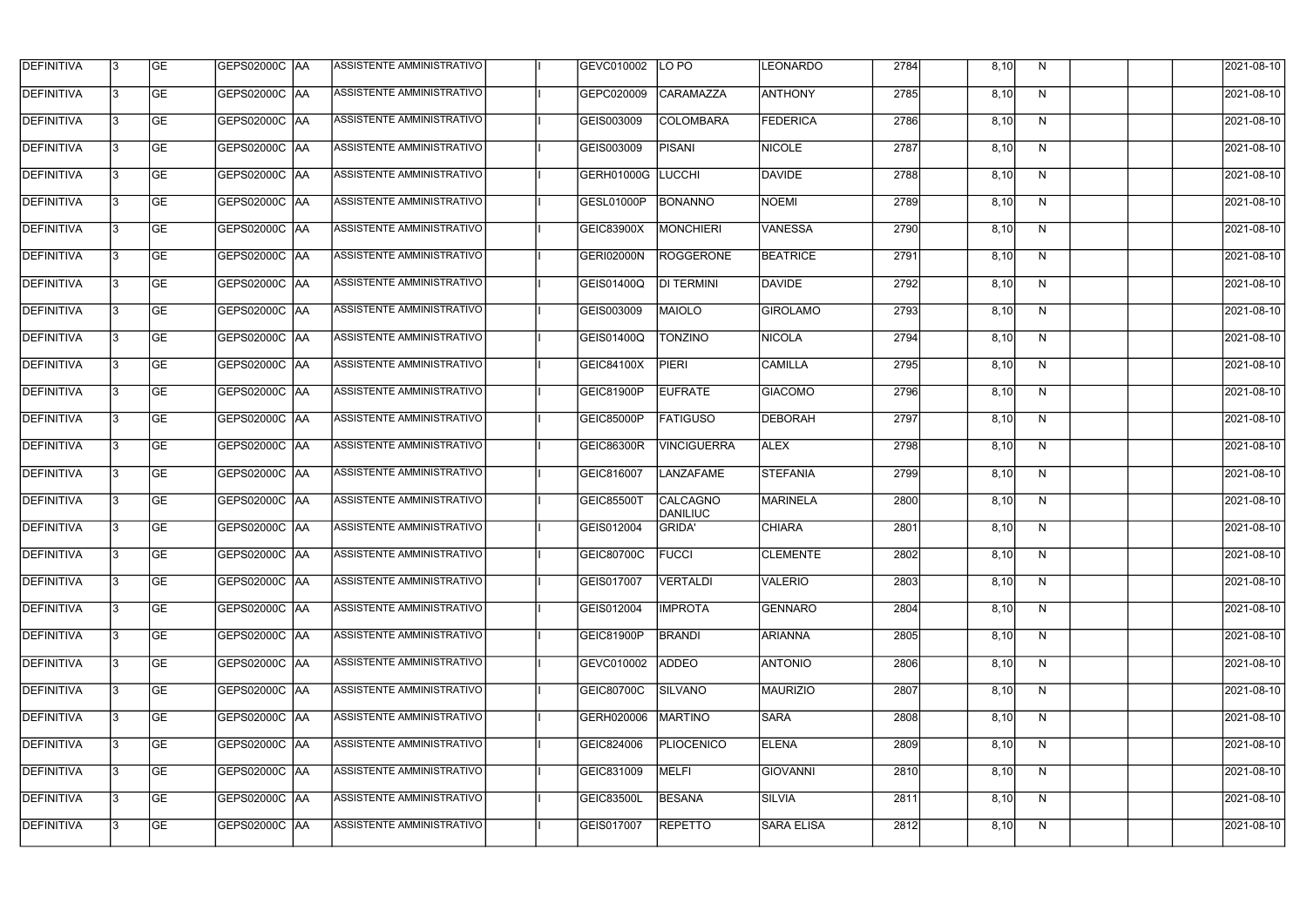| <b>DEFINITIVA</b> | 13  | <b>GE</b> | GEPS02000C  AA       | ASSISTENTE AMMINISTRATIVO        | <b>GEIC85000P</b>          | <b>SCHIFF</b>      | DANIELE               | 2813 | 8,10 | N  | 2021-08-10 |
|-------------------|-----|-----------|----------------------|----------------------------------|----------------------------|--------------------|-----------------------|------|------|----|------------|
| DEFINITIVA        | l3  | <b>GE</b> | GEPS02000C  AA       | ASSISTENTE AMMINISTRATIVO        | GEIC837008                 | <b>NARI</b>        | <b>SARA VALENTINA</b> | 2814 | 8,10 | N  | 2021-08-10 |
| <b>DEFINITIVA</b> | l3  | <b>GE</b> | <b>GEPS02000C AA</b> | ASSISTENTE AMMINISTRATIVO        | <b>GEIC80600L</b>          | <b>SORACE</b>      | <b>ADRIANA</b>        | 2815 | 8,10 | N  | 2021-08-10 |
| <b>DEFINITIVA</b> | 13  | <b>GE</b> | <b>GEPS02000C AA</b> | ASSISTENTE AMMINISTRATIVO        | GEIC861005                 | <b>CAGGIARI</b>    | <b>CRISTINA</b>       | 2816 | 8,10 | N  | 2021-08-10 |
| <b>DEFINITIVA</b> | l3  | <b>GE</b> | GEPS02000C  AA       | ASSISTENTE AMMINISTRATIVO        | GEIS02200P                 | SANTAMARIA         | <b>STEFANIA</b>       | 2817 | 8,10 | N  | 2021-08-10 |
| <b>DEFINITIVA</b> | IЗ  | <b>GE</b> | <b>GEPS02000C AA</b> | <b>ASSISTENTE AMMINISTRATIVO</b> | GEIC861005                 | <b>BLOISE</b>      | PASQUALE              | 2818 | 8,10 | N  | 2021-08-10 |
| <b>DEFINITIVA</b> | l3  | <b>GE</b> | <b>GEPS02000C AA</b> | <b>ASSISTENTE AMMINISTRATIVO</b> | GERI02000N                 | <b>LA POLLA</b>    | <b>NICOLINA</b>       | 2819 | 8,07 | N  | 2021-08-10 |
| <b>DEFINITIVA</b> | l3  | <b>GE</b> | GEPS02000C AA        | ASSISTENTE AMMINISTRATIVO        | GEIC838004                 | <b>FERRERO</b>     | <b>SARA</b>           | 2820 | 8,05 | N  | 2021-08-10 |
| <b>DEFINITIVA</b> | l3  | <b>GE</b> | GEPS02000C  AA       | ASSISTENTE AMMINISTRATIVO        | <b>GEMM18500G SCARFONE</b> |                    | <b>NICOLAS</b>        | 2821 | 8,01 | N  | 2021-08-10 |
| <b>DEFINITIVA</b> | l3  | <b>GE</b> | GEPS02000C AA        | ASSISTENTE AMMINISTRATIVO        | GEIS003009                 | <b>ROCCA</b>       | <b>GIULIO</b>         | 2822 |      | S  | 2021-08-10 |
| <b>DEFINITIVA</b> | l3  | <b>GE</b> | GEPS02000C AA        | ASSISTENTE AMMINISTRATIVO        | GEIC816007                 | <b>D'ARIENZO</b>   | <b>ANTONELLA</b>      | 2823 | 8    | S  | 2021-08-10 |
| <b>DEFINITIVA</b> | 13  | <b>GE</b> | <b>GEPS02000C AA</b> | ASSISTENTE AMMINISTRATIVO        | GEIC804001                 | ARGHITTU           | FRANCESCA             | 2824 | 8    | S  | 2021-08-10 |
| <b>DEFINITIVA</b> | l3  | <b>GE</b> | GEPS02000C  AA       | ASSISTENTE AMMINISTRATIVO        | GEIC838004                 | <b>GUSMEROLI</b>   | <b>CRISTINA</b>       | 2825 |      | S  | 2021-08-10 |
| <b>DEFINITIVA</b> | l3  | <b>GE</b> | GEPS02000C AA        | ASSISTENTE AMMINISTRATIVO        | GEIC84100X                 | <b>LAROSA</b>      | LOREDANA              | 2826 | 8    | S  | 2021-08-10 |
| <b>DEFINITIVA</b> | 13  | <b>GE</b> | GEPS02000C  AA       | ASSISTENTE AMMINISTRATIVO        | GEIS012004                 | DI SPIRITO         | <b>CARMELA</b>        | 2827 | 8    | S  | 2021-08-10 |
| <b>DEFINITIVA</b> | IЗ  | <b>GE</b> | GEPS02000C  AA       | ASSISTENTE AMMINISTRATIVO        | GEIS02200P                 | <b>BAFICO</b>      | <b>ALESSANDRA</b>     | 2828 | 8    | S  | 2021-08-10 |
| <b>DEFINITIVA</b> | l3  | <b>GE</b> | GEPS02000C  AA       | ASSISTENTE AMMINISTRATIVO        | GEIC85100E                 | <b>BARTOLINI</b>   | <b>SARAH</b>          | 2829 |      | S  | 2021-08-10 |
| <b>DEFINITIVA</b> |     | <b>GE</b> | GEPS02000C  AA       | ASSISTENTE AMMINISTRATIVO        | GEIC861005                 | <b>ROSSELLINI</b>  | <b>ROBERTO</b>        | 2830 | 8    | S  | 2021-08-10 |
| <b>DEFINITIVA</b> | IЗ  | GE        | GEPS02000C  AA       | <b>ASSISTENTE AMMINISTRATIVO</b> | GEIC831009                 | <b>FAZZARI</b>     | <b>DOMENICO</b>       | 2831 |      | S. | 2021-08-10 |
| <b>DEFINITIVA</b> | 13. | <b>GE</b> | <b>GEPS02000C AA</b> | ASSISTENTE AMMINISTRATIVO        | <b>GEPS17000A</b>          | <b>RIZZO</b>       | FRANCESCO             | 2832 | 8    | S  | 2021-08-10 |
| <b>DEFINITIVA</b> | 13. | <b>GE</b> | <b>GEPS02000C AA</b> | ASSISTENTE AMMINISTRATIVO        | GERI07000P                 | <b>BOMBARDIERI</b> | DANIELA               | 2833 | 8    | S  | 2021-08-10 |
| <b>DEFINITIVA</b> | 13. | <b>GE</b> | GEPS02000C AA        | ASSISTENTE AMMINISTRATIVO        | GEIC83900X                 | <b>CANTATORE</b>   | <b>CINZIA</b>         | 2834 | 8    | S  | 2021-08-10 |
| <b>DEFINITIVA</b> | 13. | <b>GE</b> | GEPS02000C AA        | ASSISTENTE AMMINISTRATIVO        | <b>GEIC83000D</b>          | <b>MILANI</b>      | <b>PAOLO</b>          | 2835 | 8    | S  | 2021-08-10 |
| <b>DEFINITIVA</b> | 13  | <b>GE</b> | <b>GEPS02000C AA</b> | ASSISTENTE AMMINISTRATIVO        | GEIC811004                 | VIAZZI             | <b>ALESSANDRA</b>     | 2836 | 8    | S  | 2021-08-10 |
| <b>DEFINITIVA</b> | l3  | <b>GE</b> | GEPS02000C  AA       | ASSISTENTE AMMINISTRATIVO        | GEVC010002                 | <b>DE MARIANO</b>  | <b>ALESSIA</b>        | 2837 |      | S  | 2021-08-10 |
| DEFINITIVA        | l3  | <b>GE</b> | GEPS02000C  AA       | ASSISTENTE AMMINISTRATIVO        | GEIS017007                 | LUCIA              | <b>FRANCESCO</b>      | 2838 |      | S  | 2021-08-10 |
| DEFINITIVA        | l3  | <b>GE</b> | GEPS02000C  AA       | ASSISTENTE AMMINISTRATIVO        | GEPS050008                 | <b>OLIVA</b>       | <b>GIULIA</b>         | 2839 |      | S  | 2021-08-10 |
| <b>DEFINITIVA</b> | l3  | <b>GE</b> | GEPS02000C AA        | ASSISTENTE AMMINISTRATIVO        | GEIS003009                 | <b>DONATO</b>      | <b>NICOLA</b>         | 2840 | 8    | S  | 2021-08-10 |
| <b>DEFINITIVA</b> | IЗ  | <b>GE</b> | GEPS02000C  AA       | ASSISTENTE AMMINISTRATIVO        | <b>GEIC86400L</b>          | PLACIDILLI         | <b>FEDERICO</b>       | 2841 | 8    | S  | 2021-08-10 |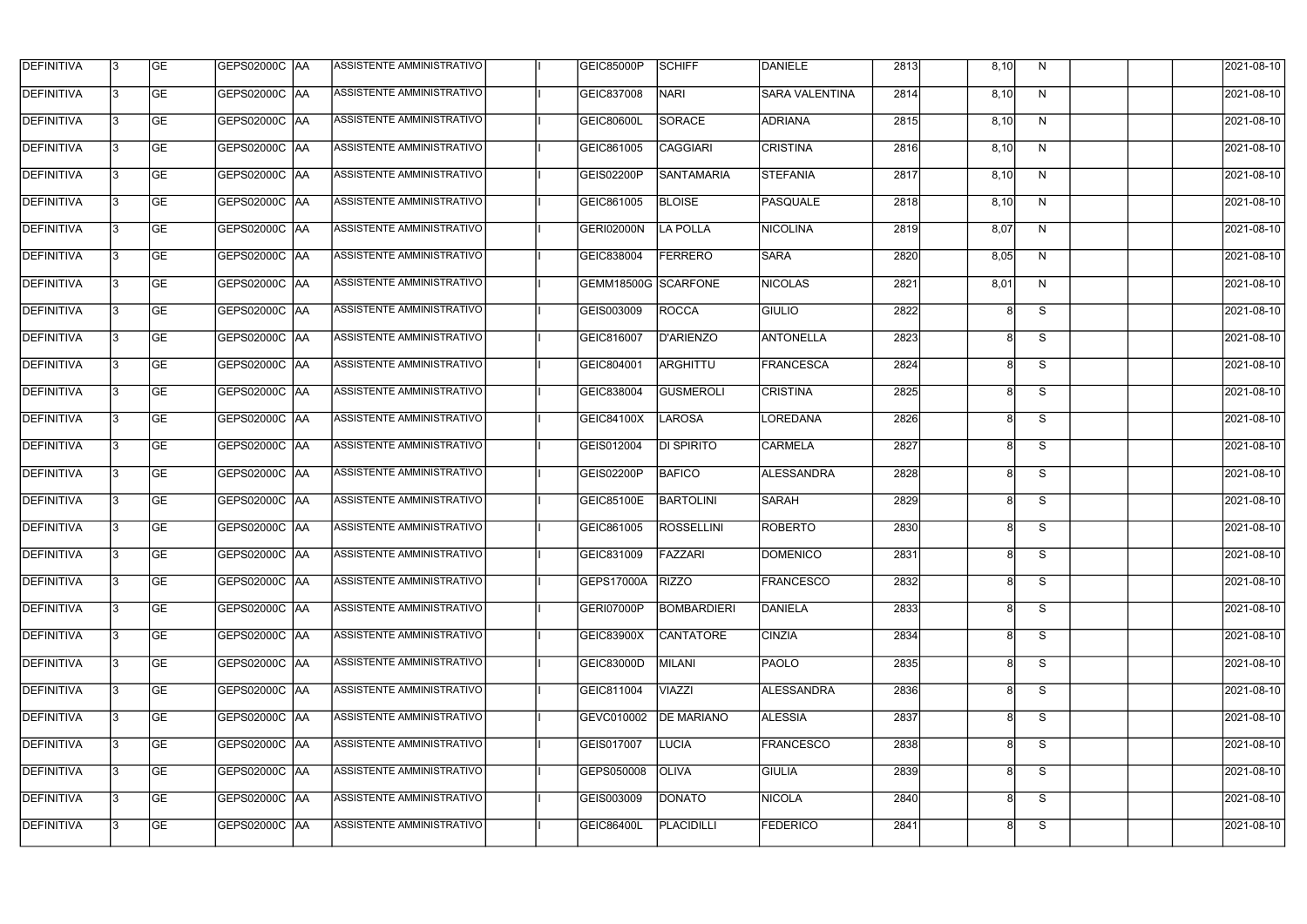| <b>DEFINITIVA</b> | 13  | <b>GE</b> | GEPS02000C  AA       | ASSISTENTE AMMINISTRATIVO        | GEIS01400Q        | <b>CADILI RISPI</b> | <b>UMBERTO</b>        | 2842 |   | S.           | 2021-08-10 |
|-------------------|-----|-----------|----------------------|----------------------------------|-------------------|---------------------|-----------------------|------|---|--------------|------------|
| DEFINITIVA        | l3  | <b>GE</b> | GEPS02000C  AA       | ASSISTENTE AMMINISTRATIVO        | GEIC859005        | <b>SCHENONE</b>     | <b>GIORGIA</b>        | 2843 | 8 | S            | 2021-08-10 |
| <b>DEFINITIVA</b> | l3  | <b>GE</b> | <b>GEPS02000C AA</b> | ASSISTENTE AMMINISTRATIVO        | GEPS030003        | <b>GALIETTA</b>     | <b>MARCOS ANTONIO</b> | 2844 | 8 | S            | 2021-08-10 |
| <b>DEFINITIVA</b> | 13  | <b>GE</b> | <b>GEPS02000C AA</b> | ASSISTENTE AMMINISTRATIVO        | GEIS018003        | <b>ORZA</b>         | <b>MATTEO</b>         | 2845 | 8 | S            | 2021-08-10 |
| <b>DEFINITIVA</b> | l3  | <b>GE</b> | GEPS02000C  AA       | ASSISTENTE AMMINISTRATIVO        | GEIS003009        | <b>GHIGLIOTTI</b>   | <b>ALBERTO</b>        | 2846 |   | S            | 2021-08-10 |
| <b>DEFINITIVA</b> | IЗ  | <b>GE</b> | <b>GEPS02000C AA</b> | <b>ASSISTENTE AMMINISTRATIVO</b> | GEIC83900X        | <b>CALABRIA</b>     | GIORGIO               | 2847 | 8 | N            | 2021-08-10 |
| <b>DEFINITIVA</b> | l3  | <b>GE</b> | <b>GEPS02000C AA</b> | <b>ASSISTENTE AMMINISTRATIVO</b> | GEIS00600R        | <b>BARBERIS</b>     | <b>EDOARDO</b>        | 2848 | 8 | N            | 2021-08-10 |
| <b>DEFINITIVA</b> | l3  | <b>GE</b> | GEPS02000C AA        | ASSISTENTE AMMINISTRATIVO        | GEIC82200E        | <b>TALLARICO</b>    | FRANCESCA             | 2849 |   | N            | 2021-08-10 |
| <b>DEFINITIVA</b> | l3  | <b>GE</b> | GEPS02000C  AA       | ASSISTENTE AMMINISTRATIVO        | GEIC817003        | <b>NORRITO</b>      | LUCA                  | 2850 |   | N            | 2021-08-10 |
| <b>DEFINITIVA</b> | l3  | <b>GE</b> | GEPS02000C AA        | ASSISTENTE AMMINISTRATIVO        | <b>GEIC80700C</b> | <b>VERDE</b>        | <b>CHRISTIAN</b>      | 2851 |   | N            | 2021-08-10 |
| <b>DEFINITIVA</b> | l3  | <b>GE</b> | GEPS02000C AA        | ASSISTENTE AMMINISTRATIVO        | GEPS02000C        | PRIARONE            | <b>EDOARDO</b>        | 2852 | 8 | N            | 2021-08-10 |
| <b>DEFINITIVA</b> | 13  | <b>GE</b> | GEPS02000C  AA       | <b>ASSISTENTE AMMINISTRATIVO</b> | GEIC82200E        | <b>FERRUGGIA</b>    | ANDREA                | 2853 | 8 | $\mathsf{N}$ | 2021-08-10 |
| <b>DEFINITIVA</b> | l3  | <b>GE</b> | GEPS02000C  AA       | ASSISTENTE AMMINISTRATIVO        | GETH020002        | <b>DI SALVO</b>     | <b>CARLOTTA</b>       | 2854 |   | N            | 2021-08-10 |
| <b>DEFINITIVA</b> | l3  | <b>GE</b> | GEPS02000C AA        | ASSISTENTE AMMINISTRATIVO        | GEIC85600N        | <b>ACANFORA</b>     | <b>SARA</b>           | 2855 |   | N            | 2021-08-10 |
| <b>DEFINITIVA</b> | l3  | <b>GE</b> | GEPS02000C  AA       | ASSISTENTE AMMINISTRATIVO        | GEIS01600B        | <b>DI TERLIZZI</b>  | <b>MARCO</b>          | 2856 | 8 | N            | 2021-08-10 |
| <b>DEFINITIVA</b> | IЗ  | <b>GE</b> | GEPS02000C AA        | ASSISTENTE AMMINISTRATIVO        | <b>GEIC82300A</b> | <b>TAVERNA</b>      | <b>ELISA</b>          | 2857 | 8 | N            | 2021-08-10 |
| <b>DEFINITIVA</b> | l3  | <b>GE</b> | GEPS02000C  AA       | ASSISTENTE AMMINISTRATIVO        | GERH020006        | <b>GENOVESE</b>     | <b>GIUSEPPINA</b>     | 2858 |   | N            | 2021-08-10 |
| <b>DEFINITIVA</b> |     | <b>GE</b> | GEPS02000C  AA       | ASSISTENTE AMMINISTRATIVO        | GEIS004005        | <b>CARDILE</b>      | FRANCESCA             | 2859 |   | N            | 2021-08-10 |
| <b>DEFINITIVA</b> | IЗ  | GE        | GEPS02000C  AA       | <b>ASSISTENTE AMMINISTRATIVO</b> | <b>GEIS00700L</b> | <b>DELUCCHI</b>     | <b>ALESSIA</b>        | 2860 |   | N            | 2021-08-10 |
| <b>DEFINITIVA</b> | 13. | <b>GE</b> | GEPS02000C AA        | ASSISTENTE AMMINISTRATIVO        | GEIS02200P        | <b>REBAGLIATI</b>   | <b>VALERIA</b>        | 2861 | 8 | N            | 2021-08-10 |
| <b>DEFINITIVA</b> | 13  | <b>GE</b> | <b>GEPS02000C AA</b> | ASSISTENTE AMMINISTRATIVO        | GEPS050008        | ORRU'               | <b>CHIARA</b>         | 2862 | 8 | N            | 2021-08-10 |
| <b>DEFINITIVA</b> | 13. | <b>GE</b> | GEPS02000C AA        | ASSISTENTE AMMINISTRATIVO        | <b>GEIS01600B</b> | <b>CAPOZZI</b>      | <b>GIULIO</b>         | 2863 |   | N            | 2021-08-10 |
| <b>DEFINITIVA</b> | 13  | <b>GE</b> | <b>GEPS02000C AA</b> | ASSISTENTE AMMINISTRATIVO        | GERI02000N        | <b>MANUZIO</b>      | <b>GIOVANNI</b>       | 2864 | 8 | N            | 2021-08-10 |
| <b>DEFINITIVA</b> | 13  | <b>GE</b> | <b>GEPS02000C AA</b> | ASSISTENTE AMMINISTRATIVO        | GEIS018003        | <b>CRIA</b>         | <b>ALICE</b>          | 2865 | 8 | N            | 2021-08-10 |
| <b>DEFINITIVA</b> | l3  | <b>GE</b> | GEPS02000C  AA       | ASSISTENTE AMMINISTRATIVO        | GEIC81900P        | <b>ANTICO</b>       | <b>FABIO</b>          | 2866 |   | N            | 2021-08-10 |
| DEFINITIVA        | l3  | <b>GE</b> | GEPS02000C  AA       | ASSISTENTE AMMINISTRATIVO        | <b>GEIC85100E</b> | <b>DRAGONI</b>      | <b>ALICE</b>          | 2867 |   | N            | 2021-08-10 |
| <b>DEFINITIVA</b> | l3  | <b>GE</b> | GEPS02000C  AA       | ASSISTENTE AMMINISTRATIVO        | GEIC83600C        | <b>GUAGLIARDI</b>   | MARTINA               | 2868 |   | N            | 2021-08-10 |
| <b>DEFINITIVA</b> | l3  | <b>GE</b> | GEPS02000C AA        | ASSISTENTE AMMINISTRATIVO        | GEIC83600C        | MORANI              | <b>MARTINA</b>        | 2869 | 8 | N            | 2021-08-10 |
| <b>DEFINITIVA</b> | lЗ  | <b>GE</b> | GEPS02000C  AA       | ASSISTENTE AMMINISTRATIVO        | <b>GEIC85100E</b> | <b>AMORIELLO</b>    | <b>MICHELE</b>        | 2870 | 8 | N            | 2021-08-10 |
|                   |     |           |                      |                                  |                   |                     |                       |      |   |              |            |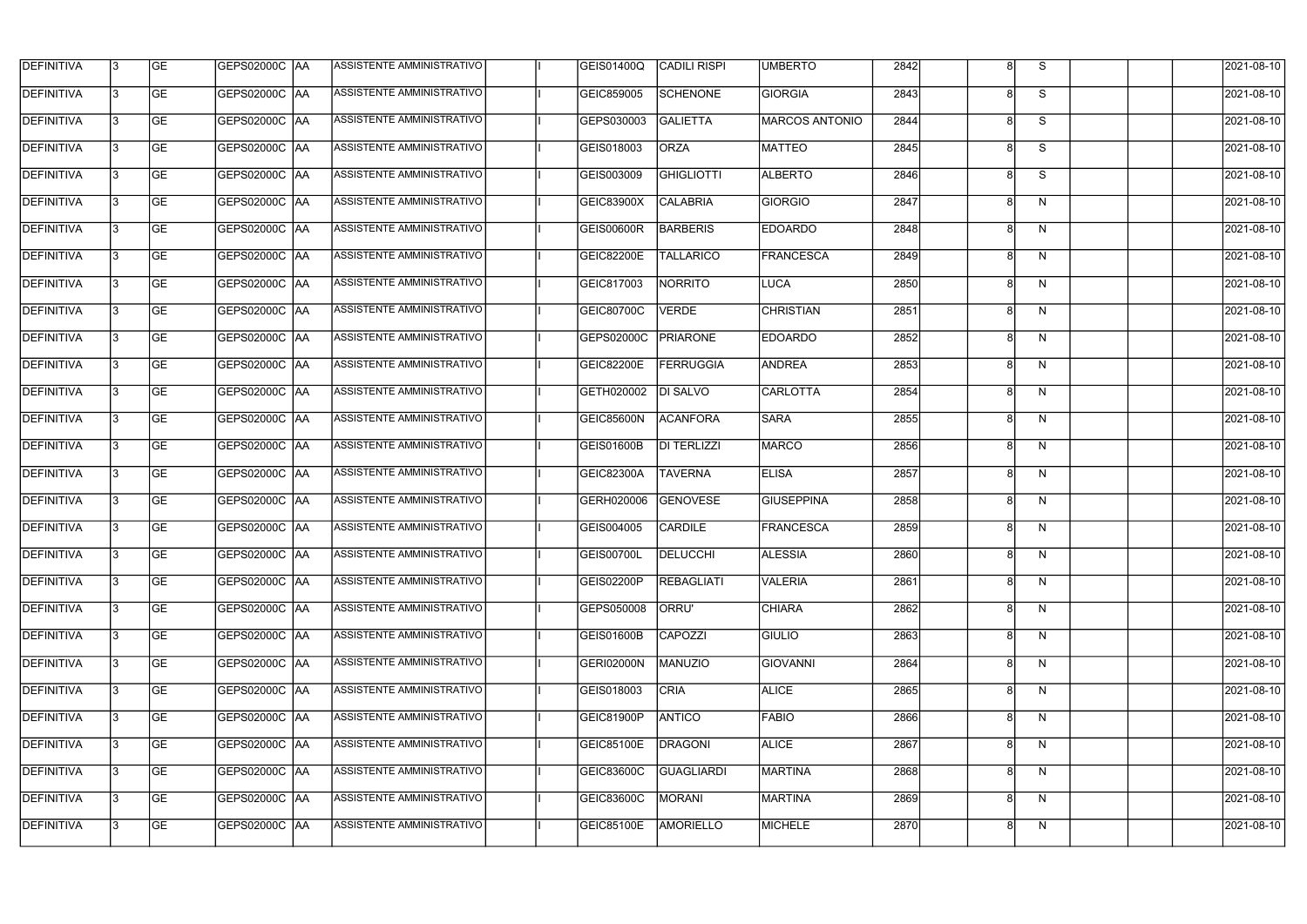| <b>DEFINITIVA</b> | 13  | <b>GE</b> | GEPS02000C  AA       | ASSISTENTE AMMINISTRATIVO        | <b>GEIC84900E</b>  | <b>CAVALERI</b>                     | <b>FELICE</b>           | 2871 |   | N.           | 2021-08-10 |
|-------------------|-----|-----------|----------------------|----------------------------------|--------------------|-------------------------------------|-------------------------|------|---|--------------|------------|
| <b>DEFINITIVA</b> | l3  | <b>GE</b> |                      | ASSISTENTE AMMINISTRATIVO        | GEIC81900P         | <b>AGNELLO</b>                      | <b>MARTINA</b>          | 2872 |   | N            | 2021-08-10 |
| DEFINITIVA        | l3  | <b>GE</b> | <b>GEPS02000C AA</b> | ASSISTENTE AMMINISTRATIVO        | GEIS00700L         | <b>CABALLERO</b><br><b>CALDERON</b> | NAOMI ELIANA            | 2873 | 8 | N            | 2021-08-10 |
| <b>DEFINITIVA</b> | 13  | <b>GE</b> | <b>GEPS02000C AA</b> | ASSISTENTE AMMINISTRATIVO        | GEIC840004         | <b>TORTI</b>                        | <b>ILENIA</b>           | 2874 | 8 | $\mathsf{N}$ | 2021-08-10 |
| <b>DEFINITIVA</b> | l3  | <b>GE</b> | GEPS02000C  AA       | ASSISTENTE AMMINISTRATIVO        | GEPC04000E         | FERRARA                             | <b>ALBERTO</b>          | 2875 |   | N            | 2021-08-10 |
| <b>DEFINITIVA</b> | IЗ  | <b>GE</b> | <b>GEPS02000C AA</b> | <b>ASSISTENTE AMMINISTRATIVO</b> | GEIS01400Q         | <b>GALBIATI</b>                     | <b>LUCA</b>             | 2876 | 8 | N            | 2021-08-10 |
| <b>DEFINITIVA</b> | l3  | <b>GE</b> | <b>GEPS02000C AA</b> | ASSISTENTE AMMINISTRATIVO        | GEIC808008         | <b>GIRACELLO</b>                    | LORENZO                 | 2877 | 8 | N            | 2021-08-10 |
| <b>DEFINITIVA</b> | l3  | <b>GE</b> | GEPS02000C AA        | ASSISTENTE AMMINISTRATIVO        | GEPS080004         | <b>ARESCA</b>                       | <b>ALESSIA</b>          | 2878 |   | $\mathsf{N}$ | 2021-08-10 |
| <b>DEFINITIVA</b> | l3  | <b>GE</b> | GEPS02000C AA        | ASSISTENTE AMMINISTRATIVO        | <b>GEIC82600T</b>  | <b>D'AMBROSIO</b>                   | <b>NICOLA</b>           | 2879 |   | N            | 2021-08-10 |
| <b>DEFINITIVA</b> | l3  | <b>GE</b> | GEPS02000C AA        | ASSISTENTE AMMINISTRATIVO        | <b>GEIC85200A</b>  | <b>CALABRESE</b>                    | <b>MICHELE RAFFAELE</b> | 2880 |   | N            | 2021-08-10 |
| <b>DEFINITIVA</b> | l3  | <b>GE</b> | GEPS02000C AA        | ASSISTENTE AMMINISTRATIVO        | GETH020002         | <b>BORRELLO</b>                     | <b>ROSARIO</b>          | 2881 |   | N            | 2021-08-10 |
| <b>DEFINITIVA</b> | 13  | <b>GE</b> | GEPS02000C AA        | ASSISTENTE AMMINISTRATIVO        | GEIS02200P         | <b>BERTORELLO</b>                   | SIMONA                  | 2882 | 8 | N            | 2021-08-10 |
| <b>DEFINITIVA</b> | l3  | <b>GE</b> | GEPS02000C AA        | ASSISTENTE AMMINISTRATIVO        | GEIC840004         | <b>ALFANO</b><br><b>CARAFFINI</b>   | <b>BEATRICE</b>         | 2883 |   | N            | 2021-08-10 |
| <b>DEFINITIVA</b> | l3  | <b>GE</b> | GEPS02000C AA        | ASSISTENTE AMMINISTRATIVO        | GERH01000G         | BACIGALUPO                          | <b>PIETRO</b>           | 2884 |   | N            | 2021-08-10 |
| <b>DEFINITIVA</b> | l3  | <b>GE</b> | GEPS02000C AA        | ASSISTENTE AMMINISTRATIVO        | GEPS07000D         | GARINO                              | ALESSANDRO              | 2885 | 8 | N            | 2021-08-10 |
| <b>DEFINITIVA</b> | l3  | <b>GE</b> |                      | ASSISTENTE AMMINISTRATIVO        | GEPS17000A         | <b>SCHIERA</b>                      | <b>SALVATORE MARIA</b>  | 2886 | 8 | N            | 2021-08-10 |
| <b>DEFINITIVA</b> | l3  | <b>GE</b> |                      | ASSISTENTE AMMINISTRATIVO        | <b>GEIC85200A</b>  | <b>TEODORI</b>                      | FEDERICA                | 2887 |   | N            | 2021-08-10 |
| <b>DEFINITIVA</b> |     | <b>GE</b> |                      | ASSISTENTE AMMINISTRATIVO        | GERH01000G         | <b>TARDITO</b>                      | <b>ENRICO</b>           | 2888 |   | N            | 2021-08-10 |
| <b>DEFINITIVA</b> | IЗ  | GE        | GEPS02000C  AA       | <b>ASSISTENTE AMMINISTRATIVO</b> | GEPM030004 CAROLEO |                                     | GAETANO                 | 2889 |   | N            | 2021-08-10 |
| <b>DEFINITIVA</b> | 13. | <b>GE</b> | GEPS02000C AA        | ASSISTENTE AMMINISTRATIVO        | GEIC85100E         | <b>CHIRIELEISON</b>                 | <b>MANUELA</b>          | 2890 | 8 | N            | 2021-08-10 |
| <b>DEFINITIVA</b> | 13  | <b>GE</b> | <b>GEPS02000C AA</b> | ASSISTENTE AMMINISTRATIVO        | GERH01000G LUPARA  |                                     | CARLO                   | 2891 | 8 | N            | 2021-08-10 |
| <b>DEFINITIVA</b> | 13. | <b>GE</b> | GEPS02000C AA        | ASSISTENTE AMMINISTRATIVO        | <b>GEIC86500C</b>  | <b>DE LUCA</b>                      | LAURA                   | 2892 |   | N            | 2021-08-10 |
| <b>DEFINITIVA</b> | 13  | <b>GE</b> | <b>GEPS02000C AA</b> | ASSISTENTE AMMINISTRATIVO        | GETD03000V         | <b>CITRO</b>                        | <b>VINCENZO</b>         | 2893 |   | N            | 2021-08-10 |
| <b>DEFINITIVA</b> | 13  | <b>GE</b> | <b>GEPS02000C AA</b> | ASSISTENTE AMMINISTRATIVO        | GEIC84100X         | CONCILIO                            | RAFFAELE                | 2894 | 8 | N            | 2021-08-10 |
| <b>DEFINITIVA</b> | l3  | <b>GE</b> | GEPS02000C  AA       | ASSISTENTE AMMINISTRATIVO        | GEIC82300A         | <b>ADDAMO</b>                       | <b>PAOLO</b>            | 2895 |   | N            | 2021-08-10 |
| DEFINITIVA        | l3  | <b>GE</b> | GEPS02000C  AA       | ASSISTENTE AMMINISTRATIVO        | GEIC837008         | <b>CARDAMONE</b>                    | ANGELO                  | 2896 |   | N            | 2021-08-10 |
| DEFINITIVA        | l3  | <b>GE</b> | GEPS02000C  AA       | ASSISTENTE AMMINISTRATIVO        | GEPS080004         | <b>TORINO</b>                       | <b>GIORGIA</b>          | 2897 |   | N            | 2021-08-10 |
| <b>DEFINITIVA</b> | l3  | <b>GE</b> | GEPS02000C AA        | ASSISTENTE AMMINISTRATIVO        | <b>GEIC85200A</b>  | <b>DE ROSA</b>                      | <b>MARTINA</b>          | 2898 | 8 | N            | 2021-08-10 |
| <b>DEFINITIVA</b> | Iз  | <b>GE</b> | GEPS02000C  AA       | ASSISTENTE AMMINISTRATIVO        | GEIS02200P         | <b>FRANDINA</b>                     | <b>MIRKO</b>            | 2899 |   | N            | 2021-08-10 |
|                   |     |           |                      |                                  |                    |                                     |                         |      |   |              |            |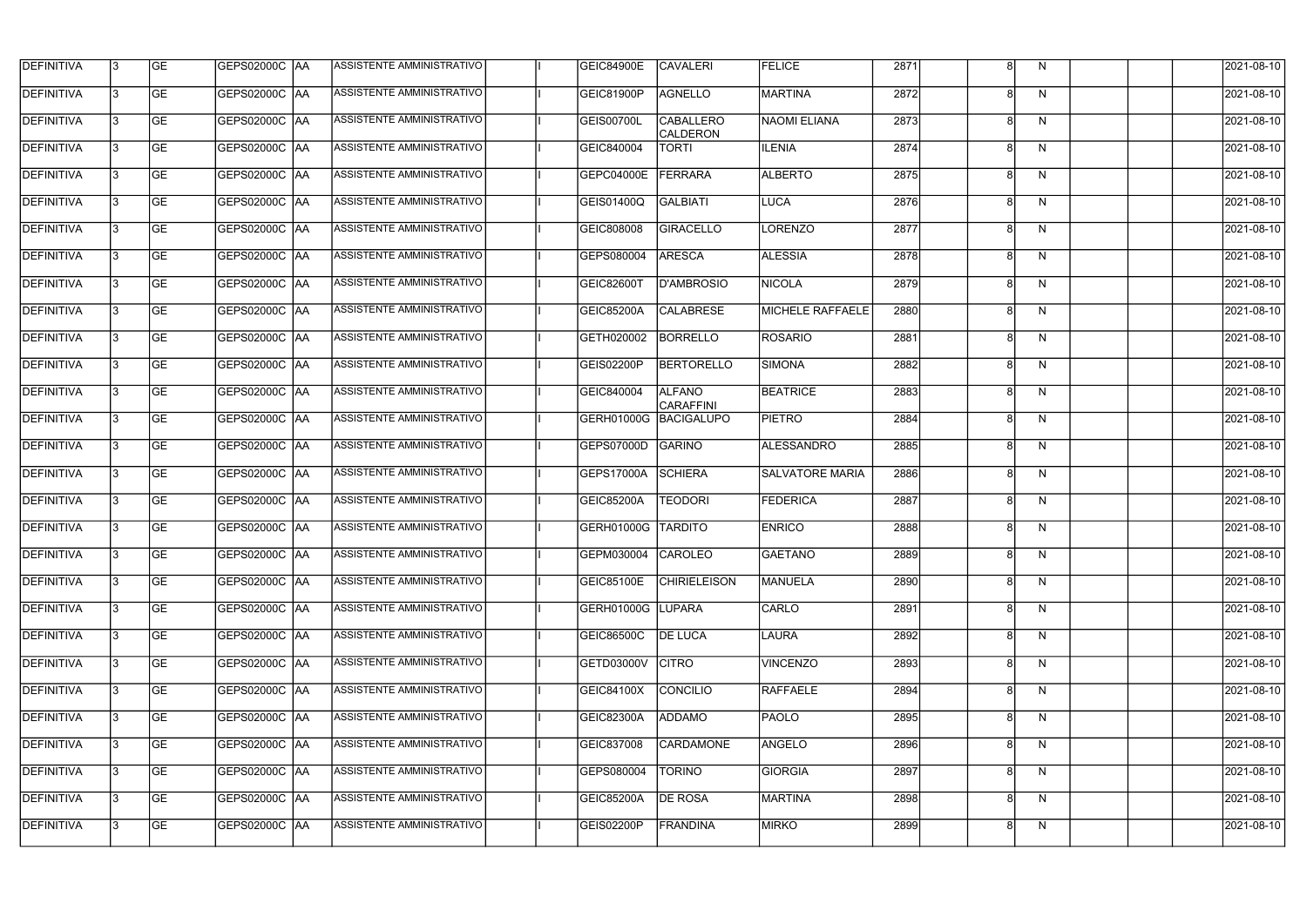| <b>DEFINITIVA</b> | l3 | GE                       | <b>GEPS02000C AA</b> | ASSISTENTE AMMINISTRATIVO        | GEIC80700C        | D'ALESSIO          | <b>MARIO</b>      | 2900 |   | N            | 2021-08-10          |
|-------------------|----|--------------------------|----------------------|----------------------------------|-------------------|--------------------|-------------------|------|---|--------------|---------------------|
| <b>DEFINITIVA</b> | IЗ | $\overline{\mathsf{GE}}$ | GEPS02000C AA        | ASSISTENTE AMMINISTRATIVO        | <b>GEIC80700C</b> | <b>FRASCOGNA</b>   | <b>FRANCESCO</b>  | 2901 |   | N            | 2021-08-10          |
| <b>DEFINITIVA</b> | l3 | GE                       | GEPS02000C AA        | ASSISTENTE AMMINISTRATIVO        | GEIC862001        | <b>CROCE</b>       | <b>GIULIA</b>     | 2902 | 8 | N            | 2021-08-10          |
| <b>DEFINITIVA</b> | l3 | GE                       | <b>GEPS02000C AA</b> | ASSISTENTE AMMINISTRATIVO        | <b>GEIC83900X</b> | <b>PERFETTI</b>    | NICOLO'           | 2903 |   | $\mathsf{N}$ | 2021-08-10          |
| <b>DEFINITIVA</b> | l3 | <b>GE</b>                | GEPS02000C AA        | ASSISTENTE AMMINISTRATIVO        | <b>GEIC83500L</b> | VAVALA'            | <b>CRISTIAN</b>   | 2904 |   | N            | 2021-08-10          |
| <b>DEFINITIVA</b> | l3 | <b>GE</b>                | <b>GEPS02000C AA</b> | <b>ASSISTENTE AMMINISTRATIVO</b> | <b>GEIC83400R</b> | <b>PANDOLFI</b>    | SIMONE            | 2905 |   | N            | 2021-08-10          |
| <b>DEFINITIVA</b> | l3 | <b>GE</b>                | GEPS02000C AA        | ASSISTENTE AMMINISTRATIVO        | GEPM030004        | <b>CUTRARO</b>     | <b>BIAGIO</b>     | 2906 | Я | N            | 2021-08-10          |
| <b>DEFINITIVA</b> | l3 | <b>GE</b>                | GEPS02000C   AA      | ASSISTENTE AMMINISTRATIVO        | <b>GERI02000N</b> | RANO               | <b>ALESSIA</b>    | 2907 |   | N            | 2021-08-10          |
| <b>DEFINITIVA</b> | IЗ | <b>GE</b>                | GEPS02000C   AA      | ASSISTENTE AMMINISTRATIVO        | GEIC840004        | <b>CARUSO</b>      | <b>SEFORA</b>     | 2908 |   | N            | 2021-08-10          |
| <b>DEFINITIVA</b> | l3 | GE                       | GEPS02000C AA        | ASSISTENTE AMMINISTRATIVO        | GEPM030004        | <b>MANGRAVITI</b>  | DANIELE           | 2909 |   | N            | 2021-08-10          |
| <b>DEFINITIVA</b> | l3 | GE                       | GEPS02000C AA        | ASSISTENTE AMMINISTRATIVO        | GEIS003009        | <b>GUELFO</b>      | <b>ANDREA</b>     | 2910 |   | N            | 2021-08-10          |
| <b>DEFINITIVA</b> | l3 | GE                       | GEPS02000C   AA      | ASSISTENTE AMMINISTRATIVO        | GEPS07000D        | <b>GINEX</b>       | <b>PIERO</b>      | 2911 |   | N            | 2021-08-10          |
| <b>DEFINITIVA</b> | l3 | <b>GE</b>                | GEPS02000C AA        | ASSISTENTE AMMINISTRATIVO        | GEIS018003        | GRANO              | <b>MARCO</b>      | 2912 |   | N            | 2021-08-10          |
| <b>DEFINITIVA</b> | IЗ | GE                       | GEPS02000C AA        | ASSISTENTE AMMINISTRATIVO        | GETH020002        | MALENA             | NATALE            | 2913 |   | $\mathsf{N}$ | 2021-08-10          |
| <b>DEFINITIVA</b> | 13 | GE                       | GEPS02000C AA        | ASSISTENTE AMMINISTRATIVO        | GERI07000P        | ANELLI             | <b>DEBORA</b>     | 2914 | Я | N            | 2021-08-10          |
| <b>DEFINITIVA</b> | l3 | <b>GE</b>                | GEPS02000C  AA       | ASSISTENTE AMMINISTRATIVO        | GEIC85100E        | <b>RAIMONDO</b>    | <b>GIULIA</b>     | 2915 |   | $\mathsf{N}$ | 2021-08-10          |
| <b>DEFINITIVA</b> | IЗ | GE                       | GEPS02000C  AA       | ASSISTENTE AMMINISTRATIVO        | <b>GEIC83400R</b> | FONTANA            | <b>GLORIA</b>     | 2916 |   | N            | 2021-08-10          |
| <b>DEFINITIVA</b> | l3 | GE                       | GEPS02000C   AA      | ASSISTENTE AMMINISTRATIVO        | GEIC81200X        | <b>BELLAMIA</b>    | <b>GUENDALINA</b> | 2917 |   | N            | 2021-08-10          |
| DEFINITIVA        | 13 | <b>GE</b>                | GEPS02000C  AA       | ASSISTENTE AMMINISTRATIVO        | <b>GEIC82100P</b> | <b>ODICINI</b>     | <b>SONIA</b>      | 2918 |   | N.           | 2021-08-10          |
| <b>DEFINITIVA</b> | l3 | GE                       | <b>GEPS02000C AA</b> | ASSISTENTE AMMINISTRATIVO        | GEIS01400Q        | <b>URSO</b>        | MICHELE           | 2919 |   | N            | 2021-08-10          |
| <b>DEFINITIVA</b> | 13 | GE                       | GEPS02000C  AA       | ASSISTENTE AMMINISTRATIVO        | GEIC860009        | <b>CASAPIETRA</b>  | <b>MARCO</b>      | 2920 |   | N            | 2021-08-10          |
| <b>DEFINITIVA</b> | l3 | GE                       | GEPS02000C AA        | ASSISTENTE AMMINISTRATIVO        | GEIC808008        | <b>VASILE</b>      | DARIO             | 2921 |   | N            | 2021-08-10          |
| DEFINITIVA        | 13 | GE                       | GEPS02000C AA        | ASSISTENTE AMMINISTRATIVO        | GEPS02000C        | ALFIERI            | CATERINA          | 2922 |   | N            | 2021-08-10          |
| <b>DEFINITIVA</b> | l3 | <b>GE</b>                | GEPS02000C  AA       | ASSISTENTE AMMINISTRATIVO        | GEIS02200P        | PUTIGNANO          | <b>ANDREA</b>     | 2923 |   | N            | 2021-08-10          |
| <b>DEFINITIVA</b> | l3 | <b>GE</b>                | GEPS02000C  AA       | ASSISTENTE AMMINISTRATIVO        | GEIC816007        | <b>ORECCHIA</b>    | <b>IRENE</b>      | 2924 |   | N            | 2021-08-10          |
| <b>DEFINITIVA</b> | l3 | <b>GE</b>                | GEPS02000C   AA      | ASSISTENTE AMMINISTRATIVO        | <b>GEIC85700D</b> | <b>SAMARELLI</b>   | DANIELE           | 2925 |   | N            | 2021-08-10          |
| <b>DEFINITIVA</b> | l3 | <b>GE</b>                | GEPS02000C AA        | ASSISTENTE AMMINISTRATIVO        | GEIS02200P        | <b>DEL GENIO</b>   | MARCO             | 2926 |   | N            | 2021-08-10          |
| <b>DEFINITIVA</b> | 13 | GE                       | GEPS02000C AA        | ASSISTENTE AMMINISTRATIVO        | <b>GEIS01600B</b> | <b>BOTTIGLIERO</b> | <b>SARAH</b>      | 2927 |   | N            | 2021-08-10          |
| DEFINITIVA        | l3 | GE                       |                      | ASSISTENTE AMMINISTRATIVO        | <b>GEIS01600B</b> | <b>PUCCINELLI</b>  | MAURO             | 2928 |   | N            | $\sqrt{2021-08-10}$ |
|                   |    |                          |                      |                                  |                   |                    |                   |      |   |              |                     |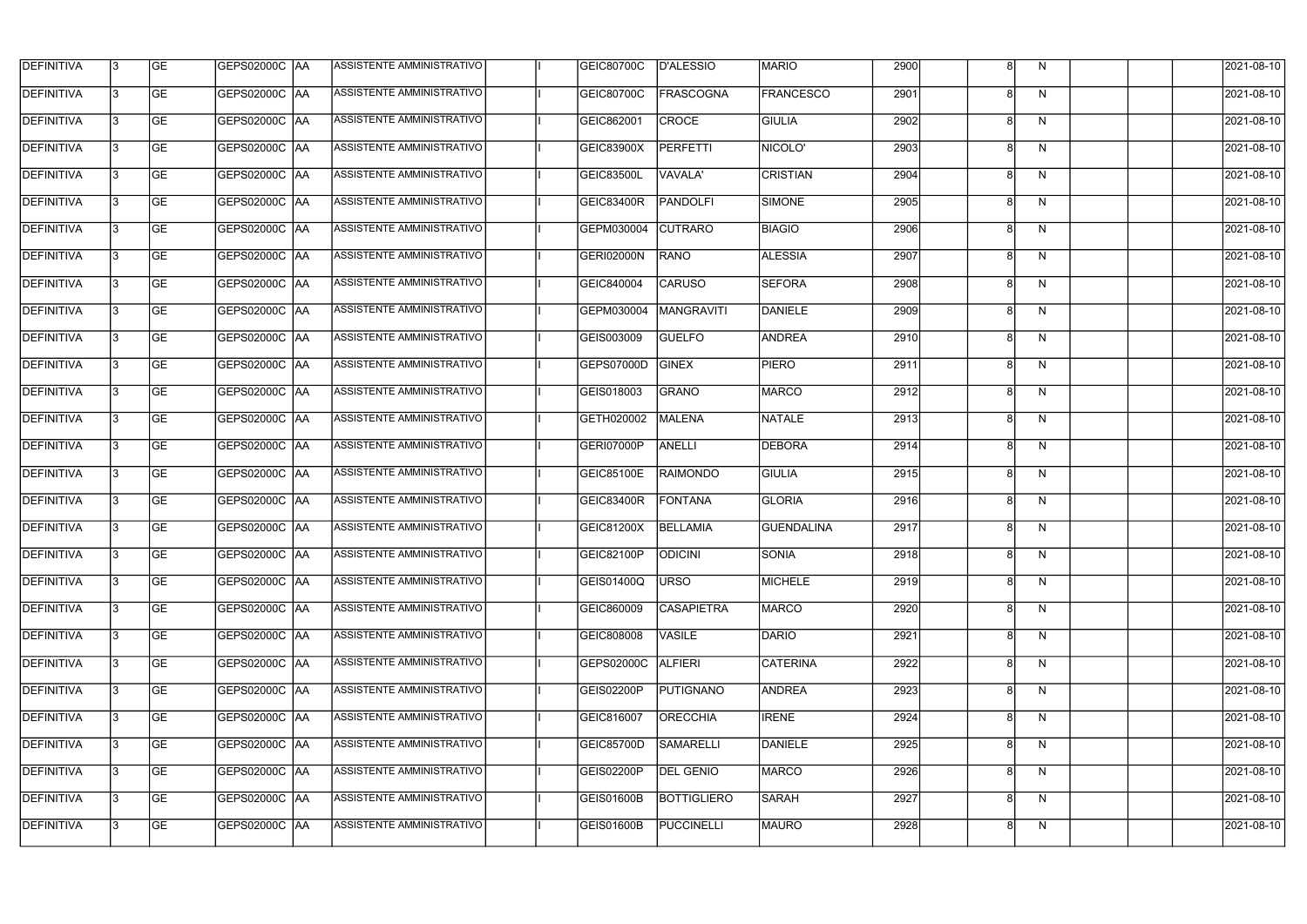| <b>DEFINITIVA</b> | 13 | GE        | GEPS02000C  AA       | ASSISTENTE AMMINISTRATIVO        | GERH020006           | SESTITO            | <b>EMANUELE</b>  | 2929 |   | N            | 2021-08-10       |
|-------------------|----|-----------|----------------------|----------------------------------|----------------------|--------------------|------------------|------|---|--------------|------------------|
| <b>DEFINITIVA</b> | IЗ | GE        | GEPS02000C  AA       | ASSISTENTE AMMINISTRATIVO        | GEIC808008           | <b>FACCIOLO</b>    | <b>MARCO</b>     | 2930 |   | N            | 2021-08-10       |
| <b>DEFINITIVA</b> | 13 | <b>GE</b> | GEPS02000C AA        | ASSISTENTE AMMINISTRATIVO        | <b>GEIC84100X</b>    | <b>FORNARO</b>     | <b>IULIIA</b>    | 2931 |   | N            | 2021-08-10       |
| <b>DEFINITIVA</b> | l3 | <b>GE</b> | <b>GEPS02000C AA</b> | ASSISTENTE AMMINISTRATIVO        | GEPS050008           | MEZZATESTA         | MARILENA         | 2932 | 8 | $\mathsf{N}$ | 2021-08-10       |
| <b>DEFINITIVA</b> | l3 | GE        | <b>GEPS02000C AA</b> | <b>ASSISTENTE AMMINISTRATIVO</b> | GEIC82300A           | <b>FOSSA</b>       | <b>ANNAMARIA</b> | 2933 |   | $\mathsf{N}$ | 2021-08-10       |
| <b>DEFINITIVA</b> | l3 | <b>GE</b> | GEPS02000C AA        | <b>ASSISTENTE AMMINISTRATIVO</b> | GEVC010002           | PALERMO            | MARIA            | 2934 | 8 | N            | 2021-08-10       |
| <b>DEFINITIVA</b> | l3 | <b>GE</b> | GEPS02000C AA        | ASSISTENTE AMMINISTRATIVO        | <b>GEIC85500T</b>    | <b>MURA</b>        | DAVIDE           | 2935 |   | N            | 2021-08-10       |
| <b>DEFINITIVA</b> | l3 | <b>GE</b> | GEPS02000C AA        | ASSISTENTE AMMINISTRATIVO        | GEIC81200X           | <b>CUCCURULLO</b>  | <b>IRENE</b>     | 2936 |   | N            | 2021-08-10       |
| <b>DEFINITIVA</b> | l3 | <b>GE</b> | GEPS02000C AA        | ASSISTENTE AMMINISTRATIVO        | <b>GEIS00700L</b>    | <b>APICELLA</b>    | AMBRA            | 2937 |   | N            | 2021-08-10       |
| <b>DEFINITIVA</b> | l3 | GE        | GEPS02000C   AA      | ASSISTENTE AMMINISTRATIVO        | GEPS17000A           | <b>MARANDO</b>     | <b>EMANUELE</b>  | 2938 |   | N            | 2021-08-10       |
| <b>DEFINITIVA</b> | 13 | GE        | GEPS02000C AA        | ASSISTENTE AMMINISTRATIVO        | GEIC82300A           | MARAFIOTI          | <b>ANTONELLA</b> | 2939 |   | N            | 2021-08-10       |
| <b>DEFINITIVA</b> | l3 | <b>GE</b> | <b>GEPS02000C AA</b> | <b>ASSISTENTE AMMINISTRATIVO</b> | GEIC824006           | <b>BUSI</b>        | <b>CRISTINA</b>  | 2940 |   | N            | 2021-08-10       |
| <b>DEFINITIVA</b> | l3 | GE        | GEPS02000C   AA      | ASSISTENTE AMMINISTRATIVO        | <b>GEIC85000P</b>    | <b>MICELI</b>      | <b>ROSANNA</b>   | 2941 |   | N            | 2021-08-10       |
| <b>DEFINITIVA</b> | l3 | <b>GE</b> | GEPS02000C AA        | ASSISTENTE AMMINISTRATIVO        | <b>GEIC86400L</b>    | <b>ARDINO</b>      | <b>FEDERICA</b>  | 2942 | 8 | N            | 2021-08-10       |
| <b>DEFINITIVA</b> | l3 | <b>GE</b> | GEPS02000C AA        | ASSISTENTE AMMINISTRATIVO        | GEIC85200A           | <b>CORRIGA</b>     | FRANCESCA        | 2943 |   | N            | 2021-08-10       |
| <b>DEFINITIVA</b> | 13 | GE        | GEPS02000C AA        | ASSISTENTE AMMINISTRATIVO        | GEIC85100E           | GATTI              | <b>FABIO</b>     | 2944 | Я | N            | 2021-08-10       |
| <b>DEFINITIVA</b> | l3 | <b>GE</b> | GEPS02000C   AA      | ASSISTENTE AMMINISTRATIVO        | GEPC01000P           | MASSIMO            | LUISA            | 2945 |   | N            | 2021-08-10       |
| <b>DEFINITIVA</b> | IЗ | <b>GE</b> | GEPS02000C AA        | ASSISTENTE AMMINISTRATIVO        | GEIC817003           | <b>TIRASSO</b>     | <b>FEDERICA</b>  | 2946 |   | N            | 2021-08-10       |
| <b>DEFINITIVA</b> | IЗ | GE        | GEPS02000C  AA       | <b>ASSISTENTE AMMINISTRATIVO</b> | <b>GEIS02200P</b>    | <b>DALLA SANTA</b> | <b>ANDREA</b>    | 2947 |   | N.           | 2021-08-10       |
| <b>DEFINITIVA</b> | l3 | GE        | GEPS02000C AA        | ASSISTENTE AMMINISTRATIVO        | GEPS02000C           | <b>ROTELLA</b>     | <b>CRISTINA</b>  | 2948 |   | N            | 2021-08-10       |
| <b>DEFINITIVA</b> | l3 | GE        | <b>GEPS02000C AA</b> | ASSISTENTE AMMINISTRATIVO        | GEIC817003           | PARODI             | <b>ANNA</b>      | 2949 |   | N            | 2021-08-10       |
| <b>DEFINITIVA</b> | 13 | <b>GE</b> | GEPS02000C AA        | ASSISTENTE AMMINISTRATIVO        | GEIC804001           | <b>CIANI</b>       | <b>SILVIA</b>    | 2950 |   | N            | $2021 - 08 - 10$ |
| <b>DEFINITIVA</b> | l3 | <b>GE</b> | GEPS02000C AA        | ASSISTENTE AMMINISTRATIVO        | <b>GEIC85000P</b>    | <b>CAPUTO</b>      | <b>ANNA</b>      | 2951 |   | N            | 2021-08-10       |
| <b>DEFINITIVA</b> | 13 | <b>GE</b> | GEPS02000C AA        | ASSISTENTE AMMINISTRATIVO        | GEIC81200X           | <b>MARTONE</b>     | <b>ROSARIA</b>   | 2952 | Я | N            | 2021-08-10       |
| <b>DEFINITIVA</b> | l3 | <b>GE</b> | GEPS02000C  AA       | ASSISTENTE AMMINISTRATIVO        | GEPM030004           | CELLO              | ADELINA          | 2953 |   | N            | 2021-08-10       |
| <b>DEFINITIVA</b> | l3 | <b>GE</b> | GEPS02000C  AA       | ASSISTENTE AMMINISTRATIVO        | <b>GEIC83500L</b>    | <b>GESTRO</b>      | MARIA ROSA       | 2954 |   | N            | 2021-08-10       |
| <b>DEFINITIVA</b> | l3 | GE        | GEPS02000C  AA       | ASSISTENTE AMMINISTRATIVO        | GERH01000G SABBATINI |                    | FABIO            | 2955 |   | N            | 2021-08-10       |
| <b>DEFINITIVA</b> | l3 | GE        | GEPS02000C AA        | ASSISTENTE AMMINISTRATIVO        | GEIC84200Q           | <b>GUERRINA</b>    | ANNAMARIA        | 2956 | 8 | N            | 2021-08-10       |
| <b>DEFINITIVA</b> | l3 | GE        | GEPS02000C AA        | ASSISTENTE AMMINISTRATIVO        | <b>GEIC84900E</b>    | <b>NAVARRA</b>     | <b>ESTER</b>     | 2957 |   | N            | 2021-08-10       |
|                   |    |           |                      |                                  |                      |                    |                  |      |   |              |                  |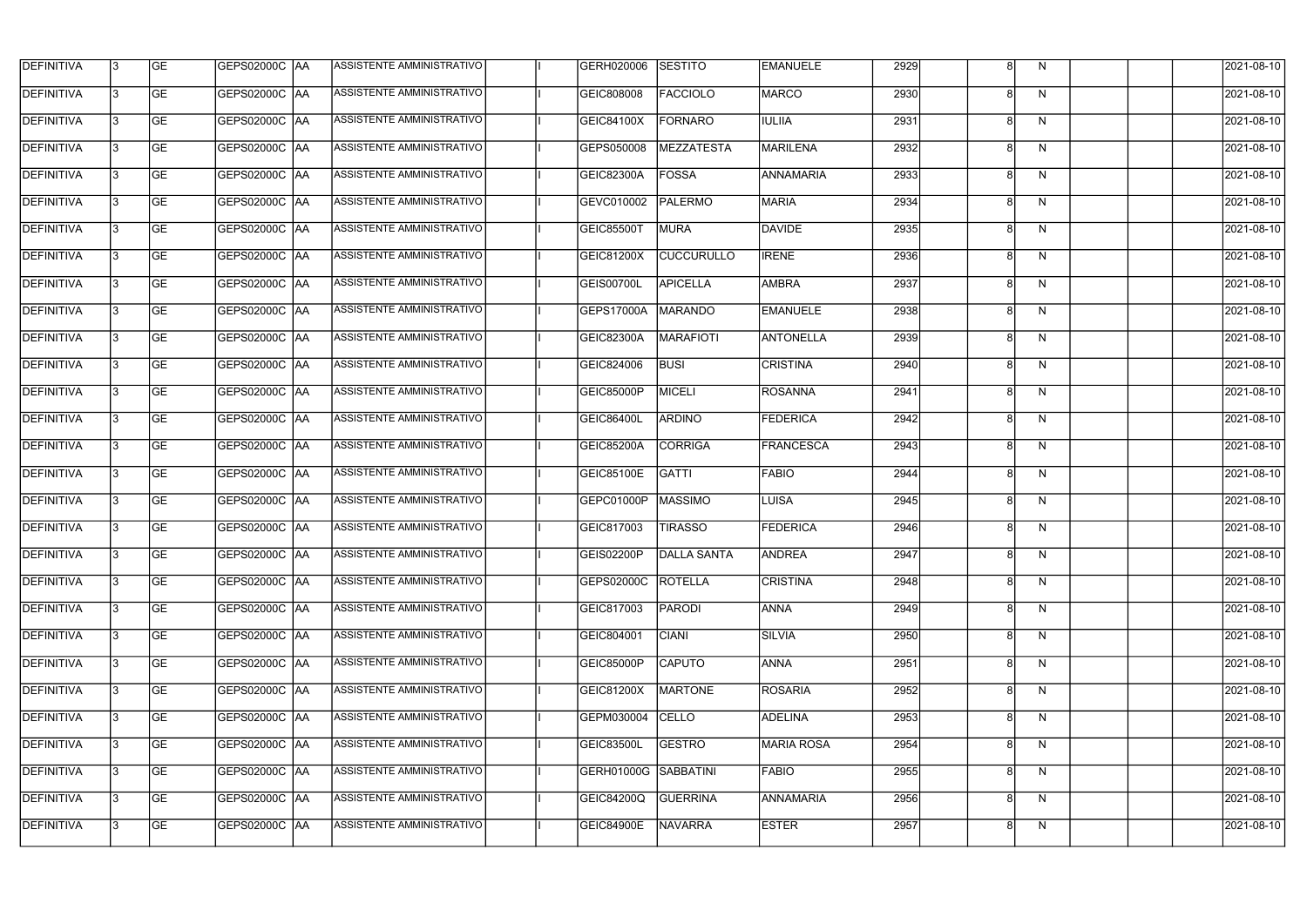| <b>DEFINITIVA</b> | 13 | GE        | GEPS02000C  AA       | ASSISTENTE AMMINISTRATIVO        | GEPS080004          | <b>RUARO</b>      | <b>IOLANDA</b>          | 2958 |      | N  | 2021-08-10       |
|-------------------|----|-----------|----------------------|----------------------------------|---------------------|-------------------|-------------------------|------|------|----|------------------|
| <b>DEFINITIVA</b> | IЗ | GE        | GEPS02000C   AA      | ASSISTENTE AMMINISTRATIVO        | GEIC81200X          | <b>MUSSO</b>      | <b>ISABELLA</b>         | 2959 |      | N  | 2021-08-10       |
| <b>DEFINITIVA</b> | 13 | <b>GE</b> | <b>GEPS02000C AA</b> | ASSISTENTE AMMINISTRATIVO        | GEPM030004          | MIRABELLA         | MAURIZIO                | 2960 |      | N  | 2021-08-10       |
| <b>DEFINITIVA</b> | l3 | <b>GE</b> | <b>GEPS02000C AA</b> | ASSISTENTE AMMINISTRATIVO        | GERI07000P          | <b>DAGNINO</b>    | <b>ENRICO</b>           | 2961 |      | N  | 2021-08-10       |
| <b>DEFINITIVA</b> | l3 | GE        | GEPS02000C AA        | ASSISTENTE AMMINISTRATIVO        | GEMM18600B RAVI     |                   | <b>MARIA ELISABETTA</b> | 2962 | 7,98 | N  | 2021-08-10       |
| <b>DEFINITIVA</b> | l3 | <b>GE</b> | <b>GEPS02000C AA</b> | <b>ASSISTENTE AMMINISTRATIVO</b> | <b>GEIS01600B</b>   | <b>AIOANEI</b>    | <b>MARIA</b>            | 2963 | 7,95 | S  | 2021-08-10       |
| <b>DEFINITIVA</b> | l3 | <b>GE</b> | GEPS02000C AA        | ASSISTENTE AMMINISTRATIVO        | GEPM030004          | <b>RULLO</b>      | <b>FRANCESCO</b>        | 2964 | 7,95 | N  | 2021-08-10       |
| <b>DEFINITIVA</b> | l3 | <b>GE</b> | GEPS02000C AA        | <b>ASSISTENTE AMMINISTRATIVO</b> | GEPC01000P          | BONACCI           | <b>ELISA</b>            | 2965 | 7,95 | N  | 2021-08-10       |
| <b>DEFINITIVA</b> | IЗ | <b>GE</b> | GEPS02000C AA        | ASSISTENTE AMMINISTRATIVO        | GEIS003009          | FRAVEGA           | MASSIMILIANO            | 2966 | 7,93 | N  | 2021-08-10       |
| <b>DEFINITIVA</b> | l3 | GE        | GEPS02000C   AA      | ASSISTENTE AMMINISTRATIVO        | <b>GEIC85200A</b>   | <b>LIZZI</b>      | <b>SIMONA</b>           | 2967 | 7,93 | N  | 2021-08-10       |
| <b>DEFINITIVA</b> | 13 | <b>GE</b> | GEPS02000C AA        | ASSISTENTE AMMINISTRATIVO        | GEIC81300Q          | SIRI              | SOLANGE                 | 2968 | 7,93 | N  | 2021-08-10       |
| <b>DEFINITIVA</b> | l3 | <b>GE</b> | GEPS02000C AA        | <b>ASSISTENTE AMMINISTRATIVO</b> | GEPS080004          | <b>TARANTINI</b>  | GABRIELE                | 2969 | 7,93 | N  | 2021-08-10       |
| <b>DEFINITIVA</b> | l3 | GE        | GEPS02000C  AA       | ASSISTENTE AMMINISTRATIVO        | <b>GEIS00700L</b>   | <b>BRUZZESE</b>   | <b>CLAUDIO</b>          | 2970 | 7,93 | N  | 2021-08-10       |
| <b>DEFINITIVA</b> | l3 | <b>GE</b> | GEPS02000C AA        | ASSISTENTE AMMINISTRATIVO        | GEPS02000C          | BALESTRACCI       | <b>MAURO</b>            | 2971 | 7,93 | N  | 2021-08-10       |
| <b>DEFINITIVA</b> | l3 | <b>GE</b> | GEPS02000C AA        | ASSISTENTE AMMINISTRATIVO        | <b>GEIC82600T</b>   | COZZOLINO         | <b>PAMELA</b>           | 2972 | 7,90 | S  | 2021-08-10       |
| <b>DEFINITIVA</b> | 13 | GE        | GEPS02000C   AA      | ASSISTENTE AMMINISTRATIVO        | GEIC804001          | <b>CARIA</b>      | MICHELA                 | 2973 | 7,90 | S  | 2021-08-10       |
| <b>DEFINITIVA</b> | l3 | <b>GE</b> | GEPS02000C   AA      | ASSISTENTE AMMINISTRATIVO        | GERH01000G SACCINTO |                   | GIANLUCA                | 2974 | 7,90 | S  | 2021-08-10       |
| <b>DEFINITIVA</b> | IЗ | <b>GE</b> | GEPS02000C AA        | ASSISTENTE AMMINISTRATIVO        | <b>GEIC85000P</b>   | <b>MANTERO</b>    | <b>GIORGIO</b>          | 2975 | 7,90 | N  | 2021-08-10       |
| <b>DEFINITIVA</b> | IЗ | GE        | GEPS02000C  AA       | <b>ASSISTENTE AMMINISTRATIVO</b> | GEPS050008 GIURIAN  |                   | <b>ALEXANDRA CARLA</b>  | 2976 | 7,90 | N, | 2021-08-10       |
| <b>DEFINITIVA</b> | l3 | GE        | GEPS02000C AA        | ASSISTENTE AMMINISTRATIVO        | GEIC80700C          | SPARACINO         | <b>GIAMPIERO</b>        | 2977 | 7,90 | N  | 2021-08-10       |
| <b>DEFINITIVA</b> | l3 | GE        | GEPS02000C AA        | ASSISTENTE AMMINISTRATIVO        | GEIS003009          | <b>RICCIO</b>     | <b>SUSANNA</b>          | 2978 | 7,90 | N  | 2021-08-10       |
| <b>DEFINITIVA</b> | 13 | <b>GE</b> | GEPS02000C AA        | ASSISTENTE AMMINISTRATIVO        | <b>GEIC81200X</b>   | <b>RONCO</b>      | <b>FILIPPO</b>          | 2979 | 7,90 | N  | $2021 - 08 - 10$ |
| <b>DEFINITIVA</b> | l3 | <b>GE</b> | GEPS02000C AA        | ASSISTENTE AMMINISTRATIVO        | <b>GEIC84200Q</b>   | <b>COSSO</b>      | <b>VERONICA</b>         | 2980 | 7,90 | N  | 2021-08-10       |
| <b>DEFINITIVA</b> | 13 | <b>GE</b> | GEPS02000C AA        | ASSISTENTE AMMINISTRATIVO        | GEPS050008          | <b>TALIERCIO</b>  | <b>GIULIA</b>           | 2981 | 7,90 | N  | 2021-08-10       |
| <b>DEFINITIVA</b> | l3 | <b>GE</b> | GEPS02000C  AA       | ASSISTENTE AMMINISTRATIVO        | <b>GEIC83600C</b>   | BOZZO             | FRANCESCA               | 2982 | 7,90 | N  | 2021-08-10       |
| <b>DEFINITIVA</b> | l3 | <b>GE</b> | GEPS02000C  AA       | ASSISTENTE AMMINISTRATIVO        | GEIC831009          | SPADONI           | <b>GABRIELLA</b>        | 2983 | 7,90 | N  | 2021-08-10       |
| <b>DEFINITIVA</b> | l3 | GE        | GEPS02000C  AA       | ASSISTENTE AMMINISTRATIVO        | GERI02000N          | COLACE            | STEFANO                 | 2984 | 7,90 | N, | 2021-08-10       |
| <b>DEFINITIVA</b> | l3 | GE        | GEPS02000C AA        | ASSISTENTE AMMINISTRATIVO        | GEIC840004          | <b>RUTIGLIANO</b> | LAURA                   | 2985 | 7,90 | N  | 2021-08-10       |
| <b>DEFINITIVA</b> | l3 | GE        | GEPS02000C AA        | ASSISTENTE AMMINISTRATIVO        | GEIC81200X          | <b>FEDERICO</b>   | <b>TEODORA</b>          | 2986 | 7,90 | N  | 2021-08-10       |
|                   |    |           |                      |                                  |                     |                   |                         |      |      |    |                  |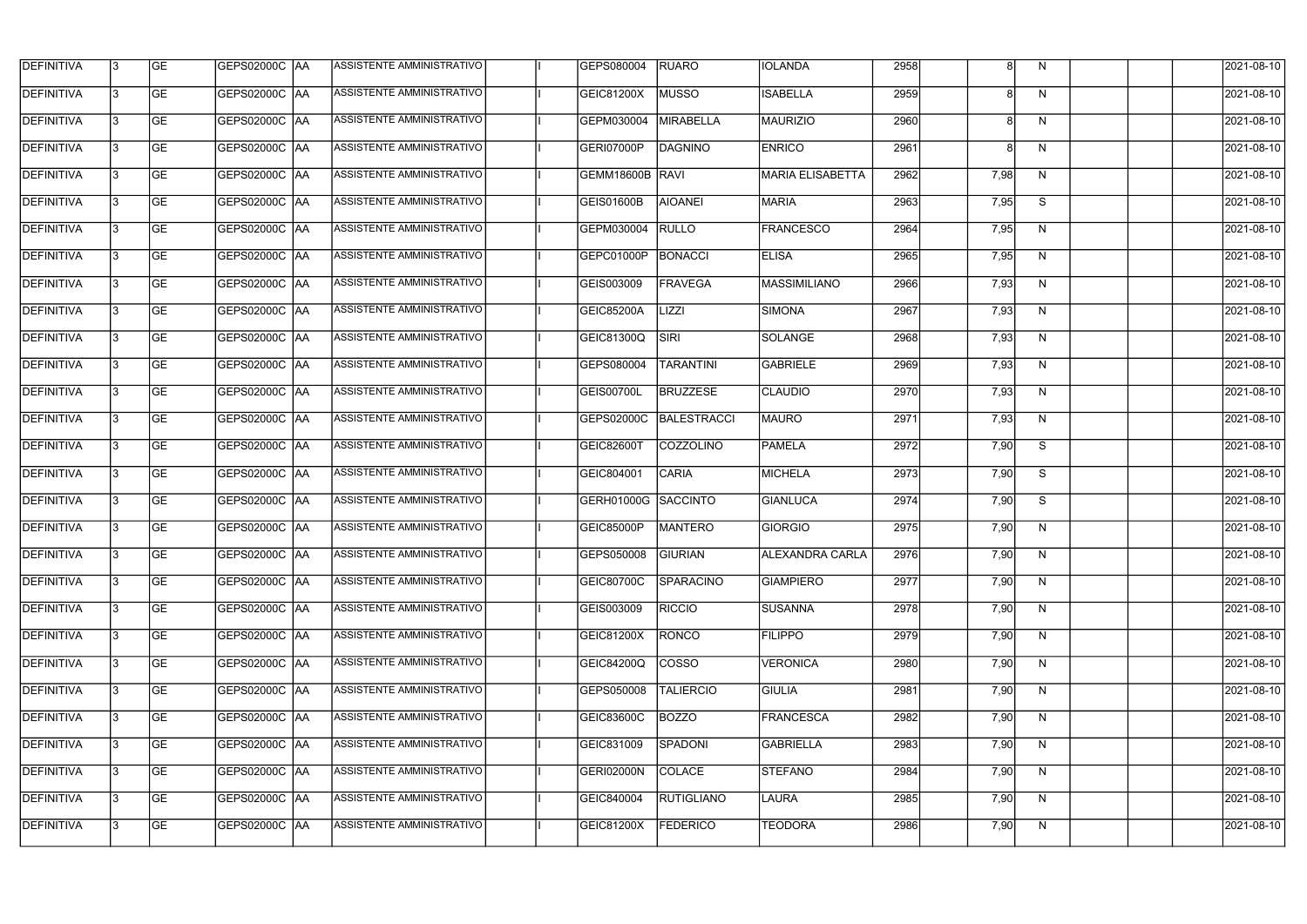| <b>DEFINITIVA</b> | 13  | <b>GE</b> |                      | ASSISTENTE AMMINISTRATIVO        | GEIC804001           | GIACONI            | GIOVANNI                     | 2987 | 7,90 | N.           | 2021-08-10       |
|-------------------|-----|-----------|----------------------|----------------------------------|----------------------|--------------------|------------------------------|------|------|--------------|------------------|
| DEFINITIVA        | l3  | <b>GE</b> |                      | ASSISTENTE AMMINISTRATIVO        | <b>GEIC82000V</b>    | PERUZZINI          | <b>CRISTINA</b>              | 2988 | 7,87 | S            | 2021-08-10       |
| DEFINITIVA        | l3  | <b>GE</b> | <b>GEPS02000C AA</b> | ASSISTENTE AMMINISTRATIVO        | GEIC811004           | <b>FRUSTERI</b>    | <b>PAOLA</b>                 | 2989 | 7,87 | N            | 2021-08-10       |
| <b>DEFINITIVA</b> | 13  | <b>GE</b> | <b>GEPS02000C AA</b> | ASSISTENTE AMMINISTRATIVO        | GEIC85100E           | <b>MUSETTI</b>     | <b>SIMONA</b>                | 2990 | 7,87 | $\mathsf{N}$ | 2021-08-10       |
| <b>DEFINITIVA</b> | l3  | <b>GE</b> | GEPS02000C  AA       | ASSISTENTE AMMINISTRATIVO        | GEIC811004           | <b>OLIVIERI</b>    | <b>RAFFAELLA</b>             | 2991 | 7,83 | S            | 2021-08-10       |
| <b>DEFINITIVA</b> | IЗ  | <b>GE</b> | GEPS02000C AA        | <b>ASSISTENTE AMMINISTRATIVO</b> | <b>GEIS01600B</b>    | <b>VITELLARO</b>   | <b>CRISTOFARO</b>            | 2992 | 7,83 | S            | 2021-08-10       |
| <b>DEFINITIVA</b> | l3  | <b>GE</b> | <b>GEPS02000C AA</b> | <b>ASSISTENTE AMMINISTRATIVO</b> | GERH020006           | PELLIZZARI         | <b>SANDRA</b>                | 2993 | 7,83 | S            | 2021-08-10       |
| <b>DEFINITIVA</b> | l3  | <b>GE</b> | GEPS02000C AA        | ASSISTENTE AMMINISTRATIVO        | GEIC817003           | <b>DE DOMENICO</b> | FRANCESCA                    | 2994 | 7,83 | N            | 2021-08-10       |
| <b>DEFINITIVA</b> | l3  | <b>GE</b> | GEPS02000C  AA       | ASSISTENTE AMMINISTRATIVO        | GEIC81400G           | <b>GIORGI</b>      | <b>FRANCESCA</b>             | 2995 | 7,83 | N            | 2021-08-10       |
| <b>DEFINITIVA</b> | l3  | <b>GE</b> | GEPS02000C AA        | ASSISTENTE AMMINISTRATIVO        | <b>GEIC85100E</b>    | MAESTRI            | <b>DEBORA</b>                | 2996 | 7,83 | N            | 2021-08-10       |
| DEFINITIVA        | l3  | <b>GE</b> | GEPS02000C AA        | ASSISTENTE AMMINISTRATIVO        | GERH020006           | AMETRANO           | <b>GAETANO</b>               | 2997 | 7,83 | N            | 2021-08-10       |
| <b>DEFINITIVA</b> | 13  | <b>GE</b> | GEPS02000C AA        | ASSISTENTE AMMINISTRATIVO        | <b>GEIC83500L</b>    | <b>CAMPIDELLI</b>  | <b>CRISTINA</b>              | 2998 | 7,83 | N            | 2021-08-10       |
| <b>DEFINITIVA</b> | l3  | <b>GE</b> | GEPS02000C  AA       | ASSISTENTE AMMINISTRATIVO        | GEPS02000C           | GRAVILI            | <b>FERNANDA</b>              | 2999 | 7,83 | N            | 2021-08-10       |
| <b>DEFINITIVA</b> | l3  | <b>GE</b> | GEPS02000C AA        | ASSISTENTE AMMINISTRATIVO        | GEIC82300A           | <b>FAZIO</b>       | <b>BARBARA</b><br>FRANCESCA  | 3000 | 7,80 | S            | 2021-08-10       |
| <b>DEFINITIVA</b> | l3  | <b>GE</b> | GEPS02000C  AA       | ASSISTENTE AMMINISTRATIVO        | GEIC81200X           | <b>FIETTA</b>      | <b>ALESSIA</b>               | 3001 | 7,80 | S            | 2021-08-10       |
| <b>DEFINITIVA</b> | l3  | <b>GE</b> | GEPS02000C  AA       | ASSISTENTE AMMINISTRATIVO        | GEIC804001           | <b>CARNEVALINI</b> | <b>GIOVANNI</b>              | 3002 | 7,80 | S            | 2021-08-10       |
| <b>DEFINITIVA</b> | l3  | <b>GE</b> | GEPS02000C  AA       | ASSISTENTE AMMINISTRATIVO        | GEIC83600C           | <b>DE MAIO</b>     | <b>ANDREA</b>                | 3003 | 7,80 | S            | 2021-08-10       |
| <b>DEFINITIVA</b> |     | <b>GE</b> | GEPS02000C  AA       | ASSISTENTE AMMINISTRATIVO        | GEIS01400Q           | <b>GULLI</b>       | <b>EMANUELA</b>              | 3004 | 7,80 | S            | 2021-08-10       |
| <b>DEFINITIVA</b> | IЗ  | GE        | GEPS02000C  AA       | <b>ASSISTENTE AMMINISTRATIVO</b> | <b>GEIC82100P</b>    | <b>RIZZELLO</b>    | <b>EMANUELE</b>              | 3005 | 7,80 | S.           | 2021-08-10       |
| <b>DEFINITIVA</b> | 13. | <b>GE</b> | <b>GEPS02000C AA</b> | ASSISTENTE AMMINISTRATIVO        | GEIC833001           | CALISE             | <b>JUGO</b>                  | 3006 | 7,80 | S            | 2021-08-10       |
| <b>DEFINITIVA</b> | 13. | <b>GE</b> | <b>GEPS02000C AA</b> | ASSISTENTE AMMINISTRATIVO        | GEIC83600C           | PAPALIA            | <b>SARA</b>                  | 3007 | 7,80 | S            | 2021-08-10       |
| <b>DEFINITIVA</b> | 13. | <b>GE</b> | GEPS02000C AA        | ASSISTENTE AMMINISTRATIVO        | GEPM030004           | <b>FORTE</b>       | RAFFAELLA                    | 3008 | 7,80 | S            | $2021 - 08 - 10$ |
| <b>DEFINITIVA</b> | 13  | <b>GE</b> | GEPS02000C AA        | ASSISTENTE AMMINISTRATIVO        | GEIC85200A           | <b>FERRERI</b>     | SIMONE                       | 3009 | 7,80 | S            | 2021-08-10       |
| <b>DEFINITIVA</b> | 13  | <b>GE</b> | GEPS02000C AA        | ASSISTENTE AMMINISTRATIVO        | GETH020002           | <b>SCUTICCHIO</b>  | BENEDETTA<br><b>CLORINDA</b> | 3010 | 7,80 | N            | 2021-08-10       |
| <b>DEFINITIVA</b> | l3  | <b>GE</b> | GEPS02000C  AA       | ASSISTENTE AMMINISTRATIVO        | GEIC804001           | LEPRE              | MATTEO                       | 3011 | 7,80 | N            | 2021-08-10       |
| DEFINITIVA        | l3  | <b>GE</b> | GEPS02000C  AA       | ASSISTENTE AMMINISTRATIVO        | <b>GEIC83500L</b>    | <b>OTTONELLO</b>   | <b>STEFANO</b>               | 3012 | 7,80 | N            | 2021-08-10       |
| DEFINITIVA        | l3  | <b>GE</b> | GEPS02000C  AA       | ASSISTENTE AMMINISTRATIVO        | GEIC82300A           | <b>BERTAGNINI</b>  | <b>GAIA</b>                  | 3013 | 7,80 | N            | 2021-08-10       |
| <b>DEFINITIVA</b> | l3  | <b>GE</b> | GEPS02000C AA        | ASSISTENTE AMMINISTRATIVO        | GERH01000G CLAVARINO |                    | NOEMI                        | 3014 | 7,80 | N            | 2021-08-10       |
| <b>DEFINITIVA</b> | IЗ  | <b>GE</b> | GEPS02000C  AA       | ASSISTENTE AMMINISTRATIVO        | GERI02000N           | <b>SPOSITO</b>     | <b>PASQUALE</b>              | 3015 | 7,80 | N            | 2021-08-10       |
|                   |     |           |                      |                                  |                      |                    |                              |      |      |              |                  |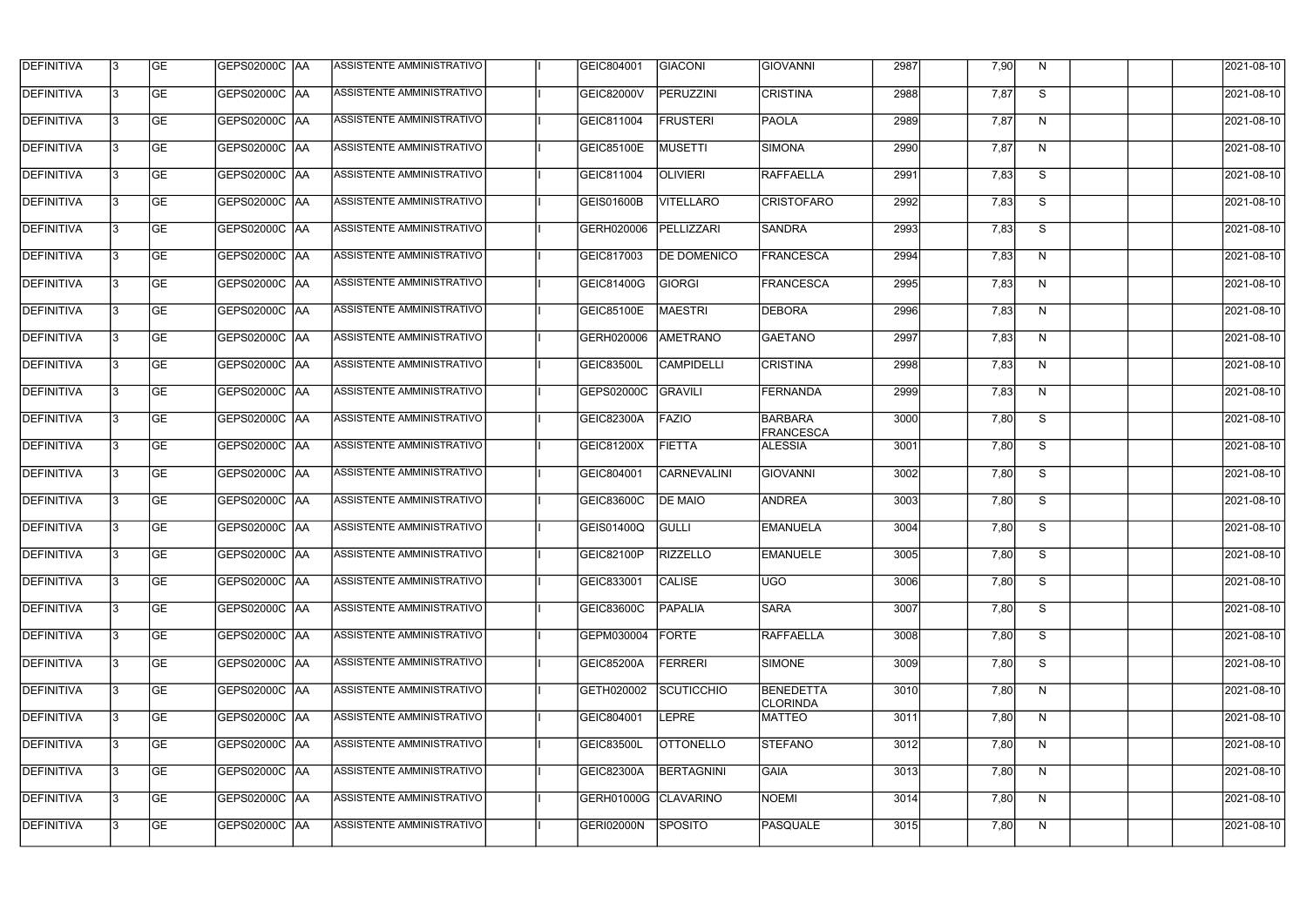| <b>DEFINITIVA</b> | 13 | GE        | GEPS02000C  AA       | ASSISTENTE AMMINISTRATIVO        | <b>GEIC80700C</b> | MAURO             | <b>MARCO</b>      | 3016 | 7,80 | N, | 2021-08-10       |
|-------------------|----|-----------|----------------------|----------------------------------|-------------------|-------------------|-------------------|------|------|----|------------------|
| <b>DEFINITIVA</b> | IЗ | GE        | GEPS02000C  AA       | ASSISTENTE AMMINISTRATIVO        | <b>GEIC82100P</b> | <b>PARODI</b>     | <b>ALESSIA</b>    | 3017 | 7,80 | N  | 2021-08-10       |
| <b>DEFINITIVA</b> | 13 | GE        | GEPS02000C  AA       | ASSISTENTE AMMINISTRATIVO        | <b>GEIC81300Q</b> | <b>D'ELIA</b>     | MARCO             | 3018 | 7,80 | N  | 2021-08-10       |
| <b>DEFINITIVA</b> | l3 | <b>GE</b> | <b>GEPS02000C AA</b> | ASSISTENTE AMMINISTRATIVO        | GEIC80700C        | PARDO             | <b>VINCENZA</b>   | 3019 | 7,80 | N  | 2021-08-10       |
| <b>DEFINITIVA</b> | l3 | GE        | GEPS02000C AA        | ASSISTENTE AMMINISTRATIVO        | <b>GERH01000G</b> | <b>VITALE</b>     | <b>ANIELLO</b>    | 3020 | 7,80 | N  | 2021-08-10       |
| <b>DEFINITIVA</b> | l3 | <b>GE</b> | <b>GEPS02000C AA</b> | <b>ASSISTENTE AMMINISTRATIVO</b> | GEIC804001        | GUIDO             | MICHELE           | 3021 | 7,80 | N  | 2021-08-10       |
| <b>DEFINITIVA</b> | l3 | <b>GE</b> | GEPS02000C AA        | ASSISTENTE AMMINISTRATIVO        | GETH020002        | ANDRONACO         | MARIANNA          | 3022 | 7,80 | N  | 2021-08-10       |
| <b>DEFINITIVA</b> | l3 | <b>GE</b> | GEPS02000C AA        | ASSISTENTE AMMINISTRATIVO        | GEIC84200Q        | <b>TRINGALI</b>   | <b>GIUSEPPE</b>   | 3023 | 7,80 | N  | 2021-08-10       |
| <b>DEFINITIVA</b> | IЗ | <b>GE</b> | GEPS02000C AA        | ASSISTENTE AMMINISTRATIVO        | GEIC861005        | PELIZZA           | DAVIDE            | 3024 | 7,80 | N  | 2021-08-10       |
| <b>DEFINITIVA</b> | l3 | GE        | GEPS02000C   AA      | ASSISTENTE AMMINISTRATIVO        | GERH020006        | <b>IBRAIM</b>     | <b>MARTINA</b>    | 3025 | 7,80 | N  | 2021-08-10       |
| DEFINITIVA        | 13 | GE        | GEPS02000C AA        | ASSISTENTE AMMINISTRATIVO        | GEIS004005        | SANDALI           | <b>IRENE</b>      | 3026 | 7,80 | N  | 2021-08-10       |
| <b>DEFINITIVA</b> | l3 | <b>GE</b> | GEPS02000C AA        | ASSISTENTE AMMINISTRATIVO        | GETH020002        | <b>DEL GAUDIO</b> | <b>VINCENZO</b>   | 3027 | 7,80 | N  | 2021-08-10       |
| <b>DEFINITIVA</b> | l3 | GE        | GEPS02000C  AA       | ASSISTENTE AMMINISTRATIVO        | GEIC81900P        | <b>NAVE</b>       | PASQUALE          | 3028 | 7,80 | N  | 2021-08-10       |
| <b>DEFINITIVA</b> | l3 | GE        | GEPS02000C AA        | ASSISTENTE AMMINISTRATIVO        | <b>GEIS00600R</b> | <b>PINTUCCI</b>   | DANIELE           | 3029 | 7,80 | N  | 2021-08-10       |
| <b>DEFINITIVA</b> | l3 | <b>GE</b> | GEPS02000C  AA       | ASSISTENTE AMMINISTRATIVO        | GEPM030004        | <b>TANCREDI</b>   | NICOLA            | 3030 | 7,80 | N  | 2021-08-10       |
| <b>DEFINITIVA</b> | 13 | GE        | GEPS02000C  AA       | ASSISTENTE AMMINISTRATIVO        | GEIC80700C        | <b>CAVALLARO</b>  | <b>ALESSIA</b>    | 3031 | 7,80 | N  | 2021-08-10       |
| <b>DEFINITIVA</b> | l3 | <b>GE</b> | GEPS02000C   AA      | ASSISTENTE AMMINISTRATIVO        | GEPS02000C        | PINELLI           | <b>FABIO</b>      | 3032 | 7,80 | N  | 2021-08-10       |
| <b>DEFINITIVA</b> | IЗ | <b>GE</b> | GEPS02000C  AA       | ASSISTENTE AMMINISTRATIVO        | GEPC020009        | <b>ANGOTTI</b>    | <b>PASQUALE</b>   | 3033 | 7,80 | N  | 2021-08-10       |
| <b>DEFINITIVA</b> | IЗ | GE        | GEPS02000C  AA       | <b>ASSISTENTE AMMINISTRATIVO</b> | <b>GEIS00600R</b> | <b>CORSO</b>      | <b>PASQUALINA</b> | 3034 | 7,80 | N, | 2021-08-10       |
| <b>DEFINITIVA</b> | l3 | GE        | GEPS02000C AA        | ASSISTENTE AMMINISTRATIVO        | GEIC808008        | <b>AMELOTTI</b>   | <b>ELENA</b>      | 3035 | 7,80 | N  | 2021-08-10       |
| <b>DEFINITIVA</b> | l3 | GE        | GEPS02000C AA        | ASSISTENTE AMMINISTRATIVO        | GEIC840004        | <b>ANTONIOLI</b>  | <b>STEFANIA</b>   | 3036 | 7,80 | N  | 2021-08-10       |
| <b>DEFINITIVA</b> | 13 | <b>GE</b> | GEPS02000C AA        | ASSISTENTE AMMINISTRATIVO        | <b>GEIS00600R</b> | SICLARI           | <b>VINCENZO</b>   | 3037 | 7,80 | N  | $2021 - 08 - 10$ |
| <b>DEFINITIVA</b> | IЗ | <b>GE</b> | GEPS02000C AA        | ASSISTENTE AMMINISTRATIVO        | GEIS01400Q        | <b>GALBIATI</b>   | <b>GIULIA</b>     | 3038 | 7,80 | N  | 2021-08-10       |
| <b>DEFINITIVA</b> | 13 | <b>GE</b> | GEPS02000C AA        | ASSISTENTE AMMINISTRATIVO        | GEIC837008        | <b>DE ROSA</b>    | <b>VINCENZO</b>   | 3039 | 7,80 | N  | 2021-08-10       |
| <b>DEFINITIVA</b> | l3 | <b>GE</b> | GEPS02000C  AA       | ASSISTENTE AMMINISTRATIVO        | GEIC81400G        | <b>PICCARDO</b>   | <b>MARTINA</b>    | 3040 | 7,80 | N  | 2021-08-10       |
| <b>DEFINITIVA</b> | l3 | <b>GE</b> | GEPS02000C  AA       | ASSISTENTE AMMINISTRATIVO        | GEIS003009        | LORETTA           | <b>FILIPPO</b>    | 3041 | 7,80 | N  | 2021-08-10       |
| <b>DEFINITIVA</b> | l3 | GE        | GEPS02000C  AA       | ASSISTENTE AMMINISTRATIVO        | GEIC840004        | <b>BERTINI</b>    | LORENA            | 3042 | 7,80 | N  | 2021-08-10       |
| <b>DEFINITIVA</b> | l3 | GE        | GEPS02000C AA        | ASSISTENTE AMMINISTRATIVO        | GEIC85700D        | <b>MANCUSO</b>    | <b>GIUSEPPE</b>   | 3043 | 7,80 | N  | 2021-08-10       |
| <b>DEFINITIVA</b> | l3 | GE        | GEPS02000C  AA       | ASSISTENTE AMMINISTRATIVO        | GEIC808008        | D'ANTONA          | DANIELA           | 3044 | 7,80 | N  | 2021-08-10       |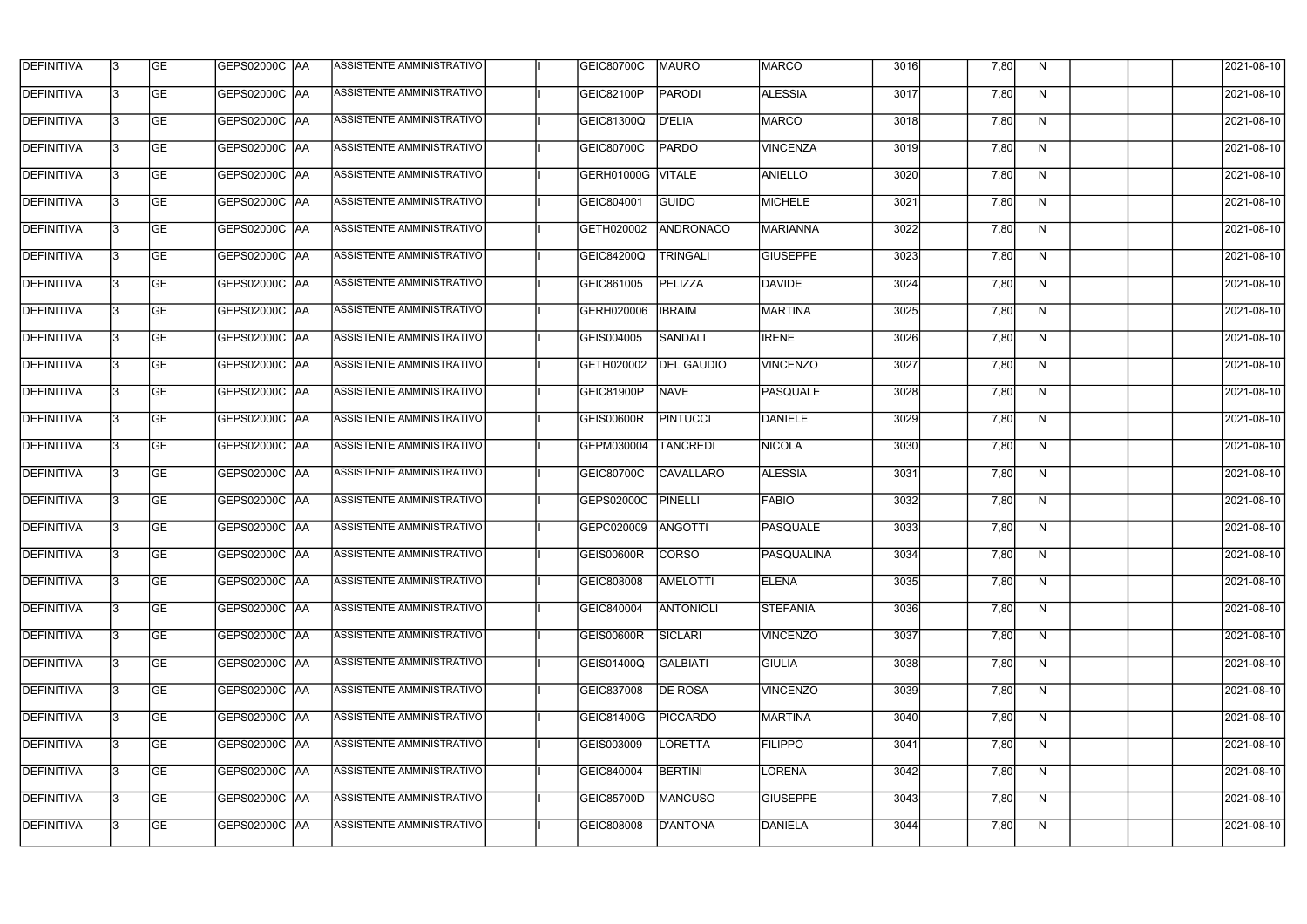| <b>DEFINITIVA</b> | 13 | GE        | GEPS02000C  AA       | ASSISTENTE AMMINISTRATIVO        | GEIC81200X         | <b>GHIONE</b>    | VALENTINA         | 3045 | 7,80 | N, | 2021-08-10       |
|-------------------|----|-----------|----------------------|----------------------------------|--------------------|------------------|-------------------|------|------|----|------------------|
| <b>DEFINITIVA</b> | IЗ | GE        | GEPS02000C   AA      | ASSISTENTE AMMINISTRATIVO        | <b>GEIC83500L</b>  | <b>BOFFA</b>     | <b>ANDREA</b>     | 3046 | 7,80 | N  | 2021-08-10       |
| <b>DEFINITIVA</b> | 13 | <b>GE</b> | <b>GEPS02000C AA</b> | ASSISTENTE AMMINISTRATIVO        | <b>GEIC85100E</b>  | <b>CORICA</b>    | RAMONA            | 3047 | 7,80 | N  | 2021-08-10       |
| <b>DEFINITIVA</b> | l3 | <b>GE</b> | <b>GEPS02000C AA</b> | ASSISTENTE AMMINISTRATIVO        | GEIC83600C         | <b>SACCONE</b>   | FEDERICA          | 3048 | 7,80 | N  | 2021-08-10       |
| <b>DEFINITIVA</b> | l3 | GE        | GEPS02000C AA        | ASSISTENTE AMMINISTRATIVO        | <b>GEIC82600T</b>  | <b>CAVALIERI</b> | <b>ALESSANDRA</b> | 3049 | 7,80 | N  | 2021-08-10       |
| <b>DEFINITIVA</b> | l3 | <b>GE</b> | <b>GEPS02000C AA</b> | <b>ASSISTENTE AMMINISTRATIVO</b> | GEIS017007         | <b>GHEORGHE</b>  | <b>IULIANA</b>    | 3050 | 7,80 | N  | 2021-08-10       |
| <b>DEFINITIVA</b> | l3 | <b>GE</b> | GEPS02000C AA        | ASSISTENTE AMMINISTRATIVO        | GEIC824006         | <b>LA VALLE</b>  | CALOGERA          | 3051 | 7,77 | S  | 2021-08-10       |
| <b>DEFINITIVA</b> | l3 | <b>GE</b> | GEPS02000C AA        | <b>ASSISTENTE AMMINISTRATIVO</b> | <b>GEIC85500T</b>  | <b>LEONARDI</b>  | EMANUELA          | 3052 | 7,77 | N  | 2021-08-10       |
| <b>DEFINITIVA</b> | l3 | <b>GE</b> | GEPS02000C AA        | ASSISTENTE AMMINISTRATIVO        | <b>GEIC85000P</b>  | <b>TRAVERSO</b>  | <b>ROBERTA</b>    | 3053 | 7,77 | N  | 2021-08-10       |
| <b>DEFINITIVA</b> | l3 | GE        | GEPS02000C   AA      | ASSISTENTE AMMINISTRATIVO        | <b>GEIC85200A</b>  | MARANGONI        | <b>CINZIA</b>     | 3054 | 7,76 | N  | 2021-08-10       |
| DEFINITIVA        | 13 | <b>GE</b> | GEPS02000C AA        | ASSISTENTE AMMINISTRATIVO        | GEIS01400Q         | <b>DEL SESTO</b> | GERARDO           | 3055 | 7,75 | S  | 2021-08-10       |
| <b>DEFINITIVA</b> | l3 | <b>GE</b> | GEPS02000C AA        | ASSISTENTE AMMINISTRATIVO        | GEIC85000P         | <b>CHIAPPORI</b> | <b>LUCIA</b>      | 3056 | 7,75 | S  | 2021-08-10       |
| <b>DEFINITIVA</b> | l3 | GE        | GEPS02000C  AA       | ASSISTENTE AMMINISTRATIVO        | GEIC816007         | <b>CAPONETTO</b> | ROBERTA           | 3057 | 7,72 | N  | 2021-08-10       |
| <b>DEFINITIVA</b> | l3 | <b>GE</b> | GEPS02000C AA        | ASSISTENTE AMMINISTRATIVO        | GERH020006         | MALLIA           | <b>ROBERTA</b>    | 3058 | 7,70 | S  | 2021-08-10       |
| <b>DEFINITIVA</b> | l3 | <b>GE</b> | GEPS02000C AA        | ASSISTENTE AMMINISTRATIVO        | <b>GEIC85000P</b>  | <b>GIARDINA</b>  | SALVATORE         | 3059 | 7,70 | S  | 2021-08-10       |
| <b>DEFINITIVA</b> | 13 | GE        | GEPS02000C AA        | ASSISTENTE AMMINISTRATIVO        | GEIC825002         | ROCCHI           | <b>ALESSIA</b>    | 3060 | 7,70 | S  | 2021-08-10       |
| <b>DEFINITIVA</b> | l3 | <b>GE</b> | GEPS02000C   AA      | ASSISTENTE AMMINISTRATIVO        | GEIC81200X         | AUNEDDU          | VALENTINA         | 3061 | 7,70 | S  | 2021-08-10       |
| <b>DEFINITIVA</b> | IЗ | <b>GE</b> | GEPS02000C  AA       | ASSISTENTE AMMINISTRATIVO        | <b>GEIC84900E</b>  | <b>RIGHETTI</b>  | <b>ELFRIDA</b>    | 3062 | 7,70 | S  | 2021-08-10       |
| <b>DEFINITIVA</b> | IЗ | GE        | GEPS02000C  AA       | <b>ASSISTENTE AMMINISTRATIVO</b> | GEPS080004 GIUSTO  |                  | <b>CHIARA</b>     | 3063 | 7,70 | N, | 2021-08-10       |
| <b>DEFINITIVA</b> | l3 | GE        | GEPS02000C AA        | ASSISTENTE AMMINISTRATIVO        | GERH01000G VILARDO |                  | LUCA              | 3064 | 7,70 | N  | 2021-08-10       |
| <b>DEFINITIVA</b> | l3 | GE        | GEPS02000C AA        | ASSISTENTE AMMINISTRATIVO        | GEIC824006         | <b>CUBEDDU</b>   | NICOLO'           | 3065 | 7,70 | N  | 2021-08-10       |
| <b>DEFINITIVA</b> | 13 | <b>GE</b> | GEPS02000C AA        | ASSISTENTE AMMINISTRATIVO        | GEIC837008         | <b>MANGO</b>     | NOEMI             | 3066 | 7,70 | N  | $2021 - 08 - 10$ |
| <b>DEFINITIVA</b> | l3 | <b>GE</b> | GEPS02000C AA        | ASSISTENTE AMMINISTRATIVO        | GEIS003009         | <b>ILACQUA</b>   | MARIAPIA          | 3067 | 7,70 | N  | 2021-08-10       |
| <b>DEFINITIVA</b> | 13 | <b>GE</b> | GEPS02000C AA        | ASSISTENTE AMMINISTRATIVO        | GEPC04000E SCIUTTI |                  | <b>ALICE</b>      | 3068 | 7,70 | N  | 2021-08-10       |
| <b>DEFINITIVA</b> | l3 | <b>GE</b> | GEPS02000C  AA       | ASSISTENTE AMMINISTRATIVO        | GEIC85000P         | <b>BAROTTINO</b> | <b>ALESSIA</b>    | 3069 | 7,70 | N  | 2021-08-10       |
| <b>DEFINITIVA</b> | l3 | <b>GE</b> | GEPS02000C  AA       | ASSISTENTE AMMINISTRATIVO        | GEIC840004         | <b>ABBISSO</b>   | <b>RICCARDO</b>   | 3070 | 7,70 | N  | 2021-08-10       |
| <b>DEFINITIVA</b> | l3 | GE        | GEPS02000C  AA       | ASSISTENTE AMMINISTRATIVO        | <b>GEIC81400G</b>  | <b>ODENISSI</b>  | <b>SARA</b>       | 3071 | 7,70 | N  | 2021-08-10       |
| <b>DEFINITIVA</b> | l3 | GE        | GEPS02000C AA        | ASSISTENTE AMMINISTRATIVO        | GEIC808008         | MONTELEONE       | <b>DOMENICO</b>   | 3072 | 7,70 | N  | 2021-08-10       |
| <b>DEFINITIVA</b> | l3 | GE        | GEPS02000C  AA       | ASSISTENTE AMMINISTRATIVO        | <b>GERI02000N</b>  | <b>CIPOLLA</b>   | ALESSANDRA        | 3073 | 7,70 | N  | 2021-08-10       |
|                   |    |           |                      |                                  |                    |                  |                   |      |      |    |                  |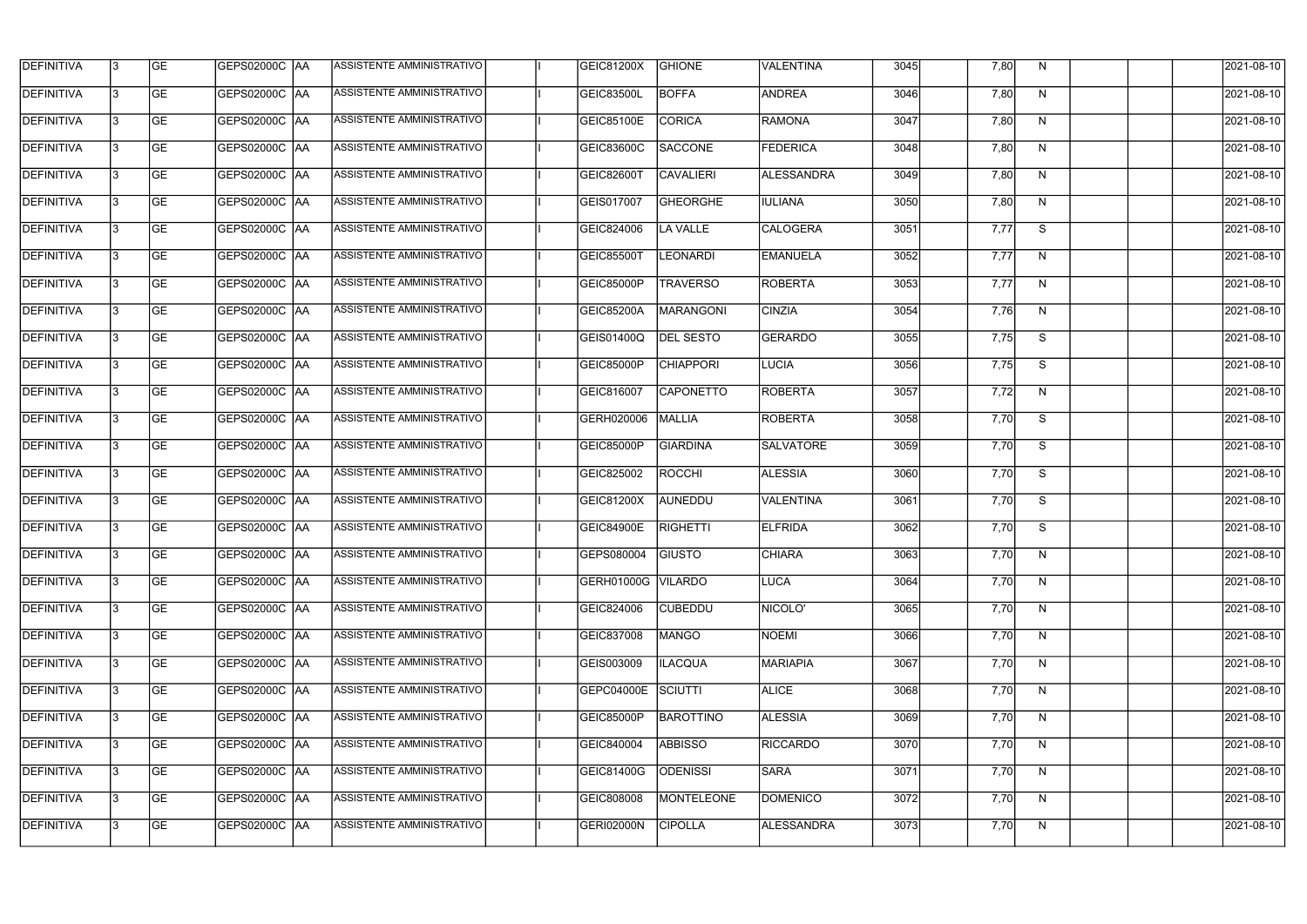| <b>DEFINITIVA</b> | 13 | GE        | GEPS02000C  AA       | ASSISTENTE AMMINISTRATIVO        | <b>GEIS01600B</b> | <b>VITALE</b>     | <b>SERENA</b>                         | 3074 | 7,70 | N, | 2021-08-10       |
|-------------------|----|-----------|----------------------|----------------------------------|-------------------|-------------------|---------------------------------------|------|------|----|------------------|
| <b>DEFINITIVA</b> | IЗ | GE        | GEPS02000C   AA      | ASSISTENTE AMMINISTRATIVO        | GEIS01400Q        | LAVAGGI           | SIMONE                                | 3075 | 7,70 | N  | 2021-08-10       |
| <b>DEFINITIVA</b> | 13 | <b>GE</b> | GEPS02000C AA        | ASSISTENTE AMMINISTRATIVO        | GEIC833001        | <b>TRIPODO</b>    | MARTINA                               | 3076 | 7,70 | N  | 2021-08-10       |
| <b>DEFINITIVA</b> | l3 | <b>GE</b> | <b>GEPS02000C AA</b> | ASSISTENTE AMMINISTRATIVO        | <b>GEIC84900E</b> | SITA'             | STEFANO                               | 3077 | 7,70 | N  | 2021-08-10       |
| <b>DEFINITIVA</b> | l3 | GE        | GEPS02000C AA        | ASSISTENTE AMMINISTRATIVO        | <b>GEIC83600C</b> | MARONGIU          | DANIELE                               | 3078 | 7,70 | N  | 2021-08-10       |
| <b>DEFINITIVA</b> | l3 | <b>GE</b> | GEPS02000C AA        | <b>ASSISTENTE AMMINISTRATIVO</b> | GEIC80700C        | <b>ANGIUS</b>     | <b>TIZIANA</b>                        | 3079 | 7,70 | N  | 2021-08-10       |
| <b>DEFINITIVA</b> | l3 | <b>GE</b> | GEPS02000C AA        | ASSISTENTE AMMINISTRATIVO        | <b>GEIC85000P</b> | <b>CAVALLARO</b>  | ILIA.                                 | 3080 | 7,70 | N  | 2021-08-10       |
| <b>DEFINITIVA</b> | l3 | <b>GE</b> | GEPS02000C AA        | <b>ASSISTENTE AMMINISTRATIVO</b> | GEIC824006        | SIVILLI           | <b>MASSIMO</b>                        | 3081 | 7,70 | N  | 2021-08-10       |
| <b>DEFINITIVA</b> | IЗ | <b>GE</b> | GEPS02000C AA        | ASSISTENTE AMMINISTRATIVO        | GEIC80700C        | <b>BRACCO</b>     | <b>GIULIA ROBERTA</b><br><b>MARIA</b> | 3082 | 7,70 | N  | 2021-08-10       |
| <b>DEFINITIVA</b> | l3 | GE        | GEPS02000C   AA      | ASSISTENTE AMMINISTRATIVO        | GERI07000P        | <b>FOLINO</b>     | <b>GRAZIELLA TERESA</b>               | 3083 | 7,70 | N  | 2021-08-10       |
| DEFINITIVA        | 13 | <b>GE</b> | GEPS02000C AA        | ASSISTENTE AMMINISTRATIVO        | GERH020006        | <b>FIGLIOMENI</b> | <b>RITA</b>                           | 3084 | 7,70 | N  | 2021-08-10       |
| <b>DEFINITIVA</b> | l3 | <b>GE</b> | GEPS02000C AA        | <b>ASSISTENTE AMMINISTRATIVO</b> | GEIC81900P        | SCARDINO          | <b>GABRIELLA</b>                      | 3085 | 7,70 | N  | 2021-08-10       |
| <b>DEFINITIVA</b> | l3 | GE        | GEPS02000C  AA       | ASSISTENTE AMMINISTRATIVO        | GEIS004005        | TRIMBOLI          | <b>DENISE</b>                         | 3086 | 7,70 | N  | 2021-08-10       |
| <b>DEFINITIVA</b> | l3 | <b>GE</b> | GEPS02000C AA        | ASSISTENTE AMMINISTRATIVO        | GEIS018003        | <b>SARUBBI</b>    | <b>CATERINA</b>                       | 3087 | 7,70 | N  | 2021-08-10       |
| <b>DEFINITIVA</b> | l3 | <b>GE</b> | GEPS02000C AA        | ASSISTENTE AMMINISTRATIVO        | <b>GEIC82600T</b> | COZZOLINO         | <b>GIOVANNI</b>                       | 3088 | 7,70 | N  | 2021-08-10       |
| <b>DEFINITIVA</b> | 13 | GE        | GEPS02000C  AA       | ASSISTENTE AMMINISTRATIVO        | GEIS017007        | <b>CHARRIER</b>   | <b>FRANCESCO</b>                      | 3089 | 7,70 | N  | 2021-08-10       |
| <b>DEFINITIVA</b> | l3 | <b>GE</b> | GEPS02000C   AA      | ASSISTENTE AMMINISTRATIVO        | GEIC837008        | PICCIRILLO        | <b>LIDIA</b>                          | 3090 | 7,70 | N  | 2021-08-10       |
| <b>DEFINITIVA</b> | IЗ | <b>GE</b> | GEPS02000C AA        | ASSISTENTE AMMINISTRATIVO        | GESL01000P        | <b>FERLITO</b>    | <b>LAURA</b>                          | 3091 | 7,70 | N  | 2021-08-10       |
| <b>DEFINITIVA</b> | IЗ | GE        | GEPS02000C  AA       | <b>ASSISTENTE AMMINISTRATIVO</b> | <b>GEIC86500C</b> | <b>BERTONE</b>    | VALENTINA                             | 3092 | 7,70 | N, | 2021-08-10       |
| <b>DEFINITIVA</b> | l3 | GE        | GEPS02000C AA        | ASSISTENTE AMMINISTRATIVO        | GEIS004005        | <b>BUONO</b>      | <b>DEBORA</b>                         | 3093 | 7,70 | N  | 2021-08-10       |
| <b>DEFINITIVA</b> | l3 | GE        | GEPS02000C AA        | ASSISTENTE AMMINISTRATIVO        | GEIC840004        | PITTARELLO        | EMANUELA                              | 3094 | 7,70 | N  | 2021-08-10       |
| <b>DEFINITIVA</b> | 13 | <b>GE</b> | GEPS02000C AA        | ASSISTENTE AMMINISTRATIVO        | GEPS02000C        | MUSETTI           | VALENTINA                             | 3095 | 7,70 | N  | $2021 - 08 - 10$ |
| <b>DEFINITIVA</b> | l3 | <b>GE</b> | GEPS02000C AA        | ASSISTENTE AMMINISTRATIVO        | GEIS02200P        | <b>GIORDANO</b>   | <b>ROSARIO</b>                        | 3096 | 7,70 | N  | 2021-08-10       |
| <b>DEFINITIVA</b> | 13 | <b>GE</b> | GEPS02000C AA        | ASSISTENTE AMMINISTRATIVO        | GEPM030004        | BARONCHELLI       | <b>CHRISTIAN</b>                      | 3097 | 7,70 | N  | 2021-08-10       |
| <b>DEFINITIVA</b> | l3 | <b>GE</b> | GEPS02000C  AA       | ASSISTENTE AMMINISTRATIVO        | GEIC838004        | <b>SEDZIMIR</b>   | <b>MARIA</b><br><b>MALGORZATA</b>     | 3098 | 7,68 | S  | 2021-08-10       |
| <b>DEFINITIVA</b> | l3 | <b>GE</b> | GEPS02000C  AA       | ASSISTENTE AMMINISTRATIVO        | GEIC859005        | <b>MOLLO</b>      | ROSANNA                               | 3099 | 7,67 | S  | 2021-08-10       |
| <b>DEFINITIVA</b> | l3 | GE        | GEPS02000C  AA       | ASSISTENTE AMMINISTRATIVO        | GEIC817003        | <b>CARUSO</b>     | SANTINA                               | 3100 | 7,67 | S  | 2021-08-10       |
| <b>DEFINITIVA</b> | l3 | GE        | GEPS02000C AA        | ASSISTENTE AMMINISTRATIVO        | GEIC83600C        | <b>GALLO</b>      | <b>FILOMENA</b>                       | 3101 | 7,67 | S  | 2021-08-10       |
| <b>DEFINITIVA</b> | l3 | GE        | GEPS02000C  AA       | ASSISTENTE AMMINISTRATIVO        | GEIC86500C        | ANGIOLETTI        | <b>EMILIA</b>                         | 3102 | 7,67 | S  | 2021-08-10       |
|                   |    |           |                      |                                  |                   |                   |                                       |      |      |    |                  |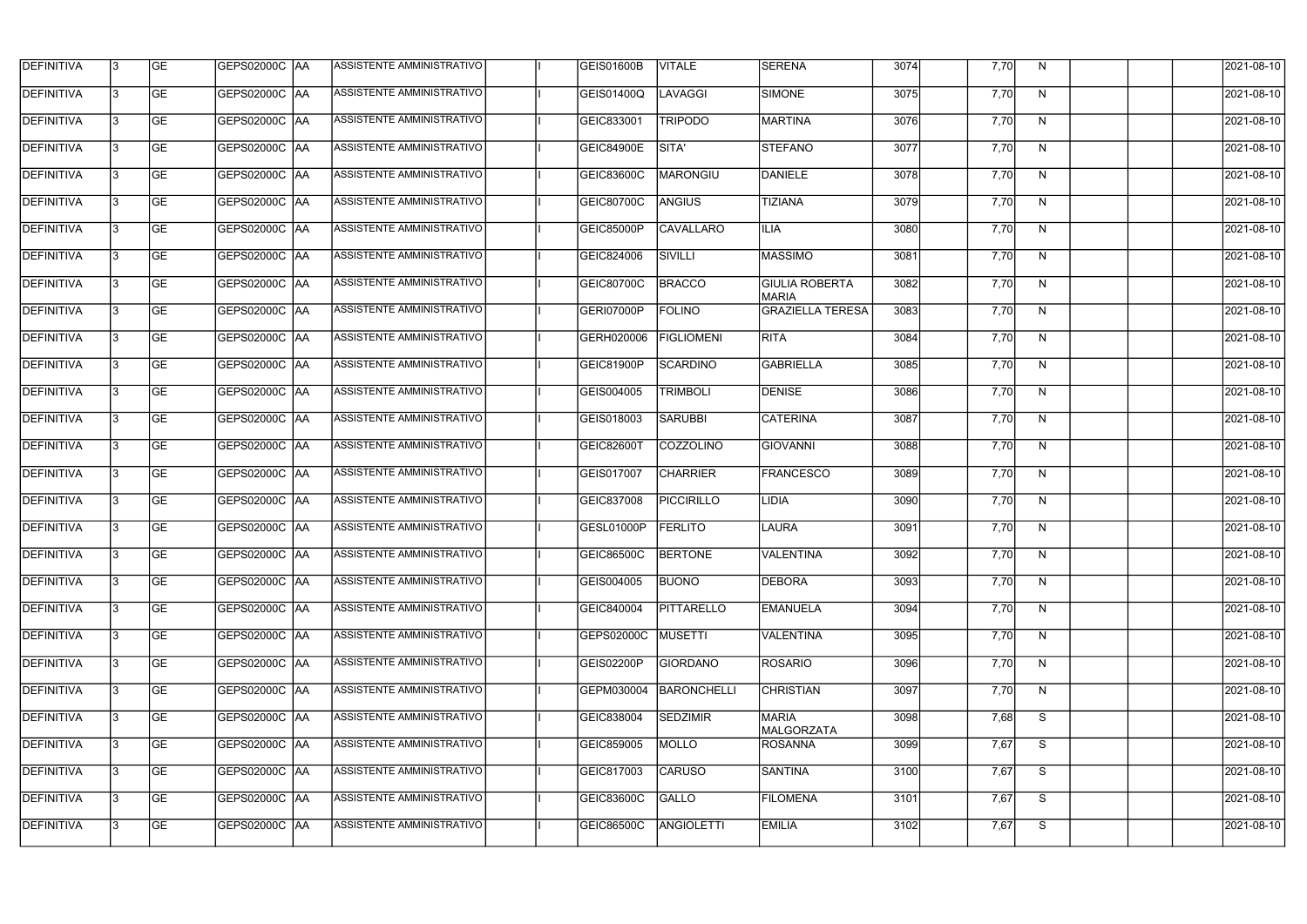| <b>DEFINITIVA</b> | l3 | GE                       | <b>GEPS02000C AA</b> | ASSISTENTE AMMINISTRATIVO        | GEIC838004          | <b>GORETTI</b>      | <b>ROBERTA</b>   | 3103 | 7,67 | S              | 2021-08-10          |
|-------------------|----|--------------------------|----------------------|----------------------------------|---------------------|---------------------|------------------|------|------|----------------|---------------------|
| <b>DEFINITIVA</b> | IЗ | $\overline{\mathsf{GE}}$ | GEPS02000C AA        | ASSISTENTE AMMINISTRATIVO        | GEIC85700D          | COPPOLA             | <b>ANTONIO</b>   | 3104 | 7,67 | S              | 2021-08-10          |
| <b>DEFINITIVA</b> | l3 | GE                       | GEPS02000C AA        | ASSISTENTE AMMINISTRATIVO        | GEIC816007          | <b>PRATO</b>        | <b>ANDREA</b>    | 3105 | 7,67 | S              | 2021-08-10          |
| <b>DEFINITIVA</b> | l3 | GE                       | GEPS02000C AA        | ASSISTENTE AMMINISTRATIVO        | <b>GEIC85100E</b>   | <b>CARBONE</b>      | <b>ELISA</b>     | 3106 | 7,67 | S              | 2021-08-10          |
| <b>DEFINITIVA</b> | l3 | <b>GE</b>                | GEPS02000C AA        | ASSISTENTE AMMINISTRATIVO        | GEIC81200X          | <b>PIVETTI</b>      | <b>CHIARA</b>    | 3107 | 7,67 | $\overline{s}$ | 2021-08-10          |
| <b>DEFINITIVA</b> | IЗ | <b>GE</b>                | <b>GEPS02000C AA</b> | <b>ASSISTENTE AMMINISTRATIVO</b> | GEIS017007          | <b>LORENZONI</b>    | <b>PAOLA</b>     | 3108 | 7,67 | S              | 2021-08-10          |
| <b>DEFINITIVA</b> | l3 | <b>GE</b>                | GEPS02000C AA        | ASSISTENTE AMMINISTRATIVO        | GEIC838004          | <b>VILLA</b>        | MARIA GRAZIA     | 3109 | 7,67 | S              | 2021-08-10          |
| <b>DEFINITIVA</b> | l3 | <b>GE</b>                | GEPS02000C   AA      | ASSISTENTE AMMINISTRATIVO        | GEPS02000C          | BAJALARDO           | <b>CINZIA</b>    | 3110 | 7,67 | S              | 2021-08-10          |
| <b>DEFINITIVA</b> | IЗ | <b>GE</b>                | GEPS02000C   AA      | ASSISTENTE AMMINISTRATIVO        | GEIC81900P          | <b>SEMINO</b>       | <b>CRISTINA</b>  | 3111 | 7,67 | S              | 2021-08-10          |
| <b>DEFINITIVA</b> | l3 | GE                       | GEPS02000C AA        | ASSISTENTE AMMINISTRATIVO        | GERH020006          | <b>BRUZZONE</b>     | <b>MARTA</b>     | 3112 | 7,67 | N              | 2021-08-10          |
| <b>DEFINITIVA</b> | l3 | GE                       | GEPS02000C AA        | ASSISTENTE AMMINISTRATIVO        | GEPS080004          | <b>CHECCHIA</b>     | ARCANGELA        | 3113 | 7,67 | N              | 2021-08-10          |
| <b>DEFINITIVA</b> | l3 | GE                       | GEPS02000C   AA      | ASSISTENTE AMMINISTRATIVO        | GEIC82300A          | <b>RUBINO</b>       | VALENTINA        | 3114 | 7,67 | N              | 2021-08-10          |
| <b>DEFINITIVA</b> | l3 | <b>GE</b>                | GEPS02000C AA        | ASSISTENTE AMMINISTRATIVO        | GERI07000P          | CARLARINO           | <b>SILVIA</b>    | 3115 | 7,67 | N              | 2021-08-10          |
| <b>DEFINITIVA</b> | IЗ | <b>GE</b>                | GEPS02000C AA        | ASSISTENTE AMMINISTRATIVO        | GEIC804001          | <b>PARODI</b>       | <b>DEBORAH</b>   | 3116 | 7,67 | N              | 2021-08-10          |
| <b>DEFINITIVA</b> | 13 | GE                       | GEPS02000C AA        | ASSISTENTE AMMINISTRATIVO        | GEIC81200X          | <b>BONADIO</b>      | <b>ALESSIO</b>   | 3117 | 7,67 | N              | 2021-08-10          |
| <b>DEFINITIVA</b> | l3 | <b>GE</b>                | GEPS02000C  AA       | ASSISTENTE AMMINISTRATIVO        | <b>GEIC86400L</b>   | <b>D'ASARO</b>      | <b>ANNA</b>      | 3118 | 7,67 | N              | 2021-08-10          |
| <b>DEFINITIVA</b> | IЗ | GE                       | GEPS02000C  AA       | ASSISTENTE AMMINISTRATIVO        | GEIC816007          | <b>FRANCIOSI</b>    | <b>FAOLA</b>     | 3119 | 7,67 | N              | 2021-08-10          |
| <b>DEFINITIVA</b> | l3 | GE                       | GEPS02000C   AA      | ASSISTENTE AMMINISTRATIVO        | GEIC81200X          | <b>BERARDINETTI</b> | <b>ELSA</b>      | 3120 | 7,67 | N              | 2021-08-10          |
| DEFINITIVA        | 13 | <b>GE</b>                | GEPS02000C  AA       | ASSISTENTE AMMINISTRATIVO        | <b>GEIC85100E</b>   | <b>BOLLETTINI</b>   | <b>DONATELLA</b> | 3121 | 7,67 | N              | 2021-08-10          |
| <b>DEFINITIVA</b> | l3 | GE                       | <b>GEPS02000C AA</b> | ASSISTENTE AMMINISTRATIVO        | GEIC804001          | <b>DOSSI</b>        | <b>ENRICA</b>    | 3122 | 7,67 | N              | 2021-08-10          |
| <b>DEFINITIVA</b> | 13 | GE                       |                      | ASSISTENTE AMMINISTRATIVO        | GEIS003009          | <b>VENTURINO</b>    | <b>CRISTINA</b>  | 3123 | 7,67 | N              | 2021-08-10          |
| <b>DEFINITIVA</b> | l3 | GE                       | GEPS02000C AA        | ASSISTENTE AMMINISTRATIVO        | GEIC831009          | <b>BELLINGERI</b>   | <b>ILARIA</b>    | 3124 | 7,67 | N              | 2021-08-10          |
| <b>DEFINITIVA</b> | 13 | <b>GE</b>                | GEPS02000C AA        | ASSISTENTE AMMINISTRATIVO        | GEIC85000P          | <b>RUBINI</b>       | <b>ISABELLA</b>  | 3125 | 7,67 | N              | 2021-08-10          |
| <b>DEFINITIVA</b> | l3 | <b>GE</b>                | GEPS02000C  AA       | ASSISTENTE AMMINISTRATIVO        | GEIC817003          | <b>CAMINATA</b>     | MICHELA          | 3126 | 7,67 | N              | 2021-08-10          |
| <b>DEFINITIVA</b> | l3 | <b>GE</b>                | GEPS02000C  AA       | ASSISTENTE AMMINISTRATIVO        | <b>GEIC83600C</b>   | PASTORINO           | <b>ROSALBA</b>   | 3127 | 7,67 | N              | 2021-08-10          |
| <b>DEFINITIVA</b> | l3 | <b>GE</b>                | GEPS02000C AA        | ASSISTENTE AMMINISTRATIVO        | <b>GEIC80700C</b>   | <b>BENETELLI</b>    | <b>GIOVANNA</b>  | 3128 | 7,67 | N              | 2021-08-10          |
| <b>DEFINITIVA</b> | l3 | <b>GE</b>                | GEPS02000C AA        | ASSISTENTE AMMINISTRATIVO        | GERH01000G ROBIGLIO |                     | <b>FRANCESCO</b> | 3129 | 7,67 | N              | 2021-08-10          |
| <b>DEFINITIVA</b> | 13 | GE                       | GEPS02000C AA        | ASSISTENTE AMMINISTRATIVO        | GEIC85100E          | SAVY                | ALESSANDRA       | 3130 | 7,67 | N              | 2021-08-10          |
| DEFINITIVA        | l3 | GE                       |                      | ASSISTENTE AMMINISTRATIVO        | <b>GEIC83500L</b>   | <b>ANDREOTTI</b>    | <b>ELIANA</b>    | 3131 | 7,67 | N              | $\sqrt{2021-08-10}$ |
|                   |    |                          |                      |                                  |                     |                     |                  |      |      |                |                     |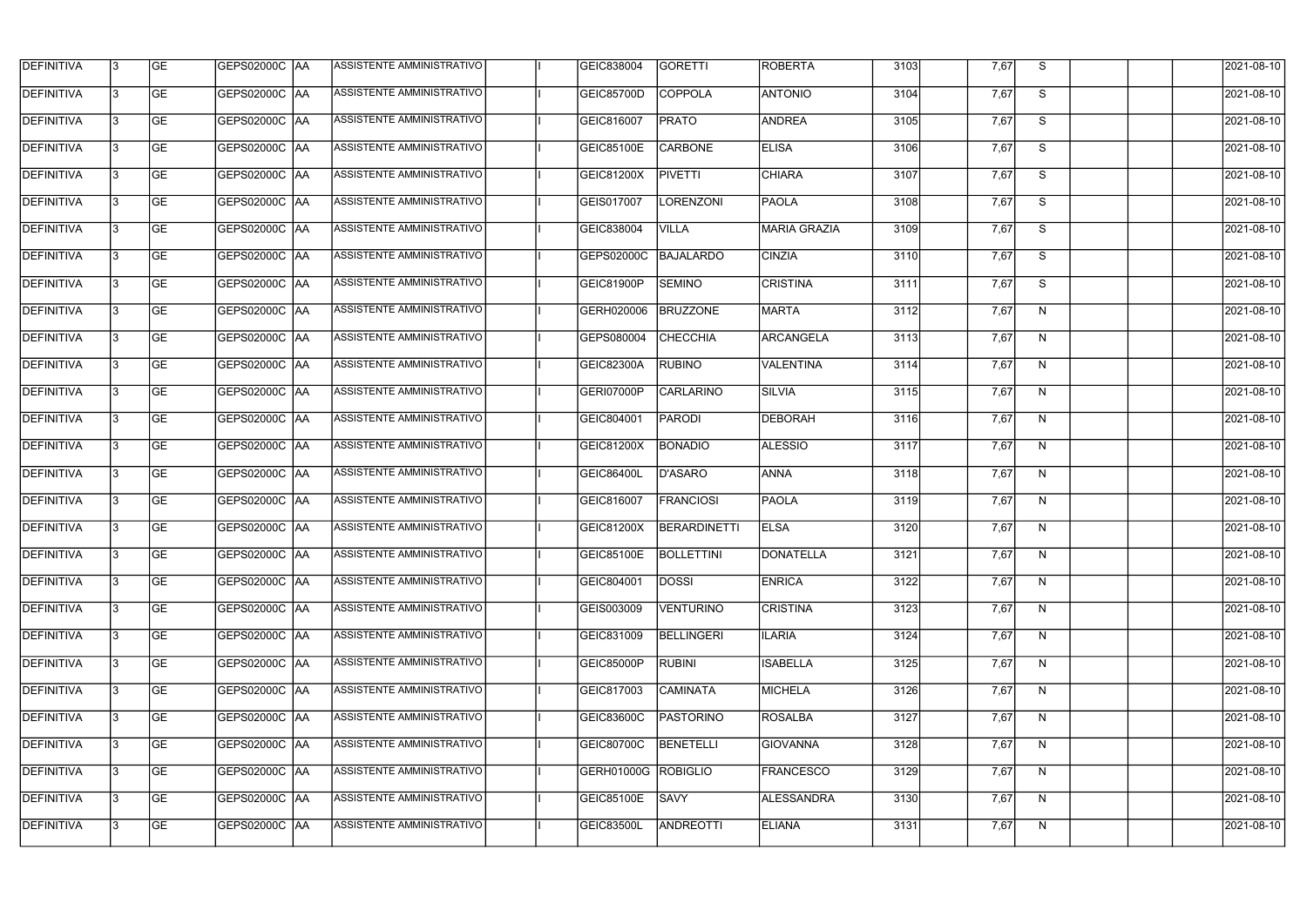| <b>DEFINITIVA</b> | l3 | GE        | GEPS02000C  AA       | ASSISTENTE AMMINISTRATIVO        | GEIS012004           | <b>CISTERNA</b>             | <b>GIAMBATTISTA</b><br><b>ROSARIO</b> | 3132 | 7,67 | N  | 2021-08-10       |
|-------------------|----|-----------|----------------------|----------------------------------|----------------------|-----------------------------|---------------------------------------|------|------|----|------------------|
| <b>DEFINITIVA</b> | IЗ | GE        | GEPS02000C   AA      | ASSISTENTE AMMINISTRATIVO        | GETD03000V           | BRIZZOLARA                  | MONICA                                | 3133 | 7,67 | N  | 2021-08-10       |
| <b>DEFINITIVA</b> | 13 | <b>GE</b> | <b>GEPS02000C AA</b> | ASSISTENTE AMMINISTRATIVO        | GEIC840004           | ABBATE                      | <b>LUISELLA</b>                       | 3134 | 7,67 | N  | 2021-08-10       |
| <b>DEFINITIVA</b> | l3 | <b>GE</b> | <b>GEPS02000C AA</b> | ASSISTENTE AMMINISTRATIVO        | GEIC81200X           | <b>TRAVERSO</b>             | LAURA                                 | 3135 | 7,67 | N  | 2021-08-10       |
| <b>DEFINITIVA</b> | l3 | GE        | GEPS02000C AA        | ASSISTENTE AMMINISTRATIVO        | <b>GEIS01600B</b>    | <b>MORENI</b>               | <b>YLENIA</b>                         | 3136 | 7,66 | S  | 2021-08-10       |
| <b>DEFINITIVA</b> | l3 | <b>GE</b> | <b>GEPS02000C AA</b> | <b>ASSISTENTE AMMINISTRATIVO</b> | <b>GEIC85000P</b>    | <b>LOMBARDO</b>             | <b>ROSA MARIA</b>                     | 3137 | 7,65 | S  | 2021-08-10       |
| <b>DEFINITIVA</b> | l3 | <b>GE</b> | GEPS02000C AA        | ASSISTENTE AMMINISTRATIVO        | GEIC809004           | <b>MURATORE</b>             | MARINA                                | 3138 | 7,65 | N  | 2021-08-10       |
| <b>DEFINITIVA</b> | l3 | <b>GE</b> | <b>GEPS02000C AA</b> | <b>ASSISTENTE AMMINISTRATIVO</b> | GEIC816007           | SERRENTINO                  | MARGHERITA                            | 3139 | 7,65 | N  | 2021-08-10       |
| <b>DEFINITIVA</b> | l3 | <b>GE</b> | GEPS02000C AA        | ASSISTENTE AMMINISTRATIVO        | GEIC829009           | <b>CASTAGNARO</b>           | <b>MARIA</b>                          | 3140 | 7,60 | S  | 2021-08-10       |
| <b>DEFINITIVA</b> | l3 | GE        | GEPS02000C   AA      | ASSISTENTE AMMINISTRATIVO        | <b>GEIC84900E</b>    | <b>SCALI</b>                | <b>MARTINA</b>                        | 3141 | 7,60 | S  | 2021-08-10       |
| <b>DEFINITIVA</b> | 13 | <b>GE</b> | GEPS02000C AA        | ASSISTENTE AMMINISTRATIVO        | <b>GEIC85100E</b>    | CARRENO JACHO NELLY ADRIANA |                                       | 3142 | 7,60 | S  | 2021-08-10       |
| <b>DEFINITIVA</b> | l3 | <b>GE</b> | GEPS02000C AA        | ASSISTENTE AMMINISTRATIVO        | GEIC81900P           | <b>GAETE PONCE</b>          | <b>ELENA</b>                          | 3143 | 7,60 | S  | 2021-08-10       |
| <b>DEFINITIVA</b> | l3 | GE        | GEPS02000C  AA       | ASSISTENTE AMMINISTRATIVO        | GEIC816007           | <b>BARONIO</b>              | LARA                                  | 3144 | 7,60 | S  | 2021-08-10       |
| <b>DEFINITIVA</b> | l3 | <b>GE</b> | GEPS02000C AA        | ASSISTENTE AMMINISTRATIVO        | GEIC84100X           | <b>RAGUSA</b>               | <b>CARMELA</b>                        | 3145 | 7,60 | S  | 2021-08-10       |
| <b>DEFINITIVA</b> | l3 | <b>GE</b> | GEPS02000C AA        | ASSISTENTE AMMINISTRATIVO        | GEIC82100P           | <b>PALAZZO</b>              | MONICA                                | 3146 | 7,60 | S  | 2021-08-10       |
| <b>DEFINITIVA</b> | l3 | GE        | GEPS02000C  AA       | ASSISTENTE AMMINISTRATIVO        | GEIC80700C           | <b>VELLA</b>                | <b>PASQUALE</b>                       | 3147 | 7,60 | S  | 2021-08-10       |
| <b>DEFINITIVA</b> | l3 | <b>GE</b> | GEPS02000C   AA      | ASSISTENTE AMMINISTRATIVO        | GEIC82100P           | BARTOLO                     | <b>ELEONORA</b>                       | 3148 | 7,60 | S  | 2021-08-10       |
| <b>DEFINITIVA</b> | IЗ | <b>GE</b> | GEPS02000C AA        | ASSISTENTE AMMINISTRATIVO        | GERH020006           | <b>CATANIA</b>              | <b>ANDREA</b>                         | 3149 | 7,60 | S  | 2021-08-10       |
| <b>DEFINITIVA</b> | IЗ | GE        | GEPS02000C  AA       | <b>ASSISTENTE AMMINISTRATIVO</b> | GEIC853006 SPOSICCHI |                             | JESSICA                               | 3150 | 7,60 | S. | 2021-08-10       |
| <b>DEFINITIVA</b> | l3 | GE        | <b>GEPS02000C AA</b> | ASSISTENTE AMMINISTRATIVO        | GEPM04000P ELEFANTE  |                             | <b>ELISEO</b>                         | 3151 | 7,60 | N  | 2021-08-10       |
| <b>DEFINITIVA</b> | l3 | GE        | <b>GEPS02000C AA</b> | ASSISTENTE AMMINISTRATIVO        | GERH020006           | BUTERA                      | GABRIELE                              | 3152 | 7,60 | N  | 2021-08-10       |
| <b>DEFINITIVA</b> | 13 | <b>GE</b> | GEPS02000C AA        | ASSISTENTE AMMINISTRATIVO        | <b>GEIC80700C</b>    | <b>COFONE</b>               | FRANCESCA                             | 3153 | 7,60 | N  | $2021 - 08 - 10$ |
| <b>DEFINITIVA</b> | l3 | <b>GE</b> | GEPS02000C AA        | ASSISTENTE AMMINISTRATIVO        | GEIC860009           | <b>VILLARMONTE</b>          | SIMONE                                | 3154 | 7,60 | N  | 2021-08-10       |
| <b>DEFINITIVA</b> | 13 | <b>GE</b> | GEPS02000C AA        | ASSISTENTE AMMINISTRATIVO        | GEIS003009           | <b>DIMEGLIO</b>             | LORENZO                               | 3155 | 7,60 | N  | 2021-08-10       |
| <b>DEFINITIVA</b> | l3 | <b>GE</b> | GEPS02000C  AA       | ASSISTENTE AMMINISTRATIVO        | GERI07000P           | <b>DI ROSA</b>              | <b>ENZO</b>                           | 3156 | 7,60 | N  | 2021-08-10       |
| <b>DEFINITIVA</b> | l3 | <b>GE</b> | GEPS02000C  AA       | ASSISTENTE AMMINISTRATIVO        | GEPS080004           | <b>ZUCCA</b>                | <b>PIETRO</b>                         | 3157 | 7,60 | N  | 2021-08-10       |
| <b>DEFINITIVA</b> | l3 | GE        | GEPS02000C  AA       | ASSISTENTE AMMINISTRATIVO        | GERH020006           | <b>PIETROPAOLO</b>          | <b>ALICE</b>                          | 3158 | 7,60 | N, | 2021-08-10       |
| <b>DEFINITIVA</b> | l3 | GE        | GEPS02000C AA        | ASSISTENTE AMMINISTRATIVO        | GERH01000G GISMONDO  |                             | <b>NICOLE</b>                         | 3159 | 7,60 | N  | 2021-08-10       |
| <b>DEFINITIVA</b> | l3 | GE        | GEPS02000C AA        | ASSISTENTE AMMINISTRATIVO        | GEIC817003           | <b>GIULIANA</b>             | <b>ELENA</b>                          | 3160 | 7,60 | N  | 2021-08-10       |
|                   |    |           |                      |                                  |                      |                             |                                       |      |      |    |                  |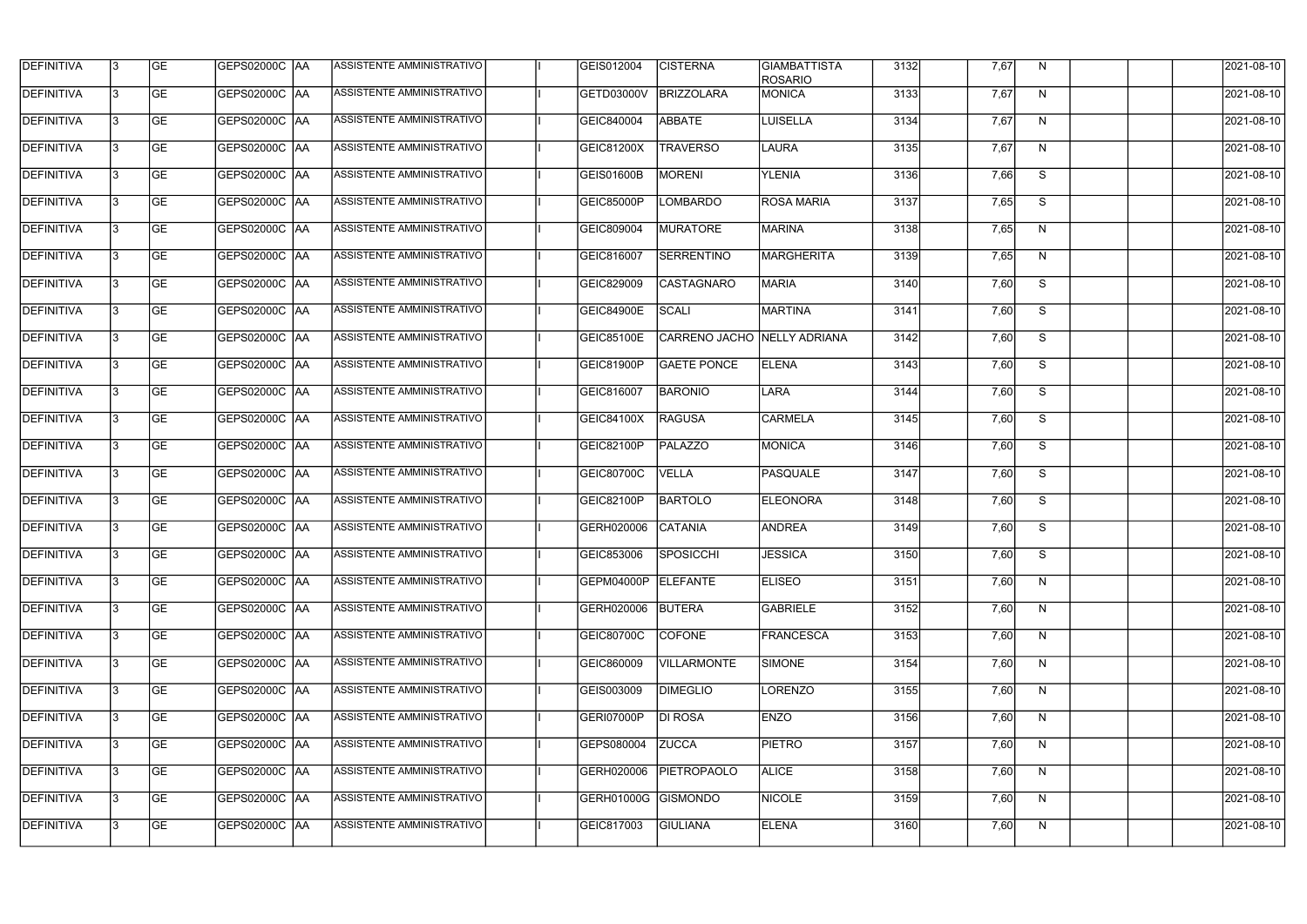| <b>DEFINITIVA</b> | 13  | <b>GE</b> | <b>GEPS02000C AA</b> | ASSISTENTE AMMINISTRATIVO | GEIC860009        | <b>FANARA</b>    | <b>FRANCESCO</b>   | 3161 | 7,60 | N,           | 2021-08-10 |
|-------------------|-----|-----------|----------------------|---------------------------|-------------------|------------------|--------------------|------|------|--------------|------------|
| DEFINITIVA        | l3  | <b>GE</b> | <b>GEPS02000C AA</b> | ASSISTENTE AMMINISTRATIVO | GEIC833001        | <b>BURGIO</b>    | <b>GIOVANNI</b>    | 3162 | 7,60 | N            | 2021-08-10 |
| <b>DEFINITIVA</b> | l3  | <b>GE</b> | GEPS02000C AA        | ASSISTENTE AMMINISTRATIVO | GEIS003009        | <b>GIUGNO</b>    | <b>NOEMI</b>       | 3163 | 7,60 | N            | 2021-08-10 |
| <b>DEFINITIVA</b> | l3  | <b>GE</b> | <b>GEPS02000C AA</b> | ASSISTENTE AMMINISTRATIVO | GEIC853006        | <b>RACO</b>      | <b>FEDERICO</b>    | 3164 | 7,60 | N            | 2021-08-10 |
| <b>DEFINITIVA</b> | l3  | <b>GE</b> | <b>GEPS02000C AA</b> | ASSISTENTE AMMINISTRATIVO | <b>GEIS00600R</b> | <b>MUTONE</b>    | <b>GIUSEPPE</b>    | 3165 | 7,60 | N            | 2021-08-10 |
| <b>DEFINITIVA</b> | l3  | <b>GE</b> | <b>GEPS02000C AA</b> | ASSISTENTE AMMINISTRATIVO | GEIS01900V        | <b>BARDI</b>     | <b>FENISIA</b>     | 3166 | 7,60 | N            | 2021-08-10 |
| <b>DEFINITIVA</b> | l3  | <b>GE</b> | <b>GEPS02000C AA</b> | ASSISTENTE AMMINISTRATIVO | GEIC808008        | <b>DE VICO</b>   | <b>LAURA</b>       | 3167 | 7,60 | N            | 2021-08-10 |
| <b>DEFINITIVA</b> | l3  | <b>GE</b> | <b>GEPS02000C AA</b> | ASSISTENTE AMMINISTRATIVO | GEIC83600C        | <b>BARRACCA</b>  | <b>NIKOLAS</b>     | 3168 | 7,60 | N            | 2021-08-10 |
| <b>DEFINITIVA</b> |     | <b>GE</b> |                      | ASSISTENTE AMMINISTRATIVO | GERI02000N        | <b>PIRLO</b>     | <b>EMANUELE</b>    | 3169 | 7,60 | N            | 2021-08-10 |
| <b>DEFINITIVA</b> | l3  | <b>GE</b> | GEPS02000C  AA       | ASSISTENTE AMMINISTRATIVO | GEIC82300A        | <b>FERRARI</b>   | <b>ADELE</b>       | 3170 | 7,60 | N            | 2021-08-10 |
| <b>DEFINITIVA</b> | 13  | <b>GE</b> | GEPS02000C AA        | ASSISTENTE AMMINISTRATIVO | <b>GEIC83500L</b> | <b>BORREANI</b>  | <b>ANNA</b>        | 3171 | 7,60 | N            | 2021-08-10 |
| <b>DEFINITIVA</b> | l3  | <b>GE</b> |                      | ASSISTENTE AMMINISTRATIVO | GEIC867004        | <b>AMOROSO</b>   | GIOVANNI           | 3172 | 7,60 | $\mathsf{N}$ | 2021-08-10 |
| <b>DEFINITIVA</b> | l3  | <b>GE</b> | GEPS02000C AA        | ASSISTENTE AMMINISTRATIVO | GEPS080004        | <b>PATRONE</b>   | <b>ELENA</b>       | 3173 | 7,60 | N            | 2021-08-10 |
| <b>DEFINITIVA</b> | l3  | <b>GE</b> | GEPS02000C  AA       | ASSISTENTE AMMINISTRATIVO | GERH020006        | <b>TOSCANO</b>   | GIOVANNI           | 3174 | 7,60 | N            | 2021-08-10 |
| <b>DEFINITIVA</b> | l3  | <b>GE</b> | GEPS02000C  AA       | ASSISTENTE AMMINISTRATIVO | GEIC862001        | <b>BELLA</b>     | <b>ERIKA GIUSI</b> | 3175 | 7,60 | N            | 2021-08-10 |
| <b>DEFINITIVA</b> | IЗ  | <b>GE</b> |                      | ASSISTENTE AMMINISTRATIVO | <b>GEIC84900E</b> | <b>BELCASTRO</b> | <b>CRISTIAN</b>    | 3176 | 7,60 | N            | 2021-08-10 |
| <b>DEFINITIVA</b> | l3  | <b>GE</b> | GEPS02000C  AA       | ASSISTENTE AMMINISTRATIVO | <b>GEIC82300A</b> | <b>ALBERTO</b>   | <b>SILVIA</b>      | 3177 | 7,60 | N            | 2021-08-10 |
| DEFINITIVA        |     | <b>GE</b> | GEPS02000C  AA       | ASSISTENTE AMMINISTRATIVO | GEIC838004        | MAZZA            | <b>ALESSANDRA</b>  | 3178 | 7,60 | N            | 2021-08-10 |
| <b>DEFINITIVA</b> | 13  | <b>GE</b> | GEPS02000C  AA       | ASSISTENTE AMMINISTRATIVO | GEIC811004        | NOBILE           | <b>DAVIDE</b>      | 3179 | 7,60 | N            | 2021-08-10 |
| <b>DEFINITIVA</b> | 13  | <b>GE</b> | <b>GEPS02000C AA</b> | ASSISTENTE AMMINISTRATIVO | GEIC82100P        | <b>ZEULI</b>     | <b>FEDERICA</b>    | 3180 | 7,60 | N            | 2021-08-10 |
| <b>DEFINITIVA</b> | 13  | <b>GE</b> | GEPS02000C  AA       | ASSISTENTE AMMINISTRATIVO | GEIC85000P        | MURGIA           | <b>ALBERTO</b>     | 3181 | 7,60 | N            | 2021-08-10 |
| <b>DEFINITIVA</b> | 13. | <b>GE</b> | GEPS02000C AA        | ASSISTENTE AMMINISTRATIVO | GEIS003009        | <b>GIUGNO</b>    | ROCCO              | 3182 | 7,60 | N            | 2021-08-10 |
| <b>DEFINITIVA</b> | 13  | <b>GE</b> | GEPS02000C AA        | ASSISTENTE AMMINISTRATIVO | GEIC837008        | <b>FALBO</b>     | <b>CATERINA</b>    | 3183 | 7,60 | N            | 2021-08-10 |
| <b>DEFINITIVA</b> | 13  | <b>GE</b> | GEPS02000C  AA       | ASSISTENTE AMMINISTRATIVO | GERI07000P        | <b>SPINELLO</b>  | MORENA             | 3184 | 7,60 | N            | 2021-08-10 |
| <b>DEFINITIVA</b> | IЗ  | <b>GE</b> | GEPS02000C  AA       | ASSISTENTE AMMINISTRATIVO | <b>GEIC83500L</b> | <b>COPPOLA</b>   | <b>GABRIELLA</b>   | 3185 | 7,60 | N            | 2021-08-10 |
| DEFINITIVA        | IЗ  | <b>GE</b> | GEPS02000C  AA       | ASSISTENTE AMMINISTRATIVO | GEIS02200P        | DI LEO           | <b>ELIANA</b>      | 3186 | 7,60 | N            | 2021-08-10 |
| <b>DEFINITIVA</b> | l3  | <b>GE</b> | GEPS02000C  AA       | ASSISTENTE AMMINISTRATIVO | GEIC83900X        | SANZONE          | ALESSANDRA         | 3187 | 7,60 | N,           | 2021-08-10 |
| <b>DEFINITIVA</b> | 13. | <b>GE</b> | GEPS02000C  AA       | ASSISTENTE AMMINISTRATIVO | <b>GEIC81200X</b> | FERRETTI         | <b>ELISA</b>       | 3188 | 7,60 | N            | 2021-08-10 |
| <b>DEFINITIVA</b> | IЗ  | <b>GE</b> | GEPS02000C  AA       | ASSISTENTE AMMINISTRATIVO | GEPS07000D        | <b>VELLA</b>     | <b>MATTIA</b>      | 3189 | 7,60 | N            | 2021-08-10 |
|                   |     |           |                      |                           |                   |                  |                    |      |      |              |            |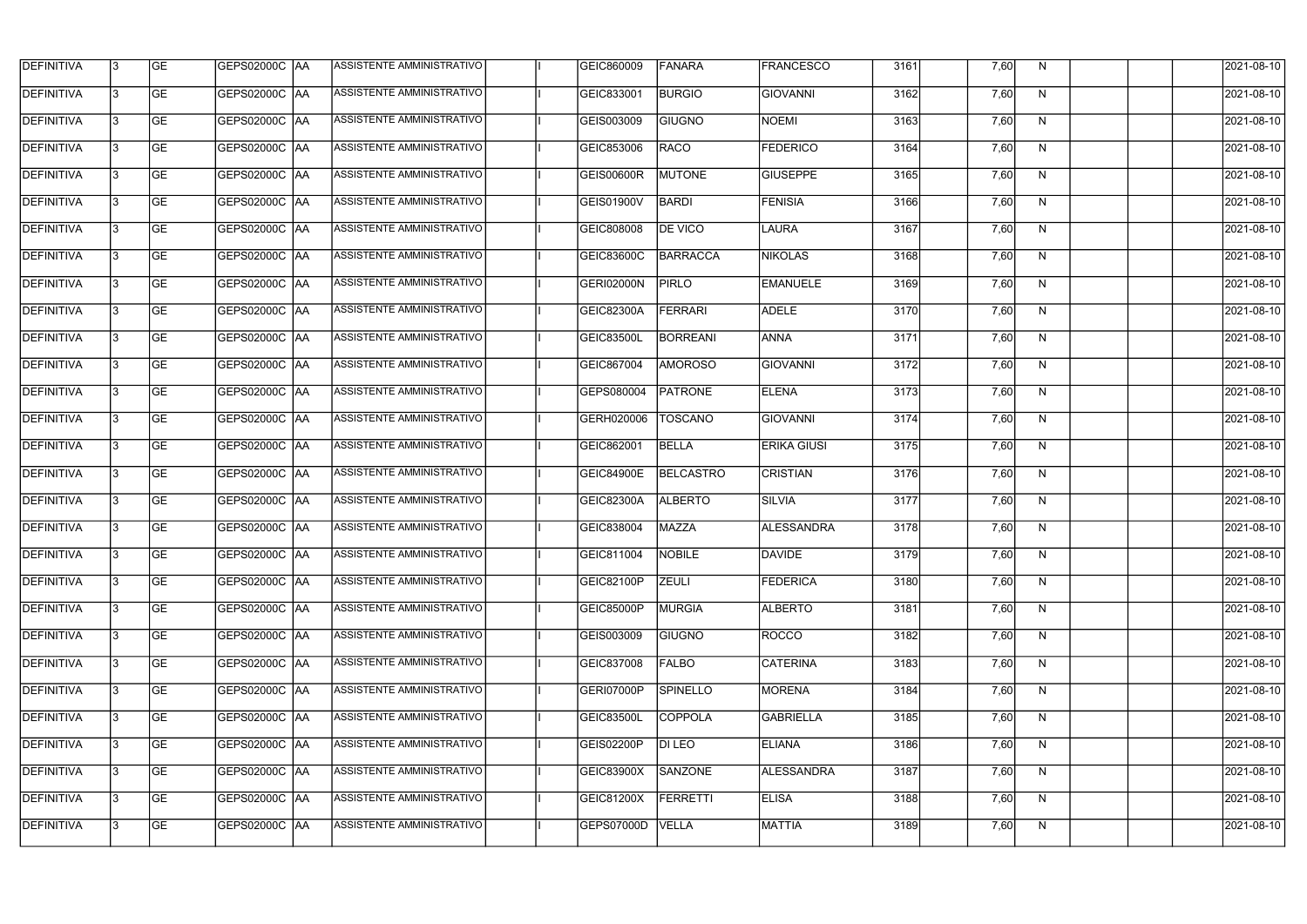| <b>DEFINITIVA</b> | l3 | GE        | GEPS02000C  AA       | ASSISTENTE AMMINISTRATIVO        | GEIC810008        | <b>OLIVIERI</b>    | GIOVANNI                           | 3190 | 7,60 | N  |     | 2021-08-10 |
|-------------------|----|-----------|----------------------|----------------------------------|-------------------|--------------------|------------------------------------|------|------|----|-----|------------|
| <b>DEFINITIVA</b> | IЗ | GE        | GEPS02000C   AA      | ASSISTENTE AMMINISTRATIVO        | GEVC010002        | <b>SCIBETTA</b>    | <b>NICHOLAS</b>                    | 3191 | 7,60 | N  |     | 2021-08-10 |
| <b>DEFINITIVA</b> | 13 | <b>GE</b> | GEPS02000C AA        | ASSISTENTE AMMINISTRATIVO        | <b>GEPS17000A</b> | <b>MAROTTA</b>     | <b>ROSA</b>                        | 3192 | 7,60 | N  |     | 2021-08-10 |
| <b>DEFINITIVA</b> | l3 | <b>GE</b> | <b>GEPS02000C AA</b> | ASSISTENTE AMMINISTRATIVO        | GETH020002        | <b>MANGIONE</b>    | <b>GIUSEPPE</b><br><b>EMANUELE</b> | 3193 | 7,60 | N  |     | 2021-08-10 |
| <b>DEFINITIVA</b> | l3 | GE        | GEPS02000C AA        | ASSISTENTE AMMINISTRATIVO        | <b>GEIC85500T</b> | GALVAGNO           | LUCA                               | 3194 | 7,60 | N  |     | 2021-08-10 |
| <b>DEFINITIVA</b> | l3 | <b>GE</b> | GEPS02000C AA        | <b>ASSISTENTE AMMINISTRATIVO</b> | GEVC010002        | DI DOMENICO        | <b>IVAN</b>                        | 3195 | 7,60 | N  |     | 2021-08-10 |
| <b>DEFINITIVA</b> | l3 | <b>GE</b> | <b>GEPS02000C AA</b> | ASSISTENTE AMMINISTRATIVO        | <b>GEIC82600T</b> | <b>MAMMOLA</b>     | GIORGIA                            | 3196 | 7,60 | N  |     | 2021-08-10 |
| <b>DEFINITIVA</b> | l3 | <b>GE</b> | GEPS02000C AA        | <b>ASSISTENTE AMMINISTRATIVO</b> | GEIC86500C        | BONARRIGO          | <b>RITA</b>                        | 3197 | 7,60 | N  |     | 2021-08-10 |
| <b>DEFINITIVA</b> | IЗ | <b>GE</b> | GEPS02000C AA        | ASSISTENTE AMMINISTRATIVO        | GEIC817003        | SACCHI             | <b>SERGIO</b>                      | 3198 | 7,60 | N  |     | 2021-08-10 |
| <b>DEFINITIVA</b> | l3 | GE        | GEPS02000C   AA      | ASSISTENTE AMMINISTRATIVO        | GEIC81300Q        | <b>CALLEGARI</b>   | <b>MONICA</b>                      | 3199 | 7,60 | N  |     | 2021-08-10 |
| DEFINITIVA        | 13 | <b>GE</b> | GEPS02000C AA        | ASSISTENTE AMMINISTRATIVO        | GEIS02200P        | <b>PATERNOSTRO</b> | NICOLA                             | 3200 | 7,60 | N  |     | 2021-08-10 |
| <b>DEFINITIVA</b> | l3 | <b>GE</b> | GEPS02000C AA        | ASSISTENTE AMMINISTRATIVO        | GEIC861005        | SANSONE            | <b>FRANCESCO PAOLO</b>             | 3201 | 7,60 | N  |     | 2021-08-10 |
| <b>DEFINITIVA</b> | l3 | GE        | GEPS02000C  AA       | ASSISTENTE AMMINISTRATIVO        | GEIC81200X        | COLLU              | VALENTINA                          | 3202 | 7,60 | N  |     | 2021-08-10 |
| <b>DEFINITIVA</b> | l3 | <b>GE</b> | GEPS02000C AA        | ASSISTENTE AMMINISTRATIVO        | GEPS050008        | VIVIANI            | GIANLUCA                           | 3203 | 7,60 | N  |     | 2021-08-10 |
| <b>DEFINITIVA</b> | l3 | <b>GE</b> | GEPS02000C AA        | ASSISTENTE AMMINISTRATIVO        | GEPS17000A        | PISANI             | <b>ANTONIO</b>                     | 3204 | 7,60 | N  |     | 2021-08-10 |
| <b>DEFINITIVA</b> | l3 | GE        | GEPS02000C  AA       | ASSISTENTE AMMINISTRATIVO        | GEIC831009        | <b>RIMASSA</b>     | MANUEL                             | 3205 | 7,60 | N  |     | 2021-08-10 |
| <b>DEFINITIVA</b> | l3 | <b>GE</b> | GEPS02000C   AA      | ASSISTENTE AMMINISTRATIVO        | GEPC020009        | <b>DE VITO</b>     | ALESSANDRA                         | 3206 | 7,60 | N  |     | 2021-08-10 |
| <b>DEFINITIVA</b> | IЗ | <b>GE</b> | GEPS02000C   AA      | ASSISTENTE AMMINISTRATIVO        | GEIC817003        | <b>PARODI</b>      | DANIELA                            | 3207 | 7,60 | N  |     | 2021-08-10 |
| <b>DEFINITIVA</b> | IЗ | GE        | GEPS02000C  AA       | <b>ASSISTENTE AMMINISTRATIVO</b> | GEIS01400Q ZEMA   |                    | <b>GIOVANNA</b>                    | 3208 | 7,60 | N, |     | 2021-08-10 |
| <b>DEFINITIVA</b> | l3 | GE        | GEPS02000C AA        | ASSISTENTE AMMINISTRATIVO        | GERH020006        | MILITE             | <b>ALESSANDRO</b>                  | 3209 | 7,60 | N  |     | 2021-08-10 |
| <b>DEFINITIVA</b> | l3 | GE        | GEPS02000C AA        | ASSISTENTE AMMINISTRATIVO        | GEIC859005        | <b>RISSOTTO</b>    | <b>MARCO</b>                       | 3210 | 7,60 | N  |     | 2021-08-10 |
| <b>DEFINITIVA</b> | 13 | <b>GE</b> | GEPS02000C AA        | ASSISTENTE AMMINISTRATIVO        | GEIC81200X        | <b>CARMINATI</b>   | <b>PIERLUIGI</b>                   | 3211 | 7,60 | N  |     | 2021-08-10 |
| <b>DEFINITIVA</b> | l3 | <b>GE</b> | GEPS02000C AA        | ASSISTENTE AMMINISTRATIVO        | <b>GEIC81200X</b> | <b>SERRA</b>       | <b>JESSICA</b>                     | 3212 | 7,60 | N  | Is. | 2021-08-10 |
| <b>DEFINITIVA</b> | 13 | <b>GE</b> | GEPS02000C AA        | ASSISTENTE AMMINISTRATIVO        | <b>GEIC83000D</b> | <b>CATALANO</b>    | DAVIDE PIERO                       | 3213 | 7,60 | N  |     | 2021-08-10 |
| <b>DEFINITIVA</b> | l3 | <b>GE</b> | GEPS02000C  AA       | ASSISTENTE AMMINISTRATIVO        | <b>GERI02000N</b> | APUZZO             | <b>ELISA</b>                       | 3214 | 7,60 | N  |     | 2021-08-10 |
| <b>DEFINITIVA</b> | l3 | <b>GE</b> | GEPS02000C  AA       | ASSISTENTE AMMINISTRATIVO        | GEPC01000P        | NAPOLI             | <b>DOMENICO</b>                    | 3215 | 7,55 | S  |     | 2021-08-10 |
| <b>DEFINITIVA</b> | l3 | GE        | GEPS02000C  AA       | ASSISTENTE AMMINISTRATIVO        | GEIC811004        | <b>GHIBAUDO</b>    | <b>SARA</b>                        | 3216 | 7,55 | N  |     | 2021-08-10 |
| <b>DEFINITIVA</b> | l3 | GE        | GEPS02000C AA        | ASSISTENTE AMMINISTRATIVO        | <b>GEIC85000P</b> | <b>PEREZ</b>       | LICIA                              | 3217 | 7,55 | N  |     | 2021-08-10 |
| <b>DEFINITIVA</b> | l3 | GE        | GEPS02000C AA        | ASSISTENTE AMMINISTRATIVO        | <b>GEIS00600R</b> | PANZONE            | <b>MATTEO</b>                      | 3218 | 7,55 | N  |     | 2021-08-10 |
|                   |    |           |                      |                                  |                   |                    |                                    |      |      |    |     |            |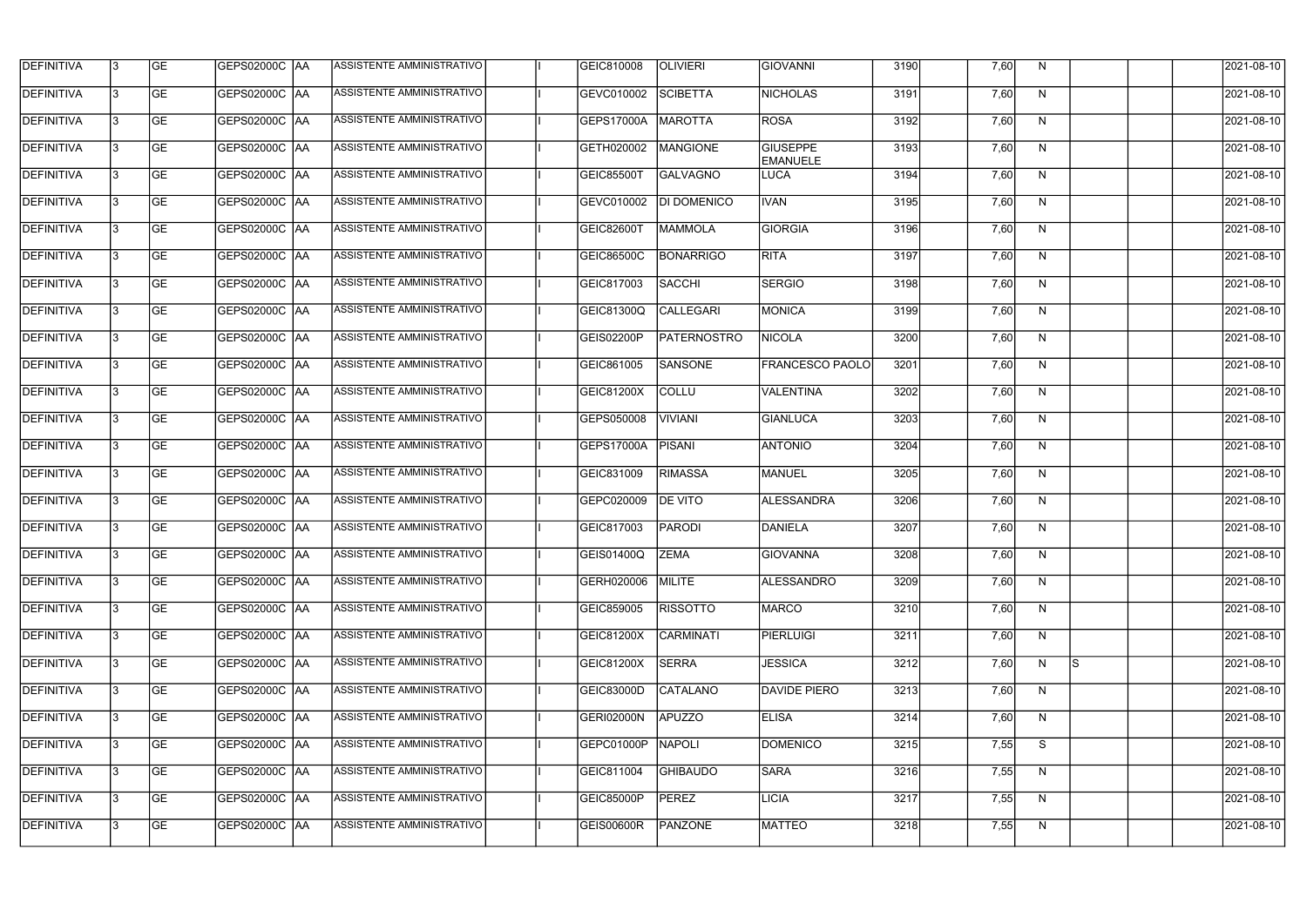| <b>DEFINITIVA</b> | l3 | GE                       | <b>GEPS02000C AA</b> | ASSISTENTE AMMINISTRATIVO        | GEIS02200P        | MONTESORO         | <b>GISELLA</b>        | 3219     | 7,53 | N              |          | 2021-08-10          |
|-------------------|----|--------------------------|----------------------|----------------------------------|-------------------|-------------------|-----------------------|----------|------|----------------|----------|---------------------|
| <b>DEFINITIVA</b> | IЗ | $\overline{\mathsf{GE}}$ | GEPS02000C AA        | ASSISTENTE AMMINISTRATIVO        | GERH020006        | <b>FALCIONE</b>   | <b>ANGELO ALESSIO</b> | $3220$ S | 7,51 | N              |          | 2021-08-10          |
| <b>DEFINITIVA</b> | l3 | GE                       | GEPS02000C AA        | ASSISTENTE AMMINISTRATIVO        | GEIC837008        | <b>RUSSO</b>      | <b>DENISE</b>         | 3221     | 7,50 | S              |          | 2021-08-10          |
| <b>DEFINITIVA</b> | l3 | GE                       | <b>GEPS02000C AA</b> | ASSISTENTE AMMINISTRATIVO        | GEPS02000C        | <b>SANTANGELO</b> | <b>ANDREA</b>         | 3222     | 7,50 | S              |          | 2021-08-10          |
| <b>DEFINITIVA</b> | l3 | <b>GE</b>                | GEPS02000C AA        | ASSISTENTE AMMINISTRATIVO        | GEIC825002        | <b>BRUZZONE</b>   | ANGELO                | 3223     | 7,50 | $\overline{s}$ |          | 2021-08-10          |
| <b>DEFINITIVA</b> | IЗ | <b>GE</b>                | <b>GEPS02000C AA</b> | <b>ASSISTENTE AMMINISTRATIVO</b> | <b>GEIC82300A</b> | <b>HAJDAS</b>     | <b>ANNA ANETA</b>     | 3224     | 7,50 | S              |          | 2021-08-10          |
| <b>DEFINITIVA</b> | l3 | <b>GE</b>                | GEPS02000C AA        | ASSISTENTE AMMINISTRATIVO        | GEIC83600C        | <b>CORETTO</b>    | <b>ANDREA</b>         | 3225     | 7,50 | S              |          | 2021-08-10          |
| <b>DEFINITIVA</b> | l3 | <b>GE</b>                | GEPS02000C   AA      | ASSISTENTE AMMINISTRATIVO        | <b>GEIC83600C</b> | <b>GIAMBRUNO</b>  | <b>CRISTINA</b>       | 3226     | 7,50 | S              |          | 2021-08-10          |
| <b>DEFINITIVA</b> | l3 | <b>GE</b>                | GEPS02000C   AA      | ASSISTENTE AMMINISTRATIVO        | GEIC862001        | <b>ROCCA</b>      | <b>GIULIANO</b>       | 3227     | 7,50 | S              |          | 2021-08-10          |
| <b>DEFINITIVA</b> | l3 | GE                       | GEPS02000C AA        | ASSISTENTE AMMINISTRATIVO        | GEIC840004        | MAINIERO          | <b>ROMINA</b>         | 3228     | 7,50 | S              |          | 2021-08-10          |
| <b>DEFINITIVA</b> | l3 | GE                       | GEPS02000C AA        | ASSISTENTE AMMINISTRATIVO        | GEIC853006        | <b>VERCELLINO</b> | <b>MARINA</b>         | 3229     | 7,50 | S              |          | 2021-08-10          |
| <b>DEFINITIVA</b> | l3 | GE                       | GEPS02000C   AA      | ASSISTENTE AMMINISTRATIVO        | GEIC83900X        | <b>BONELLO</b>    | ROBERTO               | 3230     | 7,50 | S              |          | 2021-08-10          |
| <b>DEFINITIVA</b> | l3 | <b>GE</b>                | GEPS02000C AA        | ASSISTENTE AMMINISTRATIVO        | GEIC81900P        | <b>FLENGHI</b>    | <b>DEBORA</b>         | 3231     | 7,50 | N              | <b>S</b> | 2021-08-10          |
| <b>DEFINITIVA</b> | IЗ | <b>GE</b>                | GEPS02000C AA        | ASSISTENTE AMMINISTRATIVO        | <b>GEIC83500L</b> | <b>FRANZONE</b>   | <b>ANTONINO</b>       | 3232     | 7,50 | N              |          | 2021-08-10          |
| <b>DEFINITIVA</b> | 13 | GE                       | GEPS02000C AA        | ASSISTENTE AMMINISTRATIVO        | GEIC82300A        | ANGIUS            | LIZA                  | 3233     | 7,50 | N              |          | 2021-08-10          |
| <b>DEFINITIVA</b> | l3 | <b>GE</b>                | GEPS02000C  AA       | ASSISTENTE AMMINISTRATIVO        | GEIC82300A        | <b>TIRONE</b>     | <b>ALBERTO</b>        | 3234     | 7,50 | N              |          | 2021-08-10          |
| <b>DEFINITIVA</b> | IЗ | GE                       | GEPS02000C  AA       | ASSISTENTE AMMINISTRATIVO        | <b>GEIC84200Q</b> | TAMBE'            | <b>VINCENZO</b>       | 3235     | 7,50 | N              |          | 2021-08-10          |
| <b>DEFINITIVA</b> | l3 | GE                       | GEPS02000C   AA      | ASSISTENTE AMMINISTRATIVO        | <b>GEIC85200A</b> | <b>GOLOTTA</b>    | <b>GIADA</b>          | 3236     | 7,50 | N              |          | 2021-08-10          |
| DEFINITIVA        | 13 | <b>GE</b>                | GEPS02000C  AA       | ASSISTENTE AMMINISTRATIVO        | GEIC804001        | GIZZARELLI        | <b>REBECCA</b>        | 3237     | 7,50 | N              |          | 2021-08-10          |
| <b>DEFINITIVA</b> | l3 | GE                       | GEPS02000C AA        | ASSISTENTE AMMINISTRATIVO        | <b>GEIS01600B</b> | ROGGERONE         | LUCA                  | 3238     | 7,50 | N              |          | 2021-08-10          |
| <b>DEFINITIVA</b> | l3 | GE                       | GEPS02000C  AA       | ASSISTENTE AMMINISTRATIVO        | <b>GEIC81400G</b> | <b>PROSTAMO</b>   | <b>SEBASTIANO</b>     | 3239     | 7,50 | N              |          | 2021-08-10          |
| <b>DEFINITIVA</b> | l3 | GE                       | GEPS02000C AA        | ASSISTENTE AMMINISTRATIVO        | <b>GEIC82600T</b> | <b>GIAIMO</b>     | <b>MARTINA</b>        | 3240     | 7,50 | N              |          | 2021-08-10          |
| <b>DEFINITIVA</b> | 13 | <b>GE</b>                | GEPS02000C AA        | ASSISTENTE AMMINISTRATIVO        | GERH020006        | PARODI            | FRANCESCA             | 3241     | 7,50 | N              |          | 2021-08-10          |
| <b>DEFINITIVA</b> | l3 | <b>GE</b>                | GEPS02000C  AA       | ASSISTENTE AMMINISTRATIVO        | GETH020002        | INGARGIOLA        | ANGELO                | 3242     | 7,50 | N              |          | 2021-08-10          |
| <b>DEFINITIVA</b> | l3 | <b>GE</b>                | GEPS02000C  AA       | ASSISTENTE AMMINISTRATIVO        | GEIC831009        | <b>PERUGINI</b>   | <b>MARIACHIARA</b>    | 3243     | 7,50 | N              |          | 2021-08-10          |
| <b>DEFINITIVA</b> | l3 | <b>GE</b>                | GEPS02000C   AA      | ASSISTENTE AMMINISTRATIVO        | GEIS02200P        | <b>MOZZI</b>      | <b>ANTON</b>          | 3244     | 7,50 | N              |          | 2021-08-10          |
| <b>DEFINITIVA</b> | l3 | <b>GE</b>                | GEPS02000C AA        | ASSISTENTE AMMINISTRATIVO        | <b>GEIC85100E</b> | SILVESTRI         | <b>SOPHIA</b>         | 3245     | 7,50 | N              |          | 2021-08-10          |
| <b>DEFINITIVA</b> | 13 | GE                       | GEPS02000C AA        | ASSISTENTE AMMINISTRATIVO        | GERI07000P        | <b>SEMERARO</b>   | <b>MATTIA</b>         | 3246     | 7,50 | N              |          | 2021-08-10          |
| DEFINITIVA        | l3 | GE                       |                      | ASSISTENTE AMMINISTRATIVO        | <b>GEPC01000P</b> | GONZAGA           | LORENZO               | 3247     | 7,50 | N              |          | $\sqrt{2021-08-10}$ |
|                   |    |                          |                      |                                  |                   |                   |                       |          |      |                |          |                     |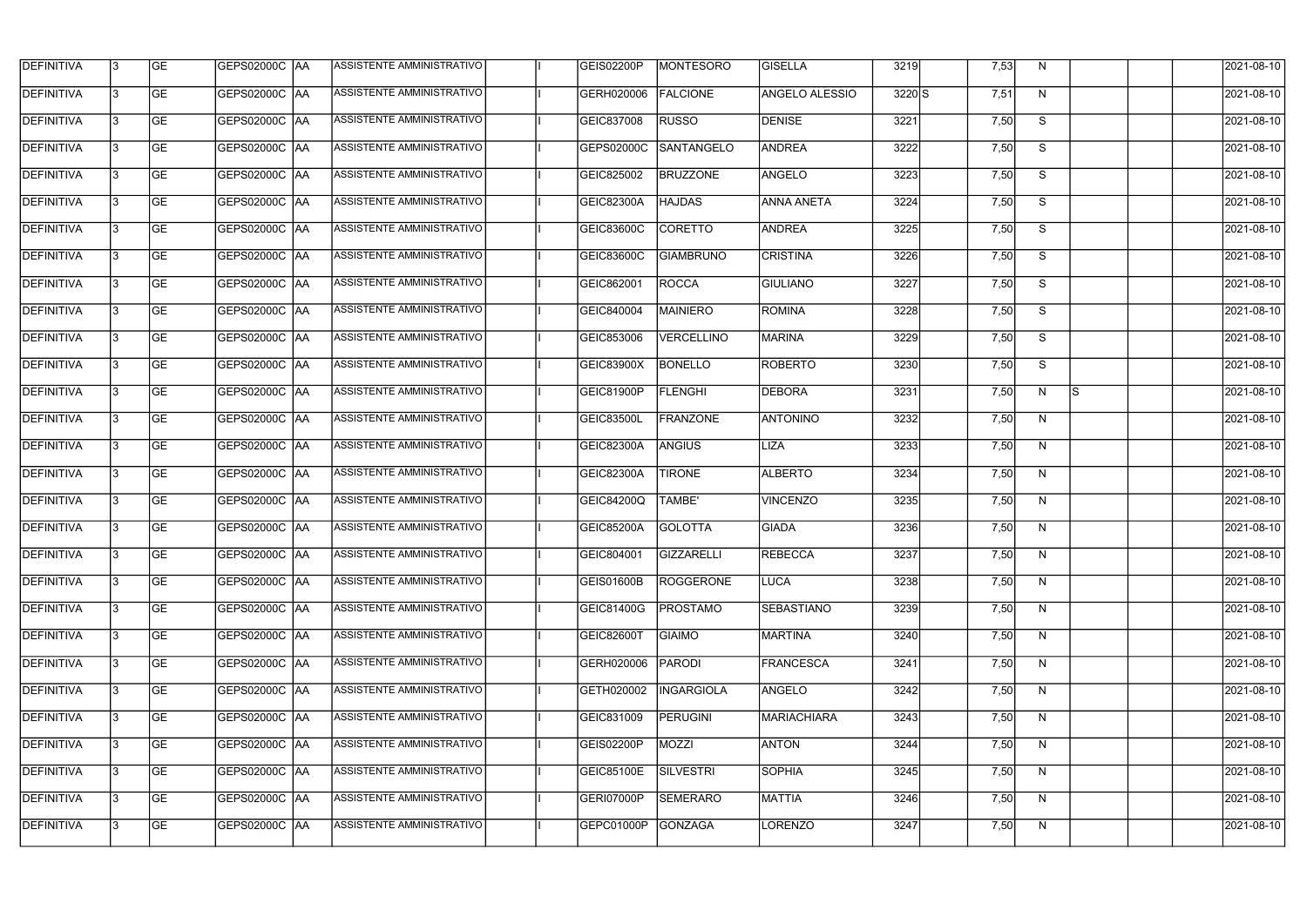| <b>DEFINITIVA</b> | 13  | <b>GE</b> | GEPS02000C  AA       | ASSISTENTE AMMINISTRATIVO        | GERH01000G GRIOLI |                               | <b>SILVANO</b>       | 3248 | 7,50 | N, | 2021-08-10       |
|-------------------|-----|-----------|----------------------|----------------------------------|-------------------|-------------------------------|----------------------|------|------|----|------------------|
| DEFINITIVA        | l3  | <b>GE</b> | GEPS02000C  AA       | ASSISTENTE AMMINISTRATIVO        | GETH020002        | PULITANO                      | <b>FRANCESCO</b>     | 3249 | 7,50 | N  | 2021-08-10       |
| <b>DEFINITIVA</b> | l3  | <b>GE</b> | <b>GEPS02000C AA</b> | ASSISTENTE AMMINISTRATIVO        | GEPS02000C        | <b>TRAVERSA</b>               | <b>DOMENICO</b>      | 3250 | 7,50 | N  | 2021-08-10       |
| <b>DEFINITIVA</b> | 13  | <b>GE</b> | <b>GEPS02000C AA</b> | ASSISTENTE AMMINISTRATIVO        | GESL01000P        | PASTORINO                     | <b>ERICA</b>         | 3251 | 7,50 | N  | 2021-08-10       |
| <b>DEFINITIVA</b> | l3  | <b>GE</b> | GEPS02000C  AA       | ASSISTENTE AMMINISTRATIVO        | GEIC862001        | SCIARRINO                     | <b>NICOLE</b>        | 3252 | 7,50 | N  | 2021-08-10       |
| <b>DEFINITIVA</b> | IЗ  | <b>GE</b> | <b>GEPS02000C AA</b> | <b>ASSISTENTE AMMINISTRATIVO</b> | GEIC825002        | <b>STRAZZERI</b>              | LORENZO              | 3253 | 7,50 | N  | 2021-08-10       |
| <b>DEFINITIVA</b> | l3  | <b>GE</b> | <b>GEPS02000C AA</b> | <b>ASSISTENTE AMMINISTRATIVO</b> | GETD03000V        | <b>SCHENONE</b>               | <b>FABIO</b>         | 3254 | 7,50 | N  | 2021-08-10       |
| <b>DEFINITIVA</b> | l3  | <b>GE</b> | GEPS02000C AA        | ASSISTENTE AMMINISTRATIVO        | GEIC81400G        | <b>OTTONELLO</b>              | <b>VALERIA</b>       | 3255 | 7,50 | N  | 2021-08-10       |
| <b>DEFINITIVA</b> | l3  | <b>GE</b> | GEPS02000C  AA       | ASSISTENTE AMMINISTRATIVO        | <b>GEIC85200A</b> | <b>ALBANI</b>                 | <b>FEDERICO</b>      | 3256 | 7,50 | N  | 2021-08-10       |
| <b>DEFINITIVA</b> | l3  | <b>GE</b> | GEPS02000C AA        | ASSISTENTE AMMINISTRATIVO        | GEIC85000P        | <b>FRIGNANI</b>               | <b>ILARIA</b>        | 3257 | 7,50 | N  | 2021-08-10       |
| <b>DEFINITIVA</b> | l3  | <b>GE</b> | GEPS02000C AA        | ASSISTENTE AMMINISTRATIVO        | GEIC81300Q        | <b>ZAGARELLA</b>              | <b>MARTINA</b>       | 3258 | 7,50 | N  | 2021-08-10       |
| <b>DEFINITIVA</b> | 13  | <b>GE</b> | GEPS02000C  AA       | <b>ASSISTENTE AMMINISTRATIVO</b> | GEIC858009        | <b>VRENNA</b>                 | <b>CLAUDIA ELENA</b> | 3259 | 7,50 | N  | 2021-08-10       |
| <b>DEFINITIVA</b> | l3  | <b>GE</b> | GEPS02000C  AA       | ASSISTENTE AMMINISTRATIVO        | GERH020006        | D'ANTUONO                     | <b>ROSARIA</b>       | 3260 | 7,50 | N  | 2021-08-10       |
| <b>DEFINITIVA</b> | l3  | <b>GE</b> | GEPS02000C AA        | ASSISTENTE AMMINISTRATIVO        | GEIC81300Q        | <b>SCOTTO</b>                 | <b>GRETA</b>         | 3261 | 7,50 | N  | 2021-08-10       |
| <b>DEFINITIVA</b> | 13  | <b>GE</b> | GEPS02000C  AA       | ASSISTENTE AMMINISTRATIVO        | GEPS080004        | <b>BARBERI ETTARO ALESSIA</b> |                      | 3262 | 7,50 | N  | 2021-08-10       |
| <b>DEFINITIVA</b> | IЗ  | <b>GE</b> | GEPS02000C  AA       | ASSISTENTE AMMINISTRATIVO        | GEIC831009        | <b>DITTAMO</b>                | <b>STEFANO</b>       | 3263 | 7,50 | N  | 2021-08-10       |
| <b>DEFINITIVA</b> | IЗ  | <b>GE</b> | GEPS02000C  AA       | ASSISTENTE AMMINISTRATIVO        | GEIC83000D        | <b>PAGNOTTA</b>               | <b>EMANUELE</b>      | 3264 | 7,50 | N  | 2021-08-10       |
| <b>DEFINITIVA</b> |     | <b>GE</b> | GEPS02000C  AA       | ASSISTENTE AMMINISTRATIVO        | GEIC81400G        | <b>BARDI</b>                  | <b>JESSICA</b>       | 3265 | 7,50 | N  | 2021-08-10       |
| <b>DEFINITIVA</b> | IЗ  | GE        | GEPS02000C  AA       | <b>ASSISTENTE AMMINISTRATIVO</b> | <b>GEIC81900P</b> | MASSARO                       | <b>GIULIA</b>        | 3266 | 7,50 | N, | 2021-08-10       |
| <b>DEFINITIVA</b> | 13. | <b>GE</b> | GEPS02000C AA        | ASSISTENTE AMMINISTRATIVO        | GETH020002        | <b>CIPOLLONE</b>              | <b>STEFANO</b>       | 3267 | 7,50 | N  | 2021-08-10       |
| <b>DEFINITIVA</b> | 13  | <b>GE</b> | <b>GEPS02000C AA</b> | ASSISTENTE AMMINISTRATIVO        | GEIC816007        | <b>COSTI</b>                  | SILVIA               | 3268 | 7,50 | N  | 2021-08-10       |
| <b>DEFINITIVA</b> | 13. | <b>GE</b> | <b>GEPS02000C AA</b> | ASSISTENTE AMMINISTRATIVO        | GEIS02200P        | <b>FRANCONE</b>               | <b>ISABELLA</b>      | 3269 | 7,50 | N  | $2021 - 08 - 10$ |
| <b>DEFINITIVA</b> | 13  | <b>GE</b> | <b>GEPS02000C AA</b> | ASSISTENTE AMMINISTRATIVO        | GEIC83900X        | <b>RIGHI</b>                  | <b>GRETA</b>         | 3270 | 7,50 | N  | 2021-08-10       |
| <b>DEFINITIVA</b> | 13  | <b>GE</b> | GEPS02000C AA        | ASSISTENTE AMMINISTRATIVO        | GEPC04000E        | <b>ZONFA</b>                  | LORENZO              | 3271 | 7,50 | N  | 2021-08-10       |
| <b>DEFINITIVA</b> | IЗ  | <b>GE</b> | GEPS02000C  AA       | ASSISTENTE AMMINISTRATIVO        | GEPS02000C        | <b>CAMURATI</b>               | MICHELA              | 3272 | 7,50 | N  | 2021-08-10       |
| DEFINITIVA        | l3  | <b>GE</b> | GEPS02000C  AA       | ASSISTENTE AMMINISTRATIVO        | GEPM030004        | <b>GIULIVA</b>                | <b>FEDERICA</b>      | 3273 | 7,50 | N  | 2021-08-10       |
| DEFINITIVA        | l3  | <b>GE</b> | GEPS02000C  AA       | ASSISTENTE AMMINISTRATIVO        | GETH020002        | PORCU                         | <b>SARAH</b>         | 3274 | 7,50 | N  | 2021-08-10       |
| <b>DEFINITIVA</b> | l3  | <b>GE</b> | <b>GEPS02000C AA</b> | ASSISTENTE AMMINISTRATIVO        | GEIC82000V        | <b>DI CRISCIO</b>             | <b>GIADA</b>         | 3275 | 7,50 | N  | 2021-08-10       |
| <b>DEFINITIVA</b> | IЗ  | <b>GE</b> | GEPS02000C  AA       | ASSISTENTE AMMINISTRATIVO        | <b>GEIC81900P</b> | LO MONACO                     | ANGELICA             | 3276 | 7,50 | N  | 2021-08-10       |
|                   |     |           |                      |                                  |                   |                               |                      |      |      |    |                  |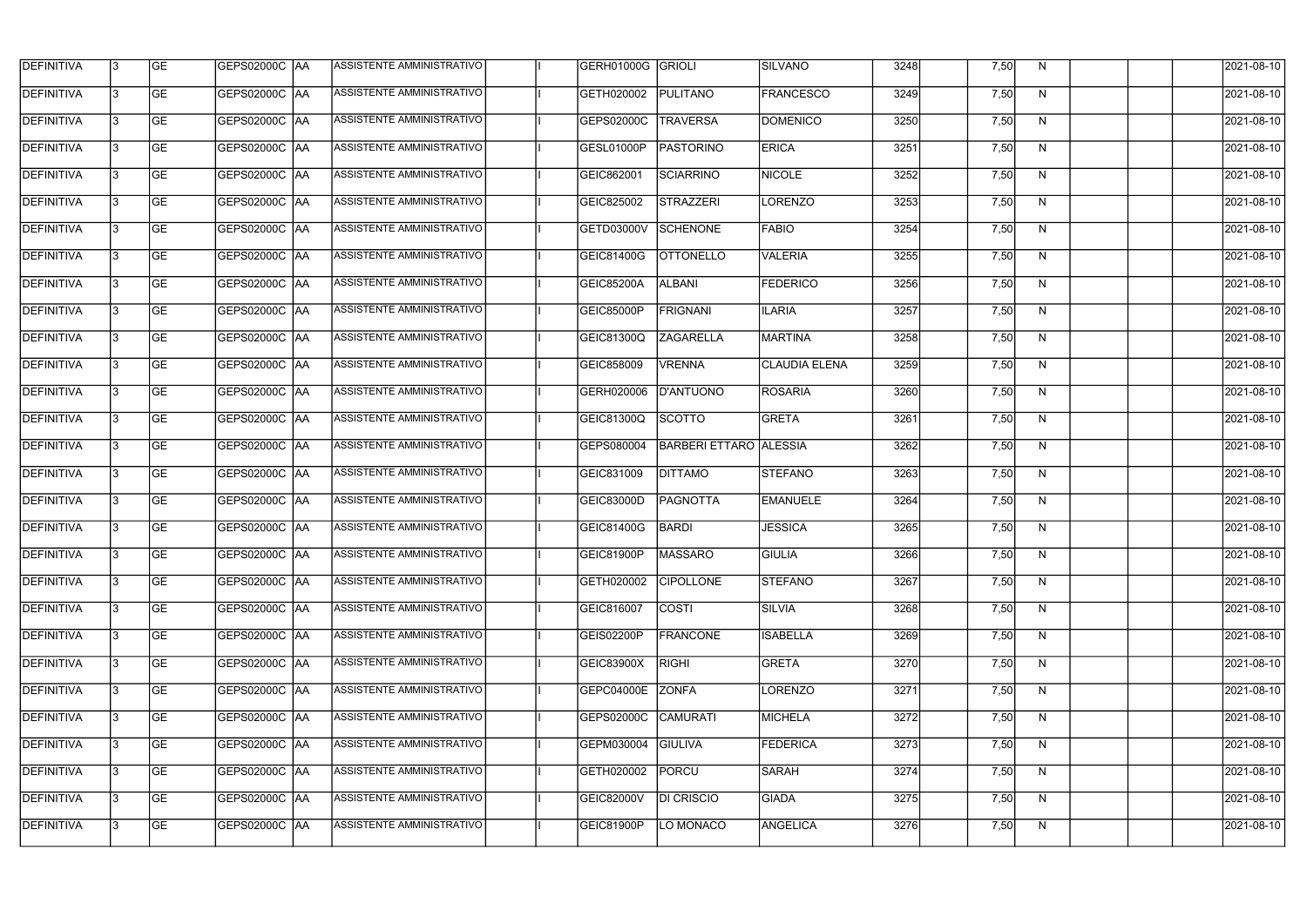| <b>DEFINITIVA</b> | 13 | GE        | GEPS02000C  AA       | ASSISTENTE AMMINISTRATIVO        | <b>GEIC84900E</b> | <b>CAVO</b>      | <b>ELISA</b>                      | 3277 | 7,50 | N. | 2021-08-10       |
|-------------------|----|-----------|----------------------|----------------------------------|-------------------|------------------|-----------------------------------|------|------|----|------------------|
| <b>DEFINITIVA</b> | IЗ | GE        | GEPS02000C   AA      | ASSISTENTE AMMINISTRATIVO        | GEIS003009        | MULINARO         | <b>MARCO</b>                      | 3278 | 7,50 | N  | 2021-08-10       |
| <b>DEFINITIVA</b> | 13 | <b>GE</b> | GEPS02000C AA        | ASSISTENTE AMMINISTRATIVO        | <b>GEIC82000V</b> | <b>RELA</b>      | <b>ELISA</b>                      | 3279 | 7,50 | N  | 2021-08-10       |
| <b>DEFINITIVA</b> | l3 | <b>GE</b> | <b>GEPS02000C AA</b> | ASSISTENTE AMMINISTRATIVO        | GEIC854002        | <b>DAMIANO</b>   | <b>LUANA</b>                      | 3280 | 7,50 | N  | 2021-08-10       |
| <b>DEFINITIVA</b> | l3 | GE        | GEPS02000C AA        | ASSISTENTE AMMINISTRATIVO        | GEIS017007        | SCARABAGGIO      | <b>MARINA</b>                     | 3281 | 7,50 | N  | 2021-08-10       |
| <b>DEFINITIVA</b> | l3 | <b>GE</b> | GEPS02000C AA        | ASSISTENTE AMMINISTRATIVO        | GEIC859005        | <b>VENTURATO</b> | NICOLA                            | 3282 | 7,50 | N  | 2021-08-10       |
| <b>DEFINITIVA</b> | l3 | <b>GE</b> | GEPS02000C AA        | <b>ASSISTENTE AMMINISTRATIVO</b> | GEIC80700C        | MORALI           | <b>IGNAZIO</b>                    | 3283 | 7,50 | N  | 2021-08-10       |
| <b>DEFINITIVA</b> | l3 | <b>GE</b> | GEPS02000C AA        | <b>ASSISTENTE AMMINISTRATIVO</b> | GEIC83500L        | <b>BRONDO</b>    | MASSIMILIANO                      | 3284 | 7,50 | N  | 2021-08-10       |
| <b>DEFINITIVA</b> | IЗ | <b>GE</b> | GEPS02000C AA        | ASSISTENTE AMMINISTRATIVO        | <b>GEIC82000V</b> | <b>SCHIRRU</b>   | <b>VERONICA</b>                   | 3285 | 7,50 | N  | 2021-08-10       |
| <b>DEFINITIVA</b> | l3 | GE        | GEPS02000C   AA      | ASSISTENTE AMMINISTRATIVO        | <b>GEPS17000A</b> | PIUTTI           | <b>ANDREA</b>                     | 3286 | 7,50 | N  | 2021-08-10       |
| DEFINITIVA        | 13 | <b>GE</b> | GEPS02000C AA        | ASSISTENTE AMMINISTRATIVO        | GEIC85100E        | <b>OLIVIERO</b>  | <b>STEFANIA</b>                   | 3287 | 7,50 | N  | 2021-08-10       |
| <b>DEFINITIVA</b> | l3 | <b>GE</b> | GEPS02000C AA        | <b>ASSISTENTE AMMINISTRATIVO</b> | <b>GEIC81500B</b> | <b>RAVERA</b>    | <b>MICHELE</b>                    | 3288 | 7,50 | N  | 2021-08-10       |
| <b>DEFINITIVA</b> | l3 | GE        | GEPS02000C  AA       | ASSISTENTE AMMINISTRATIVO        | GEVC010002        | VERNAZZANO       | <b>VITTORIO</b>                   | 3289 | 7,50 | N  | 2021-08-10       |
| <b>DEFINITIVA</b> | l3 | <b>GE</b> | GEPS02000C AA        | ASSISTENTE AMMINISTRATIVO        | GEVC010002        | PARODI           | BARBARA                           | 3290 | 7,50 | N  | 2021-08-10       |
| <b>DEFINITIVA</b> | l3 | <b>GE</b> | GEPS02000C AA        | ASSISTENTE AMMINISTRATIVO        | GEIC811004        | <b>TIROTTA</b>   | <b>MARZIA</b>                     | 3291 | 7,50 | N  | 2021-08-10       |
| <b>DEFINITIVA</b> | 13 | GE        | GEPS02000C  AA       | ASSISTENTE AMMINISTRATIVO        | GEIC80700C        | <b>PROSERPIO</b> | <b>VERONICA</b>                   | 3292 | 7,50 | N  | 2021-08-10       |
| <b>DEFINITIVA</b> | l3 | <b>GE</b> | GEPS02000C   AA      | ASSISTENTE AMMINISTRATIVO        | GEIC816007        | <b>CRIVELLO</b>  | <b>ANNA MARIA</b>                 | 3293 | 7,50 | N  | 2021-08-10       |
| <b>DEFINITIVA</b> | IЗ | <b>GE</b> | GEPS02000C AA        | ASSISTENTE AMMINISTRATIVO        | GEIC837008        | <b>TUMOLO</b>    | LOREDANA                          | 3294 | 7,50 | N  | 2021-08-10       |
| <b>DEFINITIVA</b> | IЗ | GE        | GEPS02000C  AA       | ASSISTENTE AMMINISTRATIVO        | <b>GEIC81900P</b> | <b>RUZZA</b>     | SONIA                             | 3295 | 7,50 | N, | 2021-08-10       |
| <b>DEFINITIVA</b> | l3 | GE        | <b>GEPS02000C AA</b> | ASSISTENTE AMMINISTRATIVO        | GEIC83400R        | <b>PITTO</b>     | MICHELA                           | 3296 | 7,50 | N  | 2021-08-10       |
| <b>DEFINITIVA</b> | l3 | GE        | GEPS02000C AA        | ASSISTENTE AMMINISTRATIVO        | GEIC809004        | MACCARINI        | ALESSANDRO                        | 3297 | 7,50 | N  | 2021-08-10       |
| <b>DEFINITIVA</b> | 13 | <b>GE</b> | <b>GEPS02000C AA</b> | ASSISTENTE AMMINISTRATIVO        | <b>GERI02000N</b> | <b>GUARNA</b>    | <b>TEOFILO</b><br><b>DOMENICO</b> | 3298 | 7,50 | N  | $2021 - 08 - 10$ |
| <b>DEFINITIVA</b> | l3 | <b>GE</b> | GEPS02000C AA        | ASSISTENTE AMMINISTRATIVO        | GEIC81300Q        | COLLARETA        | <b>CLAUDIA</b>                    | 3299 | 7,50 | N  | 2021-08-10       |
| <b>DEFINITIVA</b> | 13 | <b>GE</b> | GEPS02000C AA        | ASSISTENTE AMMINISTRATIVO        | GEIC838004        | SIMONCINI        | <b>SONIA</b>                      | 3300 | 7,50 | N  | 2021-08-10       |
| <b>DEFINITIVA</b> | l3 | <b>GE</b> | GEPS02000C  AA       | ASSISTENTE AMMINISTRATIVO        | GEVC010002        | PARODI           | <b>CHIARA</b>                     | 3301 | 7,50 | N  | 2021-08-10       |
| <b>DEFINITIVA</b> | l3 | <b>GE</b> | GEPS02000C  AA       | ASSISTENTE AMMINISTRATIVO        | GEIC840004        | <b>MATARAZZO</b> | <b>SILVIA</b>                     | 3302 | 7,50 | N  | 2021-08-10       |
| <b>DEFINITIVA</b> | l3 | GE        | GEPS02000C  AA       | ASSISTENTE AMMINISTRATIVO        | GEPM030004        | <b>TOMAINO</b>   | MARIA GRAZIA                      | 3303 | 7,50 | N, | 2021-08-10       |
| <b>DEFINITIVA</b> | l3 | GE        | GEPS02000C AA        | ASSISTENTE AMMINISTRATIVO        | GETH020002        | LO TURCO         | <b>MASSIMILIANO</b>               | 3304 | 7,47 | S  | 2021-08-10       |
| <b>DEFINITIVA</b> | l3 | GE        | GEPS02000C  AA       | ASSISTENTE AMMINISTRATIVO        | GEIC825002        | MARTINEZ         | <b>TERESA</b>                     | 3305 | 7,45 | N  | 2021-08-10       |
|                   |    |           |                      |                                  |                   |                  |                                   |      |      |    |                  |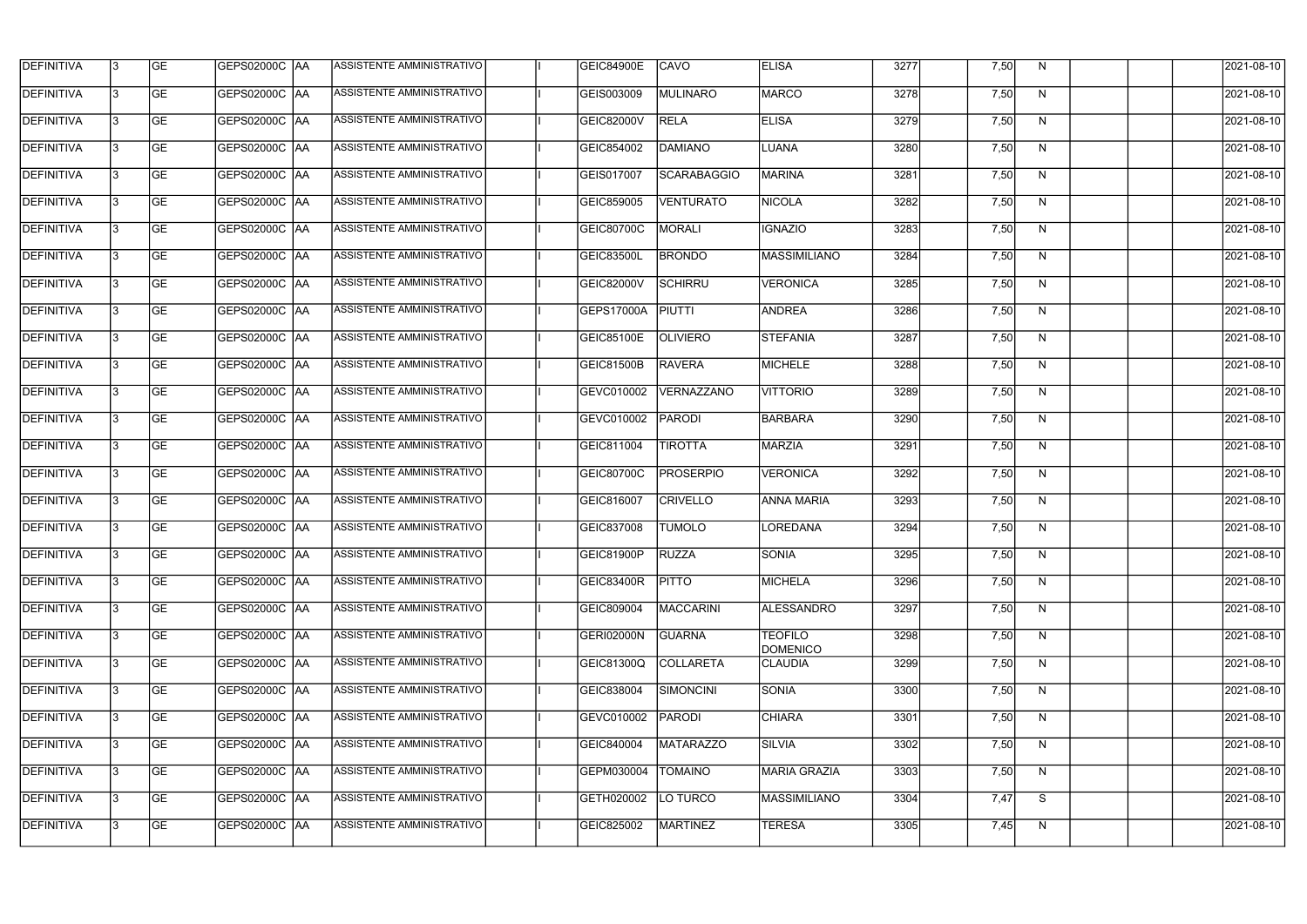| <b>DEFINITIVA</b> | 13 | GE        | GEPS02000C  AA       | ASSISTENTE AMMINISTRATIVO        | GEIC82700N         | SCARCIGLIA        | <b>ANTONIO</b>        | 3306 | 7,45 | N, | 2021-08-10       |
|-------------------|----|-----------|----------------------|----------------------------------|--------------------|-------------------|-----------------------|------|------|----|------------------|
| <b>DEFINITIVA</b> | IЗ | GE        | GEPS02000C   AA      | ASSISTENTE AMMINISTRATIVO        | GEIC825002         | PASQUALI          | <b>ANDREA</b>         | 3307 | 7,45 | N  | 2021-08-10       |
| <b>DEFINITIVA</b> | 13 | <b>GE</b> | <b>GEPS02000C AA</b> | ASSISTENTE AMMINISTRATIVO        | GEIC81900P         | <b>CALCATERRA</b> | <b>ALFREDO DAVIDE</b> | 3308 | 7,43 | S  | 2021-08-10       |
| <b>DEFINITIVA</b> | l3 | <b>GE</b> | <b>GEPS02000C AA</b> | ASSISTENTE AMMINISTRATIVO        | GEIC83500L         | <b>PICCARDO</b>   | ANGELA                | 3309 | 7,43 | N  | 2021-08-10       |
| <b>DEFINITIVA</b> | l3 | GE        | GEPS02000C AA        | ASSISTENTE AMMINISTRATIVO        | <b>GEIC82600T</b>  | <b>FABBRI</b>     | <b>GIUSEPPINA</b>     | 3310 | 7,43 | N  | 2021-08-10       |
| <b>DEFINITIVA</b> | l3 | <b>GE</b> | <b>GEPS02000C AA</b> | ASSISTENTE AMMINISTRATIVO        | <b>GEIC83500L</b>  | <b>AMATO</b>      | <b>CETTINA</b>        | 3311 | 7,42 | S  | 2021-08-10       |
| <b>DEFINITIVA</b> | IЗ | <b>GE</b> | GEPS02000C AA        | ASSISTENTE AMMINISTRATIVO        | <b>GEIC84900E</b>  | <b>ZUCCO</b>      | MAURIZIO              | 3312 | 7,42 | N  | 2021-08-10       |
| <b>DEFINITIVA</b> | l3 | <b>GE</b> | GEPS02000C AA        | <b>ASSISTENTE AMMINISTRATIVO</b> | GEIC860009         | <b>OBERTI</b>     | <b>TATIANA</b>        | 3313 | 7,41 | N  | 2021-08-10       |
| <b>DEFINITIVA</b> | IЗ | <b>GE</b> | GEPS02000C AA        | ASSISTENTE AMMINISTRATIVO        | GEIC840004         | <b>BOCCIA</b>     | <b>ANIELLO</b>        | 3314 | 7,40 | S  | 2021-08-10       |
| <b>DEFINITIVA</b> | l3 | GE        | GEPS02000C   AA      | ASSISTENTE AMMINISTRATIVO        | <b>GEIC83600C</b>  | <b>DE PAOLA</b>   | <b>GIUSEPPE</b>       | 3315 | 7,40 | S  | 2021-08-10       |
| DEFINITIVA        | 13 | <b>GE</b> | GEPS02000C AA        | ASSISTENTE AMMINISTRATIVO        | GEIS018003         | PAPALIA           | <b>AGOSTINO</b>       | 3316 | 7,40 | S  | 2021-08-10       |
| <b>DEFINITIVA</b> | l3 | <b>GE</b> | GEPS02000C AA        | <b>ASSISTENTE AMMINISTRATIVO</b> | GEIC840004         | MARONGIU          | SILVIA                | 3317 | 7,40 | S  | 2021-08-10       |
| <b>DEFINITIVA</b> | l3 | GE        | GEPS02000C  AA       | ASSISTENTE AMMINISTRATIVO        | GEIS018003         | <b>FOTIA</b>      | <b>SAVERIO</b>        | 3318 | 7,40 | S  | 2021-08-10       |
| <b>DEFINITIVA</b> | l3 | <b>GE</b> | GEPS02000C AA        | ASSISTENTE AMMINISTRATIVO        | GEIC80700C         | <b>TRAPASSO</b>   | MARIA GRAZIA          | 3319 | 7,40 | N  | 2021-08-10       |
| <b>DEFINITIVA</b> | l3 | <b>GE</b> | GEPS02000C AA        | ASSISTENTE AMMINISTRATIVO        | <b>GEIC85200A</b>  | MACCHIARELLA      | <b>MASSIMO</b>        | 3320 | 7,40 | N  | 2021-08-10       |
| <b>DEFINITIVA</b> | 13 | GE        | GEPS02000C AA        | ASSISTENTE AMMINISTRATIVO        | <b>GEIS00600R</b>  | MORGILLO          | <b>ANDREA</b>         | 3321 | 7,40 | N  | 2021-08-10       |
| <b>DEFINITIVA</b> | l3 | <b>GE</b> | GEPS02000C   AA      | ASSISTENTE AMMINISTRATIVO        | <b>GETD03000V</b>  | <b>DE VETTORI</b> | <b>FABIO</b>          | 3322 | 7,40 | N  | 2021-08-10       |
| <b>DEFINITIVA</b> | l3 | <b>GE</b> | GEPS02000C AA        | ASSISTENTE AMMINISTRATIVO        | GERH01000G VONELLA |                   | <b>BEATRICE</b>       | 3323 | 7,40 | N  | 2021-08-10       |
| <b>DEFINITIVA</b> | IЗ | GE        | GEPS02000C  AA       | <b>ASSISTENTE AMMINISTRATIVO</b> | GEPS080004 SERRA   |                   | <b>LUDOVICO</b>       | 3324 | 7,40 | N, | 2021-08-10       |
| <b>DEFINITIVA</b> | l3 | GE        | GEPS02000C AA        | ASSISTENTE AMMINISTRATIVO        | GEIC82300A         | VASSALLO          | FRANCESCA             | 3325 | 7,40 | N  | 2021-08-10       |
| <b>DEFINITIVA</b> | l3 | GE        | GEPS02000C AA        | ASSISTENTE AMMINISTRATIVO        | GEIC81400G         | <b>RAVERA</b>     | <b>CRISTINA</b>       | 3326 | 7,40 | N  | 2021-08-10       |
| <b>DEFINITIVA</b> | 13 | <b>GE</b> | GEPS02000C AA        | ASSISTENTE AMMINISTRATIVO        | <b>GEPS07000D</b>  | <b>STRANO</b>     | LORENZO               | 3327 | 7,40 | N  | $2021 - 08 - 10$ |
| <b>DEFINITIVA</b> | l3 | <b>GE</b> | GEPS02000C AA        | ASSISTENTE AMMINISTRATIVO        | GEIS01400Q         | PALETTA           | <b>FRANCESCO</b>      | 3328 | 7,40 | N  | 2021-08-10       |
| <b>DEFINITIVA</b> | 13 | <b>GE</b> | GEPS02000C AA        | ASSISTENTE AMMINISTRATIVO        | GEIC84900E         | <b>ROSAS</b>      | FRANCESCA             | 3329 | 7,40 | N  | 2021-08-10       |
| <b>DEFINITIVA</b> | l3 | <b>GE</b> | GEPS02000C  AA       | ASSISTENTE AMMINISTRATIVO        | GEIC825002         | <b>FENOGLIO</b>   | <b>CHIARA</b>         | 3330 | 7,40 | N  | 2021-08-10       |
| <b>DEFINITIVA</b> | l3 | <b>GE</b> | GEPS02000C  AA       | ASSISTENTE AMMINISTRATIVO        | GEIC833001         | <b>SAVERINO</b>   | DEBORA                | 3331 | 7,40 | N  | 2021-08-10       |
| <b>DEFINITIVA</b> | l3 | GE        | GEPS02000C  AA       | ASSISTENTE AMMINISTRATIVO        | GEIS003009         | CANTO             | <b>MIRKO</b>          | 3332 | 7,40 | N  | 2021-08-10       |
| <b>DEFINITIVA</b> | l3 | GE        | GEPS02000C AA        | ASSISTENTE AMMINISTRATIVO        | GEIS004005         | FURGANI           | SIMONE                | 3333 | 7,40 | N  | 2021-08-10       |
| <b>DEFINITIVA</b> | l3 | GE        | GEPS02000C AA        | ASSISTENTE AMMINISTRATIVO        | GEPM030004         | BOZZINI           | <b>ALBERTO</b>        | 3334 | 7,40 | N  | 2021-08-10       |
|                   |    |           |                      |                                  |                    |                   |                       |      |      |    |                  |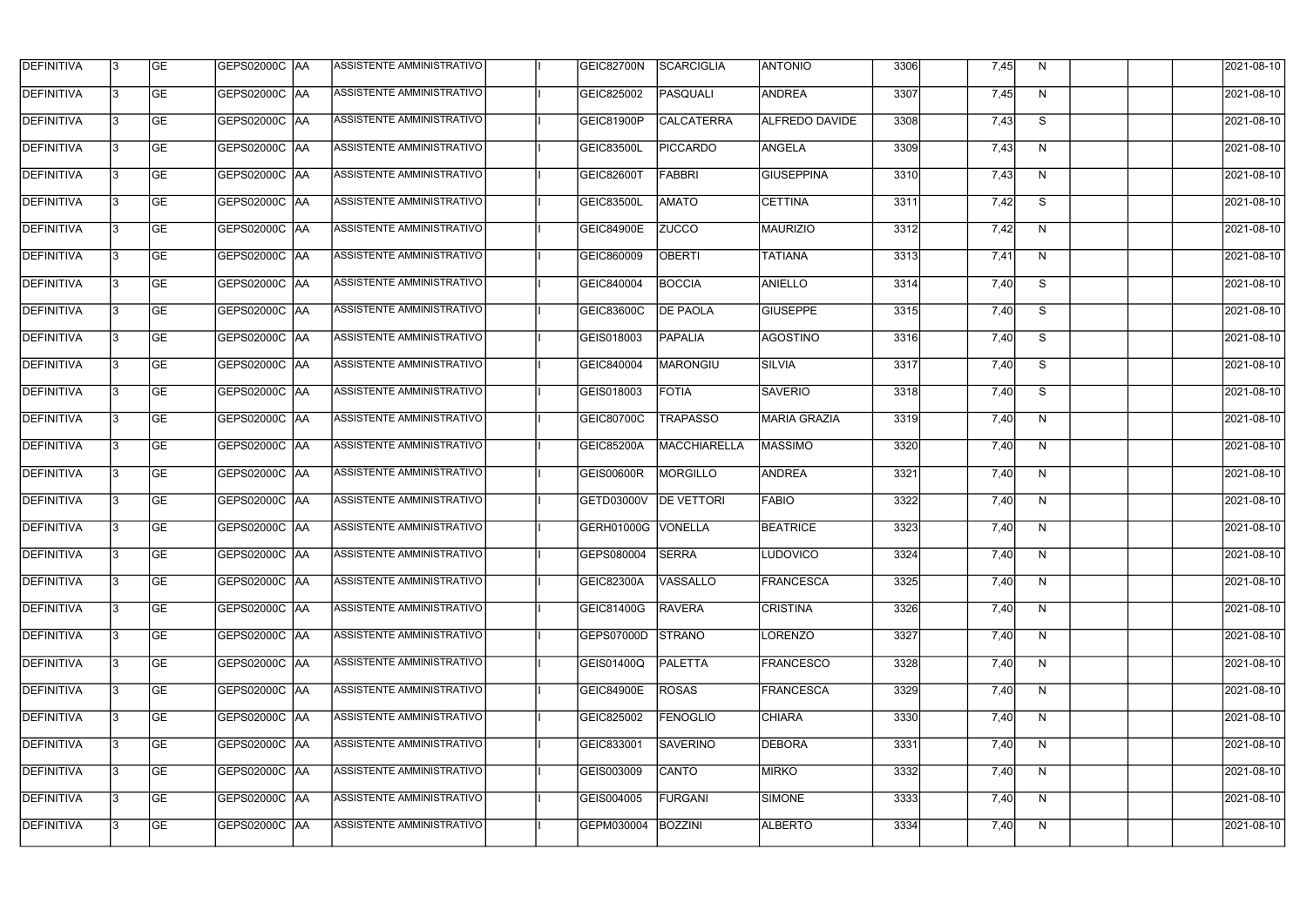| <b>DEFINITIVA</b> | l3 | GE                       | <b>GEPS02000C AA</b> | ASSISTENTE AMMINISTRATIVO        | GESL01000P        | NIGRO              | <b>ANDREA</b>         | 3335 | 7,40 | N            | 2021-08-10          |
|-------------------|----|--------------------------|----------------------|----------------------------------|-------------------|--------------------|-----------------------|------|------|--------------|---------------------|
| <b>DEFINITIVA</b> | IЗ | $\overline{\mathsf{GE}}$ | GEPS02000C AA        | ASSISTENTE AMMINISTRATIVO        | <b>GEIS00100N</b> | <b>DI LORENZO</b>  | <b>MARIA VITTORIA</b> | 3336 | 7,40 | N            | 2021-08-10          |
| <b>DEFINITIVA</b> | l3 | GE                       | GEPS02000C AA        | ASSISTENTE AMMINISTRATIVO        | <b>GEIC85000P</b> | <b>STOPPANI</b>    | <b>CECILIA</b>        | 3337 | 7,40 | N            | 2021-08-10          |
| <b>DEFINITIVA</b> | l3 | GE                       | GEPS02000C AA        | ASSISTENTE AMMINISTRATIVO        | GEIS004005        | <b>BISACCIA</b>    | <b>GIULIA</b>         | 3338 | 7,40 | $\mathsf{N}$ | 2021-08-10          |
| <b>DEFINITIVA</b> | l3 | <b>GE</b>                | GEPS02000C AA        | ASSISTENTE AMMINISTRATIVO        | GEIS00700L        | <b>MEDA</b>        | <b>MATTIA</b>         | 3339 | 7,40 | N            | 2021-08-10          |
| <b>DEFINITIVA</b> | IЗ | <b>GE</b>                | GEPS02000C AA        | <b>ASSISTENTE AMMINISTRATIVO</b> | GEIC840004        | <b>SCELSI</b>      | <b>MARIA ANTONIA</b>  | 3340 | 7,40 | N            | 2021-08-10          |
| <b>DEFINITIVA</b> | l3 | <b>GE</b>                | GEPS02000C AA        | ASSISTENTE AMMINISTRATIVO        | GEPS02000C        | <b>BARONE</b>      | <b>GEORGIA</b>        | 3341 | 7,40 | N            | 2021-08-10          |
| <b>DEFINITIVA</b> | l3 | <b>GE</b>                | GEPS02000C   AA      | ASSISTENTE AMMINISTRATIVO        | GEIC80700C        | <b>PASCERI</b>     | VALENTINA             | 3342 | 7,40 | N            | 2021-08-10          |
| <b>DEFINITIVA</b> | IЗ | <b>GE</b>                | GEPS02000C   AA      | ASSISTENTE AMMINISTRATIVO        | GERI02000N        | LAGUARDIA          | <b>ROSSELLA</b>       | 3343 | 7,40 | N            | 2021-08-10          |
| <b>DEFINITIVA</b> | l3 | GE                       | GEPS02000C AA        | ASSISTENTE AMMINISTRATIVO        | GEPC020009        | <b>TALOTTA</b>     | ROBERTA               | 3344 | 7,40 | N            | 2021-08-10          |
| <b>DEFINITIVA</b> | l3 | GE                       | GEPS02000C AA        | ASSISTENTE AMMINISTRATIVO        | GEPS080004        | <b>CASILE</b>      | <b>FRANCESCO</b>      | 3345 | 7,40 | N            | 2021-08-10          |
| <b>DEFINITIVA</b> | l3 | GE                       | GEPS02000C   AA      | ASSISTENTE AMMINISTRATIVO        | GEIC817003        | <b>RADDAVERO</b>   | <b>ELENA</b>          | 3346 | 7,40 | N            | 2021-08-10          |
| <b>DEFINITIVA</b> | l3 | <b>GE</b>                | GEPS02000C AA        | ASSISTENTE AMMINISTRATIVO        | GEPS02000C        | ALLEGRETTI         | DAVIDE                | 3347 | 7,40 | N            | 2021-08-10          |
| <b>DEFINITIVA</b> | IЗ | <b>GE</b>                | GEPS02000C AA        | ASSISTENTE AMMINISTRATIVO        | GEIC854002        | <b>BELLO</b>       | CONCETTA              | 3348 | 7,40 | N            | 2021-08-10          |
| <b>DEFINITIVA</b> | 13 | GE                       | GEPS02000C AA        | ASSISTENTE AMMINISTRATIVO        | <b>GEIC83500L</b> | VAVALA'            | <b>BASILIO</b>        | 3349 | 7,40 | N            | 2021-08-10          |
| <b>DEFINITIVA</b> | l3 | <b>GE</b>                | GEPS02000C  AA       | ASSISTENTE AMMINISTRATIVO        | GEIC825002        | <b>VILLANI</b>     | MICHELA               | 3350 | 7,40 | N            | 2021-08-10          |
| <b>DEFINITIVA</b> | IЗ | GE                       | GEPS02000C  AA       | ASSISTENTE AMMINISTRATIVO        | GEIC840004        | <b>BERTINI</b>     | SONIA                 | 3351 | 7,40 | N            | 2021-08-10          |
| <b>DEFINITIVA</b> | l3 | GE                       | GEPS02000C   AA      | ASSISTENTE AMMINISTRATIVO        | GEIC82700N        | SILVESTRI          | VALENTINA             | 3352 | 7,40 | N            | 2021-08-10          |
| DEFINITIVA        | 13 | <b>GE</b>                | GEPS02000C  AA       | ASSISTENTE AMMINISTRATIVO        | <b>GEIS01400Q</b> | <b>DIBENEDETTO</b> | <b>ANTONIA</b>        | 3353 | 7,40 | N            | 2021-08-10          |
| <b>DEFINITIVA</b> | l3 | GE                       | <b>GEPS02000C AA</b> | ASSISTENTE AMMINISTRATIVO        | GETH020002        | PAGNOTTA           | <b>EUGENIO</b>        | 3354 | 7,40 | N            | 2021-08-10          |
| <b>DEFINITIVA</b> | l3 | GE                       |                      | ASSISTENTE AMMINISTRATIVO        | GEIC81300Q        | <b>PISANO</b>      | <b>BEATRICE</b>       | 3355 | 7,40 | N            | 2021-08-10          |
| <b>DEFINITIVA</b> | l3 | GE                       | GEPS02000C AA        | ASSISTENTE AMMINISTRATIVO        | GEIS02200P        | SCALI              | LUANA                 | 3356 | 7,40 | N            | 2021-08-10          |
| <b>DEFINITIVA</b> | 13 | <b>GE</b>                | GEPS02000C AA        | ASSISTENTE AMMINISTRATIVO        | GEIS00100N        | <b>CHIRI</b>       | <b>GIAN LUCA</b>      | 3357 | 7,40 | N            | 2021-08-10          |
| <b>DEFINITIVA</b> | 13 | <b>GE</b>                | GEPS02000C  AA       | ASSISTENTE AMMINISTRATIVO        | GEIC85100E        | <b>PICCOLO</b>     | SANDRA                | 3358 | 7,40 | N            | 2021-08-10          |
| <b>DEFINITIVA</b> | l3 | <b>GE</b>                | GEPS02000C  AA       | ASSISTENTE AMMINISTRATIVO        | <b>GEPC04000E</b> | RONCALLO           | <b>BEATRICE</b>       | 3359 | 7,40 | N            | 2021-08-10          |
| <b>DEFINITIVA</b> | l3 | <b>GE</b>                | GEPS02000C AA        | ASSISTENTE AMMINISTRATIVO        | <b>GEIS00700L</b> | <b>NASSO</b>       | <b>ANGELA</b>         | 3360 | 7,35 | S            | 2021-08-10          |
| <b>DEFINITIVA</b> | l3 | <b>GE</b>                | GEPS02000C AA        | ASSISTENTE AMMINISTRATIVO        | GETH020002        | <b>GISSI</b>       | NICOLA                | 3361 | 7,35 | S            | 2021-08-10          |
| <b>DEFINITIVA</b> | 13 | GE                       | GEPS02000C AA        | ASSISTENTE AMMINISTRATIVO        | GEIC824006        | MULE               | <b>BRUNO</b>          | 3362 | 7,35 | N            | 2021-08-10          |
| <b>DEFINITIVA</b> | l3 | GE                       |                      | ASSISTENTE AMMINISTRATIVO        | <b>GEIC85000P</b> | <b>SPADAFORA</b>   | <b>VIVIANA</b>        | 3363 | 7,35 | N            | $\sqrt{2021-08-10}$ |
|                   |    |                          |                      |                                  |                   |                    |                       |      |      |              |                     |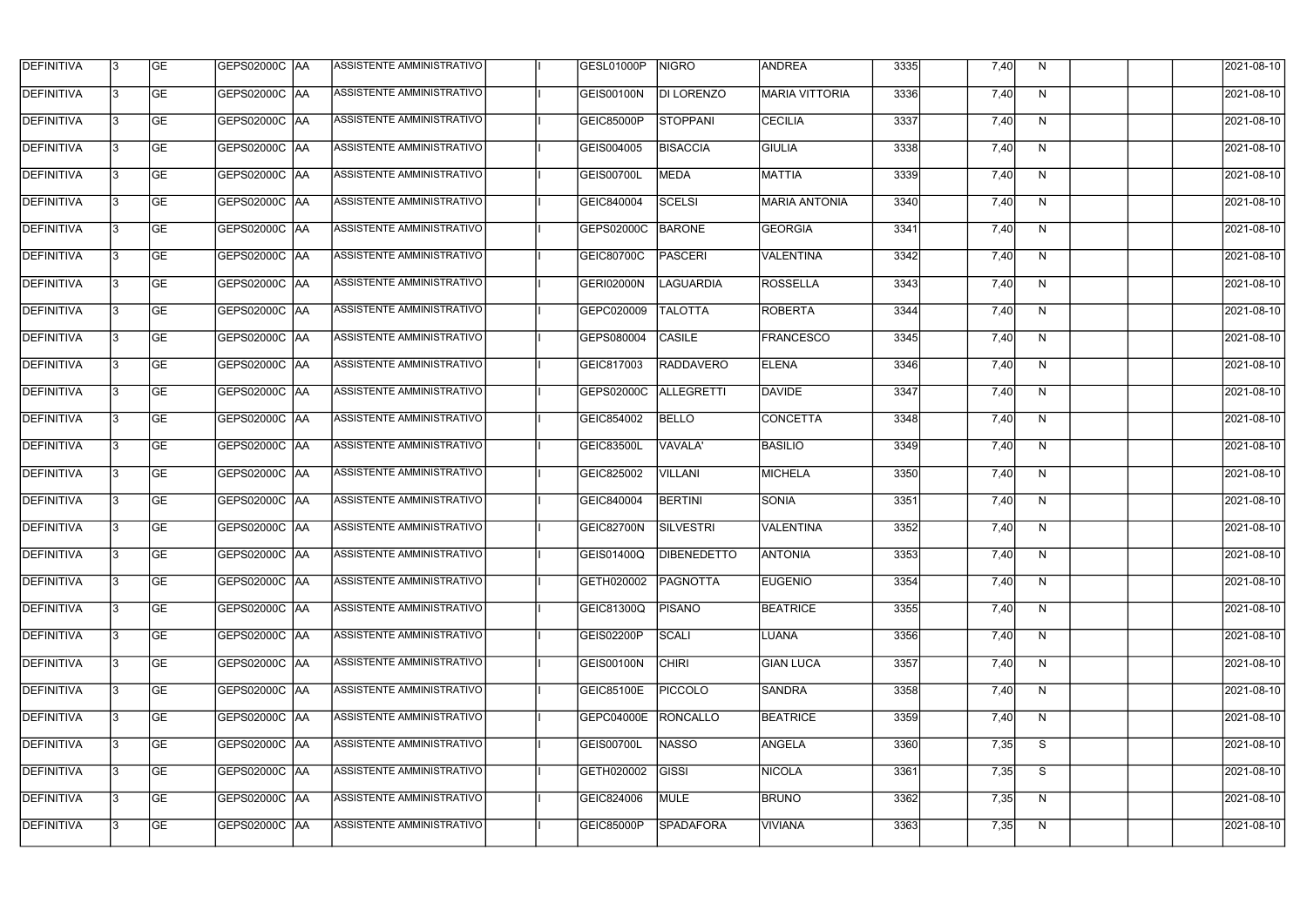| <b>DEFINITIVA</b> | 13 | <b>GE</b> | GEPS02000C  AA       | ASSISTENTE AMMINISTRATIVO        | GEMM18600B SCHENONE |                   | <b>DAVIDE</b>                     | 3364 | 7,35 | N. | 2021-08-10       |
|-------------------|----|-----------|----------------------|----------------------------------|---------------------|-------------------|-----------------------------------|------|------|----|------------------|
| DEFINITIVA        | l3 | <b>GE</b> | GEPS02000C  AA       | ASSISTENTE AMMINISTRATIVO        | GEPS050008          | ANDREOZZI         | <b>MASSIMO</b><br><b>GIUSEPPE</b> | 3365 | 7,33 | S  | 2021-08-10       |
| <b>DEFINITIVA</b> | l3 | <b>GE</b> | <b>GEPS02000C AA</b> | ASSISTENTE AMMINISTRATIVO        | GEIC84900E          | <b>PANETTA</b>    | LAURA                             | 3366 | 7,33 | S  | 2021-08-10       |
| <b>DEFINITIVA</b> | 13 | <b>GE</b> | <b>GEPS02000C AA</b> | ASSISTENTE AMMINISTRATIVO        | GEPS02000C          | <b>GASPERINI</b>  | <b>FRANCESCO</b>                  | 3367 | 7,33 | S  | 2021-08-10       |
| <b>DEFINITIVA</b> | l3 | <b>GE</b> | GEPS02000C  AA       | ASSISTENTE AMMINISTRATIVO        | <b>GEIC85500T</b>   | <b>CANNEVA</b>    | <b>CRISTINA</b>                   | 3368 | 7,33 | S  | 2021-08-10       |
| <b>DEFINITIVA</b> | IЗ | <b>GE</b> | <b>GEPS02000C AA</b> | <b>ASSISTENTE AMMINISTRATIVO</b> | <b>GEIC82000V</b>   | <b>LIGRONE</b>    | <b>ANNA MARIA</b>                 | 3369 | 7,33 | S  | 2021-08-10       |
| <b>DEFINITIVA</b> | l3 | <b>GE</b> | <b>GEPS02000C AA</b> | <b>ASSISTENTE AMMINISTRATIVO</b> | GERH01000G          | MORETTI           | LUANA                             | 3370 | 7,33 | S  | 2021-08-10       |
| <b>DEFINITIVA</b> | l3 | <b>GE</b> | GEPS02000C AA        | ASSISTENTE AMMINISTRATIVO        | GEIC804001          | <b>RANDAZZO</b>   | <b>MARIA ANGELA</b>               | 3371 | 7,33 | S  | 2021-08-10       |
| <b>DEFINITIVA</b> | l3 | <b>GE</b> | GEPS02000C  AA       | ASSISTENTE AMMINISTRATIVO        | GEIC83400R          | ROMANO            | SABRINA                           | 3372 | 7,33 | S  | 2021-08-10       |
| <b>DEFINITIVA</b> | l3 | <b>GE</b> | GEPS02000C AA        | ASSISTENTE AMMINISTRATIVO        | <b>GEIC82300A</b>   | <b>CUTRI</b>      | <b>IMMACOLATA</b>                 | 3373 | 7,33 | S  | 2021-08-10       |
| <b>DEFINITIVA</b> | l3 | <b>GE</b> | GEPS02000C AA        | ASSISTENTE AMMINISTRATIVO        | GEIC825002          | <b>REGAZZO</b>    | LAURA                             | 3374 | 7,33 | S  | 2021-08-10       |
| <b>DEFINITIVA</b> | 13 | <b>GE</b> | GEPS02000C  AA       | ASSISTENTE AMMINISTRATIVO        | GEIC817003          | <b>PISANU</b>     | ALESSANDRO                        | 3375 | 7,33 | N  | 2021-08-10       |
| <b>DEFINITIVA</b> | IЗ | <b>GE</b> | GEPS02000C  AA       | ASSISTENTE AMMINISTRATIVO        | GEIC838004          | <b>LA MARCA</b>   | LAURA                             | 3376 | 7,33 | N  | 2021-08-10       |
| <b>DEFINITIVA</b> | l3 | <b>GE</b> | GEPS02000C AA        | ASSISTENTE AMMINISTRATIVO        | GEPS07000D          | <b>RUSSO</b>      | <b>STEFANO</b>                    | 3377 | 7,33 | N  | 2021-08-10       |
| <b>DEFINITIVA</b> | 13 | <b>GE</b> | GEPS02000C  AA       | ASSISTENTE AMMINISTRATIVO        | GEIC83900X          | <b>TALARICO</b>   | <b>SABRINA</b>                    | 3378 | 7,33 | N  | 2021-08-10       |
| <b>DEFINITIVA</b> | l3 | <b>GE</b> | GEPS02000C  AA       | ASSISTENTE AMMINISTRATIVO        | GEPS080004          | <b>BRUZZONE</b>   | <b>TAMARA</b>                     | 3379 | 7,33 | N  | 2021-08-10       |
| <b>DEFINITIVA</b> | l3 | <b>GE</b> | GEPS02000C  AA       | ASSISTENTE AMMINISTRATIVO        | GEPC04000E          | <b>LESEVIC</b>    | <b>CLAUDIO</b>                    | 3380 | 7,33 | N  | 2021-08-10       |
| <b>DEFINITIVA</b> |    | <b>GE</b> | GEPS02000C  AA       | ASSISTENTE AMMINISTRATIVO        | GEIC81900P          | <b>GARRE'</b>     | SILVIA                            | 3381 | 7,33 | N  | 2021-08-10       |
| <b>DEFINITIVA</b> | IЗ | GE        | GEPS02000C  AA       | <b>ASSISTENTE AMMINISTRATIVO</b> | GEIC831009          | MELI              | <b>PAOLA</b>                      | 3382 | 7,33 | N, | 2021-08-10       |
| <b>DEFINITIVA</b> | 13 | <b>GE</b> | GEPS02000C AA        | ASSISTENTE AMMINISTRATIVO        | GEIC808008          | <b>MEMMOLA</b>    | <b>SIMONA CONCETTA</b>            | 3383 | 7,33 | N  | 2021-08-10       |
| <b>DEFINITIVA</b> | 13 | <b>GE</b> | <b>GEPS02000C AA</b> | ASSISTENTE AMMINISTRATIVO        | GEIC831009          | <b>BUCCAFURNO</b> | <b>GABRIELE</b>                   | 3384 | 7,33 | N  | 2021-08-10       |
| <b>DEFINITIVA</b> | 13 | <b>GE</b> | <b>GEPS02000C AA</b> | ASSISTENTE AMMINISTRATIVO        | <b>GEIC85200A</b>   | <b>MARTINO</b>    | <b>NIRVANA</b>                    | 3385 | 7,33 | N  | $2021 - 08 - 10$ |
| <b>DEFINITIVA</b> | 13 | <b>GE</b> | GEPS02000C AA        | ASSISTENTE AMMINISTRATIVO        | GEIC83600C          | <b>SCISCIOLO</b>  | <b>TIZIANA</b>                    | 3386 | 7,33 | N  | 2021-08-10       |
| <b>DEFINITIVA</b> | 13 | <b>GE</b> | GEPS02000C AA        | ASSISTENTE AMMINISTRATIVO        | GEIS003009          | SOLE              | MARCO                             | 3387 | 7,33 | N  | 2021-08-10       |
| <b>DEFINITIVA</b> | l3 | <b>GE</b> | GEPS02000C  AA       | ASSISTENTE AMMINISTRATIVO        | GESL01000P          | <b>LA BIANCA</b>  | <b>ANNA MARIA</b>                 | 3388 | 7,33 | N  | 2021-08-10       |
| DEFINITIVA        | l3 | <b>GE</b> | GEPS02000C  AA       | ASSISTENTE AMMINISTRATIVO        | GEIC816007          | <b>BURDO</b>      | ELGA                              | 3389 | 7,33 | N  | 2021-08-10       |
| DEFINITIVA        | l3 | <b>GE</b> | GEPS02000C  AA       | ASSISTENTE AMMINISTRATIVO        | GERH020006          | <b>RAVERA</b>     | RAFFAELLA                         | 3390 | 7,33 | N  | 2021-08-10       |
| DEFINITIVA        | l3 | <b>GE</b> | GEPS02000C AA        | ASSISTENTE AMMINISTRATIVO        | GEIC838004          | GALLO             | <b>FRANCESCA</b>                  | 3391 | 7,33 | N  | 2021-08-10       |
| <b>DEFINITIVA</b> | Iз | <b>GE</b> | GEPS02000C  AA       | ASSISTENTE AMMINISTRATIVO        | GESL01000P          | PATRIS            | <b>SUSANNA</b>                    | 3392 | 7,33 | N  | 2021-08-10       |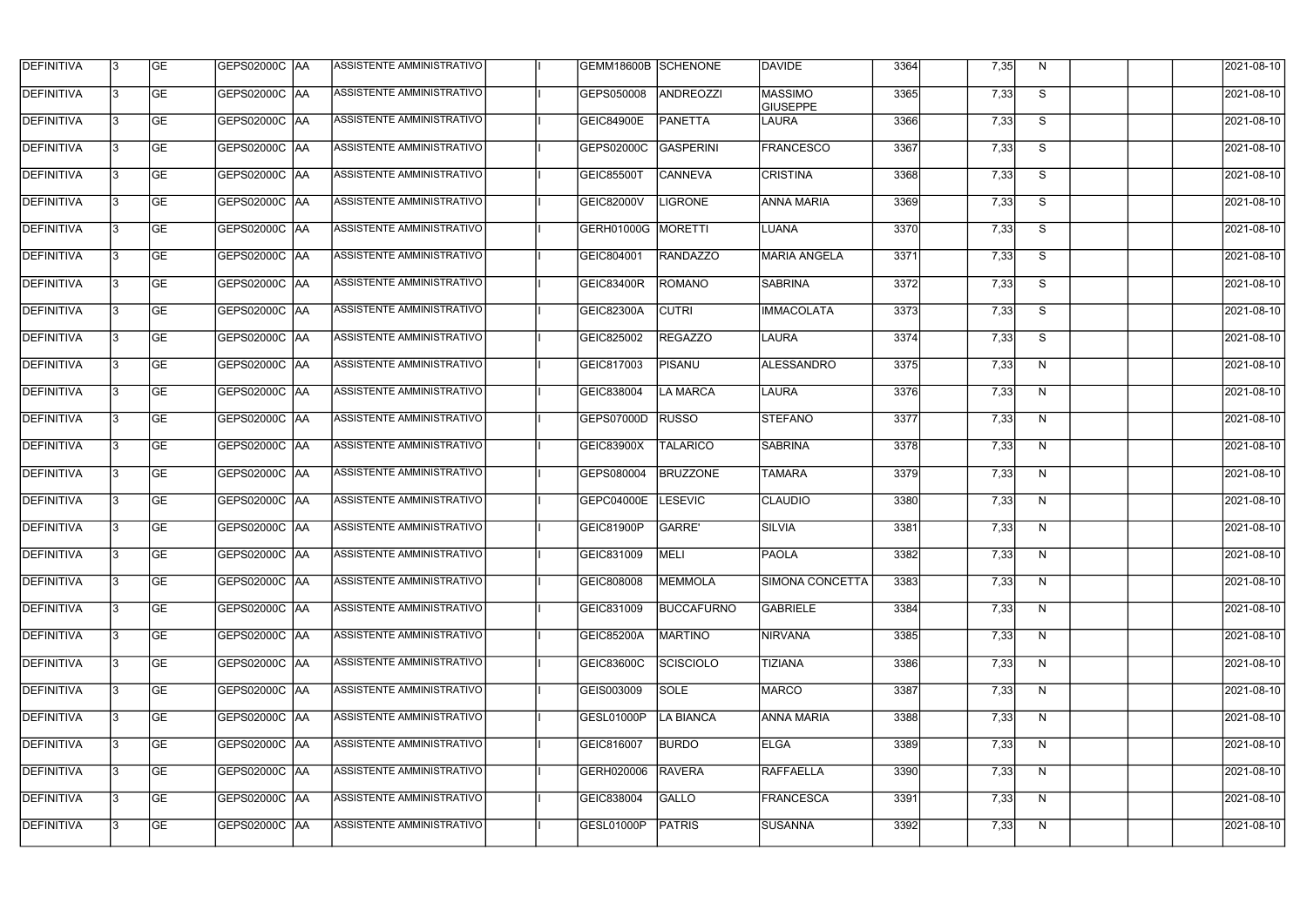| <b>DEFINITIVA</b> | 13  | <b>GE</b> | GEPS02000C  AA       | ASSISTENTE AMMINISTRATIVO        | <b>GEIC85200A</b> | <b>BOSELLI</b>   | <b>ROSELLA</b>         | 3393 | 7,33 | N.           | 2021-08-10       |
|-------------------|-----|-----------|----------------------|----------------------------------|-------------------|------------------|------------------------|------|------|--------------|------------------|
| DEFINITIVA        | l3  | <b>GE</b> | GEPS02000C  AA       | ASSISTENTE AMMINISTRATIVO        | GEIC82600T        | MANCUSO          | <b>ANTONELLA</b>       | 3394 | 7,33 | N            | 2021-08-10       |
| <b>DEFINITIVA</b> | l3  | <b>GE</b> | <b>GEPS02000C AA</b> | ASSISTENTE AMMINISTRATIVO        | GEIC831009        | <b>AFRICANO</b>  | <b>ROSANNA</b>         | 3395 | 7,33 | N            | 2021-08-10       |
| <b>DEFINITIVA</b> | 13  | <b>GE</b> | <b>GEPS02000C AA</b> | ASSISTENTE AMMINISTRATIVO        | GEIC831009        | <b>PEZZERA</b>   | <b>MARIA GRAZIA</b>    | 3396 | 7,33 | $\mathsf{N}$ | 2021-08-10       |
| <b>DEFINITIVA</b> | l3  | <b>GE</b> | GEPS02000C  AA       | ASSISTENTE AMMINISTRATIVO        | <b>GEIC85100E</b> | MAZZUCCHELLI     | <b>STEFANIA</b>        | 3397 | 7,33 | N            | 2021-08-10       |
| <b>DEFINITIVA</b> | IЗ  | <b>GE</b> | GEPS02000C AA        | <b>ASSISTENTE AMMINISTRATIVO</b> | GEIS01900V        | <b>DECONCINI</b> | <b>MARINA</b>          | 3398 | 7,33 | N            | 2021-08-10       |
| <b>DEFINITIVA</b> | l3  | <b>GE</b> | <b>GEPS02000C AA</b> | <b>ASSISTENTE AMMINISTRATIVO</b> | GEIC85000P        | <b>TAMBONE</b>   | <b>CECILIA</b>         | 3399 | 7,33 | N            | 2021-08-10       |
| <b>DEFINITIVA</b> | l3  | <b>GE</b> | GEPS02000C AA        | ASSISTENTE AMMINISTRATIVO        | GEPS080004        | <b>VITOLO</b>    | <b>ROSANNA</b>         | 3400 | 7,33 | N            | 2021-08-10       |
| <b>DEFINITIVA</b> | l3  | <b>GE</b> | GEPS02000C  AA       | ASSISTENTE AMMINISTRATIVO        | GEIC809004        | <b>RICCI</b>     | <b>EMILIA IVANA</b>    | 3401 | 7,33 | N            | 2021-08-10       |
| <b>DEFINITIVA</b> | l3  | <b>GE</b> | GEPS02000C AA        | ASSISTENTE AMMINISTRATIVO        | GEIS003009        | <b>COLI</b>      | DANIELE                | 3402 | 7,31 | N            | 2021-08-10       |
| <b>DEFINITIVA</b> | l3  | <b>GE</b> | GEPS02000C AA        | ASSISTENTE AMMINISTRATIVO        | GERH01000G        | FURNARI          | <b>ALBERTO MICHAEL</b> | 3403 | 7,30 | S            | 2021-08-10       |
| <b>DEFINITIVA</b> | 13  | <b>GE</b> | <b>GEPS02000C AA</b> | ASSISTENTE AMMINISTRATIVO        | GEIC85100E        | <b>CERAUDO</b>   | ORNELLA                | 3404 | 7,30 | N            | 2021-08-10       |
| <b>DEFINITIVA</b> | l3  | <b>GE</b> | GEPS02000C  AA       | ASSISTENTE AMMINISTRATIVO        | GERI02000N        | FRANCONERI       | FABIO                  | 3405 | 7,30 | N            | 2021-08-10       |
| <b>DEFINITIVA</b> | l3  | <b>GE</b> | GEPS02000C AA        | ASSISTENTE AMMINISTRATIVO        | GEIC81400G        | <b>ZUNINO</b>    | DAVIDE                 | 3406 | 7,30 | N            | 2021-08-10       |
| <b>DEFINITIVA</b> | l3  | <b>GE</b> | GEPS02000C  AA       | ASSISTENTE AMMINISTRATIVO        | GEIC83400R        | <b>BOZZANO</b>   | <b>ALESSIO</b>         | 3407 | 7,30 | N            | 2021-08-10       |
| <b>DEFINITIVA</b> | IЗ  | <b>GE</b> | GEPS02000C  AA       | ASSISTENTE AMMINISTRATIVO        | GEIC80700C        | <b>ESPOSITO</b>  | <b>SALVATORE</b>       | 3408 | 7,30 | N            | 2021-08-10       |
| <b>DEFINITIVA</b> | l3  | <b>GE</b> | GEPS02000C  AA       | ASSISTENTE AMMINISTRATIVO        | <b>GEIS00600R</b> | <b>BAVOSI</b>    | <b>ADRIANO</b>         | 3409 | 7,30 | N            | 2021-08-10       |
| <b>DEFINITIVA</b> |     | <b>GE</b> | GEPS02000C AA        | ASSISTENTE AMMINISTRATIVO        | <b>GEIC86300R</b> | <b>RIGA</b>      | DOMENICO               | 3410 | 7,30 | N            | 2021-08-10       |
| <b>DEFINITIVA</b> | IЗ  | GE        | GEPS02000C  AA       | <b>ASSISTENTE AMMINISTRATIVO</b> | GEPC020009 BOERO  |                  | MATTEO                 | 3411 | 7,30 | N,           | 2021-08-10       |
| <b>DEFINITIVA</b> | 13. | <b>GE</b> | GEPS02000C AA        | ASSISTENTE AMMINISTRATIVO        | GEIC840004        | <b>GUALANDI</b>  | <b>ANDREA</b>          | 3412 | 7,30 | N            | 2021-08-10       |
| <b>DEFINITIVA</b> | 13  | <b>GE</b> | <b>GEPS02000C AA</b> | ASSISTENTE AMMINISTRATIVO        | GEIC811004        | PARODI           | <b>ALICE</b>           | 3413 | 7,30 | N            | 2021-08-10       |
| <b>DEFINITIVA</b> | 13. | <b>GE</b> | <b>GEPS02000C AA</b> | ASSISTENTE AMMINISTRATIVO        | GEIC825002        | <b>DE BARI</b>   | <b>ANDREA</b>          | 3414 | 7,30 | N            | $2021 - 08 - 10$ |
| <b>DEFINITIVA</b> | 13  | <b>GE</b> | GEPS02000C AA        | ASSISTENTE AMMINISTRATIVO        | GEPS02000C        | <b>MAROTTA</b>   | LAURA                  | 3415 | 7,30 | N            | 2021-08-10       |
| <b>DEFINITIVA</b> | 13  | <b>GE</b> | GEPS02000C AA        | ASSISTENTE AMMINISTRATIVO        | GERH020006        | <b>ARMENIA</b>   | <b>ANTONY</b>          | 3416 | 7,30 | N            | 2021-08-10       |
| <b>DEFINITIVA</b> | 13. | <b>GE</b> | GEPS02000C  AA       | ASSISTENTE AMMINISTRATIVO        | <b>GEIC84900E</b> | MILAZZO          | <b>CAROLA</b>          | 3417 | 7,30 | N            | 2021-08-10       |
| DEFINITIVA        | l3  | <b>GE</b> | GEPS02000C  AA       | ASSISTENTE AMMINISTRATIVO        | GEIC83400R        | <b>BLANDI</b>    | <b>JESSICA</b>         | 3418 | 7,30 | N            | 2021-08-10       |
| DEFINITIVA        | l3  | <b>GE</b> | GEPS02000C  AA       | ASSISTENTE AMMINISTRATIVO        | GEIS00600R        | <b>RIZZO</b>     | NOEMI                  | 3419 | 7,30 | N            | 2021-08-10       |
| <b>DEFINITIVA</b> | l3  | <b>GE</b> | <b>GEPS02000C AA</b> | ASSISTENTE AMMINISTRATIVO        | GEIC817003        | CARUGINI         | LAURA                  | 3420 | 7,30 | N            | 2021-08-10       |
| <b>DEFINITIVA</b> | Iз  | <b>GE</b> | GEPS02000C  AA       | ASSISTENTE AMMINISTRATIVO        | GEPC01000P        | <b>CALIFRI</b>   | <b>CARMINE</b>         | 3421 | 7,30 | N            | 2021-08-10       |
|                   |     |           |                      |                                  |                   |                  |                        |      |      |              |                  |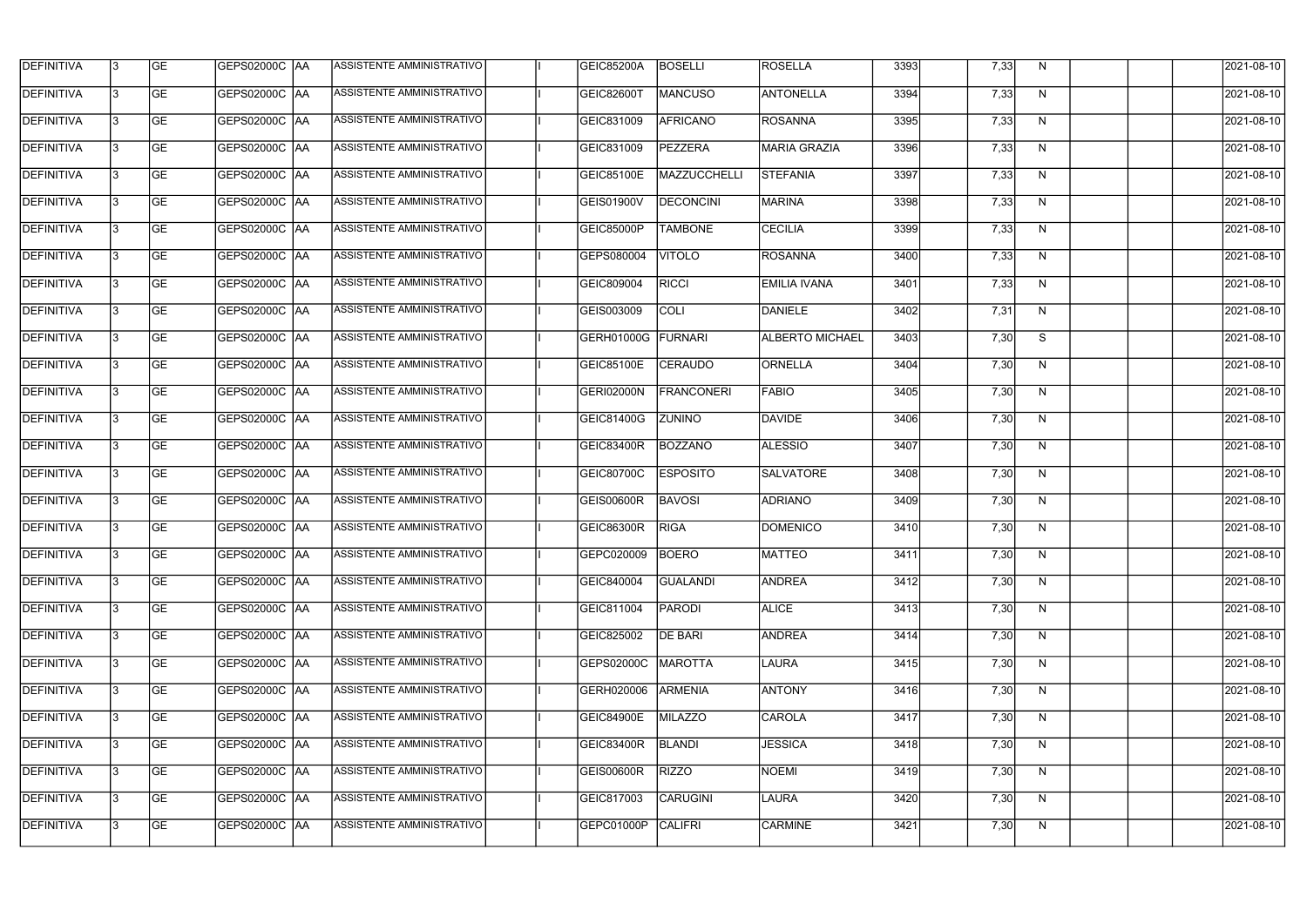| <b>DEFINITIVA</b> | 13  | <b>GE</b> | GEPS02000C  AA       | ASSISTENTE AMMINISTRATIVO        | GEIC83400R         | <b>CHIOSSONE</b>   | <b>GIULIA</b>         | 3422 | 7,30 | N.           | 2021-08-10 |
|-------------------|-----|-----------|----------------------|----------------------------------|--------------------|--------------------|-----------------------|------|------|--------------|------------|
| DEFINITIVA        | l3  | <b>GE</b> | GEPS02000C  AA       | ASSISTENTE AMMINISTRATIVO        | GEIC82600T         | MARMORATO          | <b>VERDIANA</b>       | 3423 | 7,30 | N            | 2021-08-10 |
| <b>DEFINITIVA</b> | l3  | <b>GE</b> | <b>GEPS02000C AA</b> | ASSISTENTE AMMINISTRATIVO        | GEIS003009         | <b>RICCIO</b>      | <b>CLAUDIA</b>        | 3424 | 7,30 | N            | 2021-08-10 |
| <b>DEFINITIVA</b> | l3  | <b>GE</b> | <b>GEPS02000C AA</b> | ASSISTENTE AMMINISTRATIVO        | GEIC85100E         | <b>ASSANDRI</b>    | <b>CHIARA</b>         | 3425 | 7,30 | $\mathsf{N}$ | 2021-08-10 |
| <b>DEFINITIVA</b> | l3  | <b>GE</b> | GEPS02000C AA        | ASSISTENTE AMMINISTRATIVO        | <b>GEIC80500R</b>  | <b>RIGA</b>        | <b>VITTORIO</b>       | 3426 | 7,30 | N            | 2021-08-10 |
| <b>DEFINITIVA</b> | IЗ  | <b>GE</b> | <b>GEPS02000C AA</b> | <b>ASSISTENTE AMMINISTRATIVO</b> | GEIC81300Q         | <b>OTTONELLO</b>   | <b>FABIO</b>          | 3427 | 7,30 | N            | 2021-08-10 |
| <b>DEFINITIVA</b> | l3  | <b>GE</b> | <b>GEPS02000C AA</b> | <b>ASSISTENTE AMMINISTRATIVO</b> | <b>GEIC85100E</b>  | <b>TROVATO</b>     | <b>ANGELICA</b>       | 3428 | 7,30 | N            | 2021-08-10 |
| <b>DEFINITIVA</b> | l3  | <b>GE</b> | GEPS02000C AA        | ASSISTENTE AMMINISTRATIVO        | <b>GEIC86400L</b>  | <b>REO</b>         | <b>ALESSANDRA</b>     | 3429 | 7,30 | N            | 2021-08-10 |
| <b>DEFINITIVA</b> | l3  | <b>GE</b> | GEPS02000C   AA      | ASSISTENTE AMMINISTRATIVO        | <b>GEIC85000P</b>  | <b>MARIOTTI</b>    | <b>GIUSEPPE</b>       | 3430 | 7,27 | S            | 2021-08-10 |
| <b>DEFINITIVA</b> | l3  | <b>GE</b> | GEPS02000C AA        | ASSISTENTE AMMINISTRATIVO        | GEIC809004         | <b>PALERMO</b>     | <b>MARIA GIOVANNA</b> | 3431 | 7,27 | N            | 2021-08-10 |
| <b>DEFINITIVA</b> | l3  | <b>GE</b> | GEPS02000C AA        | ASSISTENTE AMMINISTRATIVO        | GEPS080004         | <b>SPERANDIO</b>   | <b>CLAUDIO</b>        | 3432 | 7,27 | N            | 2021-08-10 |
| <b>DEFINITIVA</b> | 13  | <b>GE</b> | GEPS02000C AA        | ASSISTENTE AMMINISTRATIVO        | GEIC811004         | <b>LOGOTETA</b>    | <b>GIOVANNA MARIA</b> | 3433 | 7,25 | $\mathsf{N}$ | 2021-08-10 |
| <b>DEFINITIVA</b> | IЗ  | <b>GE</b> | GEPS02000C AA        | ASSISTENTE AMMINISTRATIVO        | GEIS004005         | <b>TRIMBOLI</b>    | MARTINA               | 3434 | 7,25 | N            | 2021-08-10 |
| <b>DEFINITIVA</b> | l3  | <b>GE</b> | GEPS02000C AA        | ASSISTENTE AMMINISTRATIVO        | GEPS02000C         | <b>GRILLEA</b>     | <b>STEFANIA</b>       | 3435 | 7,25 | N            | 2021-08-10 |
| <b>DEFINITIVA</b> | l3  | <b>GE</b> | GEPS02000C AA        | ASSISTENTE AMMINISTRATIVO        | GEIC838004         | <b>ROSSI</b>       | <b>FEDERICO</b>       | 3436 | 7,22 | N            | 2021-08-10 |
| <b>DEFINITIVA</b> | IЗ  | <b>GE</b> | GEPS02000C  AA       | ASSISTENTE AMMINISTRATIVO        | GEIS01400Q         | <b>MASTRANGELO</b> | <b>MARTINA</b>        | 3437 | 7,21 | N            | 2021-08-10 |
| <b>DEFINITIVA</b> | l3  | <b>GE</b> | GEPS02000C  AA       | ASSISTENTE AMMINISTRATIVO        | GEPS080004         | <b>CALCAGNO</b>    | <b>GIANMARIO</b>      | 3438 | 7,21 | N            | 2021-08-10 |
| <b>DEFINITIVA</b> |     | <b>GE</b> | GEPS02000C AA        | ASSISTENTE AMMINISTRATIVO        | GEIC81400G         | <b>GALLIMBERTI</b> | <b>EMANUELE</b>       | 3439 | 7,20 | S            | 2021-08-10 |
| <b>DEFINITIVA</b> | IЗ  | GE        | GEPS02000C  AA       | <b>ASSISTENTE AMMINISTRATIVO</b> | GERI07000P         | <b>BUCCI</b>       | <b>MAURIZIO</b>       | 3440 | 7,20 | S.           | 2021-08-10 |
| <b>DEFINITIVA</b> | 13. | <b>GE</b> | GEPS02000C AA        | ASSISTENTE AMMINISTRATIVO        | GEIS003009         | <b>BARBERA</b>     | <b>ANTONINO</b>       | 3441 | 7,20 | S            | 2021-08-10 |
| <b>DEFINITIVA</b> | 13. | <b>GE</b> | <b>GEPS02000C AA</b> | ASSISTENTE AMMINISTRATIVO        | GEIC81200X         | CANGIAMILA         | NOEMI                 | 3442 | 7,20 | S            | 2021-08-10 |
| <b>DEFINITIVA</b> | 13. | <b>GE</b> | <b>GEPS02000C AA</b> | ASSISTENTE AMMINISTRATIVO        | <b>GEIC85100E</b>  | FERRARO            | <b>ROSARIO</b>        | 3443 | 7,20 | S            | 2021-08-10 |
| <b>DEFINITIVA</b> | 13  | <b>GE</b> | <b>GEPS02000C AA</b> | ASSISTENTE AMMINISTRATIVO        | GEIC83600C         | <b>MURGIA</b>      | <b>MANUELA</b>        | 3444 | 7,20 | S            | 2021-08-10 |
| <b>DEFINITIVA</b> | 13  | <b>GE</b> | GEPS02000C AA        | ASSISTENTE AMMINISTRATIVO        | <b>GEIC84900E</b>  | <b>TOSI</b>        | <b>ALICE</b>          | 3445 | 7,20 | S            | 2021-08-10 |
| <b>DEFINITIVA</b> | l3  | <b>GE</b> | GEPS02000C  AA       | ASSISTENTE AMMINISTRATIVO        | GEIC81900P         | <b>BRUZZONE</b>    | <b>ILARIA</b>         | 3446 | 7,20 | S            | 2021-08-10 |
| DEFINITIVA        | l3  | <b>GE</b> | GEPS02000C  AA       | ASSISTENTE AMMINISTRATIVO        | GERH01000G MATASSA |                    | <b>PIERO</b>          | 3447 | 7,20 | S            | 2021-08-10 |
| DEFINITIVA        | l3  | <b>GE</b> | GEPS02000C  AA       | ASSISTENTE AMMINISTRATIVO        | GERH020006         | PACE               | <b>FEDERICA</b>       | 3448 | 7,20 | S            | 2021-08-10 |
| <b>DEFINITIVA</b> | l3  | <b>GE</b> | GEPS02000C AA        | ASSISTENTE AMMINISTRATIVO        | GEPS02000C         | SANTARSIERE        | <b>GIADA</b>          | 3449 | 7,20 | S            | 2021-08-10 |
| <b>DEFINITIVA</b> | IЗ  | <b>GE</b> | GEPS02000C  AA       | ASSISTENTE AMMINISTRATIVO        | <b>GEIC83600C</b>  | <b>LONGO</b>       | DANIELE               | 3450 | 7,20 | S            | 2021-08-10 |
|                   |     |           |                      |                                  |                    |                    |                       |      |      |              |            |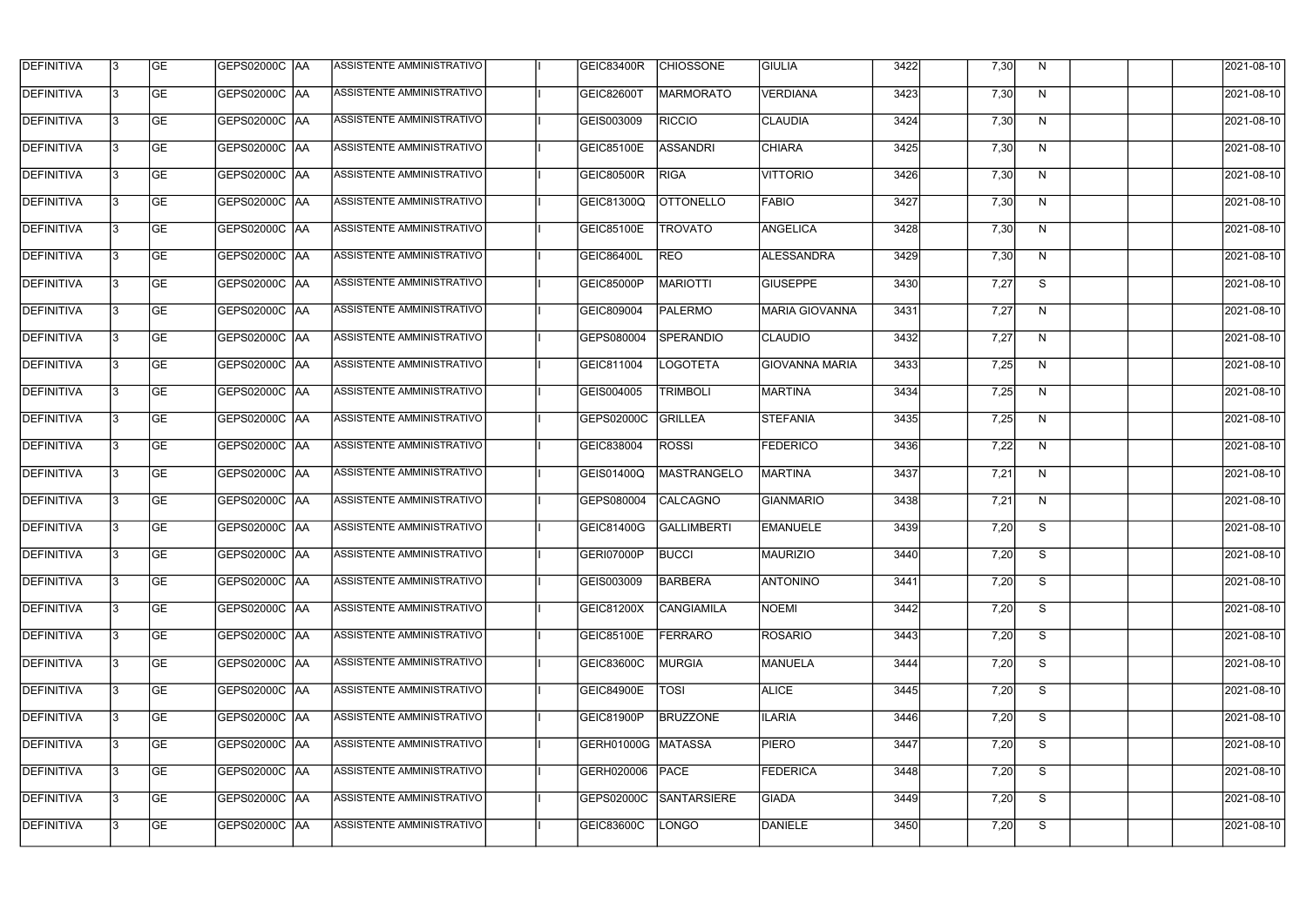| <b>DEFINITIVA</b> | l3  | <b>GE</b> | GEPS02000C  AA       | ASSISTENTE AMMINISTRATIVO        | GEIC84100X         | <b>ONORATO</b>                     | <b>MAIKOL</b><br><b>ALESSANDRO</b> | 3451 | 7,20 | N.           | 2021-08-10       |
|-------------------|-----|-----------|----------------------|----------------------------------|--------------------|------------------------------------|------------------------------------|------|------|--------------|------------------|
| DEFINITIVA        | l3  | <b>GE</b> | GEPS02000C  AA       | ASSISTENTE AMMINISTRATIVO        | GEIC80700C         | <b>ORMANDO</b>                     | <b>AURORA AGATHA</b>               | 3452 | 7,20 | N            | 2021-08-10       |
| DEFINITIVA        | l3  | <b>GE</b> | <b>GEPS02000C AA</b> | <b>ASSISTENTE AMMINISTRATIVO</b> | GEIC85200A         | <b>CATALANO</b>                    | <b>MARTINA</b>                     | 3453 | 7,20 | N            | 2021-08-10       |
| <b>DEFINITIVA</b> | l3  | <b>GE</b> | <b>GEPS02000C AA</b> | ASSISTENTE AMMINISTRATIVO        | GEIC81300Q         | <b>CANEPA</b>                      | <b>ANNA</b>                        | 3454 | 7,20 | $\mathsf{N}$ | 2021-08-10       |
| <b>DEFINITIVA</b> | l3  | <b>GE</b> | GEPS02000C  AA       | ASSISTENTE AMMINISTRATIVO        | GEIS004005         | <b>MANNA</b>                       | <b>ALESSANDRO</b><br><b>MARIA</b>  | 3455 | 7,20 | N            | 2021-08-10       |
| <b>DEFINITIVA</b> | IЗ  | <b>GE</b> | GEPS02000C AA        | <b>ASSISTENTE AMMINISTRATIVO</b> | GEIS01600B         | <b>MAGNASCO</b>                    | <b>GIORGIA</b>                     | 3456 | 7,20 | N            | 2021-08-10       |
| <b>DEFINITIVA</b> | l3  | <b>GE</b> | <b>GEPS02000C AA</b> | ASSISTENTE AMMINISTRATIVO        | <b>GEIC82300A</b>  | <b>DE NISI</b>                     | <b>FLAMINIA CAMILLA</b>            | 3457 | 7,20 | N            | 2021-08-10       |
| <b>DEFINITIVA</b> | l3  | <b>GE</b> | GEPS02000C AA        | ASSISTENTE AMMINISTRATIVO        | GEPM030004         | <b>GAMBINO</b>                     | GIORGIA                            | 3458 | 7,20 | N            | 2021-08-10       |
| <b>DEFINITIVA</b> | l3  | <b>GE</b> | GEPS02000C AA        | ASSISTENTE AMMINISTRATIVO        | GEIS018003         | <b>MAMMANO</b>                     | <b>SAMUEL</b>                      | 3459 | 7,20 | N            | 2021-08-10       |
| <b>DEFINITIVA</b> | l3  | <b>GE</b> | GEPS02000C AA        | ASSISTENTE AMMINISTRATIVO        | GEIS01600B         | <b>CALIFANO</b>                    | LUIGI                              | 3460 | 7,20 | N            | 2021-08-10       |
| DEFINITIVA        | l3  | <b>GE</b> | GEPS02000C AA        | ASSISTENTE AMMINISTRATIVO        | GEIS00700L         | <b>TAMBURELLO</b>                  | DANILA                             | 3461 | 7,20 | N            | 2021-08-10       |
| <b>DEFINITIVA</b> | 13  | <b>GE</b> | GEPS02000C AA        | ASSISTENTE AMMINISTRATIVO        | GEIC804001         | GHISALBERTI                        | <b>BEATRICE</b>                    | 3462 | 7,20 | N            | 2021-08-10       |
| <b>DEFINITIVA</b> | l3  | <b>GE</b> | GEPS02000C AA        | ASSISTENTE AMMINISTRATIVO        | GEIS00700L         | <b>VERONESE</b><br><b>MARCENO'</b> | <b>CARLOTTA</b>                    | 3463 | 7,20 | N            | 2021-08-10       |
| <b>DEFINITIVA</b> | l3  | <b>GE</b> | GEPS02000C AA        | ASSISTENTE AMMINISTRATIVO        | GEPM030004         | <b>SARANDREA</b>                   | <b>ALICE</b>                       | 3464 | 7,20 | N            | 2021-08-10       |
| <b>DEFINITIVA</b> | 13  | <b>GE</b> | GEPS02000C AA        | ASSISTENTE AMMINISTRATIVO        | GEIC825002         | <b>PICCIURRO</b>                   | <b>ERIC</b>                        | 3465 | 7,20 | N            | 2021-08-10       |
| <b>DEFINITIVA</b> | l3  | <b>GE</b> |                      | ASSISTENTE AMMINISTRATIVO        | GEIS017007         | <b>FRAU</b>                        | <b>ANTONINO ETHAN</b>              | 3466 | 7,20 | N            | 2021-08-10       |
| <b>DEFINITIVA</b> | l3  | <b>GE</b> | GEPS02000C  AA       | ASSISTENTE AMMINISTRATIVO        | GEIC82300A         | <b>CALEMMA</b>                     | <b>CRISTINA</b>                    | 3467 | 7,20 | N            | 2021-08-10       |
| <b>DEFINITIVA</b> |     | <b>GE</b> | GEPS02000C  AA       | ASSISTENTE AMMINISTRATIVO        | <b>GEIC84100X</b>  | <b>GUARASCIO</b>                   | <b>ANTONELLA</b>                   | 3468 | 7,20 | N            | 2021-08-10       |
| <b>DEFINITIVA</b> | IЗ  | GE        | GEPS02000C  AA       | <b>ASSISTENTE AMMINISTRATIVO</b> | <b>GEIC85500T</b>  | <b>PINTUS</b>                      | GIULIA                             | 3469 | 7,20 | N,           | 2021-08-10       |
| <b>DEFINITIVA</b> | 13. | <b>GE</b> | GEPS02000C AA        | ASSISTENTE AMMINISTRATIVO        | <b>GEIC84200Q</b>  | <b>CASSINELLI</b>                  | <b>SARA</b>                        | 3470 | 7,20 | N            | 2021-08-10       |
| <b>DEFINITIVA</b> | 13  | <b>GE</b> | <b>GEPS02000C AA</b> | ASSISTENTE AMMINISTRATIVO        | GEIS018003         | <b>NERVI</b>                       | NICOLO'                            | 3471 | 7,20 | N            | 2021-08-10       |
| <b>DEFINITIVA</b> | 13. | <b>GE</b> | <b>GEPS02000C AA</b> | ASSISTENTE AMMINISTRATIVO        | GEIC82600T         | <b>LENTINI</b>                     | <b>ALESSANDRO</b>                  | 3472 | 7,20 | N            | $2021 - 08 - 10$ |
| <b>DEFINITIVA</b> | 13  | <b>GE</b> | GEPS02000C AA        | ASSISTENTE AMMINISTRATIVO        | <b>GEIC83500L</b>  | <b>ONEA</b>                        | <b>ANAMARIA</b>                    | 3473 | 7,20 | N            | 2021-08-10       |
| <b>DEFINITIVA</b> | 13  | <b>GE</b> | GEPS02000C AA        | ASSISTENTE AMMINISTRATIVO        | GERH01000G PATANE' |                                    | <b>CRISTIANO</b>                   | 3474 | 7,20 | N            | 2021-08-10       |
| <b>DEFINITIVA</b> | l3  | <b>GE</b> | GEPS02000C  AA       | ASSISTENTE AMMINISTRATIVO        | GERI07000P         | <b>BOTTONE</b>                     | KEROL                              | 3475 | 7,20 | N            | 2021-08-10       |
| DEFINITIVA        | l3  | <b>GE</b> | GEPS02000C  AA       | ASSISTENTE AMMINISTRATIVO        | <b>GEIC85200A</b>  | <b>LIGATO</b>                      | <b>GAIA</b>                        | 3476 | 7,20 | N            | 2021-08-10       |
| DEFINITIVA        | l3  | <b>GE</b> | GEPS02000C  AA       | ASSISTENTE AMMINISTRATIVO        | GEIC85000P         | <b>VITALE</b>                      | ARIANNA                            | 3477 | 7,20 | N            | 2021-08-10       |
| <b>DEFINITIVA</b> | l3  | <b>GE</b> | <b>GEPS02000C AA</b> | ASSISTENTE AMMINISTRATIVO        | GEIS01400Q         | <b>RUSSO</b>                       | <b>ANDREA</b>                      | 3478 | 7,20 | N            | 2021-08-10       |
| <b>DEFINITIVA</b> | IЗ  | <b>GE</b> | GEPS02000C  AA       | ASSISTENTE AMMINISTRATIVO        | GEIC82700N         | SILVAGNI                           | <b>VALERIA</b>                     | 3479 | 7,20 | N            | 2021-08-10       |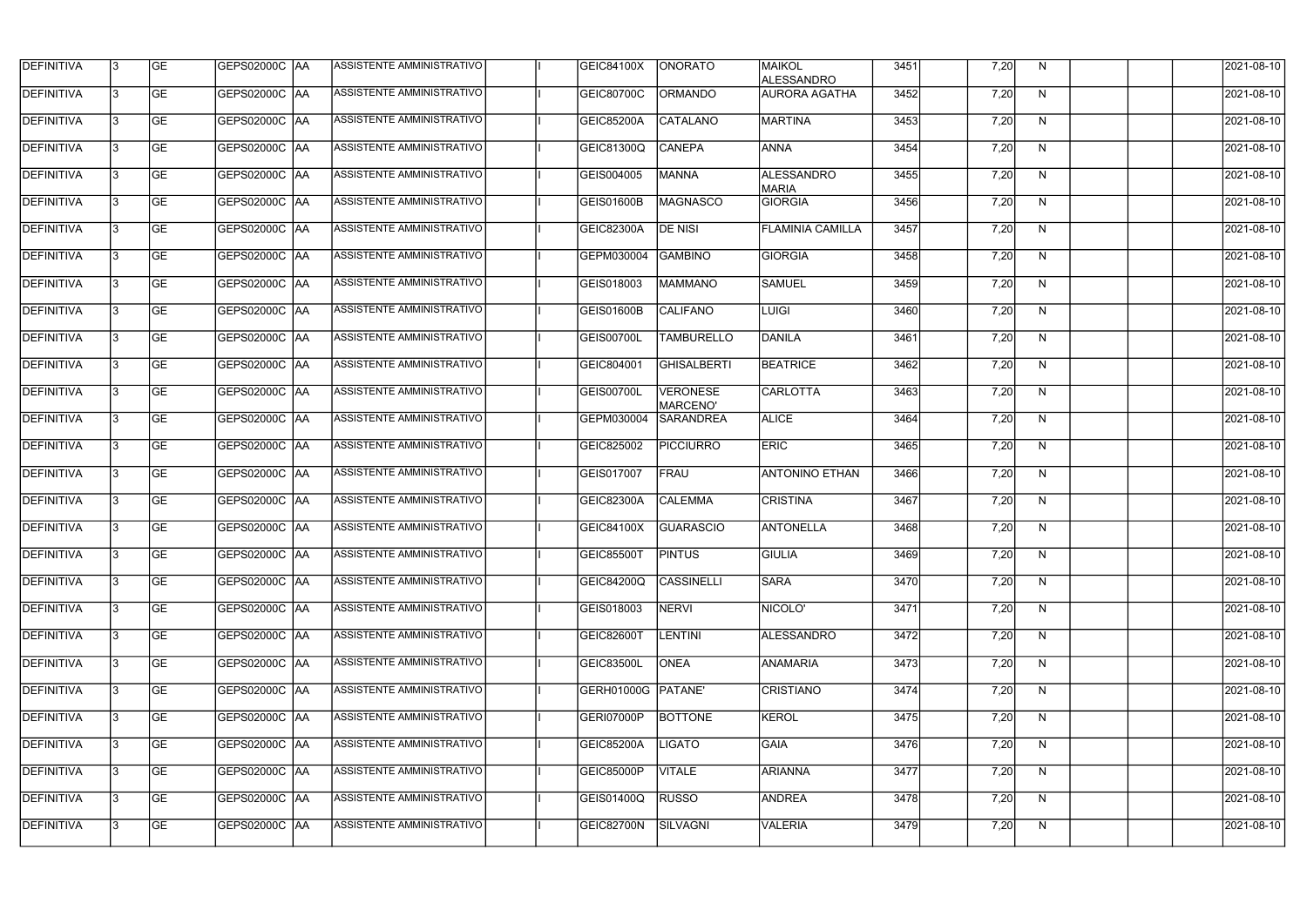| <b>DEFINITIVA</b> | 13  | <b>GE</b> | GEPS02000C  AA       | ASSISTENTE AMMINISTRATIVO        | GEPS030003          | <b>BRUNDO</b>                       | GIANLUCA          | 3480 | 7,20 | N. | 2021-08-10 |
|-------------------|-----|-----------|----------------------|----------------------------------|---------------------|-------------------------------------|-------------------|------|------|----|------------|
| DEFINITIVA        | l3  | <b>GE</b> | GEPS02000C  AA       | ASSISTENTE AMMINISTRATIVO        | GEIC81200X          | CAIAZZO                             | <b>UMBERTO</b>    | 3481 | 7,20 | N  | 2021-08-10 |
| <b>DEFINITIVA</b> | l3  | <b>GE</b> | <b>GEPS02000C AA</b> | ASSISTENTE AMMINISTRATIVO        | GEIC817003          | MAIOLO                              | <b>VALENTINA</b>  | 3482 | 7,20 | N  | 2021-08-10 |
| <b>DEFINITIVA</b> | 13  | <b>GE</b> | <b>GEPS02000C AA</b> | ASSISTENTE AMMINISTRATIVO        | GEIC83600C          | <b>BINI</b>                         | <b>ALESSIO</b>    | 3483 | 7,20 | N  | 2021-08-10 |
| <b>DEFINITIVA</b> | l3  | <b>GE</b> | GEPS02000C  AA       | ASSISTENTE AMMINISTRATIVO        | <b>GEIS01600B</b>   | <b>TESSORE</b>                      | PAOLO             | 3484 | 7,20 | N  | 2021-08-10 |
| <b>DEFINITIVA</b> | IЗ  | <b>GE</b> | GEPS02000C AA        | <b>ASSISTENTE AMMINISTRATIVO</b> | GEPS07000D          | GRANATA                             | <b>ALESSANDRO</b> | 3485 | 7,20 | N  | 2021-08-10 |
| <b>DEFINITIVA</b> | l3  | <b>GE</b> | <b>GEPS02000C AA</b> | <b>ASSISTENTE AMMINISTRATIVO</b> | <b>GEIC84900E</b>   | <b>CEGLIA</b>                       | <b>ANTONELLA</b>  | 3486 | 7,20 | N  | 2021-08-10 |
| <b>DEFINITIVA</b> | l3  | <b>GE</b> | GEPS02000C AA        | ASSISTENTE AMMINISTRATIVO        | <b>GEIC83400R</b>   | <b>LEDDA</b>                        | <b>DEBORAH</b>    | 3487 | 7,20 | N  | 2021-08-10 |
| <b>DEFINITIVA</b> | l3  | <b>GE</b> | GEPS02000C  AA       | ASSISTENTE AMMINISTRATIVO        | <b>GEIC85100E</b>   | <b>RICCO</b>                        | <b>GIORGIA</b>    | 3488 | 7,20 | N  | 2021-08-10 |
| <b>DEFINITIVA</b> | l3  | <b>GE</b> | GEPS02000C  AA       | ASSISTENTE AMMINISTRATIVO        | <b>GEIS01600B</b>   | <b>CAMPISI</b>                      | <b>SIMONE</b>     | 3489 | 7,20 | N  | 2021-08-10 |
| <b>DEFINITIVA</b> | l3  | <b>GE</b> | GEPS02000C AA        | ASSISTENTE AMMINISTRATIVO        | GEPC020009          | <b>CIOFFI</b>                       | <b>UMBERTO</b>    | 3490 | 7,20 | N  | 2021-08-10 |
| <b>DEFINITIVA</b> | 13  | <b>GE</b> | GEPS02000C  AA       | ASSISTENTE AMMINISTRATIVO        | GEPS17000A          | PUGLIATTI                           | SIMONE            | 3491 | 7,20 | N  | 2021-08-10 |
| <b>DEFINITIVA</b> | l3  | <b>GE</b> | GEPS02000C  AA       | ASSISTENTE AMMINISTRATIVO        | <b>GEIS00600R</b>   | <b>COSSU</b>                        | MANUELA           | 3492 | 7,20 | N  | 2021-08-10 |
| <b>DEFINITIVA</b> | l3  | <b>GE</b> | GEPS02000C AA        | ASSISTENTE AMMINISTRATIVO        | GEIC81400G          | PASTORINO                           | <b>ELISA</b>      | 3493 | 7,20 | N  | 2021-08-10 |
| <b>DEFINITIVA</b> | l3  | <b>GE</b> | GEPS02000C  AA       | ASSISTENTE AMMINISTRATIVO        | GEIS01600B          | SALCUNI                             | <b>FABRIZIO</b>   | 3494 | 7,20 | N  | 2021-08-10 |
| <b>DEFINITIVA</b> | IЗ  | <b>GE</b> | GEPS02000C  AA       | ASSISTENTE AMMINISTRATIVO        | GEIC85000P          | <b>BOCCONCELLO</b>                  | KATIA             | 3495 | 7,20 | N  | 2021-08-10 |
| <b>DEFINITIVA</b> | IЗ  | <b>GE</b> | GEPS02000C  AA       | ASSISTENTE AMMINISTRATIVO        | GEIC85100E          | MAGGIORE                            | <b>GIOVANNA</b>   | 3496 | 7,20 | N  | 2021-08-10 |
| <b>DEFINITIVA</b> |     | <b>GE</b> | GEPS02000C AA        | ASSISTENTE AMMINISTRATIVO        | GEIC83900X          | PASTORINO                           | MARIANGELA        | 3497 | 7,20 | N  | 2021-08-10 |
| <b>DEFINITIVA</b> | IЗ  | GE        | GEPS02000C  AA       | <b>ASSISTENTE AMMINISTRATIVO</b> | GETH020002  PACENZA |                                     | <b>ANTONELLA</b>  | 3498 | 7,20 | N, | 2021-08-10 |
| <b>DEFINITIVA</b> | 13. | <b>GE</b> | GEPS02000C AA        | ASSISTENTE AMMINISTRATIVO        | GEIC862001          | <b>BOTTONE</b>                      | LAURA             | 3499 | 7,17 | S  | 2021-08-10 |
| <b>DEFINITIVA</b> | 13  | <b>GE</b> | <b>GEPS02000C AA</b> | ASSISTENTE AMMINISTRATIVO        | GEIS02200P          | GAROFALO                            | <b>ROSITA</b>     | 3500 | 7,17 | S  | 2021-08-10 |
| <b>DEFINITIVA</b> | 13. | <b>GE</b> | <b>GEPS02000C AA</b> | ASSISTENTE AMMINISTRATIVO        | GEIC82100P          | <b>SALVAGGIO</b>                    | <b>ROSAMARIA</b>  | 3501 | 7,17 | S  | 2021-08-10 |
| <b>DEFINITIVA</b> | 13  | <b>GE</b> | <b>GEPS02000C AA</b> | ASSISTENTE AMMINISTRATIVO        | GEIC84200Q          | <b>BIZZOCCHI</b>                    | DANIELA           | 3502 | 7,17 | S  | 2021-08-10 |
| <b>DEFINITIVA</b> | 13  | <b>GE</b> | GEPS02000C AA        | ASSISTENTE AMMINISTRATIVO        | <b>GEIC82200E</b>   | <b>CHIOSSONE</b>                    | <b>ROBERTA</b>    | 3503 | 7,17 | S  | 2021-08-10 |
| <b>DEFINITIVA</b> | l3  | <b>GE</b> | GEPS02000C  AA       | ASSISTENTE AMMINISTRATIVO        | GEIC838004          | SIRI                                | MARCO             | 3504 | 7,17 | S  | 2021-08-10 |
| DEFINITIVA        | l3  | <b>GE</b> | GEPS02000C  AA       | ASSISTENTE AMMINISTRATIVO        | <b>GEIC84900E</b>   | <b>FANELLI</b>                      | <b>MARIA</b>      | 3505 | 7,17 | S  | 2021-08-10 |
| DEFINITIVA        | l3  | <b>GE</b> | GEPS02000C  AA       | ASSISTENTE AMMINISTRATIVO        | <b>GEIS01600B</b>   | <b>BOVIO</b>                        | <b>GIORGIO</b>    | 3506 | 7,17 | S  | 2021-08-10 |
| <b>DEFINITIVA</b> | l3  | <b>GE</b> | <b>GEPS02000C AA</b> | ASSISTENTE AMMINISTRATIVO        | <b>GEIC86300R</b>   | <b>LABIANCA</b>                     | <b>VALENTINA</b>  | 3507 | 7,17 | N  | 2021-08-10 |
| <b>DEFINITIVA</b> | Iз  | <b>GE</b> | GEPS02000C  AA       | ASSISTENTE AMMINISTRATIVO        | GEIC862001          | <b>LUBRANO DI</b><br><b>CICCONE</b> | DEBORAH           | 3508 | 7,17 | N  | 2021-08-10 |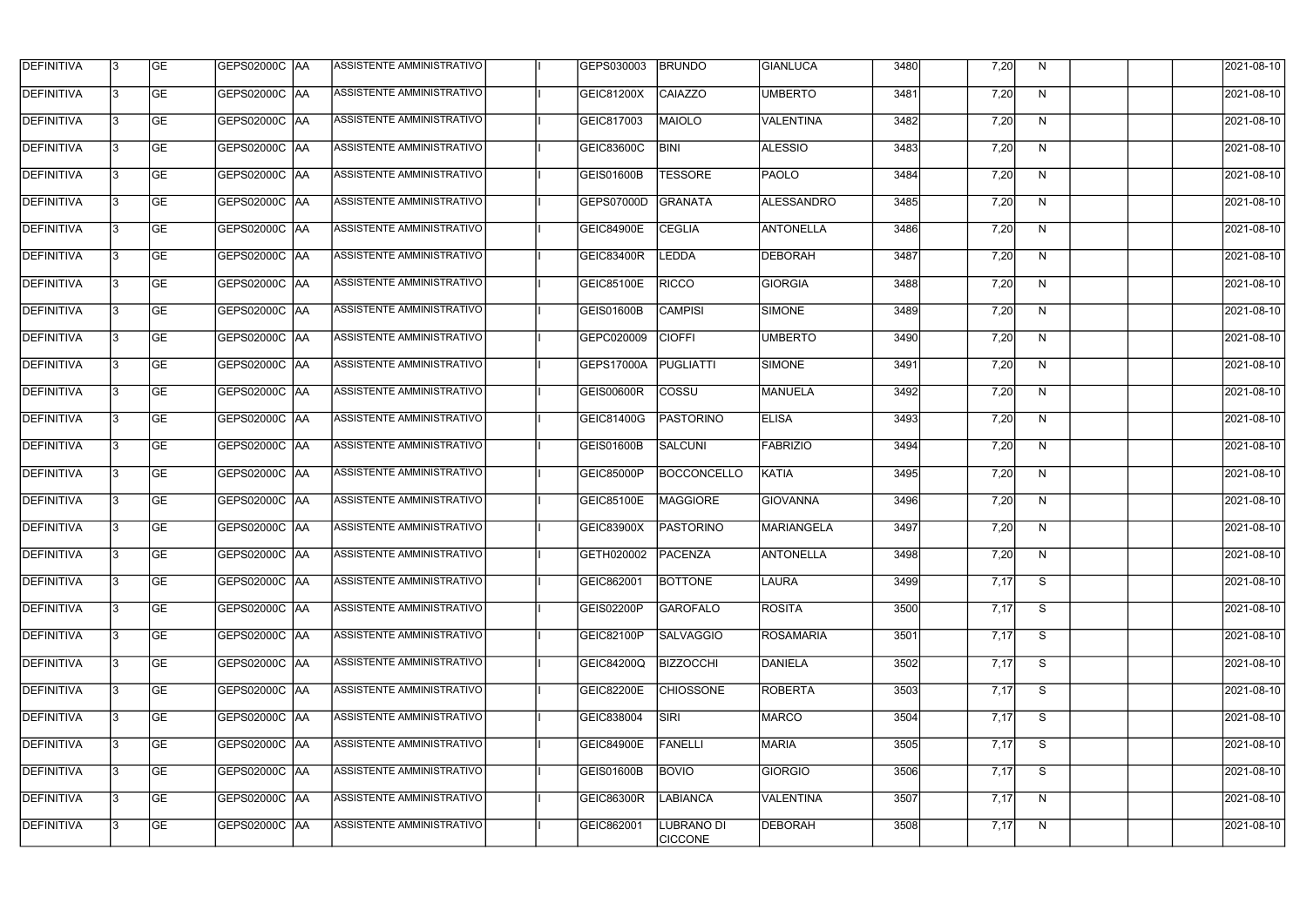| <b>DEFINITIVA</b> | 13  | <b>GE</b> | GEPS02000C AA        | ASSISTENTE AMMINISTRATIVO        | GEIC82000V         | <b>MANFRINI</b>  | <b>CHIARA</b>                       | 3509 | 7,17 | N            | 2021-08-10 |
|-------------------|-----|-----------|----------------------|----------------------------------|--------------------|------------------|-------------------------------------|------|------|--------------|------------|
| <b>DEFINITIVA</b> | l3  | <b>GE</b> | GEPS02000C AA        | ASSISTENTE AMMINISTRATIVO        | GEIC838004         | <b>MARASCO</b>   | <b>LOREDANA</b>                     | 3510 | 7,17 | N            | 2021-08-10 |
| <b>DEFINITIVA</b> | l3  | <b>GE</b> | GEPS02000C AA        | ASSISTENTE AMMINISTRATIVO        | <b>GEIC84900E</b>  | <b>NATI</b>      | <b>PAOLO</b>                        | 3511 | 7,17 | N            | 2021-08-10 |
| <b>DEFINITIVA</b> | l3  | <b>GE</b> | <b>GEPS02000C AA</b> | ASSISTENTE AMMINISTRATIVO        | <b>GEIC84700V</b>  | <b>IOVINO</b>    | <b>MARIA</b><br><b>AUSILIATRICE</b> | 3512 | 7,17 | $\mathsf{N}$ | 2021-08-10 |
| <b>DEFINITIVA</b> | l3  | <b>GE</b> | <b>GEPS02000C AA</b> | ASSISTENTE AMMINISTRATIVO        | GEIC83600C         | <b>TURANO</b>    | <b>MARIA</b>                        | 3513 | 7,17 | N            | 2021-08-10 |
| <b>DEFINITIVA</b> | l3  | <b>GE</b> | <b>GEPS02000C AA</b> | <b>ASSISTENTE AMMINISTRATIVO</b> | GEPS02000C         | <b>BOI</b>       | NADIA                               | 3514 | 7,17 | N            | 2021-08-10 |
| <b>DEFINITIVA</b> | l3  | <b>GE</b> | GEPS02000C AA        | ASSISTENTE AMMINISTRATIVO        | <b>GEIC85200A</b>  | <b>DI BELLO</b>  | <b>ALESSANDRA</b>                   | 3515 | 7,15 | N            | 2021-08-10 |
| <b>DEFINITIVA</b> | l3  | <b>GE</b> | <b>GEPS02000C AA</b> | ASSISTENTE AMMINISTRATIVO        | GEPC020009         | <b>LOIA</b>      | <b>CATERINA</b>                     | 3516 | 7,15 | N            | 2021-08-10 |
| <b>DEFINITIVA</b> |     | <b>GE</b> |                      | ASSISTENTE AMMINISTRATIVO        | GERI07000P         | <b>IACONO</b>    | <b>FAUSTO</b>                       | 3517 | 7,15 | N            | 2021-08-10 |
| <b>DEFINITIVA</b> | l3  | <b>GE</b> | GEPS02000C  AA       | ASSISTENTE AMMINISTRATIVO        | GEPS050008         | <b>COGNO</b>     | MANUELA                             | 3518 | 7,10 | S            | 2021-08-10 |
| <b>DEFINITIVA</b> | 13  | <b>GE</b> | GEPS02000C AA        | ASSISTENTE AMMINISTRATIVO        | GEIS00600R         | <b>CARTA</b>     | <b>ANGELA</b>                       | 3519 | 7,10 | S            | 2021-08-10 |
| <b>DEFINITIVA</b> | l3  | <b>GE</b> |                      | ASSISTENTE AMMINISTRATIVO        | <b>GEIC84900E</b>  | <b>SCALA</b>     | FRANCESCA                           | 3520 | 7,10 | S            | 2021-08-10 |
| <b>DEFINITIVA</b> | l3  | <b>GE</b> | GEPS02000C AA        | ASSISTENTE AMMINISTRATIVO        | GERH020006         | <b>QUATTRONE</b> | <b>ANNA</b>                         | 3521 | 7,10 | S            | 2021-08-10 |
| <b>DEFINITIVA</b> | l3  | <b>GE</b> | GEPS02000C  AA       | ASSISTENTE AMMINISTRATIVO        | GEPS030003         | NOERA            | <b>CECILIA MARIA</b>                | 3522 | 7,10 | S            | 2021-08-10 |
| <b>DEFINITIVA</b> | l3  | <b>GE</b> | GEPS02000C  AA       | ASSISTENTE AMMINISTRATIVO        | GEIC809004         | <b>PIRAS</b>     | <b>SIMONA</b>                       | 3523 | 7,10 | S            | 2021-08-10 |
| <b>DEFINITIVA</b> | IЗ  | <b>GE</b> |                      | ASSISTENTE AMMINISTRATIVO        | GERH020006         | <b>BRUNELLI</b>  | <b>EROL</b>                         | 3524 | 7,10 | N            | 2021-08-10 |
| <b>DEFINITIVA</b> | I3  | <b>GE</b> | GEPS02000C  AA       | ASSISTENTE AMMINISTRATIVO        | GEIC853006         | <b>FERRARESE</b> | <b>BRUNA</b>                        | 3525 | 7,10 | N            | 2021-08-10 |
| DEFINITIVA        |     | <b>GE</b> |                      | ASSISTENTE AMMINISTRATIVO        | GERI02000N         | NOTARO           | <b>GIUSEPPE</b>                     | 3526 | 7,10 | N            | 2021-08-10 |
| <b>DEFINITIVA</b> | 13  | <b>GE</b> | GEPS02000C  AA       | ASSISTENTE AMMINISTRATIVO        | GEIS018003         | <b>BAVETTA</b>   | <b>ELIANA MARIA</b>                 | 3527 | 7,10 | N            | 2021-08-10 |
| <b>DEFINITIVA</b> | 13  | <b>GE</b> | <b>GEPS02000C AA</b> | ASSISTENTE AMMINISTRATIVO        | GEIS01600B         | MAGNASCO         | <b>CHIARA</b>                       | 3528 | 7,10 | N            | 2021-08-10 |
| <b>DEFINITIVA</b> | 13  | <b>GE</b> | GEPS02000C  AA       | ASSISTENTE AMMINISTRATIVO        | <b>GEIS00100N</b>  | <b>DE ROSA</b>   | <b>MARIO</b>                        | 3529 | 7,10 | N            | 2021-08-10 |
| <b>DEFINITIVA</b> | 13. | <b>GE</b> | <b>GEPS02000C AA</b> | ASSISTENTE AMMINISTRATIVO        | <b>GEIC85200A</b>  | <b>ARTOSI</b>    | <b>ARIANNA</b>                      | 3530 | 7,10 | N            | 2021-08-10 |
| <b>DEFINITIVA</b> | 13  | <b>GE</b> | GEPS02000C AA        | ASSISTENTE AMMINISTRATIVO        | GEIC840004         | <b>MORABITO</b>  | MARTINA                             | 3531 | 7,10 | N            | 2021-08-10 |
| <b>DEFINITIVA</b> | 13  | <b>GE</b> | GEPS02000C  AA       | ASSISTENTE AMMINISTRATIVO        | <b>GEIC84200Q</b>  | URSO             | <b>ANASTASIA</b>                    | 3532 | 7,10 | N            | 2021-08-10 |
| <b>DEFINITIVA</b> | IЗ  | <b>GE</b> | GEPS02000C  AA       | ASSISTENTE AMMINISTRATIVO        | GEPM04000P         | ROMEO            | <b>EMILIA</b>                       | 3533 | 7,10 | N            | 2021-08-10 |
| DEFINITIVA        | IЗ  | <b>GE</b> | GEPS02000C  AA       | ASSISTENTE AMMINISTRATIVO        | GERH020006         | <b>TESORIERE</b> | <b>GIULIA</b>                       | 3534 | 7,10 | N            | 2021-08-10 |
| <b>DEFINITIVA</b> | l3  | <b>GE</b> | GEPS02000C  AA       | ASSISTENTE AMMINISTRATIVO        | GEPS02000C         | <b>RIVAROLI</b>  | <b>FEDERICO</b>                     | 3535 | 7,10 | N            | 2021-08-10 |
| <b>DEFINITIVA</b> | 13. | <b>GE</b> | GEPS02000C  AA       | ASSISTENTE AMMINISTRATIVO        | GEPC020009         | FANNUNZA         | MELANIA                             | 3536 | 7,10 | N            | 2021-08-10 |
| <b>DEFINITIVA</b> | IЗ  | <b>GE</b> | GEPS02000C  AA       | ASSISTENTE AMMINISTRATIVO        | GERH01000G VONELLA |                  | LETIZIA                             | 3537 | 7,10 | N            | 2021-08-10 |
|                   |     |           |                      |                                  |                    |                  |                                     |      |      |              |            |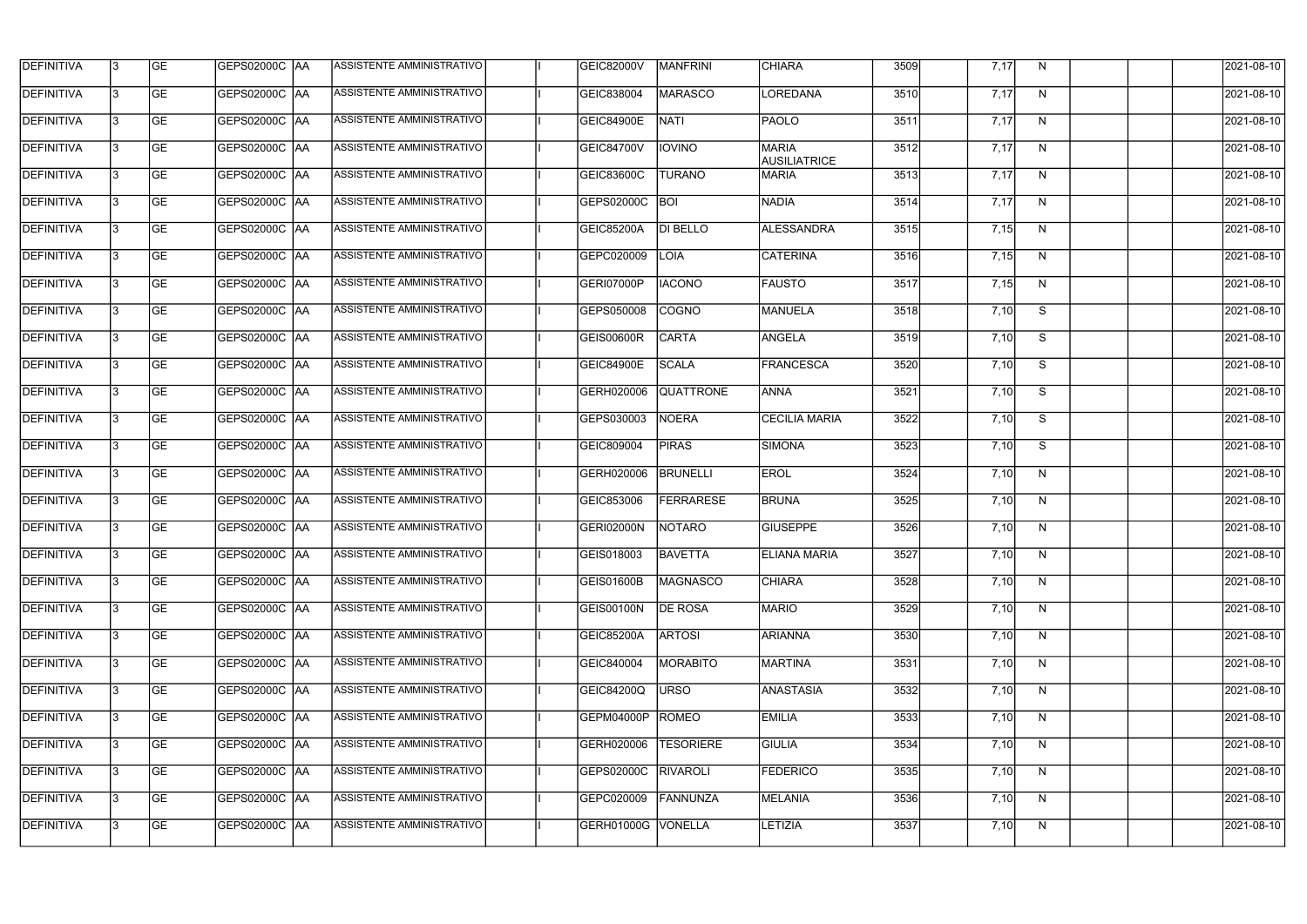| <b>DEFINITIVA</b> | 13 | GE        | GEPS02000C  AA       | ASSISTENTE AMMINISTRATIVO        | <b>GEIC84200Q</b> | <b>AMBESI</b>      | <b>ILARIA</b>         | 3538 | 7,10 | N, | 2021-08-10       |
|-------------------|----|-----------|----------------------|----------------------------------|-------------------|--------------------|-----------------------|------|------|----|------------------|
| <b>DEFINITIVA</b> | IЗ | GE        | GEPS02000C   AA      | ASSISTENTE AMMINISTRATIVO        | <b>GEIC85000P</b> | MAURIZI            | MANUELA               | 3539 | 7,10 | N  | 2021-08-10       |
| <b>DEFINITIVA</b> | 13 | <b>GE</b> | GEPS02000C AA        | ASSISTENTE AMMINISTRATIVO        | GEIC861005        | <b>DI TERLIZZI</b> | MARTINA               | 3540 | 7,10 | N  | 2021-08-10       |
| <b>DEFINITIVA</b> | l3 | <b>GE</b> | <b>GEPS02000C AA</b> | ASSISTENTE AMMINISTRATIVO        | GETH020002        | <b>RUVOLO</b>      | MARCELLA AGATA        | 3541 | 7,10 | N  | 2021-08-10       |
| <b>DEFINITIVA</b> | l3 | GE        | GEPS02000C AA        | ASSISTENTE AMMINISTRATIVO        | <b>GEIC82200E</b> | <b>TERSITTI</b>    | <b>MARTINA</b>        | 3542 | 7,10 | N  | 2021-08-10       |
| <b>DEFINITIVA</b> | l3 | <b>GE</b> | <b>GEPS02000C AA</b> | <b>ASSISTENTE AMMINISTRATIVO</b> | <b>GEIC83900X</b> | GASPARINI          | <b>ELISA</b>          | 3543 | 7,10 | N  | 2021-08-10       |
| <b>DEFINITIVA</b> | l3 | <b>GE</b> | GEPS02000C AA        | ASSISTENTE AMMINISTRATIVO        | GEPS080004        | CANNAVINO          | <b>SARA</b>           | 3544 | 7,10 | N  | 2021-08-10       |
| <b>DEFINITIVA</b> | l3 | <b>GE</b> | GEPS02000C AA        | <b>ASSISTENTE AMMINISTRATIVO</b> | GEIC831009        | <b>BADOLATO</b>    | VALENTINA             | 3545 | 7,10 | N  | 2021-08-10       |
| <b>DEFINITIVA</b> | l3 | <b>GE</b> | GEPS02000C AA        | ASSISTENTE AMMINISTRATIVO        | GEIC816007        | GIORDANO           | <b>ANNA</b>           | 3546 | 7,10 | N  | 2021-08-10       |
| <b>DEFINITIVA</b> | l3 | GE        | GEPS02000C   AA      | ASSISTENTE AMMINISTRATIVO        | <b>GEIC84900E</b> | <b>PARODI</b>      | <b>GIULIA</b>         | 3547 | 7,10 | N  | 2021-08-10       |
| <b>DEFINITIVA</b> | 13 | GE        | GEPS02000C AA        | ASSISTENTE AMMINISTRATIVO        | GEIC80700C        | <b>CARROZZA</b>    | <b>FRANCESCA</b>      | 3548 | 7,10 | N  | 2021-08-10       |
| <b>DEFINITIVA</b> | l3 | <b>GE</b> | GEPS02000C AA        | <b>ASSISTENTE AMMINISTRATIVO</b> | GEIC811004        | DONDERO            | LUCA                  | 3549 | 7,10 | N  | 2021-08-10       |
| <b>DEFINITIVA</b> | l3 | GE        | GEPS02000C  AA       | ASSISTENTE AMMINISTRATIVO        | <b>GEIC85000P</b> | <b>DE BELLO</b>    | <b>SERENA</b>         | 3550 | 7,10 | N  | 2021-08-10       |
| <b>DEFINITIVA</b> | l3 | <b>GE</b> | GEPS02000C AA        | ASSISTENTE AMMINISTRATIVO        | GEIS004005        | NUCERA             | <b>FABIO</b>          | 3551 | 7,10 | N  | 2021-08-10       |
| <b>DEFINITIVA</b> | l3 | <b>GE</b> | GEPS02000C AA        | ASSISTENTE AMMINISTRATIVO        | GEIC83600C        | <b>PAPALIA</b>     | <b>MATTEO</b>         | 3552 | 7,10 | N  | 2021-08-10       |
| <b>DEFINITIVA</b> | 13 | GE        | GEPS02000C AA        | ASSISTENTE AMMINISTRATIVO        | GEIC838004        | <b>TURCO</b>       | <b>MARIA</b>          | 3553 | 7,10 | N  | 2021-08-10       |
| <b>DEFINITIVA</b> | l3 | <b>GE</b> | GEPS02000C   AA      | ASSISTENTE AMMINISTRATIVO        | GEIS004005        | <b>VERGANO</b>     | <b>ENRICO</b>         | 3554 | 7,10 | N  | 2021-08-10       |
| <b>DEFINITIVA</b> | IЗ | <b>GE</b> | GEPS02000C AA        | ASSISTENTE AMMINISTRATIVO        | GEPS07000D        | LAZZANO            | <b>PAOLA</b>          | 3555 | 7,10 | N  | 2021-08-10       |
| <b>DEFINITIVA</b> | IЗ | GE        | GEPS02000C  AA       | <b>ASSISTENTE AMMINISTRATIVO</b> | <b>GEIS01600B</b> | <b>GRASSO</b>      | <b>LAURA</b>          | 3556 | 7,10 | N, | 2021-08-10       |
| <b>DEFINITIVA</b> | l3 | GE        | GEPS02000C AA        | ASSISTENTE AMMINISTRATIVO        | GEPC020009        | <b>ODDO</b>        | <b>CARINA MILENA</b>  | 3557 | 7,10 | N  | 2021-08-10       |
| <b>DEFINITIVA</b> | l3 | GE        | GEPS02000C AA        | ASSISTENTE AMMINISTRATIVO        | GEIC808008        | <b>PRESA</b>       | <b>ALESSIA</b>        | 3558 | 7,10 | N  | 2021-08-10       |
| <b>DEFINITIVA</b> | 13 | <b>GE</b> | GEPS02000C AA        | ASSISTENTE AMMINISTRATIVO        | GEPM04000P        | SCANDALE           | <b>EMILIO ANTONIO</b> | 3559 | 7,10 | N  | $2021 - 08 - 10$ |
| <b>DEFINITIVA</b> | l3 | <b>GE</b> | GEPS02000C AA        | ASSISTENTE AMMINISTRATIVO        | GEIS018003        | AMARO              | <b>FABIO</b>          | 3560 | 7,10 | N  | 2021-08-10       |
| <b>DEFINITIVA</b> | 13 | <b>GE</b> | GEPS02000C AA        | ASSISTENTE AMMINISTRATIVO        | <b>GEIS00600R</b> | <b>ZENADOCCHIO</b> | <b>ELISA</b>          | 3561 | 7,10 | N  | 2021-08-10       |
| <b>DEFINITIVA</b> | l3 | <b>GE</b> | GEPS02000C  AA       | ASSISTENTE AMMINISTRATIVO        | GEIC808008        | <b>FALCONE</b>     | <b>EMILIO</b>         | 3562 | 7,10 | N  | 2021-08-10       |
| <b>DEFINITIVA</b> | l3 | <b>GE</b> | GEPS02000C  AA       | ASSISTENTE AMMINISTRATIVO        | <b>GEIC81300Q</b> | STALTARI           | BARBARA               | 3563 | 7,10 | N  | 2021-08-10       |
| <b>DEFINITIVA</b> | l3 | GE        | GEPS02000C  AA       | ASSISTENTE AMMINISTRATIVO        | GEIC81200X        | <b>LABANCA</b>     | <b>NICOLA</b>         | 3564 | 7,10 | N  | 2021-08-10       |
| <b>DEFINITIVA</b> | l3 | GE        | GEPS02000C AA        | ASSISTENTE AMMINISTRATIVO        | GEIS004005        | <b>CAPUTO</b>      | ANGIOLINO             | 3565 | 7,10 | N  | 2021-08-10       |
| <b>DEFINITIVA</b> | l3 | GE        | GEPS02000C AA        | ASSISTENTE AMMINISTRATIVO        | GEIC83900X        | BARBATO            | ANNA                  | 3566 | 7,03 | N  | 2021-08-10       |
|                   |    |           |                      |                                  |                   |                    |                       |      |      |    |                  |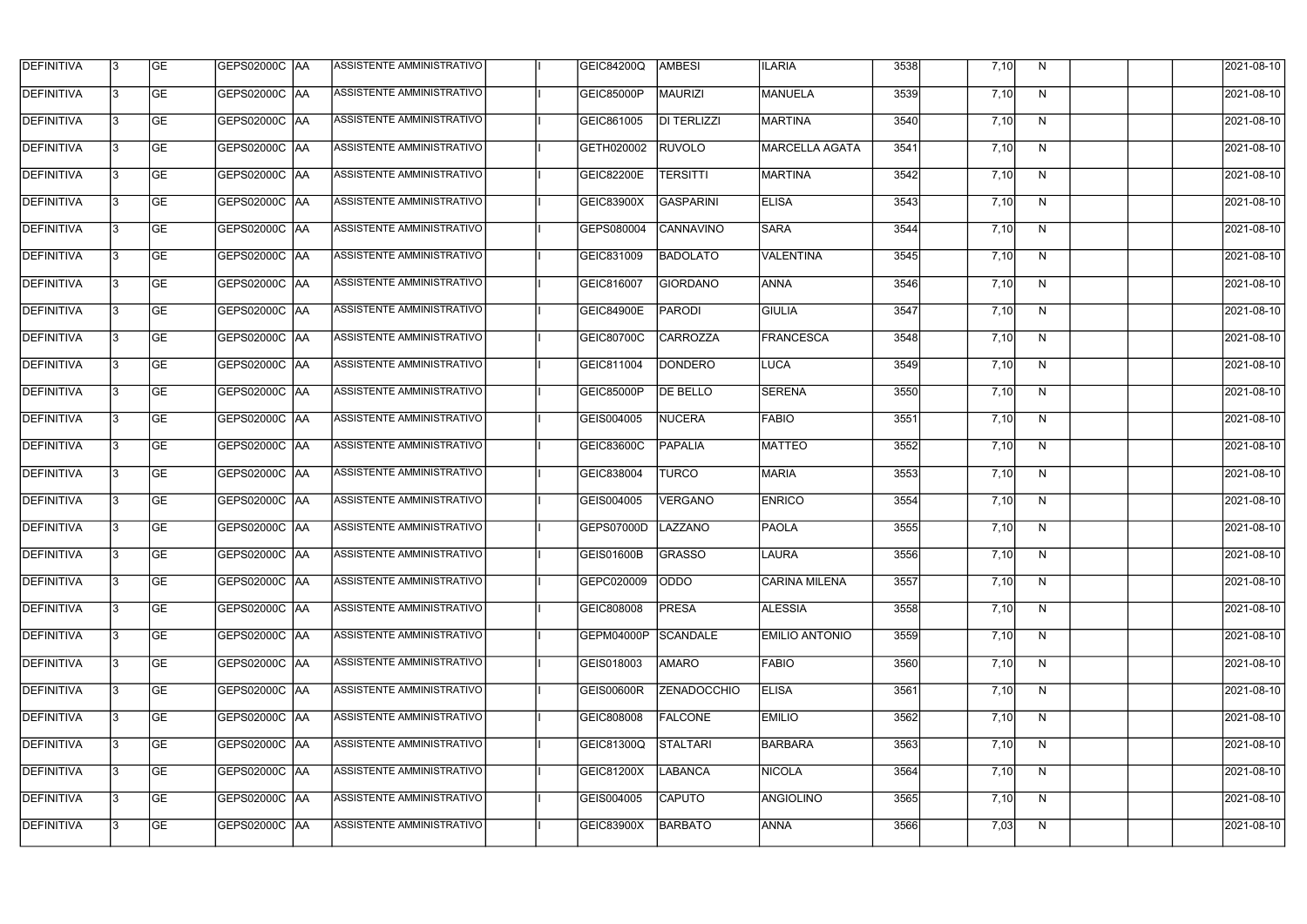| <b>DEFINITIVA</b> | 13 | GE        | GEPS02000C AA          | ASSISTENTE AMMINISTRATIVO        | GEIC81900P        | <b>COVELLI</b>   | <b>ANTONELLA</b>     | 3567 | 7,02           | S. | 2021-08-10       |
|-------------------|----|-----------|------------------------|----------------------------------|-------------------|------------------|----------------------|------|----------------|----|------------------|
| <b>DEFINITIVA</b> | IЗ | GE        | GEPS02000C   AA        | ASSISTENTE AMMINISTRATIVO        | <b>GEIC84700V</b> | SALOMONE         | <b>ANTONELLA</b>     | 3568 |                | S  | 2021-08-10       |
| <b>DEFINITIVA</b> | 13 | GE        | GEPS02000C AA          | ASSISTENTE AMMINISTRATIVO        | <b>GEIC84900E</b> | SANTINI          | <b>PAOLA</b>         | 3569 |                | S  | 2021-08-10       |
| <b>DEFINITIVA</b> | l3 | <b>GE</b> | <b>GEPS02000C AA</b>   | ASSISTENTE AMMINISTRATIVO        | <b>GEIS00700L</b> | <b>REITANO</b>   | <b>ROSARIO</b>       | 3570 | 7              | S  | 2021-08-10       |
| <b>DEFINITIVA</b> | l3 | GE        | GEPS02000C AA          | <b>ASSISTENTE AMMINISTRATIVO</b> | GEIS011008        | <b>SANTORO</b>   | <b>PAOLO</b>         | 3571 |                | S  | 2021-08-10       |
| <b>DEFINITIVA</b> | l3 | <b>GE</b> | GEPS02000C AA          | <b>ASSISTENTE AMMINISTRATIVO</b> | <b>GEIC83900X</b> | <b>BARALIS</b>   | STEFANIA             | 3572 | $\overline{7}$ | S  | 2021-08-10       |
| <b>DEFINITIVA</b> | l3 | <b>GE</b> | GEPS02000C AA          | ASSISTENTE AMMINISTRATIVO        | GEIC85100E        | <b>SAVELLA</b>   | FLORINDA             | 3573 |                | S  | 2021-08-10       |
| <b>DEFINITIVA</b> | l3 | <b>GE</b> | GEPS02000C AA          | <b>ASSISTENTE AMMINISTRATIVO</b> | GEIC840004        | <b>D'ANIELLO</b> | <b>BARBARA</b>       | 3574 |                | S  | 2021-08-10       |
| <b>DEFINITIVA</b> | l3 | <b>GE</b> | GEPS02000C  AA         | ASSISTENTE AMMINISTRATIVO        | GEIC816007        | <b>CINTI</b>     | <b>VALERIA</b>       | 3575 |                | S  | 2021-08-10       |
| <b>DEFINITIVA</b> | l3 | GE        | GEPS02000C   AA        | ASSISTENTE AMMINISTRATIVO        | GEIS004005        | LAZZERINI        | LAURA                | 3576 |                | S  | 2021-08-10       |
| <b>DEFINITIVA</b> | 13 | <b>GE</b> | GEPS02000C AA          | ASSISTENTE AMMINISTRATIVO        | GEVC010002        | URGEGHE          | LORENZA              | 3577 |                | S  | 2021-08-10       |
| <b>DEFINITIVA</b> | l3 | <b>GE</b> | GEPS02000C AA          | ASSISTENTE AMMINISTRATIVO        | GEIC837008        | MAIOLO           | DEBORAH              | 3578 | 7              | S  | 2021-08-10       |
| <b>DEFINITIVA</b> | l3 | GE        | <b>GEPS02000C   AA</b> | ASSISTENTE AMMINISTRATIVO        | GEPC020009        | <b>SACCO</b>     | <b>ROBERTA</b>       | 3579 |                | S  | 2021-08-10       |
| <b>DEFINITIVA</b> | l3 | <b>GE</b> | GEPS02000C AA          | ASSISTENTE AMMINISTRATIVO        | GEIS017007        | <b>BURGAZZI</b>  | MARIA LUISA          | 3580 | $\overline{7}$ | S  | 2021-08-10       |
| <b>DEFINITIVA</b> | l3 | <b>GE</b> | GEPS02000C AA          | ASSISTENTE AMMINISTRATIVO        | <b>GEIC85200A</b> | <b>DEL SORDO</b> | GAETANA              | 3581 |                | S  | 2021-08-10       |
| <b>DEFINITIVA</b> | 13 | GE        | GEPS02000C AA          | ASSISTENTE AMMINISTRATIVO        | GEIC809004        | <b>DAVERIO</b>   | LORENZO              | 3582 |                | S  | 2021-08-10       |
| <b>DEFINITIVA</b> | l3 | <b>GE</b> | GEPS02000C   AA        | ASSISTENTE AMMINISTRATIVO        | GEIC804001        | <b>ROTUNNO</b>   | <b>ALICE</b>         | 3583 |                | S  | 2021-08-10       |
| <b>DEFINITIVA</b> | IЗ | <b>GE</b> | GEPS02000C  AA         | ASSISTENTE AMMINISTRATIVO        | GERI07000P        | <b>FERRARI</b>   | <b>CHIARA</b>        | 3584 |                | S  | 2021-08-10       |
| <b>DEFINITIVA</b> | I3 | GE        | GEPS02000C  AA         | <b>ASSISTENTE AMMINISTRATIVO</b> | GEIC824006        | <b>QUAGLIA</b>   | <b>LAURA</b>         | 3585 |                | S. | 2021-08-10       |
| <b>DEFINITIVA</b> | l3 | GE        | <b>GEPS02000C AA</b>   | ASSISTENTE AMMINISTRATIVO        | GEIC811004        | <b>BERTUCCI</b>  | MARCO                | 3586 |                | S  | 2021-08-10       |
| <b>DEFINITIVA</b> | l3 | GE        | <b>GEPS02000C AA</b>   | ASSISTENTE AMMINISTRATIVO        | GEIC862001        | POGGIO           | CORRADO              | 3587 |                | S  | 2021-08-10       |
| <b>DEFINITIVA</b> | 13 | <b>GE</b> | GEPS02000C AA          | ASSISTENTE AMMINISTRATIVO        | GEIC81400G        | <b>BRUZZONE</b>  | <b>ANTONELLA</b>     | 3588 |                | S  | $2021 - 08 - 10$ |
| <b>DEFINITIVA</b> | l3 | <b>GE</b> | GEPS02000C AA          | ASSISTENTE AMMINISTRATIVO        | GEIS004005        | <b>CARBONE</b>   | <b>FEDERICA</b>      | 3589 |                | S  | 2021-08-10       |
| <b>DEFINITIVA</b> | l3 | <b>GE</b> | GEPS02000C AA          | ASSISTENTE AMMINISTRATIVO        | GEIC81200X        | <b>BARISONE</b>  | <b>EDITH VANESSA</b> | 3590 |                | S  | 2021-08-10       |
| <b>DEFINITIVA</b> | l3 | <b>GE</b> | GEPS02000C  AA         | ASSISTENTE AMMINISTRATIVO        | GEIC840004        | DI DIO           | SIMONE               | 3591 |                | S  | 2021-08-10       |
| <b>DEFINITIVA</b> | l3 | <b>GE</b> | GEPS02000C  AA         | ASSISTENTE AMMINISTRATIVO        | GERH020006        | <b>ZUNINO</b>    | SILVIA MARIA         | 3592 |                | S  | 2021-08-10       |
| <b>DEFINITIVA</b> | l3 | GE        | GEPS02000C  AA         | ASSISTENTE AMMINISTRATIVO        | <b>GEIC83600C</b> | SALCUNI          | VALERIA              | 3593 |                | S  | 2021-08-10       |
| <b>DEFINITIVA</b> | l3 | GE        | GEPS02000C AA          | ASSISTENTE AMMINISTRATIVO        | GEIC83600C        | <b>CHIOSSA</b>   | <b>CINZIA</b>        | 3594 | 7              | S  | 2021-08-10       |
| <b>DEFINITIVA</b> | l3 | GE        | GEPS02000C AA          | ASSISTENTE AMMINISTRATIVO        | GEIC817003        | GANASSOLI        | FRANCESCO            | 3595 |                | S  | 2021-08-10       |
|                   |    |           |                        |                                  |                   |                  |                      |      |                |    |                  |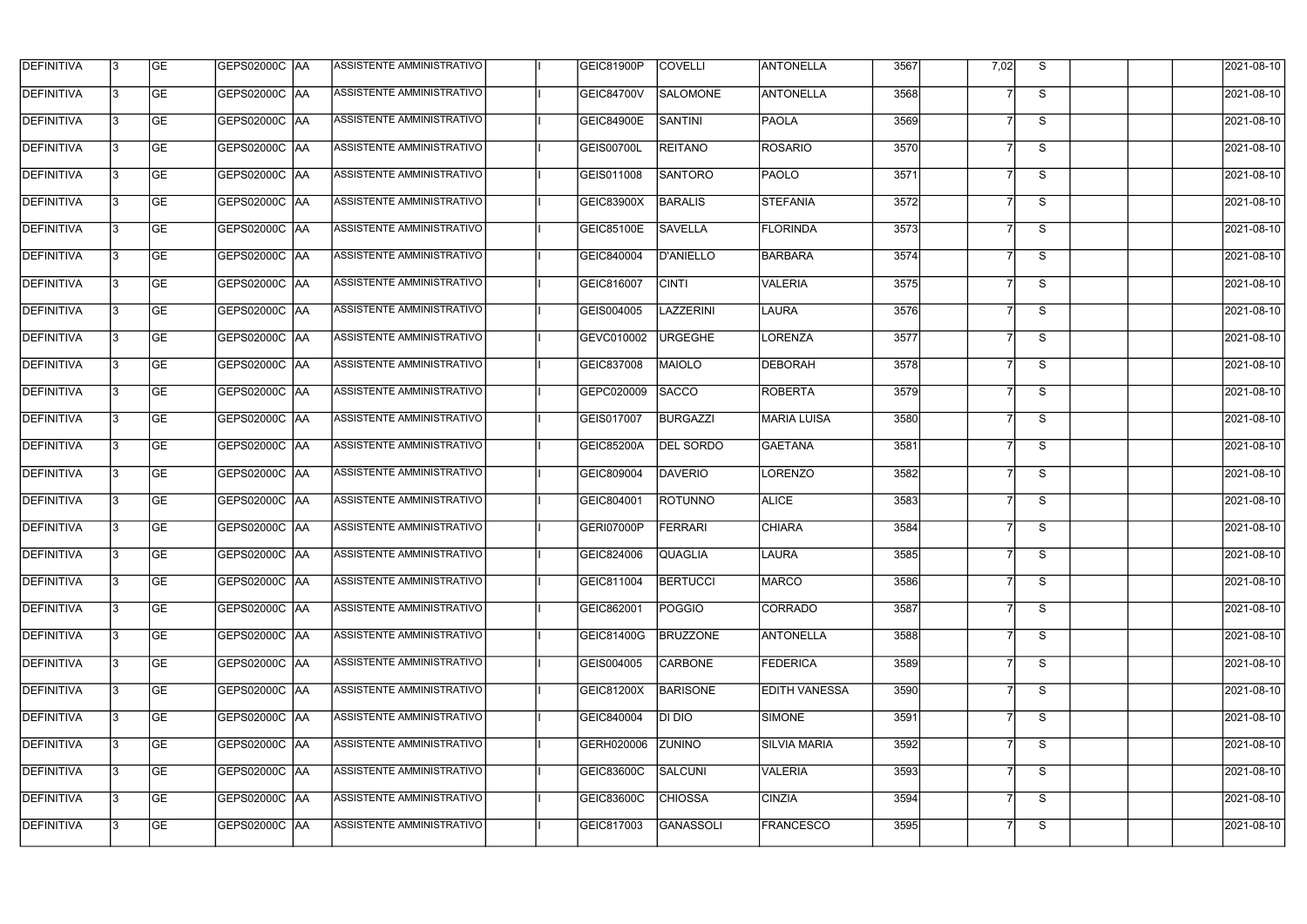| <b>DEFINITIVA</b> | 13  | <b>GE</b> | GEPS02000C  AA       | ASSISTENTE AMMINISTRATIVO        | GERI07000P        | <b>DI SANZO</b>                   | RAFFAELLA              | 3596 |                | S.           | 2021-08-10 |
|-------------------|-----|-----------|----------------------|----------------------------------|-------------------|-----------------------------------|------------------------|------|----------------|--------------|------------|
| DEFINITIVA        | l3  | <b>GE</b> |                      | ASSISTENTE AMMINISTRATIVO        | GEIC860009        | <b>FELLINI</b>                    | LUCA                   | 3597 |                | S            | 2021-08-10 |
| <b>DEFINITIVA</b> | l3  | <b>GE</b> | <b>GEPS02000C AA</b> | ASSISTENTE AMMINISTRATIVO        | GEIS017007        | <b>GARAVENTA</b>                  | <b>ROBERTA</b>         | 3598 |                | N            | 2021-08-10 |
| <b>DEFINITIVA</b> | l3  | <b>GE</b> | <b>GEPS02000C AA</b> | ASSISTENTE AMMINISTRATIVO        | GESL01000P        | PASTORINO                         | <b>MARCO</b>           | 3599 | 7              | $\mathsf{N}$ | 2021-08-10 |
| <b>DEFINITIVA</b> | l3  | <b>GE</b> | GEPS02000C  AA       | ASSISTENTE AMMINISTRATIVO        | GEIC817003        | <b>BASILIO</b>                    | <b>MARA</b>            | 3600 |                | N            | 2021-08-10 |
| <b>DEFINITIVA</b> | IЗ  | <b>GE</b> | <b>GEPS02000C AA</b> | ASSISTENTE AMMINISTRATIVO        | GERH01000G        | <b>SERRAU</b>                     | <b>GRETA</b>           | 3601 | $\overline{7}$ | N            | 2021-08-10 |
| <b>DEFINITIVA</b> | l3  | <b>GE</b> | <b>GEPS02000C AA</b> | ASSISTENTE AMMINISTRATIVO        | GEIC85500T        | <b>TRIANNI</b>                    | <b>SAMUELE</b>         | 3602 |                | N            | 2021-08-10 |
| <b>DEFINITIVA</b> | l3  | <b>GE</b> | GEPS02000C AA        | ASSISTENTE AMMINISTRATIVO        | <b>GEIC85200A</b> | MONTAQUILA                        | <b>ANTONELLA</b>       | 3603 | $\overline{7}$ | N            | 2021-08-10 |
| <b>DEFINITIVA</b> | l3  | <b>GE</b> | GEPS02000C AA        | ASSISTENTE AMMINISTRATIVO        | GEPM04000P        | <b>WILLEMSEN</b>                  | <b>GAIA</b>            | 3604 |                | N            | 2021-08-10 |
| <b>DEFINITIVA</b> | l3  | <b>GE</b> | GEPS02000C AA        | ASSISTENTE AMMINISTRATIVO        | GEIC816007        | <b>CHESTA</b>                     | <b>MICHAEL</b>         | 3605 |                | N            | 2021-08-10 |
| <b>DEFINITIVA</b> | l3  | <b>GE</b> | GEPS02000C AA        | ASSISTENTE AMMINISTRATIVO        | GEIC83400R        | <b>ODICINI</b>                    | DARIA                  | 3606 |                | N            | 2021-08-10 |
| <b>DEFINITIVA</b> | 13  | <b>GE</b> | GEPS02000C AA        | ASSISTENTE AMMINISTRATIVO        | GEIS01600B        | <b>DELLA PORTA</b>                | ALESSANDRO             | 3607 | $\overline{7}$ | N            | 2021-08-10 |
| <b>DEFINITIVA</b> | l3  | <b>GE</b> | GEPS02000C AA        | ASSISTENTE AMMINISTRATIVO        | GERI02000N        | <b>MIRABILE</b>                   | <b>MORENA ANTONINA</b> | 3608 |                | N            | 2021-08-10 |
| <b>DEFINITIVA</b> | l3  | <b>GE</b> | GEPS02000C AA        | ASSISTENTE AMMINISTRATIVO        | GEIC85100E        | <b>SANFILIPPO</b>                 | FABIO                  | 3609 | 7              | N            | 2021-08-10 |
| <b>DEFINITIVA</b> | l3  | <b>GE</b> | GEPS02000C AA        | ASSISTENTE AMMINISTRATIVO        | <b>GEIC82300A</b> | <b>BERTAGNINI</b>                 | <b>ALICE</b>           | 3610 |                | N            | 2021-08-10 |
| <b>DEFINITIVA</b> | l3  | <b>GE</b> | GEPS02000C AA        | ASSISTENTE AMMINISTRATIVO        | GEIS003009        | <b>ORIOTTI</b>                    | <b>SOFIA</b>           | 3611 |                | N            | 2021-08-10 |
| <b>DEFINITIVA</b> | l3  | <b>GE</b> | GEPS02000C  AA       | ASSISTENTE AMMINISTRATIVO        | GEIC82000V        | <b>DA SILVA</b><br><b>BEZERRA</b> | DAMARES LILYANE        | 3612 |                | N            | 2021-08-10 |
| <b>DEFINITIVA</b> |     | <b>GE</b> | GEPS02000C  AA       | ASSISTENTE AMMINISTRATIVO        | GEVC010002        | <b>PIPITONE</b>                   | <b>ANTONINO</b>        | 3613 |                | N            | 2021-08-10 |
| <b>DEFINITIVA</b> | IЗ  | GE        | GEPS02000C  AA       | <b>ASSISTENTE AMMINISTRATIVO</b> | GEIC811004        | <b>SCARPATI</b>                   | <b>SIMONE</b>          | 3614 |                | N            | 2021-08-10 |
| <b>DEFINITIVA</b> | 13. | <b>GE</b> | <b>GEPS02000C AA</b> | ASSISTENTE AMMINISTRATIVO        | GEIS018003        | <b>MORRONE</b>                    | <b>GIUSEPPE</b>        | 3615 | $\overline{7}$ | N            | 2021-08-10 |
| <b>DEFINITIVA</b> | 13  | <b>GE</b> | <b>GEPS02000C AA</b> | ASSISTENTE AMMINISTRATIVO        | GEIS018003        | DE LEO                            | <b>SALVATORE</b>       | 3616 | 7              | N            | 2021-08-10 |
| <b>DEFINITIVA</b> | 13. | <b>GE</b> | <b>GEPS02000C AA</b> | ASSISTENTE AMMINISTRATIVO        | GEIC831009        | <b>SCARPULLA</b>                  | DAVIDE                 | 3617 |                | N            | 2021-08-10 |
| <b>DEFINITIVA</b> | 13  | <b>GE</b> | <b>GEPS02000C AA</b> | ASSISTENTE AMMINISTRATIVO        | <b>GEIC83500L</b> | <b>ZELO</b>                       | <b>ANDREA</b>          | 3618 |                | N            | 2021-08-10 |
| <b>DEFINITIVA</b> | 13  | <b>GE</b> | GEPS02000C AA        | ASSISTENTE AMMINISTRATIVO        | GEIS00600R        | <b>SANGERARDI</b>                 | DANIEL                 | 3619 | 7              | N            | 2021-08-10 |
| <b>DEFINITIVA</b> | l3  | <b>GE</b> | GEPS02000C  AA       | ASSISTENTE AMMINISTRATIVO        | GEIC808008        | <b>CAMPORA</b>                    | <b>BORIS</b>           | 3620 |                | N            | 2021-08-10 |
| DEFINITIVA        | l3  | <b>GE</b> | GEPS02000C  AA       | ASSISTENTE AMMINISTRATIVO        | GEIS004005        | <b>COSTANZO</b>                   | ROBERTO                | 3621 |                | N            | 2021-08-10 |
| <b>DEFINITIVA</b> | l3  | <b>GE</b> | GEPS02000C  AA       | ASSISTENTE AMMINISTRATIVO        | GEIC811004        | <b>TRINGALE</b>                   | <b>FEDERICO</b>        | 3622 |                | N            | 2021-08-10 |
| <b>DEFINITIVA</b> | l3  | <b>GE</b> | GEPS02000C AA        | ASSISTENTE AMMINISTRATIVO        | GEIC85000P        | <b>BARBIERI</b>                   | <b>ANNA MARTINA</b>    | 3623 | 7              | N            | 2021-08-10 |
| <b>DEFINITIVA</b> | IЗ  | <b>GE</b> | GEPS02000C  AA       | ASSISTENTE AMMINISTRATIVO        | GEIS004005        | <b>DI TOMASI</b>                  | LUCREZIA               | 3624 | $\overline{7}$ | N            | 2021-08-10 |
|                   |     |           |                      |                                  |                   |                                   |                        |      |                |              |            |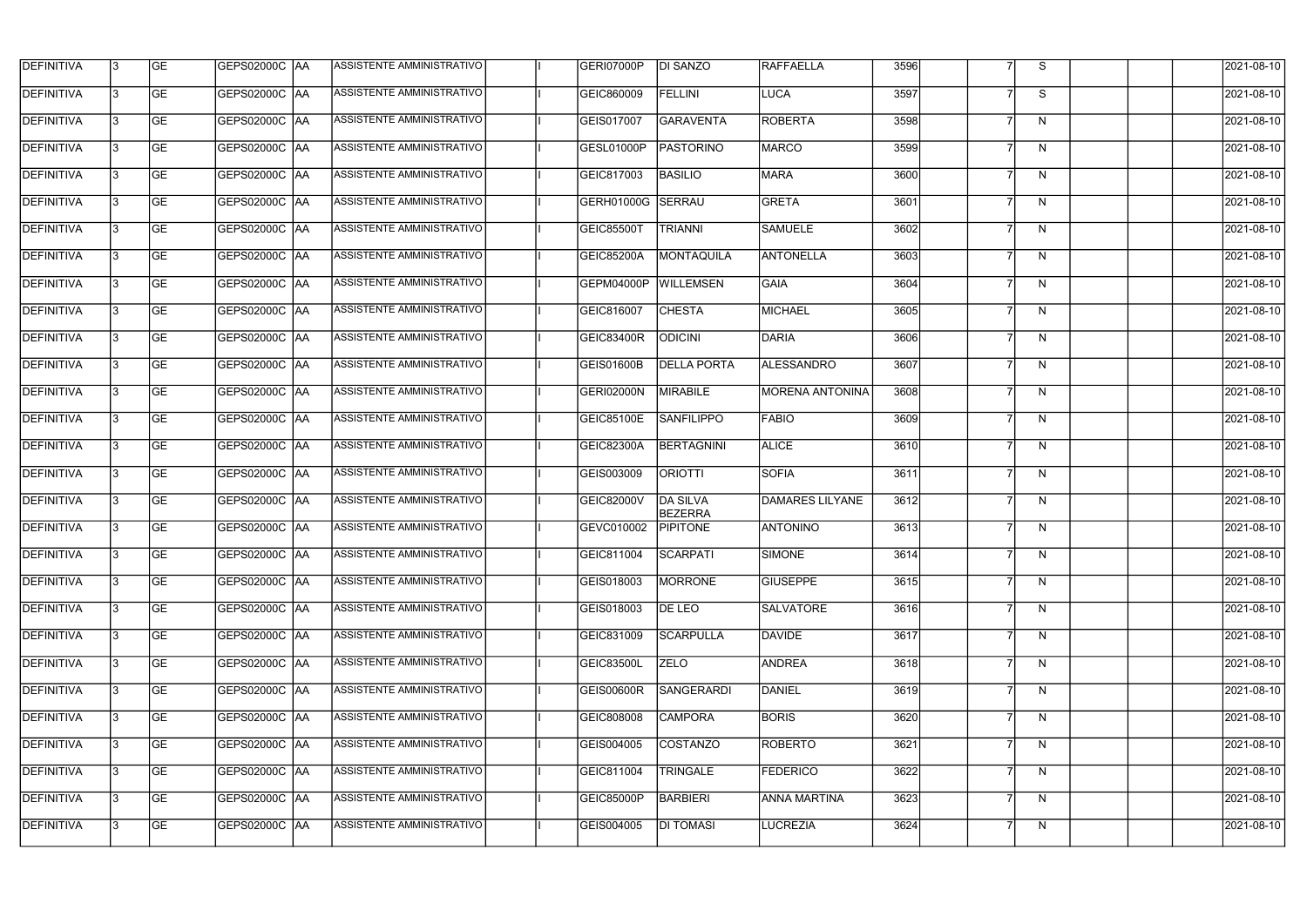| <b>DEFINITIVA</b> | 13  | <b>GE</b> | GEPS02000C  AA       | ASSISTENTE AMMINISTRATIVO        | GEIC85000P        | <b>LAURO</b>     | <b>FEDERICA</b>  | 3625   |                | N.           | 2021-08-10 |
|-------------------|-----|-----------|----------------------|----------------------------------|-------------------|------------------|------------------|--------|----------------|--------------|------------|
| DEFINITIVA        | l3  | <b>GE</b> | GEPS02000C  AA       | ASSISTENTE AMMINISTRATIVO        | GEIS018003        | <b>FALCONE</b>   | COSTANZA         | 3626   | 7              | N            | 2021-08-10 |
| <b>DEFINITIVA</b> | l3  | <b>GE</b> | <b>GEPS02000C AA</b> | ASSISTENTE AMMINISTRATIVO        | GEPS02000C        | <b>BERTUCCIO</b> | DANILO           | 3627   | 7              | N            | 2021-08-10 |
| <b>DEFINITIVA</b> | 13  | <b>GE</b> | <b>GEPS02000C AA</b> | ASSISTENTE AMMINISTRATIVO        | GERH020006        | <b>TORRI</b>     | <b>SERENA</b>    | 3628   | $\overline{7}$ | $\mathsf{N}$ | 2021-08-10 |
| <b>DEFINITIVA</b> | l3  | <b>GE</b> | GEPS02000C  AA       | ASSISTENTE AMMINISTRATIVO        | GETH020002        | <b>PUTRONE</b>   | <b>GIUSEPPE</b>  | 3629   |                | $\mathsf{N}$ | 2021-08-10 |
| <b>DEFINITIVA</b> | IЗ  | <b>GE</b> | <b>GEPS02000C AA</b> | <b>ASSISTENTE AMMINISTRATIVO</b> | GEPM04000P        | <b>CARRUBBA</b>  | <b>LEANDRO</b>   | 3630   | $\overline{7}$ | N            | 2021-08-10 |
| <b>DEFINITIVA</b> | l3  | <b>GE</b> | <b>GEPS02000C AA</b> | <b>ASSISTENTE AMMINISTRATIVO</b> | <b>GEIC82300A</b> | <b>ZANFRINO</b>  | <b>ANDREA</b>    | 3631   |                | N            | 2021-08-10 |
| <b>DEFINITIVA</b> | l3  | <b>GE</b> | GEPS02000C AA        | ASSISTENTE AMMINISTRATIVO        | GEIC85600N        | <b>CIMMINO</b>   | <b>GIORGIO</b>   | 3632   |                | N            | 2021-08-10 |
| <b>DEFINITIVA</b> | l3  | <b>GE</b> | GEPS02000C  AA       | ASSISTENTE AMMINISTRATIVO        | <b>GEIS01400Q</b> | <b>MAGAGLIO</b>  | <b>JESSICA</b>   | 3633   |                | N            | 2021-08-10 |
| <b>DEFINITIVA</b> | l3  | <b>GE</b> | GEPS02000C AA        | ASSISTENTE AMMINISTRATIVO        | GEIC81200X        | <b>COSSU</b>     | FABIANA          | 3634   |                | N            | 2021-08-10 |
| <b>DEFINITIVA</b> | l3  | <b>GE</b> | GEPS02000C AA        | ASSISTENTE AMMINISTRATIVO        | GEIC837008        | <b>CIVETTA</b>   | <b>FEDERICA</b>  | 3635   |                | N            | 2021-08-10 |
| <b>DEFINITIVA</b> | 13  | <b>GE</b> | GEPS02000C  AA       | ASSISTENTE AMMINISTRATIVO        | GEIS003009        | <b>DI TOMASI</b> | GIOVANNI         | 3636   | $\overline{7}$ | N            | 2021-08-10 |
| <b>DEFINITIVA</b> | l3  | <b>GE</b> | GEPS02000C  AA       | ASSISTENTE AMMINISTRATIVO        | GEIS003009        | <b>PEDRIOLI</b>  | <b>DENISE</b>    | 3637   | 7              | N            | 2021-08-10 |
| <b>DEFINITIVA</b> | l3  | <b>GE</b> | GEPS02000C AA        | ASSISTENTE AMMINISTRATIVO        | GEIC831009        | <b>GROSSI</b>    | <b>IVAN</b>      | 3638   | 7              | N            | 2021-08-10 |
| <b>DEFINITIVA</b> | l3  | <b>GE</b> | GEPS02000C  AA       | ASSISTENTE AMMINISTRATIVO        | GEIC838004        | <b>CARVELLI</b>  | ANDREA           | 3639   |                | N            | 2021-08-10 |
| <b>DEFINITIVA</b> | IЗ  | <b>GE</b> | GEPS02000C  AA       | ASSISTENTE AMMINISTRATIVO        | <b>GEIS00600R</b> | <b>PINTO</b>     | <b>ANGELA</b>    | 3640   |                | N            | 2021-08-10 |
| <b>DEFINITIVA</b> | l3  | <b>GE</b> | GEPS02000C  AA       | ASSISTENTE AMMINISTRATIVO        | GEIC838004        | <b>COSTA</b>     | <b>MARTINA</b>   | 3641   |                | N            | 2021-08-10 |
| <b>DEFINITIVA</b> |     | <b>GE</b> | GEPS02000C  AA       | ASSISTENTE AMMINISTRATIVO        | GEIS02200P        | SOLANO           | <b>ANTONELLA</b> | 3642   |                | N            | 2021-08-10 |
| <b>DEFINITIVA</b> | IЗ  | GE        | GEPS02000C  AA       | <b>ASSISTENTE AMMINISTRATIVO</b> | GEPM030004  LONGO |                  | VERONICA         | 3643   |                | N            | 2021-08-10 |
| <b>DEFINITIVA</b> | 13. | <b>GE</b> | <b>GEPS02000C AA</b> | ASSISTENTE AMMINISTRATIVO        | GEPS02000C        | RANIERI          | <b>ELISA</b>     | 3644   | $\overline{7}$ | N            | 2021-08-10 |
| <b>DEFINITIVA</b> | 13  | <b>GE</b> | <b>GEPS02000C AA</b> | ASSISTENTE AMMINISTRATIVO        | GEIC816007        | MORANDO          | <b>GIULIA</b>    | 3645   | 7              | N            | 2021-08-10 |
| <b>DEFINITIVA</b> | 13. | <b>GE</b> | <b>GEPS02000C AA</b> | ASSISTENTE AMMINISTRATIVO        | GEIC838004        | <b>PUPPO</b>     | <b>BARBARA</b>   | 3646   |                | N            | 2021-08-10 |
| <b>DEFINITIVA</b> | 13  | <b>GE</b> | GEPS02000C AA        | ASSISTENTE AMMINISTRATIVO        | <b>GEIC85100E</b> | <b>IACOPINO</b>  | <b>ALICE</b>     | 3647   |                | N            | 2021-08-10 |
| <b>DEFINITIVA</b> | 13  | <b>GE</b> | GEPS02000C AA        | ASSISTENTE AMMINISTRATIVO        | GEPS07000D        | GALLO            | <b>GIANLUCA</b>  | 3648   | $\overline{7}$ | N            | 2021-08-10 |
| <b>DEFINITIVA</b> | l3  | <b>GE</b> | GEPS02000C  AA       | ASSISTENTE AMMINISTRATIVO        | GERH01000G CORDA  |                  | <b>CAROLINA</b>  | 3649   |                | N            | 2021-08-10 |
| DEFINITIVA        | l3  | <b>GE</b> | GEPS02000C  AA       | ASSISTENTE AMMINISTRATIVO        | GEIC82600T        | <b>FALCONE</b>   | KATIA            | 3650   |                | N            | 2021-08-10 |
| <b>DEFINITIVA</b> | l3  | <b>GE</b> | GEPS02000C  AA       | ASSISTENTE AMMINISTRATIVO        | GEPS050008        | VALLARELLI       | <b>CHIARA</b>    | 3651   |                | N            | 2021-08-10 |
| <b>DEFINITIVA</b> | l3  | <b>GE</b> | <b>GEPS02000C AA</b> | ASSISTENTE AMMINISTRATIVO        | GEVC010002        | BILARDI          | <b>GIANLUCA</b>  | $3652$ | 7              | N            | 2021-08-10 |
| <b>DEFINITIVA</b> | lЗ  | <b>GE</b> | GEPS02000C  AA       | ASSISTENTE AMMINISTRATIVO        | GEPC01000P        | GIREI            | <b>SILVIA</b>    | 3653   | $\overline{7}$ | N            | 2021-08-10 |
|                   |     |           |                      |                                  |                   |                  |                  |        |                |              |            |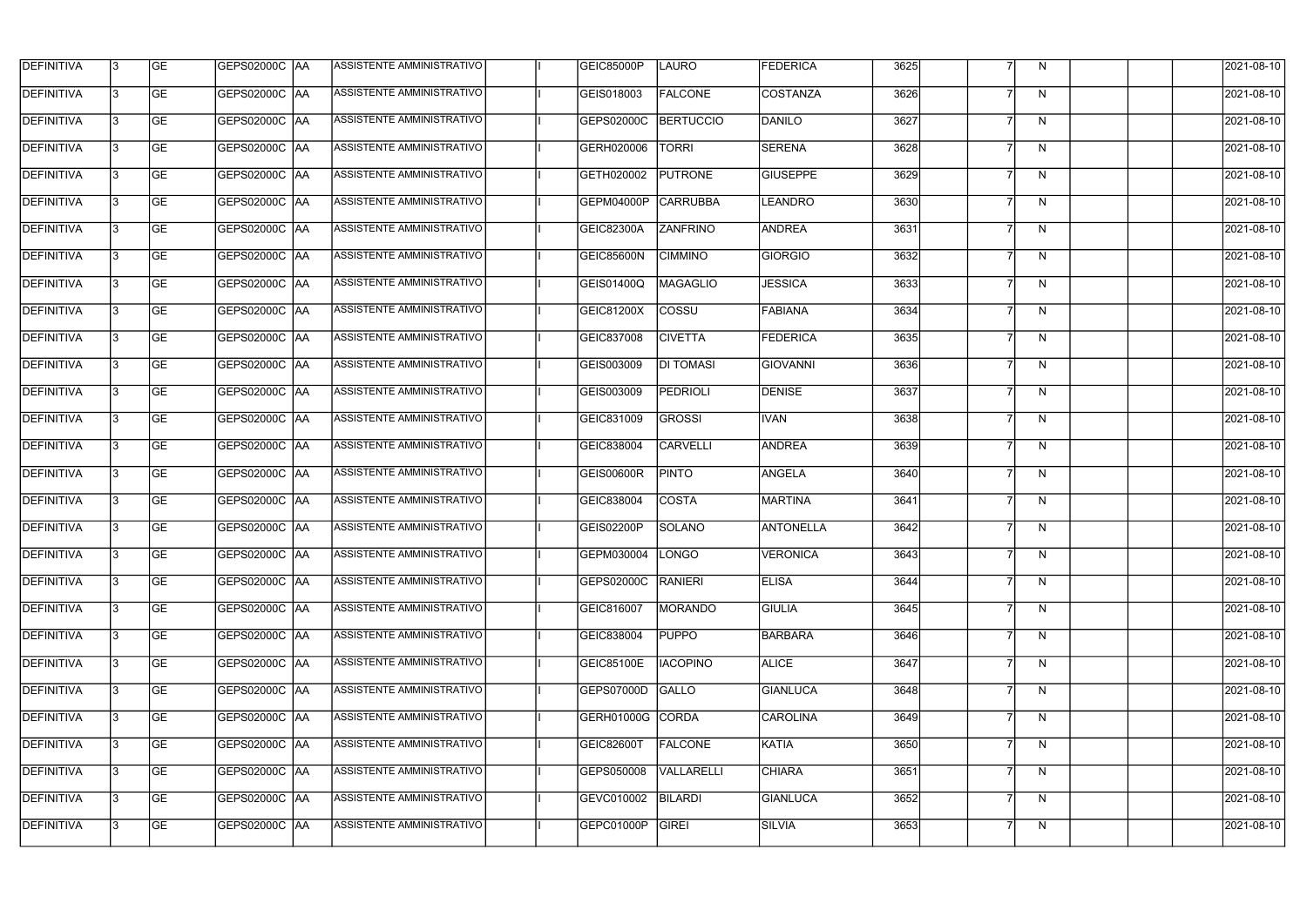| <b>DEFINITIVA</b> | 13  | <b>GE</b> | GEPS02000C  AA       | ASSISTENTE AMMINISTRATIVO        | GEIC810008        | <b>OLIVIERI</b>    | <b>GIULIA</b>     | 3654 |                | N.           | 2021-08-10 |
|-------------------|-----|-----------|----------------------|----------------------------------|-------------------|--------------------|-------------------|------|----------------|--------------|------------|
| DEFINITIVA        | l3  | <b>GE</b> | GEPS02000C  AA       | ASSISTENTE AMMINISTRATIVO        | GEPS080004        | <b>CHECCHIA</b>    | DANIELE           | 3655 |                | N            | 2021-08-10 |
| <b>DEFINITIVA</b> | l3  | <b>GE</b> | <b>GEPS02000C AA</b> | ASSISTENTE AMMINISTRATIVO        | GEIC83400R        | <b>GIACOBBE</b>    | LORENZO           | 3656 | 7              | N            | 2021-08-10 |
| <b>DEFINITIVA</b> | 13  | <b>GE</b> | <b>GEPS02000C AA</b> | ASSISTENTE AMMINISTRATIVO        | GEIC817003        | MINA               | <b>ALESSIA</b>    | 3657 | $\overline{7}$ | $\mathsf{N}$ | 2021-08-10 |
| <b>DEFINITIVA</b> | l3  | <b>GE</b> | GEPS02000C  AA       | ASSISTENTE AMMINISTRATIVO        | GEIC840004        | <b>D'ANNA</b>      | <b>LAURA</b>      | 3658 |                | $\mathsf{N}$ | 2021-08-10 |
| <b>DEFINITIVA</b> | IЗ  | <b>GE</b> | <b>GEPS02000C AA</b> | <b>ASSISTENTE AMMINISTRATIVO</b> | <b>GEIC83600C</b> | <b>CAPIZZI</b>     | <b>SABRINA</b>    | 3659 | $\overline{7}$ | N            | 2021-08-10 |
| <b>DEFINITIVA</b> | l3  | <b>GE</b> | <b>GEPS02000C AA</b> | <b>ASSISTENTE AMMINISTRATIVO</b> | <b>GEIS00600R</b> | <b>MASCHIETTO</b>  | <b>EMANUELA</b>   | 3660 |                | N            | 2021-08-10 |
| <b>DEFINITIVA</b> | l3  | <b>GE</b> | GEPS02000C AA        | ASSISTENTE AMMINISTRATIVO        | <b>GEIC83500L</b> | <b>CARBONE</b>     | FABRIZIO          | 3661 |                | N            | 2021-08-10 |
| <b>DEFINITIVA</b> | l3  | <b>GE</b> | GEPS02000C  AA       | ASSISTENTE AMMINISTRATIVO        | GEVC010002        | DECARO             | <b>ERIKA</b>      | 3662 |                | N            | 2021-08-10 |
| <b>DEFINITIVA</b> | l3  | <b>GE</b> | GEPS02000C AA        | ASSISTENTE AMMINISTRATIVO        | GEIC817003        | <b>VIVENZI</b>     | <b>MONICA</b>     | 3663 |                | N            | 2021-08-10 |
| <b>DEFINITIVA</b> | l3  | <b>GE</b> | GEPS02000C AA        | ASSISTENTE AMMINISTRATIVO        | GETH020002        | <b>PERCIVALE</b>   | <b>MARCO</b>      | 3664 |                | N            | 2021-08-10 |
| <b>DEFINITIVA</b> | 13  | <b>GE</b> | GEPS02000C  AA       | <b>ASSISTENTE AMMINISTRATIVO</b> | GEIC804001        | <b>MOGGIO</b>      | <b>ALESSANDRA</b> | 3665 | $\overline{7}$ | N            | 2021-08-10 |
| <b>DEFINITIVA</b> | l3  | <b>GE</b> | GEPS02000C  AA       | ASSISTENTE AMMINISTRATIVO        | <b>GEIC85100E</b> | <b>ROSSI</b>       | <b>ANNALISA</b>   | 3666 | 7              | N            | 2021-08-10 |
| <b>DEFINITIVA</b> | l3  | <b>GE</b> | GEPS02000C AA        | ASSISTENTE AMMINISTRATIVO        | GEIC862001        | <b>PLODARI</b>     | <b>VERONICA</b>   | 3667 | 7              | N            | 2021-08-10 |
| <b>DEFINITIVA</b> | l3  | <b>GE</b> | GEPS02000C  AA       | ASSISTENTE AMMINISTRATIVO        | GEIC853006        | <b>FONTOLAN</b>    | <b>SAMANTA</b>    | 3668 |                | N            | 2021-08-10 |
| <b>DEFINITIVA</b> | IЗ  | <b>GE</b> | GEPS02000C  AA       | ASSISTENTE AMMINISTRATIVO        | GEIC804001        | <b>MASSA</b>       | <b>SIMONA</b>     | 3669 |                | N            | 2021-08-10 |
| <b>DEFINITIVA</b> | l3  | <b>GE</b> | GEPS02000C  AA       | ASSISTENTE AMMINISTRATIVO        | GEIC81300Q        | <b>CRAVINO</b>     | <b>MICHELA</b>    | 3670 |                | N            | 2021-08-10 |
| <b>DEFINITIVA</b> |     | <b>GE</b> | GEPS02000C  AA       | ASSISTENTE AMMINISTRATIVO        | GEIC833001        | <b>BEVILACQUA</b>  | <b>SILVIA</b>     | 3671 |                | N            | 2021-08-10 |
| <b>DEFINITIVA</b> | IЗ  | GE        | GEPS02000C  AA       | <b>ASSISTENTE AMMINISTRATIVO</b> | GEIC816007        | <b>DAGNINO</b>     | <b>SIMONA</b>     | 3672 |                | N,           | 2021-08-10 |
| <b>DEFINITIVA</b> | 13. | <b>GE</b> | <b>GEPS02000C AA</b> | ASSISTENTE AMMINISTRATIVO        | GEIC862001        | <b>BONAFINI</b>    | <b>ALESSIA</b>    | 3673 | 7              | N            | 2021-08-10 |
| <b>DEFINITIVA</b> | 13  | <b>GE</b> | <b>GEPS02000C AA</b> | ASSISTENTE AMMINISTRATIVO        | <b>GEIC84900E</b> | <b>ZUNINO</b>      | <b>SONIA</b>      | 3674 | 7              | N            | 2021-08-10 |
| <b>DEFINITIVA</b> | 13. | <b>GE</b> | GEPS02000C AA        | ASSISTENTE AMMINISTRATIVO        | GEIC804001        | <b>FRISINA</b>     | LAURA             | 3675 |                | N            | 2021-08-10 |
| <b>DEFINITIVA</b> | 13  | <b>GE</b> | <b>GEPS02000C AA</b> | ASSISTENTE AMMINISTRATIVO        | GEIC82000V        | <b>CASAZZA</b>     | <b>MARIA-ADA</b>  | 3676 |                | N            | 2021-08-10 |
| <b>DEFINITIVA</b> | 13  | <b>GE</b> | GEPS02000C AA        | ASSISTENTE AMMINISTRATIVO        | <b>GEIC82200E</b> | <b>SERAFINO</b>    | STEFANO           | 3677 | $\overline{7}$ | N            | 2021-08-10 |
| <b>DEFINITIVA</b> | 13. | <b>GE</b> | GEPS02000C  AA       | ASSISTENTE AMMINISTRATIVO        | <b>GEIC85000P</b> | <b>VAVASSORI</b>   | <b>ELENA</b>      | 3678 |                | N            | 2021-08-10 |
| DEFINITIVA        | l3  | <b>GE</b> | GEPS02000C  AA       | ASSISTENTE AMMINISTRATIVO        | <b>GEIC85000P</b> | <b>BENATTI</b>     | SIMONA            | 3679 |                | N            | 2021-08-10 |
| DEFINITIVA        | l3  | <b>GE</b> | GEPS02000C  AA       | ASSISTENTE AMMINISTRATIVO        | GEPS02000C        | <b>TRAPASSO</b>    | <b>MAURIZIO</b>   | 3680 |                | N            | 2021-08-10 |
| <b>DEFINITIVA</b> | l3  | <b>GE</b> | GEPS02000C AA        | ASSISTENTE AMMINISTRATIVO        | GEIC82300A        | <b>DE MARTINO</b>  | <b>PAOLA</b>      | 3681 | 7              | N            | 2021-08-10 |
| <b>DEFINITIVA</b> | lЗ  | <b>GE</b> | GEPS02000C  AA       | ASSISTENTE AMMINISTRATIVO        | <b>GEIC84900E</b> | <b>CAPICCHIONI</b> | FABRIZIA          | 3682 | $\overline{7}$ | N            | 2021-08-10 |
|                   |     |           |                      |                                  |                   |                    |                   |      |                |              |            |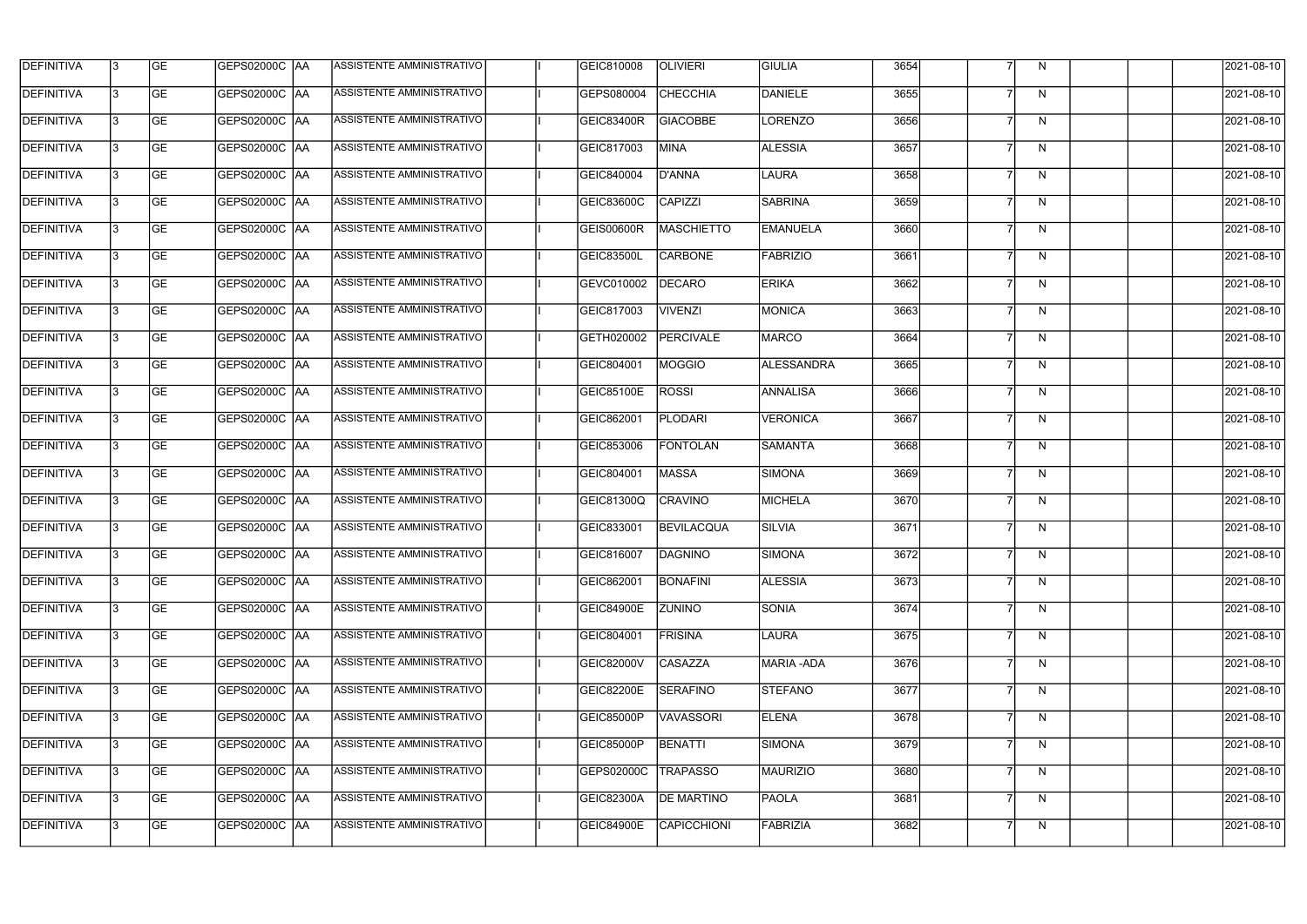| <b>DEFINITIVA</b> | 13 | GE        | GEPS02000C  AA       | ASSISTENTE AMMINISTRATIVO        | GEIC86400L        | <b>MISCIOSCIA</b> | <b>FRANCESCO</b>  | 3683 |   | N            | 2021-08-10       |
|-------------------|----|-----------|----------------------|----------------------------------|-------------------|-------------------|-------------------|------|---|--------------|------------------|
| <b>DEFINITIVA</b> | IЗ | GE        | GEPS02000C   AA      | ASSISTENTE AMMINISTRATIVO        | <b>GEIC85500T</b> | <b>LERMA</b>      | SIMONA            | 3684 |   | N            | 2021-08-10       |
| <b>DEFINITIVA</b> | 13 | <b>GE</b> | <b>GEPS02000C AA</b> | ASSISTENTE AMMINISTRATIVO        | GEIS018003        | <b>FORTI</b>      | FABRIZIO          | 3685 |   | N            | 2021-08-10       |
| <b>DEFINITIVA</b> | l3 | <b>GE</b> | <b>GEPS02000C AA</b> | ASSISTENTE AMMINISTRATIVO        | GESL01000P        | MANCINI           | LAURA             | 3686 | 7 | N            | 2021-08-10       |
| <b>DEFINITIVA</b> | l3 | <b>GE</b> | GEPS02000C AA        | <b>ASSISTENTE AMMINISTRATIVO</b> | GEIC81300Q        | PARODI            | BENEDETTA         | 3687 |   | N            | 2021-08-10       |
| <b>DEFINITIVA</b> | l3 | <b>GE</b> | GEPS02000C AA        | <b>ASSISTENTE AMMINISTRATIVO</b> | GEIC85100E        | <b>ARADO</b>      | DANIELA           | 3688 | 7 | N            | 2021-08-10       |
| <b>DEFINITIVA</b> | l3 | <b>GE</b> | <b>GEPS02000C AA</b> | ASSISTENTE AMMINISTRATIVO        | GEIS01600B        | <b>BERTOLDI</b>   | SIMONA            | 3689 |   | N            | 2021-08-10       |
| <b>DEFINITIVA</b> | l3 | <b>GE</b> | GEPS02000C AA        | <b>ASSISTENTE AMMINISTRATIVO</b> | GEIC83000D        | <b>ALLEGRI</b>    | LAURA             | 3690 |   | $\mathsf{N}$ | 2021-08-10       |
| <b>DEFINITIVA</b> | l3 | <b>GE</b> | GEPS02000C  AA       | ASSISTENTE AMMINISTRATIVO        | GEIC811004        | <b>MAGLIULO</b>   | ANNUNZIATA        | 3691 |   | N            | 2021-08-10       |
| <b>DEFINITIVA</b> | l3 | GE        | GEPS02000C   AA      | ASSISTENTE AMMINISTRATIVO        | GEPM04000P        | <b>TIRAFERRI</b>  | <b>MARIALUISA</b> | 3692 |   | N            | 2021-08-10       |
| <b>DEFINITIVA</b> | 13 | <b>GE</b> | GEPS02000C AA        | ASSISTENTE AMMINISTRATIVO        | GEIC82300A        | <b>BURINI</b>     | <b>CINZIA</b>     | 3693 |   | N            | 2021-08-10       |
| <b>DEFINITIVA</b> | l3 | <b>GE</b> | GEPS02000C AA        | <b>ASSISTENTE AMMINISTRATIVO</b> | GERH020006        | <b>TEDESCO</b>    | RENZO             | 3694 | 7 | N            | 2021-08-10       |
| DEFINITIVA        | l3 | GE        | GEPS02000C AA        | ASSISTENTE AMMINISTRATIVO        | GEIC81200X        | <b>BARBATO</b>    | <b>ORNELLA</b>    | 3695 |   | N            | 2021-08-10       |
| <b>DEFINITIVA</b> | l3 | <b>GE</b> | GEPS02000C AA        | ASSISTENTE AMMINISTRATIVO        | GEIC84100X        | MARRAS            | ANTONELLA         | 3696 | 7 | N            | 2021-08-10       |
| <b>DEFINITIVA</b> | l3 | <b>GE</b> | GEPS02000C AA        | ASSISTENTE AMMINISTRATIVO        | <b>GEIC85100E</b> | <b>STAITI</b>     | ROSA              | 3697 |   | N            | 2021-08-10       |
| <b>DEFINITIVA</b> | 13 | GE        | GEPS02000C AA        | ASSISTENTE AMMINISTRATIVO        | GEIC82300A        | <b>DE ROSA</b>    | LAURA             | 3698 |   | N            | 2021-08-10       |
| <b>DEFINITIVA</b> | l3 | <b>GE</b> | GEPS02000C   AA      | ASSISTENTE AMMINISTRATIVO        | GEIC85100E        | <b>MILLACI</b>    | <b>BRUNA</b>      | 3699 |   | N            | 2021-08-10       |
| <b>DEFINITIVA</b> | IЗ | <b>GE</b> | GEPS02000C AA        | ASSISTENTE AMMINISTRATIVO        | GEIC824006        | MEREU             | ALESSANDRO        | 3700 |   | N            | 2021-08-10       |
| <b>DEFINITIVA</b> | IЗ | GE        | GEPS02000C  AA       | <b>ASSISTENTE AMMINISTRATIVO</b> | <b>GEIC85000P</b> | <b>CARBONERI</b>  | <b>ROBERTA</b>    | 3701 |   | N            | 2021-08-10       |
| <b>DEFINITIVA</b> | l3 | GE        | GEPS02000C AA        | ASSISTENTE AMMINISTRATIVO        | GEIC838004        | LAURO             | <b>ANTONIETTA</b> | 3702 |   | N            | 2021-08-10       |
| <b>DEFINITIVA</b> | l3 | GE        | <b>GEPS02000C AA</b> | ASSISTENTE AMMINISTRATIVO        | GEPM04000P        | <b>GUIDO</b>      | <b>GIORGIA</b>    | 3703 |   | N            | 2021-08-10       |
| <b>DEFINITIVA</b> | 13 | <b>GE</b> | GEPS02000C AA        | ASSISTENTE AMMINISTRATIVO        | <b>GEIC84900E</b> | MANZINI           | DANIELA           | 3704 |   | N            | $2021 - 08 - 10$ |
| <b>DEFINITIVA</b> | l3 | <b>GE</b> | GEPS02000C AA        | ASSISTENTE AMMINISTRATIVO        | GEPM04000P        | <b>ESPOSITO</b>   | <b>CARMELA</b>    | 3705 |   | N            | 2021-08-10       |
| <b>DEFINITIVA</b> | 13 | <b>GE</b> | GEPS02000C AA        | ASSISTENTE AMMINISTRATIVO        | <b>GEIC85000P</b> | <b>DI BELLA</b>   | <b>PAOLA</b>      | 3706 |   | N            | 2021-08-10       |
| <b>DEFINITIVA</b> | l3 | <b>GE</b> | GEPS02000C  AA       | ASSISTENTE AMMINISTRATIVO        | GEIC808008        | <b>RAMPI</b>      | <b>SIMONA</b>     | 3707 |   | N            | 2021-08-10       |
| <b>DEFINITIVA</b> | l3 | <b>GE</b> | GEPS02000C  AA       | ASSISTENTE AMMINISTRATIVO        | GERI07000P        | VALLEBONA         | <b>STEFANO</b>    | 3708 |   | N            | 2021-08-10       |
| <b>DEFINITIVA</b> | l3 | GE        | GEPS02000C  AA       | ASSISTENTE AMMINISTRATIVO        | GEIC838004        | <b>PIQUET</b>     | <b>RITA</b>       | 3709 |   | N            | 2021-08-10       |
| <b>DEFINITIVA</b> | l3 | GE        | GEPS02000C AA        | ASSISTENTE AMMINISTRATIVO        | GEIC85100E        | LASI              | BARBARA           | 3710 | 7 | N            | 2021-08-10       |
| <b>DEFINITIVA</b> | l3 | GE        | GEPS02000C AA        | ASSISTENTE AMMINISTRATIVO        | GEIC81900P        | <b>TAVELLA</b>    | <b>ORIETTA</b>    | 3711 |   | N            | 2021-08-10       |
|                   |    |           |                      |                                  |                   |                   |                   |      |   |              |                  |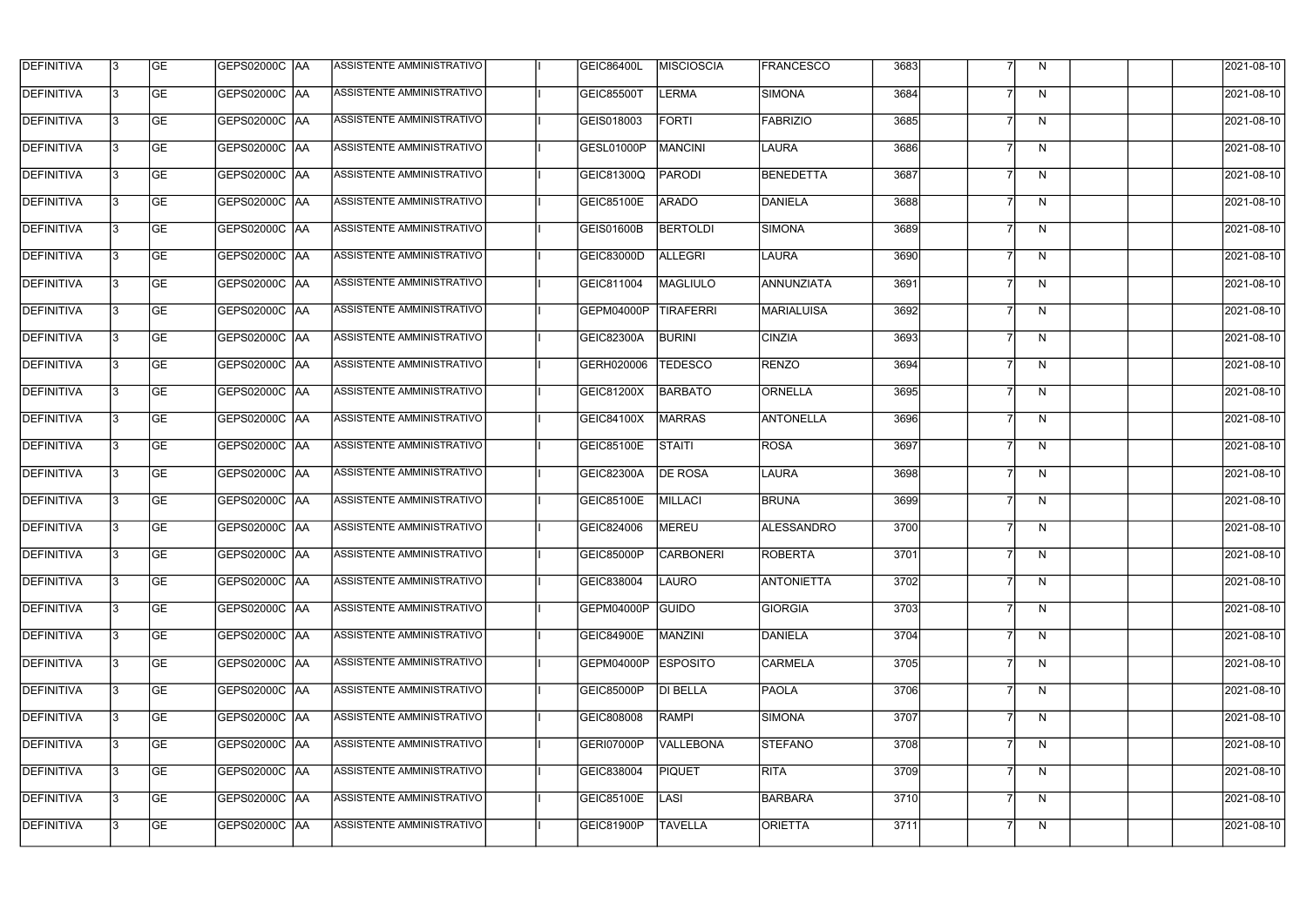| <b>DEFINITIVA</b> | l3 | GE                       | GEPS02000C AA        | ASSISTENTE AMMINISTRATIVO        | GEIC81200X          | PAGLIANI                         | <b>PAOLA</b>                      | 3712 |      | N | 2021-08-10          |
|-------------------|----|--------------------------|----------------------|----------------------------------|---------------------|----------------------------------|-----------------------------------|------|------|---|---------------------|
| <b>DEFINITIVA</b> | IЗ | $\overline{\mathsf{GE}}$ | GEPS02000C AA        | ASSISTENTE AMMINISTRATIVO        | GETH020002          | GIACALONE                        | GASPARE                           | 3713 | 6,98 | N | 2021-08-10          |
| <b>DEFINITIVA</b> | l3 | GE                       | GEPS02000C AA        | ASSISTENTE AMMINISTRATIVO        | <b>GEIS00600R</b>   | <b>PISTONE</b>                   | <b>GIUSEPPE</b>                   | 3714 | 6,95 | N | 2021-08-10          |
| <b>DEFINITIVA</b> | l3 | GE                       | GEPS02000C AA        | ASSISTENTE AMMINISTRATIVO        | <b>GERI02000N</b>   | <b>FRATTINI</b>                  | <b>SERENA</b>                     | 3715 | 6,95 | N | 2021-08-10          |
| <b>DEFINITIVA</b> | l3 | GE                       | <b>GEPS02000C AA</b> | <b>ASSISTENTE AMMINISTRATIVO</b> | GETH020002          | <b>CAVALLARO</b>                 | <b>UBALDO</b><br><b>FRANCESCO</b> | 3716 | 6,95 | N | 2021-08-10          |
| <b>DEFINITIVA</b> | IЗ | <b>GE</b>                | GEPS02000C AA        | <b>ASSISTENTE AMMINISTRATIVO</b> | GEPS050008          | <b>ESPOSITO</b>                  | <b>ANNA</b>                       | 3717 | 6,93 | S | 2021-08-10          |
| <b>DEFINITIVA</b> | l3 | <b>GE</b>                | GEPS02000C AA        | ASSISTENTE AMMINISTRATIVO        | GEPS080004          | MASSARO                          | DANIELE                           | 3718 | 6,93 | S | 2021-08-10          |
| <b>DEFINITIVA</b> | l3 | <b>GE</b>                | GEPS02000C   AA      | ASSISTENTE AMMINISTRATIVO        | GEPC020009          | LANCELLOTTI                      | <b>PAOLO</b>                      | 3719 | 6,93 | N | 2021-08-10          |
| <b>DEFINITIVA</b> | l3 | <b>GE</b>                | GEPS02000C   AA      | ASSISTENTE AMMINISTRATIVO        | <b>GEIC82600T</b>   | POGGI                            | <b>CLAUDIO</b>                    | 3720 | 6,93 | N | 2021-08-10          |
| <b>DEFINITIVA</b> | l3 | GE                       | GEPS02000C AA        | ASSISTENTE AMMINISTRATIVO        | GEIC829009          | <b>SACCHITELLI</b>               | MICHELE                           | 3721 | 6,93 | N | 2021-08-10          |
| <b>DEFINITIVA</b> | l3 | GE                       | GEPS02000C AA        | ASSISTENTE AMMINISTRATIVO        | <b>GEIS01600B</b>   | <b>VITTORINO</b>                 | <b>TERESA</b>                     | 3722 | 6,92 | N | 2021-08-10          |
| <b>DEFINITIVA</b> | l3 | GE                       | GEPS02000C AA        | ASSISTENTE AMMINISTRATIVO        | GEIC82300A          | <b>CORTESIA</b>                  | <b>FABIO</b>                      | 3723 | 6,91 | N | 2021-08-10          |
| <b>DEFINITIVA</b> | l3 | <b>GE</b>                | GEPS02000C   AA      | ASSISTENTE AMMINISTRATIVO        | GEIC838004          | MASALA                           | <b>PAOLO</b>                      | 3724 | 6,90 | S | 2021-08-10          |
| <b>DEFINITIVA</b> | IЗ | <b>GE</b>                | GEPS02000C AA        | ASSISTENTE AMMINISTRATIVO        | GEIS01600B          | GAGGERO                          | <b>CHIARA</b>                     | 3725 | 6,90 | S | 2021-08-10          |
| <b>DEFINITIVA</b> | 13 | GE                       | GEPS02000C AA        | ASSISTENTE AMMINISTRATIVO        | GETH020002          | BALOCCO                          | <b>PAOLO</b>                      | 3726 | 6,90 | S | 2021-08-10          |
| <b>DEFINITIVA</b> | l3 | <b>GE</b>                | GEPS02000C  AA       | ASSISTENTE AMMINISTRATIVO        | GEPS080004          | <b>VOLPE</b>                     | ALESSANDRO                        | 3727 | 6,90 | S | 2021-08-10          |
| <b>DEFINITIVA</b> | IЗ | GE                       | GEPS02000C  AA       | ASSISTENTE AMMINISTRATIVO        | GEIS01400Q          | <b>PIANO</b>                     | <b>ANDREA</b>                     | 3728 | 6,90 | N | 2021-08-10          |
| <b>DEFINITIVA</b> | l3 | GE                       | GEPS02000C   AA      | ASSISTENTE AMMINISTRATIVO        | <b>GEIS00600R</b>   | <b>ALLARA</b><br><b>TRAVAGLI</b> | <b>GAIA</b>                       | 3729 | 6,90 | N | 2021-08-10          |
| DEFINITIVA        | 13 | <b>GE</b>                | GEPS02000C  AA       | ASSISTENTE AMMINISTRATIVO        | GERH01000G   PAGANO |                                  | <b>MARIAROSARIA</b>               | 3730 | 6,90 | N | 2021-08-10          |
| <b>DEFINITIVA</b> | l3 | <b>GE</b>                | <b>GEPS02000C AA</b> | ASSISTENTE AMMINISTRATIVO        | GEIC83600C          | <b>TANCREDI</b>                  | <b>CELESTE</b>                    | 3731 | 6,90 | N | 2021-08-10          |
| <b>DEFINITIVA</b> | l3 | GE                       |                      | ASSISTENTE AMMINISTRATIVO        | GEIC85000P          | <b>POLIDORO</b>                  | <b>EDOARDO</b>                    | 3732 | 6,90 | N | 2021-08-10          |
| <b>DEFINITIVA</b> | l3 | GE                       | GEPS02000C AA        | ASSISTENTE AMMINISTRATIVO        | GEIC808008          | VACCARINO                        | <b>ELISA</b>                      | 3733 | 6,90 | N | 2021-08-10          |
| <b>DEFINITIVA</b> | 13 | <b>GE</b>                | GEPS02000C AA        | ASSISTENTE AMMINISTRATIVO        | <b>GEIS01300X</b>   | <b>DE FALCO</b>                  | <b>PAOLINO</b>                    | 3734 | 6,90 | N | 2021-08-10          |
| <b>DEFINITIVA</b> | l3 | <b>GE</b>                | GEPS02000C  AA       | ASSISTENTE AMMINISTRATIVO        | GEIC817003          | FAZIO                            | <b>ALESSANDRO</b>                 | 3735 | 6,90 | N | 2021-08-10          |
| <b>DEFINITIVA</b> | l3 | <b>GE</b>                | GEPS02000C  AA       | ASSISTENTE AMMINISTRATIVO        | GEIC81900P          | <b>DE LUCA</b>                   | <b>GIOVANNI</b>                   | 3736 | 6,90 | N | 2021-08-10          |
| <b>DEFINITIVA</b> | l3 | <b>GE</b>                | GEPS02000C AA        | ASSISTENTE AMMINISTRATIVO        | GEIC81300Q          | GILARDI                          | <b>GIULIA</b>                     | 3737 | 6,90 | N | 2021-08-10          |
| <b>DEFINITIVA</b> | l3 | <b>GE</b>                | GEPS02000C AA        | ASSISTENTE AMMINISTRATIVO        | GERH01000G RISO     |                                  | ALFREDO                           | 3738 | 6,90 | N | 2021-08-10          |
| <b>DEFINITIVA</b> | 13 | GE                       | GEPS02000C AA        | ASSISTENTE AMMINISTRATIVO        | GEIC80700C          | <b>DITTAMO</b>                   | SIMONE                            | 3739 | 6,90 | N | 2021-08-10          |
| DEFINITIVA        | l3 | GE                       |                      | ASSISTENTE AMMINISTRATIVO        | GERH01000G RISO     |                                  | RAMONA                            | 3740 | 6,90 | N | $\sqrt{2021-08-10}$ |
|                   |    |                          |                      |                                  |                     |                                  |                                   |      |      |   |                     |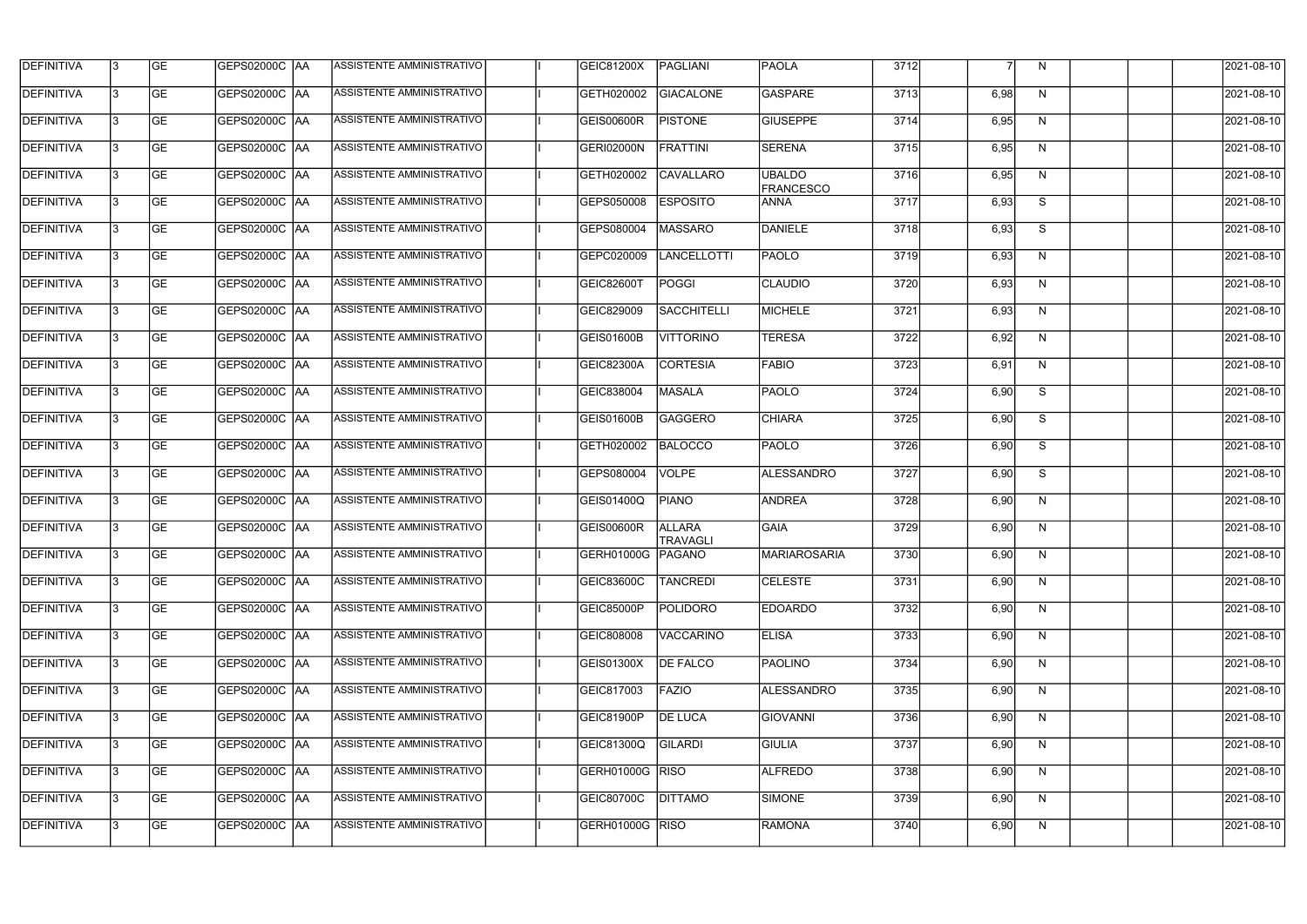| <b>DEFINITIVA</b> | l3 | GE        | GEPS02000C  AA       | <b>ASSISTENTE AMMINISTRATIVO</b> | <b>GEIS01400Q</b>  | <b>FILANNINO</b>    | SIMONE                        | 3741     | 6,90 | N. | 2021-08-10 |
|-------------------|----|-----------|----------------------|----------------------------------|--------------------|---------------------|-------------------------------|----------|------|----|------------|
| <b>DEFINITIVA</b> | IЗ | GE        | GEPS02000C   AA      | ASSISTENTE AMMINISTRATIVO        | <b>GEIC82100P</b>  | <b>IANNELLO</b>     | <b>FRANCESCO</b>              | 3742     | 6,90 | N  | 2021-08-10 |
| <b>DEFINITIVA</b> | 13 | <b>GE</b> | GEPS02000C AA        | ASSISTENTE AMMINISTRATIVO        | GERH01000G SCUOTTO |                     | SIMONA                        | 3743     | 6,90 | N  | 2021-08-10 |
| <b>DEFINITIVA</b> | l3 | <b>GE</b> | <b>GEPS02000C AA</b> | ASSISTENTE AMMINISTRATIVO        | <b>GEIS00700L</b>  | <b>ARECCO</b>       | LUCA                          | 3744     | 6,90 | N  | 2021-08-10 |
| <b>DEFINITIVA</b> | l3 | GE        | GEPS02000C AA        | <b>ASSISTENTE AMMINISTRATIVO</b> | GEIC867004         | MAZZOLA             | <b>FILIPPO</b>                | 3745     | 6,90 | N  | 2021-08-10 |
| <b>DEFINITIVA</b> | l3 | <b>GE</b> | GEPS02000C AA        | <b>ASSISTENTE AMMINISTRATIVO</b> | GEIC80700C         | <b>BENDANDI</b>     | LUNA                          | 3746     | 6,90 | N  | 2021-08-10 |
| <b>DEFINITIVA</b> | l3 | <b>GE</b> | <b>GEPS02000C AA</b> | ASSISTENTE AMMINISTRATIVO        | GEIC83400R         | GAI                 | MARCO                         | 3747     | 6,90 | N  | 2021-08-10 |
| <b>DEFINITIVA</b> | l3 | <b>GE</b> | GEPS02000C AA        | <b>ASSISTENTE AMMINISTRATIVO</b> | GEIC84100X         | <b>BERTIN</b>       | <b>SARAH</b>                  | 3748     | 6,87 | N  | 2021-08-10 |
| <b>DEFINITIVA</b> | IЗ | <b>GE</b> | GEPS02000C AA        | ASSISTENTE AMMINISTRATIVO        | GEIC80700C         | PULERA'             | PAOLO AMEDEO                  | 3749     | 6,85 | N  | 2021-08-10 |
| <b>DEFINITIVA</b> | l3 | GE        | GEPS02000C   AA      | ASSISTENTE AMMINISTRATIVO        | GEIS018003         | MALCHIODI           | <b>SIMONA</b>                 | 3750     | 6,83 | S  | 2021-08-10 |
| <b>DEFINITIVA</b> | 13 | <b>GE</b> | GEPS02000C AA        | <b>ASSISTENTE AMMINISTRATIVO</b> | <b>GEIC82600T</b>  | <b>SUCICH</b>       | <b>CRISTINA</b>               | 3751     | 6,83 | S  | 2021-08-10 |
| <b>DEFINITIVA</b> | l3 | <b>GE</b> | GEPS02000C AA        | ASSISTENTE AMMINISTRATIVO        | GEIC81300Q         | <b>CANEPA</b>       | <b>NICOLA</b>                 | 3752     | 6,83 | S  | 2021-08-10 |
| <b>DEFINITIVA</b> | l3 | GE        | GEPS02000C  AA       | ASSISTENTE AMMINISTRATIVO        | <b>GEIC85000P</b>  | <b>PASTORINO</b>    | <b>SAMANTHA</b><br>ALESSANDRA | 3753     | 6,83 | S  | 2021-08-10 |
| <b>DEFINITIVA</b> | l3 | <b>GE</b> | GEPS02000C AA        | ASSISTENTE AMMINISTRATIVO        | GEIC817003         | ARDU                | <b>DIEGO</b>                  | 3754     | 6,83 | N  | 2021-08-10 |
| <b>DEFINITIVA</b> | l3 | <b>GE</b> | GEPS02000C AA        | ASSISTENTE AMMINISTRATIVO        | GEIC838004         | SQUILLACE           | <b>STEFANIA</b>               | 3755     | 6,83 | N  | 2021-08-10 |
| <b>DEFINITIVA</b> | l3 | GE        | GEPS02000C  AA       | ASSISTENTE AMMINISTRATIVO        | GEIC831009         | <b>PEZZERA</b>      | <b>ENZA</b>                   | 3756     | 6,83 | N  | 2021-08-10 |
| <b>DEFINITIVA</b> | l3 | <b>GE</b> | GEPS02000C   AA      | ASSISTENTE AMMINISTRATIVO        | GEIS018003         | <b>BUZZI</b>        | ALESSANDRO                    | 3757     | 6,83 | N  | 2021-08-10 |
| <b>DEFINITIVA</b> | l3 | <b>GE</b> | GEPS02000C   AA      | ASSISTENTE AMMINISTRATIVO        | <b>GEIC82600T</b>  | <b>REBUTTINI</b>    | <b>ELISABETTA</b>             | 3758     | 6,83 | N  | 2021-08-10 |
| <b>DEFINITIVA</b> | IЗ | GE        | GEPS02000C  AA       | <b>ASSISTENTE AMMINISTRATIVO</b> | <b>GEIC85200A</b>  | <b>NAPOLI</b>       | <b>MARIA STELLA</b>           | 3759     | 6,83 | N, | 2021-08-10 |
| <b>DEFINITIVA</b> | l3 | GE        | GEPS02000C AA        | ASSISTENTE AMMINISTRATIVO        | GEIS003009         | <b>PROIETTO</b>     | <b>MAURA</b>                  | 3760     | 6,83 | N  | 2021-08-10 |
| <b>DEFINITIVA</b> | l3 | GE        | <b>GEPS02000C AA</b> | ASSISTENTE AMMINISTRATIVO        | <b>GEIC85000P</b>  | <b>GRANDEPPIENO</b> | <b>FINA</b>                   | 3761     | 6,83 | N  | 2021-08-10 |
| <b>DEFINITIVA</b> | 13 | <b>GE</b> | GEPS02000C AA        | ASSISTENTE AMMINISTRATIVO        | GEIC816007         | <b>ILLIBERI</b>     | MADDALENA                     | 3762     | 6,82 | S  | 2021-08-10 |
| <b>DEFINITIVA</b> | l3 | <b>GE</b> | GEPS02000C AA        | ASSISTENTE AMMINISTRATIVO        | GERH020006         | <b>FOTINO</b>       | LAURA                         | $3763$ S | 6,81 | N  | 2021-08-10 |
| <b>DEFINITIVA</b> | 13 | <b>GE</b> | GEPS02000C AA        | ASSISTENTE AMMINISTRATIVO        | <b>GEIC86400L</b>  | D ACAMPO            | <b>ELEONORA</b>               | 3764     | 6,80 | S  | 2021-08-10 |
| <b>DEFINITIVA</b> | l3 | <b>GE</b> | GEPS02000C  AA       | ASSISTENTE AMMINISTRATIVO        | <b>GEIC85700D</b>  | PELLEGRINO          | <b>CATERINA</b>               | 3765     | 6,80 | S  | 2021-08-10 |
| <b>DEFINITIVA</b> | l3 | <b>GE</b> | GEPS02000C  AA       | ASSISTENTE AMMINISTRATIVO        | <b>GEIC83600C</b>  | <b>GUIDETTI</b>     | DENIS                         | 3766     | 6,80 | S  | 2021-08-10 |
| <b>DEFINITIVA</b> | l3 | GE        | GEPS02000C  AA       | ASSISTENTE AMMINISTRATIVO        | GEIC817003         | <b>PARODI</b>       | DANILO                        | 3767     | 6,80 | S  | 2021-08-10 |
| <b>DEFINITIVA</b> | l3 | GE        | GEPS02000C AA        | ASSISTENTE AMMINISTRATIVO        | GEIC82700N         | SELMI               | <b>LUCIA</b>                  | 3768     | 6,80 | S  | 2021-08-10 |
| <b>DEFINITIVA</b> | l3 | GE        | GEPS02000C  AA       | ASSISTENTE AMMINISTRATIVO        | GEPC020009         | <b>BOZZO</b>        | <b>AMBRA</b>                  | 3769     | 6,80 | S  | 2021-08-10 |
|                   |    |           |                      |                                  |                    |                     |                               |          |      |    |            |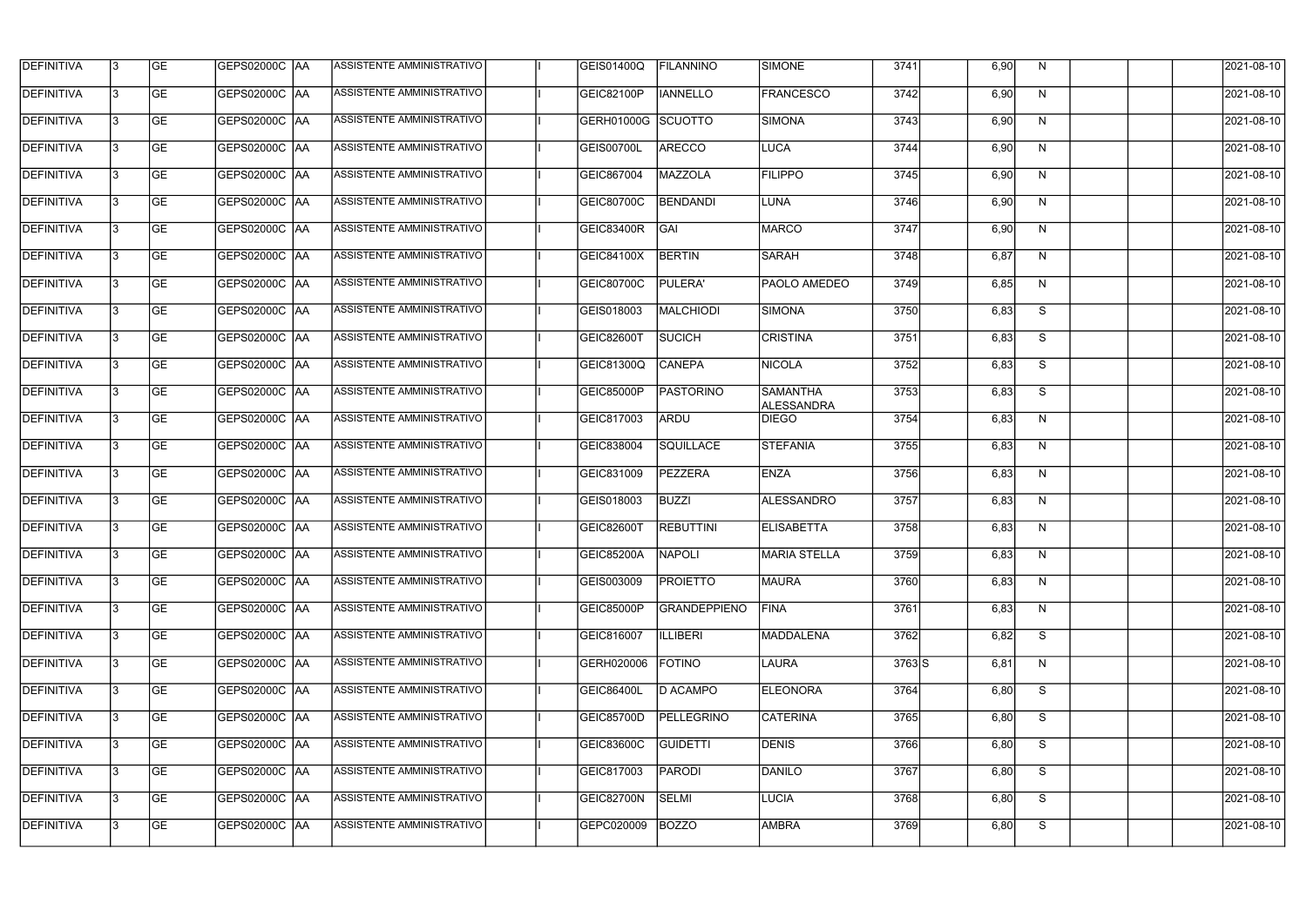| <b>DEFINITIVA</b> | l3 | GE                       | <b>GEPS02000C AA</b> | ASSISTENTE AMMINISTRATIVO        | <b>GEIC83900X</b>    | <b>CERESETO</b>   | <b>SAMANTHA</b>   | 3770 | 6,80 | S | 2021-08-10          |
|-------------------|----|--------------------------|----------------------|----------------------------------|----------------------|-------------------|-------------------|------|------|---|---------------------|
| <b>DEFINITIVA</b> | IЗ | $\overline{\mathsf{GE}}$ | GEPS02000C AA        | ASSISTENTE AMMINISTRATIVO        | GEIC85100E           | <b>FERRARA</b>    | <b>ELENA</b>      | 3771 | 6,80 | S | 2021-08-10          |
| <b>DEFINITIVA</b> | l3 | GE                       | GEPS02000C AA        | ASSISTENTE AMMINISTRATIVO        | GEIC81400G           | <b>OLIVERI</b>    | NICOLO'           | 3772 | 6,80 | N | 2021-08-10          |
| <b>DEFINITIVA</b> | l3 | GE                       | GEPS02000C AA        | ASSISTENTE AMMINISTRATIVO        | GESL01000P           | CALABRO'          | NOEMI             | 3773 | 6,80 | N | 2021-08-10          |
| <b>DEFINITIVA</b> | l3 | GE                       | GEPS02000C AA        | <b>ASSISTENTE AMMINISTRATIVO</b> | GESL01000P           | MILICI            | LAURA             | 3774 | 6,80 | N | 2021-08-10          |
| <b>DEFINITIVA</b> | IЗ | <b>GE</b>                | <b>GEPS02000C AA</b> | <b>ASSISTENTE AMMINISTRATIVO</b> | <b>GEIC80500R</b>    | SCIUTTI           | <b>FRANCESCO</b>  | 3775 | 6,80 | N | 2021-08-10          |
| <b>DEFINITIVA</b> | l3 | <b>GE</b>                | GEPS02000C AA        | ASSISTENTE AMMINISTRATIVO        | GEPS02000C           | <b>BERTUCCIO</b>  | <b>CHIARA</b>     | 3776 | 6,80 | N | 2021-08-10          |
| <b>DEFINITIVA</b> | l3 | <b>GE</b>                | GEPS02000C   AA      | ASSISTENTE AMMINISTRATIVO        | GEIC838004           | <b>TITTON</b>     | ANDREAA           | 3777 | 6,80 | N | 2021-08-10          |
| <b>DEFINITIVA</b> | IЗ | <b>GE</b>                | GEPS02000C   AA      | ASSISTENTE AMMINISTRATIVO        | GEIC84100X           | <b>CORBO</b>      | <b>GIANVITO</b>   | 3778 | 6,80 | N | 2021-08-10          |
| <b>DEFINITIVA</b> | l3 | GE                       | GEPS02000C AA        | ASSISTENTE AMMINISTRATIVO        | <b>GERH01000G</b>    | PORTALUPI         | MARTINA           | 3779 | 6,80 | N | 2021-08-10          |
| DEFINITIVA        | l3 | GE                       | GEPS02000C AA        | ASSISTENTE AMMINISTRATIVO        | <b>GEIC85000P</b>    | <b>PARODI</b>     | GIORGIO           | 3780 | 6,80 | N | 2021-08-10          |
| <b>DEFINITIVA</b> | l3 | GE                       | GEPS02000C   AA      | ASSISTENTE AMMINISTRATIVO        | GEIC808008           | <b>ORSI</b>       | MICHELA           | 3781 | 6,80 | N | 2021-08-10          |
| <b>DEFINITIVA</b> | l3 | <b>GE</b>                | GEPS02000C   AA      | ASSISTENTE AMMINISTRATIVO        | GEIS011008           | <b>CASELLA</b>    | <b>NOEMI</b>      | 3782 | 6,80 | N | 2021-08-10          |
| <b>DEFINITIVA</b> | IЗ | <b>GE</b>                | GEPS02000C AA        | ASSISTENTE AMMINISTRATIVO        | <b>GEIC82200E</b>    | <b>GIUNTA</b>     | <b>ANTHONY</b>    | 3783 | 6,80 | N | 2021-08-10          |
| <b>DEFINITIVA</b> | 13 | GE                       | GEPS02000C AA        | ASSISTENTE AMMINISTRATIVO        | GEIS01400Q           | RAPETTI           | DANIELE           | 3784 | 6,80 | N | 2021-08-10          |
| <b>DEFINITIVA</b> | l3 | <b>GE</b>                | GEPS02000C  AA       | ASSISTENTE AMMINISTRATIVO        | GEVC010002           | <b>PISCITELLI</b> | <b>CARMEN</b>     | 3785 | 6,80 | N | 2021-08-10          |
| <b>DEFINITIVA</b> | IЗ | GE                       | GEPS02000C  AA       | ASSISTENTE AMMINISTRATIVO        | GERH01000G CARTISANO |                   | <b>ANDREA</b>     | 3786 | 6,80 | N | 2021-08-10          |
| <b>DEFINITIVA</b> | IЗ | GE                       | GEPS02000C   AA      | ASSISTENTE AMMINISTRATIVO        | GERI02000N           | <b>SARACCO</b>    | <b>EMILIANO</b>   | 3787 | 6,80 | N | 2021-08-10          |
| DEFINITIVA        | 13 | <b>GE</b>                | GEPS02000C  AA       | ASSISTENTE AMMINISTRATIVO        | GEIC861005           | <b>LO MEDICO</b>  | <b>LEONARDO</b>   | 3788 | 6,80 | N | 2021-08-10          |
| <b>DEFINITIVA</b> | l3 | GE                       | <b>GEPS02000C AA</b> | ASSISTENTE AMMINISTRATIVO        | GEIC86300R           | PITTALUGA         | <b>GIANLUCA</b>   | 3789 | 6,80 | N | 2021-08-10          |
| <b>DEFINITIVA</b> | l3 | GE                       | GEPS02000C  AA       | ASSISTENTE AMMINISTRATIVO        | <b>GEIC80700C</b>    | <b>DE LUCA</b>    | GIOVANNI          | 3790 | 6,80 | N | 2021-08-10          |
| <b>DEFINITIVA</b> | l3 | GE                       | GEPS02000C AA        | ASSISTENTE AMMINISTRATIVO        | GEIC81900P           | <b>FERRARONI</b>  | <b>MARZIA</b>     | 3791 | 6,80 | N | 2021-08-10          |
| <b>DEFINITIVA</b> | 13 | <b>GE</b>                | GEPS02000C AA        | ASSISTENTE AMMINISTRATIVO        | GEIC83600C           | <b>PUNTORIERI</b> | <b>ELISA</b>      | 3792 | 6,80 | N | 2021-08-10          |
| <b>DEFINITIVA</b> | 13 | <b>GE</b>                | GEPS02000C  AA       | ASSISTENTE AMMINISTRATIVO        | GEIC808008           | <b>BOSCO</b>      | <b>LEANDRO</b>    | 3793 | 6,80 | N | 2021-08-10          |
| <b>DEFINITIVA</b> | l3 | <b>GE</b>                | GEPS02000C  AA       | ASSISTENTE AMMINISTRATIVO        | GETH020002           | <b>RICCI</b>      | ANTONIO           | 3794 | 6,80 | N | 2021-08-10          |
| <b>DEFINITIVA</b> | l3 | <b>GE</b>                | GEPS02000C   AA      | ASSISTENTE AMMINISTRATIVO        | GEIS02200P           | SOLANO            | <b>ROSA MARIA</b> | 3795 | 6,80 | N | 2021-08-10          |
| <b>DEFINITIVA</b> | l3 | <b>GE</b>                | GEPS02000C AA        | ASSISTENTE AMMINISTRATIVO        | <b>GEIC80700C</b>    | <b>CASAPIETRA</b> | <b>GIULIA</b>     | 3796 | 6,80 | N | 2021-08-10          |
| <b>DEFINITIVA</b> | 13 | GE                       | GEPS02000C AA        | ASSISTENTE AMMINISTRATIVO        | GEIC81200X           | <b>CARDINALE</b>  | SIMONE            | 3797 | 6,80 | N | 2021-08-10          |
| DEFINITIVA        | l3 | GE                       |                      | ASSISTENTE AMMINISTRATIVO        | <b>GEIC86400L</b>    | <b>COSTA</b>      | CHIARA            | 3798 | 6,80 | N | $\sqrt{2021-08-10}$ |
|                   |    |                          |                      |                                  |                      |                   |                   |      |      |   |                     |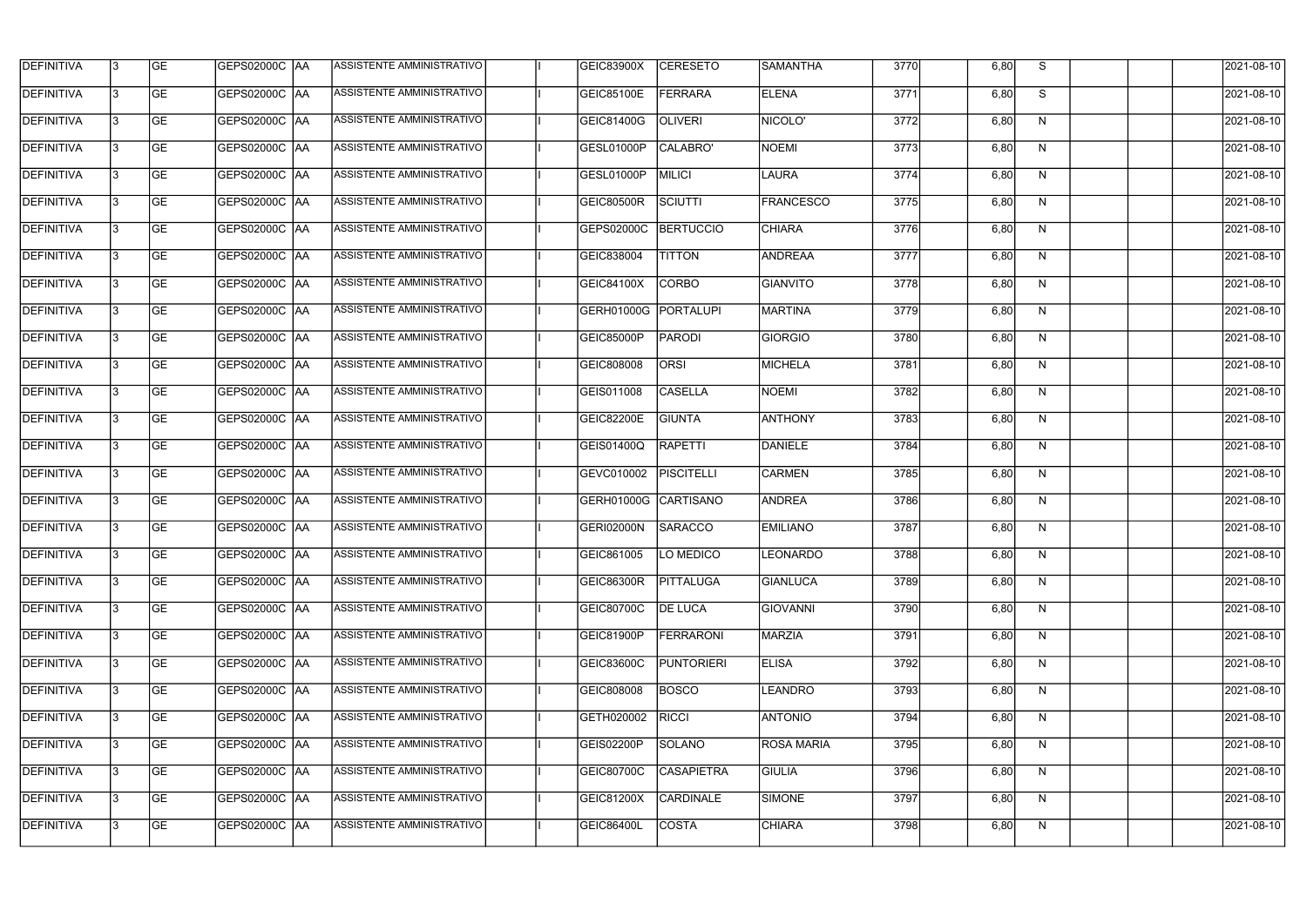| <b>DEFINITIVA</b> | l3 | GE                       | <b>GEPS02000C AA</b> | ASSISTENTE AMMINISTRATIVO        | <b>GEIC83500L</b> | VAVALA'                          | <b>FRANCESCO</b>      | 3799 | 6,80 | N | 2021-08-10          |
|-------------------|----|--------------------------|----------------------|----------------------------------|-------------------|----------------------------------|-----------------------|------|------|---|---------------------|
| <b>DEFINITIVA</b> | IЗ | $\overline{\mathsf{GE}}$ | GEPS02000C AA        | ASSISTENTE AMMINISTRATIVO        | GEIC831009        | <b>PARODI</b>                    | ALESSANDRO            | 3800 | 6,80 | N | 2021-08-10          |
| <b>DEFINITIVA</b> | l3 | GE                       | GEPS02000C AA        | ASSISTENTE AMMINISTRATIVO        | GEIC808008        | <b>DEODATO</b>                   | <b>ILARIA</b>         | 3801 | 6,80 | N | 2021-08-10          |
| <b>DEFINITIVA</b> | l3 | GE                       | GEPS02000C   AA      | ASSISTENTE AMMINISTRATIVO        | GEPM030004        | COCUZZA                          | <b>FEDERICO</b>       | 3802 | 6,80 | N | 2021-08-10          |
| <b>DEFINITIVA</b> | l3 | GE                       | GEPS02000C AA        | ASSISTENTE AMMINISTRATIVO        | GEIC85000P        | <b>CHILLEMI</b>                  | ANTONELLA             | 3803 | 6,80 | N | 2021-08-10          |
| <b>DEFINITIVA</b> | IЗ | <b>GE</b>                | GEPS02000C AA        | <b>ASSISTENTE AMMINISTRATIVO</b> | GEPC01000P        | <b>CRISTALDI</b>                 | <b>LUCA</b>           | 3804 | 6,80 | N | 2021-08-10          |
| <b>DEFINITIVA</b> | l3 | <b>GE</b>                | GEPS02000C AA        | ASSISTENTE AMMINISTRATIVO        | GEIC809004        | <b>MUSOLINO</b>                  | <b>COSIMO</b>         | 3805 | 6,80 | N | 2021-08-10          |
| <b>DEFINITIVA</b> | l3 | <b>GE</b>                | GEPS02000C   AA      | ASSISTENTE AMMINISTRATIVO        | <b>GEIS00600R</b> | <b>ALLARA</b><br><b>TRAVAGLI</b> | GABRIELE              | 3806 | 6,80 | N | 2021-08-10          |
| <b>DEFINITIVA</b> | l3 | <b>GE</b>                | GEPS02000C   AA      | ASSISTENTE AMMINISTRATIVO        | GEIC80700C        | VASSALLO                         | <b>MICHELA</b>        | 3807 | 6,80 | N | 2021-08-10          |
| <b>DEFINITIVA</b> | l3 | GE                       | GEPS02000C AA        | ASSISTENTE AMMINISTRATIVO        | <b>GEIC83600C</b> | <b>BRUNELLI</b>                  | FRANCESCA             | 3808 | 6,80 | N | 2021-08-10          |
| <b>DEFINITIVA</b> | l3 | GE                       | GEPS02000C AA        | ASSISTENTE AMMINISTRATIVO        | <b>GEIC84900E</b> | <b>SQUADRITO</b>                 | <b>IVANO</b>          | 3809 | 6,80 | N | 2021-08-10          |
| <b>DEFINITIVA</b> | l3 | GE                       | GEPS02000C   AA      | ASSISTENTE AMMINISTRATIVO        | GEIC838004        | <b>LARUFFA</b>                   | MARIA-CONCETTA        | 3810 | 6,80 | N | 2021-08-10          |
| <b>DEFINITIVA</b> | l3 | <b>GE</b>                | GEPS02000C   AA      | ASSISTENTE AMMINISTRATIVO        | GEIC80700C        | SCILIPOTI                        | <b>GIUSEPPE</b>       | 3811 | 6,80 | N | 2021-08-10          |
| <b>DEFINITIVA</b> | IЗ | <b>GE</b>                | GEPS02000C AA        | ASSISTENTE AMMINISTRATIVO        | GEIS004005        | FAMA'                            | <b>GIUSEPPE</b>       | 3812 | 6,80 | N | 2021-08-10          |
| <b>DEFINITIVA</b> | 13 | GE                       | GEPS02000C AA        | ASSISTENTE AMMINISTRATIVO        | <b>GEIC86300R</b> | GRASSIA                          | SALVATORE             | 3813 | 6,80 | N | 2021-08-10          |
| <b>DEFINITIVA</b> | l3 | <b>GE</b>                | GEPS02000C  AA       | ASSISTENTE AMMINISTRATIVO        | GEIS003009        | ROMANO                           | <b>GIUSEPPE MIRCO</b> | 3814 | 6,77 | S | 2021-08-10          |
| <b>DEFINITIVA</b> | IЗ | GE                       | GEPS02000C  AA       | ASSISTENTE AMMINISTRATIVO        | GEIS004005        | SIRIANNI                         | <b>ENRICO</b>         | 3815 | 6,77 | S | 2021-08-10          |
| <b>DEFINITIVA</b> | IЗ | GE                       | GEPS02000C   AA      | ASSISTENTE AMMINISTRATIVO        | GEIC838004        | DAGNINO                          | <b>TIZIANA</b>        | 3816 | 6,77 | S | 2021-08-10          |
| DEFINITIVA        | 13 | <b>GE</b>                | GEPS02000C  AA       | ASSISTENTE AMMINISTRATIVO        | GEIS004005        | <b>ADDINO</b>                    | <b>LAURA</b>          | 3817 | 6,77 | N | 2021-08-10          |
| <b>DEFINITIVA</b> | l3 | GE                       | <b>GEPS02000C AA</b> | ASSISTENTE AMMINISTRATIVO        | GEPS02000C        | <b>OTTONELLO</b>                 | <b>ERICA</b>          | 3818 | 6,75 | N | 2021-08-10          |
| <b>DEFINITIVA</b> | l3 | GE                       | GEPS02000C  AA       | ASSISTENTE AMMINISTRATIVO        | GEIS004005        | <b>IMPARATO</b>                  | DAVIDE                | 3819 | 6,75 | N | 2021-08-10          |
| <b>DEFINITIVA</b> | l3 | GE                       | GEPS02000C AA        | ASSISTENTE AMMINISTRATIVO        | GESL01000P        | <b>CACCIATORE</b>                | <b>GIOVANNA</b>       | 3820 | 6,75 | N | 2021-08-10          |
| <b>DEFINITIVA</b> | 13 | <b>GE</b>                | GEPS02000C AA        | ASSISTENTE AMMINISTRATIVO        | GEIS003009        | BELLANOTTE                       | <b>ELISABETTA</b>     | 3821 | 6,72 | N | 2021-08-10          |
| <b>DEFINITIVA</b> | l3 | <b>GE</b>                | GEPS02000C  AA       | ASSISTENTE AMMINISTRATIVO        | GEIC81200X        | <b>GOVIGLI</b>                   | MONICA                | 3822 | 6,72 | N | 2021-08-10          |
| <b>DEFINITIVA</b> | l3 | <b>GE</b>                | GEPS02000C  AA       | ASSISTENTE AMMINISTRATIVO        | <b>GEIS01400Q</b> | <b>CRIVARO</b>                   | DANIELE               | 3823 | 6,71 | N | 2021-08-10          |
| <b>DEFINITIVA</b> | l3 | <b>GE</b>                | GEPS02000C   AA      | ASSISTENTE AMMINISTRATIVO        | <b>GEIS01600B</b> | <b>RANDAZZO</b>                  | <b>FORTUNATO</b>      | 3824 | 6,70 | S | 2021-08-10          |
| <b>DEFINITIVA</b> | l3 | <b>GE</b>                | GEPS02000C AA        | ASSISTENTE AMMINISTRATIVO        | GEIS017007        | <b>FEDERIGI</b>                  | <b>ALESSIA</b>        | 3825 | 6,70 | S | 2021-08-10          |
| <b>DEFINITIVA</b> | 13 | GE                       | GEPS02000C AA        | ASSISTENTE AMMINISTRATIVO        | GEPS02000C        | STANCARI                         | <b>AMBRA</b>          | 3826 | 6,70 | S | 2021-08-10          |
| DEFINITIVA        | l3 | GE                       |                      | ASSISTENTE AMMINISTRATIVO        | GEIC82300A        | <b>SERVATO</b>                   | EMANUELA              | 3827 | 6,70 | S | $\sqrt{2021-08-10}$ |
|                   |    |                          |                      |                                  |                   |                                  |                       |      |      |   |                     |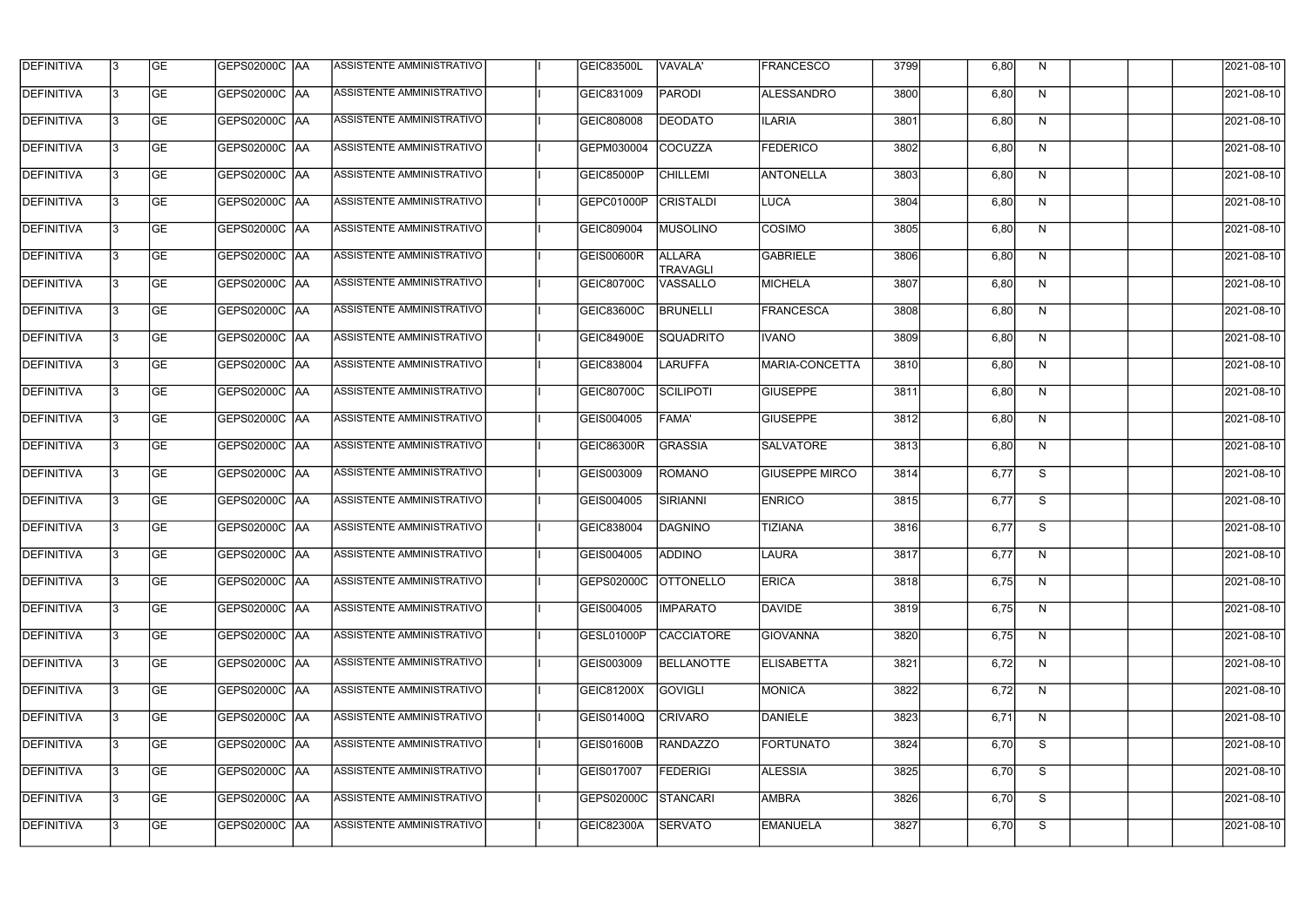| <b>DEFINITIVA</b> | 13  | <b>GE</b> | <b>GEPS02000C AA</b> | ASSISTENTE AMMINISTRATIVO        | GEIS02200P        | <b>BENTIVEGNA</b>                | <b>ANDREA GASPARE</b> | 3828 | 6,70 | S            | 2021-08-10 |
|-------------------|-----|-----------|----------------------|----------------------------------|-------------------|----------------------------------|-----------------------|------|------|--------------|------------|
| <b>DEFINITIVA</b> | l3  | <b>GE</b> | GEPS02000C AA        | ASSISTENTE AMMINISTRATIVO        | GEPC01000P        | <b>TRAVERSA</b>                  | <b>GABRIELE</b>       | 3829 | 6,70 | N            | 2021-08-10 |
| <b>DEFINITIVA</b> | l3  | <b>GE</b> | GEPS02000C AA        | ASSISTENTE AMMINISTRATIVO        | GEIC85200A        | <b>PASQUALE</b>                  | <b>RICCARDO</b>       | 3830 | 6,70 | N            | 2021-08-10 |
| <b>DEFINITIVA</b> | l3  | <b>GE</b> | <b>GEPS02000C AA</b> | ASSISTENTE AMMINISTRATIVO        | <b>GEIC80700C</b> | <b>DE FILIPPIS</b>               | <b>ANTONIO</b>        | 3831 | 6,70 | $\mathsf{N}$ | 2021-08-10 |
| <b>DEFINITIVA</b> | l3  | <b>GE</b> | <b>GEPS02000C AA</b> | ASSISTENTE AMMINISTRATIVO        | GEIC859005        | <b>GERINI</b>                    | <b>SARA</b>           | 3832 | 6,70 | N            | 2021-08-10 |
| <b>DEFINITIVA</b> | l3  | <b>GE</b> | <b>GEPS02000C AA</b> | <b>ASSISTENTE AMMINISTRATIVO</b> | GEIC811004        | <b>BENI</b>                      | <b>ENRICO</b>         | 3833 | 6,70 | N            | 2021-08-10 |
| <b>DEFINITIVA</b> | l3  | <b>GE</b> | GEPS02000C AA        | ASSISTENTE AMMINISTRATIVO        | GEIC81900P        | <b>TAGLIAVACCHE</b>              | <b>MATTEO</b>         | 3834 | 6,70 | N            | 2021-08-10 |
| <b>DEFINITIVA</b> | l3  | <b>GE</b> | <b>GEPS02000C AA</b> | ASSISTENTE AMMINISTRATIVO        | GEPM030004        | <b>ESPIN GARCES</b>              | <b>GIANCARLO</b>      | 3835 | 6,70 | N            | 2021-08-10 |
| <b>DEFINITIVA</b> |     | <b>GE</b> |                      | ASSISTENTE AMMINISTRATIVO        | <b>GEIC85100E</b> | <b>PETROSINO</b>                 | DAVIDE                | 3836 | 6,70 | N            | 2021-08-10 |
| <b>DEFINITIVA</b> | l3  | <b>GE</b> |                      | ASSISTENTE AMMINISTRATIVO        | GEIS00600R        | <b>CENTO</b>                     | PAOLO                 | 3837 | 6,70 | N            | 2021-08-10 |
| <b>DEFINITIVA</b> | 13  | <b>GE</b> | GEPS02000C AA        | ASSISTENTE AMMINISTRATIVO        | GEPC020009        | <b>VICARIO</b><br><b>GRANATA</b> | <b>GIOVANNA</b>       | 3838 | 6,70 | N            | 2021-08-10 |
| <b>DEFINITIVA</b> | l3  | <b>GE</b> |                      | ASSISTENTE AMMINISTRATIVO        | GEIS004005        | <b>MUSUMECI</b>                  | LUCA                  | 3839 | 6,70 | $\mathsf{N}$ | 2021-08-10 |
| <b>DEFINITIVA</b> | l3  | <b>GE</b> | GEPS02000C AA        | ASSISTENTE AMMINISTRATIVO        | GEIC82600T        | <b>TALIMANI</b>                  | <b>GABRIEL</b>        | 3840 | 6,70 | N            | 2021-08-10 |
| <b>DEFINITIVA</b> | l3  | <b>GE</b> | GEPS02000C  AA       | ASSISTENTE AMMINISTRATIVO        | GEIS01900V        | <b>BERTAGNI</b>                  | <b>FRANCESCO</b>      | 3841 | 6,70 | N            | 2021-08-10 |
| <b>DEFINITIVA</b> | l3  | <b>GE</b> | GEPS02000C  AA       | ASSISTENTE AMMINISTRATIVO        | GETD03000V        | FERRARA                          | <b>ALEX</b>           | 3842 | 6,70 | N            | 2021-08-10 |
| <b>DEFINITIVA</b> | IЗ  | <b>GE</b> |                      | ASSISTENTE AMMINISTRATIVO        | GEIC85000P        | <b>CASSARINO</b>                 | <b>JESSICA</b>        | 3843 | 6,70 | N            | 2021-08-10 |
| <b>DEFINITIVA</b> | I3  | <b>GE</b> | GEPS02000C  AA       | ASSISTENTE AMMINISTRATIVO        | <b>GEIC85100E</b> | <b>ABBATE</b>                    | <b>CHIARA</b>         | 3844 | 6,70 | N            | 2021-08-10 |
| DEFINITIVA        |     | <b>GE</b> |                      | ASSISTENTE AMMINISTRATIVO        | GEIS004005        | <b>GIAMPAOLI</b>                 | <b>MARCO</b>          | 3845 | 6,70 | N            | 2021-08-10 |
| <b>DEFINITIVA</b> | 13  | <b>GE</b> | GEPS02000C  AA       | ASSISTENTE AMMINISTRATIVO        | GEIC86300R ROSSI  |                                  | ALESSANDRO            | 3846 | 6,70 | N            | 2021-08-10 |
| <b>DEFINITIVA</b> | 13  | <b>GE</b> | <b>GEPS02000C AA</b> | ASSISTENTE AMMINISTRATIVO        | GEIC82300A        | MELCHIORRI                       | <b>MAURA</b>          | 3847 | 6,70 | N            | 2021-08-10 |
| <b>DEFINITIVA</b> | 13  | <b>GE</b> | GEPS02000C  AA       | ASSISTENTE AMMINISTRATIVO        | GEIC854002        | <b>TIZZA</b>                     | <b>MARZIA</b>         | 3848 | 6,70 | N            | 2021-08-10 |
| <b>DEFINITIVA</b> | 13. | <b>GE</b> | <b>GEPS02000C AA</b> | ASSISTENTE AMMINISTRATIVO        | GEIC853006        | <b>CIRILLO</b>                   | <b>MATTEO</b>         | 3849 | 6,70 | N            | 2021-08-10 |
| <b>DEFINITIVA</b> | 13  | <b>GE</b> | GEPS02000C AA        | ASSISTENTE AMMINISTRATIVO        | <b>GEIC84900E</b> | <b>GAETA</b>                     | <b>NAOMI</b>          | 3850 | 6,70 | N            | 2021-08-10 |
| <b>DEFINITIVA</b> | 13  | <b>GE</b> | GEPS02000C  AA       | ASSISTENTE AMMINISTRATIVO        | GEPC04000E        | GIRANTI                          | <b>GIULIA</b>         | 3851 | 6,70 | N            | 2021-08-10 |
| <b>DEFINITIVA</b> | IЗ  | <b>GE</b> | GEPS02000C  AA       | ASSISTENTE AMMINISTRATIVO        | GEVC010002        | <b>STALTARI</b>                  | <b>MATTEO</b>         | 3852 | 6,70 | N            | 2021-08-10 |
| DEFINITIVA        | IЗ  | <b>GE</b> | GEPS02000C  AA       | ASSISTENTE AMMINISTRATIVO        | GEIC861005        | <b>BISCEGLIA</b>                 | PASQUALE              | 3853 | 6,70 | N            | 2021-08-10 |
| <b>DEFINITIVA</b> | l3  | <b>GE</b> | GEPS02000C  AA       | ASSISTENTE AMMINISTRATIVO        | GEIC80700C        | <b>CALIGARIS</b>                 | <b>FRANCESCA</b>      | 3854 | 6,70 | N            | 2021-08-10 |
| <b>DEFINITIVA</b> | 13. | <b>GE</b> | GEPS02000C  AA       | ASSISTENTE AMMINISTRATIVO        | GETH020002        | <b>CUFFARI</b>                   | <b>MATTIA</b>         | 3855 | 6,70 | N            | 2021-08-10 |
| <b>DEFINITIVA</b> | IЗ  | <b>GE</b> | GEPS02000C  AA       | ASSISTENTE AMMINISTRATIVO        | GEIS02200P        | <b>DODARO</b>                    | <b>ANDREA</b>         | 3856 | 6,70 | N            | 2021-08-10 |
|                   |     |           |                      |                                  |                   |                                  |                       |      |      |              |            |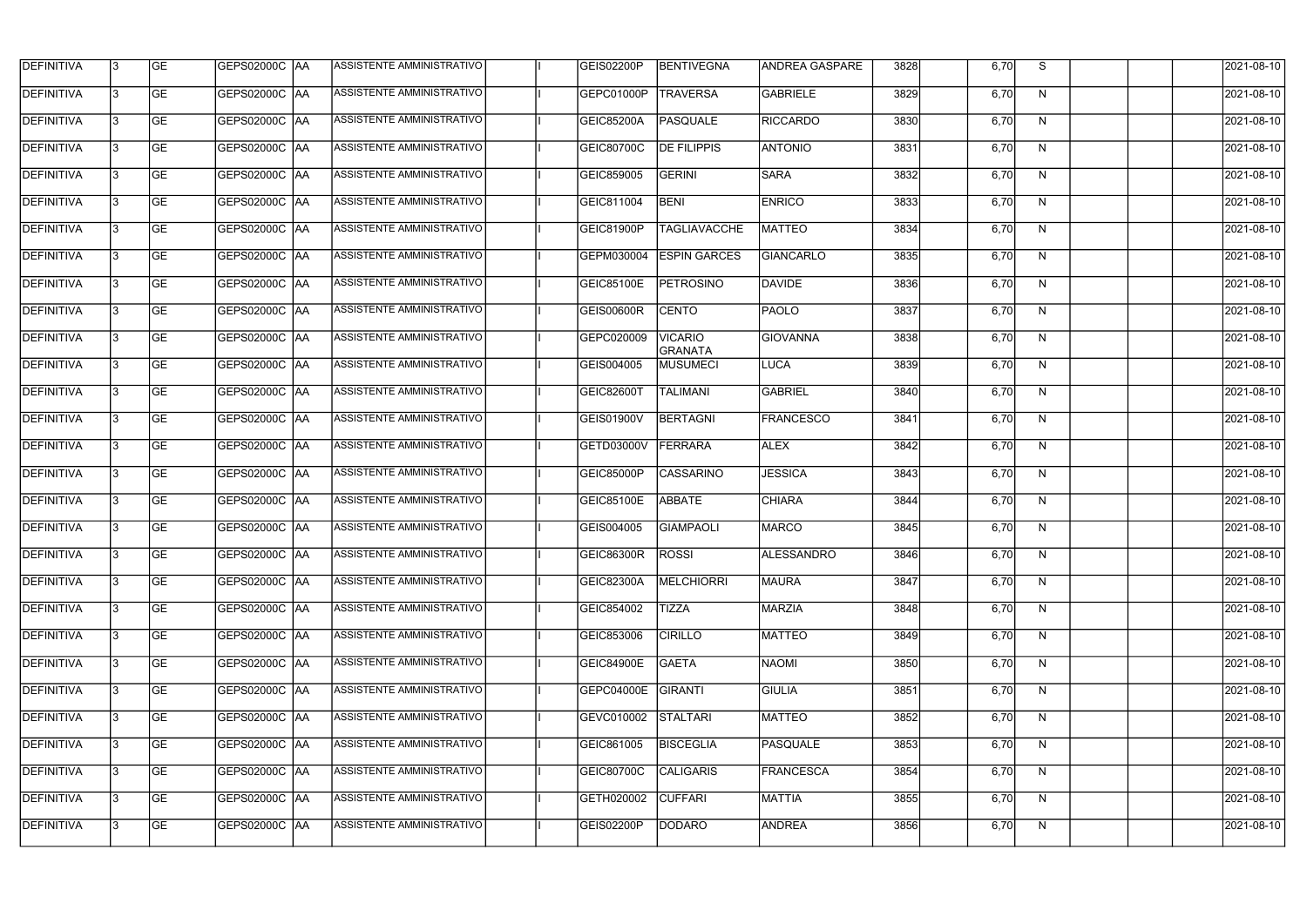| <b>DEFINITIVA</b> | 13  | <b>GE</b> |                      | ASSISTENTE AMMINISTRATIVO        | <b>GEIC84900E</b> | <b>DI SCALA</b>     | <b>GIULIA</b>         | 3857 | 6,70 | N.           | 2021-08-10 |
|-------------------|-----|-----------|----------------------|----------------------------------|-------------------|---------------------|-----------------------|------|------|--------------|------------|
| DEFINITIVA        | l3  | <b>GE</b> | GEPS02000C  AA       | ASSISTENTE AMMINISTRATIVO        | <b>GEIC84900E</b> | <b>FUOCO</b>        | <b>MATTEO</b>         | 3858 | 6,70 | N            | 2021-08-10 |
| <b>DEFINITIVA</b> | l3  | <b>GE</b> | <b>GEPS02000C AA</b> | ASSISTENTE AMMINISTRATIVO        | GEIC862001        | <b>SCOGNAMIGLIO</b> | <b>ANNA PIA</b>       | 3859 | 6,70 | N            | 2021-08-10 |
| <b>DEFINITIVA</b> | 13  | <b>GE</b> | <b>GEPS02000C AA</b> | ASSISTENTE AMMINISTRATIVO        | GEIC811004        | MONDELLO            | DANIELA               | 3860 | 6,70 | $\mathsf{N}$ | 2021-08-10 |
| <b>DEFINITIVA</b> | l3  | <b>GE</b> | GEPS02000C AA        | ASSISTENTE AMMINISTRATIVO        | <b>GEIC84900E</b> | SCALDAFERRI         | <b>DOMENICO</b>       | 3861 | 6,70 | N            | 2021-08-10 |
| <b>DEFINITIVA</b> | IЗ  | <b>GE</b> | GEPS02000C AA        | <b>ASSISTENTE AMMINISTRATIVO</b> | GEIC862001        | <b>LAGUZZI</b>      | <b>MARCO DINO</b>     | 3862 | 6,70 | N            | 2021-08-10 |
| <b>DEFINITIVA</b> | l3  | <b>GE</b> | <b>GEPS02000C AA</b> | <b>ASSISTENTE AMMINISTRATIVO</b> | GEIC862001        | <b>PARDINI</b>      | <b>VERONICA EDITH</b> | 3863 | 6,70 | N            | 2021-08-10 |
| <b>DEFINITIVA</b> | l3  | <b>GE</b> | GEPS02000C AA        | ASSISTENTE AMMINISTRATIVO        | <b>GEIC84900E</b> | <b>OTTONELLO</b>    | <b>DEBORA</b>         | 3864 | 6,70 | N            | 2021-08-10 |
| <b>DEFINITIVA</b> | l3  | <b>GE</b> | GEPS02000C  AA       | ASSISTENTE AMMINISTRATIVO        | GEIC85100E        | <b>LEVATI</b>       | <b>VIVIANA</b>        | 3865 | 6,70 | N            | 2021-08-10 |
| <b>DEFINITIVA</b> | l3  | <b>GE</b> | GEPS02000C AA        | ASSISTENTE AMMINISTRATIVO        | GEIC811004        | <b>LEOTINE</b>      | <b>TIZIANA</b>        | 3866 | 6,70 | N            | 2021-08-10 |
| <b>DEFINITIVA</b> | l3  | <b>GE</b> | GEPS02000C AA        | ASSISTENTE AMMINISTRATIVO        | GEIC837008        | <b>RAGUSA</b>       | <b>ROSARIA</b>        | 3867 | 6,70 | N            | 2021-08-10 |
| <b>DEFINITIVA</b> | 13  | <b>GE</b> |                      | ASSISTENTE AMMINISTRATIVO        | GEIC840004        | <b>TAMBE'</b>       | ALESSANDRO            | 3868 | 6,67 | S            | 2021-08-10 |
| <b>DEFINITIVA</b> | l3  | <b>GE</b> | GEPS02000C  AA       | ASSISTENTE AMMINISTRATIVO        | GETH020002        | <b>AIROLDI</b>      | <b>MARIA</b>          | 3869 | 6,67 | S            | 2021-08-10 |
| <b>DEFINITIVA</b> | l3  | <b>GE</b> | GEPS02000C AA        | ASSISTENTE AMMINISTRATIVO        | GEIC80700C        | <b>BERTONELLI</b>   | ALESSANDRA            | 3870 | 6,67 | S            | 2021-08-10 |
| <b>DEFINITIVA</b> | l3  | <b>GE</b> | GEPS02000C  AA       | ASSISTENTE AMMINISTRATIVO        | GEIC859005        | <b>SALCICCIA</b>    | <b>RAFFAELLA</b>      | 3871 | 6,67 | S            | 2021-08-10 |
| <b>DEFINITIVA</b> | IЗ  | <b>GE</b> | GEPS02000C  AA       | ASSISTENTE AMMINISTRATIVO        | GEIC85000P        | DAL LAGO            | <b>PAOLA</b>          | 3872 | 6,67 | S            | 2021-08-10 |
| <b>DEFINITIVA</b> | l3  | <b>GE</b> | GEPS02000C  AA       | ASSISTENTE AMMINISTRATIVO        | GEIC838004        | MARENCO             | SABRINA               | 3873 | 6,67 | S            | 2021-08-10 |
| <b>DEFINITIVA</b> |     | <b>GE</b> | GEPS02000C AA        | ASSISTENTE AMMINISTRATIVO        | GEIC833001        | <b>MANCUSO</b>      | <b>FABIO ATTILIO</b>  | 3874 | 6,67 | S            | 2021-08-10 |
| <b>DEFINITIVA</b> | IЗ  | GE        | GEPS02000C  AA       | <b>ASSISTENTE AMMINISTRATIVO</b> | GEIC817003        | <b>JULIO</b>        | ROBERTO               | 3875 | 6,67 | N,           | 2021-08-10 |
| <b>DEFINITIVA</b> | 13. | <b>GE</b> | GEPS02000C AA        | ASSISTENTE AMMINISTRATIVO        | GETH020002        | <b>CILIBERTO</b>    | <b>STEFANO</b>        | 3876 | 6,67 | N            | 2021-08-10 |
| <b>DEFINITIVA</b> | 13  | <b>GE</b> | <b>GEPS02000C AA</b> | ASSISTENTE AMMINISTRATIVO        | GEIS01400Q        | PERASSOLO           | <b>ENRICO</b>         | 3877 | 6,67 | N            | 2021-08-10 |
| <b>DEFINITIVA</b> | 13. | <b>GE</b> | GEPS02000C AA        | ASSISTENTE AMMINISTRATIVO        | GEIC84300G        | <b>CANEVARI</b>     | <b>SAMANTA</b>        | 3878 | 6,67 | N            | 2021-08-10 |
| <b>DEFINITIVA</b> | 13  | <b>GE</b> | GEPS02000C AA        | ASSISTENTE AMMINISTRATIVO        | GEIC80700C        | <b>BENELLI</b>      | <b>MICHELA</b>        | 3879 | 6,67 | N            | 2021-08-10 |
| <b>DEFINITIVA</b> | 13  | <b>GE</b> | GEPS02000C AA        | ASSISTENTE AMMINISTRATIVO        | GEIC837008        | <b>IERARDI</b>      | <b>MARIA</b>          | 3880 | 6,67 | N            | 2021-08-10 |
| <b>DEFINITIVA</b> | 13. | <b>GE</b> | GEPS02000C  AA       | ASSISTENTE AMMINISTRATIVO        | <b>GEIC85200A</b> | LA PORTA            | ANGELA                | 3881 | 6,67 | N            | 2021-08-10 |
| DEFINITIVA        | l3  | <b>GE</b> | GEPS02000C  AA       | ASSISTENTE AMMINISTRATIVO        | GEIS01400Q        | <b>CHERCHI</b>      | MONICA                | 3882 | 6,67 | N            | 2021-08-10 |
| DEFINITIVA        | l3  | <b>GE</b> | GEPS02000C  AA       | ASSISTENTE AMMINISTRATIVO        | GEIS02200P        | <b>CARROZZA</b>     | <b>ROSSANA</b>        | 3883 | 6,67 | N            | 2021-08-10 |
| <b>DEFINITIVA</b> | l3  | <b>GE</b> | GEPS02000C AA        | ASSISTENTE AMMINISTRATIVO        | GEIC82000V        | <b>CRESTA</b>       | <b>ROSAMARIA</b>      | 3884 | 6,67 | N            | 2021-08-10 |
| <b>DEFINITIVA</b> | lЗ  | <b>GE</b> | GEPS02000C  AA       | ASSISTENTE AMMINISTRATIVO        | GEPC04000E        | <b>MAMELI</b>       | <b>SELENE</b>         | 3885 | 6,67 | N            | 2021-08-10 |
|                   |     |           |                      |                                  |                   |                     |                       |      |      |              |            |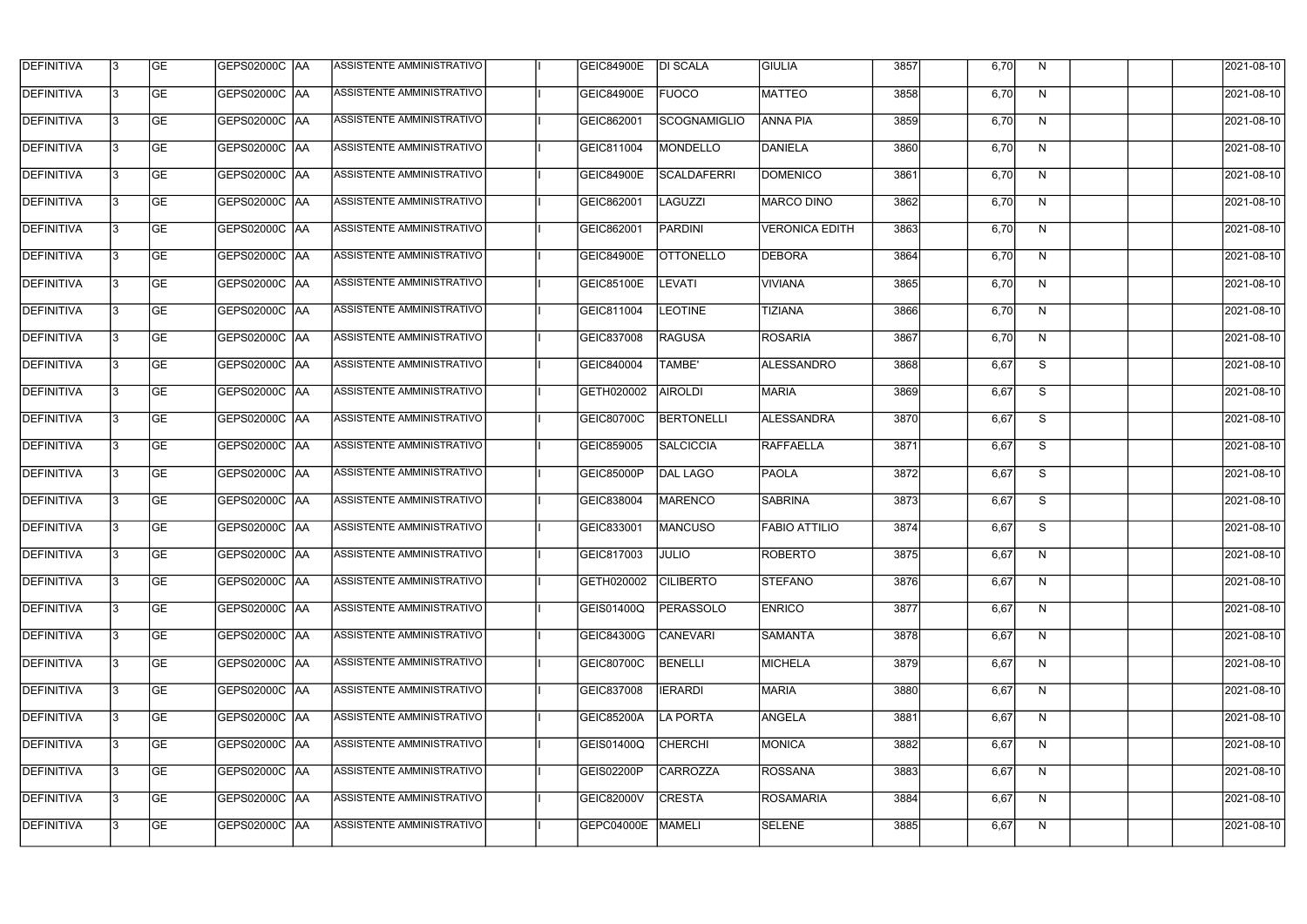| <b>DEFINITIVA</b> | 13  | <b>GE</b> | <b>GEPS02000C AA</b> | ASSISTENTE AMMINISTRATIVO | GEIS02200P        | <b>COLAMOREA</b>  | <b>ANTONIO EROS</b> | 3886     | 6,67 | N            | 2021-08-10 |
|-------------------|-----|-----------|----------------------|---------------------------|-------------------|-------------------|---------------------|----------|------|--------------|------------|
| DEFINITIVA        | l3  | <b>GE</b> | GEPS02000C  AA       | ASSISTENTE AMMINISTRATIVO | GEIC83400R        | <b>FIASCHI</b>    | <b>ALESSANDRA</b>   | 3887     | 6,67 | N            | 2021-08-10 |
| <b>DEFINITIVA</b> | l3  | <b>GE</b> | GEPS02000C AA        | ASSISTENTE AMMINISTRATIVO | GEIC817003        | <b>MONTALDO</b>   | <b>MONICA</b>       | 3888     | 6,67 | N            | 2021-08-10 |
| <b>DEFINITIVA</b> | l3  | <b>GE</b> | <b>GEPS02000C AA</b> | ASSISTENTE AMMINISTRATIVO | GEIS004005        | <b>MOSCHILLO</b>  | PATRIZIA            | 3889     | 6,67 | $\mathsf{N}$ | 2021-08-10 |
| <b>DEFINITIVA</b> | l3  | <b>GE</b> | <b>GEPS02000C AA</b> | ASSISTENTE AMMINISTRATIVO | GERH01000G        | <b>TOSCA</b>      | <b>ADOLFO</b>       | 3890     | 6,67 | N            | 2021-08-10 |
| <b>DEFINITIVA</b> | l3  | <b>GE</b> | <b>GEPS02000C AA</b> | ASSISTENTE AMMINISTRATIVO | <b>GEIC84900E</b> | <b>CANEPA</b>     | <b>PAOLA</b>        | 3891     | 6,67 | N            | 2021-08-10 |
| <b>DEFINITIVA</b> | l3  | <b>GE</b> | GEPS02000C AA        | ASSISTENTE AMMINISTRATIVO | <b>GEIC85200A</b> | <b>CARROZZA</b>   | PIERANGELA          | 3892     | 6,67 | N            | 2021-08-10 |
| <b>DEFINITIVA</b> | l3  | <b>GE</b> | <b>GEPS02000C AA</b> | ASSISTENTE AMMINISTRATIVO | GEIS01600B        | <b>LUCCHI</b>     | <b>GIORGIO</b>      | 3893     | 6,67 | N            | 2021-08-10 |
| <b>DEFINITIVA</b> |     | <b>GE</b> |                      | ASSISTENTE AMMINISTRATIVO | GEIC85100E        | <b>DI CASA</b>    | <b>STEFANO</b>      | 3894     | 6,67 | N            | 2021-08-10 |
| <b>DEFINITIVA</b> | l3  | <b>GE</b> |                      | ASSISTENTE AMMINISTRATIVO | GEIC840004        | <b>TOSCANO</b>    | <b>GIUSEPPINA</b>   | 3895     | 6,67 | N            | 2021-08-10 |
| <b>DEFINITIVA</b> | 13  | <b>GE</b> | GEPS02000C AA        | ASSISTENTE AMMINISTRATIVO | GEIC81900P        | <b>GUIDO</b>      | PAOLO               | 3896     | 6,67 | N            | 2021-08-10 |
| <b>DEFINITIVA</b> | l3  | <b>GE</b> |                      | ASSISTENTE AMMINISTRATIVO | GEIC81300Q        | <b>CASALEGGIO</b> | <b>TANIA</b>        | 3897     | 6,67 | $\mathsf{N}$ | 2021-08-10 |
| <b>DEFINITIVA</b> | l3  | <b>GE</b> | GEPS02000C AA        | ASSISTENTE AMMINISTRATIVO | GEIC817003        | <b>FOSSATI</b>    | <b>GRAZIELLA</b>    | 3898     | 6,67 | N            | 2021-08-10 |
| <b>DEFINITIVA</b> | l3  | <b>GE</b> | GEPS02000C  AA       | ASSISTENTE AMMINISTRATIVO | GEIC831009        | <b>ZANGRILLO</b>  | ALESSANDRO          | 3899     | 6,67 | N            | 2021-08-10 |
| <b>DEFINITIVA</b> | l3  | <b>GE</b> | GEPS02000C  AA       | ASSISTENTE AMMINISTRATIVO | GEIC82600T        | <b>SACCO</b>      | <b>CLAUDIA</b>      | 3900     | 6,67 | N            | 2021-08-10 |
| <b>DEFINITIVA</b> | IЗ  | <b>GE</b> |                      | ASSISTENTE AMMINISTRATIVO | <b>GEIC86400L</b> | <b>SCIUTTO</b>    | <b>BARBARA</b>      | 3901     | 6,67 | N            | 2021-08-10 |
| <b>DEFINITIVA</b> | I3  | <b>GE</b> | GEPS02000C  AA       | ASSISTENTE AMMINISTRATIVO | GEIC817003        | <b>STABILE</b>    | <b>MAURA</b>        | 3902     | 6,67 | N            | 2021-08-10 |
| DEFINITIVA        |     | <b>GE</b> | GEPS02000C  AA       | ASSISTENTE AMMINISTRATIVO | <b>GEIC85100E</b> | <b>BRUZZONE</b>   | MARIA ROSA          | 3903     | 6,66 | N            | 2021-08-10 |
| <b>DEFINITIVA</b> | 13  | <b>GE</b> | GEPS02000C  AA       | ASSISTENTE AMMINISTRATIVO | GEIS01400Q        | <b>VENZA</b>      | VALERIO             | 3904     | 6,65 | N            | 2021-08-10 |
| <b>DEFINITIVA</b> | 13  | <b>GE</b> | <b>GEPS02000C AA</b> | ASSISTENTE AMMINISTRATIVO | GERH020006        | <b>MORABITO</b>   | <b>RICCARDO</b>     | $3905$ S | 6,61 | N            | 2021-08-10 |
| <b>DEFINITIVA</b> | 13  | <b>GE</b> | GEPS02000C  AA       | ASSISTENTE AMMINISTRATIVO | GEIC831009        | ABATE             | MICHELE             | 3906     | 6,61 | N            | 2021-08-10 |
| <b>DEFINITIVA</b> | 13. | <b>GE</b> | <b>GEPS02000C AA</b> | ASSISTENTE AMMINISTRATIVO | GEIC81200X        | <b>SAGLIMBENI</b> | DANIELE             | 3907     | 6,60 | S            | 2021-08-10 |
| <b>DEFINITIVA</b> | 13  | <b>GE</b> | GEPS02000C AA        | ASSISTENTE AMMINISTRATIVO | <b>GEIC84900E</b> | <b>MUSANTE</b>    | MATTIA              | 3908     | 6,60 | S            | 2021-08-10 |
| <b>DEFINITIVA</b> | 13  | <b>GE</b> | GEPS02000C  AA       | ASSISTENTE AMMINISTRATIVO | GEIS018003        | MERCORELLA        | <b>TERESA</b>       | 3909     | 6,60 | S            | 2021-08-10 |
| <b>DEFINITIVA</b> | IЗ  | <b>GE</b> | GEPS02000C  AA       | ASSISTENTE AMMINISTRATIVO | <b>GEIC82200E</b> | <b>GIUSTO</b>     | <b>SERENA</b>       | 3910     | 6,60 | S            | 2021-08-10 |
| DEFINITIVA        | I3  | <b>GE</b> | GEPS02000C  AA       | ASSISTENTE AMMINISTRATIVO | GEIS018003        | <b>AZZARO</b>     | <b>BRUNO</b>        | 3911     | 6,60 | S            | 2021-08-10 |
| <b>DEFINITIVA</b> | l3  | <b>GE</b> | GEPS02000C  AA       | ASSISTENTE AMMINISTRATIVO | GEIC82100P        | <b>PERO</b>       | <b>CLAUDIA</b>      | 3912     | 6,60 | S            | 2021-08-10 |
| <b>DEFINITIVA</b> | 13. | <b>GE</b> | GEPS02000C  AA       | ASSISTENTE AMMINISTRATIVO | GERH01000G BLASI  |                   | <b>PASQUALE</b>     | 3913     | 6,60 | S            | 2021-08-10 |
| <b>DEFINITIVA</b> | IЗ  | <b>GE</b> | GEPS02000C  AA       | ASSISTENTE AMMINISTRATIVO | <b>GEIC85000P</b> | <b>VESCOVELLI</b> | DAVIDE              | 3914     | 6,60 | S            | 2021-08-10 |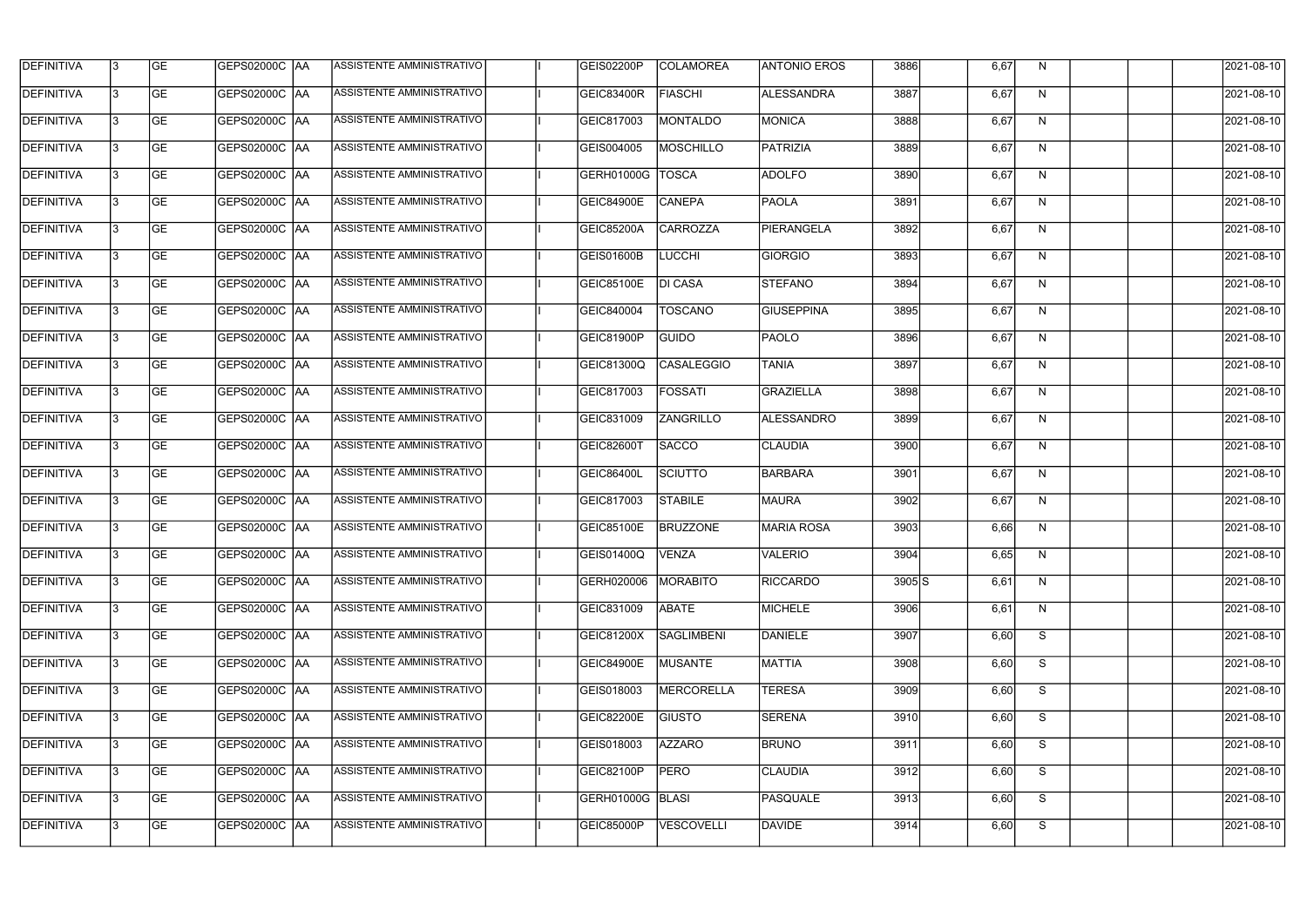| <b>DEFINITIVA</b> | 13 | GE        | GEPS02000C AA        | ASSISTENTE AMMINISTRATIVO        |                     | GEPS02000C CHIAPPARINO            | <b>EMANUELA</b>        | 3915 | 6,60 | S. | 2021-08-10 |
|-------------------|----|-----------|----------------------|----------------------------------|---------------------|-----------------------------------|------------------------|------|------|----|------------|
| <b>DEFINITIVA</b> | IЗ | GE        | GEPS02000C  AA       | ASSISTENTE AMMINISTRATIVO        | GEIS00600R          | FAYE                              | <b>ROSE MARIE SIGA</b> | 3916 | 6,60 | S  | 2021-08-10 |
| <b>DEFINITIVA</b> | 13 | <b>GE</b> | GEPS02000C  AA       | ASSISTENTE AMMINISTRATIVO        | <b>GEIC85200A</b>   | <b>TRAVERSO</b>                   | LINDA                  | 3917 | 6,60 | S  | 2021-08-10 |
| <b>DEFINITIVA</b> | l3 | <b>GE</b> | <b>GEPS02000C AA</b> | ASSISTENTE AMMINISTRATIVO        | GEIC808008          | MALBERTI                          | <b>EUGENIA</b>         | 3918 | 6,60 | S  | 2021-08-10 |
| <b>DEFINITIVA</b> | l3 | GE        | GEPS02000C  AA       | ASSISTENTE AMMINISTRATIVO        | <b>GEIC85200A</b>   | <b>DI PIETRO</b>                  | <b>GIUSEPPE</b>        | 3919 | 6,60 | S  | 2021-08-10 |
| <b>DEFINITIVA</b> | l3 | <b>GE</b> | <b>GEPS02000C AA</b> | ASSISTENTE AMMINISTRATIVO        | <b>GEIC83900X</b>   | <b>GRANARA</b>                    | SIMONA                 | 3920 | 6,60 | S  | 2021-08-10 |
| <b>DEFINITIVA</b> | IЗ | <b>GE</b> | GEPS02000C AA        | ASSISTENTE AMMINISTRATIVO        | GEIC816007          | <b>GALLEANO</b>                   | <b>IVO</b>             | 3921 | 6,60 | S  | 2021-08-10 |
| <b>DEFINITIVA</b> | l3 | <b>GE</b> | GEPS02000C AA        | ASSISTENTE AMMINISTRATIVO        | GEIC83500L          | <b>ASPETTATI</b><br><b>AVUNTI</b> | <b>NICOLA</b>          | 3922 | 6,60 | S  | 2021-08-10 |
| <b>DEFINITIVA</b> | IЗ | <b>GE</b> | GEPS02000C AA        | ASSISTENTE AMMINISTRATIVO        | GEIC82300A          | <b>TRAVERSO</b>                   | DARIO                  | 3923 | 6,60 | N  | 2021-08-10 |
| <b>DEFINITIVA</b> | l3 | GE        | GEPS02000C   AA      | ASSISTENTE AMMINISTRATIVO        | GEIS01400Q          | <b>DRAGO</b>                      | <b>REBECCA</b>         | 3924 | 6,60 | N  | 2021-08-10 |
| <b>DEFINITIVA</b> | 13 | GE        | GEPS02000C AA        | ASSISTENTE AMMINISTRATIVO        | GETH020002          | FAZIO                             | <b>CLAUDIO</b>         | 3925 | 6,60 | N  | 2021-08-10 |
| <b>DEFINITIVA</b> | l3 | <b>GE</b> | GEPS02000C AA        | ASSISTENTE AMMINISTRATIVO        | GEIC804001          | MAGGIALI                          | <b>JACOPO</b>          | 3926 | 6,60 | N  | 2021-08-10 |
| <b>DEFINITIVA</b> | l3 | GE        | GEPS02000C  AA       | ASSISTENTE AMMINISTRATIVO        | GEIC83600C          | POGGI                             | <b>SOFIA</b>           | 3927 | 6,60 | N  | 2021-08-10 |
| <b>DEFINITIVA</b> | l3 | <b>GE</b> | GEPS02000C AA        | ASSISTENTE AMMINISTRATIVO        | GEIC82100P          | <b>IACOBUCCI</b>                  | <b>GIUSI</b>           | 3928 | 6,60 | N  | 2021-08-10 |
| <b>DEFINITIVA</b> | l3 | <b>GE</b> | GEPS02000C  AA       | ASSISTENTE AMMINISTRATIVO        | <b>GEIC84900E</b>   | CAVICCHIOLI                       | <b>SIMONE</b>          | 3929 | 6,60 | N  | 2021-08-10 |
| <b>DEFINITIVA</b> | 13 | GE        | GEPS02000C   AA      | ASSISTENTE AMMINISTRATIVO        | GEIC811004          | <b>RATTI</b>                      | DANIELE                | 3930 | 6,60 | N  | 2021-08-10 |
| <b>DEFINITIVA</b> | l3 | <b>GE</b> | GEPS02000C   AA      | ASSISTENTE AMMINISTRATIVO        | GEIC840004          | <b>ALLOISIO</b>                   | LORENZO                | 3931 | 6,60 | N  | 2021-08-10 |
| <b>DEFINITIVA</b> | IЗ | <b>GE</b> | GEPS02000C  AA       | ASSISTENTE AMMINISTRATIVO        | GEPC020009          | <b>BORRELLO</b>                   | <b>DAVIDE</b>          | 3932 | 6,60 | N  | 2021-08-10 |
| <b>DEFINITIVA</b> | IЗ | GE        | GEPS02000C  AA       | <b>ASSISTENTE AMMINISTRATIVO</b> | GERH020006 BORAGINA |                                   | LINDA                  | 3933 | 6,60 | N, | 2021-08-10 |
| <b>DEFINITIVA</b> | l3 | GE        | GEPS02000C AA        | ASSISTENTE AMMINISTRATIVO        | GEIC804001          | <b>FRIXIONE</b>                   | <b>ENRICO</b>          | 3934 | 6,60 | N  | 2021-08-10 |
| <b>DEFINITIVA</b> | l3 | GE        | GEPS02000C AA        | ASSISTENTE AMMINISTRATIVO        | <b>GEIS01600B</b>   | <b>VISCARDI</b>                   | LUCA                   | 3935 | 6,60 | N  | 2021-08-10 |
| <b>DEFINITIVA</b> | 13 | <b>GE</b> | GEPS02000C AA        | ASSISTENTE AMMINISTRATIVO        | <b>GEIC85200A</b>   | PASQUALE                          | <b>FEDERICO</b>        | 3936 | 6,60 | N  | 2021-08-10 |
| <b>DEFINITIVA</b> | l3 | <b>GE</b> | GEPS02000C AA        | ASSISTENTE AMMINISTRATIVO        | GEMM18500G NICORA   |                                   | <b>LINDA</b>           | 3937 | 6,60 | N  | 2021-08-10 |
| <b>DEFINITIVA</b> | 13 | <b>GE</b> | GEPS02000C AA        | ASSISTENTE AMMINISTRATIVO        | GEIC85100E          | <b>AMATO</b>                      | FABIANA                | 3938 | 6,60 | N  | 2021-08-10 |
| <b>DEFINITIVA</b> | l3 | <b>GE</b> | GEPS02000C  AA       | ASSISTENTE AMMINISTRATIVO        | <b>GEIS00700L</b>   | <b>FUSARO</b>                     | <b>ANTONELLO</b>       | 3939 | 6,60 | N  | 2021-08-10 |
| <b>DEFINITIVA</b> | l3 | <b>GE</b> | GEPS02000C  AA       | ASSISTENTE AMMINISTRATIVO        | GEPS030003          | D'ALTERIO                         | <b>NUNZIO</b>          | 3940 | 6,60 | N  | 2021-08-10 |
| <b>DEFINITIVA</b> | l3 | GE        | GEPS02000C  AA       | ASSISTENTE AMMINISTRATIVO        | <b>GEIC81300Q</b>   | PARODI                            | <b>GAIA</b>            | 3941 | 6,60 | N  | 2021-08-10 |
| <b>DEFINITIVA</b> | l3 | GE        | GEPS02000C AA        | ASSISTENTE AMMINISTRATIVO        | GEPC01000P          | PICCIOLI                          | <b>CHRISTIAN</b>       | 3942 | 6,60 | N  | 2021-08-10 |
| <b>DEFINITIVA</b> | l3 | GE        | GEPS02000C AA        | ASSISTENTE AMMINISTRATIVO        | GEIS01400Q          | <b>ROSASPINI</b>                  | SIMONE                 | 3943 | 6,60 | N  | 2021-08-10 |
|                   |    |           |                      |                                  |                     |                                   |                        |      |      |    |            |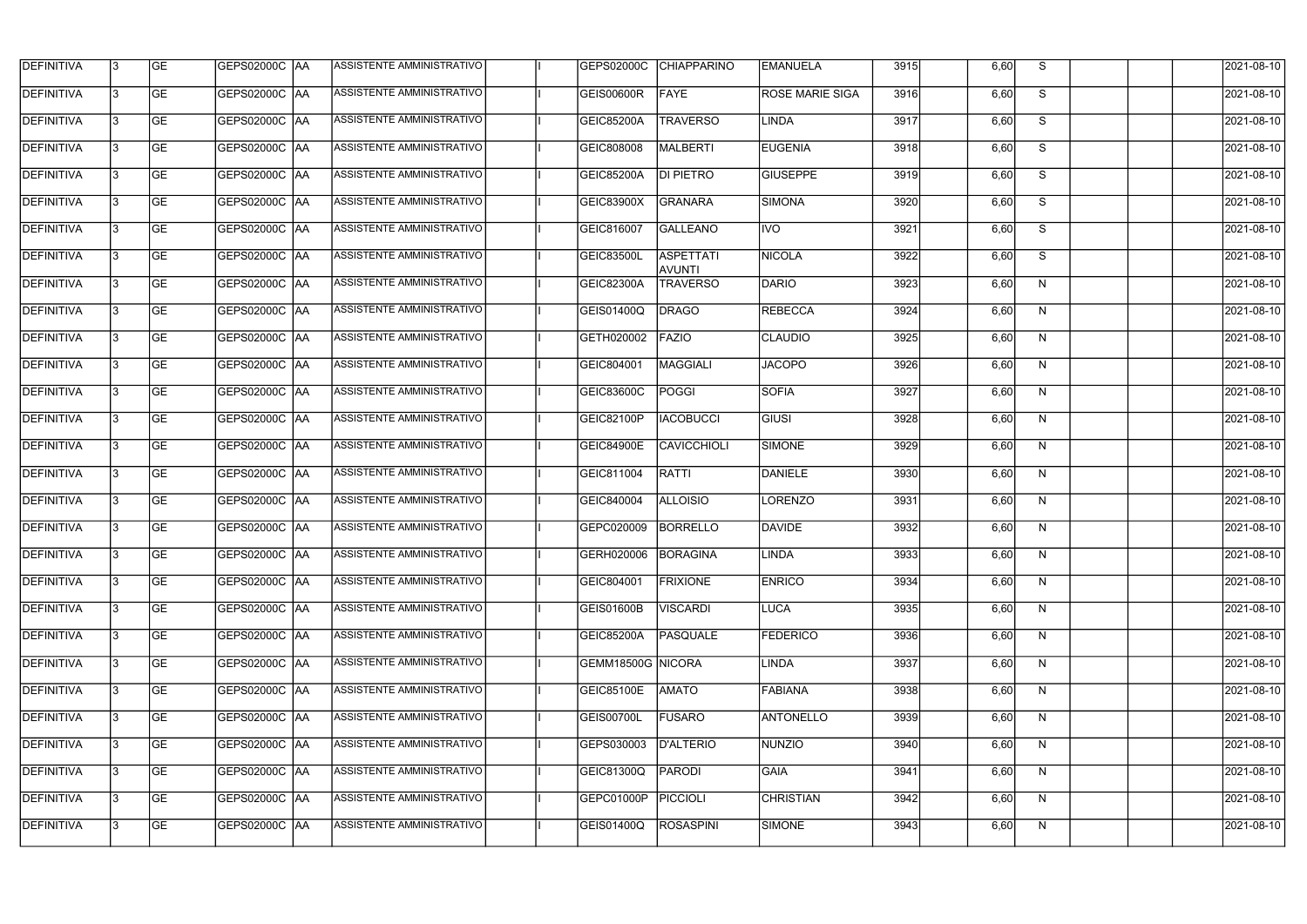| <b>DEFINITIVA</b> | 13  | <b>GE</b> | GEPS02000C  AA       | ASSISTENTE AMMINISTRATIVO        | <b>GEIC86300R</b> | <b>FERRARO</b>     | <b>GIUSEPPE</b>                     | 3944 | 6,60 | N.           |   | 2021-08-10       |
|-------------------|-----|-----------|----------------------|----------------------------------|-------------------|--------------------|-------------------------------------|------|------|--------------|---|------------------|
| DEFINITIVA        | l3  | <b>GE</b> | GEPS02000C  AA       | ASSISTENTE AMMINISTRATIVO        | GEIC84400B        | <b>ROLANDELLI</b>  | <b>ANNA</b>                         | 3945 | 6,60 | N            |   | 2021-08-10       |
| <b>DEFINITIVA</b> | l3  | <b>GE</b> | <b>GEPS02000C AA</b> | ASSISTENTE AMMINISTRATIVO        | GEIC804001        | <b>FERRARI</b>     | DANIELE                             | 3946 | 6,60 | N            |   | 2021-08-10       |
| <b>DEFINITIVA</b> | 13  | <b>GE</b> | GEPS02000C  AA       | ASSISTENTE AMMINISTRATIVO        | <b>GEIC83400R</b> | <b>RACO</b>        | <b>FABIO</b>                        | 3947 | 6,60 | $\mathsf{N}$ |   | 2021-08-10       |
| <b>DEFINITIVA</b> | l3  | <b>GE</b> | GEPS02000C  AA       | <b>ASSISTENTE AMMINISTRATIVO</b> | GEIC809004        | <b>PALERMO</b>     | <b>LAURA</b>                        | 3948 | 6,60 | N            |   | 2021-08-10       |
| <b>DEFINITIVA</b> | IЗ  | <b>GE</b> | GEPS02000C AA        | <b>ASSISTENTE AMMINISTRATIVO</b> | <b>GEIS01400Q</b> | <b>OLLANO</b>      | <b>SERENA</b>                       | 3949 | 6,60 | N            |   | 2021-08-10       |
| <b>DEFINITIVA</b> | l3  | <b>GE</b> | <b>GEPS02000C AA</b> | ASSISTENTE AMMINISTRATIVO        | <b>GEIC83400R</b> | <b>FEDELE</b>      | <b>COSTANTINO</b><br><b>ANTONIO</b> | 3950 | 6,60 | N            |   | 2021-08-10       |
| <b>DEFINITIVA</b> | l3  | <b>GE</b> | GEPS02000C AA        | ASSISTENTE AMMINISTRATIVO        | GERH01000G        | AMMENDOLA          | <b>GIUSEPPE</b><br><b>SALVATORE</b> | 3951 | 6,60 | N            |   | 2021-08-10       |
| <b>DEFINITIVA</b> | l3  | <b>GE</b> | GEPS02000C AA        | ASSISTENTE AMMINISTRATIVO        | GEIC81200X        | <b>URBINA CRUZ</b> | <b>ANGIE LEILA</b>                  | 3952 | 6,60 | N            |   | 2021-08-10       |
| <b>DEFINITIVA</b> | l3  | <b>GE</b> | GEPS02000C  AA       | ASSISTENTE AMMINISTRATIVO        | GEIC82700N        | <b>CONIGLIARO</b>  | PAOLA                               | 3953 | 6,60 | N            |   | 2021-08-10       |
| <b>DEFINITIVA</b> | l3  | <b>GE</b> | GEPS02000C AA        | ASSISTENTE AMMINISTRATIVO        | GEIC83400R        | PASTORINO          | <b>MICHELA</b>                      | 3954 | 6,60 | N            |   | 2021-08-10       |
| <b>DEFINITIVA</b> | 13  | <b>GE</b> | GEPS02000C AA        | ASSISTENTE AMMINISTRATIVO        | <b>GEIC83500L</b> | SIRI               | <b>ALESSANDRA</b>                   | 3955 | 6,60 | N            |   | 2021-08-10       |
| <b>DEFINITIVA</b> | l3  | <b>GE</b> |                      | ASSISTENTE AMMINISTRATIVO        | <b>GEIS00600R</b> | <b>LAGRECA</b>     | <b>ANNA</b>                         | 3956 | 6,60 | N            |   | 2021-08-10       |
| <b>DEFINITIVA</b> | l3  | <b>GE</b> | GEPS02000C AA        | ASSISTENTE AMMINISTRATIVO        | GEIS01400Q        | <b>TAVANO</b>      | <b>VINCENZO</b>                     | 3957 | 6,60 | N            |   | 2021-08-10       |
| <b>DEFINITIVA</b> | 13  | <b>GE</b> | GEPS02000C AA        | ASSISTENTE AMMINISTRATIVO        | <b>GEIC83500L</b> | <b>PISTONE</b>     | GRAZIANO                            | 3958 | 6,60 | N            |   | 2021-08-10       |
| <b>DEFINITIVA</b> | l3  | <b>GE</b> |                      | ASSISTENTE AMMINISTRATIVO        | GEIC838004        | <b>BONI</b>        | <b>ALESSANDRO</b>                   | 3959 | 6,60 | N            |   | 2021-08-10       |
| <b>DEFINITIVA</b> | l3  | <b>GE</b> | GEPS02000C  AA       | ASSISTENTE AMMINISTRATIVO        | GEIC82300A        | <b>PECORA</b>      | <b>MATTEO</b>                       | 3960 | 6,60 | N            |   | 2021-08-10       |
| <b>DEFINITIVA</b> |     | <b>GE</b> | GEPS02000C  AA       | ASSISTENTE AMMINISTRATIVO        | GEIC85600N        | <b>RAGUSA</b>      | <b>ILARIA</b>                       | 3961 | 6,60 | N            |   | 2021-08-10       |
| <b>DEFINITIVA</b> | IЗ  | GE        | GEPS02000C  AA       | <b>ASSISTENTE AMMINISTRATIVO</b> | GETH020002 GIOVIA |                    | <b>GIUSEPPE</b>                     | 3962 | 6,60 | N,           |   | 2021-08-10       |
| <b>DEFINITIVA</b> | 13. | <b>GE</b> | GEPS02000C AA        | ASSISTENTE AMMINISTRATIVO        | GEIS004005        | <b>CORRAO</b>      | <b>ANDREA</b>                       | 3963 | 6,60 | N            |   | 2021-08-10       |
| <b>DEFINITIVA</b> | 13  | <b>GE</b> | <b>GEPS02000C AA</b> | ASSISTENTE AMMINISTRATIVO        | GEIC83400R        | PORRATA            | <b>BARBARA</b>                      | 3964 | 6,60 | N            | S | 2021-08-10       |
| <b>DEFINITIVA</b> | 13. | <b>GE</b> | <b>GEPS02000C AA</b> | ASSISTENTE AMMINISTRATIVO        | GEIC82100P        | <b>RINDONE</b>     | <b>VALERIO</b>                      | 3965 | 6,60 | N            |   | $2021 - 08 - 10$ |
| <b>DEFINITIVA</b> | 13  | <b>GE</b> | <b>GEPS02000C AA</b> | ASSISTENTE AMMINISTRATIVO        | <b>GEIC82300A</b> | <b>CECERE</b>      | VALENTINA                           | 3966 | 6,60 | N            |   | 2021-08-10       |
| <b>DEFINITIVA</b> | 13  | <b>GE</b> | GEPS02000C AA        | ASSISTENTE AMMINISTRATIVO        | <b>GEIC84900E</b> | <b>ANATELLA</b>    | <b>CHRISTIAN</b>                    | 3967 | 6,60 | N            |   | 2021-08-10       |
| <b>DEFINITIVA</b> | 13. | <b>GE</b> | GEPS02000C  AA       | ASSISTENTE AMMINISTRATIVO        | <b>GEIS00600R</b> | <b>PASTORINO</b>   | <b>CHIARA</b>                       | 3968 | 6,60 | N            |   | 2021-08-10       |
| DEFINITIVA        | l3  | <b>GE</b> | GEPS02000C  AA       | ASSISTENTE AMMINISTRATIVO        | <b>GEIC85100E</b> | <b>MASI</b>        | <b>ELISA</b>                        | 3969 | 6,60 | N            |   | 2021-08-10       |
| DEFINITIVA        | l3  | <b>GE</b> | GEPS02000C  AA       | ASSISTENTE AMMINISTRATIVO        | GEIS003009        | <b>PURCARO</b>     | <b>VALENTINA</b>                    | 3970 | 6,60 | N            |   | 2021-08-10       |
| <b>DEFINITIVA</b> | l3  | <b>GE</b> | GEPS02000C AA        | ASSISTENTE AMMINISTRATIVO        | <b>GEIC85500T</b> | <b>BALDUCCI</b>    | ROMINA                              | 3971 | 6,60 | N            |   | 2021-08-10       |
| <b>DEFINITIVA</b> | lЗ  | <b>GE</b> | GEPS02000C  AA       | ASSISTENTE AMMINISTRATIVO        | <b>GEIC83600C</b> | <b>PICCARDO</b>    | LUCA                                | 3972 | 6,60 | N            |   | 2021-08-10       |
|                   |     |           |                      |                                  |                   |                    |                                     |      |      |              |   |                  |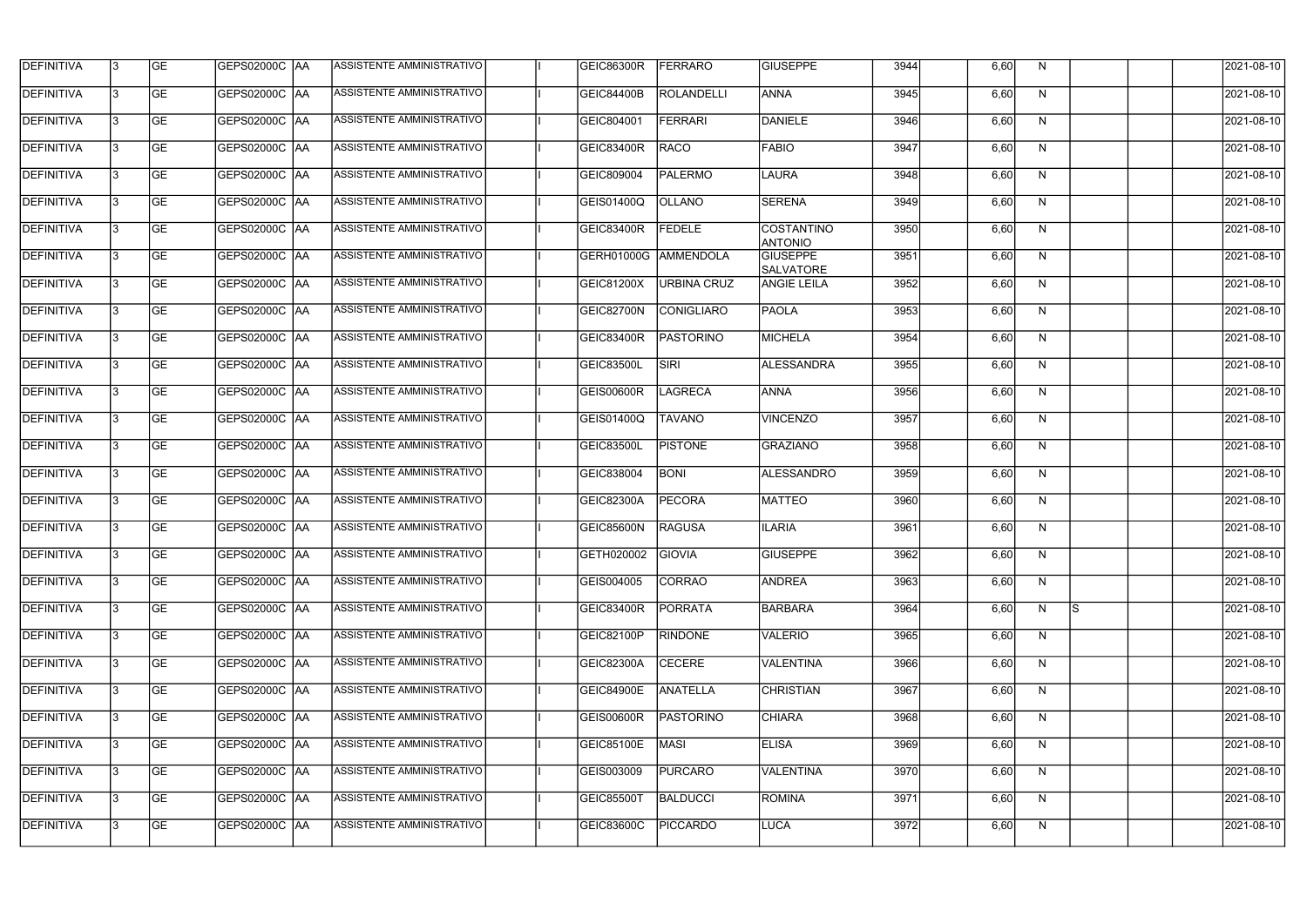| <b>GE</b><br>DEFINITIVA<br>GEPS02000C  AA<br>l3<br><b>DEFINITIVA</b><br><b>GE</b><br><b>GEPS02000C AA</b><br>l3<br><b>GEPS02000C AA</b><br>13<br><b>GE</b><br><b>DEFINITIVA</b><br><b>GE</b><br>GEPS02000C  AA<br>l3<br><b>GE</b><br><b>GEPS02000C AA</b><br>IЗ<br><b>GE</b><br><b>GEPS02000C AA</b><br>l3<br><b>GE</b><br>GEPS02000C AA<br>l3<br><b>DEFINITIVA</b><br><b>GE</b><br>GEPS02000C  AA<br>l3<br><b>GE</b><br>GEPS02000C AA<br>l3<br><b>GE</b><br>GEPS02000C AA<br>l3<br><b>GEPS02000C AA</b><br>13<br><b>GE</b><br><b>DEFINITIVA</b><br><b>GE</b><br>GEPS02000C  AA<br>l3<br>GEPS02000C AA<br><b>GE</b><br>l3 | ASSISTENTE AMMINISTRATIVO<br><b>GEIC82000V</b><br>ASSISTENTE AMMINISTRATIVO<br>GEIS003009<br>ASSISTENTE AMMINISTRATIVO<br>GEIS00700L | LAZZARI<br><b>CRISTINA</b><br><b>FRANCESCO</b><br><b>BONARRIGO</b> | 3974<br>3975 | 6,60<br>6,60 | N  | 2021-08-10 |
|---------------------------------------------------------------------------------------------------------------------------------------------------------------------------------------------------------------------------------------------------------------------------------------------------------------------------------------------------------------------------------------------------------------------------------------------------------------------------------------------------------------------------------------------------------------------------------------------------------------------------|--------------------------------------------------------------------------------------------------------------------------------------|--------------------------------------------------------------------|--------------|--------------|----|------------|
| <b>DEFINITIVA</b><br><b>DEFINITIVA</b><br><b>DEFINITIVA</b><br><b>DEFINITIVA</b><br><b>DEFINITIVA</b><br><b>DEFINITIVA</b>                                                                                                                                                                                                                                                                                                                                                                                                                                                                                                |                                                                                                                                      |                                                                    |              |              |    |            |
|                                                                                                                                                                                                                                                                                                                                                                                                                                                                                                                                                                                                                           |                                                                                                                                      |                                                                    |              |              | N  | 2021-08-10 |
|                                                                                                                                                                                                                                                                                                                                                                                                                                                                                                                                                                                                                           |                                                                                                                                      | <b>MINATTI</b><br><b>IVANO MARINO</b>                              | 3976         | 6,60         | N  | 2021-08-10 |
| <b>DEFINITIVA</b><br><b>DEFINITIVA</b>                                                                                                                                                                                                                                                                                                                                                                                                                                                                                                                                                                                    | ASSISTENTE AMMINISTRATIVO<br><b>GEIS01900V</b>                                                                                       | <b>STEFANO</b><br><b>PALUMBO</b>                                   | 3977         | 6,60         | N  | 2021-08-10 |
|                                                                                                                                                                                                                                                                                                                                                                                                                                                                                                                                                                                                                           | <b>ASSISTENTE AMMINISTRATIVO</b><br>GEIC81400G                                                                                       | <b>SILVESTRI</b><br><b>MARTINA</b>                                 | 3978         | 6,55         | N  | 2021-08-10 |
|                                                                                                                                                                                                                                                                                                                                                                                                                                                                                                                                                                                                                           | <b>ASSISTENTE AMMINISTRATIVO</b><br>GEIS01600B                                                                                       | <b>COSSO</b><br><b>LUCA</b>                                        | 3979         | 6,55         | N  | 2021-08-10 |
|                                                                                                                                                                                                                                                                                                                                                                                                                                                                                                                                                                                                                           | ASSISTENTE AMMINISTRATIVO<br>GEIC82300A                                                                                              | <b>CHIMERA</b><br><b>DOMENICO</b>                                  | 3980         | 6,51         | N  | 2021-08-10 |
|                                                                                                                                                                                                                                                                                                                                                                                                                                                                                                                                                                                                                           | ASSISTENTE AMMINISTRATIVO<br>GEIS01400Q                                                                                              | <b>PAIATO</b><br><b>SAMUELE</b>                                    | 3981         | 6,51         | N  | 2021-08-10 |
|                                                                                                                                                                                                                                                                                                                                                                                                                                                                                                                                                                                                                           | ASSISTENTE AMMINISTRATIVO<br>GEIS00700L                                                                                              | <b>DE ROSA</b><br>ANGELO                                           | 3982         | 6,51         | N  | 2021-08-10 |
|                                                                                                                                                                                                                                                                                                                                                                                                                                                                                                                                                                                                                           | ASSISTENTE AMMINISTRATIVO<br>GEIC838004                                                                                              | ANNUNZIATA<br><b>IENARO</b>                                        | 3983         | 6,50         | S  | 2021-08-10 |
|                                                                                                                                                                                                                                                                                                                                                                                                                                                                                                                                                                                                                           | ASSISTENTE AMMINISTRATIVO<br>GEIC85000P                                                                                              | <b>BARBARITO</b><br><b>ANNA MARIA</b>                              | 3984         | 6,50         | S  | 2021-08-10 |
|                                                                                                                                                                                                                                                                                                                                                                                                                                                                                                                                                                                                                           | ASSISTENTE AMMINISTRATIVO<br><b>GEIC82200E</b>                                                                                       | <b>MOMETTI</b><br>SIMONA                                           | 3985         | 6,50         | S  | 2021-08-10 |
|                                                                                                                                                                                                                                                                                                                                                                                                                                                                                                                                                                                                                           | ASSISTENTE AMMINISTRATIVO<br>GERH01000G                                                                                              | <b>DE ANGELIS</b><br><b>ALBERTO</b>                                | 3986         | 6,50         | S  | 2021-08-10 |
| <b>DEFINITIVA</b><br>l3<br><b>GE</b><br>GEPS02000C  AA                                                                                                                                                                                                                                                                                                                                                                                                                                                                                                                                                                    | ASSISTENTE AMMINISTRATIVO<br>GEPS07000D                                                                                              | <b>VELLA</b><br><b>ILARIA</b>                                      | 3987         | 6,50         | S  | 2021-08-10 |
| <b>DEFINITIVA</b><br><b>GE</b><br>GEPS02000C  AA<br>IЗ                                                                                                                                                                                                                                                                                                                                                                                                                                                                                                                                                                    | ASSISTENTE AMMINISTRATIVO<br>GEIS018003                                                                                              | <b>MIRIAM</b><br><b>PARRINELLI</b>                                 | 3988         | 6,50         | S  | 2021-08-10 |
| <b>DEFINITIVA</b><br><b>GE</b><br>GEPS02000C  AA<br>IЗ                                                                                                                                                                                                                                                                                                                                                                                                                                                                                                                                                                    | ASSISTENTE AMMINISTRATIVO<br>GEIC82000V                                                                                              | FRANCESCA<br><b>RUATTI</b>                                         | 3989         | 6,50         | S  | 2021-08-10 |
| <b>DEFINITIVA</b><br><b>GE</b><br>GEPS02000C  AA                                                                                                                                                                                                                                                                                                                                                                                                                                                                                                                                                                          | ASSISTENTE AMMINISTRATIVO<br>GETH020002                                                                                              | LA ROSA<br>DARIO                                                   | 3990         | 6,50         | S  | 2021-08-10 |
| <b>DEFINITIVA</b><br>IЗ<br> GE<br> GEPS02000C  AA                                                                                                                                                                                                                                                                                                                                                                                                                                                                                                                                                                         | <b>ASSISTENTE AMMINISTRATIVO</b><br>GEIC81200X                                                                                       | SARDINA<br>SIMONE GIORGIO                                          | 3991         | 6,50         | S. | 2021-08-10 |
| <b>DEFINITIVA</b><br>GEPS02000C AA<br><b>GE</b><br>13.                                                                                                                                                                                                                                                                                                                                                                                                                                                                                                                                                                    | ASSISTENTE AMMINISTRATIVO<br>GEIS017007                                                                                              | <b>FRATTINI</b><br><b>MANUELA</b>                                  | 3992         | 6,50         | S  | 2021-08-10 |
| <b>DEFINITIVA</b><br><b>GEPS02000C AA</b><br>13<br><b>GE</b>                                                                                                                                                                                                                                                                                                                                                                                                                                                                                                                                                              | ASSISTENTE AMMINISTRATIVO<br>GEIC83900X                                                                                              | <b>CRISTINA</b><br><b>PIPINO</b>                                   | 3993         | 6,50         | S  | 2021-08-10 |
| <b>DEFINITIVA</b><br><b>GE</b><br><b>GEPS02000C AA</b><br>13.                                                                                                                                                                                                                                                                                                                                                                                                                                                                                                                                                             | ASSISTENTE AMMINISTRATIVO<br>GEPC01000P                                                                                              | GRASSO<br>RAFFAELE                                                 | 3994         | 6,50         | S  | 2021-08-10 |
| <b>DEFINITIVA</b><br><b>GE</b><br>GEPS02000C AA<br>13                                                                                                                                                                                                                                                                                                                                                                                                                                                                                                                                                                     | ASSISTENTE AMMINISTRATIVO<br>GEIC86500C                                                                                              | <b>ANTONELLA</b><br>DE DIO                                         | 3995         | 6,50         | S  | 2021-08-10 |
| <b>DEFINITIVA</b><br><b>GE</b><br>GEPS02000C AA<br>13                                                                                                                                                                                                                                                                                                                                                                                                                                                                                                                                                                     | ASSISTENTE AMMINISTRATIVO<br>GEPM04000P                                                                                              | PERONI<br><b>IRENE</b>                                             | 3996         | 6,50         | S  | 2021-08-10 |
| <b>DEFINITIVA</b><br><b>GE</b><br>l3<br>GEPS02000C  AA                                                                                                                                                                                                                                                                                                                                                                                                                                                                                                                                                                    | ASSISTENTE AMMINISTRATIVO<br>GEIC853006                                                                                              | GAZZELLI<br><b>VALERIA</b>                                         | 3997         | 6,50         | S  | 2021-08-10 |
| <b>GE</b><br>DEFINITIVA<br> GEPS02000C  AA<br>l3                                                                                                                                                                                                                                                                                                                                                                                                                                                                                                                                                                          | ASSISTENTE AMMINISTRATIVO<br>GEIC83600C                                                                                              | GRECO<br><b>GIULIANA</b>                                           | 3998         | 6,50         | S  | 2021-08-10 |
| <b>GE</b><br>DEFINITIVA<br>GEPS02000C  AA<br>l3                                                                                                                                                                                                                                                                                                                                                                                                                                                                                                                                                                           | ASSISTENTE AMMINISTRATIVO<br>GERI07000P                                                                                              | <b>TOLA</b><br><b>PAOLA</b>                                        | 3999         | 6,50         | S  | 2021-08-10 |
| <b>DEFINITIVA</b><br>GEPS02000C AA<br><b>GE</b><br>l3                                                                                                                                                                                                                                                                                                                                                                                                                                                                                                                                                                     |                                                                                                                                      |                                                                    |              |              |    |            |
| <b>DEFINITIVA</b><br>ASSISTENTE AMMINISTRATIVO<br><b>GE</b><br>GEPS02000C  AA<br>IЗ                                                                                                                                                                                                                                                                                                                                                                                                                                                                                                                                       | ASSISTENTE AMMINISTRATIVO<br>GEMM18600B PASQUALI                                                                                     | <b>ERNESTO</b>                                                     | 4000         | 6,50         | S  | 2021-08-10 |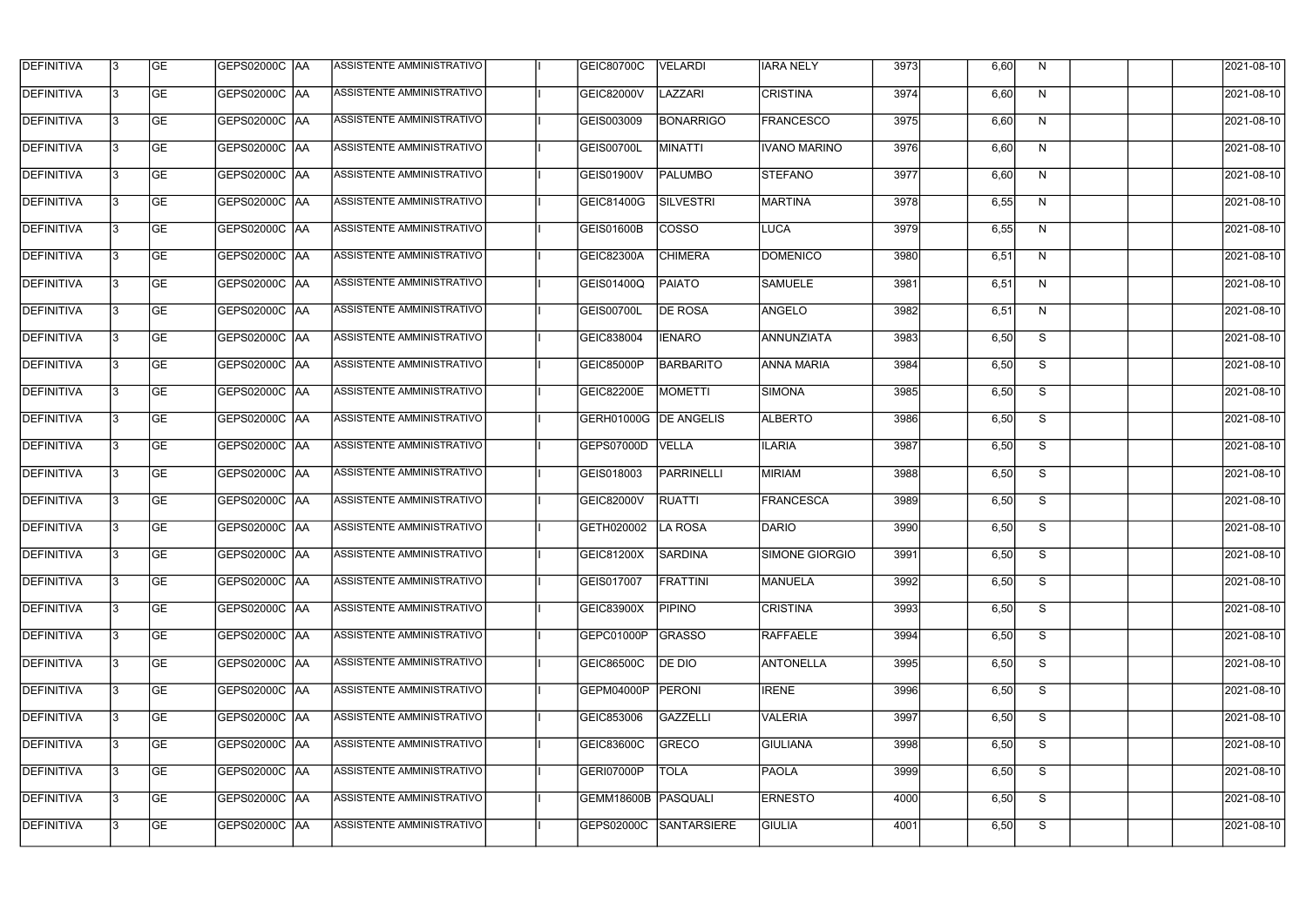| <b>DEFINITIVA</b> | 13 | GE        | GEPS02000C  AA       | ASSISTENTE AMMINISTRATIVO        | GEIC82100P        | FERRANDO          | <b>MARCO</b>         | 4002 | 6,50 | S  | 2021-08-10       |
|-------------------|----|-----------|----------------------|----------------------------------|-------------------|-------------------|----------------------|------|------|----|------------------|
| <b>DEFINITIVA</b> | IЗ | GE        | GEPS02000C   AA      | ASSISTENTE AMMINISTRATIVO        | GEPS030003        | GALLERI           | SIMONE               | 4003 | 6,50 | N  | 2021-08-10       |
| <b>DEFINITIVA</b> | 13 | <b>GE</b> | <b>GEPS02000C AA</b> | ASSISTENTE AMMINISTRATIVO        | <b>GEIC80700C</b> | <b>PULVIRENTI</b> | ANDREA               | 4004 | 6,50 | N  | 2021-08-10       |
| <b>DEFINITIVA</b> | l3 | <b>GE</b> | <b>GEPS02000C AA</b> | ASSISTENTE AMMINISTRATIVO        | GEIC82100P        | MEZZASALMA        | SIMONE               | 4005 | 6,50 | N  | 2021-08-10       |
| <b>DEFINITIVA</b> | l3 | GE        | GEPS02000C AA        | ASSISTENTE AMMINISTRATIVO        | GEPS080004        | MAIZZA            | <b>ALESSIO</b>       | 4006 | 6,50 | N  | 2021-08-10       |
| <b>DEFINITIVA</b> | l3 | <b>GE</b> | <b>GEPS02000C AA</b> | <b>ASSISTENTE AMMINISTRATIVO</b> | GEIC817003        | DI RUOCCO         | NICOLO'              | 4007 | 6,50 | N  | 2021-08-10       |
| <b>DEFINITIVA</b> | l3 | <b>GE</b> | GEPS02000C AA        | ASSISTENTE AMMINISTRATIVO        | GEIS003009        | <b>BRENNA</b>     | <b>PHOEBE</b>        | 4008 | 6,50 | N  | 2021-08-10       |
| <b>DEFINITIVA</b> | l3 | <b>GE</b> | GEPS02000C AA        | <b>ASSISTENTE AMMINISTRATIVO</b> | GEIC831009        | <b>LAROSA</b>     | AGNESE               | 4009 | 6,50 | N  | 2021-08-10       |
| <b>DEFINITIVA</b> | IЗ | <b>GE</b> | GEPS02000C AA        | ASSISTENTE AMMINISTRATIVO        | GEIC860009        | FERLAZZO          | <b>ELIO</b>          | 4010 | 6,50 | N  | 2021-08-10       |
| <b>DEFINITIVA</b> | l3 | GE        | GEPS02000C   AA      | ASSISTENTE AMMINISTRATIVO        | GEIS012004        | <b>AMIRI</b>      | <b>STEFANO</b>       | 4011 | 6,50 | N  | 2021-08-10       |
| DEFINITIVA        | 13 | <b>GE</b> | GEPS02000C AA        | ASSISTENTE AMMINISTRATIVO        | <b>GEIC84200Q</b> | <b>CONTI</b>      | <b>ANTONELLA</b>     | 4012 | 6,50 | N  | 2021-08-10       |
| <b>DEFINITIVA</b> | l3 | <b>GE</b> | GEPS02000C AA        | <b>ASSISTENTE AMMINISTRATIVO</b> | GEIC85000P        | <b>TRAVERSO</b>   | <b>GIORGIA</b>       | 4013 | 6,50 | N  | 2021-08-10       |
| <b>DEFINITIVA</b> | l3 | GE        | GEPS02000C  AA       | ASSISTENTE AMMINISTRATIVO        | GEIC81400G        | <b>RAVERA</b>     | <b>CAMILLA</b>       | 4014 | 6,50 | N  | 2021-08-10       |
| <b>DEFINITIVA</b> | l3 | <b>GE</b> | GEPS02000C AA        | ASSISTENTE AMMINISTRATIVO        | <b>GEIC84900E</b> | DI DIO            | <b>ENRICO GIOELE</b> | 4015 | 6,50 | N  | 2021-08-10       |
| <b>DEFINITIVA</b> | l3 | <b>GE</b> | GEPS02000C AA        | ASSISTENTE AMMINISTRATIVO        | GEIC85100E        | <b>CARDAMONE</b>  | <b>SEBASTIANO</b>    | 4016 | 6,50 | N  | 2021-08-10       |
| <b>DEFINITIVA</b> | 13 | GE        | <b>GEPS02000C AA</b> | ASSISTENTE AMMINISTRATIVO        | GEIC83600C        | <b>COSTA</b>      | DAVIDE               | 4017 | 6,50 | N  | 2021-08-10       |
| <b>DEFINITIVA</b> | l3 | <b>GE</b> | GEPS02000C   AA      | ASSISTENTE AMMINISTRATIVO        | GEIC825002        | <b>COGONI</b>     | MATTEO               | 4018 | 6,50 | N  | 2021-08-10       |
| <b>DEFINITIVA</b> | IЗ | <b>GE</b> | GEPS02000C AA        | ASSISTENTE AMMINISTRATIVO        | GEIC81300Q        | PATRONE           | ALESSANDRO           | 4019 | 6,50 | N  | 2021-08-10       |
| <b>DEFINITIVA</b> | IЗ | GE        | GEPS02000C  AA       | <b>ASSISTENTE AMMINISTRATIVO</b> | <b>GEIC816007</b> | <b>CERNELLI</b>   | <b>IVITO</b>         | 4020 | 6,50 | N, | 2021-08-10       |
| <b>DEFINITIVA</b> | l3 | GE        | GEPS02000C AA        | ASSISTENTE AMMINISTRATIVO        | GEIC85200A        | <b>GOLOTTA</b>    | <b>GIUSEPPE</b>      | 4021 | 6,50 | N  | 2021-08-10       |
| <b>DEFINITIVA</b> | l3 | GE        | GEPS02000C AA        | ASSISTENTE AMMINISTRATIVO        | GEIS01300X        | ROMANO            | MATTEO               | 4022 | 6,50 | N  | 2021-08-10       |
| <b>DEFINITIVA</b> | 13 | <b>GE</b> | GEPS02000C AA        | ASSISTENTE AMMINISTRATIVO        | GEIC854002        | RODINO'           | <b>MARIASOLE</b>     | 4023 | 6,50 | N  | $2021 - 08 - 10$ |
| <b>DEFINITIVA</b> | l3 | <b>GE</b> | GEPS02000C AA        | ASSISTENTE AMMINISTRATIVO        | GEIC82700N        | <b>FORNACIARI</b> | <b>CHIARA</b>        | 4024 | 6,50 | N  | 2021-08-10       |
| <b>DEFINITIVA</b> | 13 | <b>GE</b> | GEPS02000C AA        | ASSISTENTE AMMINISTRATIVO        | GEIC840004        | <b>TERRANOVA</b>  | <b>PIETRO</b>        | 4025 | 6,50 | N  | 2021-08-10       |
| <b>DEFINITIVA</b> | l3 | <b>GE</b> | GEPS02000C  AA       | ASSISTENTE AMMINISTRATIVO        | GEIC81200X        | <b>FORINO</b>     | <b>DAVIDE</b>        | 4026 | 6,50 | N  | 2021-08-10       |
| <b>DEFINITIVA</b> | l3 | <b>GE</b> | GEPS02000C  AA       | ASSISTENTE AMMINISTRATIVO        | <b>GEIS00700L</b> | <b>AVERSANO</b>   | <b>EDUARDO</b>       | 4027 | 6,50 | N  | 2021-08-10       |
| <b>DEFINITIVA</b> | l3 | GE        | GEPS02000C  AA       | ASSISTENTE AMMINISTRATIVO        | GEIC840004        | <b>ROSPO</b>      | VALENTINA            | 4028 | 6,50 | N  | 2021-08-10       |
| <b>DEFINITIVA</b> | l3 | GE        | GEPS02000C AA        | ASSISTENTE AMMINISTRATIVO        | GEIC838004        | PISERA'           | <b>GIUSEPPE</b>      | 4029 | 6,50 | N  | 2021-08-10       |
| <b>DEFINITIVA</b> | l3 | GE        | GEPS02000C  AA       | ASSISTENTE AMMINISTRATIVO        | GEPS02000C        | <b>VECCHIO</b>    | RICCARDO             | 4030 | 6,50 | N  | 2021-08-10       |
|                   |    |           |                      |                                  |                   |                   |                      |      |      |    |                  |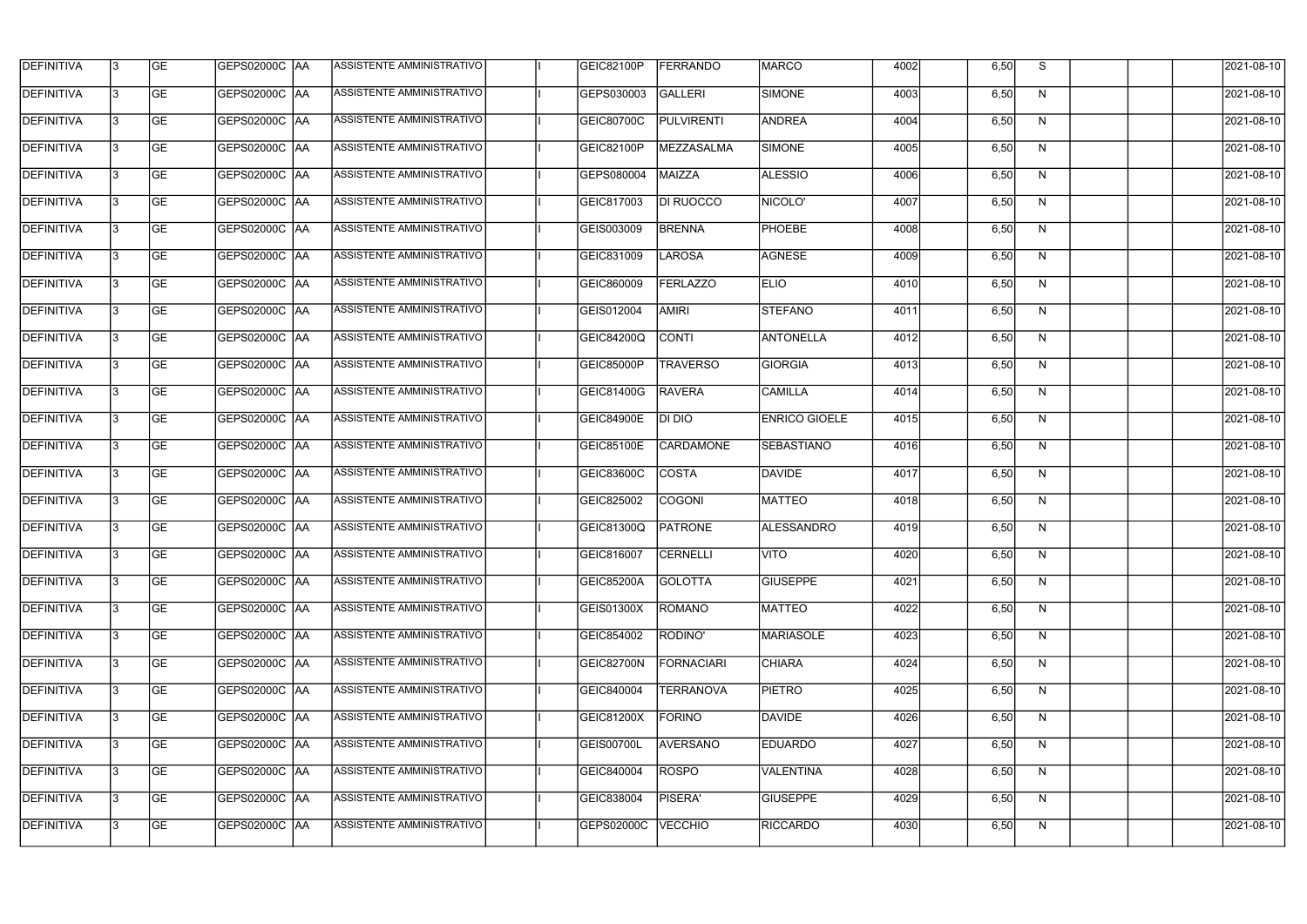| <b>DEFINITIVA</b> | 13  | <b>GE</b> | GEPS02000C  AA       | ASSISTENTE AMMINISTRATIVO        | GEIC838004        | <b>MORANI</b>                   | <b>CLAUDIA</b>                            | 4031 | 6,50 | N.           | 2021-08-10       |
|-------------------|-----|-----------|----------------------|----------------------------------|-------------------|---------------------------------|-------------------------------------------|------|------|--------------|------------------|
| DEFINITIVA        | l3  | <b>GE</b> | GEPS02000C  AA       | ASSISTENTE AMMINISTRATIVO        | GEIS003009        | SORRENTINO                      | <b>NUNZIO</b>                             | 4032 | 6,50 | N            | 2021-08-10       |
| <b>DEFINITIVA</b> | l3  | <b>GE</b> | <b>GEPS02000C AA</b> | ASSISTENTE AMMINISTRATIVO        | <b>GEIC83900X</b> | <b>CHILLEMI</b>                 | <b>ROBERTA</b>                            | 4033 | 6,50 | N            | 2021-08-10       |
| <b>DEFINITIVA</b> | 13  | <b>GE</b> | <b>GEPS02000C AA</b> | ASSISTENTE AMMINISTRATIVO        | <b>GEIS00600R</b> | <b>MELI</b>                     | <b>DEBORA</b>                             | 4034 | 6,50 | $\mathsf{N}$ | 2021-08-10       |
| <b>DEFINITIVA</b> | l3  | <b>GE</b> | GEPS02000C  AA       | ASSISTENTE AMMINISTRATIVO        | GEIC81300Q        | <b>PICCHIA</b>                  | <b>MARTINA</b>                            | 4035 | 6,50 | N            | 2021-08-10       |
| <b>DEFINITIVA</b> | IЗ  | <b>GE</b> | <b>GEPS02000C AA</b> | <b>ASSISTENTE AMMINISTRATIVO</b> | GEIC83900X        | <b>BONSANO</b>                  | <b>MASSIMO</b>                            | 4036 | 6,50 | N            | 2021-08-10       |
| <b>DEFINITIVA</b> | l3  | <b>GE</b> | <b>GEPS02000C AA</b> | <b>ASSISTENTE AMMINISTRATIVO</b> | GEIC838004        | <b>RADAELLI</b>                 | <b>VERONICA</b>                           | 4037 | 6,50 | N            | 2021-08-10       |
| <b>DEFINITIVA</b> | l3  | <b>GE</b> | GEPS02000C AA        | ASSISTENTE AMMINISTRATIVO        | GEIC840004        | <b>MORABITO</b>                 | <b>LUCIA</b>                              | 4038 | 6,50 | N            | 2021-08-10       |
| <b>DEFINITIVA</b> | l3  | <b>GE</b> | GEPS02000C  AA       | ASSISTENTE AMMINISTRATIVO        | GEIS018003        | <b>ASARO</b>                    | <b>IVAN ARCANGELO</b><br><b>SALVATORE</b> | 4039 | 6,50 | N            | 2021-08-10       |
| <b>DEFINITIVA</b> | l3  | <b>GE</b> | GEPS02000C AA        | ASSISTENTE AMMINISTRATIVO        | GEIC808008        | <b>ACCOMANDO</b>                | <b>ELEONORA</b>                           | 4040 | 6,50 | N            | 2021-08-10       |
| <b>DEFINITIVA</b> | l3  | <b>GE</b> | GEPS02000C AA        | ASSISTENTE AMMINISTRATIVO        | GEIC840004        | <b>SECHI</b>                    | <b>STEFANIA</b>                           | 4041 | 6,50 | N            | 2021-08-10       |
| <b>DEFINITIVA</b> | 13  | <b>GE</b> | GEPS02000C AA        | ASSISTENTE AMMINISTRATIVO        | GEIC838004        | <b>MOZZI</b>                    | <b>ERACLE</b>                             | 4042 | 6,50 | N            | 2021-08-10       |
| <b>DEFINITIVA</b> | l3  | <b>GE</b> | GEPS02000C  AA       | ASSISTENTE AMMINISTRATIVO        | <b>GEIC85100E</b> | PENSABENE                       | PAOLO                                     | 4043 | 6,50 | N            | 2021-08-10       |
| <b>DEFINITIVA</b> | l3  | <b>GE</b> | GEPS02000C AA        | ASSISTENTE AMMINISTRATIVO        | GEIC82600T        | <b>MOLINARI</b>                 | <b>YLENIA</b>                             | 4044 | 6,50 | N            | 2021-08-10       |
| <b>DEFINITIVA</b> | l3  | <b>GE</b> | GEPS02000C  AA       | ASSISTENTE AMMINISTRATIVO        | GEIC804001        | <b>CARIA</b>                    | SIMONA                                    | 4045 | 6,50 | N            | 2021-08-10       |
| <b>DEFINITIVA</b> | l3  | <b>GE</b> | GEPS02000C  AA       | ASSISTENTE AMMINISTRATIVO        | GEIC83900X        | <b>TORRE</b>                    | <b>VANESSA</b>                            | 4046 | 6,50 | N            | 2021-08-10       |
| <b>DEFINITIVA</b> | l3  | <b>GE</b> | GEPS02000C  AA       | ASSISTENTE AMMINISTRATIVO        | GETH020002        | GANCITANO                       | <b>LEONARDO</b>                           | 4047 | 6,50 | N            | 2021-08-10       |
| <b>DEFINITIVA</b> |     | <b>GE</b> | GEPS02000C  AA       | ASSISTENTE AMMINISTRATIVO        | GEIC81400G        | MACCIO'                         | <b>ANNA</b>                               | 4048 | 6,50 | N            | 2021-08-10       |
| <b>DEFINITIVA</b> | IЗ  | GE        | GEPS02000C  AA       | <b>ASSISTENTE AMMINISTRATIVO</b> | GEIC804001        | <b>MARZAIOLI</b>                | <b>ERIKA</b>                              | 4049 | 6,50 | N,           | 2021-08-10       |
| <b>DEFINITIVA</b> | 13. | <b>GE</b> | GEPS02000C AA        | ASSISTENTE AMMINISTRATIVO        | <b>GEIC83500L</b> | <b>FEDE</b>                     | <b>GIOVANNI</b>                           | 4050 | 6,50 | N            | 2021-08-10       |
| <b>DEFINITIVA</b> | 13  | <b>GE</b> | <b>GEPS02000C AA</b> | ASSISTENTE AMMINISTRATIVO        | GEPS050008        | <b>FLORES</b><br><b>ZARKONE</b> | DAVIDE                                    | 4051 | 6,50 | N            | 2021-08-10       |
| <b>DEFINITIVA</b> | 13  | <b>GE</b> | <b>GEPS02000C AA</b> | ASSISTENTE AMMINISTRATIVO        | GEIC85000P        | <b>VALLI</b>                    | <b>SERENA</b>                             | 4052 | 6,50 | N            | $2021 - 08 - 10$ |
| <b>DEFINITIVA</b> | 13  | <b>GE</b> | <b>GEPS02000C AA</b> | ASSISTENTE AMMINISTRATIVO        | GEIC80700C        | <b>IMPERATO</b>                 | PASQUALE                                  | 4053 | 6,50 | N            | 2021-08-10       |
| <b>DEFINITIVA</b> | 13  | <b>GE</b> | GEPS02000C AA        | ASSISTENTE AMMINISTRATIVO        | <b>GEIC84900E</b> | <b>DIMINICH</b>                 | <b>ERIKA</b>                              | 4054 | 6,50 | N            | 2021-08-10       |
| <b>DEFINITIVA</b> | l3  | <b>GE</b> | GEPS02000C  AA       | ASSISTENTE AMMINISTRATIVO        | GEIC840004        | <b>CENTENARI</b>                | <b>VALENTINA</b>                          | 4055 | 6,50 | N            | 2021-08-10       |
| DEFINITIVA        | l3  | <b>GE</b> | GEPS02000C  AA       | ASSISTENTE AMMINISTRATIVO        | GEIC816007        | <b>SALAMONE</b>                 | <b>CARMELINA</b>                          | 4056 | 6,50 | N            | 2021-08-10       |
| DEFINITIVA        | l3  | <b>GE</b> | GEPS02000C  AA       | ASSISTENTE AMMINISTRATIVO        | GEIC840004        | SABBADINI                       | <b>BEATRICE</b>                           | 4057 | 6,50 | N            | 2021-08-10       |
| <b>DEFINITIVA</b> | l3  | <b>GE</b> | GEPS02000C AA        | ASSISTENTE AMMINISTRATIVO        | GEPC020009        | <b>DE PAOLA</b>                 | <b>CINZIA</b>                             | 4058 | 6,50 | N            | 2021-08-10       |
| <b>DEFINITIVA</b> | lЗ  | <b>GE</b> | GEPS02000C  AA       | ASSISTENTE AMMINISTRATIVO        | GEIS01400Q        | <b>SUMMO</b>                    | <b>SONIA</b>                              | 4059 | 6,50 | N            | 2021-08-10       |
|                   |     |           |                      |                                  |                   |                                 |                                           |      |      |              |                  |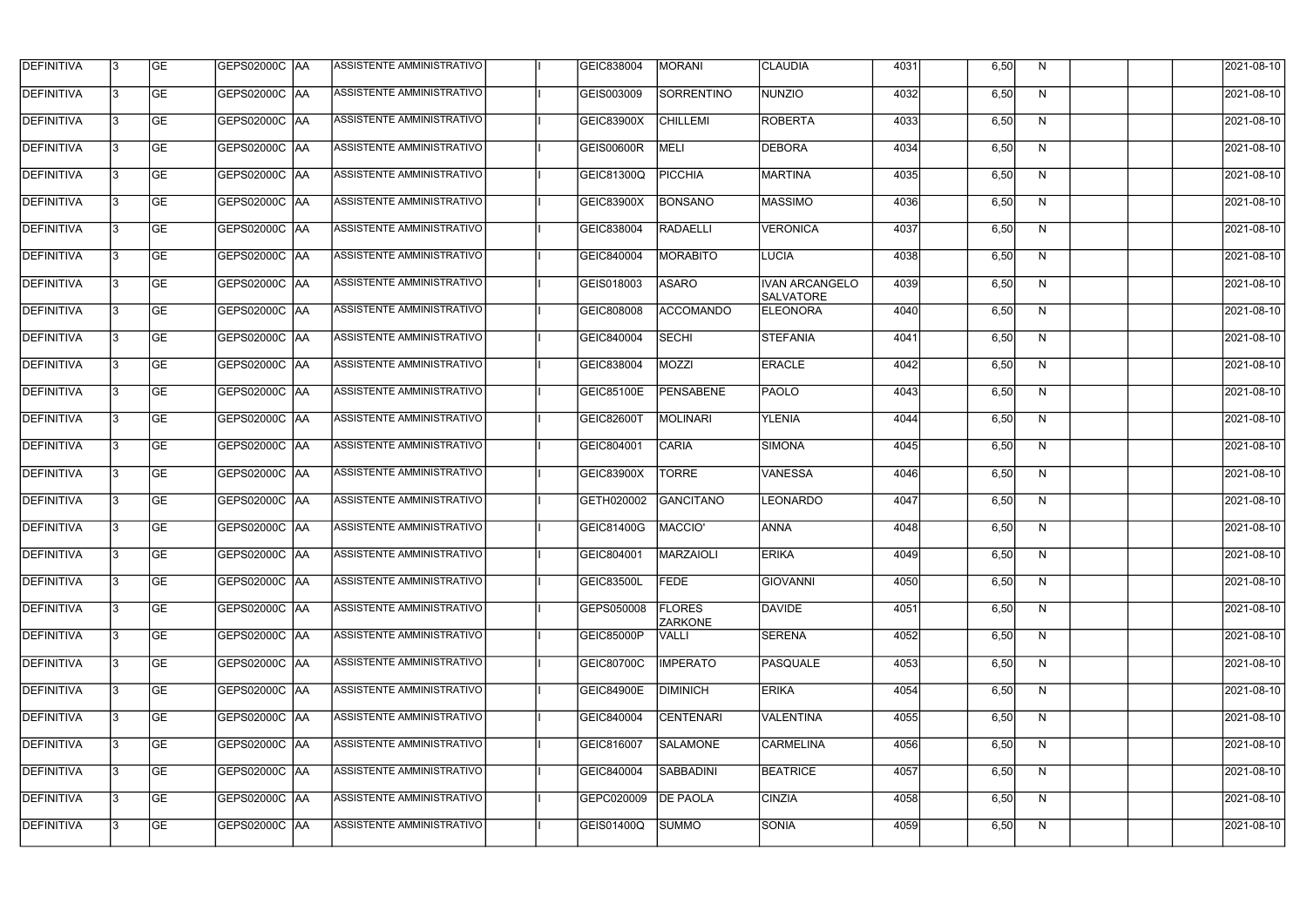| <b>DEFINITIVA</b> | 13 | GE        | GEPS02000C  AA       | ASSISTENTE AMMINISTRATIVO        | GEIC81200X        | <b>VIDA</b>      | <b>SARA</b>           | 4060 | 6,50 | N  | 2021-08-10       |
|-------------------|----|-----------|----------------------|----------------------------------|-------------------|------------------|-----------------------|------|------|----|------------------|
| <b>DEFINITIVA</b> | IЗ | GE        | GEPS02000C   AA      | ASSISTENTE AMMINISTRATIVO        | GEIS00700L        | SICILIANO        | DAVIDE                | 4061 | 6,50 | N  | 2021-08-10       |
| <b>DEFINITIVA</b> | 13 | <b>GE</b> | GEPS02000C AA        | ASSISTENTE AMMINISTRATIVO        | <b>GEIC85200A</b> | DONNARUMMA       | <b>TERESA MARIA</b>   | 4062 | 6,50 | N  | 2021-08-10       |
| <b>DEFINITIVA</b> | l3 | <b>GE</b> | <b>GEPS02000C AA</b> | ASSISTENTE AMMINISTRATIVO        | GEIC83000D        | <b>MONCADA</b>   | <b>GIACOMO</b>        | 4063 | 6,50 | N  | 2021-08-10       |
| <b>DEFINITIVA</b> | l3 | GE        | GEPS02000C AA        | ASSISTENTE AMMINISTRATIVO        | <b>GEIC84900E</b> | <b>FRIGERIO</b>  | NADIA ERIKA           | 4064 | 6,50 | N  | 2021-08-10       |
| <b>DEFINITIVA</b> | l3 | <b>GE</b> | GEPS02000C AA        | <b>ASSISTENTE AMMINISTRATIVO</b> | GEIC82300A        | <b>BACHINI</b>   | <b>FEDERICA</b>       | 4065 | 6,50 | N  | 2021-08-10       |
| <b>DEFINITIVA</b> | l3 | <b>GE</b> | GEPS02000C AA        | ASSISTENTE AMMINISTRATIVO        | GEIS012004        | <b>CAPRIO</b>    | MAURIZIO              | 4066 | 6,50 | N  | 2021-08-10       |
| <b>DEFINITIVA</b> | l3 | <b>GE</b> | GEPS02000C AA        | <b>ASSISTENTE AMMINISTRATIVO</b> | GEIC85100E        | <b>NEGRO</b>     | <b>VALERIA</b>        | 4067 | 6,50 | N  | 2021-08-10       |
| <b>DEFINITIVA</b> | l3 | <b>GE</b> | GEPS02000C AA        | ASSISTENTE AMMINISTRATIVO        | <b>GEIC83600C</b> | <b>ILKES</b>     | ABDELAZIZ             | 4068 | 6,50 | N  | 2021-08-10       |
| <b>DEFINITIVA</b> | l3 | GE        | GEPS02000C   AA      | ASSISTENTE AMMINISTRATIVO        | GERH020006        | <b>SALVATORE</b> | <b>BEATRICE</b>       | 4069 | 6,50 | N  | 2021-08-10       |
| DEFINITIVA        | 13 | GE        | GEPS02000C AA        | ASSISTENTE AMMINISTRATIVO        | GEIC838004        | <b>LERTORA</b>   | <b>CARLA</b>          | 4070 | 6,50 | N  | 2021-08-10       |
| <b>DEFINITIVA</b> | l3 | <b>GE</b> | GEPS02000C AA        | <b>ASSISTENTE AMMINISTRATIVO</b> | <b>GEIC86400L</b> | ORLANDO          | SIMONE                | 4071 | 6,50 | N  | 2021-08-10       |
| <b>DEFINITIVA</b> | l3 | GE        | GEPS02000C  AA       | ASSISTENTE AMMINISTRATIVO        | GEPM030004        | SIGNORINI        | <b>MARCO</b>          | 4072 | 6,50 | N  | 2021-08-10       |
| <b>DEFINITIVA</b> | l3 | <b>GE</b> | GEPS02000C AA        | ASSISTENTE AMMINISTRATIVO        | GEPC04000E        | <b>BOTTINO</b>   | NICOLA                | 4073 | 6,50 | N  | 2021-08-10       |
| <b>DEFINITIVA</b> | l3 | <b>GE</b> | GEPS02000C AA        | ASSISTENTE AMMINISTRATIVO        | GEIS01900V        | <b>LIGURSO</b>   | <b>ANTONIETTA</b>     | 4074 | 6,50 | N  | 2021-08-10       |
| <b>DEFINITIVA</b> | 13 | GE        | GEPS02000C  AA       | ASSISTENTE AMMINISTRATIVO        | <b>GEIC85200A</b> | <b>FILANTI</b>   | MILENA                | 4075 | 6,50 | N  | 2021-08-10       |
| <b>DEFINITIVA</b> | l3 | <b>GE</b> | GEPS02000C   AA      | ASSISTENTE AMMINISTRATIVO        | GEIC804001        | <b>SIMOES</b>    | <b>LUCIANA</b>        | 4076 | 6,50 | N  | 2021-08-10       |
| <b>DEFINITIVA</b> | IЗ | <b>GE</b> | GEPS02000C AA        | ASSISTENTE AMMINISTRATIVO        | GEIC808008        | <b>BOCCARDO</b>  | <b>PAOLA</b>          | 4077 | 6,50 | N  | 2021-08-10       |
| <b>DEFINITIVA</b> | IЗ | GE        | GEPS02000C  AA       | <b>ASSISTENTE AMMINISTRATIVO</b> | <b>GEIC840004</b> | <b>RATTO</b>     | <b>MILENA</b>         | 4078 | 6,50 | N, | 2021-08-10       |
| <b>DEFINITIVA</b> | l3 | GE        | GEPS02000C AA        | ASSISTENTE AMMINISTRATIVO        | GEIS004005        | <b>CRISTEA</b>   | <b>ANETA CARMEN</b>   | 4079 | 6,50 | N  | 2021-08-10       |
| <b>DEFINITIVA</b> | l3 | GE        | GEPS02000C AA        | ASSISTENTE AMMINISTRATIVO        | GEIC81300Q        | <b>FORMISANO</b> | CONCETTA              | 4080 | 6,50 | N  | 2021-08-10       |
| <b>DEFINITIVA</b> | 13 | <b>GE</b> | GEPS02000C AA        | ASSISTENTE AMMINISTRATIVO        | GEIC82300A        | DELLEPIANE       | <b>MARIA ISABELLA</b> | 4081 | 6,50 | N  | $2021 - 08 - 10$ |
| <b>DEFINITIVA</b> | l3 | <b>GE</b> | GEPS02000C AA        | ASSISTENTE AMMINISTRATIVO        | GEPS02000C        | <b>LISENA</b>    | <b>MARIELLA</b>       | 4082 | 6,50 | N  | 2021-08-10       |
| <b>DEFINITIVA</b> | 13 | <b>GE</b> | GEPS02000C AA        | ASSISTENTE AMMINISTRATIVO        | GEIC837008        | PAZZANO          | <b>DOMENICO</b>       | 4083 | 6,50 | N  | 2021-08-10       |
| <b>DEFINITIVA</b> | l3 | <b>GE</b> | GEPS02000C  AA       | ASSISTENTE AMMINISTRATIVO        | GEIC808008        | <b>CARUSO</b>    | LORETA                | 4084 | 6,50 | N  | 2021-08-10       |
| <b>DEFINITIVA</b> | l3 | <b>GE</b> | GEPS02000C  AA       | ASSISTENTE AMMINISTRATIVO        | GEIC825002        | <b>ALVARINO</b>  | <b>CLAUDIA</b>        | 4085 | 6,50 | N  | 2021-08-10       |
| <b>DEFINITIVA</b> | l3 | GE        | GEPS02000C  AA       | ASSISTENTE AMMINISTRATIVO        | <b>GEIC85000P</b> | <b>BURGASSI</b>  | <b>CINZIA</b>         | 4086 | 6,48 | S  | 2021-08-10       |
| <b>DEFINITIVA</b> | l3 | GE        | GEPS02000C AA        | ASSISTENTE AMMINISTRATIVO        | <b>GEIC84900E</b> | <b>BRUZZONE</b>  | GIORGIO               | 4087 | 6,43 | N  | 2021-08-10       |
| <b>DEFINITIVA</b> | l3 | GE        | GEPS02000C  AA       | ASSISTENTE AMMINISTRATIVO        | GERI07000P        | DANOVARO         | <b>FRANCESCO</b>      | 4088 | 6,41 | N  | 2021-08-10       |
|                   |    |           |                      |                                  |                   |                  |                       |      |      |    |                  |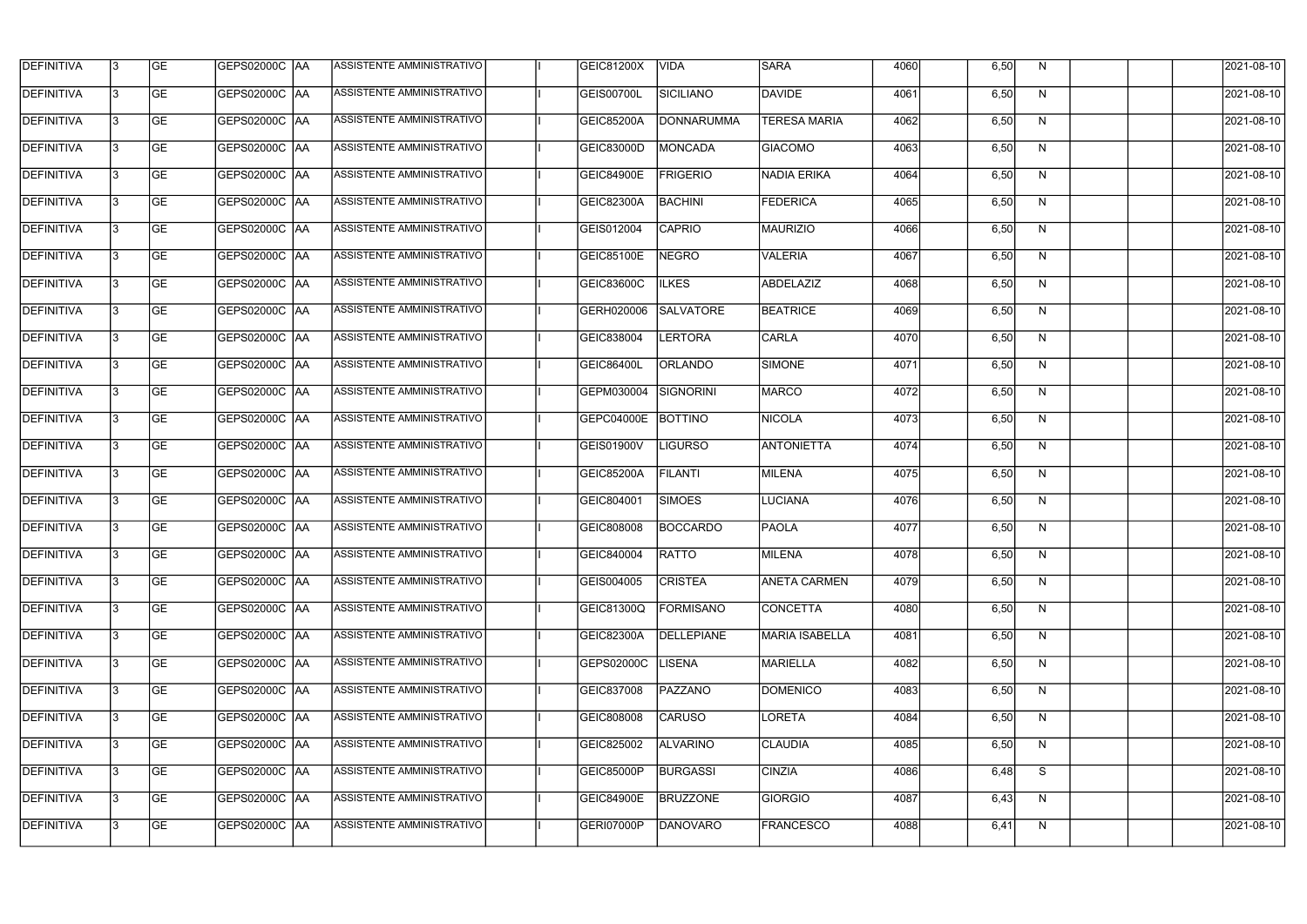| <b>DEFINITIVA</b> | 13 | GE                       | GEPS02000C   AA      | ASSISTENTE AMMINISTRATIVO        | GEIC804001            | <b>BONZANI BONSI</b>  | <b>ALICE</b>          | 4089 | 6,40 | S.                      | 2021-08-10 |
|-------------------|----|--------------------------|----------------------|----------------------------------|-----------------------|-----------------------|-----------------------|------|------|-------------------------|------------|
| <b>DEFINITIVA</b> | l3 | <b>GE</b>                | GEPS02000C  AA       | ASSISTENTE AMMINISTRATIVO        | GERH01000G DEL GAUDIO |                       | <b>CAROLINA</b>       | 4090 | 6,40 | S                       | 2021-08-10 |
| <b>DEFINITIVA</b> | l3 | $\overline{\mathsf{GE}}$ | GEPS02000C AA        | ASSISTENTE AMMINISTRATIVO        | GERH01000G SCARFO'    |                       | <b>ANTONIO</b>        | 4091 | 6,40 | S                       | 2021-08-10 |
| <b>DEFINITIVA</b> | l3 | GE                       | GEPS02000C AA        | ASSISTENTE AMMINISTRATIVO        | GEPS02000C            | TARDANICO             | <b>ANDREA</b>         | 4092 | 6,40 | S                       | 2021-08-10 |
| <b>DEFINITIVA</b> | l3 | GE                       | <b>GEPS02000C AA</b> | <b>ASSISTENTE AMMINISTRATIVO</b> | <b>GEIC83600C</b>     | <b>PELLICONE</b>      | <b>SARA</b>           | 4093 | 6,40 | S                       | 2021-08-10 |
| <b>DEFINITIVA</b> | l3 | <b>GE</b>                | <b>GEPS02000C AA</b> | ASSISTENTE AMMINISTRATIVO        | <b>GEIC85000P</b>     | <b>SCALI PANARISI</b> | <b>ANNA VANESSA</b>   | 4094 | 6,40 | $\overline{\mathsf{s}}$ | 2021-08-10 |
| <b>DEFINITIVA</b> | l3 | <b>GE</b>                | <b>GEPS02000C AA</b> | <b>ASSISTENTE AMMINISTRATIVO</b> | <b>GEIS01600B</b>     | <b>CALASCIBETTA</b>   | ANDREA                | 4095 | 6,40 | S                       | 2021-08-10 |
| <b>DEFINITIVA</b> | l3 | <b>GE</b>                | GEPS02000C AA        | ASSISTENTE AMMINISTRATIVO        | GEIC804001            | <b>MANENTI</b>        | <b>FEDERICO</b>       | 4096 | 6,40 | S                       | 2021-08-10 |
| <b>DEFINITIVA</b> | l3 | <b>GE</b>                | GEPS02000C   AA      | ASSISTENTE AMMINISTRATIVO        | GEIC84200Q            | PARISI                | <b>FINA</b>           | 4097 | 6,40 | S                       | 2021-08-10 |
| <b>DEFINITIVA</b> | IЗ | <b>GE</b>                | GEPS02000C   AA      | ASSISTENTE AMMINISTRATIVO        | GEIS018003            | MULTARI               | <b>CRISTIAN</b>       | 4098 | 6,40 | N                       | 2021-08-10 |
| <b>DEFINITIVA</b> | l3 | GE                       | GEPS02000C   AA      | ASSISTENTE AMMINISTRATIVO        | <b>GEIC85000P</b>     | <b>CERVETTO</b>       | NICOLO'               | 4099 | 6,40 | N                       | 2021-08-10 |
| DEFINITIVA        | l3 | GE                       | GEPS02000C AA        | ASSISTENTE AMMINISTRATIVO        | <b>GERH01000G</b>     | MITTICA               | ROBERTA               | 4100 | 6,40 | N                       | 2021-08-10 |
| <b>DEFINITIVA</b> | l3 | GE                       | GEPS02000C AA        | ASSISTENTE AMMINISTRATIVO        | GEPC04000E            | MUZIO                 | <b>MARTA</b>          | 4101 | 6,40 | N                       | 2021-08-10 |
| <b>DEFINITIVA</b> | l3 | <b>GE</b>                | GEPS02000C AA        | ASSISTENTE AMMINISTRATIVO        | GEIC840004            | MAZZEI                | GIANLUCA              | 4102 | 6,40 | N                       | 2021-08-10 |
| <b>DEFINITIVA</b> | IЗ | <b>GE</b>                | GEPS02000C AA        | ASSISTENTE AMMINISTRATIVO        | GEIC81400G            | GREPPI                | MATTEO                | 4103 | 6,40 | N                       | 2021-08-10 |
| <b>DEFINITIVA</b> | 13 | GE                       | GEPS02000C AA        | ASSISTENTE AMMINISTRATIVO        | <b>GEIC84400B</b>     | <b>GIANELLI</b>       | GABRIELE              | 4104 | 6,40 | N                       | 2021-08-10 |
| <b>DEFINITIVA</b> | l3 | <b>GE</b>                | GEPS02000C  AA       | ASSISTENTE AMMINISTRATIVO        | GEIC81300Q            | <b>LAVIOSA</b>        | SOFIA                 | 4105 | 6,40 | N                       | 2021-08-10 |
| <b>DEFINITIVA</b> | l3 | GE                       | GEPS02000C  AA       | ASSISTENTE AMMINISTRATIVO        | GEVC010002            | <b>IERARDI</b>        | <b>CRISTIANO</b>      | 4106 | 6,40 | N                       | 2021-08-10 |
| <b>DEFINITIVA</b> | IЗ | GE                       | GEPS02000C AA        | <b>ASSISTENTE AMMINISTRATIVO</b> | GEIC81900P            | <b>PALETTA</b>        | <b>ILARIA</b>         | 4107 | 6,40 | N.                      | 2021-08-10 |
| <b>DEFINITIVA</b> | 13 | GE                       | <b>GEPS02000C AA</b> | ASSISTENTE AMMINISTRATIVO        | GEIS00600R            | <b>CIVILE</b>         | <b>ALESSIA</b>        | 4108 | 6,40 | N                       | 2021-08-10 |
| <b>DEFINITIVA</b> | l3 | <b>GE</b>                | GEPS02000C AA        | ASSISTENTE AMMINISTRATIVO        | GEIC808008            | <b>CREMISI</b>        | <b>GIUSEPPE</b>       | 4109 | 6,40 | N                       | 2021-08-10 |
| <b>DEFINITIVA</b> | l3 | GE                       | GEPS02000C  AA       | ASSISTENTE AMMINISTRATIVO        | GERH01000G   MANGIONE |                       | <b>ROBERTO</b>        | 4110 | 6,40 | N                       | 2021-08-10 |
| <b>DEFINITIVA</b> | l3 | <b>GE</b>                | GEPS02000C AA        | ASSISTENTE AMMINISTRATIVO        | <b>GEIC82000V</b>     | <b>BOSIO</b>          | <b>BEATRICE</b>       | 4111 | 6,40 | N                       | 2021-08-10 |
| DEFINITIVA        | 13 | GE                       | GEPS02000C AA        | ASSISTENTE AMMINISTRATIVO        | GEPS02000C            | <b>FIORE</b>          | <b>LUIGI</b>          | 4112 | 6,40 | N                       | 2021-08-10 |
| <b>DEFINITIVA</b> | l3 | <b>GE</b>                | GEPS02000C  AA       | ASSISTENTE AMMINISTRATIVO        | GEIC83600C            | <b>ROSATI</b>         | FRANCESCA             | 4113 | 6,40 | N                       | 2021-08-10 |
| <b>DEFINITIVA</b> | l3 | <b>GE</b>                | GEPS02000C  AA       | ASSISTENTE AMMINISTRATIVO        | <b>GEIC82600T</b>     | <b>CUCELI</b>         | <b>CARLO EPIFANIO</b> | 4114 | 6,40 | N                       | 2021-08-10 |
| <b>DEFINITIVA</b> | l3 | <b>GE</b>                | GEPS02000C   AA      | ASSISTENTE AMMINISTRATIVO        | GEIC861005            | <b>REA</b>            | <b>ELISA</b>          | 4115 | 6,40 | N                       | 2021-08-10 |
| <b>DEFINITIVA</b> | l3 | <b>GE</b>                | GEPS02000C AA        | ASSISTENTE AMMINISTRATIVO        | GEPM04000P            | BERTOLINO             | <b>EMANUELE AMATO</b> | 4116 | 6,40 | N                       | 2021-08-10 |
| <b>DEFINITIVA</b> | 13 | GE                       | GEPS02000C  AA       | ASSISTENTE AMMINISTRATIVO        | <b>GEIC82600T</b>     | <b>FIORENZA</b>       | ANGELICA              | 4117 | 6,40 | N                       | 2021-08-10 |
|                   |    |                          |                      |                                  |                       |                       |                       |      |      |                         |            |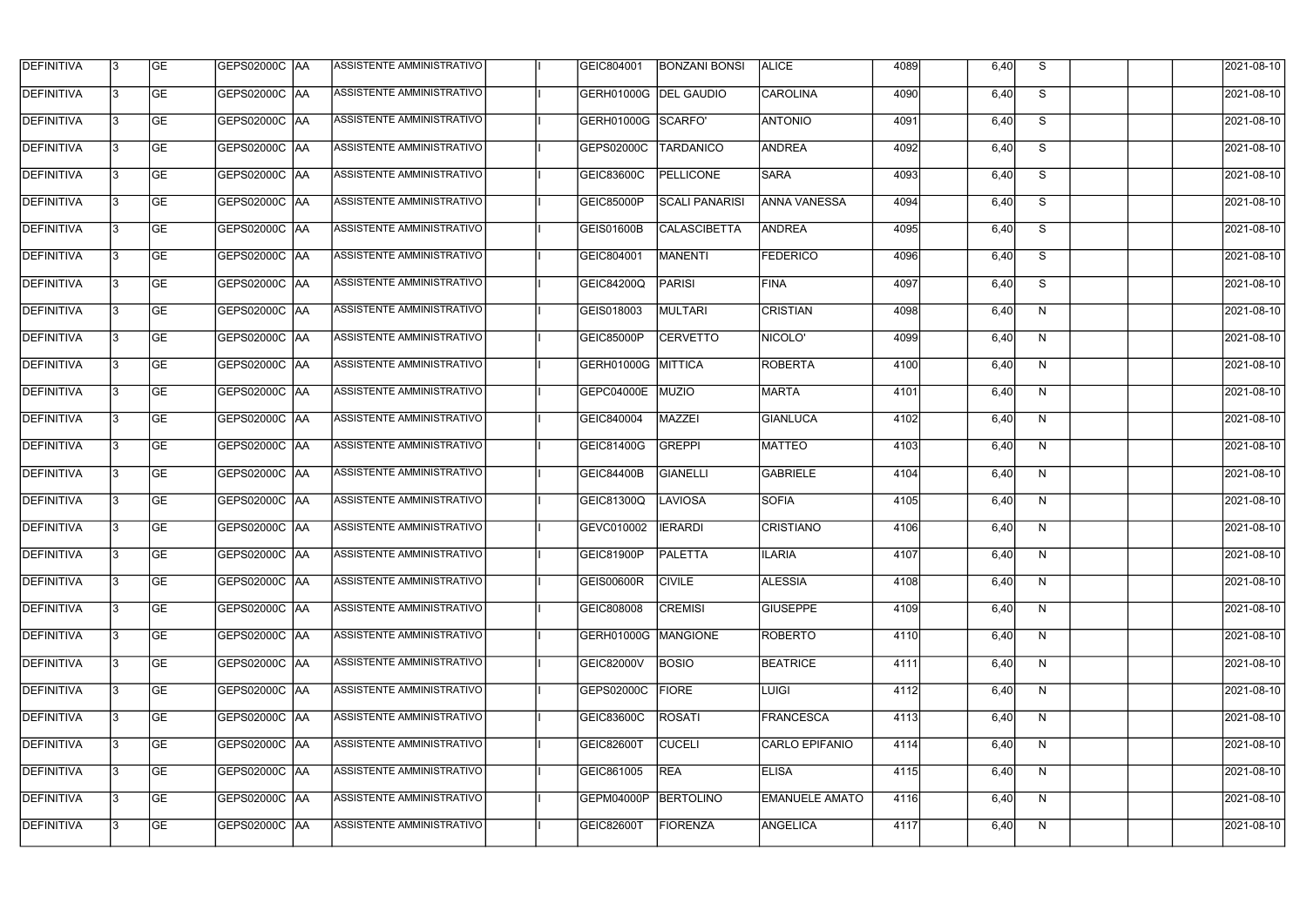| <b>DEFINITIVA</b> | 13  | <b>GE</b> | GEPS02000C  AA       | ASSISTENTE AMMINISTRATIVO        | GEIS02200P        | LOMBARDO           | <b>ANDREA</b>               | 4118 | 6,40 | N.           | 2021-08-10 |
|-------------------|-----|-----------|----------------------|----------------------------------|-------------------|--------------------|-----------------------------|------|------|--------------|------------|
| DEFINITIVA        | l3  | <b>GE</b> | GEPS02000C  AA       | ASSISTENTE AMMINISTRATIVO        | GEIC85000P        | MARONGIU           | <b>ELENA</b>                | 4119 | 6,40 | N            | 2021-08-10 |
| <b>DEFINITIVA</b> | l3  | <b>GE</b> | <b>GEPS02000C AA</b> | ASSISTENTE AMMINISTRATIVO        | GEIC85000P        | <b>MARZANI</b>     | <b>ILARIA</b>               | 4120 | 6,40 | N            | 2021-08-10 |
| <b>DEFINITIVA</b> | l3  | <b>GE</b> | <b>GEPS02000C AA</b> | ASSISTENTE AMMINISTRATIVO        | GEIC862001        | <b>SANSALONE</b>   | <b>LEONARDO</b><br>GRAZIANO | 4121 | 6,40 | $\mathsf{N}$ | 2021-08-10 |
| <b>DEFINITIVA</b> | l3  | <b>GE</b> | GEPS02000C AA        | ASSISTENTE AMMINISTRATIVO        | <b>GEIS01400Q</b> | <b>CURCIO</b>      | <b>SARA</b>                 | 4122 | 6,40 | N            | 2021-08-10 |
| <b>DEFINITIVA</b> | IЗ  | <b>GE</b> | GEPS02000C AA        | <b>ASSISTENTE AMMINISTRATIVO</b> | GEIC85000P        | <b>SANFILIPPO</b>  | <b>SARA</b>                 | 4123 | 6,40 | N            | 2021-08-10 |
| <b>DEFINITIVA</b> | l3  | <b>GE</b> | <b>GEPS02000C AA</b> | <b>ASSISTENTE AMMINISTRATIVO</b> | <b>GEIC85100E</b> | CECCANTI           | GIULIA                      | 4124 | 6,40 | N            | 2021-08-10 |
| <b>DEFINITIVA</b> | l3  | <b>GE</b> | GEPS02000C AA        | ASSISTENTE AMMINISTRATIVO        | GEIC838004        | PAISSA             | FRANCESCA                   | 4125 | 6,40 | N            | 2021-08-10 |
| <b>DEFINITIVA</b> | l3  | <b>GE</b> | GEPS02000C   AA      | ASSISTENTE AMMINISTRATIVO        | GEIC837008        | <b>NAITANA</b>     | VALENTINA                   | 4126 | 6,40 | N            | 2021-08-10 |
| <b>DEFINITIVA</b> | l3  | <b>GE</b> | GEPS02000C AA        | ASSISTENTE AMMINISTRATIVO        | GEIC817003        | <b>REBORA</b>      | <b>FEDERICO</b>             | 4127 | 6,40 | N            | 2021-08-10 |
| <b>DEFINITIVA</b> | l3  | <b>GE</b> | GEPS02000C AA        | ASSISTENTE AMMINISTRATIVO        | <b>GEIC83400R</b> | RACCO              | <b>RAMONA</b>               | 4128 | 6,40 | N            | 2021-08-10 |
| <b>DEFINITIVA</b> | 13  | <b>GE</b> | GEPS02000C AA        | ASSISTENTE AMMINISTRATIVO        | <b>GEIC84700V</b> | <b>ASCIUTTO</b>    | <b>RITA</b>                 | 4129 | 6,40 | N            | 2021-08-10 |
| <b>DEFINITIVA</b> | l3  | <b>GE</b> | GEPS02000C AA        | ASSISTENTE AMMINISTRATIVO        | GEIC85000P        | <b>NICOSIA</b>     | <b>BEATRICE</b>             | 4130 | 6,40 | N            | 2021-08-10 |
| <b>DEFINITIVA</b> | l3  | <b>GE</b> | GEPS02000C AA        | ASSISTENTE AMMINISTRATIVO        | GEIC82700N        | <b>COSTIGLIOLO</b> | <b>GABRIELE</b>             | 4131 | 6,40 | N            | 2021-08-10 |
| <b>DEFINITIVA</b> | l3  | <b>GE</b> | GEPS02000C AA        | ASSISTENTE AMMINISTRATIVO        | GEIC81900P        | <b>LANATA</b>      | <b>ISABELLA</b>             | 4132 | 6,37 | N            | 2021-08-10 |
| <b>DEFINITIVA</b> | l3  | <b>GE</b> | GEPS02000C  AA       | ASSISTENTE AMMINISTRATIVO        | GEIS01400Q        | <b>MISURACA</b>    | LINA                        | 4133 | 6,33 | S            | 2021-08-10 |
| <b>DEFINITIVA</b> | l3  | <b>GE</b> | GEPS02000C  AA       | ASSISTENTE AMMINISTRATIVO        | GEIC838004        | <b>CASCINI</b>     | <b>CRISTINA</b>             | 4134 | 6,33 | S            | 2021-08-10 |
| <b>DEFINITIVA</b> |     | <b>GE</b> | GEPS02000C AA        | ASSISTENTE AMMINISTRATIVO        | GEIC81200X        | STANCANELLI        | DEBORAH                     | 4135 | 6,33 | S            | 2021-08-10 |
| <b>DEFINITIVA</b> | IЗ  | GE        | GEPS02000C  AA       | <b>ASSISTENTE AMMINISTRATIVO</b> | GEIC838004        | <b>DI CAPUA</b>    | <b>NICOLA</b>               | 4136 | 6,33 | S.           | 2021-08-10 |
| <b>DEFINITIVA</b> | 13. | <b>GE</b> | GEPS02000C AA        | ASSISTENTE AMMINISTRATIVO        | <b>GEIC85200A</b> | <b>BORDONI</b>     | <b>MASSIMILIANO</b>         | 4137 | 6,33 | S            | 2021-08-10 |
| <b>DEFINITIVA</b> | 13. | <b>GE</b> | <b>GEPS02000C AA</b> | ASSISTENTE AMMINISTRATIVO        | GEIS01400Q        | CARACCIOLO         | <b>ERMINIA</b>              | 4138 | 6,33 | S            | 2021-08-10 |
| <b>DEFINITIVA</b> | 13. | <b>GE</b> | <b>GEPS02000C AA</b> | ASSISTENTE AMMINISTRATIVO        | <b>GEIC82300A</b> | <b>CATALANO</b>    | <b>SALVATORE</b>            | 4139 | 6,33 | S            | 2021-08-10 |
| <b>DEFINITIVA</b> | 13  | <b>GE</b> | <b>GEPS02000C AA</b> | ASSISTENTE AMMINISTRATIVO        | GEIC85000P        | <b>BRUSAFERRO</b>  | VALLY                       | 4140 | 6,33 | S            | 2021-08-10 |
| <b>DEFINITIVA</b> | 13  | <b>GE</b> | GEPS02000C AA        | ASSISTENTE AMMINISTRATIVO        | <b>GEIC85100E</b> | <b>ANTONELLI</b>   | DANIELA                     | 4141 | 6,33 | S            | 2021-08-10 |
| <b>DEFINITIVA</b> | l3  | <b>GE</b> | GEPS02000C  AA       | ASSISTENTE AMMINISTRATIVO        | <b>GEIC85200A</b> | <b>INTERLANDO</b>  | <b>GABRIELLA</b>            | 4142 | 6,33 | S            | 2021-08-10 |
| DEFINITIVA        | l3  | <b>GE</b> | GEPS02000C  AA       | ASSISTENTE AMMINISTRATIVO        | GEIC82100P        | <b>BARONE</b>      | <b>GIADA</b>                | 4143 | 6,33 | S            | 2021-08-10 |
| DEFINITIVA        | l3  | <b>GE</b> | GEPS02000C  AA       | ASSISTENTE AMMINISTRATIVO        | GEPS07000D        | SCALVENZI          | <b>CORRADO</b>              | 4144 | 6,33 | S            | 2021-08-10 |
| <b>DEFINITIVA</b> | l3  | <b>GE</b> | GEPS02000C AA        | ASSISTENTE AMMINISTRATIVO        | GEIS02200P        | <b>LEPORI</b>      | DEBORAH                     | 4145 | 6,33 | N            | 2021-08-10 |
| <b>DEFINITIVA</b> | lЗ  | <b>GE</b> | GEPS02000C  AA       | ASSISTENTE AMMINISTRATIVO        | GEVC010002        | <b>ASIOLI</b>      | <b>ANDREA</b>               | 4146 | 6,33 | N            | 2021-08-10 |
|                   |     |           |                      |                                  |                   |                    |                             |      |      |              |            |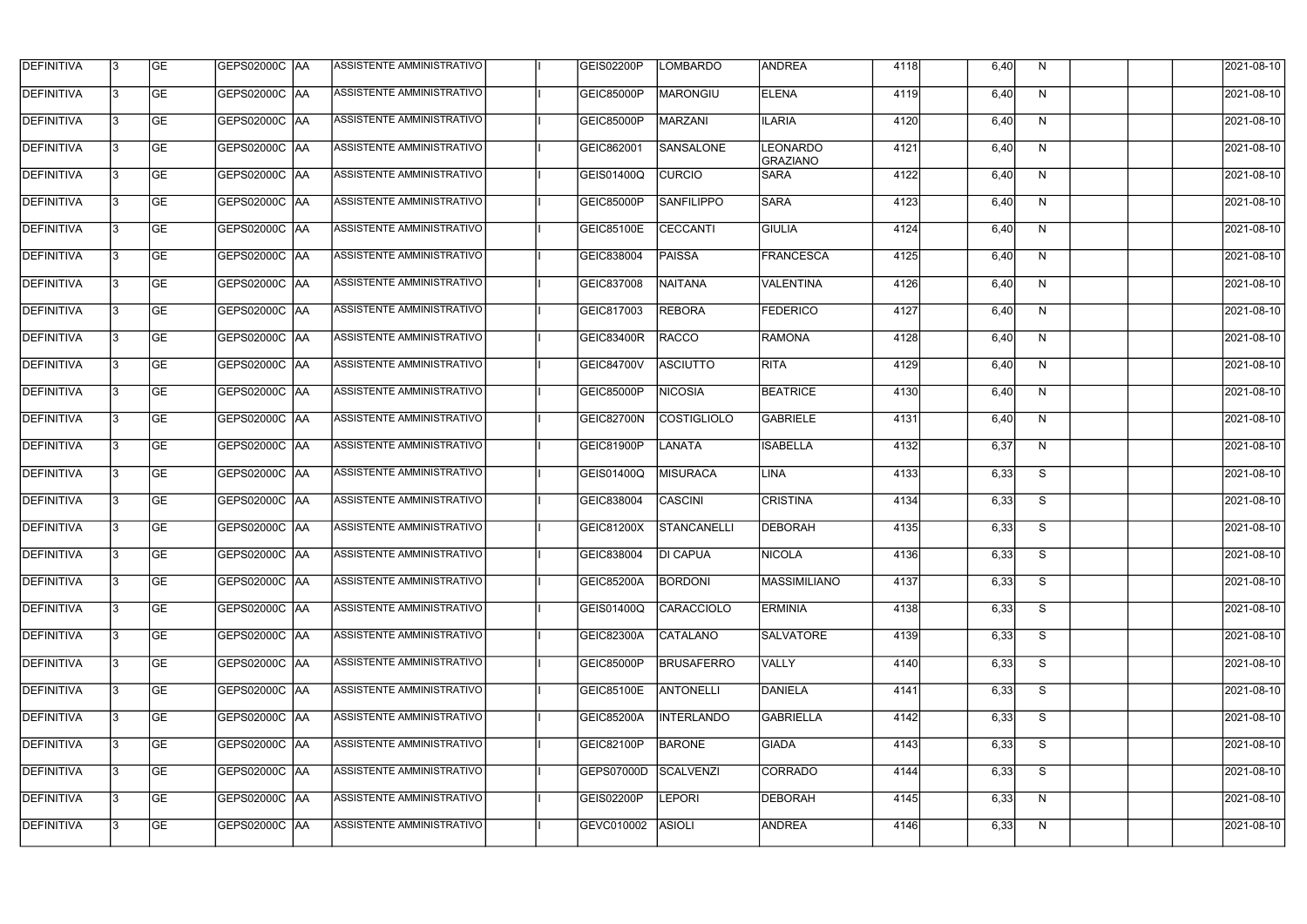| <b>DEFINITIVA</b> | 13 | GE        | GEPS02000C  AA       | ASSISTENTE AMMINISTRATIVO        | GEIC831009        | <b>TORTONESI</b> | <b>LAURA</b>          | 4147 | 6,33 | N. | 2021-08-10       |
|-------------------|----|-----------|----------------------|----------------------------------|-------------------|------------------|-----------------------|------|------|----|------------------|
| <b>DEFINITIVA</b> | IЗ | GE        | GEPS02000C   AA      | ASSISTENTE AMMINISTRATIVO        | <b>GEIC84900E</b> | <b>TALOTTA</b>   | SIMONA                | 4148 | 6,33 | N  | 2021-08-10       |
| <b>DEFINITIVA</b> | 13 | <b>GE</b> | <b>GEPS02000C AA</b> | ASSISTENTE AMMINISTRATIVO        | GEIC838004        | <b>MINETTO</b>   | <b>LIVIANNA</b>       | 4149 | 6,33 | N  | 2021-08-10       |
| <b>DEFINITIVA</b> | l3 | <b>GE</b> | <b>GEPS02000C AA</b> | ASSISTENTE AMMINISTRATIVO        | <b>GEIC85100E</b> | <b>AMBROSINO</b> | PATRIZIA              | 4150 | 6,33 | N  | 2021-08-10       |
| <b>DEFINITIVA</b> | l3 | GE        | GEPS02000C  AA       | ASSISTENTE AMMINISTRATIVO        | GEIC825002        | <b>ASCHERI</b>   | FRANCESCA             | 4151 | 6,33 | N  | 2021-08-10       |
| <b>DEFINITIVA</b> | l3 | <b>GE</b> | <b>GEPS02000C AA</b> | ASSISTENTE AMMINISTRATIVO        | GEPC04000E        | <b>LEDDA</b>     | LIANA                 | 4152 | 6,33 | N  | 2021-08-10       |
| <b>DEFINITIVA</b> | IЗ | <b>GE</b> | GEPS02000C AA        | <b>ASSISTENTE AMMINISTRATIVO</b> | GEPC01000P        | <b>CAPILLERI</b> | LORENA                | 4153 | 6,33 | N  | 2021-08-10       |
| <b>DEFINITIVA</b> | l3 | <b>GE</b> | GEPS02000C AA        | <b>ASSISTENTE AMMINISTRATIVO</b> | <b>GEIS00600R</b> | <b>VACCARO</b>   | FRANCESCA             | 4154 | 6,33 | N  | 2021-08-10       |
| <b>DEFINITIVA</b> | IЗ | <b>GE</b> | GEPS02000C AA        | ASSISTENTE AMMINISTRATIVO        | GEIC82100P        | MASSOCCO         | <b>CRISTINA</b>       | 4155 | 6,33 | N  | 2021-08-10       |
| <b>DEFINITIVA</b> | l3 | GE        | GEPS02000C   AA      | ASSISTENTE AMMINISTRATIVO        | GEIC854002        | ARIU             | <b>PAOLA</b>          | 4156 | 6,33 | N  | 2021-08-10       |
| <b>DEFINITIVA</b> | 13 | <b>GE</b> | GEPS02000C AA        | ASSISTENTE AMMINISTRATIVO        | <b>GEIC83500L</b> | <b>PATRONE</b>   | GABRIELLA             | 4157 | 6,33 | N  | 2021-08-10       |
| <b>DEFINITIVA</b> | l3 | <b>GE</b> | GEPS02000C AA        | <b>ASSISTENTE AMMINISTRATIVO</b> | GEPS030003        | D'ALESSANDRO     | <b>ANNA MARIA</b>     | 4158 | 6,33 | N  | 2021-08-10       |
| <b>DEFINITIVA</b> | l3 | GE        | GEPS02000C  AA       | ASSISTENTE AMMINISTRATIVO        | GEIC83900X        | CARROZZINO       | MIRELLA               | 4159 | 6,33 | N  | 2021-08-10       |
| <b>DEFINITIVA</b> | l3 | <b>GE</b> | GEPS02000C AA        | ASSISTENTE AMMINISTRATIVO        | GEIS01400Q        | <b>MUNDO</b>     | <b>TERESA</b>         | 4160 | 6,33 | N  | 2021-08-10       |
| <b>DEFINITIVA</b> | l3 | <b>GE</b> | GEPS02000C AA        | ASSISTENTE AMMINISTRATIVO        | GEPS02000C        | <b>PLATONI</b>   | <b>PAOLA</b>          | 4161 | 6,33 | N  | 2021-08-10       |
| <b>DEFINITIVA</b> | 13 | GE        | <b>GEPS02000C AA</b> | ASSISTENTE AMMINISTRATIVO        | GEIC804001        | <b>OBERTI</b>    | <b>ROSA</b>           | 4162 | 6,33 | N  | 2021-08-10       |
| <b>DEFINITIVA</b> | l3 | <b>GE</b> | GEPS02000C   AA      | ASSISTENTE AMMINISTRATIVO        | <b>GEIC83600C</b> | <b>MANCINI</b>   | <b>SONIA</b>          | 4163 | 6,33 | N  | 2021-08-10       |
| <b>DEFINITIVA</b> | IЗ | <b>GE</b> | GEPS02000C AA        | ASSISTENTE AMMINISTRATIVO        | <b>GEIC82200E</b> | <b>BONOTTO</b>   | MARIA GRAZIA          | 4164 | 6,33 | N  | 2021-08-10       |
| <b>DEFINITIVA</b> | IЗ | GE        | GEPS02000C  AA       | <b>ASSISTENTE AMMINISTRATIVO</b> | <b>GEIC83900X</b> | <b>RISSO</b>     | MARIO                 | 4165 | 6,33 | N, | 2021-08-10       |
| <b>DEFINITIVA</b> | l3 | GE        | GEPS02000C AA        | ASSISTENTE AMMINISTRATIVO        | GEIC862001        | PELIZZA          | BARBARA               | 4166 | 6,33 | N  | 2021-08-10       |
| <b>DEFINITIVA</b> | l3 | GE        | GEPS02000C AA        | ASSISTENTE AMMINISTRATIVO        | GEIC838004        | <b>GALLO</b>     | <b>LUIGI</b>          | 4167 | 6,33 | N  | 2021-08-10       |
| <b>DEFINITIVA</b> | 13 | <b>GE</b> | GEPS02000C AA        | ASSISTENTE AMMINISTRATIVO        | <b>GEIC85100E</b> | <b>CAVIGGIA</b>  | LAURA                 | 4168 | 6,33 | N  | $2021 - 08 - 10$ |
| <b>DEFINITIVA</b> | l3 | <b>GE</b> | GEPS02000C AA        | ASSISTENTE AMMINISTRATIVO        | <b>GEIC85200A</b> | PERDOMI          | <b>RENATA CLAUDIA</b> | 4169 | 6,33 | N  | 2021-08-10       |
| <b>DEFINITIVA</b> | 13 | <b>GE</b> | GEPS02000C AA        | ASSISTENTE AMMINISTRATIVO        | GEIC808008        | SERRENTINO       | <b>ILENIA</b>         | 4170 | 6,31 | N  | 2021-08-10       |
| <b>DEFINITIVA</b> | l3 | <b>GE</b> | GEPS02000C  AA       | ASSISTENTE AMMINISTRATIVO        | <b>GEIC84900E</b> | <b>RUPNIK</b>    | <b>FABIO</b>          | 4171 | 6,30 | S  | 2021-08-10       |
| <b>DEFINITIVA</b> | l3 | <b>GE</b> | GEPS02000C  AA       | ASSISTENTE AMMINISTRATIVO        | GEIS004005        | <b>BASILE</b>    | <b>DONATO</b>         | 4172 | 6,30 | S  | 2021-08-10       |
| <b>DEFINITIVA</b> | l3 | GE        | GEPS02000C  AA       | ASSISTENTE AMMINISTRATIVO        | GEPC01000P        | SACCO            | <b>ENRICO</b>         | 4173 | 6,30 | N  | 2021-08-10       |
| <b>DEFINITIVA</b> | l3 | GE        | GEPS02000C AA        | ASSISTENTE AMMINISTRATIVO        | GETH020002        | SERRETIELLO      | <b>MARCO</b>          | 4174 | 6,30 | N  | 2021-08-10       |
| <b>DEFINITIVA</b> | l3 | GE        | GEPS02000C  AA       | ASSISTENTE AMMINISTRATIVO        | <b>GEPC04000E</b> | ADRAGNA          | <b>ALESSIA</b>        | 4175 | 6,30 | N  | 2021-08-10       |
|                   |    |           |                      |                                  |                   |                  |                       |      |      |    |                  |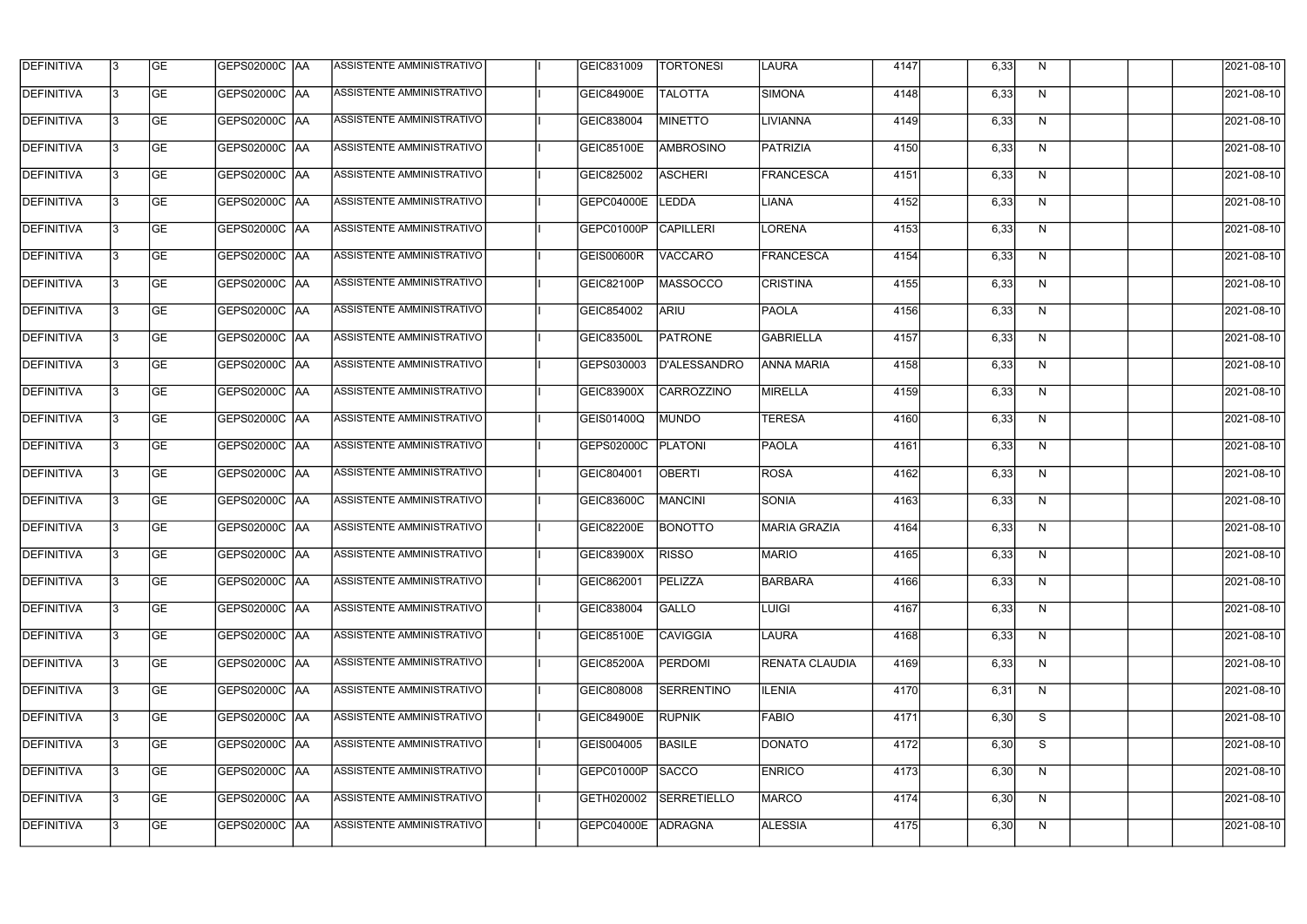| <b>DEFINITIVA</b> | l3 | GE                       | <b>GEPS02000C AA</b> | ASSISTENTE AMMINISTRATIVO        | GEIC811004        | <b>COSTA</b>      | <b>ELEONORA</b>     | 4176 | 6,30 | N | 2021-08-10          |
|-------------------|----|--------------------------|----------------------|----------------------------------|-------------------|-------------------|---------------------|------|------|---|---------------------|
| <b>DEFINITIVA</b> | IЗ | $\overline{\mathsf{GE}}$ | GEPS02000C AA        | ASSISTENTE AMMINISTRATIVO        | <b>GEIC82600T</b> | <b>PAVONE</b>     | STEFANO             | 4177 | 6,30 | N | 2021-08-10          |
| <b>DEFINITIVA</b> | l3 | GE                       | GEPS02000C AA        | ASSISTENTE AMMINISTRATIVO        | GEIS00700L        | <b>VALLE</b>      | SIMONE              | 4178 | 6,30 | N | 2021-08-10          |
| <b>DEFINITIVA</b> | l3 | GE                       | GEPS02000C AA        | ASSISTENTE AMMINISTRATIVO        | <b>GEIS01600B</b> | <b>PAPAIANNI</b>  | <b>MATTEO</b>       | 4179 | 6,30 | N | 2021-08-10          |
| <b>DEFINITIVA</b> | l3 | <b>GE</b>                | <b>GEPS02000C AA</b> | ASSISTENTE AMMINISTRATIVO        | GEIC840004        | <b>PAPALIA</b>    | <b>ILARIA</b>       | 4180 | 6,30 | N | 2021-08-10          |
| <b>DEFINITIVA</b> | IЗ | <b>GE</b>                | <b>GEPS02000C AA</b> | <b>ASSISTENTE AMMINISTRATIVO</b> | GEPM030004        | <b>ROCCA</b>      | <b>GIOVANNI</b>     | 4181 | 6,30 | N | 2021-08-10          |
| <b>DEFINITIVA</b> | l3 | <b>GE</b>                | GEPS02000C AA        | ASSISTENTE AMMINISTRATIVO        | GEIC831009        | <b>GIBELLA</b>    | <b>TERESA</b>       | 4182 | 6,30 | N | 2021-08-10          |
| <b>DEFINITIVA</b> | l3 | <b>GE</b>                | GEPS02000C   AA      | ASSISTENTE AMMINISTRATIVO        | GEIC86400L        | <b>LORENZOTTI</b> | <b>IRENE</b>        | 4183 | 6,30 | N | 2021-08-10          |
| <b>DEFINITIVA</b> | l3 | <b>GE</b>                | GEPS02000C   AA      | ASSISTENTE AMMINISTRATIVO        | GETH020002        | ROMANO            | GAETANO             | 4184 | 6,30 | N | 2021-08-10          |
| <b>DEFINITIVA</b> | l3 | GE                       | GEPS02000C AA        | ASSISTENTE AMMINISTRATIVO        | GEIC860009        | <b>TRIOLO</b>     | <b>IGNAZIO</b>      | 4185 | 6,30 | N | 2021-08-10          |
| <b>DEFINITIVA</b> | l3 | GE                       | GEPS02000C AA        | ASSISTENTE AMMINISTRATIVO        | GEIS017007        | <b>MIGNONE</b>    | SIMONE              | 4186 | 6,30 | N | 2021-08-10          |
| <b>DEFINITIVA</b> | l3 | GE                       | GEPS02000C   AA      | ASSISTENTE AMMINISTRATIVO        | GEIC82300A        | <b>DI LEO</b>     | <b>ELENA</b>        | 4187 | 6,30 | N | 2021-08-10          |
| <b>DEFINITIVA</b> | l3 | <b>GE</b>                | GEPS02000C   AA      | ASSISTENTE AMMINISTRATIVO        | GEIS018003        | <b>RIZZO</b>      | <b>GIORGIA</b>      | 4188 | 6,30 | N | 2021-08-10          |
| <b>DEFINITIVA</b> | IЗ | <b>GE</b>                | GEPS02000C AA        | ASSISTENTE AMMINISTRATIVO        | GEIC81300Q        | <b>D'AGOSTINO</b> | ROSA                | 4189 | 6,30 | N | 2021-08-10          |
| <b>DEFINITIVA</b> | 13 | GE                       | GEPS02000C AA        | ASSISTENTE AMMINISTRATIVO        | GEVC010002        | <b>CHIUZZI</b>    | <b>ARIANNA</b>      | 4190 | 6,30 | N | 2021-08-10          |
| <b>DEFINITIVA</b> | l3 | <b>GE</b>                | GEPS02000C  AA       | ASSISTENTE AMMINISTRATIVO        | GEIS003009        | <b>PATANE</b>     | <b>MASSIMILIANO</b> | 4191 | 6,30 | N | 2021-08-10          |
| <b>DEFINITIVA</b> | IЗ | GE                       | GEPS02000C  AA       | ASSISTENTE AMMINISTRATIVO        | <b>GEIC85000P</b> | <b>BARBIERI</b>   | <b>STEFANIA</b>     | 4192 | 6,30 | N | 2021-08-10          |
| <b>DEFINITIVA</b> | IЗ | GE                       | GEPS02000C   AA      | ASSISTENTE AMMINISTRATIVO        | GEIC804001        | <b>COSTANZO</b>   | <b>MARCO</b>        | 4193 | 6,30 | N | 2021-08-10          |
| DEFINITIVA        | 13 | <b>GE</b>                | GEPS02000C  AA       | ASSISTENTE AMMINISTRATIVO        | <b>GEIC82100P</b> | <b>PORTALE</b>    | <b>PAMELA</b>       | 4194 | 6,30 | N | 2021-08-10          |
| <b>DEFINITIVA</b> | l3 | GE                       | GEPS02000C AA        | ASSISTENTE AMMINISTRATIVO        | GEIC80700C        | MAZZITELLO        | <b>DOMENICO</b>     | 4195 | 6,30 | N | 2021-08-10          |
| <b>DEFINITIVA</b> | 13 | GE                       | GEPS02000C  AA       | ASSISTENTE AMMINISTRATIVO        | <b>GEIC85200A</b> | <b>GHILINO</b>    | MARILENA            | 4196 | 6,30 | N | 2021-08-10          |
| <b>DEFINITIVA</b> | l3 | GE                       | GEPS02000C AA        | ASSISTENTE AMMINISTRATIVO        | <b>GEIC85200A</b> | <b>PIRINO</b>     | <b>MARTA</b>        | 4197 | 6,30 | N | 2021-08-10          |
| <b>DEFINITIVA</b> | 13 | <b>GE</b>                | GEPS02000C AA        | ASSISTENTE AMMINISTRATIVO        | <b>GEIC85100E</b> | <b>LAI</b>        | <b>LAURA</b>        | 4198 | 6,30 | N | 2021-08-10          |
| <b>DEFINITIVA</b> | 13 | <b>GE</b>                | GEPS02000C  AA       | ASSISTENTE AMMINISTRATIVO        | GEIC83000D        | PONTILLO          | <b>MASSIMO</b>      | 4199 | 6,30 | N | 2021-08-10          |
| <b>DEFINITIVA</b> | l3 | <b>GE</b>                | GEPS02000C  AA       | ASSISTENTE AMMINISTRATIVO        | <b>GEIC85100E</b> | <b>TORRIELLI</b>  | ALESSIO             | 4200 | 6,30 | N | 2021-08-10          |
| <b>DEFINITIVA</b> | l3 | <b>GE</b>                | GEPS02000C AA        | ASSISTENTE AMMINISTRATIVO        | GEPC01000P        | <b>SCHEPIS</b>    | <b>SALVATORE</b>    | 4201 | 6,30 | N | 2021-08-10          |
| <b>DEFINITIVA</b> | l3 | <b>GE</b>                | GEPS02000C AA        | ASSISTENTE AMMINISTRATIVO        | GEIS02200P        | MAUGERI           | <b>CINZIA</b>       | 4202 | 6,30 | N | 2021-08-10          |
| <b>DEFINITIVA</b> | l3 | GE                       | GEPS02000C AA        | ASSISTENTE AMMINISTRATIVO        | GEIC85100E        | <b>IDINI</b>      | GABRIELLA           | 4203 | 6,30 | N | 2021-08-10          |
| DEFINITIVA        | l3 | GE                       | GEPS02000C AA        | ASSISTENTE AMMINISTRATIVO        | GEIC81400G        | MACCIO'           | LUCIA               | 4204 | 6,25 | N | $\sqrt{2021-08-10}$ |
|                   |    |                          |                      |                                  |                   |                   |                     |      |      |   |                     |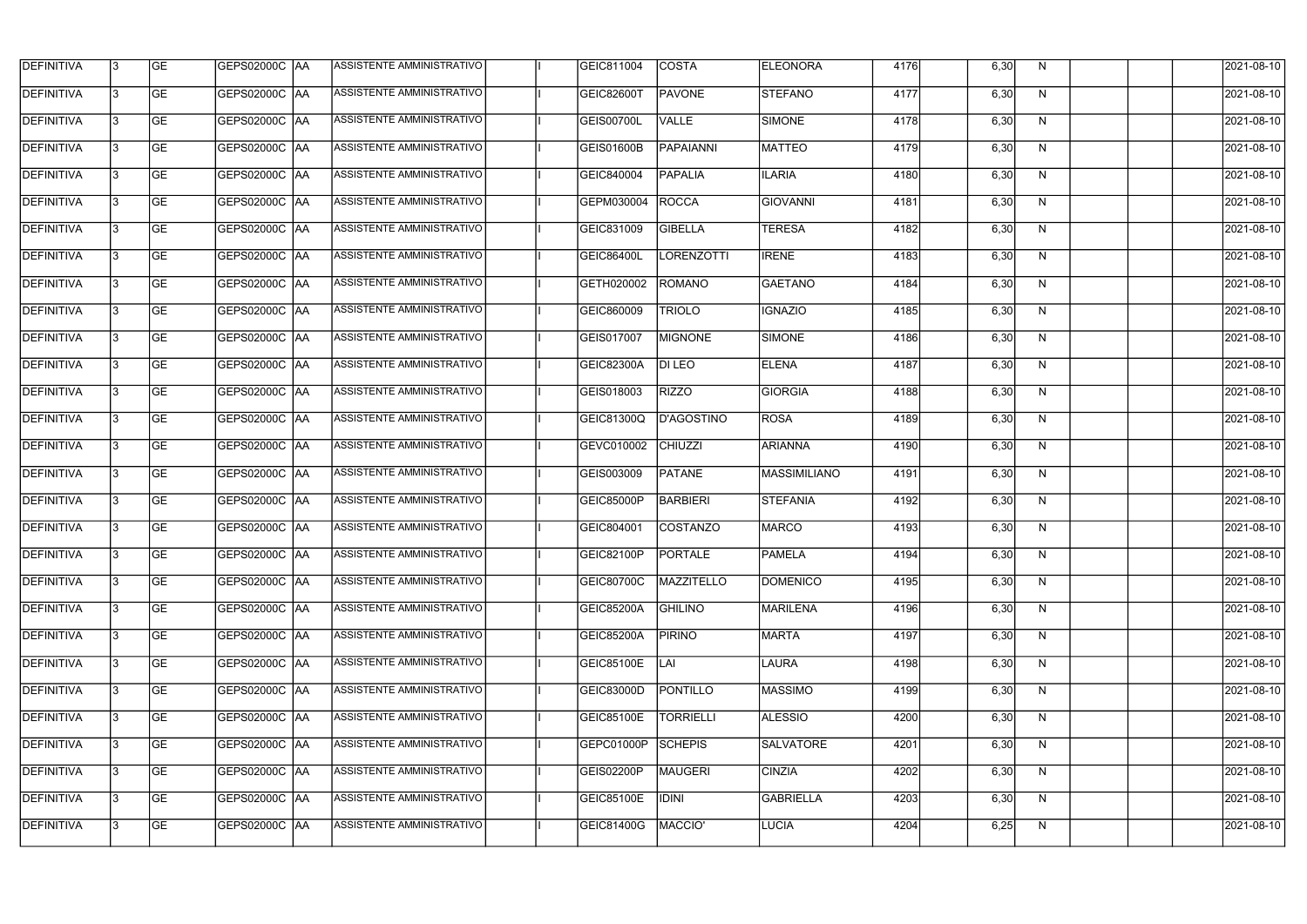| <b>DEFINITIVA</b> | 13 | GE        | GEPS02000C  AA       | ASSISTENTE AMMINISTRATIVO        | GEPC01000P        | <b>MOSCATO</b>      | NICOLO'                           | 4205 | 6,21 | N, | 2021-08-10       |
|-------------------|----|-----------|----------------------|----------------------------------|-------------------|---------------------|-----------------------------------|------|------|----|------------------|
| <b>DEFINITIVA</b> | IЗ | GE        | GEPS02000C   AA      | ASSISTENTE AMMINISTRATIVO        | <b>GEIC81500B</b> | GARGIULO            | MARTINA                           | 4206 | 6,20 | S  | 2021-08-10       |
| <b>DEFINITIVA</b> | 13 | <b>GE</b> | GEPS02000C AA        | ASSISTENTE AMMINISTRATIVO        | GEIC85000P        | <b>GAGGERO</b>      | <b>CHIARA</b>                     | 4207 | 6,20 | S  | 2021-08-10       |
| <b>DEFINITIVA</b> | l3 | <b>GE</b> | <b>GEPS02000C AA</b> | ASSISTENTE AMMINISTRATIVO        | <b>GERI02000N</b> | <b>IAVARONE</b>     | <b>MIRKO</b>                      | 4208 | 6,20 | S  | 2021-08-10       |
| <b>DEFINITIVA</b> | l3 | GE        | GEPS02000C AA        | ASSISTENTE AMMINISTRATIVO        | <b>GEIC83400R</b> | <b>FLOREA</b>       | <b>ADRIANA CLAUDIA</b>            | 4209 | 6,20 | S  | 2021-08-10       |
| <b>DEFINITIVA</b> | l3 | <b>GE</b> | GEPS02000C AA        | <b>ASSISTENTE AMMINISTRATIVO</b> | GEIC837008        | <b>FORELLA</b>      | <b>SERENA</b>                     | 4210 | 6,20 | S  | 2021-08-10       |
| <b>DEFINITIVA</b> | IЗ | <b>GE</b> | GEPS02000C AA        | ASSISTENTE AMMINISTRATIVO        | <b>GEIC83900X</b> | PERRI               | <b>ALESSANDRO</b>                 | 4211 | 6,20 | S  | 2021-08-10       |
| <b>DEFINITIVA</b> | l3 | <b>GE</b> | GEPS02000C AA        | ASSISTENTE AMMINISTRATIVO        | GEIC83400R        | <b>RAPISARDA</b>    | MARINA                            | 4212 | 6,20 | N  | 2021-08-10       |
| <b>DEFINITIVA</b> | IЗ | <b>GE</b> | GEPS02000C AA        | ASSISTENTE AMMINISTRATIVO        | GEIC860009        | <b>ALUNNO</b>       | <b>FRANCESCA IRENE</b>            | 4213 | 6,20 | N  | 2021-08-10       |
| <b>DEFINITIVA</b> | l3 | GE        | GEPS02000C AA        | ASSISTENTE AMMINISTRATIVO        | GEIC833001        | <b>MACRI'</b>       | <b>ANDREA</b>                     | 4214 | 6,20 | N  | 2021-08-10       |
| DEFINITIVA        | 13 | <b>GE</b> | GEPS02000C AA        | ASSISTENTE AMMINISTRATIVO        | GEIC85000P        | <b>BAROTTINO</b>    | <b>SARA</b>                       | 4215 | 6,20 | N  | 2021-08-10       |
| <b>DEFINITIVA</b> | l3 | <b>GE</b> | GEPS02000C AA        | ASSISTENTE AMMINISTRATIVO        | GEPS02000C        | MUSCI               | REBECCA                           | 4216 | 6,20 | N  | 2021-08-10       |
| <b>DEFINITIVA</b> | l3 | GE        | GEPS02000C  AA       | ASSISTENTE AMMINISTRATIVO        | GEPS07000D        | <b>RANDAZZO</b>     | CONSUELO                          | 4217 | 6,20 | N  | 2021-08-10       |
| <b>DEFINITIVA</b> | l3 | <b>GE</b> | GEPS02000C AA        | ASSISTENTE AMMINISTRATIVO        | GEIC85100E        | <b>ROSSI</b>        | DARIO                             | 4218 | 6,20 | N  | 2021-08-10       |
| <b>DEFINITIVA</b> | l3 | <b>GE</b> | GEPS02000C AA        | ASSISTENTE AMMINISTRATIVO        | GEIC81200X        | <b>BRESSANI</b>     | <b>EMANUELE</b>                   | 4219 | 6,20 | N  | 2021-08-10       |
| <b>DEFINITIVA</b> | 13 | GE        | GEPS02000C   AA      | ASSISTENTE AMMINISTRATIVO        | GEIS01400Q        | <b>OTTONELLO</b>    | <b>STEFANO</b>                    | 4220 | 6,20 | N  | 2021-08-10       |
| <b>DEFINITIVA</b> | l3 | <b>GE</b> | GEPS02000C   AA      | ASSISTENTE AMMINISTRATIVO        | GEIC81300Q        | <b>PICCARDO</b>     | <b>MANUEL</b>                     | 4221 | 6,20 | N  | 2021-08-10       |
| <b>DEFINITIVA</b> | IЗ | <b>GE</b> | GEPS02000C AA        | ASSISTENTE AMMINISTRATIVO        | GERH01000G SICARI |                     | RAFFAELE                          | 4222 | 6,20 | N  | 2021-08-10       |
| <b>DEFINITIVA</b> | IЗ | GE        | GEPS02000C  AA       | <b>ASSISTENTE AMMINISTRATIVO</b> | GEPC020009  LONGO |                     | <b>NICOLO'</b>                    | 4223 | 6,20 | N, | 2021-08-10       |
| <b>DEFINITIVA</b> | l3 | GE        | GEPS02000C AA        | ASSISTENTE AMMINISTRATIVO        | GEIC81300Q        | SCOTTO              | <b>SVEVA</b>                      | 4224 | 6,20 | N  | 2021-08-10       |
| <b>DEFINITIVA</b> | l3 | GE        | GEPS02000C AA        | ASSISTENTE AMMINISTRATIVO        | GEPS030003        | MOLLICA             | MATTEO                            | 4225 | 6,20 | N  | 2021-08-10       |
| <b>DEFINITIVA</b> | 13 | <b>GE</b> | GEPS02000C AA        | ASSISTENTE AMMINISTRATIVO        | GEIC84200Q        | <b>BORTOLATO</b>    | MARTINA PALMA                     | 4226 | 6,20 | N  | $2021 - 08 - 10$ |
| <b>DEFINITIVA</b> | l3 | <b>GE</b> | GEPS02000C AA        | ASSISTENTE AMMINISTRATIVO        | GEIC85000P        | <b>CHIUSANO</b>     | <b>PIETRO</b>                     | 4227 | 6,20 | N  | 2021-08-10       |
| <b>DEFINITIVA</b> | 13 | <b>GE</b> | GEPS02000C AA        | ASSISTENTE AMMINISTRATIVO        | <b>GEIS00600R</b> | <b>RUSSO</b>        | ROSANNA                           | 4228 | 6,20 | N  | 2021-08-10       |
| <b>DEFINITIVA</b> | l3 | <b>GE</b> | GEPS02000C  AA       | ASSISTENTE AMMINISTRATIVO        | <b>GEIC82600T</b> | PAVONE              | <b>MARCO</b>                      | 4229 | 6,20 | N  | 2021-08-10       |
| <b>DEFINITIVA</b> | l3 | <b>GE</b> | GEPS02000C AA        | ASSISTENTE AMMINISTRATIVO        | <b>GEIC86300R</b> | CAPIZZI             | <b>PAOLA</b>                      | 4230 | 6,20 | N  | 2021-08-10       |
| <b>DEFINITIVA</b> | l3 | GE        | GEPS02000C  AA       | ASSISTENTE AMMINISTRATIVO        | GEPC020009        | SORRENTINO          | ROBERTO                           | 4231 | 6,20 | N  | 2021-08-10       |
| <b>DEFINITIVA</b> | l3 | GE        | GEPS02000C AA        | ASSISTENTE AMMINISTRATIVO        | <b>GEIS00600R</b> | DI NOIA             | <b>MARIA</b><br><b>IMMACOLATA</b> | 4232 | 6,20 | N  | 2021-08-10       |
| <b>DEFINITIVA</b> | l3 | GE        | GEPS02000C  AA       | ASSISTENTE AMMINISTRATIVO        | GEPS050008        | <b>MERA MENDOZA</b> | <b>CARLOS ADRIAN</b>              | 4233 | 6,20 | N  | 2021-08-10       |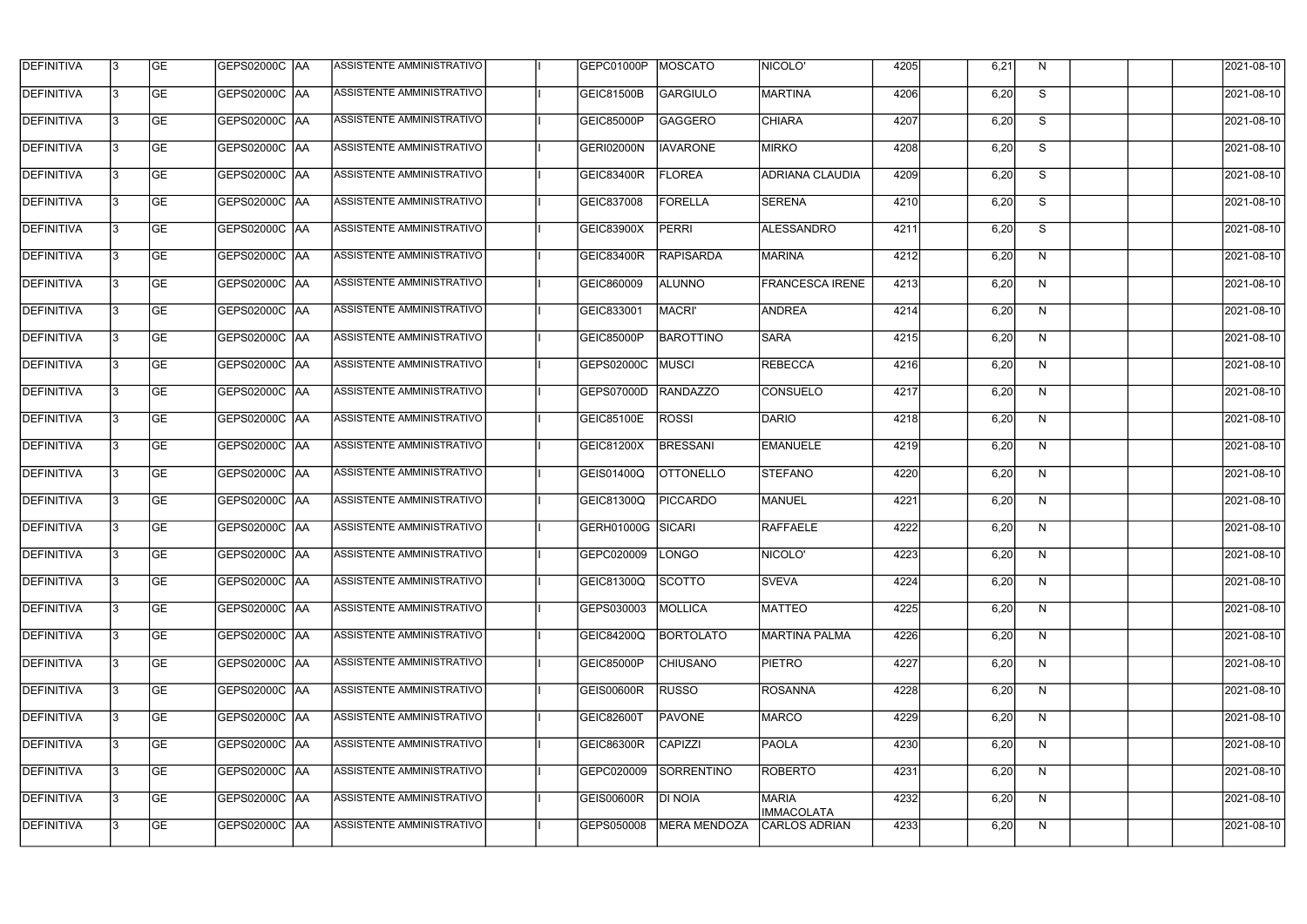| <b>DEFINITIVA</b> | 13  | <b>GE</b> |                      | ASSISTENTE AMMINISTRATIVO        | GEIC825002        | ZUCCALA'           | GIANLUCA            | 4234 | 6,20 | N  | 2021-08-10       |
|-------------------|-----|-----------|----------------------|----------------------------------|-------------------|--------------------|---------------------|------|------|----|------------------|
| DEFINITIVA        | l3  | <b>GE</b> | GEPS02000C  AA       | ASSISTENTE AMMINISTRATIVO        | GEIC854002        | <b>PICCOLO</b>     | NICHOLAS            | 4235 | 6,20 | N  | 2021-08-10       |
| <b>DEFINITIVA</b> | l3  | <b>GE</b> | <b>GEPS02000C AA</b> | ASSISTENTE AMMINISTRATIVO        | <b>GEIC85100E</b> | <b>AMATO</b>       | <b>MARCO</b>        | 4236 | 6,20 | N  | 2021-08-10       |
| <b>DEFINITIVA</b> | 13  | <b>GE</b> | <b>GEPS02000C AA</b> | ASSISTENTE AMMINISTRATIVO        | GEIC81300Q        | <b>FIGUS</b>       | <b>FABIANA</b>      | 4237 | 6,20 | N  | 2021-08-10       |
| <b>DEFINITIVA</b> | l3  | <b>GE</b> | GEPS02000C  AA       | ASSISTENTE AMMINISTRATIVO        | GEPS02000C        | <b>CHIAPPARINO</b> | <b>STEFANIA</b>     | 4238 | 6,20 | N  | 2021-08-10       |
| <b>DEFINITIVA</b> | IЗ  | <b>GE</b> | GEPS02000C AA        | <b>ASSISTENTE AMMINISTRATIVO</b> | GEIC824006        | <b>MORANDO</b>     | <b>MICHELA</b>      | 4239 | 6,20 | N  | 2021-08-10       |
| <b>DEFINITIVA</b> | l3  | <b>GE</b> | <b>GEPS02000C AA</b> | <b>ASSISTENTE AMMINISTRATIVO</b> | <b>GEIC82000V</b> | <b>PERASSO</b>     | <b>GLORIA</b>       | 4240 | 6,20 | N  | 2021-08-10       |
| <b>DEFINITIVA</b> | l3  | <b>GE</b> | GEPS02000C AA        | ASSISTENTE AMMINISTRATIVO        | GERH020006        | CAGEGGI            | SIMONE              | 4241 | 6,20 | N  | 2021-08-10       |
| <b>DEFINITIVA</b> | l3  | <b>GE</b> | GEPS02000C  AA       | ASSISTENTE AMMINISTRATIVO        | GETH020002        | <b>ESTERO</b>      | <b>MARIA GRAZIA</b> | 4242 | 6,20 | N  | 2021-08-10       |
| <b>DEFINITIVA</b> | l3  | <b>GE</b> | GEPS02000C AA        | ASSISTENTE AMMINISTRATIVO        | GEPS080004        | <b>SCIMONE</b>     | <b>VITTORIO</b>     | 4243 | 6,20 | N  | 2021-08-10       |
| <b>DEFINITIVA</b> | l3  | <b>GE</b> | GEPS02000C AA        | ASSISTENTE AMMINISTRATIVO        | GEPM04000P        | <b>BOTTIGLIERO</b> | <b>MATTIA</b>       | 4244 | 6,20 | N  | 2021-08-10       |
| <b>DEFINITIVA</b> | 13  | <b>GE</b> | GEPS02000C  AA       | ASSISTENTE AMMINISTRATIVO        | GEIC811004        | <b>SCARPATI</b>    | VALENTINA           | 4245 | 6,20 | N  | 2021-08-10       |
| <b>DEFINITIVA</b> | l3  | <b>GE</b> | GEPS02000C  AA       | ASSISTENTE AMMINISTRATIVO        | GEIC82100P        | <b>FANINI</b>      | <b>MARCO</b>        | 4246 | 6,20 | N  | 2021-08-10       |
| <b>DEFINITIVA</b> | l3  | <b>GE</b> | GEPS02000C AA        | ASSISTENTE AMMINISTRATIVO        | GEPS030003        | <b>RUFFINO</b>     | ANDREA              | 4247 | 6,20 | N  | 2021-08-10       |
| <b>DEFINITIVA</b> | l3  | <b>GE</b> | GEPS02000C  AA       | ASSISTENTE AMMINISTRATIVO        | GEPS02000C        | <b>FRISA</b>       | <b>CLAUDIA</b>      | 4248 | 6,20 | N  | 2021-08-10       |
| <b>DEFINITIVA</b> | IЗ  | <b>GE</b> | GEPS02000C  AA       | ASSISTENTE AMMINISTRATIVO        | GEIC83900X        | <b>GIANNONE</b>    | <b>ELISIANA</b>     | 4249 | 6,20 | N  | 2021-08-10       |
| <b>DEFINITIVA</b> | IЗ  | <b>GE</b> | GEPS02000C  AA       | ASSISTENTE AMMINISTRATIVO        | <b>GEIC84900E</b> | <b>NARDINI</b>     | <b>ILARIA</b>       | 4250 | 6,20 | N  | 2021-08-10       |
| <b>DEFINITIVA</b> |     | <b>GE</b> | GEPS02000C  AA       | ASSISTENTE AMMINISTRATIVO        | GEIC817003        | <b>PUCCIA</b>      | <b>ELENA</b>        | 4251 | 6,20 | N  | 2021-08-10       |
| <b>DEFINITIVA</b> | IЗ  | GE        | GEPS02000C  AA       | <b>ASSISTENTE AMMINISTRATIVO</b> | GEIS017007        | <b>CHIARELLO</b>   | <b>DENISE</b>       | 4252 | 6,20 | N, | 2021-08-10       |
| <b>DEFINITIVA</b> | 13. | <b>GE</b> | GEPS02000C AA        | ASSISTENTE AMMINISTRATIVO        | GERI02000N        | <b>DE ANGELIS</b>  | <b>EMANUELE</b>     | 4253 | 6,20 | N  | 2021-08-10       |
| <b>DEFINITIVA</b> | 13  | <b>GE</b> | <b>GEPS02000C AA</b> | ASSISTENTE AMMINISTRATIVO        | <b>GEIC85100E</b> | <b>MARCHESI</b>    | DAVIDE              | 4254 | 6,20 | N  | 2021-08-10       |
| <b>DEFINITIVA</b> | 13  | <b>GE</b> | <b>GEPS02000C AA</b> | ASSISTENTE AMMINISTRATIVO        | GEIS02200P        | <b>TROILO</b>      | <b>PASQUALE</b>     | 4255 | 6,20 | N  | $2021 - 08 - 10$ |
| <b>DEFINITIVA</b> | 13  | <b>GE</b> | GEPS02000C AA        | ASSISTENTE AMMINISTRATIVO        | GEIS003009        | <b>CISTARO</b>     | <b>ANTONIO</b>      | 4256 | 6,20 | N  | 2021-08-10       |
| <b>DEFINITIVA</b> | 13  | <b>GE</b> | GEPS02000C AA        | ASSISTENTE AMMINISTRATIVO        | GEIS012004        | <b>BORTOLUZZI</b>  | <b>MARCO</b>        | 4257 | 6,20 | N  | 2021-08-10       |
| <b>DEFINITIVA</b> | 13. | <b>GE</b> | GEPS02000C  AA       | ASSISTENTE AMMINISTRATIVO        | <b>GEIC83500L</b> | MOSSA              | <b>SIMONA</b>       | 4258 | 6,20 | N  | 2021-08-10       |
| DEFINITIVA        | l3  | <b>GE</b> | GEPS02000C  AA       | ASSISTENTE AMMINISTRATIVO        | <b>GEIC83500L</b> | <b>FERRARI</b>     | SIMONE              | 4259 | 6,20 | N  | 2021-08-10       |
| DEFINITIVA        | IЗ  | <b>GE</b> | GEPS02000C  AA       | ASSISTENTE AMMINISTRATIVO        | GEIC837008        | <b>BENCIVENGA</b>  | <b>ANTONIO</b>      | 4260 | 6,20 | N  | 2021-08-10       |
| <b>DEFINITIVA</b> | l3  | <b>GE</b> | <b>GEPS02000C AA</b> | ASSISTENTE AMMINISTRATIVO        | GEIC82700N        | <b>RASO</b>        | <b>CONCETTA</b>     | 4261 | 6,20 | N  | 2021-08-10       |
| <b>DEFINITIVA</b> | lЗ  | <b>GE</b> | GEPS02000C  AA       | ASSISTENTE AMMINISTRATIVO        | GERH020006        | BASCIU             | LAURA               | 4262 | 6,20 | N  | 2021-08-10       |
|                   |     |           |                      |                                  |                   |                    |                     |      |      |    |                  |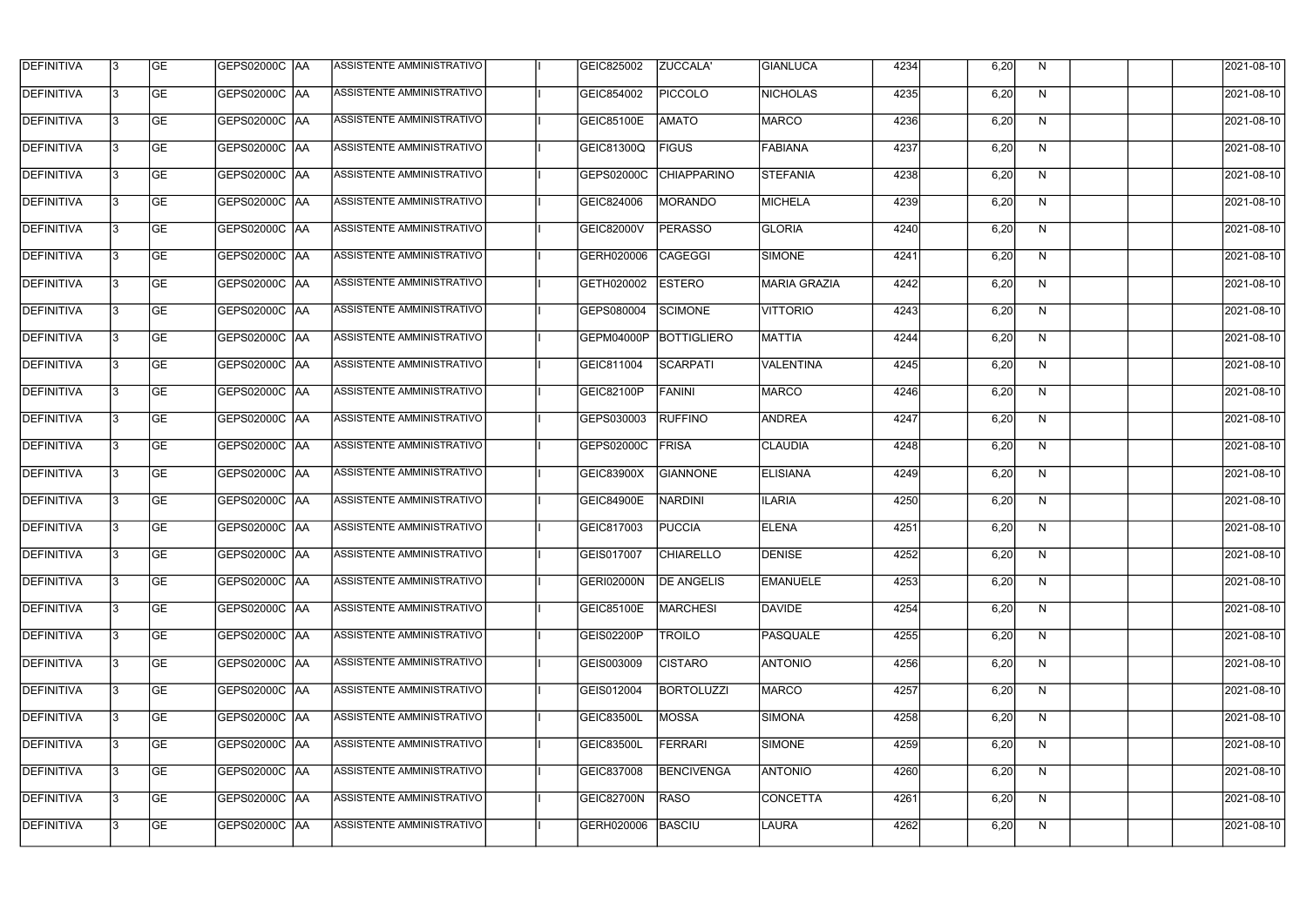| <b>DEFINITIVA</b> | 13 | GE        | GEPS02000C  AA       | ASSISTENTE AMMINISTRATIVO        | <b>GEIC85500T</b> | GRIGOLI           | <b>SILVIA</b>          | 4263 | 6,20 | N. | 2021-08-10       |
|-------------------|----|-----------|----------------------|----------------------------------|-------------------|-------------------|------------------------|------|------|----|------------------|
| <b>DEFINITIVA</b> | IЗ | GE        | GEPS02000C  AA       | ASSISTENTE AMMINISTRATIVO        | GERI02000N        | <b>CAMBREA</b>    | <b>ANTONINO</b>        | 4264 | 6,20 | N  | 2021-08-10       |
| <b>DEFINITIVA</b> | 13 | <b>GE</b> | GEPS02000C AA        | ASSISTENTE AMMINISTRATIVO        | GEIS02200P        | <b>IOZZI</b>      | <b>BRUNELLA</b>        | 4265 | 6,20 | N  | 2021-08-10       |
| <b>DEFINITIVA</b> | l3 | <b>GE</b> | <b>GEPS02000C AA</b> | ASSISTENTE AMMINISTRATIVO        | GEPS080004        | <b>BONAVITA</b>   | <b>MARIA FRANCESCA</b> | 4266 | 6,20 | N  | 2021-08-10       |
| <b>DEFINITIVA</b> | l3 | GE        | GEPS02000C AA        | ASSISTENTE AMMINISTRATIVO        | <b>GEIC85500T</b> | DAL BEN           | ROBERTO DARIO          | 4267 | 6,20 | N  | 2021-08-10       |
| <b>DEFINITIVA</b> | l3 | <b>GE</b> | <b>GEPS02000C AA</b> | <b>ASSISTENTE AMMINISTRATIVO</b> | GEIC853006        | MONTEFUSCO        | KATIA                  | 4268 | 6,20 | N  | 2021-08-10       |
| <b>DEFINITIVA</b> | l3 | <b>GE</b> | GEPS02000C AA        | <b>ASSISTENTE AMMINISTRATIVO</b> | GEPS080004        | <b>NERI</b>       | ANNUNZIATA             | 4269 | 6,20 | N  | 2021-08-10       |
| <b>DEFINITIVA</b> | l3 | <b>GE</b> | GEPS02000C AA        | <b>ASSISTENTE AMMINISTRATIVO</b> | GEIC817003        | <b>BRUZZO</b>     | <b>ELEONORA</b>        | 4270 | 6,17 | S  | 2021-08-10       |
| <b>DEFINITIVA</b> | IЗ | <b>GE</b> | GEPS02000C AA        | ASSISTENTE AMMINISTRATIVO        | GEIC83500L        | <b>BUCCINO</b>    | ARIANNA                | 4271 | 6,17 | S  | 2021-08-10       |
| <b>DEFINITIVA</b> | l3 | GE        | GEPS02000C   AA      | ASSISTENTE AMMINISTRATIVO        | GEIC862001        | GALLUZZO          | DENISE                 | 4272 | 6,17 | S  | 2021-08-10       |
| DEFINITIVA        | 13 | <b>GE</b> | GEPS02000C AA        | ASSISTENTE AMMINISTRATIVO        | <b>GEIC84900E</b> | <b>ZUCCO</b>      | SIMONE                 | 4273 | 6,17 | S  | 2021-08-10       |
| <b>DEFINITIVA</b> | l3 | <b>GE</b> | GEPS02000C AA        | <b>ASSISTENTE AMMINISTRATIVO</b> | GEIC82300A        | <b>DOMINA</b>     | DANIELA KATJA          | 4274 | 6,17 | S  | 2021-08-10       |
| <b>DEFINITIVA</b> | l3 | GE        | GEPS02000C  AA       | ASSISTENTE AMMINISTRATIVO        | <b>GEIC82200E</b> | <b>VERDINI</b>    | <b>SHARON</b>          | 4275 | 6,17 | S  | 2021-08-10       |
| <b>DEFINITIVA</b> | l3 | <b>GE</b> | GEPS02000C AA        | ASSISTENTE AMMINISTRATIVO        | GEIC85100E        | <b>DE MARZIO</b>  | GENNARO                | 4276 | 6,17 | S  | 2021-08-10       |
| <b>DEFINITIVA</b> | l3 | <b>GE</b> | GEPS02000C AA        | ASSISTENTE AMMINISTRATIVO        | GEIC854002        | NOTARO            | <b>VALERIA</b>         | 4277 | 6,17 | N  | 2021-08-10       |
| <b>DEFINITIVA</b> | 13 | GE        | GEPS02000C  AA       | ASSISTENTE AMMINISTRATIVO        | GESD010008        | <b>BERONIO</b>    | <b>DIEGO</b>           | 4278 | 6,17 | N  | 2021-08-10       |
| <b>DEFINITIVA</b> | l3 | <b>GE</b> | GEPS02000C   AA      | ASSISTENTE AMMINISTRATIVO        | GEPS080004        | <b>ROSSI</b>      | <b>ROBERTA</b>         | 4279 | 6,17 | N  | 2021-08-10       |
| <b>DEFINITIVA</b> | IЗ | <b>GE</b> | GEPS02000C AA        | ASSISTENTE AMMINISTRATIVO        | GEIC81300Q        | MENGOTTI          | <b>TERESA</b>          | 4280 | 6,17 | N  | 2021-08-10       |
| <b>DEFINITIVA</b> | IЗ | GE        | GEPS02000C  AA       | <b>ASSISTENTE AMMINISTRATIVO</b> | <b>GEIC84900E</b> | <b>RUGGIERO</b>   | <b>DANIELA</b>         | 4281 | 6,17 | N, | 2021-08-10       |
| <b>DEFINITIVA</b> | l3 | GE        | GEPS02000C AA        | ASSISTENTE AMMINISTRATIVO        | GEIC867004        | <b>VIZZA</b>      | MONICA ANNA            | 4282 | 6,17 | N  | 2021-08-10       |
| <b>DEFINITIVA</b> | l3 | GE        | GEPS02000C AA        | ASSISTENTE AMMINISTRATIVO        | <b>GEIS01600B</b> | <b>CANTORE</b>    | <b>ANNA</b>            | 4283 | 6,17 | N  | 2021-08-10       |
| <b>DEFINITIVA</b> | 13 | <b>GE</b> | GEPS02000C AA        | ASSISTENTE AMMINISTRATIVO        | <b>GEIC85000P</b> | <b>CLAVAREZZA</b> | BARBARA                | 4284 | 6,17 | N  | $2021 - 08 - 10$ |
| <b>DEFINITIVA</b> | l3 | <b>GE</b> | GEPS02000C AA        | ASSISTENTE AMMINISTRATIVO        | GEPS02000C        | BAGNASCO          | <b>CHIARA</b>          | 4285 | 6,17 | N  | 2021-08-10       |
| <b>DEFINITIVA</b> | 13 | <b>GE</b> | GEPS02000C AA        | ASSISTENTE AMMINISTRATIVO        | <b>GEIC83600C</b> | <b>RUSSO</b>      | LAURA                  | 4286 | 6,17 | N  | 2021-08-10       |
| <b>DEFINITIVA</b> | l3 | <b>GE</b> | GEPS02000C  AA       | ASSISTENTE AMMINISTRATIVO        | <b>GEIC86300R</b> | <b>LEVERATO</b>   | <b>TAMARA</b>          | 4287 | 6,16 | S  | 2021-08-10       |
| <b>DEFINITIVA</b> | l3 | <b>GE</b> | GEPS02000C  AA       | ASSISTENTE AMMINISTRATIVO        | GEIC853006        | VALGUARNERA       | MARIA LUISA            | 4288 | 6,15 | N  | 2021-08-10       |
| <b>DEFINITIVA</b> | l3 | GE        | GEPS02000C  AA       | ASSISTENTE AMMINISTRATIVO        | GEIS012004        | <b>SERRENTINO</b> | <b>FRANCESCO</b>       | 4289 | 6,14 | N  | 2021-08-10       |
| <b>DEFINITIVA</b> | l3 | GE        | GEPS02000C AA        | ASSISTENTE AMMINISTRATIVO        | GEIC853006        | LO COCO           | ROSANNA                | 4290 | 6,10 | S  | 2021-08-10       |
| <b>DEFINITIVA</b> | l3 | GE        | GEPS02000C  AA       | ASSISTENTE AMMINISTRATIVO        | GEIC838004        | DAMATO            | <b>FABIO</b>           | 4291 | 6,10 | S  | 2021-08-10       |
|                   |    |           |                      |                                  |                   |                   |                        |      |      |    |                  |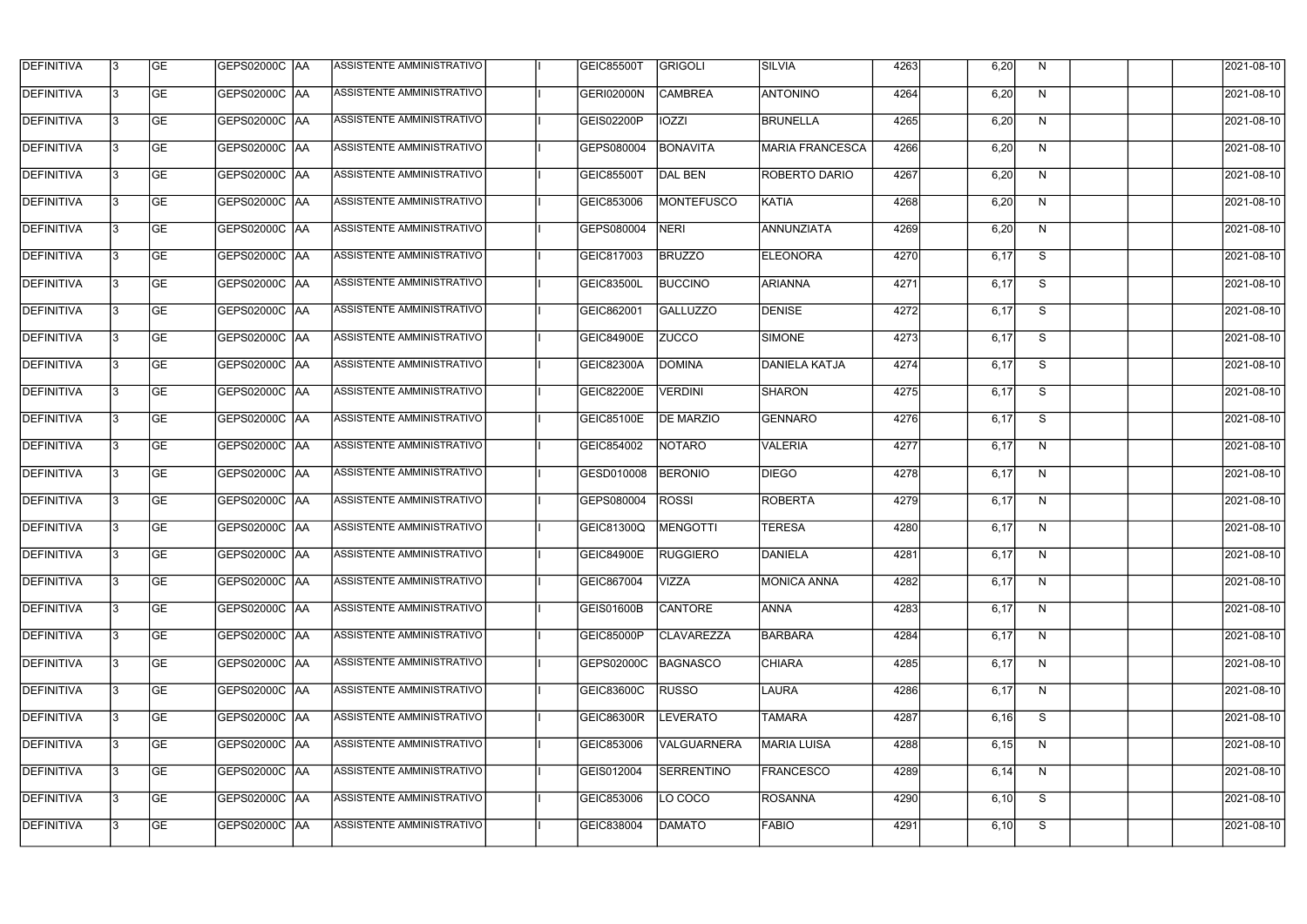| <b>DEFINITIVA</b> | 13  | <b>GE</b> | <b>GEPS02000C AA</b>   | ASSISTENTE AMMINISTRATIVO        | <b>GEIC83000D</b>   | DANZANI                          | VALENTINA              | 4292  | 6,10  | S            | 2021-08-10 |
|-------------------|-----|-----------|------------------------|----------------------------------|---------------------|----------------------------------|------------------------|-------|-------|--------------|------------|
| <b>DEFINITIVA</b> | l3  | <b>GE</b> | GEPS02000C  AA         | ASSISTENTE AMMINISTRATIVO        | GERI07000P          | <b>PARODI</b>                    | <b>FRANCESCA</b>       | 4293  | 6,10  | N            | 2021-08-10 |
| <b>DEFINITIVA</b> | l3  | <b>GE</b> | GEPS02000C AA          | ASSISTENTE AMMINISTRATIVO        | GEIC85100E          | <b>BUSSALINO</b>                 | <b>ANDREA</b>          | 4294  | 6,10  | N            | 2021-08-10 |
| <b>DEFINITIVA</b> | l3  | <b>GE</b> | <b>GEPS02000C AA</b>   | ASSISTENTE AMMINISTRATIVO        | GEIC837008          | <b>PIZZAFERRI</b>                | <b>MATTEO</b>          | 4295  | 6,10  | $\mathsf{N}$ | 2021-08-10 |
| <b>DEFINITIVA</b> | l3  | <b>GE</b> | <b>GEPS02000C AA</b>   | ASSISTENTE AMMINISTRATIVO        | <b>GEIS00100N</b>   | <b>LAGOMARSINO</b>               | <b>FRANCESCO</b>       | 4296  | 6,10  | N            | 2021-08-10 |
| <b>DEFINITIVA</b> | l3  | <b>GE</b> | <b>GEPS02000C AA</b>   | <b>ASSISTENTE AMMINISTRATIVO</b> | GERH01000G          | <b>BISCEGLIA</b>                 | <b>GIANMARCO</b>       | 4297  | 6,10  | N            | 2021-08-10 |
| <b>DEFINITIVA</b> | l3  | <b>GE</b> | GEPS02000C AA          | ASSISTENTE AMMINISTRATIVO        | GEIS01600B          | <b>LISSANDRELLO</b>              | <b>CARMELO</b>         | 4298  | 6,10  | N            | 2021-08-10 |
| <b>DEFINITIVA</b> | l3  | <b>GE</b> | <b>GEPS02000C AA</b>   | ASSISTENTE AMMINISTRATIVO        | GEPS02000C          | <b>ALLEGRETTI</b>                | <b>DIEGO</b>           | 4299  | 6,10  | N            | 2021-08-10 |
| <b>DEFINITIVA</b> |     | <b>GE</b> |                        | ASSISTENTE AMMINISTRATIVO        | GEIC853006          | <b>TAPPINO</b>                   | <b>REGINA</b>          | 4300  | 6,10  | N            | 2021-08-10 |
| <b>DEFINITIVA</b> | l3  | <b>GE</b> |                        | ASSISTENTE AMMINISTRATIVO        | <b>GEIC82300A</b>   | <b>VESCHI</b>                    | <b>SARA</b>            | 4301  | 6,10  | N            | 2021-08-10 |
| DEFINITIVA        | 13  | <b>GE</b> | GEPS02000C AA          | ASSISTENTE AMMINISTRATIVO        | GERH01000G          | <b>IERMANO</b>                   | <b>GABRIELLA</b>       | 4302  | 6,10  | N            | 2021-08-10 |
| <b>DEFINITIVA</b> | l3  | <b>GE</b> |                        | ASSISTENTE AMMINISTRATIVO        | GEIC83400R          | <b>TUCCI</b>                     | <b>MAURIZIO</b>        | 4303  | 6,10  | $\mathsf{N}$ | 2021-08-10 |
| <b>DEFINITIVA</b> | l3  | <b>GE</b> | GEPS02000C AA          | ASSISTENTE AMMINISTRATIVO        | GEIS01400Q          | <b>PUGLIESE</b>                  | <b>ROBERTO</b>         | 4304  | 6, 10 | N            | 2021-08-10 |
| <b>DEFINITIVA</b> | l3  | <b>GE</b> | GEPS02000C  AA         | ASSISTENTE AMMINISTRATIVO        | GEIS01600B          | <b>AMOROSO</b>                   | FABIAN                 | 4305  | 6,10  | N            | 2021-08-10 |
| <b>DEFINITIVA</b> | l3  | <b>GE</b> | GEPS02000C  AA         | ASSISTENTE AMMINISTRATIVO        | GEIC831009          | <b>TARELLI</b>                   | <b>CATERINA</b>        | 4306  | 6,10  | N            | 2021-08-10 |
| <b>DEFINITIVA</b> | IЗ  | <b>GE</b> |                        | ASSISTENTE AMMINISTRATIVO        | <b>GEIC85000P</b>   | D'ANGELO                         | MURIEL                 | 4307  | 6,10  | N            | 2021-08-10 |
| <b>DEFINITIVA</b> | I3  | <b>GE</b> | GEPS02000C  AA         | ASSISTENTE AMMINISTRATIVO        | <b>GEIC83600C</b>   | <b>VIOSI</b>                     | <b>SARA</b>            | 4308  | 6,10  | N            | 2021-08-10 |
| DEFINITIVA        |     | <b>GE</b> |                        | ASSISTENTE AMMINISTRATIVO        | <b>GEIC80700C</b>   | <b>RAIMONDO</b>                  | LUCA                   | 4309  | 6,10  | N            | 2021-08-10 |
| <b>DEFINITIVA</b> | 13  | <b>GE</b> | <b>GEPS02000C   AA</b> | ASSISTENTE AMMINISTRATIVO        | GEIC83400R   OLONDI |                                  | <b>STEFANIA</b>        | 4310  | 6,10  | N            | 2021-08-10 |
| <b>DEFINITIVA</b> | 13  | <b>GE</b> | <b>GEPS02000C AA</b>   | ASSISTENTE AMMINISTRATIVO        | <b>GEIC85000P</b>   | MELISSARI                        | <b>MARCO</b>           | 4311  | 6,10  | N            | 2021-08-10 |
| <b>DEFINITIVA</b> | 13  | <b>GE</b> | GEPS02000C  AA         | ASSISTENTE AMMINISTRATIVO        | <b>GEIS01600B</b>   | <b>AMOROSO</b>                   | <b>ALESSIO</b>         | 4312  | 6,10  | N            | 2021-08-10 |
| <b>DEFINITIVA</b> | 13. | <b>GE</b> | GEPS02000C AA          | ASSISTENTE AMMINISTRATIVO        | <b>GEIC85100E</b>   | <b>BARBERA</b>                   | <b>MARIO</b>           | 4313  | 6,10  | N            | 2021-08-10 |
| <b>DEFINITIVA</b> | 13  | <b>GE</b> | GEPS02000C AA          | ASSISTENTE AMMINISTRATIVO        | GEIC854002          | <b>BOMBACI</b>                   | ROSA                   | 4314  | 6,10  | N            | 2021-08-10 |
| <b>DEFINITIVA</b> | 13  | <b>GE</b> | GEPS02000C  AA         | ASSISTENTE AMMINISTRATIVO        | GEIS003009          | SORIGA                           | LUCA                   | 4315  | 6,01  | N            | 2021-08-10 |
| <b>DEFINITIVA</b> | IЗ  | <b>GE</b> | GEPS02000C  AA         | ASSISTENTE AMMINISTRATIVO        | GERH020006          | PRESSENDA                        | MILENA                 | 4316S | 6,01  | N            | 2021-08-10 |
| DEFINITIVA        | l3  | <b>GE</b> | GEPS02000C  AA         | ASSISTENTE AMMINISTRATIVO        | GEIC83600C          | <b>CONTI</b>                     | <b>VALENTINA</b>       | 4317  | 6,01  | N            | 2021-08-10 |
| <b>DEFINITIVA</b> | l3  | <b>GE</b> | GEPS02000C  AA         | ASSISTENTE AMMINISTRATIVO        | GEIC85000P          | <b>PARODI</b>                    | <b>ILARIA</b>          | 4318  |       | S            | 2021-08-10 |
| <b>DEFINITIVA</b> | 13. | <b>GE</b> | GEPS02000C  AA         | ASSISTENTE AMMINISTRATIVO        | GEIC85000P          | <b>BOFFARDI</b><br><b>OKUBAI</b> | NAZRET                 | 4319  | 6     | S            | 2021-08-10 |
| <b>DEFINITIVA</b> | IЗ  | <b>GE</b> | GEPS02000C  AA         | ASSISTENTE AMMINISTRATIVO        | GEPS07000D          | <b>MUSSINO</b>                   | <b>FRANCESCA MARIA</b> | 4320  | 6     | S            | 2021-08-10 |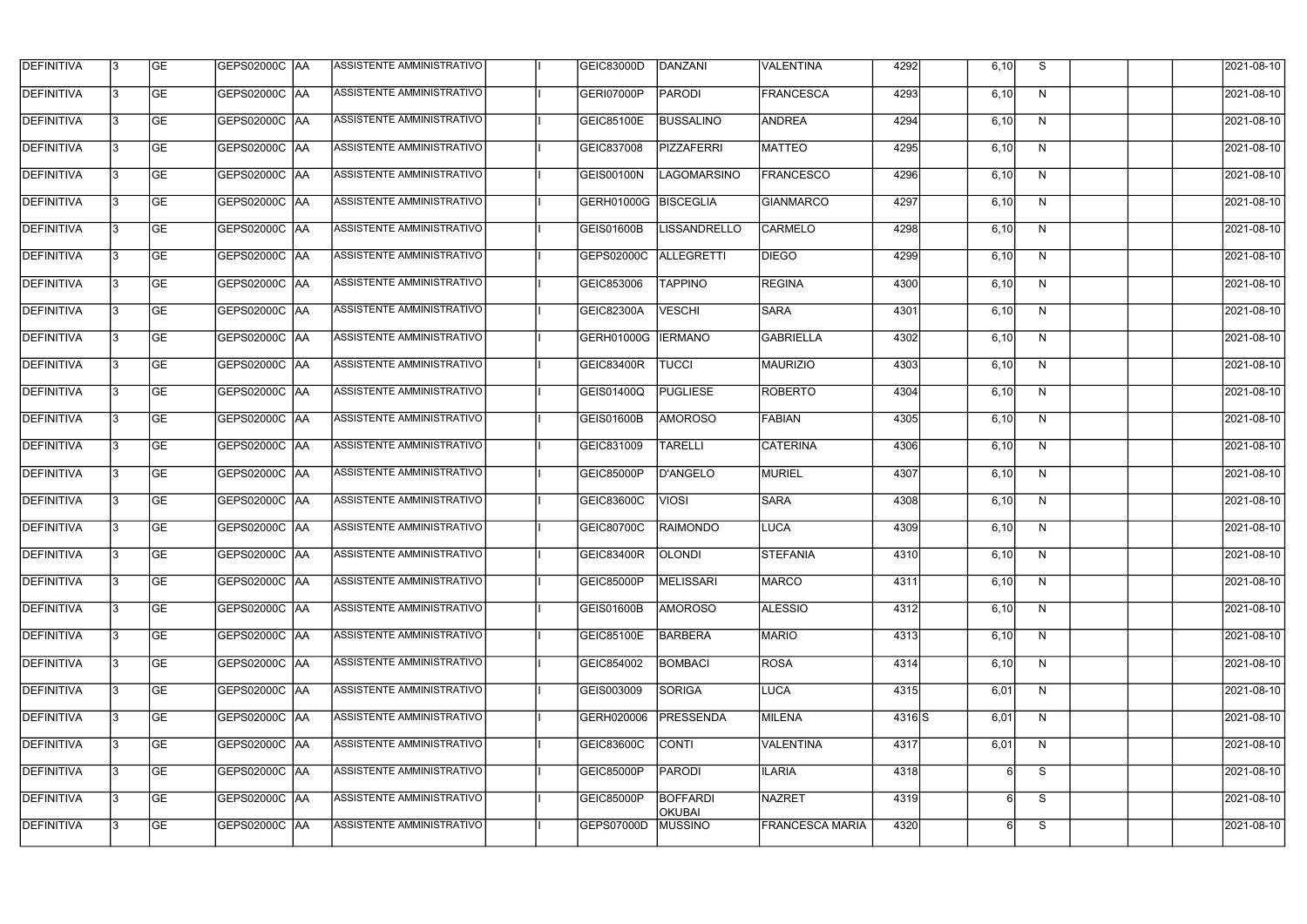| <b>DEFINITIVA</b> | 13 | GE        | GEPS02000C  AA       | ASSISTENTE AMMINISTRATIVO        | GEIC837008          | <b>ALTIERI</b>    | ROSANNA                             | 4321 |   | S. | 2021-08-10 |
|-------------------|----|-----------|----------------------|----------------------------------|---------------------|-------------------|-------------------------------------|------|---|----|------------|
| <b>DEFINITIVA</b> | IЗ | GE        | GEPS02000C  AA       | ASSISTENTE AMMINISTRATIVO        | GEIS012004          | <b>TUTINO</b>     | ROSARIO                             | 4322 |   | S  | 2021-08-10 |
| <b>DEFINITIVA</b> | 13 | GE        | GEPS02000C AA        | ASSISTENTE AMMINISTRATIVO        | <b>GEIC82300A</b>   | <b>TOLOTTO</b>    | <b>ELENA</b>                        | 4323 |   | S  | 2021-08-10 |
| <b>DEFINITIVA</b> | l3 | <b>GE</b> | <b>GEPS02000C AA</b> | ASSISTENTE AMMINISTRATIVO        | GEIC817003          | CASSANO           | <b>LUDOVICA</b>                     | 4324 | 6 | S  | 2021-08-10 |
| <b>DEFINITIVA</b> | l3 | GE        | GEPS02000C AA        | <b>ASSISTENTE AMMINISTRATIVO</b> | GEIS017007          | <b>FUSCO</b>      | FRANCESCA                           | 4325 |   | S  | 2021-08-10 |
| <b>DEFINITIVA</b> | l3 | <b>GE</b> | GEPS02000C AA        | <b>ASSISTENTE AMMINISTRATIVO</b> | <b>GERH01000G</b>   | FAZZARI           | DANIELE                             | 4326 | 6 | S  | 2021-08-10 |
| <b>DEFINITIVA</b> | l3 | <b>GE</b> | GEPS02000C AA        | <b>ASSISTENTE AMMINISTRATIVO</b> | GEIS02200P          | <b>BORTINI</b>    | LICIA                               | 4327 |   | S  | 2021-08-10 |
| <b>DEFINITIVA</b> | l3 | <b>GE</b> | GEPS02000C AA        | <b>ASSISTENTE AMMINISTRATIVO</b> | GEIC831009          | <b>GUIDA</b>      | <b>VALENTINA</b>                    | 4328 |   | S  | 2021-08-10 |
| <b>DEFINITIVA</b> | l3 | <b>GE</b> | GEPS02000C  AA       | ASSISTENTE AMMINISTRATIVO        | <b>GEIC83600C</b>   | <b>PASTORINO</b>  | <b>ERIKA</b>                        | 4329 |   | S  | 2021-08-10 |
| <b>DEFINITIVA</b> | l3 | GE        | GEPS02000C   AA      | ASSISTENTE AMMINISTRATIVO        | GEIS012004          | AGOSTA            | <b>SALVATORE</b>                    | 4330 |   | S  | 2021-08-10 |
| <b>DEFINITIVA</b> | 13 | GE        | GEPS02000C AA        | ASSISTENTE AMMINISTRATIVO        | GEIC81200X          | SALVI             | <b>EMILIA DANIELA</b>               | 4331 |   | S  | 2021-08-10 |
| <b>DEFINITIVA</b> | l3 | <b>GE</b> | GEPS02000C AA        | ASSISTENTE AMMINISTRATIVO        | <b>GEIC84900E</b>   | FRANCHETTI        | LUCA                                | 4332 |   | S  | 2021-08-10 |
| <b>DEFINITIVA</b> | l3 | GE        | GEPS02000C  AA       | ASSISTENTE AMMINISTRATIVO        | <b>GESL01000P</b>   | BALBI             | <b>SARA</b>                         | 4333 |   | S  | 2021-08-10 |
| <b>DEFINITIVA</b> | l3 | <b>GE</b> | GEPS02000C AA        | ASSISTENTE AMMINISTRATIVO        | GEIC81200X          | SIMIOLI           | MARGHERITA                          | 4334 | 6 | S  | 2021-08-10 |
| <b>DEFINITIVA</b> | l3 | <b>GE</b> | GEPS02000C AA        | ASSISTENTE AMMINISTRATIVO        | GEIS004005          | CASTALDI          | <b>AMBRA LUNA</b>                   | 4335 |   | S  | 2021-08-10 |
| <b>DEFINITIVA</b> | 13 | GE        | GEPS02000C AA        | ASSISTENTE AMMINISTRATIVO        | GEIC804001          | <b>ANIANO</b>     | ANGELO                              | 4336 | 6 | S  | 2021-08-10 |
| <b>DEFINITIVA</b> | l3 | <b>GE</b> | GEPS02000C   AA      | ASSISTENTE AMMINISTRATIVO        | GETH020002          | PORCU'            | LORENZO                             | 4337 |   | S  | 2021-08-10 |
| <b>DEFINITIVA</b> | IЗ | <b>GE</b> | GEPS02000C  AA       | ASSISTENTE AMMINISTRATIVO        | GESL01000P          | <b>MACARIO</b>    | VALENTINA                           | 4338 |   | S  | 2021-08-10 |
| <b>DEFINITIVA</b> | IЗ | GE        | GEPS02000C  AA       | <b>ASSISTENTE AMMINISTRATIVO</b> | GEIS01400Q ZUANAZZI |                   | <b>FRANCESCA</b>                    | 4339 |   | S. | 2021-08-10 |
| <b>DEFINITIVA</b> | l3 | GE        | <b>GEPS02000C AA</b> | ASSISTENTE AMMINISTRATIVO        | <b>GEIC83500L</b>   | <b>DI VENDRA</b>  | <b>CLAUDIA</b>                      | 4340 |   | S  | 2021-08-10 |
| <b>DEFINITIVA</b> | l3 | GE        | <b>GEPS02000C AA</b> | ASSISTENTE AMMINISTRATIVO        | GEIC85000P          | BONANNO           | <b>ALESSIA ANNA</b><br><b>MARIA</b> | 4341 |   | S  | 2021-08-10 |
| <b>DEFINITIVA</b> | 13 | <b>GE</b> | GEPS02000C AA        | ASSISTENTE AMMINISTRATIVO        | <b>GEIC82200E</b>   | <b>BRASACCHIO</b> | <b>LUCREZIA</b>                     | 4342 | 6 | S  | 2021-08-10 |
| <b>DEFINITIVA</b> | l3 | <b>GE</b> | <b>GEPS02000C AA</b> | ASSISTENTE AMMINISTRATIVO        | GEIC867004          | <b>BINASCO</b>    | ANNA PAOLA IDA                      | 4343 |   | S  | 2021-08-10 |
| <b>DEFINITIVA</b> | l3 | <b>GE</b> | GEPS02000C AA        | ASSISTENTE AMMINISTRATIVO        | GEIC81900P          | PIAZZI            | <b>MARA</b>                         | 4344 |   | S  | 2021-08-10 |
| <b>DEFINITIVA</b> | l3 | <b>GE</b> | GEPS02000C  AA       | ASSISTENTE AMMINISTRATIVO        | GEIS017007          | PASTORINO         | <b>ANDREA</b>                       | 4345 |   | S  | 2021-08-10 |
| <b>DEFINITIVA</b> | l3 | <b>GE</b> | GEPS02000C  AA       | ASSISTENTE AMMINISTRATIVO        | GEIC81200X          | POLITANO'         | <b>STEFANIA</b>                     | 4346 |   | S  | 2021-08-10 |
| <b>DEFINITIVA</b> | l3 | GE        | GEPS02000C  AA       | ASSISTENTE AMMINISTRATIVO        | <b>GEIC83600C</b>   | <b>VITELLI</b>    | <b>ANDREA</b>                       | 4347 |   | S  | 2021-08-10 |
| <b>DEFINITIVA</b> | l3 | GE        | GEPS02000C AA        | ASSISTENTE AMMINISTRATIVO        | GEPS02000C          | <b>CAMINITI</b>   | <b>VITTORIA</b>                     | 4348 | 6 | S  | 2021-08-10 |
| <b>DEFINITIVA</b> | l3 | GE        | GEPS02000C AA        | ASSISTENTE AMMINISTRATIVO        | GEIS01400Q          | POLOSA            | <b>ANNARITA CLELIA</b>              | 4349 |   | S  | 2021-08-10 |
|                   |    |           |                      |                                  |                     |                   |                                     |      |   |    |            |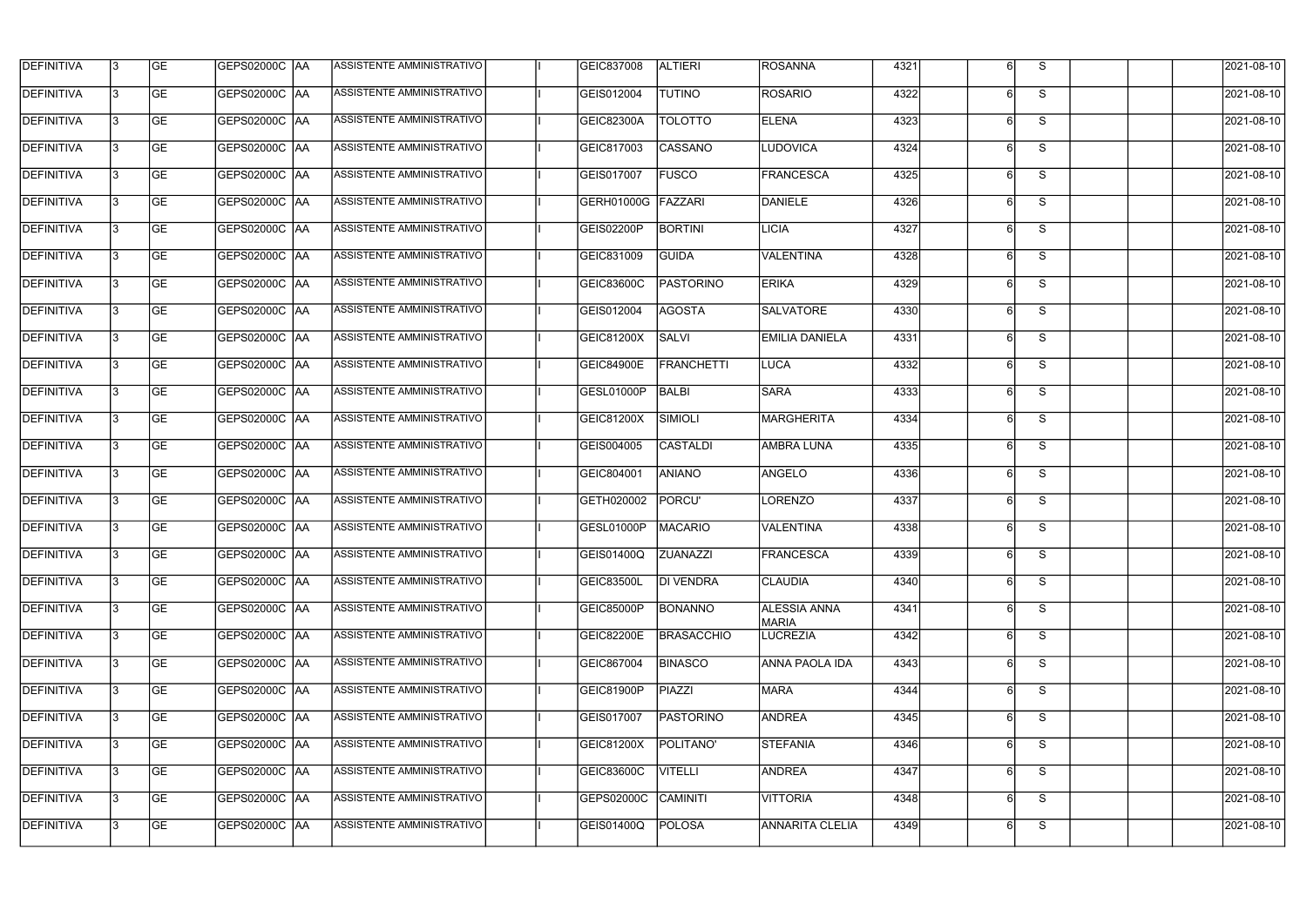| <b>DEFINITIVA</b> | 13  | <b>GE</b> | <b>GEPS02000C AA</b>   | ASSISTENTE AMMINISTRATIVO        | GEIC80700C        | GEMEI                       | <b>GIOVANNA</b>                     | 4350 | 6 | S            | 2021-08-10 |
|-------------------|-----|-----------|------------------------|----------------------------------|-------------------|-----------------------------|-------------------------------------|------|---|--------------|------------|
| DEFINITIVA        | l3  | <b>GE</b> | <b>GEPS02000C AA</b>   | ASSISTENTE AMMINISTRATIVO        | GEIC825002        | AMMENDOLIA                  | <b>SUSANNA</b>                      | 4351 | 6 | S            | 2021-08-10 |
| <b>DEFINITIVA</b> | l3  | <b>GE</b> | <b>GEPS02000C AA</b>   | ASSISTENTE AMMINISTRATIVO        | GEIC82100P        | <b>CHIRAFISI</b>            | <b>MARIE SYLVIE</b><br><b>LYDIE</b> | 4352 | 6 | S            | 2021-08-10 |
| <b>DEFINITIVA</b> | l3  | <b>GE</b> | <b>GEPS02000C AA</b>   | ASSISTENTE AMMINISTRATIVO        | <b>GEIC85100E</b> | <b>MUNI</b>                 | <b>MARCO</b>                        | 4353 | 6 | S            | 2021-08-10 |
| <b>DEFINITIVA</b> | l3  | <b>GE</b> | GEPS02000C AA          | ASSISTENTE AMMINISTRATIVO        | GEIC840004        | <b>MACRI'</b>               | <b>ROBERTA</b>                      | 4354 | 6 | S            | 2021-08-10 |
| <b>DEFINITIVA</b> | lЗ  | <b>GE</b> | <b>GEPS02000C AA</b>   | <b>ASSISTENTE AMMINISTRATIVO</b> | GEIC838004        | <b>BAROTTINO</b>            | <b>ARIANNA</b>                      | 4355 | 6 | S            | 2021-08-10 |
| <b>DEFINITIVA</b> | l3  | <b>GE</b> | <b>GEPS02000C AA</b>   | ASSISTENTE AMMINISTRATIVO        | GEIC817003        | <b>TUCCI</b>                | <b>LUCIA</b>                        | 4356 | 6 | S            | 2021-08-10 |
| <b>DEFINITIVA</b> | l3  | <b>GE</b> | <b>GEPS02000C AA</b>   | ASSISTENTE AMMINISTRATIVO        | GERH01000G        | LOMBARDO                    | MARCO                               | 4357 |   | S            | 2021-08-10 |
| <b>DEFINITIVA</b> | l3  | <b>GE</b> |                        | ASSISTENTE AMMINISTRATIVO        | GERH020006        | <b>CAMERA</b>               | <b>GIAMPAOLO</b><br>ANGELO          | 4358 |   | S            | 2021-08-10 |
| <b>DEFINITIVA</b> | l3  | <b>GE</b> |                        | ASSISTENTE AMMINISTRATIVO        | GERH020006        | <b>SANTAGATA</b>            | <b>SARA</b>                         | 4359 |   | N            | 2021-08-10 |
| <b>DEFINITIVA</b> | 13  | <b>GE</b> | GEPS02000C AA          | ASSISTENTE AMMINISTRATIVO        | GEPS02000C        | <b>GULLI</b>                | <b>FABIO</b>                        | 4360 | 6 | N            | 2021-08-10 |
| <b>DEFINITIVA</b> | l3  | <b>GE</b> |                        | ASSISTENTE AMMINISTRATIVO        | GEIC840004        | PENNAFORT                   | VALENTINA                           | 4361 |   | N            | 2021-08-10 |
| <b>DEFINITIVA</b> | l3  | <b>GE</b> | <b>GEPS02000C   AA</b> | ASSISTENTE AMMINISTRATIVO        | GEIC840004        | <b>FLORI</b>                | <b>STEFANO</b>                      | 4362 |   | N            | 2021-08-10 |
| <b>DEFINITIVA</b> | l3  | <b>GE</b> |                        | ASSISTENTE AMMINISTRATIVO        | <b>GEIC82000V</b> | <b>COSSO</b>                | <b>CHRISTIAN</b><br><b>MASSIMO</b>  | 4363 | 6 | $\mathsf{N}$ | 2021-08-10 |
| <b>DEFINITIVA</b> | l3  | <b>GE</b> |                        | ASSISTENTE AMMINISTRATIVO        | GEIC808008        | <b>TALARICO</b>             | <b>MARIA</b>                        | 4364 | 6 | $\mathsf{N}$ | 2021-08-10 |
| <b>DEFINITIVA</b> | l3  | <b>GE</b> |                        | ASSISTENTE AMMINISTRATIVO        | GETH020002        | LAMONICA<br><b>MIRAGLIO</b> | LORENZO                             | 4365 | 6 | N            | 2021-08-10 |
| <b>DEFINITIVA</b> | l3  | <b>GE</b> | GEPS02000C  AA         | ASSISTENTE AMMINISTRATIVO        | GEIC83900X        | VERNAGALLO                  | <b>NICOLA</b>                       | 4366 |   | N            | 2021-08-10 |
| <b>DEFINITIVA</b> |     | <b>GE</b> |                        | ASSISTENTE AMMINISTRATIVO        | GEIS02200P        | <b>AGROSI'</b>              | <b>GIULIA</b>                       | 4367 |   | N            | 2021-08-10 |
| <b>DEFINITIVA</b> | 13  | <b>GE</b> | GEPS02000C  AA         | ASSISTENTE AMMINISTRATIVO        | GEIS02200P        | <b>OTTONELLO</b>            | <b>ALICE</b>                        | 4368 |   | N.           | 2021-08-10 |
| <b>DEFINITIVA</b> | 13  | <b>GE</b> | <b>GEPS02000C AA</b>   | ASSISTENTE AMMINISTRATIVO        | GETH020002        | SFAMENI                     | <b>ELIANA</b>                       | 4369 | 6 | N            | 2021-08-10 |
| <b>DEFINITIVA</b> | 13  | <b>GE</b> | GEPS02000C  AA         | ASSISTENTE AMMINISTRATIVO        | GEPM030004        | <b>DE STEFANO</b>           | <b>ANTONIO</b>                      | 4370 |   | N            | 2021-08-10 |
| <b>DEFINITIVA</b> | 13. | <b>GE</b> | GEPS02000C AA          | ASSISTENTE AMMINISTRATIVO        | GEPC04000E        | KOLA                        | <b>SABRINA</b>                      | 4371 | 6 | N            | 2021-08-10 |
| <b>DEFINITIVA</b> | 13  | <b>GE</b> | GEPS02000C AA          | ASSISTENTE AMMINISTRATIVO        | GEIC82300A        | ALESSI DI VANNI             | <b>EUGENIA</b>                      | 4372 | 6 | N            | 2021-08-10 |
| <b>DEFINITIVA</b> | 13  | <b>GE</b> | GEPS02000C  AA         | ASSISTENTE AMMINISTRATIVO        | GEPS02000C        | BARDUCCO                    | <b>CHRISTIAN</b>                    | 4373 |   | N            | 2021-08-10 |
| <b>DEFINITIVA</b> | IЗ  | <b>GE</b> | GEPS02000C  AA         | ASSISTENTE AMMINISTRATIVO        | GEIS012004        | <b>MARINO</b>               | MATTEO                              | 4374 |   | N            | 2021-08-10 |
| DEFINITIVA        | l3  | <b>GE</b> | GEPS02000C  AA         | ASSISTENTE AMMINISTRATIVO        | GEIC861005        | <b>FUCENTESE</b>            | <b>ANTONIO</b>                      | 4375 |   | N            | 2021-08-10 |
| <b>DEFINITIVA</b> | l3  | <b>GE</b> | GEPS02000C  AA         | ASSISTENTE AMMINISTRATIVO        | GEIS017007        | <b>ER RACHIDI</b>           | <b>SALMA</b>                        | 4376 | 6 | N,           | 2021-08-10 |
| <b>DEFINITIVA</b> | 13. | <b>GE</b> | GEPS02000C AA          | ASSISTENTE AMMINISTRATIVO        | GEIC83000D        | <b>CASAPIETRA</b>           | <b>GIORGIA</b>                      | 4377 | 6 | N            | 2021-08-10 |
| <b>DEFINITIVA</b> |     | <b>GE</b> | GEPS02000C  AA         | ASSISTENTE AMMINISTRATIVO        | GEIC831009        | <b>FESTUCO</b>              | LUCIA                               | 4378 |   | N            | 2021-08-10 |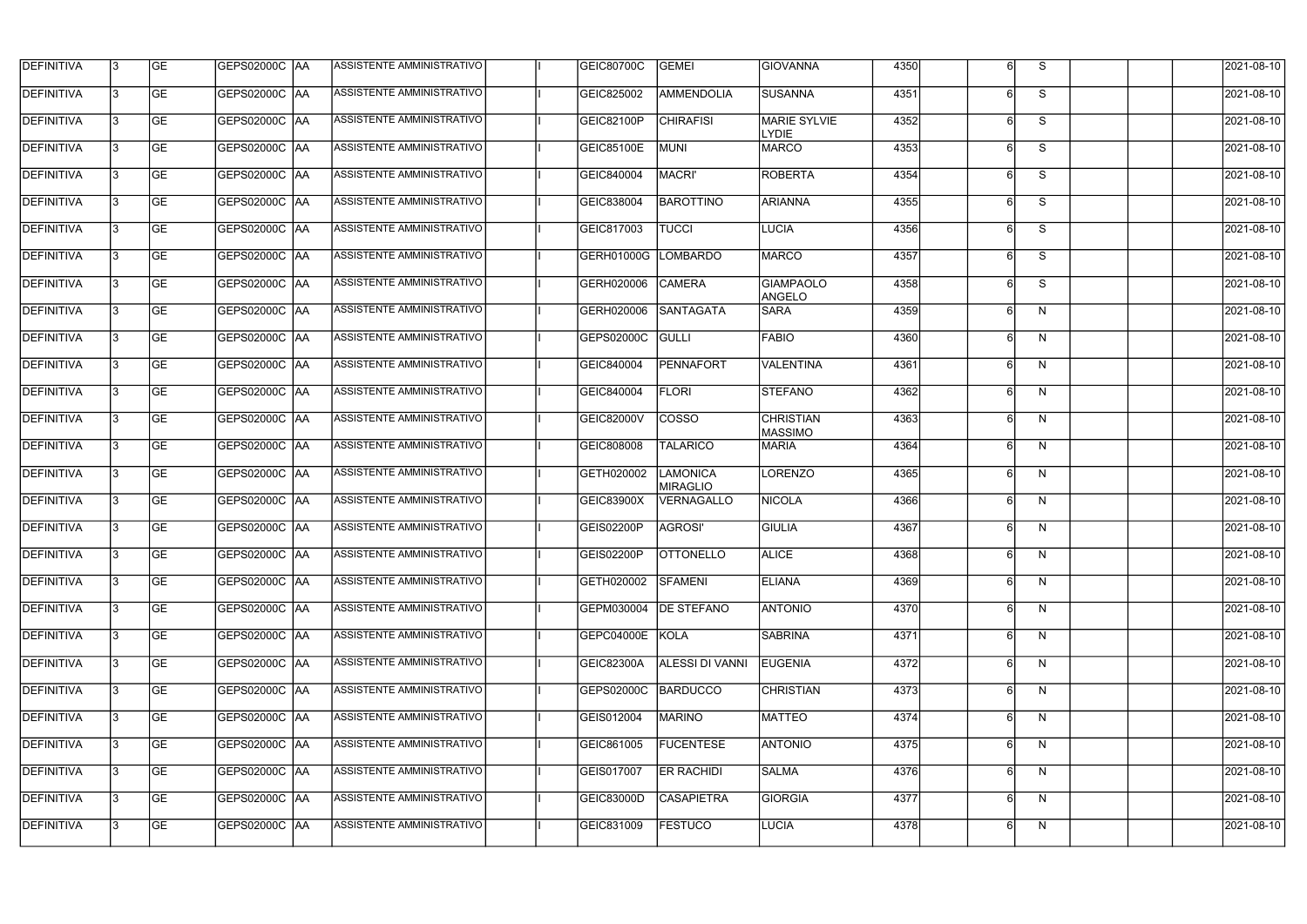| <b>DEFINITIVA</b> | 13 | GE        | GEPS02000C  AA       | ASSISTENTE AMMINISTRATIVO        | GEIC81400G        | <b>MASSONE</b>             | <b>SERGIO</b>    | 4379 |   | N            | 2021-08-10       |
|-------------------|----|-----------|----------------------|----------------------------------|-------------------|----------------------------|------------------|------|---|--------------|------------------|
| <b>DEFINITIVA</b> | IЗ | GE        | GEPS02000C  AA       | ASSISTENTE AMMINISTRATIVO        | GEVC010002        | <b>BOGGIANO</b>            | SIMONE           | 4380 |   | N            | 2021-08-10       |
| <b>DEFINITIVA</b> | 13 | GE        | <b>GEPS02000C AA</b> | ASSISTENTE AMMINISTRATIVO        | GEIS018003        | <b>MAGNO</b>               | ROCCO            | 4381 |   | N            | 2021-08-10       |
| <b>DEFINITIVA</b> | l3 | <b>GE</b> | <b>GEPS02000C AA</b> | ASSISTENTE AMMINISTRATIVO        | GEIC862001        | SEGALERBA                  | <b>ARIANNA</b>   | 4382 | 6 | N            | 2021-08-10       |
| <b>DEFINITIVA</b> | l3 | GE        | GEPS02000C AA        | <b>ASSISTENTE AMMINISTRATIVO</b> | <b>GEIS01400Q</b> | MERINGOLO                  | <b>PASQUALE</b>  | 4383 |   | $\mathsf{N}$ | 2021-08-10       |
| <b>DEFINITIVA</b> | l3 | <b>GE</b> | GEPS02000C AA        | <b>ASSISTENTE AMMINISTRATIVO</b> | <b>GEIC85200A</b> | PASQUALINO                 | <b>VINCENZO</b>  | 4384 | 6 | N            | 2021-08-10       |
| <b>DEFINITIVA</b> | l3 | <b>GE</b> | GEPS02000C AA        | ASSISTENTE AMMINISTRATIVO        | <b>GEIS00700L</b> | <b>CASALE</b>              | MIRIAM           | 4385 |   | N            | 2021-08-10       |
| <b>DEFINITIVA</b> | l3 | <b>GE</b> | GEPS02000C AA        | ASSISTENTE AMMINISTRATIVO        | GEIS00600R        | <b>ELISEO</b>              | <b>ALESSIO</b>   | 4386 |   | N            | 2021-08-10       |
| <b>DEFINITIVA</b> | l3 | <b>GE</b> | GEPS02000C  AA       | ASSISTENTE AMMINISTRATIVO        | GEPC020009        | <b>DE NICOLO</b>           | LETIZIA          | 4387 |   | N            | 2021-08-10       |
| <b>DEFINITIVA</b> | l3 | <b>GE</b> | GEPS02000C   AA      | ASSISTENTE AMMINISTRATIVO        | GERH020006        | <b>TASSO</b>               | <b>ERIKA</b>     | 4388 |   | N            | 2021-08-10       |
| <b>DEFINITIVA</b> | 13 | <b>GE</b> | GEPS02000C AA        | ASSISTENTE AMMINISTRATIVO        | GEIC808008        | <b>TORTORELLA</b>          | LORENZO          | 4389 |   | N            | 2021-08-10       |
| <b>DEFINITIVA</b> | l3 | <b>GE</b> | GEPS02000C AA        | ASSISTENTE AMMINISTRATIVO        | <b>GERI02000N</b> | <b>SABBATINI</b>           | <b>GIULIA</b>    | 4390 |   | N            | 2021-08-10       |
| <b>DEFINITIVA</b> | l3 | GE        | GEPS02000C   AA      | ASSISTENTE AMMINISTRATIVO        | GEIS01400Q        | <b>PROFUMO</b>             | LUCA             | 4391 |   | N            | 2021-08-10       |
| <b>DEFINITIVA</b> | l3 | <b>GE</b> | GEPS02000C AA        | ASSISTENTE AMMINISTRATIVO        | GEIC80700C        | <b>TALARICO</b>            | GIOVANNI         | 4392 | 6 | N            | 2021-08-10       |
| <b>DEFINITIVA</b> | IЗ | <b>GE</b> | GEPS02000C AA        | ASSISTENTE AMMINISTRATIVO        | GEPS07000D        | FARINA                     | <b>MARIA</b>     | 4393 |   | N            | 2021-08-10       |
| <b>DEFINITIVA</b> | 13 | GE        | GEPS02000C AA        | ASSISTENTE AMMINISTRATIVO        | GEIS01400Q        | <b>MARTUCCELLI</b>         | <b>ELISA</b>     | 4394 | 6 | N            | 2021-08-10       |
| <b>DEFINITIVA</b> | l3 | <b>GE</b> | GEPS02000C   AA      | ASSISTENTE AMMINISTRATIVO        | GEIS02200P        | <b>MINOPOLI</b>            | <b>CAMILLA</b>   | 4395 |   | N            | 2021-08-10       |
| <b>DEFINITIVA</b> | IЗ | <b>GE</b> | GEPS02000C AA        | ASSISTENTE AMMINISTRATIVO        | GEIC816007        | MERLINO                    | <b>SARA</b>      | 4396 |   | N            | 2021-08-10       |
| <b>DEFINITIVA</b> | IЗ | GE        | GEPS02000C  AA       | <b>ASSISTENTE AMMINISTRATIVO</b> | GEIC831009        | <b>SURACE</b>              | <b>FRANCESCA</b> | 4397 |   | N.           | 2021-08-10       |
| <b>DEFINITIVA</b> | l3 | GE        | <b>GEPS02000C AA</b> | ASSISTENTE AMMINISTRATIVO        | GEPS02000C        | <b>NAVARRA</b>             | <b>ERIKA</b>     | 4398 |   | N            | 2021-08-10       |
| <b>DEFINITIVA</b> | l3 | GE        | <b>GEPS02000C AA</b> | ASSISTENTE AMMINISTRATIVO        | GEIC860009        | PACINI                     | <b>JESSICA</b>   | 4399 |   | N            | 2021-08-10       |
| <b>DEFINITIVA</b> | 13 | <b>GE</b> | GEPS02000C AA        | ASSISTENTE AMMINISTRATIVO        | GEIC837008        | GRASSI                     | <b>MARCO</b>     | 4400 | 6 | N            | $2021 - 08 - 10$ |
| <b>DEFINITIVA</b> | l3 | <b>GE</b> | GEPS02000C AA        | ASSISTENTE AMMINISTRATIVO        | GEPC01000P        | <b>MANIACI</b>             | MARA             | 4401 |   | N            | 2021-08-10       |
| <b>DEFINITIVA</b> | l3 | <b>GE</b> | GEPS02000C AA        | ASSISTENTE AMMINISTRATIVO        | GEIC837008        | <b>VIVIANO</b>             | <b>MATTEO</b>    | 4402 |   | N            | 2021-08-10       |
| <b>DEFINITIVA</b> | l3 | <b>GE</b> | GEPS02000C  AA       | ASSISTENTE AMMINISTRATIVO        | GEIC81400G        | <b>ROSSI</b>               | STEFANO          | 4403 |   | N            | 2021-08-10       |
| <b>DEFINITIVA</b> | l3 | <b>GE</b> | GEPS02000C  AA       | ASSISTENTE AMMINISTRATIVO        | <b>GEIS00700L</b> | SPAGNUOLO                  | LIBORIO          | 4404 |   | N            | 2021-08-10       |
| <b>DEFINITIVA</b> | l3 | GE        | GEPS02000C  AA       | ASSISTENTE AMMINISTRATIVO        | <b>GEIS02200P</b> | <b>COLOMBO</b>             | <b>CHRISTIAN</b> | 4405 |   | N            | 2021-08-10       |
| <b>DEFINITIVA</b> | l3 | GE        | GEPS02000C AA        | ASSISTENTE AMMINISTRATIVO        | <b>GEIC85000P</b> | BARBIERI                   | <b>LORIS</b>     | 4406 | 6 | N            | 2021-08-10       |
| <b>DEFINITIVA</b> | l3 | GE        | GEPS02000C AA        | ASSISTENTE AMMINISTRATIVO        | GEIC840004        | <b>ALABISO</b><br>VEZZELLI | MARTINA          | 4407 |   | N            | 2021-08-10       |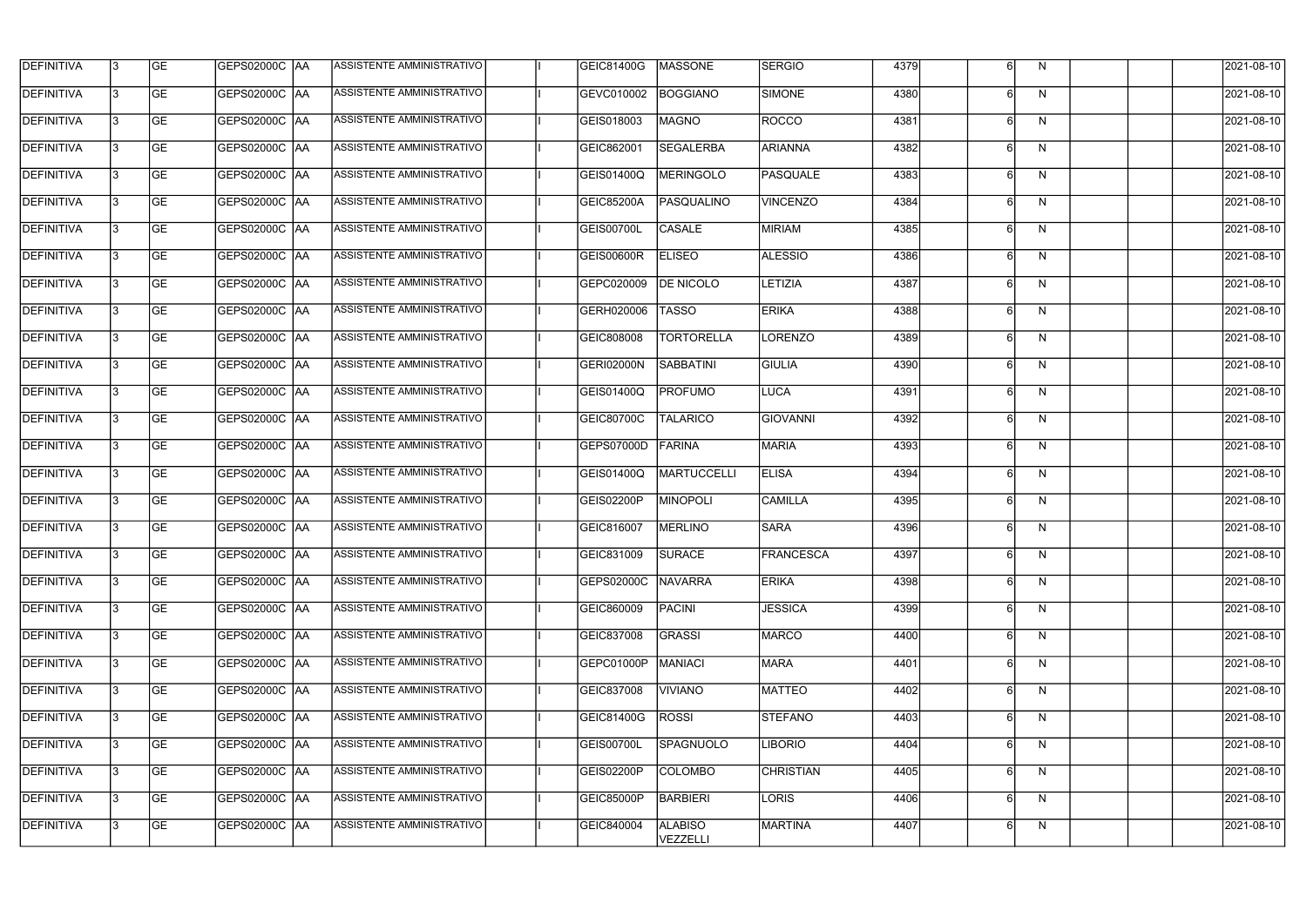| <b>DEFINITIVA</b> | 13 | GE        | GEPS02000C  AA        | ASSISTENTE AMMINISTRATIVO        | <b>GEIC82300A</b> | <b>DEL GUERCIO</b><br><b>PETITO</b> | <b>ANGELA</b>               | 4408  |   | N            | 2021-08-10       |
|-------------------|----|-----------|-----------------------|----------------------------------|-------------------|-------------------------------------|-----------------------------|-------|---|--------------|------------------|
| <b>DEFINITIVA</b> | IЗ | GE        | GEPS02000C   AA       | ASSISTENTE AMMINISTRATIVO        | <b>GEIC85100E</b> | <b>GHINELLI</b>                     | <b>LIVIO</b>                | 4409  |   | N            | 2021-08-10       |
| <b>DEFINITIVA</b> | 13 | <b>GE</b> | <b>GEPS02000C AA</b>  | ASSISTENTE AMMINISTRATIVO        | <b>GEIS00600R</b> | <b>IMMORDINO</b>                    | <b>GIUSY</b>                | 4410  |   | N            | 2021-08-10       |
| <b>DEFINITIVA</b> | l3 | <b>GE</b> | <b>GEPS02000C AA</b>  | ASSISTENTE AMMINISTRATIVO        | GEIC82700N        | <b>CASTAGNA</b>                     | <b>ALESSIA</b>              | 4411  | 6 | $\mathsf{N}$ | 2021-08-10       |
| <b>DEFINITIVA</b> | l3 | GE        | GEPS02000C AA         | <b>ASSISTENTE AMMINISTRATIVO</b> | GEIC83500L        | <b>ZELO</b>                         | <b>LUCA</b>                 | 4412  |   | $\mathsf{N}$ | 2021-08-10       |
| <b>DEFINITIVA</b> | l3 | <b>GE</b> | <b>GEPS02000C AA</b>  | <b>ASSISTENTE AMMINISTRATIVO</b> | <b>GEIC84400B</b> | <b>DE MORO</b>                      | <b>CARMELO</b>              | 4413  | 6 | N            | 2021-08-10       |
| <b>DEFINITIVA</b> | l3 | <b>GE</b> | <b>GEPS02000C AA</b>  | <b>ASSISTENTE AMMINISTRATIVO</b> | <b>GEIC84200Q</b> | <b>BARBIROGLIO</b>                  | STEFANO                     | 4414  |   | N            | 2021-08-10       |
| <b>DEFINITIVA</b> | l3 | <b>GE</b> | GEPS02000C AA         | <b>ASSISTENTE AMMINISTRATIVO</b> | GEIC83600C        | <b>ROMANO</b>                       | SONIA                       | 4415  |   | $\mathsf{N}$ | 2021-08-10       |
| <b>DEFINITIVA</b> | l3 | <b>GE</b> | GEPS02000C AA         | ASSISTENTE AMMINISTRATIVO        | GEIC831009        | <b>BIRINGHELLI</b>                  | <b>ILARIA</b>               | 4416  |   | N            | 2021-08-10       |
| <b>DEFINITIVA</b> | l3 | GE        | GEPS02000C   AA       | ASSISTENTE AMMINISTRATIVO        | GEIC840004        | <b>PEPE</b>                         | ROBERTA                     | 4417  |   | N            | 2021-08-10       |
| <b>DEFINITIVA</b> | 13 | GE        | GEPS02000C AA         | ASSISTENTE AMMINISTRATIVO        | GEIC838004        | <b>DIRANNO</b>                      | LUCA                        | 4418  |   | N            | 2021-08-10       |
| <b>DEFINITIVA</b> | l3 | <b>GE</b> | GEPS02000C AA         | <b>ASSISTENTE AMMINISTRATIVO</b> | GEIC853006        | <b>MOMASSO BOULI</b>                | <b>ARMAND STEPHANE</b>      | 4419S |   | N            | 2021-08-10       |
| <b>DEFINITIVA</b> | l3 | GE        | GEPS02000C  AA        | ASSISTENTE AMMINISTRATIVO        | GEIC84100X        | <b>RASORE</b>                       | <b>MARCO</b>                | 4420  |   | N            | 2021-08-10       |
| <b>DEFINITIVA</b> | l3 | <b>GE</b> | GEPS02000C AA         | ASSISTENTE AMMINISTRATIVO        | GEPM030004        | <b>TRUCCO</b>                       | <b>ILARIA</b>               | 4421  | 6 | N            | 2021-08-10       |
| <b>DEFINITIVA</b> | l3 | <b>GE</b> | <b>GEPS02000C  AA</b> | ASSISTENTE AMMINISTRATIVO        | GEIC82300A        | <b>SPINELLA</b>                     | MICOL                       | 4422  |   | N            | 2021-08-10       |
| <b>DEFINITIVA</b> | 13 | GE        | <b>GEPS02000C AA</b>  | ASSISTENTE AMMINISTRATIVO        | GETH020002        | <b>NOLI</b>                         | <b>FABIANO</b>              | 4423  | ĥ | N            | 2021-08-10       |
| <b>DEFINITIVA</b> | l3 | <b>GE</b> | GEPS02000C   AA       | ASSISTENTE AMMINISTRATIVO        | GEIC809004        | LA ROSA                             | ELIA VITTORIO               | 4424  |   | N            | 2021-08-10       |
| <b>DEFINITIVA</b> | IЗ | <b>GE</b> | GEPS02000C AA         | ASSISTENTE AMMINISTRATIVO        | GEPC020009        | CANDIDO                             | ANNA RITA                   | 4425  |   | N            | 2021-08-10       |
| <b>DEFINITIVA</b> | IЗ | GE        | GEPS02000C  AA        | <b>ASSISTENTE AMMINISTRATIVO</b> | <b>GEIC86500C</b> | <b>PANAJA</b>                       | MARCO                       | 4426  |   | N.           | 2021-08-10       |
| <b>DEFINITIVA</b> | l3 | GE        | <b>GEPS02000C AA</b>  | ASSISTENTE AMMINISTRATIVO        | GEIC80700C        | LOPARDO                             | SANDRO                      | 4427  |   | N            | 2021-08-10       |
| <b>DEFINITIVA</b> | l3 | GE        | <b>GEPS02000C AA</b>  | ASSISTENTE AMMINISTRATIVO        | GEIC82700N        | <b>TICHOUDAD</b>                    | <b>VALERIA</b>              | 4428  |   | N            | 2021-08-10       |
| <b>DEFINITIVA</b> | 13 | <b>GE</b> | GEPS02000C AA         | ASSISTENTE AMMINISTRATIVO        | GERI07000P        | <b>PELUSO</b>                       | NATALE                      | 4429  | 6 | N            | $2021 - 08 - 10$ |
| <b>DEFINITIVA</b> | l3 | <b>GE</b> | GEPS02000C AA         | ASSISTENTE AMMINISTRATIVO        | GEIC81200X        | <b>TERSITE</b>                      | MICHELA<br><b>ANTONELLA</b> | 4430  |   | N            | 2021-08-10       |
| <b>DEFINITIVA</b> | l3 | <b>GE</b> | GEPS02000C AA         | ASSISTENTE AMMINISTRATIVO        | GEIC831009        | <b>CICCARELLO</b>                   | LEANDRO                     | 4431  |   | N            | 2021-08-10       |
| <b>DEFINITIVA</b> | l3 | <b>GE</b> | GEPS02000C  AA        | ASSISTENTE AMMINISTRATIVO        | GEPC04000E        | FARINELLI                           | <b>FRANCESCO</b>            | 4432  |   | N            | 2021-08-10       |
| <b>DEFINITIVA</b> | l3 | <b>GE</b> | GEPS02000C  AA        | ASSISTENTE AMMINISTRATIVO        | <b>GEIC84900E</b> | <b>BIASE</b>                        | <b>SILVIA</b>               | 4433  |   | N            | 2021-08-10       |
| <b>DEFINITIVA</b> | l3 | GE        | GEPS02000C  AA        | ASSISTENTE AMMINISTRATIVO        | GEIC838004        | <b>TALLARITA</b>                    | <b>ALESSIO</b>              | 4434  |   | N            | 2021-08-10       |
| <b>DEFINITIVA</b> | l3 | GE        | GEPS02000C AA         | ASSISTENTE AMMINISTRATIVO        | GEIS004005        | <b>MONDINI</b>                      | ANDREA                      | 4435  | 6 | N            | 2021-08-10       |
| <b>DEFINITIVA</b> | l3 | GE        | GEPS02000C AA         | ASSISTENTE AMMINISTRATIVO        | GEIC81200X        | LUMIA                               | <b>SILVIA</b>               | 4436  |   | N            | 2021-08-10       |
|                   |    |           |                       |                                  |                   |                                     |                             |       |   |              |                  |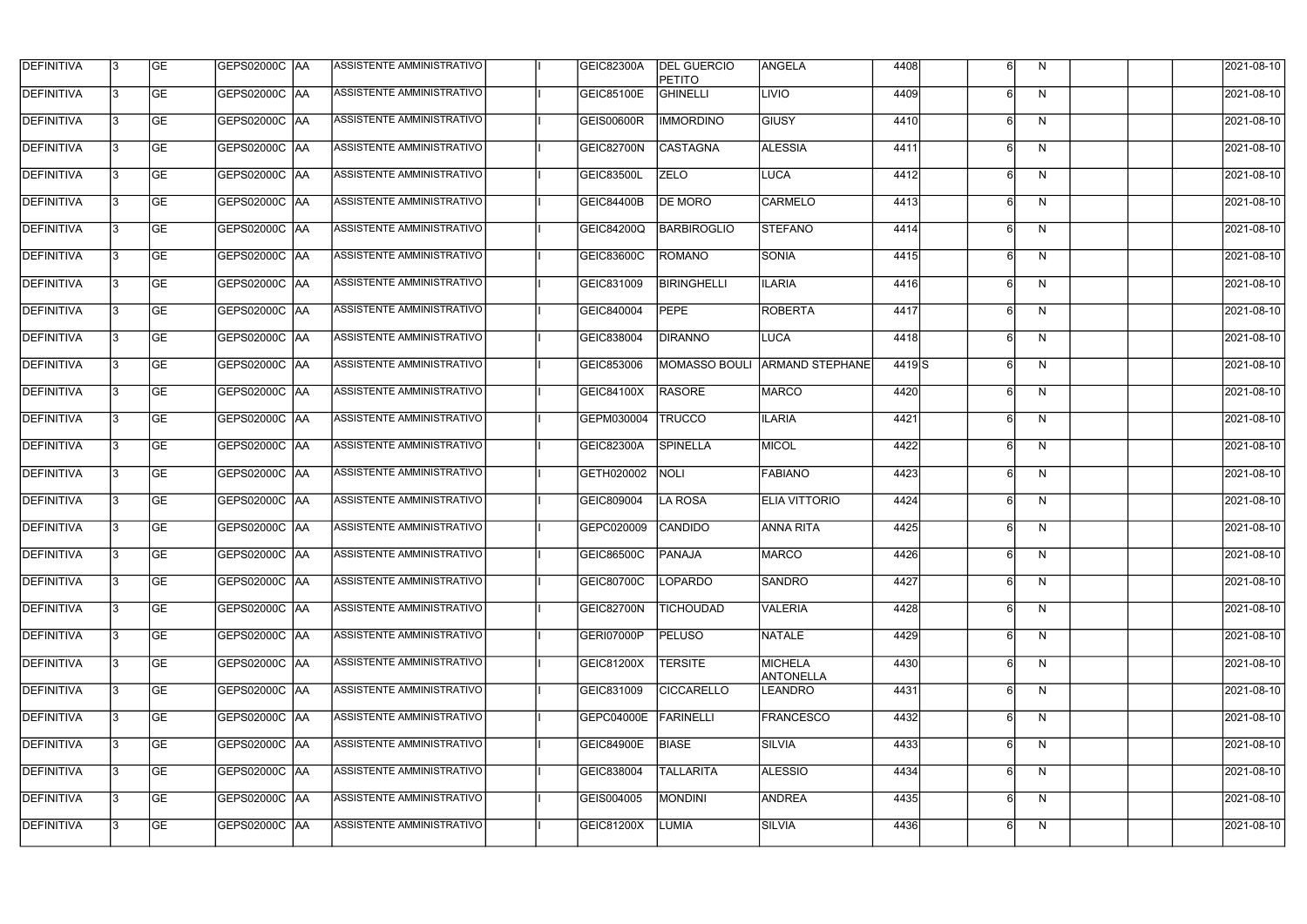| <b>DEFINITIVA</b> | 13 | GE        | GEPS02000C  AA       | ASSISTENTE AMMINISTRATIVO        | GEIC81200X        | GIOVAGNOLI       | <b>MARTA</b>        | 4437   |   | N            | 2021-08-10       |
|-------------------|----|-----------|----------------------|----------------------------------|-------------------|------------------|---------------------|--------|---|--------------|------------------|
| <b>DEFINITIVA</b> | IЗ | GE        | GEPS02000C  AA       | ASSISTENTE AMMINISTRATIVO        | GEPS02000C        | PISERA'          | <b>FRANCESCA</b>    | 4438   |   | N            | 2021-08-10       |
| <b>DEFINITIVA</b> | 13 | <b>GE</b> | <b>GEPS02000C AA</b> | ASSISTENTE AMMINISTRATIVO        | GEIC84100X        | FAZZALARI        | <b>FEDERICA</b>     | 4439   |   | N            | 2021-08-10       |
| <b>DEFINITIVA</b> | l3 | <b>GE</b> | <b>GEPS02000C AA</b> | ASSISTENTE AMMINISTRATIVO        | GEIC83600C        | <b>VASTA</b>     | <b>CHIARA</b>       | 4440   | 6 | N            | 2021-08-10       |
| <b>DEFINITIVA</b> | l3 | GE        | GEPS02000C AA        | <b>ASSISTENTE AMMINISTRATIVO</b> | GEPS07000D        | <b>MANGANO</b>   | <b>MARIA GIULIA</b> | 4441   |   | $\mathsf{N}$ | 2021-08-10       |
| <b>DEFINITIVA</b> | l3 | <b>GE</b> | GEPS02000C AA        | <b>ASSISTENTE AMMINISTRATIVO</b> | GEIC82700N        | <b>LOPRESTE</b>  | MICHELE             | 4442   | 6 | N            | 2021-08-10       |
| <b>DEFINITIVA</b> | l3 | <b>GE</b> | GEPS02000C AA        | ASSISTENTE AMMINISTRATIVO        | GEIC811004        | <b>BRONDI</b>    | <b>JESSICA</b>      | 4443   |   | N            | 2021-08-10       |
| <b>DEFINITIVA</b> | l3 | <b>GE</b> | GEPS02000C AA        | ASSISTENTE AMMINISTRATIVO        | GEIC83600C        | <b>CAMERA</b>    | MONICA              | 4444   |   | $\mathsf{N}$ | 2021-08-10       |
| DEFINITIVA        | l3 | <b>GE</b> | GEPS02000C AA        | ASSISTENTE AMMINISTRATIVO        | GEIC816007        | <b>ROSSI</b>     | <b>GIULIA</b>       | 4445   |   | N            | 2021-08-10       |
| <b>DEFINITIVA</b> | l3 | GE        | GEPS02000C   AA      | ASSISTENTE AMMINISTRATIVO        | GEIS003009        | BAIG             | <b>IRUM</b>         | 4446 S |   | N            | 2021-08-10       |
| <b>DEFINITIVA</b> | 13 | GE        | GEPS02000C AA        | ASSISTENTE AMMINISTRATIVO        | GEPC04000E        | PARODI           | <b>SERENA</b>       | 4447   |   | N            | 2021-08-10       |
| <b>DEFINITIVA</b> | l3 | <b>GE</b> | <b>GEPS02000C AA</b> | ASSISTENTE AMMINISTRATIVO        | GEPC01000P        | AMATUCCI         | <b>ALAN</b>         | 4448   |   | N            | 2021-08-10       |
| <b>DEFINITIVA</b> | l3 | GE        | GEPS02000C   AA      | ASSISTENTE AMMINISTRATIVO        | <b>GEIC83600C</b> | MORANI           | DARIO               | 4449   |   | N            | 2021-08-10       |
| <b>DEFINITIVA</b> | l3 | GE        | GEPS02000C AA        | ASSISTENTE AMMINISTRATIVO        | GEIC808008        | MANGIOLA         | <b>ANGELA</b>       | 4450   | 6 | N            | 2021-08-10       |
| <b>DEFINITIVA</b> | l3 | <b>GE</b> | GEPS02000C AA        | ASSISTENTE AMMINISTRATIVO        | GEIS018003        | <b>BUONO</b>     | <b>GABRIELE</b>     | 4451   |   | N            | 2021-08-10       |
| <b>DEFINITIVA</b> | 13 | GE        | GEPS02000C AA        | ASSISTENTE AMMINISTRATIVO        | GEIS02200P        | <b>PALMIERI</b>  | <b>LETTERIO</b>     | 4452   | ĥ | N            | 2021-08-10       |
| <b>DEFINITIVA</b> | l3 | <b>GE</b> | GEPS02000C   AA      | ASSISTENTE AMMINISTRATIVO        | GEIC82300A        | <b>DONATO</b>    | <b>PAMELA</b>       | 4453   |   | N            | 2021-08-10       |
| <b>DEFINITIVA</b> | IЗ | <b>GE</b> | GEPS02000C AA        | ASSISTENTE AMMINISTRATIVO        | GERH020006        | POIDOMANI        | <b>ANTONIO</b>      | 4454   |   | N            | 2021-08-10       |
| <b>DEFINITIVA</b> | IЗ | GE        | GEPS02000C  AA       | <b>ASSISTENTE AMMINISTRATIVO</b> | <b>GEIC861005</b> | <b>RUSSO</b>     | <b>WALTER</b>       | 4455   |   | N            | 2021-08-10       |
| <b>DEFINITIVA</b> | l3 | GE        | GEPS02000C AA        | ASSISTENTE AMMINISTRATIVO        | GERI07000P        | <b>BUSONERO</b>  | <b>DENISE</b>       | 4456   |   | N            | 2021-08-10       |
| <b>DEFINITIVA</b> | l3 | GE        | <b>GEPS02000C AA</b> | ASSISTENTE AMMINISTRATIVO        | GEPS07000D        | SORESI           | ALESSANDRO          | 4457   |   | N            | 2021-08-10       |
| <b>DEFINITIVA</b> | 13 | <b>GE</b> | GEPS02000C AA        | ASSISTENTE AMMINISTRATIVO        | <b>GEIC85200A</b> | <b>DI PIETRO</b> | <b>ANGELA</b>       | 4458   | 6 | N            | $2021 - 08 - 10$ |
| <b>DEFINITIVA</b> | l3 | <b>GE</b> | GEPS02000C AA        | ASSISTENTE AMMINISTRATIVO        | GERH020006        | <b>GAETA</b>     | GABRIELE            | 4459   |   | N            | 2021-08-10       |
| <b>DEFINITIVA</b> | 13 | <b>GE</b> | GEPS02000C AA        | ASSISTENTE AMMINISTRATIVO        | GEIS02200P        | <b>RENZO</b>     | DANIELA             | 4460   |   | N            | 2021-08-10       |
| <b>DEFINITIVA</b> | l3 | <b>GE</b> | GEPS02000C  AA       | ASSISTENTE AMMINISTRATIVO        | GEVC010002        | <b>SESTO</b>     | <b>ROSA ANNA</b>    | 4461   |   | N            | 2021-08-10       |
| <b>DEFINITIVA</b> | l3 | <b>GE</b> | GEPS02000C  AA       | ASSISTENTE AMMINISTRATIVO        | GEIC83000D        | PARISI           | ANTONIO             | 4462   |   | N            | 2021-08-10       |
| <b>DEFINITIVA</b> | l3 | GE        | GEPS02000C  AA       | ASSISTENTE AMMINISTRATIVO        | GERI07000P        | <b>D'URBANO</b>  | DAVIDE              | 4463   |   | N            | 2021-08-10       |
| <b>DEFINITIVA</b> | l3 | GE        | GEPS02000C AA        | ASSISTENTE AMMINISTRATIVO        | GEIC817003        | CARDACI          | <b>CRISTINA</b>     | 4464   | 6 | N            | 2021-08-10       |
| <b>DEFINITIVA</b> | l3 | GE        | GEPS02000C  AA       | ASSISTENTE AMMINISTRATIVO        | GESL01000P        | <b>RUSSO</b>     | DAVIDE              | 4465   | 6 | N            | 2021-08-10       |
|                   |    |           |                      |                                  |                   |                  |                     |        |   |              |                  |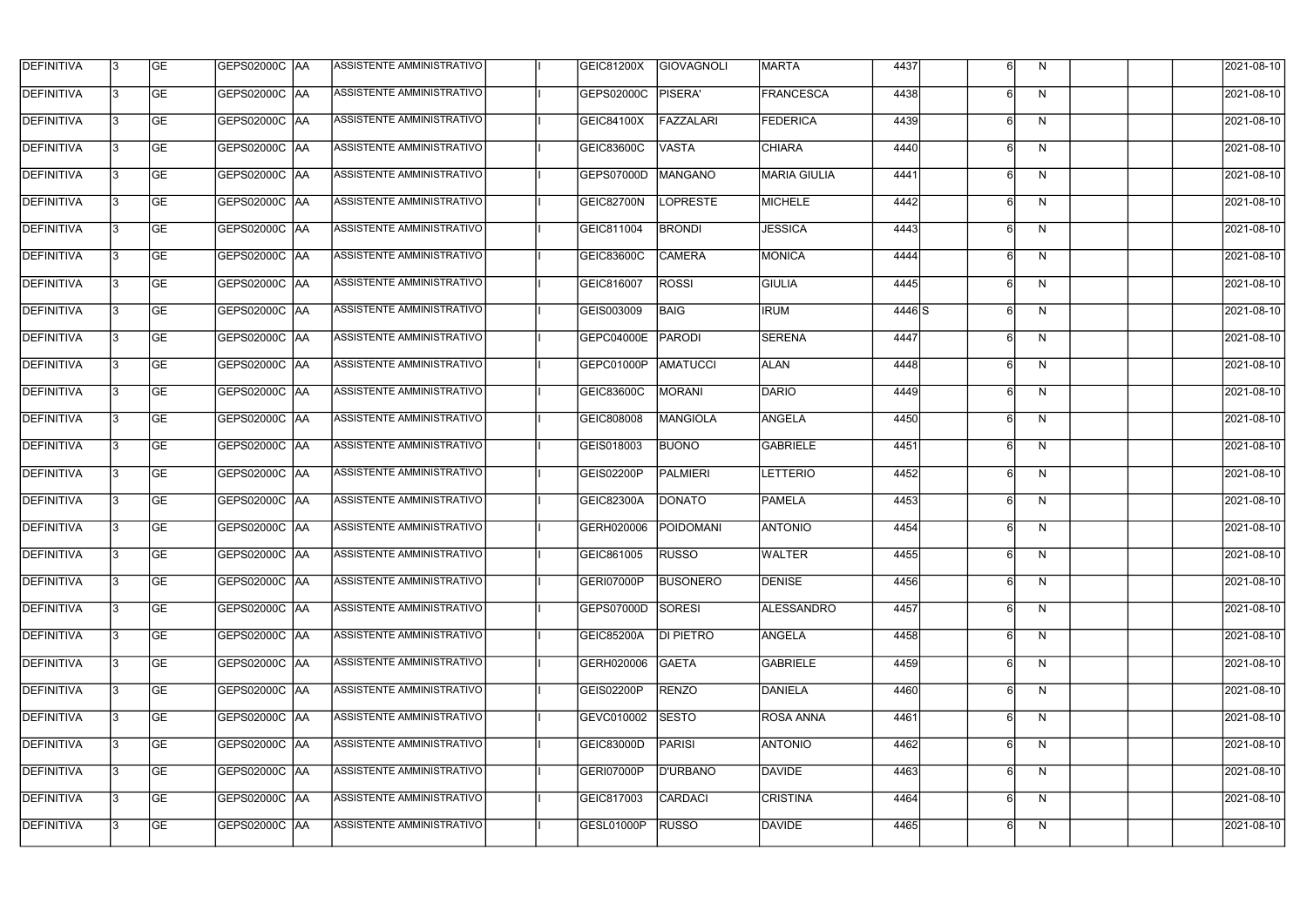| <b>DEFINITIVA</b> | 13  | <b>GE</b> |                      | ASSISTENTE AMMINISTRATIVO        | GEIC83600C        | BALSAMO                            | DANIELA                   | 4466   |   | N.           | 2021-08-10 |
|-------------------|-----|-----------|----------------------|----------------------------------|-------------------|------------------------------------|---------------------------|--------|---|--------------|------------|
| DEFINITIVA        | l3  | <b>GE</b> |                      | ASSISTENTE AMMINISTRATIVO        | GEIS01600B        | <b>DE MARIANO</b>                  | ROCCO<br><b>SALVATORE</b> | 4467   | 6 | N            | 2021-08-10 |
| <b>DEFINITIVA</b> | l3  | <b>GE</b> | <b>GEPS02000C AA</b> | ASSISTENTE AMMINISTRATIVO        | GEIS02200P        | <b>DE MARTINI</b>                  | <b>ALBERTO</b>            | 4468   | 6 | N            | 2021-08-10 |
| <b>DEFINITIVA</b> | l3  | <b>GE</b> | <b>GEPS02000C AA</b> | ASSISTENTE AMMINISTRATIVO        | GEIS011008        | <b>STALFIERI</b>                   | <b>FELICE ROCCO</b>       | 4469   | 6 | $\mathsf{N}$ | 2021-08-10 |
| <b>DEFINITIVA</b> | l3  | <b>GE</b> | GEPS02000C  AA       | ASSISTENTE AMMINISTRATIVO        | GEIC838004        | <b>DIRANNO</b>                     | SIMONE                    | 4470   |   | N            | 2021-08-10 |
| <b>DEFINITIVA</b> | IЗ  | <b>GE</b> | <b>GEPS02000C AA</b> | <b>ASSISTENTE AMMINISTRATIVO</b> | <b>GEIC85200A</b> | <b>PATRONE</b>                     | <b>SARA</b>               | 4471   | 6 | N            | 2021-08-10 |
| <b>DEFINITIVA</b> | l3  | <b>GE</b> | <b>GEPS02000C AA</b> | ASSISTENTE AMMINISTRATIVO        | GEIC81200X        | <b>PIZZOLATO</b>                   | SIMONA                    | 4472   | 6 | N            | 2021-08-10 |
| <b>DEFINITIVA</b> | l3  | <b>GE</b> | GEPS02000C AA        | ASSISTENTE AMMINISTRATIVO        | GEIC80700C        | DACO                               | <b>MAURIZIO</b>           | 4473   |   | N            | 2021-08-10 |
| <b>DEFINITIVA</b> | l3  | <b>GE</b> | GEPS02000C AA        | ASSISTENTE AMMINISTRATIVO        | GEIC837008        | <b>AURNIA</b>                      | <b>GIANCARLO</b>          | 4474   |   | N            | 2021-08-10 |
| <b>DEFINITIVA</b> | l3  | <b>GE</b> | GEPS02000C AA        | ASSISTENTE AMMINISTRATIVO        | <b>GEIC83400R</b> | RACCO                              | <b>ANTONINO</b>           | 4475   |   | N            | 2021-08-10 |
| DEFINITIVA        | l3  | <b>GE</b> | GEPS02000C AA        | ASSISTENTE AMMINISTRATIVO        | GEIS018003        | <b>VARRICCHIONE</b>                | <b>ALESSIO</b>            | 4476   |   | N            | 2021-08-10 |
| <b>DEFINITIVA</b> | 13  | <b>GE</b> | GEPS02000C AA        | ASSISTENTE AMMINISTRATIVO        | GEPS02000C        | MARONGIU                           | <b>MICHELA</b>            | 4477   | 6 | N            | 2021-08-10 |
| <b>DEFINITIVA</b> | l3  | <b>GE</b> | GEPS02000C AA        | ASSISTENTE AMMINISTRATIVO        | GEIC811004        | <b>ZODA</b>                        | <b>ISABELLA</b>           | 4478   |   | N            | 2021-08-10 |
| <b>DEFINITIVA</b> | l3  | <b>GE</b> | GEPS02000C AA        | ASSISTENTE AMMINISTRATIVO        | GEIS004005        | <b>VINDIGNI</b>                    | GIANLUCA                  | 4479   | 6 | N            | 2021-08-10 |
| <b>DEFINITIVA</b> | l3  | <b>GE</b> | GEPS02000C AA        | ASSISTENTE AMMINISTRATIVO        | <b>GEIC82000V</b> | <b>CARIA</b>                       | FABRIZIO                  | 4480   | 6 | N            | 2021-08-10 |
| <b>DEFINITIVA</b> | l3  | <b>GE</b> | GEPS02000C AA        | ASSISTENTE AMMINISTRATIVO        | GEIC83400R        | <b>PIRRELLO</b>                    | <b>GIUSEPPINA</b>         | 4481   | 6 | N            | 2021-08-10 |
| <b>DEFINITIVA</b> | l3  | <b>GE</b> | GEPS02000C  AA       | ASSISTENTE AMMINISTRATIVO        | GEIC83900X        | VITELLARO                          | VALENTINA                 | 4482   |   | N            | 2021-08-10 |
| <b>DEFINITIVA</b> |     | <b>GE</b> | GEPS02000C  AA       | ASSISTENTE AMMINISTRATIVO        | GERH020006        | <b>GERMANA'</b><br><b>POLINO</b>   | GIOVANNI                  | 4483   | 6 | N            | 2021-08-10 |
| <b>DEFINITIVA</b> | IЗ  | GE        | GEPS02000C  AA       | <b>ASSISTENTE AMMINISTRATIVO</b> | GEIC837008        | <b>ZECEÑA</b><br><b>LANDAVERDE</b> | ROSA ELVIRA               | 4484 S |   | N            | 2021-08-10 |
| <b>DEFINITIVA</b> | 13. | <b>GE</b> | GEPS02000C AA        | ASSISTENTE AMMINISTRATIVO        | GEIS02200P        | <b>FUSARO</b>                      | NUNZIO                    | 4485   | 6 | N            | 2021-08-10 |
| <b>DEFINITIVA</b> | 13. | <b>GE</b> | <b>GEPS02000C AA</b> | ASSISTENTE AMMINISTRATIVO        | GEIC853006        | <b>SHAHINASI</b>                   | <b>HERJETA</b>            | 4486 S | 6 | N            | 2021-08-10 |
| <b>DEFINITIVA</b> | 13. | <b>GE</b> | <b>GEPS02000C AA</b> | ASSISTENTE AMMINISTRATIVO        | GEIS017007        | <b>GENTILE</b>                     | <b>STEFANIA</b>           | 4487   |   | N            | 2021-08-10 |
| <b>DEFINITIVA</b> | 13. | <b>GE</b> | GEPS02000C AA        | ASSISTENTE AMMINISTRATIVO        | GERH020006        | <b>DI SCIACCA</b>                  | ENZO                      | 4488   |   | N            | 2021-08-10 |
| <b>DEFINITIVA</b> | 13  | <b>GE</b> | GEPS02000C AA        | ASSISTENTE AMMINISTRATIVO        | GEIS004005        | <b>CORREALE</b>                    | DARIO                     | 4489   | 6 | N            | 2021-08-10 |
| <b>DEFINITIVA</b> | l3  | <b>GE</b> | GEPS02000C  AA       | ASSISTENTE AMMINISTRATIVO        | GEIC854002        | DI GIORGIO                         | <b>ANTONIO</b>            | 4490   |   | N            | 2021-08-10 |
| DEFINITIVA        | l3  | <b>GE</b> | GEPS02000C  AA       | ASSISTENTE AMMINISTRATIVO        | <b>GEIC85100E</b> | MARTE                              | <b>CLARA</b>              | 4491   |   | N            | 2021-08-10 |
| DEFINITIVA        | l3  | <b>GE</b> | GEPS02000C  AA       | ASSISTENTE AMMINISTRATIVO        | GEIC81900P        | PIAZZA                             | <b>MARIANNA</b>           | 4492   |   | N            | 2021-08-10 |
| <b>DEFINITIVA</b> | l3  | <b>GE</b> | GEPS02000C AA        | ASSISTENTE AMMINISTRATIVO        | <b>GEIC85100E</b> | <b>D'AMICO</b>                     | DANIELE                   | 4493   | 6 | N            | 2021-08-10 |
| <b>DEFINITIVA</b> | IЗ  | <b>GE</b> | GEPS02000C  AA       | ASSISTENTE AMMINISTRATIVO        | GEVC010002        | <b>CONTIERO</b>                    | <b>DEBORAH</b>            | 4494   | 6 | N            | 2021-08-10 |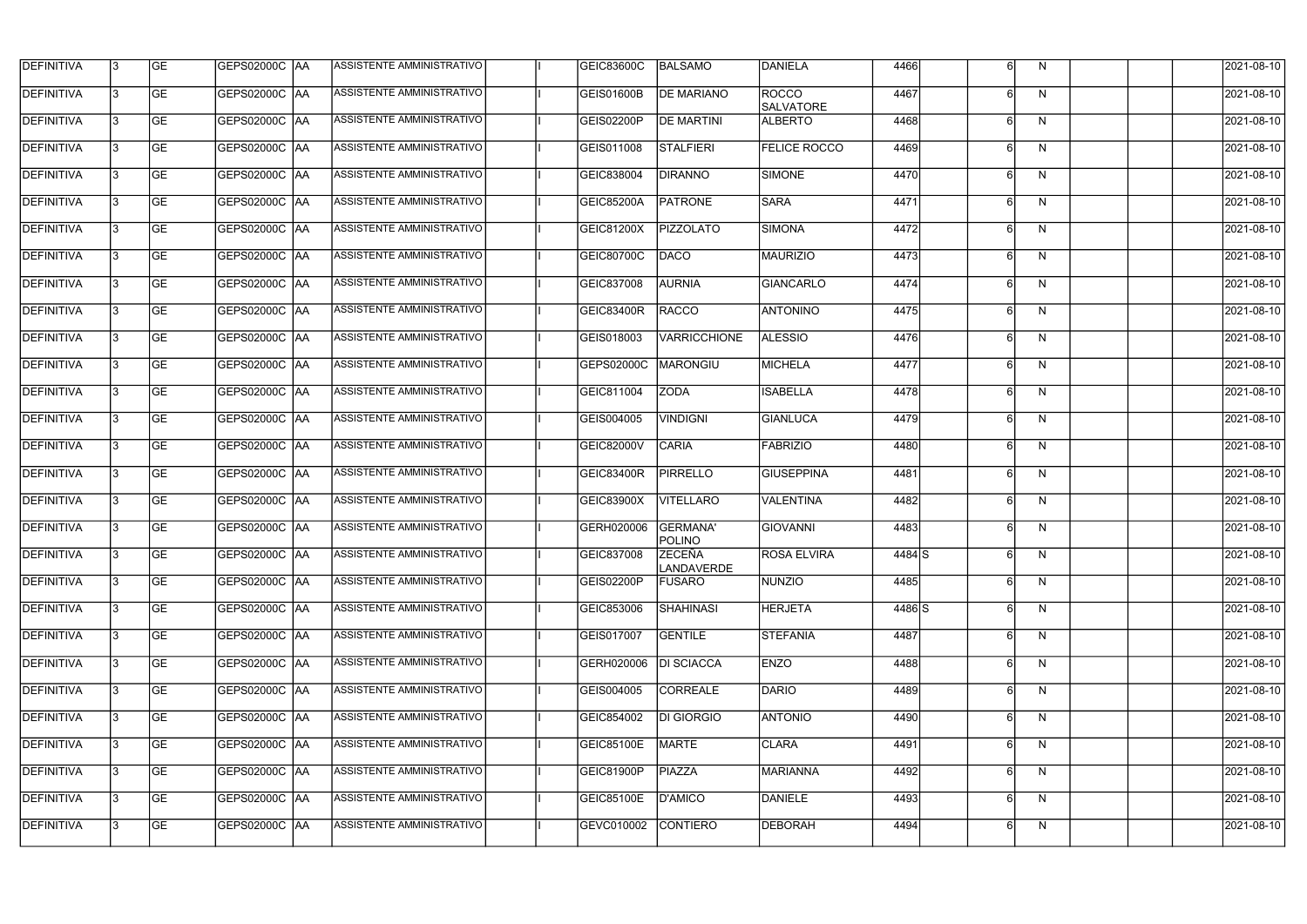| <b>DEFINITIVA</b> | l3 | GE                       | <b>GEPS02000C AA</b> | ASSISTENTE AMMINISTRATIVO        | GEIC831009        | SCACCHETTI         | MICAELA ILARIA                       | 4495 |   | N            | 2021-08-10          |
|-------------------|----|--------------------------|----------------------|----------------------------------|-------------------|--------------------|--------------------------------------|------|---|--------------|---------------------|
| <b>DEFINITIVA</b> | IЗ | $\overline{\mathsf{GE}}$ | GEPS02000C AA        | <b>ASSISTENTE AMMINISTRATIVO</b> | <b>GEIC84900E</b> | <b>NASSO</b>       | <b>SIMONA</b>                        | 4496 |   | N            | 2021-08-10          |
| <b>DEFINITIVA</b> | l3 | GE                       | GEPS02000C AA        | ASSISTENTE AMMINISTRATIVO        | GEIC82100P        | SCARIMBOLO         | <b>PAOLA</b>                         | 4497 | 6 | N            | 2021-08-10          |
| <b>DEFINITIVA</b> | l3 | GE                       | GEPS02000C AA        | ASSISTENTE AMMINISTRATIVO        | GEIS017007        | <b>GALLINO</b>     | <b>CRISTINA</b><br><b>GIUSEPPINA</b> | 4498 |   | N            | 2021-08-10          |
| <b>DEFINITIVA</b> | l3 | GE                       | GEPS02000C AA        | ASSISTENTE AMMINISTRATIVO        | GEIC804001        | <b>SFERLAZZO</b>   | <b>NADIA</b>                         | 4499 | 6 | N            | 2021-08-10          |
| <b>DEFINITIVA</b> | l3 | <b>GE</b>                | GEPS02000C AA        | <b>ASSISTENTE AMMINISTRATIVO</b> | <b>GEIS00600R</b> | <b>DI MICCO</b>    | <b>SILVANA</b>                       | 4500 |   | N            | 2021-08-10          |
| <b>DEFINITIVA</b> | l3 | <b>GE</b>                | GEPS02000C AA        | ASSISTENTE AMMINISTRATIVO        | GEIC82700N        | <b>CARAVELLO</b>   | <b>JAVIER</b>                        | 4501 |   | N            | 2021-08-10          |
| <b>DEFINITIVA</b> | l3 | <b>GE</b>                | GEPS02000C   AA      | ASSISTENTE AMMINISTRATIVO        | GEIC808008        | <b>BRISIGHELLA</b> | <b>SILVIA</b>                        | 4502 |   | N            | 2021-08-10          |
| <b>DEFINITIVA</b> | l3 | <b>GE</b>                | GEPS02000C   AA      | <b>ASSISTENTE AMMINISTRATIVO</b> | <b>GEIC82600T</b> | <b>FIANNACCA</b>   | FRANCESCA                            | 4503 |   | N            | 2021-08-10          |
| <b>DEFINITIVA</b> | l3 | GE                       | GEPS02000C AA        | ASSISTENTE AMMINISTRATIVO        | <b>GEIC85200A</b> | <b>IACOI</b>       | <b>SARA</b>                          | 4504 |   | N            | 2021-08-10          |
| <b>DEFINITIVA</b> | l3 | GE                       | GEPS02000C AA        | ASSISTENTE AMMINISTRATIVO        | <b>GEIC83400R</b> | ROMEO              | <b>FEDERICA</b>                      | 4505 |   | N            | 2021-08-10          |
| <b>DEFINITIVA</b> | l3 | GE                       | GEPS02000C   AA      | ASSISTENTE AMMINISTRATIVO        | <b>GEIC85000P</b> | <b>BELMONTE</b>    | <b>MAURIZIO</b>                      | 4506 |   | N            | 2021-08-10          |
| <b>DEFINITIVA</b> | l3 | <b>GE</b>                | GEPS02000C AA        | ASSISTENTE AMMINISTRATIVO        | GEIC831009        | PEZZATI            | <b>SILVIA</b>                        | 4507 |   | N            | 2021-08-10          |
| <b>DEFINITIVA</b> | IЗ | <b>GE</b>                | GEPS02000C AA        | ASSISTENTE AMMINISTRATIVO        | GEIC837008        | AGOSTINELLI        | <b>EMANUELA</b>                      | 4508 |   | $\mathsf{N}$ | 2021-08-10          |
| <b>DEFINITIVA</b> | 13 | GE                       | GEPS02000C AA        | ASSISTENTE AMMINISTRATIVO        | GEIC81300Q        | CANEPA             | <b>TIZIANA</b>                       | 4509 | 6 | N            | 2021-08-10          |
| <b>DEFINITIVA</b> | l3 | <b>GE</b>                | GEPS02000C  AA       | ASSISTENTE AMMINISTRATIVO        | <b>GEIC85200A</b> | GARDELLA           | <b>MIRKO</b>                         | 4510 |   | N            | 2021-08-10          |
| <b>DEFINITIVA</b> | IЗ | GE                       | GEPS02000C  AA       | ASSISTENTE AMMINISTRATIVO        | GEIC853006        | <b>INSERRA</b>     | <b>SAMANTA</b>                       | 4511 |   | N            | 2021-08-10          |
| <b>DEFINITIVA</b> | l3 | GE                       | GEPS02000C   AA      | ASSISTENTE AMMINISTRATIVO        | GEIC809004        | <b>AZUNI</b>       | <b>MARIA BARBARA</b>                 | 4512 |   | N            | 2021-08-10          |
| DEFINITIVA        | 13 | <b>GE</b>                | GEPS02000C  AA       | ASSISTENTE AMMINISTRATIVO        | <b>GEIC85200A</b> | <b>PIZZORUSSO</b>  | <b>ANNA</b>                          | 4513 |   | N.           | 2021-08-10          |
| <b>DEFINITIVA</b> | l3 | GE                       | <b>GEPS02000C AA</b> | ASSISTENTE AMMINISTRATIVO        | GEIC831009        | GRECO              | PATRIZIA                             | 4514 | 6 | N            | 2021-08-10          |
| <b>DEFINITIVA</b> | l3 | GE                       | GEPS02000C  AA       | ASSISTENTE AMMINISTRATIVO        | <b>GEIC82000V</b> | <b>DOTTI</b>       | ROMINA                               | 4515 |   | N            | 2021-08-10          |
| <b>DEFINITIVA</b> | l3 | GE                       | GEPS02000C AA        | ASSISTENTE AMMINISTRATIVO        | GEIC861005        | <b>GALLINO</b>     | CRISTIANO                            | 4516 |   | N            | 2021-08-10          |
| <b>DEFINITIVA</b> | 13 | <b>GE</b>                | GEPS02000C AA        | ASSISTENTE AMMINISTRATIVO        | <b>GEIC83500L</b> | <b>LANGELLA</b>    | BARBARA                              | 4517 |   | N            | 2021-08-10          |
| <b>DEFINITIVA</b> | l3 | <b>GE</b>                | GEPS02000C  AA       | ASSISTENTE AMMINISTRATIVO        | <b>GEIC83500L</b> | GORZIGLIA          | <b>CATERINA</b>                      | 4518 |   | N            | 2021-08-10          |
| <b>DEFINITIVA</b> | l3 | <b>GE</b>                | GEPS02000C  AA       | ASSISTENTE AMMINISTRATIVO        | <b>GEIC85100E</b> | AGOSTINO           | CONA                                 | 4519 |   | N            | 2021-08-10          |
| <b>DEFINITIVA</b> | l3 | <b>GE</b>                | GEPS02000C  AA       | ASSISTENTE AMMINISTRATIVO        | <b>GEIC84200Q</b> | <b>CAVALERI</b>    | <b>NICOLA</b>                        | 4520 |   | N            | 2021-08-10          |
| <b>DEFINITIVA</b> | l3 | <b>GE</b>                | GEPS02000C AA        | ASSISTENTE AMMINISTRATIVO        | <b>GEIS01400Q</b> | PFAFFINGER         | <b>ASTRID</b>                        | 4521 |   | N            | 2021-08-10          |
| <b>DEFINITIVA</b> | 13 | GE                       | GEPS02000C AA        | ASSISTENTE AMMINISTRATIVO        | GERH020006        | <b>RAPISARDA</b>   | <b>DOMENICA</b>                      | 4522 | 6 | N            | 2021-08-10          |
| DEFINITIVA        | l3 | GE                       |                      | ASSISTENTE AMMINISTRATIVO        | GEIC804001        | <b>COLELLA</b>     | <b>MONJA</b>                         | 4523 |   | N            | $\sqrt{2021-08-10}$ |
|                   |    |                          |                      |                                  |                   |                    |                                      |      |   |              |                     |